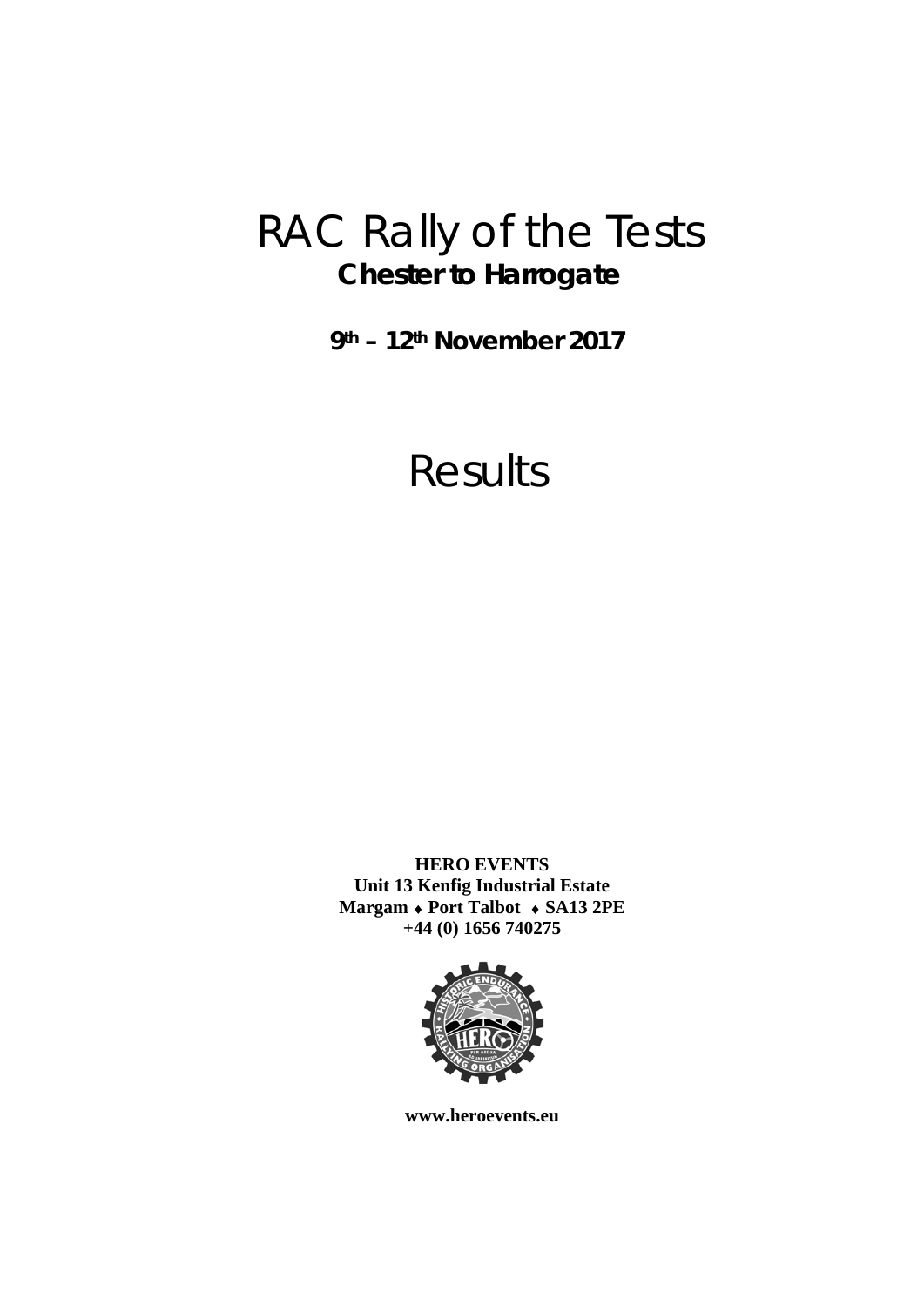### **RAC Rally of the Tests 2017** 9-12 November 2017 **Final Overall Classification at Harrogate Finish**

| Num            | Crew                                   | Car                         | Total   | O/A Posn                        | Posn. /Cls |
|----------------|----------------------------------------|-----------------------------|---------|---------------------------------|------------|
| 27             | Paul Crosby / Andy Pullan              | Porsche 911                 | 0:08:25 |                                 | 1/5A       |
| 33             | Steve Entwistle / Ali Procter          | Morris Mini Cooper S        | 0:08:32 | $\tilde{}$                      | 1/2A       |
| 96             | Neil Wilson / Matthew Vokes            | Porsche 924                 | 0:10:52 | $\tilde{}$                      | 1/4A       |
| 20             | John Abel / Martyn Taylor              | Alfa Romeo Giulia Sprint    | 0:10:57 | 1                               | 1/1B       |
| 37             | Charles Colton / Ryan Pickering        | Porsche 911                 | 0:12:17 | $\tilde{\phantom{a}}$           | 2/5A       |
| 51             | John Dignan / Peter Dignan             | <b>MG B Roadster</b>        | 0:13:08 | $\tilde{}$                      | 1/2B       |
| 21             | Howard Warren / Iain Tullie            | Porsche 356                 | 0:13:36 | $\overline{c}$                  | 1/1D       |
| 9              | Paul Wignall / Mark Appleton           | Alfa Romeo Giulietta Sprint | 0:14:12 | 3                               | 2/1B       |
| 69             | Harm Lamberigts / Arjan Van der Palen* | Ford Escort Mexico          | 0:15:31 | $\tilde{\phantom{a}}$           | 1/3A       |
| 1              | Andy Lane / Tony Brooks                | Volvo 123GT                 | 0:15:33 | 4                               | 1/1C       |
| 98             | Richard Isherwood* / Ian Canavan       | Nissan Stanza               | 0:16:27 | $\tilde{}$                      | 2/4A       |
| 49             | Noel Kelly / Pete Johnson              | Volvo 122S                  | 0:16:37 | 5                               | 2/1C       |
| $\overline{2}$ | Stuart Anderson / Leigh Powley         | Bentley Derby 41⁄4          | 0:17:45 | $6=$                            | 1/1E       |
| 10             | Dermot Carnegie / Paul Bosdet          | Volvo PV544                 | 0:17:45 | $6=$                            | 3/1C       |
| 65             | Tomas de Vargas Machuca / Nick Bloxham | Porsche 911 2.2 (A&D)       | 0:17:49 | $\tilde{}$                      | 3/5A       |
| 85             | Jon Dunning* / Henry Carr              | Alfa Romeo Giulia 2000 GTV  | 0:18:11 | $\tilde{}$                      | 1/3B       |
| 23             | Simon Frost / Niall Frost              | Volvo PV544                 | 0:19:21 | 8                               | 4/1C       |
| 43             | Bill Cleyndert / Dan Harrison          | Morris Mini Cooper S        | 0:19:43 | $\tilde{\phantom{a}}$           | 2/2A       |
| 6              | Seren Whyte / Elise Whyte              | Standard 10                 | 0:20:50 | 9                               | 1/1A       |
| 36             | Paul Dyas* / Andrew Kellitt*           | Volvo 121S                  | 0:20:52 | 10                              | 5/1C       |
| 19             | Peter Naaktgeboren / Bart den Hartog   | Porsche 356B                | 0:21:13 | 11                              | 3/1B       |
| 16             | David Hankin / Jake Ramsden            | Triumph TR4                 | 0:22:11 | 12                              | 2/1D       |
| 67             | Kevin Haselden / Gary Evans*           | Austin Mini Cooper S        | 0:22:15 | $\tilde{\phantom{a}}$           | 3/2A       |
| 87             | Paul Bloxidge / John Youd              | Porsche 911 Carrera 2.7     | 0:22:48 | $\tilde{}$                      | 4/5A       |
| 57             | Tim Lawrence / Tony Davies             | MG B GT                     | 0:23:08 | $\tilde{}$                      | 2/2B       |
| 26             | Jayne Wignall / Peter Rushforth        | Alfa Romeo Giulia Sprint    | 0:23:47 | 13                              | 4/1B       |
| $\overline{7}$ | Peter Humphrey / Douglas Humphrey      | Volvo PV544                 | 0:24:05 | 14                              | 6/1C       |
| 8              | Charles Graves / Bob Rutherford        | Jaguar XK150                | 0:24:45 | 15                              | 2/1E       |
| 92             | Thomas Koerner / Manuel Maeker         | <b>BMW 320/4</b>            | 0:25:06 | $\tilde{}$                      | 3/4A       |
| 86             | Paul Davis / Robert Kiff               | Ford Escort RS2000          | 0:25:41 | $\tilde{}$                      | 2/3B       |
| 18             | Ted Gaffney / Brian Goff               | Morris Mini                 | 0:25:48 | 16                              | 2/1A       |
| 39             | Stephen Owens / Ian Mitchell           | Porsche 911                 | 0:26:10 | $\tilde{\phantom{a}}$           | 5/5A       |
| 46             | Tim Willcocks / Mark Dunkerley         | Volvo 122S                  | 0:26:17 | 17                              | 7/1C       |
| 25             | Jonathan Hancox / Richard Lambley      | Triumph TR4                 | 0:26:38 | 18                              | 3/1D       |
| 84             | Clive Martin / Anji Martin             | Ford Escort                 | 0:26:48 | $\tilde{}$                      | 2/3A       |
| 76             | Rachel Vestey / Owen Turner            | Austin Mini                 | 0:27:04 |                                 | 4/2A       |
| 52             | Peter Williams / Andy Darlington       | Volvo 131                   | 0:27:31 | $\widetilde{\phantom{m}}$<br>19 | 8/1C       |
| 53             | Francis Galashan / Andy Ballantyne     | Triumph TR4A                | 0:27:52 |                                 | 3/2B       |
| 88             | Steve Sly / Nick Green                 | Triumph TR6                 | 0:28:40 | $\tilde{\phantom{a}}$           | 4/2B       |
|                | Keith Jenkins / Martin Phaff           | Volvo 144                   |         | $\tilde{}$                      |            |
| 79             |                                        |                             | 0:28:50 | $\tilde{}$                      | 3/3B       |
| 94             | Andy Simpson* / Ian Doble*             | Austin Morris Mini 1275GT   | 0:30:00 | $\tilde{}$                      | 3/3A       |
| 34             | Geoff Twigg* / Peter Blackett          | Morris Mini Cooper S        | 0:30:05 | $\tilde{}$                      | 5/2A       |
| 97             | Ed Abbott / Roger Bricknell*           | Jaguar XJ-S V12             | 0:30:08 | $\tilde{}$                      | 4/4A       |
| 64             | Alexander Leurs* / Bas de Rijk*        | Opel Ascona                 | 0:30:11 | $\tilde{}$                      | 4/3B       |
| 22             | Jon Miles / Andy Elcomb                | Porsche 356B                | 0:31:06 | 20                              | 5/1B       |
| 15             | David Stanley / Bernard Northmore      | Triumph TR4                 | 0:32:25 | 21                              | 4/1D       |
| 68             | Rob van der Leeuw / Peter van Egmond   | Alfa Romeo Giulia Super     | 0:32:32 | $\tilde{}$                      | 5/3B       |
| 55             | Rod Hanson / Clare Grove               | Ford Escort Mk2             | 0:32:33 | $\tilde{}$                      | 5/4A       |
| 59             | Patrick Lynch / Hubert Lynch           | Morris Mini Cooper S        | 0:33:08 | $\tilde{}$                      | 6/2A       |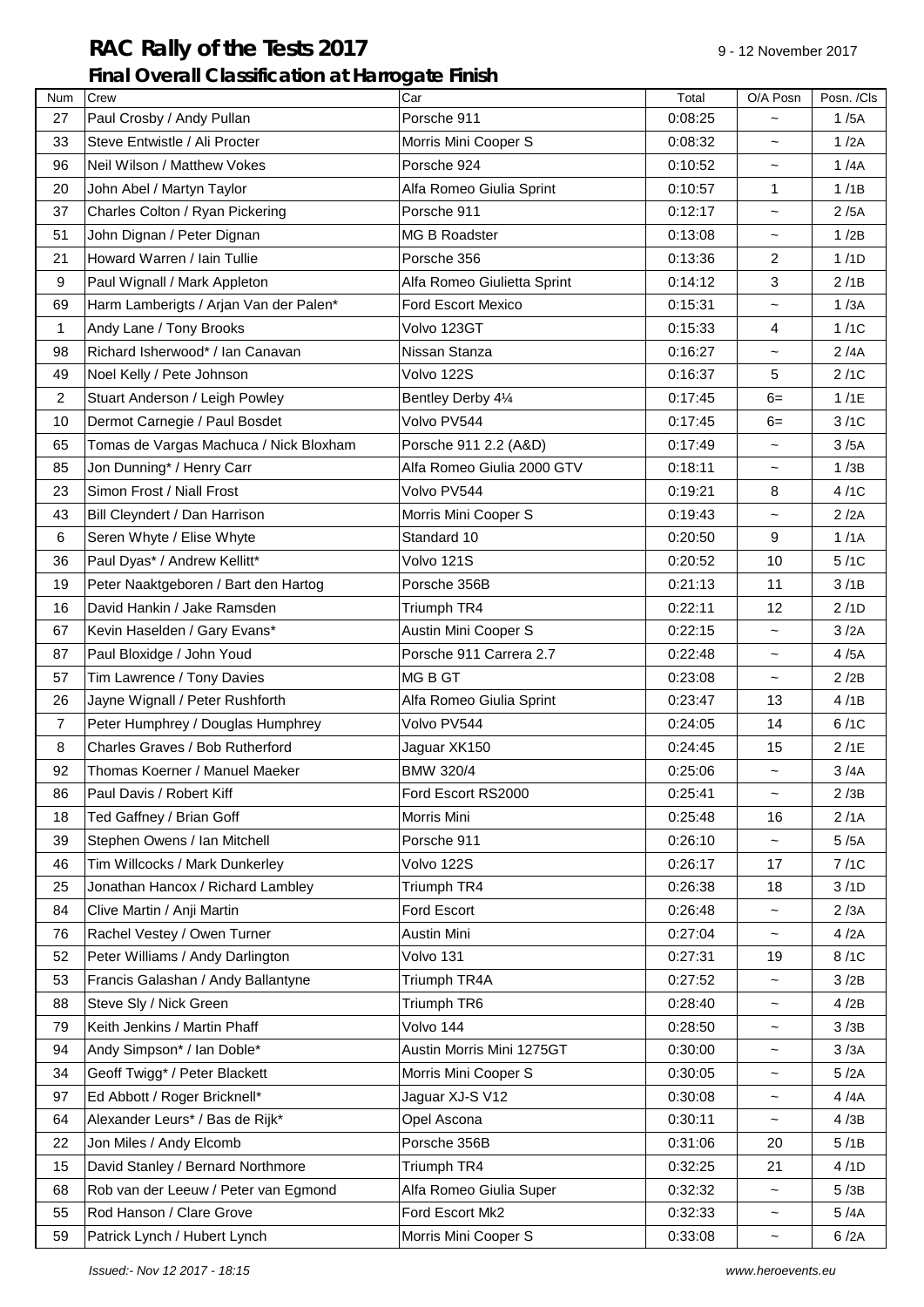## RAC Rally of the Tests 2017 **Participally 12 November 2017** 9 - 12 November 2017 **Final Overall Classification at Harrogate Finish**

| Num | Crew                                       | Car                                | Total           | O/A Posn                  | Posn. /Cls |
|-----|--------------------------------------------|------------------------------------|-----------------|---------------------------|------------|
| 73  | John Ball* / Andrew Duerden                | Citroen DS21                       | 0:34:34         |                           | 6/3B       |
| 24  | Alan Pettit / Angus Watt*                  | Volvo PV544                        | 0:36:23         | 22                        | 9/1C       |
| 75  | Sybren van der Goot / Maiko Wellink*       | Datsun 240Z                        | 0:36:43         | $\tilde{\phantom{a}}$     | 7/3B       |
| 83  | Laurens van der Velde / Jenny van de Boel* | Ford Escort RS2000 Mkl             | 0:37:08         | $\tilde{}$                | 8/3B       |
| 28  | Andrew Hamer / Bob Kerry                   | Volvo 122S                         | 0:38:06         | 23                        | 10/1C      |
| 74  | Cor Meulen* / Ad Van der Werf*             | Porsche 911 ST                     | 0:39:34         | $\widetilde{\phantom{m}}$ | 6/5A       |
| 14  | Guy Symons / David Watson                  | Riley 1.5                          | 0:39:43         | 24                        | 3/1A       |
| 62  | James Calvert* / Daniel Powell*            | Lancia Fulvia 1600HF               | 0:40:20         | $\widetilde{\phantom{m}}$ | 4/3A       |
| 40  | Michael Moss / James Ewing                 | Fiat 2300S Abarth Coupe            | 0:42:26         | 25                        | 3/1E       |
| 41  | Darren Everitt* / Susan Dixon*             | Triumph 2000 Mkl                   | 0:43:31         | $\widetilde{\phantom{m}}$ | 7/2A       |
| 35  | Klaus Mueller* / Eric Schwab*              | Lancia Fulvia Coupe                | 0:45:22         | $\tilde{\phantom{a}}$     | 5/2B       |
| 12  | Peter Moore / Dan Stellmacher              | <b>Austin-Healey Sprite</b>        | 0:45:57         | $\widetilde{\phantom{m}}$ | 6/2B       |
| 42  | Ron Kendall / Nick Cooper                  | Ford Anglia                        | 0:46:14         | 26                        | 4/1A       |
| 93  | Karlheinz Schott* / Dirk Dohse*            | Porsche 911 SC                     | 0:47:46         | $\widetilde{\phantom{m}}$ | 7/5A       |
| 17  | Richard Worts* / Nicola Shackleton*        | Jaguar Mk2                         | 0:48:23         | 27                        | 4/1E       |
| 11  | Brian Dwelly / Janette Dwelly              | Morris Minor 1000                  | 0:48:53         | 28                        | 5/1A       |
| 100 | Ellen Sutton* / Colin Sutton               | Porsche 924                        | 0:51:59         | $\tilde{}$                | 6/4A       |
| 66  | Sjouke Kuindersma* / Jaap Jongman          | Volvo 142                          | 0:52:06         | $\widetilde{\phantom{m}}$ | 9/3B       |
| 31  | Dominik Lingg* / Michael Gerber*           | Triumph TR4 (A&D)                  | 0:52:51         | 29                        | 5/1D       |
| 63  | Stephen Rogers / John Shute                | Lancia Fulvia 1600HF               | 0:54:20         | $\widetilde{\phantom{m}}$ | 5/3A       |
| 5   | Steve Robertson / Julia Robertson          | Triumph TR3                        | 0:57:04         | 30                        | 6/1D       |
| 82  | Simon Malins / Nick Pullan                 | Hillman Hunter                     | 0:58:37         | $\widetilde{\phantom{m}}$ | 6/3A       |
| 61  | Bronwyn Burrell* / Suzanne Barker*         | Austin Maxi                        | 1:00:12         | $\tilde{\phantom{a}}$     | 7/3A       |
| 80  | René Dwars* / Henk Ruijten*                | Datsun 240Z                        | 1:01:02         | $\tilde{}$                | 10/3B      |
| 54  | Piet Cassimon / Ronnie Vissers             | Ford Lotus Cortina                 | 1:04:27         | $\tilde{\phantom{a}}$     | 8/2A       |
| 72  | Joel Wykeham* / David Brown*               | <b>BMW 2002tii</b>                 | 1:07:24         | $\widetilde{\phantom{m}}$ | 11/3B      |
| 56  | Paul Slingsby* / Michael Fox*              | <b>MG B Roadster</b>               | 1:09:29         | $\tilde{\phantom{a}}$     | 7/2B       |
| 32  | Nick Sleep* / Jess Sleep*                  | Mercedes-Benz 230SL Pagoda         | 1:11:21         | $\widetilde{\phantom{m}}$ | 8/2B       |
| 38  | Daniel Gresly* / Max Behrndt*              | Porsche 911 SWB                    | 1:17:06         | $\tilde{}$                | 8/5A       |
| 71  | Peter Ulm / Jan Soucek                     | Alfa Giulietta Spider Veloce (A&D) | 1:18:07         | 31                        | 6/1B       |
| 78  | Sven Stockmar / Dorit Baier                | BMW 1602 (A&D)                     | 1:19:03         | $\tilde{}$                | 8/3A       |
| 95  | Mike Kent* / Rupert Barker*                | Talbot Sunbeam 1.6 Ti              | 1:38:43         | $\tilde{\phantom{a}}$     | 7/4A       |
| 47  | Colin Evans / Michael Kunz                 | MG B GT                            | 1:44:31         | $\tilde{\phantom{a}}$     | 9/2B       |
| 45  | Benedict Morgan* / Christopher Morgan*     | Ford Lotus Cortina Mkl             | 2:05:25         | $\tilde{\phantom{0}}$     | 9/2A       |
| 81  | Mike Vokes* / Philip Vokes*                | Ginetta G15                        | 2:24:02         | $\tilde{\phantom{0}}$     | 9/3A       |
| 58  | Mike Hood* / David Walker*                 | Porsche 911 2.0T SWB               | 3:03:48         | $\widetilde{\phantom{m}}$ | 9/5A       |
| 3   | Marc Hanson* / Brian Mackrill*             | MG YB                              | 3:37:12         | 32                        | 6/1A       |
| 29  | Jonathan Turner / Ben Cussons              | Morris Mini Cooper S               | 3:53:30         | $\tilde{\phantom{a}}$     | 10/2A      |
| 89  | David Roberts* / Melanie Roberts*          | Porsche 911 Carrera                | 4:40:28         | $\tilde{\phantom{a}}$     | 10/5A      |
| 44  | Georg Geyer* / Thomas Voglar*              | Ford Cortina GT MkI (A&D)          | 4:48:50         | $\tilde{\phantom{a}}$     | 11/2A      |
| 60  | Christian Schenk / Thomas Frik*            | Alfa Romeo Giulia Super            | 5:11:14         | ~                         | 12/2A      |
| 48  | Gareth Hockridge / Shon Gosling            | Volvo 122S                         | Retired         |                           |            |
| 4   | Tony Darwent / James Darwent               | Austin-Healey 100/4 BN1            | Retired         |                           |            |
| 77  | Andy Beaumont / Andrew Fish                | Sunbeam Rapier H120                | Retired axle    |                           |            |
| 91  | Richard Harrison / Peter Boyce             | MG B GT                            | Retired clutch  |                           |            |
| 99  | Philipp LeibundGut* / Nicolas Geigy*       | Saab 900 Turbo                     | Retired gearbox |                           |            |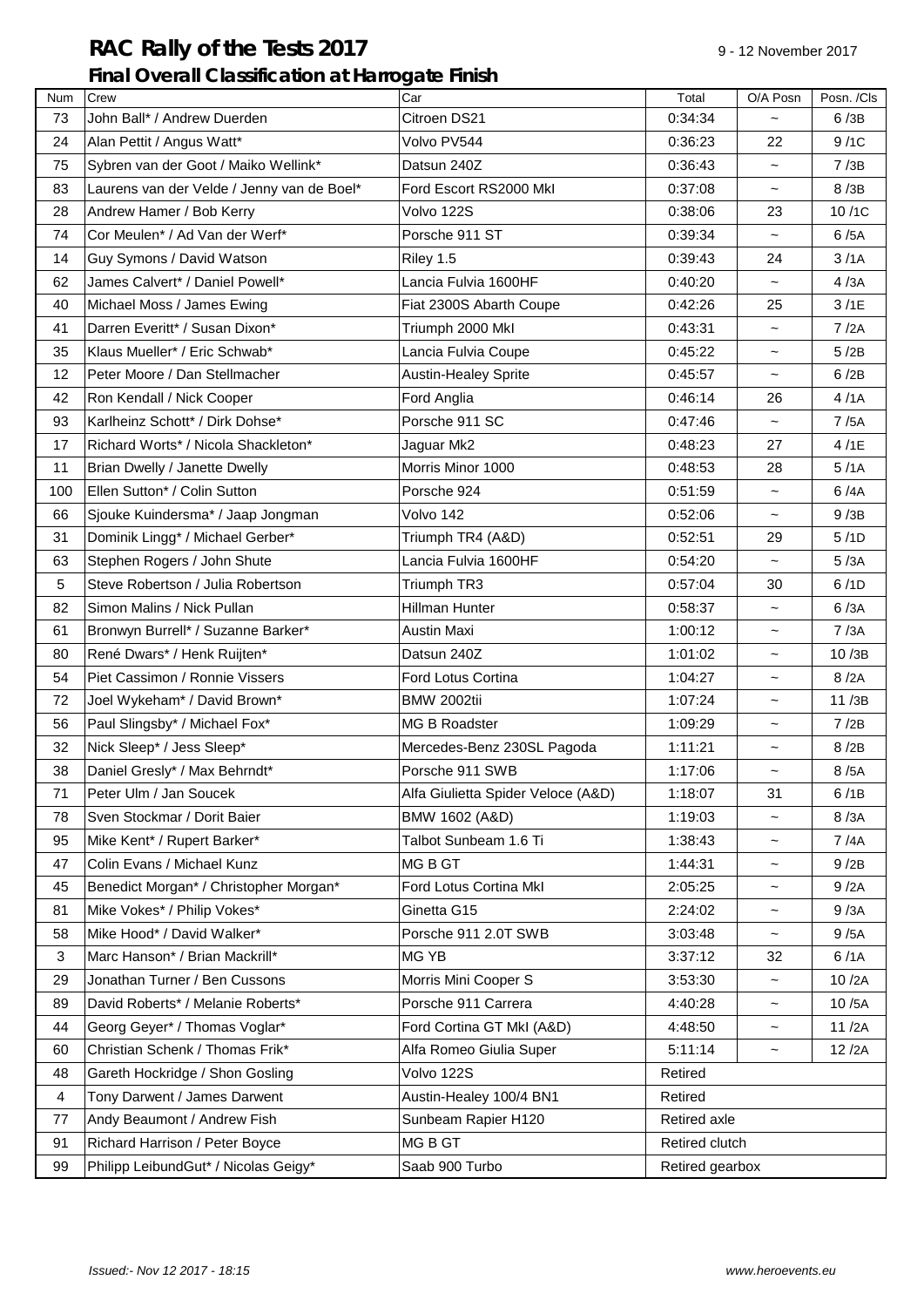## **RAC Rally of the Tests 2017** 9-12 November 2017

## **Final Overall Classification at Harrogate Finish - Class Order**

| Num            | Crew                                                          | Car                                | Total   | O/A Posn                  | Posn. /Cls |
|----------------|---------------------------------------------------------------|------------------------------------|---------|---------------------------|------------|
|                | Class 1A, Pre 1962 - Saloons up to 1500cc                     |                                    |         |                           |            |
| 6              | Seren Whyte / Elise Whyte                                     | Standard 10                        | 0:20:50 | 9                         | 1/1A       |
| 18             | Ted Gaffney / Brian Goff                                      | Morris Mini                        | 0:25:48 | 16                        | 2/1A       |
| 14             | Guy Symons / David Watson                                     | Riley 1.5                          | 0:39:43 | 24                        | 3/1A       |
| 42             | Ron Kendall / Nick Cooper                                     | Ford Anglia                        | 0:46:14 | 26                        | 4/1A       |
| 11             | Brian Dwelly / Janette Dwelly                                 | Morris Minor 1000                  |         | 28                        | 5/1A       |
| 3              | Marc Hanson* / Brian Mackrill*                                | MG YB                              | 3:37:12 | 32                        | 6/1A       |
|                | Class 1B, Pre 1962 - Sports up to 1650cc                      |                                    |         |                           |            |
| 20             | John Abel / Martyn Taylor                                     | Alfa Romeo Giulia Sprint           | 0:10:57 | 1                         | 1/1B       |
| 9              | Paul Wignall / Mark Appleton                                  | Alfa Romeo Giulietta Sprint        | 0:14:12 | 3                         | 2/1B       |
| 19             | Peter Naaktgeboren / Bart den Hartog                          | Porsche 356B                       | 0:21:13 | 11                        | 3/1B       |
| 26             | Jayne Wignall / Peter Rushforth                               | Alfa Romeo Giulia Sprint           | 0:23:47 | 13                        | 4/1B       |
| 22             | Jon Miles / Andy Elcomb                                       | Porsche 356B                       | 0:31:06 | 20                        | 5/1B       |
| 71             | Peter Ulm / Jan Soucek                                        | Alfa Giulietta Spider Veloce (A&D) | 1:18:07 | 31                        | 6/1B       |
|                | Class 1C, Pre 1962 - Saloons 1501cc to 1900cc                 |                                    |         |                           |            |
| 1              | Andy Lane / Tony Brooks                                       | Volvo 123GT                        | 0:15:33 | 4                         | 1/1C       |
| 49             | Noel Kelly / Pete Johnson                                     | Volvo 122S                         | 0:16:37 | 5                         | 2/1C       |
| 10             | Dermot Carnegie / Paul Bosdet                                 | Volvo PV544                        | 0:17:45 | $6=$                      | 3/1C       |
| 23             | Simon Frost / Niall Frost                                     | Volvo PV544                        | 0:19:21 | 8                         | 4/1C       |
| 36             | Paul Dyas* / Andrew Kellitt*                                  | Volvo 121S                         | 0:20:52 | 10                        | 5/1C       |
| 7              | Peter Humphrey / Douglas Humphrey                             | Volvo PV544                        | 0:24:05 | 14                        | 6/1C       |
| 46             | Tim Willcocks / Mark Dunkerley                                | Volvo 122S                         | 0:26:17 | 17                        | 7/1C       |
| 52             | Peter Williams / Andy Darlington                              | Volvo 131                          | 0:27:31 | 19                        | 8/1C       |
| 24             | Alan Pettit / Angus Watt*                                     | Volvo PV544                        | 0:36:23 | 22                        | 9/1C       |
| 28             | Andrew Hamer / Bob Kerry                                      | Volvo 122S                         | 0:38:06 | 23                        | 10/1C      |
| 48             | Gareth Hockridge / Shon Gosling<br>Volvo 122S                 |                                    | Retired |                           |            |
|                | Class 1D, Pre 1962 - Sports 1651cc to 3000cc                  |                                    |         |                           |            |
| 21             | Howard Warren / Iain Tullie                                   | Porsche 356                        | 0:13:36 | $\overline{2}$            | 1/1D       |
| 16             | David Hankin / Jake Ramsden                                   | Triumph TR4                        | 0:22:11 | 12                        | 2/1D       |
| 25             | Jonathan Hancox / Richard Lambley                             | Triumph TR4                        | 0:26:38 | 18                        | 3/1D       |
| 15             | David Stanley / Bernard Northmore                             | Triumph TR4                        | 0:32:25 | 21                        | 4/1D       |
| 31             | Dominik Lingg* / Michael Gerber*                              | Triumph TR4 (A&D)                  | 0:52:51 | 29                        | 5/1D       |
| 5              | Steve Robertson / Julia Robertson                             | Triumph TR3                        | 0:57:04 | 30                        | 6/1D       |
| 4              | Tony Darwent / James Darwent                                  | Austin-Healey 100/4 BN1            | Retired |                           |            |
|                | Class 1E, Pre 1962 - Saloons over 1900cc & Sports over 3000cc |                                    |         |                           |            |
| $\overline{c}$ | Stuart Anderson / Leigh Powley                                | Bentley Derby 41⁄4                 | 0:17:45 | $6=$                      | 1/1E       |
| 8              | Charles Graves / Bob Rutherford                               | Jaguar XK150                       | 0:24:45 | 15                        | 2/1E       |
| 40             | Michael Moss / James Ewing                                    | Fiat 2300S Abarth Coupe            | 0:42:26 | 25                        | 3/1E       |
| 17             | Richard Worts* / Nicola Shackleton*                           | Jaguar Mk2                         | 0:48:23 | 27                        | 4/1E       |
|                | Class 2A, 1962 to 1968 - Saloons                              |                                    |         |                           |            |
| 33             | Steve Entwistle / Ali Procter                                 | Morris Mini Cooper S               | 0:08:32 | $\tilde{}$                | 1/2A       |
| 43             | Bill Cleyndert / Dan Harrison                                 | Morris Mini Cooper S               | 0:19:43 | $\tilde{}$                | 2/2A       |
| 67             | Kevin Haselden / Gary Evans*                                  | Austin Mini Cooper S               | 0:22:15 | $\tilde{}$                | 3/2A       |
| 76             | Rachel Vestey / Owen Turner                                   | Austin Mini                        | 0:27:04 | $\tilde{\phantom{a}}$     | 4/2A       |
| 34             | Geoff Twigg* / Peter Blackett                                 | Morris Mini Cooper S               | 0:30:05 | $\tilde{}$                | 5/2A       |
| 59             | Patrick Lynch / Hubert Lynch                                  | Morris Mini Cooper S               | 0:33:08 | $\widetilde{\phantom{m}}$ | 6/2A       |
| 41             | Darren Everitt* / Susan Dixon*                                | Triumph 2000 Mkl                   | 0:43:31 | $\tilde{}$                | 7/2A       |
| 54             | Piet Cassimon / Ronnie Vissers                                | Ford Lotus Cortina                 | 1:04:27 | $\tilde{}$                | 8/2A       |
| 45             | Benedict Morgan* / Christopher Morgan*                        | Ford Lotus Cortina Mkl             | 2:05:25 | $\widetilde{\phantom{m}}$ | 9/2A       |
| 29             | Jonathan Turner / Ben Cussons                                 | Morris Mini Cooper S               | 3:53:30 | $\tilde{}$                | 10/2A      |
| 44             | Georg Geyer* / Thomas Voglar*                                 | Ford Cortina GT MkI (A&D)          | 4:48:50 | $\tilde{}$                | 11/2A      |
| 60             | Christian Schenk / Thomas Frik*                               | Alfa Romeo Giulia Super            | 5:11:14 | $\widetilde{\phantom{m}}$ | 12/2A      |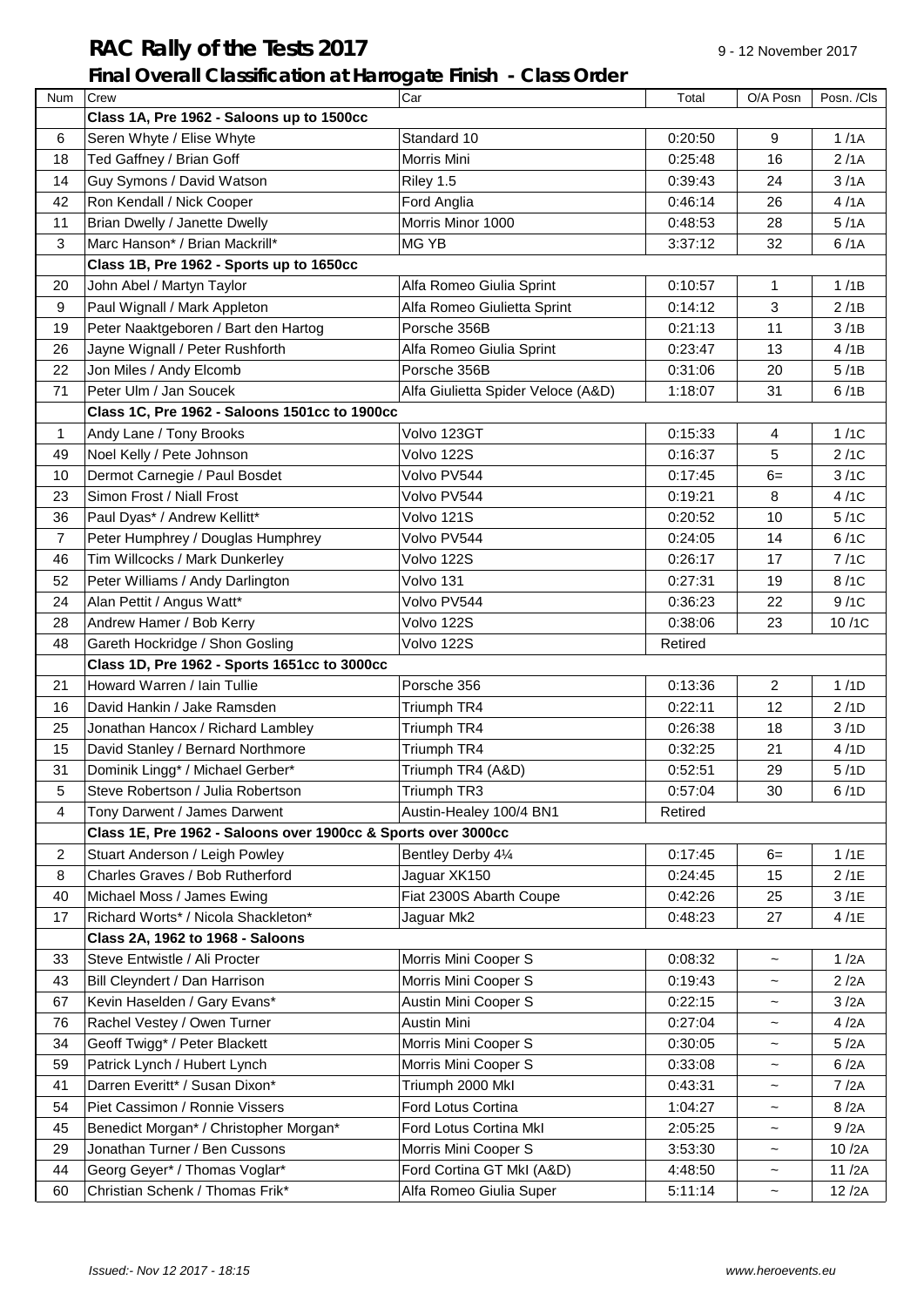## **RAC Rally of the Tests 2017** 9-12 November 2017

### **Final Overall Classification at Harrogate Finish - Class Order**

| Num | Crew                                                   | Car                         | Total               | O/A Posn                  | Posn. /Cls |
|-----|--------------------------------------------------------|-----------------------------|---------------------|---------------------------|------------|
|     | Class 2B, 1962 to 1968 - Sports                        |                             |                     |                           |            |
| 51  | John Dignan / Peter Dignan                             | <b>MG B Roadster</b>        | 0:13:08             | $\tilde{\phantom{a}}$     | 1/2B       |
| 57  | Tim Lawrence / Tony Davies                             | MG B GT                     | 0:23:08             | $\tilde{\phantom{a}}$     | 2/2B       |
| 53  | Francis Galashan / Andy Ballantyne                     | Triumph TR4A                | 0:27:52             | $\tilde{}$                | 3/2B       |
| 88  | Steve Sly / Nick Green                                 | Triumph TR6                 | 0:28:40             | $\tilde{}$                | 4/2B       |
| 35  | Klaus Mueller* / Eric Schwab*                          | Lancia Fulvia Coupe         | 0:45:22             | $\tilde{\phantom{a}}$     | 5/2B       |
| 12  | Peter Moore / Dan Stellmacher                          | <b>Austin-Healey Sprite</b> | 0:45:57             | $\tilde{}$                | 6/2B       |
| 56  | Paul Slingsby* / Michael Fox*                          | MG B Roadster               | 1:09:29             | $\tilde{}$                | 7/2B       |
| 32  | Nick Sleep* / Jess Sleep*                              | Mercedes-Benz 230SL Pagoda  | 1:11:21             | $\tilde{\phantom{a}}$     | 8/2B       |
| 47  | Colin Evans / Michael Kunz                             | MG B GT                     | 1:44:31             | $\tilde{\phantom{a}}$     | 9/2B       |
| 91  | Richard Harrison / Peter Boyce                         | MG B GT                     | Retired clutch      |                           |            |
|     | Class 3A, 1969 to 1974 - Saloons & Sports up to 1750cc |                             |                     |                           |            |
| 69  | Harm Lamberigts / Arjan Van der Palen*                 | Ford Escort Mexico          | 0:15:31             | $\tilde{\phantom{a}}$     | 1/3A       |
| 84  | Clive Martin / Anji Martin                             | Ford Escort                 | 0:26:48             | $\tilde{}$                | 2/3A       |
| 94  | Andy Simpson* / Ian Doble*                             | Austin Morris Mini 1275GT   | 0:30:00             |                           | 3/3A       |
| 62  | James Calvert* / Daniel Powell*                        | Lancia Fulvia 1600HF        | 0:40:20             | $\widetilde{\phantom{m}}$ | 4/3A       |
| 63  | Stephen Rogers / John Shute                            | Lancia Fulvia 1600HF        | 0:54:20             | $\tilde{\phantom{a}}$     | 5/3A       |
| 82  | Simon Malins / Nick Pullan                             | Hillman Hunter              | 0:58:37             | $\tilde{\phantom{a}}$     | 6/3A       |
| 61  | Bronwyn Burrell* / Suzanne Barker*                     | <b>Austin Maxi</b>          | 1:00:12             | $\tilde{}$                | 7/3A       |
| 78  | Sven Stockmar / Dorit Baier                            | BMW 1602 (A&D)              | 1:19:03             | $\widetilde{\phantom{m}}$ | 8/3A       |
| 81  | Mike Vokes* / Philip Vokes*                            | Ginetta G15                 | 2:24:02             | $\tilde{\phantom{a}}$     | 9/3A       |
| 77  | Andy Beaumont / Andrew Fish                            | Sunbeam Rapier H120         | <b>Retired axle</b> |                           |            |
|     | Class 3B, 1969 to 1974 - Saloons & Sports Over 1750cc  |                             |                     |                           |            |
| 85  | Jon Dunning* / Henry Carr                              | Alfa Romeo Giulia 2000 GTV  | 0:18:11             | $\tilde{}$                | 1/3B       |
| 86  | Paul Davis / Robert Kiff                               | Ford Escort RS2000          | 0:25:41             | $\tilde{\phantom{a}}$     | 2/3B       |
| 79  | Keith Jenkins / Martin Phaff                           | Volvo 144                   | 0:28:50             | $\tilde{}$                | 3/3B       |
| 64  | Alexander Leurs* / Bas de Rijk*                        | Opel Ascona                 | 0:30:11             | $\tilde{}$                | 4/3B       |
| 68  | Rob van der Leeuw / Peter van Egmond                   | Alfa Romeo Giulia Super     | 0:32:32             | $\tilde{}$                | 5/3B       |
| 73  | John Ball* / Andrew Duerden                            | Citroen DS21                | 0:34:34             | $\tilde{}$                | 6/3B       |
| 75  | Sybren van der Goot / Maiko Wellink*                   | Datsun 240Z                 | 0:36:43             | $\tilde{\phantom{a}}$     | 7/3B       |
| 83  | Laurens van der Velde / Jenny van de Boel*             | Ford Escort RS2000 Mkl      | 0:37:08             | $\widetilde{\phantom{m}}$ | 8/3B       |
| 66  | Sjouke Kuindersma* / Jaap Jongman                      | Volvo 142                   | 0:52:06             | $\sim$                    | 9/3B       |
| 80  | René Dwars* / Henk Ruijten*                            | Datsun 240Z                 | 1:01:02             | $\tilde{}$                | 10/3B      |
| 72  | Joel Wykeham* / David Brown*                           | <b>BMW 2002tii</b>          | 1:07:24             |                           | 11/3B      |
|     | Class 4A, Saloons & Sports 1975 to 1985                |                             |                     |                           |            |
| 96  | Neil Wilson / Matthew Vokes                            | Porsche 924                 | 0:10:52             | $\tilde{}$                | 1/4A       |
| 98  | Richard Isherwood* / Ian Canavan                       | Nissan Stanza               | 0:16:27             |                           | 2/4A       |
| 92  | Thomas Koerner / Manuel Maeker                         | BMW 320/4                   | 0:25:06             | $\widetilde{\phantom{m}}$ | 3/4A       |
| 97  | Ed Abbott / Roger Bricknell*                           | Jaguar XJ-S V12             | 0:30:08             | $\tilde{}$                | 4/4A       |
| 55  | Rod Hanson / Clare Grove                               | Ford Escort Mk2             | 0:32:33             | $\tilde{}$                | 5/4A       |
| 100 | Ellen Sutton* / Colin Sutton                           | Porsche 924                 | 0:51:59             |                           | 6/4A       |
| 95  | Mike Kent* / Rupert Barker*                            | Talbot Sunbeam 1.6 Ti       | 1:38:43             | $\tilde{}$                | 7/4A       |
| 99  | Philipp LeibundGut* / Nicolas Geigy*                   | Saab 900 Turbo              | Retired gearbox     |                           |            |
|     | Class 5A, Porsche 911s 1964 to 1985                    |                             |                     |                           |            |
| 27  | Paul Crosby / Andy Pullan                              | Porsche 911                 | 0:08:25             | $\tilde{\phantom{a}}$     | 1/5A       |
| 37  | Charles Colton / Ryan Pickering                        | Porsche 911                 | 0:12:17             | $\tilde{}$                | 2/5A       |
| 65  | Tomas de Vargas Machuca / Nick Bloxham                 | Porsche 911 2.2 (A&D)       | 0:17:49             | $\tilde{}$                | 3/5A       |
| 87  | Paul Bloxidge / John Youd                              | Porsche 911 Carrera 2.7     | 0:22:48             | $\tilde{}$                | 4/5A       |
| 39  | Stephen Owens / Ian Mitchell                           | Porsche 911                 | 0:26:10             | $\tilde{\phantom{a}}$     | 5/5A       |
| 74  | Cor Meulen* / Ad Van der Werf*                         | Porsche 911 ST              | 0:39:34             | $\tilde{}$                | 6/5A       |
| 93  | Karlheinz Schott* / Dirk Dohse*                        | Porsche 911 SC              | 0:47:46             | $\tilde{\phantom{a}}$     | 7/5A       |
| 38  | Daniel Gresly* / Max Behrndt*                          | Porsche 911 SWB             | 1:17:06             | $\tilde{}$                | 8/5A       |
| 58  | Mike Hood* / David Walker*                             | Porsche 911 2.0T SWB        | 3:03:48             | $\tilde{}$                | 9/5A       |
| 89  | David Roberts* / Melanie Roberts*                      | Porsche 911 Carrera         | 4:40:28             | $\tilde{}$                | 10/5A      |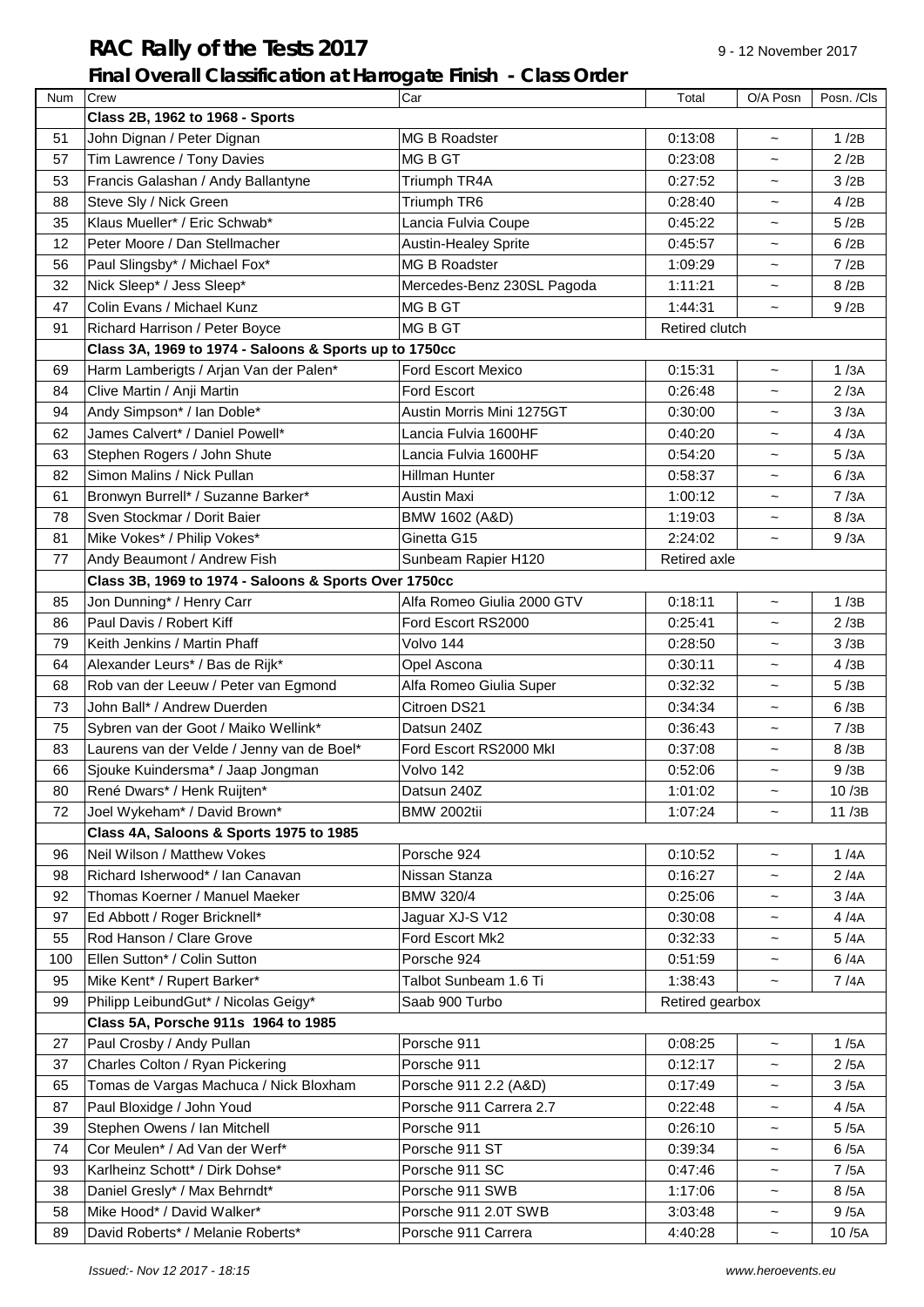## **RAC Rally of the Tests 2017 - Awards**

### **Overall Awards**

- 
- 2nd Howard Warren & Iain Tullie 21. Porsche 356 1721cc
- 
- 1st John Abel & Martyn Taylor 20. Alfa Romeo Giulia Sprint 1600cc
	-
- 3rd Paul Wignall & Mark Appleton 9. Alfa Romeo Giulietta Sprint 1600cc

### **Class Winners**

## **Class 1A, Pre 1962 - Saloons up to 1500cc** 1st Seren Whyte & Elise Whyte 6. Standard 10 - 948cc 2nd Ted Gaffney & Brian Goff 18. Morris Mini - 850cc 3rd Guy Symons & David Watson 14. Riley 1.5 - 1496cc **Class 1B, Pre 1962 - Sports up to 1650cc** 1st Peter Naaktgeboren & Bart den Hartog 19. Porsche 356B - 1582cc 2nd Jayne Wignall & Peter Rushforth 26. Alfa Romeo Giulia Sprint - 1570cc 3rd Jon Miles & Andy Elcomb 22. Porsche 356B - 1600cc **Class 1C, Pre 1962 - Saloons 1501cc to 1900cc** 1st Andy Lane & Tony Brooks 1. Volvo 123GT - 1780cc 2nd Noel Kelly & Pete Johnson 49. Volvo 122S - 1800cc 3rd Dermot Carnegie & Paul Bosdet 10. Volvo PV544 - 1800cc **Class 1D, Pre 1962 - Sports 1651cc to 3000cc** 1st David Hankin & Jake Ramsden 16. Triumph TR4 - 2188cc 2nd Jonathan Hancox & Richard Lambley 25. Triumph TR4 - 2188cc 3rd David Stanley & Bernard Northmore 15. Triumph TR4 - 2000cc **Class 1E, Pre 1962 - Saloons over 1900cc & Sports over 3000cc** 1st Stuart Anderson & Leigh Powley 2. Bentley Derby 4¼ - 4257cc 2nd Charles Graves & Bob Rutherford 8. Jaguar XK150 - 3800cc 3rd Michael Moss & James Ewing 40. Fiat 2300S Abarth Coupe - 2295cc **Class 2A, 1962 to 1968 - Saloons** 1st Steve Entwistle & Ali Procter 33. Morris Mini Cooper S - 1275cc 2nd Bill Cleyndert & Dan Harrison 43. Morris Mini Cooper S - 1275cc 3rd Kevin Haselden & Gary Evans\* 67. Austin Mini Cooper S - 1293cc **Class 2B, 1962 to 1968 - Sports** 1st John Dignan & Peter Dignan 51. MG B Roadster - 1850cc 2nd Tim Lawrence & Tony Davies 67. MG B GT - 1860cc

- 3rd Francis Galashan & Andy Ballantyne 53. Triumph TR4A 2138cc
- -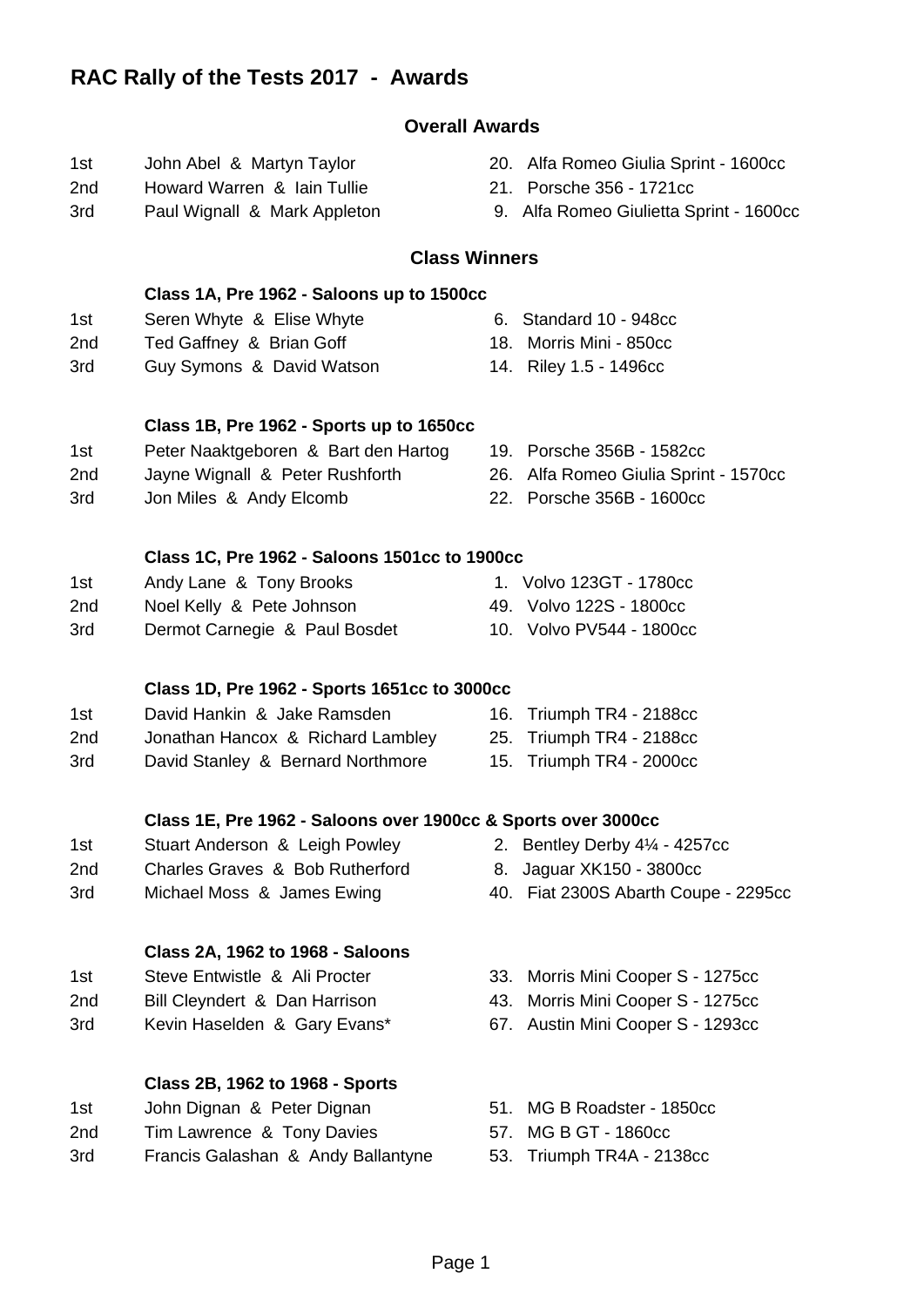|     | Class 3B, 1969 to 1974 - Saloons & Sports Over 1750cc                     |     |                                         |
|-----|---------------------------------------------------------------------------|-----|-----------------------------------------|
| 1st | Jon Dunning* & Henry Carr                                                 |     | 85. Alfa Romeo Giulia 2000 GTV - 1962cc |
| 2nd | Paul Davis & Robert Kiff                                                  | 86. | Ford Escort RS2000 - 1997cc             |
| 3rd | Keith Jenkins & Martin Phaff                                              |     | 79. Volvo 144 - 1986cc                  |
|     | Class 4A, Saloons & Sports 1975 to 1985                                   |     |                                         |
| 1st | Neil Wilson & Matthew Vokes                                               |     | 96. Porsche 924 - 1984cc                |
| 2nd | Richard Isherwood* & Ian Canavan                                          |     | 98. Nissan Stanza - 1600cc              |
| 3rd | Thomas Koerner & Manuel Maeker                                            |     | 92. BMW 320/4 - 1977cc                  |
|     | Class 5A, Porsche 911s 1964 to 1985                                       |     |                                         |
| 1st | Paul Crosby & Andy Pullan                                                 |     | 27. Porsche 911 - 2195cc                |
| 2nd | Charles Colton & Ryan Pickering                                           |     | 37. Porsche 911 - 1991cc                |
| 3rd | Tomas de Vargas Machuca & Nick Bloxhar 65. Porsche 911 2.2 (A&D) - 2195cc |     |                                         |
|     | <b>Team Awards</b>                                                        |     |                                         |
|     | <b>Team Prize</b>                                                         |     |                                         |
|     | Team 'S'                                                                  |     |                                         |
|     | Richard Isherwood* & Ian Canavan                                          |     | 98. Nissan Stanza - 1600cc              |
|     | Charles Graves & Bob Rutherford                                           |     | 8. Jaguar XK150 - 3800cc                |
|     | Howard Warren & Iain Tullie                                               |     | 21. Porsche 356 - 1721cc                |
|     | <b>Marque Teams</b><br><b>Porsche</b>                                     |     |                                         |
|     | Paul Crosby & Andy Pullan                                                 |     | 27. Porsche 911 - 2195cc                |
|     | Neil Wilson & Matthew Vokes                                               |     | 96. Porsche 924 - 1984cc                |
|     | Charles Colton & Ryan Pickering                                           |     | 37. Porsche 911 - 1991cc                |
|     | Spocial Awarde                                                            |     |                                         |

**Class 3A, 1969 to 1974 - Saloons & Sports up to 1750cc**

2nd Clive Martin & Anji Martin 84. Ford Escort - 1300cc

1st Harm Lamberigts & Arjan Van der Palen\* 69. Ford Escort Mexico - 1600cc

3rd Andy Simpson\* & Ian Doble\* 94. Austin Morris Mini 1275GT - 1275cc

### **Special Awards**

| <b>Spirit of the Rally Trophy</b>           |                                     |
|---------------------------------------------|-------------------------------------|
| Brian Dwelly & Janette Dwelly               | 11. Morris Minor 1000 - 995cc       |
| <b>Against All Odds Trophy</b>              |                                     |
| David Roberts & Melanie Roberts             | 89. Porsche 911 Carrera - 2996cc    |
| <b>Top Hat Trophy</b><br>Jenny van de Boel* | 83. Ford Escort RS2000 MkI - 1998cc |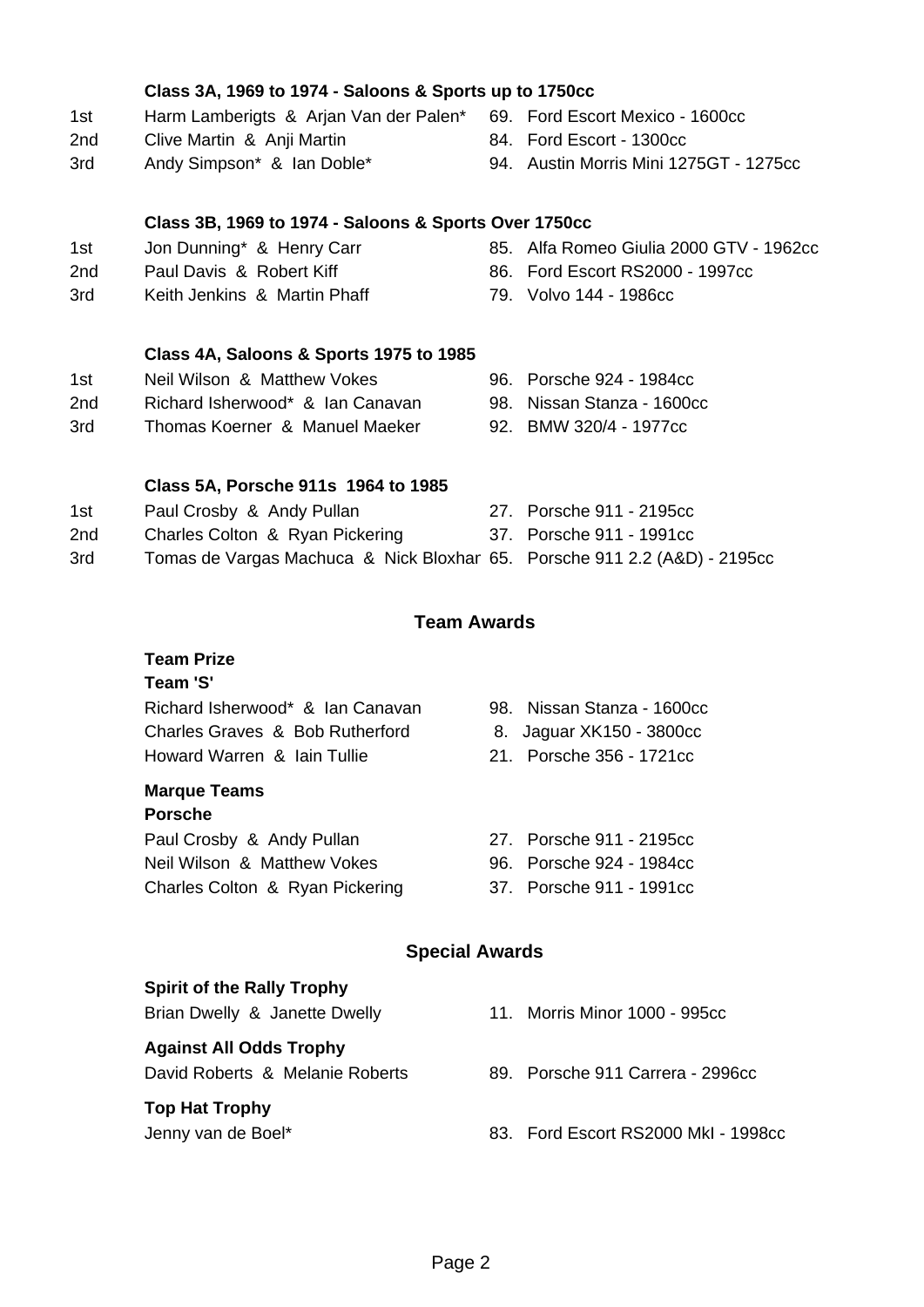**Whistle and Flute Cup**

**Highest placed Lady Driver** Seren Whyte **6. Standard 10 - 948cc** 

**Highest placed Lady Navigator** Elise Whyte **6. Standard 10 - 948cc** 

**Newcomer Driver**

**Newcomer Navigator**

**Concours d'Elegance**

**Test Pilot Trophy**

**Clockwatcher's Trophy**

Anji Martin **84. Ford Escort - 1300cc** 

Richard Isherwood 98. Nissan Stanza - 1600cc

Arjan Van der Palen **69. Ford Escort Mexico - 1600cc** 

Nick Sleep & Jess Sleep 32. Mercedes-Benz 230SL Pagoda - 2300cc

Paul Crosby 27. Porsche 911 - 2195cc

Ali Procter 2012 1275cc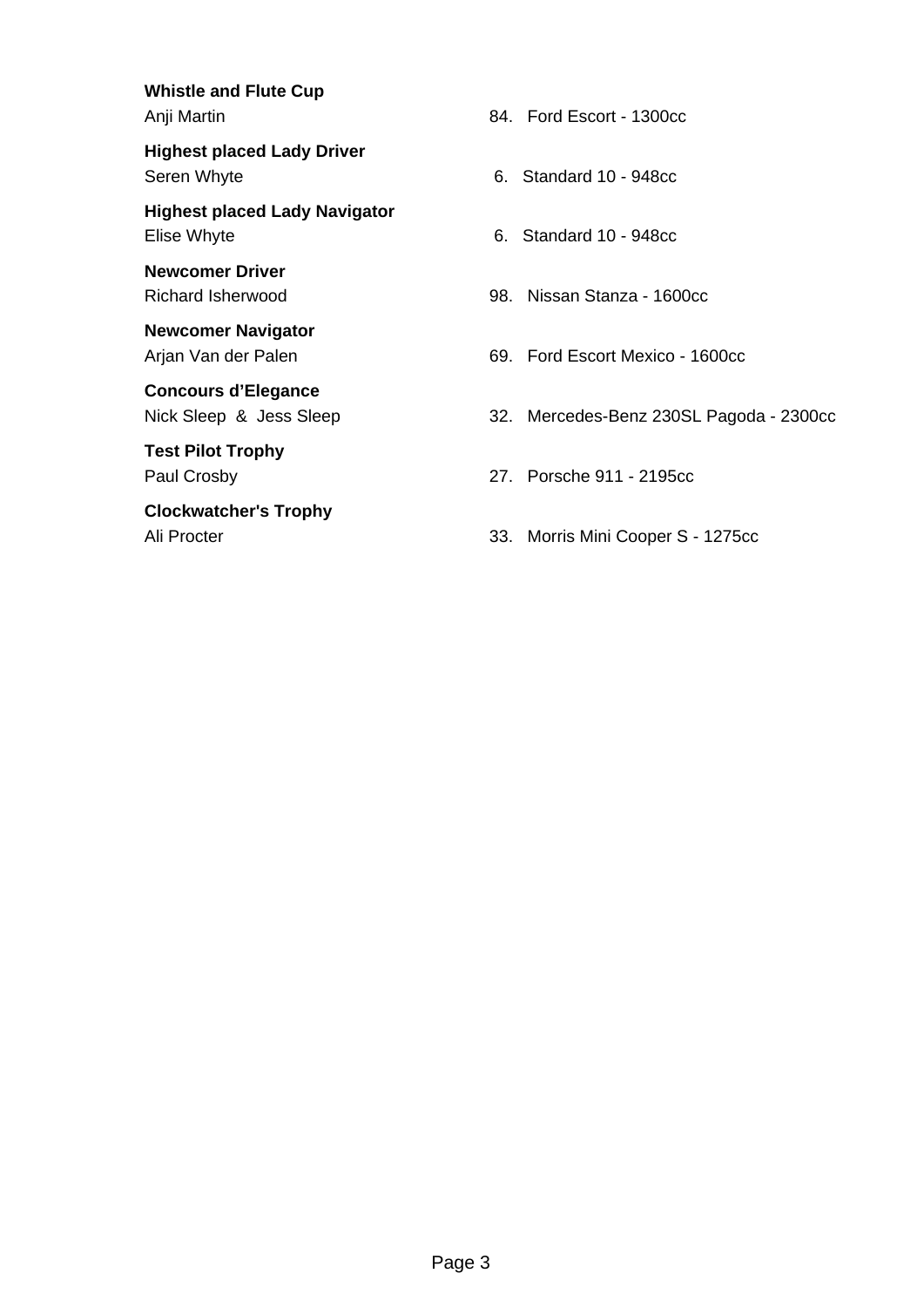## **RAC Rally of the Tests 2017** 9 - 12 November 2017

## **Team Classification at MTC 3/5 Harrogate Finish**

|                | Num Team                                                      | Car                         | <b>TOTAL</b>       | Pos                     |
|----------------|---------------------------------------------------------------|-----------------------------|--------------------|-------------------------|
|                | S                                                             |                             | 0:54:48            | 1                       |
| 98             | Richard Isherwood* / Ian Canavan                              | Nissan Stanza               | 0:16:27            |                         |
| 8              | Charles Graves / Bob Rutherford                               | Jaguar XK150                | 0:24:45            |                         |
| 21             | Howard Warren / Iain Tullie                                   | Porsche 356                 | 0:13:36            |                         |
|                |                                                               |                             |                    |                         |
|                | м                                                             |                             | 0:57:47            | $\mathbf{2}$            |
| 51             | John Dignan / Peter Dignan                                    | <b>MG B Roadster</b>        | 0:13:08            |                         |
| 36             | Paul Dyas* / Andrew Kellitt*                                  | Volvo 121S                  | 0:20:52            |                         |
| 26             | Jayne Wignall / Peter Rushforth                               | Alfa Romeo Giulia Sprint    | 0:23:47            |                         |
|                |                                                               |                             |                    |                         |
|                | EE                                                            |                             | 1:01:53            | 3                       |
| 33             | Steve Entwistle / Ali Procter                                 | Morris Mini Cooper S        | 0:08:32            |                         |
| 67             | Kevin Haselden / Gary Evans*                                  | Austin Mini Cooper S        | 0:22:15            |                         |
| 22             | Jon Miles / Andy Elcomb                                       | Porsche 356B                | 0:31:06            |                         |
|                | W                                                             |                             | 1:03:00            | 4                       |
| 85             | Jon Dunning* / Henry Carr                                     | Alfa Romeo Giulia 2000 GTV  | 0:18:11            |                         |
| $\overline{2}$ | Stuart Anderson / Leigh Powley                                | Bentley Derby 41⁄4          | 0:17:45            |                         |
| 76             | Rachel Vestey / Owen Turner                                   | <b>Austin Mini</b>          | 0:27:04            |                         |
|                |                                                               |                             |                    |                         |
|                | v                                                             |                             | 1:12:41            | 5                       |
| 43             | Bill Cleyndert / Dan Harrison                                 | Morris Mini Cooper S        | 0:19:43            |                         |
| 84             | Clive Martin / Anji Martin                                    | Ford Escort                 | 0:26:48            |                         |
| 39             | Stephen Owens / Ian Mitchell                                  | Porsche 911                 | 0:26:10            |                         |
|                | н                                                             |                             | 1:17:34            | 6                       |
| 37             | Charles Colton / Ryan Pickering                               | Porsche 911                 | 0:12:17            |                         |
| 63             | Stephen Rogers / John Shute                                   | Lancia Fulvia 1600HF        | 0:54:20            |                         |
| 20             | John Abel / Martyn Taylor                                     | Alfa Romeo Giulia Sprint    | 0:10:57            |                         |
|                |                                                               |                             |                    |                         |
|                | B                                                             |                             | 1:17:38            | $\overline{\mathbf{r}}$ |
| 86             | Paul Davis / Robert Kiff                                      | Ford Escort RS2000          | 0:25:41            |                         |
| 53             | Francis Galashan / Andy Ballantyne                            | Triumph TR4A                | 0:27:52            |                         |
| $\overline{7}$ | Peter Humphrey / Douglas Humphrey                             | Volvo PV544                 | 0:24:05            |                         |
|                |                                                               |                             | 1:18:22            | 8                       |
| 40             | Michael Moss / James Ewing                                    | Fiat 2300S Abarth Coupe     | 0:42:26            |                         |
| 27             | Paul Crosby / Andy Pullan                                     | Porsche 911                 | 0:08:25            |                         |
|                | 52 Peter Williams / Andy Darlington                           | Volvo 131                   | 0:27:31            |                         |
|                |                                                               |                             |                    |                         |
|                | G                                                             |                             | 1:29:46            | 9                       |
| 79             | Keith Jenkins / Martin Phaff                                  | Volvo 144                   | 0:28:50            |                         |
| 14             | Guy Symons / David Watson                                     | Riley 1.5                   | 0:39:43            |                         |
| 19             | Peter Naaktgeboren / Bart den Hartog                          | Porsche 356B                | 0:21:13            |                         |
|                | A                                                             |                             | 1:38:16            | 10                      |
| 16             | David Hankin / Jake Ramsden                                   | Triumph TR4                 | 0:22:11            |                         |
| 97             |                                                               | Jaguar XJ-S V12             |                    |                         |
| 12             | Ed Abbott / Roger Bricknell*<br>Peter Moore / Dan Stellmacher |                             | 0:30:08<br>0:45:57 |                         |
|                |                                                               | <b>Austin-Healey Sprite</b> |                    |                         |
|                |                                                               |                             | 1:41:52            | 11                      |
| 80             | René Dwars* / Henk Ruijten*                                   | Datsun 240Z                 | 1:01:02            |                         |
| 25             | Jonathan Hancox / Richard Lambley                             | Triumph TR4                 | 0:26:38            |                         |
| 9              | Paul Wignall / Mark Appleton                                  | Alfa Romeo Giulietta Sprint | 0:14:12            |                         |
|                |                                                               |                             |                    |                         |
|                | Υ                                                             |                             | 1:44:12            | 12                      |
| 35             | Klaus Mueller* / Eric Schwab*                                 | Lancia Fulvia Coupe         | 0:45:22            |                         |
| 46             | Tim Willcocks / Mark Dunkerley                                | Volvo 122S                  | 0:26:17            |                         |
| 55             | Rod Hanson / Clare Grove                                      | Ford Escort Mk2             | 0:32:33            |                         |
|                |                                                               |                             |                    |                         |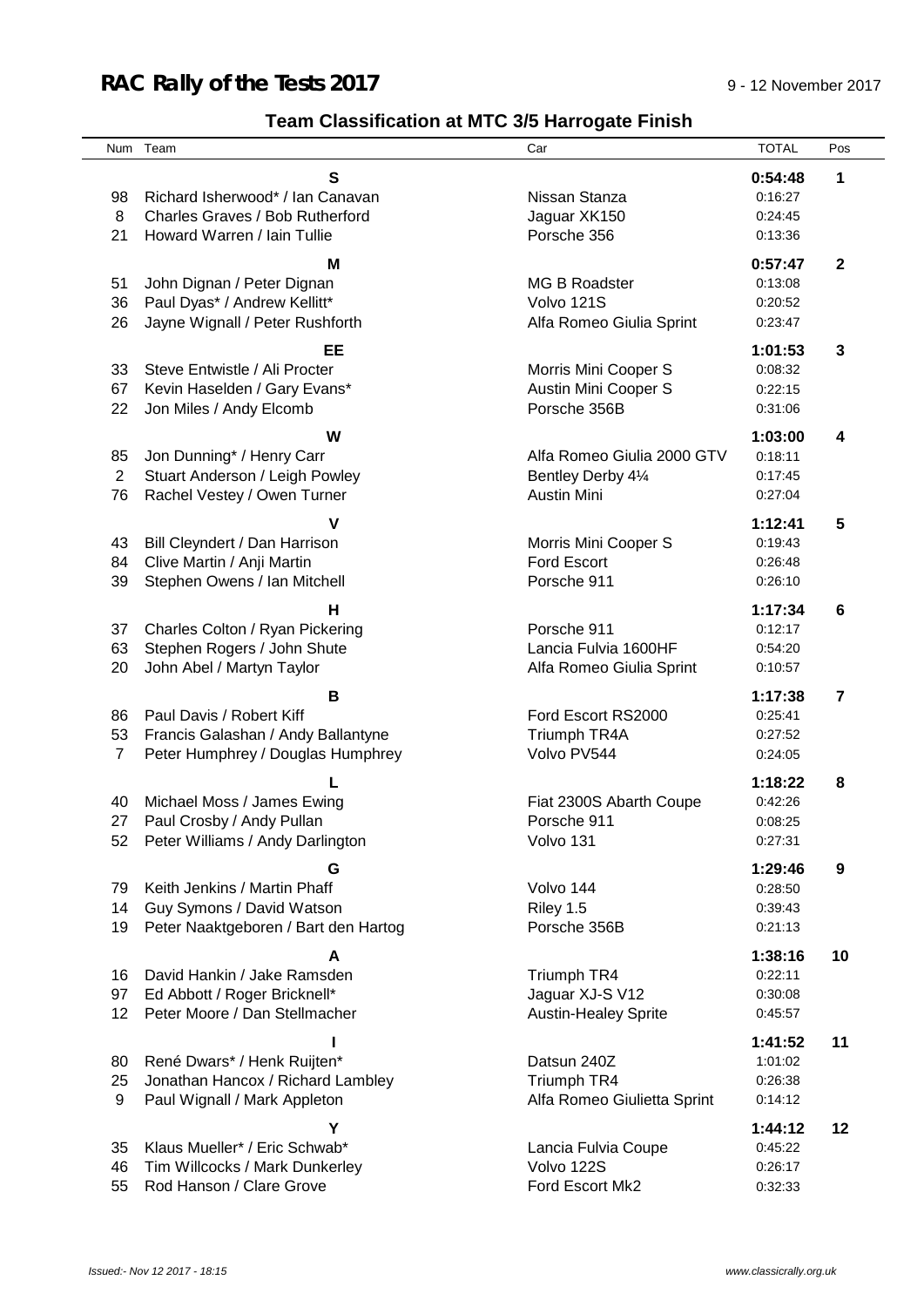## **RAC Rally of the Tests 2017** 9 - 12 November 2017

## **Team Classification at MTC 3/5 Harrogate Finish**

|              | Num Team                                   | Car                       | <b>TOTAL</b> | Pos |
|--------------|--------------------------------------------|---------------------------|--------------|-----|
|              | т                                          |                           | 1:44:37      | 13  |
| 23           | Simon Frost / Niall Frost                  | Volvo PV544               | 0:19:21      |     |
| 11           | Brian Dwelly / Janette Dwelly              | Morris Minor 1000         | 0:48:53      |     |
| 24           | Alan Pettit / Angus Watt*                  | Volvo PV544               | 0:36:23      |     |
|              |                                            |                           |              |     |
|              | <b>DD</b>                                  |                           | 1:48:02      | 14  |
| 83           | Laurens van der Velde / Jenny van de Boel* | Ford Escort RS2000 MkI    | 0:37:08      |     |
| 93           | Karlheinz Schott* / Dirk Dohse*            | Porsche 911 SC            | 0:47:46      |     |
| 57           | Tim Lawrence / Tony Davies                 | MG B GT                   | 0:23:08      |     |
|              | cc                                         |                           | 2:05:22      | 15  |
| 34           | Geoff Twigg* / Peter Blackett              | Morris Mini Cooper S      | 0:30:05      |     |
| 18           | Ted Gaffney / Brian Goff                   | Morris Mini               | 0:25:48      |     |
| 56           | Paul Slingsby* / Michael Fox*              | <b>MG B Roadster</b>      | 1:09:29      |     |
|              | O                                          |                           | 2:15:09      | 16  |
| 5            | Steve Robertson / Julia Robertson          | Triumph TR3               | 0:57:04      |     |
| 41           | Darren Everitt* / Susan Dixon*             | Triumph 2000 Mkl          | 0:43:31      |     |
| 73           | John Ball* / Andrew Duerden                | Citroen DS21              | 0:34:34      |     |
|              |                                            |                           |              |     |
|              | N                                          |                           | 2:24:14      | 17  |
| 69           | Harm Lamberigts / Arjan Van der Palen*     | <b>Ford Escort Mexico</b> | 0:15:31      |     |
| 94           | Andy Simpson* / Ian Doble*                 | Austin Morris Mini 1275GT | 0:30:00      |     |
| 95           | Mike Kent* / Rupert Barker*                | Talbot Sunbeam 1.6 Ti     | 1:38:43      |     |
|              | Ρ                                          |                           | 2:26:44      | 18  |
| 64           | Alexander Leurs* / Bas de Rijk*            | Opel Ascona               | 0:30:11      |     |
| 54           | Piet Cassimon / Ronnie Vissers             | Ford Lotus Cortina        | 1:04:27      |     |
| 66           | Sjouke Kuindersma* / Jaap Jongman          | Volvo 142                 | 0:52:06      |     |
|              | <b>BB</b>                                  |                           | 3:12:11      | 19  |
| 45           | Benedict Morgan* / Christopher Morgan*     | Ford Lotus Cortina MkI    | 2:05:25      |     |
| 28           | Andrew Hamer / Bob Kerry                   | Volvo 122S                | 0:38:06      |     |
| 88           | Steve Sly / Nick Green                     | Triumph TR6               | 0:28:40      |     |
|              | Z                                          |                           | 3:12:45      | 20  |
| 6            | Seren Whyte / Elise Whyte                  | Standard 10               | 0:20:50      |     |
| 47           | Colin Evans / Michael Kunz                 | MG B GT                   | 1:44:31      |     |
| 72.          | Joel Wykeham* / David Brown*               | <b>BMW 2002tii</b>        | 1:07:24      |     |
|              |                                            |                           |              |     |
|              | X                                          |                           | 3:19:55      | 21  |
| 81           | Mike Vokes* / Philip Vokes*                | Ginetta G15               | 2:24:02      |     |
| 62           | James Calvert* / Daniel Powell*            | Lancia Fulvia 1600HF      | 0:40:20      |     |
| $\mathbf{1}$ | Andy Lane / Tony Brooks                    | Volvo 123GT               | 0:15:33      |     |
|              | U                                          |                           | 4:48:39      | 22  |
| 82           | Simon Malins / Nick Pullan                 | Hillman Hunter            | 0:58:37      |     |
| 42           | Ron Kendall / Nick Cooper                  | Ford Anglia               | 0:46:14      |     |
| 58           | Mike Hood* / David Walker*                 | Porsche 911 2.0T SWB      | 3:03:48      |     |
|              | Κ                                          |                           | 5:22:11      | 23  |
| 92           | Thomas Koerner / Manuel Maeker             | <b>BMW 320/4</b>          | 0:25:06      |     |
| 49           | Noel Kelly / Pete Johnson                  | Volvo 122S                | 0:16:37      |     |
| 89           | David Roberts* / Melanie Roberts*          | Porsche 911 Carrera       | 4:40:28      |     |
|              | J                                          |                           | 5:38:20      | 24  |
| 100          | Ellen Sutton* / Colin Sutton               | Porsche 924               | 0:51:59      |     |
| 31           | Dominik Lingg* / Michael Gerber*           | Triumph TR4 (A&D)         | 0:52:51      |     |
| 29           | Jonathan Turner / Ben Cussons              | Morris Mini Cooper S      | 3:53:30      |     |
|              |                                            |                           |              |     |
|              |                                            |                           |              |     |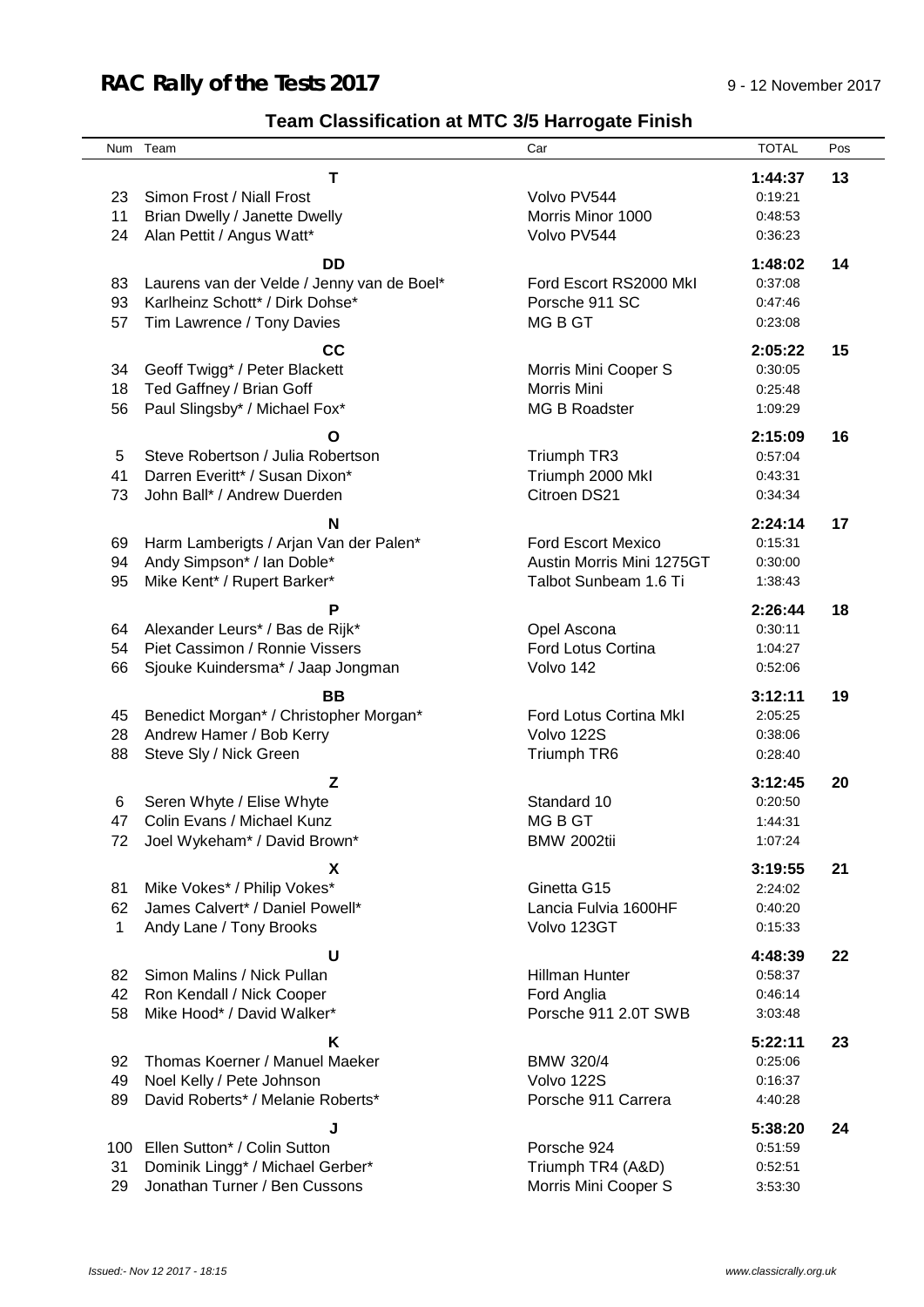## **RAC Rally of the Tests 2017** 9 - 12 November 2017

## **Team Classification at MTC 3/5 Harrogate Finish**

|    | Num Team                               | Car                              | <b>TOTAL</b>  | Pos |
|----|----------------------------------------|----------------------------------|---------------|-----|
|    | R                                      |                                  | 5:54:31       | 25  |
| 15 | David Stanley / Bernard Northmore      | Triumph TR4                      | 0:32:25       |     |
| 96 | Neil Wilson / Matthew Vokes            | Porsche 924                      | 0:10:52       |     |
| 60 | Christian Schenk / Thomas Frik*        | Alfa Romeo Giulia Super          | 5:11:14       |     |
|    | Q                                      |                                  | 6:11:50       | 26  |
| 87 | Paul Bloxidge / John Youd              | Porsche 911 Carrera 2.7          | 0:22:48       |     |
| 44 | Georg Geyer* / Thomas Voglar*          | Ford Cortina GT MkI (A&D)        | 4:48:50       |     |
| 61 | Bronwyn Burrell* / Suzanne Barker*     | Austin Maxi                      | 1:00:12       |     |
|    | AA                                     |                                  | <b>N.L.C.</b> |     |
| 74 | Cor Meulen* / Ad Van der Werf*         | Porsche 911 ST                   | 0:39:34       |     |
| 10 | Dermot Carnegie / Paul Bosdet          | Volvo PV544                      | 0:17:45       |     |
| 48 | Gareth Hockridge / Shon Gosling        | Volvo 122S                       | N.L.C.        |     |
|    | D                                      |                                  | <b>N.L.C.</b> |     |
| 3  | Marc Hanson* / Brian Mackrill*         | MG YB                            | 3:37:12       |     |
| 99 | Philipp LeibundGut* / Nicolas Geigy*   | Saab 900 Turbo                   | N.L.C.        |     |
| 65 | Tomas de Vargas Machuca / Nick Bloxham | Porsche 911 2.2 (A&D)            | 0:17:49       |     |
|    | С                                      |                                  | <b>N.L.C.</b> |     |
| 59 | Patrick Lynch / Hubert Lynch           | Morris Mini Cooper S             | 0:33:08       |     |
| 77 | Andy Beaumont / Andrew Fish            | Sunbeam Rapier H120              | N.L.C.        |     |
| 75 | Sybren van der Goot / Maiko Wellink*   | Datsun 240Z                      | 0:36:43       |     |
|    | Е                                      |                                  | <b>N.L.C.</b> |     |
| 17 | Richard Worts* / Nicola Shackleton*    | Jaguar Mk2                       | 0:48:23       |     |
| 4  | Tony Darwent / James Darwent           | Austin-Healey 100/4 BN1          | N.L.C.        |     |
| 68 | Rob van der Leeuw / Peter van Egmond   | Alfa Romeo Giulia Super          | 0:32:32       |     |
|    | F                                      |                                  | <b>N.L.C.</b> |     |
| 38 | Daniel Gresly* / Max Behrndt*          | Porsche 911 SWB                  | 1:17:06       |     |
| 71 | Peter Ulm / Jan Soucek                 | Alfa Giulietta Spider Veloce (A& | 1:18:07       |     |
| 91 | Richard Harrison / Peter Boyce         | <b>MGBGT</b>                     | N.L.C.        |     |
|    |                                        |                                  |               |     |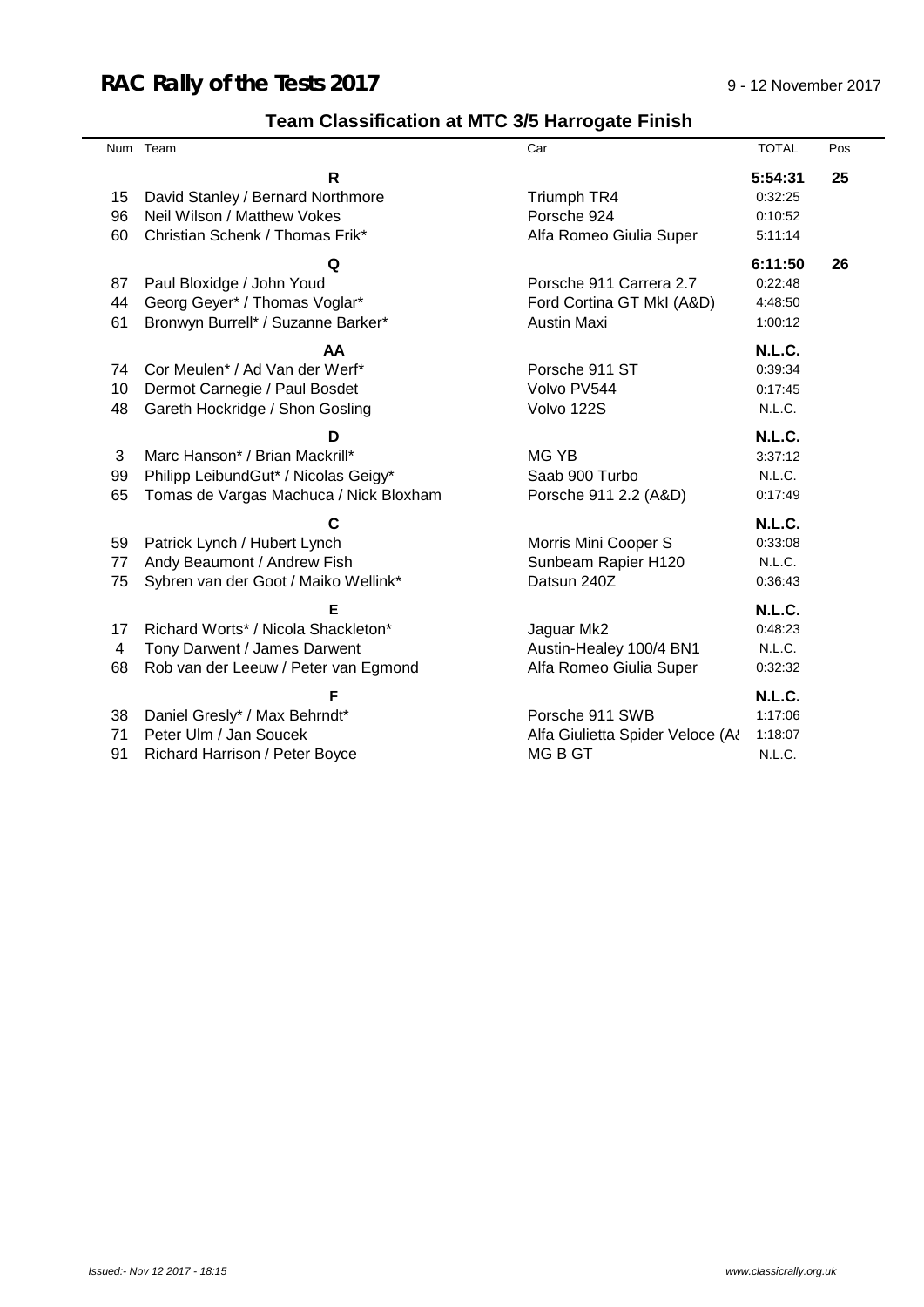### **RAC Rally of the Tests 2017 Marque Teams Classification at Harrogate Finish**

| 27<br>96<br>37 | <b>Porsche</b><br>Paul Crosby / Andy Pullan<br>Neil Wilson / Matthew Vokes<br>Charles Colton / Ryan Pickering            | Porsche 911<br>Porsche 924<br>Porsche 911                                             | 0:31:34<br>0:08:25<br>0:10:52<br>0:12:17 |
|----------------|--------------------------------------------------------------------------------------------------------------------------|---------------------------------------------------------------------------------------|------------------------------------------|
| 20<br>9<br>85  | <b>Alfa Romeo</b><br>John Abel / Martyn Taylor<br>Paul Wignall / Mark Appleton<br>Jon Dunning* / Henry Carr              | Alfa Romeo Giulia Sprint<br>Alfa Romeo Giulietta Sprint<br>Alfa Romeo Giulia 2000 GTV | 0:43:20<br>0:10:57<br>0:14:12<br>0:18:11 |
| 1<br>49<br>10  | Volvo<br>Andy Lane / Tony Brooks<br>Noel Kelly / Pete Johnson<br>Dermot Carnegie / Paul Bosdet                           | Volvo 123GT<br>Volvo 122S<br>Volvo PV544                                              | 0:49:55<br>0:15:33<br>0:16:37<br>0:17:45 |
| 33<br>43<br>18 | <b>Morris</b><br>Steve Entwistle / Ali Procter<br>Bill Cleyndert / Dan Harrison<br>Ted Gaffney / Brian Goff              | Morris Mini Cooper S<br>Morris Mini Cooper S<br>Morris Mini                           | 0:54:03<br>0:08:32<br>0:19:43<br>0:25:48 |
| 69<br>86<br>84 | Ford<br>Harm Lamberigts / Arjan Van der Palen*<br>Paul Davis / Robert Kiff<br>Clive Martin / Anji Martin                 | <b>Ford Escort Mexico</b><br>Ford Escort RS2000<br><b>Ford Escort</b>                 | 1:08:00<br>0:15:31<br>0:25:41<br>0:26:48 |
| 16<br>25<br>53 | <b>Triumph</b><br>David Hankin / Jake Ramsden<br>Jonathan Hancox / Richard Lambley<br>Francis Galashan / Andy Ballantyne | Triumph TR4<br>Triumph TR4<br>Triumph TR4A                                            | 1:16:41<br>0:22:11<br>0:26:38<br>0:27:52 |
| 67<br>76<br>94 | <b>Austin</b><br>Kevin Haselden / Gary Evans*<br>Rachel Vestey / Owen Turner<br>Andy Simpson* / Ian Doble*               | Austin Mini Cooper S<br><b>Austin Mini</b><br>Austin Morris Mini 1275GT               | 1:19:19<br>0:22:15<br>0:27:04<br>0:30:00 |
| 97<br>17       | Jaguar<br>8 Charles Graves / Bob Rutherford<br>Ed Abbott / Roger Bricknell*<br>Richard Worts* / Nicola Shackleton*       | Jaguar XK150<br>Jaguar XJ-S V12<br>Jaguar Mk2                                         | 1:43:16<br>0:24:45<br>0:30:08<br>0:48:23 |
| 51<br>57<br>56 | ΜG<br>John Dignan / Peter Dignan<br>Tim Lawrence / Tony Davies<br>Paul Slingsby* / Michael Fox*                          | <b>MG B Roadster</b><br>MG B GT<br><b>MG B Roadster</b>                               | 1:45:45<br>0:13:08<br>0:23:08<br>1:09:29 |
| 98<br>75<br>80 | <b>Datsun</b><br>Richard Isherwood* / Ian Canavan<br>Sybren van der Goot / Maiko Wellink*<br>René Dwars* / Henk Ruijten* | Nissan Stanza<br>Datsun 240Z<br>Datsun 240Z                                           | 1:54:12<br>0:16:27<br>0:36:43<br>1:01:02 |
| 62<br>35<br>63 | Lancia<br>James Calvert* / Daniel Powell*<br>Klaus Mueller* / Eric Schwab*<br>Stephen Rogers / John Shute                | Lancia Fulvia 1600HF<br>Lancia Fulvia Coupe<br>Lancia Fulvia 1600HF                   | 2:20:02<br>0:40:20<br>0:45:22<br>0:54:20 |
| 92<br>72<br>78 | <b>BMW</b><br>Thomas Koerner / Manuel Maeker<br>Joel Wykeham* / David Brown*<br>Sven Stockmar / Dorit Baier              | BMW 320/4<br><b>BMW 2002tii</b><br>BMW 1602 (A&D)                                     | 2:51:33<br>0:25:06<br>1:07:24<br>1:19:03 |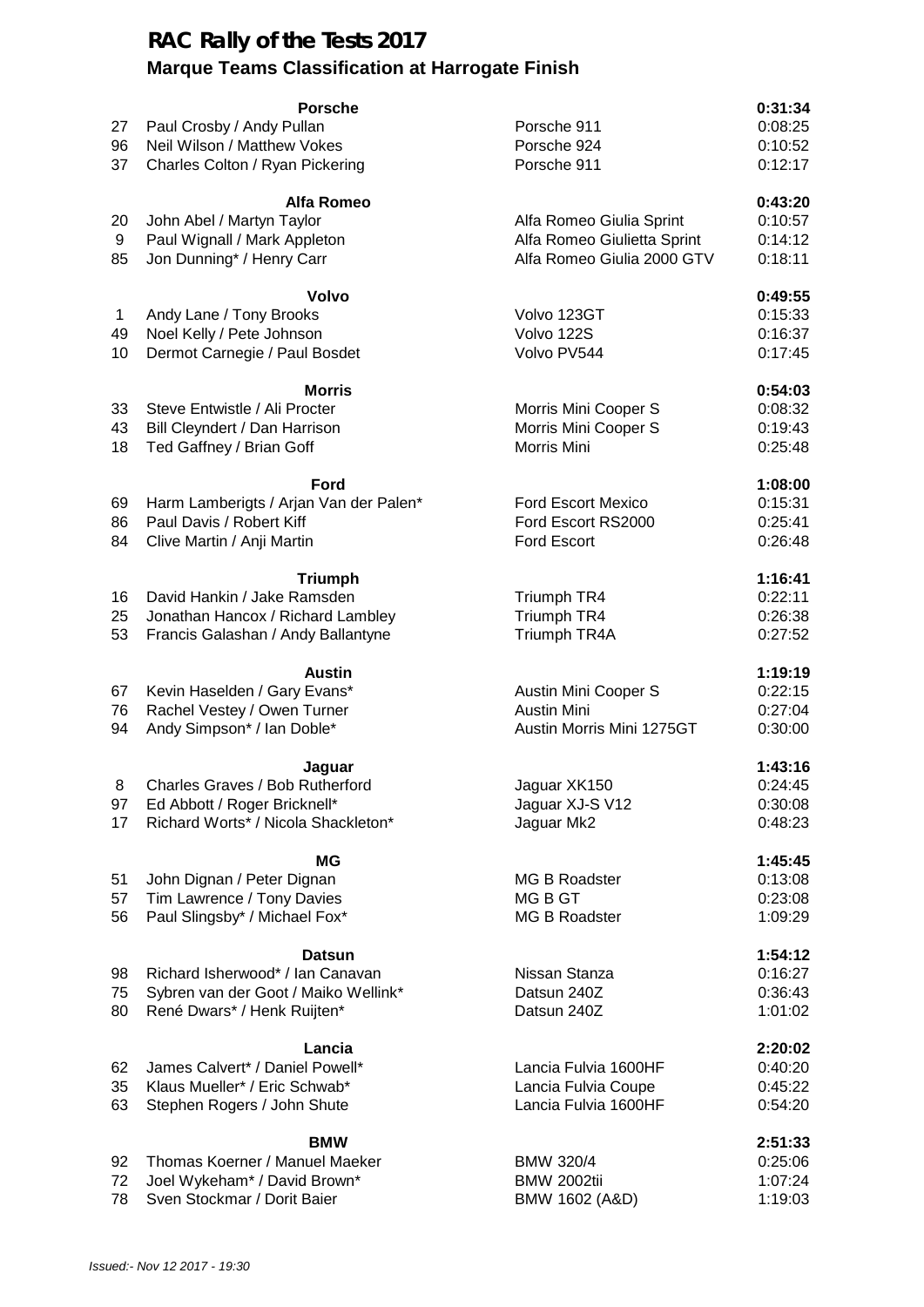## **RAC Rally of the Tests 2017**

### **Best on the Regularities at MTC 3/5 Harrogate Finish**

*Showing the top-twenty of Regularity total times.*

| <b>Pos</b>     | <b>Num</b>     | Crew - Car                                                   | Total   |
|----------------|----------------|--------------------------------------------------------------|---------|
| 1              | 33             | Steve Entwistle/Ali Procter - Morris Mini Cooper S           | 0:05:44 |
| $\overline{2}$ | 27             | Paul Crosby/Andy Pullan - Porsche 911                        | 0:06:33 |
| 3              | 96             | Neil Wilson/Matthew Vokes - Porsche 924                      | 0:07:10 |
| 4              | 20             | John Abel/Martyn Taylor - Alfa Romeo Giulia Sprint           | 0:08:02 |
| 5              | 37             | Charles Colton/Ryan Pickering - Porsche 911                  | 0:08:39 |
| 6              | 51             | John Dignan/Peter Dignan - MG B Roadster                     | 0:10:07 |
| $7=$           | 1              | Andy Lane/Tony Brooks - Volvo 123GT                          | 0:11:00 |
| $7=$           | 21             | Howard Warren/Iain Tullie - Porsche 356                      | 0:11:00 |
| 9              | 9              | Paul Wignall/Mark Appleton - Alfa Romeo Giulietta Sprint     | 0:11:35 |
| 10             | 69             | Harm Lamberigts/Arjan Van der Palen* - Ford Escort Mexico    | 0:11:51 |
| 11             | 49             | Noel Kelly/Pete Johnson - Volvo 122S                         | 0:12:26 |
| 12             | 98             | Richard Isherwood*/lan Canavan - Nissan Stanza               | 0:12:30 |
| 13             | $\overline{2}$ | Stuart Anderson/Leigh Powley - Bentley Derby 41/4            | 0:13:36 |
| 14             | 85             | Jon Dunning*/Henry Carr - Alfa Romeo Giulia 2000 GTV         | 0:14:02 |
| 15             | 65             | Tomas de Vargas Machuca/Nick Bloxham - Porsche 911 2.2 (A&D) | 0:14:03 |
| 16             | 10             | Dermot Carnegie/Paul Bosdet - Volvo PV544                    | 0:14:34 |
| 17             | 6              | Seren Whyte/Elise Whyte - Standard 10                        | 0:15:36 |
| 18             | 43             | Bill Cleyndert/Dan Harrison - Morris Mini Cooper S           | 0:15:51 |
| 19             | 19             | Peter Naaktgeboren/Bart den Hartog - Porsche 356B            | 0:16:23 |
| 20             | 23             | Simon Frost/Niall Frost - Volvo PV544                        | 0:16:27 |

### **Best on the Tests at MTC 3/5 Harrogate Finish**

|  | Showing the top-twenty of Test total times. |  |  |
|--|---------------------------------------------|--|--|
|  |                                             |  |  |

| <b>Pos</b>     | <b>Num</b> | Crew - Car                                                   | <b>Total</b> |
|----------------|------------|--------------------------------------------------------------|--------------|
| 1              | 27         | Paul Crosby/Andy Pullan - Porsche 911                        | 0:51:23      |
| $\overline{2}$ | 87         | Paul Bloxidge/John Youd - Porsche 911 Carrera 2.7            | 0:51:39      |
| 3              | 33         | Steve Entwistle/Ali Procter - Morris Mini Cooper S           | 0:52:17      |
| 4              | 65         | Tomas de Vargas Machuca/Nick Bloxham - Porsche 911 2.2 (A&D) | 0:52:38      |
| 5              | 37         | Charles Colton/Ryan Pickering - Porsche 911                  | 0:52:58      |
| 6              | 67         | Kevin Haselden/Gary Evans* - Austin Mini Cooper S            | 0:53:31      |
| $\overline{7}$ | 84         | Clive Martin/Anji Martin - Ford Escort                       | 0:53:35      |
| 8              | 64         | Alexander Leurs*/Bas de Rijk* - Opel Ascona                  | 0:54:14      |
| 9              | 69         | Harm Lamberigts/Arjan Van der Palen* - Ford Escort Mexico    | 0:54:17      |
| 10             | 20         | John Abel/Martyn Taylor - Alfa Romeo Giulia Sprint           | 0:54:19      |
| 11             | 9          | Paul Wignall/Mark Appleton - Alfa Romeo Giulietta Sprint     | 0:54:31      |
| 12             | 51         | John Dignan/Peter Dignan - MG B Roadster                     | 0:54:38      |
| 13             | 92         | Thomas Koerner/Manuel Maeker - BMW 320/4                     | 0:54:39      |
| 14             | 43         | Bill Cleyndert/Dan Harrison - Morris Mini Cooper S           | 0:54:54      |
| 15             | 10         | Dermot Carnegie/Paul Bosdet - Volvo PV544                    | 0:55:00      |
| 16             | 21         | Howard Warren/Iain Tullie - Porsche 356                      | 0:55:09      |
| 17             | 23         | Simon Frost/Niall Frost - Volvo PV544                        | 0:55:11      |
| 18             | 19         | Peter Naaktgeboren/Bart den Hartog - Porsche 356B            | 0:55:22      |
| 19             | 98         | Richard Isherwood*/lan Canavan - Nissan Stanza               | 0:55:28      |
| 20             | 85         | Jon Dunning*/Henry Carr - Alfa Romeo Giulia 2000 GTV         | 0:55:43      |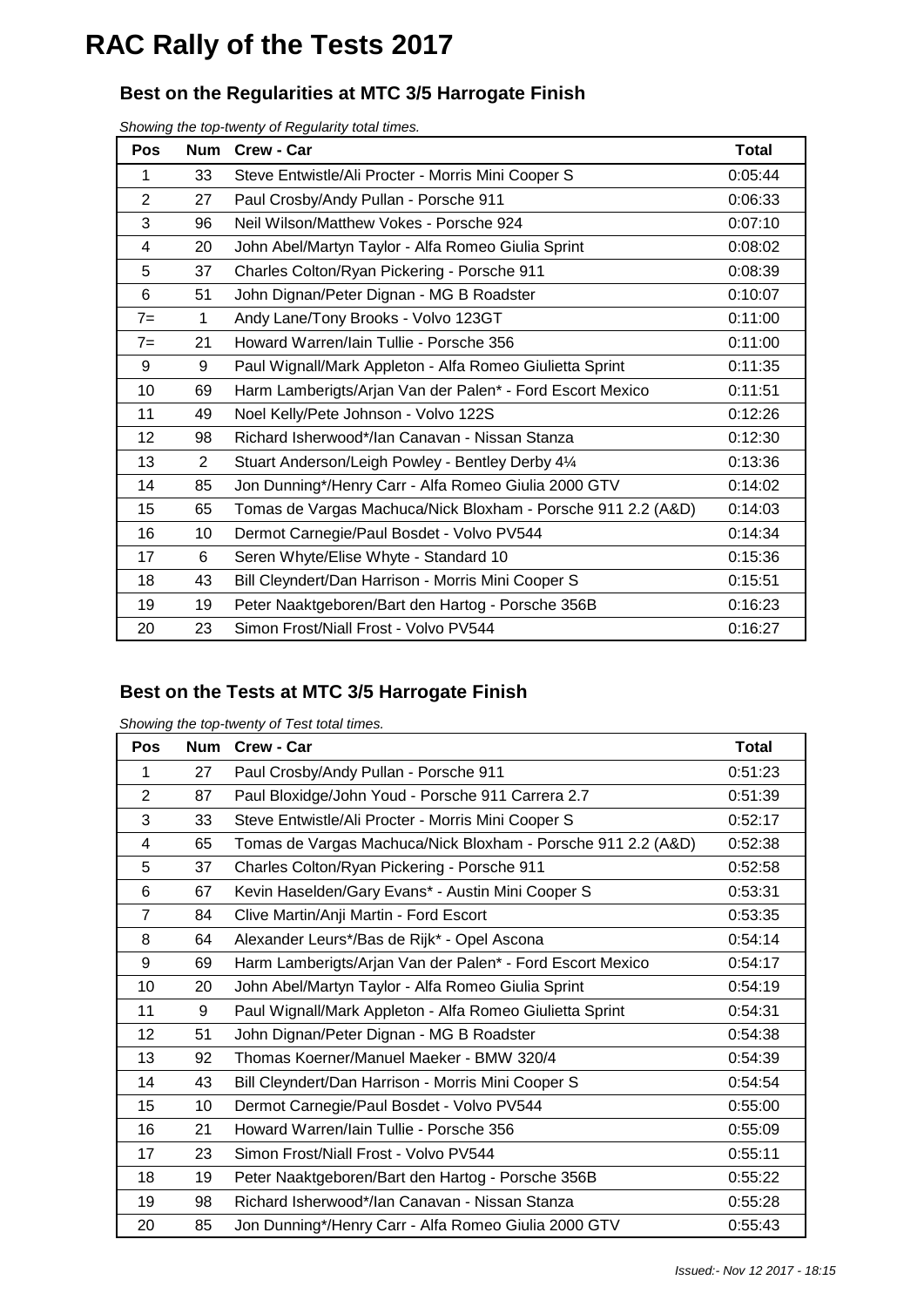#### **RAC Rally of the Tests 2017 - Prologue - Chester**

| No.            | Crew - Car                                                   | Leg     | Overall | O/A                   | Cls pos | MTCP/1                    | RSP/1                     | TPP/1A                    | TPP/1B                | TPP/1C               | TFP/1                 | RSP/2                               | TPP/2A          | TPP/2B                | TPP/2C                | TPP/2D                    | TPP/2E                | TFP/2                 | MTCP/2                |
|----------------|--------------------------------------------------------------|---------|---------|-----------------------|---------|---------------------------|---------------------------|---------------------------|-----------------------|----------------------|-----------------------|-------------------------------------|-----------------|-----------------------|-----------------------|---------------------------|-----------------------|-----------------------|-----------------------|
|                |                                                              | Total   | Total   | pos'n                 | /Cls    | Chester                   | Shropshire                | Shropshire                | Shropshire            | Shropshire           | Hoarse 'n'            | Welshampton Welshampton Welshamptor |                 |                       | Welshamptor           | Velshampto.               | Velshampto            | Final                 | Chester               |
| 25             | Jonathan Hancox/Richard Lambley - Triumph TR4                | 0:00:15 | 0:00:15 | $\overline{1}$        | 1/1D    | $\sim$                    | $\sim$                    | $^{\circ}$ 0:03           | 0:01                  | 0:02                 | $\sim$                |                                     | $\sim$          | 0:01                  | 0:02                  | 0:02                      | 0:04                  | $\sim$                | $\sim$                |
| 65             | Tomas de Vargas Machuca/Nick Bloxham - Porsche 911 2.2 (A&D) | 0:00:17 | 0:00:17 | $\tilde{\phantom{a}}$ | 1/5A    | $\ddot{\phantom{1}}$      | $\tilde{\phantom{a}}$     | 0:02                      | $^{\circ}$ 0:02       | 0:02                 | 0:02                  | $\tilde{\phantom{a}}$               | 0:02            | $^{\circ}$ 0:01       | $\sim$                | 0:01                      | 0:01                  | 0:04                  | $\tilde{\phantom{a}}$ |
| 33             | Steve Entwistle/Ali Procter - Morris Mini Cooper S           | 0:00:21 | 0:00:21 | $\tilde{\phantom{a}}$ | 1/2A    | $\tilde{\phantom{a}}$     | $\tilde{}$                | 0:01                      | 0:03                  | $^{\circ}$ 0:01      | $\tilde{}$            | $\tilde{\phantom{a}}$               | 0:05            | $^{\circ}$ 0:04       | 0:01                  | $^{\circ}$ 0:01           | 0:05                  | $\tilde{\phantom{a}}$ | $\tilde{\phantom{a}}$ |
| 21             | Howard Warren/lain Tullie - Porsche 356                      | 0:00:22 | 0:00:22 | $\overline{2}$        | 2/1D    | $\tilde{\phantom{a}}$     | $\tilde{\phantom{a}}$     | $\sim$                    | $\tilde{\phantom{a}}$ | 0:01                 | 0:02                  | $\sim$                              | 0:09            | 0:03                  | $^{\circ}$ 0:01       | $\tilde{\phantom{a}}$     | 0:02                  | 0:04                  | $\tilde{\phantom{a}}$ |
| 51             | John Dignan/Peter Dignan - MG B Roadster                     | 0:00:25 | 0:00:25 | $\tilde{\phantom{a}}$ | 1/2B    | $\tilde{}$                | $\tilde{}$                | 0:04                      | $^{\circ}$ 0:02       | 0:05                 | $\tilde{\phantom{a}}$ | $\tilde{\phantom{a}}$               | 0:02            | $\sim$                | $\tilde{\phantom{a}}$ | $^{\circ}$ 0:04           | 0:06                  | 0:02                  | $\tilde{\phantom{a}}$ |
| 96             | Neil Wilson/Matthew Vokes - Porsche 924                      | 0:00:25 | 0:00:25 | $\sim$                | 1/4A    | $\ddot{\phantom{1}}$      | $\sim$                    | $\sim$                    | $^{\circ}$ 0:03       | 0:03                 | 0:06                  | $\sim$                              | 0:01            | 0:02                  | 0:01                  | 0:02                      | 0:03                  | 0:04                  | $\sim$                |
| 43             | Bill Cleyndert/Dan Harrison - Morris Mini Cooper S           | 0:00:30 | 0:00:30 | $\sim$                | 2/2A    | $\sim$                    | $\ddot{ }$                | 0:02                      | $^{\circ}$ 0:02       | 0:02                 | 0:04                  | $\sim$                              | 0:10            | $^{\circ}$ 0:05       | 0:02                  | $\tilde{\phantom{a}}$     | 0:01                  | 0:02                  | $\tilde{\phantom{a}}$ |
| 27             | Paul Crosby/Andy Pullan - Porsche 911                        | 0:00:31 | 0:00:31 | $\tilde{}$            | 2/5A    |                           | $\tilde{\phantom{a}}$     | 0:02                      | $\tilde{\phantom{a}}$ | $\ddot{\phantom{0}}$ | $\tilde{\phantom{a}}$ | $\tilde{\phantom{a}}$               | 0:18            | $^{\circ}$ 0:05       | 0:02                  | 0:01                      | $^{\circ}$ 0:01       | 0:02                  | $\tilde{}$            |
| 98             | Richard Isherwood*/lan Canavan - Nissan Stanza               | 0:00:31 | 0:00:31 | $\tilde{\phantom{a}}$ | 2/4A    | $\sim$                    | $\sim$                    | $\tilde{\phantom{a}}$     | 0:13                  | 0:02                 | $\sim$                | $\sim$                              | $^{\circ}$ 0:03 | 0:03                  | 0:01                  | 0:01                      | 0:08                  | $\sim$                | $\tilde{\phantom{a}}$ |
| 57             | Tim Lawrence/Tony Davies - MG B GT                           | 0:00:34 | 0:00:34 | $\tilde{\phantom{a}}$ | 2/2B    | $\sim$                    | $\tilde{}$                |                           | $e_{0:02}$            | $^{\circ}$ 0:01      | 0:08                  | $\tilde{\phantom{a}}$               | 0:06            | 0:02                  | 0:02                  | 0:07                      | 0:06                  | $\ddot{\phantom{0}}$  | $\tilde{\phantom{a}}$ |
| 20             | John Abel/Martyn Taylor - Alfa Romeo Giulia Sprint           | 0:00:42 | 0:00:42 | 3                     | 1/1B    | $\ddot{\phantom{1}}$      | $\sim$                    | 0:03                      | $^{\rm e}$ 0:02       | 0:01                 | 0:02                  | $\sim$                              | 0:12            | $^{\circ}$ 0:11       | 0:01                  | $^{\circ}$ 0:02           | 0:06                  | 0:02                  | $\tilde{\phantom{a}}$ |
| 9              | Paul Wignall/Mark Appleton - Alfa Romeo Giulietta Sprint     | 0:00:44 | 0:00:44 | $\overline{4}$        | 2/1B    | $\sim$                    | $\sim$                    | 0:02                      | $\tilde{\phantom{a}}$ | 0:01                 | $\tilde{\phantom{a}}$ | $\tilde{\phantom{a}}$               | 0:05            | $^{\circ}0:03$        | 0:22                  | $^{\circ}$ 0:05           | $^{\circ}$ 0:02       | 0:04                  | $\tilde{\phantom{a}}$ |
| $\mathbf{1}$   | Andy Lane/Tony Brooks - Volvo 123GT                          | 0:00:45 | 0:00:45 | 5                     | 1/1C    | $\ddot{\phantom{1}}$      | $\tilde{\phantom{a}}$     | $^{\circ}$ 0:01           | $\tilde{\phantom{a}}$ | 0:17                 | $\sim$                | $\tilde{\phantom{a}}$               | 0:04            | $^{\circ}$ 0:02       | $\sim$                | 0:10                      | 0:06                  | 0:05                  | $\sim$                |
| 59             | Patrick Lynch/Hubert Lynch - Morris Mini Cooper S            | 0:00:50 | 0:00:50 | $\tilde{\phantom{a}}$ | 3/2A    | $\ddot{ }$                | $\tilde{}$                | 0:04                      | $^{\circ}$ 0:01       | 0:09                 | $\sim$                | $\tilde{\phantom{a}}$               | 0:08            | $^{\circ}$ 0:10       | 0:05                  | $^{\circ}$ 0:02           | 0:06                  | 0:05                  | $\tilde{\phantom{a}}$ |
| 10             | Dermot Carnegie/Paul Bosdet - Volvo PV544                    | 0:00:51 | 0:00:51 | 6                     | 2/1C    | $\sim$                    | $\sim$                    | 0:02                      | 0:03                  | 0:02                 | 0:06                  | $\sim$                              | 0:02            | $e_{0:06}$            | 0:09                  | $^{\circ}$ 0:07           | 0:05                  | 0:09                  | $\sim$                |
| 34             | Geoff Twigg*/Peter Blackett - Morris Mini Cooper S           | 0:00:58 | 0:00:58 | $\tilde{\phantom{a}}$ | 4/2A    | $\sim$                    | $\sim$                    | 0:07                      | 0:04                  | 0:11                 | 0:07                  | $\sim$                              | 0:02            | $^{\circ}$ 0:05       | 0:11                  | 0:05                      | $\tilde{\phantom{a}}$ | 0:06                  | $\sim$                |
| 37             | Charles Colton/Ryan Pickering - Porsche 911                  | 0:01:01 | 0:01:01 | $\sim$                | 3/5A    | $\tilde{\phantom{a}}$     | $\sim$                    | 0:01                      | 0:42                  | 0:02                 | 0:05                  | $\tilde{\phantom{a}}$               | $\sim$          | $\tilde{\phantom{a}}$ | $^{\circ}$ 0:02       | 0:03                      | 0:01                  | 0:05                  | $\tilde{\phantom{a}}$ |
| 23             | Simon Frost/Niall Frost - Volvo PV544                        | 0:01:09 | 0:01:09 | $\overline{7}$        | 3/1C    | $\sim$                    | $\sim$                    | $e$ 0:21                  | $\tilde{\phantom{a}}$ | 0:03                 | 0:07                  | $\sim$                              | 0:18            | 0:03                  | 0:04                  | $^{\circ}$ 0:02           | 0:06                  | 0:05                  | $\tilde{\phantom{a}}$ |
| 86             | Paul Davis/Robert Kiff - Ford Escort RS2000                  | 0:01:15 | 0:01:15 | $\tilde{\phantom{a}}$ | 1/3B    | $\sim$                    | $\sim$                    | 0:12                      | $^{\circ}$ 0:04       | 0:16                 | 0:05                  | $\tilde{\phantom{a}}$               | 0:13            | $^{\rm e}$ 0:03       | 0:08                  | 0:07                      | $\tilde{\phantom{a}}$ | 0:07                  | $\tilde{\phantom{a}}$ |
| 16             | David Hankin/Jake Ramsden - Triumph TR4                      | 0:01:16 | 0:01:16 | $8=$                  | 3/1D    | $\sim$                    | $\sim$                    | 0:05                      | $^{\circ}$ 0:05       | 0:13                 | 0:06                  | $\sim$                              | 0:09            | $^{\circ}0:09$        | 0:03                  | 0:10                      | $^{\circ}$ 0:10       | 0:06                  | $\sim$                |
| 46             | Tim Willcocks/Mark Dunkerley - Volvo 122S                    | 0:01:16 | 0:01:16 | $8=$                  | 4/1C    | $\tilde{}$                | $\tilde{}$                | 0:11                      | $^{\rm e}$ 0:01       | 0:06                 | 0:09                  | $\tilde{\phantom{a}}$               | 0:10            | $^{\circ}$ 0:13       | 0:03                  | $^{\circ}$ 0:05           | 0:11                  | 0:07                  | $\tilde{}$            |
| 81             | Mike Vokes*/Philip Vokes* - Ginetta G15                      | 0:01:16 | 0:01:16 | $\tilde{\phantom{a}}$ | 1/3A    | $\sim$                    | $\sim$                    | $^{\circ}$ 0:03           | $^{\circ}$ 0:03       | 0:26                 | 0:06                  | $\tilde{\phantom{a}}$               | 0:16            | $^{\circ}$ 0:02       | $^{\circ}$ 0:06       | 0:05                      | 0:05                  | 0:04                  | $\sim$                |
| $\overline{2}$ | Stuart Anderson/Leigh Powley - Bentley Derby 41/4            | 0:01:18 | 0:01:18 | 10                    | 1/1E    | $\tilde{}$                | $\tilde{}$                | 0:04                      | $^{\circ}$ 0:01       | 0:05                 | $\tilde{}$            | $\tilde{\phantom{a}}$               | 0:19            | 0:08                  | 0:13                  | $^{\circ}$ 0:11           | 0:12                  | 0:05                  | $\tilde{}$            |
| 94             | Andy Simpson*/Ian Doble* - Austin Morris Mini 1275GT         | 0:01:18 | 0:01:18 | $\tilde{\phantom{a}}$ | 2/3A    | $\sim$                    | $\tilde{}$                | 0:14                      | 0:10                  | 0:01                 | 0:07                  | $\tilde{\phantom{a}}$               | 0:14            | $^{\circ}$ 0:13       | 0:03                  | $^{\circ}$ 0:03           | 0:07                  | 0:06                  | $\tilde{\phantom{a}}$ |
| 6              | Seren Whyte/Elise Whyte - Standard 10                        | 0:01:23 | 0:01:23 | 11                    | 1/1A    | $\tilde{\phantom{a}}$     | $\tilde{\phantom{a}}$     | 0:23                      | $^{\circ}$ 0:01       | 0:11                 | 0:05                  | $\sim$                              | 0:15            | $^{\circ}$ 0:02       | 0:01                  | 0:01                      | 0:20                  | 0:04                  | $\tilde{\phantom{a}}$ |
|                | 79 Keith Jenkins/Martin Phaff - Volvo 144                    | 0:01:26 | 0:01:26 | $\tilde{\phantom{a}}$ | 2/3B    | $\sim$                    | $\tilde{}$                | 0:31                      | $^{\circ}$ 0:09       | 0:02                 | 0:08                  | $\tilde{\phantom{a}}$               | 0:06            | $^{\circ}$ 0:03       | 0:07                  | $^{\circ}$ 0:01           | 0:11                  | 0:08                  | $\tilde{\phantom{a}}$ |
| 36             | Paul Dyas*/Andrew Kellitt* - Volvo 121S                      | 0:01:32 | 0:01:32 | 12                    | 5/1C    | $\tilde{\phantom{a}}$     | $\tilde{\phantom{a}}$     | 0:02                      | 0:15                  | $^{\rm e}$ 0:12      | 0:02                  | $\sim$                              | 0:26            | $^{\circ}$ 0:20       | $^{\circ}$ 0:02       | $^{\circ}$ 0:03           | 0:03                  | 0:07                  | $\tilde{\phantom{a}}$ |
|                | 69 Harm Lamberigts/Arjan Van der Palen* - Ford Escort Mexico | 0:01:34 | 0:01:34 | $\tilde{\phantom{a}}$ | 3/3A    | $\tilde{\phantom{a}}$     | $\tilde{\phantom{a}}$     | 0:58                      | $^{\circ}$ 0:01       | 0:04                 | 0:04                  | $\tilde{\phantom{a}}$               | 0:17            | $^{\circ}$ 0:01       | 0:01                  | 0:03                      | $\tilde{\phantom{a}}$ | 0:05                  | $\tilde{\phantom{a}}$ |
| 62             | James Calvert*/Daniel Powell* - Lancia Fulvia 1600HF         | 0:01:36 | 0:01:36 | $\tilde{\phantom{a}}$ | 4/3A    | $\tilde{\phantom{a}}$     | $\widetilde{\phantom{m}}$ | $^{\circ}$ 0:05           | $^{\circ}$ 0:19       | $^{\rm e}$ 0:11      | 0:05                  | $\widetilde{\phantom{m}}$           | $e_{0:09}$      | 0:09                  | $^{\circ}$ 0:13       | $^{\circ}$ 0:02           | 0:21                  | 0:02                  | $\sim$                |
| 97             | Ed Abbott/Roger Bricknell* - Jaguar XJ-S V12                 | 0:01:39 | 0:01:39 | $\sim$                | 3/4A    | $\sim$                    | $\tilde{\phantom{a}}$     | 0:01                      | 0:01                  | 1:00                 | 0:04                  | $\tilde{\phantom{a}}$               | 0:01            | $^{\circ}0.06$        | 0:07                  | 0:03                      | 0:10                  | 0:06                  | $\tilde{\phantom{a}}$ |
|                | 49 Noel Kelly/Pete Johnson - Volvo 122S                      | 0:01:40 | 0:01:40 | 13                    | 6/1C    | $\tilde{\phantom{a}}$     | $\tilde{\phantom{a}}$     | $\widetilde{\phantom{m}}$ | $^{\circ}$ 0:04       | 0:03                 | 0:05                  | $\tilde{\phantom{a}}$               | 0:09            | $^{\circ}$ 0:11       | $^{\circ}$ 0:01       | $^{\circ}$ 0:11           | 0:54                  | 0:02                  | $\sim$                |
|                | 42 Ron Kendall/Nick Cooper - Ford Anglia                     | 0:01:47 | 0:01:47 | 14                    | 2/1A    | $\sim$                    | $\sim$                    | 0:02                      | $^{\rm e}$ 0:09       | 0:09                 | 0:02                  | $\sim$                              | 0:07            | $^{\circ}$ 0:02       | 0:20                  | 0:13                      | 0:41                  | 0:02                  | $\sim$                |
| 84             | Clive Martin/Anji Martin - Ford Escort                       | 0:01:48 | 0:01:48 | $\tilde{\phantom{a}}$ | 5/3A    | $\tilde{\phantom{a}}$     | $\tilde{\phantom{a}}$     | 0:07                      | $^{\rm e}$ 0:18       | 0:31                 | $\tilde{\phantom{a}}$ | $\tilde{\phantom{a}}$               | 0:16            | $^{\circ}$ 0:20       | 0:11                  | $^{\circ}$ 0:04           | $^{\circ}$ 0:01       | $\sim$                | $\tilde{\phantom{a}}$ |
| 73             | John Ball*/Andrew Duerden - Citroen DS21                     | 0:01:49 | 0:01:49 | $\tilde{\phantom{a}}$ | 3/3B    | $\sim$                    | $\sim$                    | 0:05                      | 0:12                  | 0:01                 | 0:10                  | $\sim$                              | 0:19            | 0:27                  | 0:08                  | $e_{0:02}$                | 0:15                  | 0:10                  | $\sim$                |
| 92             | Thomas Koerner/Manuel Maeker - BMW 320/4                     | 0:01:51 | 0:01:51 | $\tilde{\phantom{a}}$ | 4/4A    | $\tilde{\phantom{a}}$     | $\sim$                    | 0:15                      | 0:01                  | 1:00                 | $\tilde{}$            | $\tilde{\phantom{a}}$               | 0:11            | 0:02                  | 0:03                  | 0:07                      | 0:12                  | $\sim$                | $\sim$                |
| 87             | Paul Bloxidge/John Youd - Porsche 911 Carrera 2.7            | 0:02:08 | 0:02:08 | $\tilde{\phantom{a}}$ | 4/5A    | $\sim$                    | $\sim$                    | 1:00                      | 0:40                  | 0:09                 | 0:04                  | $\sim$                              | 0:02            | $^{\circ}$ 0:04       | $^{\circ}$ 0:01       | $e_{0:06}$                | 0:02                  | $\sim$                | $\sim$                |
| 88             | Steve Sly/Nick Green - Triumph TR6                           | 0:02:10 | 0:02:10 | $\tilde{\phantom{a}}$ | 3/2B    | $\tilde{}$                | $\sim$                    | $\sim$                    | 0:01                  | 0:03                 | 0:04                  | $\tilde{\phantom{a}}$               | 1:00            | $^{\circ}$ 0:03       | $^{\circ}$ 0:40       | $\widetilde{\phantom{m}}$ | 0:17                  | 0:02                  | $\tilde{\phantom{a}}$ |
| 91             | Richard Harrison/Peter Boyce - MG B GT                       | 0:02:14 | 0:02:14 | $\sim$                | 4/2B    | $\sim$                    | $\tilde{\phantom{a}}$     | 0:10                      | 0:05                  | 0:16                 | 0:07                  | $\tilde{\phantom{a}}$               | 0:25            | $^{\circ}$ 0:03       | $^{\circ}$ 0:23       | 0:24                      | 0:15                  | 0:06                  | $\tilde{\phantom{a}}$ |
| 52             | Peter Williams/Andy Darlington - Volvo 131                   | 0:02:25 | 0:02:25 | 15                    | 7/1C    | $\tilde{\phantom{a}}$     | $\thicksim$               | 0:10                      | 1:00                  | 0:15                 | 0:09                  | $\sim$                              | 0:16            | 0:01                  | 0:02                  | 0:13                      | 0:09                  | 0:10                  | $\sim$                |
| 18             | Ted Gaffney/Brian Goff - Morris Mini                         | 0:02:26 | 0:02:26 | 16                    | 3/1A    | $\sim$                    | $\sim$                    | 0:02                      | $^{\circ}$ 0:02       | 1:00                 | $\tilde{\phantom{a}}$ | $\tilde{\phantom{a}}$               | 0:31            | $^{\circ}$ 0:27       | $^{\circ}0:06$        | $^{\circ}$ 0:06           | 0:12                  | $\sim$                | $\sim$                |
| 29             | Jonathan Turner/Ben Cussons - Morris Mini Cooper S           | 0:02:31 | 0:02:31 | $\tilde{\phantom{a}}$ | 5/2A    | $\tilde{\phantom{a}}$     | $\sim$                    | 0:13                      | $^{\circ}$ 0:05       | 0:09                 | 0:06                  | $\sim$                              | 0:15            | $^{\circ}$ 0:11       | 0:23                  | 0:03                      | 1:00                  | 0:06                  | $\sim$                |
| $\overline{7}$ | Peter Humphrey/Douglas Humphrey - Volvo PV544                | 0:02:41 | 0:02:41 | 17                    | 8/1C    | $\tilde{}$                | $\tilde{}$                | $^{\circ}$ 0:07           | $^{\circ}$ 0:01       | 0:12                 | 0:04                  | $\tilde{\phantom{a}}$               | 0:10            | $\thicksim$           | 1:00                  | $^{\circ}$ 0:07           | 1:00                  | $\sim$                | $\tilde{}$            |
|                | 53 Francis Galashan/Andy Ballantyne - Triumph TR4A           | 0:02:41 | 0:02:41 | $\sim$                | 5/2B    | $\tilde{\phantom{a}}$     | $\widetilde{\phantom{m}}$ | $\tilde{\phantom{a}}$     | $\thicksim$           | 0:06                 | 0:05                  | $\tilde{\phantom{a}}$               | 0:01            | 1:00                  | $^{\circ}$ 0:44       | 0:33                      | 0:04                  | 0:08                  | $\tilde{\phantom{a}}$ |
|                | 19 Peter Naaktgeboren/Bart den Hartog - Porsche 356B         | 0:01:42 | 0:02:42 | 18                    | 3/1B    | 0:30                      | $\tilde{}$                | 0:06                      | $^{\circ}$ 0:03       | 0:04                 | 0:04                  | $\tilde{\phantom{a}}$               | 0:38            | $^{\circ}$ 0:10       | 0:02                  | 0:03                      | 0:02                  | $\tilde{}$            | $\tilde{}$            |
|                | 76 Rachel Vestey/Owen Turner - Austin Mini                   | 0:02:43 | 0:02:43 | $\sim$                | 6/2A    | $\tilde{\phantom{a}}$     | $\tilde{\phantom{a}}$     | 1:00                      | 0:21                  | 0:10                 | 0:10                  | $\sim$                              | 0:06            | 0:05                  | $\sim$                | $\tilde{\phantom{a}}$     | 0:43                  | 0:08                  | $\tilde{\phantom{a}}$ |
| 85             | Jon Dunning*/Henry Carr - Alfa Romeo Giulia 2000 GTV         | 0:02:46 | 0:02:46 | $\sim$                | 4/3B    | $\sim$                    | $\tilde{\phantom{a}}$     | 0:53                      | 0:09                  | 0:12                 | 0:06                  | $\sim$                              | 0:35            | $^{\circ}$ 0:03       | $^{\circ}$ 0:23       | $^{\circ}$ 0:04           | 0:17                  | 0:04                  | $\tilde{\phantom{a}}$ |
| 8              | Charles Graves/Bob Rutherford - Jaquar XK150                 | 0:02:52 | 0:02:52 | 19                    | 2/1E    | $\widetilde{\phantom{m}}$ | $\widetilde{\phantom{m}}$ | 2:30                      | $\tilde{}$            | $^{\rm e}$ 0:08      | 0:04                  | $\sim$                              | $\sim$          | 0:01                  | $\sim$                | 0:01                      | 0:08                  | $\tilde{\phantom{a}}$ | $\tilde{\phantom{a}}$ |
|                | 64 Alexander Leurs*/Bas de Rijk* - Opel Ascona               | 0:02:52 | 0:02:52 | $\tilde{\phantom{a}}$ | 5/3B    | $\sim$                    | $\sim$                    | 1:00                      | 0:15                  | 0:57                 | 0:04                  | $\sim$                              | 0:05            | $^{\circ}$ 0:17       | 0:09                  | 0:04                      | 0:01                  | $\sim$                | $\sim$                |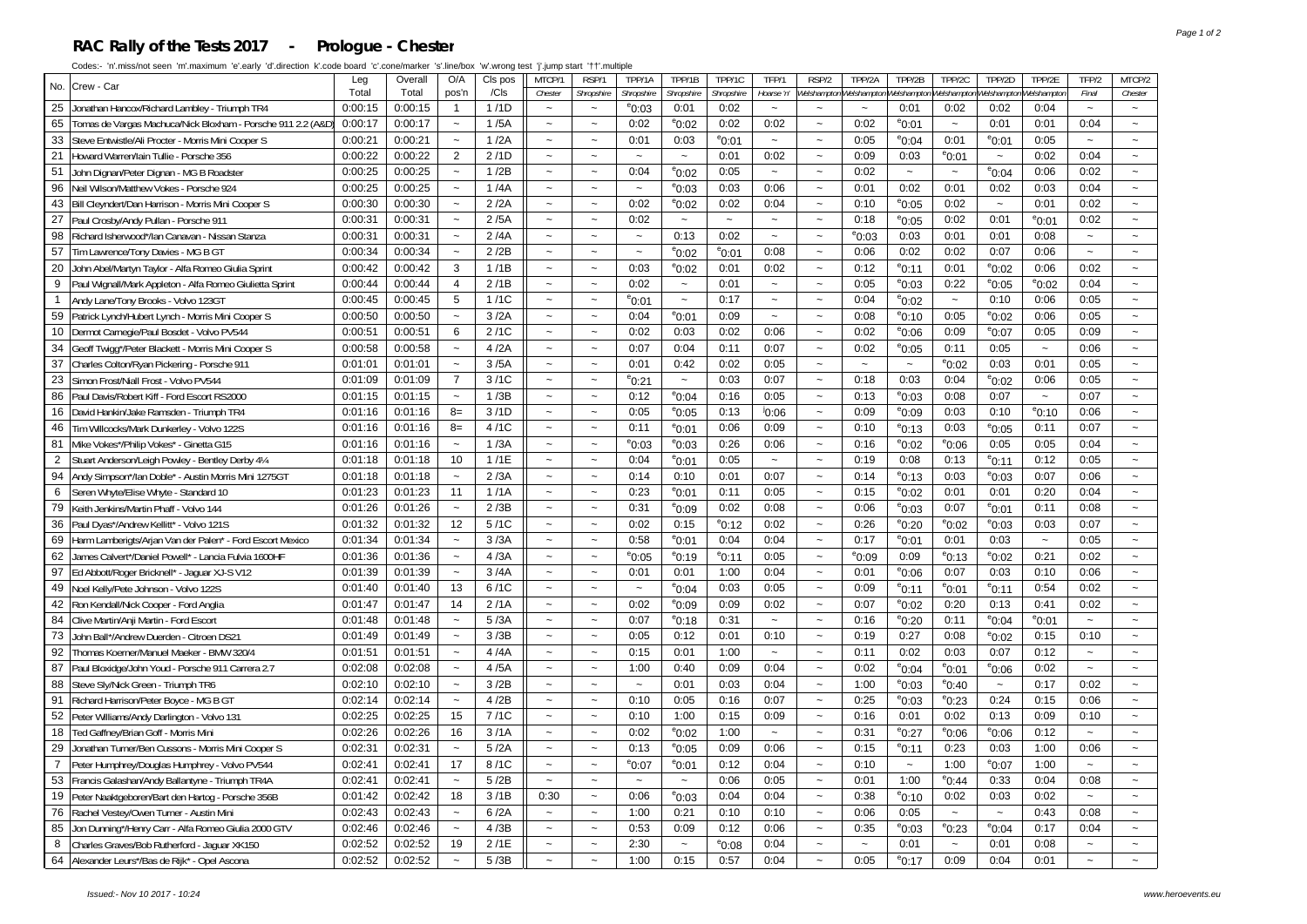#### **RAC Rally of the Tests 2017 - Prologue - Chester**

| No.            | Crew - Car                                                      | Leg     | Overall | O/A                       | CIs pos | MTCP/1                    | RSP/1                     | TPP/1A          | TPP/1B                | TPP/1C                | TFP/1                 | RSP/2                     | TPP/2A      | TPP/2B                | TPP/2C          | TPP/2D                | TPP/2E         | TFP/2                  | MTCP/2                |
|----------------|-----------------------------------------------------------------|---------|---------|---------------------------|---------|---------------------------|---------------------------|-----------------|-----------------------|-----------------------|-----------------------|---------------------------|-------------|-----------------------|-----------------|-----------------------|----------------|------------------------|-----------------------|
|                |                                                                 | Total   | Total   | pos'n                     | /CIs    | Chester                   | Shropshire                | Shropshire      | Shropshire            | Shropshire            | Hoarse 'n'            | /elshampton               | Velshampton | Welshampton           | Welshampton     | Welshampton           | Welshampto     | Final                  | Chester               |
| 67             | Kevin Haselden/Gary Evans* - Austin Mini Cooper S               | 0:02:53 | 0:02:53 | $\sim$                    | 7/2A    | $\sim$                    | $\tilde{\phantom{a}}$     | 0:07            | 0:13                  | 1:00                  | 0:05                  | $\tilde{\phantom{a}}$     | 0:10        | $^{\circ}$ 0:08       | 0:04            | $^{\circ}$ 0:02       | 1:00           | 0:04                   | $\tilde{\phantom{a}}$ |
| 55             | Rod Hanson/Clare Grove - Ford Escort Mk2                        | 0:02:54 | 0:02:54 | $\tilde{\phantom{a}}$     | 5/4A    | $\sim$                    | $\sim$                    | 0:14            | 0:47                  | 0:16                  | 0:07                  | $\tilde{\phantom{a}}$     | 0:07        | 0:03                  | $^{\circ}$ 0:06 | 1:00                  | 0:10           | 0:04                   | $\tilde{\phantom{a}}$ |
| 22             | Jon Miles/Andy Elcomb - Porsche 356B                            | 0:03:00 | 0:03:00 | 20                        | 4/1B    | $\tilde{\phantom{a}}$     | $\sim$                    | 1:00            | 0:27                  | $^{\rm e}$ 0:50       | 0:05                  | $\tilde{\phantom{a}}$     | 0:07        | $^{\circ}$ 0:03       | 0:03            | 0:09                  | 0:11           | 0:05                   | $\sim$                |
| 24             | Alan Pettit/Angus Watt* - Volvo PV544                           | 0:03:01 | 0:03:01 | 21                        | 9/1C    | $\sim$                    | $\sim$                    | 0:13            | 1:00                  | 0:02                  | 0:10                  | $\sim$                    | 0:25        | $^{\circ}$ 0:01       | $e$ 0:12        | 0:04                  | 0:52           | 0:02                   | $\sim$                |
| 48             | Gareth Hockridge/Shon Gosling - Volvo 122S                      | 0:03:09 | 0:03:09 | 22                        | 10/1C   | $\sim$                    | $\sim$                    | $^{\circ}$ 0:01 | 0:18                  | 0:20                  | 0:07                  | $\tilde{\phantom{a}}$     | 0:07        | 0:02                  | 1:00            | 0:09                  | 0:55           | 0:10                   | $\sim$                |
|                | 63 Stephen Rogers/John Shute - Lancia Fulvia 1600HF             | 0:03:09 | 0:03:09 | $\sim$                    | 6/3A    | $\sim$                    | $\sim$                    | $^{\circ}$ 0:11 | 0:14                  | $^{\circ}$ 1:00       | 0:08                  | $\tilde{\phantom{a}}$     | 0:23        | $^{\circ}$ 0:26       | 0:16            | $^{\circ}$ 0:13       | 0:10           | 0:08                   | $\sim$                |
| 75             | Sybren van der Goot/Maiko Wellink* - Datsun 240Z                | 0:02:16 | 0:03:16 | $\tilde{\phantom{a}}$     | 6/3B    | $\sim$                    | $\sim$                    | 0:03            | 0:04                  | 0:12                  | $\tilde{\phantom{a}}$ | $\tilde{\phantom{a}}$     | 0:27        | $^{\circ}$ 0:19       | 0:34            | $e_{0:20}$            | 0:15           | 0:02                   | $\sim$                |
|                | 14 Guy Symons/David Watson - Riley 1.5                          | 0:03:20 | 0:03:20 | 23                        | 4/1A    | $\sim$                    | $\tilde{\phantom{a}}$     | 0:11            | 1:00                  | $^{\circ}$ 0:07       | 0:04                  | $\tilde{\phantom{a}}$     | 0:15        | 0:01                  | 1:00            | $^{\circ}$ 0:05       | 0:32           | 0:05                   | $\sim$                |
| 83             | Laurens van der Velde/Jenny van de Boel* - Ford Escort RS2000 M | 0:03:25 | 0:03:25 | $\sim$                    | 7/3B    | $\sim$                    | $\sim$                    | 1:00            | 0:15                  | 0:22                  | 0:06                  | $\sim$                    | 0:29        | $^{\circ}$ 0:25       | $^{\circ}$ 0:15 | $^{\circ}$ 0:05       | 0:23           | 0:05                   | $\tilde{\phantom{a}}$ |
| 28             | Andrew Hamer/Bob Kerry - Volvo 122S                             | 0:03:31 | 0:03:31 | 24                        | 11/1C   | $\sim$                    | $\sim$                    | 1:00            | 0:09                  | 0:23                  | 0:10                  | $\tilde{\phantom{a}}$     | 0:12        | $^{\circ}$ 0:08       | $^{\circ}$ 0:44 | 0:12                  | 0:23           | 0:10                   | $\tilde{\phantom{a}}$ |
| 93             | Karlheinz Schott*/Dirk Dohse* - Porsche 911 SC                  | 0:03:34 | 0:03:34 | $\sim$                    | 5/5A    | $\sim$                    | $\sim$                    | 1:00            | 0:07                  | 0:23                  | 0:10                  | $\tilde{\phantom{a}}$     | 1:00        | 0:22                  | 0:02            | $e_{0:12}$            | 0:11           | 0:07                   | $\tilde{\phantom{a}}$ |
| 39             | Stephen Owens/Ian Mitchell - Porsche 911                        | 0:03:35 | 0:03:35 | $\sim$                    | 6/5A    | $\sim$                    | $\sim$                    | 0:40            | $^{\circ}$ 0:09       | 0:14                  | 0:08                  | $\tilde{\phantom{a}}$     | 0:14        | 0:02                  | 1:00            | 0:02                  | 1:00           | 0:06                   | $\sim$                |
| 40             | Michael Moss/James Ewing - Fiat 2300S Abarth Coupe              | 0:03:36 | 0:03:36 | 25                        | 3/1E    | $\ddot{\phantom{0}}$      | $\sim$                    | 1:00            | 0:03                  | 0:22                  | 0:02                  | $\tilde{\phantom{a}}$     | 0:28        | 0:14                  | $e_{0:07}$      | 0:16                  | 1:00           | 0:04                   | $\tilde{\phantom{a}}$ |
| 44             | Georg Geyer*/Thomas Voglar* - Ford Cortina GT MkI (A&D)         | 0:03:50 | 0:03:50 | $\tilde{\phantom{a}}$     | 8/2A    | $\sim$                    | $\tilde{\phantom{a}}$     | 0:37            | 0:21                  | 0:16                  | 0:10                  | $\tilde{\phantom{a}}$     | 0:29        | 0:56                  | 0:04            | 0:22                  | 0:25           | 0:10                   | $\tilde{\phantom{a}}$ |
| 26             | Jayne Wignall/Peter Rushforth - Alfa Romeo Giulia Sprint        | 0:03:09 | 0:04:09 | 26                        | 5/1B    | $\ddot{\phantom{0}}$      | $\tilde{}$                | 1:00            | 1:00                  | $e_{0:06}$            | 0:07                  | $\widetilde{\phantom{m}}$ | $e_{0:04}$  | $^{\circ}$ 0:05       | 0:01            | 0:34                  | 0:07           | 0:05                   | $\tilde{\phantom{a}}$ |
| 11             | Brian Dwelly/Janette Dwelly - Morris Minor 1000                 | 0:04:15 | 0:04:15 | 27                        | 5/1A    | $\sim$                    | $\sim$                    | 0:24            | 1:00                  | $^{\circ}$ 0:09       | 0:07                  | $\tilde{\phantom{a}}$     | 0:21        | 0:07                  | $^{\circ}$ 0:23 | 0:14                  | 1:00           | <sup>jw</sup> 0:30     | $\tilde{\phantom{a}}$ |
| 82             | Simon Malins/Nick Pullan - Hillman Hunter                       | 0:04:22 | 0:04:22 | $\sim$                    | 7/3A    | $\sim$                    | $\tilde{\phantom{a}}$     | 1:00            | 0:03                  | 0:03                  | 0:09                  | $\tilde{\phantom{a}}$     | 0:23        | 0:09                  | $^{\circ}$ 0:54 | 0:37                  | 0:55           | 0:09                   | $\tilde{\phantom{a}}$ |
| 12             | Peter Moore/Dan Stellmacher - Austin-Healey Sprite              | 0:04:23 | 0:04:23 | $\tilde{\phantom{a}}$     | 6/2B    | $\thicksim$               | $\widetilde{\phantom{m}}$ | 0:10            | 1:00                  | 0:47                  | 0:02                  | $\tilde{\phantom{a}}$     | 0:13        | 0:45                  | $^{\rm e}$ 0:53 | 0:04                  | 0:19           | °0:10                  | $\sim$                |
|                | 56 Paul Slingsby*/Michael Fox* - MG B Roadster                  | 0:04:25 | 0:04:25 | $\sim$                    | 7/2B    | $\sim$                    | $\sim$                    | 0:51            | $^{\circ}$ 0:25       | 0:05                  | 0:09                  | $\tilde{\phantom{a}}$     | 0:30        | 0:27                  | $^{\rm e}$ 0:43 | 0:08                  | 1:00           | 0:07                   | $\sim$                |
|                | 72 Joel Wykeham*/David Brown* - BMW 2002tii                     | 0:04:32 | 0:04:32 | $\tilde{\phantom{a}}$     | 8/3B    | $\sim$                    | $\tilde{\phantom{a}}$     | 0:08            | 0:56                  | $e$ 0:46              | 0:10                  | $\tilde{\phantom{a}}$     | 0:15        | 0:08                  | 0:35            | 0:26                  | 0:58           | 0:10                   | $\sim$                |
| 17             | Richard Worts*/Nicola Shackleton* - Jaquar Mk2                  | 0:04:35 | 0:04:35 | 28                        | 4/1E    | $\sim$                    | $\sim$                    | 1:00            | 1:00                  | 0:15                  | 0:05                  | $\tilde{\phantom{a}}$     | 0:16        | 0:14                  | $^{\circ}$ 0:20 | 0:23                  | 1:00           | 0:02                   | $\sim$                |
| 74             | Cor Meulen*/Ad Van der Werf* - Porsche 911 S1                   | 0:04:36 | 0:04:36 | $\tilde{\phantom{a}}$     | 7/5A    | $\sim$                    | $\sim$                    | 1:00            | 0:59                  | 0:31                  | 0:10                  | $\tilde{\phantom{a}}$     | 0:20        | 0:05                  | 0:23            | $\sim$                | 1:00           | 0:08                   | $\sim$                |
| 15             | David Stanley/Bernard Northmore - Triumph TR4                   | 0:04:45 | 0:04:45 | 29                        | 4/1D    | $\sim$                    | $\sim$                    | 1:00            | 1:00                  | $^{\circ}$ 1:00       | 0:04                  | $\tilde{\phantom{a}}$     | 0:14        | 1:00                  | 0:04            | $\sim$                | 0:18           | 0:05                   | $\sim$                |
| 80             | René Dwars*/Henk Ruijten* - Datsun 240Z                         | 0:04:47 | 0:04:47 | $\tilde{\phantom{a}}$     | 9/3B    | $\sim$                    | $\tilde{\phantom{a}}$     | 0:28            | $^{\circ}$ 0:37       | 0:18                  | 0:09                  | $\sim$                    | 1:00        | $^{\circ}$ 0:14       | $^{\circ}$ 0:35 | $^{\circ}$ 0:13       | 0:43           | $^{\rm w}$ 0:30        | $\sim$                |
| 35             | Klaus Mueller*/Eric Schwab* - Lancia Fulvia Coupe               | 0:04:56 | 0:04:56 | $\sim$                    | 8/2B    | $\sim$                    | $\sim$                    | 0:19            | 1:00                  | 0:22                  | 0:05                  | $\tilde{\phantom{a}}$     | 0:02        | $^{\circ}$ 0:03       | 1:00            | 1:00                  | 1:00           | 0:05                   | $\sim$                |
| 31             | Dominik Lingg*/Michael Gerber* - Triumph TR4 (A&D)              | 0:05:08 | 0:05:08 | 30                        | 5/1D    | $\tilde{\phantom{a}}$     | $\tilde{\phantom{a}}$     | 2:30            | $\tilde{\phantom{a}}$ | 0:15                  | 0:05                  | $\sim$                    | 1:00        | 0:06                  | 0:02            | $e_{0:08}$            | 0:55           | 0:07                   | $\tilde{\phantom{a}}$ |
| $\overline{4}$ | Tony Darwent/James Darwent - Austin-Healey 100/4 BN1            | 0:05:09 | 0:05:09 | 31                        | 6/1D    | $\sim$                    | $\sim$                    | 2:30            | $\tilde{\phantom{a}}$ | $^{\circ}$ 0:03       | 0:07                  | $\sim$                    | 1:00        | 0:17                  | 0:06            | $^{\rm e}$ 0:05       | 0:53           | 0:08                   | $\sim$                |
|                | 100 Ellen Sutton*/Colin Sutton - Porsche 924                    | 0:05:14 | 0:05:14 | $\tilde{\phantom{a}}$     | 6/4A    | $\tilde{}$                | $\tilde{}$                | 0:37            | 1:00                  | 0:31                  | 0:08                  | $\widetilde{\phantom{m}}$ | 1:00        | 0:12                  | $e_{0:34}$      | 0:05                  | 1:00           | 0:07                   | $\tilde{\phantom{a}}$ |
| 61             | Bronwyn Burrell*/Suzanne Barker* - Austin Maxi                  | 0:05:49 | 0:05:49 | $\tilde{\phantom{a}}$     | 8/3A    | $\tilde{\phantom{a}}$     | $\sim$                    | 1:00            | 0:28                  | $e_{0:02}$            | 0:10                  | $\tilde{\phantom{a}}$     | 0:16        | $e_{0:07}$            | $e_{0:41}$      | $^{\circ}$ 0:03       | 0:32           | $n_{2:30}$             | $\tilde{\phantom{a}}$ |
| 95             | Mike Kent*/Rupert Barker* - Talbot Sunbeam 1.6 Ti               | 0:05:55 | 0:05:55 | $\tilde{\phantom{a}}$     | 7/4A    | $\sim$                    | $\sim$                    | 1:00            | 0:39                  | 1:00                  | 0:05                  | $\sim$                    | 1:00        | 0:22                  | $^{\circ}$ 0:58 | $e_{0:34}$            | $^{\circ}0:09$ | 0:08                   | $\tilde{\phantom{a}}$ |
| 68             | Rob van der Leeuw/Peter van Egmond - Alfa Romeo Giulia Super    | 0:05:00 | 0:06:00 | $\sim$                    | 10/3B   | $\thicksim$               | $\widetilde{\phantom{m}}$ | 1:00            | 1:00                  | $e$ 0:36              | 0:02                  | $\tilde{\phantom{a}}$     | 0:21        | 1:00                  | 0:06            | $e_{0:20}$            | 0:29           | 0:06                   | $\tilde{\phantom{a}}$ |
| 41             | Darren Everitt*/Susan Dixon* - Triumph 2000 Mkl                 | 0:06:25 | 0:06:25 | $\sim$                    | 9/2A    | $\tilde{\phantom{a}}$     | $\tilde{\phantom{a}}$     | 0:12            | 1:00                  | 0:22                  | 0:09                  | $\tilde{\phantom{a}}$     | 2:30        | $\tilde{\phantom{a}}$ | 1:00            | 0:11                  | 0:53           | 0:08                   | $\tilde{\phantom{a}}$ |
| 5              | Steve Robertson/Julia Robertson - Triumph TR3                   | 0:06:26 | 0:06:26 | $32=$                     | 7/1D    | $\sim$                    | $\tilde{\phantom{a}}$     | 1:00            | 0:22                  | $^{\circ}1:00$        | 0:08                  | $\sim$                    | 0:42        | 1:00                  | 0:12            | 1:00                  | 1:00           | 0:02                   | $\tilde{\phantom{a}}$ |
| 54             | Piet Cassimon/Ronnie Vissers - Ford Lotus Cortina               | 0:06:26 | 0:06:26 | $\sim$                    | 10/2A   | $\tilde{\phantom{a}}$     | $\tilde{\phantom{a}}$     | 0:30            | 2:30                  | $\thicksim$           | 0:08                  | $\tilde{\phantom{a}}$     | 1:00        | $^{\circ}$ 0:22       | 0:09            | $e$ 0:17              | 1:00           | $^{\prime\prime}$ 0:30 | $\sim$                |
| 71             | Peter Ulm/Jan Soucek - Alfa Giulietta Spider Veloce (A&D)       | 0:06:26 | 0:06:26 | $32=$                     | 6/1B    | $\sim$                    | $\sim$                    | 1:00            | 1:00                  | 0:36                  | 0:05                  | $\tilde{\phantom{a}}$     | 1:00        | 0:14                  | $^{\circ}$ 0:52 | 0:34                  | 0:58           | 0:07                   | $\sim$                |
| 32             | Nick Sleep*/Jess Sleep* - Mercedes-Benz 230SL Pagoda            | 0:06:35 | 0:06:35 | $\sim$                    | 9/2B    | $\sim$                    | $\sim$                    | 0:59            | 1:00                  | 1:00                  | 0:10                  | $\tilde{\phantom{a}}$     | 0:36        | $^{\rm e}$ 0:02       | $^{\circ}$ 0:56 | 1:00                  | 0:43           | 0:09                   | $\sim$                |
| 45             | Benedict Morgan*/Christopher Morgan* - Ford Lotus Cortina MkI   | 0:07:20 | 0:07:20 | $\sim$                    | 11/2A   | $\sim$                    | $\sim$                    | 2:30            | $\sim$                | 0:29                  | 0:10                  | $\sim$                    | 2:30        | $\tilde{\phantom{a}}$ | 0:43            | $e_{0:04}$            | 0:44           | 0:10                   | $\sim$                |
| 78             | Sven Stockmar/Dorit Baier - BMW 1602 (A&D)                      | 0:07:26 | 0:07:26 | $\sim$                    | 9/3A    | $\sim$                    | $\sim$                    | 2:30            | $\sim$                | 0:38                  | 0:02                  | $\sim$                    | 0:19        | 0:20                  | 2:30            | $\sim$                | 1:00           | 0:07                   | $\sim$                |
| 58             | Mike Hood*/David Walker* - Porsche 911 2.0T SWB                 | 0:07:28 | 0:07:28 | $\tilde{\phantom{a}}$     | 8/5A    | $\sim$                    | $\sim$                    | 1:00            | 0:35                  | 0:08                  | 0:07                  | $\tilde{\phantom{a}}$     | 2:30        | $\tilde{\phantom{a}}$ | $^{\circ}$ 0:59 | $^{\circ}1:00$        | 0:39           | $W_{0:30}$             | $\tilde{\phantom{a}}$ |
| 99             | Philipp LeibundGut*/Nicolas Geigy* - Saab 900 Turbo             | 0:07:33 | 0:07:33 | $\tilde{\phantom{a}}$     | 8/4A    | $\sim$                    | $\sim$                    | 0:53            | 1:00                  | 2:30                  | 0:09                  | $\sim$                    | 1:00        | 0:03                  | $^{\circ}$ 0:46 | $^{\circ}$ 0:03       | 1:00           | 0:09                   | $\tilde{\phantom{a}}$ |
| 60             | Christian Schenk/Thomas Frik* - Alfa Romeo Giulia Super         | 0:08:09 | 0:08:09 | $\tilde{\phantom{a}}$     | 12/2A   | $\tilde{}$                | $\sim$                    | 1:00            | 0:49                  | $^{\circ}1:00$        | 0:10                  | $\tilde{}$                | 1:00        | 1:00                  | 1:00            | 1:00                  | 1:00           | 0:10                   | $\tilde{\phantom{a}}$ |
| 66             | Sjouke Kuindersma*/Jaap Jongman - Volvo 142                     | 0:07:43 | 0:08:43 | $\tilde{\phantom{a}}$     | 11/3B   | $\sim$                    | $\tilde{\phantom{a}}$     | 1:00            | 1:00                  | 2:30                  | 0:10                  | $\tilde{\phantom{a}}$     | 0:19        | 0:27                  | $e_{0:14}$      | 1:00                  | 0:54           | 0:09                   | $\tilde{\phantom{a}}$ |
| 3              | Marc Hanson*/Brian Mackrill* - MG YB                            | 0:10:09 | 0:10:09 | 34                        | 6/1A    | $\sim$                    | $\tilde{\phantom{a}}$     | 2:30            | 2:30                  | $\tilde{\phantom{a}}$ | 0:06                  | $\tilde{\phantom{a}}$     | 1:00        | 1:00                  | 0:57            | 1:00                  | 1:00           | 0:06                   | $\tilde{\phantom{a}}$ |
| 89             | David Roberts*/Melanie Roberts* - Porsche 911 Carrera           | 0:10:43 | 0:10:43 | $\tilde{\phantom{a}}$     | 9/5A    | $\sim$                    | $\sim$                    | 2:30            | 2:30                  | $\thicksim$           | 0:09                  | $\tilde{\phantom{a}}$     | 1:00        | 0:55                  | 2:30            | $\tilde{\phantom{a}}$ | 1:00           | 0:09                   | $\sim$                |
| 47             | Colin Evans/Michael Kunz - MG B GT                              | 0:30:00 | 0:30:00 | $\widetilde{\phantom{m}}$ | 10/2B   | $\widetilde{\phantom{m}}$ | 2:30                      | 2:30            | 2:30                  | 2:30                  | $n_{2:30}$            | 2:30                      | 2:30        | 2:30                  | 2:30            | 2:30                  | 2:30           | $n_{2:30}$             | $\tilde{\phantom{a}}$ |
|                | 38 Daniel Gresly*/Max Behrndt* - Porsche 911 SWB                | 0:34:28 | 0:34:28 | $\tilde{\phantom{a}}$     | 10/5A   | $\tilde{\phantom{a}}$     | $\tilde{\phantom{a}}$     | 1:00            | 1:00                  | 0:03                  | 0:06                  | $\tilde{\phantom{a}}$     | 0:10        | $^{\circ}$ 0:03       | 1:00            | 0:16                  | 0:20           | m <sub>0:30</sub>      | $n_{30:00}$           |
|                | 77 Andy Beaumont/Andrew Fish - Sunbeam Rapier H120              | 0:48:19 | 0:48:19 | $\tilde{\phantom{a}}$     | 10/3A   | $\sim$                    | $\sim$                    | $^{\circ}$ 0:13 | 0:01                  | 0:05                  | $m_{0:30}$            | 2:30                      | 2:30        | 2:30                  | 2:30            | 2:30                  | 2:30           | $n_{2:30}$             | $n_{30:00}$           |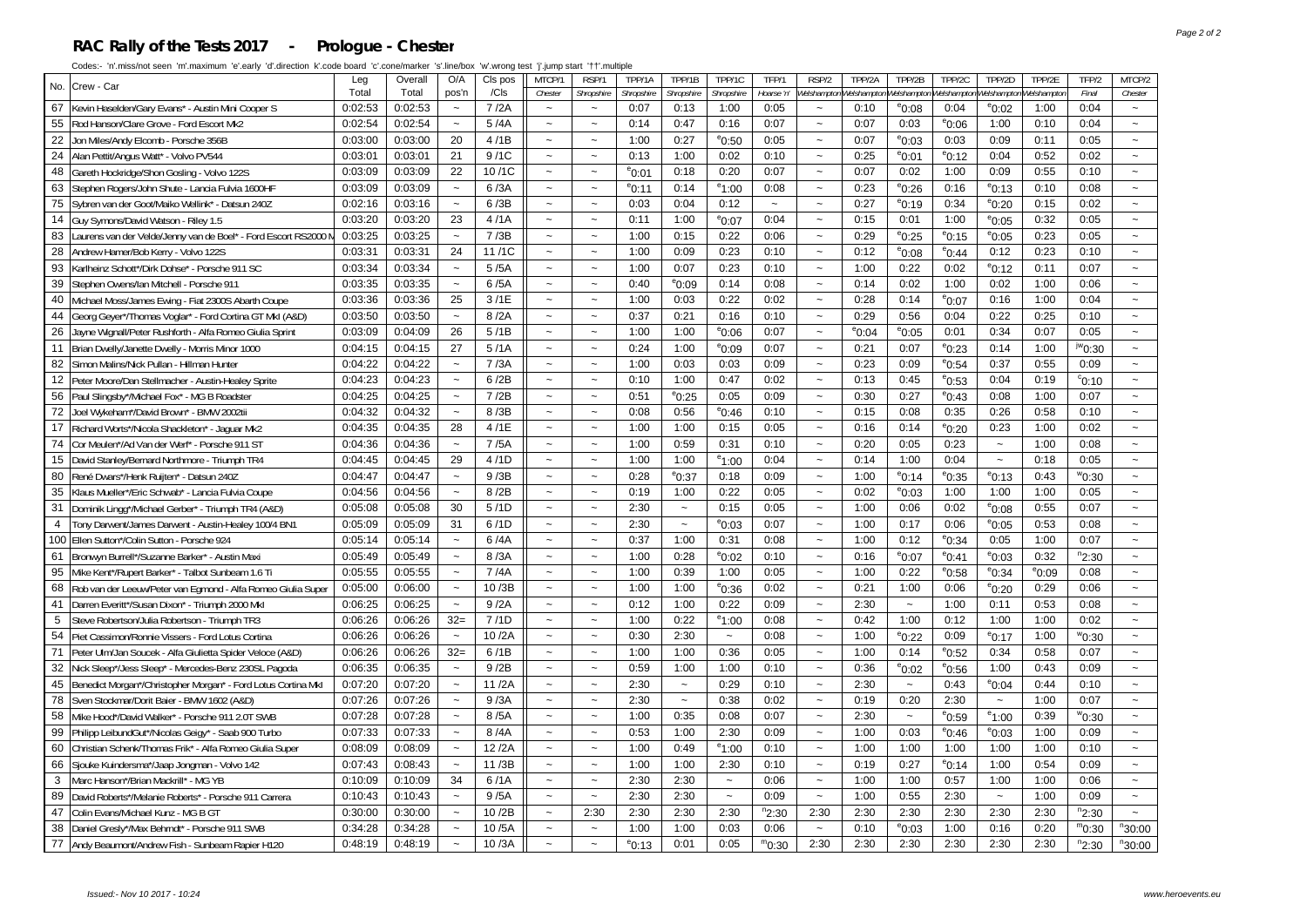#### **RAC Rally of the Tests 2017 - Leg 1 - Chester to Darlington**

|                                                                     | Leg     | Overall | O/A                   | CIs pos   | MTC1/1                    | TF1/1                 | TF1/2                     | TF1/3                     | TF1/4                 | TF1/5                 | <b>RS1/1</b>              | TP1/1A                          | <b>TP1/1B</b>         | <b>TP1/1C</b>         | <b>TP1/1D</b> | TC1/2                 | <b>RS1/2</b>              | TP1/2A                    | TP1/2B                | <b>TP1/2C</b>   | <b>RS1/3</b>              |
|---------------------------------------------------------------------|---------|---------|-----------------------|-----------|---------------------------|-----------------------|---------------------------|---------------------------|-----------------------|-----------------------|---------------------------|---------------------------------|-----------------------|-----------------------|---------------|-----------------------|---------------------------|---------------------------|-----------------------|-----------------|---------------------------|
| No. Crew - Car                                                      | Total   | Total   | pos'n                 | /Cls      | Carden                    | <b>First Tee</b>      | Bolesworth                | CarFest                   | <b>Slip Slidin</b>    | More Slip             |                           | Showground Showground Showgroun |                       | <b>Showground</b>     | Showground    | Plumley               | Jodrell                   | Jodrell                   | Jodrell               | Jodrell         | Goldsitch                 |
| 27 Paul Crosby/Andy Pullan - Porsche 911                            | 0:02:39 | 0:03:10 | $\sim$                | 1/5A      | $\sim$                    | $\sim$                |                           | $\sim$                    | 0:04                  |                       |                           |                                 | 0:01                  | 0:02                  | 0:44          | $\sim$                |                           | $^{\circ}$ 0:02           | $^{\rm e}$ 0:01       | $\sim$          |                           |
| 21<br>Howard Warren/Iain Tullie - Porsche 356                       | 0:03:18 | 0:03:40 | $\overline{1}$        | 1/1D      | $\sim$                    | 0:02                  | 0:04                      | 0:02                      | $\sim$                | $\sim$                | $\sim$                    | 0:02                            | 0:07                  | 0:06                  | 0:30          | $\sim$                | $\sim$                    | $^{\circ}$ 0:03           | 0:01                  | $^{\circ}$ 0:07 | $\sim$                    |
| 96<br>Neil Wilson/Matthew Vokes - Porsche 924                       | 0:03:58 | 0:04:23 | $\sim$                | 1/4A      | $\sim$                    | 0:02                  | 0:06                      | 0:04                      | 0:06                  | 0:05                  | $\sim$                    | 0:02                            | 0:01                  | 0:08                  | 0:06          | $\sim$                | $\sim$                    | $^{\circ}$ 0:01           | 0:02                  | 0:06            | $\sim$                    |
| 51<br>John Dignan/Peter Dignan - MG B Roadster                      | 0:04:06 | 0:04:31 | $\sim$                | 1/2B      | $\sim$                    | $\sim$                | $\widetilde{\phantom{m}}$ | 0:02                      | 0:02                  | 0:04                  | $\thicksim$               | 0:14                            | 0:04                  | 0:06                  | 0:08          | $\sim$                | $\tilde{}$                | $^{\circ}$ 0:12           | $\tilde{\phantom{a}}$ | 0:08            | $\sim$                    |
| 69<br>Harm Lamberigts/Arjan Van der Palen* - Ford Escort Mexico     | 0:02:57 | 0:04:31 | $\sim$                | 1/3A      | $\sim$                    | 0:06                  | $\sim$                    | $\sim$                    | 0:04                  | $\sim$                | $\sim$                    | 0:21                            | 0:09                  | 0:09                  | 0:13          | $\sim$                | $\sim$                    | $\sim$                    | 0:04                  | $^{\circ}$ 0:08 | $\sim$                    |
| 20<br>John Abel/Martyn Taylor - Alfa Romeo Giulia Sprint            | 0:03:50 | 0:04:32 | 2                     | 1/1B      | $\sim$                    | 0:02                  | 0:02                      | 0:06                      | 0:02                  | 0:06                  | $\tilde{\phantom{a}}$     | 0:05                            | 0:06                  | 0:05                  | 0:22          | $\sim$                | $\sim$                    | $^{\circ}$ 0:01           | $e_{0:03}$            | $^{\circ}$ 0:01 | $\sim$                    |
| 33<br>Steve Entwistle/Ali Procter - Morris Mini Cooper S            | 0:04:12 | 0:04:33 | $\sim$                | 1/2A      | $\sim$                    | $\sim$                | 0:02                      | $\sim$                    | 0:08                  | 0:08                  | $\sim$                    | $\sim$                          | 0:47                  | 0:05                  | 0:10          | $\sim$                | $\sim$                    | $^{\circ}$ 0:02           | $\tilde{\phantom{a}}$ | $^{\circ}$ 0:01 | $\sim$                    |
| 37<br>Charles Colton/Ryan Pickering - Porsche 911                   | 0:03:50 | 0:04:51 | $\sim$                | 2/5A      | $\sim$                    | 0:02                  | 0:04                      | 0:04                      | $\tilde{\phantom{a}}$ | $\tilde{\phantom{a}}$ | $\tilde{\phantom{a}}$     | 0:02                            | 0:01                  | 0:05                  | 0:06          | $\sim$                | $\ddot{\phantom{0}}$      | $^{\circ}$ 0:02           | 0:02                  | 0:02            | $\sim$                    |
| 98<br>Richard Isherwood*/lan Canavan - Nissan Stanza                | 0:04:36 | 0:05:07 | $\tilde{\phantom{a}}$ | 2/4A      | $\sim$                    | $\sim$                | 0:02                      | $\sim$                    | $\sim$                | 0:02                  | $\widetilde{\phantom{m}}$ | 0:03                            | 0:08                  | 0:07                  | 0:07          | $\sim$                | $\tilde{\phantom{a}}$     | 0:03                      | 1:00                  | 0:29            | $\thicksim$               |
| 25<br>Jonathan Hancox/Richard Lambley - Triumph TR4                 | 0:05:08 | 0:05:23 | 3                     | 2/1D      | $\sim$                    | $\sim$                | 0:02                      | $\tilde{\phantom{a}}$     | 0:06                  | 0:04                  | $\tilde{\phantom{a}}$     | 0:12                            | 0:05                  | 0:08                  | 0:17          | $\sim$                |                           | $^{\circ}$ 0:05           | 0:04                  | $^{\circ}$ 0:02 | $\thicksim$               |
| $\overline{2}$<br>Stuart Anderson/Leigh Powley - Bentley Derby 41/4 | 0:04:42 | 0:06:00 | $\overline{4}$        | 1/1E      | $\tilde{\phantom{a}}$     | 0:02                  | 0:05                      | 0:05                      | 0:05                  | 0:05                  | $\tilde{\phantom{a}}$     | 0:09                            | 0:24                  | 0:11                  | 0:16          | $\sim$                | $\tilde{}$                | $^{\circ}$ 0:04           | $^{\rm e}$ 0:01       | $^{\circ}$ 0:07 | $\thicksim$               |
| Dermot Carnegie/Paul Bosdet - Volvo PV544<br>10                     | 0:05:19 | 0:06:10 | $5=$                  | $1 = /10$ | $\sim$                    | 0:02                  | $\tilde{}$                | 0:02                      | $\tilde{\phantom{a}}$ | $\sim$                | $\tilde{\phantom{a}}$     | 0:14                            | 0:02                  | 0:08                  | 0:13          | $\sim$                | $\tilde{\phantom{a}}$     | $^{\circ}$ 0:02           | 1:00                  | 0:05            | $\sim$                    |
| 49<br>Noel Kelly/Pete Johnson - Volvo 122S                          | 0:04:30 | 0:06:10 | $5=$                  | $1 = /10$ | $\tilde{\phantom{a}}$     | 0:04                  | 0:08                      | 0:06                      | 0:04                  | 0:02                  | $\tilde{\phantom{a}}$     | 0:12                            | 0:06                  | 0:13                  | 0:15          | $\sim$                | $\sim$                    | $^{\rm e}0:09$            | $^{\circ}$ 0:04       | $^{\circ}$ 0:03 | $\sim$                    |
| 9<br>Paul Wignall/Mark Appleton - Alfa Romeo Giulietta Sprint       | 0:06:00 | 0:06:44 | $\overline{7}$        | 2/1B      | $\sim$                    | 0:04                  | $\thicksim$               | $\sim$                    | 0:04                  | $\tilde{}$            | $\tilde{\phantom{a}}$     | 2:30                            | $\tilde{\phantom{a}}$ | 0:56                  | 0:19          | $\sim$                | $\tilde{\phantom{a}}$     | $^{\circ}$ 0:02           | 0:02                  | 0:01            | $\sim$                    |
| 85<br>Jon Dunning*/Henry Carr - Alfa Romeo Giulia 2000 GTV          | 0:04:08 | 0:06:54 | $\sim$                | 1/3B      | $\sim$                    | 0:05                  | 0:04                      | 0:02                      | $\tilde{\phantom{a}}$ | 0:09                  | $\tilde{\phantom{a}}$     | 0:06                            | 0:05                  | 0:06                  | 0:06          | $\sim$                | $\sim$                    | $^{\rm e}$ 0:02           | 0:47                  | 0:05            | $\tilde{\phantom{a}}$     |
| $\mathbf{1}$<br>Andy Lane/Tony Brooks - Volvo 123GT                 | 0:06:25 | 0:07:10 | 8                     | 3/1C      | $\sim$                    | 0:04                  | 0:04                      | 0:06                      | 0:04                  | 0:06                  | $\thicksim$               | 0:01                            | 0:02                  | 0:04                  | 0:10          | $\sim$                | $\tilde{\phantom{a}}$     | $^{\circ}$ 0:04           | $\sim$                | 0:27            | $\sim$                    |
| 19 Peter Naaktgeboren/Bart den Hartog - Porsche 356B                | 0:04:30 | 0:07:12 | 9                     | 3/1B      | $\tilde{\phantom{a}}$     | $\tilde{\phantom{a}}$ | 0:04                      | 0:05                      | $\tilde{\phantom{a}}$ | 0:05                  | $\sim$                    | 0:10                            | 0:19                  | 0:08                  | 0:11          | $\sim$                | $\sim$                    | $^{\circ}$ 0:04           | °0:02                 | $^{\circ}$ 0:03 | $\sim$                    |
| 65<br>Tomas de Vargas Machuca/Nick Bloxham - Porsche 911 2.2 (A&D   | 0:06:59 | 0:07:16 | $\sim$                | 3/5A      | $\sim$                    | 0:05                  | 0:08                      | $^{\circ}0:08$            | 0:07                  | 0:07                  | $\tilde{\phantom{a}}$     | 0:02                            | 0:02                  | $^{\rm s}$ 0:14       | 0:55          | $\tilde{\phantom{a}}$ |                           | $^{\circ}$ 0:05           | 0:02                  | 0:06            | $\tilde{\phantom{a}}$     |
| 43<br>Bill Cleyndert/Dan Harrison - Morris Mini Cooper S            | 0:07:00 | 0:07:30 | $\sim$                | 2/2A      | $\sim$                    | $^{\circ}$ 0:07       | 0:04                      | 0:04                      | 0:05                  | 0:02                  | $\tilde{\phantom{a}}$     | 0:20                            | $^{\circ}$ 1:00       | 1:00                  | 0:11          | $\sim$                |                           | $^{\circ}$ 0:12           | $\sim$                | 0:06            | $\sim$                    |
| 87<br>Paul Bloxidge/John Youd - Porsche 911 Carrera 2.7             | 0:05:37 | 0:07:45 | $\sim$                | 4/5A      | $\sim$                    | 0:02                  | 0:02                      | 0:02                      | $\tilde{\phantom{a}}$ | 0:04                  | $\tilde{\phantom{a}}$     | 0:01                            | 0:02                  | 0:02                  | 0:04          | $\thicksim$           | $\tilde{\phantom{a}}$     | $^{\circ}$ 0:04           | 0:01                  | 0:04            | $\tilde{\phantom{a}}$     |
| 46<br>Tim Willcocks/Mark Dunkerley - Volvo 122S                     | 0:07:04 | 0:08:20 | 10                    | 4/1C      | $\sim$                    | 0:08                  | 0:10                      | 0:10                      | 0:10                  | 0:09                  | $\widetilde{\phantom{m}}$ | 0:07                            | 0:07                  | 0:12                  | 0:14          | $\sim$                | $\sim$                    | $^{\circ}$ 0:11           | 0:02                  |                 | $\sim$                    |
| 81<br>Mike Vokes*/Philip Vokes* - Ginetta G15                       | 0:07:06 | 0:08:22 | $\sim$                | 2/3A      | $\sim$                    | $\sim$                | $\sim$                    | 0:04                      | $\tilde{\phantom{a}}$ | 0:06                  | $\sim$                    | 0:02                            | 2:30                  | $\tilde{\phantom{a}}$ | 0:12          | $\thicksim$           | $\tilde{\phantom{a}}$     | $^{\circ}$ 0:03           | 0:07                  | 0:06            | $\tilde{\phantom{a}}$     |
| 23<br>Simon Frost/Niall Frost - Volvo PV544                         | 0:07:28 | 0:08:37 | 11                    | 5/1C      | $\tilde{\phantom{a}}$     | $\sim$                | 0:04                      | $\sim$                    | 0:06                  | 0:08                  | $\tilde{\phantom{a}}$     | 0:04                            | 0:11                  | 0:11                  | 0:17          | $\sim$                | $\sim$                    | $\tilde{\phantom{a}}$     | 0:02                  | $\sim$          | $\sim$                    |
| 36<br>Paul Dyas*/Andrew Kellitt* - Volvo 121S                       | 0:07:12 | 0:08:44 | 12                    | 6/1C      | $\sim$                    | 0:10                  | 0:02                      | 0:04                      | 0:06                  | 0:02                  | $\sim$                    | 0:02                            | 0:13                  | 0:06                  | 0:06          | $\sim$                | $\sim$                    | $^{\circ}$ 0:04           | $^{\circ}$ 0:03       | 0:11            | $\sim$                    |
| 6<br>Seren Whyte/Elise Whyte - Standard 10                          | 0:07:27 | 0:08:50 | 13                    | 1/1A      | $\sim$                    | $\tilde{\phantom{a}}$ | 0:05                      | 0:06                      | 0:04                  | 0:02                  | $\widetilde{\phantom{m}}$ | 0:14                            | 0:18                  | 0:17                  | 0:26          | $\sim$                | $\sim$                    | $^{\circ}$ 0:04           | 0:16                  | $^{\circ}$ 0:01 | $\sim$                    |
| 67 Kevin Haselden/Gary Evans* - Austin Mini Cooper S                | 0:06:02 | 0:08:55 | $\tilde{\phantom{a}}$ | 3/2A      | $\widetilde{\phantom{m}}$ | 0:08                  | $\tilde{\phantom{a}}$     | 0:02                      | 0:02                  | 0:02                  | $\widetilde{\phantom{m}}$ | 0:15                            | 0:12                  | 0:03                  | 0:06          | $\sim$                | $\sim$                    | 0:33                      | °0:01                 | 0:08            | $\thicksim$               |
| 94<br>Andy Simpson*/lan Doble* - Austin Morris Mini 1275GT          | 0:07:54 | 0:09:12 | $\sim$                | 3/3A      | $\tilde{\phantom{a}}$     | 0:04                  | 0:06                      | 0:07                      | 0:06                  | 0:06                  | $\thicksim$               | 0:18                            | 0:24                  | 0:13                  | 0:14          | $\thicksim$           | $\sim$                    | $^{\circ}$ 0:02           | 0:34                  | $^{\circ}$ 0:02 | $\sim$                    |
| 79 Keith Jenkins/Martin Phaff - Volvo 144                           | 0:08:01 | 0:09:27 | $\sim$                | 2/3B      | $\widetilde{\phantom{m}}$ | 0:04                  | 0:10                      | 0:10                      | 0:05                  | 0:05                  | $\widetilde{\phantom{m}}$ | 0:01                            | 0:06                  | 0:15                  | 0:09          | $\sim$                | $\sim$                    | $\widetilde{\phantom{m}}$ | 0:04                  | 0:12            | $\widetilde{\phantom{m}}$ |
| 42 Ron Kendall/Nick Cooper - Ford Anglia                            | 0:07:41 | 0:09:28 | 14                    | 2/1A      | $\widetilde{\phantom{m}}$ | ™0:30                 | 0:02                      | 0:02                      | $\sim$                | $\sim$                | $\sim$                    | 0:10                            | 0:09                  | 0:12                  | 0:16          | $\sim$                | $\sim$                    | $^{\circ}$ 0:05           | 0:02                  | 0:10            | $\sim$                    |
| 16   David Hankin/Jake Ramsden - Triumph TR4                        | 0:08:16 | 0:09:32 | 15                    | 3/1D      | $\sim$                    | 0:05                  | 0:05                      | 0:04                      | 0:05                  | 0:05                  | $\sim$                    | 1:00                            | 0:29                  | 0:14                  | 0:16          | $\sim$                | $\sim$                    | $^{\circ}$ 0:03           | $^{\circ}$ 0:05       | 0:18            | $\sim$                    |
| 84 Clive Martin/Anji Martin - Ford Escort                           | 0:08:11 | 0:09:59 | $\sim$                | 4/3A      | $\widetilde{\phantom{m}}$ | 0:08                  | 0:04                      | 0:06                      | 0:04                  | $^{\rm s}$ 0:08       | $\sim$                    | $^{\circ}$ 0:03                 | $\tilde{\phantom{a}}$ | 0:02                  | 0:08          | $\sim$                | $\sim$                    | $^{\circ}$ 0:18           | $^{\circ}$ 0:10       | 0:14            | $\sim$                    |
| 92<br>Thomas Koerner/Manuel Maeker - BMW 320/4                      | 0:08:17 | 0:10:08 | $\sim$                | 3/4A      | $\tilde{\phantom{a}}$     | 0:04                  | $\sim$                    | 0:05                      | 0:04                  | 0:02                  | $\sim$                    | 0:08                            | 0:18                  | 0:12                  | 0:18          | $\sim$                | $\tilde{\phantom{a}}$     | $^{\circ}$ 0:12           | 0:07                  | 0:19            | $\sim$                    |
| 76 Rachel Vestey/Owen Turner - Austin Mini                          | 0:07:29 | 0:10:12 | $\sim$                | 4/2A      | $\sim$                    | 0:04                  | 0:10                      | 0:08                      | 0:10                  | 0:10                  | $\sim$                    | 0:15                            | 0:17                  | 0:17                  | 0:19          | $\sim$                | $\sim$                    | 0:05                      | 0:01                  | 0:02            | $\sim$                    |
| 57 Tim Lawrence/Tony Davies - MG B GT                               | 0:09:42 | 0:10:16 | $\sim$                | 2/2B      | $\sim$                    | 0:07                  | 0:05                      | 0:08                      | 0:06                  | 0:06                  | $\widetilde{\phantom{m}}$ | 0:02                            | 0:14                  | 0:12                  | 0:16          | $\sim$                | $\sim$                    | $^{\circ}$ 0:04           | 1:00                  | $^{\circ}$ 0:01 | $\sim$                    |
| 97 Ed Abbott/Roger Bricknell* - Jaquar XJ-S V12                     | 0:09:11 | 0:10:50 | $\sim$                | 4/4A      | $\tilde{\phantom{a}}$     | $0:0^\circ$           | 0:05                      | 0:02                      | 0:07                  | 0:08                  | $\widetilde{\phantom{m}}$ | 0:16                            | 0:09                  | 0:18                  | 0:15          | $\sim$                | $\tilde{}$                | $^{\circ}$ 0:07           | $^{\circ}$ 0:04       | 0:43            | $\sim$                    |
| 53 Francis Galashan/Andy Ballantyne - Triumph TR4A                  | 0:08:17 | 0:10:58 | $\sim$                | 3/2B      | $\sim$                    | 0:07                  | 0:07                      | 0:05                      | 0:05                  | 0:02                  | $\sim$                    | $^{\rm e}$ 0:01                 | 0:06                  | 0:07                  | 0:18          | $\sim$                | $\sim$                    | $^{\circ}$ 0:04           | 1:00                  | $^{\circ}$ 0:17 | $\sim$                    |
| 86 Paul Davis/Robert Kiff - Ford Escort RS2000                      | 0:09:56 | 0:11:11 | $\sim$                | 3/3B      | $\tilde{\phantom{a}}$     | 0:08                  | 0:07                      | 0:06                      | 0:07                  | 0:05                  | $\thicksim$               | 0:03                            | 0:09                  | 0:07                  | 0:15          | $\sim$                | $\tilde{\phantom{a}}$     | $^{\circ}$ 0:11           | 1:00                  | 0:08            | $\sim$                    |
| $\overline{7}$<br>Peter Humphrey/Douglas Humphrey - Volvo PV544     | 0:08:30 | 0:11:11 | 16                    | 7/1C      | $\sim$                    | 0:07                  | 0:04                      | °0:09                     | 0:02                  | 0:02                  | $\sim$                    | 0:02                            | 0:01                  | 0:35                  | 0:12          | $\sim$                | $\sim$                    | $^{\circ}$ 0:05           | 0:05                  | $^{\circ}$ 0:01 | $\sim$                    |
| 39 Stephen Owens/Ian Mitchell - Porsche 911                         | 0:07:45 | 0:11:20 | $\sim$                | 5/5A      | $\tilde{\phantom{a}}$     | 0:07                  | 0:05                      | 0:05                      | 0:09                  | 0:09                  | $\sim$                    | 0:12                            | 0:09                  | 0:19                  | 0:23          | $\sim$                | $\tilde{\phantom{a}}$     | $^{\circ}$ 0:02           | $^{\rm e}$ 0:01       | $^{\circ}0:03$  | $\sim$                    |
| 26 Jayne Wignall/Peter Rushforth - Alfa Romeo Giulia Sprint         | 0:07:13 | 0:11:22 | 17                    | 4/1B      | $\sim$                    | 0:06                  | 0:04                      | 0:02                      | 0:04                  | 0:02                  | $\sim$                    | 0:01                            | 0:08                  | 0:06                  | 0:04          | $\sim$                | $\sim$                    | 1:00                      | 1:00                  | $^{\circ}0:08$  | $\sim$                    |
| 8<br>Charles Graves/Bob Rutherford - Jaguar XK150                   | 0:08:43 | 0:11:35 | 18                    | 2/1E      | $\tilde{\phantom{a}}$     | 0:04                  | $\sim$                    | $\tilde{\phantom{a}}$     | 0:02                  | 0:02                  | $\sim$                    | $^{\circ}$ 0:01                 | 0:06                  | 0:06                  | 0:12          | $\sim$                | $\widetilde{\phantom{m}}$ | $^{\circ}0.09$            | $^{\circ}$ 0:15       | 0:55            | $\sim$                    |
| 64 Alexander Leurs*/Bas de Rijk* - Opel Ascona                      | 0:08:51 | 0:11:43 | $\sim$                | 4/3B      | $\tilde{\phantom{a}}$     | $\tilde{\phantom{a}}$ | 0:04                      | 0:07                      | 0:02                  | 0:02                  | $\tilde{\phantom{a}}$     | $^{\circ}$ 0:09                 | 0:05                  | 0:08                  | 0:30          | $\sim$                | $\tilde{\phantom{a}}$     | $^{\rm e}$ 0:17           | 0.06                  | 0:14            | $\sim$                    |
| 88 Steve Sly/Nick Green - Triumph TR6                               | 0:09:56 | 0:12:06 | $\sim$                | 4/2B      | $\widetilde{\phantom{m}}$ | 0:05                  | 0:02                      | $\thicksim$               | °0:30                 | $\tilde{\phantom{a}}$ | $\thicksim$               | 0:16                            | 0:08                  | 0:06                  | 0:16          | $\sim$                | $\sim$                    | $^{\circ}$ 0:02           | 0:27                  | 0:22            | $\sim$                    |
| 18   Ted Gaffney/Brian Goff - Morris Mini                           | 0:09:53 | 0:12:19 | 19                    | 3/1A      | $\tilde{\phantom{a}}$     | 0:02                  | $\sim$                    | $\widetilde{\phantom{m}}$ | $\tilde{\phantom{a}}$ | $^{\circ}$ 0:04       | $\thicksim$               | 1:00                            | 0:05                  | 0:10                  | 0:21          | $\sim$                | $\sim$                    | $^{\circ}$ 0:03           | $^{\circ}$ 0:02       | 0:24            | $\sim$                    |
| 55 Rod Hanson/Clare Grove - Ford Escort Mk2                         | 0:09:31 | 0:12:25 | $\sim$                | 5/4A      | $\widetilde{\phantom{m}}$ | 0:07                  | 0:04                      | 0:06                      | 0:04                  | 0:06                  | $\thicksim$               | 0:11                            | 0:06                  | 0:10                  | 0:10          | $\sim$                | $\sim$                    | $^{\circ}$ 0:21           | $^{\circ}$ 0:01       | 0:03            | $\sim$                    |
| 59 Patrick Lynch/Hubert Lynch - Morris Mini Cooper S                | 0:11:57 | 0:12:47 | $\sim$                | 5/2A      | $\sim$                    | 0:09                  | 0:06                      | W0:30                     | $\sim$                | $\tilde{\phantom{a}}$ | $\widetilde{\phantom{m}}$ | $^{\rm s}$ 0:12                 | 0:04                  | 0:34                  | 0:18          | $\sim$                | $\sim$                    | $^{\circ}$ 0:12           | 1:00                  | 0:09            | $\sim$                    |
| 48 Gareth Hockridge/Shon Gosling - Volvo 122S                       | 0:09:50 | 0:12:59 | 20                    | 8/1C      | $\sim$                    | 0:04                  | 0:08                      | 0:08                      | 0:08                  | $^{\circ}$ 0:10       | $\widetilde{\phantom{m}}$ | 1:00                            | 0:52                  | $^{\circ}$ 1:00       | 1:00          | $\sim$                | $\ddot{\phantom{0}}$      | $^{\rm e}0:05$            | $^{\circ}$ 0:04       | 0:03            | $\sim$                    |
| 52 Peter Williams/Andy Darlington - Volvo 131                       | 0:11:14 | 0:13:39 | 21                    | 9/1C      | $\sim$                    | 0:08                  | 0:10                      | 0:10                      | 0:10                  | 0:10                  | $\sim$                    | 0:13                            | 0:31                  | 0:13                  | 0:14          | $\sim$                |                           | $^{\circ}$ 0:08           | $\sim$                | 0:35            |                           |
|                                                                     |         |         |                       |           |                           |                       |                           |                           |                       |                       |                           |                                 |                       |                       |               |                       |                           |                           |                       |                 |                           |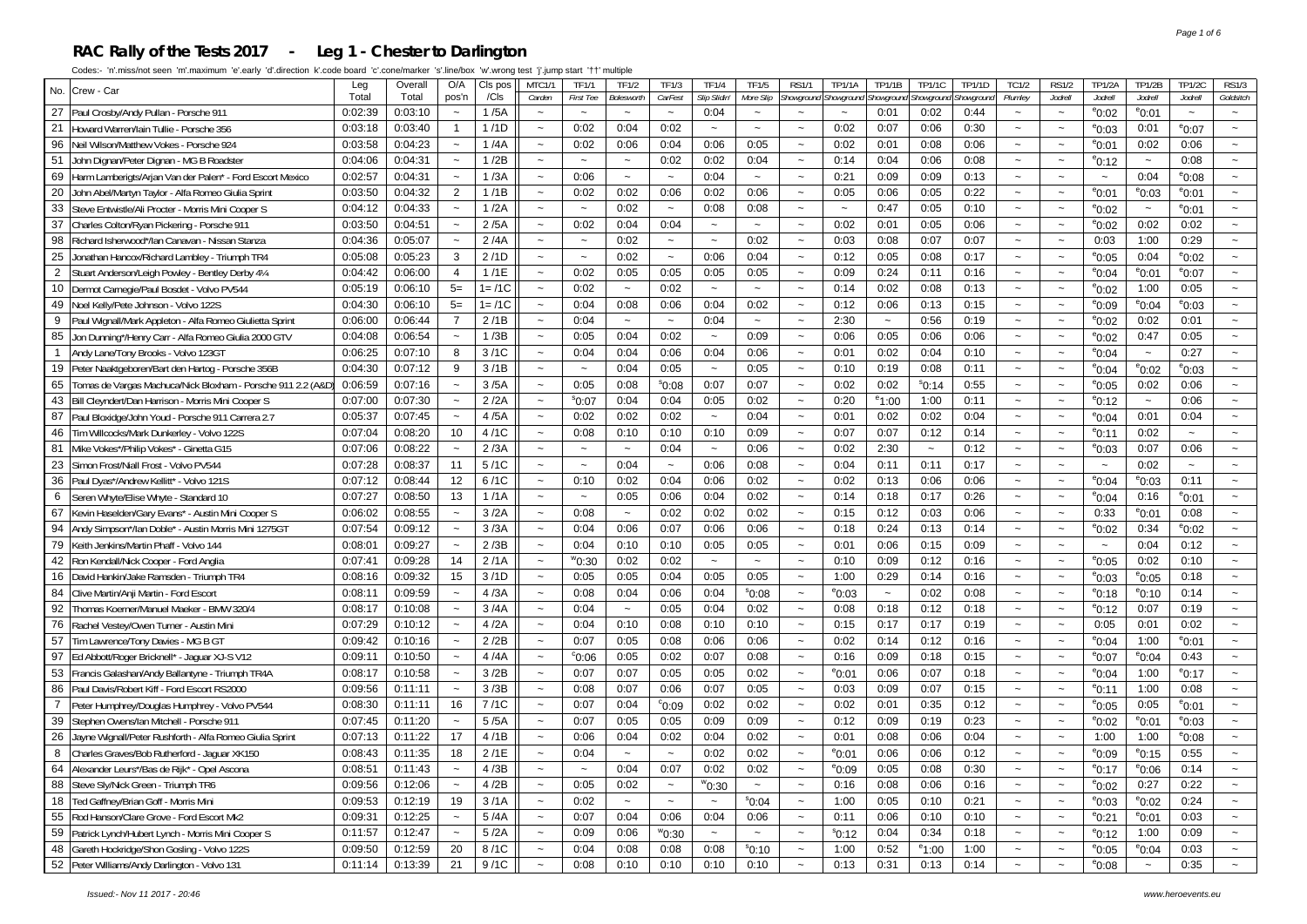| No.                  | TP1/3A                    | TP1/3B                               | <b>TP1/3C</b>           | TC1/3                 | TC1/4                     | <b>RS1/4</b>              | <b>TP1/4A</b>         | TP1/4B                  | TP1/4C       | <b>RS1/5</b>                    | <b>TP1/5A</b>           | <b>TP1/5B</b>                      | <b>SC1/1</b>              | TC1/5                                          | <b>RS1/6</b>              | <b>TP1/6A</b>             | TP1/6B                    | TP1/6C                | TC1/6                           | TF1/6                     | TF1/7                 | <b>TF1/8</b>          | TC1/7                     | <b>RS1/7</b>              | <b>TP1/7A</b>                 | <b>TP1/7B</b>         | TP1/7C                             |
|----------------------|---------------------------|--------------------------------------|-------------------------|-----------------------|---------------------------|---------------------------|-----------------------|-------------------------|--------------|---------------------------------|-------------------------|------------------------------------|---------------------------|------------------------------------------------|---------------------------|---------------------------|---------------------------|-----------------------|---------------------------------|---------------------------|-----------------------|-----------------------|---------------------------|---------------------------|-------------------------------|-----------------------|------------------------------------|
|                      | Goldsitch                 | Goldsitch                            | Goldsitch               | Haddon                | Haddon                    | Derbyshire                | Derbyshire            | Derbyshire              | Derbyshire   | <b>Strines</b>                  | <b>Strines</b>          | <b>Strines</b>                     | Pole Moor                 | <b>Booth</b>                                   | Ripponden                 | Ripponden                 | Ripponden                 | Ripponden             | Colne                           | Playing the               | Dunnows               | Round the             | Hawes                     | Vensleydale Wensleydalı   |                               | Wensleydai            | Vensleydal                         |
| 27                   | $^{\circ}$ 0:02           | $^{\rm e}$ 0:03                      | 0:01                    |                       |                           |                           | 0:04                  | $^{\circ}$ 0:03         | 0:19         | $\tilde{}$                      | 0:02                    | $^{\rm e}$ 0:01                    |                           |                                                |                           | 0:02                      | °0:02                     | °0:02                 |                                 | $\tilde{\phantom{a}}$     | 0:02                  | 0:02                  |                           |                           | 0:02                          | 0:16                  | $^{\rm e}$ 0:07                    |
| 21                   | °0:04                     | 0:02                                 | 0:02                    | $\tilde{\phantom{a}}$ |                           | $\tilde{\phantom{a}}$     | 0:04                  | $^{\rm e}$ 0:02         | 0:13         | $\widetilde{\phantom{m}}$       | $^{\circ}$ 0:02         | 0:13                               | $\tilde{}$                | $\tilde{\phantom{a}}$                          |                           | 0:03                      | 0:01                      | $\tilde{\phantom{a}}$ | $\tilde{\phantom{a}}$           | 0:04                      | $\tilde{\phantom{a}}$ | 0:02                  | $\tilde{\phantom{a}}$     | $\tilde{}$                | 0:04                          | 0:14                  | $^{\circ}$ 0:08                    |
| 96                   | 0:01                      | °0:01                                | 0:01                    | $\tilde{\phantom{a}}$ | $\sim$                    | $\tilde{\phantom{a}}$     | 0:04                  | 0:04                    | 0:57         | $\widetilde{\phantom{m}}$       | 0:03                    | $\tilde{\phantom{a}}$              |                           | $\tilde{\phantom{a}}$                          |                           | 0:03                      | 0:01                      | 0:01                  | $\tilde{\phantom{a}}$           | 0:07                      | 0:05                  | 0:06                  | $\tilde{}$                | $\sim$                    | 0:03                          | 0:33                  | 0:01                               |
| 51                   | °0:01                     | °0:01                                | 0:36                    | $\sim$                | $\tilde{\phantom{a}}$     | $\widetilde{\phantom{m}}$ | $^{\rm e}$ 0:02       | $^{\rm e}$ 0:01         | 1:00         | $\tilde{\phantom{a}}$           | 0:01                    | $\widetilde{\phantom{m}}$          |                           | $\widetilde{\phantom{m}}$                      |                           |                           | $\widetilde{\phantom{m}}$ | 0:06                  | $\tilde{}$                      | $\thicksim$               | 0:05                  | 0:04                  | $\sim$                    |                           | 0:02                          | 0:11                  | $^{\rm e}$ 0:02                    |
| 69                   | 0:01                      | 0:01                                 | 0:07                    | $\tilde{\phantom{a}}$ | $\tilde{}$                | $\thicksim$               | 0:05                  | 0:04                    | 0:07         | $\tilde{\phantom{a}}$           | 0:04                    | $e_{0:06}$                         |                           | $\tilde{\phantom{a}}$                          |                           | 0:01                      | $\tilde{\phantom{a}}$     | $\tilde{\phantom{a}}$ | $\tilde{\phantom{a}}$           | 0:06                      | 0:02                  | 0:05                  | $\tilde{}$                | $\ddot{\phantom{0}}$      | 0:01                          | 0:31                  | $\tilde{\phantom{a}}$              |
| 20                   | $\tilde{\phantom{a}}$     | $\tilde{\phantom{a}}$                | 0:07                    |                       |                           | $\tilde{\phantom{a}}$     | 0:04                  | $^{\rm e}$ 0:03         | 0:33         | $\widetilde{\phantom{m}}$       | 0:03                    | 0:01                               |                           | $\tilde{\phantom{a}}$                          |                           | 0:04                      | $\tilde{\phantom{a}}$     | 0:03                  | $\tilde{\phantom{a}}$           | 0:02                      | 0:02                  | $\thicksim$           | $\tilde{}$                |                           | $\tilde{\phantom{a}}$         | 0:26                  | $^{\circ}$ 0:05                    |
| 33                   | $^{\circ}$ 0:01           | $e_{0:02}$                           | 0:02                    | $\sim$                | $\sim$                    | $\sim$                    | 0:02                  | $\sim$                  | 0:28         | $\tilde{\phantom{a}}$           | 0:02                    | $^{\rm e}$ 0:01                    |                           | $\sim$                                         |                           | 0:01                      | 0:08                      | $^{\circ}$ 0:03       | $\sim$                          | 0:04                      | 0:05                  | $\sim$                | $\sim$                    | $\sim$                    | $\sim$                        | 0:22                  | $e_{0:02}$                         |
| 37                   | $\tilde{\phantom{a}}$     | 0:02                                 | $^{\circ}$ 0:10         | $\tilde{\phantom{a}}$ | $\tilde{\phantom{a}}$     | $\thicksim$               | 0:03                  | 0:02                    | 1:00         | $\tilde{\phantom{a}}$           | 0:05                    | 0:02                               |                           | $\tilde{\phantom{a}}$                          |                           | $\tilde{\phantom{a}}$     | 0:01                      | 0:02                  | $\widetilde{\phantom{m}}$       | 0:04                      | 0:05                  | 0:05                  | $\widetilde{\phantom{m}}$ | $\tilde{\phantom{a}}$     | 0:02                          | 0:25                  | 0:08                               |
| 98                   | 0:01                      | $\thicksim$                          | $^{\rm e}$ 0:04         | $\sim$                | $\sim$                    | $\tilde{\phantom{a}}$     | 0:04                  | $^{\circ}$ 0:09         | 0:32         | $\tilde{\phantom{a}}$           | 0:03                    | $^{\circ}$ 0:05                    |                           | $\tilde{\phantom{a}}$                          |                           |                           | $\tilde{\phantom{a}}$     | $^{\circ}$ 0:04       |                                 | $\thicksim$               | 0:02                  | 0:02                  | $\tilde{}$                | $\tilde{}$                | $^{\circ}$ 0:04               | 0:28                  | 0:05                               |
| 25<br>$\overline{2}$ | $^{\circ}$ 0:03           | $^{\rm e}$ 0:07                      | $^{\circ}$ 0:03         | $\tilde{\phantom{a}}$ | $\sim$                    | $\thicksim$<br>$\sim$     | 0:03<br>0:16          | $^{\circ}$ 0:02         | 0:34         | $\tilde{\phantom{a}}$<br>$\sim$ | 0:02                    | 0:04                               |                           | $\tilde{\phantom{a}}$<br>$\tilde{\phantom{a}}$ | $\sim$                    | 0:03<br>$\sim$            | 0:04                      | $^{\circ}$ 1:00       | $\sim$<br>$\tilde{\phantom{a}}$ | $\sim$<br>0:04            | 0:02                  | 0:02                  | $\sim$<br>$\sim$          | $\sim$<br>$\sim$          | $\sim$                        | 0:18<br>0:36          | 0:01                               |
| 10                   | $^{\circ}$ 0:01<br>0:01   | 0:01                                 | $^{\circ}$ 0:03<br>0:06 | $\tilde{\phantom{a}}$ | $\tilde{\phantom{a}}$     | $\sim$                    | 0:03                  | 0:06                    | 0:15<br>0:11 | $\tilde{\phantom{a}}$           | $^{\circ}$ 0:02<br>0:03 | $^{\circ}$ 0:01                    |                           | $\tilde{\phantom{a}}$                          | $\tilde{}$                | 0:13                      | $^{\rm e}$ 0:01           | 0:16<br>0:02          | $\tilde{\phantom{a}}$           | 0:09                      | m0:30<br>0:02         | 0:04<br>$\sim$        | $\sim$                    | $\sim$                    | 0:01<br>$\tilde{\phantom{a}}$ | 0:42                  | <sup>e</sup> 0:11                  |
| 49                   | 0:05                      | $^{\circ}$ 0:03<br><sup>e</sup> 0:23 | 0:18                    | $\sim$                | $\sim$                    | $\thicksim$               | 0:04                  | $^{\circ}$ 0:05<br>0:03 | 0:21         | $\tilde{}$                      | $^{\circ}$ 0:02         | $^{\circ}$ 0:11                    |                           | $\tilde{\phantom{a}}$                          |                           |                           | °0:03                     |                       | $\sim$                          | 0:02                      | 0:06                  | 0:09                  | $\sim$                    | $\sim$                    | $^{\circ}$ 0:02               | 0:12                  | $^{\circ}$ 0:32                    |
| 9                    | $\sim$                    | 0.08                                 | 0:04                    | $\sim$                | $\sim$                    | $\sim$                    | 0:06                  | 0:01                    | 0:20         | $\sim$                          | 0:04                    | $^{\rm e}$ 0:01                    |                           | $\sim$                                         |                           | $^{\rm e}$ 0:01<br>$\sim$ | °0:01<br>$\sim$           | °0:03<br>$\sim$       | $\sim$                          | 0:05                      | 0:05                  | 0:07                  | $\tilde{\phantom{a}}$     | $\sim$                    | °0:01                         | 0:21                  | $^{\rm e}$ 0:11                    |
| 85                   | 0:01                      | $^{\rm e}$ 0:01                      | $^{\circ}$ 0:01         | $\sim$                | $\sim$                    | $\tilde{\phantom{a}}$     | 0:08                  | 0:03                    | 0:37         | $\tilde{\phantom{a}}$           | 0:05                    | $^{\rm e}$ 0:02<br>$^{\circ}$ 0:01 |                           | $\sim$                                         |                           | 0:04                      | 0:04                      | °0:01                 | $\sim$                          | $\sim$                    | 0:02                  | 0:07                  | $\sim$                    | $\sim$                    | 0:02                          | 0:10                  | $^{\rm e}$ 0:01<br>$^{\circ}$ 0:04 |
| $\mathbf{1}$         | $^{\circ}$ 0:01           | <sup>e</sup> 0:12                    | 0:02                    | $\sim$                |                           | $\thicksim$               | $^{\circ}$ 0:02       | 0:03                    | 0:29         | $\tilde{\phantom{a}}$           | 0:04                    | $^{\circ}$ 0:04                    |                           | $\tilde{\phantom{a}}$                          | $\tilde{\phantom{a}}$     | $^{\rm e}$ 0:11           | $^{\circ}$ 0:03           | 0:05                  | $\sim$                          | 0:05                      | 0:04                  | 0:05                  | $\sim$                    | $\sim$                    | 0:02                          | 0:40                  | $^{\circ}$ 0:06                    |
| 19                   | °0:02                     | °0:07                                | 0:04                    | $\sim$                |                           | $\sim$                    | 0:02                  | $^{\rm e}$ 0:02         | 1:00         | $\tilde{\phantom{a}}$           | 0:02                    | $^{\circ}$ 0:05                    |                           | $\tilde{}$                                     |                           | $\tilde{\phantom{a}}$     | °0:01                     | 0:10                  | $\sim$                          | $\tilde{\phantom{a}}$     | 0:04                  | 0:04                  | $\sim$                    | $\sim$                    | $\sim$                        | 0:29                  | $^{\circ}$ 0:07                    |
| 65                   | °0:27                     | °0:02                                | 0:16                    |                       |                           | $\sim$                    | 0:04                  | $e_{0:06}$              | 0:09         | $\tilde{\phantom{a}}$           | $\sim$                  | $^{\rm e}$ 0:07                    |                           | $\sim$                                         |                           | $^{\rm e}$ 0:01           | °0:01                     | 1:00                  | $\sim$                          | 0:05                      | $\sim$                | 0:04                  | $\sim$                    | $\overline{\phantom{0}}$  | $^{\circ}$ 0:01               | $\tilde{\phantom{a}}$ | 0:45                               |
| 43                   | 0:02                      | 0:01                                 | 0:04                    |                       |                           | $\tilde{\phantom{a}}$     | $^{\circ}$ 0:01       | 0:01                    | 0:43         | $\tilde{\phantom{a}}$           | 0:02                    | $\tilde{\phantom{a}}$              |                           | $\sim$                                         |                           | $^{\circ}$ 1:00           | $\thicksim$               | 0:02                  |                                 | $\tilde{\phantom{a}}$     | 0:04                  | 0:08                  | $\tilde{\phantom{a}}$     | $\overline{\phantom{a}}$  | 0:01                          | 0:06                  | $^{\rm e}$ 0:03                    |
| 87                   | 0:07                      | $^{\circ}$ 0:02                      | 0:02                    | $\sim$                |                           | $\thicksim$               | 0:04                  | $^{\rm e}$ 0:02         | 0:29         | $\tilde{\phantom{a}}$           | 0:01                    | $^{\circ}$ 0:04                    |                           | $\tilde{\phantom{a}}$                          |                           | 0:31                      | $^{\circ}$ 0:01           | 0:13                  | $\tilde{\phantom{a}}$           | 0:07                      | 0:04                  | 0:06                  | $\tilde{\phantom{a}}$     | $\sim$                    | $^{\circ}$ 0:04               | 0:35                  | 1:00                               |
| 46                   | 0:12                      | $^{\circ}$ 0:06                      | 0:10                    |                       |                           | $\sim$                    |                       | 0:09                    | 1:00         | $\tilde{}$                      | 0:05                    | $^{\circ}$ 0:03                    |                           | $\tilde{\phantom{a}}$                          |                           | 0:02                      | °0:01                     | 1:00                  |                                 | 0:09                      | 0:10                  | 0:06                  | $\ddot{\phantom{0}}$      |                           | $^{\circ}$ 0:02               | 1:00                  | $^{\circ}$ 0:05                    |
| 81                   | $\sim$                    | °0:06                                | $^{\circ}$ 0:04         | $\sim$                | $\sim$                    | $\thicksim$               | 0:08                  | $^{\circ}$ 0:06         | 0:50         | $\widetilde{\phantom{m}}$       | 0:01                    | $^{\circ}$ 0:05                    |                           | $\sim$                                         | $\tilde{\phantom{a}}$     | $\widetilde{\phantom{m}}$ | 0:10                      | 0:09                  | $\widetilde{\phantom{m}}$       | 0:02                      | 0:06                  | 0:04                  | $\tilde{}$                | $\sim$                    | $\sim$                        | 0:35                  | $e_{0:04}$                         |
| 23                   | 0:01                      | $\tilde{\phantom{a}}$                | °0:02                   | $\tilde{\phantom{a}}$ |                           | $\tilde{\phantom{a}}$     | $^{\rm e}$ 0:01       | $\tilde{\phantom{a}}$   | 0:40         | $\tilde{}$                      | 0:03                    | $^{\circ}$ 0:02                    |                           | $\tilde{\phantom{a}}$                          |                           | 0:04                      | °0:04                     | 1:00                  |                                 | 0:05                      | 0:06                  | 0:02                  | $\tilde{\phantom{a}}$     | $\ddot{\phantom{1}}$      | 0:04                          | 1:00                  | 2:30                               |
| 36                   | $\tilde{\phantom{a}}$     | °0:05                                | 0:14                    | $\tilde{\phantom{a}}$ | $\tilde{\phantom{a}}$     | $\thicksim$               | 0:08                  | 0:13                    | 0:36         | $\tilde{\phantom{a}}$           | 0:02                    | 0:09                               |                           | $\tilde{\phantom{a}}$                          | $\tilde{\phantom{a}}$     | 0:12                      | °0:03                     | 0:07                  | $\tilde{\phantom{a}}$           | 0:07                      | $\thicksim$           | °°0:30                | $\tilde{\phantom{a}}$     | $\tilde{\phantom{a}}$     | 0:05                          | 0:17                  | 2:30                               |
| 6                    | $^{\circ}$ 0:01           | 0:24                                 | 0:06                    | $\tilde{\phantom{a}}$ | $\tilde{\phantom{a}}$     | $\sim$                    | $\sim$                | $^{\circ}$ 0:08         | 1:00         | $\tilde{\phantom{a}}$           | $^{\circ}$ 0:02         | $^{\rm e}$ 0:01                    |                           | $\tilde{\phantom{a}}$                          | $\tilde{\phantom{a}}$     | 0:04                      | $\widetilde{\phantom{m}}$ | 0:06                  | $\sim$                          | 0:05                      | 0:05                  | 0:04                  | $\sim$                    | $\sim$                    | $^{\circ}$ 0:06               | 1:00                  | 0:21                               |
| 67                   | $\widetilde{\phantom{m}}$ | <sup>e</sup> 0:01                    | 0:05                    | $\tilde{\phantom{a}}$ | $\widetilde{\phantom{m}}$ | $\tilde{\phantom{a}}$     | 0:04                  | 0:04                    | 0:07         | $\widetilde{\phantom{m}}$       | 0:05                    | 0:04                               | $\widetilde{\phantom{m}}$ | $\sim$                                         | $\widetilde{\phantom{m}}$ | 0:29                      | 0:07                      | 0:25                  | $\thicksim$                     | 0:02                      | $\thicksim$           | 0:02                  | $\thicksim$               | $\widetilde{\phantom{m}}$ | <sup>e</sup> 0:17             | 1:00                  | 0:12                               |
| 94                   | $^{\circ}$ 0:02           | <sup>e</sup> 0:16                    | $^{\circ}$ 0:14         | $\sim$                | $\sim$                    | $\thicksim$               | 0:06                  | $^{\circ}$ 0:12         | 0:37         | $\tilde{\phantom{a}}$           | $^{\circ}$ 0:01         | $\thicksim$                        | $\sim$                    | $\tilde{}$                                     | $\tilde{\phantom{a}}$     | 0:09                      | $\sim$                    | $^{\rm e}$ 0:07       | $\tilde{\phantom{a}}$           | 0:07                      | 0:08                  | 0:05                  | $\tilde{\phantom{a}}$     | $\tilde{\phantom{a}}$     | 0:01                          | 1:00                  | 0:21                               |
| 79                   | 0:08                      | 0:30                                 | 1:00                    | $\sim$                | $\widetilde{\phantom{m}}$ | $\thicksim$               | 0:03                  | $^{\circ}$ 0:10         | 1:00         | $\thicksim$                     | 0:08                    | $^{\circ}$ 0:03                    | $\thicksim$               | $\sim$                                         | $\tilde{\phantom{a}}$     | $^{\rm e}$ 0:23           | 0:16                      | 0:14                  | $\widetilde{\phantom{m}}$       | 0:10                      | 0:10                  | 0:10                  | $\sim$                    | $\sim$                    | 0:01                          | 0:48                  | °0:04                              |
| 42                   | 0:05                      | $^{\rm e}$ 0:06                      | 0:27                    | $\tilde{\phantom{a}}$ | $\sim$                    | $\thicksim$               | 0:04                  | 0:01                    | 0:21         | $\thicksim$                     | 0:04                    | $^{\rm e}$ 0:02                    | $\sim$                    | $\sim$                                         | $\tilde{}$                | 0:01                      | $^{\circ}$ 0:04           | °0:03                 | $\tilde{\phantom{a}}$           | 0:02                      | 0:02                  | 0:02                  | $\sim$                    | $\tilde{\phantom{a}}$     | $^{\circ}$ 0:16               | 1:00                  | 0:21                               |
| 16                   | $^{\circ}$ 0:02           | °0:27                                | 0:07                    | $\tilde{\phantom{a}}$ | $\sim$                    | $\sim$                    | $^{\circ}$ 0:03       | $^{\circ}$ 0:05         | 0:58         | $\sim$                          | $^{\circ}$ 0:01         | $^{\rm e}$ 0:04                    | $\tilde{\phantom{a}}$     | $\sim$                                         | $\tilde{\phantom{a}}$     | 0:01                      | $^{\circ}$ 0:11           | 0:05                  | $\tilde{\phantom{a}}$           | 0:07                      | 0:06                  | 0:06                  | $\sim$                    | $\sim$                    | 0:03                          | 0:23                  | °0:18                              |
| 84                   | $^{\circ}$ 0:10           | $^{\rm e}$ 0:09                      | 0:13                    | $\tilde{\phantom{a}}$ | $\sim$                    | $\thicksim$               | 0:03                  | $^{\circ}$ 0:02         | 1:00         | $\thicksim$                     | 0:03                    | $^{\rm e}$ 0:19                    | $\tilde{\phantom{a}}$     | $\thicksim$                                    | $\tilde{\phantom{a}}$     | $^{\rm e}$ 0:02           | °0:03                     | 0:25                  | $\tilde{\phantom{a}}$           | $\sim$                    | $\sim$                | 0:02                  | $\sim$                    | $\sim$                    | $^{\circ}$ 0:02               | 0:46                  | 0:58                               |
| 92                   | 0:02                      | $^{\circ}$ 0:03                      | 0:01                    | $\sim$                | $\sim$                    | $\thicksim$               | 0:01                  | 0:13                    | 1:00         | $\tilde{\phantom{a}}$           | 0:04                    | $^{\rm e}$ 0:06                    | $\sim$                    | $\tilde{\phantom{a}}$                          | $\sim$                    | 0:08                      | °0:01                     | 0:17                  | $\sim$                          | 0:04                      | $\sim$                | $\sim$                | $\sim$                    | $\sim$                    | 0:01                          | 0:40                  | 2:30                               |
| 76                   | $^{\circ}$ 0:01           | $^{\rm e}$ 0:08                      | 0:02                    | $\tilde{\phantom{a}}$ | $\sim$                    | $\sim$                    | 0:06                  | $^{\circ}$ 0:28         | 0:54         | $\sim$                          | $\tilde{\phantom{a}}$   | $^{\circ}$ 0:01                    | $\tilde{\phantom{a}}$     | $\sim$                                         | $\tilde{\phantom{a}}$     | 0:25                      | °0:02                     | 0:11                  | $\tilde{\phantom{a}}$           | 0:10                      | 0:10                  | 0:10                  | $\sim$                    | $\tilde{\phantom{a}}$     | $^{\circ}$ 0:04               | 0:41                  | 0:23                               |
| 57                   | $^{\rm e}$ 0:26           | $^{\circ}$ 0:05                      | 0:14                    | $\tilde{\phantom{a}}$ | $\tilde{\phantom{a}}$     | $\thicksim$               | 0:03                  | 0:02                    | 1:00         | $\thicksim$                     | 0:05                    | $^{\rm e}$ 0:01                    | $\tilde{}$                | $\sim$                                         | $\widetilde{\phantom{m}}$ | 0:04                      | °0:02                     | 1:00                  | $\tilde{\phantom{a}}$           | $\widetilde{\phantom{m}}$ | 0:07                  | 0:02                  | $\tilde{\phantom{a}}$     | $\tilde{\phantom{a}}$     | °0:02                         | 0:29                  | 2:30                               |
| 97                   | <sup>e</sup> 0:16         | <sup>e</sup> 0:13                    | 0:11                    | $\tilde{\phantom{a}}$ | $\tilde{\phantom{a}}$     | $\thicksim$               | 0:06                  | $^{\rm e}$ 0:08         | 1:00         | $\tilde{\phantom{a}}$           | 0:04                    | $^{\rm e}$ 0:04                    | $\tilde{\phantom{a}}$     | $\tilde{\phantom{a}}$                          | $\tilde{\phantom{a}}$     | °0:01                     | °0:01                     | 0:06                  | $\tilde{\phantom{a}}$           | 0:06                      | 0:06                  | 0:05                  | $\tilde{\phantom{a}}$     | $\tilde{\phantom{a}}$     | $\sim$                        | 1:00                  | 2:30                               |
| 53                   | $\sim$                    | 0.08                                 | 0:14                    | $\sim$                | $\tilde{\phantom{a}}$     | $\thicksim$               | 0:10                  | 0:01                    | 1:00         | $\thicksim$                     | 0:05                    | $^{\rm e}$ 0:07                    | $\tilde{\phantom{a}}$     | $\tilde{\phantom{a}}$                          | $\tilde{\phantom{a}}$     | 0:05                      | 0:04                      | 0:02                  | $\tilde{\phantom{a}}$           | 0:07                      | 0:04                  | 0:08                  | $\sim$                    | $\sim$                    | 0:01                          | 0:39                  | 0:40                               |
| 86                   | $^{\circ}$ 0:05           | $^{\rm e}$ 0:01                      | 0:37                    | $\sim$                | $\sim$                    | $\sim$                    | $\tilde{\phantom{a}}$ | $\sim$                  | 1:00         | $\tilde{\phantom{a}}$           | 0:06                    | 0:05                               | $\tilde{\phantom{a}}$     | $\tilde{\phantom{a}}$                          | $\tilde{\phantom{a}}$     | $\tilde{\phantom{a}}$     | 0:05                      | 0:21                  | $\tilde{\phantom{a}}$           | 0:09                      | 0:09                  | 0:09                  | $\sim$                    | $\sim$                    | 0:01                          | 1:00                  | 2:30                               |
| $\overline{7}$       | $^{\rm e}$ 0:07           | °0:02                                | °0:21                   | $\tilde{\phantom{a}}$ | $\tilde{\phantom{a}}$     | $\thicksim$               | 0:02                  | $^{\circ}$ 0:03         | 0:18         | $\tilde{\phantom{a}}$           | 0:01                    | $^{\rm e}$ 0:01                    | $\widetilde{\phantom{m}}$ | $\sim$                                         | $\tilde{}$                | 0:04                      | 0:02                      | 0:02                  | $\tilde{\phantom{a}}$           | 0:10                      | 0:04                  | 0:09                  | 1:00                      | $\widetilde{\phantom{m}}$ | °0:02                         | 0:33                  | 1:00                               |
| 39                   | °0:01                     | 0:15                                 | 0:09                    |                       |                           | $\thicksim$               | 0:05                  | $^{\rm s}$ 0:14         | 0:30         | $\tilde{\phantom{a}}$           | 0:04                    | $\tilde{\phantom{a}}$              |                           | $\tilde{\phantom{a}}$                          | $\tilde{\phantom{a}}$     | 1:00                      | 0:37                      | 0:11                  | $\tilde{\phantom{a}}$           | 0:06                      | 0:06                  | 0:07                  | $\tilde{\phantom{a}}$     | $\tilde{\phantom{a}}$     | 0:03                          | 0:58                  | 0:22                               |
| 26                   | $^{\circ}$ 0:34           | 0:06                                 | 0:21                    | $\sim$                | $\sim$                    | $\widetilde{\phantom{m}}$ | 0:05                  | 0:08                    | 0:28         | $\tilde{}$                      | 0:03                    | °0:03                              | $\tilde{\phantom{a}}$     | $\tilde{\phantom{a}}$                          | $\tilde{\phantom{a}}$     | 0:06                      | 0:05                      | 0:05                  | $\tilde{\phantom{a}}$           | 0:02                      | 0:06                  | 0:06                  | $\tilde{\phantom{a}}$     | $\sim$                    | $\thicksim$                   | 0:39                  | °0:04                              |
| 8                    | $^{\circ}$ 0:12           | $^{\rm e}$ 0:09                      | 0:30                    |                       |                           | $\tilde{\phantom{a}}$     | 1:00                  | 0:03                    | 0:49         | $\tilde{}$                      | 0:06                    | $\tilde{\phantom{a}}$              |                           | $\tilde{\phantom{a}}$                          |                           | <sup>e</sup> 0:18         | 0:09                      | 0:07                  |                                 | $\tilde{\phantom{a}}$     |                       | $\tilde{\phantom{a}}$ | $\tilde{}$                |                           | $\thicksim$                   | 0:20                  | $^{\circ}$ 0:05                    |
| 64                   | $^{\rm e}$ 0:09           | $^{\rm e}$ 0:09                      | 1:00                    | $\tilde{\phantom{a}}$ | $\sim$                    | $\tilde{\phantom{a}}$     | 0:18                  | 0:48                    | 0:08         | $\tilde{}$                      | 0:05                    | $^{\rm e}$ 0:07                    |                           | $\tilde{\phantom{a}}$                          |                           | $^{\rm e}$ 0:31           | °0:43                     | 0:05                  |                                 | 0:02                      | 0:05                  | 0:04                  | $\tilde{}$                | $\tilde{\phantom{a}}$     | 0:03                          | 0:31                  | 1:00                               |
| 88                   | $\tilde{\phantom{a}}$     | <sup>e</sup> 0:16                    | $^{\rm e}$ 0:08         | $\tilde{\phantom{a}}$ |                           | $\tilde{\phantom{a}}$     | 0:19                  | $^{\circ}$ 0:51         | 0:29         | $\widetilde{\phantom{m}}$       | 0:01                    | $^{\circ}$ 0:13                    |                           | $\tilde{\phantom{a}}$                          |                           | 0:02                      | $\thicksim$               | 0:42                  | $\tilde{}$                      | 0:05                      | 0:02                  | 0:04                  | $\widetilde{\phantom{m}}$ |                           | $^{\rm e}$ 0:08               | 0:26                  | 2:30                               |
| 18                   | 0:01                      | °0:06                                | $^{\rm e}$ 0:05         | $\tilde{\phantom{a}}$ | $\sim$                    | $\sim$                    | 0:03                  | $^{\rm e}$ 0:02         | 0:34         | $\tilde{}$                      | 0:01                    | $^{\rm e}$ 0:02                    |                           | $\tilde{\phantom{a}}$                          |                           | 0:04                      | 0:15                      | 0:02                  | $\tilde{\phantom{a}}$           | $\tilde{\phantom{a}}$     | $\sim$                | $\thicksim$           | $\sim$                    | $\tilde{}$                | 0:01                          | 0:03                  | 2:30                               |
| 55                   | °0:11                     | $^{\rm e}$ 0:12                      | $^{\circ}$ 0:13         | $\tilde{\phantom{a}}$ |                           | $\tilde{}$                | $^{\circ}$ 0:01       | 0:02                    | 1:00         | $\widetilde{\phantom{m}}$       | 0:02                    | $^{\rm e}$ 0:01                    |                           | $\widetilde{\phantom{m}}$                      |                           | $^{\rm e}$ 0:02           | °0:03                     | 0:09                  |                                 | $\tilde{\phantom{a}}$     | 0:07                  | 0:04                  | $\tilde{}$                |                           | $^{\circ}$ 0:01               | 1:00                  | 2:30                               |
| 59                   | 0:03                      | <sup>e</sup> 0:20                    | 0:16                    | $\tilde{\phantom{a}}$ | $\tilde{}$                | $\tilde{\phantom{a}}$     | 1:00                  | $^{\rm e}$ 0:05         | 1:00         | $\widetilde{\phantom{m}}$       | 0:04                    | °0:04                              |                           | $\tilde{\phantom{a}}$                          |                           | 0:04                      | 1:00                      | 0:01                  | $\tilde{\phantom{a}}$           | 0:04                      | $\tilde{\phantom{a}}$ | 0:04                  | $\tilde{}$                |                           | $\tilde{\phantom{a}}$         | 0:27                  | 2:30                               |
| 48                   | 0:03                      | °0:39                                | 0:07                    | $\tilde{\phantom{a}}$ | $\sim$                    | $\tilde{\phantom{a}}$     | 0:02                  | 0:10                    | 0:39         | $\widetilde{\phantom{m}}$       | 0:01                    | $^{\rm e}$ 0:06                    |                           | $\sim$                                         |                           | 0:04                      | 0:21                      | °0:46                 | $\tilde{\phantom{a}}$           | $\tilde{\phantom{a}}$     | 0:08                  | 0:02                  | $\tilde{\phantom{a}}$     | $\ddot{\phantom{0}}$      | $^{\circ}$ 0:02               | 0:41                  | $^{\rm e}$ 0:03                    |
| 52                   | $e_{0:07}$                | <sup>e</sup> 0:13                    | 0:10                    |                       |                           | $\tilde{\phantom{a}}$     | 0:25                  | $^{\circ}$ 0:01         | 0:48         | $\tilde{\phantom{a}}$           | 0:10                    | $e_{0:06}$                         |                           |                                                |                           | 0:17                      | $^{\rm e}$ 0:03           | 0:23                  |                                 | 0:10                      | 0:10                  | 0:06                  |                           |                           | $^{\circ}$ 0:04               | 0:48                  | 2:30                               |
|                      |                           |                                      |                         |                       |                           |                           |                       |                         |              |                                 |                         |                                    |                           |                                                |                           |                           |                           |                       |                                 |                           |                       |                       |                           |                           |                               |                       |                                    |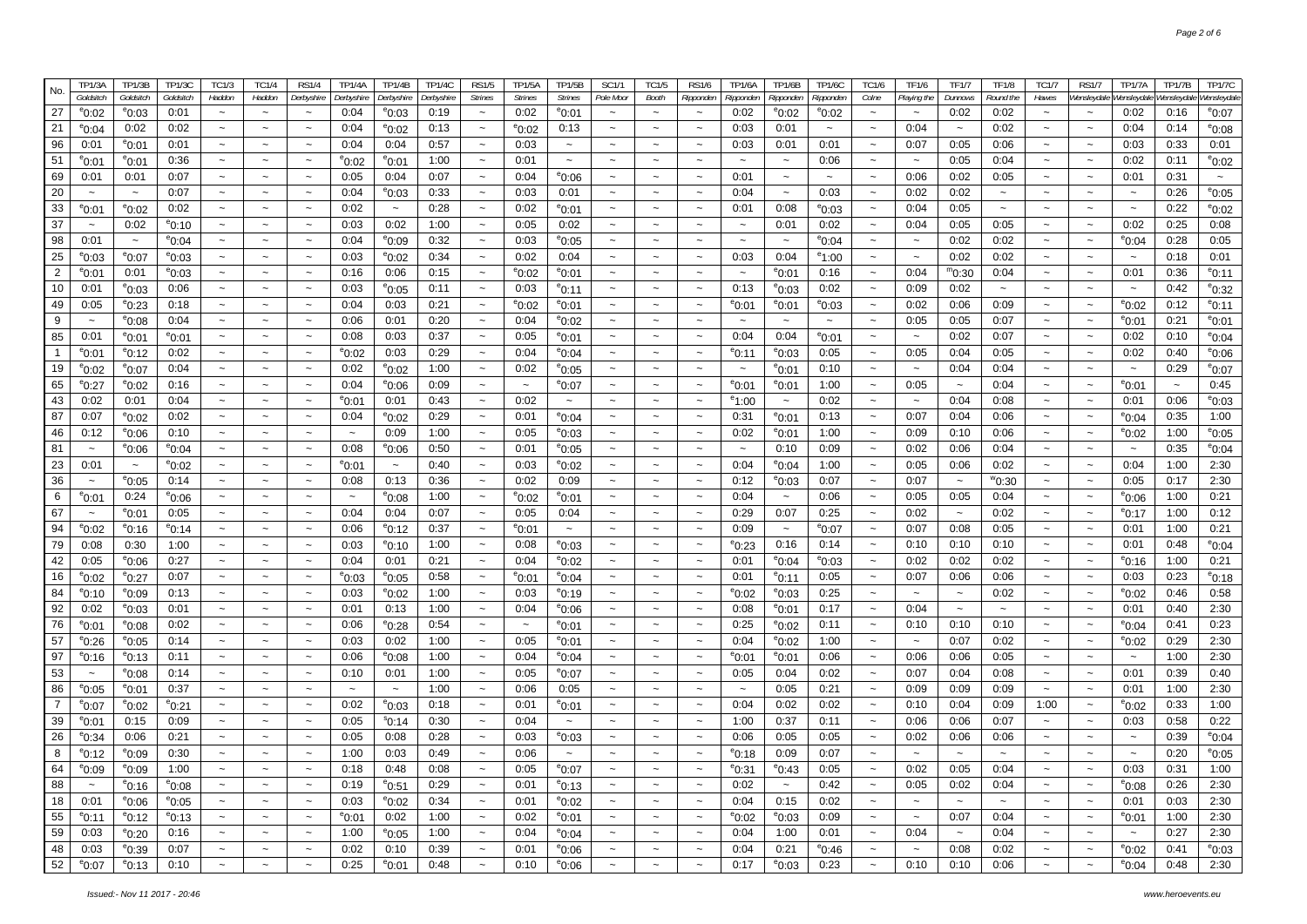| No.            | TP1/7D                    | <b>TP1/7E</b>           | TF1/9                     | <b>TC1/8</b>              | PC1/1                               | TC1/9                     | PC1/2                     | TC1/10                                             | TC1/11                                             | PC1/3                     | TC1/12                    | PC1/4                     | PC1/5                     | TC1/13                | PC1/6                     | PC1/7                     | TC1/14                    | MTC1/15                   |
|----------------|---------------------------|-------------------------|---------------------------|---------------------------|-------------------------------------|---------------------------|---------------------------|----------------------------------------------------|----------------------------------------------------|---------------------------|---------------------------|---------------------------|---------------------------|-----------------------|---------------------------|---------------------------|---------------------------|---------------------------|
|                |                           | Wensleydale Wensleydale | Manoeuvres                | Catterick                 | Catterick                           | Catterick                 | Catterick                 | Catterick                                          | Catterick                                          | Catterick                 | Catterick                 | Catterick                 | Catterick                 | Catterick             | Catterick                 | Catterick                 | Catterick                 | Redworth                  |
| 27             | 0:08                      | $^{\circ}$ 0:08         | 0:04                      | $\ddot{\phantom{0}}$      | $\ddot{\phantom{0}}$                | $\ddot{\phantom{1}}$      | $\ddot{\phantom{0}}$      | $\sim$                                             | $\ddot{\phantom{0}}$                               | $\ddot{\phantom{0}}$      | $\ddot{\phantom{1}}$      | $\ddot{\phantom{0}}$      | $\tilde{\phantom{a}}$     | 0:15                  | $\sim$                    | $\ddot{\phantom{0}}$      | $\tilde{\phantom{a}}$     | $\ddot{ }$                |
| 21             | 0:07                      | $^{\circ}$ 0:02         | 0:02                      | $\tilde{}$                | $\sim$                              | $\widetilde{\phantom{m}}$ | $\widetilde{\phantom{m}}$ | $\sim$                                             | $\sim$                                             | $\tilde{}$                | 0:15                      | $\widetilde{\phantom{m}}$ | $\tilde{\phantom{a}}$     | 0:15                  | $\widetilde{\phantom{m}}$ | $\widetilde{\phantom{m}}$ | 0:15                      | $\tilde{}$                |
| 96             | 0:10                      | $^{\circ}$ 0:01         | 0:02                      | $\tilde{}$                | $\sim$                              | $\overline{\phantom{a}}$  | $\sim$                    | $\tilde{}$                                         | $\tilde{\phantom{a}}$                              | $\tilde{}$                | 0:15                      | $\widetilde{\phantom{m}}$ | $\tilde{}$                | 0:15                  | $\widetilde{\phantom{m}}$ | $\tilde{}$                | 0:15                      | $\tilde{}$                |
| 51             | 0:09                      | $\sim$                  | $\tilde{\phantom{a}}$     | $\widetilde{\phantom{m}}$ | $\tilde{}$                          | $\widetilde{\phantom{m}}$ | $\widetilde{\phantom{m}}$ | $\tilde{}$                                         | 0:15                                               | $\tilde{\phantom{a}}$     | $\widetilde{\phantom{m}}$ | $\tilde{\phantom{a}}$     | $\tilde{\phantom{a}}$     | 0:30                  | $\widetilde{\phantom{m}}$ | $\widetilde{\phantom{m}}$ | $\widetilde{\phantom{m}}$ | $\tilde{\phantom{a}}$     |
| 69             | 0:05                      | $\sim$                  | 0:02                      | $\ddot{\phantom{0}}$      | $\ddot{\phantom{0}}$                | $\ddot{\phantom{1}}$      | $\ddot{\phantom{0}}$      | $\sim$                                             | $\ddot{\phantom{0}}$                               | $\ddot{\phantom{0}}$      | $\tilde{\phantom{a}}$     | $\ddot{\phantom{0}}$      | $\tilde{\phantom{a}}$     | $\tilde{\phantom{a}}$ | $\tilde{\phantom{a}}$     | $\tilde{\phantom{a}}$     | 0:15                      | $\tilde{}$                |
| 20             | 0:19                      | 0:10                    | 0:02                      | $\sim$                    | $\ddot{\phantom{0}}$                | $\sim$                    | $\ddot{ }$                | $\sim$                                             | $\sim$                                             | $\ddot{ }$                | 0:15                      | $\sim$                    | $\sim$                    | 0:15                  | $\sim$                    | $\sim$                    | 0:15                      | $\ddot{\phantom{0}}$      |
| 33             | 0:09                      | $^{\circ}$ 0:02         | $\sim$                    | $\sim$                    | $\ddot{ }$                          | $\ddot{\phantom{0}}$      | $\sim$                    | $\sim$                                             | $\sim$                                             | $\sim$                    | 0:15                      | $\sim$                    | $\sim$                    | 0:15                  | $\sim$                    | $\widetilde{\phantom{m}}$ | 0:45                      | $\ddot{\phantom{1}}$      |
| 37             | 0:13                      | $^{\circ}$ 0:01         | 0:05                      | $\tilde{}$                | $\ddot{ }$                          | $\tilde{\phantom{a}}$     | $\tilde{}$                | $\tilde{\phantom{a}}$                              | $\tilde{}$                                         | $\widetilde{\phantom{m}}$ | 0:15                      | $\widetilde{\phantom{m}}$ | $\tilde{\phantom{a}}$     | $\sim$                | $\widetilde{\phantom{m}}$ | $\widetilde{\phantom{m}}$ | 0:30                      | $\widetilde{\phantom{m}}$ |
| 98             | 0:01                      | $^{\circ}$ 0:02         | 0:04                      | $\ddot{\phantom{0}}$      | $\overline{\phantom{a}}$            | $\ddot{\phantom{1}}$      | $\ddot{\phantom{0}}$      | $\tilde{\phantom{a}}$                              | $\sim$                                             | $\sim$                    | 0:15                      | $\ddot{\phantom{0}}$      | $\sim$                    | 0:15                  | $\tilde{\phantom{a}}$     | $\ddot{\phantom{0}}$      | 0:15                      | $\overline{\phantom{a}}$  |
| 25             | 0:04                      | $^{\circ}$ 0:01         | $\widetilde{\phantom{m}}$ | $\sim$                    | $\ddot{ }$                          | $\ddot{ }$                | $\overline{ }$            | 0:15                                               | $\ddot{\phantom{0}}$                               | $\ddot{\phantom{0}}$      | 0:15                      | $\ddot{\phantom{0}}$      | $\tilde{\phantom{a}}$     | 0:15                  | $\widetilde{\phantom{m}}$ | $\widetilde{\phantom{m}}$ | 0:45                      | $\overline{\phantom{a}}$  |
| $\overline{2}$ | 0:06                      | 0:02                    | 0:02                      | $\ddot{\phantom{1}}$      | $\ddot{\phantom{0}}$                | $\ddot{\phantom{1}}$      | $\overline{ }$            | $\tilde{}$                                         | $\tilde{\phantom{a}}$                              | $\widetilde{\phantom{m}}$ | $\widetilde{\phantom{m}}$ | $\overline{ }$            | $\tilde{\phantom{a}}$     | 0:15                  | $\widetilde{\phantom{m}}$ | $\tilde{}$                | 0:15                      | $\ddot{\phantom{0}}$      |
| 10             | 0:03                      | $^{\circ}$ 0:12         | 0:05                      | $\ddot{\phantom{1}}$      | $\ddot{ }$                          | $\ddot{ }$                | $\tilde{\phantom{a}}$     | $\tilde{}$                                         | $\widetilde{\phantom{m}}$                          | $\widetilde{\phantom{m}}$ | 0:15                      | $\tilde{\phantom{a}}$     | $\ddot{\phantom{0}}$      | 0:15                  | $\tilde{}$                | $\tilde{}$                | 0:15                      | $\tilde{}$                |
| 49             | 0:04                      | 0:05                    | 0:06                      | $\sim$                    | $\ddot{\phantom{0}}$                | $\ddot{\phantom{1}}$      | $\overline{ }$            | $\widetilde{\phantom{m}}$                          | $\widetilde{\phantom{m}}$                          | $\widetilde{\phantom{m}}$ | 0:15                      | $\widetilde{\phantom{m}}$ | $\tilde{\phantom{a}}$     | 0:15                  | $\widetilde{\phantom{m}}$ | $\widetilde{\phantom{m}}$ | 0:15                      | $\overline{\phantom{a}}$  |
| 9              | $^{\circ}$ 0:03           | $^{\circ}$ 0:04         | $\widetilde{\phantom{m}}$ | $\ddot{\phantom{0}}$      | $\ddot{\phantom{0}}$                | $\ddot{\phantom{0}}$      | $\tilde{}$                | $\sim$                                             | $\ddot{\phantom{0}}$                               | $\ddot{\phantom{1}}$      | 0:15                      | $\widetilde{\phantom{m}}$ | $\tilde{\phantom{a}}$     | 0:15                  | $\widetilde{\phantom{m}}$ | $\ddot{\phantom{1}}$      | $\widetilde{\phantom{m}}$ | $\tilde{}$                |
| 85             | 0:06                      | 0:05                    | 0:04                      | $\tilde{}$                | $\ddot{\phantom{0}}$                | $\ddot{\phantom{1}}$      | $\overline{ }$            | $\widetilde{\phantom{m}}$                          | $\widetilde{\phantom{m}}$                          | $\tilde{\phantom{a}}$     | 0:15                      | $\widetilde{\phantom{m}}$ | $\tilde{\phantom{a}}$     | 0:15                  | $\widetilde{\phantom{m}}$ | $\tilde{}$                | 0:15                      | $\ddot{\phantom{0}}$      |
| $\mathbf{1}$   | 1:00                      | 0:10                    | $\tilde{}$                | $\tilde{}$                | $\ddot{ }$                          | $\tilde{}$                | $\tilde{}$                | $\tilde{}$                                         | $\widetilde{\phantom{m}}$                          | $\widetilde{\phantom{m}}$ | 0:15                      | $\tilde{\phantom{a}}$     | $\tilde{}$                | 0:15                  | $\widetilde{\phantom{m}}$ | $\tilde{}$                | 1:15                      | $\tilde{}$                |
| 19             | 0:08                      | 0:01                    | 0:06                      | $\tilde{}$                | $\ddot{\phantom{0}}$                | $\tilde{}$                | $\widetilde{\phantom{m}}$ |                                                    |                                                    | $\widetilde{\phantom{m}}$ | 0:15                      | $\widetilde{\phantom{m}}$ | $\tilde{\phantom{a}}$     | 0:15                  | $\widetilde{\phantom{m}}$ | $\tilde{}$                | 0:15                      | $\widetilde{\phantom{m}}$ |
| 65             | 0:45                      | $^{\circ}$ 0:05         | $\sim$                    | $\sim$                    | $\ddot{\phantom{0}}$                | $\ddot{\phantom{1}}$      | $\sim$                    | $\widetilde{\phantom{m}}$<br>$\tilde{\phantom{a}}$ | $\widetilde{\phantom{m}}$<br>$\tilde{\phantom{a}}$ | $\sim$                    | 0:15                      | $\tilde{\phantom{a}}$     | $\sim$                    | 0:15                  | $\tilde{\phantom{a}}$     | $\ddot{\phantom{0}}$      | 0:30                      | $\ddot{\phantom{1}}$      |
| 43             | 0:36                      | $^{\rm e}$ 0:08         | 0:02                      | $\ddot{\phantom{1}}$      |                                     | $\ddot{\phantom{1}}$      | $\tilde{}$                | $\tilde{\phantom{a}}$                              | $\widetilde{\phantom{m}}$                          | $\widetilde{\phantom{m}}$ | 0:15                      | $\tilde{\phantom{a}}$     | $\tilde{\phantom{a}}$     | 0:15                  |                           | $\tilde{}$                | 0:15                      | $\tilde{}$                |
| 87             | 0:19                      |                         | 0:02                      | $\tilde{}$                | $\tilde{}$<br>$\tilde{\phantom{a}}$ | 0:30                      | $\tilde{}$                | $\tilde{\phantom{a}}$                              | $\tilde{\phantom{a}}$                              | $\tilde{\phantom{a}}$     | 0:30                      | $\tilde{}$                | $\tilde{\phantom{a}}$     | 0:15                  | $\tilde{}$<br>$\tilde{}$  | $\tilde{\phantom{a}}$     | $\widetilde{\phantom{m}}$ | $\ddot{\phantom{1}}$      |
|                |                           | $^{\circ}$ 0:01         |                           |                           |                                     |                           |                           |                                                    |                                                    |                           |                           |                           |                           |                       |                           |                           |                           |                           |
| 46             | 0:05                      | $^{\rm e}$ 0:04         | 0:10                      | $\widetilde{\phantom{m}}$ | $\tilde{}$                          | $\tilde{\phantom{a}}$     | $\widetilde{\phantom{m}}$ | $\sim$                                             | $\sim$                                             | $\sim$                    | $\tilde{\phantom{a}}$     | $\tilde{\phantom{a}}$     | $\sim$                    | 0:30                  | $\widetilde{\phantom{m}}$ | $\tilde{\phantom{a}}$     | 0:15                      | $\tilde{\phantom{a}}$     |
| 81             | 0:17                      | $^{\circ}$ 0:03         | 0:06                      | $\widetilde{\phantom{m}}$ | $\tilde{}$                          | $\tilde{}$                | $\ddot{\phantom{0}}$      | $\tilde{\phantom{a}}$                              | $\tilde{\phantom{a}}$                              | $\tilde{\phantom{a}}$     | $\tilde{}$                | $\tilde{}$                | $\sim$                    | 0:30                  | $\tilde{}$                | $\tilde{}$                | 0:30                      | $\tilde{}$                |
| 23             | $\widetilde{\phantom{m}}$ | $^{\circ}$ 0:03         | 0:08                      | $\widetilde{\phantom{m}}$ | $\tilde{}$                          | $\tilde{}$                | $\tilde{\phantom{a}}$     | $\tilde{\phantom{a}}$                              | $\tilde{\phantom{a}}$                              | $\widetilde{\phantom{m}}$ | 0:15                      | $\tilde{\phantom{a}}$     | $\tilde{\phantom{a}}$     | 0:15                  | $\widetilde{\phantom{m}}$ | $\tilde{}$                | $\widetilde{\phantom{m}}$ | $\tilde{}$                |
| 36             | $\thicksim$               | $^{\circ}$ 0:13         | 0:02                      | $\tilde{}$                | $\tilde{\phantom{a}}$               | $\tilde{}$                | $\tilde{}$                | $\tilde{\phantom{a}}$                              | $\widetilde{\phantom{m}}$                          | $\widetilde{\phantom{m}}$ | $\sim$                    | $\tilde{}$                | $\tilde{\phantom{a}}$     | 0:15                  | $\tilde{}$                | $\tilde{}$                | 0:15                      | $\tilde{}$                |
| 6              | 0:29                      | 0:12                    | 0:05                      | $\tilde{}$                | $\tilde{}$                          | $\tilde{}$                | $\widetilde{\phantom{m}}$ | 0:15                                               | $\widetilde{\phantom{m}}$                          | $\widetilde{\phantom{m}}$ | 0:15                      | $\widetilde{\phantom{m}}$ | $\tilde{\phantom{a}}$     | 0:15                  | $\widetilde{\phantom{m}}$ | $\tilde{}$                | 0:30                      | $\tilde{\phantom{a}}$     |
| 67             | 0:39                      | $^{\circ}$ 0:13         | 0:04                      | $\tilde{}$                | $\ddot{ }$                          | $\ddot{\phantom{1}}$      | $\ddot{\phantom{0}}$      | $\sim$                                             | $\ddot{\phantom{0}}$                               | $\ddot{\phantom{0}}$      | 0:15                      | $\ddot{\phantom{0}}$      | $\sim$                    | 0:15                  | $\tilde{}$                | $\ddot{\phantom{0}}$      | $\sim$                    | $\ddot{\phantom{1}}$      |
| 94             | 0:24                      | 0:10                    | 0:08                      | $\sim$                    | $\ddot{\phantom{0}}$                | $\overline{\phantom{a}}$  | $\widetilde{\phantom{m}}$ | 0:15                                               | $\tilde{\phantom{a}}$                              | $\widetilde{\phantom{m}}$ | 1:00                      | $\sim$                    | $\tilde{\phantom{a}}$     | 0:15                  | $\widetilde{\phantom{m}}$ | $\widetilde{\phantom{m}}$ | $\widetilde{\phantom{m}}$ | $\tilde{}$                |
| 79             | $^{\circ}$ 0:06           | 0:09                    | 0:07                      | $\tilde{}$                | $\ddot{\phantom{0}}$                | $\ddot{\phantom{1}}$      | $\widetilde{\phantom{m}}$ | $\sim$                                             | $\widetilde{\phantom{m}}$                          | $\widetilde{\phantom{m}}$ | 0:15                      | $\widetilde{\phantom{m}}$ | $\tilde{}$                | 0:15                  | $\widetilde{\phantom{m}}$ | $\widetilde{\phantom{m}}$ | 0:30                      | $\tilde{}$                |
| 42             | $^{\circ}$ 0:15           | 1:00                    | 0:02                      | $\ddot{\phantom{1}}$      | $\ddot{\phantom{0}}$                | $\tilde{}$                | $\tilde{}$                | 0:15                                               | $\tilde{\phantom{a}}$                              | $\widetilde{\phantom{m}}$ | 0:15                      | $\widetilde{\phantom{m}}$ | $\tilde{\phantom{a}}$     | 0:15                  | $\widetilde{\phantom{m}}$ | $\tilde{}$                | 1:00                      | $\tilde{\phantom{a}}$     |
| 16             | 0:01                      | 1:00                    | 0:04                      | $\tilde{}$                | $\sim$                              | $\overline{\phantom{a}}$  | $\widetilde{\phantom{m}}$ | $\tilde{}$                                         | $\widetilde{\phantom{m}}$                          | $\tilde{}$                | 0:15                      | $\widetilde{\phantom{m}}$ | $\tilde{\phantom{a}}$     | 0:15                  | $\widetilde{\phantom{m}}$ | $\widetilde{\phantom{m}}$ | 0:45                      | $\overline{\phantom{a}}$  |
| 84             | 1:00                      | $^{\circ}$ 0:14         | $\tilde{\phantom{a}}$     | 0:15                      | $\sim$                              | $\widetilde{\phantom{m}}$ | $\widetilde{\phantom{m}}$ | $\tilde{}$                                         | $\tilde{\phantom{a}}$                              | $\tilde{}$                | 0:15                      | $\widetilde{\phantom{m}}$ | $\tilde{\phantom{a}}$     | 0:15                  | $\tilde{\phantom{a}}$     | $\tilde{}$                | 0:30                      | $\tilde{\phantom{a}}$     |
| 92             | $\sim$                    | $^{\circ}$ 0:17         | $\sim$                    | $\ddot{\phantom{0}}$      | $\ddot{\phantom{0}}$                | $\ddot{\phantom{1}}$      | $\ddot{\phantom{0}}$      | $\sim$                                             | $\sim$                                             | $\tilde{\phantom{a}}$     | 0:15                      | $\ddot{\phantom{0}}$      | $\tilde{\phantom{a}}$     | 0:15                  | $\tilde{\phantom{a}}$     | $\tilde{\phantom{a}}$     | 0:30                      | $\tilde{}$                |
| 76             | 0:20                      | 0:05                    | 0:10                      | $\tilde{\phantom{a}}$     | $\sim$                              | $\ddot{\phantom{1}}$      | $\tilde{\phantom{a}}$     | 0:15                                               | $\tilde{\phantom{a}}$                              | $\tilde{\phantom{a}}$     | 0:15                      | $\tilde{}$                | $\tilde{\phantom{a}}$     | 0:15                  | $\tilde{\phantom{a}}$     | $\tilde{\phantom{a}}$     | 0:15                      | $\tilde{}$                |
| 57             | $\sim$                    | 0:02                    | 0:07                      | $\overline{ }$            | $\ddot{ }$                          | $\sim$                    | $\sim$                    | 0:15                                               | $\tilde{\phantom{a}}$                              | $\ddot{ }$                | 0:15                      | $\ddot{ }$                | $\sim$                    | 0:15                  | $\sim$                    | $\sim$                    | 0:15                      | $\tilde{}$                |
| 97             | $\sim$                    | 0:04                    | 0:05                      | $\sim$                    | $\ddot{ }$                          | $\tilde{\phantom{a}}$     | $\tilde{}$                | $\tilde{\phantom{a}}$                              | $\sim$                                             | $\sim$                    | $\sim$                    | $\sim$                    | $\tilde{\phantom{a}}$     | 0:30                  | $\tilde{}$                | $\tilde{\phantom{a}}$     | 0:15                      | $\overline{\phantom{a}}$  |
| 53             | 0:26                      | $^{\circ}$ 0:07         | 0:05                      | $\sim$                    | $\ddot{\phantom{1}}$                | $\sim$                    | $\ddot{\phantom{0}}$      | 0:15                                               | 0:15                                               | $\tilde{\phantom{a}}$     | 0:15                      | $\sim$                    | $\sim$                    | 0:15                  | $\tilde{}$                | $\ddot{\phantom{0}}$      | 0:45                      | $\tilde{}$                |
| 86             | $\sim$                    | $^{\circ}$ 0:04         | 0:08                      | $\ddot{\phantom{0}}$      | $\ddot{\phantom{0}}$                | $\ddot{\phantom{0}}$      | $\ddot{\phantom{0}}$      | $\sim$                                             | $\tilde{\phantom{a}}$                              | $\tilde{\phantom{a}}$     | 0:15                      | $\tilde{\phantom{a}}$     | $\sim$                    | 0:15                  | $\tilde{\phantom{a}}$     | $\tilde{\phantom{a}}$     | 0:30                      | $\tilde{}$                |
| $\overline{7}$ | 1:00                      | $\sim$                  | 0:04                      | $\sim$                    | $\ddot{\phantom{0}}$                | $\ddot{\phantom{1}}$      | $\sim$                    | $\tilde{}$                                         | $\tilde{\phantom{a}}$                              | $\ddot{ }$                | 0:15                      | $\widetilde{\phantom{m}}$ | $\sim$                    | 0:15                  | $\widetilde{\phantom{m}}$ | $\tilde{}$                | 1:30                      | $\overline{\phantom{a}}$  |
| 39             | $^{\circ}$ 0:04           | $^{\circ}$ 0:02         | 0:07                      | $\tilde{}$                | $\ddot{ }$                          | $\widetilde{\phantom{m}}$ | $\widetilde{\phantom{m}}$ | $\tilde{}$                                         | $\widetilde{\phantom{m}}$                          | $\widetilde{\phantom{m}}$ | 0:15                      | $\tilde{\phantom{a}}$     | $\tilde{\phantom{a}}$     | 0:15                  | $\widetilde{\phantom{m}}$ | $\widetilde{\phantom{m}}$ | 0:30                      | $\tilde{}$                |
| 26             | 0:04                      | 0:03                    | 0:05                      | $\tilde{}$                | $\ddot{ }$                          | $\ddot{\phantom{1}}$      | $\widetilde{\phantom{m}}$ | $\tilde{}$                                         | $\widetilde{\phantom{m}}$                          | $\widetilde{\phantom{m}}$ | 0:15                      | $\widetilde{\phantom{m}}$ | $\tilde{\phantom{a}}$     | 0:15                  | $\widetilde{\phantom{m}}$ | $\tilde{\phantom{a}}$     | 0:45                      | $\overline{\phantom{a}}$  |
| 8              | 0:52                      | $e$ 0:26                | $\widetilde{\phantom{m}}$ | $\tilde{}$                | $\ddot{ }$                          | $\ddot{ }$                | $\ddot{\phantom{1}}$      | $\sim$                                             | $\ddot{\phantom{0}}$                               | $\widetilde{\phantom{m}}$ | 0:15                      | $\ddot{\phantom{0}}$      | $\tilde{\phantom{a}}$     | 0:15                  | $\tilde{}$                | $\widetilde{\phantom{m}}$ | 1:15                      | $\tilde{}$                |
| 64             | $^{\circ}$ 0:20           | $^{\circ}0:09$          | 0:05                      | $\ddot{\phantom{0}}$      | $\ddot{ }$                          | $\ddot{\phantom{1}}$      | $\sim$                    | $\widetilde{\phantom{m}}$                          | $\widetilde{\phantom{m}}$                          | $\ddot{\phantom{1}}$      | 0:15                      | $\tilde{}$                | $\tilde{}$                | 0:15                  | $\widetilde{\phantom{m}}$ | $\widetilde{\phantom{m}}$ | 0:15                      | $\ddot{\phantom{1}}$      |
| 88             | $\widetilde{\phantom{m}}$ | 0:05                    | 0:06                      | $\ddot{\phantom{1}}$      | $\ddot{ }$                          | $\tilde{\phantom{a}}$     | $\tilde{}$                | $\tilde{}$                                         | $\widetilde{\phantom{m}}$                          | $\tilde{}$                | 0:15                      | $\tilde{}$                | $\tilde{}$                | 0:15                  | $\tilde{}$                | $\tilde{}$                | 0:45                      | $\tilde{}$                |
| 18             | $\tilde{\phantom{a}}$     | 0:08                    | $\tilde{}$                | $\widetilde{\phantom{m}}$ | $\tilde{}$                          | $\tilde{}$                | $\widetilde{\phantom{m}}$ | $\tilde{}$                                         | $\tilde{}$                                         | $\tilde{}$                | 0:15                      | $\tilde{}$                | $\widetilde{\phantom{m}}$ | 0:15                  | $\tilde{}$                | $\tilde{}$                | 3:15                      | $\tilde{}$                |
| 55             | $\sim$                    | 0:03                    | 0:06                      | $\tilde{}$                | $\tilde{}$                          | $\ddot{\phantom{1}}$      | $\widetilde{\phantom{m}}$ | 0:15                                               | $\tilde{}$                                         | $\tilde{}$                | $\widetilde{\phantom{m}}$ | $\tilde{\phantom{a}}$     | $\sim$                    | 0:30                  | $\tilde{}$                | $\tilde{}$                | 1:30                      | $\tilde{}$                |
| 59             | $\tilde{\phantom{a}}$     | 0:06                    | 0:05                      | $\tilde{}$                | $\sim$                              | 0:30                      | $\widetilde{\phantom{m}}$ | $\tilde{}$                                         | $\tilde{\phantom{a}}$                              | $\widetilde{\phantom{m}}$ | 0:15                      | $\widetilde{\phantom{m}}$ | $\tilde{}$                | 0:15                  | $\widetilde{\phantom{m}}$ | $\tilde{}$                | 0:30                      | $\tilde{\phantom{a}}$     |
| 48             | 0:18                      | 0:04                    | 0:07                      | $\tilde{\phantom{a}}$     | $\tilde{}$                          | $\widetilde{\phantom{m}}$ | $\widetilde{\phantom{m}}$ | $\tilde{\phantom{a}}$                              | $\widetilde{\phantom{m}}$                          | $\tilde{}$                | 0:15                      | $\widetilde{\phantom{m}}$ | $\tilde{}$                | 0:15                  | $\tilde{}$                | $\tilde{}$                | 0:15                      | $\widetilde{\phantom{m}}$ |
| 52             | $\widetilde{\phantom{m}}$ | $e_0$ .21               | 0:10                      | $\widetilde{\phantom{m}}$ | $\ddot{\phantom{0}}$                | $\ddot{\phantom{1}}$      | $\ddot{\phantom{0}}$      | 0:15                                               | $\widetilde{\phantom{m}}$                          | $\widetilde{\phantom{m}}$ | 0:30                      | $\widetilde{\phantom{m}}$ | $\tilde{}$                | 0:15                  | $\widetilde{\phantom{m}}$ | $\sim$                    | 0:30                      | $\overline{\phantom{a}}$  |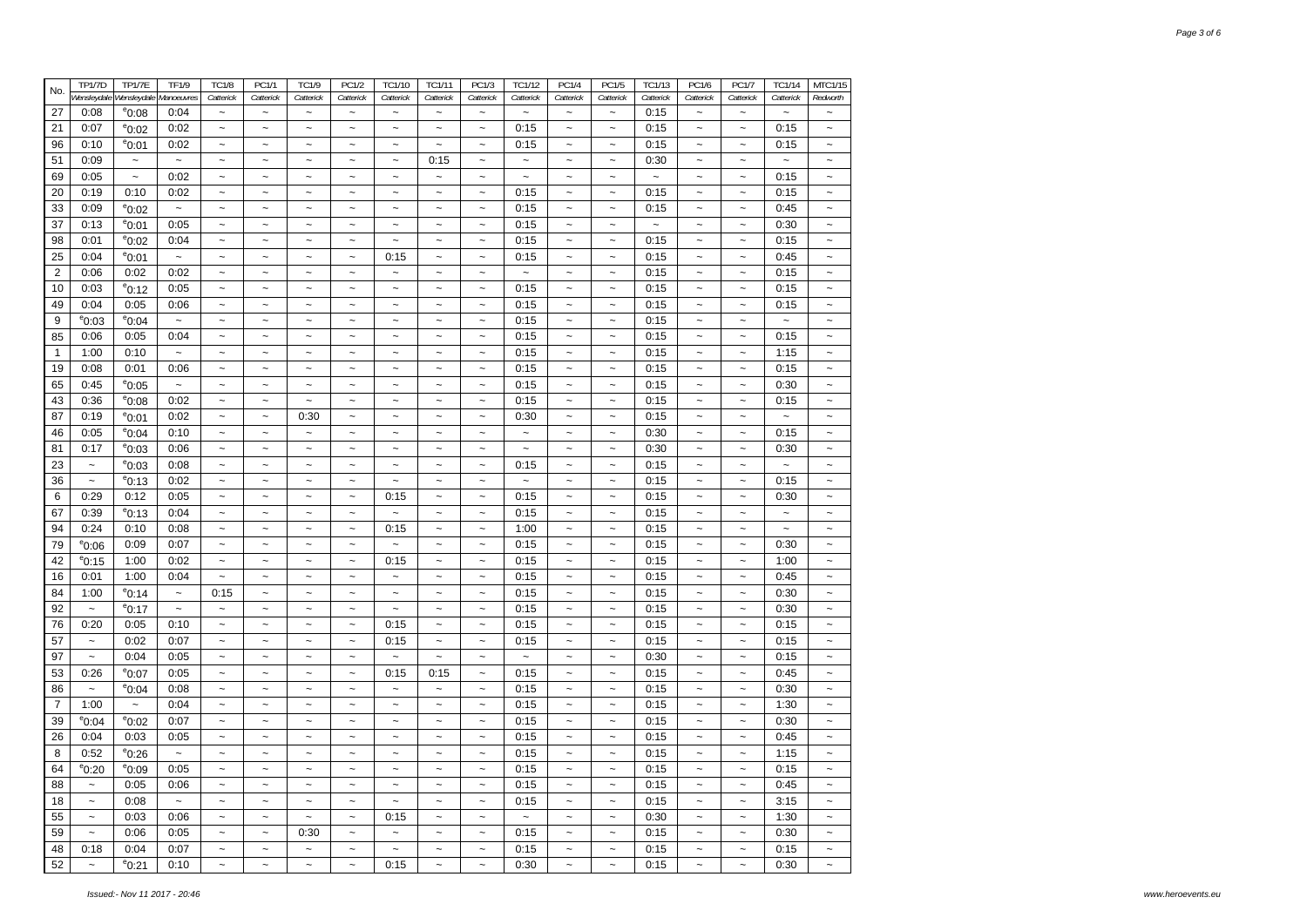#### **RAC Rally of the Tests 2017 - Leg 1 - Chester to Darlington**

|                 |                                                                   | Leg     | Overal          | O/A                   | CIs pos | MTC1/                 | TF1/1             | <b>TF1/2</b>      | TF1/3                | <b>TF1/4</b>              | TF1/5                 | RS1/                      | TP1/1A             | <b>TP1/1B</b>         | TP1/1C     | TP1/1D                   | TC1/2                     | <b>RS1/2</b>          | TP1/2A          | TP1/2B          | TP1/2C          | <b>RS1/3</b>              |
|-----------------|-------------------------------------------------------------------|---------|-----------------|-----------------------|---------|-----------------------|-------------------|-------------------|----------------------|---------------------------|-----------------------|---------------------------|--------------------|-----------------------|------------|--------------------------|---------------------------|-----------------------|-----------------|-----------------|-----------------|---------------------------|
|                 | No. Crew - Car                                                    | Total   | Total           | pos'n                 | /Cls    | Carden                | <b>First Tee</b>  | Bolesworth        | CarFest              | <b>Slip Slidin</b>        | More Slip             | Showground                | howground          | Showgroun             | Showgrouna | <i><b>Showaround</b></i> | Plumley                   | Jodrell               | Jodrell         | Jodrell         | Jodrell         | Goldsitch                 |
|                 | 73 John Ball*/Andrew Duerden - Citroen DS21                       | 0:12:06 | 0:13:55         | $\tilde{\phantom{a}}$ | 5/3B    | $\sim$                | 0:07              | 0:10              | 0:10                 | 0:10                      | 0:10                  | $\widetilde{\phantom{m}}$ | 0:37               | 0:24                  | 0:14       | 0:23                     | $\sim$                    | $\tilde{\phantom{a}}$ | 0:01            | 0:02            | 0:02            | $\tilde{\phantom{a}}$     |
| 34              | Geoff Twigg*/Peter Blackett - Morris Mini Cooper S                | 0:13:31 | 0:14:29         | $\tilde{\phantom{a}}$ | 6/2A    | $\thicksim$           | 0:02              | 0:08              | 0:05                 | 0:06                      | 0:10                  | $\widetilde{\phantom{m}}$ | 0:19               | 0:09                  | 0:07       | 0:17                     | $\sim$                    | $\tilde{\phantom{a}}$ | 0:04            | 0:26            | $^{\circ}$ 0:07 | $\tilde{\phantom{a}}$     |
|                 | 83 Laurens van der Velde/Jenny van de Boel* - Ford Escort RS2000  | 0:11:09 | 0:14:34         | $\tilde{\phantom{a}}$ | 6/3B    | $\tilde{\phantom{a}}$ | 0:30              | 0:08              | $^{\circ}0:08$       | 0:10                      | 0:07                  | $\sim$                    | 0:08               | 0:14                  | 0:08       | 0:14                     | $\sim$                    | $\sim$                | $^{\circ}$ 0:04 | $^{\circ}$ 0:18 | $^{\circ}$ 0:01 | $\tilde{\phantom{a}}$     |
|                 | 22 Jon Miles/Andy Elcomb - Porsche 356B                           | 0:11:37 | 0:14:37         | 22                    | 5/1B    | $\tilde{\phantom{a}}$ | 0:07              | $0.0^\circ$       | 0:04                 | 0:06                      | 0:04                  | $\sim$                    | 0:14               | 0:30                  | 0:05       | 0:12                     | $\sim$                    | $\sim$                | $^{\rm e}$ 0:01 | $^{\rm e}$ 0:15 | 0:16            | $\tilde{\phantom{a}}$     |
|                 | 15 David Stanley/Bernard Northmore - Triumph TR4                  | 0:10:19 | 0:15:04         | 23                    | 4/1D    | $\tilde{\phantom{a}}$ | $^{\circ}$ 0:06   | °0:07             | °0:06                | $\widetilde{\phantom{m}}$ | 0:02                  | $\sim$                    | 0:18               | 0:10                  | 0:15       | 0:43                     | $\sim$                    | $\tilde{\phantom{a}}$ | $^{\circ}$ 0:11 | 0:01            | 0:10            | $\widetilde{\phantom{m}}$ |
|                 | 24 Alan Pettit/Angus Watt* - Volvo PV544                          | 0:12:09 | 0:15:10         | 24                    | 10/1C   | $\thicksim$           | 0:10              | 0:07              | 0:05                 | 0:10                      | $^{\circ}$ 0:10       | $\sim$                    | 0:24               | 0:17                  | 0:18       | 0:20                     | $\sim$                    | $\tilde{}$            | 0:09            | 0:05            | 0:13            | $\widetilde{\phantom{m}}$ |
|                 | 40 Michael Moss/James Ewing - Fiat 2300S Abarth Coupe             | 0:11:36 | 0:15:12         | 25                    | 3/1E    | $\tilde{\phantom{a}}$ | 0:05              | 0:02              | 0:04                 | 0:04                      | 0:04                  | $\widetilde{\phantom{m}}$ | 0:16               | 0:13                  | 0:14       | 0:18                     | $\tilde{\phantom{a}}$     | $\tilde{\phantom{a}}$ | $^{\circ}$ 0:02 | $^{\circ}$ 0:12 | $^{\circ}$ 0:12 | $\tilde{\phantom{a}}$     |
|                 | 74 Cor Meulen*/Ad Van der Werf* - Porsche 911 ST                  | 0:10:49 | 0:15:25         | $\tilde{\phantom{a}}$ | 6/5A    | $\thicksim$           | 0:09              | 0:06              | 0:06                 | 0:05                      | 0:06                  | $\sim$                    | <sup>se</sup> 0:11 | 0:21                  | 0:36       | 0:09                     | $\sim$                    | $\tilde{}$            | 0:09            | 0:06            | $^{\circ}$ 0:02 | $\widetilde{\phantom{m}}$ |
|                 | 14 Guy Symons/David Watson - Riley 1.5                            | 0:13:07 | 0:16:27         | 26                    | 4/1A    | $\tilde{\phantom{a}}$ | ™0:30             | 0:04              | 0:04                 | 0:06                      | 0:06                  | $\widetilde{\phantom{m}}$ | 0:12               | 0:13                  | 0:18       | 0:17                     | $\sim$                    | $\tilde{\phantom{a}}$ | $^{\circ}$ 0:24 | 0:41            | 0:07            | $\tilde{\phantom{a}}$     |
|                 | 75 Sybren van der Goot/Maiko Wellink* - Datsun 240Z               | 0:13:15 | 0:16:31         | $\tilde{\phantom{a}}$ | 7/3B    | $\sim$                | $^{w}$ 0:30       | 0:02              | $\sim$               | 0:07                      | 0:10                  | $\sim$                    | 1:00               | 0:15                  | 0:17       | 0:30                     | $\sim$                    | $\sim$                | $^{\circ}$ 0:10 | 0:11            | 0:29            | $\tilde{\phantom{a}}$     |
|                 | 28 Andrew Hamer/Bob Kerry - Volvo 122S                            | 0:13:00 | 0:16:31         | 27                    | 11/1C   | $\sim$                | 0:10              | 0:10              | 0:10                 | 0:08                      | 0:07                  | $\sim$                    | 0:13               | 0:14                  | 0:10       | 0:12                     | $\sim$                    | $\sim$                | $^{\circ}$ 0:14 | $^{\rm e}$ 0:33 | $^{\circ}$ 0:04 | $\sim$                    |
| 62              | James Calvert*/Daniel Powell* - Lancia Fulvia 1600HF              | 0:15:09 | 0:16:45         | $\tilde{\phantom{a}}$ | 5/3A    | $\sim$                | 0:07              | 0:04              | 0:02                 | $\sim$                    | 0:02                  | $\sim$                    | 1:00               | 1:00                  | 0:08       | 0:16                     | $\sim$                    | $\tilde{\phantom{a}}$ | $^{\circ}$ 0:41 | $^{\circ}$ 0:05 | 0:06            | $\tilde{\phantom{a}}$     |
|                 | 68 Rob van der Leeuw/Peter van Egmond - Alfa Romeo Giulia Super   | 0:11:21 | 0:17:21         | $\tilde{\phantom{a}}$ | 8/3B    | $\tilde{\phantom{a}}$ | $^{\rm w}$ 0:30   | $\sim$            | 0:09                 | 0:02                      | $\sim$                | $\sim$                    | 0:07               | 0:02                  | 0:16       | 0:21                     | $\sim$                    | $\sim$                | $^{\circ}$ 0:15 | 1:00            | 0:07            | $\sim$                    |
|                 | 29 Jonathan Turner/Ben Cussons - Morris Mini Cooper S             | 0:14:57 | 0:17:28         | $\tilde{\phantom{a}}$ | 7/2A    | $\tilde{\phantom{a}}$ | 0:06              | 0:09              | °0:09                | 0:10                      | 0:06                  | $\tilde{\phantom{a}}$     | 0:28               | 0:18                  | 0:19       | 0:32                     | $\tilde{\phantom{a}}$     | $\tilde{\phantom{a}}$ | 0:59            | 0:09            | 0:33            | $\tilde{\phantom{a}}$     |
|                 | 11   Brian Dwelly/Janette Dwelly - Morris Minor 1000              | 0:13:38 | 0:17:53         | 28                    | 5/1A    | $\sim$                | 0:04              | 0:06              | 0:05                 | 0:05                      | 0:05                  | $\widetilde{\phantom{m}}$ | 0:30               | 0:24                  | 0:30       | 0:27                     | $\tilde{\phantom{a}}$     |                       | 1:00            | 0:16            | 0:26            | $\tilde{\phantom{a}}$     |
|                 | 17 Richard Worts*/Nicola Shackleton* - Jaquar Mk2                 | 0:13:49 | 0:18:24         | 29                    | 4/1E    | $\sim$                | $\sim$            | 0:04              | 0:02                 | $\tilde{\phantom{a}}$     | $\tilde{\phantom{a}}$ | $\tilde{\phantom{a}}$     | 0:19               | 0:16                  | 0:22       | 0:31                     | $\tilde{\phantom{a}}$     |                       | $^{\rm e}0:05$  | 0:24            | 0:49            | $\sim$                    |
| 35              | Klaus Mueller*/Eric Schwab* - Lancia Fulvia Coupe                 | 0:13:37 | 0:18:33         | $\tilde{\phantom{a}}$ | 5/2B    | $\tilde{\phantom{a}}$ | 0:05              | 0:04              | °0:10                | 0:10                      | $^{\circ}$ 0:10       | $\widetilde{\phantom{m}}$ | 0:29               | 0:25                  | 0:13       | 0:23                     | $\thicksim$               | $\sim$                | $^{\circ}$ 0:23 | 1:00            | 0:05            | $\tilde{\phantom{a}}$     |
|                 | 41   Darren Everitt*/Susan Dixon* - Triumph 2000 Mkl              | 0:12:25 | 0:18:50         | $\tilde{\phantom{a}}$ | 8/2A    | $\tilde{\phantom{a}}$ | 0:10              | 0:05              | 0:10                 | 0:02                      | 0:06                  | $\sim$                    | 0:06               | 0:18                  | 0:06       | 0:11                     | $\sim$                    | $\sim$                | 0:05            | 1:00            | 0:03            | $\tilde{\phantom{a}}$     |
|                 | 56 Paul Slingsby*/Michael Fox* - MG B Roadster                    | 0:16:18 | 0:20:43         | $\tilde{\phantom{a}}$ | 6/2B    | $\tilde{\phantom{a}}$ | 0:04              | 0:05              | 0:07                 | 0:02                      | 0:05                  | $\sim$                    | 0:30               | 0:34                  | 0:21       | 0:43                     | $\sim$                    | $\sim$                | $^{\rm e}$ 0:27 | °0:11           | 0:38            | $\tilde{\phantom{a}}$     |
|                 | 63 Stephen Rogers/John Shute - Lancia Fulvia 1600HF               | 0:17:39 | 0:20:48         | $\sim$                | 6/3A    | $\tilde{\phantom{a}}$ | 0:02              | $^{\rm s}0:09$    | 0:08                 | 0:09                      | 0:05                  | $\widetilde{\phantom{m}}$ | 0:32               | 0:16                  | 0:14       | 0:37                     | $\thicksim$               | $\sim$                | $^{\circ}$ 0:16 | 0:32            | 0:18            | $\tilde{\phantom{a}}$     |
| $5\overline{5}$ | Steve Robertson/Julia Robertson - Triumph TR3                     | 0:14:44 | 0:21:10         | 30                    | 5/1D    | $\tilde{\phantom{a}}$ | 0:04              | $\thicksim$       | $\mathrm{^{cc}O:O7}$ | $\sim$                    | 0:06                  | $\widetilde{\phantom{m}}$ | 1:00               | 0:42                  | 0:36       | 0:24                     | $\thicksim$               | $\tilde{}$            | $^{\circ}$ 0:04 | 0:01            | $^{\circ}$ 0:02 | $\tilde{\phantom{a}}$     |
|                 | 72 Joel Wykeham*/David Brown* - BMW 2002ti                        | 0:16:40 | 0:21:12         | $\sim$                | 9/3B    | $\tilde{\phantom{a}}$ | 0:06              | 0:04              | 0:05                 | 0:05                      | 0:10                  | $\widetilde{\phantom{m}}$ | 0:19               | 0:42                  | 0:19       | 0:35                     | $\thicksim$               | $\sim$                | 1:00            | 0:01            | 0:25            | $\tilde{\phantom{a}}$     |
|                 | 82 Simon Malins/Nick Pullan - Hillman Hunter                      | 0:17:15 | 0:21:37         | $\tilde{\phantom{a}}$ | 7/3A    | $\tilde{\phantom{a}}$ | 0:05              | 0:08              | 0:09                 | $^{\circ}$ 0:10           | $^{\circ}$ 0:10       | $\widetilde{\phantom{m}}$ | 1:00               | 0:29                  | 0:15       | 0:49                     | $\widetilde{\phantom{m}}$ | $\tilde{}$            | $^{\circ}$ 0:13 | 0:14            | 1:00            | $\tilde{\phantom{a}}$     |
|                 | 54 Piet Cassimon/Ronnie Vissers - Ford Lotus Cortina              | 0:15:30 | 0:21:56         | $\sim$                | 9/2A    | $\tilde{\phantom{a}}$ | 0:04              | 0:06              | 0:06                 | 0:06                      | 0:05                  | $\widetilde{\phantom{m}}$ | 1:00               | 0:19                  | 0:17       | 0:47                     | $\tilde{\phantom{a}}$     | $\tilde{\phantom{a}}$ | $^{\circ}1:00$  | $^{\rm e}$ 0:25 | $^{\circ}$ 0:08 | $\tilde{\phantom{a}}$     |
|                 | 100 Ellen Sutton*/Colin Sutton - Porsche 924                      | 0:16:46 | 0:22:00         | $\sim$                | 6/4A    | $\tilde{\phantom{a}}$ | ™0:30             | 0:07              | 0:07                 | 0:08                      | 0:09                  | $\sim$                    | 0:42               | 0:23                  | 0:12       | 0:21                     | $\sim$                    | $\sim$                | 1:00            | 0:06            | 0:10            | $\sim$                    |
| 61              | Bronwyn Burrell*/Suzanne Barker* - Austin Maxi                    | 0:17:08 | 0:22:57         | $\sim$                | 8/3A    | $\tilde{\phantom{a}}$ | $^{\circ}$ 0:09   | $^{\circ}$ 0:10   | 0:10                 | 0:08                      | $80:0^8$              | $\tilde{\phantom{a}}$     | 0:31               | 0:18                  | 0:18       | 0:19                     | $\sim$                    | $\sim$                | $^{\circ}$ 0:09 | $^{\circ}$ 0:07 | 0:06            | $\sim$                    |
|                 | 93 Karlheinz Schott*/Dirk Dohse* - Porsche 911 SC                 | 0:20:28 | 0:24:02         | $\sim$                | 7/5A    | $\sim$                | 0:05              | <sup>k</sup> 0:30 | 0:08                 | 0:07                      | 0:07                  | $\sim$                    | $^{\circ}$ 0:02    | 0:03                  | 0:06       | 0:09                     | $\sim$                    | $\sim$                | $^{\circ}1:00$  | $^{\circ}$ 1:00 | $^{\circ}$ 0:05 | $\sim$                    |
|                 | 12 Peter Moore/Dan Stellmacher - Austin-Healey Sprite             | 0:20:10 | 0:24:33         | $\tilde{\phantom{a}}$ | 7/2B    | $\tilde{\phantom{a}}$ | ™0:30             | 0:08              | 0:04                 | $\sim$                    | $^{\circ}0:08$        | $\sim$                    | 2:30               | $\tilde{\phantom{a}}$ | 1:00       | 0:08                     | $\sim$                    | $\sim$                | 1:00            | $^{\circ}$ 1:00 | $^{\circ}1:00$  | $\tilde{\phantom{a}}$     |
|                 | 71 Peter Ulm/Jan Soucek - Alfa Giulietta Spider Veloce (A&D)      | 0:19:21 | 0:25:47         | 31                    | 6/1B    | $\sim$                | 0:04              | 0:07              | 0:07                 | 0:07                      | 0:07                  | $\tilde{\phantom{a}}$     | 0:06               | 0:10                  | 0:20       | 0:43                     | $\sim$                    |                       | $^{\circ}$ 0:13 | $^{\circ}$ 0:07 | 0:10            | $\tilde{\phantom{a}}$     |
| 31              | Dominik Lingg*/Michael Gerber* - Triumph TR4 (A&D)                | 0:22:14 | 0:27:22         | 32                    | 6/1D    | $\tilde{\phantom{a}}$ | ™0:30             | 0:06              | 0:05                 | 0:06                      | $^{\circ}$ 0:07       | $\sim$                    | 0:39               | 0:19                  | 0:13       | 0:13                     | $\tilde{\phantom{a}}$     | $\sim$                | 1:00            | 0:37            | 0:11            | $\tilde{\phantom{a}}$     |
| 95              | Mike Kent*/Rupert Barker* - Talbot Sunbeam 1.6 Ti                 | 0:22:06 | 0:28:01         | $\tilde{\phantom{a}}$ | 7/4A    | $\sim$                | ™0:30             | $k$ s $0:30$      | W0:30                | 0:02                      | $\sim$                | $\sim$                    | 2:30               | 2:30                  | $\sim$     | 0:43                     | $\sim$                    | $\sim$                | $^{\circ}$ 0:39 | $^{\circ}$ 0:18 | 0:18            | $\sim$                    |
| 66              | Sjouke Kuindersma*/Jaap Jongman - Volvo 142                       | 0:20:20 | 0:29:03         | $\tilde{\phantom{a}}$ | 10/3E   | $\tilde{\phantom{a}}$ | 0:30              | 0:10              | 0:09                 | 0:07                      | 0:07                  | $\widetilde{\phantom{m}}$ | 2:30               | 2:30                  | 2:30       | $\tilde{\phantom{a}}$    | $\widetilde{\phantom{m}}$ | $\tilde{\phantom{a}}$ | $^{\circ}$ 1:00 | $^{\rm e}$ 0:52 | 0:22            | $\tilde{\phantom{a}}$     |
|                 | 32 Nick Sleep*/Jess Sleep* - Mercedes-Benz 230SL Pagoda           | 0:22:56 | 0:29:31         | $\tilde{\phantom{a}}$ | 8/2B    | $\sim$                | ™0:30             | 0:10              | 0:10                 | 0:08                      | $^{\circ}$ 0:10       | $\sim$                    | 0:24               | 2:30                  | $\sim$     | 0:34                     | $\sim$                    | $\sim$                | $^{\circ}$ 0:15 | 0:01            | 0:15            | $\sim$                    |
|                 | 78   Sven Stockmar/Dorit Baier - BMW 1602 (A&D)                   | 0:23:57 | 0:31:23         | $\tilde{\phantom{a}}$ | 9/3A    | $\sim$                | ™0:30             | $^{\rm s}$ 0:07   | 0:04                 | 0:06                      | 0:02                  | $\sim$                    | 0:16               | 0:24                  | 0:28       | 0:49                     | $\sim$                    | $\sim$                | $^{\circ}$ 0:55 | 1:00            | 0:10            | $\sim$                    |
|                 | 58 Mike Hood*/David Walker* - Porsche 911 2.0T SWB                | 0:26:06 | 0:33:34         | $\sim$                | 8/5A    | $\tilde{\phantom{a}}$ | 0:08              | 0:10              | 0:10                 | $^{\rm w}$ 0:30           | 0:10                  | $\sim$                    | 2:30               | 2:30                  | 2:30       | $\sim$                   | $\sim$                    | $\sim$                | 1:00            | $^{\circ}$ 0:15 | 0:10            | $\sim$                    |
|                 | 80 René Dwars*/Henk Ruijten* - Datsun 240Z                        | 0:29:22 | 0:34:09         | $\tilde{\phantom{a}}$ | 11/3B   | $\sim$                | 0:02              | 0:09              | 0:04                 | 0:10                      | 0:02                  | $\sim$                    | 0:09               | 0:10                  | 0:38       | 0:08                     | $\sim$                    | $\tilde{\phantom{a}}$ | $^{\circ}$ 0:19 | 0:12            | 0:30            | $\sim$                    |
|                 | 44 Georg Geyer*/Thomas Voglar* - Ford Cortina GT MkI (A&D)        | 0:33:00 | 0:36:50         | $\sim$                | 10/2A   | $\thicksim$           | $^{\rm s}$ 0:10   | 0:10              | $\degree$ 0:10       | 0:10                      | 0:10                  | $\widetilde{\phantom{m}}$ | 1:00               | 1:00                  | 1:00       | 0:26                     | $\sim$                    | $\sim$                | 1:00            | 0:16            | 0:26            | $\sim$                    |
|                 | 45  Benedict Morgan*/Christopher Morgan* - Ford Lotus Cortina Mkl | 0:36:43 | 0:44:03         | $\tilde{\phantom{a}}$ | 11/2A   | $\sim$                | ™0:30             | ™0:30             | 0:07                 | 0:09                      | 0:08                  | $\sim$                    | 1:00               | 0:25                  | 0:19       | 0:20                     | $\sim$                    | $\sim$                | 1:00            | $^{\rm e}$ 0:35 | $^{\circ}$ 0:09 | $\sim$                    |
|                 | 38   Daniel Gresly*/Max Behrndt* - Porsche 911 SWB                | 0:13:03 | 0:47:31         |                       | 9/5A    | $\sim$                | ™0:30             | 0:07              | 0:10                 | 0:05                      | 0:05                  | $\sim$                    | 0:24               | 0:14                  | 0:12       | 0:22                     | $\sim$                    | $\tilde{\phantom{a}}$ | $e_{0:33}$      | $^{\rm e}$ 0:58 | 0:09            | $\sim$                    |
| 47              | Colin Evans/Michael Kunz - MG B GT                                | 0:25:57 | 0:55:57         | $\sim$                | 9/2B    | $\sim$                | 0:09              | 0:10              | 0:09                 | 0:08                      | 0:09                  | $\sim$                    | 0:06               | 0:09                  | 0:12       | 0:10                     | $\sim$                    | $\sim$                | 1:00            | $^{\circ}$ 0:04 | 0:09            | $\sim$                    |
| 3               | Marc Hanson*/Brian Mackrill* - MG YB                              | 0:46:18 | 0:56:27         | 33                    | 6/1A    | $\sim$                | 0:05              | 0:07              | 0:07                 | 0:06                      | 0:07                  | $\sim$                    | 1:00               | 0:33                  | 2:30       | $\sim$                   | $\sim$                    | $\sim$                | 1:00            | 0:02            | 0:34            | $\sim$                    |
|                 | 89   David Roberts*/Melanie Roberts* - Porsche 911 Carrera        | 1:53:02 | 2:03:45         | $\sim$                | 10/5A   | $\sim$                | <sup>w</sup> 0:30 | 0:09              | 0:07                 | 0:10                      | 0:10                  | $\sim$                    | 2:30               | 2:30                  | 2:30       | $\sim$                   | $\sim$                    | $\sim$                | 2:30            | 2:30            | 2:30            | 2:30                      |
| 60              | Christian Schenk/Thomas Frik* - Alfa Romeo Giulia Super           | 2:36:21 | 2:44:30         | $\tilde{\phantom{a}}$ | 12/2A   | $\sim$                | $^{\rm w}$ 0:30   | 0:10              | 0:10                 | $^{\rm w}$ 0:30           | 0:10                  | $\sim$                    | 2:30               | 2:30                  | 2:30       | $\sim$                   | $\sim$                    | $\thicksim$           | $^{\circ}$ 0:24 | °0:39           | 0:25            | $\sim$                    |
| $\overline{4}$  | Tony Darwent/James Darwent - Austin-Healey 100/4 BN1              | 4:02:30 | Retired         |                       |         | °30:00                | $n_{2:30}$        | <sup>n</sup> 2:30 | $n_{2:30}$           | <sup>n</sup> 2:30         | $n_{2:30}$            | 2:30                      | 2:30               | 2:30                  | 2:30       | 2:30                     | <sup>n</sup> 5:00         | 2:30                  | 2:30            | 2:30            | 2:30            | 2:30                      |
|                 | 77 Andy Beaumont/Andrew Fish - Sunbeam Rapier H120                | 4:02:30 | Retired axle    |                       |         | 30:00                 | $n_{2:30}$        | $n_{2:30}$        | $n_{2:30}$           | <sup>n</sup> 2:30         | $n_{2:30}$            | 2:30                      | 2:30               | 2:30                  | 2:30       | 2:30                     | °5:00                     | 2:30                  | 2:30            | 2:30            | 2:30            | 2:30                      |
|                 | 91 Richard Harrison/Peter Boyce - MG B GT                         | 2:13:42 | Retired clutch  |                       |         | $\sim$                | 0:02              | 0:09              | 0:06                 | 0:07                      | 0:07                  | $\sim$                    | 0:20               | 0:16                  | 0:19       | 0:19                     | $\sim$                    | $\sim$                | $^{\circ}$ 0:12 | 0:12            | 0:15            | $\sim$                    |
|                 | 99 Philipp LeibundGut*/Nicolas Geigy* - Saab 900 Turbo            | 3:03:50 | Retired gearbox |                       |         | $\sim$                | 0:05              | m0:30             | 0:08                 | 0:09                      | 0:07                  | $\sim$                    | 1:00               | 0:39                  | 0:34       | 0:38                     |                           |                       | 2:30            | 2:30            | 2:30            | 2:30                      |
|                 |                                                                   |         |                 |                       |         |                       |                   |                   |                      |                           |                       |                           |                    |                       |            |                          |                           |                       |                 |                 |                 |                           |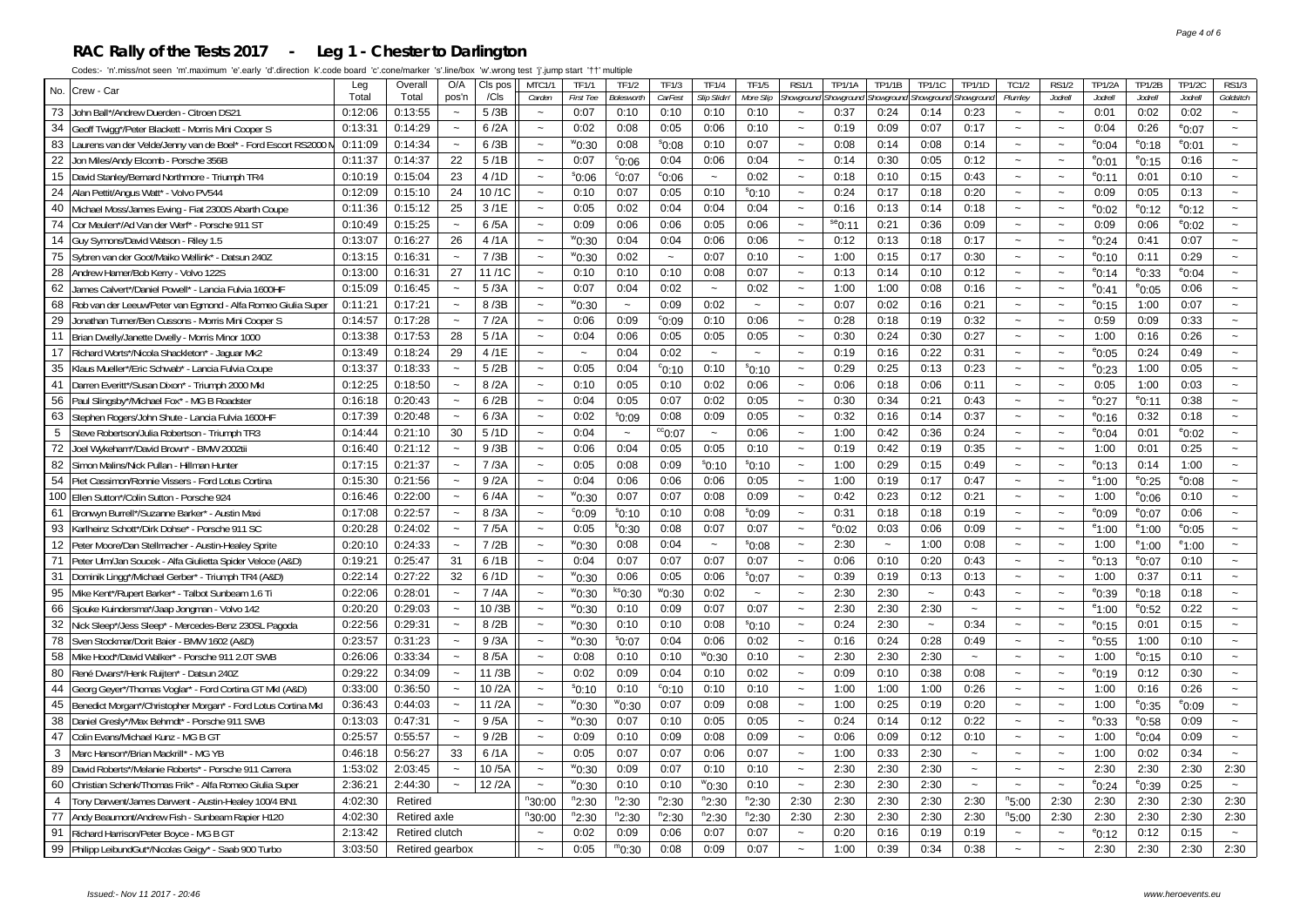| No.         | TP1/3A                    | TP1/3B            | TP1/3C          | TC1/3                     | TC1/4                     | RS1/4                     | TP1/4A          | TP1/4B                    | TP1/4C     | RS1/5                 | TP1/5A          | TP1/5B            | SC1/1                     | TC1/5                     | RS1/6                     | TP1/6A          | TP1/6B          | TP1/6C          | TC1/6                     | TF1/6             | TF1/7             | TF1/8                  | TC1/7                     | RS1/7                               | TP1/7A          | TP1/7B          | <b>TP1/7C</b>         |
|-------------|---------------------------|-------------------|-----------------|---------------------------|---------------------------|---------------------------|-----------------|---------------------------|------------|-----------------------|-----------------|-------------------|---------------------------|---------------------------|---------------------------|-----------------|-----------------|-----------------|---------------------------|-------------------|-------------------|------------------------|---------------------------|-------------------------------------|-----------------|-----------------|-----------------------|
|             | Goldsitch                 | Goldsitch         | Goldsitch       | Haddon                    | Haddon                    | Derbyshire                | Derbyshire      | Derbyshire                | Derbyshire | <b>Strines</b>        | <b>Strines</b>  | <b>Strines</b>    | Pole Moor                 | <b>Booth</b>              | Ripponden                 | Ripponden       | Ripponden       | Ripponden       | Colne                     | Playing the       | Dunnows           | Round the              | Hawes                     | Wensleydale Wensleydale Wensleydale |                 |                 | Wensleydale           |
| 73          | $^{\circ}$ 0:02           | $^{\circ}$ 0:18   | $^{\circ}$ 0:05 | $\tilde{\phantom{a}}$     | $\sim$                    | $\thicksim$               | 0:06            | $$^{86}$ 0:22             | 0:46       | $\thicksim$           | 0:03            | $^{\circ}$ 0:02   | $\sim$                    | $\sim$                    | $\sim$                    | 0:14            | $\sim$          | 0:05            | $\sim$                    | 0:10              | 0:10              | 0:10                   | $\sim$                    | $\sim$                              | 0:02            | 1:00            | 2:30                  |
| 34          | 1:00                      | 0:08              | $^{\rm e}$ 0:16 | $\tilde{\phantom{a}}$     | $\sim$                    | $\sim$                    | 0:02            | $^{\rm se}$ 0:20          | 2:30       | $\tilde{\phantom{a}}$ | 0:01            | 0:04              | $\sim$                    | $\sim$                    | $\tilde{\phantom{a}}$     | 0:17            | $^{\rm e}$ 0:02 | 1:00            | $\tilde{\phantom{a}}$     | 0:06              | 0:09              | 0:06                   | $\thicksim$               | $\sim$                              | 0:01            | 0:51            | 2:30                  |
| 83          | $^{\rm e}$ 0:08           | 0:08              | 0:05            | $\tilde{\phantom{a}}$     | $\sim$                    | $\sim$                    | 0:12            | 0:21                      | 1:00       | $\sim$                | 0:07            | °0:02             | $\tilde{\phantom{a}}$     | $\tilde{\phantom{a}}$     | $\tilde{\phantom{a}}$     | 0:04            | °0:06           | 0:50            | $\widetilde{\phantom{m}}$ | 0:05              | 0:08              | 0:05                   | $\thicksim$               | $\thicksim$                         | $^{\rm e}$ 0:05 | 0:52            | 2:30                  |
| 22          | 0:02                      | $^{\circ}$ 1:00   | 1:00            | $\widetilde{\phantom{m}}$ | $\sim$                    | $\sim$                    | 0:22            | $\widetilde{\phantom{m}}$ | 0:26       | $\thicksim$           | 0:09            | $^{\circ}$ 0:01   | $\tilde{\phantom{a}}$     | $\sim$                    | $\thicksim$               | 1:00            | $\sim$          | 0:11            | $\tilde{\phantom{a}}$     | 0:06              | $\thicksim$       | 0:02                   | $\widetilde{\phantom{m}}$ | $\thicksim$                         | 0:03            | 0:11            | 2:30                  |
| 15          | $^{\circ}$ 0:04           | $^{\circ}$ 0:07   | 0:32            | $\sim$                    | $\sim$                    | $\sim$                    | 0:11            | 0:08                      | 0:53       | $\sim$                | $\sim$          | 0:06              | $\sim$                    | $\sim$                    | $\sim$                    | $\sim$          | $^{\circ}$ 0:02 | 1:00            | $\sim$                    | 0:05              | 0:05              | 0:07                   | $\sim$                    | $\sim$                              | $\sim$          | 0:42            | 2:30                  |
| 24          | 0:08                      | °0:49             | 0:39            | $\tilde{\phantom{a}}$     | $\sim$                    | $\sim$                    | 0:36            | $^{\rm s}$ 0:10           | 1:00       | $\thicksim$           | 0:04            | 0:12              | $\tilde{\phantom{a}}$     | $\sim$                    | $\thicksim$               | $^{\rm e}$ 0:01 | 0:05            | 0:06            | $\widetilde{\phantom{m}}$ | 0:04              | 0:09              | 0:09                   | $\thicksim$               | $\sim$                              | $\sim$          | 0:50            | 2:30                  |
| 40          | $^{\circ}$ 0:08           | °0:01             | 0:13            | $\sim$                    | $\sim$                    | $\sim$                    | 0:03            | $^{\circ}$ 0:02           | 1:00       | $\sim$                | $\sim$          | <sup>e</sup> 0:07 | $\sim$                    | $\sim$                    | $\widetilde{\phantom{m}}$ | $^{\rm e}$ 0:02 | $^{\circ}$ 0:03 | 0:06            | $\sim$                    | 0:05              | 0:04              | 0:05                   | $\sim$                    | $\sim$                              | 0:01            | 1:00            | 2:30                  |
| 74          | 0:02                      | $\sim$            | $^{\circ}$ 0:05 | $\tilde{\phantom{a}}$     | $\tilde{\phantom{a}}$     | $\sim$                    | 0:07            | 0:06                      | 0:48       | $\sim$                | 0:07            | $^{\circ}$ 0:04   | $\sim$                    | $\sim$                    | $\thicksim$               | 0:09            | 0:01            | 0:57            | $\sim$                    | 0:08              | 0:08              | 0:08                   | $\thicksim$               | $\tilde{\phantom{a}}$               | $^{\rm e}$ 0:03 | 0:56            | 2:30                  |
| 14          | $^{\circ}$ 0:03           | 0:15              | $^{\circ}$ 0:02 | $\tilde{\phantom{a}}$     | $\sim$                    | $\sim$                    | $^{\circ}$ 0:04 | 0:04                      | 1:00       | $\sim$                | 0:01            | $^{\circ}$ 0:07   | $\sim$                    | $\sim$                    | $\thicksim$               | 0:11            | 0:29            | 0:34            | $\sim$                    | 0:04              | 0:04              | 0:06                   | $\tilde{\phantom{a}}$     | $\tilde{\phantom{a}}$               | 0:04            | 0:38            | 2:30                  |
| 75          | 0:04                      | 0:04              | 0:21            | $\thicksim$               | $\thicksim$               | $\sim$                    | 0:20            | 0:28                      | 1:00       | $\tilde{\phantom{a}}$ | 0:10            | 0:06              | $\widetilde{\phantom{m}}$ | $\sim$                    | $\thicksim$               | 0:57            | 0:39            | 0:06            | $\tilde{\phantom{a}}$     | 0:06              | 0:06              | $\sim$                 | $\thicksim$               | $\widetilde{\phantom{m}}$           | 0:06            | 0:46            | 2:30                  |
| 28          | $^{\circ}$ 0:13           | °0:44             | 0:13            | $\thicksim$               | $\tilde{\phantom{a}}$     | $\sim$                    | 0:07            | $^{\circ}$ 0:18           | 1:00       | $\thicksim$           | 0:03            | 0:15              | $\thicksim$               | $\sim$                    | $\thicksim$               | 1:00            | 1:00            | 0:20            | $\widetilde{\phantom{m}}$ | 0:07              | 0:10              | 0:06                   | $\thicksim$               | $\widetilde{\phantom{m}}$           | 0:01            | 1:00            | 2:30                  |
| 62          | $^{\circ}$ 0:40           | $^{\rm e}$ 0:15   | 0:20            | $\tilde{\phantom{a}}$     | $\thicksim$               | $\sim$                    | 1:00            | $$^{8e}$ 0:40             | 0:57       | $\sim$                | 1:00            | $^{\circ}$ 0:33   | $\tilde{\phantom{a}}$     | $\sim$                    | $\thicksim$               | 0:19            | $^{\circ}$ 0:16 | $^{\circ}$ 0:12 | $\tilde{\phantom{a}}$     | 0:04              | 0:04              | 0:07                   | $\thicksim$               | $\sim$                              | $^{\circ}$ 0:15 | 1:00            | 2:30                  |
| 68          | $^{\circ}$ 0:41           | °0:43             | 0:27            | $\tilde{\phantom{a}}$     | $\tilde{\phantom{a}}$     | $\sim$                    | 0:03            | $^{\circ}$ 0:15           | 0:28       | $\sim$                | 1:00            | 2:30              | $\tilde{\phantom{a}}$     | $\sim$                    | $\widetilde{\phantom{m}}$ | $^{\circ}$ 0:01 | 0:08            | $^{\circ}$ 0:04 | $\tilde{\phantom{a}}$     | 0:08              | $\sim$            | 0:05                   | $\tilde{\phantom{a}}$     | $\widetilde{\phantom{m}}$           | $^{\rm e}$ 0:06 | 0:27            | 0:26                  |
| 29          | $^{\circ}$ 0:17           | $^{\rm e}$ 0:17   | 0:33            | $\thicksim$               | $\tilde{\phantom{a}}$     | $\sim$                    | 0:17            | 0:25                      | 1:00       | $\sim$                | 0:16            | 0:01              | $\tilde{\phantom{a}}$     | $\sim$                    | $\thicksim$               | 0:21            | 0:03            | $^{\circ}$ 0:16 | $\widetilde{\phantom{m}}$ | 0:07              | 0:06              | 0:10                   | $\sim$                    | $\tilde{\phantom{a}}$               | 0:26            | 1:00            | 2:30                  |
| 11          | $^{\circ}$ 0:05           | 0:05              | $^{\circ}$ 0:11 | $\widetilde{\phantom{m}}$ | $\widetilde{\phantom{m}}$ | $\sim$                    | $\thicksim$     | $^{\circ}$ 0:08           | 1:00       | $\sim$                | $^{\circ}$ 0:07 | 0:05              | $\widetilde{\phantom{m}}$ | $\widetilde{\phantom{m}}$ | $\thicksim$               | 0:06            | 0:17            | 0:34            | $\widetilde{\phantom{m}}$ | 0:06              | ™0:30             | 0:05                   | 0:15                      | $\widetilde{\phantom{m}}$           | $^{\circ}$ 0:15 | 1:00            | 1:00                  |
| 17          | 1:00                      | <sup>e</sup> 0:17 | 0:35            | $\thicksim$               | $\sim$                    | $\sim$                    | $^{\circ}$ 0:17 | $^{\circ}$ 0:10           | 1:00       | $\sim$                | 0:03            | $^{\circ}$ 0:11   | $\tilde{\phantom{a}}$     | $\sim$                    | $\thicksim$               | 0:43            | 0:32            | 0:27            | $\widetilde{\phantom{m}}$ | 0:02              | 0:02              | 0:02                   | $\widetilde{\phantom{m}}$ | $\tilde{\phantom{a}}$               | $^{\circ}$ 0:01 | 1:00            | 2:30                  |
| 35          | $^{\circ}$ 0:52           | 0:50              | 0:06            | $\tilde{\phantom{a}}$     | $\sim$                    | $\thicksim$               | 0:07            | $^{\circ}$ 0:42           | 1:00       | $\tilde{\phantom{a}}$ | 0:01            | $^{\circ}$ 0:04   | $\tilde{\phantom{a}}$     | $\sim$                    | $\tilde{\phantom{a}}$     | $^{\circ}1:00$  | $^{\circ}$ 0:03 | 1:00            | $\tilde{\phantom{a}}$     | 0:04              | 0:05              | 0:04                   | $\tilde{\phantom{a}}$     | $\sim$                              | $\sim$          | 0:26            | 2:30                  |
| 41          | 0:25                      | 0:30              | 1:00            | $\widetilde{\phantom{m}}$ | $\sim$                    | $\sim$                    | 0:17            | $^{\circ}$ 0:03           | 0:39       | $\sim$                | 0:06            | $^{\circ}$ 0:01   | $\widetilde{\phantom{m}}$ | $\sim$                    | $\tilde{\phantom{a}}$     | $^{\circ}0:09$  | $^{\circ}$ 0:01 | 0:37            | $\widetilde{\phantom{m}}$ | 0:07              | 0:10              | 0:05                   | $^{\circ}1:00$            | $\widetilde{\phantom{m}}$           | $^{\circ}1:00$  | 1:00            | 2:30                  |
| 56          | $^{\circ}$ 0:13           | °0:47             | 0:35            | $\tilde{\phantom{a}}$     | $\tilde{\phantom{a}}$     | $\thicksim$               | 0:21            | 1:00                      | 1:00       | $\tilde{\phantom{a}}$ | 0:07            | $^{\rm e}$ 0:02   | $\tilde{\phantom{a}}$     | $\sim$                    | $\sim$                    | $^{\circ}$ 0:19 | 0:18            | 1:00            | $\tilde{\phantom{a}}$     | 0:06              | 0:08              | ™0:30                  | $\thicksim$               | $\sim$                              | $^{\rm e}$ 0:20 | 1:00            | 2:30                  |
| 63          | $^{\circ}$ 0:19           | $\sim$            | 0:45            | $\tilde{\phantom{a}}$     | $\sim$                    | $\sim$                    | 0:50            | $^{\circ}$ 0:19           | 1:00       | $\sim$                | 0:07            | $^{\circ}$ 0:02   | $\tilde{\phantom{a}}$     | $\tilde{\phantom{a}}$     | $\tilde{\phantom{a}}$     | 1:00            | 0:17            | 1:00            | $\tilde{\phantom{a}}$     | 0:08              | 0:07              | ™0:30                  | $\thicksim$               | $\tilde{\phantom{a}}$               | 0:04            | 1:00            | 2:30                  |
| $\,$ 5 $\,$ | $^{\rm e}$ 0:41           | 0:11              | 1:00            | $\sim$                    | $\ddot{\phantom{0}}$      | $\sim$                    | 0:56            | 0:01                      | 1:00       | $\tilde{\phantom{a}}$ | 0:03            | 0:30              | $\sim$                    | $\sim$                    | $\sim$                    | $^{\circ}0.09$  | 0:29            | 1:00            | $\sim$                    | 0:06              | 0:07              | 0:05                   | $\sim$                    | $\sim$                              | $^{\rm e}$ 0:06 | 0:53            | 2:30                  |
| 72          | $^{\circ}$ 0:01           | °0:02             | 0:06            | $\tilde{\phantom{a}}$     | $\tilde{\phantom{a}}$     | $\thicksim$               | 2:30            | $\tilde{\phantom{a}}$     | 1:00       | $\tilde{\phantom{a}}$ | $^{\circ}$ 0:02 | 0:01              | $\sim$                    | $\sim$                    | $\tilde{\phantom{a}}$     | 0:20            | 0:35            | 0:57            | $\tilde{\phantom{a}}$     | 0:06              | 0:07              | 0:07                   | $\tilde{\phantom{a}}$     | $\tilde{\phantom{a}}$               | $\sim$          | 1:00            | 2:30                  |
| 82          | $^{\circ}$ 0:05           | $^{\circ}$ 0:05   | 1:00            | $\sim$                    | $\sim$                    | $\thicksim$               | 0:28            | $^{\circ}$ 0:52           | 1:00       | $\sim$                | 0:12            | 0:03              | $\sim$                    | $\sim$                    | $\sim$                    | 1:00            | 1:00            | 0:20            | $\sim$                    | 0:09              | 0:09              | 0:09                   | $\sim$                    | $\sim$                              | 0:05            | 1:00            | 2:30                  |
| 54          | $^{\circ}$ 0:06           | $^{\circ}1:00$    | 1:00            | $\sim$                    | $\sim$                    | $\thicksim$               | $^{\circ}$ 0:11 | $^{\circ}$ 0:16           | 1:00       | $\tilde{\phantom{a}}$ | $^{\circ}$ 0:23 | 0:49              | $\sim$                    | $\sim$                    | $\sim$                    | 0:34            | $^{\circ}$ 0:10 | $^{\circ}$ 0:06 | $\sim$                    | 0:07              | 0:08              | 0:06                   | $\sim$                    | $\sim$                              | $^{\rm e}$ 0:03 | 1:00            | 2:30                  |
| 100         | 1:00                      | $^{\circ}$ 0:07   | 1:00            | $\sim$                    | $\sim$                    | $\thicksim$               | 0:07            | $^{\circ}$ 0:08           | 1:00       | $\tilde{\phantom{a}}$ | 0:06            | 0:03              | $\sim$                    | $\sim$                    | $\tilde{\phantom{a}}$     | 1:00            | 0:41            | 1:00            | $\tilde{\phantom{a}}$     | 0:08              | 0:08              | 0:07                   | $\sim$                    | $\sim$                              | $^{\circ}$ 0:08 | 1:00            | 2:30                  |
| 61          | $^{\circ}$ 0:18           | $^{\circ}1:00$    | 1:00            | $\sim$                    | $\sim$                    | $\thicksim$               | 1:00            | $^{\circ}$ 0:16           | 1:00       | $\thicksim$           | $\thicksim$     | $^{\circ}$ 0:18   | $\tilde{\phantom{a}}$     | $\sim$                    | $\thicksim$               | $^{\circ}$ 0:50 | 0:13            | 0:46            | $\sim$                    | 0:10              | 0:10              | 0:08                   | $\sim$                    | $\sim$                              | $^{\rm e}$ 0:44 | 1:00            | 1:00                  |
| 93          | $^{\circ}$ 1:00           | $^{\circ}$ 1:00   | $^{\circ}$ 0:07 | $\tilde{\phantom{a}}$     | $\sim$                    | $\sim$                    | 1:00            | 1:00                      | 1:00       | $\sim$                | 0:03            | 0:01              | $\sim$                    | $\sim$                    | $\sim$                    | 0:20            | $^{\circ}$ 0:02 | 1:00            | $\tilde{\phantom{a}}$     | 0:09              | 0:09              | 0:10                   | $^{\rm e}$ 5:00           | $\sim$                              | 1:00            | 0:55            | 2:30                  |
| 12          | $^{\circ}$ 0:16           | <sup>e</sup> 0:41 | $^{\circ}$ 0:05 | $\tilde{\phantom{a}}$     | $\sim$                    | $\thicksim$               | 1:00            | $^{\circ}$ 1:00           | 1:00       | $\thicksim$           | 0:08            | °0:01             | $n_{2:30}$                | $\tilde{\phantom{a}}$     | $\tilde{\phantom{a}}$     | 0:47            | 0:15            | $^{\circ}$ 0:23 | $\widetilde{\phantom{m}}$ | 0:08              | $\sim$            | $\sim$                 | $\sim$                    | $\sim$                              | 0:22            | $^{\circ}$ 0:01 | 2:30                  |
| 71          | $^{\circ}$ 0:20           | 1:00              | 0:22            | $\tilde{\phantom{a}}$     | $\tilde{\phantom{a}}$     | $\sim$                    | 1:00            | $^{\circ}$ 0:23           | 1:00       | $\sim$                | 2:30            | $\sim$            | $\sim$                    | $\sim$                    | $\tilde{\phantom{a}}$     | 0:17            | 1:00            | 2:30            | $\tilde{\phantom{a}}$     | 0:07              | 0:07              | 0:05                   | $\tilde{\phantom{a}}$     | $\sim$                              | 0:12            | 1:00            | 2:30                  |
| 31          | $^{\circ}$ 0:36           | $^{\circ}$ 1:00   | 2:30            | $\sim$                    | $\sim$                    | $\tilde{\phantom{a}}$     | 1:00            | 0:42                      | 2:30       | $\sim$                | 0:12            | $^{\circ}$ 0:26   | <sup>n</sup> 2:30         | $\sim$                    | $\sim$                    | 0:22            | 0:40            | 0:08            | $\sim$                    | 0:02              | 0:04              | $\sim$                 | $\sim$                    | $\sim$                              | $^{\rm e}$ 0:04 | 1:00            | 2:30                  |
| 95          | $^{\circ}$ 0:46           | $^{\circ}$ 1:00   | 0:09            | $\tilde{\phantom{a}}$     | $\sim$                    | $\thicksim$               | $^{\circ}$ 0:18 | $^{\circ}$ 0:15           | 2:30       | $\sim$                | 0:07            | 0:32              | $\sim$                    | $\sim$                    | $\tilde{}$                | 0:30            | 0:30            | $^{\circ}$ 0:31 | $\sim$                    | 0:05              | 0:02              | $^{\prime\prime}$ 0:30 | $\tilde{\phantom{a}}$     | $\sim$                              | 0:03            | 0:56            | 2:30                  |
| 66          | $\widetilde{\phantom{m}}$ | 0:10              | 1:00            | $\widetilde{\phantom{m}}$ | $\sim$                    | $\thicksim$               | 0:09            | 0:42                      | 1:00       | $\tilde{\phantom{a}}$ | $^{\circ}$ 0:01 | 0:10              | $\sim$                    | $\tilde{\phantom{a}}$     | $\thicksim$               | 0:40            | 0:09            | 0:12            | $\widetilde{\phantom{m}}$ | 0:09              | ™0:30             | 0:10                   | $\tilde{\phantom{a}}$     | $\sim$                              | 0:01            | 1:00            | 1:00                  |
| 32          | $^{\circ}$ 0:08           | $^{\circ}$ 0:25   | 1:00            | $\sim$                    | $\sim$                    | $\thicksim$               | 0:05            | 0:23                      | 1:00       | $\tilde{\phantom{a}}$ | 2:30            | $\sim$            | $\sim$                    | $\thicksim$               | $\sim$                    | 0:19            | 0:42            | 2:30            | $\tilde{\phantom{a}}$     | 0:10              | 0:10              | 0:07                   | $e_{2:00}$                | $\tilde{\phantom{a}}$               | $^{\rm e}$ 0:27 | 1:00            | 2:30                  |
| 78          | $^{\circ}$ 1:00           | 1:00              | $^{\circ}$ 0:38 | $\widetilde{\phantom{m}}$ | $\sim$                    | $\thicksim$               | 1:00            | $^{\circ}$ 0:05           | 1:00       | $\sim$                | 2:30            | 2:30              | $\sim$                    | $\sim$                    | $\widetilde{\phantom{m}}$ | 1:00            | 0:40            | 1:00            | $\widetilde{\phantom{m}}$ | 0:04              | 0:05              | $\thicksim$            | $\thicksim$               | $\sim$                              | 1:00            | 1:00            | 2:30                  |
| 58          | 1:00                      | $^{\circ}$ 0:20   | $^{\circ}$ 0:01 | $\widetilde{\phantom{m}}$ | $\thicksim$               | $\sim$                    | 1:00            | $^{\circ}$ 0:49           | 1:00       | $\thicksim$           | $^{\circ}$ 0:53 | 0:10              | $\sim$                    | $\tilde{\phantom{a}}$     | $\widetilde{\phantom{m}}$ | 1:00            | 0:31            | 0:58            | $\widetilde{\phantom{m}}$ | 0:10              | 0:10              | 0:09                   | $\thicksim$               | $\tilde{\phantom{a}}$               | $^{\circ}$ 0:33 | 1:00            | 2:30                  |
| 80          | 0:04                      | $^{\rm e}$ 0:25   | $^{\circ}$ 0:25 | $\tilde{\phantom{a}}$     | $\tilde{\phantom{a}}$     | $\widetilde{\phantom{m}}$ | 0:42            | $^{\circ}$ 0:24           | 1:00       | $\tilde{\phantom{a}}$ | 0:05            | 0:04              | $\tilde{\phantom{a}}$     | $\thicksim$               | $\tilde{\phantom{a}}$     | 0:04            | 0:15            | $^{\circ}$ 0:20 | $\tilde{\phantom{a}}$     | 0:04              | 0:04              | 0:02                   | $\tilde{\phantom{a}}$     | $\tilde{\phantom{a}}$               | $^{\circ}$ 0:35 | 2:30            | $\tilde{\phantom{a}}$ |
| 44          | $^{\circ}1:00$            | 0:04              | 0:24            | $\tilde{\phantom{a}}$     | $\thicksim$               | $\thicksim$               | 1:00            | 1:00                      | 1:00       | $\sim$                | 2:30            | $\sim$            | $\sim$                    | $\sim$                    | $\widetilde{\phantom{m}}$ | 0:17            | 0:38            | $^{\circ}$ 0:30 | $\tilde{\phantom{a}}$     | 0:10              | 0:10              | 0:09                   | 1:00                      | $\widetilde{\phantom{m}}$           | 0:15            | 1:00            | 2:30                  |
| 45          | $^{\rm e}$ 0:12           | 1:00              | 1:00            | $\tilde{}$                | $\tilde{\phantom{a}}$     | $\widetilde{\phantom{m}}$ | 1:00            | 2:30                      | 2:30       | 2:30                  | 2:30            | 2:30              | $\sim$                    | $\tilde{\phantom{a}}$     | $\tilde{}$                | 1:00            | 1:00            | 1:00            | $\tilde{\phantom{a}}$     | 0:10              | 0:07              | ™0:30                  | $^{\circ}$ 1:00           | $\tilde{\phantom{a}}$               | 1:00            | 1:00            | 0:52                  |
| 38          | $^{\circ}$ 0:11           | 1:00              | 0:04            | $\tilde{\phantom{a}}$     | $\tilde{\phantom{a}}$     | $\thicksim$               | $^{\circ}$ 0:09 | $^{\circ}$ 0:38           | 0:58       | $\tilde{\phantom{a}}$ | 0:01            | 0:04              | $\sim$                    | $\tilde{\phantom{a}}$     | $\tilde{}$                | 0:11            | 0:28            | 0:41            | $\tilde{\phantom{a}}$     | 0:02              | 0:06              | $\thicksim$            | $\tilde{\phantom{a}}$     | $\tilde{\phantom{a}}$               | 0:03            | 1:00            | 2:30                  |
| 47          | °0:44                     | 0:39              | 0:49            | $\tilde{}$                | $\tilde{\phantom{a}}$     | $\tilde{\phantom{a}}$     | 0:17            | 1:00                      | 2:30       | $\tilde{\phantom{a}}$ | 0:07            | °0:33             | $n_{2:30}$                | $\widetilde{\phantom{m}}$ | $\widetilde{\phantom{m}}$ | 2:30            | 2:30            | 2:30            | $\widetilde{\phantom{m}}$ | 0:09              | 0:09              | 0:09                   | $\widetilde{\phantom{m}}$ | $\widetilde{\phantom{m}}$           | °1:00           | 1:00            | 2:30                  |
| 3           | $^{\circ}$ 0:08           | 1:00              | 1:00            | $\tilde{}$                | $\tilde{}$                | $\widetilde{\phantom{m}}$ | 1:00            | 1:00                      | 2:30       | $\tilde{}$            | 2:30            | 2:30              | <sup>n</sup> 2:30         | $\tilde{\phantom{a}}$     | $\tilde{}$                | 2:30            | 2:30            | 2:30            | $\tilde{\phantom{a}}$     | 0:07              | <sup>m</sup> 0:30 | $n_{2:30}$             | $\tilde{\phantom{a}}$     | $\tilde{\phantom{a}}$               | 2:30            | 2:30            | 2:30                  |
| 89          | 2:30                      | 2:30              | 2:30            | $\tilde{\phantom{a}}$     | $\sim$                    | $\tilde{\phantom{a}}$     | $e_{0:44}$      | $^{\circ}$ 0:10           | 1:00       | $\tilde{\phantom{a}}$ | 2:30            | 2:30              | $\sim$                    | $\tilde{\phantom{a}}$     | $\tilde{\phantom{a}}$     | 0:12            | 1:00            | 1:00            | $\widetilde{\phantom{m}}$ | 0:10              | 0:10              | $n_{2:30}$             | $n_{5:00}$                | 2:30                                | 2:30            | 2:30            | 2:30                  |
| 60          | 0:14                      | 1:00              | 2:30            | $\widetilde{\phantom{m}}$ | $\tilde{\phantom{a}}$     | $\tilde{\phantom{a}}$     | 0:09            | 1:00                      | 1:00       | $\tilde{\phantom{a}}$ | 2:30            | 2:30              | <sup>n</sup> 2:30         | <sup>n</sup> 5:00         | 2:30                      | 2:30            | 2:30            | 2:30            | <sup>n</sup> 5:00         | $n_{2:30}$        | $n_{2:30}$        | $n_{2:30}$             | $n_{5:00}$                | 2:30                                | 2:30            | 2:30            | 2:30                  |
| 4           | 2:30                      | 2:30              | 2:30            | $n_{5:00}$                | <sup>n</sup> 5:00         | 2:30                      | 2:30            | 2:30                      | 2:30       | 2:30                  | 2:30            | 2:30              | <sup>n</sup> 2:30         | $n_{5:00}$                | 2:30                      | 2:30            | 2:30            | 2:30            | $n_{5:00}$                | $n_{2:30}$        | <sup>n</sup> 2:30 | $n_{2:30}$             | $n_{5:00}$                | 2:30                                | 2:30            | 2:30            | 2:30                  |
| 77          | 2:30                      | 2:30              | 2:30            | <sup>n</sup> 5:00         | <sup>n</sup> 5:00         | 2:30                      | 2:30            | 2:30                      | 2:30       | 2:30                  | 2:30            | 2:30              | <sup>n</sup> 2:30         | <sup>n</sup> 5:00         | 2:30                      | 2:30            | 2:30            | 2:30            | $n_{5:00}$                | $n_{2:30}$        | $^{\circ}2:30$    | °2:30                  | $n_{5:00}$                | 2:30                                | 2:30            | 2:30            | 2:30                  |
| 91          | $^{\circ}$ 0:32           | °0:23             | 0:46            | $\widetilde{\phantom{m}}$ | $\sim$                    | $\thicksim$               | 1:00            | $^{\circ}$ 0:06           | 0:32       | $\tilde{\phantom{a}}$ | 0:13            | 0:16              | <sup>n</sup> 2:30         | $\tilde{\phantom{a}}$     | $\tilde{\phantom{a}}$     | 2:30            | 2:30            | 2:30            | $n_{5:00}$                | <sup>n</sup> 2:30 | °2:30             | $n_{2:30}$             | $n_{5:00}$                | 2:30                                | 2:30            | 2:30            | 2:30                  |
| 99          | 2:30                      | 2:30              | 2:30            | $^{\circ}5:00$            | $^{\circ}5:00$            | 2:30                      | 2:30            | 2:30                      | 2:30       | 2:30                  | 2:30            | 2:30              | 2:30                      | 5:00                      | 2:30                      | 2:30            | 2:30            | 2:30            | $^{\circ}5:00$            | $n_{2:30}$        | $^{\circ}2:30$    | $^{\circ}$ 2:30        | <sup>n</sup> 5:00         | 2:30                                | 2:30            | 2:30            | 2:30                  |
|             |                           |                   |                 |                           |                           |                           |                 |                           |            |                       |                 |                   |                           |                           |                           |                 |                 |                 |                           |                   |                   |                        |                           |                                     |                 |                 |                       |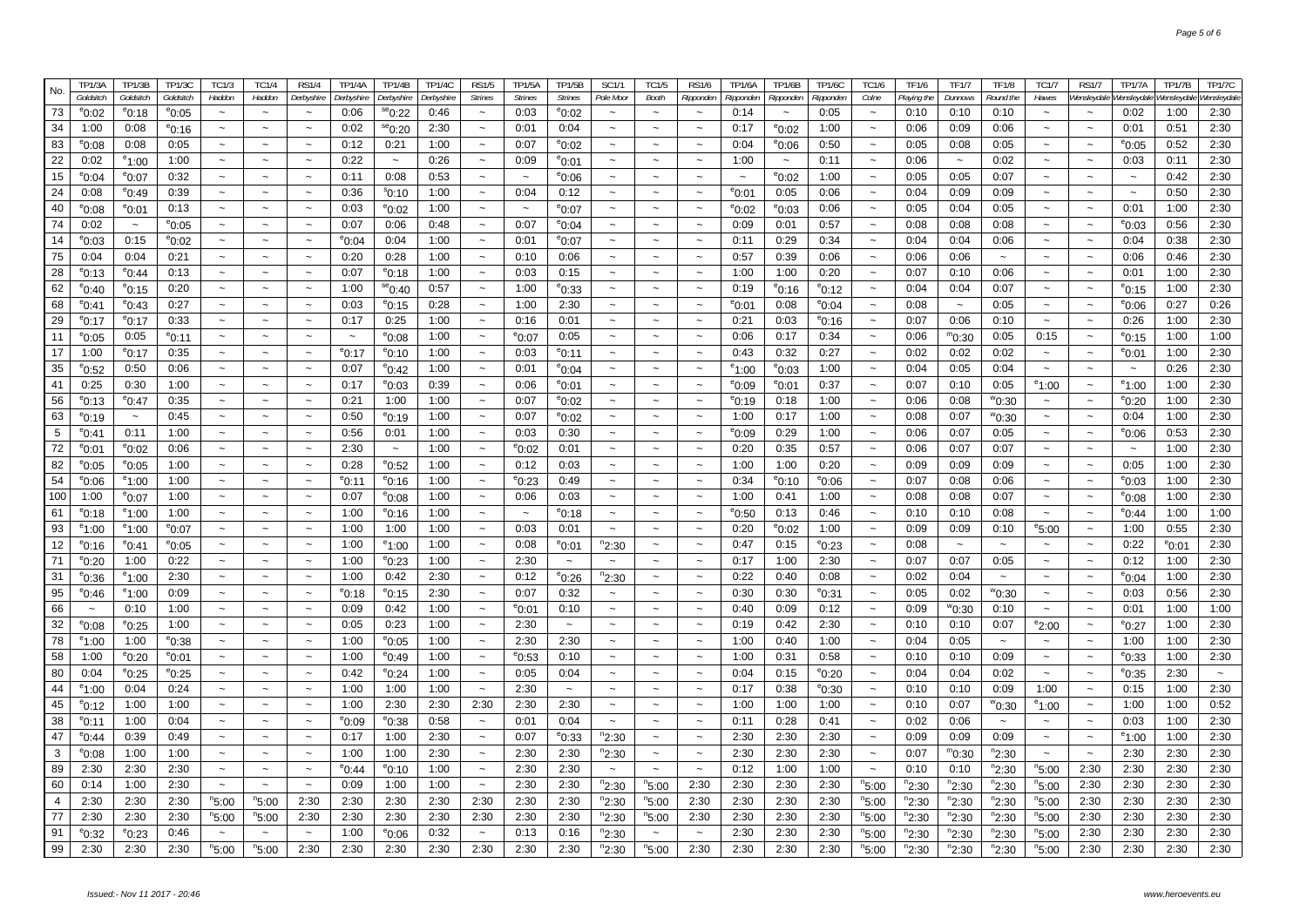| No.                     | TP1/7D                    | <b>TP1/7E</b>             | TF1/9                              | <b>TC1/8</b>              | PC1/1                     | TC1/9                     | PC1/2                     | TC1/10                    | TC1/11                    | PC1/3                     | TC1/12                    | PC1/4                     | PC1/5                     | TC1/13                | PC1/6                     | PC1/7                               | TC1/14                | MTC1/15                   |
|-------------------------|---------------------------|---------------------------|------------------------------------|---------------------------|---------------------------|---------------------------|---------------------------|---------------------------|---------------------------|---------------------------|---------------------------|---------------------------|---------------------------|-----------------------|---------------------------|-------------------------------------|-----------------------|---------------------------|
|                         |                           |                           | Wensleydale Wensleydale Manoeuvres | Catterick                 | Catterick                 | Catterick                 | Catterick                 | Catterick                 | Catterick                 | Catterick                 | Catterick                 | Catterick                 | Catterick                 | Catterick             | Catterick                 | Catterick                           | Catterick             | Redworth                  |
| 73                      | $\sim$                    | $^{\circ}$ 0:21           | 0:10                               | $\tilde{\phantom{a}}$     | $\sim$                    | 0:15                      | $\sim$                    | 0:15                      | $\tilde{\phantom{a}}$     | $\tilde{}$                | 0:30                      | $\tilde{\phantom{a}}$     | $\tilde{\phantom{a}}$     | 0:30                  | $\tilde{\phantom{a}}$     | $\tilde{\phantom{a}}$               | 1:30                  | $\widetilde{\phantom{m}}$ |
| 34                      | $\tilde{}$                | $^{\circ}$ 0:45           | 0:08                               | $\widetilde{\phantom{m}}$ | $\ddot{\phantom{0}}$      | $\ddot{\phantom{1}}$      | $\sim$                    | $\widetilde{\phantom{m}}$ | $\tilde{\phantom{a}}$     | $\widetilde{\phantom{m}}$ | 0:15                      | $\sim$                    | $\widetilde{\phantom{m}}$ | 0:15                  | $\tilde{}$                | $\widetilde{\phantom{m}}$           | 0:45                  | $\widetilde{\phantom{m}}$ |
| 83                      | $\tilde{\phantom{a}}$     | $^{\circ}$ 0:02           | 0:09                               | $\tilde{\phantom{a}}$     | $\ddot{\phantom{1}}$      | 0:30                      | $\sim$                    | $\tilde{\phantom{a}}$     | $\tilde{\phantom{a}}$     | $\tilde{\phantom{a}}$     | 0:15                      | $\tilde{}$                | $\ddot{\phantom{0}}$      | 0:30                  | $\tilde{\phantom{a}}$     | $\tilde{\phantom{a}}$               | 0:45                  | $\tilde{\phantom{a}}$     |
| 22                      | $\tilde{\phantom{a}}$     | 1:00                      | 0:04                               | $\ddot{\phantom{0}}$      | $\ddot{\phantom{1}}$      | $\tilde{\phantom{a}}$     | $\widetilde{\phantom{m}}$ | 0:15                      | $\tilde{\phantom{a}}$     | $\tilde{\phantom{a}}$     | 0:30                      | $\tilde{\phantom{a}}$     | $\tilde{\phantom{a}}$     | 0:15                  | $\tilde{\phantom{a}}$     | $\tilde{\phantom{a}}$               | 0:30                  | $\tilde{\phantom{a}}$     |
| 15                      | $\tilde{\phantom{a}}$     | 0:19                      | 0:04                               | $\tilde{}$                | $\sim$                    | $\overline{ }$            | $\sim$                    | 0:15                      | $\tilde{\phantom{a}}$     | $\tilde{}$                | 0:15                      | $\widetilde{\phantom{m}}$ | $\sim$                    | 0:15                  | $\tilde{}$                | $\tilde{\phantom{a}}$               | 0:30                  | $\widetilde{\phantom{m}}$ |
| 24                      | $\sim$                    | $^{\circ}$ 0:30           | 0:09                               | $\ddot{\phantom{0}}$      | $\sim$                    | $\sim$                    | $\sim$                    | 0:15                      | $\tilde{}$                | $\tilde{\phantom{a}}$     | 0:15                      | $\widetilde{\phantom{m}}$ | $\sim$                    | 0:15                  | $\sim$                    | $\tilde{\phantom{a}}$               | 0:45                  | $\widetilde{\phantom{m}}$ |
| 40                      | $\tilde{\phantom{a}}$     | 1:00                      | 0:05                               | 2:00                      | $\ddot{\phantom{0}}$      | $\ddot{\phantom{1}}$      | $\ddot{\phantom{1}}$      | 0:15                      | $\tilde{\phantom{a}}$     | $\tilde{\phantom{a}}$     | 0:15                      | $\sim$                    | $\sim$                    | 0:30                  | $\tilde{\phantom{a}}$     | $\sim$                              | 0:15                  | $\tilde{\phantom{a}}$     |
| 74                      | $\tilde{}$                | $\tilde{\phantom{a}}$     | 0:09                               | 0:15                      | $\ddot{\phantom{1}}$      | 0:15                      | $\widetilde{\phantom{m}}$ | 0:30                      | $\tilde{}$                | $\widetilde{\phantom{m}}$ | 0:30                      | $\widetilde{\phantom{m}}$ | $\tilde{}$                | 0:30                  | $\widetilde{\phantom{m}}$ | $\widetilde{\phantom{m}}$           | 0:15                  | $\widetilde{\phantom{m}}$ |
| 14                      | $\tilde{\phantom{a}}$     | 1:00                      | 0:04                               | 0:30                      | $\tilde{}$                | 0:15                      | $\tilde{}$                | $\widetilde{\phantom{m}}$ | $\tilde{}$                | $\widetilde{\phantom{m}}$ | 0:15                      | $\widetilde{\phantom{m}}$ | $\tilde{}$                | 0:30                  | $\tilde{}$                | $\widetilde{\phantom{m}}$           | 1:15                  | $\tilde{}$                |
| 75                      | $\tilde{\phantom{a}}$     | $\widetilde{\phantom{m}}$ | $\sim$                             | $\widetilde{\phantom{m}}$ | $\tilde{\phantom{a}}$     | 0:15                      | $\widetilde{\phantom{m}}$ | $\tilde{\phantom{a}}$     | 0:15                      | $\widetilde{\phantom{m}}$ | 0:15                      | $\tilde{}$                | $\sim$                    | $\sim$                | $\tilde{\phantom{a}}$     | $\tilde{\phantom{a}}$               | 1:00                  | $\widetilde{\phantom{m}}$ |
| 28                      | $\tilde{\phantom{a}}$     | $^{\circ}$ 0:03           | 0:10                               | $\tilde{}$                | $\ddot{\phantom{0}}$      | $\ddot{\phantom{1}}$      | $\tilde{}$                | $\tilde{}$                | $\widetilde{\phantom{m}}$ | $\widetilde{\phantom{m}}$ | 0:30                      | $\widetilde{\phantom{m}}$ | $\tilde{}$                | 0:15                  | $\tilde{}$                | $\tilde{\phantom{a}}$               | 0:30                  | $\tilde{}$                |
| 62                      | $\sim$                    | 0:07                      | 0:04                               | $\ddot{\phantom{0}}$      | $\ddot{\phantom{0}}$      | 0:15                      | $\ddot{\phantom{0}}$      | 0:15                      | $\sim$                    | $\tilde{\phantom{a}}$     | 0:15                      | $\tilde{\phantom{a}}$     | $\ddot{\phantom{0}}$      | 0:30                  | $\sim$                    | $\sim$                              | $\tilde{\phantom{a}}$ | $\tilde{\phantom{a}}$     |
| 68                      | 0:18                      | 0:10                      | 0:02                               | $\widetilde{\phantom{m}}$ | $\widetilde{\phantom{m}}$ | $\widetilde{\phantom{m}}$ | $\overline{ }$            | $\tilde{\phantom{a}}$     | $\tilde{}$                | $\widetilde{\phantom{m}}$ | $\widetilde{\phantom{m}}$ | $\widetilde{\phantom{m}}$ | $\widetilde{\phantom{m}}$ | $\tilde{\phantom{a}}$ | $\widetilde{\phantom{m}}$ | $\tilde{\phantom{a}}$               | 0:30                  | $\widetilde{\phantom{m}}$ |
| 29                      | $\sim$                    | 1:00                      | 0:09                               | $\tilde{}$                | $\ddot{\phantom{1}}$      | $\sim$                    | $\overline{ }$            | 0:30                      | $\tilde{\phantom{a}}$     | $\widetilde{\phantom{m}}$ | 0:30                      | $\widetilde{\phantom{m}}$ | $\tilde{}$                | 0:30                  | $\widetilde{\phantom{m}}$ | $\widetilde{\phantom{m}}$           | 0:15                  | $\widetilde{\phantom{m}}$ |
| 11                      | 1:00                      | 1:00                      | 0:06                               | $\tilde{\phantom{a}}$     | $\ddot{\phantom{0}}$      | 0:15                      | $\tilde{\phantom{a}}$     | 0:15                      | $\tilde{\phantom{a}}$     | $\tilde{\phantom{a}}$     | 0:15                      | $\tilde{\phantom{a}}$     | $\ddot{\phantom{0}}$      | 0:30                  | $\tilde{\phantom{a}}$     | $\sim$                              | 0:30                  | $\tilde{\phantom{a}}$     |
| 17                      | $\sim$                    | 0:31                      | 0:04                               | $\widetilde{\phantom{m}}$ | $\sim$                    | $\ddot{\phantom{0}}$      | $\sim$                    | 0:15                      | $\sim$                    | $\sim$                    | 0:30                      | $\sim$                    | $\sim$                    | 0:15                  | $\sim$                    | $\sim$                              | 0:30                  | $\widetilde{\phantom{m}}$ |
| 35                      | $\tilde{\phantom{a}}$     | $^{\circ}$ 0:04           | 0:02                               | $\ddot{\phantom{0}}$      | $\ddot{\phantom{0}}$      | $\ddot{ }$                | $\ddot{\phantom{0}}$      | $\widetilde{\phantom{m}}$ | 0:15                      | $\widetilde{\phantom{m}}$ | 0:15                      | $\widetilde{\phantom{m}}$ | $\ddot{\phantom{1}}$      | 0:15                  | $\tilde{\phantom{a}}$     | $\ddot{\phantom{0}}$                | 0:15                  | $\widetilde{\phantom{m}}$ |
| 41                      | $\tilde{}$                | $^{\circ}$ 0:02           | 0:06                               | $\tilde{}$                | $\tilde{\phantom{a}}$     | $\ddot{ }$                | $\sim$                    | $\widetilde{\phantom{m}}$ | $\tilde{\phantom{a}}$     | $\widetilde{\phantom{m}}$ | $\tilde{}$                | $\tilde{}$                | $\tilde{\phantom{a}}$     | $\tilde{\phantom{a}}$ | $\widetilde{\phantom{m}}$ | $\widetilde{\phantom{m}}$           | 0:15                  | $\widetilde{\phantom{m}}$ |
| 56                      | $\tilde{}$                | $e_{0:07}$                | 0:08                               | $\tilde{}$                | $\tilde{\phantom{a}}$     | $\tilde{\phantom{a}}$     | $\tilde{}$                | 0:15                      | 0:30                      | $\widetilde{\phantom{m}}$ | 0:15                      | $\widetilde{\phantom{m}}$ | $\tilde{}$                | 0:15                  | $\widetilde{\phantom{m}}$ | $\widetilde{\phantom{m}}$           | 0:45                  | $\tilde{}$                |
| 63                      | $\tilde{\phantom{a}}$     | 0:16                      | 0:07                               | 1:30                      | $\ddot{\phantom{0}}$      | $\ddot{\phantom{1}}$      | $\ddot{\phantom{1}}$      | 0:15                      | $\widetilde{\phantom{m}}$ | $\widetilde{\phantom{m}}$ | 0:15                      | $\widetilde{\phantom{m}}$ | $\widetilde{\phantom{m}}$ | 0:15                  | $\widetilde{\phantom{m}}$ | $\widetilde{\phantom{m}}$           | 1:45                  | $\widetilde{\phantom{m}}$ |
| 5                       | $\sim$                    | 0:29                      | 0:07                               | $\ddot{\phantom{0}}$      | $\ddot{\phantom{0}}$      | $\ddot{\phantom{0}}$      | $\ddot{\phantom{0}}$      | $\sim$                    | $\sim$                    | $\tilde{\phantom{a}}$     | $\sim$                    | $\tilde{\phantom{a}}$     | $\ddot{\phantom{0}}$      | 0:30                  | $\sim$                    | $\sim$                              | 0:45                  | $\tilde{\phantom{a}}$     |
| 72                      | $\widetilde{\phantom{m}}$ | 1:00                      | 0:10                               | $\tilde{}$                | $\tilde{}$                | 0:15                      | $\ddot{\phantom{1}}$      | 0:15                      | 0:15                      | $\widetilde{\phantom{m}}$ | 0:30                      | $\widetilde{\phantom{m}}$ | $\widetilde{\phantom{m}}$ | 0:30                  | $\tilde{}$                | $\widetilde{\phantom{m}}$           | 0:30                  | $\widetilde{\phantom{m}}$ |
| 82                      | $\widetilde{\phantom{m}}$ | 0:01                      | 0:10                               | $\tilde{}$                | $\ddot{\phantom{1}}$      | 0:15                      | $\widetilde{\phantom{m}}$ | $\tilde{}$                | $\tilde{\phantom{a}}$     | $\widetilde{\phantom{m}}$ | 0:30                      | $\widetilde{\phantom{m}}$ | $\ddot{\phantom{0}}$      | 0:15                  | $\widetilde{\phantom{m}}$ | $\tilde{\phantom{a}}$               | 1:15                  | $\widetilde{\phantom{m}}$ |
| 54                      | $\tilde{\phantom{a}}$     | $^{\circ}$ 0:32           | 0:06                               | $\widetilde{\phantom{m}}$ | $\ddot{\phantom{1}}$      | $\tilde{}$                | $\tilde{}$                | $\widetilde{\phantom{m}}$ | $\tilde{\phantom{a}}$     | $\widetilde{\phantom{m}}$ | 0:15                      | $\widetilde{\phantom{m}}$ | $\widetilde{\phantom{m}}$ | 0:15                  | $\widetilde{\phantom{m}}$ | $\widetilde{\phantom{m}}$           | 0:30                  | $\tilde{}$                |
| 100                     | $\tilde{\phantom{a}}$     | 1:00                      | 0:08                               | $\sim$                    | $\ddot{\phantom{0}}$      | $\sim$                    | $\overline{ }$            | 0:15                      | $\tilde{\phantom{a}}$     | $\widetilde{\phantom{m}}$ | 0:30                      | $\sim$                    | $\sim$                    | 0:30                  | $\tilde{}$                | $\widetilde{\phantom{m}}$           | 0:15                  | $\widetilde{\phantom{m}}$ |
| 61                      | 1:00                      | 0:17                      | 0:09                               | $\ddot{\phantom{0}}$      | $\ddot{\phantom{0}}$      | 1:30                      | $\ddot{\phantom{0}}$      | 0:15                      | $\sim$                    | $\sim$                    | 0:30                      | $\sim$                    | $\ddot{\phantom{0}}$      | 0:15                  | $\tilde{\phantom{a}}$     | $\tilde{\phantom{a}}$               | 0:45                  | $\tilde{\phantom{a}}$     |
| 93                      | $\sim$                    | $^{\rm e}$ 0:17           | 0:08                               | $\ddot{\phantom{0}}$      | $\ddot{\phantom{0}}$      | $\tilde{\phantom{a}}$     | $\ddot{\phantom{0}}$      | $\tilde{\phantom{a}}$     | $\sim$                    | $\sim$                    | $\sim$                    | $\sim$                    | $\ddot{ }$                | $\ddot{ }$            | $\sim$                    | $\sim$                              | 0:15                  | $\widetilde{\phantom{m}}$ |
| 12                      | $\tilde{\phantom{a}}$     | $^{\circ}$ 0:16           | 0:04                               | $\tilde{}$                | $\ddot{\phantom{0}}$      | $\ddot{\phantom{1}}$      | $\ddot{\phantom{0}}$      | $\tilde{}$                | $\tilde{\phantom{a}}$     | $\widetilde{\phantom{m}}$ | 0:15                      | $\widetilde{\phantom{m}}$ | $\ddot{\phantom{1}}$      | 0:45                  | $\tilde{\phantom{a}}$     | $\ddot{\phantom{0}}$                | 0:15                  | $\widetilde{\phantom{m}}$ |
| 71                      | $\tilde{}$                | 1:00                      | 0:07                               | $\tilde{}$                | $\ddot{\phantom{1}}$      | 0:15                      | $\ddot{\phantom{0}}$      | 0:15                      | $\widetilde{\phantom{m}}$ | $\tilde{}$                | 0:15                      | $\tilde{}$                | $\ddot{\phantom{1}}$      | 0:15                  | $\widetilde{\phantom{m}}$ | $\widetilde{\phantom{m}}$           | 0:30                  | $\tilde{}$                |
| 31                      | $\tilde{\phantom{a}}$     |                           | 0:06                               | $\widetilde{\phantom{m}}$ | $\ddot{\phantom{1}}$      | 0:15                      | $\ddot{\phantom{1}}$      | 0:15                      | 0:15                      | $\widetilde{\phantom{m}}$ | 0:15                      | $\widetilde{\phantom{m}}$ | $\widetilde{\phantom{m}}$ | 0:30                  | $\tilde{\phantom{a}}$     | $\tilde{\phantom{a}}$               | 0:15                  | $\widetilde{\phantom{m}}$ |
| 95                      | $\widetilde{\phantom{m}}$ | $^{\circ}$ 0:01           | 0:07                               |                           |                           |                           |                           | 0:15                      |                           | $\widetilde{\phantom{m}}$ | 0:15                      | $\widetilde{\phantom{m}}$ | $\widetilde{\phantom{m}}$ | 0:30                  |                           | $\tilde{\phantom{a}}$               | 0:15                  |                           |
|                         | 0:29                      | $^{\circ}$ 1:00           |                                    | $\tilde{}$                | $\ddot{\phantom{0}}$      | $\ddot{\phantom{1}}$      | $\ddot{\phantom{0}}$      |                           | $\widetilde{\phantom{m}}$ |                           |                           |                           |                           |                       | $\widetilde{\phantom{m}}$ |                                     |                       | $\tilde{}$                |
| 66<br>32                |                           | 0:06                      | 0:10<br>0:10                       | $\tilde{}$                | $\tilde{\phantom{a}}$     | $\tilde{}$<br>0:15        | $\widetilde{\phantom{m}}$ | 0:15                      | $\tilde{\phantom{a}}$     | $\tilde{}$                | 0:30                      | $\tilde{\phantom{a}}$     | $\tilde{}$                | 0:45                  | $\tilde{\phantom{a}}$     | $\tilde{\phantom{a}}$               | 0:15                  | $\tilde{}$                |
|                         | $\widetilde{\phantom{m}}$ | 0:28                      |                                    | $\tilde{}$                | $\tilde{}$                |                           | $\tilde{}$                | 0:15                      | $\widetilde{\phantom{m}}$ | $\widetilde{\phantom{m}}$ | 0:15                      | $\widetilde{\phantom{m}}$ | $\widetilde{\phantom{m}}$ | 0:30                  | $\tilde{}$                | $\widetilde{\phantom{m}}$<br>$\sim$ | 0:30                  | $\widetilde{\phantom{m}}$ |
| 78                      | $\tilde{\phantom{a}}$     | 1:00                      | 0:04                               | $\sim$                    | $\tilde{\phantom{a}}$     | $\widetilde{\phantom{m}}$ | $\sim$<br>$\sim$          | 0:15                      | $\tilde{\phantom{a}}$     | $\widetilde{\phantom{m}}$ | 0:15                      | $\sim$                    | $\tilde{\phantom{a}}$     | 0:30                  | $\tilde{}$                |                                     | $\tilde{\phantom{a}}$ | $\widetilde{\phantom{m}}$ |
| 58                      | $\sim$                    | 0:39                      | 0:10                               | $\tilde{\phantom{a}}$     | $\tilde{\phantom{a}}$     | 0:30                      |                           | 0:15                      | $\tilde{\phantom{a}}$     | $\tilde{\phantom{a}}$     | 1:00                      | $\tilde{}$                | $\tilde{\phantom{a}}$     | 0:30                  | $\tilde{\phantom{a}}$     | $\tilde{\phantom{a}}$               | 0:45                  | $\tilde{\phantom{a}}$     |
| 80                      | $^{\circ}$ 0:26           | 0:44                      | 0:06                               | $\tilde{\phantom{a}}$     | $^{d}$ 2:30               | <sup>n</sup> 5:00         | $n_{2:30}$                | "5:00"                    | 2:00                      | $\tilde{\phantom{a}}$     | 0:30                      | $\tilde{\phantom{a}}$     | $\tilde{\phantom{a}}$     | 0:15                  | $\tilde{\phantom{a}}$     | $\tilde{\phantom{a}}$               | 0:45                  | $\tilde{\phantom{a}}$     |
| 44                      | $\tilde{\phantom{a}}$     | 1:00                      | 0:10                               | 0:00                      | $\tilde{}$                | 0:15                      | $\tilde{\phantom{a}}$     | 0:30                      | 0:15                      | $\tilde{\phantom{a}}$     | $m_{5:00}$                | $\ddot{\phantom{0}}$      | $\sim$                    | $m_{5:00}$            | $\tilde{\phantom{a}}$     | $\tilde{\phantom{a}}$               | 1:15                  | $\widetilde{\phantom{m}}$ |
| 45                      | 1:00                      | $^{\circ}$ 0:40           | $^{\rm m}$ 0:30                    | 1:30                      | $\tilde{}$                | 0:30                      | $\widetilde{\phantom{m}}$ | 0:30                      | $\tilde{\phantom{a}}$     | $\tilde{}$                | 0:15                      | $\tilde{}$                | $\tilde{\phantom{a}}$     | 0:15                  | $\widetilde{\phantom{m}}$ | $n_{2:30}$                          | 0:30                  | $\tilde{}$                |
| 38                      | $\sim$                    | 0:32                      | 0:06                               | $\widetilde{\phantom{m}}$ | $\ddot{\phantom{0}}$      | $\sim$                    | $\ddot{\phantom{1}}$      | $\tilde{}$                | $\tilde{\phantom{a}}$     | $\sim$                    | $\tilde{}$                | $\ddot{\phantom{0}}$      | $\sim$                    | $\tilde{}$            | $\sim$                    | $\widetilde{\phantom{m}}$           | 0:30                  | $\widetilde{\phantom{m}}$ |
| 47                      | $\tilde{\phantom{a}}$     | 0:07                      | 0:09                               | $\widetilde{\phantom{m}}$ | $\ddot{\phantom{1}}$      | 0:15                      | $\widetilde{\phantom{m}}$ | $\widetilde{\phantom{m}}$ | $\tilde{}$                | $\widetilde{\phantom{m}}$ | 0:30                      | $\widetilde{\phantom{m}}$ | $\widetilde{\phantom{m}}$ | 0:15                  | $\widetilde{\phantom{m}}$ | $\widetilde{\phantom{m}}$           | 0:30                  | $\widetilde{\phantom{m}}$ |
| 3                       | 2:30                      | 2:30                      | 0:07                               | $\tilde{}$                | $\widetilde{\phantom{m}}$ | 0:30                      | $\widetilde{\phantom{m}}$ | 0:15                      | $\widetilde{\phantom{m}}$ | $\widetilde{\phantom{m}}$ | 0:45                      | $\widetilde{\phantom{m}}$ | $\widetilde{\phantom{m}}$ | 0:45                  | $\widetilde{\phantom{m}}$ | $\widetilde{\phantom{m}}$           | 0:30                  | $\tilde{}$                |
| 89                      | 2:30                      | 2:30                      | $n_{2:30}$                         | $^{\circ}5:00$            | $n_{2:30}$                | $n_{5:00}$                | $n_{2:30}$                | $n_{5:00}$                | $n_{5:00}$                | $n_{2:30}$                | <sup>n</sup> 5:00         | $n_{2:30}$                | $n_{2:30}$                | $n_{5:00}$            | $n_{2:30}$                | $n_{2:30}$                          | $n_{5:00}$            | $\widetilde{\phantom{m}}$ |
| 60                      | 2:30                      | 2:30                      | $n_{2:30}$                         | <sup>n</sup> 5:00         | $n_{2:30}$                | $n_{5:00}$                | $n_{2:30}$                | $n_{5:00}$                | $n_{5:00}$                | $n_{2:30}$                | $n_{5:00}$                | $n_{2:30}$                | $n_{2:30}$                | $n_{5:00}$            | $n_{2:30}$                | $n_{2:30}$                          | $n_{5:00}$            | <sup>n</sup> 30:00        |
| $\overline{\mathbf{4}}$ | 2:30                      | 2:30                      | $n_{2:30}$                         | $n_{5:00}$                | $n_{2:30}$                | $n_{5:00}$                | $n_{2:30}$                | $n_{5:00}$                | $n_{5:00}$                | $n_{2:30}$                | $n_{5:00}$                | $n_{2:30}$                | $n_{2:30}$                | $n_{5:00}$            | $n_{2:30}$                | $n_{2:30}$                          | $n_{5:00}$            | $n_{30:00}$               |
| 77                      | 2:30                      | 2:30                      | $n_{2:30}$                         | <sup>n</sup> 5:00         | $n_{2:30}$                | <sup>n</sup> 5:00         | $n_{2:30}$                | $n_{5:00}$                | $n_{5:00}$                | $n_{2:30}$                | <sup>n</sup> 5:00         | $n_{2:30}$                | $n_{2:30}$                | $n_{5:00}$            | $n_{2:30}$                | $n_{2:30}$                          | <sup>n</sup> 5:00     | <sup>n</sup> 30:00        |
| 91                      | 2:30                      | 2:30                      | $n_{2:30}$                         | <sup>n</sup> 5:00         | <sup>n</sup> 2:30         | $n_{5:00}$                | $n_{2:30}$                | $n_{5:00}$                | $n_{5:00}$                | $n_{2:30}$                | $n_{5:00}$                | $n_{2:30}$                | $n_{2:30}$                | $n_{5:00}$            | $n_{2:30}$                | $n_{2:30}$                          | $n_{5:00}$            | <sup>n</sup> 30:00        |
| 99                      | 2:30                      | 2:30                      | $n_{2:30}$                         | $n_{5:00}$                | $n_{2:30}$                | $n_{5:00}$                | $n_{2:30}$                | $n_{5:00}$                | $n$ 5:00                  | $n_{2:30}$                | $n_{5:00}$                | $n_{2:30}$                | $n_{2:30}$                | $n_{5:00}$            | $n_{2:30}$                | $n_{2:30}$                          | $n_{5:00}$            | $n_{30:00}$               |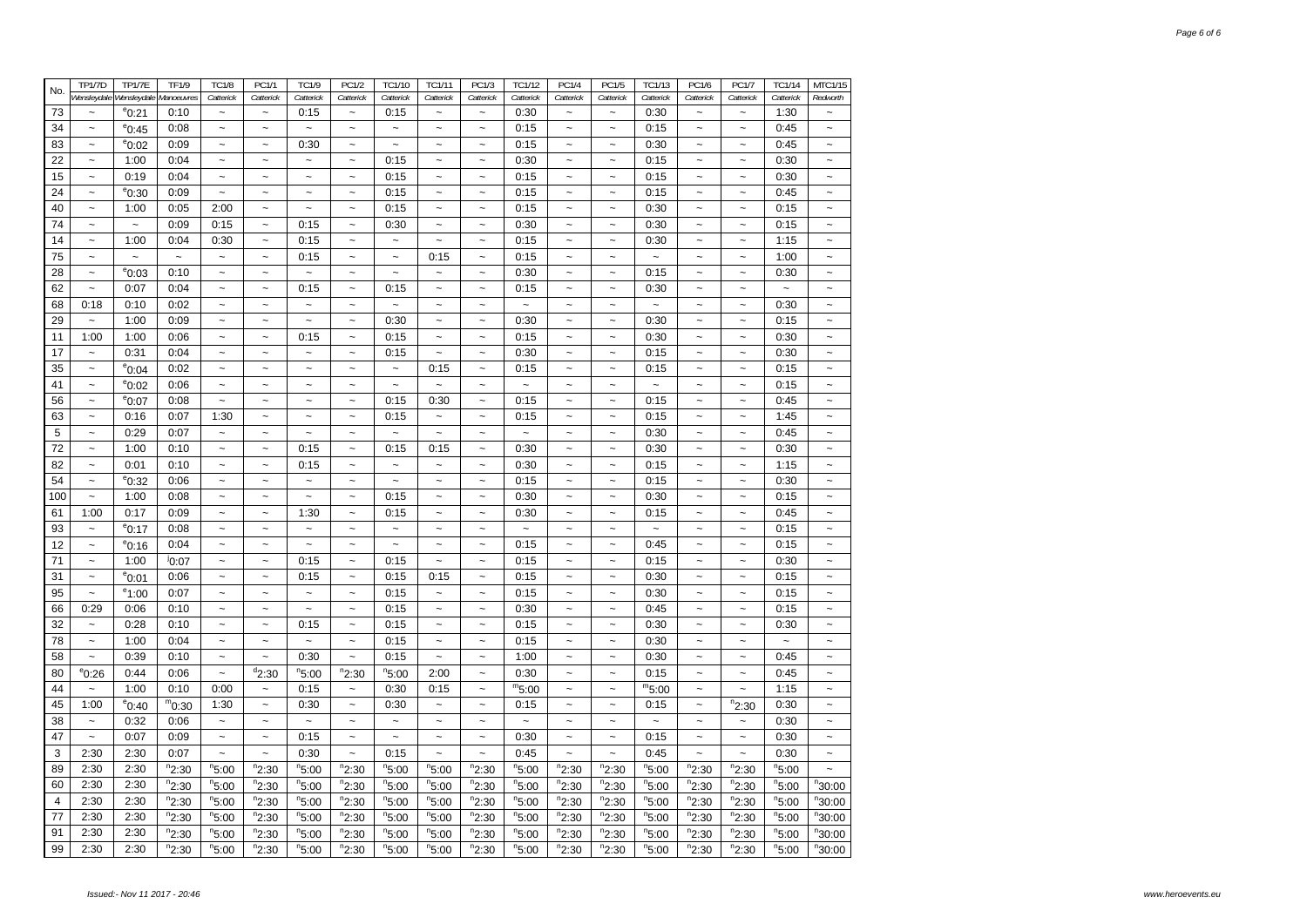#### **RAC Rally of the Tests 2017 - Leg 2 - Darlington to Darlington**

| Crew - Car<br>No.                                                | Leg     | Overal  | O/A                       | Cls pos | <b>MTC2/1</b>         | <b>TF2/1</b>              | TF2/2                 | TF2/3                 | SC2/1                     | <b>RS2/1</b>              | TP2/1A                | TP2/1B                | TC2/2                     | <b>RS2/2</b>          | TP2/2A                | TP2/2B                    | <b>TP2/2C</b>             | TP2/2D            | <b>TP2/2E</b>         | TF2/4           | RS2/3                 | <b>TP2/3A</b>   |
|------------------------------------------------------------------|---------|---------|---------------------------|---------|-----------------------|---------------------------|-----------------------|-----------------------|---------------------------|---------------------------|-----------------------|-----------------------|---------------------------|-----------------------|-----------------------|---------------------------|---------------------------|-------------------|-----------------------|-----------------|-----------------------|-----------------|
|                                                                  | Total   | Total   | pos'n                     | /Cls    | Redworth              | Castle                    | Drive Time            | Having a              | Secret                    | Garrigill                 | Garrigill             | Garrigill             | Hartside                  | Cumbrian              | Cumbrian              | Cumbrian                  | Cumbrian                  | Cumbrian          | Cumbrian              | Trucking        | North                 | North           |
| Steve Entwistle/Ali Procter - Morris Mini Cooper S<br>33         | 0:01:52 | 0:06:25 | $\sim$                    | 1/2A    | $\sim$                | ∴.                        | $\sim$                | $\sim$                | $\sim$                    | $\sim$                    | 0:01                  | $^{\circ}$ 0:01       | $\sim$                    | $\sim$                | 0:03                  | $\sim$                    | $^{\circ}$ 0:02           | $^{\circ}$ 0:02   | 0:02                  | 0:02            | $\sim$                | 0:04            |
| 27<br>Paul Crosby/Andy Pullan - Porsche 911                      | 0:03:29 | 0:06:39 |                           | 1/5A    | $\tilde{\phantom{a}}$ | 0:09                      | 0:10                  | 0:02                  | $\sim$                    | $\tilde{\phantom{a}}$     | $\sim$                | 0:02                  | 0:00                      | $\tilde{}$            | 0:02                  | $\widetilde{\phantom{m}}$ | $^{\circ}$ 0:01           | $^{\rm e}$ 0:02   | $^{\circ}$ 0:03       | $\sim$          | $\sim$                | 0:10            |
| 96<br>Neil Wilson/Matthew Vokes - Porsche 924                    | 0:02:52 | 0:07:15 | $\sim$                    | 1/4A    | $\sim$                | $\sim$                    | 0:06                  | 0:06                  | $\sim$                    | $\sim$                    | 0:02                  | $\sim$                | $\sim$                    | $\sim$                | 0:02                  | 0:03                      | $\thicksim$               | 0:01              | $^{\circ}$ 0:02       | 0:02            | $\sim$                | 0:08            |
| 20<br>John Abel/Martyn Taylor - Alfa Romeo Giulia Sprint         | 0:03:30 | 0:08:02 | $\overline{1}$            | 1/1B    | $\tilde{}$            | 0:05                      | 0:02                  | $\sim$                | $\sim$                    | $\tilde{\phantom{a}}$     | 0:03                  | $\sim$                | $\sim$                    | $\tilde{}$            | 0:02                  | 0:03                      | 0:01                      | 0:01              | $^{\circ}$ 0:01       | 0:05            | $\sim$                | 0:09            |
| 37<br>Charles Colton/Ryan Pickering - Porsche 911                | 0:04:44 | 0:09:35 | $\sim$                    | 2/5A    | $\sim$                | 0:04                      | 0:05                  | 0:04                  | $\sim$                    | $\sim$                    | 0:03                  | $^{\circ}$ 0:01       | $\sim$                    | $\tilde{\phantom{a}}$ | 0:09                  | 0:01                      | 0:01                      | °0:01             | $^{\circ}$ 0:03       | 0:05            | $\sim$                | 0:06            |
| 21<br>Howard Warren/lain Tullie - Porsche 356                    | 0:06:00 | 0:09:40 | $\overline{2}$            | 1/1D    | $\tilde{\phantom{a}}$ | 0:04                      | 0:02                  | 0:02                  | $\tilde{\phantom{a}}$     | $\tilde{}$                | $\sim$                | 0:01                  | $\tilde{\phantom{a}}$     | $\tilde{\phantom{a}}$ | 0:05                  | $^{\rm e}$ 0:01           | $\sim$                    | $\sim$            | $\tilde{\phantom{a}}$ | 0:04            | $\sim$                | 0:05            |
| 51<br>John Dignan/Peter Dignan - MG B Roadster                   | 0:05:33 | 0:10:04 |                           | 1/2B    | $\tilde{\phantom{a}}$ | $\sim$                    | $\sim$                | $\sim$                | $\sim$                    | $\tilde{\phantom{a}}$     | 0:04                  | $^{\circ}$ 0:05       | $\sim$                    | $\tilde{\phantom{a}}$ | 0:01                  | 0:01                      | $^{\circ}$ 0:01           | $^{\circ}$ 0:03   | $^{\rm e}$ 0:01       | $\sim$          |                       | 0:11            |
| 9<br>Paul Wignall/Mark Appleton - Alfa Romeo Giulietta Sprint    | 0:04:58 | 0:11:42 | 3                         | 2/1B    | $\ddot{\phantom{1}}$  | $\sim$                    | $\tilde{\phantom{a}}$ | 0:04                  | $\tilde{\phantom{a}}$     | $\tilde{\phantom{a}}$     | 0:02                  | 0:01                  | $\sim$                    | $\tilde{\phantom{a}}$ | 0:06                  | °0:03                     | $^{\circ}$ 0:01           | $^{\circ}$ 0:05   | $^{\circ}$ 0:01       | 0:02            | $\sim$                | 0:06            |
| 49<br>Noel Kelly/Pete Johnson - Volvo 122S                       | 0:05:53 | 0:12:03 | 4                         | 1/1C    | $\tilde{\phantom{a}}$ | 0:09                      | 0:08                  | 0:07                  | $\tilde{\phantom{a}}$     | $\tilde{}$                | $^{\circ}$ 0:11       | 0:03                  | $\tilde{\phantom{a}}$     | $\tilde{\phantom{a}}$ | 0:02                  | °0:02                     | $^{\circ}$ 0:03           | $\sim$            | 0:03                  | 0:05            |                       | 0:06            |
| $\overline{1}$<br>Andy Lane/Tony Brooks - Volvo 123GT            | 0:04:57 | 0:12:07 | 5                         | 2/1C    | $\ddot{\phantom{1}}$  | $^{\circ}$ 0:08           | 0:04                  | 0:05                  | $\sim$                    | $\tilde{\phantom{a}}$     | 0:03                  | 0:01                  | $\sim$                    | $\ddot{\phantom{1}}$  | <sup>e</sup> 0:01     | 0:01                      | 0:01                      | $^{\circ}$ 0:03   | 0:04                  | $\sim$          |                       | 0:08            |
| 65<br>Tomas de Vargas Machuca/Nick Bloxham - Porsche 911 2.2 (A  | 0:04:53 | 0:12:09 |                           | 3/5A    | $\ddot{\phantom{0}}$  | $\tilde{\phantom{a}}$     | $\tilde{\phantom{a}}$ | 0:05                  | $\tilde{\phantom{a}}$     | $\tilde{}$                | 0:04                  | 0:01                  | $\tilde{\phantom{a}}$     | $\tilde{}$            | 0:01                  | <sup>e</sup> 0:01         | 0:01                      | 0:04              | $^{\circ}$ 0:01       | 0:10            | $\sim$                | 0:03            |
| 2<br>Stuart Anderson/Leigh Powley - Bentley Derby 41/4           | 0:06:11 | 0:12:11 | 6                         | 1/1E    | $\ddot{\phantom{1}}$  | 0:02                      | 0:02                  | 0:02                  | $\sim$                    | $\tilde{}$                | $^{\circ}$ 0:03       | $^{\rm e}$ 0:02       | $\tilde{\phantom{a}}$     | $\tilde{}$            | $^{\circ}$ 0:01       | 0:03                      | $^{\circ}$ 0:03           | $^{\circ}$ 0:16   | $e_{0:08}$            | 0:02            |                       | 0:02            |
| 69<br>Harm Lamberigts/Arjan Van der Palen* - Ford Escort Mexico  | 0:07:56 | 0:12:27 |                           | 1/3A    | $\ddot{ }$            | 0:04                      | $\tilde{\phantom{a}}$ | $\sim$                | $\tilde{\phantom{a}}$     | $\tilde{\phantom{a}}$     | 0:04                  | $\tilde{\phantom{a}}$ | $\sim$                    | $\sim$                | 0:03                  | $\tilde{\phantom{a}}$     | $\tilde{\phantom{a}}$     | °0:03             | 0:01                  | 0:04            | $\sim$                | 0:05            |
| 98<br>Richard Isherwood*/lan Canavan - Nissan Stanza             | 0:08:22 | 0:13:29 |                           | 2/4A    | $\tilde{\phantom{a}}$ | 0:04                      | 0:04                  | $\sim$                | $\sim$                    | $\tilde{}$                | $^{\circ}$ 0:02       | $^{\circ}$ 0:03       | $\sim$                    | $\tilde{\phantom{a}}$ | $e_{0:02}$            | 0:01                      | $^{\circ}$ 0:02           | $^{\circ}$ 0:02   | 0:01                  | 0:04            | $\sim$                | 0:09            |
| 43<br>Bill Cleyndert/Dan Harrison - Morris Mini Cooper S         | 0:06:14 | 0:13:44 |                           | 2/2A    | $\ddot{\phantom{0}}$  | $^{\circ}$ 0:07           | 0:02                  | 0:05                  | $\sim$                    | $\tilde{\phantom{a}}$     | $^{\circ}$ 0:01       | 0:01                  | $\sim$                    | $\sim$                | 0:04                  | 0:02                      | 0:01                      | $\sim$            | 0:11                  | $\sim$          |                       | 0:05            |
| 10<br>Dermot Carnegie/Paul Bosdet - Volvo PV544                  | 0:07:45 | 0:13:55 | $\overline{7}$            | 3/1C    | $\ddot{\phantom{0}}$  | 0:02                      | 0:02                  | 0:02                  | $\sim$                    | $\tilde{\phantom{a}}$     | 0:05                  | $^{\circ}$ 0:06       | $\tilde{\phantom{a}}$     | $\ddot{\phantom{1}}$  | 0:11                  | 0:04                      | 2:30                      | $\sim$            | 1:00                  | $^{\circ}$ 0:07 | $\tilde{\phantom{a}}$ | 0:05            |
| 23<br>Simon Frost/Niall Frost - Volvo PV544                      | 0:05:20 | 0:13:57 | 8                         | 4/1C    | $\tilde{\phantom{a}}$ | $\sim$                    |                       |                       | $\sim$                    | $\tilde{\phantom{a}}$     | 0:03                  | 0:01                  | $\sim$                    | $\ddot{\phantom{1}}$  | 0:04                  | $^{\rm e}$ 0:07           | $\widetilde{\phantom{m}}$ | 0:02              | 0:01                  | $^{\circ}$ 0:10 | $\tilde{\phantom{a}}$ | $^{\circ}$ 0:13 |
| 25<br>Jonathan Hancox/Richard Lambley - Triumph TR4              | 0:08:53 | 0:14:16 | 9                         | 2/1D    | $\ddot{\phantom{0}}$  | $\sim$                    | $\tilde{\phantom{a}}$ | $\sim$                | $\tilde{\phantom{a}}$     | $\sim$                    | 0:03                  |                       | $\sim$                    | $\sim$                | 0:03                  | °0:02                     | $^{\circ}$ 0:03           | 0:05              | $^{\circ}$ 0:05       | $\sim$          | $\sim$                | 0:06            |
| 85<br>Jon Dunning*/Henry Carr - Alfa Romeo Giulia 2000 GTV       | 0:07:59 | 0:14:53 | $\sim$                    | 1/3B    | $\tilde{}$            | 0:04                      | 0:05                  | 0:07                  | $\widetilde{\phantom{m}}$ | $\tilde{}$                | $^{\circ}$ 0:09       | $^{\rm e}$ 0:03       | $\widetilde{\phantom{m}}$ | $\tilde{}$            | 0:02                  | 0:03                      | 1:00                      | $^{\rm e}$ 0:02   | 0:02                  | 0:07            |                       | 0:08            |
| 19<br>Peter Naaktgeboren/Bart den Hartog - Porsche 356B          | 0:08:12 | 0:15:24 | 10                        | 3/1B    | $\sim$                | 0:02                      | 0:02                  | 0:02                  | $\sim$                    | $\tilde{}$                | $^{\circ}$ 0:05       | $\sim$                | $\sim$                    | $\tilde{\phantom{a}}$ | $\sim$                | $\tilde{}$                | $^{\circ}$ 0:01           | °0:02             | $\sim$                | $\sim$          | $\sim$                | 0:11            |
| 36<br>Paul Dyas*/Andrew Kellitt* - Volvo 121S                    | 0:06:42 | 0:15:26 | 11                        | 5/1C    | $\tilde{\phantom{a}}$ | 0:04                      | 0:06                  | 0:09                  | $\tilde{\phantom{a}}$     | $\tilde{\phantom{a}}$     | 0:13                  | 0:03                  | $\tilde{\phantom{a}}$     | $\tilde{\phantom{a}}$ | 0:37                  | °0:28                     | 0:08                      | $\thicksim$       | 0:05                  | 0:10            | $\sim$                | 0:04            |
| 6<br>Seren Whyte/Elise Whyte - Standard 10                       | 0:06:51 | 0:15:41 | 12                        | 1/1A    | $\sim$                | 0:05                      | 0:06                  | 0:05                  | $\tilde{\phantom{a}}$     | $\widetilde{\phantom{m}}$ | $^{\circ}$ 0:03       | $^{\rm e}$ 0:05       | $\widetilde{\phantom{m}}$ | $\tilde{\phantom{a}}$ | $e_{0:01}$            | $\widetilde{\phantom{m}}$ | $^{\circ}$ 0:02           | $^{\circ}$ 0:04   | 0:01                  | 0:05            | $\tilde{\phantom{a}}$ | 0:06            |
| 67<br>Kevin Haselden/Gary Evans* - Austin Mini Cooper S          | 0:07:36 | 0:16:31 | $\widetilde{\phantom{m}}$ | 3/2A    | $\sim$                | 0:06                      | 0:06                  | 0:04                  | $\tilde{\phantom{a}}$     | $\tilde{\phantom{a}}$     | $^{\circ}$ 0:04       | $^{\rm e}$ 0:02       | $\tilde{\phantom{a}}$     | $\tilde{\phantom{a}}$ | 0:09                  | °0:01                     | $\thicksim$               | $^3$ 0:11         | 0:08                  | 0:09            | $\sim$                | 0:16            |
| 87<br>Paul Bloxidge/John Youd - Porsche 911 Carrera 2.7          | 0:08:57 | 0:16:42 | $\tilde{\phantom{a}}$     | 4/5A    | $\tilde{\phantom{a}}$ | 0:02                      | 0:02                  | $\tilde{\phantom{a}}$ | $\sim$                    | $\tilde{\phantom{a}}$     | $^{\circ}$ 0:04       | $\sim$                | $\sim$                    | $\tilde{\phantom{a}}$ | $\tilde{\phantom{a}}$ | 0:06                      | 2:30                      | $\sim$            | 0:46                  | $^{\circ}$ 0:10 | $\tilde{\phantom{a}}$ | 0:05            |
| 46<br>Tim Willcocks/Mark Dunkerley - Volvo 122S                  | 0:09:40 | 0:18:00 | $13=$                     | 6/1C    | $\sim$                | 0:10                      | 0:10                  | 0:07                  | $\sim$                    | $\tilde{\phantom{a}}$     | $^{\circ}$ 0:02       | 0:01                  | $\sim$                    | $\tilde{\phantom{a}}$ | 0:03                  | <sup>e</sup> 0:01         | $^{\circ}$ 0:02           | <sup>e</sup> 0:11 | $^{\circ}$ 0:09       | 0:06            | $\sim$                | 0:06            |
| 16<br>David Hankin/Jake Ramsden - Triumph TR4                    | 0:08:28 | 0:18:00 | $13=$                     | 3/1D    | $\tilde{\phantom{a}}$ | 0:05                      | 0:05                  | 0:04                  | $\tilde{\phantom{a}}$     | $\tilde{\phantom{a}}$     | $^{\circ}$ 0:02       | $\sim$                | $\sim$                    | $\tilde{\phantom{a}}$ | 0:01                  | $^{\rm e}$ 0:02           | 0:01                      | $^{\circ}$ 0:02   | $^{\circ}$ 0:07       | 0:05            | $\tilde{\phantom{a}}$ | $s_{0:17}$      |
| $\overline{7}$<br>Peter Humphrey/Douglas Humphrey - Volvo PV544  | 0:07:02 | 0:18:13 | 15                        | 7/1C    | $\sim$                | 0:05                      | 0:05                  | 0:04                  | $\sim$                    | $\tilde{\phantom{a}}$     | $^{\circ}$ 0:02       | 0:02                  | $\sim$                    | $\tilde{\phantom{a}}$ | 0:01                  | 0:02                      | 0:01                      | $^{\circ}$ 0:03   | 0:12                  | $\sim$          | $\sim$                | $^{\circ}$ 0:15 |
| 57<br>Tim Lawrence/Tony Davies - MG B GT                         | 0:08:25 | 0:18:41 | $\sim$                    | 2/2B    | $\sim$                | 0:05                      | 0:05                  | 0:04                  | $\sim$                    | $\widetilde{\phantom{m}}$ | $e_{0:04}$            | $^{\rm e}$ 0:04       | $\sim$                    | $\sim$                | 0:12                  | <sup>e</sup> 0:01         | 2:30                      | $\sim$            | 0:53                  | 0:02            | $\sim$                | 0:08            |
| 92<br>Thomas Koerner/Manuel Maeker - BMW 320/4                   | 0:08:37 | 0:18:45 | $\widetilde{\phantom{m}}$ | 3/4A    | $\sim$                | 0:06                      | 0:05                  | 0:04                  | $\sim$                    | $\sim$                    | 0:07                  | $^{\circ}$ 0:06       | $\sim$                    | $\sim$                | 0:25                  | $^{\circ}$ 0:13           | 0:06                      | $^{\rm e}$ 0:09   | $^{\circ}$ 0:02       | $\sim$          | $\tilde{\phantom{a}}$ | 0:02            |
| 26<br>Jayne Wignall/Peter Rushforth - Alfa Romeo Giulia Sprint   | 0:07:25 | 0:18:47 | 16                        | 4/1B    | $\sim$                | 0:06                      | 0:06                  | 0:05                  | $\sim$                    | $\sim$                    | 0:01                  | $^{\circ}$ 0:02       | $\sim$                    | $\sim$                | 0:02                  | 0:02                      | $\thicksim$               | $^{\rm e}$ 0:02   | $^{\circ}$ 0:02       | 0:04            | $\sim$                | 0:13            |
| 84<br>Clive Martin/Anji Martin - Ford Escort                     | 0:09:24 | 0:19:23 | $\widetilde{\phantom{m}}$ | 2/3A    | $\sim$                | $\widetilde{\phantom{m}}$ | 0:04                  | 0:02                  | $\sim$                    | $\tilde{}$                | $^{\circ}$ 0:14       | 0:10                  | $\sim$                    | $\sim$                | 0:09                  | $^{\rm e}$ 0:03           | $^{\circ}$ 0:01           | $^{\rm e}$ 0:09   | $^{\circ}$ 0:01       | 0:02            | $\sim$                | 0:14            |
| 76<br>Rachel Vestey/Owen Turner - Austin Mini                    | 0:09:18 | 0:19:30 | $\tilde{\phantom{a}}$     | 4/2A    | $\tilde{\phantom{a}}$ | 0:08                      | 0:09                  | 0:07                  | $\sim$                    | $\widetilde{\phantom{m}}$ | 0:07                  | $^{\circ}$ 0:09       | $\tilde{\phantom{a}}$     | $\tilde{\phantom{a}}$ | 0:02                  | $\widetilde{\phantom{m}}$ | 0:01                      | $^{\circ}$ 0:04   | 0:01                  | 0:07            | $\sim$                | 1:00            |
| 8<br>Charles Graves/Bob Rutherford - Jaquar XK150                | 0:08:58 | 0:20:33 | 17                        | 2/1E    | $\sim$                | $\sim$                    | $\sim$                | $\tilde{\phantom{a}}$ | $\sim$                    | $\tilde{\phantom{a}}$     | 0:02                  | $^{\circ}$ 0:03       | $\tilde{\phantom{a}}$     | $\sim$                | 0:02                  | <sup>e</sup> 0:10         | 1:00                      | 0:01              | $^{\circ}$ 0:01       | $\thicksim$     | $\sim$                | $^{\rm s}$ 0:12 |
| 52 Peter Williams/Andy Darlington - Volvo 131                    | 0:07:37 | 0:21:16 | 18                        | 8/1C    | $\sim$                | 0:10                      | 0:10                  | 0:10                  | $\sim$                    | $\widetilde{\phantom{m}}$ | 0:05                  | $^{\circ}$ 0:12       | $\tilde{\phantom{a}}$     | $\tilde{}$            | 0:09                  | $^{\rm e}$ 0:06           | $\widetilde{\phantom{m}}$ | <sup>e</sup> 0:17 | $^{\circ}$ 0:08       | 0:08            | $\tilde{\phantom{a}}$ | 1:00            |
| 86<br>Paul Davis/Robert Kiff - Ford Escort RS2000                | 0:10:50 | 0:22:01 | $\widetilde{\phantom{m}}$ | 2/3B    | $\sim$                | 0:07                      | 0:07                  | 0:04                  | $\sim$                    | $\tilde{}$                | 0:02                  | $^{\circ}$ 0:04       | $\sim$                    | $\sim$                | 0:10                  | 0:03                      | $^{\circ}0.06$            | 0:14              | $^{\rm e}$ 0:18       | 0:10            | $\sim$                | 0:59            |
| 39<br>Stephen Owens/Ian Mitchell - Porsche 911                   | 0:10:41 | 0:22:01 | $\sim$                    | 5/5A    | $\tilde{}$            | 0:07                      | 0:08                  | 0:07                  | $\tilde{\phantom{a}}$     | $\tilde{\phantom{a}}$     | $^{\circ}$ 0:09       | $^{\circ}$ 0:08       | $\tilde{\phantom{a}}$     | $\tilde{\phantom{a}}$ | 0:20                  | 0:06                      | 0:02                      | $^{\rm e}$ 0:05   | $^{\circ}1:00$        | 0:07            | $\sim$                | 0:10            |
| 18<br>Ted Gaffney/Brian Goff - Morris Min                        | 0:09:45 | 0:22:04 | 19                        | 2/1A    | $\tilde{}$            | $\sim$                    | $\tilde{\phantom{a}}$ | 0:02                  | $\sim$                    | $\widetilde{\phantom{m}}$ | 0:02                  | $^{\circ}$ 0:03       | $\widetilde{\phantom{m}}$ | $\tilde{\phantom{a}}$ | 0:06                  | 0:05                      | $\thicksim$               | $e_{0:04}$        | 0:04                  | $\thicksim$     | $\sim$                | 0:16            |
| 53<br>Francis Galashan/Andy Ballantyne - Triumph TR4A            | 0:11:06 | 0:22:04 | $\sim$                    | 3/2B    | $\sim$                | 0:06                      | 0:05                  | 0:06                  | $\sim$                    | $\sim$                    | 0:07                  | $^{\rm e}$ 0:01       | $\sim$                    | $\sim$                | 0:11                  | 0.08                      | 0:01                      | $^{\circ}$ 0:37   | $\sim$                | 0:05            | $\sim$                | 0:09            |
| 94<br>Andy Simpson*/Ian Doble* - Austin Morris Mini 1275GT       | 0:13:00 | 0:22:12 | $\sim$                    | 3/3A    | $\tilde{\phantom{a}}$ | 0:07                      | 0:08                  | 0:05                  | $\thicksim$               | $\tilde{\phantom{a}}$     | $^{\circ}$ 0:01       | $\tilde{\phantom{a}}$ | $\tilde{\phantom{a}}$     | $\tilde{\phantom{a}}$ | 2:30                  | $\tilde{\phantom{a}}$     | 1:00                      | $^{\circ}$ 0:22   | 0:02                  | 0:05            | $\sim$                | 0:09            |
| 88<br>Steve Sly/Nick Green - Triumph TR6                         | 0:10:24 | 0:22:30 | $\sim$                    | 4/2B    | $\tilde{\phantom{a}}$ | 0:02                      | 0:02                  | 0:05                  | $\sim$                    | $\sim$                    | $^{\circ}$ 0:05       | $^{\circ}$ 0:16       | $\sim$                    | $\sim$                | $^{\rm e}$ 0:03       | <sup>e</sup> 0:11         | $\tilde{\phantom{a}}$     | $^{\circ}$ 0:14   | $^{\circ}$ 0:04       | 0:02            | $\sim$                | 0:03            |
| 79<br>Keith Jenkins/Martin Phaff - Volvo 144                     | 0:13:27 | 0:22:54 | $\sim$                    | 3/3B    | $\tilde{\phantom{a}}$ | 0:10                      | 0:10                  | 0:10                  | $\tilde{\phantom{a}}$     | $\widetilde{\phantom{m}}$ | $^{\circ}$ 0:04       | $^{\circ}$ 0:01       | $\tilde{\phantom{a}}$     | $\tilde{\phantom{a}}$ | 0:09                  | $^{\rm e}$ 0:09           | $^{\circ}$ 0:01           | $^{\rm e}$ 0:03   | 0:04                  | 0:07            | $\tilde{\phantom{a}}$ | 0:38            |
| 34<br>Geoff Twigg*/Peter Blackett - Morris Mini Cooper S         | 0:09:08 | 0:23:37 | $\sim$                    | 5/2A    | $\sim$                | 0:08                      | 0:08                  | 0:06                  | $\sim$                    | $\tilde{\phantom{a}}$     | $^{\circ}$ 0:10       | $\tilde{\phantom{a}}$ | $\sim$                    | $\sim$                | 0:02                  | °0:02                     | 0:02                      | $^{\rm e}$ 0:05   | $\sim$                | 0:02            | $\sim$                | 1:00            |
| 97<br>Ed Abbott/Roger Bricknell* - Jaguar XJ-S V12               | 0:12:55 | 0:23:45 | $\ddot{\phantom{0}}$      | 4/4A    | $\tilde{\phantom{a}}$ | 0:05                      | 0:02                  | 0:05                  | $\thicksim$               | $\tilde{}$                | $^{\circ}$ 0:08       | 0:15                  | $\sim$                    | $\tilde{}$            | 0:19                  | <sup>e</sup> 0:01         | 2:30                      | $\thicksim$       | $^{\rm e}$ 0:19       | 0:06            | $\tilde{\phantom{a}}$ | 0:19            |
| 22<br>Jon Miles/Andy Elcomb - Porsche 356B                       | 0:09:22 | 0:23:59 | 20                        | 5/1B    | $\tilde{\phantom{a}}$ | 0:04                      | 0:05                  | 0:06                  | $\sim$                    | $\sim$                    | 0:04                  | $^{\circ}$ 0:13       | $\sim$                    | $\sim$                | 0:06                  | 0:04                      | $^{\circ}$ 0:02           | $^{\circ}$ 0:01   | 0:03                  | °0:07           | $\tilde{\phantom{a}}$ | $^{\rm s}$ 0:19 |
| 64<br>Alexander Leurs*/Bas de Rijk* - Opel Ascona                | 0:12:32 | 0:24:15 |                           | 4/3B    | $\sim$                | 0:05                      | 0:08                  | $\sim$                | $\sim$                    | $\sim$                    | $\sim$                | 0:01                  | $\tilde{\phantom{a}}$     | $\sim$                | $^{\rm e}$ 0:02       | 0:19                      | $^{\circ}$ 0:05           | <sup>e</sup> 0:18 | 0:17                  | 0:04            | $\tilde{\phantom{a}}$ | 0:06            |
| 55<br>Rod Hanson/Clare Grove - Ford Escort Mk2                   | 0:12:06 | 0:24:31 | $\sim$                    | 5/4A    | $\sim$                | 0:07                      | 0:08                  | 0:07                  | $\tilde{\phantom{a}}$     | $\tilde{\phantom{a}}$     | $\tilde{\phantom{a}}$ | $^{\circ}$ 0:09       | $\sim$                    | $\tilde{\phantom{a}}$ | $e_{0:04}$            | 0:10                      | 1:00                      | $^{\circ}$ 0:29   | $^{\circ}$ 0:01       | 0:04            | $\sim$                | 0:51            |
| 68<br>Rob van der Leeuw/Peter van Egmond - Alfa Romeo Giulia Sup | 0:08:22 | 0:25:43 |                           | 5/3B    |                       | 0:02                      | 0:02                  | $\sim$                | $\sim$                    | $\tilde{\phantom{a}}$     | $e_{0:07}$            | $^{\circ}$ 0:11       |                           | $\tilde{\phantom{a}}$ | 0:06                  | 0:05                      | $\sim$                    | 0:11              | 0:04                  | $\sim$          |                       | 0:08            |
| 59 Patrick Lynch/Hubert Lynch - Morris Mini Cooper S             | 0:12:57 | 0:25:44 |                           | 6/2A    |                       | $\tilde{\phantom{a}}$     | 0:02                  | 0:02                  | $\sim$                    |                           | $^{\circ}$ 0:11       | $^{\rm e}$ 0:07       |                           |                       | 0:09                  | 0:14                      | 2:30                      | $\sim$            | 0:02                  | 0:05            |                       | 0:14            |
|                                                                  |         |         |                           |         |                       |                           |                       |                       |                           |                           |                       |                       |                           |                       |                       |                           |                           |                   |                       |                 |                       |                 |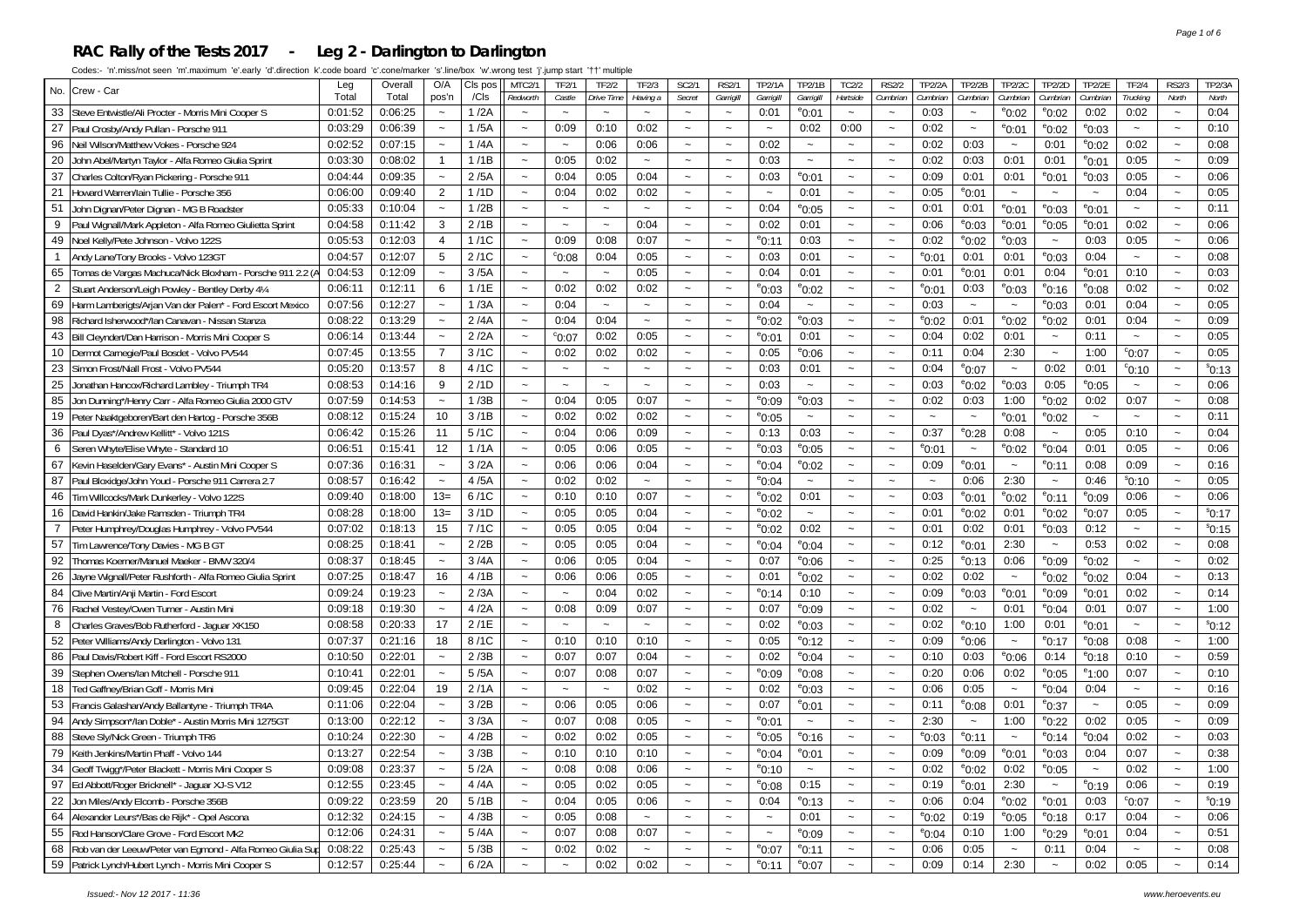| TP2/3B                    | TP2/3C                       | TP2/3D                    | <b>TP2/3E</b>             | TF2/5                     | TC2/3                     | TC2/4                     | RS2/4                     | TP2/4A                    | TP2/4B                | TP2/4C                | TC2/5                     | TF2/6                     | TF2/7                     | TF2/8                     | RS2/5                     | TP2/5A                    | TP2/5B          | SC2/2                     | TF2/9                     | RS2/6                     | TP2/6A                | <b>TP2/6B</b>     | TP2/6C                | TP2/6D          | TP2/6E                    | TP2/6F                    | TC2/6                     | TC2/7                     |
|---------------------------|------------------------------|---------------------------|---------------------------|---------------------------|---------------------------|---------------------------|---------------------------|---------------------------|-----------------------|-----------------------|---------------------------|---------------------------|---------------------------|---------------------------|---------------------------|---------------------------|-----------------|---------------------------|---------------------------|---------------------------|-----------------------|-------------------|-----------------------|-----------------|---------------------------|---------------------------|---------------------------|---------------------------|
| North                     | North                        | North                     | North                     | Farmyard                  | assenthwaitBassenthw      |                           | Little Meli               | North                     | North                 | North                 | Appleby                   | Round the                 | On Parade                 | T'other                   | /estmorlandl              | VestmorlandA              | /estmorlan      | Secret                    | own Streai                | Valley                    | Valley                | Valley            | Valley                | Valley          | Valley                    | Valley                    | Appleby                   | Warcop                    |
| $^{\circ}$ 0:03           | <sup>e</sup> 0:01            | $^{\rm e}$ 0:01           | 0:03                      | 0:02                      |                           |                           |                           | 0:01                      | $^{\rm e}$ 0:02       | 0:03                  |                           |                           |                           |                           |                           | 0:02                      |                 |                           |                           |                           | 0:05                  | 0:01              | $^{\circ}$ 0:02       | 0:09            | 0:02                      | 0:01                      |                           |                           |
| $^{\rm e}$ 0:03           | 0:08                         | °0:01                     | $^{\circ}$ 0:02           | 0:02                      | $\sim$                    | $\tilde{\phantom{a}}$     | $\widetilde{\phantom{m}}$ | $^{\circ}$ 0:01           | °0:01                 | 0:52                  | $\thicksim$               | $\tilde{\phantom{a}}$     | $\tilde{\phantom{a}}$     | $\tilde{\phantom{a}}$     | $\sim$                    | $^{\rm e}$ 0:01           | $^{\rm e}$ 0:01 | $\tilde{}$                | $\thicksim$               | $\tilde{\phantom{a}}$     | 0:06                  | $\thicksim$       | $^{\circ}$ 0:01       | 0:33            | $\tilde{\phantom{a}}$     | 0:03                      | $\widetilde{\phantom{m}}$ |                           |
| $\sim$                    | 0:01                         | $\tilde{\phantom{a}}$     | $^{\circ}$ 0:01           | 0:04                      | $\tilde{\phantom{a}}$     | $\tilde{\phantom{a}}$     | $\tilde{\phantom{a}}$     | $\sim$                    | 0:04                  | 0:06                  | $\widetilde{\phantom{m}}$ | 0:02                      | $\tilde{\phantom{a}}$     | $\tilde{\phantom{a}}$     |                           | 0:01                      | 0:01            | $\tilde{\phantom{a}}$     | 0:02                      | $\sim$                    | 0:07                  | 0:02              | 0:03                  | 0:37            | $^{\circ}$ 0:01           | 0:01                      | $\tilde{\phantom{a}}$     |                           |
| $^{\circ}$ 0:03           | 0:01                         | 0:01                      | $^{\circ}$ 0:03           | $\thicksim$               | $\widetilde{\phantom{m}}$ | $\widetilde{\phantom{m}}$ | $\thicksim$               | 0:01                      | $\tilde{\phantom{a}}$ | 0:07                  | $\tilde{\phantom{a}}$     | 0:02                      | $\tilde{}$                | $\tilde{\phantom{a}}$     |                           | 0:03                      | 1:00            | $\tilde{}$                | $\widetilde{\phantom{m}}$ | $\tilde{}$                | 0:01                  | 0:01              | $^{\circ}$ 0:07       | 0:10            | 0:01                      | 0:01                      | $\widetilde{\phantom{m}}$ |                           |
| 1:00                      | $^{\circ}$ 0:02              | 0:01                      | 0:01                      | 0:04                      | $\widetilde{\phantom{m}}$ | $\widetilde{\phantom{m}}$ | $\widetilde{\phantom{m}}$ | 0:05                      | $^{\rm e}$ 0:02       | 0:05                  | $\widetilde{\phantom{m}}$ | 0:07                      | $\tilde{}$                | 0:02                      | $\widetilde{\phantom{m}}$ | 1:00                      | $^{\rm e}$ 0:03 | $\widetilde{\phantom{m}}$ | 0:02                      | $\tilde{}$                | 0:02                  | 0:01              | $^{\circ}$ 0:01       | 0:06            | $\widetilde{\phantom{m}}$ | 0:01                      | $\widetilde{\phantom{m}}$ |                           |
| $\tilde{\phantom{a}}$     | $^{\circ}$ 0:03              | °0:02                     | $^{\circ}$ 0:03           | 0:04                      | $\thicksim$               | $\widetilde{\phantom{m}}$ | $\widetilde{\phantom{m}}$ | 0:01                      | 0:24                  | 0:43                  | $\widetilde{\phantom{m}}$ | $\thicksim$               | $\ddot{\phantom{0}}$      | $\widetilde{\phantom{m}}$ |                           | $^{\rm e}$ 0:09           | °0:02           | $\tilde{\phantom{a}}$     | $\widetilde{\phantom{m}}$ |                           | 0:15                  | 0:40              | 0:01                  | 0:23            | 0:21                      | 0:10                      | $\tilde{\phantom{a}}$     |                           |
| 0:01                      | $\tilde{\phantom{a}}$        | 0:01                      | $\tilde{\phantom{a}}$     | 0:02                      | $\tilde{\phantom{a}}$     | $\widetilde{\phantom{m}}$ | $\widetilde{\phantom{m}}$ | 0:03                      | $^{\rm e}$ 0:02       | 0:04                  | $\tilde{\phantom{a}}$     | 0:04                      | $\tilde{\phantom{a}}$     | $\tilde{\phantom{a}}$     | $\tilde{\phantom{a}}$     | 0:22                      | 2:30            | $\tilde{\phantom{a}}$     | 0:06                      | $\tilde{\phantom{a}}$     | 0:07                  | $\thicksim$       | $\tilde{\phantom{a}}$ | 0:09            | $^{\circ}$ 0:01           | $^{\circ}$ 0:01           | $\tilde{\phantom{a}}$     |                           |
|                           |                              |                           |                           |                           |                           |                           |                           |                           |                       |                       |                           |                           |                           |                           |                           |                           |                 |                           |                           |                           |                       |                   |                       |                 |                           |                           |                           |                           |
| 0:01                      | $^{\circ}$ 0:03              | 0:01                      | $\thicksim$               | 0:05                      | $\widetilde{\phantom{m}}$ |                           | $\tilde{\phantom{a}}$     | 0:04                      | 0:05                  | 0:01                  | $\tilde{\phantom{a}}$     | 0:04                      | $\tilde{}$                | 0:04                      |                           | 0:01                      | 2:30            |                           | 0:04                      |                           | 0:04                  | °0:01             | 0:01                  | 0:05            |                           | $^{\circ}$ 0:02           | $\tilde{}$                |                           |
| $^{\circ}$ 0:01           | 0:03                         | $^{\rm e}$ 0:01           | $^{\circ}$ 0:01           | 0:06                      | $\widetilde{\phantom{m}}$ | $\widetilde{\phantom{m}}$ | $\tilde{\phantom{a}}$     | 0:01                      | 0:05                  | 1:00                  | $\widetilde{\phantom{m}}$ | $\widetilde{\phantom{m}}$ | $\widetilde{\phantom{m}}$ | 0:05                      | $\widetilde{\phantom{m}}$ | 0:10                      | 1:00            | $\tilde{}$                | 0:04                      | $\tilde{}$                | 0:03                  | 0:25              | 0:01                  | 0:06            | $\widetilde{\phantom{m}}$ | °0:03                     | $\widetilde{\phantom{m}}$ |                           |
| 0:01                      | °0:01                        | 0:02                      | $^{\circ}$ 0:01           | 0:10                      | $\thicksim$               | $\widetilde{\phantom{m}}$ | $\thicksim$               | $^{\circ}$ 0:02           | 0:01                  | 0:19                  |                           | $\widetilde{\phantom{m}}$ |                           | 0:04                      |                           | 0:02                      | 0:01            | $\tilde{\phantom{a}}$     | 0:09                      |                           | 0:07                  | 1:00              | $^{\circ}0:08$        | 0:04            | 0:18                      |                           | $\tilde{}$                |                           |
| 0:01                      | 0:17                         | 0:16                      | 0:01                      | $\thicksim$               | $\tilde{\phantom{a}}$     | $\widetilde{\phantom{m}}$ | $\thicksim$               | 0:03                      | 0:01                  | 0:25                  | $\widetilde{\phantom{m}}$ | 0:09                      | $\tilde{\phantom{a}}$     | 0:10                      |                           | 0:10                      | °0:03           | $\tilde{\phantom{a}}$     | 0:05                      |                           | 0:02                  | °0:26             | $^{\circ}$ 0:02       | 0:25            | 0:02                      | 0:01                      | $\tilde{\phantom{a}}$     |                           |
| $^{\circ}$ 0:02           | $^{\circ}$ 0:05              | 0:01                      | $^{\circ}$ 0:01           | 0:02                      | $\thicksim$               | $\tilde{\phantom{a}}$     | $\tilde{\phantom{a}}$     | 0:01                      | 0:31                  | 0:15                  | $\tilde{\phantom{a}}$     | 0:04                      | $\sim$                    | 0:02                      |                           | 0:45                      | 0:33            | $\sim$                    | 0:05                      |                           | 0:02                  | $^{\rm e}$ 0:02   | $\thicksim$           | 0:10            | $^{\circ}$ 0:04           | °0:02                     | $\tilde{\phantom{a}}$     |                           |
| $^{\circ}$ 0:09           | 0:01                         | 0:02                      | 0:01                      | 0:05                      | $\widetilde{\phantom{m}}$ | $\widetilde{\phantom{m}}$ | $\widetilde{\phantom{m}}$ | 0:03                      | 0:39                  | 0:47                  | $\tilde{\phantom{a}}$     | $^{\circ}0.09$            | $\widetilde{\phantom{m}}$ | 0:06                      | $\widetilde{\phantom{m}}$ | 0:10                      | 2:30            | $\tilde{\phantom{a}}$     | $\thicksim$               | $\tilde{\phantom{a}}$     | 0:04                  | 0:01              | $^{\rm e}$ 0:02       | 0:01            | $^{\circ}$ 0:02           | 0:02                      | $^31:00$                  | $\widetilde{\phantom{m}}$ |
| 0:04                      | $^{\circ}$ 0:05              | 0:01                      | $^{\circ}$ 0:04           | 0:05                      | $\thicksim$               | $\widetilde{\phantom{m}}$ | $\widetilde{\phantom{m}}$ | 0:03                      | 0:06                  | 0:05                  | $\widetilde{\phantom{m}}$ | $\thicksim$               |                           | 0:02                      | $\thicksim$               | 1:00                      | 2:30            | $\tilde{\phantom{a}}$     | 0:06                      | $\tilde{}$                | 0:09                  | $\thicksim$       | 0:02                  | 0:15            | 0:05                      | °0:01                     | $\widetilde{\phantom{m}}$ |                           |
| $\widetilde{\phantom{m}}$ | $^{\circ}$ 0:04              | 0:01                      | 0:01                      | 0:02                      | $\widetilde{\phantom{m}}$ | $\tilde{\phantom{a}}$     | $\widetilde{\phantom{m}}$ | 0:05                      | 0:02                  | 0:10                  | $\tilde{\phantom{a}}$     | $^{\circ}$ 0:09           | $\tilde{\phantom{a}}$     | °0:08                     | $\sim$                    | 0:01                      | 2:30            | $\tilde{}$                | 0:07                      |                           | 0:11                  | 0:13              | $\tilde{\phantom{a}}$ | 0:14            | 0:14                      | 0:02                      | $\widetilde{\phantom{m}}$ |                           |
| $\widetilde{\phantom{m}}$ | $^{\circ}$ 0:05              | 0:02                      | $^{\circ}$ 0:01           | $\widetilde{\phantom{m}}$ | $\thicksim$               | $\widetilde{\phantom{m}}$ | $\widetilde{\phantom{m}}$ | 0:05                      | 0:03                  | 0:04                  | $\thicksim$               | $\mathrm{^{cc}O:10}$      | $\tilde{}$                | 0:02                      | $\widetilde{\phantom{m}}$ | 0:02                      | °0:11           | $\tilde{\phantom{a}}$     | 0:02                      |                           | 0:14                  | $^{\rm e}$ 0:02   | $^{\circ}$ 0:16       | 0:06            | 0:06                      | $\thicksim$               | $\widetilde{\phantom{m}}$ |                           |
|                           |                              | 0:01                      |                           |                           |                           |                           |                           |                           |                       | 1:00                  |                           |                           |                           | $\tilde{\phantom{a}}$     | $\tilde{}$                |                           | 0:06            |                           |                           |                           |                       |                   |                       | 0:07            |                           |                           | $\tilde{\phantom{a}}$     |                           |
| 0:07                      | 0:02                         |                           | °0:01                     | 0:06                      | $\widetilde{\phantom{m}}$ |                           | $\tilde{\phantom{a}}$     | 0:05                      | 0:06                  |                       |                           | $\widetilde{\phantom{m}}$ |                           |                           |                           |                           |                 |                           | 0:05                      |                           | 0:11                  | 0:29              | 0:07                  |                 |                           | 0:02                      |                           |                           |
| 0:01                      | $^{\circ}$ 0:02              | 0:02                      | 0:03                      | $\tilde{\phantom{a}}$     | $\sim$                    | $\tilde{\phantom{a}}$     | $\widetilde{\phantom{m}}$ | 0:04                      | 0:05                  | 0:40                  | $\tilde{\phantom{a}}$     | $\tilde{\phantom{a}}$     | $\overline{ }$            | $\tilde{\phantom{a}}$     | $\tilde{\phantom{a}}$     | 0:01                      | 2:30            | $\sim$                    | 0:02                      | $\tilde{\phantom{a}}$     | 0:13                  | 0:13              | 0:18                  | 0:20            | 0:47                      | 0:05                      | $\tilde{\phantom{a}}$     |                           |
| 0:07                      | 0:01                         | $\widetilde{\phantom{m}}$ | $\widetilde{\phantom{m}}$ | 0:05                      | $\widetilde{\phantom{m}}$ | $\tilde{}$                | $\tilde{\phantom{a}}$     | 0:08                      | 0:04                  | 0:35                  | $\widetilde{\phantom{m}}$ | 0:04                      | $\tilde{\phantom{a}}$     | 0:10                      | $\widetilde{\phantom{m}}$ | 0:01                      | 1:00            | $\tilde{}$                | 0:10                      |                           | 0:18                  | $^{\rm e}$ 0:04   | 0:02                  | 0:17            | $^{\circ}$ 0:01           | 0:01                      | $\widetilde{\phantom{m}}$ |                           |
| $^{\circ}$ 0:01           | °0:03                        | $^{\rm e}$ 0:01           | °0:02                     | 0:04                      | $\widetilde{\phantom{m}}$ | $\thicksim$               | $\tilde{\phantom{a}}$     | °0:03                     | °0:01                 | 1:00                  | $\widetilde{\phantom{m}}$ | 0:05                      | $\tilde{\phantom{a}}$     | 0:04                      | $\thicksim$               | 0:03                      | 2:30            | $\widetilde{\phantom{m}}$ | 0:02                      | $\tilde{}$                | 0:09                  | $^{\rm e}$ 0:02   | 0:04                  | 0:09            | 0:03                      | $\widetilde{\phantom{m}}$ | $\widetilde{\phantom{m}}$ | $\thicksim$               |
| 0:01                      | $^{\circ}$ 0:11              | 0:04                      | 0:04                      | 0:05                      | $\tilde{\phantom{a}}$     | $\tilde{}$                | $\widetilde{\phantom{m}}$ | 0:03                      | 0:05                  | 1:00                  | $\tilde{\phantom{a}}$     | 0:06                      |                           | 0:08                      |                           | 0:07                      | °0:02           |                           | $\widetilde{\phantom{m}}$ |                           | 0:04                  | $^{\rm e}$ 0:03   | 0:11                  | 0:07            | 0:14                      | °0:02                     | $\widetilde{\phantom{m}}$ |                           |
| 0:01                      | $e_{0:07}$                   | 0:01                      | $^{\circ}$ 0:01           | 0:04                      | $\widetilde{\phantom{m}}$ | $\tilde{}$                | $\widetilde{\phantom{m}}$ | 0:01                      | 0:01                  | 0:10                  | $\tilde{\phantom{a}}$     | 0:06                      | $\tilde{\phantom{a}}$     | 0:05                      |                           | 0:10                      | 0:59            | $\widetilde{\phantom{m}}$ | 0:04                      |                           | 0:11                  | 0:01              | 0:08                  | 0:39            | 0:03                      | $\widetilde{\phantom{m}}$ | $\tilde{}$                |                           |
| $^{\circ}$ 0:07           | 0:19                         | $^{\circ}$ 0:09           | 0:05                      | 0:07                      | $\thicksim$               | $\tilde{\phantom{a}}$     | $\widetilde{\phantom{m}}$ | 0:07                      | 0:06                  | 0:09                  | $\widetilde{\phantom{m}}$ | 0:04                      | $\tilde{}$                | 0:02                      |                           | $\widetilde{\phantom{m}}$ | 0:08            | $\tilde{\phantom{a}}$     | 0:02                      | $\tilde{}$                | 0:14                  | $^{\rm e}$ 0:10   | 0:13                  | 0:19            | 0.06                      | 0:14                      | $\tilde{\phantom{a}}$     |                           |
| 0:01                      | $^{\circ}$ 0:06              | 0:01                      | $^{\circ}$ 0:02           | 0:05                      | $\widetilde{\phantom{m}}$ | $\tilde{}$                | $\widetilde{\phantom{m}}$ | 0:04                      | $\tilde{\phantom{a}}$ | $\tilde{\phantom{a}}$ |                           | 0:02                      | $\tilde{\phantom{a}}$     | $^{\rm s}$ 0:06           | $\widetilde{\phantom{m}}$ | <sup>e</sup> 0:07         | 2:30            | $\widetilde{\phantom{m}}$ | 0:04                      | $\tilde{\phantom{a}}$     | $\tilde{\phantom{a}}$ | $^{\rm e}$ 0:02   | $^{\circ}0:09$        | 0:14            | 0:08                      | °0:01                     | $\widetilde{\phantom{m}}$ |                           |
| $^{\circ}$ 0:01           | $^{\circ}0:09$               | $^{\rm e}$ 0:11           | $^{\circ}$ 0:06           | 0:10                      | $\widetilde{\phantom{m}}$ | $\widetilde{\phantom{m}}$ | $\widetilde{\phantom{m}}$ | 0:04                      | 0:11                  | 1:00                  | $\tilde{\phantom{a}}$     | 0:10                      |                           | 0:10                      |                           | 0:09                      | 2:30            |                           | 0:10                      |                           | 0:18                  | 0:01              | $^{\circ}$ 0:03       | 0:32            | $^{\circ}$ 0:07           | $^{\rm e}$ 0:08           | $\widetilde{\phantom{m}}$ |                           |
| $^{\circ}$ 0:07           | $^{\circ}$ 0:02              | 0:04                      | 0:01                      | 0:05                      | $\tilde{}$                |                           | $\tilde{}$                | $^{\circ}$ 0:01           | 0:02                  | 0:39                  |                           | 0:04                      |                           | 0:04                      |                           | 0:02                      | 2:30            |                           | 0:04                      |                           | 0:17                  | $^{\rm e}$ 0:05   | 0:19                  | 0:02            | 0:25                      | 0:08                      | $\widetilde{\phantom{m}}$ |                           |
| 0:02                      | 0:02                         | 0:03                      | 0:01                      | 0:04                      | $\thicksim$               | $\tilde{}$                | $\widetilde{\phantom{m}}$ | 0:02                      | 0:04                  | 0:04                  | $\widetilde{\phantom{m}}$ | 0:09                      | $\tilde{\phantom{a}}$     | 0:09                      | $\widetilde{\phantom{m}}$ | 0:04                      | 2:30            | $\tilde{\phantom{a}}$     | 0:06                      | $\tilde{\phantom{a}}$     | 0:08                  | 0:06              | 0:02                  | 0:24            | $^{\circ}0:09$            | 0:03                      | $\widetilde{\phantom{m}}$ |                           |
| 0:02                      | $\tilde{\phantom{a}}$        | 0:01                      | $^{\circ}$ 0:01           | 0:04                      | $\thicksim$               | $\tilde{}$                | $\widetilde{\phantom{m}}$ | 0:03                      | 0:01                  | 1:00                  | $\widetilde{\phantom{m}}$ | 0:06                      | $\tilde{\phantom{a}}$     | 0:04                      | $\widetilde{\phantom{m}}$ | $^{\rm e}$ 0:03           | 0:05            | $\tilde{\phantom{a}}$     | 0:05                      |                           | 0:02                  | $^{\rm e}$ 0:04   | 0:06                  | 0:17            | 0:16                      | 0:02                      | $\tilde{\phantom{a}}$     |                           |
| 0:06                      | 0:24                         | °0:23                     | $^{\circ}$ 0:01           | $\tilde{\phantom{a}}$     | $\tilde{\phantom{a}}$     | $\tilde{\phantom{a}}$     | $\widetilde{\phantom{m}}$ | 0:12                      | 0:03                  | 0:29                  | $\tilde{\phantom{a}}$     | 0:07                      | $\tilde{\phantom{a}}$     | 0:04                      | $\tilde{\phantom{a}}$     | 0:15                      | 2:30            | $\tilde{\phantom{a}}$     | $\widetilde{\phantom{m}}$ | $\tilde{\phantom{a}}$     | 0:04                  | $^{\circ}$ 0:05   | 0:04                  | 0:17            | $^{\circ}$ 0:05           | 0:13                      | $\sim$                    |                           |
| 0:01                      | 0:02                         | 0:01                      | $\tilde{\phantom{a}}$     | 0:06                      | $\tilde{\phantom{a}}$     | $\tilde{\phantom{a}}$     | $\tilde{}$                | 0:05                      | $^{\rm e}$ 0:01       | 1:00                  | $\tilde{\phantom{a}}$     | 0:06                      | $\tilde{}$                | 0:06                      | $\widetilde{\phantom{m}}$ | 0:09                      | 1:00            | $\tilde{\phantom{a}}$     | 0:05                      | $\tilde{}$                | 0:07                  | 0:01              | 0:07                  | 0:37            | 0:08                      | 0:04                      | $\tilde{}$                |                           |
|                           |                              |                           |                           |                           |                           |                           |                           |                           |                       |                       |                           |                           |                           |                           |                           |                           |                 |                           |                           |                           |                       |                   |                       |                 |                           |                           |                           |                           |
| 0:09                      | 0:11                         | °0:29                     | 0:06                      | $\thicksim$               | $\widetilde{\phantom{m}}$ | $\widetilde{\phantom{m}}$ | $\widetilde{\phantom{m}}$ | $\widetilde{\phantom{m}}$ | 0:01                  | 0:03                  | $\tilde{\phantom{a}}$     | 0:02                      | $\tilde{}$                | $\thicksim$               | $\tilde{\phantom{a}}$     | 0:09                      | 2:30            | $\tilde{\phantom{a}}$     | 0:04                      | $\tilde{\phantom{a}}$     | 0:06                  | <sup>e</sup> 0:18 | $e_{0:01}$            | 0:14            | 1:00                      | 0:06                      | $\widetilde{\phantom{m}}$ |                           |
| 0:12                      | °0:08                        | $^{\rm e}$ 0:01           | $^{\circ}$ 0:03           | 0:08                      | $\tilde{}$                | $\sim$                    | $\tilde{\phantom{a}}$     |                           | $^{\rm e}$ 0:01       | 0:49                  | $\tilde{\phantom{a}}$     | 0:06                      | $\ddot{\phantom{1}}$      | $^{\rm s}$ 0:10           |                           | 0:01                      | 2:30            |                           | 0:08                      |                           | 0:09                  | $^{\rm e}$ 0:01   | 0:01                  | 0:18            | 0:38                      | $\tilde{\phantom{a}}$     | $\tilde{\phantom{a}}$     |                           |
| $^{\circ}$ 0:08           | 0:20                         | 0:05                      | 0:02                      | $\widetilde{\phantom{m}}$ | $\tilde{}$                |                           | $\tilde{\phantom{a}}$     | 1:00                      | 0:59                  | 0:16                  |                           | $\widetilde{\phantom{m}}$ |                           |                           |                           | 0:06                      | 0:12            |                           |                           |                           | 0:23                  | $^{\rm e}$ 0:02   | 0:29                  | 0:18            | 0:01                      | 0:02                      | $\tilde{\phantom{a}}$     |                           |
| 0:03                      | 0:01                         | 0:03                      | $^{\rm e}$ 0:02           | 0:08                      | $\thicksim$               | $\widetilde{\phantom{m}}$ | $\widetilde{\phantom{m}}$ | 0:02                      | 0:01                  | 0:46                  | $\tilde{\phantom{a}}$     | 0:10                      | $\tilde{}$                | 0:10                      | $\widetilde{\phantom{m}}$ | 0:06                      | 0:11            | $\tilde{\phantom{a}}$     | 0:09                      |                           | 0:06                  | $^{\circ}$ 0:04   | $^{\rm e}$ 0:22       | 0:19            | 0:02                      | <sup>e</sup> 0:01         | $\widetilde{\phantom{m}}$ |                           |
| 0:05                      | $^{\circ}$ 0:06              | $\widetilde{\phantom{m}}$ | $^{\circ}$ 0:03           | 0:06                      | $\thicksim$               | $\tilde{}$                | $\widetilde{\phantom{m}}$ | 0:04                      | 0:01                  | 0:30                  | $\widetilde{\phantom{m}}$ | 0:04                      | $\tilde{}$                | 0:04                      |                           | 0:02                      | 2:30            | $\tilde{}$                | 0:05                      |                           | 0:20                  | 0:01              | $^{\circ}$ 0:14       | 0:36            | 0:14                      | 0:02                      | $\widetilde{\phantom{m}}$ |                           |
| 0:06                      | $\tilde{\phantom{a}}$        | 0:02                      | $\sim$                    | 0:07                      | $\tilde{\phantom{a}}$     | $\tilde{}$                | $\sim$                    | 0:04                      | $^{\circ}$ 0:01       | 1:00                  | $\tilde{\phantom{a}}$     | 0:06                      | $\tilde{}$                | 0:04                      |                           | $^{\rm e}$ 0:12           | 2:30            | $\tilde{\phantom{a}}$     | 0:06                      | $\tilde{\phantom{a}}$     | 1:00                  | 0:03              | $^{\circ}$ 0:16       | 0:13            | $^{\circ}$ 0:05           | 0:03                      | $\widetilde{\phantom{m}}$ |                           |
| $\widetilde{\phantom{m}}$ | $^{\rm e}$ 0:06              | $\tilde{\phantom{a}}$     | $^{\circ}$ 0:01           | $\thicksim$               | $\thicksim$               | $\tilde{}$                | $\tilde{\phantom{a}}$     | 0:03                      | 1:00                  | $^{\circ}$ 0:06       | $\tilde{\phantom{a}}$     | $\tilde{\phantom{a}}$     | $\overline{ }$            | $\tilde{}$                |                           | 0:10                      | 2:30            | $\tilde{\phantom{a}}$     | $\tilde{\phantom{a}}$     | $\tilde{}$                | 0:06                  | 1:00              | $^{\circ}$ 0:35       | 0:42            | 0:16                      | 0:01                      | $\widetilde{\phantom{m}}$ |                           |
| $\thicksim$               | 0:09                         | 0:03                      | $^{\circ}$ 0:07           | 0:06                      | $\widetilde{\phantom{m}}$ | $\tilde{\phantom{a}}$     | $\widetilde{\phantom{m}}$ | 0:01                      | 0:07                  | 0:06                  | $\tilde{\phantom{a}}$     | 0:02                      | $\tilde{\phantom{a}}$     | 0:08                      | $\sim$                    | 0:07                      | 2:30            | $\tilde{\phantom{a}}$     | 0:04                      | $\tilde{\phantom{a}}$     | 0:17                  | 0:29              | 0:19                  | 0:29            | 0:38                      | 0:08                      | $\tilde{}$                |                           |
| 0:03                      | °0:09                        | $\thicksim$               | $^{\circ}$ 0:02           | 0:06                      | $\thicksim$               | $\thicksim$               | $\tilde{\phantom{a}}$     | 0:09                      | $^{\circ}$ 0:01       | 0:47                  | $\widetilde{\phantom{m}}$ | 0:04                      | $\ddot{\phantom{0}}$      | 0:10                      |                           | 0:28                      | 2:30            | $\tilde{\phantom{a}}$     | 0:07                      |                           | 0:16                  | $^{\rm e}$ 0:02   | $\thicksim$           | 0:18            | $^{\circ}$ 0:02           | °0:03                     | $\tilde{\phantom{a}}$     |                           |
| $^{\circ}$ 0:22           | 0:25                         | 0:02                      | $^{\rm e}$ 0:03           | 0:05                      | $\tilde{}$                | $\widetilde{\phantom{m}}$ | $\tilde{\phantom{a}}$     | 0:07                      | 0:03                  | 0:55                  | $\tilde{\phantom{a}}$     | 0:04                      | $\tilde{\phantom{a}}$     | 0:09                      |                           | °0:04                     | 2:30            | $\tilde{\phantom{a}}$     | 0:07                      |                           | 0:41                  | 0:03              | $\thicksim$           | 0:47            | 0:18                      | °0:04                     | $\widetilde{\phantom{m}}$ |                           |
| 0:05                      | $^{\circ}$ 0:10              | °0:01                     |                           | 0:08                      |                           |                           | $\tilde{\phantom{a}}$     | 0:06                      | 0:06                  | 0:14                  | $\tilde{\phantom{a}}$     | 0:06                      |                           | 0:08                      |                           | 0:05                      | 2:30            |                           | 0:08                      |                           | 0:14                  | 0:13              | 0:25                  | 0:38            | 0:03                      | 0:08                      |                           |                           |
| 0:08                      | 0:13                         |                           |                           | 0:09                      |                           |                           |                           | $^{\circ}$ 0:01           | 0:03                  | 0:21                  |                           | 0:05                      |                           | 0:06                      |                           |                           | 2:30            |                           | 0:05                      |                           | 0:07                  | 0:06              |                       | 0:18            | 0:10                      | $^{\circ}$ 0:01           |                           |                           |
|                           |                              | $^{\circ}$ 0:01           |                           |                           |                           |                           |                           |                           |                       |                       |                           |                           |                           |                           |                           | $^{\circ}$ 0:09           |                 |                           |                           |                           |                       |                   | $^{\circ}$ 0:19       |                 |                           |                           |                           |                           |
| 0:06                      | $^{\circ}$ 0:07              | 0:02                      | $^{\circ}0:03$            | 0:07                      | $\tilde{\phantom{a}}$     | $\tilde{\phantom{a}}$     | $\tilde{\phantom{a}}$     | 0:02                      | 0:05                  | 0:09                  | $\tilde{\phantom{a}}$     | 0:05                      | $\tilde{\phantom{a}}$     | $^{\rm ws}$ 0:30          | $\tilde{\phantom{a}}$     | 0:06                      | 2:30            | $\tilde{\phantom{a}}$     | 0:04                      | $\widetilde{\phantom{m}}$ | 0:12                  | $^{\circ}$ 0:05   | 0:17                  | 0:25            | 0:32                      | 0:23                      | $\tilde{\phantom{a}}$     | $\tilde{\phantom{a}}$     |
| $^{\circ}$ 0:05           | 0:11                         | $^{\circ}$ 0:01           | $^{\circ}$ 0:03           | 0:02                      | $\widetilde{\phantom{m}}$ | $\thicksim$               | $\tilde{\phantom{a}}$     | 0:02                      | 0:03                  | 0:14                  | $\thicksim$               | $\thicksim$               | $\thicksim$               | 0:02                      | $\thicksim$               | 1:00                      | 2:30            | $\thicksim$               | 0:06                      | $\widetilde{\phantom{m}}$ | 0:07                  | 0:08              | 0:17                  | $^{\circ}$ 0:05 | 0:22                      | $^{\circ}$ 0:01           | $\sim$                    | $\thicksim$               |
| $^{\circ}$ 0:02           | 2:30                         | $\sim$                    | 0:01                      | 0:04                      | $\widetilde{\phantom{m}}$ | $\widetilde{\phantom{m}}$ | $\thicksim$               | 0:05                      | $^{\circ}$ 0:01       | 1:00                  | $\sim$                    | 0:02                      | $\thicksim$               | 0:04                      | $\widetilde{\phantom{m}}$ | 1:00                      | 2:30            | $\sim$                    | 0:02                      | $\thicksim$               | 0:13                  | $^{\rm e}$ 0:13   | 0:11                  | 0:16            | 0:08                      | $\tilde{\phantom{a}}$     | $\sim$                    | $\sim$                    |
| $^{\circ}$ 0:02           | 1:00                         | $^{\circ}$ 0:02           | 0:06                      | 0:06                      | $\thicksim$               | $\thicksim$               | $\thicksim$               | 1:00                      | 1:00                  | 0:11                  | $\widetilde{\phantom{m}}$ | 0:06                      | $\widetilde{\phantom{m}}$ | 0:05                      | $\widetilde{\phantom{m}}$ | 0:09                      | 0:36            | $\thicksim$               | 0:04                      | $\widetilde{\phantom{m}}$ | $^{\circ}0:09$        | $^{\circ}$ 0:01   | $^{\circ}0:03$        | 0:22            | 0:11                      | $^{\circ}$ 0:16           | $\sim$                    | $\thicksim$               |
| 0:04                      | 0:03                         | 0:03                      | 0:01                      | $\tilde{\phantom{a}}$     | $\tilde{\phantom{a}}$     | $\tilde{\phantom{a}}$     | $\sim$                    | 0:03                      | 0:13                  | $^{\rm e}$ 0:11       | $\tilde{\phantom{a}}$     | $\sim$                    | $\tilde{\phantom{a}}$     | $\tilde{\phantom{a}}$     | $\tilde{\phantom{a}}$     | 0:14                      | 2:30            | $\sim$                    | $\tilde{\phantom{a}}$     | $\thicksim$               | 0:36                  | 0.05              | 0:09                  | 0:21            | $^{\rm e}$ 0:03           | 0:05                      | $\sim$                    | $\sim$                    |
| 0:05                      | 0:07                         | 0:04                      | $\thicksim$               | $\widetilde{\phantom{m}}$ | $\thicksim$               | $\widetilde{\phantom{m}}$ | $\tilde{\phantom{a}}$     | $^{\circ}0.04$            | 1:00                  | 0:22                  | $\widetilde{\phantom{m}}$ | 0:02                      | $\thicksim$               | 0:02                      | $\widetilde{\phantom{m}}$ | 0:13                      | 2:30            | $\widetilde{\phantom{m}}$ | 0:04                      | $\tilde{\phantom{a}}$     | 0:09                  | $^{\circ}$ 0:23   | $^{\circ}$ 0:14       | $^{\circ}$ 0:07 | $^{\circ}$ 0:13           | $^{\circ}$ 0:30           | $\widetilde{\phantom{m}}$ | $\sim$                    |
|                           |                              |                           |                           |                           |                           |                           |                           |                           |                       |                       |                           |                           |                           |                           |                           |                           |                 |                           |                           |                           |                       |                   |                       |                 |                           |                           |                           |                           |
|                           | Issued:- Nov 12 2017 - 11:36 |                           |                           |                           |                           |                           |                           |                           |                       |                       |                           |                           |                           |                           |                           |                           |                 |                           |                           |                           |                       |                   |                       |                 |                           |                           | www.heroevents.eu         |                           |

22 64 55

68 59

No.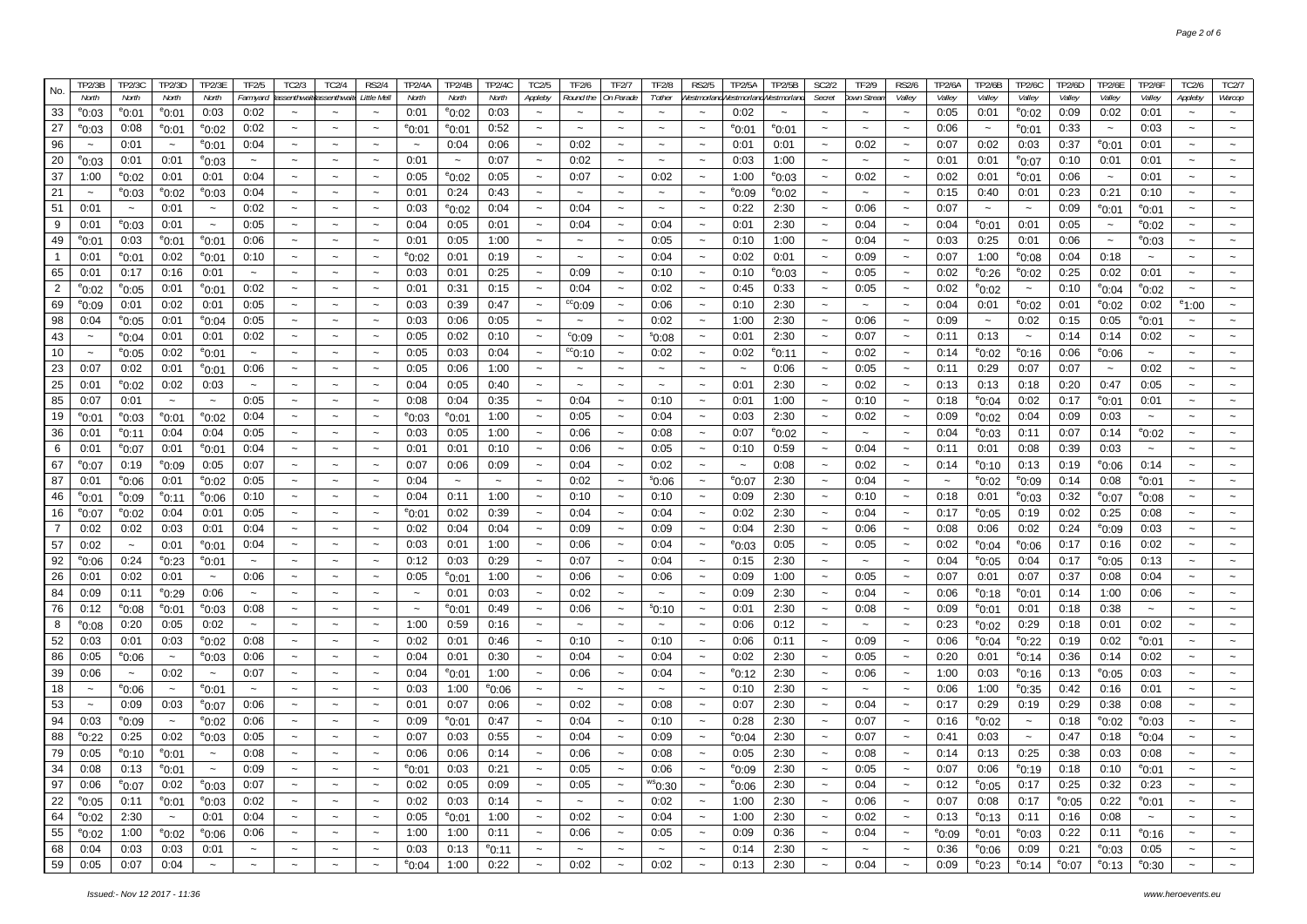| Warcop<br>Warcop<br>Warcop<br>Warcop<br>Warcop<br>Warcop<br>Warcop<br>Warcop<br>Warcop<br>Warcop<br>Warcop<br>Warcop<br>Warcop<br>Warcop<br>Warcop<br>Warcop<br>Warcop<br>Reservoirs<br>Reservoirs<br>Reservoirs<br>Reservoirs<br>0:15<br>0:03<br>0:15<br>0:15<br>0:01<br>$^{\rm e}$ 0:03<br>0:05<br>$\sim$<br>$\tilde{\phantom{a}}$<br>$\tilde{\phantom{a}}$<br>$\sim$<br>$\tilde{\phantom{a}}$<br>$\sim$<br>$\sim$<br>$\sim$<br>$\tilde{}$<br>$\tilde{\phantom{a}}$<br>$\tilde{\phantom{a}}$<br>$\sim$<br>$\tilde{\phantom{a}}$<br>$\ddot{\phantom{0}}$<br>$\tilde{\phantom{a}}$<br>$\sim$<br>$\tilde{\phantom{a}}$<br>$\tilde{\phantom{a}}$<br>0:30<br>0:15<br>0:02<br>$\sim$<br>$\tilde{\phantom{a}}$<br>$^{\rm e}$ 0:02<br>0:01<br>0:03<br>$\tilde{\phantom{a}}$<br>$\sim$<br>$\sim$<br>$\sim$<br>$\sim$<br>$\tilde{\phantom{a}}$<br>$\tilde{\phantom{a}}$<br>$\tilde{\phantom{a}}$<br>$\sim$<br>$\tilde{\phantom{a}}$<br>$\tilde{}$<br>$\thicksim$<br>$\tilde{\phantom{a}}$<br>$\sim$<br>$\tilde{\phantom{a}}$<br>$\tilde{}$<br>$\tilde{\phantom{a}}$<br>$\sim$<br>$\sim$<br>$\sim$<br>0:15<br>0:15<br>0:15<br>0:15<br>0:03<br>0:02<br>$^{\rm e}$ 0:02<br>$\sim$<br>$\sim$<br>$\sim$<br>$\tilde{\phantom{a}}$<br>$\sim$<br>$\sim$<br>$\sim$<br>$\sim$<br>$\ddot{\phantom{0}}$<br>$\sim$<br>$\sim$<br>$\tilde{\phantom{a}}$<br>$\tilde{\phantom{a}}$<br>$\sim$<br>$\sim$<br>$\tilde{\phantom{a}}$<br>$\tilde{\phantom{a}}$<br>$\tilde{\phantom{a}}$<br>$\tilde{\phantom{a}}$<br>$\sim$<br>0:15<br>0:15<br>0:15<br>0:15<br>0:01<br>0:05<br>$^{\circ}$ 0:03<br>0:04<br>0:03<br>$\tilde{\phantom{a}}$<br>$\tilde{\phantom{a}}$<br>$\sim$<br>$\tilde{\phantom{a}}$<br>$\sim$<br>$\tilde{\phantom{a}}$<br>$\sim$<br>$\sim$<br>$\tilde{\phantom{a}}$<br>$\tilde{\phantom{a}}$<br>$\sim$<br>$\sim$<br>$\sim$<br>$\tilde{\phantom{a}}$<br>$\sim$<br>$\sim$<br>$\ddot{\phantom{0}}$<br>$\sim$<br>$\sim$<br>0:15<br>0:15<br>0:15<br>0:01<br>0:12<br>0:02<br>0:01<br>$\tilde{\phantom{a}}$<br>0:15<br>$\tilde{\phantom{a}}$<br>$\sim$<br>$\tilde{\phantom{a}}$<br>$\tilde{\phantom{a}}$<br>$\tilde{\phantom{a}}$<br>$\sim$<br>$\sim$<br>$\tilde{\phantom{a}}$<br>$\sim$<br>$\sim$<br>$\sim$<br>$\sim$<br>$\tilde{\phantom{a}}$<br>$\sim$<br>$\sim$<br>$\sim$<br>$\tilde{\phantom{a}}$<br>$\tilde{\phantom{a}}$<br>0:15<br>0:15<br>0:02<br>1:00<br>0:15<br>0:15<br>$^{\circ}$ 0:06<br>0:06<br>$^{\rm e}$ 0:01<br>$\tilde{}$<br>$\sim$<br>$\tilde{\phantom{a}}$<br>$\tilde{\phantom{a}}$<br>$\tilde{\phantom{a}}$<br>$\sim$<br>$\sim$<br>$\tilde{\phantom{a}}$<br>$\tilde{\phantom{a}}$<br>$\sim$<br>$\sim$<br>$\tilde{\phantom{a}}$<br>$\tilde{\phantom{a}}$<br>$\tilde{\phantom{a}}$<br>$\tilde{\phantom{a}}$<br>$\sim$<br>$\tilde{}$<br>0:05<br>0:15<br>0:15<br>0:15<br>0:02<br>0:15<br>0:15<br>0:07<br>0:04<br>$\tilde{}$<br>$\tilde{\phantom{a}}$<br>$\tilde{\phantom{a}}$<br>$\tilde{}$<br>$\thicksim$<br>$\thicksim$<br>$\tilde{\phantom{a}}$<br>$\thicksim$<br>$\tilde{\phantom{a}}$<br>$\sim$<br>$\tilde{\phantom{a}}$<br>$\sim$<br>$\sim$<br>$\sim$<br>$\sim$<br>$\sim$<br>$\sim$<br>$\ddot{\phantom{0}}$<br>0:15<br>0:15<br>0:15<br>0:03<br>0:01<br>0:01<br>$^{\circ}$ 0:01<br>$\tilde{\phantom{a}}$<br>0:15<br>$\sim$<br>$\sim$<br>0:05<br>$\tilde{\phantom{a}}$<br>$\tilde{\phantom{a}}$<br>$\tilde{\phantom{a}}$<br>$\thicksim$<br>$\sim$<br>$\tilde{\phantom{a}}$<br>$\tilde{\phantom{a}}$<br>$\tilde{}$<br>$\tilde{\phantom{a}}$<br>$\tilde{\phantom{a}}$<br>$\tilde{\phantom{a}}$<br>$\tilde{\phantom{a}}$<br>$\tilde{\phantom{a}}$<br>$\tilde{\phantom{a}}$<br>$\sim$<br>0:07<br>0:02<br>0:15<br>0:15<br>0:15<br>0:15<br>0:15<br>0:01<br>0:10<br>0:04<br>$\sim$<br>$\widetilde{\phantom{m}}$<br>$\tilde{\phantom{a}}$<br>$\tilde{}$<br>$\widetilde{\phantom{m}}$<br>$\widetilde{\phantom{m}}$<br>$\tilde{}$<br>$\widetilde{\phantom{m}}$<br>$\widetilde{\phantom{m}}$<br>$\sim$<br>$\widetilde{\phantom{m}}$<br>$\widetilde{\phantom{m}}$<br>$\widetilde{\phantom{m}}$<br>$\tilde{}$<br>$\tilde{\phantom{a}}$<br>$\thicksim$<br>$\thicksim$<br>$\tilde{\phantom{a}}$<br>0:15<br>$\tilde{\phantom{a}}$<br>0:15<br>$\tilde{\phantom{a}}$<br>$\tilde{\phantom{a}}$<br>0:15<br>$\sim$<br>$\tilde{\phantom{a}}$<br>0:01<br>0:11<br>0:13<br>0:05<br>$\tilde{\phantom{a}}$<br>$\tilde{\phantom{a}}$<br>$\thicksim$<br>$\tilde{\phantom{a}}$<br>$\tilde{\phantom{a}}$<br>$\tilde{\phantom{a}}$<br>$\tilde{\phantom{a}}$<br><sup>e</sup> 0:33<br>$\tilde{\phantom{a}}$<br>$\tilde{\phantom{a}}$<br>$\tilde{\phantom{a}}$<br>$\sim$<br>$\sim$<br>$\tilde{\phantom{a}}$<br>0:15<br>0:15<br>0:15<br>$\sim$<br>0:04<br>0:13<br>0:09<br>0:09<br>0:01<br>$\sim$<br>$^{\circ}$ 0:22<br>$\tilde{}$<br>$\widetilde{\phantom{m}}$<br>$\tilde{\phantom{a}}$<br>$\tilde{\phantom{a}}$<br>$\tilde{\phantom{a}}$<br>$\thicksim$<br>$\tilde{\phantom{a}}$<br>$\tilde{\phantom{a}}$<br>$\thicksim$<br>$\sim$<br>$\tilde{\phantom{a}}$<br>$\sim$<br>$\tilde{}$<br>$\tilde{\phantom{a}}$<br>$\tilde{\phantom{a}}$<br>$\tilde{}$<br>$\tilde{}$<br>0:30<br>0:15<br>0:15<br>0:15<br>0:04<br>0:02<br>0:30<br>$^{\circ}$ 0:13<br>$^{\rm e}$ 0:14<br>0:01<br>0:19<br>$\thicksim$<br>$\tilde{\phantom{a}}$<br>$\thicksim$<br>$\tilde{\phantom{a}}$<br>$\thicksim$<br>$\tilde{\phantom{a}}$<br>$\tilde{\phantom{a}}$<br>$\tilde{}$<br>$\widetilde{\phantom{m}}$<br>$\tilde{\phantom{a}}$<br>$\thicksim$<br>$\tilde{\phantom{a}}$<br>$\thicksim$<br>$\tilde{}$<br>$\tilde{}$<br>$\tilde{\phantom{a}}$<br>$\sim$<br>0:15<br>0:21<br>0:05<br>0:15<br>0:15<br>0:15<br>$\sim$<br>0:03<br>$^{\circ}$ 0:02<br>0:01<br>$\sim$<br>$\sim$<br>$^{\circ}0:06$<br>$\tilde{\phantom{a}}$<br>$\sim$<br>$\thicksim$<br>$\sim$<br>$\thicksim$<br>$\thicksim$<br>$\sim$<br>$\widetilde{\phantom{m}}$<br>$\tilde{\phantom{a}}$<br>$\tilde{\phantom{a}}$<br>$\widetilde{\phantom{m}}$<br>$\sim$<br>$\tilde{\phantom{a}}$<br>$\sim$<br>$\thicksim$<br>0:30<br>0:30<br>$\sim$<br>0:30<br>0:15<br>0:15<br>0:15<br>$\sim$<br>0:13<br>0:19<br>0:01<br>0:12<br>0:04<br>$e_{0:01}$<br>$\sim$<br>$\sim$<br>$\sim$<br>$\tilde{\phantom{a}}$<br>$\widetilde{\phantom{m}}$<br>$\widetilde{\phantom{m}}$<br>$\tilde{\phantom{a}}$<br>$\sim$<br>$\widetilde{\phantom{m}}$<br>$\widetilde{\phantom{m}}$<br>$\widetilde{\phantom{m}}$<br>$\thicksim$<br>$\sim$<br>$\tilde{\phantom{a}}$<br>0:15<br>0:15<br>0:15<br>0:15<br>0:02<br>$^{\circ}$ 0:12<br>0:05<br>0:01<br>0:01<br>$\thicksim$<br>$\sim$<br>$\widetilde{\phantom{m}}$<br>$\sim$<br>$\sim$<br>$\tilde{\phantom{a}}$<br>$\tilde{\phantom{a}}$<br>$\tilde{\phantom{a}}$<br>$\thicksim$<br>$\thicksim$<br>$\tilde{\phantom{a}}$<br>$\tilde{\phantom{a}}$<br>$\tilde{\phantom{a}}$<br>$\thicksim$<br>$\thicksim$<br>$\thicksim$<br>$\sim$<br>$\widetilde{\phantom{m}}$<br>$\sim$<br>0:15<br>0:15<br>$\sim$<br>0:15<br>0:15<br>$\sim$<br>$^{\circ}$ 0:26<br>0:16<br>0:07<br>0:05<br>$\sim$<br>$\sim$<br>$\thicksim$<br>$\thicksim$<br>$\thicksim$<br>$\thicksim$<br>$\tilde{\phantom{a}}$<br>$\thicksim$<br>$\sim$<br>$^{\rm e}$ 0:06<br>$\tilde{\phantom{a}}$<br>$\sim$<br>$\tilde{\phantom{a}}$<br>$\tilde{\phantom{a}}$<br>$\widetilde{\phantom{m}}$<br>$\thicksim$<br>$\sim$<br>$\tilde{\phantom{a}}$<br>0:15<br>0:02<br>0:47<br>0:05<br>0:03<br>$\sim$<br>0:15<br>0:15<br>$\thicksim$<br>0:14<br>0:08<br>$\tilde{\phantom{a}}$<br>$\sim$<br>$\sim$<br>$\widetilde{\phantom{m}}$<br>$\tilde{\phantom{a}}$<br>$\sim$<br>$\tilde{\phantom{a}}$<br>$\sim$<br>$\sim$<br>$\tilde{\phantom{a}}$<br>$\widetilde{\phantom{m}}$<br>$\sim$<br>$\sim$<br>$\sim$<br>$\sim$<br>$\sim$<br>$\sim$<br>0:15<br>0:15<br>0:15<br>0:15<br>0:48<br>0:42<br>0:15<br>0:05<br>$\sim$<br>$\tilde{\phantom{a}}$<br>$\thicksim$<br>$\tilde{\phantom{a}}$<br>$\tilde{\phantom{a}}$<br>$\thicksim$<br>$\tilde{\phantom{a}}$<br>$\thicksim$<br>$^{\rm e}$ 0:09<br>$^{\rm e}$ 0:01<br>$\tilde{\phantom{a}}$<br>$\sim$<br>$\sim$<br>$\tilde{\phantom{a}}$<br>$\thicksim$<br>$\tilde{}$<br>$\tilde{}$<br>$\widetilde{\phantom{m}}$<br>$\tilde{\phantom{a}}$<br>$\tilde{\phantom{a}}$<br>0:15<br>0:30<br>0:15<br>0:15<br>$\sim$<br>0:03<br>0:10<br>0:02<br>0:06<br>1:00<br>$\sim$<br>$\widetilde{\phantom{m}}$<br>$\sim$<br>$\sim$<br>$\sim$<br>$\sim$<br>$\sim$<br>$^{\rm s}$ 0:23<br>$\tilde{\phantom{a}}$<br>$\thicksim$<br>$\sim$<br>$\sim$<br>$\sim$<br>$\widetilde{\phantom{m}}$<br>$\widetilde{\phantom{m}}$<br>$\sim$<br>$\tilde{\phantom{a}}$<br>$\sim$<br>0:30<br>0:15<br>0:15<br>0:27<br>0:04<br>1:00<br>0:15<br>$\tilde{\phantom{a}}$<br>0:11<br>$^{\circ}$ 0:03<br>0:21<br>$\tilde{\phantom{a}}$<br>$\thicksim$<br>$\tilde{\phantom{a}}$<br>$\sim$<br>$\thicksim$<br>$\tilde{\phantom{a}}$<br>$\tilde{\phantom{a}}$<br>$\thicksim$<br>$\tilde{\phantom{a}}$<br>$\thicksim$<br>$\thicksim$<br>$\tilde{\phantom{a}}$<br>$\tilde{}$<br>$\thicksim$<br>$\widetilde{\phantom{m}}$<br>$\tilde{\phantom{a}}$<br>$\tilde{}$<br>0:15<br>0:21<br>$^{\circ}$ 0:01<br>0:15<br>0:15<br>0:15<br>0:01<br>°0:20<br>0:15<br>$\tilde{\phantom{a}}$<br>$\thicksim$<br>$\tilde{\phantom{a}}$<br>$\tilde{}$<br>$\sim$<br>$\tilde{\phantom{a}}$<br>$\tilde{\phantom{a}}$<br>$\thicksim$<br>$\tilde{}$<br>$\tilde{\phantom{a}}$<br>$\tilde{\phantom{a}}$<br>$\tilde{}$<br>$\tilde{\phantom{a}}$<br>$\tilde{\phantom{a}}$<br>$\sim$<br>$\tilde{}$<br>$\tilde{}$<br>$\tilde{\phantom{a}}$<br>0:15<br>0:30<br>0:21<br>0:05<br>0:30<br>0:30<br>0:15<br>$\tilde{\phantom{a}}$<br>0:15<br>0:10<br>0:05<br>$\tilde{}$<br>$\tilde{\phantom{a}}$<br>$\tilde{\phantom{a}}$<br>$\tilde{\phantom{a}}$<br>$\tilde{\phantom{a}}$<br>$\tilde{\phantom{a}}$<br>$\tilde{\phantom{a}}$<br>$\sim$<br>$\tilde{\phantom{a}}$<br>$\tilde{}$<br>$\tilde{\phantom{a}}$<br>°0:20<br>$\tilde{}$<br>$\tilde{\phantom{a}}$<br>$\tilde{}$<br>$\tilde{\phantom{a}}$<br>0:15<br>0:30<br>1:00<br>0:45<br>0:15<br>0:01<br>$^{\circ}$ 0:18<br>0:07<br>0:11<br>$^{\circ}$ 0:02<br>$\widetilde{\phantom{m}}$<br>$\tilde{}$<br>$\tilde{\phantom{a}}$<br>$\tilde{\phantom{a}}$<br>0:15<br>$\tilde{\phantom{a}}$<br>$\tilde{\phantom{a}}$<br>$\tilde{\phantom{a}}$<br>$\tilde{\phantom{a}}$<br>$\tilde{}$<br>$\sim$<br>$\tilde{}$<br>$\tilde{\phantom{a}}$<br>$\tilde{}$<br>$\tilde{}$<br>$\tilde{\phantom{a}}$<br>$\tilde{\phantom{a}}$<br>0:03<br>$\tilde{\phantom{a}}$<br>0:15<br>0:15<br>0:15<br>$\tilde{\phantom{a}}$<br>$\sim$<br>0:15<br>$\sim$<br>0:02<br>$\tilde{\phantom{a}}$<br>0:09<br>0:11<br>$\tilde{\phantom{a}}$<br>$\tilde{\phantom{a}}$<br>$\sim$<br>$\tilde{\phantom{a}}$<br>$\ddot{\phantom{0}}$<br>$\tilde{\phantom{a}}$<br>$\tilde{\phantom{a}}$<br>$\tilde{\phantom{a}}$<br>$\tilde{\phantom{a}}$<br>$\tilde{\phantom{a}}$<br>$\tilde{\phantom{a}}$<br>$^{\circ}$ 0:05<br>$\tilde{\phantom{a}}$<br>$\tilde{\phantom{a}}$<br>$\tilde{}$<br>0:06<br>0:30<br>0:30<br>0:15<br>0:02<br>0:15<br>0:22<br>0:02<br>0:15<br>$\tilde{\phantom{a}}$<br>$^{\circ}$ 0:05<br>$\ddot{ }$<br>$\tilde{}$<br>$\tilde{}$<br>$\tilde{\phantom{a}}$<br>$\tilde{}$<br>$\tilde{\phantom{a}}$<br>$\tilde{\phantom{a}}$<br>$\tilde{}$<br>$\tilde{\phantom{a}}$<br>$\tilde{\phantom{a}}$<br>$\tilde{\phantom{a}}$<br>$\sim$<br>$\tilde{\phantom{a}}$<br>$\sim$<br>$\tilde{\phantom{a}}$<br>0:15<br>0:30<br>0:15<br>0:15<br>0:30<br>0:15<br>0:10<br>0:09<br>0:11<br>0:03<br>$\tilde{\phantom{a}}$<br>0:01<br>$\tilde{\phantom{a}}$<br>$\tilde{\phantom{a}}$<br>$\tilde{\phantom{a}}$<br>$\tilde{\phantom{a}}$<br>$\widetilde{\phantom{m}}$<br>$\tilde{\phantom{a}}$<br>$^{\rm e}$ 0:02<br>$\widetilde{\phantom{m}}$<br>$\tilde{\phantom{a}}$<br>$\tilde{}$<br>$\tilde{}$<br>$\tilde{\phantom{a}}$<br>$\tilde{}$<br>$\tilde{}$<br>$\tilde{\phantom{a}}$<br>0:30<br>0:15<br>0:15<br>0:15<br>0:05<br>0:10<br>0:01<br>0:15<br>$\sim$<br>$\tilde{\phantom{a}}$<br>0:01<br>0:11<br>$\sim$<br>$\widetilde{\phantom{m}}$<br>$\tilde{\phantom{a}}$<br>$\tilde{\phantom{a}}$<br>$\tilde{\phantom{a}}$<br>$\tilde{\phantom{a}}$<br>$\tilde{\phantom{a}}$<br>$\tilde{\phantom{a}}$<br>$\thicksim$<br>$\tilde{\phantom{a}}$<br>$\tilde{\phantom{a}}$<br>$\tilde{}$<br>$\tilde{}$<br>$\tilde{}$<br>$\tilde{\phantom{a}}$<br>0:07<br>0:08<br>0:15<br>0:15<br>0:15<br>0:15<br>0:15<br>0:03<br>0:16<br>$\tilde{\phantom{a}}$<br>$\sim$<br>$\tilde{\phantom{a}}$<br>$\tilde{\phantom{a}}$<br>$\tilde{\phantom{a}}$<br>$^{\rm e}$ 0:06<br>$\tilde{\phantom{a}}$<br>$\sim$<br>$\sim$<br>$\tilde{\phantom{a}}$<br>$\tilde{\phantom{a}}$<br>$\tilde{\phantom{a}}$<br>$\widetilde{\phantom{m}}$<br>$\tilde{}$<br>$\tilde{}$<br>$\tilde{\phantom{a}}$<br>0:06<br>0:15<br>0:15<br>0:15<br>0:15<br>0:15<br>0:03<br>0:09<br>0:01<br>0:12<br>0:04<br>$\tilde{\phantom{a}}$<br>$\tilde{\phantom{a}}$<br>$\sim$<br>$\tilde{\phantom{a}}$<br>$\sim$<br>$\widetilde{\phantom{m}}$<br>$\widetilde{\phantom{m}}$<br>$\widetilde{\phantom{m}}$<br>$\widetilde{\phantom{m}}$<br>$\tilde{\phantom{a}}$<br>$\widetilde{\phantom{m}}$<br>$\tilde{}$<br>$\tilde{\phantom{a}}$<br>$\sim$<br>$\tilde{\phantom{a}}$<br>$\tilde{}$<br>0:23<br>0:30<br>0:15<br>0:15<br>0:15<br>0:15<br>0:15<br>0:17<br>0:08<br>0:03<br>0:16<br>$^{\circ}$ 0:02<br>$\tilde{\phantom{a}}$<br>$\tilde{\phantom{a}}$<br>$\sim$<br>$\sim$<br>$\sim$<br>$\sim$<br>$\sim$<br>$\sim$<br>$\sim$<br>$\tilde{\phantom{a}}$<br>$\tilde{\phantom{a}}$<br>$\sim$<br>$\tilde{\phantom{a}}$<br>$\sim$<br>0:45<br>0:30<br>0:15<br>0:15<br>0:02<br>0:22<br>0:01<br>0:01<br>$\tilde{\phantom{a}}$<br>$^{\rm s}$ 0:22<br>$^{\rm e}$ 0:13<br>$\tilde{\phantom{a}}$<br>$\tilde{\phantom{a}}$<br>$\tilde{\phantom{a}}$<br>$\sim$<br>$\tilde{}$<br>$\tilde{\phantom{a}}$<br>$\tilde{\phantom{a}}$<br>$\tilde{\phantom{a}}$<br>$\tilde{\phantom{a}}$<br>$\sim$<br>$\sim$<br>$\sim$<br>$\tilde{\phantom{a}}$<br>$\sim$<br>$\tilde{}$<br>0:30<br>0:15<br>0:15<br>0:02<br>0:05<br>0:08<br>0:02<br>0:15<br>$\tilde{\phantom{a}}$<br>0:15<br>$\tilde{\phantom{a}}$<br>$^{\circ}$ 0:02<br>0:10<br>$\tilde{\phantom{a}}$<br>$\tilde{\phantom{a}}$<br>$\tilde{\phantom{a}}$<br>$\tilde{\phantom{a}}$<br>$\tilde{}$<br>$\tilde{}$<br>$\sim$<br>$\tilde{\phantom{a}}$<br>$\widetilde{\phantom{m}}$<br>$\sim$<br>$\tilde{\phantom{a}}$<br>$\tilde{}$<br>$\tilde{}$<br>0:04<br>0:30<br>0:15<br>0:15<br>0:15<br>0:15<br>0:15<br>0:04<br>0:09<br>0:18<br>$\tilde{\phantom{a}}$<br>$\sim$<br>$\tilde{\phantom{a}}$<br>$\sim$<br>$\sim$<br>$^{\rm s}$ 0:19<br>$^{\rm e}$ 0:25<br>$\tilde{\phantom{a}}$<br>$\sim$<br>$\sim$<br>$\sim$<br>$\sim$<br>$\sim$<br>$\sim$<br>$\ddot{\phantom{0}}$<br>$\tilde{\phantom{a}}$<br>$\sim$<br>0:15<br>0:30<br>0:30<br>$^{\circ}$ 0:18<br>0:19<br>0:09<br>$^{\rm s}$ 0:11<br>$^{\circ}$ 0:04<br>$\sim$<br>$\sim$<br>$\sim$<br>$\sim$<br>$\widetilde{\phantom{m}}$<br>$\sim$<br>$\sim$<br>$\sim$<br>$\sim$<br>$\ddot{\phantom{0}}$<br>$\sim$<br>$\sim$<br>$\widetilde{\phantom{m}}$<br>$\sim$<br>$\tilde{\phantom{a}}$<br>$\tilde{\phantom{a}}$<br>$\tilde{\phantom{a}}$<br>$\sim$<br>0:15<br>$\sim$<br>0:15<br>$\sim$<br>0:30<br>$\tilde{\phantom{a}}$<br>0:09<br>0:05<br>$s_{1:03}$<br>0:02<br>$\sim$<br>$\tilde{\phantom{a}}$<br>$\tilde{\phantom{a}}$<br>$\tilde{\phantom{a}}$<br>0:30<br>$\tilde{\phantom{a}}$<br>$\sim$<br>$\tilde{\phantom{a}}$<br>$\sim$<br>$\tilde{\phantom{a}}$<br>$^{\circ}$ 0:01<br>$\sim$<br>$^{\rm e}$ 0:29<br>$\sim$<br>$\tilde{\phantom{a}}$<br>$\sim$<br>$\tilde{\phantom{a}}$<br>0:15<br>0:15<br>0:09<br>0:02<br>0:05<br>0:15<br>0:30<br>$\tilde{\phantom{a}}$<br>0:15<br>$\tilde{\phantom{a}}$<br>$^{\rm e}$ 0:01<br>0:17<br>0:10<br>$\sim$<br>$\tilde{\phantom{a}}$<br>$\sim$<br>$\tilde{\phantom{a}}$<br>$\sim$<br>$\sim$<br>$\sim$<br>$\tilde{\phantom{a}}$<br>$\tilde{}$<br>$\sim$<br>$\sim$<br>$\tilde{\phantom{a}}$<br>$\sim$<br>$\tilde{\phantom{a}}$<br>0:15<br>0:32<br>0:08<br>0:03<br>$\tilde{\phantom{a}}$<br>0:15<br>0:30<br>0:15<br>0:05<br>$^{\circ}$ 0:05<br>0:19<br>$\tilde{\phantom{a}}$<br>$\tilde{\phantom{a}}$<br>$\tilde{\phantom{a}}$<br>$\tilde{\phantom{a}}$<br>$\tilde{}$<br>$\tilde{\phantom{a}}$<br>$\tilde{}$<br>$\sim$<br>$\tilde{\phantom{a}}$<br>$\sim$<br>$\tilde{\phantom{a}}$<br>$\tilde{\phantom{a}}$<br>$\tilde{\phantom{a}}$<br>$\tilde{\phantom{a}}$<br>$\sim$<br>1:00<br>0:45<br>0:45<br>0:15<br>0:15<br>0:05<br>0:01<br>$^{\circ}$ 0:14<br>$^{\circ}$ 0:20<br>$\tilde{\phantom{a}}$<br>$\widetilde{\phantom{m}}$<br>$\sim$<br>$\sim$<br>$\tilde{\phantom{a}}$<br>$\thicksim$<br>$\sim$<br>$\sim$<br>$\sim$<br>$\tilde{\phantom{a}}$<br>$\sim$<br>$\tilde{\phantom{a}}$<br>$\sim$<br>$\sim$<br>$\sim$<br>$\tilde{}$<br>$\tilde{\phantom{a}}$<br>$\tilde{\phantom{a}}$<br>0:15<br>0:15<br>0:15<br>1:00<br>0:15<br>0:15<br>0:15<br>0:10<br>0:12<br>$^{\circ}$ 0:04<br>0:17<br>$^{\circ}$ 0:01<br>$\tilde{\phantom{a}}$<br>$\sim$<br>$\tilde{\phantom{a}}$<br>$\sim$<br>$\sim$<br>$\widetilde{\phantom{m}}$<br>$\widetilde{\phantom{m}}$<br>$\widetilde{\phantom{m}}$<br>$\widetilde{\phantom{m}}$<br>$\widetilde{\phantom{m}}$<br>$\widetilde{\phantom{m}}$<br>$\widetilde{\phantom{m}}$<br>$\widetilde{\phantom{m}}$<br>$\widetilde{\phantom{m}}$<br>$\tilde{\phantom{a}}$<br>0:15<br>0:15<br>0:15<br>0:11<br>0:08<br>0:06<br>0:45<br>0:15<br>$\sim$<br>0:01<br>0:17<br>$\tilde{}$<br>$\sim$<br>$\tilde{}$<br>$\tilde{\phantom{a}}$<br>$\tilde{}$<br>$\tilde{\phantom{a}}$<br>$\tilde{}$<br>$\tilde{}$<br>$\tilde{\phantom{a}}$<br>$\sim$<br>$\tilde{\phantom{a}}$<br>$\tilde{\phantom{a}}$<br>$\tilde{\phantom{a}}$<br>$\widetilde{\phantom{m}}$<br>$\tilde{\phantom{a}}$<br>0:15<br>0:30<br>0:15<br>0:15<br>0:15<br>0:15<br>$\sim$<br>0:49<br>0:53<br>0:17<br>0:32<br>1:00<br>0:57<br>$\sim$<br>$\sim$<br>$\tilde{\phantom{a}}$<br>$\tilde{\phantom{a}}$<br>$\sim$<br>$\tilde{\phantom{a}}$<br>$\tilde{\phantom{a}}$<br>$\tilde{\phantom{a}}$<br>$\tilde{\phantom{a}}$<br>$\thicksim$<br>$\widetilde{\phantom{m}}$<br>$\tilde{\phantom{a}}$<br>$\tilde{\phantom{a}}$<br>$\sim$<br>$\tilde{}$<br>0:15<br>0:15<br>0:09<br>0:06<br>0:15<br>0:30<br>0:15<br>$\sim$<br>0:01<br>$^{\rm s}$ 0:14<br>$^{\circ}$ 0:17<br>0:14<br>$\tilde{\phantom{a}}$<br>$\thicksim$<br>$\sim$<br>$\widetilde{\phantom{m}}$<br>$\tilde{\phantom{a}}$<br>$\sim$<br>$\sim$<br>$\tilde{\phantom{a}}$<br>$\tilde{\phantom{a}}$<br>$\sim$<br>$\sim$<br>$\sim$<br>$\sim$<br>$\tilde{\phantom{a}}$<br>$\tilde{}$<br>$\sim$<br>0:15<br>0:15<br>0:15<br>0:30<br>0:15<br>$\sim$<br>0:15<br>$\tilde{\phantom{a}}$<br>0:08<br>0:22<br>0:16<br>0:15<br>0:02<br>$\tilde{\phantom{a}}$<br>$\sim$<br>$\thicksim$<br>$\thicksim$<br>$\tilde{\phantom{a}}$<br>$^{\rm e}$ 0:08<br>$\thicksim$<br>$\sim$<br>$\widetilde{\phantom{m}}$<br>$\tilde{\phantom{a}}$<br>$\sim$<br>$\widetilde{\phantom{m}}$<br>$\thicksim$<br>$\sim$<br>$\tilde{\phantom{a}}$<br>0:15<br>0:15<br>0:15<br>0:15<br>0:15<br>$\sim$<br>$^{\circ}$ 0:05<br>0:08<br>0:09<br>1:00<br>0:11<br>$\sim$<br>$\thicksim$<br>$\sim$<br>$\sim$<br>$^{\circ}$ 0:01<br>$\tilde{\phantom{a}}$<br>$\widetilde{\phantom{m}}$<br>$\sim$<br>$\sim$<br>$\widetilde{\phantom{m}}$<br>$\sim$<br>$\widetilde{\phantom{m}}$<br>$\widetilde{\phantom{m}}$<br>$\widetilde{\phantom{m}}$<br>$\sim$<br>$\tilde{\phantom{a}}$<br>$\sim$<br>$\sim$<br>0:15<br>0:15<br>0:15<br>0:15<br>0:30<br>$^{\circ}$ 0:10<br><sup>e</sup> 0:16<br>0:21<br>$^{\circ}$ 0:15<br>0:08<br>$\sim$<br>$\thicksim$<br>$\sim$<br>$\sim$<br>$\tilde{\phantom{a}}$<br>$\sim$<br>$\sim$<br>0:05<br>$\tilde{\phantom{a}}$<br>$\tilde{\phantom{a}}$<br>$\thicksim$<br>$\thicksim$<br>$\tilde{\phantom{a}}$<br>$\sim$<br>$\thicksim$<br>$\sim$<br>$\tilde{\phantom{a}}$<br>0:15<br>0:03<br>0:45<br>0:30<br>0:15<br>0:15<br>$\sim$<br>0:11<br>$^{\circ}$ 0:42<br>0:13<br>0:13<br>$\tilde{\phantom{a}}$<br>$^{\circ}$ 0:05<br>$\tilde{\phantom{a}}$<br>$\tilde{\phantom{a}}$<br>$\sim$<br>$\thicksim$<br>$\thicksim$<br>$\tilde{\phantom{a}}$<br>$\tilde{\phantom{a}}$<br>$\tilde{\phantom{a}}$<br>$\widetilde{\phantom{m}}$<br>$\thicksim$<br>$\tilde{\phantom{a}}$<br>$\thicksim$<br>$\widetilde{\phantom{m}}$<br>$\tilde{\phantom{a}}$<br>0:15<br>0:15<br>0:15<br>1:00<br>0:21<br>$\sim$<br>$\sim$<br>0:15<br>$\sim$<br>$\sim$<br>$\sim$<br>0:02<br>$^{\rm e}$ 0:07<br>0:14<br>$\tilde{\phantom{a}}$<br>$\tilde{\phantom{a}}$<br>$\tilde{\phantom{a}}$<br>$\thicksim$<br>$\thicksim$<br>$\sim$<br>$\sim$<br>$\tilde{\phantom{a}}$<br>$\tilde{\phantom{a}}$<br>$\tilde{}$<br>$\sim$<br>$\tilde{\phantom{a}}$<br>$\sim$<br>$\sim$<br>0:30<br>0:30<br>0:15<br>0:15<br>0:15<br>0:09<br>1:00<br>0:03<br>$^{\circ}$ 0:02<br>$\sim$<br>$\tilde{\phantom{a}}$<br>$\tilde{\phantom{a}}$<br>$\sim$<br>$\tilde{\phantom{a}}$<br>$\tilde{\phantom{a}}$<br>$\thicksim$<br>$^{\circ}0:08$<br>$^{\circ}$ 0:05<br>$\sim$<br>$\sim$<br>$\sim$<br>$\tilde{\phantom{a}}$<br>$\thicksim$<br>$\sim$<br>$\tilde{\phantom{a}}$<br>$\tilde{\phantom{a}}$<br>$\widetilde{\phantom{m}}$ | PC2/1  | PC2/2 | TC2/8 | PC2/3 | PC2/4 | TC2/9 | PC2/5 | PC2/6 | TC2/10 | TC2/11 | PC2/7  | PC2/8 | TC2/12 | PC2/9 | PC2/10 | TC2/13 | PC2/11 | PC2/12 | TC2/14 | <b>RS2/7</b> | TP2/7A | TP2/7B | <b>TP2/7C</b> | <b>RS2/8</b> | TP2/8A | <b>TP2/8B</b> | <b>TP2/8C</b> | MTC2/15  |
|---------------------------------------------------------------------------------------------------------------------------------------------------------------------------------------------------------------------------------------------------------------------------------------------------------------------------------------------------------------------------------------------------------------------------------------------------------------------------------------------------------------------------------------------------------------------------------------------------------------------------------------------------------------------------------------------------------------------------------------------------------------------------------------------------------------------------------------------------------------------------------------------------------------------------------------------------------------------------------------------------------------------------------------------------------------------------------------------------------------------------------------------------------------------------------------------------------------------------------------------------------------------------------------------------------------------------------------------------------------------------------------------------------------------------------------------------------------------------------------------------------------------------------------------------------------------------------------------------------------------------------------------------------------------------------------------------------------------------------------------------------------------------------------------------------------------------------------------------------------------------------------------------------------------------------------------------------------------------------------------------------------------------------------------------------------------------------------------------------------------------------------------------------------------------------------------------------------------------------------------------------------------------------------------------------------------------------------------------------------------------------------------------------------------------------------------------------------------------------------------------------------------------------------------------------------------------------------------------------------------------------------------------------------------------------------------------------------------------------------------------------------------------------------------------------------------------------------------------------------------------------------------------------------------------------------------------------------------------------------------------------------------------------------------------------------------------------------------------------------------------------------------------------------------------------------------------------------------------------------------------------------------------------------------------------------------------------------------------------------------------------------------------------------------------------------------------------------------------------------------------------------------------------------------------------------------------------------------------------------------------------------------------------------------------------------------------------------------------------------------------------------------------------------------------------------------------------------------------------------------------------------------------------------------------------------------------------------------------------------------------------------------------------------------------------------------------------------------------------------------------------------------------------------------------------------------------------------------------------------------------------------------------------------------------------------------------------------------------------------------------------------------------------------------------------------------------------------------------------------------------------------------------------------------------------------------------------------------------------------------------------------------------------------------------------------------------------------------------------------------------------------------------------------------------------------------------------------------------------------------------------------------------------------------------------------------------------------------------------------------------------------------------------------------------------------------------------------------------------------------------------------------------------------------------------------------------------------------------------------------------------------------------------------------------------------------------------------------------------------------------------------------------------------------------------------------------------------------------------------------------------------------------------------------------------------------------------------------------------------------------------------------------------------------------------------------------------------------------------------------------------------------------------------------------------------------------------------------------------------------------------------------------------------------------------------------------------------------------------------------------------------------------------------------------------------------------------------------------------------------------------------------------------------------------------------------------------------------------------------------------------------------------------------------------------------------------------------------------------------------------------------------------------------------------------------------------------------------------------------------------------------------------------------------------------------------------------------------------------------------------------------------------------------------------------------------------------------------------------------------------------------------------------------------------------------------------------------------------------------------------------------------------------------------------------------------------------------------------------------------------------------------------------------------------------------------------------------------------------------------------------------------------------------------------------------------------------------------------------------------------------------------------------------------------------------------------------------------------------------------------------------------------------------------------------------------------------------------------------------------------------------------------------------------------------------------------------------------------------------------------------------------------------------------------------------------------------------------------------------------------------------------------------------------------------------------------------------------------------------------------------------------------------------------------------------------------------------------------------------------------------------------------------------------------------------------------------------------------------------------------------------------------------------------------------------------------------------------------------------------------------------------------------------------------------------------------------------------------------------------------------------------------------------------------------------------------------------------------------------------------------------------------------------------------------------------------------------------------------------------------------------------------------------------------------------------------------------------------------------------------------------------------------------------------------------------------------------------------------------------------------------------------------------------------------------------------------------------------------------------------------------------------------------------------------------------------------------------------------------------------------------------------------------------------------------------------------------------------------------------------------------------------------------------------------------------------------------------------------------------------------------------------------------------------------------------------------------------------------------------------------------------------------------------------------------------------------------------------------------------------------------------------------------------------------------------------------------------------------------------------------------------------------------------------------------------------------------------------------------------------------------------------------------------------------------------------------------------------------------------------------------------------------------------------------------------------------------------------------------------------------------------------------------------------------------------------------------------------------------------------------------------------------------------------------------------------------------------------------------------------------------------------------------------------------------------------------------------------------------------------------------------------------------------------------------------------------------------------------------------------------------------------------------------------------------------------------------------------------------------------------------------------------------------------------------------------------------------------------------------------------------------------------------------------------------------------------------------------------------------------------------------------------------------------------------------------------------------------------------------------------------------------------------------------------------------------------------------------------------------------------------------------------------------------------------------------------------------------------------------------------------------------------------------------------------------------------------------------------------------------------------------------------------------------------------------------------------------------------------------------------------------------------------------------------------------------------------------------------------------------------------------------------------------------------------------------------------------------------------------------------------------------------------------------------------------------------------------------------------------------------------------------------------------------------------------------------------------------------------------------------------------------------------------------------------------------------------------------------------------------------------------------------------------------------------------------------------------------------------------------------------------------------------------------------------------------------------------------------------------------------------------------------------------------------------------------------------------------------------------------------------------------------------------------------------------------------------------------------------------------------------------------------------------------------------------------------------------------------------------------------------------------------------------------------------------------------------------------------------------------------------------------------------------------------------------------------------------------------------------------------------------------------------------------------------------------------------------------------------------------------------------------------------------------------------------------------------------------------------------------------------------------------------------------------------------------------------------------------------------------------------------------------------------------------------------------------------------------------------------------------------------------------------------------------------------------------------------------------------------------------------------------------------------------------------------------------------------------------------------------------------------------------------------------------------------------------------------------------------------------------------------------------------------------------------------------------------------------------------------------------------------------------------------------------------------------------------------------------------------------------------------------------------------------------------------------------------------------------------------------------------------------------------------------------------------------------------------------------------------------------------------------------------------------------------------------------------------------------------------------------------------------------------------------------------------------------------------------------------------------------------------------------------------------------------------------------------------------------------------------------------------------------------------------------------------------------------------------------------------------------------------------------------------------------------------------------------------------------------------------------------------------------------------------------------------------------------------------------------------------------------------------------------------------------------------------------------------------------------------------------------------------------------------------------------------------------------------------------------------------------------------------------------------------------------------------------------------------------------------------------------------------------------------------------------------------------------------------------------------------------------------------------------------------------------------------------------------------------------------------------------------------------------------------------------------------------------------------------------------------------------------------------------------------------------------------------------------------------------------------------------------------------------------------------------------------------------------------------------------------------------------------------------------------------------------------------------------------------------------------------------------------------------------------------------------------------------------------------------------------------------------------------------------------------------------------------------------------------------------------------------------------------------------------------------------------------------------------------------------------------------------------------------------------------------------------------------------------------------------------------------------------------------------------------------------------------------------------------------------------------------------------------------------------------------------------------------------------------------------------------------------------------------------------------------------------------------------------------------------------------------------------------------------------------------------------------------------------------------------------------------------------------------------------------------------------------------------------------------------------------------------------------------------------------------------------------------------------------------------------------------------------------------------------------------------------------------------------------------------------------------------------------------------------------------------------------------------------------------------------------------------------------------------------------------------------------------------------------------------------------------------------------------------------------------------------------------------------------------------------------------------------------------------------------------------------------------------------------------------------------------------------------------------------------------------------------------------------------------------------------------------------------------------------------------------------------------------------------------------------------------------------------------------------------------------------------------------------------------------------------------------------------------------------------------------------------------------------------------------------------------------------------------------------------------------------------------------------------------------------------------------------------------------------------------------------------------------------------------------------------------------------------------------------------------------------------------------------------------------------------------------------------------------------------------------------------------------------------------------------------------------------------------------------------------------------------------------------------------------------------------------------------------------------------------------------------------------------------------------------------------------------------------------------------------------------------------------------------------------------------------------------------------------------------------------------------------------------------------------------------------------------------------------------------------------------------------------------------------------------------------------------------------------------------------------------------------------------------------------------------------------------------------------------------------------------------------------------------------------------------------------------------------------------------------------------------------------------------------------------------------------------------------------------------------------------------------------------------------------------------------------------------------------------------------------------------------------------------------------------------------------------------------------------------------------------------------------------------------------------------------------------------------------------------------------------------------------------------------------------------------------------------------------------------------------------------------------|--------|-------|-------|-------|-------|-------|-------|-------|--------|--------|--------|-------|--------|-------|--------|--------|--------|--------|--------|--------------|--------|--------|---------------|--------------|--------|---------------|---------------|----------|
|                                                                                                                                                                                                                                                                                                                                                                                                                                                                                                                                                                                                                                                                                                                                                                                                                                                                                                                                                                                                                                                                                                                                                                                                                                                                                                                                                                                                                                                                                                                                                                                                                                                                                                                                                                                                                                                                                                                                                                                                                                                                                                                                                                                                                                                                                                                                                                                                                                                                                                                                                                                                                                                                                                                                                                                                                                                                                                                                                                                                                                                                                                                                                                                                                                                                                                                                                                                                                                                                                                                                                                                                                                                                                                                                                                                                                                                                                                                                                                                                                                                                                                                                                                                                                                                                                                                                                                                                                                                                                                                                                                                                                                                                                                                                                                                                                                                                                                                                                                                                                                                                                                                                                                                                                                                                                                                                                                                                                                                                                                                                                                                                                                                                                                                                                                                                                                                                                                                                                                                                                                                                                                                                                                                                                                                                                                                                                                                                                                                                                                                                                                                                                                                                                                                                                                                                                                                                                                                                                                                                                                                                                                                                                                                                                                                                                                                                                                                                                                                                                                                                                                                                                                                                                                                                                                                                                                                                                                                                                                                                                                                                                                                                                                                                                                                                                                                                                                                                                                                                                                                                                                                                                                                                                                                                                                                                                                                                                                                                                                                                                                                                                                                                                                                                                                                                                                                                                                                                                                                                                                                                                                                                                                                                                                                                                                                                                                                                                                                                                                                                                                                                                                                                                                                                                                                                                                                                                                                                                                                                                                                                                                                                                                                                                                                                                                                                                                                                                                                                                                                                                                                                                                                                                                                                                                                                                                                                                                                                                                                                                                                                                                                                                                                                                                                                                                                                                                                                                                                                                                                                                                                                                                                                                                                                                                                                                                                                                                                                                                                                                                                                                                                                                                                                                                                                                                                                                                                                                                                                                                                                                                                                                                                                                                                                                                                                                                                                                                                                                                                                                                                                                                                                                                                                                                                                                                                                                                                                                                                                                                                                                                                                                                                                                                                                                                                                                                                                                                                                                                                                                                                                                                                                                                                                                                                                                                                                                                                                                                                                                                                                                                                                                                                                                                                                                                                                                                                                                                                                                                                                                                                                                                                                                                                                                                                                                                                                                                                                                                                                                                                                                                                                                                                                                                                                                                                                                                                                                                                                                                                                                                                                                                                                                                                                                                                                                                                                                                                                                                                                                                                                                                                                                                                                                                                                                                                                                                                                                                                                                                                                                                                                                                                                                                                                                                                                                                                                                                                                                                                                                                                                                                                                                                                                                                                                                                                                                                                                                                                                                                                                                                                                                                                                                                                                                                                                                                                                                                                                                                                                                                                                                                                                                                                                                                                                                                                                                                                                                                                                                                                                                                                                                                                                                                                                                                                                                                                                                                                                                                                                                                                                                                                                                                                                                                                                                                                                                                                                                                                                                                                                                                                                                                                                                                                                                                                                                                                                                                             | Warcop |       |       |       |       |       |       |       |        |        | Warcop |       |        |       |        |        |        |        |        |              |        |        |               | Durham       | Durham | Durham        | Durham        | Redworth |
|                                                                                                                                                                                                                                                                                                                                                                                                                                                                                                                                                                                                                                                                                                                                                                                                                                                                                                                                                                                                                                                                                                                                                                                                                                                                                                                                                                                                                                                                                                                                                                                                                                                                                                                                                                                                                                                                                                                                                                                                                                                                                                                                                                                                                                                                                                                                                                                                                                                                                                                                                                                                                                                                                                                                                                                                                                                                                                                                                                                                                                                                                                                                                                                                                                                                                                                                                                                                                                                                                                                                                                                                                                                                                                                                                                                                                                                                                                                                                                                                                                                                                                                                                                                                                                                                                                                                                                                                                                                                                                                                                                                                                                                                                                                                                                                                                                                                                                                                                                                                                                                                                                                                                                                                                                                                                                                                                                                                                                                                                                                                                                                                                                                                                                                                                                                                                                                                                                                                                                                                                                                                                                                                                                                                                                                                                                                                                                                                                                                                                                                                                                                                                                                                                                                                                                                                                                                                                                                                                                                                                                                                                                                                                                                                                                                                                                                                                                                                                                                                                                                                                                                                                                                                                                                                                                                                                                                                                                                                                                                                                                                                                                                                                                                                                                                                                                                                                                                                                                                                                                                                                                                                                                                                                                                                                                                                                                                                                                                                                                                                                                                                                                                                                                                                                                                                                                                                                                                                                                                                                                                                                                                                                                                                                                                                                                                                                                                                                                                                                                                                                                                                                                                                                                                                                                                                                                                                                                                                                                                                                                                                                                                                                                                                                                                                                                                                                                                                                                                                                                                                                                                                                                                                                                                                                                                                                                                                                                                                                                                                                                                                                                                                                                                                                                                                                                                                                                                                                                                                                                                                                                                                                                                                                                                                                                                                                                                                                                                                                                                                                                                                                                                                                                                                                                                                                                                                                                                                                                                                                                                                                                                                                                                                                                                                                                                                                                                                                                                                                                                                                                                                                                                                                                                                                                                                                                                                                                                                                                                                                                                                                                                                                                                                                                                                                                                                                                                                                                                                                                                                                                                                                                                                                                                                                                                                                                                                                                                                                                                                                                                                                                                                                                                                                                                                                                                                                                                                                                                                                                                                                                                                                                                                                                                                                                                                                                                                                                                                                                                                                                                                                                                                                                                                                                                                                                                                                                                                                                                                                                                                                                                                                                                                                                                                                                                                                                                                                                                                                                                                                                                                                                                                                                                                                                                                                                                                                                                                                                                                                                                                                                                                                                                                                                                                                                                                                                                                                                                                                                                                                                                                                                                                                                                                                                                                                                                                                                                                                                                                                                                                                                                                                                                                                                                                                                                                                                                                                                                                                                                                                                                                                                                                                                                                                                                                                                                                                                                                                                                                                                                                                                                                                                                                                                                                                                                                                                                                                                                                                                                                                                                                                                                                                                                                                                                                                                                                                                                                                                                                                                                                                                                                                                                                                                                                                                                                                                                                                                             |        |       |       |       |       |       |       |       |        |        |        |       |        |       |        |        |        |        |        |              |        |        |               |              |        |               |               |          |
|                                                                                                                                                                                                                                                                                                                                                                                                                                                                                                                                                                                                                                                                                                                                                                                                                                                                                                                                                                                                                                                                                                                                                                                                                                                                                                                                                                                                                                                                                                                                                                                                                                                                                                                                                                                                                                                                                                                                                                                                                                                                                                                                                                                                                                                                                                                                                                                                                                                                                                                                                                                                                                                                                                                                                                                                                                                                                                                                                                                                                                                                                                                                                                                                                                                                                                                                                                                                                                                                                                                                                                                                                                                                                                                                                                                                                                                                                                                                                                                                                                                                                                                                                                                                                                                                                                                                                                                                                                                                                                                                                                                                                                                                                                                                                                                                                                                                                                                                                                                                                                                                                                                                                                                                                                                                                                                                                                                                                                                                                                                                                                                                                                                                                                                                                                                                                                                                                                                                                                                                                                                                                                                                                                                                                                                                                                                                                                                                                                                                                                                                                                                                                                                                                                                                                                                                                                                                                                                                                                                                                                                                                                                                                                                                                                                                                                                                                                                                                                                                                                                                                                                                                                                                                                                                                                                                                                                                                                                                                                                                                                                                                                                                                                                                                                                                                                                                                                                                                                                                                                                                                                                                                                                                                                                                                                                                                                                                                                                                                                                                                                                                                                                                                                                                                                                                                                                                                                                                                                                                                                                                                                                                                                                                                                                                                                                                                                                                                                                                                                                                                                                                                                                                                                                                                                                                                                                                                                                                                                                                                                                                                                                                                                                                                                                                                                                                                                                                                                                                                                                                                                                                                                                                                                                                                                                                                                                                                                                                                                                                                                                                                                                                                                                                                                                                                                                                                                                                                                                                                                                                                                                                                                                                                                                                                                                                                                                                                                                                                                                                                                                                                                                                                                                                                                                                                                                                                                                                                                                                                                                                                                                                                                                                                                                                                                                                                                                                                                                                                                                                                                                                                                                                                                                                                                                                                                                                                                                                                                                                                                                                                                                                                                                                                                                                                                                                                                                                                                                                                                                                                                                                                                                                                                                                                                                                                                                                                                                                                                                                                                                                                                                                                                                                                                                                                                                                                                                                                                                                                                                                                                                                                                                                                                                                                                                                                                                                                                                                                                                                                                                                                                                                                                                                                                                                                                                                                                                                                                                                                                                                                                                                                                                                                                                                                                                                                                                                                                                                                                                                                                                                                                                                                                                                                                                                                                                                                                                                                                                                                                                                                                                                                                                                                                                                                                                                                                                                                                                                                                                                                                                                                                                                                                                                                                                                                                                                                                                                                                                                                                                                                                                                                                                                                                                                                                                                                                                                                                                                                                                                                                                                                                                                                                                                                                                                                                                                                                                                                                                                                                                                                                                                                                                                                                                                                                                                                                                                                                                                                                                                                                                                                                                                                                                                                                                                                                                                                                                                                                                                                                                                                                                                                                                                                                                                                                                                                                                                                                             |        |       |       |       |       |       |       |       |        |        |        |       |        |       |        |        |        |        |        |              |        |        |               |              |        |               |               |          |
|                                                                                                                                                                                                                                                                                                                                                                                                                                                                                                                                                                                                                                                                                                                                                                                                                                                                                                                                                                                                                                                                                                                                                                                                                                                                                                                                                                                                                                                                                                                                                                                                                                                                                                                                                                                                                                                                                                                                                                                                                                                                                                                                                                                                                                                                                                                                                                                                                                                                                                                                                                                                                                                                                                                                                                                                                                                                                                                                                                                                                                                                                                                                                                                                                                                                                                                                                                                                                                                                                                                                                                                                                                                                                                                                                                                                                                                                                                                                                                                                                                                                                                                                                                                                                                                                                                                                                                                                                                                                                                                                                                                                                                                                                                                                                                                                                                                                                                                                                                                                                                                                                                                                                                                                                                                                                                                                                                                                                                                                                                                                                                                                                                                                                                                                                                                                                                                                                                                                                                                                                                                                                                                                                                                                                                                                                                                                                                                                                                                                                                                                                                                                                                                                                                                                                                                                                                                                                                                                                                                                                                                                                                                                                                                                                                                                                                                                                                                                                                                                                                                                                                                                                                                                                                                                                                                                                                                                                                                                                                                                                                                                                                                                                                                                                                                                                                                                                                                                                                                                                                                                                                                                                                                                                                                                                                                                                                                                                                                                                                                                                                                                                                                                                                                                                                                                                                                                                                                                                                                                                                                                                                                                                                                                                                                                                                                                                                                                                                                                                                                                                                                                                                                                                                                                                                                                                                                                                                                                                                                                                                                                                                                                                                                                                                                                                                                                                                                                                                                                                                                                                                                                                                                                                                                                                                                                                                                                                                                                                                                                                                                                                                                                                                                                                                                                                                                                                                                                                                                                                                                                                                                                                                                                                                                                                                                                                                                                                                                                                                                                                                                                                                                                                                                                                                                                                                                                                                                                                                                                                                                                                                                                                                                                                                                                                                                                                                                                                                                                                                                                                                                                                                                                                                                                                                                                                                                                                                                                                                                                                                                                                                                                                                                                                                                                                                                                                                                                                                                                                                                                                                                                                                                                                                                                                                                                                                                                                                                                                                                                                                                                                                                                                                                                                                                                                                                                                                                                                                                                                                                                                                                                                                                                                                                                                                                                                                                                                                                                                                                                                                                                                                                                                                                                                                                                                                                                                                                                                                                                                                                                                                                                                                                                                                                                                                                                                                                                                                                                                                                                                                                                                                                                                                                                                                                                                                                                                                                                                                                                                                                                                                                                                                                                                                                                                                                                                                                                                                                                                                                                                                                                                                                                                                                                                                                                                                                                                                                                                                                                                                                                                                                                                                                                                                                                                                                                                                                                                                                                                                                                                                                                                                                                                                                                                                                                                                                                                                                                                                                                                                                                                                                                                                                                                                                                                                                                                                                                                                                                                                                                                                                                                                                                                                                                                                                                                                                                                                                                                                                                                                                                                                                                                                                                                                                                                                                                                                                                                                             |        |       |       |       |       |       |       |       |        |        |        |       |        |       |        |        |        |        |        |              |        |        |               |              |        |               |               |          |
|                                                                                                                                                                                                                                                                                                                                                                                                                                                                                                                                                                                                                                                                                                                                                                                                                                                                                                                                                                                                                                                                                                                                                                                                                                                                                                                                                                                                                                                                                                                                                                                                                                                                                                                                                                                                                                                                                                                                                                                                                                                                                                                                                                                                                                                                                                                                                                                                                                                                                                                                                                                                                                                                                                                                                                                                                                                                                                                                                                                                                                                                                                                                                                                                                                                                                                                                                                                                                                                                                                                                                                                                                                                                                                                                                                                                                                                                                                                                                                                                                                                                                                                                                                                                                                                                                                                                                                                                                                                                                                                                                                                                                                                                                                                                                                                                                                                                                                                                                                                                                                                                                                                                                                                                                                                                                                                                                                                                                                                                                                                                                                                                                                                                                                                                                                                                                                                                                                                                                                                                                                                                                                                                                                                                                                                                                                                                                                                                                                                                                                                                                                                                                                                                                                                                                                                                                                                                                                                                                                                                                                                                                                                                                                                                                                                                                                                                                                                                                                                                                                                                                                                                                                                                                                                                                                                                                                                                                                                                                                                                                                                                                                                                                                                                                                                                                                                                                                                                                                                                                                                                                                                                                                                                                                                                                                                                                                                                                                                                                                                                                                                                                                                                                                                                                                                                                                                                                                                                                                                                                                                                                                                                                                                                                                                                                                                                                                                                                                                                                                                                                                                                                                                                                                                                                                                                                                                                                                                                                                                                                                                                                                                                                                                                                                                                                                                                                                                                                                                                                                                                                                                                                                                                                                                                                                                                                                                                                                                                                                                                                                                                                                                                                                                                                                                                                                                                                                                                                                                                                                                                                                                                                                                                                                                                                                                                                                                                                                                                                                                                                                                                                                                                                                                                                                                                                                                                                                                                                                                                                                                                                                                                                                                                                                                                                                                                                                                                                                                                                                                                                                                                                                                                                                                                                                                                                                                                                                                                                                                                                                                                                                                                                                                                                                                                                                                                                                                                                                                                                                                                                                                                                                                                                                                                                                                                                                                                                                                                                                                                                                                                                                                                                                                                                                                                                                                                                                                                                                                                                                                                                                                                                                                                                                                                                                                                                                                                                                                                                                                                                                                                                                                                                                                                                                                                                                                                                                                                                                                                                                                                                                                                                                                                                                                                                                                                                                                                                                                                                                                                                                                                                                                                                                                                                                                                                                                                                                                                                                                                                                                                                                                                                                                                                                                                                                                                                                                                                                                                                                                                                                                                                                                                                                                                                                                                                                                                                                                                                                                                                                                                                                                                                                                                                                                                                                                                                                                                                                                                                                                                                                                                                                                                                                                                                                                                                                                                                                                                                                                                                                                                                                                                                                                                                                                                                                                                                                                                                                                                                                                                                                                                                                                                                                                                                                                                                                                                                                                                                                                                                                                                                                                                                                                                                                                                                                                                                                                                                                             |        |       |       |       |       |       |       |       |        |        |        |       |        |       |        |        |        |        |        |              |        |        |               |              |        |               |               |          |
|                                                                                                                                                                                                                                                                                                                                                                                                                                                                                                                                                                                                                                                                                                                                                                                                                                                                                                                                                                                                                                                                                                                                                                                                                                                                                                                                                                                                                                                                                                                                                                                                                                                                                                                                                                                                                                                                                                                                                                                                                                                                                                                                                                                                                                                                                                                                                                                                                                                                                                                                                                                                                                                                                                                                                                                                                                                                                                                                                                                                                                                                                                                                                                                                                                                                                                                                                                                                                                                                                                                                                                                                                                                                                                                                                                                                                                                                                                                                                                                                                                                                                                                                                                                                                                                                                                                                                                                                                                                                                                                                                                                                                                                                                                                                                                                                                                                                                                                                                                                                                                                                                                                                                                                                                                                                                                                                                                                                                                                                                                                                                                                                                                                                                                                                                                                                                                                                                                                                                                                                                                                                                                                                                                                                                                                                                                                                                                                                                                                                                                                                                                                                                                                                                                                                                                                                                                                                                                                                                                                                                                                                                                                                                                                                                                                                                                                                                                                                                                                                                                                                                                                                                                                                                                                                                                                                                                                                                                                                                                                                                                                                                                                                                                                                                                                                                                                                                                                                                                                                                                                                                                                                                                                                                                                                                                                                                                                                                                                                                                                                                                                                                                                                                                                                                                                                                                                                                                                                                                                                                                                                                                                                                                                                                                                                                                                                                                                                                                                                                                                                                                                                                                                                                                                                                                                                                                                                                                                                                                                                                                                                                                                                                                                                                                                                                                                                                                                                                                                                                                                                                                                                                                                                                                                                                                                                                                                                                                                                                                                                                                                                                                                                                                                                                                                                                                                                                                                                                                                                                                                                                                                                                                                                                                                                                                                                                                                                                                                                                                                                                                                                                                                                                                                                                                                                                                                                                                                                                                                                                                                                                                                                                                                                                                                                                                                                                                                                                                                                                                                                                                                                                                                                                                                                                                                                                                                                                                                                                                                                                                                                                                                                                                                                                                                                                                                                                                                                                                                                                                                                                                                                                                                                                                                                                                                                                                                                                                                                                                                                                                                                                                                                                                                                                                                                                                                                                                                                                                                                                                                                                                                                                                                                                                                                                                                                                                                                                                                                                                                                                                                                                                                                                                                                                                                                                                                                                                                                                                                                                                                                                                                                                                                                                                                                                                                                                                                                                                                                                                                                                                                                                                                                                                                                                                                                                                                                                                                                                                                                                                                                                                                                                                                                                                                                                                                                                                                                                                                                                                                                                                                                                                                                                                                                                                                                                                                                                                                                                                                                                                                                                                                                                                                                                                                                                                                                                                                                                                                                                                                                                                                                                                                                                                                                                                                                                                                                                                                                                                                                                                                                                                                                                                                                                                                                                                                                                                                                                                                                                                                                                                                                                                                                                                                                                                                                                                                                                                                                                                                                                                                                                                                                                                                                                                                                                                                                                                                                                                             |        |       |       |       |       |       |       |       |        |        |        |       |        |       |        |        |        |        |        |              |        |        |               |              |        |               |               |          |
|                                                                                                                                                                                                                                                                                                                                                                                                                                                                                                                                                                                                                                                                                                                                                                                                                                                                                                                                                                                                                                                                                                                                                                                                                                                                                                                                                                                                                                                                                                                                                                                                                                                                                                                                                                                                                                                                                                                                                                                                                                                                                                                                                                                                                                                                                                                                                                                                                                                                                                                                                                                                                                                                                                                                                                                                                                                                                                                                                                                                                                                                                                                                                                                                                                                                                                                                                                                                                                                                                                                                                                                                                                                                                                                                                                                                                                                                                                                                                                                                                                                                                                                                                                                                                                                                                                                                                                                                                                                                                                                                                                                                                                                                                                                                                                                                                                                                                                                                                                                                                                                                                                                                                                                                                                                                                                                                                                                                                                                                                                                                                                                                                                                                                                                                                                                                                                                                                                                                                                                                                                                                                                                                                                                                                                                                                                                                                                                                                                                                                                                                                                                                                                                                                                                                                                                                                                                                                                                                                                                                                                                                                                                                                                                                                                                                                                                                                                                                                                                                                                                                                                                                                                                                                                                                                                                                                                                                                                                                                                                                                                                                                                                                                                                                                                                                                                                                                                                                                                                                                                                                                                                                                                                                                                                                                                                                                                                                                                                                                                                                                                                                                                                                                                                                                                                                                                                                                                                                                                                                                                                                                                                                                                                                                                                                                                                                                                                                                                                                                                                                                                                                                                                                                                                                                                                                                                                                                                                                                                                                                                                                                                                                                                                                                                                                                                                                                                                                                                                                                                                                                                                                                                                                                                                                                                                                                                                                                                                                                                                                                                                                                                                                                                                                                                                                                                                                                                                                                                                                                                                                                                                                                                                                                                                                                                                                                                                                                                                                                                                                                                                                                                                                                                                                                                                                                                                                                                                                                                                                                                                                                                                                                                                                                                                                                                                                                                                                                                                                                                                                                                                                                                                                                                                                                                                                                                                                                                                                                                                                                                                                                                                                                                                                                                                                                                                                                                                                                                                                                                                                                                                                                                                                                                                                                                                                                                                                                                                                                                                                                                                                                                                                                                                                                                                                                                                                                                                                                                                                                                                                                                                                                                                                                                                                                                                                                                                                                                                                                                                                                                                                                                                                                                                                                                                                                                                                                                                                                                                                                                                                                                                                                                                                                                                                                                                                                                                                                                                                                                                                                                                                                                                                                                                                                                                                                                                                                                                                                                                                                                                                                                                                                                                                                                                                                                                                                                                                                                                                                                                                                                                                                                                                                                                                                                                                                                                                                                                                                                                                                                                                                                                                                                                                                                                                                                                                                                                                                                                                                                                                                                                                                                                                                                                                                                                                                                                                                                                                                                                                                                                                                                                                                                                                                                                                                                                                                                                                                                                                                                                                                                                                                                                                                                                                                                                                                                                                                                                                                                                                                                                                                                                                                                                                                                                                                                                                                                                                                                             |        |       |       |       |       |       |       |       |        |        |        |       |        |       |        |        |        |        |        |              |        |        |               |              |        |               |               |          |
|                                                                                                                                                                                                                                                                                                                                                                                                                                                                                                                                                                                                                                                                                                                                                                                                                                                                                                                                                                                                                                                                                                                                                                                                                                                                                                                                                                                                                                                                                                                                                                                                                                                                                                                                                                                                                                                                                                                                                                                                                                                                                                                                                                                                                                                                                                                                                                                                                                                                                                                                                                                                                                                                                                                                                                                                                                                                                                                                                                                                                                                                                                                                                                                                                                                                                                                                                                                                                                                                                                                                                                                                                                                                                                                                                                                                                                                                                                                                                                                                                                                                                                                                                                                                                                                                                                                                                                                                                                                                                                                                                                                                                                                                                                                                                                                                                                                                                                                                                                                                                                                                                                                                                                                                                                                                                                                                                                                                                                                                                                                                                                                                                                                                                                                                                                                                                                                                                                                                                                                                                                                                                                                                                                                                                                                                                                                                                                                                                                                                                                                                                                                                                                                                                                                                                                                                                                                                                                                                                                                                                                                                                                                                                                                                                                                                                                                                                                                                                                                                                                                                                                                                                                                                                                                                                                                                                                                                                                                                                                                                                                                                                                                                                                                                                                                                                                                                                                                                                                                                                                                                                                                                                                                                                                                                                                                                                                                                                                                                                                                                                                                                                                                                                                                                                                                                                                                                                                                                                                                                                                                                                                                                                                                                                                                                                                                                                                                                                                                                                                                                                                                                                                                                                                                                                                                                                                                                                                                                                                                                                                                                                                                                                                                                                                                                                                                                                                                                                                                                                                                                                                                                                                                                                                                                                                                                                                                                                                                                                                                                                                                                                                                                                                                                                                                                                                                                                                                                                                                                                                                                                                                                                                                                                                                                                                                                                                                                                                                                                                                                                                                                                                                                                                                                                                                                                                                                                                                                                                                                                                                                                                                                                                                                                                                                                                                                                                                                                                                                                                                                                                                                                                                                                                                                                                                                                                                                                                                                                                                                                                                                                                                                                                                                                                                                                                                                                                                                                                                                                                                                                                                                                                                                                                                                                                                                                                                                                                                                                                                                                                                                                                                                                                                                                                                                                                                                                                                                                                                                                                                                                                                                                                                                                                                                                                                                                                                                                                                                                                                                                                                                                                                                                                                                                                                                                                                                                                                                                                                                                                                                                                                                                                                                                                                                                                                                                                                                                                                                                                                                                                                                                                                                                                                                                                                                                                                                                                                                                                                                                                                                                                                                                                                                                                                                                                                                                                                                                                                                                                                                                                                                                                                                                                                                                                                                                                                                                                                                                                                                                                                                                                                                                                                                                                                                                                                                                                                                                                                                                                                                                                                                                                                                                                                                                                                                                                                                                                                                                                                                                                                                                                                                                                                                                                                                                                                                                                                                                                                                                                                                                                                                                                                                                                                                                                                                                                                                                                                                                                                                                                                                                                                                                                                                                                                                                                                                                                                                                                             |        |       |       |       |       |       |       |       |        |        |        |       |        |       |        |        |        |        |        |              |        |        |               |              |        |               |               |          |
|                                                                                                                                                                                                                                                                                                                                                                                                                                                                                                                                                                                                                                                                                                                                                                                                                                                                                                                                                                                                                                                                                                                                                                                                                                                                                                                                                                                                                                                                                                                                                                                                                                                                                                                                                                                                                                                                                                                                                                                                                                                                                                                                                                                                                                                                                                                                                                                                                                                                                                                                                                                                                                                                                                                                                                                                                                                                                                                                                                                                                                                                                                                                                                                                                                                                                                                                                                                                                                                                                                                                                                                                                                                                                                                                                                                                                                                                                                                                                                                                                                                                                                                                                                                                                                                                                                                                                                                                                                                                                                                                                                                                                                                                                                                                                                                                                                                                                                                                                                                                                                                                                                                                                                                                                                                                                                                                                                                                                                                                                                                                                                                                                                                                                                                                                                                                                                                                                                                                                                                                                                                                                                                                                                                                                                                                                                                                                                                                                                                                                                                                                                                                                                                                                                                                                                                                                                                                                                                                                                                                                                                                                                                                                                                                                                                                                                                                                                                                                                                                                                                                                                                                                                                                                                                                                                                                                                                                                                                                                                                                                                                                                                                                                                                                                                                                                                                                                                                                                                                                                                                                                                                                                                                                                                                                                                                                                                                                                                                                                                                                                                                                                                                                                                                                                                                                                                                                                                                                                                                                                                                                                                                                                                                                                                                                                                                                                                                                                                                                                                                                                                                                                                                                                                                                                                                                                                                                                                                                                                                                                                                                                                                                                                                                                                                                                                                                                                                                                                                                                                                                                                                                                                                                                                                                                                                                                                                                                                                                                                                                                                                                                                                                                                                                                                                                                                                                                                                                                                                                                                                                                                                                                                                                                                                                                                                                                                                                                                                                                                                                                                                                                                                                                                                                                                                                                                                                                                                                                                                                                                                                                                                                                                                                                                                                                                                                                                                                                                                                                                                                                                                                                                                                                                                                                                                                                                                                                                                                                                                                                                                                                                                                                                                                                                                                                                                                                                                                                                                                                                                                                                                                                                                                                                                                                                                                                                                                                                                                                                                                                                                                                                                                                                                                                                                                                                                                                                                                                                                                                                                                                                                                                                                                                                                                                                                                                                                                                                                                                                                                                                                                                                                                                                                                                                                                                                                                                                                                                                                                                                                                                                                                                                                                                                                                                                                                                                                                                                                                                                                                                                                                                                                                                                                                                                                                                                                                                                                                                                                                                                                                                                                                                                                                                                                                                                                                                                                                                                                                                                                                                                                                                                                                                                                                                                                                                                                                                                                                                                                                                                                                                                                                                                                                                                                                                                                                                                                                                                                                                                                                                                                                                                                                                                                                                                                                                                                                                                                                                                                                                                                                                                                                                                                                                                                                                                                                                                                                                                                                                                                                                                                                                                                                                                                                                                                                                                                                                                                                                                                                                                                                                                                                                                                                                                                                                                                                                                                                                                             |        |       |       |       |       |       |       |       |        |        |        |       |        |       |        |        |        |        |        |              |        |        |               |              |        |               |               |          |
|                                                                                                                                                                                                                                                                                                                                                                                                                                                                                                                                                                                                                                                                                                                                                                                                                                                                                                                                                                                                                                                                                                                                                                                                                                                                                                                                                                                                                                                                                                                                                                                                                                                                                                                                                                                                                                                                                                                                                                                                                                                                                                                                                                                                                                                                                                                                                                                                                                                                                                                                                                                                                                                                                                                                                                                                                                                                                                                                                                                                                                                                                                                                                                                                                                                                                                                                                                                                                                                                                                                                                                                                                                                                                                                                                                                                                                                                                                                                                                                                                                                                                                                                                                                                                                                                                                                                                                                                                                                                                                                                                                                                                                                                                                                                                                                                                                                                                                                                                                                                                                                                                                                                                                                                                                                                                                                                                                                                                                                                                                                                                                                                                                                                                                                                                                                                                                                                                                                                                                                                                                                                                                                                                                                                                                                                                                                                                                                                                                                                                                                                                                                                                                                                                                                                                                                                                                                                                                                                                                                                                                                                                                                                                                                                                                                                                                                                                                                                                                                                                                                                                                                                                                                                                                                                                                                                                                                                                                                                                                                                                                                                                                                                                                                                                                                                                                                                                                                                                                                                                                                                                                                                                                                                                                                                                                                                                                                                                                                                                                                                                                                                                                                                                                                                                                                                                                                                                                                                                                                                                                                                                                                                                                                                                                                                                                                                                                                                                                                                                                                                                                                                                                                                                                                                                                                                                                                                                                                                                                                                                                                                                                                                                                                                                                                                                                                                                                                                                                                                                                                                                                                                                                                                                                                                                                                                                                                                                                                                                                                                                                                                                                                                                                                                                                                                                                                                                                                                                                                                                                                                                                                                                                                                                                                                                                                                                                                                                                                                                                                                                                                                                                                                                                                                                                                                                                                                                                                                                                                                                                                                                                                                                                                                                                                                                                                                                                                                                                                                                                                                                                                                                                                                                                                                                                                                                                                                                                                                                                                                                                                                                                                                                                                                                                                                                                                                                                                                                                                                                                                                                                                                                                                                                                                                                                                                                                                                                                                                                                                                                                                                                                                                                                                                                                                                                                                                                                                                                                                                                                                                                                                                                                                                                                                                                                                                                                                                                                                                                                                                                                                                                                                                                                                                                                                                                                                                                                                                                                                                                                                                                                                                                                                                                                                                                                                                                                                                                                                                                                                                                                                                                                                                                                                                                                                                                                                                                                                                                                                                                                                                                                                                                                                                                                                                                                                                                                                                                                                                                                                                                                                                                                                                                                                                                                                                                                                                                                                                                                                                                                                                                                                                                                                                                                                                                                                                                                                                                                                                                                                                                                                                                                                                                                                                                                                                                                                                                                                                                                                                                                                                                                                                                                                                                                                                                                                                                                                                                                                                                                                                                                                                                                                                                                                                                                                                                                                                                                                                                                                                                                                                                                                                                                                                                                                                                                                                                                                                                                             |        |       |       |       |       |       |       |       |        |        |        |       |        |       |        |        |        |        |        |              |        |        |               |              |        |               |               |          |
|                                                                                                                                                                                                                                                                                                                                                                                                                                                                                                                                                                                                                                                                                                                                                                                                                                                                                                                                                                                                                                                                                                                                                                                                                                                                                                                                                                                                                                                                                                                                                                                                                                                                                                                                                                                                                                                                                                                                                                                                                                                                                                                                                                                                                                                                                                                                                                                                                                                                                                                                                                                                                                                                                                                                                                                                                                                                                                                                                                                                                                                                                                                                                                                                                                                                                                                                                                                                                                                                                                                                                                                                                                                                                                                                                                                                                                                                                                                                                                                                                                                                                                                                                                                                                                                                                                                                                                                                                                                                                                                                                                                                                                                                                                                                                                                                                                                                                                                                                                                                                                                                                                                                                                                                                                                                                                                                                                                                                                                                                                                                                                                                                                                                                                                                                                                                                                                                                                                                                                                                                                                                                                                                                                                                                                                                                                                                                                                                                                                                                                                                                                                                                                                                                                                                                                                                                                                                                                                                                                                                                                                                                                                                                                                                                                                                                                                                                                                                                                                                                                                                                                                                                                                                                                                                                                                                                                                                                                                                                                                                                                                                                                                                                                                                                                                                                                                                                                                                                                                                                                                                                                                                                                                                                                                                                                                                                                                                                                                                                                                                                                                                                                                                                                                                                                                                                                                                                                                                                                                                                                                                                                                                                                                                                                                                                                                                                                                                                                                                                                                                                                                                                                                                                                                                                                                                                                                                                                                                                                                                                                                                                                                                                                                                                                                                                                                                                                                                                                                                                                                                                                                                                                                                                                                                                                                                                                                                                                                                                                                                                                                                                                                                                                                                                                                                                                                                                                                                                                                                                                                                                                                                                                                                                                                                                                                                                                                                                                                                                                                                                                                                                                                                                                                                                                                                                                                                                                                                                                                                                                                                                                                                                                                                                                                                                                                                                                                                                                                                                                                                                                                                                                                                                                                                                                                                                                                                                                                                                                                                                                                                                                                                                                                                                                                                                                                                                                                                                                                                                                                                                                                                                                                                                                                                                                                                                                                                                                                                                                                                                                                                                                                                                                                                                                                                                                                                                                                                                                                                                                                                                                                                                                                                                                                                                                                                                                                                                                                                                                                                                                                                                                                                                                                                                                                                                                                                                                                                                                                                                                                                                                                                                                                                                                                                                                                                                                                                                                                                                                                                                                                                                                                                                                                                                                                                                                                                                                                                                                                                                                                                                                                                                                                                                                                                                                                                                                                                                                                                                                                                                                                                                                                                                                                                                                                                                                                                                                                                                                                                                                                                                                                                                                                                                                                                                                                                                                                                                                                                                                                                                                                                                                                                                                                                                                                                                                                                                                                                                                                                                                                                                                                                                                                                                                                                                                                                                                                                                                                                                                                                                                                                                                                                                                                                                                                                                                                                                                                                                                                                                                                                                                                                                                                                                                                                                                                                                                                                                                             |        |       |       |       |       |       |       |       |        |        |        |       |        |       |        |        |        |        |        |              |        |        |               |              |        |               |               |          |
|                                                                                                                                                                                                                                                                                                                                                                                                                                                                                                                                                                                                                                                                                                                                                                                                                                                                                                                                                                                                                                                                                                                                                                                                                                                                                                                                                                                                                                                                                                                                                                                                                                                                                                                                                                                                                                                                                                                                                                                                                                                                                                                                                                                                                                                                                                                                                                                                                                                                                                                                                                                                                                                                                                                                                                                                                                                                                                                                                                                                                                                                                                                                                                                                                                                                                                                                                                                                                                                                                                                                                                                                                                                                                                                                                                                                                                                                                                                                                                                                                                                                                                                                                                                                                                                                                                                                                                                                                                                                                                                                                                                                                                                                                                                                                                                                                                                                                                                                                                                                                                                                                                                                                                                                                                                                                                                                                                                                                                                                                                                                                                                                                                                                                                                                                                                                                                                                                                                                                                                                                                                                                                                                                                                                                                                                                                                                                                                                                                                                                                                                                                                                                                                                                                                                                                                                                                                                                                                                                                                                                                                                                                                                                                                                                                                                                                                                                                                                                                                                                                                                                                                                                                                                                                                                                                                                                                                                                                                                                                                                                                                                                                                                                                                                                                                                                                                                                                                                                                                                                                                                                                                                                                                                                                                                                                                                                                                                                                                                                                                                                                                                                                                                                                                                                                                                                                                                                                                                                                                                                                                                                                                                                                                                                                                                                                                                                                                                                                                                                                                                                                                                                                                                                                                                                                                                                                                                                                                                                                                                                                                                                                                                                                                                                                                                                                                                                                                                                                                                                                                                                                                                                                                                                                                                                                                                                                                                                                                                                                                                                                                                                                                                                                                                                                                                                                                                                                                                                                                                                                                                                                                                                                                                                                                                                                                                                                                                                                                                                                                                                                                                                                                                                                                                                                                                                                                                                                                                                                                                                                                                                                                                                                                                                                                                                                                                                                                                                                                                                                                                                                                                                                                                                                                                                                                                                                                                                                                                                                                                                                                                                                                                                                                                                                                                                                                                                                                                                                                                                                                                                                                                                                                                                                                                                                                                                                                                                                                                                                                                                                                                                                                                                                                                                                                                                                                                                                                                                                                                                                                                                                                                                                                                                                                                                                                                                                                                                                                                                                                                                                                                                                                                                                                                                                                                                                                                                                                                                                                                                                                                                                                                                                                                                                                                                                                                                                                                                                                                                                                                                                                                                                                                                                                                                                                                                                                                                                                                                                                                                                                                                                                                                                                                                                                                                                                                                                                                                                                                                                                                                                                                                                                                                                                                                                                                                                                                                                                                                                                                                                                                                                                                                                                                                                                                                                                                                                                                                                                                                                                                                                                                                                                                                                                                                                                                                                                                                                                                                                                                                                                                                                                                                                                                                                                                                                                                                                                                                                                                                                                                                                                                                                                                                                                                                                                                                                                                                                                                                                                                                                                                                                                                                                                                                                                                                                                                                                                                                                             |        |       |       |       |       |       |       |       |        |        |        |       |        |       |        |        |        |        |        |              |        |        |               |              |        |               |               |          |
|                                                                                                                                                                                                                                                                                                                                                                                                                                                                                                                                                                                                                                                                                                                                                                                                                                                                                                                                                                                                                                                                                                                                                                                                                                                                                                                                                                                                                                                                                                                                                                                                                                                                                                                                                                                                                                                                                                                                                                                                                                                                                                                                                                                                                                                                                                                                                                                                                                                                                                                                                                                                                                                                                                                                                                                                                                                                                                                                                                                                                                                                                                                                                                                                                                                                                                                                                                                                                                                                                                                                                                                                                                                                                                                                                                                                                                                                                                                                                                                                                                                                                                                                                                                                                                                                                                                                                                                                                                                                                                                                                                                                                                                                                                                                                                                                                                                                                                                                                                                                                                                                                                                                                                                                                                                                                                                                                                                                                                                                                                                                                                                                                                                                                                                                                                                                                                                                                                                                                                                                                                                                                                                                                                                                                                                                                                                                                                                                                                                                                                                                                                                                                                                                                                                                                                                                                                                                                                                                                                                                                                                                                                                                                                                                                                                                                                                                                                                                                                                                                                                                                                                                                                                                                                                                                                                                                                                                                                                                                                                                                                                                                                                                                                                                                                                                                                                                                                                                                                                                                                                                                                                                                                                                                                                                                                                                                                                                                                                                                                                                                                                                                                                                                                                                                                                                                                                                                                                                                                                                                                                                                                                                                                                                                                                                                                                                                                                                                                                                                                                                                                                                                                                                                                                                                                                                                                                                                                                                                                                                                                                                                                                                                                                                                                                                                                                                                                                                                                                                                                                                                                                                                                                                                                                                                                                                                                                                                                                                                                                                                                                                                                                                                                                                                                                                                                                                                                                                                                                                                                                                                                                                                                                                                                                                                                                                                                                                                                                                                                                                                                                                                                                                                                                                                                                                                                                                                                                                                                                                                                                                                                                                                                                                                                                                                                                                                                                                                                                                                                                                                                                                                                                                                                                                                                                                                                                                                                                                                                                                                                                                                                                                                                                                                                                                                                                                                                                                                                                                                                                                                                                                                                                                                                                                                                                                                                                                                                                                                                                                                                                                                                                                                                                                                                                                                                                                                                                                                                                                                                                                                                                                                                                                                                                                                                                                                                                                                                                                                                                                                                                                                                                                                                                                                                                                                                                                                                                                                                                                                                                                                                                                                                                                                                                                                                                                                                                                                                                                                                                                                                                                                                                                                                                                                                                                                                                                                                                                                                                                                                                                                                                                                                                                                                                                                                                                                                                                                                                                                                                                                                                                                                                                                                                                                                                                                                                                                                                                                                                                                                                                                                                                                                                                                                                                                                                                                                                                                                                                                                                                                                                                                                                                                                                                                                                                                                                                                                                                                                                                                                                                                                                                                                                                                                                                                                                                                                                                                                                                                                                                                                                                                                                                                                                                                                                                                                                                                                                                                                                                                                                                                                                                                                                                                                                                                                                                                                                                                                             |        |       |       |       |       |       |       |       |        |        |        |       |        |       |        |        |        |        |        |              |        |        |               |              |        |               |               |          |
|                                                                                                                                                                                                                                                                                                                                                                                                                                                                                                                                                                                                                                                                                                                                                                                                                                                                                                                                                                                                                                                                                                                                                                                                                                                                                                                                                                                                                                                                                                                                                                                                                                                                                                                                                                                                                                                                                                                                                                                                                                                                                                                                                                                                                                                                                                                                                                                                                                                                                                                                                                                                                                                                                                                                                                                                                                                                                                                                                                                                                                                                                                                                                                                                                                                                                                                                                                                                                                                                                                                                                                                                                                                                                                                                                                                                                                                                                                                                                                                                                                                                                                                                                                                                                                                                                                                                                                                                                                                                                                                                                                                                                                                                                                                                                                                                                                                                                                                                                                                                                                                                                                                                                                                                                                                                                                                                                                                                                                                                                                                                                                                                                                                                                                                                                                                                                                                                                                                                                                                                                                                                                                                                                                                                                                                                                                                                                                                                                                                                                                                                                                                                                                                                                                                                                                                                                                                                                                                                                                                                                                                                                                                                                                                                                                                                                                                                                                                                                                                                                                                                                                                                                                                                                                                                                                                                                                                                                                                                                                                                                                                                                                                                                                                                                                                                                                                                                                                                                                                                                                                                                                                                                                                                                                                                                                                                                                                                                                                                                                                                                                                                                                                                                                                                                                                                                                                                                                                                                                                                                                                                                                                                                                                                                                                                                                                                                                                                                                                                                                                                                                                                                                                                                                                                                                                                                                                                                                                                                                                                                                                                                                                                                                                                                                                                                                                                                                                                                                                                                                                                                                                                                                                                                                                                                                                                                                                                                                                                                                                                                                                                                                                                                                                                                                                                                                                                                                                                                                                                                                                                                                                                                                                                                                                                                                                                                                                                                                                                                                                                                                                                                                                                                                                                                                                                                                                                                                                                                                                                                                                                                                                                                                                                                                                                                                                                                                                                                                                                                                                                                                                                                                                                                                                                                                                                                                                                                                                                                                                                                                                                                                                                                                                                                                                                                                                                                                                                                                                                                                                                                                                                                                                                                                                                                                                                                                                                                                                                                                                                                                                                                                                                                                                                                                                                                                                                                                                                                                                                                                                                                                                                                                                                                                                                                                                                                                                                                                                                                                                                                                                                                                                                                                                                                                                                                                                                                                                                                                                                                                                                                                                                                                                                                                                                                                                                                                                                                                                                                                                                                                                                                                                                                                                                                                                                                                                                                                                                                                                                                                                                                                                                                                                                                                                                                                                                                                                                                                                                                                                                                                                                                                                                                                                                                                                                                                                                                                                                                                                                                                                                                                                                                                                                                                                                                                                                                                                                                                                                                                                                                                                                                                                                                                                                                                                                                                                                                                                                                                                                                                                                                                                                                                                                                                                                                                                                                                                                                                                                                                                                                                                                                                                                                                                                                                                                                                                                                                                                                                                                                                                                                                                                                                                                                                                                                                                                                                                                                                             |        |       |       |       |       |       |       |       |        |        |        |       |        |       |        |        |        |        |        |              |        |        |               |              |        |               |               |          |
|                                                                                                                                                                                                                                                                                                                                                                                                                                                                                                                                                                                                                                                                                                                                                                                                                                                                                                                                                                                                                                                                                                                                                                                                                                                                                                                                                                                                                                                                                                                                                                                                                                                                                                                                                                                                                                                                                                                                                                                                                                                                                                                                                                                                                                                                                                                                                                                                                                                                                                                                                                                                                                                                                                                                                                                                                                                                                                                                                                                                                                                                                                                                                                                                                                                                                                                                                                                                                                                                                                                                                                                                                                                                                                                                                                                                                                                                                                                                                                                                                                                                                                                                                                                                                                                                                                                                                                                                                                                                                                                                                                                                                                                                                                                                                                                                                                                                                                                                                                                                                                                                                                                                                                                                                                                                                                                                                                                                                                                                                                                                                                                                                                                                                                                                                                                                                                                                                                                                                                                                                                                                                                                                                                                                                                                                                                                                                                                                                                                                                                                                                                                                                                                                                                                                                                                                                                                                                                                                                                                                                                                                                                                                                                                                                                                                                                                                                                                                                                                                                                                                                                                                                                                                                                                                                                                                                                                                                                                                                                                                                                                                                                                                                                                                                                                                                                                                                                                                                                                                                                                                                                                                                                                                                                                                                                                                                                                                                                                                                                                                                                                                                                                                                                                                                                                                                                                                                                                                                                                                                                                                                                                                                                                                                                                                                                                                                                                                                                                                                                                                                                                                                                                                                                                                                                                                                                                                                                                                                                                                                                                                                                                                                                                                                                                                                                                                                                                                                                                                                                                                                                                                                                                                                                                                                                                                                                                                                                                                                                                                                                                                                                                                                                                                                                                                                                                                                                                                                                                                                                                                                                                                                                                                                                                                                                                                                                                                                                                                                                                                                                                                                                                                                                                                                                                                                                                                                                                                                                                                                                                                                                                                                                                                                                                                                                                                                                                                                                                                                                                                                                                                                                                                                                                                                                                                                                                                                                                                                                                                                                                                                                                                                                                                                                                                                                                                                                                                                                                                                                                                                                                                                                                                                                                                                                                                                                                                                                                                                                                                                                                                                                                                                                                                                                                                                                                                                                                                                                                                                                                                                                                                                                                                                                                                                                                                                                                                                                                                                                                                                                                                                                                                                                                                                                                                                                                                                                                                                                                                                                                                                                                                                                                                                                                                                                                                                                                                                                                                                                                                                                                                                                                                                                                                                                                                                                                                                                                                                                                                                                                                                                                                                                                                                                                                                                                                                                                                                                                                                                                                                                                                                                                                                                                                                                                                                                                                                                                                                                                                                                                                                                                                                                                                                                                                                                                                                                                                                                                                                                                                                                                                                                                                                                                                                                                                                                                                                                                                                                                                                                                                                                                                                                                                                                                                                                                                                                                                                                                                                                                                                                                                                                                                                                                                                                                                                                                                                                                                                                                                                                                                                                                                                                                                                                                                                                                                                                                                                                             |        |       |       |       |       |       |       |       |        |        |        |       |        |       |        |        |        |        |        |              |        |        |               |              |        |               |               |          |
|                                                                                                                                                                                                                                                                                                                                                                                                                                                                                                                                                                                                                                                                                                                                                                                                                                                                                                                                                                                                                                                                                                                                                                                                                                                                                                                                                                                                                                                                                                                                                                                                                                                                                                                                                                                                                                                                                                                                                                                                                                                                                                                                                                                                                                                                                                                                                                                                                                                                                                                                                                                                                                                                                                                                                                                                                                                                                                                                                                                                                                                                                                                                                                                                                                                                                                                                                                                                                                                                                                                                                                                                                                                                                                                                                                                                                                                                                                                                                                                                                                                                                                                                                                                                                                                                                                                                                                                                                                                                                                                                                                                                                                                                                                                                                                                                                                                                                                                                                                                                                                                                                                                                                                                                                                                                                                                                                                                                                                                                                                                                                                                                                                                                                                                                                                                                                                                                                                                                                                                                                                                                                                                                                                                                                                                                                                                                                                                                                                                                                                                                                                                                                                                                                                                                                                                                                                                                                                                                                                                                                                                                                                                                                                                                                                                                                                                                                                                                                                                                                                                                                                                                                                                                                                                                                                                                                                                                                                                                                                                                                                                                                                                                                                                                                                                                                                                                                                                                                                                                                                                                                                                                                                                                                                                                                                                                                                                                                                                                                                                                                                                                                                                                                                                                                                                                                                                                                                                                                                                                                                                                                                                                                                                                                                                                                                                                                                                                                                                                                                                                                                                                                                                                                                                                                                                                                                                                                                                                                                                                                                                                                                                                                                                                                                                                                                                                                                                                                                                                                                                                                                                                                                                                                                                                                                                                                                                                                                                                                                                                                                                                                                                                                                                                                                                                                                                                                                                                                                                                                                                                                                                                                                                                                                                                                                                                                                                                                                                                                                                                                                                                                                                                                                                                                                                                                                                                                                                                                                                                                                                                                                                                                                                                                                                                                                                                                                                                                                                                                                                                                                                                                                                                                                                                                                                                                                                                                                                                                                                                                                                                                                                                                                                                                                                                                                                                                                                                                                                                                                                                                                                                                                                                                                                                                                                                                                                                                                                                                                                                                                                                                                                                                                                                                                                                                                                                                                                                                                                                                                                                                                                                                                                                                                                                                                                                                                                                                                                                                                                                                                                                                                                                                                                                                                                                                                                                                                                                                                                                                                                                                                                                                                                                                                                                                                                                                                                                                                                                                                                                                                                                                                                                                                                                                                                                                                                                                                                                                                                                                                                                                                                                                                                                                                                                                                                                                                                                                                                                                                                                                                                                                                                                                                                                                                                                                                                                                                                                                                                                                                                                                                                                                                                                                                                                                                                                                                                                                                                                                                                                                                                                                                                                                                                                                                                                                                                                                                                                                                                                                                                                                                                                                                                                                                                                                                                                                                                                                                                                                                                                                                                                                                                                                                                                                                                                                                                                                                                                                                                                                                                                                                                                                                                                                                                                                                                                                                                                                                             |        |       |       |       |       |       |       |       |        |        |        |       |        |       |        |        |        |        |        |              |        |        |               |              |        |               |               |          |
|                                                                                                                                                                                                                                                                                                                                                                                                                                                                                                                                                                                                                                                                                                                                                                                                                                                                                                                                                                                                                                                                                                                                                                                                                                                                                                                                                                                                                                                                                                                                                                                                                                                                                                                                                                                                                                                                                                                                                                                                                                                                                                                                                                                                                                                                                                                                                                                                                                                                                                                                                                                                                                                                                                                                                                                                                                                                                                                                                                                                                                                                                                                                                                                                                                                                                                                                                                                                                                                                                                                                                                                                                                                                                                                                                                                                                                                                                                                                                                                                                                                                                                                                                                                                                                                                                                                                                                                                                                                                                                                                                                                                                                                                                                                                                                                                                                                                                                                                                                                                                                                                                                                                                                                                                                                                                                                                                                                                                                                                                                                                                                                                                                                                                                                                                                                                                                                                                                                                                                                                                                                                                                                                                                                                                                                                                                                                                                                                                                                                                                                                                                                                                                                                                                                                                                                                                                                                                                                                                                                                                                                                                                                                                                                                                                                                                                                                                                                                                                                                                                                                                                                                                                                                                                                                                                                                                                                                                                                                                                                                                                                                                                                                                                                                                                                                                                                                                                                                                                                                                                                                                                                                                                                                                                                                                                                                                                                                                                                                                                                                                                                                                                                                                                                                                                                                                                                                                                                                                                                                                                                                                                                                                                                                                                                                                                                                                                                                                                                                                                                                                                                                                                                                                                                                                                                                                                                                                                                                                                                                                                                                                                                                                                                                                                                                                                                                                                                                                                                                                                                                                                                                                                                                                                                                                                                                                                                                                                                                                                                                                                                                                                                                                                                                                                                                                                                                                                                                                                                                                                                                                                                                                                                                                                                                                                                                                                                                                                                                                                                                                                                                                                                                                                                                                                                                                                                                                                                                                                                                                                                                                                                                                                                                                                                                                                                                                                                                                                                                                                                                                                                                                                                                                                                                                                                                                                                                                                                                                                                                                                                                                                                                                                                                                                                                                                                                                                                                                                                                                                                                                                                                                                                                                                                                                                                                                                                                                                                                                                                                                                                                                                                                                                                                                                                                                                                                                                                                                                                                                                                                                                                                                                                                                                                                                                                                                                                                                                                                                                                                                                                                                                                                                                                                                                                                                                                                                                                                                                                                                                                                                                                                                                                                                                                                                                                                                                                                                                                                                                                                                                                                                                                                                                                                                                                                                                                                                                                                                                                                                                                                                                                                                                                                                                                                                                                                                                                                                                                                                                                                                                                                                                                                                                                                                                                                                                                                                                                                                                                                                                                                                                                                                                                                                                                                                                                                                                                                                                                                                                                                                                                                                                                                                                                                                                                                                                                                                                                                                                                                                                                                                                                                                                                                                                                                                                                                                                                                                                                                                                                                                                                                                                                                                                                                                                                                                                                                                                                                                                                                                                                                                                                                                                                                                                                                                                                                                                                                                                             |        |       |       |       |       |       |       |       |        |        |        |       |        |       |        |        |        |        |        |              |        |        |               |              |        |               |               |          |
|                                                                                                                                                                                                                                                                                                                                                                                                                                                                                                                                                                                                                                                                                                                                                                                                                                                                                                                                                                                                                                                                                                                                                                                                                                                                                                                                                                                                                                                                                                                                                                                                                                                                                                                                                                                                                                                                                                                                                                                                                                                                                                                                                                                                                                                                                                                                                                                                                                                                                                                                                                                                                                                                                                                                                                                                                                                                                                                                                                                                                                                                                                                                                                                                                                                                                                                                                                                                                                                                                                                                                                                                                                                                                                                                                                                                                                                                                                                                                                                                                                                                                                                                                                                                                                                                                                                                                                                                                                                                                                                                                                                                                                                                                                                                                                                                                                                                                                                                                                                                                                                                                                                                                                                                                                                                                                                                                                                                                                                                                                                                                                                                                                                                                                                                                                                                                                                                                                                                                                                                                                                                                                                                                                                                                                                                                                                                                                                                                                                                                                                                                                                                                                                                                                                                                                                                                                                                                                                                                                                                                                                                                                                                                                                                                                                                                                                                                                                                                                                                                                                                                                                                                                                                                                                                                                                                                                                                                                                                                                                                                                                                                                                                                                                                                                                                                                                                                                                                                                                                                                                                                                                                                                                                                                                                                                                                                                                                                                                                                                                                                                                                                                                                                                                                                                                                                                                                                                                                                                                                                                                                                                                                                                                                                                                                                                                                                                                                                                                                                                                                                                                                                                                                                                                                                                                                                                                                                                                                                                                                                                                                                                                                                                                                                                                                                                                                                                                                                                                                                                                                                                                                                                                                                                                                                                                                                                                                                                                                                                                                                                                                                                                                                                                                                                                                                                                                                                                                                                                                                                                                                                                                                                                                                                                                                                                                                                                                                                                                                                                                                                                                                                                                                                                                                                                                                                                                                                                                                                                                                                                                                                                                                                                                                                                                                                                                                                                                                                                                                                                                                                                                                                                                                                                                                                                                                                                                                                                                                                                                                                                                                                                                                                                                                                                                                                                                                                                                                                                                                                                                                                                                                                                                                                                                                                                                                                                                                                                                                                                                                                                                                                                                                                                                                                                                                                                                                                                                                                                                                                                                                                                                                                                                                                                                                                                                                                                                                                                                                                                                                                                                                                                                                                                                                                                                                                                                                                                                                                                                                                                                                                                                                                                                                                                                                                                                                                                                                                                                                                                                                                                                                                                                                                                                                                                                                                                                                                                                                                                                                                                                                                                                                                                                                                                                                                                                                                                                                                                                                                                                                                                                                                                                                                                                                                                                                                                                                                                                                                                                                                                                                                                                                                                                                                                                                                                                                                                                                                                                                                                                                                                                                                                                                                                                                                                                                                                                                                                                                                                                                                                                                                                                                                                                                                                                                                                                                                                                                                                                                                                                                                                                                                                                                                                                                                                                                                                                                                                                                                                                                                                                                                                                                                                                                                                                                                                                                                                                                                             |        |       |       |       |       |       |       |       |        |        |        |       |        |       |        |        |        |        |        |              |        |        |               |              |        |               |               |          |
|                                                                                                                                                                                                                                                                                                                                                                                                                                                                                                                                                                                                                                                                                                                                                                                                                                                                                                                                                                                                                                                                                                                                                                                                                                                                                                                                                                                                                                                                                                                                                                                                                                                                                                                                                                                                                                                                                                                                                                                                                                                                                                                                                                                                                                                                                                                                                                                                                                                                                                                                                                                                                                                                                                                                                                                                                                                                                                                                                                                                                                                                                                                                                                                                                                                                                                                                                                                                                                                                                                                                                                                                                                                                                                                                                                                                                                                                                                                                                                                                                                                                                                                                                                                                                                                                                                                                                                                                                                                                                                                                                                                                                                                                                                                                                                                                                                                                                                                                                                                                                                                                                                                                                                                                                                                                                                                                                                                                                                                                                                                                                                                                                                                                                                                                                                                                                                                                                                                                                                                                                                                                                                                                                                                                                                                                                                                                                                                                                                                                                                                                                                                                                                                                                                                                                                                                                                                                                                                                                                                                                                                                                                                                                                                                                                                                                                                                                                                                                                                                                                                                                                                                                                                                                                                                                                                                                                                                                                                                                                                                                                                                                                                                                                                                                                                                                                                                                                                                                                                                                                                                                                                                                                                                                                                                                                                                                                                                                                                                                                                                                                                                                                                                                                                                                                                                                                                                                                                                                                                                                                                                                                                                                                                                                                                                                                                                                                                                                                                                                                                                                                                                                                                                                                                                                                                                                                                                                                                                                                                                                                                                                                                                                                                                                                                                                                                                                                                                                                                                                                                                                                                                                                                                                                                                                                                                                                                                                                                                                                                                                                                                                                                                                                                                                                                                                                                                                                                                                                                                                                                                                                                                                                                                                                                                                                                                                                                                                                                                                                                                                                                                                                                                                                                                                                                                                                                                                                                                                                                                                                                                                                                                                                                                                                                                                                                                                                                                                                                                                                                                                                                                                                                                                                                                                                                                                                                                                                                                                                                                                                                                                                                                                                                                                                                                                                                                                                                                                                                                                                                                                                                                                                                                                                                                                                                                                                                                                                                                                                                                                                                                                                                                                                                                                                                                                                                                                                                                                                                                                                                                                                                                                                                                                                                                                                                                                                                                                                                                                                                                                                                                                                                                                                                                                                                                                                                                                                                                                                                                                                                                                                                                                                                                                                                                                                                                                                                                                                                                                                                                                                                                                                                                                                                                                                                                                                                                                                                                                                                                                                                                                                                                                                                                                                                                                                                                                                                                                                                                                                                                                                                                                                                                                                                                                                                                                                                                                                                                                                                                                                                                                                                                                                                                                                                                                                                                                                                                                                                                                                                                                                                                                                                                                                                                                                                                                                                                                                                                                                                                                                                                                                                                                                                                                                                                                                                                                                                                                                                                                                                                                                                                                                                                                                                                                                                                                                                                                                                                                                                                                                                                                                                                                                                                                                                                                                                                                                                                                                             |        |       |       |       |       |       |       |       |        |        |        |       |        |       |        |        |        |        |        |              |        |        |               |              |        |               |               |          |
|                                                                                                                                                                                                                                                                                                                                                                                                                                                                                                                                                                                                                                                                                                                                                                                                                                                                                                                                                                                                                                                                                                                                                                                                                                                                                                                                                                                                                                                                                                                                                                                                                                                                                                                                                                                                                                                                                                                                                                                                                                                                                                                                                                                                                                                                                                                                                                                                                                                                                                                                                                                                                                                                                                                                                                                                                                                                                                                                                                                                                                                                                                                                                                                                                                                                                                                                                                                                                                                                                                                                                                                                                                                                                                                                                                                                                                                                                                                                                                                                                                                                                                                                                                                                                                                                                                                                                                                                                                                                                                                                                                                                                                                                                                                                                                                                                                                                                                                                                                                                                                                                                                                                                                                                                                                                                                                                                                                                                                                                                                                                                                                                                                                                                                                                                                                                                                                                                                                                                                                                                                                                                                                                                                                                                                                                                                                                                                                                                                                                                                                                                                                                                                                                                                                                                                                                                                                                                                                                                                                                                                                                                                                                                                                                                                                                                                                                                                                                                                                                                                                                                                                                                                                                                                                                                                                                                                                                                                                                                                                                                                                                                                                                                                                                                                                                                                                                                                                                                                                                                                                                                                                                                                                                                                                                                                                                                                                                                                                                                                                                                                                                                                                                                                                                                                                                                                                                                                                                                                                                                                                                                                                                                                                                                                                                                                                                                                                                                                                                                                                                                                                                                                                                                                                                                                                                                                                                                                                                                                                                                                                                                                                                                                                                                                                                                                                                                                                                                                                                                                                                                                                                                                                                                                                                                                                                                                                                                                                                                                                                                                                                                                                                                                                                                                                                                                                                                                                                                                                                                                                                                                                                                                                                                                                                                                                                                                                                                                                                                                                                                                                                                                                                                                                                                                                                                                                                                                                                                                                                                                                                                                                                                                                                                                                                                                                                                                                                                                                                                                                                                                                                                                                                                                                                                                                                                                                                                                                                                                                                                                                                                                                                                                                                                                                                                                                                                                                                                                                                                                                                                                                                                                                                                                                                                                                                                                                                                                                                                                                                                                                                                                                                                                                                                                                                                                                                                                                                                                                                                                                                                                                                                                                                                                                                                                                                                                                                                                                                                                                                                                                                                                                                                                                                                                                                                                                                                                                                                                                                                                                                                                                                                                                                                                                                                                                                                                                                                                                                                                                                                                                                                                                                                                                                                                                                                                                                                                                                                                                                                                                                                                                                                                                                                                                                                                                                                                                                                                                                                                                                                                                                                                                                                                                                                                                                                                                                                                                                                                                                                                                                                                                                                                                                                                                                                                                                                                                                                                                                                                                                                                                                                                                                                                                                                                                                                                                                                                                                                                                                                                                                                                                                                                                                                                                                                                                                                                                                                                                                                                                                                                                                                                                                                                                                                                                                                                                                                                                                                                                                                                                                                                                                                                                                                                                                                                                                                                                                                                             |        |       |       |       |       |       |       |       |        |        |        |       |        |       |        |        |        |        |        |              |        |        |               |              |        |               |               |          |
|                                                                                                                                                                                                                                                                                                                                                                                                                                                                                                                                                                                                                                                                                                                                                                                                                                                                                                                                                                                                                                                                                                                                                                                                                                                                                                                                                                                                                                                                                                                                                                                                                                                                                                                                                                                                                                                                                                                                                                                                                                                                                                                                                                                                                                                                                                                                                                                                                                                                                                                                                                                                                                                                                                                                                                                                                                                                                                                                                                                                                                                                                                                                                                                                                                                                                                                                                                                                                                                                                                                                                                                                                                                                                                                                                                                                                                                                                                                                                                                                                                                                                                                                                                                                                                                                                                                                                                                                                                                                                                                                                                                                                                                                                                                                                                                                                                                                                                                                                                                                                                                                                                                                                                                                                                                                                                                                                                                                                                                                                                                                                                                                                                                                                                                                                                                                                                                                                                                                                                                                                                                                                                                                                                                                                                                                                                                                                                                                                                                                                                                                                                                                                                                                                                                                                                                                                                                                                                                                                                                                                                                                                                                                                                                                                                                                                                                                                                                                                                                                                                                                                                                                                                                                                                                                                                                                                                                                                                                                                                                                                                                                                                                                                                                                                                                                                                                                                                                                                                                                                                                                                                                                                                                                                                                                                                                                                                                                                                                                                                                                                                                                                                                                                                                                                                                                                                                                                                                                                                                                                                                                                                                                                                                                                                                                                                                                                                                                                                                                                                                                                                                                                                                                                                                                                                                                                                                                                                                                                                                                                                                                                                                                                                                                                                                                                                                                                                                                                                                                                                                                                                                                                                                                                                                                                                                                                                                                                                                                                                                                                                                                                                                                                                                                                                                                                                                                                                                                                                                                                                                                                                                                                                                                                                                                                                                                                                                                                                                                                                                                                                                                                                                                                                                                                                                                                                                                                                                                                                                                                                                                                                                                                                                                                                                                                                                                                                                                                                                                                                                                                                                                                                                                                                                                                                                                                                                                                                                                                                                                                                                                                                                                                                                                                                                                                                                                                                                                                                                                                                                                                                                                                                                                                                                                                                                                                                                                                                                                                                                                                                                                                                                                                                                                                                                                                                                                                                                                                                                                                                                                                                                                                                                                                                                                                                                                                                                                                                                                                                                                                                                                                                                                                                                                                                                                                                                                                                                                                                                                                                                                                                                                                                                                                                                                                                                                                                                                                                                                                                                                                                                                                                                                                                                                                                                                                                                                                                                                                                                                                                                                                                                                                                                                                                                                                                                                                                                                                                                                                                                                                                                                                                                                                                                                                                                                                                                                                                                                                                                                                                                                                                                                                                                                                                                                                                                                                                                                                                                                                                                                                                                                                                                                                                                                                                                                                                                                                                                                                                                                                                                                                                                                                                                                                                                                                                                                                                                                                                                                                                                                                                                                                                                                                                                                                                                                                                                                                                                                                                                                                                                                                                                                                                                                                                                                                                                                                                                                                                             |        |       |       |       |       |       |       |       |        |        |        |       |        |       |        |        |        |        |        |              |        |        |               |              |        |               |               |          |
|                                                                                                                                                                                                                                                                                                                                                                                                                                                                                                                                                                                                                                                                                                                                                                                                                                                                                                                                                                                                                                                                                                                                                                                                                                                                                                                                                                                                                                                                                                                                                                                                                                                                                                                                                                                                                                                                                                                                                                                                                                                                                                                                                                                                                                                                                                                                                                                                                                                                                                                                                                                                                                                                                                                                                                                                                                                                                                                                                                                                                                                                                                                                                                                                                                                                                                                                                                                                                                                                                                                                                                                                                                                                                                                                                                                                                                                                                                                                                                                                                                                                                                                                                                                                                                                                                                                                                                                                                                                                                                                                                                                                                                                                                                                                                                                                                                                                                                                                                                                                                                                                                                                                                                                                                                                                                                                                                                                                                                                                                                                                                                                                                                                                                                                                                                                                                                                                                                                                                                                                                                                                                                                                                                                                                                                                                                                                                                                                                                                                                                                                                                                                                                                                                                                                                                                                                                                                                                                                                                                                                                                                                                                                                                                                                                                                                                                                                                                                                                                                                                                                                                                                                                                                                                                                                                                                                                                                                                                                                                                                                                                                                                                                                                                                                                                                                                                                                                                                                                                                                                                                                                                                                                                                                                                                                                                                                                                                                                                                                                                                                                                                                                                                                                                                                                                                                                                                                                                                                                                                                                                                                                                                                                                                                                                                                                                                                                                                                                                                                                                                                                                                                                                                                                                                                                                                                                                                                                                                                                                                                                                                                                                                                                                                                                                                                                                                                                                                                                                                                                                                                                                                                                                                                                                                                                                                                                                                                                                                                                                                                                                                                                                                                                                                                                                                                                                                                                                                                                                                                                                                                                                                                                                                                                                                                                                                                                                                                                                                                                                                                                                                                                                                                                                                                                                                                                                                                                                                                                                                                                                                                                                                                                                                                                                                                                                                                                                                                                                                                                                                                                                                                                                                                                                                                                                                                                                                                                                                                                                                                                                                                                                                                                                                                                                                                                                                                                                                                                                                                                                                                                                                                                                                                                                                                                                                                                                                                                                                                                                                                                                                                                                                                                                                                                                                                                                                                                                                                                                                                                                                                                                                                                                                                                                                                                                                                                                                                                                                                                                                                                                                                                                                                                                                                                                                                                                                                                                                                                                                                                                                                                                                                                                                                                                                                                                                                                                                                                                                                                                                                                                                                                                                                                                                                                                                                                                                                                                                                                                                                                                                                                                                                                                                                                                                                                                                                                                                                                                                                                                                                                                                                                                                                                                                                                                                                                                                                                                                                                                                                                                                                                                                                                                                                                                                                                                                                                                                                                                                                                                                                                                                                                                                                                                                                                                                                                                                                                                                                                                                                                                                                                                                                                                                                                                                                                                                                                                                                                                                                                                                                                                                                                                                                                                                                                                                                                                                                                                                                                                                                                                                                                                                                                                                                                                                                                                                                                                                                                             |        |       |       |       |       |       |       |       |        |        |        |       |        |       |        |        |        |        |        |              |        |        |               |              |        |               |               |          |
|                                                                                                                                                                                                                                                                                                                                                                                                                                                                                                                                                                                                                                                                                                                                                                                                                                                                                                                                                                                                                                                                                                                                                                                                                                                                                                                                                                                                                                                                                                                                                                                                                                                                                                                                                                                                                                                                                                                                                                                                                                                                                                                                                                                                                                                                                                                                                                                                                                                                                                                                                                                                                                                                                                                                                                                                                                                                                                                                                                                                                                                                                                                                                                                                                                                                                                                                                                                                                                                                                                                                                                                                                                                                                                                                                                                                                                                                                                                                                                                                                                                                                                                                                                                                                                                                                                                                                                                                                                                                                                                                                                                                                                                                                                                                                                                                                                                                                                                                                                                                                                                                                                                                                                                                                                                                                                                                                                                                                                                                                                                                                                                                                                                                                                                                                                                                                                                                                                                                                                                                                                                                                                                                                                                                                                                                                                                                                                                                                                                                                                                                                                                                                                                                                                                                                                                                                                                                                                                                                                                                                                                                                                                                                                                                                                                                                                                                                                                                                                                                                                                                                                                                                                                                                                                                                                                                                                                                                                                                                                                                                                                                                                                                                                                                                                                                                                                                                                                                                                                                                                                                                                                                                                                                                                                                                                                                                                                                                                                                                                                                                                                                                                                                                                                                                                                                                                                                                                                                                                                                                                                                                                                                                                                                                                                                                                                                                                                                                                                                                                                                                                                                                                                                                                                                                                                                                                                                                                                                                                                                                                                                                                                                                                                                                                                                                                                                                                                                                                                                                                                                                                                                                                                                                                                                                                                                                                                                                                                                                                                                                                                                                                                                                                                                                                                                                                                                                                                                                                                                                                                                                                                                                                                                                                                                                                                                                                                                                                                                                                                                                                                                                                                                                                                                                                                                                                                                                                                                                                                                                                                                                                                                                                                                                                                                                                                                                                                                                                                                                                                                                                                                                                                                                                                                                                                                                                                                                                                                                                                                                                                                                                                                                                                                                                                                                                                                                                                                                                                                                                                                                                                                                                                                                                                                                                                                                                                                                                                                                                                                                                                                                                                                                                                                                                                                                                                                                                                                                                                                                                                                                                                                                                                                                                                                                                                                                                                                                                                                                                                                                                                                                                                                                                                                                                                                                                                                                                                                                                                                                                                                                                                                                                                                                                                                                                                                                                                                                                                                                                                                                                                                                                                                                                                                                                                                                                                                                                                                                                                                                                                                                                                                                                                                                                                                                                                                                                                                                                                                                                                                                                                                                                                                                                                                                                                                                                                                                                                                                                                                                                                                                                                                                                                                                                                                                                                                                                                                                                                                                                                                                                                                                                                                                                                                                                                                                                                                                                                                                                                                                                                                                                                                                                                                                                                                                                                                                                                                                                                                                                                                                                                                                                                                                                                                                                                                                                                                                                                                                                                                                                                                                                                                                                                                                                                                                                                                                                                                                                             |        |       |       |       |       |       |       |       |        |        |        |       |        |       |        |        |        |        |        |              |        |        |               |              |        |               |               |          |
|                                                                                                                                                                                                                                                                                                                                                                                                                                                                                                                                                                                                                                                                                                                                                                                                                                                                                                                                                                                                                                                                                                                                                                                                                                                                                                                                                                                                                                                                                                                                                                                                                                                                                                                                                                                                                                                                                                                                                                                                                                                                                                                                                                                                                                                                                                                                                                                                                                                                                                                                                                                                                                                                                                                                                                                                                                                                                                                                                                                                                                                                                                                                                                                                                                                                                                                                                                                                                                                                                                                                                                                                                                                                                                                                                                                                                                                                                                                                                                                                                                                                                                                                                                                                                                                                                                                                                                                                                                                                                                                                                                                                                                                                                                                                                                                                                                                                                                                                                                                                                                                                                                                                                                                                                                                                                                                                                                                                                                                                                                                                                                                                                                                                                                                                                                                                                                                                                                                                                                                                                                                                                                                                                                                                                                                                                                                                                                                                                                                                                                                                                                                                                                                                                                                                                                                                                                                                                                                                                                                                                                                                                                                                                                                                                                                                                                                                                                                                                                                                                                                                                                                                                                                                                                                                                                                                                                                                                                                                                                                                                                                                                                                                                                                                                                                                                                                                                                                                                                                                                                                                                                                                                                                                                                                                                                                                                                                                                                                                                                                                                                                                                                                                                                                                                                                                                                                                                                                                                                                                                                                                                                                                                                                                                                                                                                                                                                                                                                                                                                                                                                                                                                                                                                                                                                                                                                                                                                                                                                                                                                                                                                                                                                                                                                                                                                                                                                                                                                                                                                                                                                                                                                                                                                                                                                                                                                                                                                                                                                                                                                                                                                                                                                                                                                                                                                                                                                                                                                                                                                                                                                                                                                                                                                                                                                                                                                                                                                                                                                                                                                                                                                                                                                                                                                                                                                                                                                                                                                                                                                                                                                                                                                                                                                                                                                                                                                                                                                                                                                                                                                                                                                                                                                                                                                                                                                                                                                                                                                                                                                                                                                                                                                                                                                                                                                                                                                                                                                                                                                                                                                                                                                                                                                                                                                                                                                                                                                                                                                                                                                                                                                                                                                                                                                                                                                                                                                                                                                                                                                                                                                                                                                                                                                                                                                                                                                                                                                                                                                                                                                                                                                                                                                                                                                                                                                                                                                                                                                                                                                                                                                                                                                                                                                                                                                                                                                                                                                                                                                                                                                                                                                                                                                                                                                                                                                                                                                                                                                                                                                                                                                                                                                                                                                                                                                                                                                                                                                                                                                                                                                                                                                                                                                                                                                                                                                                                                                                                                                                                                                                                                                                                                                                                                                                                                                                                                                                                                                                                                                                                                                                                                                                                                                                                                                                                                                                                                                                                                                                                                                                                                                                                                                                                                                                                                                                                                                                                                                                                                                                                                                                                                                                                                                                                                                                                                                                                                                                                                                                                                                                                                                                                                                                                                                                                                                                                                                                                                                             |        |       |       |       |       |       |       |       |        |        |        |       |        |       |        |        |        |        |        |              |        |        |               |              |        |               |               |          |
|                                                                                                                                                                                                                                                                                                                                                                                                                                                                                                                                                                                                                                                                                                                                                                                                                                                                                                                                                                                                                                                                                                                                                                                                                                                                                                                                                                                                                                                                                                                                                                                                                                                                                                                                                                                                                                                                                                                                                                                                                                                                                                                                                                                                                                                                                                                                                                                                                                                                                                                                                                                                                                                                                                                                                                                                                                                                                                                                                                                                                                                                                                                                                                                                                                                                                                                                                                                                                                                                                                                                                                                                                                                                                                                                                                                                                                                                                                                                                                                                                                                                                                                                                                                                                                                                                                                                                                                                                                                                                                                                                                                                                                                                                                                                                                                                                                                                                                                                                                                                                                                                                                                                                                                                                                                                                                                                                                                                                                                                                                                                                                                                                                                                                                                                                                                                                                                                                                                                                                                                                                                                                                                                                                                                                                                                                                                                                                                                                                                                                                                                                                                                                                                                                                                                                                                                                                                                                                                                                                                                                                                                                                                                                                                                                                                                                                                                                                                                                                                                                                                                                                                                                                                                                                                                                                                                                                                                                                                                                                                                                                                                                                                                                                                                                                                                                                                                                                                                                                                                                                                                                                                                                                                                                                                                                                                                                                                                                                                                                                                                                                                                                                                                                                                                                                                                                                                                                                                                                                                                                                                                                                                                                                                                                                                                                                                                                                                                                                                                                                                                                                                                                                                                                                                                                                                                                                                                                                                                                                                                                                                                                                                                                                                                                                                                                                                                                                                                                                                                                                                                                                                                                                                                                                                                                                                                                                                                                                                                                                                                                                                                                                                                                                                                                                                                                                                                                                                                                                                                                                                                                                                                                                                                                                                                                                                                                                                                                                                                                                                                                                                                                                                                                                                                                                                                                                                                                                                                                                                                                                                                                                                                                                                                                                                                                                                                                                                                                                                                                                                                                                                                                                                                                                                                                                                                                                                                                                                                                                                                                                                                                                                                                                                                                                                                                                                                                                                                                                                                                                                                                                                                                                                                                                                                                                                                                                                                                                                                                                                                                                                                                                                                                                                                                                                                                                                                                                                                                                                                                                                                                                                                                                                                                                                                                                                                                                                                                                                                                                                                                                                                                                                                                                                                                                                                                                                                                                                                                                                                                                                                                                                                                                                                                                                                                                                                                                                                                                                                                                                                                                                                                                                                                                                                                                                                                                                                                                                                                                                                                                                                                                                                                                                                                                                                                                                                                                                                                                                                                                                                                                                                                                                                                                                                                                                                                                                                                                                                                                                                                                                                                                                                                                                                                                                                                                                                                                                                                                                                                                                                                                                                                                                                                                                                                                                                                                                                                                                                                                                                                                                                                                                                                                                                                                                                                                                                                                                                                                                                                                                                                                                                                                                                                                                                                                                                                                                                                                                                                                                                                                                                                                                                                                                                                                                                                                                                                                                                                                             |        |       |       |       |       |       |       |       |        |        |        |       |        |       |        |        |        |        |        |              |        |        |               |              |        |               |               |          |
|                                                                                                                                                                                                                                                                                                                                                                                                                                                                                                                                                                                                                                                                                                                                                                                                                                                                                                                                                                                                                                                                                                                                                                                                                                                                                                                                                                                                                                                                                                                                                                                                                                                                                                                                                                                                                                                                                                                                                                                                                                                                                                                                                                                                                                                                                                                                                                                                                                                                                                                                                                                                                                                                                                                                                                                                                                                                                                                                                                                                                                                                                                                                                                                                                                                                                                                                                                                                                                                                                                                                                                                                                                                                                                                                                                                                                                                                                                                                                                                                                                                                                                                                                                                                                                                                                                                                                                                                                                                                                                                                                                                                                                                                                                                                                                                                                                                                                                                                                                                                                                                                                                                                                                                                                                                                                                                                                                                                                                                                                                                                                                                                                                                                                                                                                                                                                                                                                                                                                                                                                                                                                                                                                                                                                                                                                                                                                                                                                                                                                                                                                                                                                                                                                                                                                                                                                                                                                                                                                                                                                                                                                                                                                                                                                                                                                                                                                                                                                                                                                                                                                                                                                                                                                                                                                                                                                                                                                                                                                                                                                                                                                                                                                                                                                                                                                                                                                                                                                                                                                                                                                                                                                                                                                                                                                                                                                                                                                                                                                                                                                                                                                                                                                                                                                                                                                                                                                                                                                                                                                                                                                                                                                                                                                                                                                                                                                                                                                                                                                                                                                                                                                                                                                                                                                                                                                                                                                                                                                                                                                                                                                                                                                                                                                                                                                                                                                                                                                                                                                                                                                                                                                                                                                                                                                                                                                                                                                                                                                                                                                                                                                                                                                                                                                                                                                                                                                                                                                                                                                                                                                                                                                                                                                                                                                                                                                                                                                                                                                                                                                                                                                                                                                                                                                                                                                                                                                                                                                                                                                                                                                                                                                                                                                                                                                                                                                                                                                                                                                                                                                                                                                                                                                                                                                                                                                                                                                                                                                                                                                                                                                                                                                                                                                                                                                                                                                                                                                                                                                                                                                                                                                                                                                                                                                                                                                                                                                                                                                                                                                                                                                                                                                                                                                                                                                                                                                                                                                                                                                                                                                                                                                                                                                                                                                                                                                                                                                                                                                                                                                                                                                                                                                                                                                                                                                                                                                                                                                                                                                                                                                                                                                                                                                                                                                                                                                                                                                                                                                                                                                                                                                                                                                                                                                                                                                                                                                                                                                                                                                                                                                                                                                                                                                                                                                                                                                                                                                                                                                                                                                                                                                                                                                                                                                                                                                                                                                                                                                                                                                                                                                                                                                                                                                                                                                                                                                                                                                                                                                                                                                                                                                                                                                                                                                                                                                                                                                                                                                                                                                                                                                                                                                                                                                                                                                                                                                                                                                                                                                                                                                                                                                                                                                                                                                                                                                                                                                                                                                                                                                                                                                                                                                                                                                                                                                                                                                                                                                                             |        |       |       |       |       |       |       |       |        |        |        |       |        |       |        |        |        |        |        |              |        |        |               |              |        |               |               |          |
|                                                                                                                                                                                                                                                                                                                                                                                                                                                                                                                                                                                                                                                                                                                                                                                                                                                                                                                                                                                                                                                                                                                                                                                                                                                                                                                                                                                                                                                                                                                                                                                                                                                                                                                                                                                                                                                                                                                                                                                                                                                                                                                                                                                                                                                                                                                                                                                                                                                                                                                                                                                                                                                                                                                                                                                                                                                                                                                                                                                                                                                                                                                                                                                                                                                                                                                                                                                                                                                                                                                                                                                                                                                                                                                                                                                                                                                                                                                                                                                                                                                                                                                                                                                                                                                                                                                                                                                                                                                                                                                                                                                                                                                                                                                                                                                                                                                                                                                                                                                                                                                                                                                                                                                                                                                                                                                                                                                                                                                                                                                                                                                                                                                                                                                                                                                                                                                                                                                                                                                                                                                                                                                                                                                                                                                                                                                                                                                                                                                                                                                                                                                                                                                                                                                                                                                                                                                                                                                                                                                                                                                                                                                                                                                                                                                                                                                                                                                                                                                                                                                                                                                                                                                                                                                                                                                                                                                                                                                                                                                                                                                                                                                                                                                                                                                                                                                                                                                                                                                                                                                                                                                                                                                                                                                                                                                                                                                                                                                                                                                                                                                                                                                                                                                                                                                                                                                                                                                                                                                                                                                                                                                                                                                                                                                                                                                                                                                                                                                                                                                                                                                                                                                                                                                                                                                                                                                                                                                                                                                                                                                                                                                                                                                                                                                                                                                                                                                                                                                                                                                                                                                                                                                                                                                                                                                                                                                                                                                                                                                                                                                                                                                                                                                                                                                                                                                                                                                                                                                                                                                                                                                                                                                                                                                                                                                                                                                                                                                                                                                                                                                                                                                                                                                                                                                                                                                                                                                                                                                                                                                                                                                                                                                                                                                                                                                                                                                                                                                                                                                                                                                                                                                                                                                                                                                                                                                                                                                                                                                                                                                                                                                                                                                                                                                                                                                                                                                                                                                                                                                                                                                                                                                                                                                                                                                                                                                                                                                                                                                                                                                                                                                                                                                                                                                                                                                                                                                                                                                                                                                                                                                                                                                                                                                                                                                                                                                                                                                                                                                                                                                                                                                                                                                                                                                                                                                                                                                                                                                                                                                                                                                                                                                                                                                                                                                                                                                                                                                                                                                                                                                                                                                                                                                                                                                                                                                                                                                                                                                                                                                                                                                                                                                                                                                                                                                                                                                                                                                                                                                                                                                                                                                                                                                                                                                                                                                                                                                                                                                                                                                                                                                                                                                                                                                                                                                                                                                                                                                                                                                                                                                                                                                                                                                                                                                                                                                                                                                                                                                                                                                                                                                                                                                                                                                                                                                                                                                                                                                                                                                                                                                                                                                                                                                                                                                                                                                                                                                                                                                                                                                                                                                                                                                                                                                                                                                                                                                                                                             |        |       |       |       |       |       |       |       |        |        |        |       |        |       |        |        |        |        |        |              |        |        |               |              |        |               |               |          |
|                                                                                                                                                                                                                                                                                                                                                                                                                                                                                                                                                                                                                                                                                                                                                                                                                                                                                                                                                                                                                                                                                                                                                                                                                                                                                                                                                                                                                                                                                                                                                                                                                                                                                                                                                                                                                                                                                                                                                                                                                                                                                                                                                                                                                                                                                                                                                                                                                                                                                                                                                                                                                                                                                                                                                                                                                                                                                                                                                                                                                                                                                                                                                                                                                                                                                                                                                                                                                                                                                                                                                                                                                                                                                                                                                                                                                                                                                                                                                                                                                                                                                                                                                                                                                                                                                                                                                                                                                                                                                                                                                                                                                                                                                                                                                                                                                                                                                                                                                                                                                                                                                                                                                                                                                                                                                                                                                                                                                                                                                                                                                                                                                                                                                                                                                                                                                                                                                                                                                                                                                                                                                                                                                                                                                                                                                                                                                                                                                                                                                                                                                                                                                                                                                                                                                                                                                                                                                                                                                                                                                                                                                                                                                                                                                                                                                                                                                                                                                                                                                                                                                                                                                                                                                                                                                                                                                                                                                                                                                                                                                                                                                                                                                                                                                                                                                                                                                                                                                                                                                                                                                                                                                                                                                                                                                                                                                                                                                                                                                                                                                                                                                                                                                                                                                                                                                                                                                                                                                                                                                                                                                                                                                                                                                                                                                                                                                                                                                                                                                                                                                                                                                                                                                                                                                                                                                                                                                                                                                                                                                                                                                                                                                                                                                                                                                                                                                                                                                                                                                                                                                                                                                                                                                                                                                                                                                                                                                                                                                                                                                                                                                                                                                                                                                                                                                                                                                                                                                                                                                                                                                                                                                                                                                                                                                                                                                                                                                                                                                                                                                                                                                                                                                                                                                                                                                                                                                                                                                                                                                                                                                                                                                                                                                                                                                                                                                                                                                                                                                                                                                                                                                                                                                                                                                                                                                                                                                                                                                                                                                                                                                                                                                                                                                                                                                                                                                                                                                                                                                                                                                                                                                                                                                                                                                                                                                                                                                                                                                                                                                                                                                                                                                                                                                                                                                                                                                                                                                                                                                                                                                                                                                                                                                                                                                                                                                                                                                                                                                                                                                                                                                                                                                                                                                                                                                                                                                                                                                                                                                                                                                                                                                                                                                                                                                                                                                                                                                                                                                                                                                                                                                                                                                                                                                                                                                                                                                                                                                                                                                                                                                                                                                                                                                                                                                                                                                                                                                                                                                                                                                                                                                                                                                                                                                                                                                                                                                                                                                                                                                                                                                                                                                                                                                                                                                                                                                                                                                                                                                                                                                                                                                                                                                                                                                                                                                                                                                                                                                                                                                                                                                                                                                                                                                                                                                                                                                                                                                                                                                                                                                                                                                                                                                                                                                                                                                                                                                                                                                                                                                                                                                                                                                                                                                                                                                                                                                                                                                                             |        |       |       |       |       |       |       |       |        |        |        |       |        |       |        |        |        |        |        |              |        |        |               |              |        |               |               |          |
|                                                                                                                                                                                                                                                                                                                                                                                                                                                                                                                                                                                                                                                                                                                                                                                                                                                                                                                                                                                                                                                                                                                                                                                                                                                                                                                                                                                                                                                                                                                                                                                                                                                                                                                                                                                                                                                                                                                                                                                                                                                                                                                                                                                                                                                                                                                                                                                                                                                                                                                                                                                                                                                                                                                                                                                                                                                                                                                                                                                                                                                                                                                                                                                                                                                                                                                                                                                                                                                                                                                                                                                                                                                                                                                                                                                                                                                                                                                                                                                                                                                                                                                                                                                                                                                                                                                                                                                                                                                                                                                                                                                                                                                                                                                                                                                                                                                                                                                                                                                                                                                                                                                                                                                                                                                                                                                                                                                                                                                                                                                                                                                                                                                                                                                                                                                                                                                                                                                                                                                                                                                                                                                                                                                                                                                                                                                                                                                                                                                                                                                                                                                                                                                                                                                                                                                                                                                                                                                                                                                                                                                                                                                                                                                                                                                                                                                                                                                                                                                                                                                                                                                                                                                                                                                                                                                                                                                                                                                                                                                                                                                                                                                                                                                                                                                                                                                                                                                                                                                                                                                                                                                                                                                                                                                                                                                                                                                                                                                                                                                                                                                                                                                                                                                                                                                                                                                                                                                                                                                                                                                                                                                                                                                                                                                                                                                                                                                                                                                                                                                                                                                                                                                                                                                                                                                                                                                                                                                                                                                                                                                                                                                                                                                                                                                                                                                                                                                                                                                                                                                                                                                                                                                                                                                                                                                                                                                                                                                                                                                                                                                                                                                                                                                                                                                                                                                                                                                                                                                                                                                                                                                                                                                                                                                                                                                                                                                                                                                                                                                                                                                                                                                                                                                                                                                                                                                                                                                                                                                                                                                                                                                                                                                                                                                                                                                                                                                                                                                                                                                                                                                                                                                                                                                                                                                                                                                                                                                                                                                                                                                                                                                                                                                                                                                                                                                                                                                                                                                                                                                                                                                                                                                                                                                                                                                                                                                                                                                                                                                                                                                                                                                                                                                                                                                                                                                                                                                                                                                                                                                                                                                                                                                                                                                                                                                                                                                                                                                                                                                                                                                                                                                                                                                                                                                                                                                                                                                                                                                                                                                                                                                                                                                                                                                                                                                                                                                                                                                                                                                                                                                                                                                                                                                                                                                                                                                                                                                                                                                                                                                                                                                                                                                                                                                                                                                                                                                                                                                                                                                                                                                                                                                                                                                                                                                                                                                                                                                                                                                                                                                                                                                                                                                                                                                                                                                                                                                                                                                                                                                                                                                                                                                                                                                                                                                                                                                                                                                                                                                                                                                                                                                                                                                                                                                                                                                                                                                                                                                                                                                                                                                                                                                                                                                                                                                                                                                                                                                                                                                                                                                                                                                                                                                                                                                                                                                                                                                                                                             |        |       |       |       |       |       |       |       |        |        |        |       |        |       |        |        |        |        |        |              |        |        |               |              |        |               |               |          |
|                                                                                                                                                                                                                                                                                                                                                                                                                                                                                                                                                                                                                                                                                                                                                                                                                                                                                                                                                                                                                                                                                                                                                                                                                                                                                                                                                                                                                                                                                                                                                                                                                                                                                                                                                                                                                                                                                                                                                                                                                                                                                                                                                                                                                                                                                                                                                                                                                                                                                                                                                                                                                                                                                                                                                                                                                                                                                                                                                                                                                                                                                                                                                                                                                                                                                                                                                                                                                                                                                                                                                                                                                                                                                                                                                                                                                                                                                                                                                                                                                                                                                                                                                                                                                                                                                                                                                                                                                                                                                                                                                                                                                                                                                                                                                                                                                                                                                                                                                                                                                                                                                                                                                                                                                                                                                                                                                                                                                                                                                                                                                                                                                                                                                                                                                                                                                                                                                                                                                                                                                                                                                                                                                                                                                                                                                                                                                                                                                                                                                                                                                                                                                                                                                                                                                                                                                                                                                                                                                                                                                                                                                                                                                                                                                                                                                                                                                                                                                                                                                                                                                                                                                                                                                                                                                                                                                                                                                                                                                                                                                                                                                                                                                                                                                                                                                                                                                                                                                                                                                                                                                                                                                                                                                                                                                                                                                                                                                                                                                                                                                                                                                                                                                                                                                                                                                                                                                                                                                                                                                                                                                                                                                                                                                                                                                                                                                                                                                                                                                                                                                                                                                                                                                                                                                                                                                                                                                                                                                                                                                                                                                                                                                                                                                                                                                                                                                                                                                                                                                                                                                                                                                                                                                                                                                                                                                                                                                                                                                                                                                                                                                                                                                                                                                                                                                                                                                                                                                                                                                                                                                                                                                                                                                                                                                                                                                                                                                                                                                                                                                                                                                                                                                                                                                                                                                                                                                                                                                                                                                                                                                                                                                                                                                                                                                                                                                                                                                                                                                                                                                                                                                                                                                                                                                                                                                                                                                                                                                                                                                                                                                                                                                                                                                                                                                                                                                                                                                                                                                                                                                                                                                                                                                                                                                                                                                                                                                                                                                                                                                                                                                                                                                                                                                                                                                                                                                                                                                                                                                                                                                                                                                                                                                                                                                                                                                                                                                                                                                                                                                                                                                                                                                                                                                                                                                                                                                                                                                                                                                                                                                                                                                                                                                                                                                                                                                                                                                                                                                                                                                                                                                                                                                                                                                                                                                                                                                                                                                                                                                                                                                                                                                                                                                                                                                                                                                                                                                                                                                                                                                                                                                                                                                                                                                                                                                                                                                                                                                                                                                                                                                                                                                                                                                                                                                                                                                                                                                                                                                                                                                                                                                                                                                                                                                                                                                                                                                                                                                                                                                                                                                                                                                                                                                                                                                                                                                                                                                                                                                                                                                                                                                                                                                                                                                                                                                                                                                                                                                                                                                                                                                                                                                                                                                                                                                                                                                                                                                                             |        |       |       |       |       |       |       |       |        |        |        |       |        |       |        |        |        |        |        |              |        |        |               |              |        |               |               |          |
|                                                                                                                                                                                                                                                                                                                                                                                                                                                                                                                                                                                                                                                                                                                                                                                                                                                                                                                                                                                                                                                                                                                                                                                                                                                                                                                                                                                                                                                                                                                                                                                                                                                                                                                                                                                                                                                                                                                                                                                                                                                                                                                                                                                                                                                                                                                                                                                                                                                                                                                                                                                                                                                                                                                                                                                                                                                                                                                                                                                                                                                                                                                                                                                                                                                                                                                                                                                                                                                                                                                                                                                                                                                                                                                                                                                                                                                                                                                                                                                                                                                                                                                                                                                                                                                                                                                                                                                                                                                                                                                                                                                                                                                                                                                                                                                                                                                                                                                                                                                                                                                                                                                                                                                                                                                                                                                                                                                                                                                                                                                                                                                                                                                                                                                                                                                                                                                                                                                                                                                                                                                                                                                                                                                                                                                                                                                                                                                                                                                                                                                                                                                                                                                                                                                                                                                                                                                                                                                                                                                                                                                                                                                                                                                                                                                                                                                                                                                                                                                                                                                                                                                                                                                                                                                                                                                                                                                                                                                                                                                                                                                                                                                                                                                                                                                                                                                                                                                                                                                                                                                                                                                                                                                                                                                                                                                                                                                                                                                                                                                                                                                                                                                                                                                                                                                                                                                                                                                                                                                                                                                                                                                                                                                                                                                                                                                                                                                                                                                                                                                                                                                                                                                                                                                                                                                                                                                                                                                                                                                                                                                                                                                                                                                                                                                                                                                                                                                                                                                                                                                                                                                                                                                                                                                                                                                                                                                                                                                                                                                                                                                                                                                                                                                                                                                                                                                                                                                                                                                                                                                                                                                                                                                                                                                                                                                                                                                                                                                                                                                                                                                                                                                                                                                                                                                                                                                                                                                                                                                                                                                                                                                                                                                                                                                                                                                                                                                                                                                                                                                                                                                                                                                                                                                                                                                                                                                                                                                                                                                                                                                                                                                                                                                                                                                                                                                                                                                                                                                                                                                                                                                                                                                                                                                                                                                                                                                                                                                                                                                                                                                                                                                                                                                                                                                                                                                                                                                                                                                                                                                                                                                                                                                                                                                                                                                                                                                                                                                                                                                                                                                                                                                                                                                                                                                                                                                                                                                                                                                                                                                                                                                                                                                                                                                                                                                                                                                                                                                                                                                                                                                                                                                                                                                                                                                                                                                                                                                                                                                                                                                                                                                                                                                                                                                                                                                                                                                                                                                                                                                                                                                                                                                                                                                                                                                                                                                                                                                                                                                                                                                                                                                                                                                                                                                                                                                                                                                                                                                                                                                                                                                                                                                                                                                                                                                                                                                                                                                                                                                                                                                                                                                                                                                                                                                                                                                                                                                                                                                                                                                                                                                                                                                                                                                                                                                                                                                                                                                                                                                                                                                                                                                                                                                                                                                                                                                                                                                                                                             |        |       |       |       |       |       |       |       |        |        |        |       |        |       |        |        |        |        |        |              |        |        |               |              |        |               |               |          |
|                                                                                                                                                                                                                                                                                                                                                                                                                                                                                                                                                                                                                                                                                                                                                                                                                                                                                                                                                                                                                                                                                                                                                                                                                                                                                                                                                                                                                                                                                                                                                                                                                                                                                                                                                                                                                                                                                                                                                                                                                                                                                                                                                                                                                                                                                                                                                                                                                                                                                                                                                                                                                                                                                                                                                                                                                                                                                                                                                                                                                                                                                                                                                                                                                                                                                                                                                                                                                                                                                                                                                                                                                                                                                                                                                                                                                                                                                                                                                                                                                                                                                                                                                                                                                                                                                                                                                                                                                                                                                                                                                                                                                                                                                                                                                                                                                                                                                                                                                                                                                                                                                                                                                                                                                                                                                                                                                                                                                                                                                                                                                                                                                                                                                                                                                                                                                                                                                                                                                                                                                                                                                                                                                                                                                                                                                                                                                                                                                                                                                                                                                                                                                                                                                                                                                                                                                                                                                                                                                                                                                                                                                                                                                                                                                                                                                                                                                                                                                                                                                                                                                                                                                                                                                                                                                                                                                                                                                                                                                                                                                                                                                                                                                                                                                                                                                                                                                                                                                                                                                                                                                                                                                                                                                                                                                                                                                                                                                                                                                                                                                                                                                                                                                                                                                                                                                                                                                                                                                                                                                                                                                                                                                                                                                                                                                                                                                                                                                                                                                                                                                                                                                                                                                                                                                                                                                                                                                                                                                                                                                                                                                                                                                                                                                                                                                                                                                                                                                                                                                                                                                                                                                                                                                                                                                                                                                                                                                                                                                                                                                                                                                                                                                                                                                                                                                                                                                                                                                                                                                                                                                                                                                                                                                                                                                                                                                                                                                                                                                                                                                                                                                                                                                                                                                                                                                                                                                                                                                                                                                                                                                                                                                                                                                                                                                                                                                                                                                                                                                                                                                                                                                                                                                                                                                                                                                                                                                                                                                                                                                                                                                                                                                                                                                                                                                                                                                                                                                                                                                                                                                                                                                                                                                                                                                                                                                                                                                                                                                                                                                                                                                                                                                                                                                                                                                                                                                                                                                                                                                                                                                                                                                                                                                                                                                                                                                                                                                                                                                                                                                                                                                                                                                                                                                                                                                                                                                                                                                                                                                                                                                                                                                                                                                                                                                                                                                                                                                                                                                                                                                                                                                                                                                                                                                                                                                                                                                                                                                                                                                                                                                                                                                                                                                                                                                                                                                                                                                                                                                                                                                                                                                                                                                                                                                                                                                                                                                                                                                                                                                                                                                                                                                                                                                                                                                                                                                                                                                                                                                                                                                                                                                                                                                                                                                                                                                                                                                                                                                                                                                                                                                                                                                                                                                                                                                                                                                                                                                                                                                                                                                                                                                                                                                                                                                                                                                                                                                                                                                                                                                                                                                                                                                                                                                                                                                                                                                                                                                                             |        |       |       |       |       |       |       |       |        |        |        |       |        |       |        |        |        |        |        |              |        |        |               |              |        |               |               |          |
|                                                                                                                                                                                                                                                                                                                                                                                                                                                                                                                                                                                                                                                                                                                                                                                                                                                                                                                                                                                                                                                                                                                                                                                                                                                                                                                                                                                                                                                                                                                                                                                                                                                                                                                                                                                                                                                                                                                                                                                                                                                                                                                                                                                                                                                                                                                                                                                                                                                                                                                                                                                                                                                                                                                                                                                                                                                                                                                                                                                                                                                                                                                                                                                                                                                                                                                                                                                                                                                                                                                                                                                                                                                                                                                                                                                                                                                                                                                                                                                                                                                                                                                                                                                                                                                                                                                                                                                                                                                                                                                                                                                                                                                                                                                                                                                                                                                                                                                                                                                                                                                                                                                                                                                                                                                                                                                                                                                                                                                                                                                                                                                                                                                                                                                                                                                                                                                                                                                                                                                                                                                                                                                                                                                                                                                                                                                                                                                                                                                                                                                                                                                                                                                                                                                                                                                                                                                                                                                                                                                                                                                                                                                                                                                                                                                                                                                                                                                                                                                                                                                                                                                                                                                                                                                                                                                                                                                                                                                                                                                                                                                                                                                                                                                                                                                                                                                                                                                                                                                                                                                                                                                                                                                                                                                                                                                                                                                                                                                                                                                                                                                                                                                                                                                                                                                                                                                                                                                                                                                                                                                                                                                                                                                                                                                                                                                                                                                                                                                                                                                                                                                                                                                                                                                                                                                                                                                                                                                                                                                                                                                                                                                                                                                                                                                                                                                                                                                                                                                                                                                                                                                                                                                                                                                                                                                                                                                                                                                                                                                                                                                                                                                                                                                                                                                                                                                                                                                                                                                                                                                                                                                                                                                                                                                                                                                                                                                                                                                                                                                                                                                                                                                                                                                                                                                                                                                                                                                                                                                                                                                                                                                                                                                                                                                                                                                                                                                                                                                                                                                                                                                                                                                                                                                                                                                                                                                                                                                                                                                                                                                                                                                                                                                                                                                                                                                                                                                                                                                                                                                                                                                                                                                                                                                                                                                                                                                                                                                                                                                                                                                                                                                                                                                                                                                                                                                                                                                                                                                                                                                                                                                                                                                                                                                                                                                                                                                                                                                                                                                                                                                                                                                                                                                                                                                                                                                                                                                                                                                                                                                                                                                                                                                                                                                                                                                                                                                                                                                                                                                                                                                                                                                                                                                                                                                                                                                                                                                                                                                                                                                                                                                                                                                                                                                                                                                                                                                                                                                                                                                                                                                                                                                                                                                                                                                                                                                                                                                                                                                                                                                                                                                                                                                                                                                                                                                                                                                                                                                                                                                                                                                                                                                                                                                                                                                                                                                                                                                                                                                                                                                                                                                                                                                                                                                                                                                                                                                                                                                                                                                                                                                                                                                                                                                                                                                                                                                                                                                                                                                                                                                                                                                                                                                                                                                                                                                                                                                                                                             |        |       |       |       |       |       |       |       |        |        |        |       |        |       |        |        |        |        |        |              |        |        |               |              |        |               |               |          |
|                                                                                                                                                                                                                                                                                                                                                                                                                                                                                                                                                                                                                                                                                                                                                                                                                                                                                                                                                                                                                                                                                                                                                                                                                                                                                                                                                                                                                                                                                                                                                                                                                                                                                                                                                                                                                                                                                                                                                                                                                                                                                                                                                                                                                                                                                                                                                                                                                                                                                                                                                                                                                                                                                                                                                                                                                                                                                                                                                                                                                                                                                                                                                                                                                                                                                                                                                                                                                                                                                                                                                                                                                                                                                                                                                                                                                                                                                                                                                                                                                                                                                                                                                                                                                                                                                                                                                                                                                                                                                                                                                                                                                                                                                                                                                                                                                                                                                                                                                                                                                                                                                                                                                                                                                                                                                                                                                                                                                                                                                                                                                                                                                                                                                                                                                                                                                                                                                                                                                                                                                                                                                                                                                                                                                                                                                                                                                                                                                                                                                                                                                                                                                                                                                                                                                                                                                                                                                                                                                                                                                                                                                                                                                                                                                                                                                                                                                                                                                                                                                                                                                                                                                                                                                                                                                                                                                                                                                                                                                                                                                                                                                                                                                                                                                                                                                                                                                                                                                                                                                                                                                                                                                                                                                                                                                                                                                                                                                                                                                                                                                                                                                                                                                                                                                                                                                                                                                                                                                                                                                                                                                                                                                                                                                                                                                                                                                                                                                                                                                                                                                                                                                                                                                                                                                                                                                                                                                                                                                                                                                                                                                                                                                                                                                                                                                                                                                                                                                                                                                                                                                                                                                                                                                                                                                                                                                                                                                                                                                                                                                                                                                                                                                                                                                                                                                                                                                                                                                                                                                                                                                                                                                                                                                                                                                                                                                                                                                                                                                                                                                                                                                                                                                                                                                                                                                                                                                                                                                                                                                                                                                                                                                                                                                                                                                                                                                                                                                                                                                                                                                                                                                                                                                                                                                                                                                                                                                                                                                                                                                                                                                                                                                                                                                                                                                                                                                                                                                                                                                                                                                                                                                                                                                                                                                                                                                                                                                                                                                                                                                                                                                                                                                                                                                                                                                                                                                                                                                                                                                                                                                                                                                                                                                                                                                                                                                                                                                                                                                                                                                                                                                                                                                                                                                                                                                                                                                                                                                                                                                                                                                                                                                                                                                                                                                                                                                                                                                                                                                                                                                                                                                                                                                                                                                                                                                                                                                                                                                                                                                                                                                                                                                                                                                                                                                                                                                                                                                                                                                                                                                                                                                                                                                                                                                                                                                                                                                                                                                                                                                                                                                                                                                                                                                                                                                                                                                                                                                                                                                                                                                                                                                                                                                                                                                                                                                                                                                                                                                                                                                                                                                                                                                                                                                                                                                                                                                                                                                                                                                                                                                                                                                                                                                                                                                                                                                                                                                                                                                                                                                                                                                                                                                                                                                                                                                                                                                                                                                                             |        |       |       |       |       |       |       |       |        |        |        |       |        |       |        |        |        |        |        |              |        |        |               |              |        |               |               |          |
|                                                                                                                                                                                                                                                                                                                                                                                                                                                                                                                                                                                                                                                                                                                                                                                                                                                                                                                                                                                                                                                                                                                                                                                                                                                                                                                                                                                                                                                                                                                                                                                                                                                                                                                                                                                                                                                                                                                                                                                                                                                                                                                                                                                                                                                                                                                                                                                                                                                                                                                                                                                                                                                                                                                                                                                                                                                                                                                                                                                                                                                                                                                                                                                                                                                                                                                                                                                                                                                                                                                                                                                                                                                                                                                                                                                                                                                                                                                                                                                                                                                                                                                                                                                                                                                                                                                                                                                                                                                                                                                                                                                                                                                                                                                                                                                                                                                                                                                                                                                                                                                                                                                                                                                                                                                                                                                                                                                                                                                                                                                                                                                                                                                                                                                                                                                                                                                                                                                                                                                                                                                                                                                                                                                                                                                                                                                                                                                                                                                                                                                                                                                                                                                                                                                                                                                                                                                                                                                                                                                                                                                                                                                                                                                                                                                                                                                                                                                                                                                                                                                                                                                                                                                                                                                                                                                                                                                                                                                                                                                                                                                                                                                                                                                                                                                                                                                                                                                                                                                                                                                                                                                                                                                                                                                                                                                                                                                                                                                                                                                                                                                                                                                                                                                                                                                                                                                                                                                                                                                                                                                                                                                                                                                                                                                                                                                                                                                                                                                                                                                                                                                                                                                                                                                                                                                                                                                                                                                                                                                                                                                                                                                                                                                                                                                                                                                                                                                                                                                                                                                                                                                                                                                                                                                                                                                                                                                                                                                                                                                                                                                                                                                                                                                                                                                                                                                                                                                                                                                                                                                                                                                                                                                                                                                                                                                                                                                                                                                                                                                                                                                                                                                                                                                                                                                                                                                                                                                                                                                                                                                                                                                                                                                                                                                                                                                                                                                                                                                                                                                                                                                                                                                                                                                                                                                                                                                                                                                                                                                                                                                                                                                                                                                                                                                                                                                                                                                                                                                                                                                                                                                                                                                                                                                                                                                                                                                                                                                                                                                                                                                                                                                                                                                                                                                                                                                                                                                                                                                                                                                                                                                                                                                                                                                                                                                                                                                                                                                                                                                                                                                                                                                                                                                                                                                                                                                                                                                                                                                                                                                                                                                                                                                                                                                                                                                                                                                                                                                                                                                                                                                                                                                                                                                                                                                                                                                                                                                                                                                                                                                                                                                                                                                                                                                                                                                                                                                                                                                                                                                                                                                                                                                                                                                                                                                                                                                                                                                                                                                                                                                                                                                                                                                                                                                                                                                                                                                                                                                                                                                                                                                                                                                                                                                                                                                                                                                                                                                                                                                                                                                                                                                                                                                                                                                                                                                                                                                                                                                                                                                                                                                                                                                                                                                                                                                                                                                                                                                                                                                                                                                                                                                                                                                                                                                                                                                                                                                                                                             |        |       |       |       |       |       |       |       |        |        |        |       |        |       |        |        |        |        |        |              |        |        |               |              |        |               |               |          |
|                                                                                                                                                                                                                                                                                                                                                                                                                                                                                                                                                                                                                                                                                                                                                                                                                                                                                                                                                                                                                                                                                                                                                                                                                                                                                                                                                                                                                                                                                                                                                                                                                                                                                                                                                                                                                                                                                                                                                                                                                                                                                                                                                                                                                                                                                                                                                                                                                                                                                                                                                                                                                                                                                                                                                                                                                                                                                                                                                                                                                                                                                                                                                                                                                                                                                                                                                                                                                                                                                                                                                                                                                                                                                                                                                                                                                                                                                                                                                                                                                                                                                                                                                                                                                                                                                                                                                                                                                                                                                                                                                                                                                                                                                                                                                                                                                                                                                                                                                                                                                                                                                                                                                                                                                                                                                                                                                                                                                                                                                                                                                                                                                                                                                                                                                                                                                                                                                                                                                                                                                                                                                                                                                                                                                                                                                                                                                                                                                                                                                                                                                                                                                                                                                                                                                                                                                                                                                                                                                                                                                                                                                                                                                                                                                                                                                                                                                                                                                                                                                                                                                                                                                                                                                                                                                                                                                                                                                                                                                                                                                                                                                                                                                                                                                                                                                                                                                                                                                                                                                                                                                                                                                                                                                                                                                                                                                                                                                                                                                                                                                                                                                                                                                                                                                                                                                                                                                                                                                                                                                                                                                                                                                                                                                                                                                                                                                                                                                                                                                                                                                                                                                                                                                                                                                                                                                                                                                                                                                                                                                                                                                                                                                                                                                                                                                                                                                                                                                                                                                                                                                                                                                                                                                                                                                                                                                                                                                                                                                                                                                                                                                                                                                                                                                                                                                                                                                                                                                                                                                                                                                                                                                                                                                                                                                                                                                                                                                                                                                                                                                                                                                                                                                                                                                                                                                                                                                                                                                                                                                                                                                                                                                                                                                                                                                                                                                                                                                                                                                                                                                                                                                                                                                                                                                                                                                                                                                                                                                                                                                                                                                                                                                                                                                                                                                                                                                                                                                                                                                                                                                                                                                                                                                                                                                                                                                                                                                                                                                                                                                                                                                                                                                                                                                                                                                                                                                                                                                                                                                                                                                                                                                                                                                                                                                                                                                                                                                                                                                                                                                                                                                                                                                                                                                                                                                                                                                                                                                                                                                                                                                                                                                                                                                                                                                                                                                                                                                                                                                                                                                                                                                                                                                                                                                                                                                                                                                                                                                                                                                                                                                                                                                                                                                                                                                                                                                                                                                                                                                                                                                                                                                                                                                                                                                                                                                                                                                                                                                                                                                                                                                                                                                                                                                                                                                                                                                                                                                                                                                                                                                                                                                                                                                                                                                                                                                                                                                                                                                                                                                                                                                                                                                                                                                                                                                                                                                                                                                                                                                                                                                                                                                                                                                                                                                                                                                                                                                                                                                                                                                                                                                                                                                                                                                                                                                                                                                                                                                                             |        |       |       |       |       |       |       |       |        |        |        |       |        |       |        |        |        |        |        |              |        |        |               |              |        |               |               |          |
|                                                                                                                                                                                                                                                                                                                                                                                                                                                                                                                                                                                                                                                                                                                                                                                                                                                                                                                                                                                                                                                                                                                                                                                                                                                                                                                                                                                                                                                                                                                                                                                                                                                                                                                                                                                                                                                                                                                                                                                                                                                                                                                                                                                                                                                                                                                                                                                                                                                                                                                                                                                                                                                                                                                                                                                                                                                                                                                                                                                                                                                                                                                                                                                                                                                                                                                                                                                                                                                                                                                                                                                                                                                                                                                                                                                                                                                                                                                                                                                                                                                                                                                                                                                                                                                                                                                                                                                                                                                                                                                                                                                                                                                                                                                                                                                                                                                                                                                                                                                                                                                                                                                                                                                                                                                                                                                                                                                                                                                                                                                                                                                                                                                                                                                                                                                                                                                                                                                                                                                                                                                                                                                                                                                                                                                                                                                                                                                                                                                                                                                                                                                                                                                                                                                                                                                                                                                                                                                                                                                                                                                                                                                                                                                                                                                                                                                                                                                                                                                                                                                                                                                                                                                                                                                                                                                                                                                                                                                                                                                                                                                                                                                                                                                                                                                                                                                                                                                                                                                                                                                                                                                                                                                                                                                                                                                                                                                                                                                                                                                                                                                                                                                                                                                                                                                                                                                                                                                                                                                                                                                                                                                                                                                                                                                                                                                                                                                                                                                                                                                                                                                                                                                                                                                                                                                                                                                                                                                                                                                                                                                                                                                                                                                                                                                                                                                                                                                                                                                                                                                                                                                                                                                                                                                                                                                                                                                                                                                                                                                                                                                                                                                                                                                                                                                                                                                                                                                                                                                                                                                                                                                                                                                                                                                                                                                                                                                                                                                                                                                                                                                                                                                                                                                                                                                                                                                                                                                                                                                                                                                                                                                                                                                                                                                                                                                                                                                                                                                                                                                                                                                                                                                                                                                                                                                                                                                                                                                                                                                                                                                                                                                                                                                                                                                                                                                                                                                                                                                                                                                                                                                                                                                                                                                                                                                                                                                                                                                                                                                                                                                                                                                                                                                                                                                                                                                                                                                                                                                                                                                                                                                                                                                                                                                                                                                                                                                                                                                                                                                                                                                                                                                                                                                                                                                                                                                                                                                                                                                                                                                                                                                                                                                                                                                                                                                                                                                                                                                                                                                                                                                                                                                                                                                                                                                                                                                                                                                                                                                                                                                                                                                                                                                                                                                                                                                                                                                                                                                                                                                                                                                                                                                                                                                                                                                                                                                                                                                                                                                                                                                                                                                                                                                                                                                                                                                                                                                                                                                                                                                                                                                                                                                                                                                                                                                                                                                                                                                                                                                                                                                                                                                                                                                                                                                                                                                                                                                                                                                                                                                                                                                                                                                                                                                                                                                                                                                                                                                                                                                                                                                                                                                                                                                                                                                                                                                                                                                                                                             |        |       |       |       |       |       |       |       |        |        |        |       |        |       |        |        |        |        |        |              |        |        |               |              |        |               |               |          |
|                                                                                                                                                                                                                                                                                                                                                                                                                                                                                                                                                                                                                                                                                                                                                                                                                                                                                                                                                                                                                                                                                                                                                                                                                                                                                                                                                                                                                                                                                                                                                                                                                                                                                                                                                                                                                                                                                                                                                                                                                                                                                                                                                                                                                                                                                                                                                                                                                                                                                                                                                                                                                                                                                                                                                                                                                                                                                                                                                                                                                                                                                                                                                                                                                                                                                                                                                                                                                                                                                                                                                                                                                                                                                                                                                                                                                                                                                                                                                                                                                                                                                                                                                                                                                                                                                                                                                                                                                                                                                                                                                                                                                                                                                                                                                                                                                                                                                                                                                                                                                                                                                                                                                                                                                                                                                                                                                                                                                                                                                                                                                                                                                                                                                                                                                                                                                                                                                                                                                                                                                                                                                                                                                                                                                                                                                                                                                                                                                                                                                                                                                                                                                                                                                                                                                                                                                                                                                                                                                                                                                                                                                                                                                                                                                                                                                                                                                                                                                                                                                                                                                                                                                                                                                                                                                                                                                                                                                                                                                                                                                                                                                                                                                                                                                                                                                                                                                                                                                                                                                                                                                                                                                                                                                                                                                                                                                                                                                                                                                                                                                                                                                                                                                                                                                                                                                                                                                                                                                                                                                                                                                                                                                                                                                                                                                                                                                                                                                                                                                                                                                                                                                                                                                                                                                                                                                                                                                                                                                                                                                                                                                                                                                                                                                                                                                                                                                                                                                                                                                                                                                                                                                                                                                                                                                                                                                                                                                                                                                                                                                                                                                                                                                                                                                                                                                                                                                                                                                                                                                                                                                                                                                                                                                                                                                                                                                                                                                                                                                                                                                                                                                                                                                                                                                                                                                                                                                                                                                                                                                                                                                                                                                                                                                                                                                                                                                                                                                                                                                                                                                                                                                                                                                                                                                                                                                                                                                                                                                                                                                                                                                                                                                                                                                                                                                                                                                                                                                                                                                                                                                                                                                                                                                                                                                                                                                                                                                                                                                                                                                                                                                                                                                                                                                                                                                                                                                                                                                                                                                                                                                                                                                                                                                                                                                                                                                                                                                                                                                                                                                                                                                                                                                                                                                                                                                                                                                                                                                                                                                                                                                                                                                                                                                                                                                                                                                                                                                                                                                                                                                                                                                                                                                                                                                                                                                                                                                                                                                                                                                                                                                                                                                                                                                                                                                                                                                                                                                                                                                                                                                                                                                                                                                                                                                                                                                                                                                                                                                                                                                                                                                                                                                                                                                                                                                                                                                                                                                                                                                                                                                                                                                                                                                                                                                                                                                                                                                                                                                                                                                                                                                                                                                                                                                                                                                                                                                                                                                                                                                                                                                                                                                                                                                                                                                                                                                                                                                                                                                                                                                                                                                                                                                                                                                                                                                                                                                                                                                                             |        |       |       |       |       |       |       |       |        |        |        |       |        |       |        |        |        |        |        |              |        |        |               |              |        |               |               |          |
|                                                                                                                                                                                                                                                                                                                                                                                                                                                                                                                                                                                                                                                                                                                                                                                                                                                                                                                                                                                                                                                                                                                                                                                                                                                                                                                                                                                                                                                                                                                                                                                                                                                                                                                                                                                                                                                                                                                                                                                                                                                                                                                                                                                                                                                                                                                                                                                                                                                                                                                                                                                                                                                                                                                                                                                                                                                                                                                                                                                                                                                                                                                                                                                                                                                                                                                                                                                                                                                                                                                                                                                                                                                                                                                                                                                                                                                                                                                                                                                                                                                                                                                                                                                                                                                                                                                                                                                                                                                                                                                                                                                                                                                                                                                                                                                                                                                                                                                                                                                                                                                                                                                                                                                                                                                                                                                                                                                                                                                                                                                                                                                                                                                                                                                                                                                                                                                                                                                                                                                                                                                                                                                                                                                                                                                                                                                                                                                                                                                                                                                                                                                                                                                                                                                                                                                                                                                                                                                                                                                                                                                                                                                                                                                                                                                                                                                                                                                                                                                                                                                                                                                                                                                                                                                                                                                                                                                                                                                                                                                                                                                                                                                                                                                                                                                                                                                                                                                                                                                                                                                                                                                                                                                                                                                                                                                                                                                                                                                                                                                                                                                                                                                                                                                                                                                                                                                                                                                                                                                                                                                                                                                                                                                                                                                                                                                                                                                                                                                                                                                                                                                                                                                                                                                                                                                                                                                                                                                                                                                                                                                                                                                                                                                                                                                                                                                                                                                                                                                                                                                                                                                                                                                                                                                                                                                                                                                                                                                                                                                                                                                                                                                                                                                                                                                                                                                                                                                                                                                                                                                                                                                                                                                                                                                                                                                                                                                                                                                                                                                                                                                                                                                                                                                                                                                                                                                                                                                                                                                                                                                                                                                                                                                                                                                                                                                                                                                                                                                                                                                                                                                                                                                                                                                                                                                                                                                                                                                                                                                                                                                                                                                                                                                                                                                                                                                                                                                                                                                                                                                                                                                                                                                                                                                                                                                                                                                                                                                                                                                                                                                                                                                                                                                                                                                                                                                                                                                                                                                                                                                                                                                                                                                                                                                                                                                                                                                                                                                                                                                                                                                                                                                                                                                                                                                                                                                                                                                                                                                                                                                                                                                                                                                                                                                                                                                                                                                                                                                                                                                                                                                                                                                                                                                                                                                                                                                                                                                                                                                                                                                                                                                                                                                                                                                                                                                                                                                                                                                                                                                                                                                                                                                                                                                                                                                                                                                                                                                                                                                                                                                                                                                                                                                                                                                                                                                                                                                                                                                                                                                                                                                                                                                                                                                                                                                                                                                                                                                                                                                                                                                                                                                                                                                                                                                                                                                                                                                                                                                                                                                                                                                                                                                                                                                                                                                                                                                                                                                                                                                                                                                                                                                                                                                                                                                                                                                                                                                                                                             |        |       |       |       |       |       |       |       |        |        |        |       |        |       |        |        |        |        |        |              |        |        |               |              |        |               |               |          |
|                                                                                                                                                                                                                                                                                                                                                                                                                                                                                                                                                                                                                                                                                                                                                                                                                                                                                                                                                                                                                                                                                                                                                                                                                                                                                                                                                                                                                                                                                                                                                                                                                                                                                                                                                                                                                                                                                                                                                                                                                                                                                                                                                                                                                                                                                                                                                                                                                                                                                                                                                                                                                                                                                                                                                                                                                                                                                                                                                                                                                                                                                                                                                                                                                                                                                                                                                                                                                                                                                                                                                                                                                                                                                                                                                                                                                                                                                                                                                                                                                                                                                                                                                                                                                                                                                                                                                                                                                                                                                                                                                                                                                                                                                                                                                                                                                                                                                                                                                                                                                                                                                                                                                                                                                                                                                                                                                                                                                                                                                                                                                                                                                                                                                                                                                                                                                                                                                                                                                                                                                                                                                                                                                                                                                                                                                                                                                                                                                                                                                                                                                                                                                                                                                                                                                                                                                                                                                                                                                                                                                                                                                                                                                                                                                                                                                                                                                                                                                                                                                                                                                                                                                                                                                                                                                                                                                                                                                                                                                                                                                                                                                                                                                                                                                                                                                                                                                                                                                                                                                                                                                                                                                                                                                                                                                                                                                                                                                                                                                                                                                                                                                                                                                                                                                                                                                                                                                                                                                                                                                                                                                                                                                                                                                                                                                                                                                                                                                                                                                                                                                                                                                                                                                                                                                                                                                                                                                                                                                                                                                                                                                                                                                                                                                                                                                                                                                                                                                                                                                                                                                                                                                                                                                                                                                                                                                                                                                                                                                                                                                                                                                                                                                                                                                                                                                                                                                                                                                                                                                                                                                                                                                                                                                                                                                                                                                                                                                                                                                                                                                                                                                                                                                                                                                                                                                                                                                                                                                                                                                                                                                                                                                                                                                                                                                                                                                                                                                                                                                                                                                                                                                                                                                                                                                                                                                                                                                                                                                                                                                                                                                                                                                                                                                                                                                                                                                                                                                                                                                                                                                                                                                                                                                                                                                                                                                                                                                                                                                                                                                                                                                                                                                                                                                                                                                                                                                                                                                                                                                                                                                                                                                                                                                                                                                                                                                                                                                                                                                                                                                                                                                                                                                                                                                                                                                                                                                                                                                                                                                                                                                                                                                                                                                                                                                                                                                                                                                                                                                                                                                                                                                                                                                                                                                                                                                                                                                                                                                                                                                                                                                                                                                                                                                                                                                                                                                                                                                                                                                                                                                                                                                                                                                                                                                                                                                                                                                                                                                                                                                                                                                                                                                                                                                                                                                                                                                                                                                                                                                                                                                                                                                                                                                                                                                                                                                                                                                                                                                                                                                                                                                                                                                                                                                                                                                                                                                                                                                                                                                                                                                                                                                                                                                                                                                                                                                                                                                                                                                                                                                                                                                                                                                                                                                                                                                                                                                                                                                                             |        |       |       |       |       |       |       |       |        |        |        |       |        |       |        |        |        |        |        |              |        |        |               |              |        |               |               |          |
|                                                                                                                                                                                                                                                                                                                                                                                                                                                                                                                                                                                                                                                                                                                                                                                                                                                                                                                                                                                                                                                                                                                                                                                                                                                                                                                                                                                                                                                                                                                                                                                                                                                                                                                                                                                                                                                                                                                                                                                                                                                                                                                                                                                                                                                                                                                                                                                                                                                                                                                                                                                                                                                                                                                                                                                                                                                                                                                                                                                                                                                                                                                                                                                                                                                                                                                                                                                                                                                                                                                                                                                                                                                                                                                                                                                                                                                                                                                                                                                                                                                                                                                                                                                                                                                                                                                                                                                                                                                                                                                                                                                                                                                                                                                                                                                                                                                                                                                                                                                                                                                                                                                                                                                                                                                                                                                                                                                                                                                                                                                                                                                                                                                                                                                                                                                                                                                                                                                                                                                                                                                                                                                                                                                                                                                                                                                                                                                                                                                                                                                                                                                                                                                                                                                                                                                                                                                                                                                                                                                                                                                                                                                                                                                                                                                                                                                                                                                                                                                                                                                                                                                                                                                                                                                                                                                                                                                                                                                                                                                                                                                                                                                                                                                                                                                                                                                                                                                                                                                                                                                                                                                                                                                                                                                                                                                                                                                                                                                                                                                                                                                                                                                                                                                                                                                                                                                                                                                                                                                                                                                                                                                                                                                                                                                                                                                                                                                                                                                                                                                                                                                                                                                                                                                                                                                                                                                                                                                                                                                                                                                                                                                                                                                                                                                                                                                                                                                                                                                                                                                                                                                                                                                                                                                                                                                                                                                                                                                                                                                                                                                                                                                                                                                                                                                                                                                                                                                                                                                                                                                                                                                                                                                                                                                                                                                                                                                                                                                                                                                                                                                                                                                                                                                                                                                                                                                                                                                                                                                                                                                                                                                                                                                                                                                                                                                                                                                                                                                                                                                                                                                                                                                                                                                                                                                                                                                                                                                                                                                                                                                                                                                                                                                                                                                                                                                                                                                                                                                                                                                                                                                                                                                                                                                                                                                                                                                                                                                                                                                                                                                                                                                                                                                                                                                                                                                                                                                                                                                                                                                                                                                                                                                                                                                                                                                                                                                                                                                                                                                                                                                                                                                                                                                                                                                                                                                                                                                                                                                                                                                                                                                                                                                                                                                                                                                                                                                                                                                                                                                                                                                                                                                                                                                                                                                                                                                                                                                                                                                                                                                                                                                                                                                                                                                                                                                                                                                                                                                                                                                                                                                                                                                                                                                                                                                                                                                                                                                                                                                                                                                                                                                                                                                                                                                                                                                                                                                                                                                                                                                                                                                                                                                                                                                                                                                                                                                                                                                                                                                                                                                                                                                                                                                                                                                                                                                                                                                                                                                                                                                                                                                                                                                                                                                                                                                                                                                                                                                                                                                                                                                                                                                                                                                                                                                                                                                                                                                                                                             |        |       |       |       |       |       |       |       |        |        |        |       |        |       |        |        |        |        |        |              |        |        |               |              |        |               |               |          |
|                                                                                                                                                                                                                                                                                                                                                                                                                                                                                                                                                                                                                                                                                                                                                                                                                                                                                                                                                                                                                                                                                                                                                                                                                                                                                                                                                                                                                                                                                                                                                                                                                                                                                                                                                                                                                                                                                                                                                                                                                                                                                                                                                                                                                                                                                                                                                                                                                                                                                                                                                                                                                                                                                                                                                                                                                                                                                                                                                                                                                                                                                                                                                                                                                                                                                                                                                                                                                                                                                                                                                                                                                                                                                                                                                                                                                                                                                                                                                                                                                                                                                                                                                                                                                                                                                                                                                                                                                                                                                                                                                                                                                                                                                                                                                                                                                                                                                                                                                                                                                                                                                                                                                                                                                                                                                                                                                                                                                                                                                                                                                                                                                                                                                                                                                                                                                                                                                                                                                                                                                                                                                                                                                                                                                                                                                                                                                                                                                                                                                                                                                                                                                                                                                                                                                                                                                                                                                                                                                                                                                                                                                                                                                                                                                                                                                                                                                                                                                                                                                                                                                                                                                                                                                                                                                                                                                                                                                                                                                                                                                                                                                                                                                                                                                                                                                                                                                                                                                                                                                                                                                                                                                                                                                                                                                                                                                                                                                                                                                                                                                                                                                                                                                                                                                                                                                                                                                                                                                                                                                                                                                                                                                                                                                                                                                                                                                                                                                                                                                                                                                                                                                                                                                                                                                                                                                                                                                                                                                                                                                                                                                                                                                                                                                                                                                                                                                                                                                                                                                                                                                                                                                                                                                                                                                                                                                                                                                                                                                                                                                                                                                                                                                                                                                                                                                                                                                                                                                                                                                                                                                                                                                                                                                                                                                                                                                                                                                                                                                                                                                                                                                                                                                                                                                                                                                                                                                                                                                                                                                                                                                                                                                                                                                                                                                                                                                                                                                                                                                                                                                                                                                                                                                                                                                                                                                                                                                                                                                                                                                                                                                                                                                                                                                                                                                                                                                                                                                                                                                                                                                                                                                                                                                                                                                                                                                                                                                                                                                                                                                                                                                                                                                                                                                                                                                                                                                                                                                                                                                                                                                                                                                                                                                                                                                                                                                                                                                                                                                                                                                                                                                                                                                                                                                                                                                                                                                                                                                                                                                                                                                                                                                                                                                                                                                                                                                                                                                                                                                                                                                                                                                                                                                                                                                                                                                                                                                                                                                                                                                                                                                                                                                                                                                                                                                                                                                                                                                                                                                                                                                                                                                                                                                                                                                                                                                                                                                                                                                                                                                                                                                                                                                                                                                                                                                                                                                                                                                                                                                                                                                                                                                                                                                                                                                                                                                                                                                                                                                                                                                                                                                                                                                                                                                                                                                                                                                                                                                                                                                                                                                                                                                                                                                                                                                                                                                                                                                                                                                                                                                                                                                                                                                                                                                                                                                                                                                                                                                                             |        |       |       |       |       |       |       |       |        |        |        |       |        |       |        |        |        |        |        |              |        |        |               |              |        |               |               |          |
|                                                                                                                                                                                                                                                                                                                                                                                                                                                                                                                                                                                                                                                                                                                                                                                                                                                                                                                                                                                                                                                                                                                                                                                                                                                                                                                                                                                                                                                                                                                                                                                                                                                                                                                                                                                                                                                                                                                                                                                                                                                                                                                                                                                                                                                                                                                                                                                                                                                                                                                                                                                                                                                                                                                                                                                                                                                                                                                                                                                                                                                                                                                                                                                                                                                                                                                                                                                                                                                                                                                                                                                                                                                                                                                                                                                                                                                                                                                                                                                                                                                                                                                                                                                                                                                                                                                                                                                                                                                                                                                                                                                                                                                                                                                                                                                                                                                                                                                                                                                                                                                                                                                                                                                                                                                                                                                                                                                                                                                                                                                                                                                                                                                                                                                                                                                                                                                                                                                                                                                                                                                                                                                                                                                                                                                                                                                                                                                                                                                                                                                                                                                                                                                                                                                                                                                                                                                                                                                                                                                                                                                                                                                                                                                                                                                                                                                                                                                                                                                                                                                                                                                                                                                                                                                                                                                                                                                                                                                                                                                                                                                                                                                                                                                                                                                                                                                                                                                                                                                                                                                                                                                                                                                                                                                                                                                                                                                                                                                                                                                                                                                                                                                                                                                                                                                                                                                                                                                                                                                                                                                                                                                                                                                                                                                                                                                                                                                                                                                                                                                                                                                                                                                                                                                                                                                                                                                                                                                                                                                                                                                                                                                                                                                                                                                                                                                                                                                                                                                                                                                                                                                                                                                                                                                                                                                                                                                                                                                                                                                                                                                                                                                                                                                                                                                                                                                                                                                                                                                                                                                                                                                                                                                                                                                                                                                                                                                                                                                                                                                                                                                                                                                                                                                                                                                                                                                                                                                                                                                                                                                                                                                                                                                                                                                                                                                                                                                                                                                                                                                                                                                                                                                                                                                                                                                                                                                                                                                                                                                                                                                                                                                                                                                                                                                                                                                                                                                                                                                                                                                                                                                                                                                                                                                                                                                                                                                                                                                                                                                                                                                                                                                                                                                                                                                                                                                                                                                                                                                                                                                                                                                                                                                                                                                                                                                                                                                                                                                                                                                                                                                                                                                                                                                                                                                                                                                                                                                                                                                                                                                                                                                                                                                                                                                                                                                                                                                                                                                                                                                                                                                                                                                                                                                                                                                                                                                                                                                                                                                                                                                                                                                                                                                                                                                                                                                                                                                                                                                                                                                                                                                                                                                                                                                                                                                                                                                                                                                                                                                                                                                                                                                                                                                                                                                                                                                                                                                                                                                                                                                                                                                                                                                                                                                                                                                                                                                                                                                                                                                                                                                                                                                                                                                                                                                                                                                                                                                                                                                                                                                                                                                                                                                                                                                                                                                                                                                                                                                                                                                                                                                                                                                                                                                                                                                                                                                                                                                                                                             |        |       |       |       |       |       |       |       |        |        |        |       |        |       |        |        |        |        |        |              |        |        |               |              |        |               |               |          |
|                                                                                                                                                                                                                                                                                                                                                                                                                                                                                                                                                                                                                                                                                                                                                                                                                                                                                                                                                                                                                                                                                                                                                                                                                                                                                                                                                                                                                                                                                                                                                                                                                                                                                                                                                                                                                                                                                                                                                                                                                                                                                                                                                                                                                                                                                                                                                                                                                                                                                                                                                                                                                                                                                                                                                                                                                                                                                                                                                                                                                                                                                                                                                                                                                                                                                                                                                                                                                                                                                                                                                                                                                                                                                                                                                                                                                                                                                                                                                                                                                                                                                                                                                                                                                                                                                                                                                                                                                                                                                                                                                                                                                                                                                                                                                                                                                                                                                                                                                                                                                                                                                                                                                                                                                                                                                                                                                                                                                                                                                                                                                                                                                                                                                                                                                                                                                                                                                                                                                                                                                                                                                                                                                                                                                                                                                                                                                                                                                                                                                                                                                                                                                                                                                                                                                                                                                                                                                                                                                                                                                                                                                                                                                                                                                                                                                                                                                                                                                                                                                                                                                                                                                                                                                                                                                                                                                                                                                                                                                                                                                                                                                                                                                                                                                                                                                                                                                                                                                                                                                                                                                                                                                                                                                                                                                                                                                                                                                                                                                                                                                                                                                                                                                                                                                                                                                                                                                                                                                                                                                                                                                                                                                                                                                                                                                                                                                                                                                                                                                                                                                                                                                                                                                                                                                                                                                                                                                                                                                                                                                                                                                                                                                                                                                                                                                                                                                                                                                                                                                                                                                                                                                                                                                                                                                                                                                                                                                                                                                                                                                                                                                                                                                                                                                                                                                                                                                                                                                                                                                                                                                                                                                                                                                                                                                                                                                                                                                                                                                                                                                                                                                                                                                                                                                                                                                                                                                                                                                                                                                                                                                                                                                                                                                                                                                                                                                                                                                                                                                                                                                                                                                                                                                                                                                                                                                                                                                                                                                                                                                                                                                                                                                                                                                                                                                                                                                                                                                                                                                                                                                                                                                                                                                                                                                                                                                                                                                                                                                                                                                                                                                                                                                                                                                                                                                                                                                                                                                                                                                                                                                                                                                                                                                                                                                                                                                                                                                                                                                                                                                                                                                                                                                                                                                                                                                                                                                                                                                                                                                                                                                                                                                                                                                                                                                                                                                                                                                                                                                                                                                                                                                                                                                                                                                                                                                                                                                                                                                                                                                                                                                                                                                                                                                                                                                                                                                                                                                                                                                                                                                                                                                                                                                                                                                                                                                                                                                                                                                                                                                                                                                                                                                                                                                                                                                                                                                                                                                                                                                                                                                                                                                                                                                                                                                                                                                                                                                                                                                                                                                                                                                                                                                                                                                                                                                                                                                                                                                                                                                                                                                                                                                                                                                                                                                                                                                                                                                                                                                                                                                                                                                                                                                                                                                                                                                                                                                                                                                                             |        |       |       |       |       |       |       |       |        |        |        |       |        |       |        |        |        |        |        |              |        |        |               |              |        |               |               |          |
|                                                                                                                                                                                                                                                                                                                                                                                                                                                                                                                                                                                                                                                                                                                                                                                                                                                                                                                                                                                                                                                                                                                                                                                                                                                                                                                                                                                                                                                                                                                                                                                                                                                                                                                                                                                                                                                                                                                                                                                                                                                                                                                                                                                                                                                                                                                                                                                                                                                                                                                                                                                                                                                                                                                                                                                                                                                                                                                                                                                                                                                                                                                                                                                                                                                                                                                                                                                                                                                                                                                                                                                                                                                                                                                                                                                                                                                                                                                                                                                                                                                                                                                                                                                                                                                                                                                                                                                                                                                                                                                                                                                                                                                                                                                                                                                                                                                                                                                                                                                                                                                                                                                                                                                                                                                                                                                                                                                                                                                                                                                                                                                                                                                                                                                                                                                                                                                                                                                                                                                                                                                                                                                                                                                                                                                                                                                                                                                                                                                                                                                                                                                                                                                                                                                                                                                                                                                                                                                                                                                                                                                                                                                                                                                                                                                                                                                                                                                                                                                                                                                                                                                                                                                                                                                                                                                                                                                                                                                                                                                                                                                                                                                                                                                                                                                                                                                                                                                                                                                                                                                                                                                                                                                                                                                                                                                                                                                                                                                                                                                                                                                                                                                                                                                                                                                                                                                                                                                                                                                                                                                                                                                                                                                                                                                                                                                                                                                                                                                                                                                                                                                                                                                                                                                                                                                                                                                                                                                                                                                                                                                                                                                                                                                                                                                                                                                                                                                                                                                                                                                                                                                                                                                                                                                                                                                                                                                                                                                                                                                                                                                                                                                                                                                                                                                                                                                                                                                                                                                                                                                                                                                                                                                                                                                                                                                                                                                                                                                                                                                                                                                                                                                                                                                                                                                                                                                                                                                                                                                                                                                                                                                                                                                                                                                                                                                                                                                                                                                                                                                                                                                                                                                                                                                                                                                                                                                                                                                                                                                                                                                                                                                                                                                                                                                                                                                                                                                                                                                                                                                                                                                                                                                                                                                                                                                                                                                                                                                                                                                                                                                                                                                                                                                                                                                                                                                                                                                                                                                                                                                                                                                                                                                                                                                                                                                                                                                                                                                                                                                                                                                                                                                                                                                                                                                                                                                                                                                                                                                                                                                                                                                                                                                                                                                                                                                                                                                                                                                                                                                                                                                                                                                                                                                                                                                                                                                                                                                                                                                                                                                                                                                                                                                                                                                                                                                                                                                                                                                                                                                                                                                                                                                                                                                                                                                                                                                                                                                                                                                                                                                                                                                                                                                                                                                                                                                                                                                                                                                                                                                                                                                                                                                                                                                                                                                                                                                                                                                                                                                                                                                                                                                                                                                                                                                                                                                                                                                                                                                                                                                                                                                                                                                                                                                                                                                                                                                                                                                                                                                                                                                                                                                                                                                                                                                                                                                                                                                                                                             |        |       |       |       |       |       |       |       |        |        |        |       |        |       |        |        |        |        |        |              |        |        |               |              |        |               |               |          |
|                                                                                                                                                                                                                                                                                                                                                                                                                                                                                                                                                                                                                                                                                                                                                                                                                                                                                                                                                                                                                                                                                                                                                                                                                                                                                                                                                                                                                                                                                                                                                                                                                                                                                                                                                                                                                                                                                                                                                                                                                                                                                                                                                                                                                                                                                                                                                                                                                                                                                                                                                                                                                                                                                                                                                                                                                                                                                                                                                                                                                                                                                                                                                                                                                                                                                                                                                                                                                                                                                                                                                                                                                                                                                                                                                                                                                                                                                                                                                                                                                                                                                                                                                                                                                                                                                                                                                                                                                                                                                                                                                                                                                                                                                                                                                                                                                                                                                                                                                                                                                                                                                                                                                                                                                                                                                                                                                                                                                                                                                                                                                                                                                                                                                                                                                                                                                                                                                                                                                                                                                                                                                                                                                                                                                                                                                                                                                                                                                                                                                                                                                                                                                                                                                                                                                                                                                                                                                                                                                                                                                                                                                                                                                                                                                                                                                                                                                                                                                                                                                                                                                                                                                                                                                                                                                                                                                                                                                                                                                                                                                                                                                                                                                                                                                                                                                                                                                                                                                                                                                                                                                                                                                                                                                                                                                                                                                                                                                                                                                                                                                                                                                                                                                                                                                                                                                                                                                                                                                                                                                                                                                                                                                                                                                                                                                                                                                                                                                                                                                                                                                                                                                                                                                                                                                                                                                                                                                                                                                                                                                                                                                                                                                                                                                                                                                                                                                                                                                                                                                                                                                                                                                                                                                                                                                                                                                                                                                                                                                                                                                                                                                                                                                                                                                                                                                                                                                                                                                                                                                                                                                                                                                                                                                                                                                                                                                                                                                                                                                                                                                                                                                                                                                                                                                                                                                                                                                                                                                                                                                                                                                                                                                                                                                                                                                                                                                                                                                                                                                                                                                                                                                                                                                                                                                                                                                                                                                                                                                                                                                                                                                                                                                                                                                                                                                                                                                                                                                                                                                                                                                                                                                                                                                                                                                                                                                                                                                                                                                                                                                                                                                                                                                                                                                                                                                                                                                                                                                                                                                                                                                                                                                                                                                                                                                                                                                                                                                                                                                                                                                                                                                                                                                                                                                                                                                                                                                                                                                                                                                                                                                                                                                                                                                                                                                                                                                                                                                                                                                                                                                                                                                                                                                                                                                                                                                                                                                                                                                                                                                                                                                                                                                                                                                                                                                                                                                                                                                                                                                                                                                                                                                                                                                                                                                                                                                                                                                                                                                                                                                                                                                                                                                                                                                                                                                                                                                                                                                                                                                                                                                                                                                                                                                                                                                                                                                                                                                                                                                                                                                                                                                                                                                                                                                                                                                                                                                                                                                                                                                                                                                                                                                                                                                                                                                                                                                                                                                                                                                                                                                                                                                                                                                                                                                                                                                                                                                                                                                                             |        |       |       |       |       |       |       |       |        |        |        |       |        |       |        |        |        |        |        |              |        |        |               |              |        |               |               |          |
|                                                                                                                                                                                                                                                                                                                                                                                                                                                                                                                                                                                                                                                                                                                                                                                                                                                                                                                                                                                                                                                                                                                                                                                                                                                                                                                                                                                                                                                                                                                                                                                                                                                                                                                                                                                                                                                                                                                                                                                                                                                                                                                                                                                                                                                                                                                                                                                                                                                                                                                                                                                                                                                                                                                                                                                                                                                                                                                                                                                                                                                                                                                                                                                                                                                                                                                                                                                                                                                                                                                                                                                                                                                                                                                                                                                                                                                                                                                                                                                                                                                                                                                                                                                                                                                                                                                                                                                                                                                                                                                                                                                                                                                                                                                                                                                                                                                                                                                                                                                                                                                                                                                                                                                                                                                                                                                                                                                                                                                                                                                                                                                                                                                                                                                                                                                                                                                                                                                                                                                                                                                                                                                                                                                                                                                                                                                                                                                                                                                                                                                                                                                                                                                                                                                                                                                                                                                                                                                                                                                                                                                                                                                                                                                                                                                                                                                                                                                                                                                                                                                                                                                                                                                                                                                                                                                                                                                                                                                                                                                                                                                                                                                                                                                                                                                                                                                                                                                                                                                                                                                                                                                                                                                                                                                                                                                                                                                                                                                                                                                                                                                                                                                                                                                                                                                                                                                                                                                                                                                                                                                                                                                                                                                                                                                                                                                                                                                                                                                                                                                                                                                                                                                                                                                                                                                                                                                                                                                                                                                                                                                                                                                                                                                                                                                                                                                                                                                                                                                                                                                                                                                                                                                                                                                                                                                                                                                                                                                                                                                                                                                                                                                                                                                                                                                                                                                                                                                                                                                                                                                                                                                                                                                                                                                                                                                                                                                                                                                                                                                                                                                                                                                                                                                                                                                                                                                                                                                                                                                                                                                                                                                                                                                                                                                                                                                                                                                                                                                                                                                                                                                                                                                                                                                                                                                                                                                                                                                                                                                                                                                                                                                                                                                                                                                                                                                                                                                                                                                                                                                                                                                                                                                                                                                                                                                                                                                                                                                                                                                                                                                                                                                                                                                                                                                                                                                                                                                                                                                                                                                                                                                                                                                                                                                                                                                                                                                                                                                                                                                                                                                                                                                                                                                                                                                                                                                                                                                                                                                                                                                                                                                                                                                                                                                                                                                                                                                                                                                                                                                                                                                                                                                                                                                                                                                                                                                                                                                                                                                                                                                                                                                                                                                                                                                                                                                                                                                                                                                                                                                                                                                                                                                                                                                                                                                                                                                                                                                                                                                                                                                                                                                                                                                                                                                                                                                                                                                                                                                                                                                                                                                                                                                                                                                                                                                                                                                                                                                                                                                                                                                                                                                                                                                                                                                                                                                                                                                                                                                                                                                                                                                                                                                                                                                                                                                                                                                                                                                                                                                                                                                                                                                                                                                                                                                                                                                                                                                                                                             |        |       |       |       |       |       |       |       |        |        |        |       |        |       |        |        |        |        |        |              |        |        |               |              |        |               |               |          |
|                                                                                                                                                                                                                                                                                                                                                                                                                                                                                                                                                                                                                                                                                                                                                                                                                                                                                                                                                                                                                                                                                                                                                                                                                                                                                                                                                                                                                                                                                                                                                                                                                                                                                                                                                                                                                                                                                                                                                                                                                                                                                                                                                                                                                                                                                                                                                                                                                                                                                                                                                                                                                                                                                                                                                                                                                                                                                                                                                                                                                                                                                                                                                                                                                                                                                                                                                                                                                                                                                                                                                                                                                                                                                                                                                                                                                                                                                                                                                                                                                                                                                                                                                                                                                                                                                                                                                                                                                                                                                                                                                                                                                                                                                                                                                                                                                                                                                                                                                                                                                                                                                                                                                                                                                                                                                                                                                                                                                                                                                                                                                                                                                                                                                                                                                                                                                                                                                                                                                                                                                                                                                                                                                                                                                                                                                                                                                                                                                                                                                                                                                                                                                                                                                                                                                                                                                                                                                                                                                                                                                                                                                                                                                                                                                                                                                                                                                                                                                                                                                                                                                                                                                                                                                                                                                                                                                                                                                                                                                                                                                                                                                                                                                                                                                                                                                                                                                                                                                                                                                                                                                                                                                                                                                                                                                                                                                                                                                                                                                                                                                                                                                                                                                                                                                                                                                                                                                                                                                                                                                                                                                                                                                                                                                                                                                                                                                                                                                                                                                                                                                                                                                                                                                                                                                                                                                                                                                                                                                                                                                                                                                                                                                                                                                                                                                                                                                                                                                                                                                                                                                                                                                                                                                                                                                                                                                                                                                                                                                                                                                                                                                                                                                                                                                                                                                                                                                                                                                                                                                                                                                                                                                                                                                                                                                                                                                                                                                                                                                                                                                                                                                                                                                                                                                                                                                                                                                                                                                                                                                                                                                                                                                                                                                                                                                                                                                                                                                                                                                                                                                                                                                                                                                                                                                                                                                                                                                                                                                                                                                                                                                                                                                                                                                                                                                                                                                                                                                                                                                                                                                                                                                                                                                                                                                                                                                                                                                                                                                                                                                                                                                                                                                                                                                                                                                                                                                                                                                                                                                                                                                                                                                                                                                                                                                                                                                                                                                                                                                                                                                                                                                                                                                                                                                                                                                                                                                                                                                                                                                                                                                                                                                                                                                                                                                                                                                                                                                                                                                                                                                                                                                                                                                                                                                                                                                                                                                                                                                                                                                                                                                                                                                                                                                                                                                                                                                                                                                                                                                                                                                                                                                                                                                                                                                                                                                                                                                                                                                                                                                                                                                                                                                                                                                                                                                                                                                                                                                                                                                                                                                                                                                                                                                                                                                                                                                                                                                                                                                                                                                                                                                                                                                                                                                                                                                                                                                                                                                                                                                                                                                                                                                                                                                                                                                                                                                                                                                                                                                                                                                                                                                                                                                                                                                                                                                                                                                                                                                                             |        |       |       |       |       |       |       |       |        |        |        |       |        |       |        |        |        |        |        |              |        |        |               |              |        |               |               |          |
|                                                                                                                                                                                                                                                                                                                                                                                                                                                                                                                                                                                                                                                                                                                                                                                                                                                                                                                                                                                                                                                                                                                                                                                                                                                                                                                                                                                                                                                                                                                                                                                                                                                                                                                                                                                                                                                                                                                                                                                                                                                                                                                                                                                                                                                                                                                                                                                                                                                                                                                                                                                                                                                                                                                                                                                                                                                                                                                                                                                                                                                                                                                                                                                                                                                                                                                                                                                                                                                                                                                                                                                                                                                                                                                                                                                                                                                                                                                                                                                                                                                                                                                                                                                                                                                                                                                                                                                                                                                                                                                                                                                                                                                                                                                                                                                                                                                                                                                                                                                                                                                                                                                                                                                                                                                                                                                                                                                                                                                                                                                                                                                                                                                                                                                                                                                                                                                                                                                                                                                                                                                                                                                                                                                                                                                                                                                                                                                                                                                                                                                                                                                                                                                                                                                                                                                                                                                                                                                                                                                                                                                                                                                                                                                                                                                                                                                                                                                                                                                                                                                                                                                                                                                                                                                                                                                                                                                                                                                                                                                                                                                                                                                                                                                                                                                                                                                                                                                                                                                                                                                                                                                                                                                                                                                                                                                                                                                                                                                                                                                                                                                                                                                                                                                                                                                                                                                                                                                                                                                                                                                                                                                                                                                                                                                                                                                                                                                                                                                                                                                                                                                                                                                                                                                                                                                                                                                                                                                                                                                                                                                                                                                                                                                                                                                                                                                                                                                                                                                                                                                                                                                                                                                                                                                                                                                                                                                                                                                                                                                                                                                                                                                                                                                                                                                                                                                                                                                                                                                                                                                                                                                                                                                                                                                                                                                                                                                                                                                                                                                                                                                                                                                                                                                                                                                                                                                                                                                                                                                                                                                                                                                                                                                                                                                                                                                                                                                                                                                                                                                                                                                                                                                                                                                                                                                                                                                                                                                                                                                                                                                                                                                                                                                                                                                                                                                                                                                                                                                                                                                                                                                                                                                                                                                                                                                                                                                                                                                                                                                                                                                                                                                                                                                                                                                                                                                                                                                                                                                                                                                                                                                                                                                                                                                                                                                                                                                                                                                                                                                                                                                                                                                                                                                                                                                                                                                                                                                                                                                                                                                                                                                                                                                                                                                                                                                                                                                                                                                                                                                                                                                                                                                                                                                                                                                                                                                                                                                                                                                                                                                                                                                                                                                                                                                                                                                                                                                                                                                                                                                                                                                                                                                                                                                                                                                                                                                                                                                                                                                                                                                                                                                                                                                                                                                                                                                                                                                                                                                                                                                                                                                                                                                                                                                                                                                                                                                                                                                                                                                                                                                                                                                                                                                                                                                                                                                                                                                                                                                                                                                                                                                                                                                                                                                                                                                                                                                                                                                                                                                                                                                                                                                                                                                                                                                                                                                                                                                                                                             |        |       |       |       |       |       |       |       |        |        |        |       |        |       |        |        |        |        |        |              |        |        |               |              |        |               |               |          |
|                                                                                                                                                                                                                                                                                                                                                                                                                                                                                                                                                                                                                                                                                                                                                                                                                                                                                                                                                                                                                                                                                                                                                                                                                                                                                                                                                                                                                                                                                                                                                                                                                                                                                                                                                                                                                                                                                                                                                                                                                                                                                                                                                                                                                                                                                                                                                                                                                                                                                                                                                                                                                                                                                                                                                                                                                                                                                                                                                                                                                                                                                                                                                                                                                                                                                                                                                                                                                                                                                                                                                                                                                                                                                                                                                                                                                                                                                                                                                                                                                                                                                                                                                                                                                                                                                                                                                                                                                                                                                                                                                                                                                                                                                                                                                                                                                                                                                                                                                                                                                                                                                                                                                                                                                                                                                                                                                                                                                                                                                                                                                                                                                                                                                                                                                                                                                                                                                                                                                                                                                                                                                                                                                                                                                                                                                                                                                                                                                                                                                                                                                                                                                                                                                                                                                                                                                                                                                                                                                                                                                                                                                                                                                                                                                                                                                                                                                                                                                                                                                                                                                                                                                                                                                                                                                                                                                                                                                                                                                                                                                                                                                                                                                                                                                                                                                                                                                                                                                                                                                                                                                                                                                                                                                                                                                                                                                                                                                                                                                                                                                                                                                                                                                                                                                                                                                                                                                                                                                                                                                                                                                                                                                                                                                                                                                                                                                                                                                                                                                                                                                                                                                                                                                                                                                                                                                                                                                                                                                                                                                                                                                                                                                                                                                                                                                                                                                                                                                                                                                                                                                                                                                                                                                                                                                                                                                                                                                                                                                                                                                                                                                                                                                                                                                                                                                                                                                                                                                                                                                                                                                                                                                                                                                                                                                                                                                                                                                                                                                                                                                                                                                                                                                                                                                                                                                                                                                                                                                                                                                                                                                                                                                                                                                                                                                                                                                                                                                                                                                                                                                                                                                                                                                                                                                                                                                                                                                                                                                                                                                                                                                                                                                                                                                                                                                                                                                                                                                                                                                                                                                                                                                                                                                                                                                                                                                                                                                                                                                                                                                                                                                                                                                                                                                                                                                                                                                                                                                                                                                                                                                                                                                                                                                                                                                                                                                                                                                                                                                                                                                                                                                                                                                                                                                                                                                                                                                                                                                                                                                                                                                                                                                                                                                                                                                                                                                                                                                                                                                                                                                                                                                                                                                                                                                                                                                                                                                                                                                                                                                                                                                                                                                                                                                                                                                                                                                                                                                                                                                                                                                                                                                                                                                                                                                                                                                                                                                                                                                                                                                                                                                                                                                                                                                                                                                                                                                                                                                                                                                                                                                                                                                                                                                                                                                                                                                                                                                                                                                                                                                                                                                                                                                                                                                                                                                                                                                                                                                                                                                                                                                                                                                                                                                                                                                                                                                                                                                                                                                                                                                                                                                                                                                                                                                                                                                                                                                                                                                                             |        |       |       |       |       |       |       |       |        |        |        |       |        |       |        |        |        |        |        |              |        |        |               |              |        |               |               |          |

No.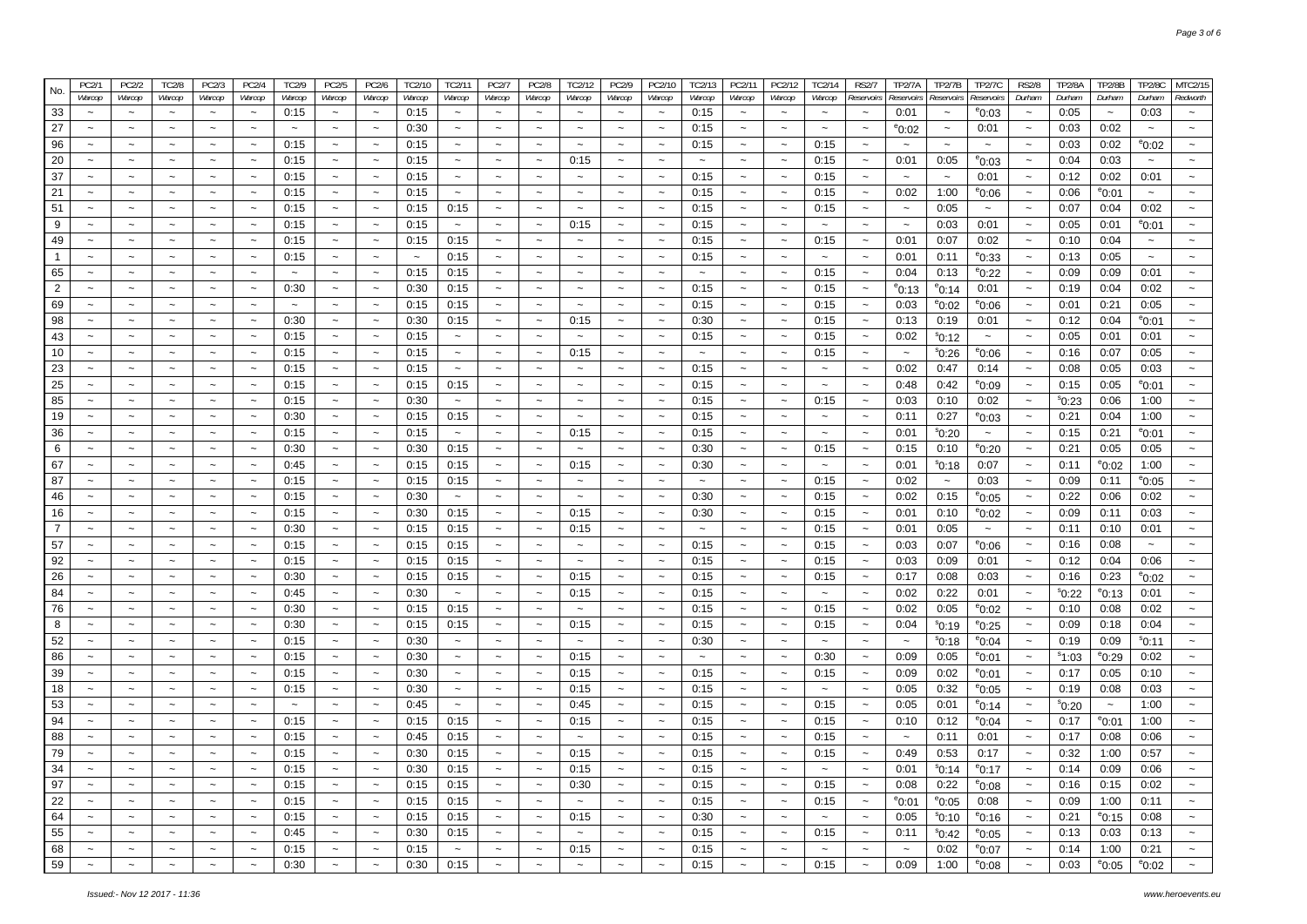#### **RAC Rally of the Tests 2017 - Leg 2 - Darlington to Darlington**

| No.<br>Total<br>/CIs<br>Total<br>pos'n<br>Redworth<br>Castle<br>Drive Time<br>Having a<br>Secret<br>Garrigill<br>Garrigill<br>Garrigill<br>Hartside<br>Cumbrian<br>Cumbrian<br>Cumbrian<br>Cumbrian<br>Cumbrian<br>Cumbrian<br>6/3B<br>73<br>John Ball*/Andrew Duerden - Citroen DS21<br>0:12:36<br>0:26:31<br>0:10<br>0:10<br>0:10<br>0:01<br>0:01<br>0:09<br>0:01<br>1:00<br>$e_{0:08}$<br>$^{\circ}$ 0:03<br>$\tilde{\phantom{a}}$<br>$\tilde{\phantom{a}}$<br>$\tilde{\phantom{a}}$<br>$\tilde{\phantom{a}}$<br>$\tilde{\phantom{a}}$<br>15<br>4/1D<br>21<br>$^{\circ}$ 0:07<br>0:05<br>$^{\rm e}$ 0:22<br>0:03<br>1:00<br>0:13<br>$^{\rm e}$ 0:06<br>David Stanley/Bernard Northmore - Triumph TR4<br>0:11:42<br>0:26:46<br>0:30"<br>$^{\rm e}$ 0:09<br>$\tilde{\phantom{a}}$<br>$\sim$<br>$\tilde{\phantom{a}}$<br>$\sim$<br>$\sim$<br>$\tilde{\phantom{a}}$<br>9/1C<br>0:10<br>24<br>Alan Pettit/Angus Watt* - Volvo PV544<br>0:13:17<br>0:28:27<br>22<br>0:05<br>0:08<br>0:10<br>$^{\circ}$ 0:03<br>$^{\circ}$ 0:03<br>0:01<br>$^{\rm e}$ 0:14<br>0:09<br>0:17<br>$\tilde{\phantom{a}}$<br>$\sim$<br>$\sim$<br>$\sim$<br>$\sim$<br>7/3B<br>75<br>0:12:52<br>0:29:23<br>0:08<br>0:02<br>$^{\circ}$ 0:05<br>°0:41<br>0:08<br>Sybren van der Goot/Maiko Wellink* - Datsun 240Z<br>0:05<br>0:10<br>0:05<br>$\sim$<br>$\sim$<br>$\sim$<br>$\sim$<br>$\sim$<br>$\tilde{\phantom{a}}$<br>$\sim$<br>28<br>10/1C<br>0:13:30<br>0:30:01<br>23<br>0:10<br>0:10<br>0:10<br>$^{\circ}$ 0:04<br>0:03<br>0:07<br>$^{\circ}$ 0:01<br>$^{\rm e}$ 0:17<br>1:00<br>Andrew Hamer/Bob Kerry - Volvo 122S<br>$\tilde{\phantom{a}}$<br>$\sim$<br>$\sim$<br>$\sim$<br>$\sim$<br>$\sim$<br>8/3B<br>$^{\circ}$ 0:13<br>83<br>0:30:20<br>0:06<br><sup>e</sup> 0:14<br>0:01<br>Laurens van der Velde/Jenny van de Boel* - Ford Escort RS200<br>0:15:46<br>0:06<br>0:08<br>0:17<br>0:28<br>0:03<br>0:08<br>$\tilde{\phantom{a}}$<br>$\tilde{\phantom{a}}$<br>$\sim$<br>$\tilde{\phantom{a}}$<br>$\sim$<br>$\tilde{\phantom{a}}$<br>14<br>24<br>3/1A<br>0:02<br>0:14:38<br>0:31:05<br>0:04<br>0:02<br>$^{\circ}$ 0:08<br>0:13<br>0:05<br>$^{\circ}$ 0:15<br>$^{\circ}$ 0:03<br>$\tilde{\phantom{a}}$<br>$^{\circ}$ 0:05<br>$\sim$<br>$\tilde{\phantom{a}}$<br>$\sim$<br>Guy Symons/David Watson - Riley 1.5<br>$\sim$<br>$\sim$<br>40<br>3/1E<br>0:05<br>2:30<br>0:01<br>0:17:25<br>0:32:37<br>25<br>0:05<br>0:04<br>0:01<br>0:02<br>2:30<br>Michael Moss/James Ewing - Fiat 2300S Abarth Coupe<br>$\tilde{\phantom{a}}$<br>$\sim$<br>$\widetilde{\phantom{m}}$<br>$\tilde{\phantom{a}}$<br>$\tilde{\phantom{a}}$<br>$\widetilde{\phantom{m}}$<br>4/3A<br>62<br>0:16:01<br>0:32:46<br>0:06<br>0:06<br>0:06<br>0:39<br>0:37<br>$^{\circ}$ 0:04<br>0:08<br>$^{\rm e}$ 0:07<br>$^{\circ}$ 0:35<br>$^{\rm e}$ 0:15<br>James Calvert*/Daniel Powell* - Lancia Fulvia 1600HF<br>$\sim$<br>$\widetilde{\phantom{m}}$<br>$\thicksim$<br>$\ddot{\phantom{1}}$<br>$\sim$<br>74<br>Cor Meulen*/Ad Van der Werf* - Porsche 911 ST<br>0:17:57<br>0:33:22<br>6/5A<br>0:05<br>0:06<br>0:09<br>0:01<br>$^{\circ}$ 0:04<br>$^{\circ}$ 0:21<br>$^{\circ}$ 0:04<br>1:00<br>0:16<br>0:02<br>$\tilde{\phantom{a}}$<br>$\thicksim$<br>$\tilde{\phantom{a}}$<br>$\widetilde{\phantom{m}}$<br>$\tilde{\phantom{a}}$<br>$\tilde{\phantom{a}}$<br>41<br>0:34:34<br>7/2A<br>0:04<br>0:06<br>0:09<br>0:59<br>$^{\circ}$ 0:04<br>0:04<br>0:15:44<br>$^{\circ}$ 0:12<br>$^{\circ}$ 0:05<br>0:11<br>$^{\rm e}$ 0:08<br>Darren Everitt*/Susan Dixon* - Triumph 2000 MkI<br>$\sim$<br>$\tilde{\phantom{a}}$<br>$\tilde{\phantom{a}}$<br>$\sim$<br>$\tilde{\phantom{a}}$<br>$\tilde{\phantom{a}}$<br>4/1A<br>11<br>0:19:41<br>0:37:34<br>26<br>0:06<br>0:05<br>0:06<br>0:08<br>0:10<br>0:07<br>$^{\circ}$ 0:03<br>0:21<br>0:15<br>Brian Dwelly/Janette Dwelly - Morris Minor 1000<br>$^{\circ}$ 0:03<br>$\tilde{}$<br>$\widetilde{\phantom{m}}$<br>$\widetilde{\phantom{m}}$<br>$\tilde{}$<br>$\tilde{\phantom{a}}$ | Trucking<br>North<br>North<br>0:08<br>0:10<br>$\tilde{\phantom{a}}$<br>0:07<br>0:05<br>$\sim$<br>1:00<br>$^{\circ}$ 0:10<br>$\sim$<br>0:33<br>$\sim$<br>0:09<br>1:00<br>0:05<br>0:09<br>$\sim$<br>0:04<br>0:17<br>$\tilde{\phantom{a}}$<br>™0:30<br>1:00<br><sup>"c</sup> 0:30<br>1:00<br>$\sim$<br>0:04<br>0:13<br>$\sim$<br>0:06<br>0:46<br>$\sim$<br>0:05<br>1:00<br>0:09<br>1:00<br>$\tilde{\phantom{a}}$<br>0:02<br>0:14<br>0:10<br>0:02<br>0:06<br>1:00 |
|-------------------------------------------------------------------------------------------------------------------------------------------------------------------------------------------------------------------------------------------------------------------------------------------------------------------------------------------------------------------------------------------------------------------------------------------------------------------------------------------------------------------------------------------------------------------------------------------------------------------------------------------------------------------------------------------------------------------------------------------------------------------------------------------------------------------------------------------------------------------------------------------------------------------------------------------------------------------------------------------------------------------------------------------------------------------------------------------------------------------------------------------------------------------------------------------------------------------------------------------------------------------------------------------------------------------------------------------------------------------------------------------------------------------------------------------------------------------------------------------------------------------------------------------------------------------------------------------------------------------------------------------------------------------------------------------------------------------------------------------------------------------------------------------------------------------------------------------------------------------------------------------------------------------------------------------------------------------------------------------------------------------------------------------------------------------------------------------------------------------------------------------------------------------------------------------------------------------------------------------------------------------------------------------------------------------------------------------------------------------------------------------------------------------------------------------------------------------------------------------------------------------------------------------------------------------------------------------------------------------------------------------------------------------------------------------------------------------------------------------------------------------------------------------------------------------------------------------------------------------------------------------------------------------------------------------------------------------------------------------------------------------------------------------------------------------------------------------------------------------------------------------------------------------------------------------------------------------------------------------------------------------------------------------------------------------------------------------------------------------------------------------------------------------------------------------------------------------------------------------------------------------------------------------------------------------------------------------------------------------------------------------------------------------------------------------------------------------------------------------------------------------------------------------------------------------------------------------------------------------------------------------------------------------------------------------------------------|---------------------------------------------------------------------------------------------------------------------------------------------------------------------------------------------------------------------------------------------------------------------------------------------------------------------------------------------------------------------------------------------------------------------------------------------------------------|
|                                                                                                                                                                                                                                                                                                                                                                                                                                                                                                                                                                                                                                                                                                                                                                                                                                                                                                                                                                                                                                                                                                                                                                                                                                                                                                                                                                                                                                                                                                                                                                                                                                                                                                                                                                                                                                                                                                                                                                                                                                                                                                                                                                                                                                                                                                                                                                                                                                                                                                                                                                                                                                                                                                                                                                                                                                                                                                                                                                                                                                                                                                                                                                                                                                                                                                                                                                                                                                                                                                                                                                                                                                                                                                                                                                                                                                                                                                                                                             |                                                                                                                                                                                                                                                                                                                                                                                                                                                               |
|                                                                                                                                                                                                                                                                                                                                                                                                                                                                                                                                                                                                                                                                                                                                                                                                                                                                                                                                                                                                                                                                                                                                                                                                                                                                                                                                                                                                                                                                                                                                                                                                                                                                                                                                                                                                                                                                                                                                                                                                                                                                                                                                                                                                                                                                                                                                                                                                                                                                                                                                                                                                                                                                                                                                                                                                                                                                                                                                                                                                                                                                                                                                                                                                                                                                                                                                                                                                                                                                                                                                                                                                                                                                                                                                                                                                                                                                                                                                                             |                                                                                                                                                                                                                                                                                                                                                                                                                                                               |
|                                                                                                                                                                                                                                                                                                                                                                                                                                                                                                                                                                                                                                                                                                                                                                                                                                                                                                                                                                                                                                                                                                                                                                                                                                                                                                                                                                                                                                                                                                                                                                                                                                                                                                                                                                                                                                                                                                                                                                                                                                                                                                                                                                                                                                                                                                                                                                                                                                                                                                                                                                                                                                                                                                                                                                                                                                                                                                                                                                                                                                                                                                                                                                                                                                                                                                                                                                                                                                                                                                                                                                                                                                                                                                                                                                                                                                                                                                                                                             |                                                                                                                                                                                                                                                                                                                                                                                                                                                               |
|                                                                                                                                                                                                                                                                                                                                                                                                                                                                                                                                                                                                                                                                                                                                                                                                                                                                                                                                                                                                                                                                                                                                                                                                                                                                                                                                                                                                                                                                                                                                                                                                                                                                                                                                                                                                                                                                                                                                                                                                                                                                                                                                                                                                                                                                                                                                                                                                                                                                                                                                                                                                                                                                                                                                                                                                                                                                                                                                                                                                                                                                                                                                                                                                                                                                                                                                                                                                                                                                                                                                                                                                                                                                                                                                                                                                                                                                                                                                                             |                                                                                                                                                                                                                                                                                                                                                                                                                                                               |
|                                                                                                                                                                                                                                                                                                                                                                                                                                                                                                                                                                                                                                                                                                                                                                                                                                                                                                                                                                                                                                                                                                                                                                                                                                                                                                                                                                                                                                                                                                                                                                                                                                                                                                                                                                                                                                                                                                                                                                                                                                                                                                                                                                                                                                                                                                                                                                                                                                                                                                                                                                                                                                                                                                                                                                                                                                                                                                                                                                                                                                                                                                                                                                                                                                                                                                                                                                                                                                                                                                                                                                                                                                                                                                                                                                                                                                                                                                                                                             |                                                                                                                                                                                                                                                                                                                                                                                                                                                               |
|                                                                                                                                                                                                                                                                                                                                                                                                                                                                                                                                                                                                                                                                                                                                                                                                                                                                                                                                                                                                                                                                                                                                                                                                                                                                                                                                                                                                                                                                                                                                                                                                                                                                                                                                                                                                                                                                                                                                                                                                                                                                                                                                                                                                                                                                                                                                                                                                                                                                                                                                                                                                                                                                                                                                                                                                                                                                                                                                                                                                                                                                                                                                                                                                                                                                                                                                                                                                                                                                                                                                                                                                                                                                                                                                                                                                                                                                                                                                                             |                                                                                                                                                                                                                                                                                                                                                                                                                                                               |
|                                                                                                                                                                                                                                                                                                                                                                                                                                                                                                                                                                                                                                                                                                                                                                                                                                                                                                                                                                                                                                                                                                                                                                                                                                                                                                                                                                                                                                                                                                                                                                                                                                                                                                                                                                                                                                                                                                                                                                                                                                                                                                                                                                                                                                                                                                                                                                                                                                                                                                                                                                                                                                                                                                                                                                                                                                                                                                                                                                                                                                                                                                                                                                                                                                                                                                                                                                                                                                                                                                                                                                                                                                                                                                                                                                                                                                                                                                                                                             |                                                                                                                                                                                                                                                                                                                                                                                                                                                               |
|                                                                                                                                                                                                                                                                                                                                                                                                                                                                                                                                                                                                                                                                                                                                                                                                                                                                                                                                                                                                                                                                                                                                                                                                                                                                                                                                                                                                                                                                                                                                                                                                                                                                                                                                                                                                                                                                                                                                                                                                                                                                                                                                                                                                                                                                                                                                                                                                                                                                                                                                                                                                                                                                                                                                                                                                                                                                                                                                                                                                                                                                                                                                                                                                                                                                                                                                                                                                                                                                                                                                                                                                                                                                                                                                                                                                                                                                                                                                                             |                                                                                                                                                                                                                                                                                                                                                                                                                                                               |
|                                                                                                                                                                                                                                                                                                                                                                                                                                                                                                                                                                                                                                                                                                                                                                                                                                                                                                                                                                                                                                                                                                                                                                                                                                                                                                                                                                                                                                                                                                                                                                                                                                                                                                                                                                                                                                                                                                                                                                                                                                                                                                                                                                                                                                                                                                                                                                                                                                                                                                                                                                                                                                                                                                                                                                                                                                                                                                                                                                                                                                                                                                                                                                                                                                                                                                                                                                                                                                                                                                                                                                                                                                                                                                                                                                                                                                                                                                                                                             |                                                                                                                                                                                                                                                                                                                                                                                                                                                               |
|                                                                                                                                                                                                                                                                                                                                                                                                                                                                                                                                                                                                                                                                                                                                                                                                                                                                                                                                                                                                                                                                                                                                                                                                                                                                                                                                                                                                                                                                                                                                                                                                                                                                                                                                                                                                                                                                                                                                                                                                                                                                                                                                                                                                                                                                                                                                                                                                                                                                                                                                                                                                                                                                                                                                                                                                                                                                                                                                                                                                                                                                                                                                                                                                                                                                                                                                                                                                                                                                                                                                                                                                                                                                                                                                                                                                                                                                                                                                                             |                                                                                                                                                                                                                                                                                                                                                                                                                                                               |
|                                                                                                                                                                                                                                                                                                                                                                                                                                                                                                                                                                                                                                                                                                                                                                                                                                                                                                                                                                                                                                                                                                                                                                                                                                                                                                                                                                                                                                                                                                                                                                                                                                                                                                                                                                                                                                                                                                                                                                                                                                                                                                                                                                                                                                                                                                                                                                                                                                                                                                                                                                                                                                                                                                                                                                                                                                                                                                                                                                                                                                                                                                                                                                                                                                                                                                                                                                                                                                                                                                                                                                                                                                                                                                                                                                                                                                                                                                                                                             |                                                                                                                                                                                                                                                                                                                                                                                                                                                               |
|                                                                                                                                                                                                                                                                                                                                                                                                                                                                                                                                                                                                                                                                                                                                                                                                                                                                                                                                                                                                                                                                                                                                                                                                                                                                                                                                                                                                                                                                                                                                                                                                                                                                                                                                                                                                                                                                                                                                                                                                                                                                                                                                                                                                                                                                                                                                                                                                                                                                                                                                                                                                                                                                                                                                                                                                                                                                                                                                                                                                                                                                                                                                                                                                                                                                                                                                                                                                                                                                                                                                                                                                                                                                                                                                                                                                                                                                                                                                                             |                                                                                                                                                                                                                                                                                                                                                                                                                                                               |
| 35<br>5/2B<br>0:08<br>0:07<br>2:30<br>0:17<br>0:19:03<br>0:37:36<br>0:08<br>$^{\circ}$ 0:04<br>$^{\circ}$ 0:07<br>$\sim$<br>Klaus Mueller*/Eric Schwab* - Lancia Fulvia Coupe<br><sup>e</sup> 0:06<br>$\sim$<br>$\tilde{}$<br>$\tilde{\phantom{a}}$<br>$\tilde{\phantom{a}}$<br>$\tilde{\phantom{a}}$<br>$\tilde{\phantom{a}}$                                                                                                                                                                                                                                                                                                                                                                                                                                                                                                                                                                                                                                                                                                                                                                                                                                                                                                                                                                                                                                                                                                                                                                                                                                                                                                                                                                                                                                                                                                                                                                                                                                                                                                                                                                                                                                                                                                                                                                                                                                                                                                                                                                                                                                                                                                                                                                                                                                                                                                                                                                                                                                                                                                                                                                                                                                                                                                                                                                                                                                                                                                                                                                                                                                                                                                                                                                                                                                                                                                                                                                                                                              |                                                                                                                                                                                                                                                                                                                                                                                                                                                               |
| 0:39:37<br>5/1A<br>0:04<br>0:14<br>0:01<br>0:03<br>0:02<br>42<br>Ron Kendall/Nick Cooper - Ford Anglia<br>0:30:09<br>27<br>0:02<br>0:01<br>$^{\circ}$ 0:21<br>0:11<br>$\widetilde{\phantom{m}}$<br>$\widetilde{\phantom{m}}$<br>$\tilde{\phantom{a}}$<br>$\sim$<br>$\sim$<br>$\tilde{\phantom{a}}$                                                                                                                                                                                                                                                                                                                                                                                                                                                                                                                                                                                                                                                                                                                                                                                                                                                                                                                                                                                                                                                                                                                                                                                                                                                                                                                                                                                                                                                                                                                                                                                                                                                                                                                                                                                                                                                                                                                                                                                                                                                                                                                                                                                                                                                                                                                                                                                                                                                                                                                                                                                                                                                                                                                                                                                                                                                                                                                                                                                                                                                                                                                                                                                                                                                                                                                                                                                                                                                                                                                                                                                                                                                          |                                                                                                                                                                                                                                                                                                                                                                                                                                                               |
| 6/2B<br>0:02<br>$^{\circ}$ 0:05<br>0:06<br>$^{\rm e}$ 0:07<br>0:03<br>12<br>0:15:48<br>0:40:21<br>0:04<br>0:04<br>0:29<br>0:02<br>Peter Moore/Dan Stellmacher - Austin-Healey Sprite<br>$\sim$<br>$\sim$<br>$\sim$<br>$\sim$<br>$\sim$<br>$\sim$                                                                                                                                                                                                                                                                                                                                                                                                                                                                                                                                                                                                                                                                                                                                                                                                                                                                                                                                                                                                                                                                                                                                                                                                                                                                                                                                                                                                                                                                                                                                                                                                                                                                                                                                                                                                                                                                                                                                                                                                                                                                                                                                                                                                                                                                                                                                                                                                                                                                                                                                                                                                                                                                                                                                                                                                                                                                                                                                                                                                                                                                                                                                                                                                                                                                                                                                                                                                                                                                                                                                                                                                                                                                                                            |                                                                                                                                                                                                                                                                                                                                                                                                                                                               |
| 93<br>7/5A<br>$k+0:30$<br>0:09<br>0:08<br>0:12<br>Karlheinz Schott*/Dirk Dohse* - Porsche 911 SC<br>0:16:43<br>0:40:45<br>0:01<br>$^{\rm e}$ 0:12<br>0:29<br>$^{\rm e}$ 0:24<br>1:00<br><sup>e</sup> 0:41<br>$\widetilde{\phantom{m}}$<br>$\tilde{}$<br>$\tilde{\phantom{a}}$<br>$\tilde{\phantom{a}}$                                                                                                                                                                                                                                                                                                                                                                                                                                                                                                                                                                                                                                                                                                                                                                                                                                                                                                                                                                                                                                                                                                                                                                                                                                                                                                                                                                                                                                                                                                                                                                                                                                                                                                                                                                                                                                                                                                                                                                                                                                                                                                                                                                                                                                                                                                                                                                                                                                                                                                                                                                                                                                                                                                                                                                                                                                                                                                                                                                                                                                                                                                                                                                                                                                                                                                                                                                                                                                                                                                                                                                                                                                                      |                                                                                                                                                                                                                                                                                                                                                                                                                                                               |
| 2:30<br>17<br>4/1E<br>0:04<br>0:25<br>Richard Worts*/Nicola Shackleton* - Jaquar Mk2<br>0:22:43<br>0:41:07<br>28<br>0:04<br>0:02<br>0:01<br>0:11<br>°0:04<br>$\sim$<br>$^{\circ}$ 0:05<br>$\sim$<br>$\sim$<br>$\sim$<br>$\sim$<br>$\sim$                                                                                                                                                                                                                                                                                                                                                                                                                                                                                                                                                                                                                                                                                                                                                                                                                                                                                                                                                                                                                                                                                                                                                                                                                                                                                                                                                                                                                                                                                                                                                                                                                                                                                                                                                                                                                                                                                                                                                                                                                                                                                                                                                                                                                                                                                                                                                                                                                                                                                                                                                                                                                                                                                                                                                                                                                                                                                                                                                                                                                                                                                                                                                                                                                                                                                                                                                                                                                                                                                                                                                                                                                                                                                                                    | 0:04<br>0:36                                                                                                                                                                                                                                                                                                                                                                                                                                                  |
| 6/4A<br>2:30<br>100<br>Ellen Sutton*/Colin Sutton - Porsche 924<br>0:20:17<br>0:42:17<br>0:08<br>0:07<br>0:08<br>0:07<br>$^{\rm e}$ 0:17<br>0:42<br>$^{\rm e}$ 0:15<br>$^{\circ}$ 0:04<br>$\thicksim$<br>$\tilde{\phantom{a}}$<br>$\tilde{\phantom{a}}$<br>$\tilde{\phantom{a}}$<br>$\tilde{}$<br>$\tilde{\phantom{a}}$                                                                                                                                                                                                                                                                                                                                                                                                                                                                                                                                                                                                                                                                                                                                                                                                                                                                                                                                                                                                                                                                                                                                                                                                                                                                                                                                                                                                                                                                                                                                                                                                                                                                                                                                                                                                                                                                                                                                                                                                                                                                                                                                                                                                                                                                                                                                                                                                                                                                                                                                                                                                                                                                                                                                                                                                                                                                                                                                                                                                                                                                                                                                                                                                                                                                                                                                                                                                                                                                                                                                                                                                                                     | 0:08<br>1:00<br>$\tilde{\phantom{a}}$                                                                                                                                                                                                                                                                                                                                                                                                                         |
| 66<br>9/3B<br>0:09<br>$^{\circ}$ 0:12<br>0:23<br>0:07<br>0:14:54<br>0:43:57<br>0:10<br>0:10<br>0:01<br>0:48<br>0:15<br>$^{\rm e}$ 0:13<br>Sjouke Kuindersma*/Jaap Jongman - Volvo 142<br>$\sim$<br>$\sim$<br>$\sim$<br>$\sim$<br>$\sim$                                                                                                                                                                                                                                                                                                                                                                                                                                                                                                                                                                                                                                                                                                                                                                                                                                                                                                                                                                                                                                                                                                                                                                                                                                                                                                                                                                                                                                                                                                                                                                                                                                                                                                                                                                                                                                                                                                                                                                                                                                                                                                                                                                                                                                                                                                                                                                                                                                                                                                                                                                                                                                                                                                                                                                                                                                                                                                                                                                                                                                                                                                                                                                                                                                                                                                                                                                                                                                                                                                                                                                                                                                                                                                                     | 0:10<br>0:10                                                                                                                                                                                                                                                                                                                                                                                                                                                  |
| 29<br>5/1D<br>0:07<br>0:12<br>31<br>0:17:01<br>0:44:23<br>0:06<br>0:02<br>$^{\rm e}$ 0:08<br>0:37<br>0:13<br>0:13<br>0:05<br>Dominik Lingg*/Michael Gerber* - Triumph TR4 (A&D)<br>$^{\rm e}$ 0:08<br>$\tilde{\phantom{a}}$<br>$\tilde{}$<br>$\tilde{\phantom{a}}$<br>$\thicksim$<br>$\tilde{\phantom{a}}$                                                                                                                                                                                                                                                                                                                                                                                                                                                                                                                                                                                                                                                                                                                                                                                                                                                                                                                                                                                                                                                                                                                                                                                                                                                                                                                                                                                                                                                                                                                                                                                                                                                                                                                                                                                                                                                                                                                                                                                                                                                                                                                                                                                                                                                                                                                                                                                                                                                                                                                                                                                                                                                                                                                                                                                                                                                                                                                                                                                                                                                                                                                                                                                                                                                                                                                                                                                                                                                                                                                                                                                                                                                  | 0:07<br>0:37                                                                                                                                                                                                                                                                                                                                                                                                                                                  |
| 63<br>5/3A<br>2:30<br>0:23:41<br>0:08<br>0:07<br>0:09<br>$^{\circ}$ 0:15<br>2:30<br>0:39<br>Stephen Rogers/John Shute - Lancia Fulvia 1600HF<br>0:44:29<br>$^{\rm e}$ 0:03<br>$\sim$<br>$\sim$<br>$\tilde{\phantom{a}}$<br>$\sim$<br>$\sim$<br>$\sim$<br>$\sim$<br>$\sim$                                                                                                                                                                                                                                                                                                                                                                                                                                                                                                                                                                                                                                                                                                                                                                                                                                                                                                                                                                                                                                                                                                                                                                                                                                                                                                                                                                                                                                                                                                                                                                                                                                                                                                                                                                                                                                                                                                                                                                                                                                                                                                                                                                                                                                                                                                                                                                                                                                                                                                                                                                                                                                                                                                                                                                                                                                                                                                                                                                                                                                                                                                                                                                                                                                                                                                                                                                                                                                                                                                                                                                                                                                                                                   | 0:05<br>0:08                                                                                                                                                                                                                                                                                                                                                                                                                                                  |
| 6/3A<br>0:21<br>0:32<br>0:03<br>82<br>0:24:37<br>0:46:14<br>°0:10<br>$\degree$ 0:10<br>0:08<br>$^{\circ}$ 0:19<br>$^{\circ}$ 0:07<br>0:33<br>0:04<br>Simon Malins/Nick Pullan - Hillman Hunter<br>$\tilde{\phantom{a}}$<br>$\sim$<br>$\sim$<br>$\sim$<br>$\sim$                                                                                                                                                                                                                                                                                                                                                                                                                                                                                                                                                                                                                                                                                                                                                                                                                                                                                                                                                                                                                                                                                                                                                                                                                                                                                                                                                                                                                                                                                                                                                                                                                                                                                                                                                                                                                                                                                                                                                                                                                                                                                                                                                                                                                                                                                                                                                                                                                                                                                                                                                                                                                                                                                                                                                                                                                                                                                                                                                                                                                                                                                                                                                                                                                                                                                                                                                                                                                                                                                                                                                                                                                                                                                             | 0:07<br>1:00<br>$\ddot{ }$                                                                                                                                                                                                                                                                                                                                                                                                                                    |
| 6/1D<br>2:30<br>0:44<br>5<br>0:28:33<br>0:49:43<br>30<br>0:06<br>$^{\circ}$ 0:05<br>0:04<br>0:30<br>Steve Robertson/Julia Robertson - Triumph TR3<br>0:02<br>$0:0^\circ$<br>$^{\rm e}$ 0:08<br>$\sim$<br>$\sim$<br>$\sim$<br>$\tilde{\phantom{a}}$<br>$\sim$<br>$\sim$                                                                                                                                                                                                                                                                                                                                                                                                                                                                                                                                                                                                                                                                                                                                                                                                                                                                                                                                                                                                                                                                                                                                                                                                                                                                                                                                                                                                                                                                                                                                                                                                                                                                                                                                                                                                                                                                                                                                                                                                                                                                                                                                                                                                                                                                                                                                                                                                                                                                                                                                                                                                                                                                                                                                                                                                                                                                                                                                                                                                                                                                                                                                                                                                                                                                                                                                                                                                                                                                                                                                                                                                                                                                                      | 1:00<br>$\sim$                                                                                                                                                                                                                                                                                                                                                                                                                                                |
| 61<br>7/3A<br>0:28:42<br>0:51:39<br>0:09<br>0:09<br>0:10<br>$^{\circ}$ 0:32<br>0:10<br>$^{\circ}$ 0:12<br>$^{\circ}$ 0:13<br>0:04<br>Bronwyn Burrell*/Suzanne Barker* - Austin Maxi<br>$^{\rm e}$ 0:12<br>$^{\rm e}$ 0:18<br>$\tilde{}$<br>$\widetilde{\phantom{m}}$<br>$\widetilde{\phantom{m}}$<br>$\tilde{}$                                                                                                                                                                                                                                                                                                                                                                                                                                                                                                                                                                                                                                                                                                                                                                                                                                                                                                                                                                                                                                                                                                                                                                                                                                                                                                                                                                                                                                                                                                                                                                                                                                                                                                                                                                                                                                                                                                                                                                                                                                                                                                                                                                                                                                                                                                                                                                                                                                                                                                                                                                                                                                                                                                                                                                                                                                                                                                                                                                                                                                                                                                                                                                                                                                                                                                                                                                                                                                                                                                                                                                                                                                             | 0:52<br>0:09<br>$\tilde{\phantom{a}}$                                                                                                                                                                                                                                                                                                                                                                                                                         |
| 54<br>8/2A<br>0:10<br>$^{\circ}$ 0:16<br>Piet Cassimon/Ronnie Vissers - Ford Lotus Cortina<br>0:32:12<br>0:54:08<br>0:10<br>0:10<br>$e_{0:40}$<br>0:07<br>0:16<br>$^{\circ}$ 0:19<br>0:02<br>$^{\rm e}$ 0:11<br>$\sim$<br>$\sim$<br>$\tilde{\phantom{a}}$<br>$\sim$<br>$\sim$                                                                                                                                                                                                                                                                                                                                                                                                                                                                                                                                                                                                                                                                                                                                                                                                                                                                                                                                                                                                                                                                                                                                                                                                                                                                                                                                                                                                                                                                                                                                                                                                                                                                                                                                                                                                                                                                                                                                                                                                                                                                                                                                                                                                                                                                                                                                                                                                                                                                                                                                                                                                                                                                                                                                                                                                                                                                                                                                                                                                                                                                                                                                                                                                                                                                                                                                                                                                                                                                                                                                                                                                                                                                               | 0:20<br>0:10                                                                                                                                                                                                                                                                                                                                                                                                                                                  |
| 10/3B<br>80<br>0:20:01<br>0:54:10<br>0:08<br>0:04<br>$^{\rm w}$ 0:30<br>$^{\circ}$ 0:03<br>0:44<br>$^{\circ}$ 0:25<br>0:04<br>René Dwars*/Henk Ruijten* - Datsun 240Z<br>$^{\circ}$ 0:09<br><sup>e</sup> 0:14<br>$^{\circ}$ 0:03<br>$\sim$<br>$\tilde{\phantom{a}}$<br>$\tilde{\phantom{a}}$<br>$\widetilde{\phantom{m}}$<br>$\tilde{}$                                                                                                                                                                                                                                                                                                                                                                                                                                                                                                                                                                                                                                                                                                                                                                                                                                                                                                                                                                                                                                                                                                                                                                                                                                                                                                                                                                                                                                                                                                                                                                                                                                                                                                                                                                                                                                                                                                                                                                                                                                                                                                                                                                                                                                                                                                                                                                                                                                                                                                                                                                                                                                                                                                                                                                                                                                                                                                                                                                                                                                                                                                                                                                                                                                                                                                                                                                                                                                                                                                                                                                                                                     | 0:07<br>1:00<br>$\sim$                                                                                                                                                                                                                                                                                                                                                                                                                                        |
| 32<br>7/2B<br>0:08<br>Nick Sleep*/Jess Sleep* - Mercedes-Benz 230SL Pagoda<br>0:29:13<br>0:58:44<br>0:10<br>0:10<br>0:38<br>0:14<br>$^{\circ}$ 0:22<br>$^{\circ}$ 0:10<br>2:30<br>$^{\circ}$ 0:43<br>$^{\rm e}$ 0:14<br>$\tilde{\phantom{a}}$<br>$\sim$<br>$\sim$<br>$\tilde{\phantom{a}}$                                                                                                                                                                                                                                                                                                                                                                                                                                                                                                                                                                                                                                                                                                                                                                                                                                                                                                                                                                                                                                                                                                                                                                                                                                                                                                                                                                                                                                                                                                                                                                                                                                                                                                                                                                                                                                                                                                                                                                                                                                                                                                                                                                                                                                                                                                                                                                                                                                                                                                                                                                                                                                                                                                                                                                                                                                                                                                                                                                                                                                                                                                                                                                                                                                                                                                                                                                                                                                                                                                                                                                                                                                                                  | 0:07<br>0:45                                                                                                                                                                                                                                                                                                                                                                                                                                                  |
| 72<br>11/3B<br>0:37:45<br>0:58:57<br>0:09<br>0:06<br>0:04<br>2:30<br>2:30<br>$\sim$<br>0:45<br>$^{\circ}$ 0:01<br>$\tilde{\phantom{a}}$<br>Joel Wykeham*/David Brown* - BMW 2002tii<br>$\tilde{\phantom{a}}$<br>$\sim$<br>$\tilde{}$<br>$\sim$<br>$\tilde{\phantom{a}}$                                                                                                                                                                                                                                                                                                                                                                                                                                                                                                                                                                                                                                                                                                                                                                                                                                                                                                                                                                                                                                                                                                                                                                                                                                                                                                                                                                                                                                                                                                                                                                                                                                                                                                                                                                                                                                                                                                                                                                                                                                                                                                                                                                                                                                                                                                                                                                                                                                                                                                                                                                                                                                                                                                                                                                                                                                                                                                                                                                                                                                                                                                                                                                                                                                                                                                                                                                                                                                                                                                                                                                                                                                                                                     | 0:05<br>0:52<br>$\sim$                                                                                                                                                                                                                                                                                                                                                                                                                                        |
| 2:30<br>56<br>0:41:54<br>1:02:37<br>8/2B<br>0:07<br>0:07<br>0:10<br>0:21<br>0:06<br>1:00<br>Paul Slingsby*/Michael Fox* - MG B Roadster<br>$^{\circ}$ 0:07<br>$^{\circ}$ 0:01<br>$\sim$<br>$\tilde{\phantom{a}}$<br>$\sim$<br>$\sim$<br>$\sim$<br>$\sim$<br>$\sim$                                                                                                                                                                                                                                                                                                                                                                                                                                                                                                                                                                                                                                                                                                                                                                                                                                                                                                                                                                                                                                                                                                                                                                                                                                                                                                                                                                                                                                                                                                                                                                                                                                                                                                                                                                                                                                                                                                                                                                                                                                                                                                                                                                                                                                                                                                                                                                                                                                                                                                                                                                                                                                                                                                                                                                                                                                                                                                                                                                                                                                                                                                                                                                                                                                                                                                                                                                                                                                                                                                                                                                                                                                                                                          | 0:06<br>2:30<br>$\tilde{\phantom{a}}$                                                                                                                                                                                                                                                                                                                                                                                                                         |
| $^{\circ}$ 0:45<br>78<br>8/3A<br>0:02<br>0:07<br>$^{\circ}$ 0:29<br>$^{\circ}$ 0:12<br>2:30<br>$^{\circ}$ 0:04<br>0:59<br>Sven Stockmar/Dorit Baier - BMW 1602 (A&D)<br>0:32:12<br>1:03:35<br>0:04<br>$\tilde{\phantom{a}}$<br>$\ddot{ }$<br>$\sim$<br>$\sim$<br>$\sim$<br>$\sim$                                                                                                                                                                                                                                                                                                                                                                                                                                                                                                                                                                                                                                                                                                                                                                                                                                                                                                                                                                                                                                                                                                                                                                                                                                                                                                                                                                                                                                                                                                                                                                                                                                                                                                                                                                                                                                                                                                                                                                                                                                                                                                                                                                                                                                                                                                                                                                                                                                                                                                                                                                                                                                                                                                                                                                                                                                                                                                                                                                                                                                                                                                                                                                                                                                                                                                                                                                                                                                                                                                                                                                                                                                                                           | 0:08<br>0:54                                                                                                                                                                                                                                                                                                                                                                                                                                                  |
| 8/5A<br>0:20:29<br>1:08:00<br>0:06<br>0:04<br>0:05<br>0:04<br>0:01<br>2:30<br>$^{\circ}$ 0:01<br>$^{\circ}$ 0:01<br>38<br>Daniel Gresly*/Max Behrndt* - Porsche 911 SWB<br><sup>e</sup> 0:14<br>$\tilde{\phantom{a}}$<br>$\tilde{}$<br>$\sim$<br>$\sim$<br>$\tilde{\phantom{a}}$<br>$\tilde{\phantom{a}}$                                                                                                                                                                                                                                                                                                                                                                                                                                                                                                                                                                                                                                                                                                                                                                                                                                                                                                                                                                                                                                                                                                                                                                                                                                                                                                                                                                                                                                                                                                                                                                                                                                                                                                                                                                                                                                                                                                                                                                                                                                                                                                                                                                                                                                                                                                                                                                                                                                                                                                                                                                                                                                                                                                                                                                                                                                                                                                                                                                                                                                                                                                                                                                                                                                                                                                                                                                                                                                                                                                                                                                                                                                                   | 0:02<br>0:18                                                                                                                                                                                                                                                                                                                                                                                                                                                  |
| 71<br>6/1B<br>$^{\rm e}$ 0:11<br>2:30<br>2:30<br>Peter Ulm/Jan Soucek - Alfa Giulietta Spider Veloce (A&D)<br>0:43:26<br>31<br>0:07<br>0:07<br>0:07<br>0:11<br>0:07<br>1:09:13<br>$\sim$<br>$\tilde{\phantom{a}}$<br>$\sim$<br>$\sim$<br>$\sim$<br>$\tilde{\phantom{a}}$<br>$\tilde{\phantom{a}}$                                                                                                                                                                                                                                                                                                                                                                                                                                                                                                                                                                                                                                                                                                                                                                                                                                                                                                                                                                                                                                                                                                                                                                                                                                                                                                                                                                                                                                                                                                                                                                                                                                                                                                                                                                                                                                                                                                                                                                                                                                                                                                                                                                                                                                                                                                                                                                                                                                                                                                                                                                                                                                                                                                                                                                                                                                                                                                                                                                                                                                                                                                                                                                                                                                                                                                                                                                                                                                                                                                                                                                                                                                                           | 1:00<br>0:06                                                                                                                                                                                                                                                                                                                                                                                                                                                  |
| 7/4A<br>95<br>1:23:30<br>0:02<br>0:02<br>0:03<br>0:01<br>0:05<br>0:13<br>0:21<br>0:28<br>Mike Kent*/Rupert Barker* - Talbot Sunbeam 1.6 Ti<br>0:55:29<br>$\tilde{\phantom{a}}$<br><sup>e</sup> 0:20<br>$\sim$<br>$\sim$<br>$\sim$<br>$\tilde{\phantom{a}}$<br>$\tilde{\phantom{a}}$<br>$\sim$                                                                                                                                                                                                                                                                                                                                                                                                                                                                                                                                                                                                                                                                                                                                                                                                                                                                                                                                                                                                                                                                                                                                                                                                                                                                                                                                                                                                                                                                                                                                                                                                                                                                                                                                                                                                                                                                                                                                                                                                                                                                                                                                                                                                                                                                                                                                                                                                                                                                                                                                                                                                                                                                                                                                                                                                                                                                                                                                                                                                                                                                                                                                                                                                                                                                                                                                                                                                                                                                                                                                                                                                                                                               | 0:06<br>1:00<br>$\sim$                                                                                                                                                                                                                                                                                                                                                                                                                                        |
| 47<br>0:38:43<br>9/2B<br>0:09<br>0:08<br>0:19<br>2:30<br>1:00<br>Colin Evans/Michael Kunz - MG B GT<br>1:34:40<br>0:09<br>$^{\rm e}$ 0:08<br>$^{\rm e}$ 0:11<br>$\sim$<br>$\sim$<br>$\sim$<br>$\sim$<br>$\sim$<br>$\sim$<br>$\sim$                                                                                                                                                                                                                                                                                                                                                                                                                                                                                                                                                                                                                                                                                                                                                                                                                                                                                                                                                                                                                                                                                                                                                                                                                                                                                                                                                                                                                                                                                                                                                                                                                                                                                                                                                                                                                                                                                                                                                                                                                                                                                                                                                                                                                                                                                                                                                                                                                                                                                                                                                                                                                                                                                                                                                                                                                                                                                                                                                                                                                                                                                                                                                                                                                                                                                                                                                                                                                                                                                                                                                                                                                                                                                                                          | 0:07<br>0:21<br>$\sim$                                                                                                                                                                                                                                                                                                                                                                                                                                        |
| 45<br>9/2A<br>0:09<br>0:20<br>2:30<br>2:30<br>1:00<br>1:03:33<br>1:47:36<br>0:10<br>$^{\prime\prime}$ 0:30<br>$^{\circ}$ 0:34<br>Benedict Morgan*/Christopher Morgan* - Ford Lotus Cortina Mk<br>$\sim$<br>$\sim$<br>$\tilde{\phantom{a}}$<br>$\widetilde{\phantom{m}}$<br>$\tilde{\phantom{a}}$<br>$\tilde{}$<br>$\sim$                                                                                                                                                                                                                                                                                                                                                                                                                                                                                                                                                                                                                                                                                                                                                                                                                                                                                                                                                                                                                                                                                                                                                                                                                                                                                                                                                                                                                                                                                                                                                                                                                                                                                                                                                                                                                                                                                                                                                                                                                                                                                                                                                                                                                                                                                                                                                                                                                                                                                                                                                                                                                                                                                                                                                                                                                                                                                                                                                                                                                                                                                                                                                                                                                                                                                                                                                                                                                                                                                                                                                                                                                                    | 0:02<br>0:10                                                                                                                                                                                                                                                                                                                                                                                                                                                  |
| 9/3A<br>0:04<br>0:01<br>$e_{0:08}$<br>81<br>2:17:44<br>0:05<br>$^{\rm e}$ 0:16<br>0:01<br>0:03<br>0.06<br>Mike Vokes*/Philip Vokes* - Ginetta G15<br>2:09:22<br>0:01<br>$\tilde{\phantom{a}}$<br>$\sim$<br>$\sim$<br>$\sim$<br>$\tilde{}$<br>$\tilde{\phantom{a}}$<br>$\tilde{\phantom{a}}$                                                                                                                                                                                                                                                                                                                                                                                                                                                                                                                                                                                                                                                                                                                                                                                                                                                                                                                                                                                                                                                                                                                                                                                                                                                                                                                                                                                                                                                                                                                                                                                                                                                                                                                                                                                                                                                                                                                                                                                                                                                                                                                                                                                                                                                                                                                                                                                                                                                                                                                                                                                                                                                                                                                                                                                                                                                                                                                                                                                                                                                                                                                                                                                                                                                                                                                                                                                                                                                                                                                                                                                                                                                                 | 0:05<br>$\tilde{\phantom{a}}$                                                                                                                                                                                                                                                                                                                                                                                                                                 |
| 2:14:04<br>9/5A<br>2:30<br>58<br>2:47:38<br>0:10<br>°°0:30<br>0:10<br>$^{\circ}1:00$<br>0:18<br>1:00<br><sup>e</sup> 0:16<br>0:43<br>Mike Hood*/David Walker* - Porsche 911 2.0T SWB<br>$\tilde{\phantom{a}}$<br>$\tilde{\phantom{a}}$<br>$\thicksim$<br>$\thicksim$<br>$\tilde{\phantom{a}}$<br>$\thicksim$<br>$\tilde{\phantom{a}}$                                                                                                                                                                                                                                                                                                                                                                                                                                                                                                                                                                                                                                                                                                                                                                                                                                                                                                                                                                                                                                                                                                                                                                                                                                                                                                                                                                                                                                                                                                                                                                                                                                                                                                                                                                                                                                                                                                                                                                                                                                                                                                                                                                                                                                                                                                                                                                                                                                                                                                                                                                                                                                                                                                                                                                                                                                                                                                                                                                                                                                                                                                                                                                                                                                                                                                                                                                                                                                                                                                                                                                                                                       | 0:08<br>$^{\circ}$ 0:25<br>$\tilde{\phantom{a}}$                                                                                                                                                                                                                                                                                                                                                                                                              |
| 3<br>6/1A<br>2:30<br>1:00<br>Marc Hanson*/Brian Mackrill* - MG YB<br>1:55:03<br>2:51:30<br>32<br>0:07<br>0:07<br>0:07<br>$^{\circ}$ 0:11<br>1:00<br>0:31<br>$\sim$<br>$\tilde{\phantom{a}}$<br>$\sim$<br>$\widetilde{\phantom{m}}$<br>$\sim$<br>$\sim$<br>$\sim$                                                                                                                                                                                                                                                                                                                                                                                                                                                                                                                                                                                                                                                                                                                                                                                                                                                                                                                                                                                                                                                                                                                                                                                                                                                                                                                                                                                                                                                                                                                                                                                                                                                                                                                                                                                                                                                                                                                                                                                                                                                                                                                                                                                                                                                                                                                                                                                                                                                                                                                                                                                                                                                                                                                                                                                                                                                                                                                                                                                                                                                                                                                                                                                                                                                                                                                                                                                                                                                                                                                                                                                                                                                                                            | 0:07<br>2:30                                                                                                                                                                                                                                                                                                                                                                                                                                                  |
| 29<br>10/2A<br>0:22<br>2:30<br>2:46:28<br>3:03:56<br>0:04<br>0:05<br>$^{\rm w}$ 0:30<br>0:13<br>0:37<br>0:44<br>1:00<br>Jonathan Turner/Ben Cussons - Morris Mini Cooper S<br>$\tilde{\phantom{a}}$<br>$\tilde{}$<br>$\widetilde{\phantom{m}}$<br>$\widetilde{\phantom{m}}$<br>$\tilde{}$<br>$\tilde{}$                                                                                                                                                                                                                                                                                                                                                                                                                                                                                                                                                                                                                                                                                                                                                                                                                                                                                                                                                                                                                                                                                                                                                                                                                                                                                                                                                                                                                                                                                                                                                                                                                                                                                                                                                                                                                                                                                                                                                                                                                                                                                                                                                                                                                                                                                                                                                                                                                                                                                                                                                                                                                                                                                                                                                                                                                                                                                                                                                                                                                                                                                                                                                                                                                                                                                                                                                                                                                                                                                                                                                                                                                                                     | 0:07<br>0:09<br>$\sim$                                                                                                                                                                                                                                                                                                                                                                                                                                        |
| 2:30<br>89<br>2:25:36<br>10/5A<br>0:08<br>0:07<br>0:10<br>2:30<br>David Roberts*/Melanie Roberts* - Porsche 911 Carrera<br>4:29:21<br>$^{\circ}$ 0:10<br>0:06<br>1:00<br>$\sim$<br>$\sim$<br>$\sim$<br>$\sim$<br>$\sim$<br>$\sim$<br>$\sim$<br>$\tilde{\phantom{a}}$                                                                                                                                                                                                                                                                                                                                                                                                                                                                                                                                                                                                                                                                                                                                                                                                                                                                                                                                                                                                                                                                                                                                                                                                                                                                                                                                                                                                                                                                                                                                                                                                                                                                                                                                                                                                                                                                                                                                                                                                                                                                                                                                                                                                                                                                                                                                                                                                                                                                                                                                                                                                                                                                                                                                                                                                                                                                                                                                                                                                                                                                                                                                                                                                                                                                                                                                                                                                                                                                                                                                                                                                                                                                                        | 0:08<br>0:37<br>$\sim$                                                                                                                                                                                                                                                                                                                                                                                                                                        |
| 44<br>3:57:30<br>4:34:20<br>11/2A<br>$n_{2:30}$<br>$n_{2:30}$<br>2:30<br>2:30<br>2:30<br>2:30<br>2:30<br>2:30<br>2:30<br>2:30<br>2:30<br>30:00<br><sup>n</sup> 2:30<br><sup>n</sup> 2:30<br><sup>n</sup> 5:00<br>Georg Geyer*/Thomas Voglar* - Ford Cortina GT MkI (A&D)                                                                                                                                                                                                                                                                                                                                                                                                                                                                                                                                                                                                                                                                                                                                                                                                                                                                                                                                                                                                                                                                                                                                                                                                                                                                                                                                                                                                                                                                                                                                                                                                                                                                                                                                                                                                                                                                                                                                                                                                                                                                                                                                                                                                                                                                                                                                                                                                                                                                                                                                                                                                                                                                                                                                                                                                                                                                                                                                                                                                                                                                                                                                                                                                                                                                                                                                                                                                                                                                                                                                                                                                                                                                                    | $n_{2:30}$<br>2:30<br>2:30                                                                                                                                                                                                                                                                                                                                                                                                                                    |
| 1:00<br>2:12:25<br>4:56:55<br>12/2A<br>0:10<br>0:08<br>0:11<br>2:30<br>60<br>Christian Schenk/Thomas Frik* - Alfa Romeo Giulia Super<br>0:10<br>$^{\circ}$ 0:44<br>$^{\circ}$ 0:02<br>1:00<br>$\sim$<br>$\tilde{\phantom{a}}$<br>$\tilde{\phantom{a}}$<br>$\tilde{\phantom{a}}$<br>$\tilde{\phantom{a}}$                                                                                                                                                                                                                                                                                                                                                                                                                                                                                                                                                                                                                                                                                                                                                                                                                                                                                                                                                                                                                                                                                                                                                                                                                                                                                                                                                                                                                                                                                                                                                                                                                                                                                                                                                                                                                                                                                                                                                                                                                                                                                                                                                                                                                                                                                                                                                                                                                                                                                                                                                                                                                                                                                                                                                                                                                                                                                                                                                                                                                                                                                                                                                                                                                                                                                                                                                                                                                                                                                                                                                                                                                                                    | 2:30<br>0:10                                                                                                                                                                                                                                                                                                                                                                                                                                                  |
| 48<br>2:20:04<br>0:07<br>0:06<br>2:30<br>0:46<br>0:02<br>Gareth Hockridge/Shon Gosling - Volvo 122S<br>Retired<br>0:05<br>°0:01<br>$^{\rm e}$ 0:08<br>$\tilde{\phantom{a}}$<br><sup>e</sup> 0:14<br>$\tilde{}$<br>$\thicksim$<br>$\tilde{}$                                                                                                                                                                                                                                                                                                                                                                                                                                                                                                                                                                                                                                                                                                                                                                                                                                                                                                                                                                                                                                                                                                                                                                                                                                                                                                                                                                                                                                                                                                                                                                                                                                                                                                                                                                                                                                                                                                                                                                                                                                                                                                                                                                                                                                                                                                                                                                                                                                                                                                                                                                                                                                                                                                                                                                                                                                                                                                                                                                                                                                                                                                                                                                                                                                                                                                                                                                                                                                                                                                                                                                                                                                                                                                                 | 0:04<br>0:53                                                                                                                                                                                                                                                                                                                                                                                                                                                  |
| 2:30<br>$n_{2:30}$<br>2:30<br>2:30<br>2:30<br>2:30<br>2:30<br>99 Philipp LeibundGut*/Nicolas Geigy* - Saab 900 Turbo<br>4:27:30<br><sup>n</sup> 30:00<br>$n_{2:30}$<br>$n_{2:30}$<br>$n_{2:30}$<br>2:30<br>2:30<br>$n_{5:00}$<br>2:30<br>Retired gearbox                                                                                                                                                                                                                                                                                                                                                                                                                                                                                                                                                                                                                                                                                                                                                                                                                                                                                                                                                                                                                                                                                                                                                                                                                                                                                                                                                                                                                                                                                                                                                                                                                                                                                                                                                                                                                                                                                                                                                                                                                                                                                                                                                                                                                                                                                                                                                                                                                                                                                                                                                                                                                                                                                                                                                                                                                                                                                                                                                                                                                                                                                                                                                                                                                                                                                                                                                                                                                                                                                                                                                                                                                                                                                                    | 2:30<br>$n_{2:30}$<br>2:30                                                                                                                                                                                                                                                                                                                                                                                                                                    |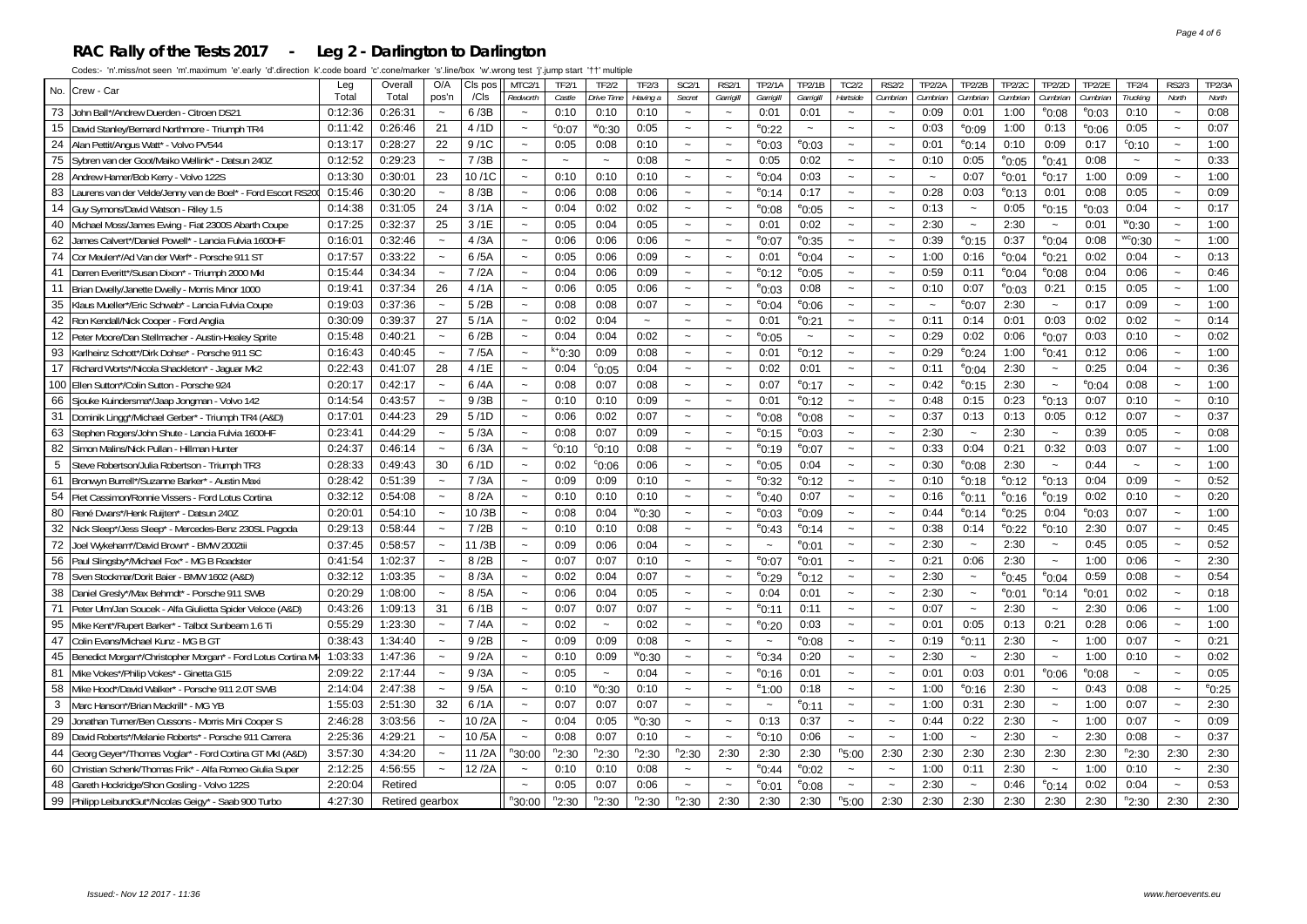|            | TP2/3B          | TP2/3C                | TP2/3D                    | TP2/3E                    | TF2/5    | TC2/3                          | <b>TC2/4</b>              | <b>RS2/4</b>          | TP2/4A            | TP2/4B                    | <b>TP2/4C</b>         | TC2/5                    | TF2/6                 | TF2/7                     | TF2/8             | <b>RS2/5</b>              | TP2/5A                           | TP2/5B | SC2/2                     | TF2/9                 | <b>RS2/6</b>              | TP2/6A           | TP2/6B            | TP2/6C          | FP2/6D                    | <b>TP2/6E</b>   | TP2/6F            | TC2/6                 | TC2/7             |
|------------|-----------------|-----------------------|---------------------------|---------------------------|----------|--------------------------------|---------------------------|-----------------------|-------------------|---------------------------|-----------------------|--------------------------|-----------------------|---------------------------|-------------------|---------------------------|----------------------------------|--------|---------------------------|-----------------------|---------------------------|------------------|-------------------|-----------------|---------------------------|-----------------|-------------------|-----------------------|-------------------|
| No.        | North           | North                 | North                     | North                     | Farmyard | <b>BassenthwaitBassenthwai</b> |                           | Little Mell           | North             | North                     | North                 | Appleby                  | Round the             | On Parade                 | T'other           |                           | VestmorlandWestmorlandWestmorlan |        | Secret                    | <b>Own Strean</b>     | Valley                    | Valley           | Valley            | Valley          | Valley                    | Valley          | Valley            | Appleby               | Warcop            |
| 73         | 0:01            | $^{\rm e}$ 0:08       | $\tilde{\phantom{a}}$     | $\sim$                    | 0:10     | $\sim$                         | $\tilde{\phantom{a}}$     | $\tilde{\phantom{a}}$ | 0:06              | 0:02                      | 0:10                  | $\sim$                   | 0:10                  | $\tilde{\phantom{a}}$     | 0:08              | $\sim$                    | 0:16                             | 2:30   | $\tilde{\phantom{a}}$     | 0:10                  | $\widetilde{\phantom{m}}$ | 0:09             | °0:04             | 0:04            | 0:28                      | 0:31            | 0:05              |                       |                   |
| 15         | °0:11           | $^{\circ}$ 0:05       | $\widetilde{\phantom{m}}$ | $^{\circ}$ 0:05           | 0:07     | $\widetilde{\phantom{m}}$      | $\widetilde{\phantom{m}}$ | $\tilde{}$            | 0:02              | $^{\rm e}$ 0:04           | 0:14                  | $\tilde{}$               | 0:05                  | $\widetilde{\phantom{m}}$ | 0:05              | $\widetilde{\phantom{m}}$ | $^{\rm e}$ 0:08                  | 2:30   | $\widetilde{\phantom{m}}$ | 0:05                  | $\widetilde{\phantom{m}}$ | 0:27             | 0:52              | 0:02            | 0:24                      | $^{\circ}$ 0:01 | $^{\circ}$ 0:14   |                       |                   |
| 24         | °0:28           | °0:40                 | $^{\circ}$ 0:19           | °0:04                     | 0:02     | $\sim$                         | $\sim$                    | $\sim$                | 0:11              | 0:40                      | 0:20                  | $\sim$                   | 0:08                  |                           | 0:07              |                           | 0:03                             | 2:30   | $\sim$                    | 0:07                  | $\sim$                    | 0:07             | 0:02              | $^{\circ}$ 0:10 | $\widetilde{\phantom{m}}$ | 0:05            | <sup>e</sup> 0:12 |                       |                   |
| 75         | °0:02           | 0:33                  | $\thicksim$               | 0:07                      | 0:02     |                                | $\sim$                    |                       | 0:16              | 0:08                      | 1:00                  | $\tilde{}$               | °0:08                 | $\sim$                    | 0:02              | $\tilde{\phantom{a}}$     | 0:13                             | 2:30   | $\sim$                    | 0:10                  | $\sim$                    | 0:30             | 0:17              | $^{\circ}$ 0:08 | 0:14                      | 0:06            | $^{\rm e}$ 0:18   |                       |                   |
| 28         | °0:01           | °0:04                 | 0:02                      | °0:05                     | 0:10     | $\tilde{\phantom{a}}$          | $\sim$                    | $\tilde{\phantom{a}}$ | 0:14              | 0:05                      | 0:45                  | $\tilde{\phantom{a}}$    | 0:07                  | $\tilde{\phantom{a}}$     | 0:06              | $\sim$                    | °0:01                            | 2:30   | $\widetilde{\phantom{m}}$ | 0:08                  | $\widetilde{\phantom{m}}$ | 0:05             | 0:09              | 0:34            | 1:00                      | 0:03            | °0:02             |                       |                   |
| 83         | °0:11           | °0:27                 | 0:10                      | 0:03                      | 0:09     |                                | $\tilde{}$                |                       | 0:01              | 1:00                      | 1:00                  | $\tilde{}$               | $\degree$ 0:10        | $\sim$                    | 0:06              | $\tilde{\phantom{a}}$     | 0:09                             | 2:30   | $\widetilde{\phantom{m}}$ | 0:04                  | $\widetilde{\phantom{m}}$ | 1:00             | 0:48              | 0:46            | 0:49                      | 0:32            | 0:02              |                       |                   |
| 14         | $\sim$          | 0:09                  | 0:17                      | 1:00                      | 0:05     | $\sim$                         | $\sim$                    | $\sim$                | 0:08              | 1:00                      | 0:26                  | $\sim$                   | 0:02                  |                           | 0:04              | $\sim$                    | 0:14                             | 2:30   | $\sim$                    | 0:02                  | $\tilde{\phantom{a}}$     | 0:08             | 0:12              | 0:06            | 0:52                      | 0:40            | $^{\rm e}$ 0:02   |                       |                   |
| 40         | °0:01           | °0:02                 | 0:02                      | °0:03                     | 0:05     |                                |                           |                       | 0:02              | 0:04                      | 0:12                  | $\tilde{}$               | 0:05                  | $\tilde{\phantom{a}}$     | 0:04              | $\tilde{\phantom{a}}$     | 1:00                             | 0:59   | $\widetilde{\phantom{m}}$ | $^{\circ}$ 0:04       | $\widetilde{\phantom{m}}$ | 0:21             | 0:03              | $^{\rm e}$ 0:01 | 0:33                      | 0:12            | 0:01              |                       |                   |
| 62         | 0:02            | $^{\circ}$ 0:33       | °0:14                     | 0:36                      | 0:02     | $\tilde{\phantom{a}}$          | $\sim$                    | $\sim$                | 0:12              | 0:09                      | 0:43                  | $\tilde{\phantom{a}}$    | $^{\circ}$ 0:05       | $\tilde{\phantom{a}}$     | $\sim$            | $\tilde{\phantom{a}}$     | <sup>e</sup> 0:19                | 2:30   | $\sim$                    | $^{\circ}$ 0:05       | $\sim$                    | 1:00             | °0:09             | $^{\circ}$ 0:19 | 0:17                      | 0:09            | °0:01             |                       |                   |
| 74         | °0:02           | 0:01                  | $\widetilde{\phantom{m}}$ | $\tilde{\phantom{a}}$     | 0:08     | $\tilde{}$                     | $\widetilde{\phantom{m}}$ | $\tilde{\phantom{a}}$ | °0:02             | 0:06                      | 0:27                  | $\tilde{}$               | 0:05                  | $\sim$                    | 0:08              | $\tilde{\phantom{a}}$     | 0:08                             | 2:30   | $\tilde{}$                | 0:07                  | $\widetilde{\phantom{m}}$ | 0:07             | 1:00              | 0:39            | 0:17                      | 0:03            | 0:15              |                       |                   |
| 41         | 0:02            | 0:30                  | $\sim$                    | °0:02                     | 0:06     | $\tilde{\phantom{a}}$          | $\tilde{\phantom{a}}$     | $\tilde{\phantom{a}}$ | 0:13              | 0:01                      | 1:00                  | $\tilde{\phantom{a}}$    | $^{\rm s}$ 0:08       | $\sim$                    | 0:05              |                           | 1:00                             | 2:30   | $\sim$                    | 0:09                  | $\tilde{\phantom{a}}$     | 1:00             | 1:00              | 1:00            | 0:34                      | $^{\circ}$ 0:06 | 0:03              |                       |                   |
| 11         | 0:06            | 1:00                  | 0:02                      | 0:03                      | 0:06     |                                |                           |                       | 0:04              | 0:06                      | 0:34                  |                          | 0:05                  |                           | 0:06              |                           | 0:47                             | 2:30   | $\thicksim$               | 0:05                  | $\widetilde{\phantom{m}}$ | 0:12             | 1:00              | 1:00            | 0:49                      | 0:43            | 0:09              |                       |                   |
| 35         | °0:01           | 0:51                  | °0:04                     | °0:01                     | 0:08     | $\tilde{\phantom{a}}$          | $\sim$                    | $\tilde{\phantom{a}}$ | 2:30              | $\widetilde{\phantom{m}}$ | 1:00                  | $\tilde{\phantom{a}}$    | 0:07                  | $\tilde{\phantom{a}}$     | 0:05              | $\sim$                    | °0:01                            | 2:30   | $\tilde{\phantom{a}}$     | $\tilde{\phantom{a}}$ | $\tilde{\phantom{a}}$     | 1:00             | 1:00              | 0:24            | 1:00                      | 0:28            | 0:18              | $\sim$                |                   |
| 42         | $\sim$          | 0:06                  | 0:14                      | $\tilde{\phantom{a}}$     | 0:02     | $\tilde{\phantom{a}}$          | $\sim$                    |                       | 0:04              | 0:03                      | 0:13                  | $\tilde{}$               | 0:02                  | $\sim$                    | 0:02              | $\sim$                    | $^{\rm e}$ 0:08                  | 2:30   | $\widetilde{\phantom{m}}$ | <sup>n</sup> 2:30     | 2:30                      | 2:30             | 2:30              | 2:30            | 2:30                      | 2:30            | 2:30              |                       |                   |
| 12         | 0:07            | 2:30                  | $\tilde{\phantom{a}}$     | °0:06                     | $\sim$   | $\sim$                         | °1:00                     | $\sim$                | °0:04             | 0:10                      | 1:00                  | $\sim$                   | $\sim$                | $\sim$                    | 0:02              | $\sim$                    | 0:09                             | 2:30   | $\sim$                    | 0:02                  | $\tilde{\phantom{a}}$     | 0:12             | <sup>e</sup> 0:14 | 0:16            | 0:58                      | $^{\circ}$ 0:08 | 0:01              |                       |                   |
| 93         | 0:16            | °0:06                 | <sup>e</sup> 0:11         | $\widetilde{\phantom{m}}$ | 0:09     |                                | $\widetilde{\phantom{m}}$ |                       | °0:01             | 0:02                      | $^{\rm e}$ 0:02       | $\tilde{}$               | 0:08                  | $\tilde{\phantom{a}}$     | 0:07              | $\tilde{\phantom{a}}$     | 1:00                             | 2:30   | $\thicksim$               | 0:09                  | $\widetilde{\phantom{m}}$ | 0:09             | 0:33              | 0:29            | 1:00                      | 0:17            | 0:05              |                       |                   |
| 17         | 0:10            | 0:19                  | $^{\rm e}$ 0:08           | 0:07                      | 0:04     | $\sim$                         | $\sim$                    | $\tilde{\phantom{a}}$ | 1:00              | 0:09                      | 1:00                  | $\tilde{\phantom{a}}$    | 0:02                  | $\tilde{\phantom{a}}$     | 0:05              | $\tilde{\phantom{a}}$     | 0:22                             | 2:30   | $\thicksim$               | 0:02                  | $\sim$                    | 0:17             | 1:00              | $^{\circ}$ 0:01 | 0:31                      | $^{\rm e}$ 0:17 | °0:03             |                       |                   |
| 100        | 0:28            | 0:47                  | $\sim$                    | 0:01                      | 0:08     | $\thicksim$                    | $\sim$                    | $\tilde{\phantom{a}}$ | $\sim$            | 1:00                      | 1:00                  | $\tilde{\phantom{a}}$    | 0:08                  | $\sim$                    | 0:06              | $\sim$                    | 0:42                             | 2:30   | $\widetilde{\phantom{m}}$ | 0:07                  | $\tilde{\phantom{a}}$     | 0:28             | 1:00              | 0:10            | 0:23                      | 0:06            | $^{\rm e}$ 0:03   | $\sim$                |                   |
| 66         | °0:09           | 0:13                  | 0:08                      | 0:16                      | 0:10     | $\sim$                         | $\sim$                    | $\sim$                | $^{\rm e}$ 0:08   | 1:00                      | $^{\rm e}$ 0:02       | $\sim$                   | 0:09                  | $\sim$                    | 0:10              | $\sim$                    | 0:17                             | 2:30   | $\sim$                    | 0:07                  | $\sim$                    | 0:20             | 1:00              | 0:44            | 0:34                      | 0:08            | 0:10              |                       |                   |
| 31         | 0:01            | 0:10                  | 0:19                      | °0:08                     | 0:06     |                                |                           |                       | 2:30              | $\widetilde{\phantom{m}}$ | 1:00                  |                          | $^{\circ}$ 0:07       |                           | 0:07              |                           | 1:00                             | 2:30   | $\thicksim$               | 0:06                  | $\tilde{}$                | 0:16             | 0:11              | 0:44            | 0:39                      | 0:08            | 0:16              |                       |                   |
| 63         | $^{\circ}$ 0:14 | 0:19                  | °0:17                     | 0:01                      | 0:10     | $\tilde{\phantom{a}}$          | ຳ:00                      | $\tilde{\phantom{a}}$ | 0:18              | 0:26                      | 2:30                  | $\tilde{\phantom{a}}$    | $^{\circ\circ}$ 0:10  | $\tilde{\phantom{a}}$     | 0:07              | $\tilde{}$                | 0:14                             | 2:30   | $\thicksim$               | 0:08                  | $\widetilde{\phantom{m}}$ | 0:25             | 0:38              | 0:34            | 0:18                      | 0:30            | 0:07              | $\tilde{\phantom{a}}$ |                   |
| 82         | 0:02            | 0:08                  | 0:52                      | 0:44                      | 0:09     | $\sim$                         | $\sim$                    |                       | 0:10              | 0:13                      | 0:08                  | $\sim$                   | 0:07                  | $\sim$                    | 0:08              | $\sim$                    | 0:18                             | 2:30   | $\sim$                    | 0:10                  | $\tilde{\phantom{a}}$     | $d$ 2:30         | 1:00              | 0:19            | 1:00                      | 0:45            | 0:43              |                       | $\sim$            |
| $\sqrt{5}$ | 0:12            | 0:33                  | $^{\rm e}$ 0:02           | °0:04                     | 0:02     | $\sim$                         | $\sim$                    | $\sim$                | 1:00              | 0:03                      | 1:00                  | $\sim$                   | 0:06                  | $\sim$                    | 0:06              | $\sim$                    | $^{\rm e}$ 0:06                  | 2:30   | $\sim$                    | 0:07                  | $\sim$                    | 1:00             | 0:47              | 0:54            | 0:57                      | 0:19            | 0:11              |                       |                   |
| 61         | °0:26           | 0:09                  | $\widetilde{\phantom{m}}$ | °0:03                     | 0:08     | $\tilde{}$                     | $\thicksim$               | $\tilde{}$            | °0:09             | °0:02                     | 1:00                  |                          | 0:08                  |                           | 0:09              |                           | 0:24                             | 2:30   | $\widetilde{\phantom{m}}$ | 0:09                  | $\widetilde{\phantom{m}}$ | $e_{0:08}$       | 0:41              | 0:51            | 0:37                      | 0:53            | 0:12              |                       |                   |
| 54         | 2:30            | $\tilde{\phantom{a}}$ | °0:12                     | °0:13                     | 0:10     | $\sim$                         | $\sim$                    | $\tilde{\phantom{a}}$ | 1:00              | 0:33                      | 0:02                  | $\tilde{\phantom{a}}$    | $^{\circ}$ 0:10       | $\tilde{\phantom{a}}$     | 0:07              | $\sim$                    | 2:30                             | 2:30   | $\sim$                    | 0:06                  | $\tilde{\phantom{a}}$     | 0:37             | 1:00              | 1:00            | 1:00                      | 0:52            | °0:02             |                       |                   |
| 80         | 0:04            | °0:09                 | 0:31                      | 0:07                      | 0:06     | $\tilde{}$                     | $\widetilde{\phantom{m}}$ | $\tilde{}$            | 0:06              | $^{\circ}$ 0:05           | 1:00                  | $\tilde{}$               | $^{\circ}$ 0:10       | $\widetilde{\phantom{m}}$ | 0:06              | $\sim$                    | 0:41                             | 2:30   | $\widetilde{\phantom{m}}$ | 0:06                  | $\widetilde{\phantom{m}}$ | 0:24             | 0:35              | 0:11            | 0:23                      | $^{\circ}$ 0:05 | 0:08              |                       |                   |
| 32         | 0:07            | 1:00                  | 2:30                      | 2:30                      | 0:09     | $\sim$                         | $\sim$                    | $\tilde{\phantom{a}}$ | 0:16              | 0:37                      | 1:00                  |                          | 0:30"                 | $\sim$                    | 0:07              | $\sim$                    | 0:47                             | 2:30   | $\sim$                    | 0:09                  | $\sim$                    | 0:53             | 1:00              | 0:51            | 1:00                      | 0:44            | 0:35              |                       |                   |
| 72         |                 |                       | 0:14                      | 0:03                      | 0:09     |                                | $\tilde{\phantom{a}}$     |                       | 0:01              | 1:00                      | 0:59                  |                          | 0:06                  |                           | 0:10              |                           | 0:05                             | 2:30   | $\tilde{}$                | 0:09                  | $\widetilde{\phantom{m}}$ | 0:32             | 1:00              | 0:17            | 1:00                      | 0:47            | 0:36              |                       |                   |
| 56         | 2:30            | $\sim$                | 0:35                      | 0:36                      | 0:07     | $\tilde{\phantom{a}}$          | $\tilde{}$                | $\tilde{\phantom{a}}$ | 0:25              | 0:27                      | 1:00                  | $\tilde{\phantom{a}}$    | 0:09                  | $\tilde{\phantom{a}}$     | 0:05              | $\sim$                    | 0:15                             | 2:30   | $\thicksim$               | 0:08                  | $\thicksim$               | 0:52             | 1:00              | 1:00            | 0:25                      | 0:17            | °0:26             |                       |                   |
| 78         | 0:10            | 0:32                  | 0:09                      | 0:05                      | 0:04     |                                | $\sim$                    | $\ddot{\phantom{0}}$  | <sup>e</sup> 0:17 | 0:23                      | 0:34                  |                          | $^{\circ}$ 0:05       |                           | 0:05              |                           | 0:49                             | 1:00   | $\sim$                    | 0:02                  | $\sim$                    | 1:00             | 0:36              | $^{\rm e}$ 0:09 | 1:00                      | 0:34            | 0:10              |                       |                   |
| 38         | °0:04           | °0:02                 | °0:21                     | 0:05                      | 0:06     | $\tilde{\phantom{a}}$          | $\tilde{}$                |                       | 0:01              | 0:19                      | 2:30                  | $\tilde{\phantom{a}}$    | 0:04                  | $\sim$                    | 0:05              | $\tilde{\phantom{a}}$     | 2:30                             | 2:30   | $\sim$                    | 0:08                  | $\widetilde{\phantom{m}}$ | $^{d}$ 2:30      | °0:29             | 1:00            | 0:58                      | $^{\circ}$ 0:10 | <sup>e</sup> 0:39 |                       |                   |
| 71         | 0:23            | 0:12                  | 2:30                      | 2:30                      | 0:07     | $\tilde{}$                     | $\sim$                    | $\tilde{\phantom{a}}$ | 0:41              | 0:27                      | 1:00                  | $\overline{\phantom{0}}$ | 0:07                  | $\sim$                    | 0:07              | $\sim$                    | 0:40                             | 2:30   | $\widetilde{\phantom{m}}$ | 0:07                  | $\tilde{\phantom{a}}$     | $^{d}$ 2:30      | 1:00              | 0:55            | 1:00                      | 1:00            | 0:42              |                       |                   |
| 95         | 0:13            | 0:24                  | 0:01                      | 0:05                      | 0:02     | $\sim$                         | $\sim$                    | $\sim$                | 2:30              | $\sim$                    | 1:00                  | $\sim$                   | 0:02                  | $\sim$                    | 0:07              | $\sim$                    | 0:54                             | 2:30   | °2:30                     | $n_{2:30}$            | 2:30                      | 2:30             | 2:30              | 2:30            | 2:30                      | 2:30            | 2:30              | $\sim$                | $\sim$            |
| 47         | 0:04            | 0:43                  | 0:04                      | °0:01                     | 0:10     | $\sim$                         | $\sim$                    | $\ddot{\phantom{0}}$  | 0:09              | 1:00                      | 0:30                  |                          | 0:08                  |                           | $^{\rm ws}$ 0:30  | $\sim$                    | 0:25                             | 2:30   | <sup>າ</sup> 2:30         | $n_{2:30}$            | 2:30                      | 2:30             | 2:30              | 2:30            | 2:30                      | 2:30            | 2:30              |                       |                   |
| 45         | 0:09            | 2:30                  | 2:30                      | 2:30                      | 0:10     | $\tilde{\phantom{a}}$          | $\tilde{\phantom{a}}$     | $\tilde{\phantom{a}}$ | 2:30              | $\sim$                    | 0:13                  | $\tilde{\phantom{a}}$    | 0:06                  | $\sim$                    | 0:09              | $\tilde{\phantom{a}}$     | $\widetilde{\phantom{m}}$        | 2:30   | $\sim$                    | $n_{2:30}$            | 2:30                      | 2:30             | 2:30              | 2:30            | 2:30                      | 2:30            | 2:30              |                       |                   |
| 81         | 0:03            | 0:02                  | 0:01                      | °0:02                     | 0:07     | $\tilde{\phantom{a}}$          | $\tilde{\phantom{a}}$     | $\tilde{\phantom{a}}$ | 0:07              | $^{\rm e}$ 0:01           | 0:02                  | $\tilde{\phantom{a}}$    | $\sim$                |                           | 0:04              | $\tilde{\phantom{a}}$     | 0:05                             | 2:30   | $\widetilde{\phantom{m}}$ | 0:05                  | $\thicksim$               | $^{\circ}$ 0:04  | 0:06              | 0:01            | 0:09                      | $^{\circ}$ 0:01 | 0:02              | $n_{5:00}$            | $^{\circ}5:00$    |
| 58         | 1:00            | °0:02                 | °0:50                     | °0:03                     | 0:10     | $\tilde{\phantom{a}}$          | $\sim$                    | $\tilde{\phantom{a}}$ | 2:30              | $\sim$                    | 1:00                  | $\tilde{\phantom{a}}$    | 0:09                  | $\tilde{\phantom{a}}$     | 0:10              | $\thicksim$               | 1:00                             | 2:30   | °2:30                     | $n_{2:30}$            | 2:30                      | 2:30             | 2:30              | 2:30            | 2:30                      | 2:30            | 2:30              | <sup>n</sup> 5:00     | <sup>n</sup> 5:00 |
| 3          | 2:30            | $\sim$                |                           | 0:33                      | "2:30    | $\sim$                         | $\sim$                    | $\ddot{\phantom{0}}$  | 2:30              | $\sim$                    | 2:30                  |                          | 0:07                  |                           | 0:07              |                           | 1:00                             | 2:30   | $\sim$                    | 0:06                  | 2:30                      | 2:30             | 2:30              | 2:30            | 2:30                      | 2:30            | 2:30              |                       | $\sim$            |
| 29         | 0:13            | 0:46                  | 0:13                      | °0:09                     | 0:05     | $\tilde{\phantom{a}}$          | $\tilde{\phantom{a}}$     | $\tilde{\phantom{a}}$ | 0:08              | 0:07                      | 0:56                  | $\tilde{}$               | °2:30                 | $\sim$                    | <sup>n</sup> 2:30 | 2:30                      | 2:30                             | 2:30   | $\sim$                    | $n_{2:30}$            | 2:30                      | 2:30             | 2:30              | 2:30            | 2:30                      | 2:30            | 2:30              | $n_{5:00}$            | <sup>n</sup> 5:00 |
| 89         | 0:11            | 2:30                  | 2:30                      | 2:30                      | 0:10     | $\tilde{\phantom{a}}$          | $\sim$                    | $\tilde{\phantom{a}}$ | 2:30              | 2:30                      | $\tilde{\phantom{a}}$ | $\tilde{\phantom{a}}$    | 0:10                  | $\sim$                    | 0:09              | 2:30                      | 2:30                             | 2:30   | <sup>n</sup> 2:30         | <sup>n</sup> 2:30     | 2:30                      | 2:30             | 2:30              | 2:30            | 2:30                      | 2:30            | 2:30              | <sup>n</sup> 5:00     | <sup>n</sup> 5:00 |
| 44         | 2:30            | 2:30                  | 2:30                      | 2:30                      | "2:30    | <sup>n</sup> 5:00              | <sup>n</sup> 5:00         | 2:30                  | 2:30              | 2:30                      | 2:30                  | $\tilde{\phantom{a}}$    | °2:30                 | $\tilde{\phantom{a}}$     | <sup>n</sup> 2:30 | 2:30                      | 2:30                             | 2:30   | °2:30                     | <sup>n</sup> 2:30     | 2:30                      | 2:30             | 2:30              | 2:30            | 2:30                      | 2:30            | 2:30              | $n_{5:00}$            | <sup>n</sup> 5:00 |
| 60         | 2:30            | 2:30                  | 2:30                      | 2:30                      | "0:30    | $\sim$                         | $\sim$                    | $\ddot{\phantom{0}}$  | 2:30              | $\sim$                    | 1:00                  |                          | 0:10                  |                           | 0:10              |                           | 1:00                             | 2:30   | $\sim$                    | ™0:30                 | $\sim$                    | 1:00             | 1:00              | 1:00            | 2:30                      | 2:30            | 2:30              | $n_{5:00}$            | <sup>n</sup> 5:00 |
| 48         | °0:01           | °0:03                 | °0:22                     | °0:05                     | 0:09     | $\tilde{\phantom{a}}$          | $\tilde{\phantom{a}}$     | $\tilde{}$            | °0:03             | $^{\circ}$ 0:04           | 0:50                  |                          | $\tilde{\phantom{a}}$ |                           | 0:10              | $\sim$                    | $\sim$                           | 2:30   | $\tilde{\phantom{a}}$     | 0:10                  | $\tilde{\phantom{a}}$     | $^{\rm de}$ 2:30 | °1:00             | 1:00            | 0:08                      | °0:04           | 0:59              | <sup>n</sup> 5:00     | <sup>n</sup> 5:00 |
| 99         | 2:30            | 2:30                  | 2:30                      | 2:30                      | °2:30    | $n_{5:00}$                     | $^{\circ}5:00$            | 2:30                  | 2:30              | 2:30                      | 2:30                  | $\tilde{}$               | °2:30                 |                           | °2:30             | 2:30                      | 2:30                             | 2:30   | $n_{2:30}$                | <sup>n</sup> 2:30     | 2:30                      | 2:30             | 2:30              | 2:30            | 2:30                      | 2:30            | 2:30              | <sup>n</sup> 5:00     | <sup>n</sup> 5:00 |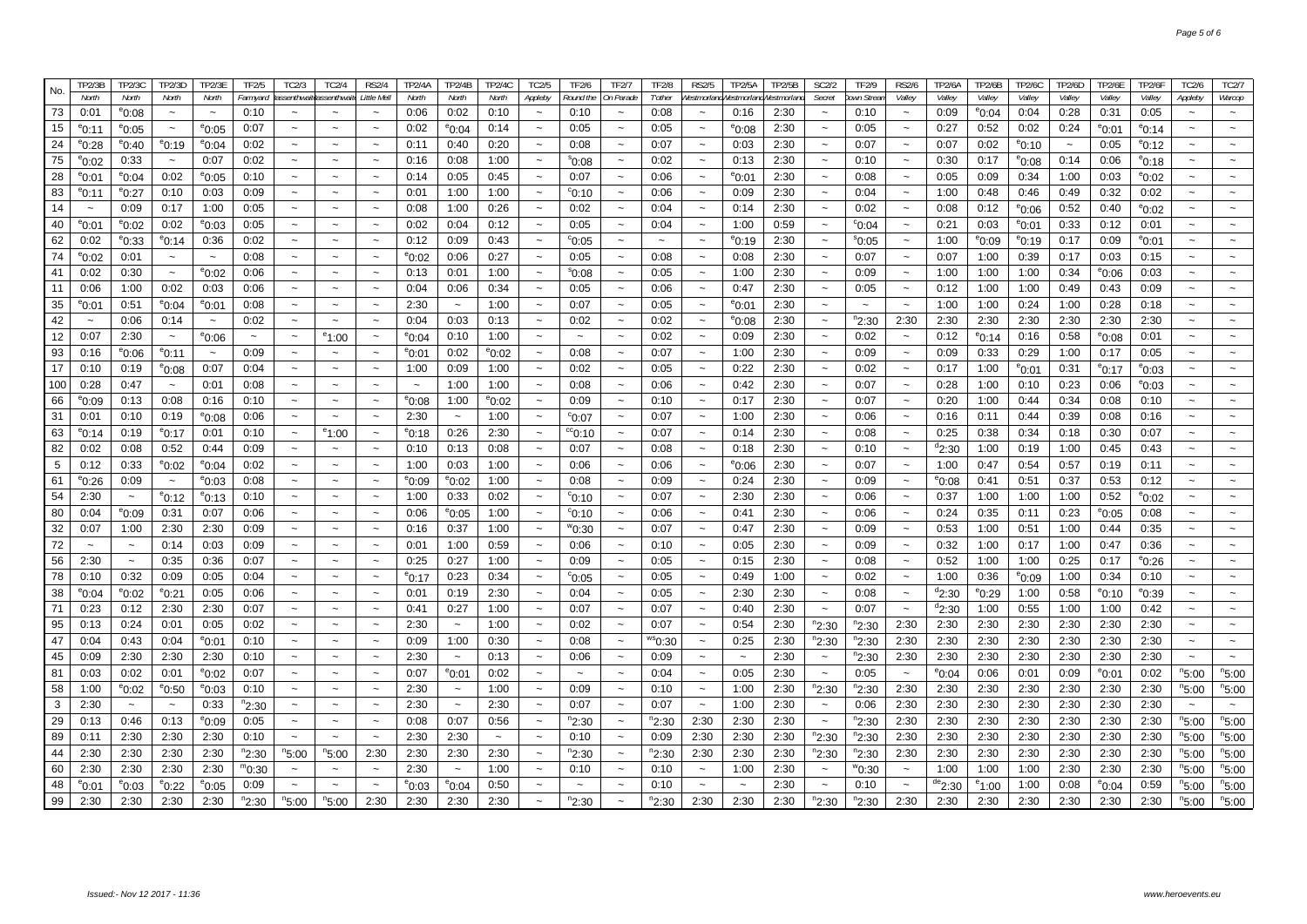| No.        | PC2/1                     | PC2/2                    | <b>TC2/8</b>              | PC2/3                 | PC2/4                 | TC2/9             | PC2/5                 | PC2/6                     | TC2/10            | TC2/11                | PC2/7                     | PC2/8                    | TC2/12                    | PC2/9                     | PC2/10                    | TC2/13             | PC2/11                    | PC2/12                    | TC2/14            | <b>RS2/7</b>              | TP2/7A          | TP2/7B          | <b>TP2/7C</b>     | <b>RS2/8</b>          | TP2/8A | <b>TP2/8B</b>   | TP2/8C                | MTC2/15                   |
|------------|---------------------------|--------------------------|---------------------------|-----------------------|-----------------------|-------------------|-----------------------|---------------------------|-------------------|-----------------------|---------------------------|--------------------------|---------------------------|---------------------------|---------------------------|--------------------|---------------------------|---------------------------|-------------------|---------------------------|-----------------|-----------------|-------------------|-----------------------|--------|-----------------|-----------------------|---------------------------|
|            | Warcop                    | Warcop                   | Warcop                    | Warcop                | Warcop                | Warcop            | Warcop                | Warcop                    | Warcop            | Warcop                | Warcop                    | Warcop                   | Warcop                    | Warcop                    | Warcop                    | Warcop             | Warcop                    | Warcop                    | Warcop            | Reservoirs                | Reservoirs      | Reservoirs      | Reservoirs        | Durham                | Durham | Durham          | Durham                | Redworth                  |
| 73         |                           |                          |                           |                       |                       | 0:45              |                       | $\tilde{\phantom{a}}$     | 0:30              | 0:15                  |                           |                          | 0:15                      |                           |                           | 0:45               |                           | $\tilde{\phantom{a}}$     | 0:15              |                           | 0:24            | 1:00            | °0:02             |                       | 0:30   | 0:27            | 0:05                  |                           |
| 15         | $\sim$                    | $\tilde{\phantom{a}}$    | $\sim$                    | $\sim$                | $\sim$                | 0:30              | $\tilde{\phantom{a}}$ | $\thicksim$               | 0:30              | $\sim$                | $\tilde{\phantom{a}}$     | $\overline{\phantom{0}}$ | 0:15                      | $\tilde{\phantom{a}}$     | $\tilde{\phantom{a}}$     | 0:15               | $\widetilde{\phantom{m}}$ | $\tilde{\phantom{a}}$     | 0:15              | $\sim$                    | 0:06            | 0:39            | $^{\rm e}$ 0:28   | $\tilde{\phantom{a}}$ | 0:12   | 0:04            | $\tilde{\phantom{a}}$ | $\sim$                    |
| 24         | $\sim$                    | $\sim$                   | $\tilde{\phantom{a}}$     |                       | $\sim$                | 0:45              | $\tilde{\phantom{a}}$ | $\tilde{\phantom{a}}$     | 0:30              | $\tilde{\phantom{a}}$ | $\tilde{\phantom{a}}$     | $\tilde{\phantom{a}}$    | 0:15                      |                           | $\tilde{\phantom{a}}$     | 0:15               | $\tilde{\phantom{a}}$     | $\tilde{\phantom{a}}$     | 0:15              | $\tilde{\phantom{a}}$     | 0:05            | 0:32            | $^{\rm e}$ 0:38   | $\tilde{\phantom{a}}$ | 0:15   | 1:00            | $^{\rm e}$ 0:02       | $\sim$                    |
| 75         | $\sim$                    | $\sim$                   | $\sim$                    | $\sim$                | $\sim$                | 0:15              | $\sim$                | $\sim$                    | 0:15              | $\sim$                | $\sim$                    | $\sim$                   | $\sim$                    |                           | $\sim$                    | 0:15               | $\sim$                    | $\sim$                    | $\sim$            | $\sim$                    | 0:12            | 0:36            | $^{\rm e}$ 0:01   | $\sim$                | 1:00   | 1:00            | 0:37                  | $\sim$                    |
| 28         | $\tilde{\phantom{a}}$     |                          | $\widetilde{\phantom{m}}$ | $\tilde{}$            | $\sim$                | 0:30              | $\tilde{\phantom{a}}$ | $\tilde{}$                | 0:15              | 0:30                  | $\widetilde{\phantom{m}}$ | $\sim$                   | 0:15                      |                           | $\tilde{}$                | 0:15               | $\tilde{}$                | $\widetilde{\phantom{m}}$ | 0:15              | $\widetilde{\phantom{m}}$ | 1:00            | $^{\circ}$ 0:32 | 0:06              | $\tilde{\phantom{a}}$ | 0:18   | 0:08            | 0:04                  | $\tilde{}$                |
| 83         | $\sim$                    | $\sim$                   | $\sim$                    |                       | $\sim$                | 0:30              | $\tilde{\phantom{a}}$ | $\sim$                    | 0:15              | 0:15                  | $\tilde{\phantom{a}}$     | $\sim$                   | $\tilde{\phantom{a}}$     | $\tilde{\phantom{a}}$     | $\tilde{\phantom{a}}$     | 0:30               | $\tilde{\phantom{a}}$     | $\thicksim$               | 0:15              | $\tilde{\phantom{a}}$     | 0:16            | 0:24            | $^{\rm e}$ 0:02   | $\tilde{\phantom{a}}$ | 0:55   | 0:13            | 0:16                  | $\tilde{\phantom{a}}$     |
| 14         | $\tilde{\phantom{a}}$     | $\sim$                   | $\widetilde{\phantom{m}}$ | $\tilde{\phantom{a}}$ | $\sim$                | 0:30              | $\tilde{\phantom{a}}$ | $\tilde{}$                | 1:00              | 1:00                  | $\widetilde{\phantom{m}}$ | $\tilde{}$               | 0:15                      | $\tilde{}$                | $\tilde{\phantom{a}}$     | 0:30               | $\widetilde{\phantom{m}}$ | $\widetilde{\phantom{m}}$ | 0:15              | $\tilde{\phantom{a}}$     | 0:15            | $^{\circ}$ 0:21 | <sup>e</sup> 0:13 | $\tilde{}$            | 0:23   | 0:19            | 0:22                  | $\widetilde{\phantom{m}}$ |
| 40         | $\sim$                    | $\sim$                   | $\sim$                    | $\sim$                | $\sim$                | 1:00              | $\sim$                | $\sim$                    | 0:45              | 0:15                  | $\sim$                    | $\sim$                   | 0:15                      |                           | $\sim$                    | 0:30               | $\sim$                    | $\tilde{\phantom{a}}$     | 0:15              | $\tilde{\phantom{a}}$     | 0:59            | 1:00            | 0:05              | $\sim$                | 0:27   | 0:43            | 0:29                  |                           |
| 62         | $\tilde{\phantom{a}}$     |                          | $\tilde{\phantom{a}}$     |                       | $\sim$                | 0:15              |                       | $\tilde{}$                | 0:30              | 0:15                  | $\tilde{}$                | $\sim$                   | $\tilde{}$                |                           | $\tilde{\phantom{a}}$     | 0:15               | $\sim$                    | $\tilde{}$                | 0:15              | $\tilde{}$                |                 | 0:08            | 0:01              | $\tilde{}$            | 0:14   | 2:30            |                       |                           |
| 74         | $\tilde{\phantom{a}}$     | $\tilde{\phantom{a}}$    | $\thicksim$               | $\tilde{\phantom{a}}$ | $\sim$                | 0:30              | $\tilde{\phantom{a}}$ | $\thicksim$               | 0:30              | 0:15                  | $\tilde{\phantom{a}}$     | $\tilde{\phantom{a}}$    | 0:30                      | $\widetilde{\phantom{m}}$ | $\tilde{\phantom{a}}$     | 0:30               | $\tilde{\phantom{a}}$     | $\thicksim$               | 0:30              | $\thicksim$               | 0:05            | 1:00            | °0:01             | $\tilde{}$            | 0:36   | 2:30            | 2:30                  | $\widetilde{\phantom{m}}$ |
| 41         | $\sim$                    |                          | $\tilde{}$                |                       | $\tilde{\phantom{a}}$ | 0:15              |                       | $\tilde{}$                | 0:30              | 0:15                  | $\tilde{}$                |                          | $\widetilde{\phantom{m}}$ |                           | $\tilde{\phantom{a}}$     | 0:30               |                           | $\tilde{}$                |                   |                           | 0:04            | 0:15            | $\thicksim$       |                       | 0:11   | 1:00            | 0:21                  | $\tilde{\phantom{a}}$     |
| 11         | $\sim$                    |                          | $\sim$                    |                       | $\sim$                | 0:45              | $\sim$                | $\sim$                    | 0:30              | 0:15                  | $\tilde{\phantom{a}}$     | $\sim$                   | 0:30                      |                           | $\sim$                    | 0:30               | $\sim$                    | $\tilde{\phantom{a}}$     | 0:30              | $\tilde{\phantom{a}}$     | 0:51            | 0:33            | $^{\circ}$ 0:56   | $\tilde{\phantom{a}}$ | 0:25   | 1:00            | 1:00                  | $\sim$                    |
| 35         | $\sim$                    |                          | $\tilde{\phantom{a}}$     |                       | $\sim$                | 0:15              |                       | $\sim$                    | 0:30              | $\sim$                | $\tilde{}$                |                          | 0:15                      |                           | $\overline{\phantom{a}}$  | 0:15               |                           | $\tilde{\phantom{a}}$     | 0:15              | $\sim$                    | 0:02            | 0:08            | 0:01              |                       | 0:17   | 1:00            | <sup>e</sup> 0:01     | $\tilde{\phantom{a}}$     |
| 42         | $\sim$                    | $\sim$                   | $\tilde{\phantom{a}}$     |                       | $\sim$                | 0:30              | $\tilde{\phantom{a}}$ | $\widetilde{\phantom{m}}$ | 1:30              | 0:15                  | $\tilde{\phantom{a}}$     | $\sim$                   | 0:15                      | $\sim$                    | $\sim$                    | 0:15               | $\tilde{\phantom{a}}$     | $\widetilde{\phantom{m}}$ | 0:15              | $\tilde{\phantom{a}}$     | 0:28            | 0:46            | <sup>e</sup> 0:17 | $\tilde{\phantom{a}}$ | 0:21   | 0:27            | 0:11                  | $\tilde{\phantom{a}}$     |
| 12         |                           |                          | $\sim$                    |                       | $\sim$                | 0:30              |                       | $\ddot{ }$                | 0:15              | 0:15                  | $\sim$                    |                          | 0:15                      |                           | $\sim$                    | 0:15               | $\sim$                    | $\sim$                    | 0:15              | $\sim$                    | 0:18            | 1:00            | 0:09              | $\sim$                | 0:32   | 0:21            | 1:00                  | $\sim$                    |
| 93         | $\sim$                    |                          | $\tilde{\phantom{a}}$     |                       | $\sim$                | 0:45              | $\sim$                | $\tilde{}$                | 0:30              | 0:15                  | $\tilde{\phantom{a}}$     |                          | $\widetilde{\phantom{m}}$ |                           | $\widetilde{\phantom{m}}$ | 0:45               | $\tilde{\phantom{a}}$     | $\tilde{\phantom{a}}$     |                   | $\tilde{\phantom{a}}$     | 0:06            | 0:09            | $^{\rm e}$ 0:22   | $\tilde{\phantom{a}}$ | 0:11   | 0:56            | 0:38                  | $\tilde{\phantom{a}}$     |
| 17         | $\sim$                    | $\sim$                   | $\sim$                    |                       | $\sim$                | 0:45              | $\sim$                | $\tilde{\phantom{a}}$     | 0:30              | 0:30                  | $\sim$                    | $\sim$                   | 0:15                      |                           | $\sim$                    | 1:00               | $\sim$                    | $\tilde{\phantom{a}}$     | 0:30              | $\tilde{\phantom{a}}$     | 0:30            | 0:29            | °0:11             | $\tilde{\phantom{a}}$ | 0:50   | 2:30            | 2:30                  | $\sim$                    |
| 100        | $\sim$                    | $\overline{\phantom{0}}$ | $\tilde{\phantom{a}}$     | $\tilde{\phantom{a}}$ | $\sim$                | 0:30              | $\tilde{\phantom{a}}$ | $\widetilde{\phantom{m}}$ | 0:30              | 0:15                  | $\thicksim$               | $\tilde{\phantom{a}}$    | 0:15                      | $\tilde{}$                | $\sim$                    | 0:30               | $\widetilde{\phantom{m}}$ | $\widetilde{\phantom{m}}$ | 0:15              | $\tilde{\phantom{a}}$     | 0:39            | 0:49            | $^{\rm e}$ 0:08   | $\tilde{\phantom{a}}$ | 0:27   | 1:00            | 0:26                  | $\widetilde{\phantom{m}}$ |
| 66         | $\sim$                    |                          | $\tilde{\phantom{a}}$     | $\sim$                | $\sim$                | 0:30              | $\sim$                | $\tilde{\phantom{a}}$     | 0:15              | 0:15                  | $\tilde{\phantom{a}}$     |                          | 0:15                      |                           | $\tilde{\phantom{a}}$     | 0:15               | $\tilde{\phantom{a}}$     | $\tilde{\phantom{a}}$     | 0:15              | $\tilde{\phantom{a}}$     | 0:11            | 0:25            | 0:06              | $\tilde{\phantom{a}}$ | 0:13   | 0:11            | 1:00                  | $\sim$                    |
| 31         |                           |                          | $\tilde{\phantom{a}}$     |                       | $\sim$                | 0:45              |                       | $\tilde{\phantom{a}}$     | 0:30              |                       | $\tilde{\phantom{a}}$     |                          | 0:15                      |                           | $\sim$                    | 0:15               |                           | $\tilde{}$                | 0:15              | $\tilde{}$                | $^{\rm e}$ 0:07 | 0:56            | 0:04              | $\tilde{\phantom{a}}$ | 0:24   | 0:27            | 0:10                  | $\tilde{\phantom{a}}$     |
| 63         | $\sim$                    | $\sim$                   | $\sim$                    | $\sim$                | $\tilde{\phantom{a}}$ | 0:30              | $\sim$                | $\sim$                    | 1:00              | $\sim$                | $\tilde{\phantom{a}}$     | $\sim$                   | 0:15                      | $\tilde{\phantom{a}}$     | $\tilde{\phantom{a}}$     | 0:15               | $\sim$                    | $\tilde{\phantom{a}}$     | 0:30              | $\tilde{\phantom{a}}$     | 0:27            | °1:10           | <sup>e</sup> 0:18 | $\tilde{\phantom{a}}$ | 0:42   | 0:04            | 1:00                  | $\tilde{\phantom{a}}$     |
| 82         | $\sim$                    | $\sim$                   | $\sim$                    | $\sim$                | $\sim$                | 1:00              | $\sim$                | $\tilde{\phantom{a}}$     | 1:30              | 0:15                  | $\tilde{\phantom{a}}$     | $\sim$                   | 0:15                      | $\sim$                    | $\sim$                    | 1:00               | $\sim$                    | $\tilde{\phantom{a}}$     | 0:30              | $\tilde{\phantom{a}}$     | 1:00            | 0:45            | °0:21             | $\tilde{\phantom{a}}$ | 0:37   | 1:00            | 0:54                  | $\sim$                    |
| $\sqrt{5}$ | $\tilde{\phantom{a}}$     | $\sim$                   | $\tilde{\phantom{a}}$     | $\tilde{\phantom{a}}$ | $\sim$                | 0:30              | $\tilde{\phantom{a}}$ | $\sim$                    | 0:30              | 0:15                  | $\tilde{\phantom{a}}$     | $\tilde{\phantom{a}}$    | 0:15                      | $\tilde{\phantom{a}}$     | $\tilde{\phantom{a}}$     | 0:30               | $\tilde{\phantom{a}}$     | $\tilde{\phantom{a}}$     | 0:30              | $\widetilde{\phantom{m}}$ | 0:09            | 0:32            | $^{\rm e}$ 0:08   | 2:30                  | 2:30   | 2:30            | 2:30                  | $\tilde{\phantom{a}}$     |
| 61         | $\tilde{\phantom{a}}$     |                          | $\tilde{}$                |                       | $\tilde{\phantom{a}}$ | 0:30              | $\tilde{}$            | $\widetilde{\phantom{m}}$ | 0:30              | 0:15                  | $\widetilde{\phantom{m}}$ |                          | 0:15                      | $n_{2:30}$                | $n_{2:30}$                | $^{\circ}$ 5:00    | $\tilde{}$                | $\widetilde{\phantom{m}}$ | 0:45              | $\tilde{\phantom{a}}$     | 1:00            | 1:00            | <sup>e</sup> 0:18 | $\tilde{}$            | 0:24   | 0:56            | 1:00                  | $\tilde{}$                |
| 54         | $\sim$                    | $\tilde{\phantom{a}}$    | $\tilde{\phantom{a}}$     | $\overline{ }$        | $\sim$                | 0:15              | $\tilde{\phantom{a}}$ | $\thicksim$               | 0:15              | 0:15                  | $\tilde{\phantom{a}}$     | $\tilde{\phantom{a}}$    | 0:15                      | $n_{2:30}$                | <sup>n</sup> 2:30         | $^{\circ}$ 5:00    | $\tilde{\phantom{a}}$     | $\tilde{\phantom{a}}$     | 0:15              | $\widetilde{\phantom{m}}$ | 1:00            | 0:11            | °0:01             | $\tilde{\phantom{a}}$ | 1:00   | 1:00            | 0:20                  | $\tilde{\phantom{a}}$     |
| 80         | $\sim$                    | $\tilde{\phantom{a}}$    | $\sim$                    | $\tilde{\phantom{a}}$ | $\tilde{\phantom{a}}$ | 0:45              | $\tilde{\phantom{a}}$ | $\sim$                    | 0:30              | $\thicksim$           | $\tilde{\phantom{a}}$     | $\tilde{\phantom{a}}$    | 0:15                      | $\tilde{\phantom{a}}$     | $\widetilde{\phantom{m}}$ | 0:15               | $\tilde{\phantom{a}}$     | $\tilde{\phantom{a}}$     | 0:15              | $\tilde{\phantom{a}}$     | 1:00            | 0:10            | 0:28              | $\tilde{\phantom{a}}$ | 0:25   | 2:30            | 2:30                  | $\tilde{\phantom{a}}$     |
| 32         | $\sim$                    | $\sim$                   | $\sim$                    | $\sim$                | $\sim$                | 0:15              | $\sim$                | $\sim$                    | 0:30              | 0:15                  | $\sim$                    | $\sim$                   | 0:15                      |                           | $\tilde{\phantom{a}}$     | 0:15               | $\sim$                    | $\tilde{\phantom{a}}$     | 0:15              | $\widetilde{\phantom{m}}$ | 0:03            | 2:30            | $\thicksim$       | $\sim$                | 0:12   | $^{\circ}$ 0:17 | 1:00                  | $\sim$                    |
| 72         | $\tilde{\phantom{a}}$     |                          |                           |                       | $\sim$                | 0:30              |                       | $\tilde{\phantom{a}}$     | 0:45              | $\tilde{\phantom{a}}$ | $\tilde{}$                |                          | 0:15                      |                           | $n_{2:30}$                | $^{\text{d}}$ 5:00 | $\tilde{\phantom{a}}$     | $\tilde{\phantom{a}}$     | 0:30              | $\tilde{\phantom{a}}$     | 1:00            | 0:23            | $^{\rm e}$ 0:12   | 2:30                  | 2:30   | 2:30            | 2:30                  | $\tilde{}$                |
| 56         | $\sim$                    | $\tilde{\phantom{a}}$    | $\widetilde{\phantom{m}}$ | <sup>n</sup> 2:30     | <sup>n</sup> 2:30     | 0:30              | <sup>າ</sup> 2:30     | <sup>n</sup> 2:30         | <sup>n</sup> 5:00 | $\tilde{\phantom{a}}$ | $\tilde{\phantom{a}}$     | $\tilde{\phantom{a}}$    | 0:15                      | $\sim$                    | $\tilde{\phantom{a}}$     | 0:30               | $\tilde{\phantom{a}}$     | $\tilde{\phantom{a}}$     | 0:15              | $\tilde{\phantom{a}}$     | 0:43            | 2:30            | $\thicksim$       | $\tilde{\phantom{a}}$ | 0:37   | 0:44            | 0:58                  | $\tilde{\phantom{a}}$     |
| 78         | $\sim$                    |                          | $\tilde{\phantom{a}}$     |                       | $\tilde{\phantom{a}}$ | 0:30              |                       | $\sim$                    | 0:30              | 0:15                  | $\tilde{\phantom{a}}$     |                          | $\sim$                    | <sup>n</sup> 2:30         | $n_{2:30}$                | $^{d}5:00$         |                           | $\tilde{\phantom{a}}$     | 0:30              | $\sim$                    | 1:00            | 2:30            | $\sim$            | $\sim$                | 0:59   | 1:00            | 1:00                  |                           |
| 38         | $\sim$                    | $\sim$                   | $\sim$                    | $\sim$                | $\sim$                | 0:15              | $\sim$                | $\tilde{\phantom{a}}$     | 0:30              | 0:15                  | $\tilde{\phantom{a}}$     | $\sim$                   | $\sim$                    |                           | $\tilde{\phantom{a}}$     | 0:15               | $\sim$                    | $\tilde{\phantom{a}}$     | 0:15              | $\tilde{\phantom{a}}$     | $^{\rm e}$ 0:03 | 0:05            | 0:05              | $\tilde{\phantom{a}}$ | 0:12   | 0:11            | 0:26                  | $\tilde{\phantom{a}}$     |
| 71         | $\widetilde{\phantom{m}}$ | $\tilde{}$               | $\widetilde{\phantom{m}}$ | $\tilde{}$            | $\sim$                | 1:15              | $\tilde{\phantom{a}}$ | $\thicksim$               | 0:30              | $\tilde{\phantom{a}}$ | $\widetilde{\phantom{m}}$ | $\tilde{\phantom{a}}$    | 0:15                      | °2:30                     | <sup>n</sup> 2:30         | $^{\circ}$ 5:00    | $\widetilde{\phantom{m}}$ | $\widetilde{\phantom{m}}$ | 0:45              | $\widetilde{\phantom{m}}$ | 0:16            | 2:30            | $\thicksim$       | $\tilde{\phantom{a}}$ | 0:32   | 1:00            | 0:59                  |                           |
| 95         | $\tilde{\phantom{a}}$     | $\tilde{\phantom{a}}$    | <sup>9</sup> 5:00         | $\sim$                | $\tilde{\phantom{a}}$ | 2:00              | $\tilde{\phantom{a}}$ | $\thicksim$               | 0:30              | $\sim$                | $\tilde{\phantom{a}}$     | $\tilde{\phantom{a}}$    | 0:15                      | $\tilde{\phantom{a}}$     | $\tilde{\phantom{a}}$     | 1:00               | $\tilde{\phantom{a}}$     | $\thicksim$               | 0:15              | $\thicksim$               | 1:00            | 2:30            | $\sim$            | 2:30                  | 2:30   | 2:30            | 2:30                  | $\widetilde{\phantom{m}}$ |
| 47         | $\tilde{\phantom{a}}$     |                          | $\sim$                    | $\tilde{\phantom{a}}$ | $\sim$                | 0:30              | $\sim$                | $\sim$                    | 0:30              | $\sim$                | $\tilde{\phantom{a}}$     | $\sim$                   | 0:15                      | $\sim$                    | $\sim$                    | 0:45               | $\sim$                    | $\sim$                    | 0:15              | $\tilde{\phantom{a}}$     | 0:25            | 0:20            | 0:34              | $\sim$                | 0:14   | 0:09            | 1:00                  | $\sim$                    |
| 45         |                           |                          | $\sim$                    |                       | $n_{2:30}$            | <sup>n</sup> 5:00 | $n_{2:30}$            | <sup>n</sup> 2:30         | $n_{5:00}$        | $\sim$                | $\sim$                    | $\sim$                   | 0:30                      |                           | $\sim$                    | 0:45               | $\sim$                    | $\sim$                    | 0:15              | $\tilde{\phantom{a}}$     | 1:00            | $^{\circ}$ 1:10 | $^{\circ}$ 0:05   | $\tilde{\phantom{a}}$ | 0:28   | $^{\circ}$ 0:06 | 0:32                  |                           |
| 81         | '2:30                     | $n_{2:30}$               | "5:00                     | <sup>n</sup> 2:30     | $n_{2:30}$            | <sup>n</sup> 5:00 | $n_{2:30}$            | <sup>n</sup> 2:30         | $n_{5:00}$        | <sup>n</sup> 5:00     | <sup>n</sup> 2:30         | $n_{2:30}$               | <sup>n</sup> 5:00         | $n_{2:30}$                | $n_{2:30}$                | "5:00              | $n_{2:30}$                | $n_{2:30}$                | $n_{5:00}$        | 2:30                      | 2:30            | 2:30            | 2:30              | 2:30                  | 2:30   | 2:30            | 2:30                  | '30:00                    |
| 58         | 2:30                      | $n_{2:30}$               | <sup>n</sup> 5:00         | <sup>n</sup> 2:30     | $n_{2:30}$            | <sup>n</sup> 5:00 | $n_{2:30}$            | <sup>n</sup> 2:30         | <sup>n</sup> 5:00 | <sup>n</sup> 5:00     | <sup>n</sup> 2:30         | $n_{2:30}$               | <sup>n</sup> 5:00         | $n_{2:30}$                | $n_{2:30}$                | "5:00              | $n_{2:30}$                | <sup>n</sup> 2:30         | $n_{5:00}$        | 2:30                      | 2:30            | 2:30            | 2:30              | 2:30                  | 2:30   | 2:30            | 2:30                  | $\tilde{\phantom{a}}$     |
| 3          | $\sim$                    |                          | $\sim$                    | <sup>n</sup> 2:30     | $n_{2:30}$            | <sup>n</sup> 5:00 | $n_{2:30}$            | <sup>n</sup> 2:30         | $n_{5:00}$        | $n_{5:00}$            | <sup>n</sup> 2:30         | $n_{2:30}$               | $n_{5:00}$                | $n_{2:30}$                | $n_{2:30}$                | <sup>n</sup> 5:00  | $n_{2:30}$                | $n_{2:30}$                | <sup>n</sup> 5:00 | 2:30                      | 2:30            | 2:30            | 2:30              | 2:30                  | 2:30   | 2:30            | 2:30                  |                           |
| 29         | °2:30                     | $n_{2:30}$               | <sup>n</sup> 5:00         | $n_{2:30}$            | $n_{2:30}$            | <sup>n</sup> 5:00 | $n_{2:30}$            | <sup>n</sup> 2:30         | $n_{5:00}$        | $n$ 5:00              | <sup>n</sup> 2:30         | $n_{2:30}$               | $n_{5:00}$                | $n_{2:30}$                | $n_{2:30}$                | <sup>n</sup> 5:00  | $n_{2:30}$                | $n_{2:30}$                | $n_{5:00}$        | 2:30                      | 2:30            | 2:30            | 2:30              | 2:30                  | 2:30   | 2:30            | 2:30                  | '30:00                    |
| 89         | °2:30                     | $n_{2:30}$               | <sup>n</sup> 5:00         | <sup>n</sup> 2:30     | $n_{2:30}$            | <sup>n</sup> 5:00 | $n_{2:30}$            | <sup>n</sup> 2:30         | $n_{5:00}$        | $n_{5:00}$            | <sup>n</sup> 2:30         | <sup>n</sup> 2:30        | <sup>n</sup> 5:00         | $n_{2:30}$                | $n_{2:30}$                | "5:00              | <sup>n</sup> 2:30         | $n_{2:30}$                | $n_{5:00}$        | 2:30                      | 2:30            | 2:30            | 2:30              | 2:30                  | 2:30   | 2:30            | 2:30                  | $\tilde{\phantom{a}}$     |
| 44         | <sup>n</sup> 2:30         | $n_{2:30}$               | °5:00                     | <sup>n</sup> 2:30     | $n_{2:30}$            | <sup>n</sup> 5:00 | $n_{2:30}$            | <sup>n</sup> 2:30         | $n_{5:00}$        | <sup>n</sup> 5:00     | <sup>n</sup> 2:30         | $n_{2:30}$               | <sup>n</sup> 5:00         | <sup>n</sup> 2:30         | <sup>n</sup> 2:30         | <sup>n</sup> 5:00  | $n_{2:30}$                | $n_{2:30}$                | $n_{5:00}$        | 2:30                      | 2:30            | 2:30            | 2:30              | 2:30                  | 2:30   | 2:30            | 2:30                  | $\tilde{\phantom{a}}$     |
| 60         | °2:30                     | $n_{2:30}$               | <sup>n</sup> 5:00         | <sup>n</sup> 2:30     | $n_{2:30}$            | °5:00             | $n_{2:30}$            | <sup>n</sup> 2:30         | $n_{5:00}$        | <sup>n</sup> 5:00     | <sup>n</sup> 2:30         | $n_{2:30}$               | <sup>n</sup> 5:00         | $n_{2:30}$                | $n_{2:30}$                | $^{\circ}5:00$     | $n_{2:30}$                | $n_{2:30}$                | <sup>n</sup> 5:00 | 2:30                      | 2:30            | 2:30            | 2:30              | 2:30                  | 2:30   | 2:30            | 2:30                  | $\tilde{\phantom{a}}$     |
| 48         | 2:30                      | <sup>n</sup> 2:30        | $^9$ 5:00                 | <sup>n</sup> 2:30     | <sup>n</sup> 2:30     | °5:00             | <sup>n</sup> 2:30     | <sup>n</sup> 2:30         | $^{\circ}5:00$    | $n$ 5:00              | <sup>n</sup> 2:30         | $n_{2:30}$               | <sup>n</sup> 5:00         | <sup>n</sup> 2:30         | 2:30                      | °5:00              | $n_{2:30}$                | <sup>n</sup> 2:30         | <sup>n</sup> 5:00 | 2:30                      | 2:30            | 2:30            | 2:30              | 2:30                  | 2:30   | 2:30            | 2:30                  | °30:00                    |
| 99         | $n_{2:30}$                | $n_{2:30}$               | 3.00                      | $n_{2:30}$            | $n_{2:30}$            | °5:00             | $n_{2:30}$            | $n_{2:30}$                | $n_{5:00}$        | <sup>n</sup> 5:00     | <sup>n</sup> 2:30         | $n_{2:30}$               | <sup>n</sup> 5:00         | $n_{2:30}$                | $n_{2:30}$                | $^{\circ}5:00$     | $n_{2:30}$                | $n_{2:30}$                | $n_{5:00}$        | 2:30                      | 2:30            | 2:30            | 2:30              | 2:30                  | 2:30   | 2:30            | 2:30                  | $^{\circ}30:00$           |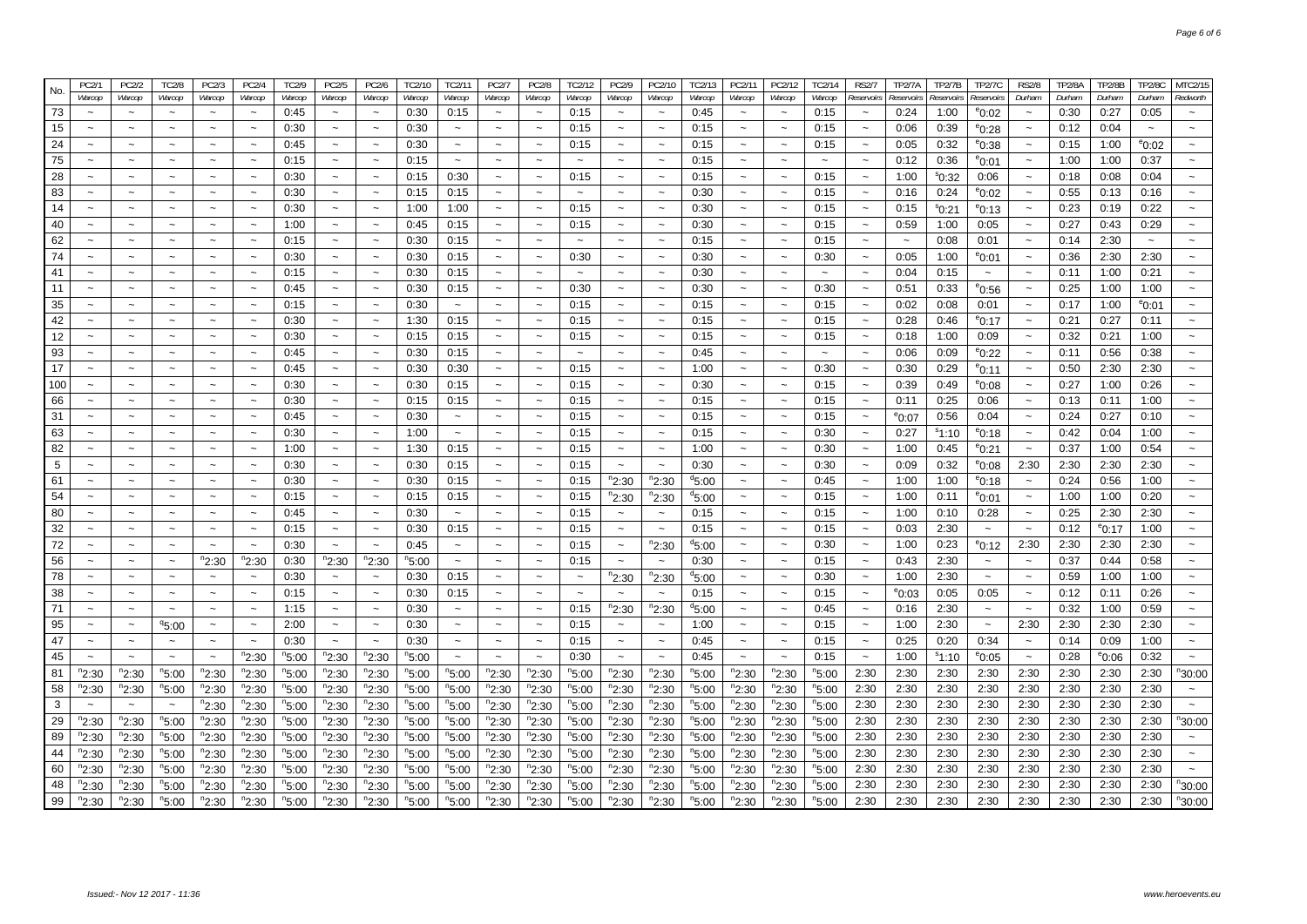#### **RAC Rally of the Tests 2017 - Leg 3 - Darlington to Harrogate**

| No. Crew - Car                                                  | Leg     | Overall | O/A                       | CIs pos         | MTC3/1                    | <b>TF3/1</b>          | TF3/2       | <b>RS3/1</b>              | TP3/1A          | TP3/1B    | TP3/1C    | TP3/1D          | <b>TP3/1E</b>         | <b>RS3/2</b>              | TP3/2A          | TP3/2B                | TP3/2C                    | TC3/2                     | TF3/3                     | <b>TF3/4</b>          | SC3/1                     |
|-----------------------------------------------------------------|---------|---------|---------------------------|-----------------|---------------------------|-----------------------|-------------|---------------------------|-----------------|-----------|-----------|-----------------|-----------------------|---------------------------|-----------------|-----------------------|---------------------------|---------------------------|---------------------------|-----------------------|---------------------------|
|                                                                 | Total   | Total   | pos'n                     | / <sub>CS</sub> | Redworth                  | Range                 | Onwards ani | Catterick                 | Catterick       | Catterick | Catterick | Catterick       | Catterick             | Ripon                     | Ripon           | Ripon                 | Ripon                     | Lightwater                | Swings and                | Teddy Bear.           | White                     |
| 27 Paul Crosby/Andy Pullan - Porsche 911                        | 0:01:46 | 0:08:25 | $\widetilde{\phantom{m}}$ | 1/5A            | $\sim$                    | $^{\rm s}$ 0:07       | $\sim$      | $\sim$                    | $\sim$          | 0:05      | 0:19      | $^{\circ}$ 0:01 | 0:03                  | $\widetilde{\phantom{m}}$ | 0:01            | $^{\rm e}$ 0:01       | $^{\circ}$ 0:01           | $\tilde{\phantom{a}}$     |                           |                       |                           |
| 33 Steve Entwistle/Ali Procter - Morris Mini Cooper S           | 0:02:07 | 0:08:32 | $\sim$                    | 1/2A            | $\sim$                    | 0:04                  | 0:05        | $\widetilde{\phantom{m}}$ | $^{\circ}$ 0:02 | 0:35      | 0:26      | 0:01            | °0:02                 | $\sim$                    | $\sim$          | $^{\circ}$ 0:01       | 0:01                      | $\tilde{\phantom{a}}$     | $\sim$                    | $\sim$                | $\tilde{\phantom{a}}$     |
| 96 Neil Wilson/Matthew Vokes - Porsche 924                      | 0:03:37 | 0:10:52 | $\sim$                    | 1/4A            | $\widetilde{\phantom{m}}$ | 0:05                  | 0:04        | $\tilde{\phantom{a}}$     | 0:02            | 0:53      | 1:00      | $^{\circ}$ 0:01 | 0:05                  | $\widetilde{\phantom{m}}$ | 0:01            | $^{\circ}$ 0:02       | 0:01                      | $\widetilde{\phantom{m}}$ | 0:06                      | 0:02                  | $\widetilde{\phantom{m}}$ |
| 20 John Abel/Martyn Taylor - Alfa Romeo Giulia Sprint           | 0:02:55 | 0:10:57 | $\overline{1}$            | 1/1B            | $\sim$                    | 0:04                  | 0:04        | $\sim$                    | 0:01            | 0:28      | 0:23      | 0:05            | 0:02                  | $\sim$                    | 0:02            | 0:01                  | 0:01                      | $\sim$                    | $\sim$                    | $\sim$                | $\sim$                    |
| 37 Charles Colton/Ryan Pickering - Porsche 911                  | 0:02:42 | 0:12:17 | $\sim$                    | 2/5A            | $\sim$                    | 0:02                  | 0:10        | $\tilde{\phantom{a}}$     | 0:04            | 0:27      | 0:28      | $\sim$          | 0:01                  | $\sim$                    | 0:02            | 0:08                  | 0:01                      | $\tilde{\phantom{a}}$     | 0:05                      | 0:02                  | $\sim$                    |
| 51 John Dignan/Peter Dignan - MG B Roadster                     | 0:03:04 | 0:13:08 | $\sim$                    | 1/2B            | $\tilde{\phantom{a}}$     | 0:04                  | 0:04        | $\sim$                    | $^{\circ}$ 0:01 | 1:00      | 0:25      | 0:07            | 0:03                  | $\sim$                    | 0:02            | $\tilde{\phantom{a}}$ | $^{\circ}$ 0:01           | $\sim$                    | 0:05                      | 0:07                  | $\tilde{\phantom{a}}$     |
| 21 Howard Warren/lain Tullie - Porsche 356                      | 0:03:56 | 0:13:36 | $\overline{2}$            | 1/1D            | $\tilde{\phantom{a}}$     | $\sim$                | 0:05        | $\sim$                    | $\sim$          | 0:28      | 0:25      | 0:07            | 0:02                  | $\sim$                    | 0:01            | 0:02                  | 0:05                      | $\sim$                    | 0:02                      | $\sim$                | $\sim$                    |
| 9   Paul Wignall/Mark Appleton - Alfa Romeo Giulietta Sprint    | 0:02:30 | 0:14:12 | 3                         | 2/1B            | $\widetilde{\phantom{m}}$ | $\tilde{}$            | 0:02        | $\tilde{\phantom{a}}$     | 0:02            | 0:38      | 0:25      | $^{\circ}$ 0:01 | 0:09                  | $\tilde{}$                | 0:02            | 0:02                  | $\widetilde{\phantom{m}}$ | $\tilde{\phantom{a}}$     | $^{\circ}$ 0:02           | 0:04                  | $\tilde{}$                |
| 69 Harm Lamberigts/Arjan Van der Palen* - Ford Escort Mexico    | 0:03:04 | 0:15:31 | $\sim$                    | 1/3A            | $\sim$                    | 0:05                  | 0:02        | $\sim$                    | $\sim$          | 0:39      | 0:32      | $^{\circ}$ 0:05 | $^{\rm e}$ 0:01       | $\sim$                    | 0:02            | 0:03                  | $^{\rm s}$ 0:11           | $\sim$                    | 0:02                      | 0:05                  | $\sim$                    |
| Andy Lane/Tony Brooks - Volvo 123GT<br>$\mathbf{1}$             | 0:03:26 | 0:15:33 | $\overline{4}$            | 1/1C            | $\sim$                    | 0:04                  | 0:04        | $\tilde{\phantom{a}}$     | 0:02            | 0:34      | 0:31      | 0:13            | 0:04                  | $\sim$                    | 0:09            | 0:13                  | 0:08                      | $\ddot{\phantom{0}}$      | $^{\circ}$ 0:09           | 0:04                  | $\sim$                    |
| 98 Richard Isherwood*/lan Canavan - Nissan Stanza               | 0:02:58 | 0:16:27 | $\sim$                    | 2/4A            | $\tilde{\phantom{a}}$     | 0:02                  | 0:06        | $\tilde{\phantom{a}}$     | $\sim$          | 0:27      | 0:29      | 0:01            | $^{\rm e}$ 0:25       | $\sim$                    | 0:02            | 0:01                  | 0:13                      | $\sim$                    | 0:02                      | $\sim$                | $\tilde{\phantom{a}}$     |
| 49 Noel Kelly/Pete Johnson - Volvo 122S                         | 0:04:34 | 0:16:37 | 5                         | 2/1C            | $\widetilde{\phantom{m}}$ | 0:07                  | 0:07        | $\widetilde{\phantom{m}}$ | 0:02            | 0:31      | 0:30      | $^{\circ}$ 0:04 | °0:28                 | $\tilde{\phantom{a}}$     | $\sim$          | $^{\circ}$ 0:02       | $e_{0:04}$                | $\sim$                    | 0:07                      | $\tilde{\phantom{a}}$ | $\sim$                    |
| 2 Stuart Anderson/Leigh Powley - Bentley Derby 41/4             | 0:05:34 | 0:17:45 | $6=$                      | 1/1E            | $\sim$                    | 0:02                  | 0:05        | $\thicksim$               | 0:01            | 1:00      | 0:35      | $^{\circ}$ 0:06 | $^{\rm e}$ 0:01       | $\widetilde{\phantom{m}}$ | 0:03            | 0:15                  | $^{\circ}$ 0:02           | $\widetilde{\phantom{m}}$ | $^{\circ}$ 0:04           | 0:02                  | $\widetilde{\phantom{m}}$ |
| 10   Dermot Carnegie/Paul Bosdet - Volvo PV544                  | 0:03:50 | 0:17:45 | $6=$                      | 3/1C            | $\tilde{\phantom{a}}$     | $\sim$                | $\sim$      | $\sim$                    | 0:03            | 1:00      | 0:26      | 0:06            | 0:07                  | $\tilde{\phantom{a}}$     | $\sim$          | 0:01                  | $e_{0:14}$                | $\sim$                    | $\sim$                    | °0:06                 | $\sim$                    |
| 65 Tomas de Vargas Machuca/Nick Bloxham - Porsche 911 2.2 (A&D) | 0:05:40 | 0:17:49 | $\sim$                    | 3/5A            | $\tilde{\phantom{a}}$     | 0:06                  | 0:04        | $\tilde{\phantom{a}}$     | 0:01            | 1:00      | 0:40      | $^{\circ}$ 0:11 | $^{\rm e}$ 0:26       | $\sim$                    | 0:05            | $^{\rm e}$ 0:02       | $^{\circ}$ 0:11           | $\tilde{\phantom{a}}$     | $^{\circ}$ 0:02           | 0:04                  | $\tilde{\phantom{a}}$     |
| 85<br>Jon Dunning*/Henry Carr - Alfa Romeo Giulia 2000 GTV      | 0:03:18 | 0:18:11 | $\sim$                    | 1/3B            | $\tilde{\phantom{a}}$     | 0:04                  | 0:05        | $\tilde{\phantom{a}}$     |                 | 1:00      | 0:23      | 0:03            | 0:07                  | $\widetilde{\phantom{m}}$ | 0:02            | 0:03                  | $\thicksim$               | $\tilde{\phantom{a}}$     | 0:02                      | 0:02                  | $\tilde{}$                |
| 23 Simon Frost/Niall Frost - Volvo PV544                        | 0:05:24 | 0:19:21 | 8                         | 4/1C            | $\sim$                    | 0:06                  | 0:02        | $\sim$                    | 0:01            | 0:32      | 0:25      | 0:03            | 0:05                  | $\sim$                    | 1:00            | $\sim$                | 0:02                      | $\sim$                    | 0:05                      | 0:07                  | $\sim$                    |
| 43 Bill Cleyndert/Dan Harrison - Morris Mini Cooper S           | 0:05:59 | 0:19:43 | $\tilde{\phantom{a}}$     | 2/2A            | $\tilde{\phantom{a}}$     | 0:07                  | 0:04        | $\tilde{\phantom{a}}$     | $^{\circ}$ 0:01 | 1:00      | 0:28      | $^{\circ}$ 0:14 | $^{\rm e}$ 0:11       | $\widetilde{\phantom{m}}$ | 0:01            | 0:04                  | 0:01                      | $\tilde{\phantom{a}}$     | 0:07                      | 0:06                  | $\sim$                    |
| 6   Seren Whyte/Elise Whyte - Standard 10                       | 0:05:09 | 0:20:50 | 9                         | 1/1A            | $\sim$                    | 0:04                  | 0:05        | $\sim$                    | 0:03            | 0:37      | 0:28      | 0:08            | 0:01                  | $\sim$                    | 0:01            | 0:01                  | $^{\circ}$ 0:03           | $\sim$                    | 0:05                      | 0:04                  | $\sim$                    |
| 36   Paul Dyas*/Andrew Kellitt* - Volvo 121S                    | 0:05:26 | 0:20:52 | 10                        | 5/1C            | $\tilde{\phantom{a}}$     | $\sim$                | 0:06        | $\tilde{\phantom{a}}$     | 0:07            | 0:31      | 0:39      | $^{\circ}$ 0:14 | 0:13                  | $\sim$                    | 0:02            | 0:01                  | 0:03                      | $\tilde{\phantom{a}}$     | 0:02                      | 0:05                  | $\tilde{\phantom{a}}$     |
| 19 Peter Naaktgeboren/Bart den Hartog - Porsche 356B            | 0:05:49 | 0:21:13 | 11                        | 3/1B            | $\tilde{\phantom{a}}$     | 0:06                  | 0:06        | $\tilde{\phantom{a}}$     | 0:02            | 1:00      | 1:00      | 0:20            | $^{\rm e}$ 0:09       | $\sim$                    | $^{\circ}$ 0:01 | $\tilde{\phantom{a}}$ | $^{\circ}$ 0:01           | $\sim$                    | 0:06                      | 0:05                  | $\sim$                    |
| 16 David Hankin/Jake Ramsden - Triumph TR4                      | 0:04:11 | 0:22:11 | 12                        | 2/1D            | $\sim$                    | 0:04                  | $\sim$      | $\sim$                    | 0:04            | 0:34      | 0:29      | 0:12            | $^{\circ}$ 0:20       | $\sim$                    | 0:02            | $^{\circ}$ 0:01       | $^{\circ}$ 0:01           | $\widetilde{\phantom{m}}$ | 0:06                      | 0:04                  | $\sim$                    |
| 67 Kevin Haselden/Gary Evans* - Austin Mini Cooper S            | 0:05:44 | 0:22:15 | $\sim$                    | 3/2A            | $\sim$                    | 0:05                  | 0:02        | $\sim$                    | 0:02            | 0:12      | 0:34      | 1:00            | $^{\circ}$ 0:12       | $\sim$                    | $^{\circ}$ 0:01 | 0:01                  | 0:22                      | $\ddot{\phantom{0}}$      | $\widetilde{\phantom{m}}$ | 0:02                  | $\sim$                    |
| 87   Paul Bloxidge/John Youd - Porsche 911 Carrera 2.7          | 0:06:06 | 0:22:48 | $\tilde{\phantom{a}}$     | 4/5A            | $\tilde{\phantom{a}}$     | $\sim$                | $\sim$      | $\sim$                    | 0:05            | 1:00      | 1:00      | 0:42            | $^{\circ}$ 0:14       | $\ddot{\phantom{0}}$      | 0:03            | 0:01                  | 0:04                      | $\tilde{\phantom{a}}$     | $^{\circ}$ 0:02           | 0:07                  |                           |
| 57 Tim Lawrence/Tony Davies - MG B GT                           | 0:04:27 | 0:23:08 |                           | 2/2B            | $\tilde{\phantom{a}}$     | 0:09                  | 0:08        | $\sim$                    | 0:03            | 0:55      | 0:30      | $^{\circ}$ 0:01 | 0:02                  | $\tilde{\phantom{a}}$     | 0:01            | $^{\circ}$ 0:04       | 0:02                      | $\tilde{\phantom{a}}$     | 0:04                      | 0:02                  |                           |
| 26 Jayne Wignall/Peter Rushforth - Alfa Romeo Giulia Sprint     | 0:05:00 | 0:23:47 | 13                        | 4/1B            | $\tilde{\phantom{a}}$     | 0:02                  | 0:05        | $\widetilde{\phantom{m}}$ | 0:02            | 1:00      | 0:42      | 0:06            | 0:32                  | $\thicksim$               | 0:06            | $^{\circ}$ 0:02       | 0:01                      | $\sim$                    | 0:04                      | 0:06                  | $\sim$                    |
| 7 Peter Humphrey/Douglas Humphrey - Volvo PV544                 | 0:05:52 | 0:24:05 | 14                        | 6/1C            | $\sim$                    | 0:04                  | 0:05        | $\sim$                    | $\sim$          | 0:31      | 0:45      | 0:03            | 0:03                  | $\sim$                    | 0:03            | $^{\rm e}$ 0:01       | 0:02                      | $\tilde{\phantom{a}}$     | 0:04                      | $\sim$                | $\sim$                    |
| 8<br>Charles Graves/Bob Rutherford - Jaquar XK150               | 0:04:12 | 0:24:45 | 15                        | 2/1E            | $\tilde{\phantom{a}}$     | $\tilde{\phantom{a}}$ | $\sim$      | $\sim$                    | 0:04            | 0:56      | 0:29      | $^{\circ}$ 0:06 | 0:08                  | $\sim$                    | 0:02            | 0:02                  | $\thicksim$               | $\ddot{\phantom{0}}$      | $\sim$                    |                       |                           |
| 92<br>Thomas Koerner/Manuel Maeker - BMW 320/4                  | 0:06:21 | 0:25:06 | $\widetilde{\phantom{m}}$ | 3/4A            | $\sim$                    | $\sim$                | $\sim$      | $\sim$                    | 0:05            | 0:50      | 0:22      | 0:14            | 0:07                  | $\widetilde{\phantom{m}}$ | 0:04            | 0:04                  | 1:00                      | $\ddot{ }$                | $\thicksim$               | 0:05                  |                           |
| 86<br>Paul Davis/Robert Kiff - Ford Escort RS2000               | 0:03:40 | 0:25:41 | $\sim$                    | 2/3B            | $\tilde{\phantom{a}}$     | 0:07                  | 0:06        | $\sim$                    | 0:06            | 0:29      | 0:26      | $^{\circ}$ 0:04 | $^{\rm e}$ 0:01       | $\sim$                    | $^{\circ}$ 0:03 | 0:04                  | 0:02                      | $\sim$                    | 0:08                      | 0:07                  | $\tilde{\phantom{a}}$     |
| 18   Ted Gaffney/Brian Goff - Morris Min                        | 0:03:44 | 0:25:48 | 16                        | 2/1A            | $\tilde{\phantom{a}}$     | $\sim$                | $\sim$      | $\sim$                    | $^{\circ}$ 0:02 | 1:00      | 0:23      | 0:09            | $^{\rm e}$ 0:17       | $\sim$                    | 0:02            | 0:01                  | 0:08                      | $\sim$                    | $\widetilde{\phantom{m}}$ | $\sim$                | $\sim$                    |
| 39<br>Stephen Owens/Ian Mitchell - Porsche 911                  | 0:04:09 | 0:26:10 | $\sim$                    | 5/5A            | $\sim$                    | 0:05                  | 0:06        | $\widetilde{\phantom{m}}$ | $^{\circ}$ 0:01 | 0:24      | 1:00      | 0:01            | $^{\circ}$ 0:06       | $\widetilde{\phantom{m}}$ | 0:04            | $^{\circ}$ 0:01       | 0:01                      | $\widetilde{\phantom{m}}$ | 0:06                      | 0:08                  | $\sim$                    |
| 46 Tim Willcocks/Mark Dunkerley - Volvo 122S                    | 0:08:17 | 0:26:17 | 17                        | 7/1C            | $\sim$                    | 0:10                  | 0:10        | $\sim$                    | 0:06            | 1:00      | 1:00      | 0:36            | $^{\circ}$ 0:10       | $\sim$                    | $\sim$          | 0:03                  | $^{\circ}$ 0:01           | $\tilde{\phantom{a}}$     | 0:10                      | 0:10                  |                           |
| 25<br>Jonathan Hancox/Richard Lambley - Triumph TR4             | 0:12:22 | 0:26:38 | 18                        | 3/1D            | $\tilde{\phantom{a}}$     | $\tilde{\phantom{a}}$ | 0:02        | $\widetilde{\phantom{m}}$ | 0:01            | 0:21      | 0:29      | 0:16            | 0:10                  | $\thicksim$               | 0:02            | 0:08                  | $^{\rm s}$ 0:13           | $\tilde{\phantom{a}}$     | $\tilde{\phantom{a}}$     | 0:02                  |                           |
| 84 Clive Martin/Anji Martin - Ford Escort                       | 0:07:25 | 0:26:48 | $\sim$                    | 2/3A            | $\sim$                    | $\sim$                | $\sim$      | $\sim$                    | $^{\circ}$ 0:01 | 1:00      | 0:28      | 0:15            | 0:01                  | $\sim$                    | 0:03            | $\tilde{\phantom{a}}$ | 0:47                      | $\sim$                    | 0:02                      | $\sim$                | $\sim$                    |
| 76 Rachel Vestey/Owen Turner - Austin Mini                      | 0:07:34 | 0:27:04 | $\sim$                    | 4/2A            | $\widetilde{\phantom{m}}$ | 0:09                  | 0:07        | $\tilde{\phantom{a}}$     | 0:04            | 0:52      | 0:31      | 0:09            | $^{\circ}$ 0:08       | $\sim$                    | $\sim$          | $^{\circ}$ 0:05       | 0:03                      | $\sim$                    | 0:10                      | 0:09                  | $\sim$                    |
| 52 Peter Williams/Andy Darlington - Volvo 131                   | 0:06:15 | 0:27:31 | 19                        | 8/1C            | $\tilde{\phantom{a}}$     | 0:09                  | 0:09        | $\sim$                    | $^{\circ}$ 0:01 | 0:28      | 0:30      | 1:00            | $^{\rm e}$ 0:09       | $\sim$                    | 0:02            | 0:01                  | $\sim$                    | $\sim$                    | 0:08                      | 0:09                  | $\tilde{\phantom{a}}$     |
| 53 Francis Galashan/Andy Ballantyne - Triumph TR4A              | 0:05:48 | 0:27:52 | $\sim$                    | 3/2B            | $\sim$                    | 0:02                  | 0:06        | $\sim$                    | 0:06            | 0:49      | 0:39      | 0:07            | $e_{0:08}$            | $\sim$                    | 0:07            | $^{\circ}$ 0:03       | 0:07                      | $\tilde{\phantom{a}}$     | 0:08                      | 0:08                  | $\sim$                    |
| 88 Steve Sly/Nick Green - Triumph TR6                           | 0:06:10 | 0:28:40 | $\sim$                    | 4/2B            | $\sim$                    | $\sim$                | $\sim$      | $\tilde{\phantom{a}}$     | $^{\circ}$ 0:01 | 1:00      | 1:00      | 0:04            | $^{\rm e}$ 0:20       | $\tilde{}$                | 0:02            | 0:01                  | 0:05                      | $\tilde{}$                | $\tilde{\phantom{a}}$     |                       |                           |
| 79 Keith Jenkins/Martin Phaff - Volvo 144                       | 0:05:56 | 0:28:50 | $\sim$                    | 3/3B            | $\tilde{\phantom{a}}$     | 0:10                  | 0:10        | $\sim$                    | 0:03            | 0:41      | 0:30      | 0:07            | 0:03                  | $\thicksim$               | 0:03            | 0:05                  | $^{\circ}$ 0:01           | $\sim$                    | 0:10                      | 0:09                  | $\sim$                    |
| 94 Andy Simpson*/lan Doble* - Austin Morris Mini 1275GT         | 0:07:48 | 0:30:00 | $\sim$                    | 3/3A            | $\sim$                    | 0:06                  | 0:06        | $\sim$                    | 0:03            | 1:00      | 0:29      | 1:00            | $^{\rm e}$ 0:07       | $\sim$                    | 0:01            | 0:03                  | $^{\circ}$ 0:01           | $\sim$                    | 0:06                      | 0:07                  | $\sim$                    |
| 34 Geoff Twigg*/Peter Blackett - Morris Mini Cooper S           | 0:06:28 | 0:30:05 | $\sim$                    | 5/2A            | $\tilde{\phantom{a}}$     | 0:10                  | 0:09        | $\sim$                    | 0:01            | 1:00      | 1:00      | 0:11            | $\tilde{\phantom{a}}$ | $\sim$                    | 0:03            | 0:20                  | 0:07                      | $\tilde{\phantom{a}}$     | 0:09                      | 0:10                  | $\sim$                    |
| 97 Ed Abbott/Roger Bricknell* - Jaguar XJ-S V12                 | 0:06:23 | 0:30:08 |                           | 4/4A            | $\tilde{\phantom{a}}$     | 0:06                  | 0:02        | $\tilde{\phantom{a}}$     | 0:05            | 1:00      | 0:43      | 0:04            | $^{\circ}$ 0:18       | $\sim$                    | 0:03            | $^{\circ}$ 0:01       | $^{\circ}$ 0:03           | $\tilde{\phantom{a}}$     | 0:05                      | 0:06                  |                           |
| 64 Alexander Leurs*/Bas de Rijk* - Opel Ascona                  | 0:05:56 | 0:30:11 | $\sim$                    | 4/3B            | $\sim$                    | 0:05                  | 0:04        | $\tilde{\phantom{a}}$     | 0:02            | 0:14      | 0:21      | $^{\rm e}$ 0:30 | $^{\rm e}$ 0:28       |                           | $\sim$          | 0:02                  | 0:04                      | $\sim$                    | 0:05                      | 0:05                  |                           |
| 22 Jon Miles/Andy Elcomb - Porsche 356B                         | 0:07:07 | 0:31:06 | 20                        | 5/1B            | $\sim$                    | 0:04                  | $\sim$      | $\sim$                    | $\sim$          | 0:50      | 0:51      | 1:00            | $^{\rm e}$ 0:01       |                           | 0:01            | 0:01                  | 1:00                      | $\ddot{ }$                | $^{\circ}0:05$            | 0:02                  |                           |
|                                                                 |         |         |                           |                 |                           |                       |             |                           |                 |           |           |                 |                       |                           |                 |                       |                           |                           |                           |                       |                           |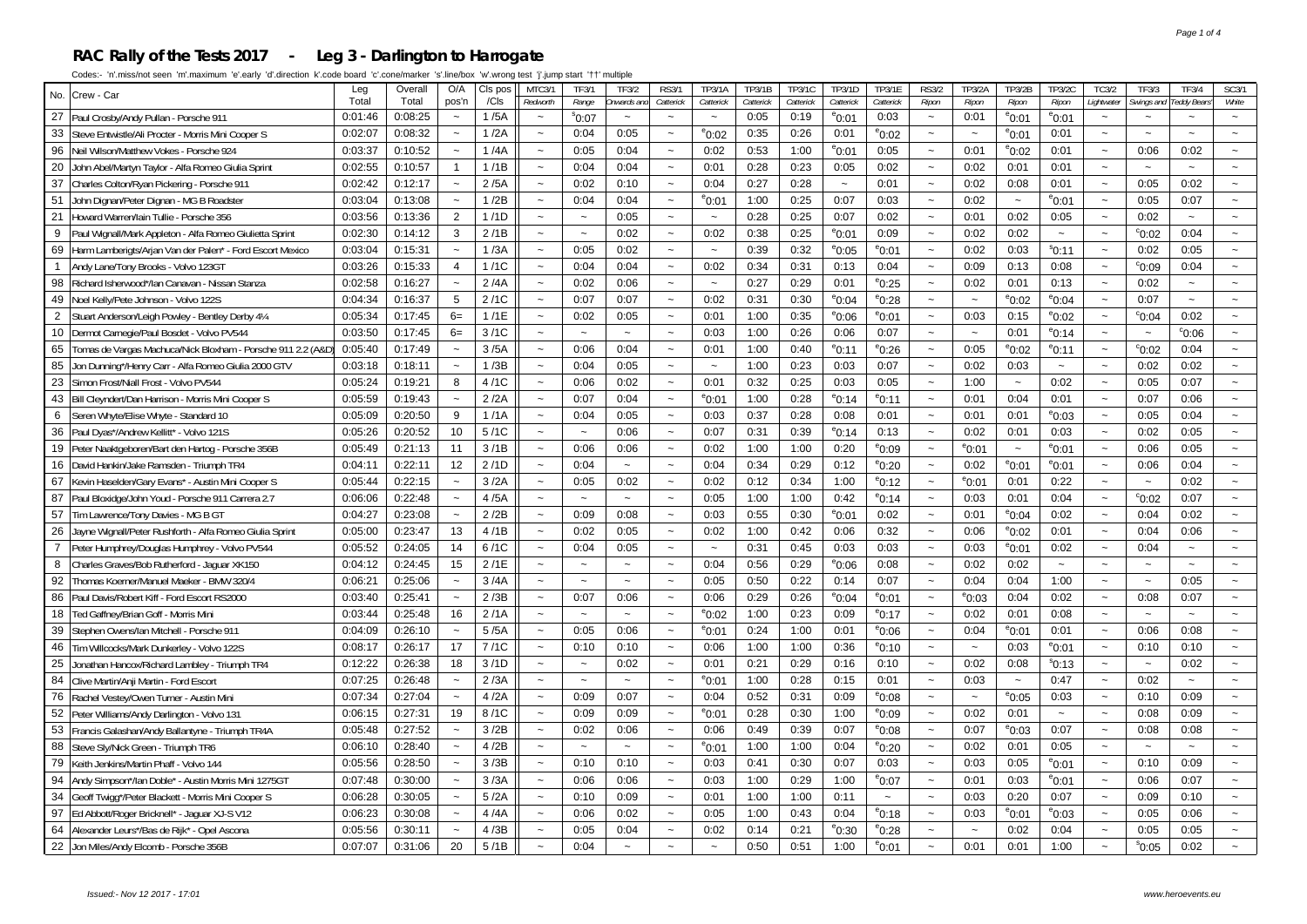|                | <b>RS3/3</b>                    | TP3/3A                   | <b>TP3/3B</b>         | <b>TP3/3C</b>             | TP3/3D                | TP3/3E          | <b>TP3/3F</b>             | TP3/3G                 | TP3/3H                   | TF3/5                     | TF3/6                     | <b>TF3/7</b>                    | TC3/3                                   | <b>TC3/4</b>                    | <b>RS3/4</b>                                   | TP3/4A                            | <b>TP3/4B</b>             | TP3/4C          | TP3/4D         | <b>TP3/4E</b>         | <b>TP3/4F</b>         | TP3/4G          | <b>TP3/4H</b>         | <b>TF3/8</b>              | TF3/9                     | <b>MTC3/5</b>                   |
|----------------|---------------------------------|--------------------------|-----------------------|---------------------------|-----------------------|-----------------|---------------------------|------------------------|--------------------------|---------------------------|---------------------------|---------------------------------|-----------------------------------------|---------------------------------|------------------------------------------------|-----------------------------------|---------------------------|-----------------|----------------|-----------------------|-----------------------|-----------------|-----------------------|---------------------------|---------------------------|---------------------------------|
| No.            | Hambleton                       | Hambleton                | Hambleton             | Hambleton                 | Hambleton             | Hambleton       | Hambleton                 | Hambleton              | Hambleton                | Run, Run,                 | A la Kart                 | ockwith Trac                    | <b>Bramham</b>                          | Bramham                         | <b>Bramham</b>                                 | Bramham                           | Bramham                   | Bramham         | <b>Bramham</b> | Bramham               | Bramham               | <b>Bramham</b>  | Bramham               | n Dale and                | Frontier                  | Harrogate                       |
| 27             |                                 | $^{\rm e}$ 0:02          | $^{\rm e}$ 0:03       | °0:01                     | $^{\rm e}$ 0:01       | 0:05            | 0:29                      | 0:04                   | $^{\rm e}$ 0:01          | 0:02                      | $\ddot{\phantom{0}}$      |                                 |                                         |                                 |                                                | 0:01                              | 0:01                      | $^{\rm e}$ 0:01 | 0:04           | $^{\circ}$ 0:02       | $^{\rm e}$ 0:02       | 0:02            | $^{\rm e}$ 0:01       | 0:04                      | 0:02                      | $\tilde{}$                      |
| 33             | $\sim$                          | °0:01                    | °0:01                 | $\sim$                    | °0:01                 | 0:06            | $^{\rm e}$ 0:08           | $^{\rm e}$ 0:01        | <sup>e</sup> 0:01        | 0:04                      | 0:02                      | $\sim$                          | $\tilde{\phantom{a}}$                   | $\tilde{\phantom{a}}$           | $\sim$                                         | $\sim$                            | $\sim$                    | $^{\circ}$ 0:02 | 0:10           | $\sim$                | °0:02                 | 0:03            | °0:06                 | $\tilde{\phantom{a}}$     | 0:02                      | $\tilde{\phantom{a}}$           |
| 96             | $\tilde{\phantom{a}}$           | $^{\rm e}$ 0:02          | $^{\rm e}$ 0:01       | °0:03                     | 0:01                  | $^{\circ}$ 0:10 | $^{\circ}$ 0:05           | 0:03                   | $\tilde{}$               | 0:07                      | 0:06                      | $\sim$                          | $\sim$                                  | $\sim$                          | $\sim$                                         | $\sim$                            | $\tilde{\phantom{a}}$     | $\sim$          | 0:14           | 0:01                  | °0:04                 | 0:06            | $\tilde{\phantom{a}}$ | 0:05                      | $^{\circ}$ 0:07           | $\sim$                          |
| 20             |                                 | °0:05                    | 0:01                  | $^{\circ}$ 0:03           | $^{\rm e}$ 0:02       | 0:02            | 0:06                      | 0:02                   | $^{\circ}$ 0:02          | $\degree$ 0:07            | 0:04                      | $\sim$                          |                                         |                                 |                                                | $\tilde{\phantom{a}}$             | $^{\rm e}$ 0:02           | $^{\rm e}$ 0:01 | 0:49           |                       | $\tilde{\phantom{a}}$ | 0:08            | $^{\circ}$ 0:01       | 0:05                      | 0:04                      |                                 |
| 37             | $\sim$                          | °0:01                    | $\sim$                | 0:01                      | $^{\rm e}$ 0:02       | 0:04            | $^{\rm e}$ 0:01           | $\tilde{}$             | 0:01                     | 0:04                      | 0:06                      | $\tilde{\phantom{a}}$           | $\sim$                                  | $\sim$                          | $\sim$                                         | 0:02                              | 0:01                      | $^{\circ}$ 0:03 | 0:23           | $\tilde{\phantom{a}}$ | $^{\rm e}$ 0:02       | 0:03            | $^{\circ}$ 0:06       | 0:06                      | 0:06                      |                                 |
| 51             | $\sim$                          | $^{\circ}$ 0:03          | 0:02                  | $\tilde{\phantom{a}}$     | $^{\circ}$ 0:02       | 0:02            | 0:05                      | $^{\circ}$ 0:03        | $^{\rm e}$ 0:03          | 0:04                      | 0:06                      | $\widetilde{\phantom{m}}$       |                                         |                                 |                                                | 0:04                              | $\thicksim$               | 0:01            | 0:15           | 0:09                  | 0:01                  | 0:04            | 0:01                  |                           | $\sim$                    |                                 |
| 21             | $\sim$                          | $^{\rm e}$ 0:02          | 0:01                  | $^{\circ}$ 0:02           | 0:02                  | 0:06            | 0:01                      | $^{\rm e}$ 0:01        | 0:01                     | 0:04                      | 0:02                      | $\widetilde{\phantom{m}}$       | $\tilde{\phantom{a}}$                   | $\tilde{\phantom{a}}$           | $\widetilde{\phantom{m}}$                      | °0:01                             | 0:28                      | 0:08            | 0:55           | 0:13                  | 0:10                  | 0:15            | 0:07                  | $\tilde{\phantom{a}}$     | $\widetilde{\phantom{m}}$ |                                 |
| 9              | $\tilde{\phantom{a}}$           | $^{\circ}$ 0:02          | $\tilde{\phantom{a}}$ | 0:02                      | °0:02                 | $^{\rm s}$ 0:15 | 0:02                      | 0:01                   | °0:01                    | 0:05                      | 0:02                      | $\sim$                          | $\sim$                                  | $\sim$                          | $\sim$                                         | $\tilde{\phantom{a}}$             | $\tilde{\phantom{a}}$     | $^{\circ}$ 0:02 | 0:15           | 0:03                  | $^{\rm e}$ 0:02       | 0:01            | 0:08                  | $\sim$                    | $\sim$                    | $\sim$                          |
| 69             | $\tilde{}$                      | 0:02                     | 0:06                  | $^{\circ}$ 0:04           | $\tilde{\phantom{a}}$ | °0:01           | $^{\circ}$ 0:19           | 0:04                   | $^{\circ}$ 0:02          | $^{\circ}$ 0:07           | 0:02                      | $\tilde{}$                      | $\tilde{}$                              |                                 | $\tilde{\phantom{a}}$                          | 0:01                              | 0:03                      | $^{\circ}$ 0:01 | 0:06           | ី $0:01$              | 0:11                  | $^{\rm e}$ 0:02 | $^{\rm e}$ 0:05       | $\tilde{\phantom{a}}$     | $\tilde{\phantom{a}}$     | $\ddot{\phantom{1}}$            |
| $\mathbf{1}$   | $\sim$                          | $^{\circ}$ 0:01          | 0:01                  | $^{\circ}$ 0:03           | 0:05                  | 0:02            | $^{\circ}$ 0:01           | $^{\circ}$ 0:25        | 0:03                     | 0:08                      | 0:05                      | $\sim$                          | $\sim$                                  | $\sim$                          | $\sim$                                         | 0:01                              | 0:03                      | 0:02            | 0:04           | $\sim$                | $\sim$                | 0:01            | $\tilde{\phantom{a}}$ | 0:04                      | 0:02                      |                                 |
| 98             | $\tilde{\phantom{a}}$           | $^{\circ}$ 0:01          | 0:02                  | °0:01                     | 0:02                  | 0:05            | 0:04                      | 0:01                   | $^{\rm e}$ 0:01          | 0:02                      | 0:02                      | $\sim$                          | $\sim$                                  |                                 | $\tilde{\phantom{a}}$                          | 0:04                              | 0:01                      | 0:10            | 0:11           | 0:05                  | $^{\rm e}$ 0:02       | 0:05            | 0:05                  | 0:02                      | 0:04                      | $\sim$                          |
| 49             | $\sim$                          | °0:03                    | °0:01                 | $\widetilde{\phantom{m}}$ | 1:00                  | 0:03            | $^{\rm e}$ 0:16           | $^{\circ}$ 0:10        | $^{\rm e}$ 0:28          | $\sim$                    | 0:02                      | $\tilde{\phantom{a}}$           | $\tilde{\phantom{a}}$                   | $\tilde{\phantom{a}}$           | $\tilde{\phantom{a}}$                          | $\sim$                            | 0:03                      | $\sim$          | 0:08           | $^{\rm e}$ 0:02       | °0:05                 | $\thicksim$     | 0:01                  | 0:05                      | 0:05                      |                                 |
| $\overline{2}$ | $\sim$                          | $^{\circ}$ 0:03          | 0:12                  | °0:09                     | °0:01                 | 0:17            | $^{\circ}$ 0:14           | $^{\circ}$ 0:06        | $^{\circ}$ 0:02          | $^{\circ}$ 0:05           | 0:02                      | $\sim$                          | $\sim$                                  | $\sim$                          | $\sim$                                         | 0:03                              | 0:09                      | 0:22            | 0:43           | 0:21                  | 0:04                  | 0:14            | 0:05                  | 0:02                      | 0:04                      | $\sim$                          |
| 10             | $\tilde{\phantom{a}}$           | $^{\circ}$ 0:02          | $^{\circ}$ 0:01       | 0:01                      | $^{\circ}$ 0:03       | 0:04            | $^{\circ}$ 0:13           | 0:09                   | $^{\circ}$ 0:02          | °0:09                     | $\tilde{\phantom{a}}$     | $\tilde{\phantom{a}}$           |                                         |                                 |                                                | 0:03                              | 0:04                      | 0:02            | 0:36           | 0:04                  | $\tilde{\phantom{a}}$ | 0:05            |                       | 0:02                      | $^{\circ}$ 0:07           | $\ddot{\phantom{1}}$            |
| 65             | $\sim$                          | °0:01                    | 0:02                  | °0:01                     | 0:03                  | 0:09            | $^{\rm e}$ 0:01           | 1:00                   | $^{\rm e}$ 0:04          | $^{\circ}$ 0:10           | 0:04                      | $\sim$                          | $\tilde{\phantom{a}}$                   | $\tilde{\phantom{a}}$           | $\sim$                                         | 0:13                              | 0:03                      | $^{\rm e}$ 0:07 | 0:35           | $^{\rm e}$ 0:05       | $^{\rm e}$ 0:03       | 0:02            | °0:03                 | 0:02                      | $\sim$                    |                                 |
| 85             | $\sim$                          | $^{\circ}$ 0:10          | 0:03                  | 0:01                      | 0:02                  | 0:12            | $^{\circ}$ 0:04           | 0:02                   | $^{\circ}$ 0:04          | 0:06                      | 0:08                      | $\sim$                          | $\ddot{ }$                              |                                 |                                                | $\sim$                            | 0:03                      | 0:02            | 0:11           | $^{\circ}$ 0:02       | °0:01                 | 0:09            | $\sim$                |                           | 0:07                      | $\sim$                          |
| 23             | $\tilde{\phantom{a}}$           | $\sim$                   | 0:03                  | 0:01                      | 1:00                  | 0:11            | 0:01                      | 0:07                   | 0:07                     | 0:02                      | 0:05                      | $\tilde{\phantom{a}}$           | $\sim$                                  | $\tilde{\phantom{a}}$           | $\sim$                                         | 0:06                              | $^8$ 0:01                 | 0:02            | 0:42           | 0:07                  | $\sim$                | 0:14            | 0:07                  | $\tilde{\phantom{a}}$     | $\tilde{\phantom{a}}$     |                                 |
| 43             | $\tilde{\phantom{a}}$           | $\tilde{\phantom{a}}$    | 0:06                  | $\sim$                    | 0:01                  | 0:10            | $^{\circ}$ 0:15           | $^{\circ}$ 0:01        | $^{\rm e}$ 0:01          | 0:07                      | 0:02                      | $\sim$                          | $\tilde{\phantom{a}}$                   | $\tilde{\phantom{a}}$           | $\tilde{\phantom{a}}$                          | 0:06                              | 0:02                      | 0:20            | 0:46           | 1:00                  | 0:06                  | 0:13            | 0:07                  | 0:07                      | 0:05                      | $\sim$                          |
| 6              | $\sim$                          | °0:01                    | 0:22                  | $^{\rm e}$ 0:04           | 0:07                  | 0:23            | $^{\circ}$ 0:06           | $^{\circ}$ 0:06        | 0:01                     | 0:05                      | 0:04                      | $\sim$                          | $\tilde{\phantom{a}}$                   | $\tilde{\phantom{a}}$           | $\sim$                                         | 0:01                              | 0:10                      | 0:16            | 0:19           | 0:27                  | 0:16                  | 0:20            | 0:14                  | 0:02                      | 0:05                      | $\tilde{\phantom{a}}$           |
| 36             | $\tilde{\phantom{a}}$           | 0:01                     | $^{\circ}$ 0:05       | 0:04                      | 1:00                  | 0:22            | $^{\circ}0:03$            | $^{\rm e}$ 0:08        | 0:03                     | 0:02                      | 0:07                      | $\tilde{\phantom{a}}$           | $\sim$                                  | $\tilde{\phantom{a}}$           | $\sim$                                         | 0:07                              | 0:13                      | 0:04            | 0:28           | $^{\rm e}$ 0:03       | °0:10                 | $\sim$          | $^{\circ}$ 0:05       | $^{\rm s}$ 0:10           | 0:08                      |                                 |
| 19             | $\sim$                          | $^{\circ}$ 0:05          | 0:09                  | $^{\rm e}$ 0:01           | 0:03                  | 0:17            | 0:29                      | $^{\circ}$ 0:25        | $^{\rm e}$ 0:04          | $\tilde{\phantom{a}}$     | $\sim$                    | $\sim$                          | $\sim$                                  |                                 | $\sim$                                         | 0:02                              | 0:18                      | $^{\circ}$ 0:03 | 0:38           | 0:01                  | 0:01                  | 0:05            | 0:08                  | 0:04                      | $\sim$                    |                                 |
| 16             | $\tilde{\phantom{a}}$           | 0:01                     | 0:04                  | $^{\circ}$ 0:02           | 0:02                  | 0:08            | $^{\circ}$ 0:13           | $^{\circ}$ 0:19        | 0:01                     | $\widetilde{\phantom{m}}$ | 0:06                      | $\tilde{}$                      |                                         |                                 | $\sim$                                         | 0:15                              | 0:09                      | $^{\circ}$ 0:08 | 0:19           | $\tilde{\phantom{a}}$ | °0:09                 | 0:01            | 0:04                  | $^{\circ}$ 0:06           | 0:07                      | $\sim$                          |
| 67             | $\sim$                          | $\sim$                   | °0:01                 | 0:03                      | 0:04                  | °0:29           | $^{\circ}$ 0:15           | $^{\circ}$ 0:06        | 0:01                     | $\tilde{\phantom{a}}$     | 0:02                      | $\tilde{\phantom{a}}$           | $\overline{ }$                          | $\sim$                          | $\sim$                                         | 0:15                              | $^{\rm e}$ 0:03           | 1:00            | 0:18           | $^{\rm e}$ 0:06       | $^{\rm e}$ 0:12       | 0:05            | °0:04                 | 0:02                      | 0:05                      | $\tilde{\phantom{a}}$           |
| 87             | $\tilde{\phantom{a}}$           | 0:04                     | 0:09                  | $^{\circ}$ 0:04           | $^{\rm e}$ 0:01       | 0:02            | $^{\circ}$ 0:23           | $^{\circ}$ 0:15        | $^{\circ}$ 0:10          | $\widetilde{\phantom{m}}$ | 0:02                      | $\sim$                          | $\tilde{\phantom{a}}$                   | $\tilde{\phantom{a}}$           | $\tilde{\phantom{a}}$                          | 0:09                              | $^{\circ}$ 0:04           | $^{\rm e}$ 0:01 | 0:06           | $^{\circ}$ 0:03       | 1:00                  | $^{\circ}$ 0:01 | $^{\circ}$ 0:06       | $\tilde{\phantom{a}}$     | 0:08                      | $\tilde{}$                      |
| 57             | $\ddot{\phantom{0}}$            | $^{\circ}$ 0:03          | 0:06                  | $^{\circ}$ 0:10           | $^{\rm e}$ 0:04       | 0:11            | 0:11                      | 0:24                   | 0:03                     | °0:06                     | 0:02                      | $\sim$                          | $\sim$                                  |                                 | $\sim$                                         | 0:05                              | 0:02                      | 0:08            | 0:14           | 0:09                  | 0:01                  | 0:10            | 0:08                  | 0:04                      | 0:05                      |                                 |
| 26             | $\tilde{\phantom{a}}$           | $^{\circ}$ 0:03          | 0:06                  | $^{\circ}$ 0:08           | $^{\rm e}$ 0:03       | 0:12            | 0:02                      | 0:07                   | $^{\circ}$ 0:08          | 0:04                      | 0:05                      | $\tilde{\phantom{a}}$           |                                         |                                 | $\sim$                                         | 0:05                              | $\tilde{\phantom{a}}$     | $^{\circ}$ 0:01 | 0:40           | 0:04                  | 0:02                  | 0:08            | 0:03                  | 0:06                      | 0:05                      | $\ddot{\phantom{1}}$            |
| $\overline{7}$ | $\tilde{\phantom{a}}$           | "0:02                    | 0:04                  | $^{\circ}$ 0:05           | 1:00                  | 0:01            | $\widetilde{\phantom{m}}$ | $^{\rm e}$ 0:07        | $^{\circ}$ 0:12          | $^{\circ}$ 0:10           | 0:04                      | $\widetilde{\phantom{m}}$       |                                         |                                 | $\tilde{\phantom{a}}$                          | 0:06                              | 0:07                      | $^{\circ}$ 0:03 | 0:48           | 0:10                  | 0:44                  | 0:10            | 0:09                  | $^{\circ}$ 0:07           | 0:02                      | $\ddot{\phantom{1}}$            |
| 8              | $\tilde{\phantom{a}}$           | $^{\circ}$ 0:04          | 0:08                  | 0:08                      | 0:07                  | 0:14            | $^{\circ}$ 0:04           | $^{\circ}$ 0:17        | °0:22                    | $\tilde{\phantom{a}}$     | $\tilde{\phantom{a}}$     | $\sim$                          | $\tilde{\phantom{a}}$                   | $\tilde{\phantom{a}}$           | $\tilde{\phantom{a}}$                          | 0:17                              | 0:04                      | 0:01            | 0:22           | 0:01                  | 0:02                  | 0:11            | 0:03                  | $\widetilde{\phantom{m}}$ | $\tilde{\phantom{a}}$     | $\tilde{\phantom{a}}$           |
| 92             | $\sim$                          | $^{\circ}$ 0:04          | 0:08                  | 0:02                      | 0:02                  | 0:07            | $^{\rm e}$ 0:01           | 1:00                   | $^{\rm e}$ 0:38          | $\widetilde{\phantom{m}}$ | $\sim$                    | $\sim$                          | $\sim$                                  | $\sim$                          | $\sim$                                         | 0:05                              | 0:04                      | 0:03            | 1:00           | 0:03                  | 0:01                  | 0:05            | 0:07                  | $\tilde{\phantom{a}}$     | $\sim$                    |                                 |
| 86             | $\sim$                          | $^{\circ}$ 0:01          | $^{\circ}$ 0:04       | $^{\circ}$ 0:02           | 0:03                  | 0:05            | $^{\circ}$ 0:17           | $^{\circ}$ 0:13        | $^{\circ}$ 0:03          | 0:05                      | 0:07                      | $\sim$                          |                                         |                                 | $\sim$                                         | 0:09                              | 0:02                      | 0:04            | 0:12           | 0:08                  | 0:01                  | 0:05            | 0:04                  | 0:04                      | 0:08                      | $\sim$                          |
| 18             | $\sim$                          | $^{\circ}$ 0:04          | 0:06                  | $^{\circ}$ 0:05           | $\tilde{\phantom{a}}$ | 0:06            | $^{\circ}$ 0:17           | $^{\circ}$ 0:04        | $^{\rm e}$ 0:03          | $\tilde{\phantom{a}}$     | $\sim$                    | $\sim$                          | $\sim$                                  |                                 | $\sim$                                         | 0:05                              | $\sim$                    | 0:03            | 0:22           | 0:05                  | 0:07                  | 0:06            | 0:04                  | $^{\circ}$ 0:05           | $\sim$                    | $\sim$                          |
| 39             | $\sim$<br>$\tilde{\phantom{a}}$ | $^{\rm e}$ 0:08          | 0:10                  | $^{\circ}$ 0:03           | 0:02                  | $^{\rm s}$ 0:21 | $^{\circ}$ 0:02           | $^{\circ}$ 0:03        | 0:02                     | 0:07                      | 0:08                      | $\sim$                          |                                         |                                 | $\sim$                                         | 0:04                              | $^{\circ}$ 0:05           | 0:05            | 0:15           | $^{\rm e}$ 0:03       | 0:09                  | 0:02            | 0:02                  | 0:06                      | 0:09                      | $\sim$<br>$\tilde{\phantom{a}}$ |
| 46<br>25       | $\tilde{\phantom{a}}$           | $^{\circ}$ 0:08          | 0:14<br>0:05          | 0:41<br>$^{\circ}$ 0:01   | 1:00<br>1:00          | 0:28<br>0:24    | 0:09                      | 0:04<br>$^{\circ}1:00$ | °0:20<br>$^{\circ}$ 1:00 | 0:02                      | 0:08<br><sup>n</sup> 2:30 | $\tilde{\phantom{a}}$<br>$\sim$ | $\overline{ }$<br>$\tilde{\phantom{a}}$ | $\sim$<br>$\tilde{\phantom{a}}$ | $\tilde{\phantom{a}}$<br>$\tilde{\phantom{a}}$ | 0:06<br>$\widetilde{\phantom{m}}$ | 0:02<br>0:04              | 0:15<br>0:12    | 0:15<br>0:21   | 0:11<br>0:15          | 0:03<br>0:11          | 0:11<br>0:29    | 0:06<br>0:26          | 0:08<br>0:02              | 0:10<br>0:04              | $\tilde{}$                      |
| 84             | $\tilde{\phantom{a}}$           | °0:01<br>$^{\circ}$ 0:10 | 1:00                  | 0:11                      | 0:40                  | 0:30            | $^{\circ}$ 0:03<br>0:12   | $^{\circ}$ 0:19        | $^{\circ}$ 0:14          | $n_{2:30}$<br>0:05        | $\tilde{\phantom{a}}$     |                                 |                                         |                                 |                                                | 0:05                              | 0:03                      | $^{\circ}$ 0:07 | 0:44           | 0:04                  | °0:02                 | 0:12            | 0:02                  | 0:04                      | 0:04                      |                                 |
| 76             | $\sim$                          | $^{\circ}$ 0:05          | 0:16                  | °0:01                     | 0:01                  | 0:14            | 0:28                      | $^{\circ}$ 0:41        | $^{\circ}$ 0:03          | 0:05                      | 0:10                      | $\sim$                          | $\sim$                                  | $\sim$                          | $\tilde{\phantom{a}}$                          | 0:05                              | 0:12                      | 0:04            | 0:54           | 1:00                  | $\sim$                | 0:22            | 0:09                  | 0:08                      | 0:09                      | $\tilde{\phantom{a}}$           |
| 52             | $\sim$                          | $^{\rm e}$ 0:12          | 0:15                  | 0:02                      | °0:01                 | 0:12            | 0:08                      | 1:00                   | $^{\rm e}$ 0:05          | 0:07                      | 0:10                      | $\tilde{\phantom{a}}$           | $\sim$                                  |                                 | $\tilde{\phantom{a}}$                          | 0:04                              | $\widetilde{\phantom{m}}$ | 0:06            | 0:14           | 0:04                  | 0:05                  | 0:19            | 0:06                  | 0:09                      | 0:10                      | $\ddot{\phantom{1}}$            |
| 53             | $\tilde{\phantom{a}}$           | $^{\circ}$ 0:06          | 0:06                  | $^{\rm e}$ 0:10           | <sup>e</sup> 0:17     | 0:12            | 0:18                      | 0:04                   | 0:04                     | °0:10                     | 0:07                      | $\tilde{\phantom{a}}$           | $\sim$                                  |                                 | $\tilde{\phantom{a}}$                          | $\sim$                            | 0:02                      | 0:05            | 0:39           | 0:15                  | 0:22                  | 0:03            | 0:02                  | 0:09                      | 0:07                      |                                 |
| 88             | $\tilde{\phantom{a}}$           | $^{\rm e}$ 0:03          | 0:09                  | $^{\rm e}$ 0:01           | 0:06                  | 0:09            | $^{\rm e}$ 0:12           | 0:40                   | $^{\rm e}$ 0:33          | °0:08                     | 0:02                      | $\sim$                          | $\tilde{\phantom{a}}$                   | $\tilde{\phantom{a}}$           | $\tilde{\phantom{a}}$                          | 0:06                              | 0:03                      | $^{\circ}$ 0:03 | 0:12           | 0:02                  | °0:03                 | 0:51            | $^{\circ}$ 0:03       | 0:02                      | 0:09                      | $\tilde{\phantom{a}}$           |
| 79             | $\sim$                          | $^{\circ}$ 0:02          | 0:14                  | 0:01                      | 0:01                  | 0:10            | 0:29                      | 0:17                   | $^{\circ}$ 0:03          | 0:09                      | 0:09                      | $\tilde{\phantom{a}}$           | $\tilde{\phantom{a}}$                   |                                 | $\sim$                                         | 0:21                              | 0:07                      | 0:05            | 1:00           | 0:10                  | 0:03                  | 0:04            | 0:07                  | 0:04                      | 0:08                      | $\tilde{\phantom{a}}$           |
| 94             | $\tilde{\phantom{a}}$           | $^{\circ}$ 0:02          | 0:10                  | 0:15                      | $^{\circ}$ 0:01       | 0:16            | 0:07                      | 1:00                   | 0:08                     | 0:02                      | 0:07                      | $\tilde{\phantom{a}}$           | $\tilde{}$                              | $\sim$                          | $\sim$                                         | 0:06                              | 0:02                      | 0:04            | 0:43           | 0:10                  | 0:13                  | 0:09            | 0:51                  | 0:06                      | 0:07                      | $\sim$                          |
| 34             | $\tilde{\phantom{a}}$           | $^{\circ}$ 0:03          | 0:09                  | 0:40                      | $^{\rm e}$ 0:04       | 0:13            | 0:09                      | $^{\circ}$ 0:05        | $^{\circ}$ 0:11          | 0:06                      | 0:10                      | $\widetilde{\phantom{m}}$       |                                         |                                 | $\tilde{\phantom{a}}$                          | 0:01                              | $\widetilde{\phantom{m}}$ | $^{\circ}$ 0:04 | 0:41           | $\tilde{\phantom{a}}$ | °0:07                 | 0:13            | $^{\circ}$ 0:01       | 0:04                      | 0:07                      | $\tilde{\phantom{a}}$           |
| 97             | $\tilde{\phantom{a}}$           | °0:09                    | 0:14                  | 0:26                      | °0:06                 | 0:14            | $^{\rm e}$ 0:25           | $^{\circ}$ 0:28        | $^{\circ}$ 0:36          | 0:05                      | 0:04                      | $\tilde{}$                      |                                         |                                 | $\tilde{\phantom{a}}$                          | $\sim$                            | $^{\rm e}$ 0:03           | $\sim$          | 0:40           | $\sim$                | °0:02                 | 0:06            | 0:05                  | 0:02                      | 0:02                      |                                 |
| 64             | $\thicksim$                     | °0:03                    | °0:02                 | °0:22                     | 0:47                  | 0:11            | $^{\circ}$ 0:25           | $^{\circ}$ 0:10        | 0:11                     | 0:02                      | $\tilde{\phantom{a}}$     | $\tilde{\phantom{a}}$           | $\sim$                                  | $\tilde{}$                      | $\tilde{\phantom{a}}$                          | $^{\circ}$ 0:04                   | °0:10                     | 0:33            | 0:05           | °0:04                 | $^{\circ}0.09$        | $^{\rm e}$ 0:03 | 0:25                  | $^{\circ}$ 0:06           | 0:04                      | $\tilde{}$                      |
| 22             | $\sim$                          | $\sim$                   | 0:02                  | $^{\circ}$ 0:13           | 0:14                  | 0:05            | $^{\circ}$ 0:05           | 1:00                   | $^{\circ}$ 0:14          | 0:06                      | 0:06                      | $\sim$                          | $\sim$                                  |                                 | $\tilde{\phantom{a}}$                          | $^{\circ}$ 0:03                   | $^{\circ}$ 0:10           | $^{\circ}$ 0:03 | 0:09           | $^{\rm e}$ 0:04       | $^{\rm e}$ 0:13       | 0:14            | 0:06                  | $\sim$                    | 0:05                      |                                 |
|                |                                 |                          |                       |                           |                       |                 |                           |                        |                          |                           |                           |                                 |                                         |                                 |                                                |                                   |                           |                 |                |                       |                       |                 |                       |                           |                           |                                 |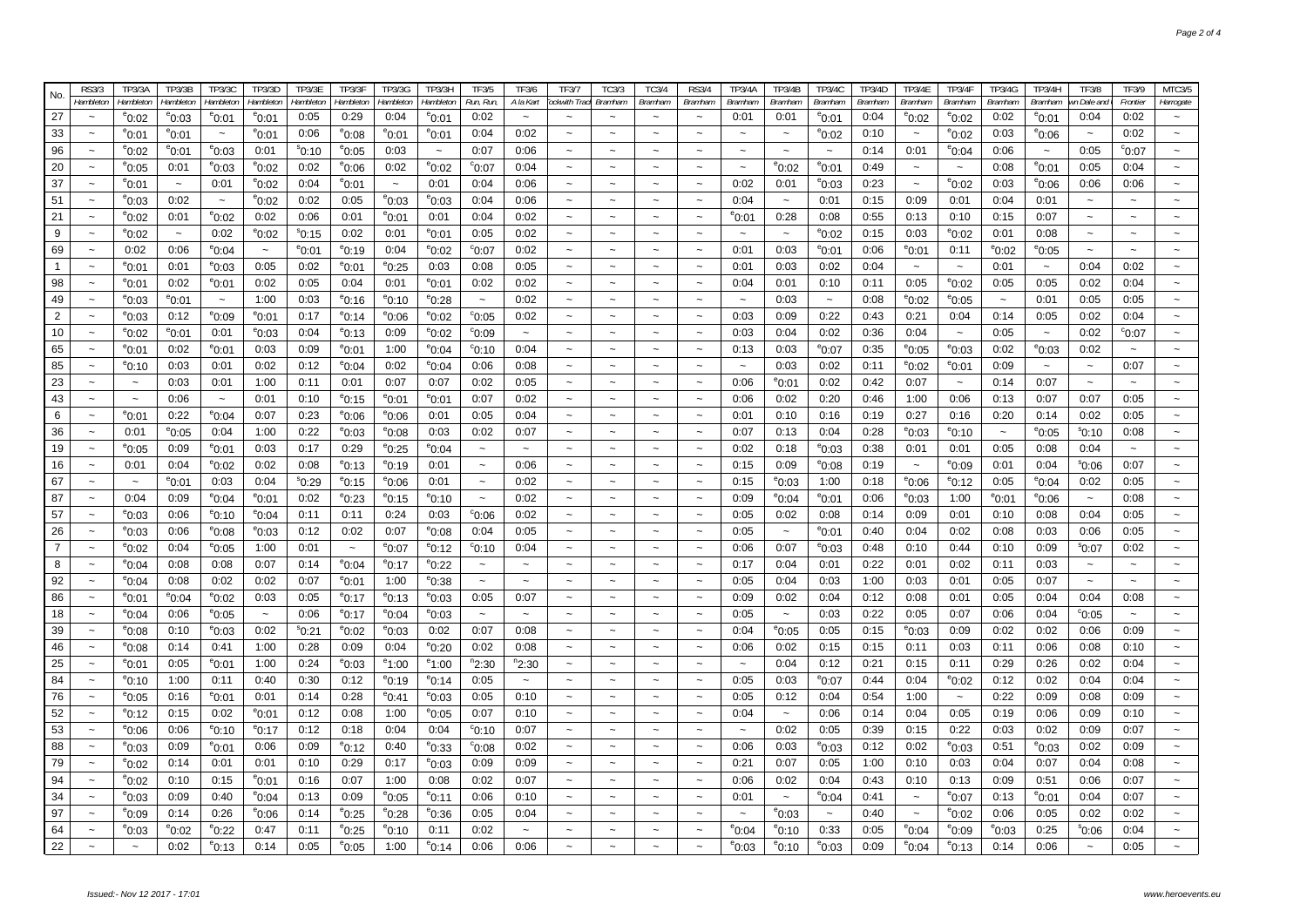#### **RAC Rally of the Tests 2017 - Leg 3 - Darlington to Harrogate**

| No. | Crew - Car                                                      | Leg     | Overall | O/A                       | CIs pos | MTC3/1                    | <b>TF3/1</b>          | <b>TF3/2</b>    | <b>RS3/</b>               | TP3/1A          | <b>TP3/1B</b> | <b>TP3/1C</b> | TP3/1D          | <b>TP3/1E</b>     | <b>RS3/2</b>              | TP3/2A          | TP3/2B          | <b>TP3/2C</b>   | <b>TC3/2</b>              | TF3/3                     | TF3/4           | SC3/1                 |
|-----|-----------------------------------------------------------------|---------|---------|---------------------------|---------|---------------------------|-----------------------|-----------------|---------------------------|-----------------|---------------|---------------|-----------------|-------------------|---------------------------|-----------------|-----------------|-----------------|---------------------------|---------------------------|-----------------|-----------------------|
|     |                                                                 | Total   | Total   | pos'n                     | /Cls    | Redworth                  | Range                 | )nwards an      | Catterick                 | Catterick       | Catterick     | Catterick     | Catterick       | Catterick         | Ripon                     | Ripon           | Ripon           | Ripon           | Lightwater                | Swings and                | eddy Bear.      | White                 |
| 15  | David Stanley/Bernard Northmore - Triumph TR4                   | 0:05:39 | 0:32:25 | 21                        | 4/1D    | $\sim$                    | 0:04                  | 0:07            | $\sim$                    | 0:04            | 0:42          | 0:32          | 0:12            | $^{\rm e}$ 0:02   | $\sim$                    | $\sim$          | 0:02            | 0:03            | $\sim$                    | 0:07                      | 0:06            | $\sim$                |
| 68  | Rob van der Leeuw/Peter van Egmond - Alfa Romeo Giulia Super    | 0:06:49 | 0:32:32 | $\sim$                    | 5/3B    | $\sim$                    | 0:02                  | 0:02            | $\sim$                    | 0:05            | 1:00          | 0:28          | 0:09            | $^{\rm e}$ 0:07   | $\tilde{\phantom{a}}$     | 0:05            | $^{\circ}$ 0:03 | 0:02            | $\sim$                    | $^{\circ}$ 0:02           | $\sim$          |                       |
| 55  | Rod Hanson/Clare Grove - Ford Escort Mk2                        | 0:08:02 | 0:32:33 | $\sim$                    | 5/4A    | $\tilde{\phantom{a}}$     | 0:07                  | 0:07            | $\tilde{\phantom{a}}$     | 0:09            | 0:58          | 0:31          | 0:09            | $^{\rm e}$ 0:09   | $\tilde{\phantom{a}}$     | 0:03            | 0:16            | 0:02            | $\tilde{\phantom{a}}$     | $^{\circ}$ 0:07           | 0:07            | $\sim$                |
| 59  | Patrick Lynch/Hubert Lynch - Morris Mini Cooper S               | 0:07:24 | 0:33:08 | $\sim$                    | 6/2A    | $\widetilde{\phantom{m}}$ | $\sim$                | $\sim$          | $\sim$                    | $^{\circ}$ 0:04 | 1:00          | 1:00          | $^{\circ}$ 0:05 | $^{\circ}$ 0:18   | $\sim$                    | $^{\circ}$ 0:03 | 0:17            | $e_{0:03}$      | $\sim$                    | $\sim$                    | 0:07            |                       |
| 73  | John Ball*/Andrew Duerden - Citroen DS2 <sup>-</sup>            | 0:08:03 | 0:34:34 | $\sim$                    | 6/3B    | $\sim$                    | 0:10                  | 0:10            | $\sim$                    | 0:06            | 1:00          | 0:57          | 0:05            | $^{\circ}$ 0:06   | $\sim$                    | 0:03            | 0:04            | $^{\circ}$ 0:02 | $\sim$                    | 0:10                      | 0:10            |                       |
| 24  | Alan Pettit/Angus Watt* - Volvo PV544                           | 0:07:56 | 0:36:23 | 22                        | 9/1C    | $\sim$                    | 0:08                  | $^{\circ}$ 0:08 | $\tilde{\phantom{a}}$     | 0:01            | 1:00          | 0:38          | 0:26            | $^{\circ}$ 0:02   | $\widetilde{\phantom{m}}$ | $^{\circ}$ 0:18 | $\sim$          | 0:02            | $\tilde{}$                | 0:06                      | 0:08            |                       |
| 75  | Sybren van der Goot/Maiko Wellink* - Datsun 240Z                | 0:07:20 | 0:36:43 | $\tilde{\phantom{a}}$     | 7/3B    | $\sim$                    | $\tilde{\phantom{a}}$ | $\sim$          | $\tilde{\phantom{a}}$     | $\sim$          | 0:37          | 0:24          | $^{\rm e}$ 0:11 | $^{\rm e}$ 0:22   | $\tilde{\phantom{a}}$     | 0:10            | 1:00            | 0:14            | $\tilde{\phantom{a}}$     | $\widetilde{\phantom{m}}$ | $^{\rm w}$ 0:30 |                       |
| 83  | Laurens van der Velde/Jenny van de Boel* - Ford Escort RS2000 M | 0:06:48 | 0:37:08 | $\sim$                    | 8/3B    | $\tilde{\phantom{a}}$     | 0:07                  | 0:09            | $\tilde{\phantom{a}}$     | 0:01            | 1:00          | 1:00          | 0:19            | 0:04              | $\tilde{\phantom{a}}$     | 0:02            | 0:02            | 0:02            | $\tilde{\phantom{a}}$     | 0:07                      | 0:04            | $\sim$                |
| 28  | Andrew Hamer/Bob Kerry - Volvo 122S                             | 0:08:05 | 0:38:06 | 23                        | 10/1C   | $\tilde{\phantom{a}}$     | 0:10                  | 0:10            | $\sim$                    | 0:10            | 1:00          | 0:41          | 0:09            | $^{\circ}$ 0:29   | $\sim$                    | 0:01            | 0:14            | 0:01            | $\tilde{\phantom{a}}$     | 0:10                      | 0:10            | $\sim$                |
| 74  | Cor Meulen*/Ad Van der Werf* - Porsche 911 ST                   | 0:06:12 | 0:39:34 | $\sim$                    | 6/5A    | $\sim$                    | 0:02                  | 0:05            | $\sim$                    | $^{\circ}$ 0:01 | 1:00          | 0:25          | $^{\circ}$ 0:21 | $^{\rm e}$ 0:29   | $\sim$                    | 0:01            | 0:09            | 0:01            | $\tilde{\phantom{a}}$     | 0:07                      | 0:05            | $\sim$                |
| 14  | Guy Symons/David Watson - Riley 1.5                             | 0:08:38 | 0:39:43 | 24                        | 3/1A    | $\sim$                    | 0:02                  | 0:04            | $\sim$                    | 0:08            | 1:00          | 0:46          | 0:35            | 0:01              | $\widetilde{\phantom{m}}$ | $^{\circ}$ 0:08 | 0:09            | $^{\rm s}$ 0:13 | $\tilde{}$                | 0:02                      | 0:04            | $\sim$                |
| 62  | James Calvert*/Daniel Powell* - Lancia Fulvia 1600HF            | 0:07:34 | 0:40:20 | $\sim$                    | 4/3A    | $\widetilde{\phantom{m}}$ | 0:02                  | 0:02            | $\sim$                    | 0:01            | 1:00          | 1:00          | 1:00            | <sup>e</sup> 0:17 | $\tilde{\phantom{a}}$     | $^{\circ}$ 0:20 | 0:19            | 0:23            | $\tilde{\phantom{a}}$     | $\sim$                    | 0:02            | $\sim$                |
| 40  | Michael Moss/James Ewing - Fiat 2300S Abarth Coupe              | 0:09:49 | 0:42:26 | 25                        | 3/1E    | $\tilde{\phantom{a}}$     | 0:05                  | 0:04            | $\widetilde{\phantom{m}}$ | 0:06            | 1:00          | 1:00          | 0:01            | 0:01              | $\tilde{\phantom{a}}$     | 0:03            | 0:05            | 1:00            | $\tilde{\phantom{a}}$     | 0:05                      | 0:05            | $\sim$                |
| 41  | Darren Everitt*/Susan Dixon* - Triumph 2000 Mkl                 | 0:08:57 | 0:43:31 | $\sim$                    | 7/2A    | $\sim$                    | $\sim$                | 0:06            | $\sim$                    | $\sim$          | 0:48          | 1:00          | 0:44            | 0:13              | $\sim$                    | $^{\circ}$ 0:02 | 0:02            | $^{\circ}$ 0:01 | $\tilde{\phantom{a}}$     | 0:05                      | 0:05            |                       |
| 35  | Klaus Mueller*/Eric Schwab* - Lancia Fulvia Coupe               | 0:07:46 | 0:45:22 | $\sim$                    | 5/2B    | $\sim$                    | 0:05                  | 0:05            | $\sim$                    | $\sim$          | 0:41          | 0:27          | 0:13            | 0:01              | $\sim$                    | 0:04            | 0:02            | $^{\circ}$ 0:03 | $\tilde{\phantom{a}}$     | 0:06                      | 0:05            |                       |
| 12  | Peter Moore/Dan Stellmacher - Austin-Healey Sprite              | 0:05:36 | 0:45:57 | $\sim$                    | 6/2B    | $\sim$                    | 0:06                  | 0:02            | $\tilde{\phantom{a}}$     | $^{\circ}$ 0:06 | 1:00          | 0:27          | 0:09            | °0:16             | $\widetilde{\phantom{m}}$ | 0:08            | 0:16            | 0:02            | $\tilde{}$                | 0:02                      | 0:02            |                       |
| 42  | Ron Kendall/Nick Cooper - Ford Anglia                           | 0:06:37 | 0:46:14 | 26                        | 4/1A    | $\widetilde{\phantom{m}}$ | $^{\circ}$ 0:05       | 0:02            | $\widetilde{\phantom{m}}$ | 0:01            | 0:46          | 0:47          | 0:07            | $^{\rm e}$ 0:10   | $\tilde{\phantom{a}}$     | 0:03            | 0:03            | $^{\circ}$ 0:01 | $\widetilde{\phantom{m}}$ | 0:04                      | 0:02            | $\tilde{\phantom{a}}$ |
| 93  | Karlheinz Schott*/Dirk Dohse* - Porsche 911 SC                  | 0:07:01 | 0:47:46 | $\sim$                    | 7/5A    | $\tilde{\phantom{a}}$     | $^{\rm s}$ 0:08       | 0:06            | $\tilde{\phantom{a}}$     | $^{\circ}$ 0:03 | 0:58          | 0:28          | $^{\circ}$ 0:10 | 0:31              | $\tilde{\phantom{a}}$     | 0:01            | 0:09            | 0:04            | $\tilde{\phantom{a}}$     | 0:07                      | 0:10            | $\tilde{}$            |
| 17  | Richard Worts*/Nicola Shackleton* - Jaquar Mk2                  | 0:07:16 | 0:48:23 | 27                        | 4/1E    | $\sim$                    | 0:04                  | 0:02            | $\sim$                    | 0:04            | 1:00          | 1:00          | 0:26            | $^{\rm e}$ 0:07   | $\sim$                    | 0:02            | 0:11            | $^{\circ}$ 0:05 | $\tilde{\phantom{a}}$     | 0:02                      | 0:04            |                       |
| 11  | Brian Dwelly/Janette Dwelly - Morris Minor 1000                 | 0:11:19 | 0:48:53 | 28                        | 5/1A    | $\sim$                    | 0:06                  | 0:06            | $\sim$                    | 0:07            | 1:00          | 0:51          | 0:19            | $^{\circ}$ 0:06   | $\sim$                    | $^{\circ}$ 0:03 | 0:05            | $\thicksim$     | $\sim$                    | 0:06                      | 0:06            | $\sim$                |
| 100 | Ellen Sutton*/Colin Sutton - Porsche 924                        | 0:09:42 | 0:51:59 | $\sim$                    | 6/4A    | $\sim$                    | 0:08                  | 0:08            | $\sim$                    | 0:05            | 1:00          | 0:47          | 0:07            | $^{\rm e}$ 0:03   | $\sim$                    | $^{\circ}$ 0:10 | 0:02            | $^{\circ}$ 0:01 | $\sim$                    | 0:08                      | 0:08            | $\tilde{\phantom{a}}$ |
| 66  | Sjouke Kuindersma*/Jaap Jongman - Volvo 142                     | 0:08:09 | 0:52:06 | $\sim$                    | 9/3B    | $\widetilde{\phantom{m}}$ | 0:10                  | 0:10            | $\tilde{\phantom{a}}$     | 0:08            | 1:00          | 0:49          | 0:26            | °0:06             | $\sim$                    | 0:02            | 0:05            | 0:05            | $\sim$                    | 0:10                      | 0:10            | $\sim$                |
| 31  | Dominik Lingg*/Michael Gerber* - Triumph TR4 (A&D)              | 0:08:28 | 0:52:51 | 29                        | 5/1D    | $\widetilde{\phantom{m}}$ | 0:06                  | 0:04            | $\sim$                    | 0:08            | 1:00          | 0:52          | 0:22            | 0:14              | $\widetilde{\phantom{m}}$ | 0:06            | 0:08            | $^{\circ}$ 0:05 | $\tilde{\phantom{a}}$     | 0:04                      | 0:05            | $\sim$                |
| 63  | Stephen Rogers/John Shute - Lancia Fulvia 1600HF                | 0:09:51 | 0:54:20 | $\sim$                    | 5/3A    | $\sim$                    | 0:07                  | 0:08            | $\sim$                    | 0:08            | 1:00          | 0:51          | 0:23            | $^{\circ}$ 0:27   | $\sim$                    | $^{\circ}$ 0:01 | 0:04            | $^{\circ}$ 0:22 | $\tilde{\phantom{a}}$     | $^{\circ}$ 0:08           | 0:10            |                       |
| 5   | Steve Robertson/Julia Robertson - Triumph TR3                   | 0:07:21 | 0:57:04 | 30                        | 6/1D    | $\sim$                    | 0:07                  | 0:06            | $\widetilde{\phantom{m}}$ | 0:03            | 1:00          | 0:49          | 0:14            | $^{\rm e}$ 0:10   | $\widetilde{\phantom{m}}$ | $^{\circ}$ 0:02 | 0:09            | $^{\circ}$ 0:02 | $\tilde{}$                | 0:05                      | 0:07            |                       |
| 82  | Simon Malins/Nick Pullan - Hillman Hunter                       | 0:12:23 | 0:58:37 | $\sim$                    | 6/3A    | $\widetilde{\phantom{m}}$ | $^{\rm s}$ 0:10       | 0:09            | $\sim$                    | 0:02            | 1:00          | 1:00          | 0:48            | 0:18              | $\thicksim$               | 0:07            | 0:12            | $\sim$          | $\tilde{\phantom{a}}$     | 0:07                      | 0:09            | $\tilde{\phantom{a}}$ |
| 61  | Bronwyn Burrell*/Suzanne Barker* - Austin Maxi                  | 0:08:33 | 1:00:12 | $\widetilde{\phantom{m}}$ | 7/3A    | $\widetilde{\phantom{m}}$ | 0:09                  | 0:10            | $\widetilde{\phantom{m}}$ | 0:06            | 1:00          | 0:42          | 0:14            | <sup>e</sup> 0:12 | $\tilde{\phantom{a}}$     | $^{\circ}$ 0:06 | $^{\rm e}$ 0:09 | $^{\circ}$ 0:03 | $\tilde{\phantom{a}}$     | 0:09                      | 0:08            |                       |
| 80  | René Dwars*/Henk Ruijten* - Datsun 240Z                         | 0:06:52 | 1:01:02 | $\sim$                    | 10/3B   | $\widetilde{\phantom{m}}$ | 0:09                  | 0:07            | $\widetilde{\phantom{m}}$ | 0:07            | 0:46          | 0:19          | $^{\circ}$ 0:07 | $^{\circ}$ 0:05   | $\widetilde{\phantom{m}}$ | $^{\circ}$ 0:01 | 1:00            | 0:06            | $\widetilde{\phantom{m}}$ | 0:06                      | $^{\circ}$ 0:08 | $\tilde{}$            |
| 54  | Piet Cassimon/Ronnie Vissers - Ford Lotus Cortina               | 0:10:19 | 1:04:27 | $\sim$                    | 8/2A    | $\sim$                    | 0:08                  | 0:10            | $\sim$                    | 0:07            | 0:49          | 0:35          | 0:22            | $^{\rm e}$ 0:21   | $\sim$                    | $^{\circ}$ 0:36 | $^{\circ}$ 0:04 | $^{\circ}$ 0:30 | $\sim$                    | 0:08                      | 0:08            |                       |
| 72  | Joel Wykeham*/David Brown* - BMW 2002ti                         | 0:08:27 | 1:07:24 | $\sim$                    | 11/3B   | $\sim$                    | 0:06                  | 0:08            | $\widetilde{\phantom{m}}$ | $^{\circ}$ 0:09 | 1:00          | 0:46          | 1:00            | $^{\circ}$ 0:22   | $\tilde{\phantom{a}}$     | $0:0^6$         | 0:10            | $^{\circ}$ 0:01 | $\tilde{\phantom{a}}$     | 0:09                      | 0:06            | $\tilde{\phantom{a}}$ |
| 56  | Paul Slingsby*/Michael Fox* - MG B Roadster                     | 0:06:52 | 1:09:29 | $\sim$                    | 7/2B    | $\widetilde{\phantom{m}}$ | $^{\prime\prime}0:30$ | 0:06            | $\sim$                    | 0:05            | 0:39          | 0:30          | 0:17            | $^{\rm e}$ 0:02   | $\sim$                    | 0:07            | $^{\rm e}$ 0:03 | 0:23            | $\tilde{\phantom{a}}$     | 0:07                      | 0:05            | $\sim$                |
| 32  | Nick Sleep*/Jess Sleep* - Mercedes-Benz 230SL Pagoda            | 0:12:37 | 1:11:21 | $\sim$                    | 8/2B    | $\sim$                    | 0:08                  | 0:09            | $\tilde{\phantom{a}}$     | 0:05            | 0:54          | 0:30          | 0:09            | 0:10              | $\sim$                    | 0:02            | $^{\circ}$ 0:13 | 0:02            | $\widetilde{\phantom{m}}$ | $^{\circ}$ 0:10           | 0:10            | $\sim$                |
| 38  | Daniel Gresly*/Max Behrndt* - Porsche 911 SWB                   | 0:09:06 | 1:17:06 | $\sim$                    | 8/5A    | $\sim$                    | 0:09                  | 0:08            | $\sim$                    | $^{\circ}$ 0:04 | 0:57          | 0:24          | $^{\circ}$ 0:01 | 0:03              | $\tilde{\phantom{a}}$     | 0:01            | $^{\circ}$ 0:02 | $^{\circ}$ 0:15 | $\tilde{\phantom{a}}$     | $^{\circ}$ 0:09           | 0:05            | $\sim$                |
| 71  | Peter Ulm/Jan Soucek - Alfa Giulietta Spider Veloce (A&D)       | 0:08:54 | 1:18:07 | 31                        | 6/1B    | $\sim$                    | 0:07                  | 0:07            | $\sim$                    | $^{\circ}$ 0:03 | 1:00          | 0:48          | 0:07            | $^{\circ}$ 0:02   | $\sim$                    | $\sim$          | 0:10            | $^{\circ}$ 0:06 | $\sim$                    | 0:07                      | 0:07            | $\sim$                |
| 78  | Sven Stockmar/Dorit Baier - BMW 1602 (A&D)                      | 0:15:28 | 1:19:03 |                           | 8/3A    | $\sim$                    | 0:04                  | 0:05            | $\sim$                    | $^{\circ}$ 0:03 | 0:28          | 0:44          | $^{\circ}$ 0:07 | $^{\circ}$ 0:22   | $\sim$                    | 0:15            | 0:35            | 0:22            | $\tilde{\phantom{a}}$     | 0:10                      | 0:06            | $\tilde{\phantom{a}}$ |
| 95  | Mike Kent*/Rupert Barker* - Talbot Sunbeam 1.6 Ti               | 0:15:13 | 1:38:43 | $\sim$                    | 7/4A    | $\widetilde{\phantom{m}}$ | 0:04                  | 0:05            | $\sim$                    | 0:12            | 1:00          | 0:40          | 1:00            | $^{\circ}$ 0:30   | $\sim$                    | $^{\circ}$ 0:02 | 0:12            | 0:18            | $\tilde{\phantom{a}}$     | 0:04                      | 0:02            | $\sim$                |
| 47  | Colin Evans/Michael Kunz - MG B GT                              | 0:09:51 | 1:44:31 | $\sim$                    | 9/2B    | $\sim$                    | 0:07                  | 0:09            | $\widetilde{\phantom{m}}$ | $^{\circ}$ 0:01 | 1:00          | 1:00          | 0:22            | °0:26             | $\widetilde{\phantom{m}}$ | $^{\circ}$ 0:03 | 0:01            | 0:10            | $\widetilde{\phantom{m}}$ | 0:09                      | 0:09            |                       |
| 45  | Benedict Morgan*/Christopher Morgan* - Ford Lotus Cortina MkI   | 0:17:49 | 2:05:25 |                           | 9/2A    | $\sim$                    | 0:10                  | 0:10            | $\sim$                    | 0:06            | 1:00          | 0:53          | 0:18            | 0:16              | $\sim$                    | 0:05            | 0:16            | $^{\circ}$ 0:20 | $\widetilde{\phantom{m}}$ | 0:10                      | 0:10            |                       |
| 81  | Mike Vokes*/Philip Vokes* - Ginetta G15                         | 0:06:18 | 2:24:02 | $\tilde{\phantom{a}}$     | 9/3A    | $\sim$                    | 0:08                  | 0:07            | $\sim$                    | 0:06            | 1:00          | 1:00          | 0:37            | $^{\rm e}$ 0:11   | $\tilde{\phantom{a}}$     | 0:03            | $\sim$          | 0:26            | $\tilde{\phantom{a}}$     | 0:05                      | 0:04            |                       |
| 58  | Mike Hood*/David Walker* - Porsche 911 2.0T SWB                 | 0:16:10 | 3:03:48 | $\sim$                    | 9/5A    | $\sim$                    | 0:10                  | 0:10            | $\sim$                    | $^{\circ}$ 0:01 | 0:50          | 0:50          | 0:03            | $^{\rm e}$ 0:04   | $\sim$                    | $^{\circ}$ 0:50 | 0:03            | 2:30            | $\tilde{\phantom{a}}$     | 0:10                      | 0:10            | $\tilde{\phantom{a}}$ |
| 3   | Marc Hanson*/Brian Mackrill* - MG YB                            | 0:45:42 | 3:37:12 | 32                        | 6/1A    | $\widetilde{\phantom{m}}$ | 0:07                  | 0:07            | 2:30                      | 2:30            | 2:30          | 2:30          | 2:30            | 2:30              | $\sim$                    | $\sim$          | 1:00            | 0:46            | $\sim$                    | $n_{2:30}$                | $n_{2:30}$      | $n_{2:30}$            |
| 29  | Jonathan Turner/Ben Cussons - Morris Mini Cooper S              | 0:49:34 | 3:53:30 | $\sim$                    | 10/2A   | $\widetilde{\phantom{m}}$ | 0:06                  | 0:07            | $\sim$                    | $^{\circ}$ 0:01 | 1:00          | 0:41          | 1:00            | $^{\circ}$ 0:17   | 2:30                      | 2:30            | 2:30            | 2:30            | $^{\circ}5:00$            | 0:05                      | 0:02            | $n_{2:30}$            |
| 89  | David Roberts*/Melanie Roberts* - Porsche 911 Carrera           | 0:11:07 | 4:40:28 | $\sim$                    | 10/5A   | $\sim$                    | 0:10                  | 0:09            | $\sim$                    | 0:06            | 1:00          | 0:51          | 0:06            | 0:17              | $\sim$                    | $^{\circ}$ 0:25 | 0:04            | 0:25            | $\sim$                    | 0:10                      | 0:09            | $\sim$                |
| 44  | Georg Geyer*/Thomas Voglar* - Ford Cortina GT MkI (A&D)         | 0:14:30 | 4:48:50 | $\sim$                    | 11/2A   | $\sim$                    | 0:10                  | 0:10            | $\widetilde{\phantom{m}}$ | 0:06            | 1:00          | 1:00          | 0:12            | $^{\circ}$ 0:10   | $\sim$                    | $^{\circ}$ 0:40 | 0:09            | $^{\circ}$ 0:05 | $\tilde{\phantom{a}}$     | 0:10                      | 0:10            | $\tilde{\phantom{a}}$ |
| 60  | Christian Schenk/Thomas Frik* - Alfa Romeo Giulia Super         | 0:14:19 | 5:11:14 |                           | 12/2A   |                           | 0:10                  | 0:10            | $\sim$                    | 0:05            | 0:58          | 1:00          | 0:16            | $^{\rm e}$ 0:17   |                           | $^{\circ}$ 0:48 | °0:39           | $^{\circ}$ 0:03 |                           | 0:10                      | 0:10            |                       |
|     |                                                                 |         |         |                           |         |                           |                       |                 |                           |                 |               |               |                 |                   |                           |                 |                 |                 |                           |                           |                 |                       |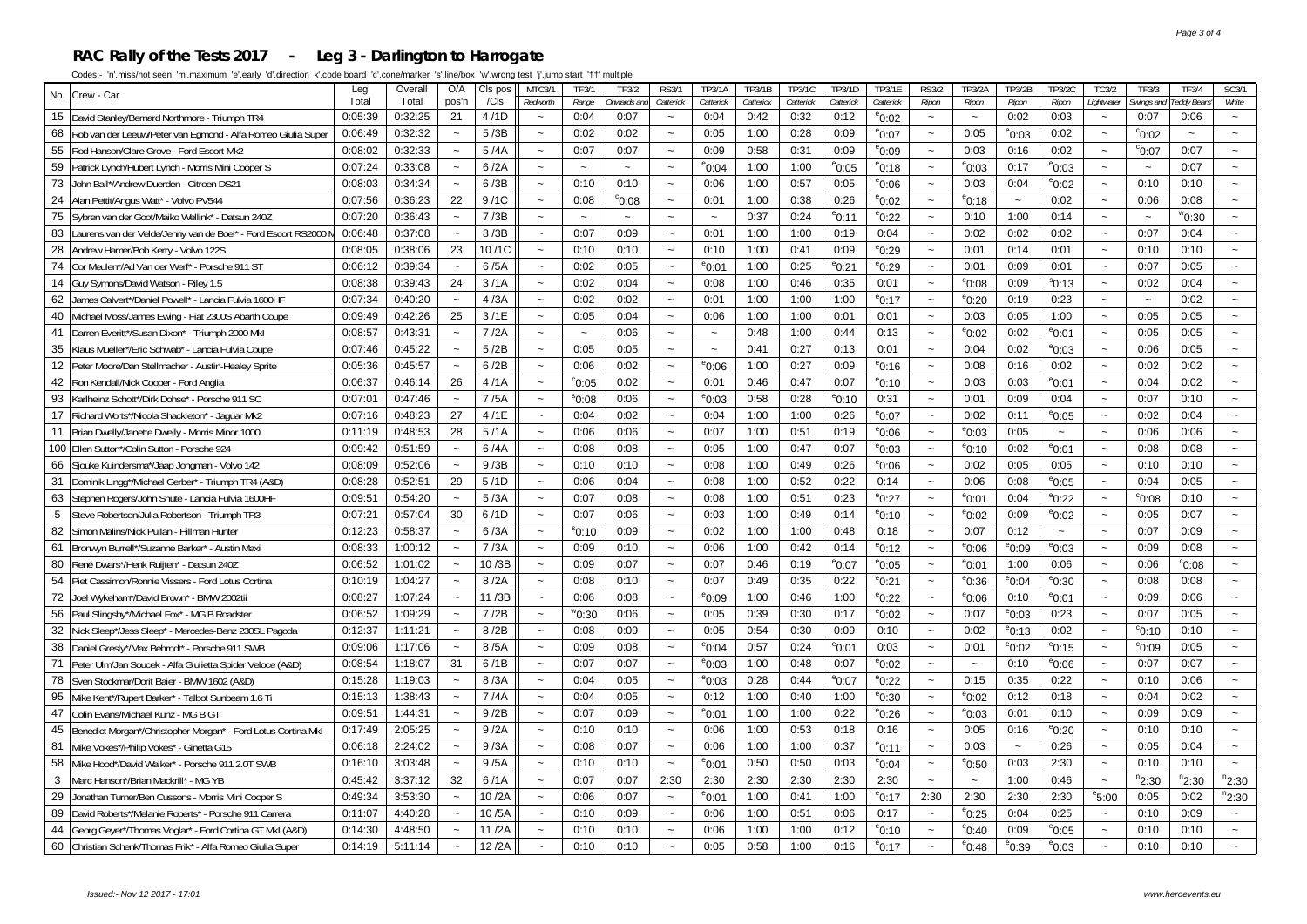| No. | <b>RS3/3</b>          | <b>TP3/3A</b>     | <b>TP3/3B</b> | <b>TP3/3C</b>         | <b>TP3/3D</b>             | <b>TP3/3E</b>         | <b>TP3/3F</b>         | TP3/3G                    | TP3/3H            | <b>TF3/5</b>          | <b>TF3/6</b>          | <b>TF3/7</b><br>TC3/3                              | <b>TC3/4</b>          | <b>RS3/4</b>          | <b>TP3/4A</b>   | <b>TP3/4B</b> | <b>TP3/4C</b>         | TP3/4D  | <b>TP3/4E</b>         | <b>TP3/4F</b>         | TP3/4G  | <b>TP3/4H</b>         | <b>TF3/8</b>                | <b>TF3/9</b>    | <b>MTC3/5</b>             |
|-----|-----------------------|-------------------|---------------|-----------------------|---------------------------|-----------------------|-----------------------|---------------------------|-------------------|-----------------------|-----------------------|----------------------------------------------------|-----------------------|-----------------------|-----------------|---------------|-----------------------|---------|-----------------------|-----------------------|---------|-----------------------|-----------------------------|-----------------|---------------------------|
|     | Hambleton             | Hambleton         | Hambleton     | Hambleton             | Hambletor                 | Hambletor             | Hambleton             | Hambleton                 | Hambleton         | Run. Run              | A la Kart             | ckwith Trad<br>Bramham                             | Bramhan               | <b>Bramhar</b>        | Bramham         | Bramham       | <b>Bramham</b>        | Bramham | Bramhan               | Bramham               | Bramham | <b>Bramham</b>        | n Dale and                  | Frontie         | Harrogate                 |
| 15  |                       | $^{\circ}$ 0:10   | 0:06          | $^{\rm e}$ 0:07       | $\sim$                    | 0:09                  | 0:14                  | 1:00                      | °0:19             | 0:04                  | 0:04                  |                                                    |                       |                       | $\sim$          | 0:01          | 0:05                  | 0:17    | 0:21                  | 0:11                  | 0:12    | 0:07                  | $^{\circ}$ 0:05             | 0:06            | $\tilde{\phantom{a}}$     |
| 68  | $\sim$                | °0:08             | 0:12          | 0:12                  | $^{\rm e}$ 0:07           | 0:12                  | $^{\rm e}$ 0:13       | $^{\rm e}$ 0:08           | 1:00              | °0:07                 | $^{\circ}$ 0:02       | $\tilde{\phantom{a}}$<br>$\sim$                    |                       | $\sim$                | 0:07            | 0:04          | 0:07                  | 0:32    | 0:55                  | 0:13                  | 0:11    | 0:06                  | $^{\rm s}$ 0:06             | 0:02            | $\tilde{\phantom{a}}$     |
| 55  | $\tilde{\phantom{a}}$ | °0:05             | 0:09          | 0:23                  | °0:06                     | 0:14                  | $^{\circ}$ 0:06       | 0:12                      | $^{\rm e}$ 0:04   | $^{\circ}$ 0:06       | 0:04                  | $\widetilde{\phantom{m}}$                          |                       |                       | 0:40            | 0:04          | 0:41                  | 0:56    | 0:27                  | $\tilde{\phantom{a}}$ | 0:29    | 0:20                  | 0:06                        | 0:05            | $\tilde{}$                |
| 59  | $\tilde{\phantom{a}}$ | °0:01             | 0:09          | 0:33                  | °0:03                     | 0:05                  | 0:12                  | $\widetilde{\phantom{m}}$ | °0:30             | $\tilde{\phantom{a}}$ | $\tilde{\phantom{a}}$ | $\tilde{}$<br>$\tilde{\phantom{a}}$                | $\tilde{\phantom{a}}$ | $\sim$                | 0:43            | 0:04          | 0:26                  | 0:42    | 0:42                  | 0:01                  | 0:05    | 0:03                  | 0:08                        | $\sim$          | $\tilde{}$                |
| 73  | $\tilde{\phantom{a}}$ | $^{\circ}$ 0:05   | 0:13          | 0:03                  | 0:05                      | 0:26                  | $^{\circ}$ 0:05       | $^{\circ}$ 0:22           | $^{\rm e}$ 0:07   | $^{\circ}$ 0:10       | 0:10                  | $\tilde{}$<br>$\ddot{\phantom{1}}$                 | $\tilde{\phantom{a}}$ | $\sim$                | 1:00            | 0:07          | 0:12                  | 0:21    | 0:15                  | 0:07                  | 0:33    | 0:19                  | 0:10                        | 0:10            | $\widetilde{\phantom{m}}$ |
| 24  |                       | $^{\circ}$ 0:16   | 0:30          | 0:01                  | °0:21                     | 0:19                  | 0:23                  | $^{\circ}$ 0:14           | $^{\circ}$ 0:23   | 0:06                  | 0:09                  |                                                    | $\sim$                |                       | °0:22           | 0:04          | $^{\circ}$ 0:07       | 0:56    | 0:10                  | $^{\rm e}$ 0:03       | 0:16    | 0:07                  | 0:06                        | 0:06            |                           |
| 75  | $\sim$                | 0:03              | 0:08          | $^{\rm e}$ 0:04       | 0:07                      | 0:09                  | 0:12                  | 0:07                      | °0:22             | $\tilde{}$            | ™0:30                 | $\sim$<br>$\tilde{\phantom{a}}$                    | $\tilde{\phantom{a}}$ | $\sim$                | 0:10            | 0:10          | 0:02                  | 0:32    | 0:17                  | 0:09                  | 0:10    | 0:10                  | ™0:30                       | $\sim$          | $\sim$                    |
| 83  | $\sim$                | 0:02              | 0:07          | $\tilde{\phantom{a}}$ | $\widetilde{\phantom{m}}$ | 0:13                  | 1:00                  | $^{\circ}$ 0:05           | $^{\rm e}$ 0:23   | $^{\circ}$ 0:10       | 0:02                  | $\widetilde{\phantom{m}}$                          |                       |                       | 0:02            | 0:23          | 0:04                  | 0:11    | 0:17                  | 0:06                  | 0:09    | 0:18                  | $^{\rm s}$ 0:09             | 0:10            | $\tilde{\phantom{a}}$     |
| 28  | $\sim$                | 0:05              | 0:14          | 1:00                  | °0:02                     | 0:15                  | 0:30                  | $^{\circ}$ 0:05           | 0:11              | 0:09                  | 0:10                  | $\sim$<br>$\sim$                                   | $\sim$                | $\sim$                | 0:13            | 0:02          | 0:15                  | 0:26    | 0:09                  | 0:16                  | 0:10    | 0:09                  | 0:10                        | 0:09            | $\sim$                    |
| 74  | $\sim$                | °0:03             | 0:11          | $^{\circ}$ 0:02       | 0:02                      | 0:09                  | 0:35                  | 0:01                      | <sup>e</sup> 0:17 | 0:06                  | 0:08                  | $\sim$                                             |                       | $\sim$                | 0:03            | 0:01          | $^{\rm e}$ 0:04       | 1:00    | 0:05                  | $^{\circ}$ 0:05       | 0:14    | 0:07                  | 0:06                        | 0:07            | $\tilde{\phantom{a}}$     |
| 14  | $\tilde{\phantom{a}}$ | $^{\circ}$ 0:03   | 0:20          | 0:56                  | 0:02                      | 0:19                  | $^{\circ}$ 0:21       | $^{\circ}$ 0:06           | 1:00              | 0:02                  | 0:05                  |                                                    |                       |                       | 0:12            | 0:11          | 0:05                  | 0:49    | 0:12                  | 0:15                  | 0:13    | 0:11                  |                             | $^{\circ}$ 0:04 | $\tilde{\phantom{a}}$     |
| 62  | $\sim$                | $^{\circ}$ 0:10   | 0:11          | 0:02                  | $^{\rm e}$ 0:08           | 0:17                  | $^{\circ}$ 0:11       | $^{\circ}$ 0:03           | $^{\rm e}$ 0:05   | 0:04                  | 0:06                  | $\sim$                                             | $\sim$                | $\sim$                | 0:07            | 0:06          | 0:02                  | 0:37    | 0:41                  | 0:05                  | 0:03    | 0:06                  | 0:02                        | 0:02            | $\sim$                    |
| 40  | $\tilde{\phantom{a}}$ | 0:09              | 0:36          | 0:09                  | 0:19                      | 0:37                  | 0:23                  | $^{\circ}$ 0:54           | °0:21             | 0:02                  | 0:05                  | $\tilde{}$                                         |                       |                       | 0:10            | 0:20          | 0:14                  | 0:31    | 0:23                  | 0:12                  | 0:17    | 0:22                  | 0:05                        | 0:05            | $\tilde{}$                |
| 41  | $\tilde{\phantom{a}}$ | °0:01             | 0:20          | 0:33                  | $\sim$                    | °0:33                 | $\sim$                | $^{\circ}$ 0:20           | $\sim$            | °0:10                 | 0:06                  | $\sim$<br>$\sim$                                   | $\tilde{\phantom{a}}$ | $\sim$                | 0:12            | 0:08          | 0:12                  | 2:30    | $\sim$                | 0:04                  | 0:09    | 0:21                  | 0:05                        | 0:07            | $\sim$                    |
| 35  | $\sim$                | 0:03              | 0:16          | 1:00                  | $^{\rm e}$ 0:04           | 0:09                  | $^{\circ}$ 0:14       | $^{\rm e}$ 0:58           | $^{\rm e}$ 0:55   | 0:05                  | $\sim$                | $\sim$<br>$\sim$                                   | $\sim$                | $\sim$                | 0:07            | 0:39          | 0:02                  | 0:57    | 0:11                  | 0:02                  | 0:03    | 0:02                  | 0:05                        | 0:02            | $\sim$                    |
| 12  | $\sim$                | °0:08             | 0:08          | 0:07                  | 0:05                      | 0:09                  | $\sim$                | 0:16                      | 0:43              | $\sim$                | 0:05                  | $\sim$<br>$\ddot{\phantom{0}}$                     | $\tilde{\phantom{a}}$ | $\sim$                | 0:01            | 0:06          | 0:12                  | 0:29    | 0:09                  | $\sim$                | 0:11    | $^{\circ}$ 0:03       | 0:06                        | 0:02            | $\tilde{\phantom{a}}$     |
| 42  | $\sim$                | $^{\rm e}$ 0:03   | 0:15          | 0:06                  | 1:00                      | 0:15                  | 0:05                  | $^{\rm e}$ 0:33           | 0:08              | 0:04                  | 0:02                  | $\tilde{\phantom{a}}$<br>$\sim$                    |                       | $\sim$                | 0:02            | 0:05          | 0:11                  | 0:19    | 0:24                  | 0:13                  | 0:27    | 0:08                  | $^{\circ}$ 0:04             | 0:02            | $\tilde{\phantom{a}}$     |
| 93  | $\sim$                | 0:04              | 0:06          | 0:34                  | 0:08                      | 0:33                  | $^{\circ}$ 0:21       | 0:18                      | °0:31             | 0:09                  | 0:07                  | $\tilde{\phantom{a}}$                              |                       | $\sim$                | 0:01            | 0:06          | $^{\circ}$ 0:10       | 0:41    | 0:01                  | $^{\rm e}$ 0:01       | 0:02    | 0:03                  | 0:05                        | 0:05            | $\tilde{\phantom{a}}$     |
| 17  | $\tilde{\phantom{a}}$ | $^{\rm e}$ 0:04   | 0:14          | 0:05                  | 0:01                      | 0:21                  | $^{\rm e}$ 0:09       | $^{\rm e}$ 0:28           | $^{\rm e}$ 0:35   | $^{\circ}$ 0:04       | 0:04                  | $\widetilde{\phantom{m}}$<br>$\tilde{\phantom{a}}$ | $\tilde{\phantom{a}}$ | $\tilde{\phantom{a}}$ | 0:07            | 0:12          | 0:13                  | 0:31    | 0:13                  | 0:13                  | 0:19    | 0:10                  | 0:04                        | 0:02            | $\tilde{}$                |
| 11  | $\tilde{\phantom{a}}$ | 0:02              | 0:32          | 0:10                  | 0:24                      | 0:37                  | $^{\circ}$ 0:05       | $^{\circ}$ 0:05           | <sup>e</sup> 0:32 | 0:06                  | 0:06                  | $\tilde{\phantom{a}}$<br>$\overline{\phantom{a}}$  | $\tilde{\phantom{a}}$ | $\sim$                | 0:22            | 0:18          | 0:34                  | 1:00    | 0:42                  | 0:56                  | 0:58    | 0:43                  | 0:06                        | 0:06            | $\tilde{\phantom{a}}$     |
| 100 | $\tilde{\phantom{a}}$ | 0:06              | 0:46          | 0:15                  | 0:23                      | 0:38                  | 0:11                  | 0:06                      | 0:31              | 0:04                  | 0:08                  | $\sim$<br>$\tilde{\phantom{a}}$                    | $\tilde{\phantom{a}}$ | $\sim$                | 0:23            | 0:21          | 0:21                  | 0:44    | 0:28                  | 0:20                  | 0:32    | 0:23                  | 0:07                        | 0:08            | $\tilde{\phantom{a}}$     |
| 66  | $\tilde{\phantom{a}}$ | $^{\circ}$ 0:01   | 0:14          | $^{\rm e}$ 0:04       | 0:09                      | 0:32                  | $^{\circ}$ 0:04       | $^{\rm e}$ 0:39           | 0:15              | °0:10                 | 0:30"                 | $\tilde{\phantom{a}}$<br>$\tilde{}$                | $\tilde{\phantom{a}}$ | $\sim$                | 0:06            | 0:03          | 0:15                  | 0:17    | 0:14                  | 0:12                  | 0:27    | 0:16                  | $^{\rm s}$ 0:10             | 0:10            | $\tilde{\phantom{a}}$     |
| 31  | $\sim$                | 0:08              | 0:15          | 0:41                  | 0:10                      | 0:22                  | 0:47                  | 0:12                      | 0:19              | 0:02                  | $\sim$                | $\sim$<br>$\sim$                                   |                       | $\sim$                | 0:01            | 0:03          | 0:12                  | 0:21    | $\tilde{\phantom{a}}$ | 1:00                  | 0:08    | 0:01                  | $^{\prime\prime\rm s}$ 0:30 | 0:02            | $\sim$                    |
| 63  | $\sim$                | °0:03             | 0:20          | 0:22                  | 0:38                      | 0:49                  | 0:03                  | $^{\rm e}$ 0:20           | 0:02              | 0:09                  | 0:09                  | $\sim$                                             |                       | $\sim$                | 0:21            | 0:12          | 0:19                  | 0:33    | 0:27                  | 0:17                  | 0:34    | 0:12                  | $^{\rm s}$ 0:04             | $^{\circ}$ 0:08 | $\tilde{\phantom{a}}$     |
| 5   | $\sim$                | $^{\circ}$ 0:03   | 0:16          | $^{\rm e}$ 0:07       | 0:12                      | 0:23                  | 0:18                  | $^{\circ}$ 0:29           | $^{\circ}$ 0:15   | 0:06                  | 0:05                  | $\sim$<br>$\tilde{\phantom{a}}$                    | $\sim$                | $\sim$                | 0:06            | 0:11          | 0:18                  | 0:30    | 0:12                  | 0:12                  | 0:18    | 0:17                  | 0:04                        | 0:05            | $\sim$                    |
| 82  | $\sim$                | °0:10             | 0:28          | 0:02                  | 0:05                      | 0:29                  | 0:58                  | $^{\circ}$ 0:18           | 0:02              | 0:08                  | 0:08                  | $\sim$<br>$\tilde{\phantom{a}}$                    | $^{\circ}$ 1:00       | $\sim$                | 1:00            | 0:14          | 0:17                  | 1:00    | 0:37                  | 0:11                  | 0:41    | 0:16                  | 0:07                        | 0:10            | $\tilde{\phantom{a}}$     |
| 61  | $\sim$                | $^{\circ}$ 0:05   | 0:20          | 0:01                  | $^{\rm e}$ 0:04           | 0:19                  | 0:09                  | 0:30                      | $^{\circ}$ 0:15   | 0:09                  | 0:10                  | $\tilde{\phantom{a}}$<br>$\tilde{\phantom{a}}$     | $\sim$                | $\sim$                | 0:04            | 0:16          | 0:14                  | 1:00    | 0:26                  | 0:27                  | 0:25    | 0:14                  | 0:08                        | 0:09            | $\sim$                    |
| 80  | $\sim$                | $^{\circ}$ 0:04   | 0:09          | 0:42                  | 0:07                      | 0:17                  | $\tilde{\phantom{a}}$ | $^{\rm e}$ 0:26           | $^{\circ}$ 0:30   | 0:04                  | 0:06                  | $\sim$                                             |                       | $\sim$                | $^{\circ}$ 0:05 | 0:05          | 0:10                  | 0:10    | 0:08                  | 0:05                  | 0:13    | 0:16                  | 0:08                        | 0:06            | $\tilde{\phantom{a}}$     |
| 54  | $\tilde{\phantom{a}}$ | 0:07              | 0:47          | 0:16                  | 0:21                      | 0:35                  | 0:03                  | $^{\rm e}$ 0:22           | °0:26             | 0:07                  | 0:08                  | $\sim$                                             | $\tilde{\phantom{a}}$ | $\sim$                | 0:10            | 0:14          | 0:19                  | 0:24    | 0:22                  | 0:12                  | 0:33    | 0:15                  | $\rm ^{17}O:30$             | 0:10            |                           |
| 72  | $\sim$                | 0:01              | 0:10          | 0:14                  | $^{\rm e}$ 0:01           | 0:15                  | 0:38                  | 1:00                      | °0:23             | 0:08                  | 0:02                  | $\tilde{\phantom{a}}$<br>$\tilde{\phantom{a}}$     | $\tilde{\phantom{a}}$ | $\tilde{\phantom{a}}$ | 0:05            | 0:08          | 0:16                  | 0:20    | 0:09                  | 0:02                  | 0:10    | 0:15                  | 0:02                        | 0:05            | $\sim$                    |
| 56  | $\sim$                | $^{\rm e}$ 0:09   | 0:21          | $^{\circ}$ 0:02       | °0:14                     | 0:15                  | 0:05                  | $^{\rm e}$ 0:22           | °0:01             | 0:02                  | 0:08                  | $\sim$<br>$\tilde{\phantom{a}}$                    | $\tilde{\phantom{a}}$ | $\sim$                | 0:12            | 0:40          | 0:04                  | 0:14    | 0:16                  | 0:18                  | 0:14    | 0:08                  | 0:07                        | 0:06            | $\tilde{\phantom{a}}$     |
| 32  | $\tilde{\phantom{a}}$ | $^{\circ}$ 0:10   | 0:15          | 0:42                  | 0:14                      | 0:32                  | 2:30                  | 2:30                      | $\sim$            | 0:06                  | 0:10                  |                                                    |                       |                       | 0:05            | 0:19          | 0:18                  | 0:36    | 0:17                  | 0:15                  | 0:21    | 0:15                  | °0:10                       | 0:10            |                           |
| 38  | $\sim$                | $^{\circ}$ 0:15   | 0:19          | 0:17                  | 1:00                      | 0:19                  | 0:21                  | $^{\rm e}$ 0:57           | °0:33             | °0:08                 | 0:04                  | $\tilde{}$                                         |                       | $\sim$                | 0:22            | 0:17          | 0:13                  | 0:47    | 0:09                  | 0:05                  | 0:02    | 0:06                  | ™0:30                       | 0:04            | $\tilde{\phantom{a}}$     |
| 71  | $\tilde{\phantom{a}}$ | <sup>e</sup> 0:02 | 0:14          | 0:08                  | 0:06                      | 0:20                  | $^{\rm e}$ 0:20       | °0:34                     | 0:01              | 0:02                  | ″0:30                 | $\widetilde{\phantom{m}}$                          |                       | $\tilde{\phantom{a}}$ | 0:14            | 0:15          | 0:16                  | 0:58    | 0:18                  | 0:18                  | 1:00    | 0:20                  | 0:07                        | 0:07            | $\tilde{}$                |
| 78  | $\sim$                | 0:02              | 0:33          | 1:00                  | 0:33                      | 0:39                  | $^{\circ}$ 0:19       | 0:14                      | 1:00              | $^{\rm c}$ 0:06       | 0:04                  | $\tilde{\phantom{a}}$<br>$\tilde{\phantom{a}}$     | $\sim$                | $\tilde{\phantom{a}}$ | 0:07            | 0:29          | 0:37                  | 0:31    | 0:18                  | 2:30                  | 2:30    | $\tilde{\phantom{a}}$ | <sup>ww</sup> 0:30          | 0:05            | $\sim$                    |
| 95  | $\tilde{\phantom{a}}$ | °0:03             | 0:16          | 0:03                  | 0:20                      | 0:32                  | 0:54                  | $^{\rm e}$ 0:54           | $^{\circ}$ 1:00   | °°0:30                | 0:07                  | $\tilde{}$<br>$\tilde{\phantom{a}}$                | $\tilde{\phantom{a}}$ | $\tilde{\phantom{a}}$ | 0:32            | 0:06          | $\tilde{\phantom{a}}$ | 0:15    | 0:19                  | 2:30                  | 2:30    | $\tilde{\phantom{a}}$ | 0:08                        | 0:05            | $\widetilde{\phantom{m}}$ |
| 47  | $\ddot{\phantom{0}}$  | 0:03              | 0:24          | 0:20                  | 0:20                      | 0:40                  | $^{\circ}$ 0:22       | $\sim$                    | <sup>e</sup> 0:46 | 0:09                  | 0:09                  |                                                    |                       |                       | 1:00            | 0:12          | 0:25                  | 0:22    | 0:13                  | 0:07                  | 0:10    | 0:16                  | 0:08                        | 0:08            |                           |
| 45  | $\tilde{\phantom{a}}$ | 0:06              | 0:36          | 1:00                  | 0:24                      | 0:20                  | 1:00                  | 2:30                      | $\tilde{}$        | $\mathrm{^{cw}O:30}$  | 0:07                  | $\tilde{\phantom{a}}$<br>$\sim$                    | $\sim$                | $\tilde{\phantom{a}}$ | 0:01            | 0:10          | 0:13                  | 1:00    | 0:24                  | 0:14                  | 2:30    | 2:30                  | 0:10                        | 0:10            | $\sim$                    |
| 81  | $\tilde{\phantom{a}}$ | $^{\rm e}$ 0:08   | 0:04          | $^{\rm e}$ 0:04       | $^{\rm e}$ 0:07           | 0:09                  | $^{\circ}$ 0:02       | $^{\rm e}$ 0:07           | °0:28             | $\tilde{\phantom{a}}$ | 0:05                  | $\widetilde{\phantom{m}}$                          |                       |                       | °0:04           | °0:01         | 0:06                  | 0:16    | 0:03                  | 0:01                  | 0:03    | 0:07                  | $^{\rm vs}$ 0:30            | 0:06            |                           |
| 58  | $\tilde{\phantom{a}}$ | 0:39              | 0:37          | 0:12                  | 1:00                      | 0:41                  | $^{\circ}$ 0:18       | $^{\circ}$ 0:08           | <sup>e</sup> 0:42 | 0:05                  | 0:10                  | $\sim$<br>$\sim$                                   | $^{\circ}3:00$        | $\sim$                | 0:08            | 0:38          | 0:16                  | 0:22    | 0:16                  | 0:06                  | 0:12    | 0:09                  | ™0:30                       | 0:10            | $\sim$                    |
| 3   | $\sim$                | 2:30              | 2:30          | 2:30                  | 2:30                      | $\tilde{\phantom{a}}$ | 1:00                  | 1:00                      | 0:44              | 0:07                  | 0:07                  | $\tilde{}$<br>$\sim$                               | $\tilde{}$            | $\sim$                | 1:00            | 1:00          | 1:00                  | 1:00    | 1:00                  | 1:00                  | 1:00    | 1:00                  | 0:07                        | 0:07            | $\tilde{}$                |
| 29  | 2:30                  | 2:30              | 2:30          | 2:30                  | 2:30                      | 2:30                  | 2:30                  | 2:30                      | 2:30              | 0:07                  | 0:08                  |                                                    | $^{\rm e}$ 5:00       | $\sim$                | °0:21           | °0:06         | 0:03                  | 0:12    | 0:01                  | $^{\rm e}$ 0:04       | 0:03    | $^{\rm e}$ 0:01       | 0:05                        | 0:04            | $\tilde{\phantom{a}}$     |
| 89  | $\sim$                | $\sim$            | 0:16          | 1:00                  | °0:03                     | 0:14                  | $^{\rm e}$ 0:08       | 2:30                      | $\sim$            | °0:10                 | 0:10                  | $\sim$                                             |                       | $\sim$                | 0:08            | 0:03          | 0:21                  | 0:36    | 0:09                  | 0:25                  | 0:21    | 0:22                  | $^{\circ}$ 0:09             | 0:10            | $\sim$                    |
| 44  | $\tilde{\phantom{a}}$ | 0:06              | 0:26          | 0:22                  | 0:41                      | 0:32                  | 2:30                  |                           | <sup>e</sup> 0:18 | 0:07                  | 0:10                  | $\tilde{\phantom{a}}$                              |                       | $\sim$                | 0:25            | 0:48          | 0:52                  | 0:39    | 0:36                  | 0:34                  | 0:33    | 0:29                  | 0:10                        | 0:10            | $\tilde{\phantom{a}}$     |
| 60  | $\tilde{\phantom{a}}$ | 0:03              | 0:25          | 0:22                  | 0:18                      | 0:33                  | °0:09                 | $^{\circ}$ 0:39           | $^{\circ}$ 1:00   | 0:10                  | 0:10                  | $\tilde{\phantom{a}}$                              |                       |                       | 0:37            | 0:33          | 0:51                  | 1:00    | 0:38                  | 0:34                  | 0:24    | 0:27                  | <sup>"s</sup> 0:30          | 0:10            |                           |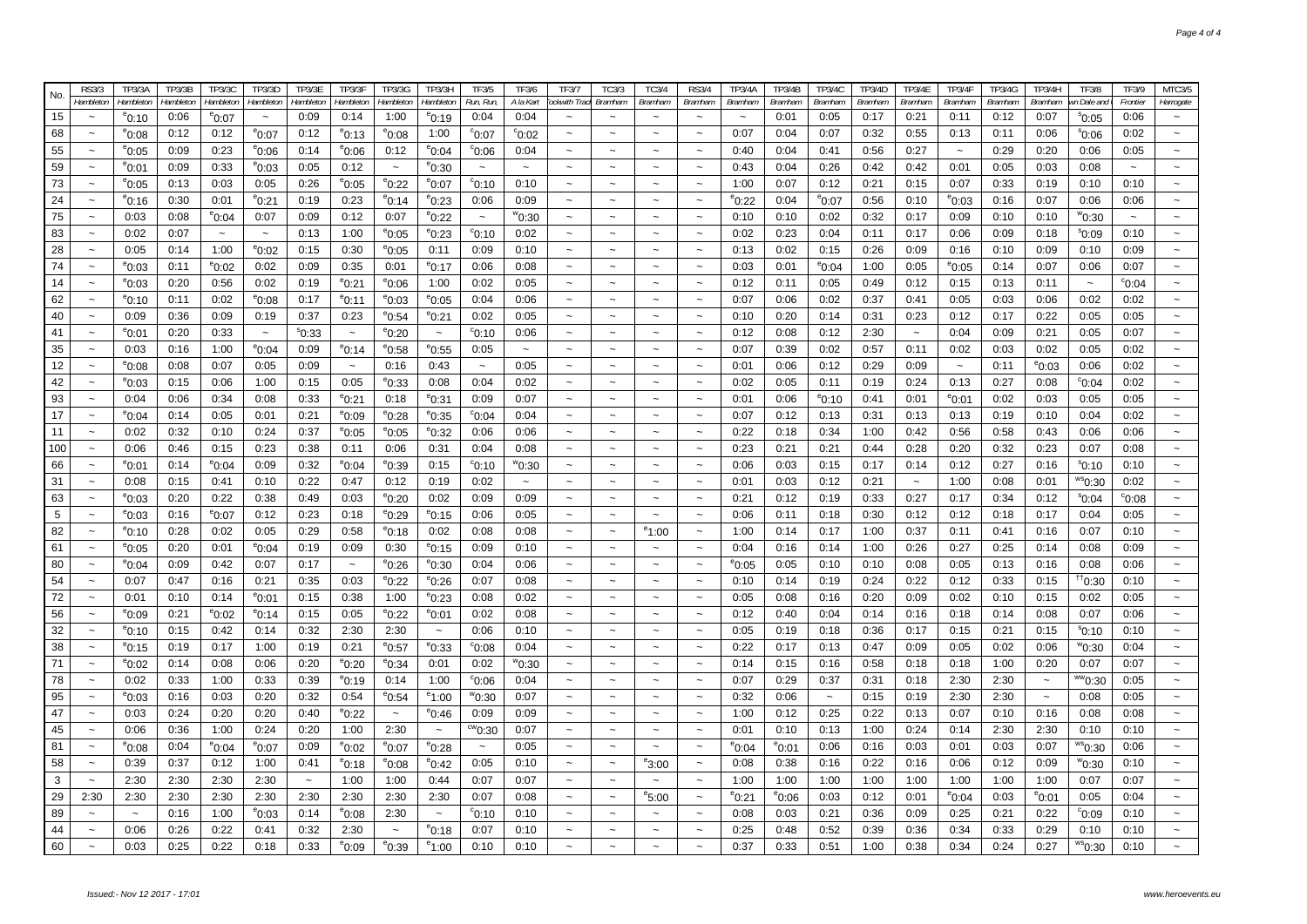|                | Reg. RSP/1 - Shropshire Lanes                    | TPP/1A          | TPP/1B          | TPP/1C           | RSP/1          |
|----------------|--------------------------------------------------|-----------------|-----------------|------------------|----------------|
|                | Ideal Time(s) All cars >>                        | 7:15            | 6:39            | 10:15            | <b>Total</b>   |
|                |                                                  | (time) Error    | (time) Error    | (time) Error     | <b>Penalty</b> |
| 21             | Warren / Tullie - Porsche 356                    | $7:15 + 0:00$   | $6:39 + 0:00$   | $10:16 + 0:01$   | 0:01           |
| 27             | Crosby / Pullan - Porsche 911                    | 7:17<br>$+0:02$ | 6:39<br>$+0:00$ | $10:15 + 0:00$   | 0:02           |
| 9              | Wignall / Appleton - Alfa Romeo Giulietta Sprint | 7:17<br>$+0:02$ | 6:39<br>$+0:00$ | $10:16 + 0:01$   | 0:03           |
| 57             | Lawrence / Davies - MG B GT                      | $7:15 + 0:00$   | 6:37<br>$-0:02$ | 10:14 -0:01      | 0:03           |
| 88             | Sly / Green - Triumph TR6                        | $7:15 + 0:00$   | 6:40<br>$+0:01$ | $10:18 + 0:03$   | 0:04           |
| 33             | Entwistle / Procter - Morris Mini Cooper S       | 7:16<br>$+0:01$ | 6:42<br>$+0:03$ | 10:14 -0:01      | 0:05           |
| 20             | Abel / Taylor - Alfa Romeo Giulia Sprint         | 7:18<br>$+0:03$ | $-0:02$<br>6:37 | $10:16 + 0:01$   | 0:06           |
| 25             | Hancox / Lambley - Triumph TR4                   | 7:12<br>$-0:03$ | 6:40<br>$+0:01$ | $10:17 + 0:02$   | 0:06           |
| 43             | Cleyndert / Harrison - Morris Mini Cooper S      | $7:17 + 0:02$   | 6:37<br>$-0:02$ | $10:17 + 0:02$   | 0:06           |
| 53             | Galashan / Ballantyne - Triumph TR4A             | $7:15 + 0:00$   | 6:39<br>$+0:00$ | 10:21<br>$+0:06$ | 0:06           |
| 65             | de Vargas Machuca / Bloxham - Porsche 911 2      | $7:17 + 0:02$   | 6:37<br>$-0:02$ | $10:17 + 0:02$   | 0:06           |
| 96             | Wilson / Vokes - Porsche 924                     | $7:15 + 0:00$   | 6:36<br>$-0:03$ | $10:18 + 0:03$   | 0:06           |
| 10             | Carnegie / Bosdet - Volvo PV544                  | $7:17 + 0:02$   | 6:42<br>$+0:03$ | $10:17 + 0:02$   | 0:07           |
| 49             | Kelly / Johnson - Volvo 122S                     | $7:15 + 0:00$   | $-0:04$<br>6:35 | $10:18 + 0:03$   | 0:07           |
| $\overline{2}$ | Anderson / Powley - Bentley Derby 41/4           | $7:19 + 0:04$   | $-0:01$<br>6:38 | $10:20 + 0:05$   | 0:10           |
| 51             | Dignan / Dignan - MG B Roadster                  | $7:19 + 0:04$   | 6:37<br>$-0:02$ | $10:20 + 0:05$   | 0:11           |
| 19             | Naaktgeboren / den Hartog - Porsche 356B         | 7:21<br>$+0:06$ | 6:36<br>$-0:03$ | $10:19 + 0:04$   | 0:13           |
| 59             | Lynch / Lynch - Morris Mini Cooper S             | 7:19<br>$+0:04$ | 6:38<br>$-0:01$ | $10:24 +0:09$    | 0:14           |
| 98             | Isherwood* / Canavan - Nissan Stanza             | 7:15<br>$+0:00$ | 6:52<br>$+0:13$ | 10:17<br>$+0:02$ | 0:15           |
| 1              | Lane / Brooks - Volvo 123GT                      | 7:14 -0:01      | 6:39<br>$+0:00$ | 10:32<br>$+0:17$ | 0:18           |
| 46             | Willcocks / Dunkerley - Volvo 122S               | 7:26<br>$+0:11$ | 6:38<br>$-0:01$ | 10:21<br>$+0:06$ | 0:18           |
| 73             | Ball* / Duerden - Citroen DS21                   | 7:20<br>$+0:05$ | 6:51<br>$+0:12$ | $10:16 + 0:01$   | 0:18           |
| 75             | van der Goot / Wellink* - Datsun 240Z            | 7:18<br>$+0:03$ | 6:43<br>$+0:04$ | 10:27<br>$+0:12$ | 0:19           |
| 77             | Beaumont / Fish - Sunbeam Rapier H120            | 7:02 -0:13      | 6:40<br>$+0:01$ | $10:20 + 0:05$   | 0:19           |
| 7              | Humphrey / Humphrey - Volvo PV544                | 7:08 -0:07      | 6:38<br>$-0:01$ | 10:27<br>$+0:12$ | 0:20           |
| 42             | Kendall / Cooper - Ford Anglia                   | 7:17<br>$+0:02$ | 6:30<br>$-0:09$ | $10:24 +0:09$    | 0:20           |
| 34             | Twigg* / Blackett - Morris Mini Cooper S         | 7:22<br>$+0:07$ | 6:43<br>$+0:04$ | 10:26<br>$+0:11$ | 0:22           |
| 16             | Hankin / Ramsden - Triumph TR4                   | 7:20<br>$+0:05$ | 6:34<br>$-0:05$ | 10:28<br>$+0:13$ | 0:23           |
| 23             | Frost / Frost - Volvo PV544                      | 6:54<br>$-0:21$ | 6:39<br>$+0:00$ | 10:18<br>$+0:03$ | 0:24           |
| 94             | Simpson* / Doble* - Austin Morris Mini 1275GT    | $+0:14$<br>7:29 | 6:49<br>$+0:10$ | 10:16<br>$+0:01$ | 0:25           |
| 29             | Turner / Cussons - Morris Mini Cooper S          | 7:28<br>$+0:13$ | 6:34<br>$-0:05$ | 10:24<br>$+0:09$ | 0:27           |
| 36             | Dyas* / Kellitt* - Volvo 121S                    | 7:17<br>$+0:02$ | 6:54<br>$+0:15$ | 10:03 -0:12      | 0:29           |
| 91             | Harrison / Boyce - MG B GT                       | 7:25<br>$+0:10$ | 6:44<br>$+0:05$ | 10:31<br>$+0:16$ | 0:31           |
| 81             | Vokes* / Vokes* - Ginetta G15                    | 7:12<br>$-0:03$ | 6:36<br>$-0:03$ | 10:41<br>$+0:26$ | 0:32           |
| 86             | Davis / Kiff - Ford Escort RS2000                | 7:27<br>$+0:12$ | 6:35<br>$-0:04$ | 10:31<br>$+0:16$ | 0:32           |
| 6              | Whyte / Whyte - Standard 10                      | 7:38<br>$+0:23$ | 6:38<br>$-0:01$ | 10:26<br>$+0:11$ | 0:35           |
| 62             | Calvert* / Powell* - Lancia Fulvia 1600HF        | 7:10<br>$-0:05$ | 6:20<br>$-0:19$ | 10:04<br>$-0:11$ | 0:35           |
| 48             | Hockridge / Gosling - Volvo 122S                 | 7:14<br>$-0:01$ | 6:57<br>$+0:18$ | $10:35 + 0:20$   | 0:39           |
| 79             | Jenkins / Phaff - Volvo 144                      | $7:46 + 0:31$   | $6:30 -0:09$    | $10:17 + 0:02$   | 0:42           |
| 37             | Colton / Pickering - Porsche 911                 | $7:16 + 0:01$   | 7:21<br>$+0:42$ | $10:17 + 0:02$   | 0:45           |
| 84             | Martin / Martin - Ford Escort                    | $7:22 +0:07$    | 6:21<br>$-0:18$ | $10:46 + 0:31$   | 0:56           |
| 97             | Abbott / Bricknell* - Jaguar XJ-S V12            | $7:16 + 0:01$   | 6:40<br>$+0:01$ | 20:23 +10:08     | 1:02           |
| 39             | Owens / Mitchell - Porsche 911                   | 7:55<br>$+0:40$ | 6:30<br>$-0:09$ | $10:29 + 0:14$   | 1:03           |
| 69             | Lamberigts / Van der Palen - Ford Escort Mexic   | $8:13 + 0:58$   | 6:38<br>$-0:01$ | $10:19 + 0:04$   | 1:03           |
| 18             | Gaffney / Goff - Morris Mini                     | $+0:02$<br>7:17 | $-0:02$<br>6:37 | 21:48 +11:33     | 1:04           |
| 82             | Malins / Pullan - Hillman Hunter                 | $9:43 +2:28$    | 6:42<br>$+0:03$ | $10:18 + 0:03$   | 1:06           |
| 44             | Geyer* / Voglar* - Ford Cortina GT MkI (A&D)     | $7:52 +0:37$    | $7:00 +0:21$    | 10:31<br>$+0:16$ | 1:14           |

| 24<br>Pettit / Watt* - Volvo PV544<br>7:28<br>$+0:13$<br>9:29<br>$+2:50$<br>$+0:02$<br>1:15<br>10:17<br>$7:30 +0:15$<br>1:16<br>92<br>Koerner / Maeker - BMW 320/4<br>$6:40 + 0:01$<br>$12:03 +1:48$<br>Hanson / Grove - Ford Escort Mk2<br>7:29<br>$+0:14$<br>$7:26 +0:47$<br>1:17<br>55<br>10:31<br>$+0:16$<br>14<br>7:56<br>$+1:17$<br>1:18<br>Symons / Watson - Riley 1.5<br>$7:26$ +0:11<br>10:08<br>$-0:07$<br>67<br>Haselden / Evans* - Austin Mini Cooper S<br>$7:22 +0:07$<br>$6:52 +0:13$<br>12:34 +2:19<br>1:20<br>56<br>Slingsby* / Fox* - MG B Roadster<br>$8:06 + 0:51$<br>6:14<br>$-0:25$<br>$10:20 + 0:05$<br>1:21<br>1:23<br>80<br>$7:43 +0:28$<br>$6:02 -0:37$<br>$10:33 + 0:18$<br>Dwars* / Ruijten* - Datsun 240Z<br>40<br>1:25<br>Moss / Ewing - Fiat 2300S Abarth Coupe<br>$8:27 +1:12$<br>6:42<br>$+0:03$<br>$+0:22$<br>10:37<br>1:25<br>52<br>Williams / Darlington - Volvo 131<br>7:25<br>$+0:10$<br>9:25<br>$+2:46$<br>10:30<br>$+0:15$<br>63<br>Rogers / Shute - Lancia Fulvia 1600HF<br>7:04<br>$-0:11$<br>6:53<br>$+0:14$<br>7:02<br>$-3:13$<br>1:25<br>1:30<br>93<br>Schott* / Dohse* - Porsche 911 SC<br>9:01<br>$+1:46$<br>6:46<br>$+0:07$<br>10:38<br>$+0:23$<br>61<br>Burrell* / Barker* - Austin Maxi<br>9:57<br>$+2:42$<br>7:07<br>$+0:28$<br>10:13 -0:02<br>1:30<br>1:31<br>76<br>$10:54 +3:39$<br>7:00<br>$+0:21$<br>$10:25 + 0:10$<br>Vestey / Turner - Austin Mini<br>28<br>14:34<br>$+7:19$<br>$+0:09$<br>10:38<br>1:32<br>Hamer / Kerry - Volvo 122S<br>6:48<br>$+0:23$<br>11<br>1:33<br>Dwelly / Dwelly - Morris Minor 1000<br>7:39<br>$+0:24$<br>16:25<br>$+9:46$<br>10:06 -0:09<br>41<br>1:34<br>Everitt* / Dixon* - Triumph 2000 Mkl<br>7:27<br>$+0:12$<br>$9:18 + 2:39$<br>10:37<br>$+0:22$<br>1:37<br>83<br>van der Velde / van de Boel* - Ford Escort RS2<br>10:01<br>$+2:46$<br>6:54<br>$+0:15$<br>10:37<br>$+0:22$<br>1:41<br>35<br>Mueller* / Schwab* - Lancia Fulvia Coupe<br>$7:34 +0:19$<br>12:21 +5:42<br>$10:37 + 0:22$<br>Hood* / Walker* - Porsche 911 2.0T SWB<br>12:44<br>$+5:29$<br>7:14<br>$+0:35$<br>10:23<br>1:43<br>58<br>$+0:08$<br>16:43 +9:28<br>7:19<br>1:49<br>87<br>Bloxidge / Youd - Porsche 911 Carrera 2.7<br>$+0:40$<br>10:24<br>$+0:09$<br>72<br>Wykeham* / Brown* - BMW 2002tii<br>$7:23 +0:08$<br>7:35<br>$+0:56$<br>9:29<br>1:50<br>$-0:46$<br>$+0:10$<br>7:43<br>$+1:04$<br>1:57<br>$12 \overline{ }$<br>Moore / Stellmacher - Austin-Healey Sprite<br>7:25<br>$11:02 +0:47$<br>38<br>Gresly* / Behrndt* - Porsche 911 SWB<br>$11:23 +4:08$<br>8:44<br>$+2:05$<br>$10:18 + 0:03$<br>2:03<br>26<br>Wignall / Rushforth - Alfa Romeo Giulia Sprint<br>$12:25 + 5:10$<br>7:42<br>$+1:03$<br>2:06<br>10:09<br>$-0:06$<br>100<br>$7:52 +0:37$<br>16:28<br>$+9:49$<br>2:08<br>Sutton* / Sutton - Porsche 924<br>10:46<br>$+0:31$<br>64<br>Leurs* / de Rijk* - Opel Ascona<br>$9:24 +2:09$<br>$6:54 +0:15$<br>$11:12 +0:57$<br>2:12<br>2:15<br>17<br>Worts* / Shackleton* - Jaguar Mk2<br>$8:32 +1:17$<br>$7:43 +1:04$<br>$10:30 + 0:15$<br>22<br>Miles / Elcomb - Porsche 356B<br>9:54<br>$+2:39$<br>$7:06 + 0:27$<br>9:25<br>$-0:50$<br>2:17<br>2:22<br>5<br>$12:03 +4:48$<br>Robertson / Robertson - Triumph TR3<br>7:01<br>$+0:22$<br>6:19<br>$-3:56$<br>74<br>Meulen* / Van der Werf* - Porsche 911 ST<br>7:38<br>2:30<br>10:11<br>$+2:56$<br>$+0:59$<br>10:46<br>$+0:31$<br>2:33<br>4<br>Darwent / Darwent - Austin-Healey 100/4 BN1<br>--:--<br>2:30<br>--:--<br>0:00<br>10:12 -0:03<br>van der Leeuw / van Egmond - Alfa Romeo Giu<br>9:39<br>2:36<br>68<br>9:41<br>$+2:26$<br>8:22<br>$+1:43$<br>$-0:36$<br>2:36<br>71<br>Ulm / Soucek* - Alfa Giulietta Spider Veloce (Al<br>13:04<br>$+5:49$<br>13:41<br>$+7:02$<br>10:51<br>$+0:36$<br>2:38<br>2:30<br>$-1$<br>0:00<br>10:07<br>$-0:08$<br>8<br>Graves / Rutherford - Jaguar XK150<br>$\frac{1}{2} \left( \frac{1}{2} \right) \left( \frac{1}{2} \right) \left( \frac{1}{2} \right) \left( \frac{1}{2} \right) \left( \frac{1}{2} \right) \left( \frac{1}{2} \right) \left( \frac{1}{2} \right) \left( \frac{1}{2} \right) \left( \frac{1}{2} \right) \left( \frac{1}{2} \right) \left( \frac{1}{2} \right) \left( \frac{1}{2} \right) \left( \frac{1}{2} \right) \left( \frac{1}{2} \right) \left( \frac{1}{2} \right) \left( \frac{1}{2} \right) \left( \frac$<br>95<br>$+2:06$<br>7:18<br>$+0:39$<br>$+1:18$<br>2:39<br>Kent* / Barker* - Talbot Sunbeam 1.6 Ti<br>9:21<br>11:33<br>31<br>2:30<br>0:00<br>2:45<br>Lingg* / Gerber* - Triumph TR4 (A&D)<br>----<br>----<br>10:30<br>$+0:15$<br>Schenk / Frik* - Alfa Romeo Giulia Super<br>$+0:49$<br>7:01<br>$-3:14$<br>2:49<br>60<br>9:28<br>$+2:13$<br>7:28<br>2:59<br>45<br>Morgan* / Morgan* - Ford Lotus Cortina MkI<br>$-2 - 2 - 1$<br>2:30<br>--:--<br>0:00<br>10:44<br>$+0:29$ | 85 | Dunning* / Carr - Alfa Romeo Giulia 2000 GTV | 8:08 | $+0:53$ | 6:48 | $+0:09$ | $10:27 + 0:12$ | 1:14 |
|---------------------------------------------------------------------------------------------------------------------------------------------------------------------------------------------------------------------------------------------------------------------------------------------------------------------------------------------------------------------------------------------------------------------------------------------------------------------------------------------------------------------------------------------------------------------------------------------------------------------------------------------------------------------------------------------------------------------------------------------------------------------------------------------------------------------------------------------------------------------------------------------------------------------------------------------------------------------------------------------------------------------------------------------------------------------------------------------------------------------------------------------------------------------------------------------------------------------------------------------------------------------------------------------------------------------------------------------------------------------------------------------------------------------------------------------------------------------------------------------------------------------------------------------------------------------------------------------------------------------------------------------------------------------------------------------------------------------------------------------------------------------------------------------------------------------------------------------------------------------------------------------------------------------------------------------------------------------------------------------------------------------------------------------------------------------------------------------------------------------------------------------------------------------------------------------------------------------------------------------------------------------------------------------------------------------------------------------------------------------------------------------------------------------------------------------------------------------------------------------------------------------------------------------------------------------------------------------------------------------------------------------------------------------------------------------------------------------------------------------------------------------------------------------------------------------------------------------------------------------------------------------------------------------------------------------------------------------------------------------------------------------------------------------------------------------------------------------------------------------------------------------------------------------------------------------------------------------------------------------------------------------------------------------------------------------------------------------------------------------------------------------------------------------------------------------------------------------------------------------------------------------------------------------------------------------------------------------------------------------------------------------------------------------------------------------------------------------------------------------------------------------------------------------------------------------------------------------------------------------------------------------------------------------------------------------------------------------------------------------------------------------------------------------------------------------------------------------------------------------------------------------------------------------------------------------------------------------------------------------------------------------------------------------------------------------------------------------------------------------------------------------------------------------------------------------------------------------------------------------------------------------------------------------------------------------------------------------------------------------------------------------------------------------------------------------------------------------------------------------------------------------------------|----|----------------------------------------------|------|---------|------|---------|----------------|------|
|                                                                                                                                                                                                                                                                                                                                                                                                                                                                                                                                                                                                                                                                                                                                                                                                                                                                                                                                                                                                                                                                                                                                                                                                                                                                                                                                                                                                                                                                                                                                                                                                                                                                                                                                                                                                                                                                                                                                                                                                                                                                                                                                                                                                                                                                                                                                                                                                                                                                                                                                                                                                                                                                                                                                                                                                                                                                                                                                                                                                                                                                                                                                                                                                                                                                                                                                                                                                                                                                                                                                                                                                                                                                                                                                                                                                                                                                                                                                                                                                                                                                                                                                                                                                                                                                                                                                                                                                                                                                                                                                                                                                                                                                                                                                                                                 |    |                                              |      |         |      |         |                |      |
|                                                                                                                                                                                                                                                                                                                                                                                                                                                                                                                                                                                                                                                                                                                                                                                                                                                                                                                                                                                                                                                                                                                                                                                                                                                                                                                                                                                                                                                                                                                                                                                                                                                                                                                                                                                                                                                                                                                                                                                                                                                                                                                                                                                                                                                                                                                                                                                                                                                                                                                                                                                                                                                                                                                                                                                                                                                                                                                                                                                                                                                                                                                                                                                                                                                                                                                                                                                                                                                                                                                                                                                                                                                                                                                                                                                                                                                                                                                                                                                                                                                                                                                                                                                                                                                                                                                                                                                                                                                                                                                                                                                                                                                                                                                                                                                 |    |                                              |      |         |      |         |                |      |
|                                                                                                                                                                                                                                                                                                                                                                                                                                                                                                                                                                                                                                                                                                                                                                                                                                                                                                                                                                                                                                                                                                                                                                                                                                                                                                                                                                                                                                                                                                                                                                                                                                                                                                                                                                                                                                                                                                                                                                                                                                                                                                                                                                                                                                                                                                                                                                                                                                                                                                                                                                                                                                                                                                                                                                                                                                                                                                                                                                                                                                                                                                                                                                                                                                                                                                                                                                                                                                                                                                                                                                                                                                                                                                                                                                                                                                                                                                                                                                                                                                                                                                                                                                                                                                                                                                                                                                                                                                                                                                                                                                                                                                                                                                                                                                                 |    |                                              |      |         |      |         |                |      |
|                                                                                                                                                                                                                                                                                                                                                                                                                                                                                                                                                                                                                                                                                                                                                                                                                                                                                                                                                                                                                                                                                                                                                                                                                                                                                                                                                                                                                                                                                                                                                                                                                                                                                                                                                                                                                                                                                                                                                                                                                                                                                                                                                                                                                                                                                                                                                                                                                                                                                                                                                                                                                                                                                                                                                                                                                                                                                                                                                                                                                                                                                                                                                                                                                                                                                                                                                                                                                                                                                                                                                                                                                                                                                                                                                                                                                                                                                                                                                                                                                                                                                                                                                                                                                                                                                                                                                                                                                                                                                                                                                                                                                                                                                                                                                                                 |    |                                              |      |         |      |         |                |      |
|                                                                                                                                                                                                                                                                                                                                                                                                                                                                                                                                                                                                                                                                                                                                                                                                                                                                                                                                                                                                                                                                                                                                                                                                                                                                                                                                                                                                                                                                                                                                                                                                                                                                                                                                                                                                                                                                                                                                                                                                                                                                                                                                                                                                                                                                                                                                                                                                                                                                                                                                                                                                                                                                                                                                                                                                                                                                                                                                                                                                                                                                                                                                                                                                                                                                                                                                                                                                                                                                                                                                                                                                                                                                                                                                                                                                                                                                                                                                                                                                                                                                                                                                                                                                                                                                                                                                                                                                                                                                                                                                                                                                                                                                                                                                                                                 |    |                                              |      |         |      |         |                |      |
|                                                                                                                                                                                                                                                                                                                                                                                                                                                                                                                                                                                                                                                                                                                                                                                                                                                                                                                                                                                                                                                                                                                                                                                                                                                                                                                                                                                                                                                                                                                                                                                                                                                                                                                                                                                                                                                                                                                                                                                                                                                                                                                                                                                                                                                                                                                                                                                                                                                                                                                                                                                                                                                                                                                                                                                                                                                                                                                                                                                                                                                                                                                                                                                                                                                                                                                                                                                                                                                                                                                                                                                                                                                                                                                                                                                                                                                                                                                                                                                                                                                                                                                                                                                                                                                                                                                                                                                                                                                                                                                                                                                                                                                                                                                                                                                 |    |                                              |      |         |      |         |                |      |
|                                                                                                                                                                                                                                                                                                                                                                                                                                                                                                                                                                                                                                                                                                                                                                                                                                                                                                                                                                                                                                                                                                                                                                                                                                                                                                                                                                                                                                                                                                                                                                                                                                                                                                                                                                                                                                                                                                                                                                                                                                                                                                                                                                                                                                                                                                                                                                                                                                                                                                                                                                                                                                                                                                                                                                                                                                                                                                                                                                                                                                                                                                                                                                                                                                                                                                                                                                                                                                                                                                                                                                                                                                                                                                                                                                                                                                                                                                                                                                                                                                                                                                                                                                                                                                                                                                                                                                                                                                                                                                                                                                                                                                                                                                                                                                                 |    |                                              |      |         |      |         |                |      |
|                                                                                                                                                                                                                                                                                                                                                                                                                                                                                                                                                                                                                                                                                                                                                                                                                                                                                                                                                                                                                                                                                                                                                                                                                                                                                                                                                                                                                                                                                                                                                                                                                                                                                                                                                                                                                                                                                                                                                                                                                                                                                                                                                                                                                                                                                                                                                                                                                                                                                                                                                                                                                                                                                                                                                                                                                                                                                                                                                                                                                                                                                                                                                                                                                                                                                                                                                                                                                                                                                                                                                                                                                                                                                                                                                                                                                                                                                                                                                                                                                                                                                                                                                                                                                                                                                                                                                                                                                                                                                                                                                                                                                                                                                                                                                                                 |    |                                              |      |         |      |         |                |      |
|                                                                                                                                                                                                                                                                                                                                                                                                                                                                                                                                                                                                                                                                                                                                                                                                                                                                                                                                                                                                                                                                                                                                                                                                                                                                                                                                                                                                                                                                                                                                                                                                                                                                                                                                                                                                                                                                                                                                                                                                                                                                                                                                                                                                                                                                                                                                                                                                                                                                                                                                                                                                                                                                                                                                                                                                                                                                                                                                                                                                                                                                                                                                                                                                                                                                                                                                                                                                                                                                                                                                                                                                                                                                                                                                                                                                                                                                                                                                                                                                                                                                                                                                                                                                                                                                                                                                                                                                                                                                                                                                                                                                                                                                                                                                                                                 |    |                                              |      |         |      |         |                |      |
|                                                                                                                                                                                                                                                                                                                                                                                                                                                                                                                                                                                                                                                                                                                                                                                                                                                                                                                                                                                                                                                                                                                                                                                                                                                                                                                                                                                                                                                                                                                                                                                                                                                                                                                                                                                                                                                                                                                                                                                                                                                                                                                                                                                                                                                                                                                                                                                                                                                                                                                                                                                                                                                                                                                                                                                                                                                                                                                                                                                                                                                                                                                                                                                                                                                                                                                                                                                                                                                                                                                                                                                                                                                                                                                                                                                                                                                                                                                                                                                                                                                                                                                                                                                                                                                                                                                                                                                                                                                                                                                                                                                                                                                                                                                                                                                 |    |                                              |      |         |      |         |                |      |
|                                                                                                                                                                                                                                                                                                                                                                                                                                                                                                                                                                                                                                                                                                                                                                                                                                                                                                                                                                                                                                                                                                                                                                                                                                                                                                                                                                                                                                                                                                                                                                                                                                                                                                                                                                                                                                                                                                                                                                                                                                                                                                                                                                                                                                                                                                                                                                                                                                                                                                                                                                                                                                                                                                                                                                                                                                                                                                                                                                                                                                                                                                                                                                                                                                                                                                                                                                                                                                                                                                                                                                                                                                                                                                                                                                                                                                                                                                                                                                                                                                                                                                                                                                                                                                                                                                                                                                                                                                                                                                                                                                                                                                                                                                                                                                                 |    |                                              |      |         |      |         |                |      |
|                                                                                                                                                                                                                                                                                                                                                                                                                                                                                                                                                                                                                                                                                                                                                                                                                                                                                                                                                                                                                                                                                                                                                                                                                                                                                                                                                                                                                                                                                                                                                                                                                                                                                                                                                                                                                                                                                                                                                                                                                                                                                                                                                                                                                                                                                                                                                                                                                                                                                                                                                                                                                                                                                                                                                                                                                                                                                                                                                                                                                                                                                                                                                                                                                                                                                                                                                                                                                                                                                                                                                                                                                                                                                                                                                                                                                                                                                                                                                                                                                                                                                                                                                                                                                                                                                                                                                                                                                                                                                                                                                                                                                                                                                                                                                                                 |    |                                              |      |         |      |         |                |      |
|                                                                                                                                                                                                                                                                                                                                                                                                                                                                                                                                                                                                                                                                                                                                                                                                                                                                                                                                                                                                                                                                                                                                                                                                                                                                                                                                                                                                                                                                                                                                                                                                                                                                                                                                                                                                                                                                                                                                                                                                                                                                                                                                                                                                                                                                                                                                                                                                                                                                                                                                                                                                                                                                                                                                                                                                                                                                                                                                                                                                                                                                                                                                                                                                                                                                                                                                                                                                                                                                                                                                                                                                                                                                                                                                                                                                                                                                                                                                                                                                                                                                                                                                                                                                                                                                                                                                                                                                                                                                                                                                                                                                                                                                                                                                                                                 |    |                                              |      |         |      |         |                |      |
|                                                                                                                                                                                                                                                                                                                                                                                                                                                                                                                                                                                                                                                                                                                                                                                                                                                                                                                                                                                                                                                                                                                                                                                                                                                                                                                                                                                                                                                                                                                                                                                                                                                                                                                                                                                                                                                                                                                                                                                                                                                                                                                                                                                                                                                                                                                                                                                                                                                                                                                                                                                                                                                                                                                                                                                                                                                                                                                                                                                                                                                                                                                                                                                                                                                                                                                                                                                                                                                                                                                                                                                                                                                                                                                                                                                                                                                                                                                                                                                                                                                                                                                                                                                                                                                                                                                                                                                                                                                                                                                                                                                                                                                                                                                                                                                 |    |                                              |      |         |      |         |                |      |
|                                                                                                                                                                                                                                                                                                                                                                                                                                                                                                                                                                                                                                                                                                                                                                                                                                                                                                                                                                                                                                                                                                                                                                                                                                                                                                                                                                                                                                                                                                                                                                                                                                                                                                                                                                                                                                                                                                                                                                                                                                                                                                                                                                                                                                                                                                                                                                                                                                                                                                                                                                                                                                                                                                                                                                                                                                                                                                                                                                                                                                                                                                                                                                                                                                                                                                                                                                                                                                                                                                                                                                                                                                                                                                                                                                                                                                                                                                                                                                                                                                                                                                                                                                                                                                                                                                                                                                                                                                                                                                                                                                                                                                                                                                                                                                                 |    |                                              |      |         |      |         |                |      |
|                                                                                                                                                                                                                                                                                                                                                                                                                                                                                                                                                                                                                                                                                                                                                                                                                                                                                                                                                                                                                                                                                                                                                                                                                                                                                                                                                                                                                                                                                                                                                                                                                                                                                                                                                                                                                                                                                                                                                                                                                                                                                                                                                                                                                                                                                                                                                                                                                                                                                                                                                                                                                                                                                                                                                                                                                                                                                                                                                                                                                                                                                                                                                                                                                                                                                                                                                                                                                                                                                                                                                                                                                                                                                                                                                                                                                                                                                                                                                                                                                                                                                                                                                                                                                                                                                                                                                                                                                                                                                                                                                                                                                                                                                                                                                                                 |    |                                              |      |         |      |         |                |      |
|                                                                                                                                                                                                                                                                                                                                                                                                                                                                                                                                                                                                                                                                                                                                                                                                                                                                                                                                                                                                                                                                                                                                                                                                                                                                                                                                                                                                                                                                                                                                                                                                                                                                                                                                                                                                                                                                                                                                                                                                                                                                                                                                                                                                                                                                                                                                                                                                                                                                                                                                                                                                                                                                                                                                                                                                                                                                                                                                                                                                                                                                                                                                                                                                                                                                                                                                                                                                                                                                                                                                                                                                                                                                                                                                                                                                                                                                                                                                                                                                                                                                                                                                                                                                                                                                                                                                                                                                                                                                                                                                                                                                                                                                                                                                                                                 |    |                                              |      |         |      |         |                |      |
|                                                                                                                                                                                                                                                                                                                                                                                                                                                                                                                                                                                                                                                                                                                                                                                                                                                                                                                                                                                                                                                                                                                                                                                                                                                                                                                                                                                                                                                                                                                                                                                                                                                                                                                                                                                                                                                                                                                                                                                                                                                                                                                                                                                                                                                                                                                                                                                                                                                                                                                                                                                                                                                                                                                                                                                                                                                                                                                                                                                                                                                                                                                                                                                                                                                                                                                                                                                                                                                                                                                                                                                                                                                                                                                                                                                                                                                                                                                                                                                                                                                                                                                                                                                                                                                                                                                                                                                                                                                                                                                                                                                                                                                                                                                                                                                 |    |                                              |      |         |      |         |                |      |
|                                                                                                                                                                                                                                                                                                                                                                                                                                                                                                                                                                                                                                                                                                                                                                                                                                                                                                                                                                                                                                                                                                                                                                                                                                                                                                                                                                                                                                                                                                                                                                                                                                                                                                                                                                                                                                                                                                                                                                                                                                                                                                                                                                                                                                                                                                                                                                                                                                                                                                                                                                                                                                                                                                                                                                                                                                                                                                                                                                                                                                                                                                                                                                                                                                                                                                                                                                                                                                                                                                                                                                                                                                                                                                                                                                                                                                                                                                                                                                                                                                                                                                                                                                                                                                                                                                                                                                                                                                                                                                                                                                                                                                                                                                                                                                                 |    |                                              |      |         |      |         |                |      |
|                                                                                                                                                                                                                                                                                                                                                                                                                                                                                                                                                                                                                                                                                                                                                                                                                                                                                                                                                                                                                                                                                                                                                                                                                                                                                                                                                                                                                                                                                                                                                                                                                                                                                                                                                                                                                                                                                                                                                                                                                                                                                                                                                                                                                                                                                                                                                                                                                                                                                                                                                                                                                                                                                                                                                                                                                                                                                                                                                                                                                                                                                                                                                                                                                                                                                                                                                                                                                                                                                                                                                                                                                                                                                                                                                                                                                                                                                                                                                                                                                                                                                                                                                                                                                                                                                                                                                                                                                                                                                                                                                                                                                                                                                                                                                                                 |    |                                              |      |         |      |         |                |      |
|                                                                                                                                                                                                                                                                                                                                                                                                                                                                                                                                                                                                                                                                                                                                                                                                                                                                                                                                                                                                                                                                                                                                                                                                                                                                                                                                                                                                                                                                                                                                                                                                                                                                                                                                                                                                                                                                                                                                                                                                                                                                                                                                                                                                                                                                                                                                                                                                                                                                                                                                                                                                                                                                                                                                                                                                                                                                                                                                                                                                                                                                                                                                                                                                                                                                                                                                                                                                                                                                                                                                                                                                                                                                                                                                                                                                                                                                                                                                                                                                                                                                                                                                                                                                                                                                                                                                                                                                                                                                                                                                                                                                                                                                                                                                                                                 |    |                                              |      |         |      |         |                |      |
|                                                                                                                                                                                                                                                                                                                                                                                                                                                                                                                                                                                                                                                                                                                                                                                                                                                                                                                                                                                                                                                                                                                                                                                                                                                                                                                                                                                                                                                                                                                                                                                                                                                                                                                                                                                                                                                                                                                                                                                                                                                                                                                                                                                                                                                                                                                                                                                                                                                                                                                                                                                                                                                                                                                                                                                                                                                                                                                                                                                                                                                                                                                                                                                                                                                                                                                                                                                                                                                                                                                                                                                                                                                                                                                                                                                                                                                                                                                                                                                                                                                                                                                                                                                                                                                                                                                                                                                                                                                                                                                                                                                                                                                                                                                                                                                 |    |                                              |      |         |      |         |                |      |
|                                                                                                                                                                                                                                                                                                                                                                                                                                                                                                                                                                                                                                                                                                                                                                                                                                                                                                                                                                                                                                                                                                                                                                                                                                                                                                                                                                                                                                                                                                                                                                                                                                                                                                                                                                                                                                                                                                                                                                                                                                                                                                                                                                                                                                                                                                                                                                                                                                                                                                                                                                                                                                                                                                                                                                                                                                                                                                                                                                                                                                                                                                                                                                                                                                                                                                                                                                                                                                                                                                                                                                                                                                                                                                                                                                                                                                                                                                                                                                                                                                                                                                                                                                                                                                                                                                                                                                                                                                                                                                                                                                                                                                                                                                                                                                                 |    |                                              |      |         |      |         |                |      |
|                                                                                                                                                                                                                                                                                                                                                                                                                                                                                                                                                                                                                                                                                                                                                                                                                                                                                                                                                                                                                                                                                                                                                                                                                                                                                                                                                                                                                                                                                                                                                                                                                                                                                                                                                                                                                                                                                                                                                                                                                                                                                                                                                                                                                                                                                                                                                                                                                                                                                                                                                                                                                                                                                                                                                                                                                                                                                                                                                                                                                                                                                                                                                                                                                                                                                                                                                                                                                                                                                                                                                                                                                                                                                                                                                                                                                                                                                                                                                                                                                                                                                                                                                                                                                                                                                                                                                                                                                                                                                                                                                                                                                                                                                                                                                                                 |    |                                              |      |         |      |         |                |      |
|                                                                                                                                                                                                                                                                                                                                                                                                                                                                                                                                                                                                                                                                                                                                                                                                                                                                                                                                                                                                                                                                                                                                                                                                                                                                                                                                                                                                                                                                                                                                                                                                                                                                                                                                                                                                                                                                                                                                                                                                                                                                                                                                                                                                                                                                                                                                                                                                                                                                                                                                                                                                                                                                                                                                                                                                                                                                                                                                                                                                                                                                                                                                                                                                                                                                                                                                                                                                                                                                                                                                                                                                                                                                                                                                                                                                                                                                                                                                                                                                                                                                                                                                                                                                                                                                                                                                                                                                                                                                                                                                                                                                                                                                                                                                                                                 |    |                                              |      |         |      |         |                |      |
|                                                                                                                                                                                                                                                                                                                                                                                                                                                                                                                                                                                                                                                                                                                                                                                                                                                                                                                                                                                                                                                                                                                                                                                                                                                                                                                                                                                                                                                                                                                                                                                                                                                                                                                                                                                                                                                                                                                                                                                                                                                                                                                                                                                                                                                                                                                                                                                                                                                                                                                                                                                                                                                                                                                                                                                                                                                                                                                                                                                                                                                                                                                                                                                                                                                                                                                                                                                                                                                                                                                                                                                                                                                                                                                                                                                                                                                                                                                                                                                                                                                                                                                                                                                                                                                                                                                                                                                                                                                                                                                                                                                                                                                                                                                                                                                 |    |                                              |      |         |      |         |                |      |
|                                                                                                                                                                                                                                                                                                                                                                                                                                                                                                                                                                                                                                                                                                                                                                                                                                                                                                                                                                                                                                                                                                                                                                                                                                                                                                                                                                                                                                                                                                                                                                                                                                                                                                                                                                                                                                                                                                                                                                                                                                                                                                                                                                                                                                                                                                                                                                                                                                                                                                                                                                                                                                                                                                                                                                                                                                                                                                                                                                                                                                                                                                                                                                                                                                                                                                                                                                                                                                                                                                                                                                                                                                                                                                                                                                                                                                                                                                                                                                                                                                                                                                                                                                                                                                                                                                                                                                                                                                                                                                                                                                                                                                                                                                                                                                                 |    |                                              |      |         |      |         |                |      |
|                                                                                                                                                                                                                                                                                                                                                                                                                                                                                                                                                                                                                                                                                                                                                                                                                                                                                                                                                                                                                                                                                                                                                                                                                                                                                                                                                                                                                                                                                                                                                                                                                                                                                                                                                                                                                                                                                                                                                                                                                                                                                                                                                                                                                                                                                                                                                                                                                                                                                                                                                                                                                                                                                                                                                                                                                                                                                                                                                                                                                                                                                                                                                                                                                                                                                                                                                                                                                                                                                                                                                                                                                                                                                                                                                                                                                                                                                                                                                                                                                                                                                                                                                                                                                                                                                                                                                                                                                                                                                                                                                                                                                                                                                                                                                                                 |    |                                              |      |         |      |         |                |      |
|                                                                                                                                                                                                                                                                                                                                                                                                                                                                                                                                                                                                                                                                                                                                                                                                                                                                                                                                                                                                                                                                                                                                                                                                                                                                                                                                                                                                                                                                                                                                                                                                                                                                                                                                                                                                                                                                                                                                                                                                                                                                                                                                                                                                                                                                                                                                                                                                                                                                                                                                                                                                                                                                                                                                                                                                                                                                                                                                                                                                                                                                                                                                                                                                                                                                                                                                                                                                                                                                                                                                                                                                                                                                                                                                                                                                                                                                                                                                                                                                                                                                                                                                                                                                                                                                                                                                                                                                                                                                                                                                                                                                                                                                                                                                                                                 |    |                                              |      |         |      |         |                |      |
|                                                                                                                                                                                                                                                                                                                                                                                                                                                                                                                                                                                                                                                                                                                                                                                                                                                                                                                                                                                                                                                                                                                                                                                                                                                                                                                                                                                                                                                                                                                                                                                                                                                                                                                                                                                                                                                                                                                                                                                                                                                                                                                                                                                                                                                                                                                                                                                                                                                                                                                                                                                                                                                                                                                                                                                                                                                                                                                                                                                                                                                                                                                                                                                                                                                                                                                                                                                                                                                                                                                                                                                                                                                                                                                                                                                                                                                                                                                                                                                                                                                                                                                                                                                                                                                                                                                                                                                                                                                                                                                                                                                                                                                                                                                                                                                 |    |                                              |      |         |      |         |                |      |
|                                                                                                                                                                                                                                                                                                                                                                                                                                                                                                                                                                                                                                                                                                                                                                                                                                                                                                                                                                                                                                                                                                                                                                                                                                                                                                                                                                                                                                                                                                                                                                                                                                                                                                                                                                                                                                                                                                                                                                                                                                                                                                                                                                                                                                                                                                                                                                                                                                                                                                                                                                                                                                                                                                                                                                                                                                                                                                                                                                                                                                                                                                                                                                                                                                                                                                                                                                                                                                                                                                                                                                                                                                                                                                                                                                                                                                                                                                                                                                                                                                                                                                                                                                                                                                                                                                                                                                                                                                                                                                                                                                                                                                                                                                                                                                                 |    |                                              |      |         |      |         |                |      |
|                                                                                                                                                                                                                                                                                                                                                                                                                                                                                                                                                                                                                                                                                                                                                                                                                                                                                                                                                                                                                                                                                                                                                                                                                                                                                                                                                                                                                                                                                                                                                                                                                                                                                                                                                                                                                                                                                                                                                                                                                                                                                                                                                                                                                                                                                                                                                                                                                                                                                                                                                                                                                                                                                                                                                                                                                                                                                                                                                                                                                                                                                                                                                                                                                                                                                                                                                                                                                                                                                                                                                                                                                                                                                                                                                                                                                                                                                                                                                                                                                                                                                                                                                                                                                                                                                                                                                                                                                                                                                                                                                                                                                                                                                                                                                                                 |    |                                              |      |         |      |         |                |      |
|                                                                                                                                                                                                                                                                                                                                                                                                                                                                                                                                                                                                                                                                                                                                                                                                                                                                                                                                                                                                                                                                                                                                                                                                                                                                                                                                                                                                                                                                                                                                                                                                                                                                                                                                                                                                                                                                                                                                                                                                                                                                                                                                                                                                                                                                                                                                                                                                                                                                                                                                                                                                                                                                                                                                                                                                                                                                                                                                                                                                                                                                                                                                                                                                                                                                                                                                                                                                                                                                                                                                                                                                                                                                                                                                                                                                                                                                                                                                                                                                                                                                                                                                                                                                                                                                                                                                                                                                                                                                                                                                                                                                                                                                                                                                                                                 |    |                                              |      |         |      |         |                |      |
|                                                                                                                                                                                                                                                                                                                                                                                                                                                                                                                                                                                                                                                                                                                                                                                                                                                                                                                                                                                                                                                                                                                                                                                                                                                                                                                                                                                                                                                                                                                                                                                                                                                                                                                                                                                                                                                                                                                                                                                                                                                                                                                                                                                                                                                                                                                                                                                                                                                                                                                                                                                                                                                                                                                                                                                                                                                                                                                                                                                                                                                                                                                                                                                                                                                                                                                                                                                                                                                                                                                                                                                                                                                                                                                                                                                                                                                                                                                                                                                                                                                                                                                                                                                                                                                                                                                                                                                                                                                                                                                                                                                                                                                                                                                                                                                 |    |                                              |      |         |      |         |                |      |
|                                                                                                                                                                                                                                                                                                                                                                                                                                                                                                                                                                                                                                                                                                                                                                                                                                                                                                                                                                                                                                                                                                                                                                                                                                                                                                                                                                                                                                                                                                                                                                                                                                                                                                                                                                                                                                                                                                                                                                                                                                                                                                                                                                                                                                                                                                                                                                                                                                                                                                                                                                                                                                                                                                                                                                                                                                                                                                                                                                                                                                                                                                                                                                                                                                                                                                                                                                                                                                                                                                                                                                                                                                                                                                                                                                                                                                                                                                                                                                                                                                                                                                                                                                                                                                                                                                                                                                                                                                                                                                                                                                                                                                                                                                                                                                                 |    |                                              |      |         |      |         |                |      |
|                                                                                                                                                                                                                                                                                                                                                                                                                                                                                                                                                                                                                                                                                                                                                                                                                                                                                                                                                                                                                                                                                                                                                                                                                                                                                                                                                                                                                                                                                                                                                                                                                                                                                                                                                                                                                                                                                                                                                                                                                                                                                                                                                                                                                                                                                                                                                                                                                                                                                                                                                                                                                                                                                                                                                                                                                                                                                                                                                                                                                                                                                                                                                                                                                                                                                                                                                                                                                                                                                                                                                                                                                                                                                                                                                                                                                                                                                                                                                                                                                                                                                                                                                                                                                                                                                                                                                                                                                                                                                                                                                                                                                                                                                                                                                                                 |    |                                              |      |         |      |         |                |      |
|                                                                                                                                                                                                                                                                                                                                                                                                                                                                                                                                                                                                                                                                                                                                                                                                                                                                                                                                                                                                                                                                                                                                                                                                                                                                                                                                                                                                                                                                                                                                                                                                                                                                                                                                                                                                                                                                                                                                                                                                                                                                                                                                                                                                                                                                                                                                                                                                                                                                                                                                                                                                                                                                                                                                                                                                                                                                                                                                                                                                                                                                                                                                                                                                                                                                                                                                                                                                                                                                                                                                                                                                                                                                                                                                                                                                                                                                                                                                                                                                                                                                                                                                                                                                                                                                                                                                                                                                                                                                                                                                                                                                                                                                                                                                                                                 |    |                                              |      |         |      |         |                |      |
|                                                                                                                                                                                                                                                                                                                                                                                                                                                                                                                                                                                                                                                                                                                                                                                                                                                                                                                                                                                                                                                                                                                                                                                                                                                                                                                                                                                                                                                                                                                                                                                                                                                                                                                                                                                                                                                                                                                                                                                                                                                                                                                                                                                                                                                                                                                                                                                                                                                                                                                                                                                                                                                                                                                                                                                                                                                                                                                                                                                                                                                                                                                                                                                                                                                                                                                                                                                                                                                                                                                                                                                                                                                                                                                                                                                                                                                                                                                                                                                                                                                                                                                                                                                                                                                                                                                                                                                                                                                                                                                                                                                                                                                                                                                                                                                 |    |                                              |      |         |      |         |                |      |
| 32<br>$+1:13$<br>$+4:34$<br>2:59<br>Sleep* / Sleep* - Mercedes-Benz 230SL Pagod<br>$8:14 + 0:59$<br>7:52<br>14:49                                                                                                                                                                                                                                                                                                                                                                                                                                                                                                                                                                                                                                                                                                                                                                                                                                                                                                                                                                                                                                                                                                                                                                                                                                                                                                                                                                                                                                                                                                                                                                                                                                                                                                                                                                                                                                                                                                                                                                                                                                                                                                                                                                                                                                                                                                                                                                                                                                                                                                                                                                                                                                                                                                                                                                                                                                                                                                                                                                                                                                                                                                                                                                                                                                                                                                                                                                                                                                                                                                                                                                                                                                                                                                                                                                                                                                                                                                                                                                                                                                                                                                                                                                                                                                                                                                                                                                                                                                                                                                                                                                                                                                                               |    |                                              |      |         |      |         |                |      |
| 2:30<br>3:00<br>54<br>$7:45 +0:30$<br>$\frac{1}{2}$<br>0:00<br>Cassimon / Vissers - Ford Lotus Cortina<br>$\sim$ 100 $\sim$                                                                                                                                                                                                                                                                                                                                                                                                                                                                                                                                                                                                                                                                                                                                                                                                                                                                                                                                                                                                                                                                                                                                                                                                                                                                                                                                                                                                                                                                                                                                                                                                                                                                                                                                                                                                                                                                                                                                                                                                                                                                                                                                                                                                                                                                                                                                                                                                                                                                                                                                                                                                                                                                                                                                                                                                                                                                                                                                                                                                                                                                                                                                                                                                                                                                                                                                                                                                                                                                                                                                                                                                                                                                                                                                                                                                                                                                                                                                                                                                                                                                                                                                                                                                                                                                                                                                                                                                                                                                                                                                                                                                                                                     |    |                                              |      |         |      |         |                |      |
| 15<br>Stanley / Northmore - Triumph TR4<br>16:45<br>$+9:30$<br>7:50<br>$+1:11$<br>6:28<br>3:00<br>$-3:47$                                                                                                                                                                                                                                                                                                                                                                                                                                                                                                                                                                                                                                                                                                                                                                                                                                                                                                                                                                                                                                                                                                                                                                                                                                                                                                                                                                                                                                                                                                                                                                                                                                                                                                                                                                                                                                                                                                                                                                                                                                                                                                                                                                                                                                                                                                                                                                                                                                                                                                                                                                                                                                                                                                                                                                                                                                                                                                                                                                                                                                                                                                                                                                                                                                                                                                                                                                                                                                                                                                                                                                                                                                                                                                                                                                                                                                                                                                                                                                                                                                                                                                                                                                                                                                                                                                                                                                                                                                                                                                                                                                                                                                                                       |    |                                              |      |         |      |         |                |      |
| 78<br>Stockmar / Baier - BMW 1602 (A&D)<br>2:30<br>0:00<br>$+0:38$<br>3:08<br>$-2 - 1$<br>--:--<br>10:53                                                                                                                                                                                                                                                                                                                                                                                                                                                                                                                                                                                                                                                                                                                                                                                                                                                                                                                                                                                                                                                                                                                                                                                                                                                                                                                                                                                                                                                                                                                                                                                                                                                                                                                                                                                                                                                                                                                                                                                                                                                                                                                                                                                                                                                                                                                                                                                                                                                                                                                                                                                                                                                                                                                                                                                                                                                                                                                                                                                                                                                                                                                                                                                                                                                                                                                                                                                                                                                                                                                                                                                                                                                                                                                                                                                                                                                                                                                                                                                                                                                                                                                                                                                                                                                                                                                                                                                                                                                                                                                                                                                                                                                                        |    |                                              |      |         |      |         |                |      |
| 99<br>LeibundGut* / Geigy* - Saab 900 Turbo<br>$+0:53$<br>7:51<br>$+1:12$<br>4:23<br>8:08<br>aagaan<br>2:30                                                                                                                                                                                                                                                                                                                                                                                                                                                                                                                                                                                                                                                                                                                                                                                                                                                                                                                                                                                                                                                                                                                                                                                                                                                                                                                                                                                                                                                                                                                                                                                                                                                                                                                                                                                                                                                                                                                                                                                                                                                                                                                                                                                                                                                                                                                                                                                                                                                                                                                                                                                                                                                                                                                                                                                                                                                                                                                                                                                                                                                                                                                                                                                                                                                                                                                                                                                                                                                                                                                                                                                                                                                                                                                                                                                                                                                                                                                                                                                                                                                                                                                                                                                                                                                                                                                                                                                                                                                                                                                                                                                                                                                                     |    |                                              |      |         |      |         |                |      |
| 4:30<br>66<br>Kuindersma* / Jongman - Volvo 142<br>$+1:22$<br>7:44<br>$+1:05$<br>2:30<br>8:37<br>--1--                                                                                                                                                                                                                                                                                                                                                                                                                                                                                                                                                                                                                                                                                                                                                                                                                                                                                                                                                                                                                                                                                                                                                                                                                                                                                                                                                                                                                                                                                                                                                                                                                                                                                                                                                                                                                                                                                                                                                                                                                                                                                                                                                                                                                                                                                                                                                                                                                                                                                                                                                                                                                                                                                                                                                                                                                                                                                                                                                                                                                                                                                                                                                                                                                                                                                                                                                                                                                                                                                                                                                                                                                                                                                                                                                                                                                                                                                                                                                                                                                                                                                                                                                                                                                                                                                                                                                                                                                                                                                                                                                                                                                                                                          |    |                                              |      |         |      |         |                |      |
| 2:30<br>2:30<br>5:00<br>3<br>Hanson* / Mackrill* - MG YB<br>$-1$<br>$\frac{1}{2} \left( \frac{1}{2} \right) + \frac{1}{2} \left( \frac{1}{2} \right) + \frac{1}{2} \left( \frac{1}{2} \right) + \frac{1}{2} \left( \frac{1}{2} \right) + \frac{1}{2} \left( \frac{1}{2} \right) + \frac{1}{2} \left( \frac{1}{2} \right) + \frac{1}{2} \left( \frac{1}{2} \right) + \frac{1}{2} \left( \frac{1}{2} \right) + \frac{1}{2} \left( \frac{1}{2} \right) + \frac{1}{2} \left( \frac{1}{2} \right) + \frac{1}{2} \left($<br>0:00<br>$-2 - 1$                                                                                                                                                                                                                                                                                                                                                                                                                                                                                                                                                                                                                                                                                                                                                                                                                                                                                                                                                                                                                                                                                                                                                                                                                                                                                                                                                                                                                                                                                                                                                                                                                                                                                                                                                                                                                                                                                                                                                                                                                                                                                                                                                                                                                                                                                                                                                                                                                                                                                                                                                                                                                                                                                                                                                                                                                                                                                                                                                                                                                                                                                                                                                                                                                                                                                                                                                                                                                                                                                                                                                                                                                                                                                                                                                                                                                                                                                                                                                                                                                                                                                                                                                                                                                                          |    |                                              |      |         |      |         |                |      |
| Roberts* / Roberts* - Porsche 911 Carrera<br>2:30<br>2:30<br>5:00<br>89<br>--:--<br>$-1 - 1 - 1$<br>$-2 - 1$<br>0:00                                                                                                                                                                                                                                                                                                                                                                                                                                                                                                                                                                                                                                                                                                                                                                                                                                                                                                                                                                                                                                                                                                                                                                                                                                                                                                                                                                                                                                                                                                                                                                                                                                                                                                                                                                                                                                                                                                                                                                                                                                                                                                                                                                                                                                                                                                                                                                                                                                                                                                                                                                                                                                                                                                                                                                                                                                                                                                                                                                                                                                                                                                                                                                                                                                                                                                                                                                                                                                                                                                                                                                                                                                                                                                                                                                                                                                                                                                                                                                                                                                                                                                                                                                                                                                                                                                                                                                                                                                                                                                                                                                                                                                                            |    |                                              |      |         |      |         |                |      |
| 47<br>2:30<br>2:30<br>Evans / Kunz - MG B GT<br>angan i<br>--:--<br>$-2 - 1$<br>2:30<br>10:00                                                                                                                                                                                                                                                                                                                                                                                                                                                                                                                                                                                                                                                                                                                                                                                                                                                                                                                                                                                                                                                                                                                                                                                                                                                                                                                                                                                                                                                                                                                                                                                                                                                                                                                                                                                                                                                                                                                                                                                                                                                                                                                                                                                                                                                                                                                                                                                                                                                                                                                                                                                                                                                                                                                                                                                                                                                                                                                                                                                                                                                                                                                                                                                                                                                                                                                                                                                                                                                                                                                                                                                                                                                                                                                                                                                                                                                                                                                                                                                                                                                                                                                                                                                                                                                                                                                                                                                                                                                                                                                                                                                                                                                                                   |    |                                              |      |         |      |         |                |      |

 *Issued:- Nov 11 2017 - 20:45 Reg. RSP/1 - Shropshire Lanes - Pg.1*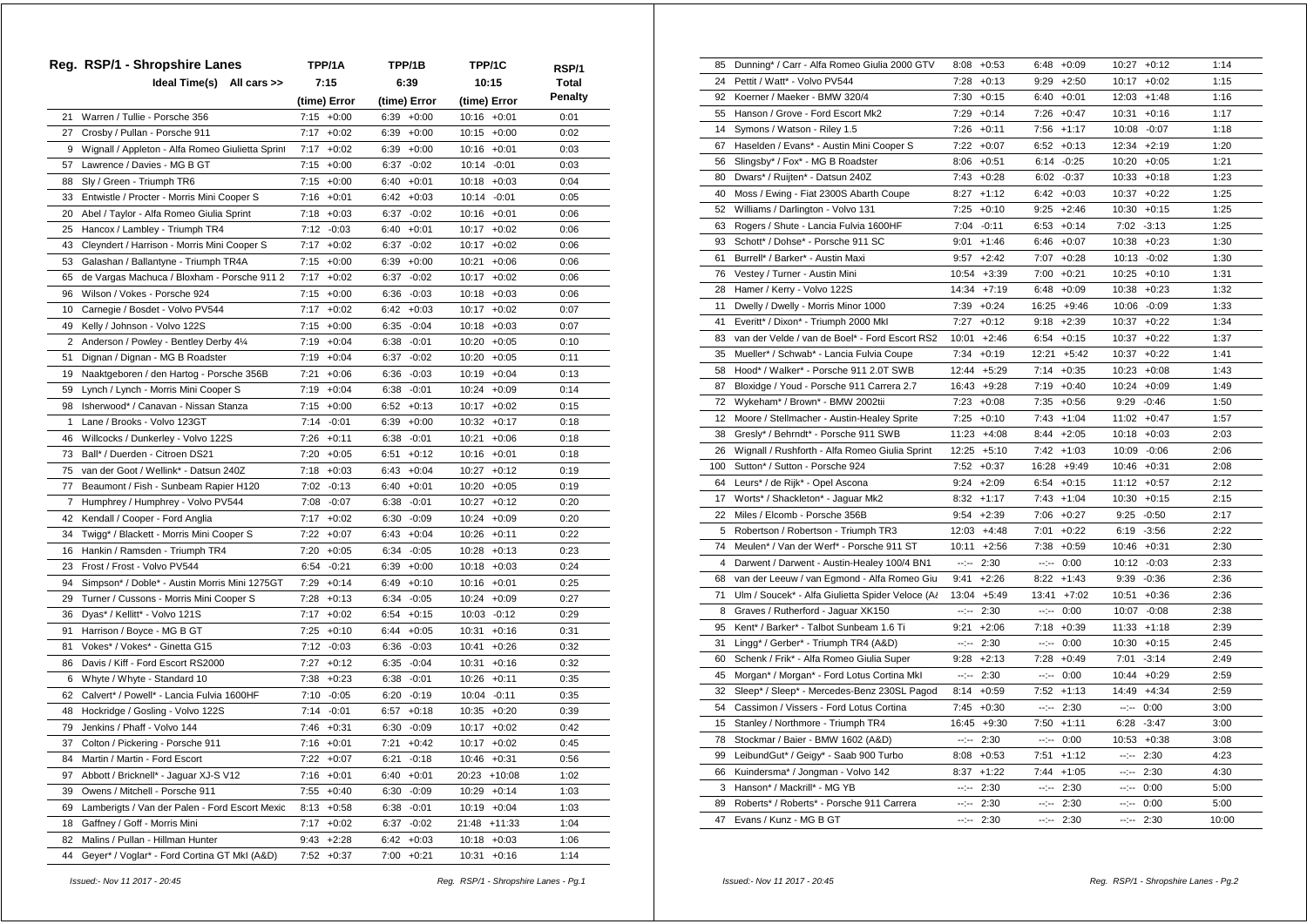|                | Reg. RSP/2 - Welshampton                         | TPP/2A          | TPP/2B          | TPP/2C          | TPP/2D          | TPP/2E          | RSP/2        |
|----------------|--------------------------------------------------|-----------------|-----------------|-----------------|-----------------|-----------------|--------------|
|                | Ideal Time(s) All cars >>                        | 3:08            | 3:42            | 7:14            | 8:32            | 7:26            | <b>Total</b> |
|                |                                                  | (time) Error    | (time) Error    | (time) Error    | (time) Error    | (time) Error    | Penalty      |
| 65             | de Vargas Machuca / Bloxham - Porsche 911 2      | $3:10 + 0:02$   | $3:41 - 0:01$   | $7:14 +0:00$    | $8:33 + 0:01$   | $7:27 +0:01$    | 0:05         |
| 37             | Colton / Pickering - Porsche 911                 | $3:08 + 0:00$   | $3:42 +0:00$    | 7:12 -0:02      | 8:35<br>$+0:03$ | 7:27<br>$+0:01$ | 0:06         |
| 25             | Hancox / Lamblev - Triumph TR4                   | $3:08 +0:00$    | $3:43 +0:01$    | $7:16 + 0:02$   | 8:34<br>$+0:02$ | 7:30<br>$+0:04$ | 0:09         |
| 96             | Wilson / Vokes - Porsche 924                     | $3:09 +0:01$    | $3:44 + 0:02$   | $7:15 +0:01$    | 8:34<br>$+0:02$ | 7:29<br>$+0:03$ | 0:09         |
| 8              | Graves / Rutherford - Jaquar XK150               | $3:08 + 0:00$   | $3:43 +0:01$    | 7:14<br>$+0:00$ | 8:33<br>$+0:01$ | 7:34<br>$+0:08$ | 0:10         |
| 51             | Dignan / Dignan - MG B Roadster                  | $3:10 + 0:02$   | $3:42 +0:00$    | 7:14<br>$+0:00$ | 8:28<br>$-0:04$ | 7:32<br>$+0:06$ | 0:12         |
| 21             | Warren / Tullie - Porsche 356                    | $3:17 + 0:09$   | $3:45 + 0:03$   | 7:13<br>$-0:01$ | 8:32<br>$+0:00$ | 7:28<br>$+0:02$ | 0:15         |
| 87             | Bloxidge / Youd - Porsche 911 Carrera 2.7        | $3:10 + 0:02$   | 3:38<br>$-0:04$ | $-0:01$<br>7:13 | 8:26<br>$-0:06$ | $7:28 +0:02$    | 0:15         |
| 33             | Entwistle / Procter - Morris Mini Cooper S       | $3:13 + 0:05$   | 3:38<br>$-0:04$ | $7:15 + 0:01$   | 8:31<br>$-0:01$ | 7:31<br>$+0:05$ | 0:16         |
| 98             | Isherwood* / Canavan - Nissan Stanza             | $3:05 -0:03$    | 3:45<br>$+0:03$ | 7:15<br>$+0:01$ | 8:33<br>$+0:01$ | 7:34<br>$+0:08$ | 0:16         |
| 43             | Cleyndert / Harrison - Morris Mini Cooper S      | $3:18 + 0:10$   | $-0:05$<br>3:37 | 7:16<br>$+0:02$ | 8:32<br>$+0:00$ | 7:27<br>$+0:01$ | 0:18         |
| $\overline{1}$ | Lane / Brooks - Volvo 123GT                      | $+0:04$<br>3:12 | $-0:02$<br>3:40 | 7:14<br>$+0:00$ | 8:42<br>$+0:10$ | 7:32<br>$+0:06$ | 0:22         |
| 69             | Lamberigts / Van der Palen - Ford Escort Mexic   | 3:25<br>$+0:17$ | $-0:01$<br>3:41 | $7:15 + 0:01$   | 8:35<br>$+0:03$ | $7:26 + 0:00$   | 0:22         |
| 34             | Twigg* / Blackett - Morris Mini Cooper S         | 3:10<br>$+0:02$ | $-0:05$<br>3:37 | 7:25<br>$+0:11$ | $+0:05$<br>8:37 | $+0:00$<br>7:26 | 0:23         |
| 57             | Lawrence / Davies - MG B GT                      | 3:14<br>$+0:06$ | 3:44<br>$+0:02$ | 7:16<br>$+0:02$ | 8:39<br>$+0:07$ | 7:32<br>$+0:06$ | 0:23         |
| 27             | Crosby / Pullan - Porsche 911                    | 3:26<br>$+0:18$ | 3:37<br>$-0:05$ | 7:16<br>$+0:02$ | 8:33<br>$+0:01$ | $7:25 - 0:01$   | 0:27         |
| 97             | Abbott / Bricknell* - Jaquar XJ-S V12            | 3:09<br>$+0:01$ | 3:36<br>$-0:06$ | 7:21<br>$+0:07$ | 8:35<br>$+0:03$ | 7:36<br>$+0:10$ | 0:27         |
| 79             | Jenkins / Phaff - Volvo 144                      | $3:14 + 0:06$   | $-0:03$<br>3:39 | 7:21<br>$+0:07$ | 8:31<br>$-0:01$ | 7:37<br>$+0:11$ | 0:28         |
| 10             | Carnegie / Bosdet - Volvo PV544                  | $3:10 + 0:02$   | $3:36 - 0:06$   | 7:23<br>$+0:09$ | 8:25<br>$-0:07$ | 7:31<br>$+0:05$ | 0:29         |
| 59             | Lynch / Lynch - Morris Mini Cooper S             | $3:16 + 0:08$   | $3:32 -0:10$    | 7:19<br>$+0:05$ | 8:30<br>$-0:02$ | $+0:06$<br>7:32 | 0:31         |
| 86             | Davis / Kiff - Ford Escort RS2000                | 3:21<br>$+0:13$ | 3:39<br>$-0:03$ | 7:22<br>$+0:08$ | 8:39<br>$+0:07$ | 7:26<br>$+0:00$ | 0:31         |
| 20             | Abel / Taylor - Alfa Romeo Giulia Sprint         | $3:20 +0:12$    | 3:31<br>$-0:11$ | 7:15<br>$+0:01$ | 8:30<br>$-0:02$ | 7:32<br>$+0:06$ | 0:32         |
| 22             | Miles / Elcomb - Porsche 356B                    | $3:15 + 0:07$   | 3:39<br>$-0:03$ | 7:17<br>$+0:03$ | 8:41<br>$+0:09$ | 7:37<br>$+0:11$ | 0:33         |
| 23             | Frost / Frost - Volvo PV544                      | $3:26 + 0:18$   | $+0:03$<br>3:45 | 7:18<br>$+0:04$ | 8:30<br>$-0:02$ | 7:32<br>$+0:06$ | 0:33         |
| 81             | Vokes* / Vokes* - Ginetta G15                    | $3:24 +0:16$    | $-0:02$<br>3:40 | 7:08<br>$-0:06$ | 8:37<br>$+0:05$ | 7:31<br>$+0:05$ | 0:34         |
| 92             | Koerner / Maeker - BMW 320/4                     | $3:19 + 0:11$   | 3:44<br>$+0:02$ | 7:17<br>$+0:03$ | 8:39<br>$+0:07$ | 7:38<br>$+0:12$ | 0:35         |
| 64             | Leurs* / de Rijk* - Opel Ascona                  | $3:13 + 0:05$   | 3:25<br>$-0:17$ | $+0:09$<br>7:23 | $+0:04$<br>8:36 | $+0:01$<br>7:27 | 0:36         |
| 9              | Wignall / Appleton - Alfa Romeo Giulietta Sprint | 3:13<br>$+0:05$ | 3:39<br>$-0:03$ | 7:36<br>$+0:22$ | 8:27<br>$-0:05$ | 7:24<br>$-0:02$ | 0:37         |
| 6              | Whyte / Whyte - Standard 10                      | $+0:15$<br>3:23 | $-0:02$<br>3:40 | $+0:01$<br>7:15 | 8:33<br>$+0:01$ | 7:46<br>$+0:20$ | 0:39         |
| 94             | Simpson* / Doble* - Austin Morris Mini 1275GT    | 3:22<br>$+0:14$ | 3:29<br>$-0:13$ | 7:17<br>$+0:03$ | 8:29<br>$-0:03$ | 7:33<br>$+0:07$ | 0:40         |
| 16             | Hankin / Ramsden - Triumph TR4                   | $+0:09$<br>3:17 | $-0:09$<br>3:33 | $+0:03$<br>7:17 | $+0:10$<br>8:42 | 7:16 -0:10      | 0:41         |
| 52             | Williams / Darlington - Volvo 131                | 3:24<br>$+0:16$ | 3:43<br>$+0:01$ | 7:16<br>$+0:02$ | 8:45<br>$+0:13$ | 7:35<br>$+0:09$ | 0:41         |
| 46             | Willcocks / Dunkerley - Volvo 122S               | 3:18<br>$+0:10$ | 3:29<br>$-0:13$ | 7:17<br>$+0:03$ | 8:27<br>$-0:05$ | 7:37<br>$+0:11$ | 0:42         |
| 26             | Wignall / Rushforth - Alfa Romeo Giulia Sprint   | 3:04<br>$-0:04$ | 3:37<br>$-0:05$ | 7:15<br>$+0:01$ | 9:06<br>$+0:34$ | 7:33<br>$+0:07$ | 0:51         |
| 84             | Martin / Martin - Ford Escort                    | $3:24 +0:16$    | $-0:20$<br>3:22 | 7:25<br>$+0:11$ | 8:28<br>$-0:04$ | 7:25<br>$-0:01$ | 0:52         |
| 36             | Dyas* / Kellitt* - Volvo 121S                    | 3:34<br>$+0:26$ | 3:22<br>$-0:20$ | 7:12<br>$-0:02$ | 8:29<br>$-0:03$ | 7:29<br>$+0:03$ | 0:54         |
| 62             | Calvert* / Powell* - Lancia Fulvia 1600HF        | 2:59 -0:09      | 3:51<br>$+0:09$ | $-0:13$<br>7:01 | 8:30<br>$-0:02$ | 7:47<br>$+0:21$ | 0:54         |
| 76             | Vestey / Turner - Austin Mini                    | $3:14 + 0:06$   | 3:47<br>$+0:05$ | 7:14<br>$+0:00$ | 8:32<br>$+0:00$ | $+0:43$<br>8:09 | 0:54         |
| 19             | Naaktgeboren / den Hartog - Porsche 356B         | $3:46 + 0:38$   | 3:32<br>$-0:10$ | 7:16<br>$+0:02$ | 8:35<br>$+0:03$ | 7:28<br>$+0:02$ | 0:55         |
| 2              | Anderson / Powley - Bentley Derby 41/4           | 3:27<br>$+0:19$ | $3:50 + 0:08$   | 7:27<br>$+0:13$ | 8:21<br>$-0:11$ | 7:38<br>$+0:12$ | 1:03         |
| 73             | Ball* / Duerden - Citroen DS21                   | 3:27<br>$+0:19$ | 4:09<br>$+0:27$ | 7:22<br>$+0:08$ | 8:30<br>$-0:02$ | $+0:15$<br>7:41 | 1:11         |
| 18             | Gaffney / Goff - Morris Mini                     | 3:39<br>$+0:31$ | $-0:27$<br>3:15 | $-0:06$<br>7:08 | $-0:06$<br>8:26 | $7:38 + 0:12$   | 1:22         |
| 85             | Dunning* / Carr - Alfa Romeo Giulia 2000 GTV     | 3:43<br>$+0:35$ | 3:39<br>$-0:03$ | $-0:23$<br>6:51 | 8:28<br>$-0:04$ | $+0:17$<br>7:43 | 1:22         |
| 42             | Kendall / Cooper - Ford Anglia                   | $3:15 + 0:07$   | 3:40<br>$-0:02$ | 7:34<br>$+0:20$ | 8:45<br>$+0:13$ | 8:07<br>$+0:41$ | 1:23         |
| 67             | Haselden / Evans* - Austin Mini Cooper S         | 3:18<br>$+0:10$ | 3:34<br>$-0:08$ | 7:18<br>$+0:04$ | 8:30<br>$-0:02$ | 9:09<br>$+1:43$ | 1:24         |
| 49             | Kelly / Johnson - Volvo 122S                     | $+0:09$<br>3:17 | $-0:11$<br>3:31 | $7:13 - 0:01$   | $-0:11$<br>8:21 | $+0:54$<br>8:20 | 1:26         |

 *Issued:- Nov 11 2017 - 20:45 Reg. RSP/2 - Welshampton - Pg.1*

| 55             | Hanson / Grove - Ford Escort Mk2                 | 3:15         | $+0:07$ | 3:45             | $+0:03$        | 7:08         | $-0:06$ | 10:03            | $+1:31$ | 7:36                                                                                                                                                                                                                                                                                                                                                                                                                                           | $+0:10$        | 1:26  |
|----------------|--------------------------------------------------|--------------|---------|------------------|----------------|--------------|---------|------------------|---------|------------------------------------------------------------------------------------------------------------------------------------------------------------------------------------------------------------------------------------------------------------------------------------------------------------------------------------------------------------------------------------------------------------------------------------------------|----------------|-------|
| 63             | Rogers / Shute - Lancia Fulvia 1600HF            | 3:31         | $+0:23$ | 3:16             | $-0:26$        | 7:30         | $+0:16$ | 8:19             | $-0:13$ | 7:36                                                                                                                                                                                                                                                                                                                                                                                                                                           | $+0:10$        | 1:28  |
| 91             | Harrison / Boyce - MG B GT                       | 3:33         | $+0:25$ | 3:39             | $-0:03$        | 6:51         | $-0:23$ | 8:56             | $+0:24$ | 7:41                                                                                                                                                                                                                                                                                                                                                                                                                                           | $+0:15$        | 1:30  |
| 24             | Pettit / Watt* - Volvo PV544                     | 3:33         | $+0:25$ | 3:41             | $-0:01$        | 7:02         | $-0:12$ | 8:36             | $+0:04$ |                                                                                                                                                                                                                                                                                                                                                                                                                                                | $8:18 + 0:52$  | 1:34  |
| 15             | Stanley / Northmore - Triumph TR4                | 3:22         | $+0:14$ |                  | $12:22 + 8:40$ | 7:18         | $+0:04$ | 8:32             | $+0:00$ |                                                                                                                                                                                                                                                                                                                                                                                                                                                | $7:44 +0:18$   | 1:36  |
| 83             | van der Velde / van de Boel* - Ford Escort RS2   | 3:37         | $+0:29$ | 3:17             | $-0:25$        | 6:59         | $-0:15$ | 8:27             | $-0:05$ | 7:49                                                                                                                                                                                                                                                                                                                                                                                                                                           | $+0:23$        | 1:37  |
| 28             | Hamer / Kerry - Volvo 122S                       | 3:20         | $+0:12$ | 3:34             | $-0:08$        | 6:30         | $-0:44$ | 8:44             | $+0:12$ | 7:49                                                                                                                                                                                                                                                                                                                                                                                                                                           | $+0:23$        | 1:39  |
| 61             | Burrell* / Barker* - Austin Maxi                 | 3:24         | $+0:16$ | 3:35             | $-0:07$        | 6:33         | $-0:41$ | 8:29             | $-0:03$ | 7:58                                                                                                                                                                                                                                                                                                                                                                                                                                           | $+0:32$        | 1:39  |
| 93             | Schott* / Dohse* - Porsche 911 SC                | 4:08         | $+1:00$ | 4:04             | $+0:22$        | 7:16         | $+0:02$ | 8:20             | $-0:12$ | 7:37                                                                                                                                                                                                                                                                                                                                                                                                                                           | $+0:11$        | 1:47  |
| 74             | Meulen* / Van der Werf* - Porsche 911 ST         | 3:28         | $+0:20$ | 3:47             | $+0:05$        | 7:37         | $+0:23$ | 8:32             | $+0:00$ | 10:22                                                                                                                                                                                                                                                                                                                                                                                                                                          | $+2:56$        | 1:48  |
| 38             | Gresly* / Behrndt* - Porsche 911 SWB             | 3:18         | $+0:10$ | 3:39             | $-0:03$        | 10:43        | $+3:29$ | 8:48             | $+0:16$ | 7:46                                                                                                                                                                                                                                                                                                                                                                                                                                           | $+0:20$        | 1:49  |
| 29             | Turner / Cussons - Morris Mini Cooper S          | 3:23         | $+0:15$ | 3:31             | $-0:11$        | 7:37         | $+0:23$ | 8:35             | $+0:03$ | 8:31                                                                                                                                                                                                                                                                                                                                                                                                                                           | $+1:05$        | 1:52  |
| 14             | Symons / Watson - Riley 1.5                      | 3:23         | $+0:15$ | 3:43             | $+0:01$        | 9:42         | $+2:28$ | 8:27             | $-0:05$ | 7:58                                                                                                                                                                                                                                                                                                                                                                                                                                           | $+0:32$        | 1:53  |
| 75             | van der Goot / Wellink* - Datsun 240Z            | 3:35         | $+0:27$ | 3:23             | $-0:19$        | 7:48         | $+0:34$ | 8:12             | $-0:20$ | 7:41                                                                                                                                                                                                                                                                                                                                                                                                                                           | $+0:15$        | 1:55  |
| 88             | Sly / Green - Triumph TR6                        | 4:41         | $+1:33$ | 3:39             | $-0:03$        | 6:34         | $-0:40$ | 8:32             | $+0:00$ | 7:43                                                                                                                                                                                                                                                                                                                                                                                                                                           | $+0:17$        | 2:00  |
| 40             | Moss / Ewing - Fiat 2300S Abarth Coupe           | 3:36         | $+0:28$ | 3:56             | $+0:14$        | 7:07         | $-0:07$ | 8:48             | $+0:16$ | 8:26                                                                                                                                                                                                                                                                                                                                                                                                                                           | $+1:00$        | 2:05  |
| 11             | Dwelly / Dwelly - Morris Minor 1000              | 3:29         | $+0:21$ | 3:49             | $+0:07$        | 6:51         | $-0:23$ | 8:46             | $+0:14$ | 8:58                                                                                                                                                                                                                                                                                                                                                                                                                                           | $+1:32$        | 2:05  |
| 31             | Lingg* / Gerber* - Triumph TR4 (A&D)             | 4:08         | $+1:00$ | 3:48             | $+0:06$        | 7:16         | $+0:02$ | 8:24             | $-0:08$ | 8:21                                                                                                                                                                                                                                                                                                                                                                                                                                           | $+0:55$        | 2:11  |
| 17             | Worts* / Shackleton* - Jaquar Mk2                | 3:24         | $+0:16$ | 3:56             | $+0:14$        | 6:54         | $-0:20$ | 8:55             | $+0:23$ | 8:51                                                                                                                                                                                                                                                                                                                                                                                                                                           | $+1:25$        | 2:13  |
| 48             | Hockridge / Gosling - Volvo 122S                 | 3:15         | $+0:07$ | 3:44             | $+0:02$        | 8:40         | $+1:26$ | 8:41             | $+0:09$ | 8:21                                                                                                                                                                                                                                                                                                                                                                                                                                           | $+0:55$        | 2:13  |
| 12             | Moore / Stellmacher - Austin-Healey Sprite       | 3:21         | $+0:13$ | 4:27             | $+0:45$        | 6:21         | $-0:53$ | 8:36             | $+0:04$ | 7:45                                                                                                                                                                                                                                                                                                                                                                                                                                           | $+0:19$        | 2:14  |
| 44             | Geyer* / Voglar* - Ford Cortina GT MkI (A&D)     | 3:37         | $+0:29$ | 4:38             | $+0:56$        | 7:18         | $+0:04$ | 8:54             | $+0:22$ | 7:51                                                                                                                                                                                                                                                                                                                                                                                                                                           | $+0:25$        | 2:16  |
| 68             | van der Leeuw / van Egmond - Alfa Romeo Giu      | 3:29         | $+0:21$ | 8:21             | $+4:39$        | 7:20         | $+0:06$ | 8:12             | $-0:20$ | 7:55                                                                                                                                                                                                                                                                                                                                                                                                                                           | $+0:29$        | 2:16  |
| $\overline{7}$ | Humphrey / Humphrey - Volvo PV544                | 3:18         | $+0:10$ | 3:42             | $+0:00$        | 9:25         | $+2:11$ | 8:25             | $-0:07$ | 9:41                                                                                                                                                                                                                                                                                                                                                                                                                                           | $+2:15$        | 2:17  |
| 39             | Owens / Mitchell - Porsche 911                   | 3:22         | $+0:14$ | 3:44             | $+0:02$        | 8:24         | $+1:10$ | 8:34             | $+0:02$ | 9:02                                                                                                                                                                                                                                                                                                                                                                                                                                           | $+1:36$        | 2:18  |
| 4              | Darwent / Darwent - Austin-Healey 100/4 BN1      | 5:08         | $+2:00$ | 3:59             | $+0:17$        | 7:20         | $+0:06$ | 8:27             | $-0:05$ | 8:19                                                                                                                                                                                                                                                                                                                                                                                                                                           | $+0:53$        | 2:21  |
| 72             | Wykeham* / Brown* - BMW 2002tii                  | 3:23         | $+0:15$ | 3:50             | $+0:08$        | 7:49         | $+0:35$ | 8:58             | $+0:26$ | 8:24                                                                                                                                                                                                                                                                                                                                                                                                                                           | $+0:58$        | 2:22  |
| 53             | Galashan / Ballantyne - Triumph TR4A             | 3:09         | $+0:01$ | 4:47             | $+1:05$        | 6:30         | $-0:44$ | 9:05             | $+0:33$ | 7:30                                                                                                                                                                                                                                                                                                                                                                                                                                           | $+0:04$        | 2:22  |
| 80             | Dwars* / Ruiiten* - Datsun 240Z                  | 4:27         | $+1:19$ | 3:28             | $-0:14$        | 6:39         | $-0:35$ | 8:19             | $-0:13$ | 8:09                                                                                                                                                                                                                                                                                                                                                                                                                                           | $+0:43$        | 2:45  |
| 54             | Cassimon / Vissers - Ford Lotus Cortina          | 4:46         | $+1:38$ | 3:20             | $-0:22$        | 7:23         | $+0:09$ | 8:15             | $-0:17$ | 8:48                                                                                                                                                                                                                                                                                                                                                                                                                                           | $+1:22$        | 2:48  |
| 56             | Slingsby* / Fox* - MG B Roadster                 | 3:38         | $+0:30$ | 4:09             | $+0:27$        | 6:31         | $-0:43$ | 8:40             | $+0:08$ | 9:55                                                                                                                                                                                                                                                                                                                                                                                                                                           | $+2:29$        | 2:48  |
| 100            | Sutton* / Sutton - Porsche 924                   | 4:16         | $+1:08$ | 3:54             | $+0:12$        | 6:40         | $-0:34$ | 8:37             | $+0:05$ | 8:31                                                                                                                                                                                                                                                                                                                                                                                                                                           | $+1:05$        | 2:51  |
| 99             | LeibundGut* / Geigy* - Saab 900 Turbo            | 4:22         | $+1:14$ | 3:45             | $+0:03$        | 6:28         | $-0:46$ | 8:29             | $-0:03$ | 9:01                                                                                                                                                                                                                                                                                                                                                                                                                                           | $+1:35$        | 2:52  |
| 66             | Kuindersma* / Jongman - Volvo 142                | 3:27         | $+0:19$ | 4:09             | $+0:27$        | 7:00         | $-0:14$ | 10:02            | $+1:30$ | 8:20                                                                                                                                                                                                                                                                                                                                                                                                                                           | $+0:54$        | 2:54  |
| 82             | Malins / Pullan - Hillman Hunter                 | 3:31         | $+0:23$ | 3:51             | $+0:09$        | 6:20         | $-0:54$ | 9:09             | $+0:37$ | 8:21                                                                                                                                                                                                                                                                                                                                                                                                                                           | $+0:55$        | 2:58  |
| 95             | Kent* / Barker* - Talbot Sunbeam 1.6 Ti          | 4:30         | $+1:22$ | 4:04             | $+0:22$        | 6:16         | $-0:58$ | 7:58             | $-0:34$ | 7:17                                                                                                                                                                                                                                                                                                                                                                                                                                           | $-0:09$        | 3:03  |
| 35             | Mueller* / Schwab* - Lancia Fulvia Coupe         | 3:10         | $+0:02$ | 3:39             | $-0:03$        | 13:55        | $+6:41$ | 9:40             | $+1:08$ | 8:50                                                                                                                                                                                                                                                                                                                                                                                                                                           | $+1:24$        | 3:05  |
| 32             | Sleep* / Sleep* - Mercedes-Benz 230SL Pagod      | 3:44         | $+0:36$ | 3:40             | $-0:02$        | 6:18         | $-0:56$ | 10:57            | $+2:25$ | 8:09                                                                                                                                                                                                                                                                                                                                                                                                                                           | $+0:43$        | 3:17  |
| 71             | Ulm / Soucek* - Alfa Giulietta Spider Veloce (A& | 5:34         | $+2:26$ | 3:56             | $+0:14$        | 6:22         | $-0:52$ | 9:06             | $+0:34$ | 8:24                                                                                                                                                                                                                                                                                                                                                                                                                                           | $+0:58$        | 3:38  |
| 5              | Robertson / Robertson - Triumph TR3              | 3:50         | $+0:42$ | 4:50             | $+1:08$        | 7:26         | $+0:12$ | 9:32             | $+1:00$ | 9:09                                                                                                                                                                                                                                                                                                                                                                                                                                           | $+1:43$        | 3:54  |
| 45             | Morgan* / Morgan* - Ford Lotus Cortina Mkl       | $-1 - 1$     | 2:30    | $-1 - 1 - 1$     | 0:00           | 7:57         | $+0:43$ | 8:28             | $-0:04$ | 8:10                                                                                                                                                                                                                                                                                                                                                                                                                                           | $+0:44$        | 4:01  |
| 78             | Stockmar / Baier - BMW 1602 (A&D)                | 3:27         | $+0:19$ | 4:02             | $+0:20$        | $-2 - 2 - 1$ | 2:30    | $-2 - 1$         | 0:00    | 8:42                                                                                                                                                                                                                                                                                                                                                                                                                                           | $+1:16$        | 4:09  |
| 41             | Everitt* / Dixon* - Triumph 2000 Mkl             | $-2 - 2 - 1$ | 2:30    | $-2 - 2 - 1$     | 0:00           | 9:43         | $+2:29$ | 8:43             | $+0:11$ | 8:19                                                                                                                                                                                                                                                                                                                                                                                                                                           | $+0:53$        | 4:34  |
| 3              | Hanson* / Mackrill* - MG YB                      | 5:34         | $+2:26$ | 5:01             | $+1:19$        | 8:11         | $+0:57$ | 9:44             | $+1:12$ |                                                                                                                                                                                                                                                                                                                                                                                                                                                | $10:19 + 2:53$ | 4:57  |
| 60             | Schenk / Frik* - Alfa Romeo Giulia Super         | 9:42         | $+6:34$ | 9:13             | $+5:31$        | 10:05        | $+2:51$ | 9:48             | $+1:16$ | 9:13                                                                                                                                                                                                                                                                                                                                                                                                                                           | $+1:47$        | 5:00  |
| 58             | Hood* / Walker* - Porsche 911 2.0T SWB           | $-1 - 1 - 1$ | 2:30    | $-2 - 1$         | 0:00           | 6:15         | $-0:59$ | 7:18             | $-1:14$ | 8:05                                                                                                                                                                                                                                                                                                                                                                                                                                           | $+0:39$        | 5:08  |
| 89             | Roberts* / Roberts* - Porsche 911 Carrera        | 4:47         | $+1:39$ | 4:37             | $+0:55$        | $-1 - 1$     | 2:30    | $-2 - 2 - 1 = 0$ | 0:00    | 8:59                                                                                                                                                                                                                                                                                                                                                                                                                                           | $+1:33$        | 5:25  |
| 47             | Evans / Kunz - MG B GT                           | --:--        | 2:30    | $-2 - 2 - 1$     | 2:30           | $-2 - 2 - 1$ | 2:30    | $-1 - 1 - 1 = 0$ | 2:30    | $\frac{1}{2} \left( \frac{1}{2} \right) + \frac{1}{2} \left( \frac{1}{2} \right) + \frac{1}{2} \left( \frac{1}{2} \right) + \frac{1}{2} \left( \frac{1}{2} \right) + \frac{1}{2} \left( \frac{1}{2} \right) + \frac{1}{2} \left( \frac{1}{2} \right) + \frac{1}{2} \left( \frac{1}{2} \right) + \frac{1}{2} \left( \frac{1}{2} \right) + \frac{1}{2} \left( \frac{1}{2} \right) + \frac{1}{2} \left( \frac{1}{2} \right) + \frac{1}{2} \left($ | 2:30           | 15:00 |
| 77             | Beaumont / Fish - Sunbeam Rapier H120            | ----         | 2:30    | $-1 - 1 - 1 = 0$ | 2:30           | ----         | 2:30    | --:--            | 2:30    | $-2 - 1$                                                                                                                                                                                                                                                                                                                                                                                                                                       | 2:30           | 15:00 |
|                |                                                  |              |         |                  |                |              |         |                  |         |                                                                                                                                                                                                                                                                                                                                                                                                                                                |                |       |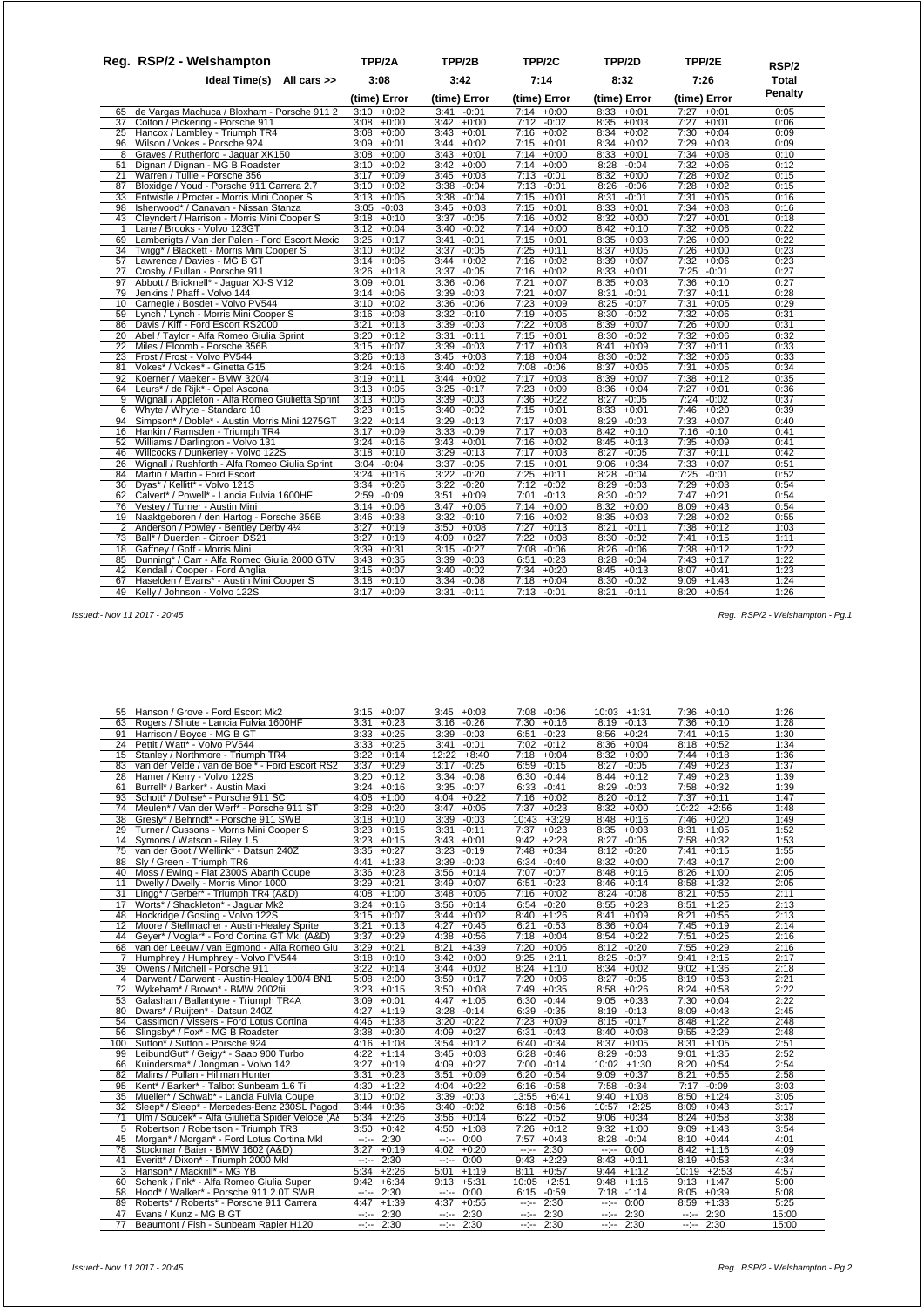|              | Reg. RS1/1 - Cheshire Show          | <b>TP1/1A</b>   | TP1/1B          | <b>TP1/1C</b>   | TP1/1D          | <b>RS1/1</b>   |
|--------------|-------------------------------------|-----------------|-----------------|-----------------|-----------------|----------------|
|              | Ideal Time(s) All cars >>           | 1:49            | 1:04            | 1:16            | 1:09            | Total          |
|              |                                     | (time) Error    | (time) Error    | (time) Error    | (time) Error    | <b>Penalty</b> |
| 87           | Bloxidge / Youd - Porsche 911 Ca    | $+0:01$<br>1:50 | 1:06<br>$+0:02$ | $+0:02$<br>1:18 | 1:13<br>$+0:04$ | 0:09           |
| 84           | Martin / Martin - Ford Escort       | 1:46<br>$-0:03$ | 1:04<br>$+0:00$ | 1:18<br>$+0:02$ | 1:17<br>$+0:08$ | 0:13           |
| 37           | Colton / Pickering - Porsche 911    | 1:51<br>$+0:02$ | $1:05 + 0:01$   | 1:21<br>$+0:05$ | $1:15 + 0:06$   | 0:14           |
| $\mathbf{1}$ | Lane / Brooks - Volvo 123GT         | 1:50<br>$+0:01$ | $1:06 + 0:02$   | 1:20<br>$+0:04$ | $1:19 + 0:10$   | 0:17           |
| 96           | Wilson / Vokes - Porsche 924        | 1:51<br>$+0:02$ | $1:05 + 0:01$   | 1:24<br>$+0:08$ | $1:15 + 0:06$   | 0:17           |
| 26           | Wignall / Rushforth - Alfa Romeo    | 1:50<br>$+0:01$ | 1:12<br>$+0:08$ | 1:22<br>$+0:06$ | 1:13<br>$+0:04$ | 0:19           |
| 93           | Schott* / Dohse* - Porsche 911 S    | 1:47<br>$-0:02$ | 1:07<br>$+0:03$ | 1:22<br>$+0:06$ | 1:18<br>$+0:09$ | 0:20           |
| 85           | Dunning* / Carr - Alfa Romeo Giu    | 1:55<br>$+0:06$ | 1:09<br>$+0:05$ | 1:22<br>$+0:06$ | 1:15<br>$+0:06$ | 0:23           |
| 8            | Graves / Rutherford - Jaguar XK1    | 1:48<br>$-0:01$ | 1:10<br>$+0:06$ | 1:22<br>$+0:06$ | 1:21<br>$+0:12$ | 0:25           |
| 98           | Isherwood* / Canavan - Nissan St    | 1:52<br>$+0:03$ | 1:12<br>$+0:08$ | 1:23<br>$+0:07$ | 1:16<br>$+0:07$ | 0:25           |
| 36           | Dyas* / Kellitt* - Volvo 121S       | 1:51<br>$+0:02$ | 1:17<br>$+0:13$ | 1:22<br>$+0:06$ | 1:15<br>$+0:06$ | 0:27           |
| 79           | Jenkins / Phaff - Volvo 144         | 1:50<br>$+0:01$ | 1:10<br>$+0:06$ | 1:31<br>$+0:15$ | 1:18<br>$+0:09$ | 0:31           |
| 51           | Dignan / Dignan - MG B Roadster     | 2:03<br>$+0:14$ | 1:08<br>$+0:04$ | 1:22<br>$+0:06$ | 1:17<br>$+0:08$ | 0:32           |
| 53           | Galashan / Ballantyne - Triumph 7   | 1:48<br>$-0:01$ | $1:10 + 0:06$   | 1:23<br>$+0:07$ | 1:27<br>$+0:18$ | 0:32           |
| 86           | Davis / Kiff - Ford Escort RS2000   | 1:52<br>$+0:03$ | $1:13 + 0:09$   | 1:23<br>$+0:07$ | 1:24<br>$+0:15$ | 0:34           |
| 67           | Haselden / Evans* - Austin Mini C   | $2:04 +0:15$    | $1:16 + 0:12$   | $1:19 + 0:03$   | $1:15 + 0:06$   | 0:36           |
| 10           | Carnegie / Bosdet - Volvo PV544     | $2:03 +0:14$    | $1:06 + 0:02$   | 1:24<br>$+0:08$ | $1:22 +0:13$    | 0:37           |
| 47           | Evans / Kunz - MG B GT              | 1:55<br>$+0:06$ | $1:13 + 0:09$   | 1:28<br>$+0:12$ | $1:19 + 0:10$   | 0:37           |
| 55           | Hanson / Grove - Ford Escort Mk.    | 2:00<br>$+0:11$ | $1:10 + 0:06$   | 1:26<br>$+0:10$ | $1:19 + 0:10$   | 0:37           |
| 20           | Abel / Taylor - Alfa Romeo Giulia   | 1:54<br>$+0:05$ | $1:10 + 0:06$   | 1:21<br>$+0:05$ | 1:31<br>$+0:22$ | 0:38           |
| 46           | Willcocks / Dunkerley - Volvo 122   | 1:56<br>$+0:07$ | 1:11<br>$+0:07$ | 1:28<br>$+0:12$ | 1:23<br>$+0:14$ | 0:40           |
| 41           | Everitt* / Dixon* - Triumph 2000 M  | 1:55<br>$+0:06$ | $1:22 + 0:18$   | 1:22<br>$+0:06$ | 1:20<br>$+0:11$ | 0:41           |
| 25           | Hancox / Lambley - Triumph TR4      | 2:01<br>$+0:12$ | 1:09<br>$+0:05$ | 1:24<br>$+0:08$ | 1:26<br>$+0:17$ | 0:42           |
| 23           | Frost / Frost - Volvo PV544         | 1:53<br>$+0:04$ | $1:15 + 0:11$   | $+0:11$<br>1:27 | $1:26 + 0:17$   | 0:43           |
| 57           | Lawrence / Davies - MG B GT         | 1:51<br>$+0:02$ | $1:18 + 0:14$   | $+0:12$<br>1:28 | $1:25 +0:16$    | 0:44           |
| 83           | van der Velde / van de Boel* - For  | 1:57<br>$+0:08$ | $1:18 + 0:14$   | 1:24<br>$+0:08$ | $1:23 +0:14$    | 0:44           |
| 21           | Warren / Tullie - Porsche 356       | 1:51<br>$+0:02$ | 1:11<br>$+0:07$ | 1:22<br>$+0:06$ | 1:39<br>$+0:30$ | 0:45           |
| 49           | Kelly / Johnson - Volvo 122S        | 2:01<br>$+0:12$ | 1:10<br>$+0:06$ | 1:29<br>$+0:13$ | 1:24<br>$+0:15$ | 0:46           |
| 68           | van der Leeuw / van Egmond - Alt    | 1:56<br>$+0:07$ | 1:06<br>$+0:02$ | 1:32<br>$+0:16$ | 1:30<br>$+0:21$ | 0:46           |
| 88           | Sly / Green - Triumph TR6           | 2:05<br>$+0:16$ | $1:12 + 0:08$   | 1:22<br>$+0:06$ | 1:25<br>$+0:16$ | 0:46           |
| 27           | Crosby / Pullan - Porsche 911       | 1:49<br>$+0:00$ | 1:05<br>$+0:01$ | 1:18<br>$+0:02$ | 1:53<br>$+0:44$ | 0:47           |
| 42           | Kendall / Cooper - Ford Anglia      | 1:59<br>$+0:10$ | 1:13<br>$+0:09$ | 1:28<br>$+0:12$ | 1:25<br>$+0:16$ | 0:47           |
| 19           | Naaktgeboren / den Hartog - Pors    | 1:59<br>$+0:10$ | 1:23<br>$+0:19$ | 1:24<br>$+0:08$ | 1:20<br>$+0:11$ | 0:48           |
| 28           | Hamer / Kerry - Volvo 122S          | 2:02<br>$+0:13$ | $1:18 + 0:14$   | 1:26<br>$+0:10$ | 1:21<br>$+0:12$ | 0:49           |
| 7            | Humphrey / Humphrey - Volvo PV      | 1:51<br>$+0:02$ | $1:05 + 0:01$   | 1:51<br>$+0:35$ | 1:21<br>$+0:12$ | 0:50           |
| 34           | Twigg* / Blackett - Morris Mini Co  | 2:08<br>$+0:19$ | 1:13<br>$+0:09$ | 1:23<br>$+0:07$ | 1:26<br>$+0:17$ | 0:52           |
| 64           | Leurs* / de Rijk* - Opel Ascona     | 1:40 -0:09      | 1:09<br>$+0:05$ | 1:24<br>$+0:08$ | 1:39<br>$+0:30$ | 0:52           |
| 69           | Lamberigts / Van der Palen - Ford   | $2:10 + 0:21$   | $1:13 + 0:09$   | 1:25<br>$+0:09$ | 1:22<br>$+0:13$ | 0:52           |
| 92           | Koerner / Maeker - BMW 320/4        | 1:57<br>$+0:08$ | 1:22<br>$+0:18$ | 1:28<br>$+0:12$ | 1:27<br>$+0:18$ | 0:56           |
| 97           | Abbott / Bricknell* - Jaguar XJ-S \ | 2:05<br>$+0:16$ | $1:13 + 0:09$   | 1:34<br>$+0:18$ | 1:24<br>$+0:15$ | 0:58           |
| 2            | Anderson / Powley - Bentley Derb    | 1:58<br>$+0:09$ | 1:28<br>$+0:24$ | 1:27<br>$+0:11$ | 1:25<br>$+0:16$ | 1:00           |
| 14           | Symons / Watson - Riley 1.5         | 2:01<br>$+0:12$ | 1:17<br>$+0:13$ | 1:34<br>$+0:18$ | 1:26<br>$+0:17$ | 1:00           |
| 22           | Miles / Elcomb - Porsche 356B       | 2:03<br>$+0:14$ | 1:34<br>$+0:30$ | 1:21<br>$+0:05$ | 1:21<br>$+0:12$ | 1:01           |
| 40           | Moss / Ewing - Fiat 2300S Abarth    | 2:05<br>$+0:16$ | 1:17<br>$+0:13$ | 1:30<br>$+0:14$ | 1:27<br>$+0:18$ | 1:01           |
| 33           | Entwistle / Procter - Morris Mini C | 1:49<br>$+0:00$ | 1:51<br>$+0:47$ | 1:21<br>$+0:05$ | $+0:10$<br>1:19 | 1:02           |
| 39           | Owens / Mitchell - Porsche 911      | 2:01<br>$+0:12$ | $1:13 + 0:09$   | 1:35<br>$+0:19$ | $1:32 + 0:23$   | 1:03           |
| 80           | Dwars* / Ruijten* - Datsun 240Z     | 1:58<br>$+0:09$ | 1:14<br>$+0:10$ | 1:54<br>$+0:38$ | 1:17<br>$+0:08$ | 1:05           |

| 59             | Lynch / Lynch - Morris Mini Coope   | 1:51             | $+0:02$ |                                                                                                                                                                                                                                                                                                                                                                                                                                                | $1:08 + 0:04$ | 1:50                                                                                                                                                                                                                                                                                                                                                                                                                                           | $+0:34$ | 1:27         | $+0:18$ | 1:08  |
|----------------|-------------------------------------|------------------|---------|------------------------------------------------------------------------------------------------------------------------------------------------------------------------------------------------------------------------------------------------------------------------------------------------------------------------------------------------------------------------------------------------------------------------------------------------|---------------|------------------------------------------------------------------------------------------------------------------------------------------------------------------------------------------------------------------------------------------------------------------------------------------------------------------------------------------------------------------------------------------------------------------------------------------------|---------|--------------|---------|-------|
| 76             | Vestey / Turner - Austin Mini       | 2:04             | $+0:15$ | 1:21                                                                                                                                                                                                                                                                                                                                                                                                                                           | $+0:17$       | 1:33                                                                                                                                                                                                                                                                                                                                                                                                                                           | $+0:17$ | 1:28         | $+0:19$ | 1:08  |
| 94             | Simpson* / Doble* - Austin Morris   | 2:07             | $+0:18$ | 1:28                                                                                                                                                                                                                                                                                                                                                                                                                                           | $+0:24$       | 1:29                                                                                                                                                                                                                                                                                                                                                                                                                                           | $+0:13$ | 1:23         | $+0:14$ | 1:09  |
| 52             | Williams / Darlington - Volvo 131   | 2:02             | $+0:13$ | 1:35                                                                                                                                                                                                                                                                                                                                                                                                                                           | $+0:31$       | 1:29                                                                                                                                                                                                                                                                                                                                                                                                                                           | $+0:13$ | 1:23         | $+0:14$ | 1:11  |
| 38             | Gresly* / Behrndt* - Porsche 911    | 2:13             | $+0:24$ | 1:18                                                                                                                                                                                                                                                                                                                                                                                                                                           | $+0:14$       | 1:28                                                                                                                                                                                                                                                                                                                                                                                                                                           | $+0:12$ | 1:31         | $+0:22$ | 1:12  |
| 65             | de Vargas Machuca / Bloxham - F     | 1:51             | $+0:02$ | 1:06                                                                                                                                                                                                                                                                                                                                                                                                                                           | $+0:02$       | 1:20                                                                                                                                                                                                                                                                                                                                                                                                                                           | $+0:04$ | 2:04         | $+0:55$ | 1:13  |
| 91             | Harrison / Boyce - MG B GT          | 2:09             | $+0:20$ | 1:20                                                                                                                                                                                                                                                                                                                                                                                                                                           | $+0:16$       | 1:35                                                                                                                                                                                                                                                                                                                                                                                                                                           | $+0:19$ | 1:28         | $+0:19$ | 1:14  |
| 6              | Whyte / Whyte - Standard 10         | 2:03             | $+0:14$ | 1:22                                                                                                                                                                                                                                                                                                                                                                                                                                           | $+0:18$       | 1:33                                                                                                                                                                                                                                                                                                                                                                                                                                           | $+0:17$ | 1:35         | $+0:26$ | 1:15  |
| 74             | Meulen* / Van der Werf* - Porsch    | 1:48             | $-0:01$ | 1:25                                                                                                                                                                                                                                                                                                                                                                                                                                           | $+0:21$       | 1:52                                                                                                                                                                                                                                                                                                                                                                                                                                           | $+0:36$ | 1:18         | $+0:09$ | 1:17  |
| 24             | Pettit / Watt* - Volvo PV544        | 2:13             | $+0:24$ | 1:21                                                                                                                                                                                                                                                                                                                                                                                                                                           | $+0:17$       | 1:34                                                                                                                                                                                                                                                                                                                                                                                                                                           | $+0:18$ | 1:29         | $+0:20$ | 1:19  |
| 71             | Ulm / Soucek* - Alfa Giulietta Spic | 1:55             | $+0:06$ | 1:14                                                                                                                                                                                                                                                                                                                                                                                                                                           | $+0:10$       | 1:36                                                                                                                                                                                                                                                                                                                                                                                                                                           | $+0:20$ | 1:52         | $+0:43$ | 1:19  |
| 31             | Lingg* / Gerber* - Triumph TR4 (A   | 2:28             | $+0:39$ | 1:23                                                                                                                                                                                                                                                                                                                                                                                                                                           | $+0:19$       | 1:29                                                                                                                                                                                                                                                                                                                                                                                                                                           | $+0:13$ | 1:22         | $+0:13$ | 1:24  |
| 15             | Stanley / Northmore - Triumph TR    | 2:07             | $+0:18$ | 1:14                                                                                                                                                                                                                                                                                                                                                                                                                                           | $+0:10$       | 1:31                                                                                                                                                                                                                                                                                                                                                                                                                                           | $+0:15$ | 1:52         | $+0:43$ | 1:26  |
| 61             | Burrell* / Barker* - Austin Maxi    | 2:20             | $+0:31$ | 1:22                                                                                                                                                                                                                                                                                                                                                                                                                                           | $+0:18$       | 1:34                                                                                                                                                                                                                                                                                                                                                                                                                                           | $+0:18$ | 1:28         | $+0:19$ | 1:26  |
| 17             | Worts* / Shackleton* - Jaguar Mk:   | 2:08             | $+0:19$ | 1:20                                                                                                                                                                                                                                                                                                                                                                                                                                           | $+0:16$       | 1:38                                                                                                                                                                                                                                                                                                                                                                                                                                           | $+0:22$ | 1:40         | $+0:31$ | 1:28  |
| 35             | Mueller* / Schwab* - Lancia Fulvia  | 2:18             | $+0:29$ | 1:29                                                                                                                                                                                                                                                                                                                                                                                                                                           | $+0:25$       | 1:29                                                                                                                                                                                                                                                                                                                                                                                                                                           | $+0:13$ | 1:32         | $+0:23$ | 1:30  |
| 18             | Gaffney / Goff - Morris Mini        | 3:29             | $+1:40$ | 1:09                                                                                                                                                                                                                                                                                                                                                                                                                                           | $+0:05$       | 1:26                                                                                                                                                                                                                                                                                                                                                                                                                                           | $+0:10$ | 1:30         | $+0:21$ | 1:36  |
| 29             | Turner / Cussons - Morris Mini Co   | 2:17             | $+0:28$ | 1:22                                                                                                                                                                                                                                                                                                                                                                                                                                           | $+0:18$       | 1:35                                                                                                                                                                                                                                                                                                                                                                                                                                           | $+0:19$ | 1:41         | $+0:32$ | 1:37  |
| 73             | Ball* / Duerden - Citroen DS21      | 2:26             | $+0:37$ | 1:28                                                                                                                                                                                                                                                                                                                                                                                                                                           | $+0:24$       | 1:30                                                                                                                                                                                                                                                                                                                                                                                                                                           | $+0:14$ | 1:32         | $+0:23$ | 1:38  |
| 100            | Sutton* / Sutton - Porsche 924      | 2:31             | $+0:42$ | 1:27                                                                                                                                                                                                                                                                                                                                                                                                                                           | $+0:23$       | 1:28                                                                                                                                                                                                                                                                                                                                                                                                                                           | $+0:12$ | 1:30         | $+0:21$ | 1:38  |
| 63             | Rogers / Shute - Lancia Fulvia 16   | 2:21             | $+0:32$ | 1:20                                                                                                                                                                                                                                                                                                                                                                                                                                           | $+0:16$       | 1:30                                                                                                                                                                                                                                                                                                                                                                                                                                           | $+0:14$ | 1:46         | $+0:37$ | 1:39  |
| 11             | Dwelly / Dwelly - Morris Minor 100  | 2:19             | $+0:30$ | 1:28                                                                                                                                                                                                                                                                                                                                                                                                                                           | $+0:24$       | 1:46                                                                                                                                                                                                                                                                                                                                                                                                                                           | $+0:30$ | 1:36         | $+0:27$ | 1:51  |
| 72             | Wykeham* / Brown* - BMW 2002        | 2:08             | $+0:19$ | 1:46                                                                                                                                                                                                                                                                                                                                                                                                                                           | $+0:42$       | 1:35                                                                                                                                                                                                                                                                                                                                                                                                                                           | $+0:19$ | 1:44         | $+0:35$ | 1:55  |
| 78             | Stockmar / Baier - BMW 1602 (A8     | 2:05             | $+0:16$ | 1:28                                                                                                                                                                                                                                                                                                                                                                                                                                           | $+0:24$       | 1:44                                                                                                                                                                                                                                                                                                                                                                                                                                           | $+0:28$ | 1:58         | $+0:49$ | 1:57  |
| 16             | Hankin / Ramsden - Triumph TR4      | 3:39             | $+1:50$ |                                                                                                                                                                                                                                                                                                                                                                                                                                                | $1:33 + 0:29$ | 1:30                                                                                                                                                                                                                                                                                                                                                                                                                                           | $+0:14$ | 1:25         | $+0:16$ | 1:59  |
| 75             | van der Goot / Wellink* - Datsun 2  | 3:07             | $+1:18$ | 1:19                                                                                                                                                                                                                                                                                                                                                                                                                                           | $+0:15$       | 1:33                                                                                                                                                                                                                                                                                                                                                                                                                                           | $+0:17$ | 1:39         | $+0:30$ | 2:02  |
|                |                                     |                  |         |                                                                                                                                                                                                                                                                                                                                                                                                                                                |               |                                                                                                                                                                                                                                                                                                                                                                                                                                                |         |              |         |       |
| 45             | Morgan* / Morgan* - Ford Lotus C    | 4:33             | $+2:44$ | 1:29                                                                                                                                                                                                                                                                                                                                                                                                                                           | $+0:25$       | 1:35                                                                                                                                                                                                                                                                                                                                                                                                                                           | $+0:19$ | 1:29         | $+0:20$ | 2:04  |
| 56             | Slingsby* / Fox* - MG B Roadster    | 2:19             | $+0:30$ | 1:38                                                                                                                                                                                                                                                                                                                                                                                                                                           | $+0:34$       | 1:37                                                                                                                                                                                                                                                                                                                                                                                                                                           | $+0:21$ | 1:52         | $+0:43$ | 2:08  |
| 54             | Cassimon / Vissers - Ford Lotus (   | 3:40             | $+1:51$ | 1:23                                                                                                                                                                                                                                                                                                                                                                                                                                           | $+0:19$       | 1:33                                                                                                                                                                                                                                                                                                                                                                                                                                           | $+0:17$ | 1:56         | $+0:47$ | 2:23  |
| 62             | Calvert* / Powell* - Lancia Fulvia  | 2:53             | $+1:04$ | 2:13                                                                                                                                                                                                                                                                                                                                                                                                                                           | $+1:09$       | 1:24                                                                                                                                                                                                                                                                                                                                                                                                                                           | $+0:08$ | 1:25         | $+0:16$ | 2:24  |
| 43             | Cleyndert / Harrison - Morris Mini  | 2:09             | $+0:20$ | 1:38                                                                                                                                                                                                                                                                                                                                                                                                                                           | $-2:42$       | 4:36                                                                                                                                                                                                                                                                                                                                                                                                                                           | $+3:20$ | 1:20         | $+0:11$ | 2:31  |
| 82             | Malins / Pullan - Hillman Hunter    | 2:58             | $+1:09$ | 1:33                                                                                                                                                                                                                                                                                                                                                                                                                                           | $+0:29$       | 1:31                                                                                                                                                                                                                                                                                                                                                                                                                                           | $+0:15$ | 1:58         | $+0:49$ | 2:33  |
| 5              | Robertson / Robertson - Triumph     | 3:21             | $+1:32$ | 1:46                                                                                                                                                                                                                                                                                                                                                                                                                                           | $+0:42$       | 1:52                                                                                                                                                                                                                                                                                                                                                                                                                                           | $+0:36$ | 1:33         | $+0:24$ | 2:42  |
| 81             | Vokes* / Vokes* - Ginetta G15       | 1:51             | $+0:02$ | $-2 - 2 - 1$                                                                                                                                                                                                                                                                                                                                                                                                                                   | 2:30          | $-2 - 2 - 1$                                                                                                                                                                                                                                                                                                                                                                                                                                   | 0:00    | 1:21         | $+0:12$ | 2:44  |
| 99             | LeibundGut* / Geigy* - Saab 900     | 4:42             | $+2:53$ | 1:43                                                                                                                                                                                                                                                                                                                                                                                                                                           | $+0:39$       | 1:50                                                                                                                                                                                                                                                                                                                                                                                                                                           | $+0:34$ | 1:47         | $+0:38$ | 2:51  |
| 44             | Geyer* / Voglar* - Ford Cortina G`  | 4:22             | $+2:33$ | 3:52                                                                                                                                                                                                                                                                                                                                                                                                                                           | $+2:48$       | 3:15                                                                                                                                                                                                                                                                                                                                                                                                                                           | $+1:59$ | 1:35         | $+0:26$ | 3:26  |
| 32             | Sleep* / Sleep* - Mercedes-Benz     | 2:13             | $+0:24$ | $-2 - 2 - 1 = 0$                                                                                                                                                                                                                                                                                                                                                                                                                               | 2:30          | $-2 - 2 - 1$                                                                                                                                                                                                                                                                                                                                                                                                                                   | 0:00    | 1:43         | $+0:34$ | 3:28  |
| 12             | Moore / Stellmacher - Austin-Hea    | $-2 - 2 - 1 = 0$ | 2:30    | --:--                                                                                                                                                                                                                                                                                                                                                                                                                                          | 0:00          | 2:54                                                                                                                                                                                                                                                                                                                                                                                                                                           | $+1:38$ | 1:17         | $+0:08$ | 3:38  |
| 9              | Wignall / Appleton - Alfa Romeo (   | 49               | 2:30    | $-1 - 1 - 1$                                                                                                                                                                                                                                                                                                                                                                                                                                   | 0:00          | 2:12                                                                                                                                                                                                                                                                                                                                                                                                                                           | $+0:56$ | 1:28         | $+0:19$ | 3:45  |
| 48             | Hockridge / Gosling - Volvo 122S    | 4:02             | $+2:13$ | 1:56                                                                                                                                                                                                                                                                                                                                                                                                                                           | $+0:52$       | 2:46                                                                                                                                                                                                                                                                                                                                                                                                                                           | $-4:02$ | 5:56         | $+4:47$ | 3:52  |
| 3              | Hanson* / Mackrill* - MG YB         | 2:54             | $+1:05$ | 1:37                                                                                                                                                                                                                                                                                                                                                                                                                                           | $+0:33$       | $-2 - 2 - 1$                                                                                                                                                                                                                                                                                                                                                                                                                                   | 2:30    | $-1 - 1 - 1$ | 0:00    | 4:03  |
| 95             | Kent* / Barker* - Talbot Sunbeam    | $\sim$ 1 $\sim$  | 2:30    | $\frac{1}{2} \left( \frac{1}{2} \right) + \frac{1}{2} \left( \frac{1}{2} \right) + \frac{1}{2} \left( \frac{1}{2} \right) + \frac{1}{2} \left( \frac{1}{2} \right) + \frac{1}{2} \left( \frac{1}{2} \right) + \frac{1}{2} \left( \frac{1}{2} \right) + \frac{1}{2} \left( \frac{1}{2} \right) + \frac{1}{2} \left( \frac{1}{2} \right) + \frac{1}{2} \left( \frac{1}{2} \right) + \frac{1}{2} \left( \frac{1}{2} \right) + \frac{1}{2} \left($ | 2:30          | $\frac{1}{2} \left( \frac{1}{2} \right) + \frac{1}{2} \left( \frac{1}{2} \right) + \frac{1}{2} \left( \frac{1}{2} \right) + \frac{1}{2} \left( \frac{1}{2} \right) + \frac{1}{2} \left( \frac{1}{2} \right) + \frac{1}{2} \left( \frac{1}{2} \right) + \frac{1}{2} \left( \frac{1}{2} \right) + \frac{1}{2} \left( \frac{1}{2} \right) + \frac{1}{2} \left( \frac{1}{2} \right) + \frac{1}{2} \left( \frac{1}{2} \right) + \frac{1}{2} \left($ | 0:00    | 1:52         | $+0:43$ | 5:43  |
| 58             | Hood* / Walker* - Porsche 911 2.    | $\frac{1}{2}$    | 2:30    | $-1 - 1$                                                                                                                                                                                                                                                                                                                                                                                                                                       | 2:30          | $-2 - 2 - 1$                                                                                                                                                                                                                                                                                                                                                                                                                                   | 2:30    | $-2 - 2 - 1$ | 0:00    | 7:30  |
| 60             | Schenk / Frik* - Alfa Romeo Giulia  | $-2 - 2 - 1$     | 2:30    | $-2 - 2 - 1$                                                                                                                                                                                                                                                                                                                                                                                                                                   | 2:30          | $-2 - 2 - 1$                                                                                                                                                                                                                                                                                                                                                                                                                                   | 2:30    | $-2 - 2 - 1$ | 0:00    | 7:30  |
| 66             | Kuindersma* / Jongman - Volvo 1     | $-2 - 2 - 1$     | 2:30    | $-2 - 2 - 1 = 0$                                                                                                                                                                                                                                                                                                                                                                                                                               | 2:30          | $-1$                                                                                                                                                                                                                                                                                                                                                                                                                                           | 2:30    | $-1 - 1 - 1$ | 0:00    | 7:30  |
| 89             | Roberts* / Roberts* - Porsche 911   | $-1$             | 2:30    | $-$ - $-$                                                                                                                                                                                                                                                                                                                                                                                                                                      | 2:30          | $-1$                                                                                                                                                                                                                                                                                                                                                                                                                                           | 2:30    | $-1$         | 0:00    | 7:30  |
| $\overline{4}$ | Darwent / Darwent - Austin-Heale    | $-2 - 2 - 1$     | 2:30    | $-1$                                                                                                                                                                                                                                                                                                                                                                                                                                           | 2:30          | $-2 - 2 - 1$                                                                                                                                                                                                                                                                                                                                                                                                                                   | 2:30    | $-1 - 1$     | 2:30    | 12:30 |
| 77             | Beaumont / Fish - Sunbeam Rapi      | $-10 - 10$       | 2:30    | $-1 - 1$                                                                                                                                                                                                                                                                                                                                                                                                                                       | 2:30          | $-2 - 2 - 1$                                                                                                                                                                                                                                                                                                                                                                                                                                   | 2:30    | $-2 - 1$     | 2:30    | 12:30 |
|                |                                     |                  |         |                                                                                                                                                                                                                                                                                                                                                                                                                                                |               |                                                                                                                                                                                                                                                                                                                                                                                                                                                |         |              |         |       |

 *Issued:- Nov 11 2017 - 23:24 Reg. RS1/1 - Cheshire Showground - Pg.1*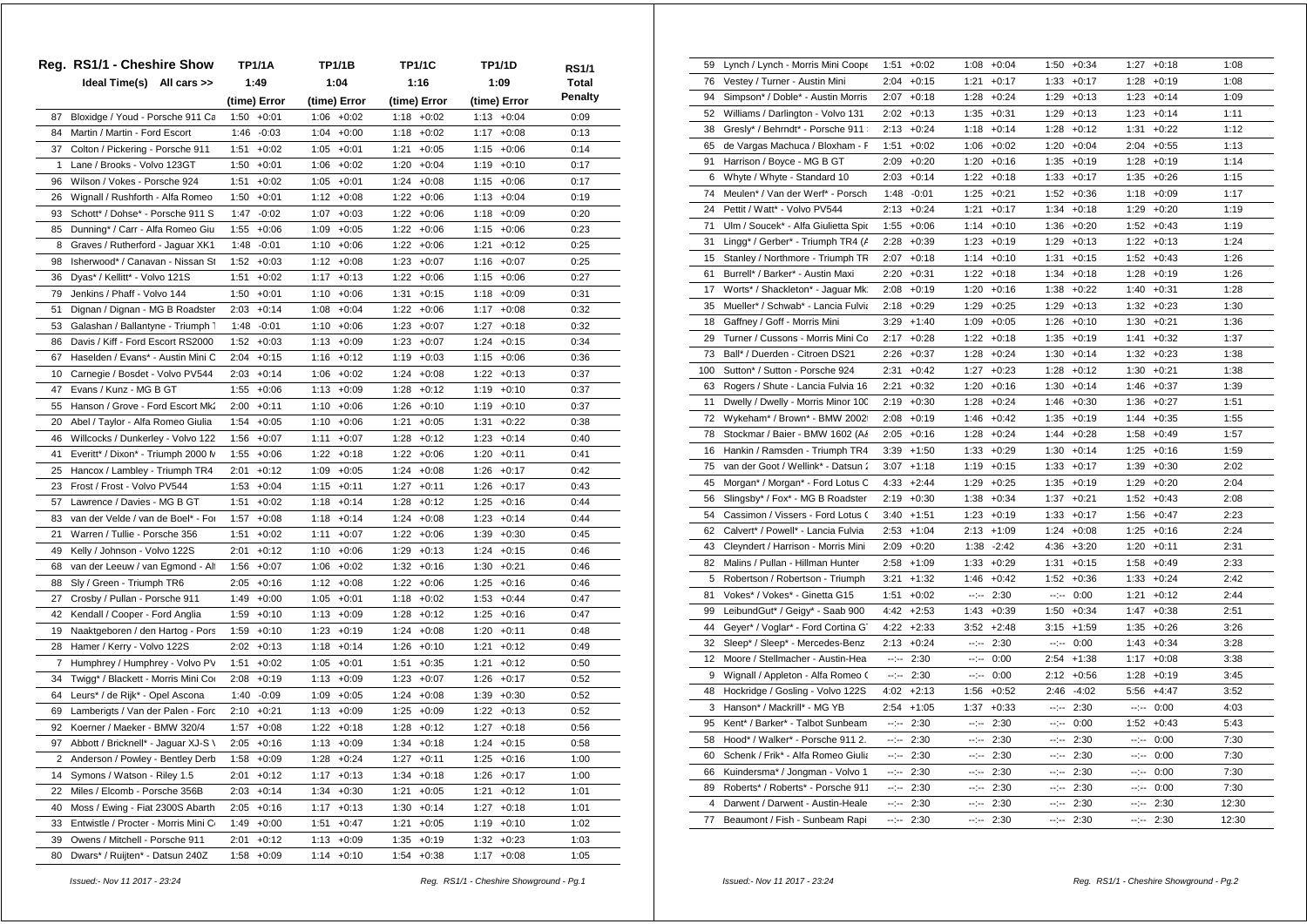|                | Reg. RS1/2 - Jodrell Bank                        | TP1/2A           | <b>TP1/2B</b>   | <b>TP1/2C</b>   | <b>RS1/2</b>   |
|----------------|--------------------------------------------------|------------------|-----------------|-----------------|----------------|
|                | Ideal Time(s) All cars >>                        | 10:02            | 7:30            | 6:49            | Total          |
|                |                                                  | (time) Error     | (time) Error    | (time) Error    | <b>Penalty</b> |
| 23             | Frost / Frost - Volvo PV544                      | 10:02<br>$+0:00$ | 7:32<br>$+0:02$ | 6:49<br>$+0:00$ | 0:02           |
| 27             | Crosby / Pullan - Porsche 911                    | 10:00<br>$-0:02$ | 7:29<br>$-0:01$ | $6:49 + 0:00$   | 0:03           |
| 33             | Entwistle / Procter - Morris Mini Cooper S       | 10:00<br>$-0:02$ | 7:30<br>$+0:00$ | $6:48 - 0:01$   | 0:03           |
| 9              | Wignall / Appleton - Alfa Romeo Giulietta Sprint | 10:00<br>$-0:02$ | 7:32<br>$+0:02$ | $6:50 + 0:01$   | 0:05           |
| 20             | Abel / Taylor - Alfa Romeo Giulia Sprint         | 10:01<br>$-0:01$ | 7:27<br>$-0:03$ | $6:48 - 0:01$   | 0:05           |
| 73             | Ball* / Duerden - Citroen DS21                   | 10:03<br>$+0:01$ | 7:32<br>$+0:02$ | 6:51<br>$+0:02$ | 0:05           |
| 37             | Colton / Pickering - Porsche 911                 | 10:00<br>$-0:02$ | 7:32<br>$+0:02$ | 6:51<br>$+0:02$ | 0:06           |
| 39             | Owens / Mitchell - Porsche 911                   | 10:00<br>$-0:02$ | 7:29<br>$-0:01$ | 6:46<br>$-0:03$ | 0:06           |
| 5              | Robertson / Robertson - Triumph TR3              | 9:58<br>$-0:04$  | 7:31<br>$+0:01$ | 6:47<br>$-0:02$ | 0:07           |
| 76             | Vestey / Turner - Austin Mini                    | 10:07<br>$+0:05$ | 7:31<br>$+0:01$ | 6:51<br>$+0:02$ | 0:08           |
| 19             | Naaktgeboren / den Hartog - Porsche 356B         | 9:58<br>$-0:04$  | 7:28 -0:02      | 6:46 -0:03      | 0:09           |
| 87             | Bloxidge / Youd - Porsche 911 Carrera 2.7        | 9:58<br>$-0:04$  | 7:31<br>$+0:01$ | $6:53 + 0:04$   | 0:09           |
| 96             | Wilson / Vokes - Porsche 924                     | $-0:01$<br>10:01 | $7:32 +0:02$    | $6:55 + 0:06$   | 0:09           |
| $\overline{7}$ | Humphrey / Humphrey - Volvo PV544                | 9:57<br>$-0:05$  | $7:35 + 0:05$   | 6:48<br>$-0:01$ | 0:11           |
| 21             | Warren / Tullie - Porsche 356                    | 9:59<br>$-0:03$  | 7:31<br>$+0:01$ | $6:42 -0:07$    | 0:11           |
| 25             | Hancox / Lambley - Triumph TR4                   | 9:57<br>$-0:05$  | 7:34<br>$+0:04$ | $6:47 - 0:02$   | 0:11           |
| 2              | Anderson / Powley - Bentley Derby 41/4           | 9:58<br>$-0:04$  | 7:29<br>$-0:01$ | 6:42<br>$-0:07$ | 0:12           |
| 48             | Hockridge / Gosling - Volvo 122S                 | 9:57<br>$-0:05$  | 7:26<br>$-0:04$ | $6:52 + 0:03$   | 0:12           |
| 69             | Lamberigts / Van der Palen - Ford Escort Mexic   | 10:02<br>$+0:00$ | 7:34<br>$+0:04$ | 6:41<br>$-0:08$ | 0:12           |
| 46             | Willcocks / Dunkerley - Volvo 122S               | 9:51<br>$-0:11$  | 7:32<br>$+0:02$ | 6:49<br>$+0:00$ | 0:13           |
| 65             | de Vargas Machuca / Bloxham - Porsche 911 2      | 9:57<br>$-0:05$  | 7:32<br>$+0:02$ | $6:55 + 0:06$   | 0:13           |
| 49             | Kelly / Johnson - Volvo 122S                     | 9:53<br>$-0:09$  | 7:26<br>$-0:04$ | $6:46 - 0:03$   | 0:16           |
| 79             | Jenkins / Phaff - Volvo 144                      | 10:02<br>$+0:00$ | 7:34<br>$+0:04$ | $7:01 + 0:12$   | 0:16           |
| 81             | Vokes* / Vokes* - Ginetta G15                    | 9:59<br>$-0:03$  | 7:37<br>$+0:07$ | $6:55 + 0:06$   | 0:16           |
| 42             | Kendall / Cooper - Ford Anglia                   | 9:57<br>$-0:05$  | 7:32<br>$+0:02$ | $6:59 + 0:10$   | 0:17           |
| 74             | Meulen* / Van der Werf* - Porsche 911 ST         | $+0:09$<br>10:11 | 7:36<br>$+0:06$ | 6:47 -0:02      | 0:17           |
| 36             | Dyas* / Kellitt* - Volvo 121S                    | 9:58<br>$-0:04$  | 7:27<br>$-0:03$ | 7:00<br>$+0:11$ | 0:18           |
| 43             | Cleyndert / Harrison - Morris Mini Cooper S      | 9:50<br>$-0:12$  | 7:30<br>$+0:00$ | 6:55<br>$+0:06$ | 0:18           |
| 51             | Dignan / Dignan - MG B Roadster                  | 9:50<br>$-0:12$  | 7:30<br>$+0:00$ | $+0:08$<br>6:57 | 0:20           |
| 6              | Whyte / Whyte - Standard 10                      | 9:58<br>$-0:04$  | 7:46<br>$+0:16$ | 6:48<br>$-0:01$ | 0:21           |
| 15             | Stanley / Northmore - Triumph TR4                | 9:51<br>$-0:11$  | 7:31<br>$+0:01$ | 6:59<br>$+0:10$ | 0:22           |
| 61             | Burrell* / Barker* - Austin Maxi                 | 9:53<br>$-0:09$  | 7:23<br>$-0:07$ | $6:55 + 0:06$   | 0:22           |
| 83             | van der Velde / van de Boel* - Ford Escort RS2   | 9:58<br>$-0:04$  | 7:12<br>$-0:18$ | $6:48 - 0:01$   | 0:23           |
| 55             | Hanson / Grove - Ford Escort Mk2                 | 9:41<br>$-0:21$  | 7:29<br>$-0:01$ | 6:52<br>$+0:03$ | 0:25           |
| 16             | Hankin / Ramsden - Triumph TR4                   | 9:59<br>$-0:03$  | 7:25<br>$-0:05$ | $7:07 +0:18$    | 0:26           |
| 40             | Moss / Ewing - Fiat 2300S Abarth Coupe           | $-0:02$<br>10:00 | 7:18<br>$-0:12$ | 6:37<br>$-0:12$ | 0:26           |
| 24             | Pettit / Watt* - Volvo PV544                     | 10:11<br>$+0:09$ | $7:35 +0:05$    | $7:02 +0:13$    | 0:27           |
| 18             | Gaffney / Goff - Morris Mini                     | 9:59<br>$-0:03$  | 7:28<br>$-0:02$ | $7:13 + 0:24$   | 0:29           |
| 71             | Ulm / Soucek* - Alfa Giulietta Spider Veloce (A& | 9:49<br>$-0:13$  | 7:23<br>$-0:07$ | $6:59 + 0:10$   | 0:30           |
| $\mathbf{1}$   | Lane / Brooks - Volvo 123GT                      | 9:58<br>$-0:04$  | 7:30<br>$+0:00$ | $7:16 + 0:27$   | 0:31           |
| 32             | Sleep* / Sleep* - Mercedes-Benz 230SL Pagod      | 9:47<br>$-0:15$  | 7:31<br>$+0:01$ | $7:04 +0:15$    | 0:31           |
| 22             | Miles / Elcomb - Porsche 356B                    | 10:01<br>$-0:01$ | 7:15<br>$-0:15$ | $7:05 +0:16$    | 0:32           |
| 34             | Twigg* / Blackett - Morris Mini Cooper S         | 10:06<br>$+0:04$ | 7:56<br>$+0:26$ | $6:42 -0:07$    | 0:37           |
| 64             | Leurs* / de Rijk* - Opel Ascona                  | 9:45<br>$-0:17$  | 7:24<br>$-0:06$ | $7:03 +0:14$    | 0:37           |
| 92             |                                                  |                  |                 |                 |                |
|                | Koerner / Maeker - BMW 320/4                     | 9:50<br>$-0:12$  | 7:37<br>$+0:07$ | $7:08 +0:19$    | 0:38           |
| 94             | Simpson* / Doble* - Austin Morris Mini 1275GT    | 10:00<br>$-0:02$ | 8:04<br>$+0:34$ | 6:47<br>$-0:02$ | 0:38           |
| 91             | Harrison / Boyce - MG B GT                       | $9:50 -0:12$     | $7:42 +0:12$    | $7:04 +0:15$    | 0:39           |

| 67             | Haselden / Evans* - Austin Mini Cooper S       | 10:35            | $+0:33$        | 7:29         | $-0:01$        | 6:57             | $+0:08$       | 0:42  |
|----------------|------------------------------------------------|------------------|----------------|--------------|----------------|------------------|---------------|-------|
| 84             | Martin / Martin - Ford Escort                  | 9:44             | $-0:18$        | 7:20         | $-0:10$        | 7:03             | $+0:14$       | 0:42  |
| 52             | Williams / Darlington - Volvo 131              | 9:54             | $-0:08$        |              | $7:30 + 0:00$  |                  | $7:24 +0:35$  | 0:43  |
| 75             | van der Goot / Wellink* - Datsun 240Z          | 9:52             | $-0:10$        | 7:41         | $+0:11$        |                  | $7:18 + 0:29$ | 0:50  |
| 28             | Hamer / Kerry - Volvo 122S                     | 9:48             | $-0:14$        |              | $6:57 - 0:33$  |                  | $6:45 -0:04$  | 0:51  |
| 88             | Sly / Green - Triumph TR6                      |                  | 10:00 -0:02    |              | $7:57 +0:27$   |                  | $7:11 + 0:22$ | 0:51  |
| 62             | Calvert* / Powell* - Lancia Fulvia 1600HF      | 9:21             | $-0:41$        | 7:25         | $-0:05$        | 6:55             | $+0:06$       | 0:52  |
| 85             | Dunning* / Carr - Alfa Romeo Giulia 2000 GTV   | 10:00            | $-0:02$        |              | $8:17 + 0:47$  | 6:54             | $+0:05$       | 0:54  |
| 97             | Abbott / Bricknell* - Jaguar XJ-S V12          | 9:55             | $-0:07$        |              | 7:26 -0:04     | 7:32             | $+0:43$       | 0:54  |
| 80             | Dwars* / Ruijten* - Datsun 240Z                | 9:43             | $-0:19$        | 7:42         | $+0:12$        |                  | $7:19 + 0:30$ | 1:01  |
| 57             | Lawrence / Davies - MG B GT                    | 9:58             | $-0:04$        | 8:31         | $+1:01$        |                  | $6:48 - 0:01$ | 1:05  |
| 63             | Rogers / Shute - Lancia Fulvia 1600HF          | 9:46             | $-0:16$        | 8:02         | $+0:32$        | 7:07             | $+0:18$       | 1:06  |
| 10             | Carnegie / Bosdet - Volvo PV544                | 10:00            | $-0:02$        | 15:37        | $+8:07$        | 6:54             | $+0:05$       | 1:07  |
| 41             | Everitt* / Dixon* - Triumph 2000 Mkl           | 10:07            | $+0:05$        |              | 15:58 +8:28    | 6:52             | $+0:03$       | 1:08  |
| 14             | Symons / Watson - Riley 1.5                    | 9:38             | $-0:24$        | 8:11         | $+0:41$        | 6:56             | $+0:07$       | 1:12  |
| 47             | Evans / Kunz - MG B GT                         |                  | 12:29 +2:27    |              | 7:26 -0:04     | 6:58             | $+0:09$       | 1:13  |
| 95             | Kent* / Barker* - Talbot Sunbeam 1.6 Ti        | 9:23             | $-0:39$        | 7:12         | $-0:18$        | 7:07             | $+0:18$       | 1:15  |
| 56             | Slingsby* / Fox* - MG B Roadster               | 9:35             | $-0:27$        | 7:19         | $-0:11$        | 7:27             | $+0.38$       | 1:16  |
| 100            | Sutton* / Sutton - Porsche 924                 | 11:21            | $+1:19$        | 7:24         | $-0:06$        | 6:59             | $+0:10$       | 1:16  |
| 17             | Worts* / Shackleton* - Jaguar Mk2              | 9:57             | $-0:05$        | 7:54         | $+0:24$        | 7:38             | $+0:49$       | 1:18  |
| 8              | Graves / Rutherford - Jaguar XK150             | 9:53             | $-0:09$        |              | $7:15 - 0:15$  | 7:44             | $+0:55$       | 1:19  |
| 86             | Davis / Kiff - Ford Escort RS2000              | 9:51             | $-0:11$        |              | 10:46 +3:16    | 6:57             | $+0:08$       | 1:19  |
| 53             | Galashan / Ballantyne - Triumph TR4A           | 9:58             | $-0:04$        |              | $14:38 + 7:08$ | 6:32             | $-0:17$       | 1:21  |
| 59             | Lynch / Lynch - Morris Mini Cooper S           | 9:50             | $-0:12$        |              | 17:35 +10:05   | 6:58             | $+0:09$       | 1:21  |
| 68             | van der Leeuw / van Egmond - Alfa Romeo Giu    | 9:47             | $-0:15$        |              | 20:48 +13:18   | 6:56             | $+0:07$       | 1:22  |
| 58             | Hood* / Walker* - Porsche 911 2.0T SWB         | 19:43            | $+9:41$        |              | $7:15 - 0:15$  | 6:59             | $+0:10$       | 1:25  |
| 72             | Wykeham* / Brown* - BMW 2002tii                |                  | 12:33 +2:31    |              | $7:31 + 0:01$  |                  | $7:14 + 0:25$ | 1:26  |
| 82             | Malins / Pullan - Hillman Hunter               | 9:49             | $-0:13$        |              | $7:44 + 0:14$  |                  | $8:14 + 1:25$ | 1:27  |
| 60             | Schenk / Frik* - Alfa Romeo Giulia Super       | 9:38             | $-0:24$        | 6:51         | $-0:39$        | 7:14             | $+0:25$       | 1:28  |
| 35             | Mueller* / Schwab* - Lancia Fulvia Coupe       | 9:39             | $-0:23$        | 9:36         | $+2:06$        | 6:54             | $+0:05$       | 1:28  |
| 98             | Isherwood* / Canavan - Nissan Stanza           |                  | $10:05 + 0:03$ |              | $8:32 +1:02$   | 7:18             | $+0:29$       | 1:32  |
| 54             | Cassimon / Vissers - Ford Lotus Cortina        | 8:59             | $-1:03$        | 7:05         | $-0:25$        | 6:41             | $-0:08$       | 1:33  |
| 3              | Hanson* / Mackrill* - MG YB                    | 15:32            | $+5:30$        | 7:32         | $+0:02$        | 7:23             | $+0:34$       | 1:36  |
| 38             | Gresly* / Behrndt* - Porsche 911 SWB           | 9:29             | $-0:33$        | 6:32         | -0:58          | 6:58             | $+0:09$       | 1:40  |
| 29             | Turner / Cussons - Morris Mini Cooper S        | 11:01            | $+0.59$        |              | $7:39 +0:09$   | 7:22             | $+0:33$       | 1:41  |
| 11             | Dwelly / Dwelly - Morris Minor 1000            | 11:47            | $+1:45$        |              | $7:46$ +0:16   |                  | $7:15 + 0:26$ | 1:42  |
| 44             | Geyer* / Voglar* - Ford Cortina GT MkI (A&D)   | 14:46            | $+4:44$        |              | $7:46$ +0:16   |                  | $7:15 +0:26$  | 1:42  |
| 45             | Morgan* / Morgan* - Ford Lotus Cortina Mkl     | 12:43            | $+2:41$        |              | $6:55 - 0:35$  |                  | $6:40 -0:09$  | 1:44  |
| 31             | Lingg* / Gerber* - Triumph TR4 (A&D)           | 11:03            | $+1:01$        | 8:07         | +0:37          | 7:00             | $+0:11$       | 1:48  |
| 93             | Schott* / Dohse* - Porsche 911 SC              | 7:13             | $-2:49$        | 5:54         | $-1:36$        | 6:44             | $-0:05$       | 2:05  |
| 78             | Stockmar / Baier - BMW 1602 (A&D)              | 9:07             | $-0:55$        |              | 16:02 +8:32    | 6:59             | $+0:10$       | 2:05  |
| 26             | Wignall / Rushforth - Alfa Romeo Giulia Sprint | 14:39            | $+4:37$        |              | 14:50 +7:20    | 6:41             | $-0:08$       | 2:08  |
| 66             | Kuindersma* / Jongman - Volvo 142              | 9:01             | $-1:01$        |              | $6:38 - 0:52$  | 7:11             | $+0:22$       | 2:14  |
| 12             | Moore / Stellmacher - Austin-Healey Sprite     | 18:51            | $+8:49$        | 5:41         | $-1:49$        | 5:41             | $-1:08$       | 3:00  |
| 89             | Roberts* / Roberts* - Porsche 911 Carrera      | $-2 - 2 - 1 = 0$ | 2:30           | $-2 - 1$     | 2:30           | $-2 - 2 - 1 = 0$ | 2:30          | 7:30  |
| 99             | LeibundGut* / Geigy* - Saab 900 Turbo          | $-2 - 2 - 1 = 0$ | 2:30           | ----         | 2:30           | $-2 - 2 - 1 = 0$ | 2:30          | 7:30  |
| $\overline{4}$ | Darwent / Darwent - Austin-Healey 100/4 BN1    | $-2 - 2 - 1$     | 2:30           | $-1 - 1 - 1$ | 2:30           | $-2 - 2 - 1$     | 2:30          | 10:00 |
| 77             | Beaumont / Fish - Sunbeam Rapier H120          | $-2 - 2 - 1$     | 2:30           | --:--        | 2:30           | --:--            | 2:30          | 10:00 |
|                |                                                |                  |                |              |                |                  |               |       |

 *Issued:- Nov 11 2017 - 23:24 Reg. RS1/2 - Jodrell Bank - Pg.1*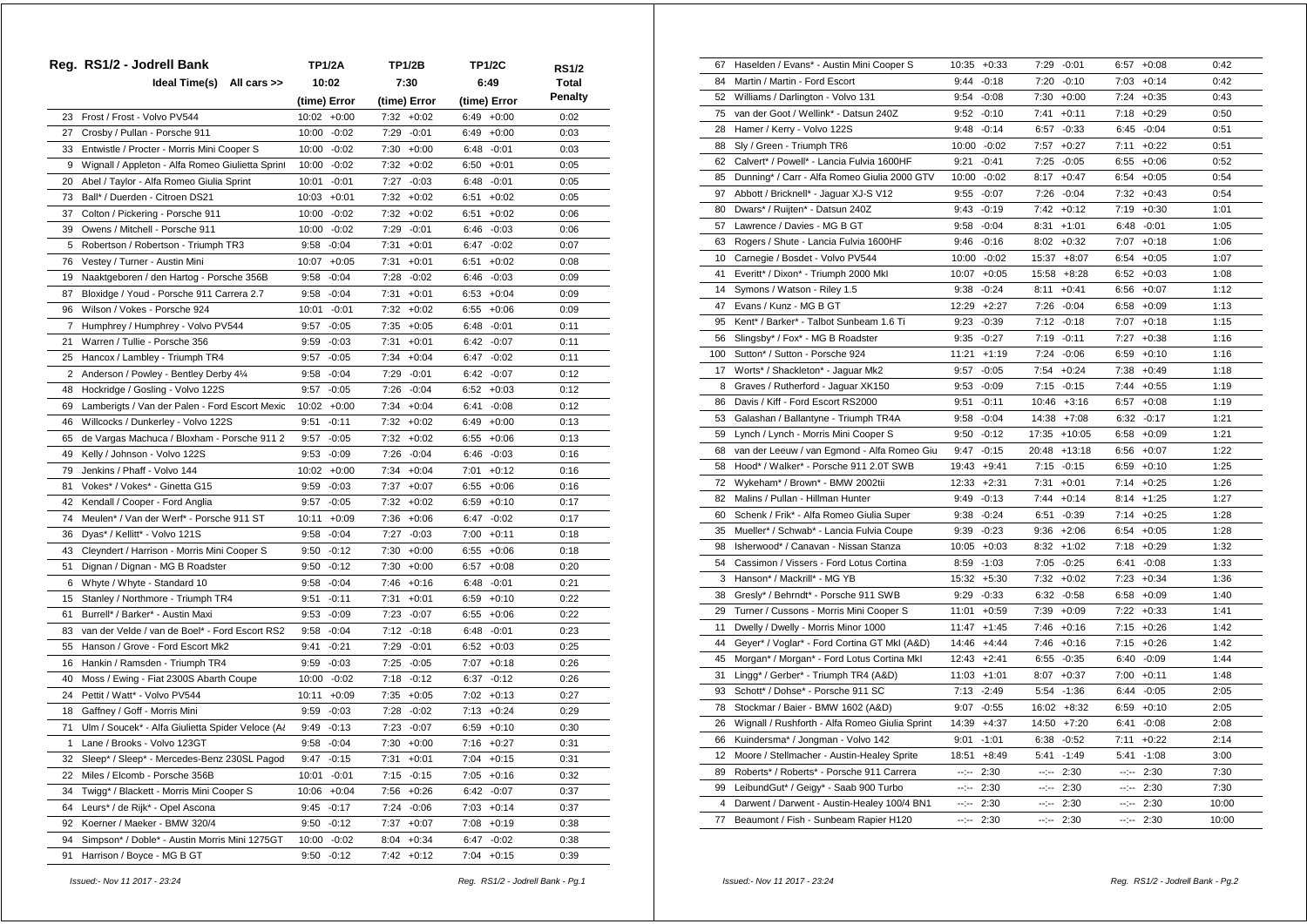|                | Reg. RS1/3 - Goldsitch Moss                      | TP1/3A          | <b>TP1/3B</b>   | <b>TP1/3C</b>   | <b>RS1/3</b>   |  |
|----------------|--------------------------------------------------|-----------------|-----------------|-----------------|----------------|--|
|                | Ideal Time(s) All cars >>                        | 6:48            | 7:37            | 5:03            | <b>Total</b>   |  |
|                |                                                  | (time) Error    | (time) Error    | (time) Error    | <b>Penalty</b> |  |
| 23             | Frost / Frost - Volvo PV544                      | $6:49 +0:01$    | $7:37 +0:00$    | 5:01<br>$-0:02$ | 0:03           |  |
| 85             | Dunning* / Carr - Alfa Romeo Giulia 2000 GTV     | 6:49<br>$+0:01$ | 7:36<br>$-0:01$ | $5:02 -0:01$    | 0:03           |  |
| 96             | Wilson / Vokes - Porsche 924                     | 6:49<br>$+0:01$ | 7:36<br>$-0:01$ | $5:04 +0:01$    | 0:03           |  |
| $\overline{2}$ | Anderson / Powley - Bentley Derby 41/4           | 6:47<br>$-0:01$ | 7:38<br>$+0:01$ | $5:00 - 0:03$   | 0:05           |  |
| 33             | Entwistle / Procter - Morris Mini Cooper S       | 6:47<br>$-0:01$ | 7:35<br>$-0:02$ | 5:05<br>$+0:02$ | 0:05           |  |
| 98             | Isherwood* / Canavan - Nissan Stanza             | 6:49<br>$+0:01$ | 7:37<br>$+0:00$ | 4:59<br>$-0:04$ | 0:05           |  |
| 27             | Crosby / Pullan - Porsche 911                    | $-0:02$<br>6:46 | 7:34<br>$-0:03$ | 5:04<br>$+0:01$ | 0:06           |  |
| 67             | Haselden / Evans* - Austin Mini Cooper S         | $+0:00$<br>6:48 | 7:36<br>$-0:01$ | 5:08<br>$+0:05$ | 0:06           |  |
| 92             | Koerner / Maeker - BMW 320/4                     | $6:50 + 0:02$   | 7:34<br>$-0:03$ | 5:04<br>$+0:01$ | 0:06           |  |
| 20             | Abel / Taylor - Alfa Romeo Giulia Sprint         | 6:48<br>$+0:00$ | 7:37<br>$+0:00$ | $5:10 + 0:07$   | 0:07           |  |
| 43             | Cleyndert / Harrison - Morris Mini Cooper S      | 6:50<br>$+0:02$ | 7:38<br>$+0:01$ | 5:07<br>$+0:04$ | 0:07           |  |
| 74             | Meulen* / Van der Werf* - Porsche 911 ST         | 6:50<br>$+0:02$ | 7:37<br>$+0:00$ | 4:58 -0:05      | 0:07           |  |
| 21             | Warren / Tullie - Porsche 356                    | 6:44<br>$-0:04$ | 7:39<br>$+0:02$ | $5:05 +0:02$    | 0:08           |  |
| 69             | Lamberigts / Van der Palen - Ford Escort Mexic   | 6:49<br>$+0:01$ | 7:38<br>$+0:01$ | $5:10 + 0:07$   | 0:09           |  |
| 72             | Wykeham* / Brown* - BMW 2002tii                  | 6:47<br>$-0:01$ | 7:35<br>$-0:02$ | 5:09<br>$+0:06$ | 0:09           |  |
| 10             | Carnegie / Bosdet - Volvo PV544                  | 6:49<br>$+0:01$ | 7:34<br>$-0:03$ | $5:09 +0:06$    | 0:10           |  |
| 81             | Vokes* / Vokes* - Ginetta G15                    | 6:48<br>$+0:00$ | 7:31<br>$-0:06$ | 4:59<br>$-0:04$ | 0:10           |  |
| 76             | Vestey / Turner - Austin Mini                    | 6:47<br>$-0:01$ | 7:29<br>$-0:08$ | $5:05 +0:02$    | 0:11           |  |
| 87             | Bloxidge / Youd - Porsche 911 Carrera 2.7        | 6:55<br>$+0:07$ | 7:35<br>$-0:02$ | $5:05 + 0:02$   | 0:11           |  |
| 9              | Wignall / Appleton - Alfa Romeo Giulietta Sprint | 6:48<br>$+0:00$ | 7:29<br>$-0:08$ | 5:07<br>$+0:04$ | 0:12           |  |
| 18             | Gaffney / Goff - Morris Mini                     | 6:49<br>$+0:01$ | 7:31<br>$-0:06$ | 4:58<br>$-0:05$ | 0:12           |  |
| 37             | Colton / Pickering - Porsche 911                 | 6:48<br>$+0:00$ | 7:39<br>$+0:02$ | 4:53 -0:10      | 0:12           |  |
| 19             | Naaktgeboren / den Hartog - Porsche 356B         | 6:46<br>$-0:02$ | 7:30<br>$-0:07$ | 5:07<br>$+0:04$ | 0:13           |  |
| 25             | Hancox / Lambley - Triumph TR4                   | 6:45<br>$-0:03$ | 7:30<br>$-0:07$ | $5:00 - 0:03$   | 0:13           |  |
| $\mathbf{1}$   | Lane / Brooks - Volvo 123GT                      | 6:47<br>$-0:01$ | 7:25<br>$-0:12$ | $5:05 + 0:02$   | 0:15           |  |
| 36             | Dyas* / Kellitt* - Volvo 121S                    | $+0:00$<br>6:48 | 7:32<br>$-0:05$ | $5:17 + 0:14$   | 0:19           |  |
| 14             | Symons / Watson - Riley 1.5                      | 6:45<br>$-0:03$ | 7:52<br>$+0:15$ | 5:01<br>$-0:02$ | 0:20           |  |
| 11             | Dwelly / Dwelly - Morris Minor 1000              | 6:43<br>$-0:05$ | 7:42<br>$+0:05$ | 4:52 -0:11      | 0:21           |  |
| 83             | van der Velde / van de Boel* - Ford Escort RS2   | 6:40<br>$-0:08$ | 7:45<br>$+0:08$ | 5:08<br>$+0:05$ | 0:21           |  |
| 40             | Moss / Ewing - Fiat 2300S Abarth Coupe           | 6:40<br>$-0:08$ | 7:36<br>$-0:01$ | $+0:13$<br>5:16 | 0:22           |  |
| 53             | Galashan / Ballantyne - Triumph TR4A             | $+0:00$<br>6:48 | 7:29<br>$-0:08$ | 5:17<br>$+0:14$ | 0:22           |  |
| 88             | Sly / Green - Triumph TR6                        | 6:48<br>$+0:00$ | 7:21<br>$-0:16$ | 4:55<br>$-0:08$ | 0:24           |  |
| 39             | Owens / Mitchell - Porsche 911                   | 6:47<br>$-0:01$ | 7:52<br>$+0:15$ | 5:12<br>$+0:09$ | 0:25           |  |
| 73             | Ball* / Duerden - Citroen DS21                   | 6:46<br>$-0:02$ | 7:19<br>$-0:18$ | 4:58<br>$-0:05$ | 0:25           |  |
| 46             | Willcocks / Dunkerley - Volvo 122S               | 7:00<br>$+0:12$ | 7:31<br>$-0:06$ | 5:13<br>$+0:10$ | 0:28           |  |
| 75             | van der Goot / Wellink* - Datsun 240Z            | 6:52<br>$+0:04$ | 7:41<br>$+0:04$ | 5:24<br>$+0:21$ | 0:29           |  |
| 7              | Humphrey / Humphrey - Volvo PV544                | 6:41<br>$-0:07$ | 7:35<br>$-0:02$ | 4:42 -0:21      | 0:30           |  |
| 52             | Williams / Darlington - Volvo 131                | 6:41<br>$-0:07$ | 7:24<br>$-0:13$ | $5:13 + 0:10$   | 0:30           |  |
| 6              | Whyte / Whyte - Standard 10                      | 6:47<br>$-0:01$ | 8:01<br>$+0:24$ | 4:57 -0:06      | 0:31           |  |
| 84             | Martin / Martin - Ford Escort                    | 6:38<br>$-0:10$ | 7:28<br>$-0:09$ | $5:16 + 0:13$   | 0:32           |  |
| 94             | Simpson* / Doble* - Austin Morris Mini 1275GT    | 6:46<br>$-0:02$ | 7:21<br>$-0:16$ | 4:49 -0:14      | 0:32           |  |
| 16             | Hankin / Ramsden - Triumph TR4                   | 6:46<br>$-0:02$ | 7:10<br>$-0:27$ | $5:10 + 0:07$   | 0:36           |  |
| 55             | Hanson / Grove - Ford Escort Mk2                 | 6:37<br>$-0:11$ | 7:25<br>$-0:12$ | 4:50 -0:13      | 0:36           |  |
| 42             | Kendall / Cooper - Ford Anglia                   | $6:53 + 0:05$   | 7:31<br>$-0:06$ | $5:30 +0:27$    | 0:38           |  |
| 51             | Dignan / Dignan - MG B Roadster                  | $-0:01$<br>6:47 | 7:36<br>$-0:01$ | 5:39<br>$+0:36$ | 0:38           |  |
| 59             | Lynch / Lynch - Morris Mini Cooper S             | 6:51<br>$+0:03$ | 7:17<br>$-0:20$ | $5:19 + 0:16$   | 0:39           |  |
| 97             | Abbott / Bricknell* - Jaguar XJ-S V12            | $6:32 -0:16$    | 7:24 -0:13      | $5:14 + 0:11$   | 0:40           |  |

| 15  | Stanley / Northmore - Triumph TR4                | 6:44             | $-0:04$       |              | 7:30 -0:07    | 5:35         | $+0:32$        | 0:43  |
|-----|--------------------------------------------------|------------------|---------------|--------------|---------------|--------------|----------------|-------|
| 86  | Davis / Kiff - Ford Escort RS2000                | 6:43             | $-0:05$       | 7:36         | $-0:01$       | 5:40         | $+0:37$        | 0:43  |
| 57  | Lawrence / Davies - MG B GT                      | 6:22             | $-0:26$       |              | 7:32 -0:05    | 5:17         | $+0:14$        | 0:45  |
| 65  | de Vargas Machuca / Bloxham - Porsche 911 2      | 6:21             | $-0:27$       | 7:35         | $-0:02$       | 5:19         | $+0:16$        | 0:45  |
| 49  | Kelly / Johnson - Volvo 122S                     | 6:53             | $+0:05$       | 7:14         | $-0:23$       | 5:21         | $+0:18$        | 0:46  |
| 48  | Hockridge / Gosling - Volvo 122S                 | 6:51             | $+0:03$       | 6:58         | $-0:39$       | 5:10         | $+0:07$        | 0:49  |
| 8   | Graves / Rutherford - Jaguar XK150               | 6:36             | $-0:12$       | 7:28         | $-0:09$       | 5:33         | $+0:30$        | 0:51  |
| 80  | Dwars* / Ruijten* - Datsun 240Z                  | 6:52             | $+0:04$       | 7:12         | $-0:25$       | 4:38         | $-0:25$        | 0:54  |
| 26  | Wignall / Rushforth - Alfa Romeo Giulia Sprint   | 6:14             | $-0:34$       |              | $7:43 +0:06$  | 5:24         | $+0:21$        | 1:01  |
| 12  | Moore / Stellmacher - Austin-Healey Sprite       | 6:32             | $-0:16$       | 6:56         | $-0:41$       | 4:58         | $-0:05$        | 1:02  |
| 63  | Rogers / Shute - Lancia Fulvia 1600HF            | 6:29             | $-0:19$       | 7:37         | $+0:00$       | 5:48         | $+0:45$        | 1:04  |
| 29  | Turner / Cussons - Morris Mini Cooper S          | 6:31             | $-0:17$       | 7:20         | $-0:17$       | 5:36         | $+0:33$        | 1:07  |
| 28  | Hamer / Kerry - Volvo 122S                       | 6:35             | $-0:13$       |              | $6:53 - 0:44$ |              | $5:16 + 0:13$  | 1:10  |
| 82  | Malins / Pullan - Hillman Hunter                 |                  | $6:43 - 0:05$ |              | 7:32 -0:05    |              | $6:06 +1:03$   | 1:10  |
| 66  | Kuindersma* / Jongman - Volvo 142                | 6:48             | $+0:00$       |              | $7:47 +0:10$  |              | $13:38 + 8:35$ | 1:10  |
| 62  | Calvert* / Powell* - Lancia Fulvia 1600HF        | 6:08             | $-0:40$       | 7:22         | $-0:15$       | 5:23         | $+0:20$        | 1:15  |
| 38  | Gresly* / Behrndt* - Porsche 911 SWB             | 6:37             | $-0:11$       | 9:27         | $+1:50$       | 5:07         | $+0:04$        | 1:15  |
| 64  | Leurs* / de Rijk* - Opel Ascona                  | 6:39             | $-0:09$       | 7:28         | $-0:09$       | 10:47        | $+5:44$        | 1:18  |
| 58  | Hood* / Walker* - Porsche 911 2.0T SWB           | 8:27             | $+1:39$       | 7:17         | $-0:20$       | 5:02         | $-0:01$        | 1:21  |
| 34  | Twigg* / Blackett - Morris Mini Cooper S         | 7:54             | $+1:06$       | 7:45         | $+0:08$       | 4:47         | $-0:16$        | 1:24  |
| 44  | Geyer* / Voglar* - Ford Cortina GT MkI (A&D)     | 5:48             | $-1:00$       | 7:41         | $+0:04$       | 5:27         | $+0:24$        | 1:28  |
| 32  | Sleep* / Sleep* - Mercedes-Benz 230SL Pagod      | 6:40             | $-0:08$       | 7:12         | $-0:25$       | 9:36         | $+4:33$        | 1:33  |
| 56  | Slingsby* / Fox* - MG B Roadster                 | 6:35             | $-0:13$       | 6:50         | $-0:47$       | 5:38         | $+0:35$        | 1:35  |
| 24  | Pettit / Watt* - Volvo PV544                     |                  | $6:56 + 0:08$ |              | $6:48 - 0:49$ |              | $5:42 +0:39$   | 1:36  |
| 79  | Jenkins / Phaff - Volvo 144                      | 6:56             | $+0:08$       | 8:07         | $+0:30$       |              | 29:12 +24:09   | 1:38  |
| 91  | Harrison / Boyce - MG B GT                       | 6:16             | $-0:32$       |              | 7:14 -0:23    |              | $5:49 + 0:46$  | 1:41  |
| 71  | Ulm / Soucek* - Alfa Giulietta Spider Veloce (A& | 6:28             | $-0:20$       | 8:41         | $+1:04$       | 5:25         | $+0:22$        | 1:42  |
| 35  | Mueller* / Schwab* - Lancia Fulvia Coupe         | 5:56             | $-0:52$       | 8:27         | $+0:50$       | 5:09         | $+0:06$        | 1:48  |
| 68  | van der Leeuw / van Egmond - Alfa Romeo Giu      | 6:07             | $-0:41$       | 6:54         | $-0:43$       | 5:30         | $+0:27$        | 1:51  |
| 5   | Robertson / Robertson - Triumph TR3              | 6:07             | $-0:41$       | 7:48         | $+0:11$       | 6:08         | $+1:05$        | 1:52  |
| 17  | Worts* / Shackleton* - Jaguar Mk2                | 10:47            | $+3:59$       | 7:20         | $-0:17$       | 5:38         | $+0:35$        | 1:52  |
|     |                                                  |                  |               |              |               |              |                |       |
| 95  | Kent* / Barker* - Talbot Sunbeam 1.6 Ti          |                  | $6:02 -0:46$  |              | $6:30 - 1:07$ | 5:12         | $+0:09$        | 1:55  |
| 41  | Everitt* / Dixon* - Triumph 2000 Mkl             | 7:13             | $+0:25$       | 8:07         | $+0:30$       | 7:43         | $+2:40$        | 1:55  |
| 22  | Miles / Elcomb - Porsche 356B                    | 6:50             | $+0:02$       | 6:27         | $-1:10$       | 6:31         | $+1:28$        | 2:02  |
| 54  | Cassimon / Vissers - Ford Lotus Cortina          | 6:42             | $-0:06$       | 6:34         | $-1:03$       | 7:10         | $+2:07$        | 2:06  |
| 93  | Schott* / Dohse* - Porsche 911 SC                |                  | $5:40 - 1:08$ |              | $6:34 -1:03$  | 4:56         | $-0:07$        | 2:07  |
| 100 | Sutton* / Sutton - Porsche 924                   |                  | $8:27 +1:39$  |              | 7:30 -0:07    | 6:08         | $+1:05$        | 2:07  |
| 3   | Hanson* / Mackrill* - MG YB                      | 6:40             | $-0:08$       | 9:15         | $+1:38$       | 7:48         | $+2:45$        | 2:08  |
| 47  | Evans / Kunz - MG B GT                           | 6:04             | $-0:44$       | 8:16         | $+0:39$       | 5:52         | $+0:49$        | 2:12  |
| 45  | Morgan* / Morgan* - Ford Lotus Cortina Mkl       | 6:36             | $-0:12$       | 8:41         | $+1:04$       |              | $10:46 + 5:43$ | 2:12  |
| 61  | Burrell* / Barker* - Austin Maxi                 | 6:30             | $-0:18$       |              | $6:29 -1:08$  | 6:11         | $+1:08$        | 2:18  |
| 78  | Stockmar / Baier - BMW 1602 (A&D)                | 5:37             | $-1:11$       |              | 10:07 +2:30   | 4:25         | $-0:38$        | 2:38  |
| 60  | Schenk / Frik* - Alfa Romeo Giulia Super         | 7:02             | $+0:14$       |              | $10:03 +2:26$ | $-2 - 2 - 1$ | 2:30           | 3:44  |
| 31  | Lingg* / Gerber* - Triumph TR4 (A&D)             | 6:12             | $-0:36$       |              | $6:37 - 1:00$ | $-1 - 1$     | 2:30           | 4:06  |
|     |                                                  |                  |               |              |               |              |                |       |
| 4   | Darwent / Darwent - Austin-Healey 100/4 BN1      | $-2 - 2 - 1 = 0$ | 2:30          | $-25 - 1$    | 2:30          | --:--        | 2:30           | 10:00 |
| 77  | Beaumont / Fish - Sunbeam Rapier H120            | --:--            | 2:30          | $-2 - 1$     | 2:30          | $-2 - 2 - 1$ | 2:30           | 10:00 |
| 89  | Roberts* / Roberts* - Porsche 911 Carrera        | $-2 - 2 - 1$     | 2:30          | $-2 - 2 - 1$ | 2:30          | $-2 - 1$     | 2:30           | 10:00 |
| 99  | LeibundGut* / Geigy* - Saab 900 Turbo            | $-2 - 1$         | 2:30          | $-2 - 2 - 1$ | 2:30          | --1--        | 2:30           | 10:00 |

 *Issued:- Nov 11 2017 - 23:24 Reg. RS1/3 - Goldsitch Moss - Pg.1*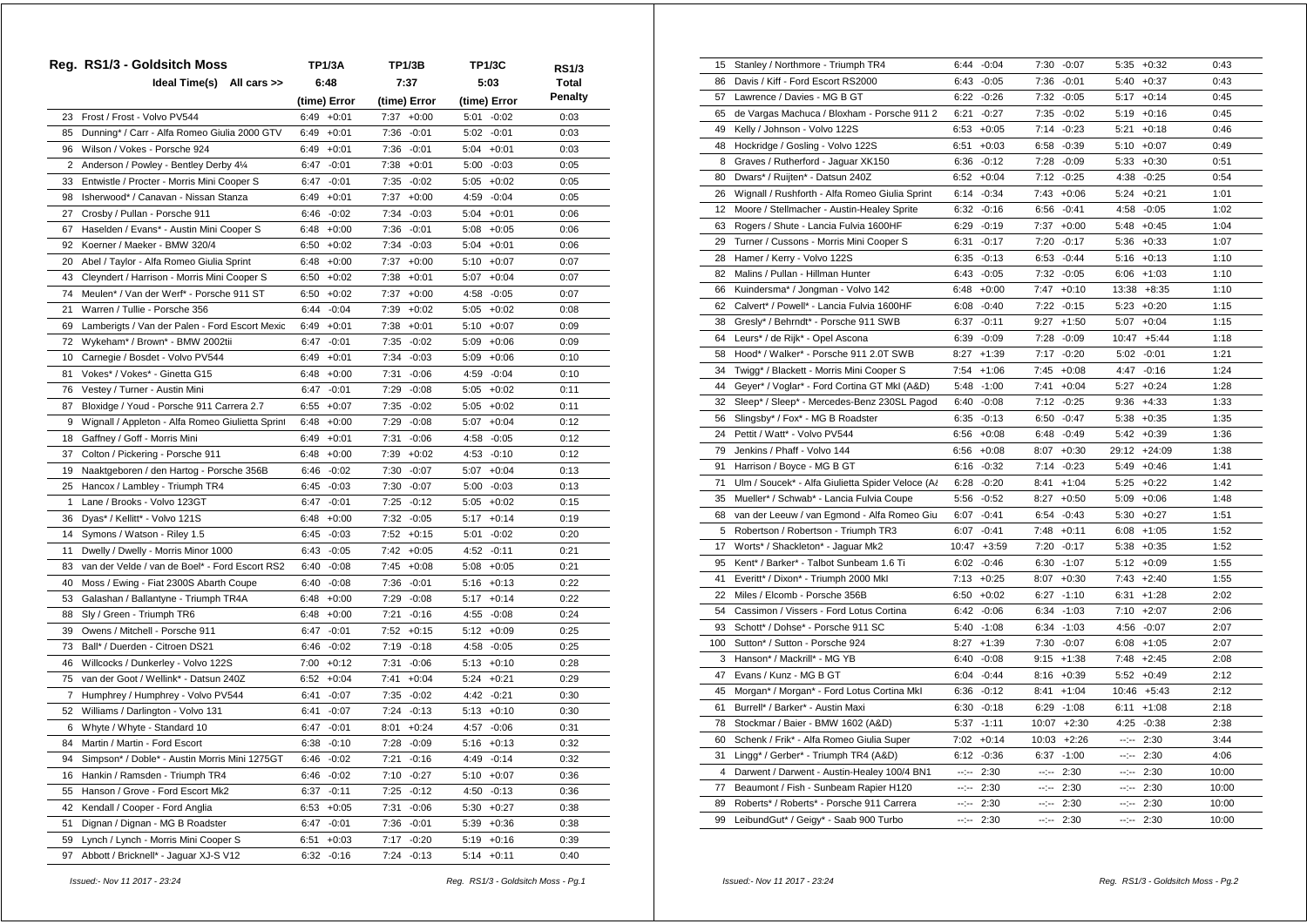|                 | Reg. RS1/4 - Derbyshire Dales                    | <b>TP1/4A</b>   | <b>TP1/4B</b>   |      | <b>TP1/4C</b> | RS1/4   |
|-----------------|--------------------------------------------------|-----------------|-----------------|------|---------------|---------|
|                 | Ideal Time(s) All cars >>                        | 6:07            | 7:27            |      | 4:58          | Total   |
|                 |                                                  | (time) Error    | (time) Error    |      | (time) Error  | Penalty |
| 67              | Haselden / Evans* - Austin Mini Cooper S         | 6:11<br>$+0:04$ | 7:31<br>$+0:04$ |      | $5:05 +0:07$  | 0:15    |
| 69              | Lamberigts / Van der Palen - Ford Escort Mexic   | 6:12<br>$+0:05$ | 7:31<br>$+0:04$ |      | $5:05 +0:07$  | 0:16    |
| 10 <sup>1</sup> | Carnegie / Bosdet - Volvo PV544                  | 6:10<br>$+0:03$ | 7:22<br>$-0:05$ |      | $5:09 +0:11$  | 0:19    |
| 21              | Warren / Tullie - Porsche 356                    | 6:11<br>$+0:04$ | 7:25<br>$-0:02$ | 5:11 | $+0:13$       | 0:19    |
| 65              | de Vargas Machuca / Bloxham - Porsche 911 2      | 6:11<br>$+0:04$ | 7:21<br>$-0:06$ | 5:07 | $+0:09$       | 0:19    |
| 7               | Humphrey / Humphrey - Volvo PV544                | $+0:02$<br>6:09 | 7:24<br>$-0:03$ |      | $5:16 + 0:18$ | 0:23    |
| 27              | Crosby / Pullan - Porsche 911                    | $+0:04$<br>6:11 | 7:24<br>$-0:03$ | 5:17 | $+0:19$       | 0:26    |
| 42              | Kendall / Cooper - Ford Anglia                   | 6:11<br>$+0:04$ | 7:28<br>$+0:01$ | 5:19 | $+0:21$       | 0:26    |
| 9               | Wignall / Appleton - Alfa Romeo Giulietta Sprint | 6:13<br>$+0:06$ | 7:28<br>$+0:01$ |      | $5:18 + 0:20$ | 0:27    |
| 49              | Kelly / Johnson - Volvo 122S                     | 6:11<br>$+0:04$ | 7:30<br>$+0:03$ | 5:19 | $+0:21$       | 0:28    |
| 33              | Entwistle / Procter - Morris Mini Cooper S       | 6:09<br>$+0:02$ | 7:27<br>$+0:00$ | 5:26 | $+0:28$       | 0:30    |
| 1               | Lane / Brooks - Volvo 123GT                      | 6:05<br>$-0:02$ | 7:30<br>$+0:03$ | 5:27 | $+0:29$       | 0:34    |
| 87              | Bloxidge / Youd - Porsche 911 Carrera 2.7        | 6:11<br>$+0:04$ | 7:25<br>$-0:02$ | 5:27 | $+0:29$       | 0:35    |
| $\overline{2}$  | Anderson / Powley - Bentley Derby 41/4           | 6:23<br>$+0:16$ | $7:33 +0:06$    |      | $5:13 + 0:15$ | 0:37    |
| 18              | Gaffney / Goff - Morris Mini                     | $6:10 + 0:03$   | 7:25<br>$-0:02$ | 5:32 | $+0:34$       | 0:39    |
| 25              | Hancox / Lambley - Triumph TR4                   | $6:10 + 0:03$   | 7:25<br>$-0:02$ |      | $5:32 +0:34$  | 0:39    |
| 20              | Abel / Taylor - Alfa Romeo Giulia Sprint         | 6:11<br>$+0:04$ | 7:24<br>$-0:03$ | 5:31 | $+0:33$       | 0:40    |
| 23              | Frost / Frost - Volvo PV544                      | 6:06<br>$-0:01$ | 7:27<br>$+0:00$ |      | $5:38 + 0:40$ | 0:41    |
| 26              | Wignall / Rushforth - Alfa Romeo Giulia Sprint   | $6:12 + 0:05$   | 7:35<br>$+0:08$ |      | $5:26 + 0:28$ | 0:41    |
| 43              | Cleyndert / Harrison - Morris Mini Cooper S      | 6:06<br>$-0:01$ | 7:28<br>$+0:01$ | 5:41 | $+0:43$       | 0:45    |
| 98              | Isherwood* / Canavan - Nissan Stanza             | 6:11<br>$+0:04$ | 7:18<br>$-0:09$ |      | $5:30 + 0:32$ | 0:45    |
| 68              | van der Leeuw / van Egmond - Alfa Romeo Giu      | $+0:03$<br>6:10 | 7:12<br>$-0:15$ |      | $5:26 + 0:28$ | 0:46    |
| 22              | Miles / Elcomb - Porsche 356B                    | 6:29<br>$+0:22$ | 7:27<br>$+0:00$ |      | $5:24 +0:26$  | 0:48    |
| 85              | Dunning* / Carr - Alfa Romeo Giulia 2000 GTV     | 6:15<br>$+0:08$ | 7:30<br>$+0:03$ | 5:35 | $+0:37$       | 0:48    |
| 39              | Owens / Mitchell - Porsche 911                   | 6:12<br>$+0:05$ | 7:31<br>$+0:04$ |      | $5:28 + 0:30$ | 0:49    |
| 48              | Hockridge / Gosling - Volvo 122S                 | 6:09<br>$+0:02$ | 7:37<br>$+0:10$ | 5:37 | $+0:39$       | 0:51    |
| 94              | Simpson* / Doble* - Austin Morris Mini 1275GT    | 6:13<br>$+0:06$ | 7:15<br>$-0:12$ |      | $5:35 + 0:37$ | 0:55    |
| 36              | Dyas* / Kellitt* - Volvo 121S                    | 6:15<br>$+0:08$ | 7:40<br>$+0:13$ |      | $5:34 +0:36$  | 0:57    |
| 41              | Everitt* / Dixon* - Triumph 2000 Mkl             | 6:24<br>$+0:17$ | 7:24 -0:03      |      | $5:37 +0:39$  | 0:59    |
| 86              | Davis / Kiff - Ford Escort RS2000                | 6:07<br>$+0:00$ | 7:27<br>$+0:00$ |      | 17:32 +12:34  | 1:00    |
| 74              | Meulen* / Van der Werf* - Porsche 911 ST         | $+0:07$<br>6:14 | 7:33<br>$+0:06$ |      | $5:46 + 0:48$ | 1:01    |
| 55              | Hanson / Grove - Ford Escort Mk2                 | 6:06<br>$-0:01$ | 7:29<br>$+0:02$ |      | $6:03 +1:05$  | 1:03    |
| 51              | Dignan / Dignan - MG B Roadster                  | 6:05<br>$-0:02$ | 7:26<br>$-0:01$ |      | 18:16 +13:18  | 1:03    |
| 81              | Vokes* / Vokes* - Ginetta G15                    | $6:15 + 0:08$   | 7:21<br>$-0:06$ | 5:48 | $+0:50$       | 1:04    |
| 19              | Naaktgeboren / den Hartog - Porsche 356B         | 6:09<br>$+0:02$ | 7:25<br>$-0:02$ |      | $7:19 +2:21$  | 1:04    |
| 96              | Wilson / Vokes - Porsche 924                     | $+0:04$<br>6:11 | 7:31<br>$+0:04$ | 5:55 | $+0:57$       | 1:05    |
| 40              | Moss / Ewing - Fiat 2300S Abarth Coupe           | 6:10<br>$+0:03$ | 7:25<br>$-0:02$ | 6:11 | $+1:13$       | 1:05    |
| 57              | Lawrence / Davies - MG B GT                      | 6:10<br>$+0:03$ | 7:29<br>$+0:02$ | 6:26 | $+1:28$       | 1:05    |
| 37              | Colton / Pickering - Porsche 911                 | 6:10<br>$+0:03$ | 7:29<br>$+0:02$ | 6:28 | $+1:30$       | 1:05    |
| 84              | Martin / Martin - Ford Escort                    | 6:10<br>$+0:03$ | 7:25<br>-0:02   | 8:15 | $+3:17$       | 1:05    |
| 16              | Hankin / Ramsden - Triumph TR4                   | 6:04<br>$-0:03$ | 7:22<br>$-0:05$ | 5:56 | $+0:58$       | 1:06    |
| 14              | Symons / Watson - Riley 1.5                      | $6:03 -0:04$    | 7:31<br>$+0:04$ |      | $6:29 +1:31$  | 1:08    |
| 6               | Whyte / Whyte - Standard 10                      | $6:07 +0:00$    | 7:19 -0:08      |      | $6:47 +1:49$  | 1:08    |
| 11              | Dwelly / Dwelly - Morris Minor 1000              | $6:07 +0:00$    | 7:19 -0:08      |      | $6:56$ +1:58  | 1:08    |
| 46              | Willcocks / Dunkerley - Volvo 122S               | $6:07 +0:00$    | 7:36<br>$+0:09$ |      | $6:12 +1:14$  | 1:09    |
| 53              | Galashan / Ballantyne - Triumph TR4A             | $6:17 + 0:10$   | $7:28$ +0:01    |      | $6:07 +1:09$  | 1:11    |
| 15              | Stanley / Northmore - Triumph TR4                | $6:18 + 0:11$   | $7:35 +0:08$    | 5:51 | $+0:53$       | 1:12    |

| 79             | Jenkins / Phaff - Volvo 144                      |                                                                                                                                                                                                                                                                                                                                                                                                                                                                            | $6:10 + 0:03$ |                                                                                                                                                                                                                                                                                                                                                                                                                                                | 7:17 -0:10    |              | $6:05 +1:07$  | 1:13  |
|----------------|--------------------------------------------------|----------------------------------------------------------------------------------------------------------------------------------------------------------------------------------------------------------------------------------------------------------------------------------------------------------------------------------------------------------------------------------------------------------------------------------------------------------------------------|---------------|------------------------------------------------------------------------------------------------------------------------------------------------------------------------------------------------------------------------------------------------------------------------------------------------------------------------------------------------------------------------------------------------------------------------------------------------|---------------|--------------|---------------|-------|
| 73             | Ball* / Duerden - Citroen DS21                   |                                                                                                                                                                                                                                                                                                                                                                                                                                                                            | $6:13 + 0:06$ |                                                                                                                                                                                                                                                                                                                                                                                                                                                | $7:15 -0:12$  |              | $5:44 + 0:46$ | 1:14  |
| 52             | Williams / Darlington - Volvo 131                |                                                                                                                                                                                                                                                                                                                                                                                                                                                                            | $6:32 + 0:25$ |                                                                                                                                                                                                                                                                                                                                                                                                                                                | 7:26 -0:01    |              | $5:46 + 0:48$ | 1:14  |
| 64             | Leurs* / de Rijk* - Opel Ascona                  |                                                                                                                                                                                                                                                                                                                                                                                                                                                                            | $6:25 +0:18$  |                                                                                                                                                                                                                                                                                                                                                                                                                                                | $8:15 + 0:48$ |              | $5:06$ +0:08  | 1:14  |
| 92             | Koerner / Maeker - BMW 320/4                     |                                                                                                                                                                                                                                                                                                                                                                                                                                                                            | $6:08 + 0:01$ |                                                                                                                                                                                                                                                                                                                                                                                                                                                | $7:40 +0:13$  |              | $5:59 +1:01$  | 1:14  |
| 97             | Abbott / Bricknell* - Jaguar XJ-S V12            | 6:13                                                                                                                                                                                                                                                                                                                                                                                                                                                                       | $+0:06$       | 7:19                                                                                                                                                                                                                                                                                                                                                                                                                                           | $-0:08$       | 6:41         | $+1:43$       | 1:14  |
| 100            | Sutton* / Sutton - Porsche 924                   | 6:14                                                                                                                                                                                                                                                                                                                                                                                                                                                                       | $+0:07$       | 7:19                                                                                                                                                                                                                                                                                                                                                                                                                                           | $-0:08$       | 6:52         | $+1:54$       | 1:15  |
| 28             | Hamer / Kerry - Volvo 122S                       | 6:14                                                                                                                                                                                                                                                                                                                                                                                                                                                                       | $+0:07$       | 7:09                                                                                                                                                                                                                                                                                                                                                                                                                                           | $-0:18$       |              | $6:32 +1:34$  | 1:25  |
| 17             | Worts* / Shackleton* - Jaguar Mk2                |                                                                                                                                                                                                                                                                                                                                                                                                                                                                            | 5:50 -0:17    | 7:17                                                                                                                                                                                                                                                                                                                                                                                                                                           | $-0:10$       | 6:03         | $+1:05$       | 1:27  |
| 54             | Cassimon / Vissers - Ford Lotus Cortina          |                                                                                                                                                                                                                                                                                                                                                                                                                                                                            | $5:56 - 0:11$ | 7:11                                                                                                                                                                                                                                                                                                                                                                                                                                           | $-0:16$       |              | $6:40 + 1:42$ | 1:27  |
| 76             | Vestey / Turner - Austin Mini                    | 6:13                                                                                                                                                                                                                                                                                                                                                                                                                                                                       | $+0:06$       | 6:59                                                                                                                                                                                                                                                                                                                                                                                                                                           | $-0:28$       | 5:52         | $+0:54$       | 1:28  |
| 32             | Sleep* / Sleep* - Mercedes-Benz 230SL Pagod      | 6:12                                                                                                                                                                                                                                                                                                                                                                                                                                                                       | $+0:05$       | 7:50                                                                                                                                                                                                                                                                                                                                                                                                                                           | $+0:23$       |              | $6:15 +1:17$  | 1:28  |
| 83             | van der Velde / van de Boel* - Ford Escort RS2   | 6:19                                                                                                                                                                                                                                                                                                                                                                                                                                                                       | $+0:12$       | 7:48                                                                                                                                                                                                                                                                                                                                                                                                                                           | $+0:21$       |              | $6:55 + 1:57$ | 1:33  |
| 91             | Harrison / Boyce - MG B GT                       |                                                                                                                                                                                                                                                                                                                                                                                                                                                                            | $7:42 +1:35$  | 7:21                                                                                                                                                                                                                                                                                                                                                                                                                                           | $-0:06$       |              | $5:30 + 0:32$ | 1:38  |
| 88             | Sly / Green - Triumph TR6                        |                                                                                                                                                                                                                                                                                                                                                                                                                                                                            | $6:26 + 0:19$ |                                                                                                                                                                                                                                                                                                                                                                                                                                                | $6:36 - 0:51$ |              | $5:27 +0:29$  | 1:39  |
| 29             | Turner / Cussons - Morris Mini Cooper S          | 6:24                                                                                                                                                                                                                                                                                                                                                                                                                                                                       | $+0:17$       |                                                                                                                                                                                                                                                                                                                                                                                                                                                | $7:52 +0:25$  |              | $6:53 +1:55$  | 1:42  |
| 38             | Gresly* / Behrndt* - Porsche 911 SWB             | 5:58                                                                                                                                                                                                                                                                                                                                                                                                                                                                       | $-0:09$       | 6:49                                                                                                                                                                                                                                                                                                                                                                                                                                           | $-0:38$       |              | $5:56 + 0:58$ | 1:45  |
| 24             | Pettit / Watt* - Volvo PV544                     |                                                                                                                                                                                                                                                                                                                                                                                                                                                                            | $6:43 + 0:36$ | 7:27                                                                                                                                                                                                                                                                                                                                                                                                                                           | $+0:00$       |              | 6:13 +1:15    | 1:46  |
| 75             | van der Goot / Wellink* - Datsun 240Z            | 6:27                                                                                                                                                                                                                                                                                                                                                                                                                                                                       | $+0:20$       | 7:55                                                                                                                                                                                                                                                                                                                                                                                                                                           | $+0:28$       |              | $6:36 +1:38$  | 1:48  |
| 35             | Mueller* / Schwab* - Lancia Fulvia Coupe         | 6:14                                                                                                                                                                                                                                                                                                                                                                                                                                                                       | $+0:07$       | 6:45                                                                                                                                                                                                                                                                                                                                                                                                                                           | $-0:42$       |              | $6:36 +1:38$  | 1:49  |
| 66             | Kuindersma* / Jongman - Volvo 142                | 6:16                                                                                                                                                                                                                                                                                                                                                                                                                                                                       | $+0:09$       |                                                                                                                                                                                                                                                                                                                                                                                                                                                | $8:09 +0:42$  |              | $6:26$ +1:28  | 1:51  |
| 8              | Graves / Rutherford - Jaguar XK150               | 7:59                                                                                                                                                                                                                                                                                                                                                                                                                                                                       | $+1:52$       | 7:30                                                                                                                                                                                                                                                                                                                                                                                                                                           | $+0:03$       | 5:47         | $+0:49$       | 1:52  |
| 89             | Roberts* / Roberts* - Porsche 911 Carrera        | 5:23                                                                                                                                                                                                                                                                                                                                                                                                                                                                       | $-0:44$       | 7:17                                                                                                                                                                                                                                                                                                                                                                                                                                           | $-0:10$       | 7:00         | $+2:02$       | 1:54  |
| 5              | Robertson / Robertson - Triumph TR3              |                                                                                                                                                                                                                                                                                                                                                                                                                                                                            | $7:03 +0:56$  |                                                                                                                                                                                                                                                                                                                                                                                                                                                | $7:28 +0:01$  |              | $6:38 +1:40$  | 1:57  |
| 78             | Stockmar / Baier - BMW 1602 (A&D)                | 7:37                                                                                                                                                                                                                                                                                                                                                                                                                                                                       | $+1:30$       |                                                                                                                                                                                                                                                                                                                                                                                                                                                | 7:22 -0:05    |              | $6:23 +1:25$  | 2:05  |
| 80             | Dwars* / Ruijten* - Datsun 240Z                  |                                                                                                                                                                                                                                                                                                                                                                                                                                                                            | $6:49 + 0:42$ |                                                                                                                                                                                                                                                                                                                                                                                                                                                | 7:03 -0:24    |              | $6:18 + 1:20$ | 2:06  |
| 59             | Lynch / Lynch - Morris Mini Cooper S             | 7:57                                                                                                                                                                                                                                                                                                                                                                                                                                                                       | $+1:50$       | 7:22                                                                                                                                                                                                                                                                                                                                                                                                                                           | $-0:05$       |              | 22:15 +17:17  | 2:05  |
| 63             | Rogers / Shute - Lancia Fulvia 1600HF            | 6:57                                                                                                                                                                                                                                                                                                                                                                                                                                                                       | $+0:50$       |                                                                                                                                                                                                                                                                                                                                                                                                                                                | 7:08 -0:19    |              | $6:03 +1:05$  | 2:09  |
| 60             | Schenk / Frik* - Alfa Romeo Giulia Super         | 6:16                                                                                                                                                                                                                                                                                                                                                                                                                                                                       | $+0:09$       | 10:44                                                                                                                                                                                                                                                                                                                                                                                                                                          | $+3:17$       |              | $7:03 +2:05$  | 2:09  |
| 61             | Burrell* / Barker* - Austin Maxi                 | 8:40                                                                                                                                                                                                                                                                                                                                                                                                                                                                       | $+2:33$       | 7:11                                                                                                                                                                                                                                                                                                                                                                                                                                           | $-0:16$       | 9:35         | $+4:37$       | 2:16  |
| 82             | Malins / Pullan - Hillman Hunter                 |                                                                                                                                                                                                                                                                                                                                                                                                                                                                            | $6:35 + 0:28$ |                                                                                                                                                                                                                                                                                                                                                                                                                                                | $6:35 - 0:52$ |              | $6:56 +1:58$  | 2:20  |
| 56             | Slingsby* / Fox* - MG B Roadster                 | 6:28                                                                                                                                                                                                                                                                                                                                                                                                                                                                       | $+0:21$       | 8:32                                                                                                                                                                                                                                                                                                                                                                                                                                           | $+1:05$       |              | $7:14 +2:16$  | 2:21  |
| 71             | Ulm / Soucek* - Alfa Giulietta Spider Veloce (Al | 7:28                                                                                                                                                                                                                                                                                                                                                                                                                                                                       | $+1:21$       | 7:04                                                                                                                                                                                                                                                                                                                                                                                                                                           | $-0:23$       | 6:55         | $+1:57$       | 2:23  |
| 62             | Calvert* / Powell* - Lancia Fulvia 1600HF        | 7:07                                                                                                                                                                                                                                                                                                                                                                                                                                                                       | $+1:00$       | 6:57                                                                                                                                                                                                                                                                                                                                                                                                                                           | $-0:30$       |              | $5:55 + 0:57$ | 2:37  |
| 58             | Hood* / Walker* - Porsche 911 2.0T SWB           | 7:48                                                                                                                                                                                                                                                                                                                                                                                                                                                                       | $+1:41$       | 6:38                                                                                                                                                                                                                                                                                                                                                                                                                                           | $-0:49$       |              | $6:08 +1:10$  | 2:49  |
| 34             | Twigg* / Blackett - Morris Mini Cooper S         | 6:09                                                                                                                                                                                                                                                                                                                                                                                                                                                                       | $+0:02$       |                                                                                                                                                                                                                                                                                                                                                                                                                                                | 7:17 -0:10    | $-2 - 2 - 1$ | 2:30          | 2:52  |
| 12             | Moore / Stellmacher - Austin-Healey Sprite       | 7:37                                                                                                                                                                                                                                                                                                                                                                                                                                                                       | $+1:30$       |                                                                                                                                                                                                                                                                                                                                                                                                                                                | 5:48 -1:39    |              | $6:02 +1:04$  | 3:00  |
| 44             | Geyer* / Voglar* - Ford Cortina GT MkI (A&D)     | 9:08                                                                                                                                                                                                                                                                                                                                                                                                                                                                       | $+3:01$       | 8:42                                                                                                                                                                                                                                                                                                                                                                                                                                           | $+1:15$       | 8:20         | $+3:22$       | 3:00  |
| 93             | Schott* / Dohse* - Porsche 911 SC                | 8:27                                                                                                                                                                                                                                                                                                                                                                                                                                                                       | $+2:20$       |                                                                                                                                                                                                                                                                                                                                                                                                                                                | 17:43 +10:16  | 7:27         | $+2:29$       | 3:00  |
| 95             | Kent* / Barker* - Talbot Sunbeam 1.6 Ti          | 5:49                                                                                                                                                                                                                                                                                                                                                                                                                                                                       | $-0:18$       | 7:12                                                                                                                                                                                                                                                                                                                                                                                                                                           | $-0:15$       | $-2 - 1$     | 2:30          | 3:03  |
| 72             | Wykeham* / Brown* - BMW 2002tii                  | $\frac{1}{2} \left( \frac{1}{2} \right) \left( \frac{1}{2} \right) \left( \frac{1}{2} \right) \left( \frac{1}{2} \right) \left( \frac{1}{2} \right) \left( \frac{1}{2} \right) \left( \frac{1}{2} \right) \left( \frac{1}{2} \right) \left( \frac{1}{2} \right) \left( \frac{1}{2} \right) \left( \frac{1}{2} \right) \left( \frac{1}{2} \right) \left( \frac{1}{2} \right) \left( \frac{1}{2} \right) \left( \frac{1}{2} \right) \left( \frac{1}{2} \right) \left( \frac$ | 2:30          |                                                                                                                                                                                                                                                                                                                                                                                                                                                | $--:- 0:00$   | 6:46         | $+1:48$       | 3:30  |
| 47             | Evans / Kunz - MG B GT                           | 6:24                                                                                                                                                                                                                                                                                                                                                                                                                                                                       | $+0:17$       |                                                                                                                                                                                                                                                                                                                                                                                                                                                | 10:02 +2:35   | $-2 - 2 - 1$ | 2:30          | 3:47  |
| 31             | Lingg* / Gerber* - Triumph TR4 (A&D)             | 9:21                                                                                                                                                                                                                                                                                                                                                                                                                                                                       | $+3:14$       |                                                                                                                                                                                                                                                                                                                                                                                                                                                | $8:09 +0:42$  | $-1 - 1 - 1$ | 2:30          | 4:12  |
| 3              | Hanson* / Mackrill* - MG YB                      | 9:03                                                                                                                                                                                                                                                                                                                                                                                                                                                                       | $+2:56$       | 9:23                                                                                                                                                                                                                                                                                                                                                                                                                                           | $+1:56$       | $-2 - 2 - 1$ | 2:30          | 4:30  |
| 45             | Morgan* / Morgan* - Ford Lotus Cortina Mkl       | 7:21                                                                                                                                                                                                                                                                                                                                                                                                                                                                       | $+1:14$       | $-2 - 2 - 1$                                                                                                                                                                                                                                                                                                                                                                                                                                   | 2:30          | $-1$         | 2:30          | 6:00  |
| $\overline{4}$ | Darwent / Darwent - Austin-Healey 100/4 BN1      | 2.25                                                                                                                                                                                                                                                                                                                                                                                                                                                                       | 2:30          | $-1$                                                                                                                                                                                                                                                                                                                                                                                                                                           | 2:30          | $-1$         | 2:30          | 10:00 |
| 77             | Beaumont / Fish - Sunbeam Rapier H120            | $-1$                                                                                                                                                                                                                                                                                                                                                                                                                                                                       | 2:30          | $-15 - 1$                                                                                                                                                                                                                                                                                                                                                                                                                                      | 2:30          | --:--        | 2:30          | 10:00 |
| 99             | LeibundGut* / Geigy* - Saab 900 Turbo            | $-2 - 2 - 1$                                                                                                                                                                                                                                                                                                                                                                                                                                                               | 2:30          | $\frac{1}{2} \left( \frac{1}{2} \right) + \frac{1}{2} \left( \frac{1}{2} \right) + \frac{1}{2} \left( \frac{1}{2} \right) + \frac{1}{2} \left( \frac{1}{2} \right) + \frac{1}{2} \left( \frac{1}{2} \right) + \frac{1}{2} \left( \frac{1}{2} \right) + \frac{1}{2} \left( \frac{1}{2} \right) + \frac{1}{2} \left( \frac{1}{2} \right) + \frac{1}{2} \left( \frac{1}{2} \right) + \frac{1}{2} \left( \frac{1}{2} \right) + \frac{1}{2} \left($ | 2:30          | $-1$         | 2:30          | 10:00 |

 *Issued:- Nov 11 2017 - 23:24 Reg. RS1/4 - Derbyshire Dales - Pg.1*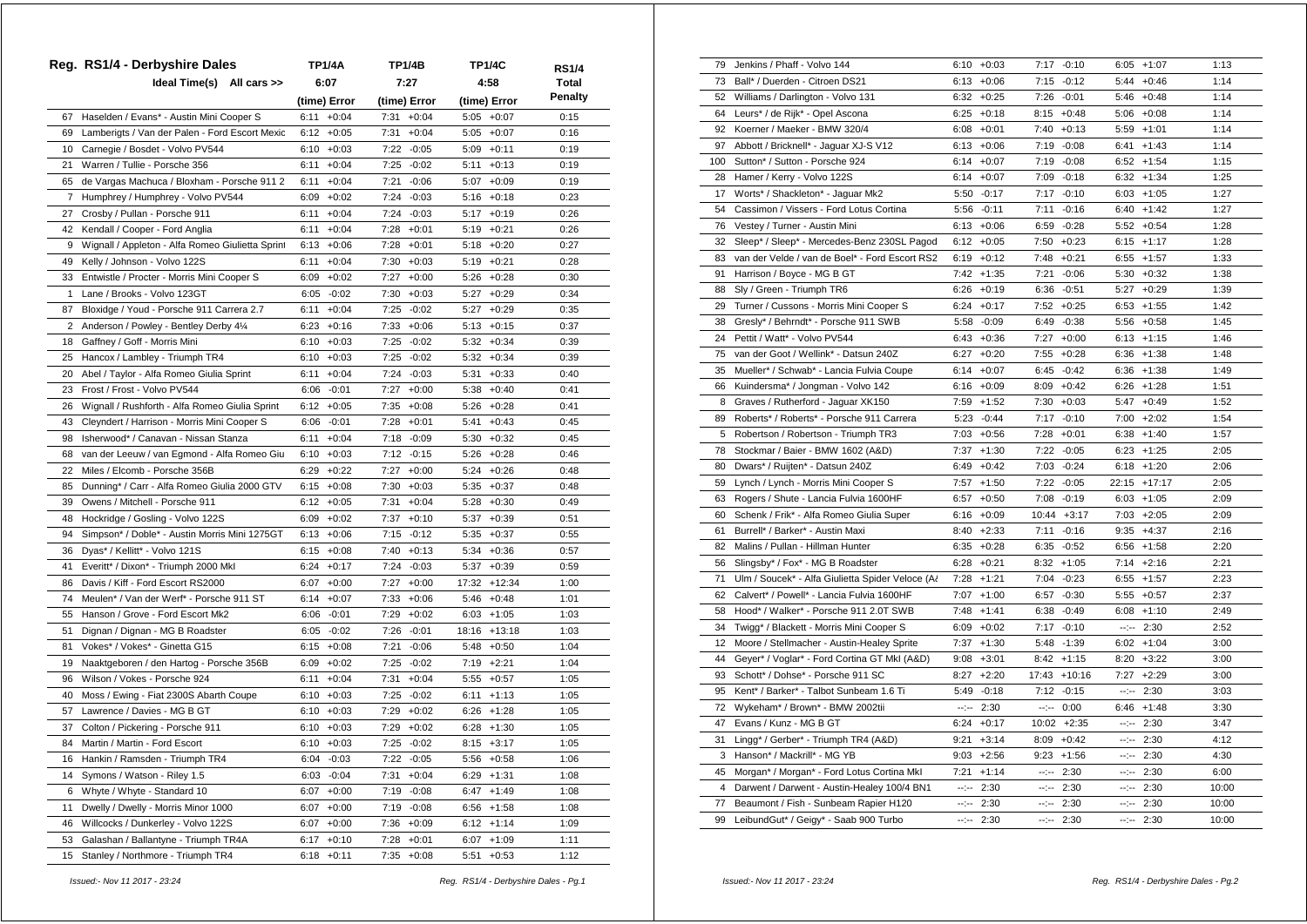|    | Reg. RS1/5 - Strines Moor                           | TP1/5A          | <b>TP1/5B</b>   | <b>RS1/5</b> |
|----|-----------------------------------------------------|-----------------|-----------------|--------------|
|    | Ideal Time(s) All cars >>                           | 6:40            | 6:24            | Total        |
|    |                                                     | (time) Error    | (time) Error    | Penalty      |
| 51 | Dignan / Dignan - MG B Roadster                     | 6:41<br>$+0:01$ | $6:24 +0:00$    | 0:01         |
|    | 76 Vestey / Turner - Austin Mini                    | $6:40 + 0:00$   | $6:23 - 0:01$   | 0:01         |
| 94 | Simpson* / Doble* - Austin Morris Mini 1275GT       | $6:39 -0:01$    | $6:24 +0:00$    | 0:01         |
|    | 7 Humphrey / Humphrey - Volvo PV544                 | $+0:01$<br>6:41 | $6:23 - 0:01$   | 0:02         |
|    | 43 Cleyndert / Harrison - Morris Mini Cooper S      | $6:42 +0:02$    | $6:24 +0:00$    | 0:02         |
|    | 2 Anderson / Powley - Bentley Derby 41/4            | 6:38<br>$-0:02$ | $6:23 -0:01$    | 0:03         |
| 6  | Whyte / Whyte - Standard 10                         | $6:38 - 0:02$   | $6:23 -0:01$    | 0:03         |
| 18 | Gaffney / Goff - Morris Mini                        | $+0:01$<br>6:41 | $6:22 - 0:02$   | 0:03         |
| 27 | Crosby / Pullan - Porsche 911                       | $6:42 +0:02$    | $6:23 - 0:01$   | 0:03         |
| 33 | Entwistle / Procter - Morris Mini Cooper S          | $6:42 +0:02$    | $6:23 - 0:01$   | 0:03         |
| 49 | Kelly / Johnson - Volvo 122S                        | $-0:02$<br>6:38 | $6:23 - 0:01$   | 0:03         |
| 55 | Hanson / Grove - Ford Escort Mk2                    | $6:42 +0:02$    | $6:23 -0:01$    | 0:03         |
| 72 | Wykeham* / Brown* - BMW 2002tii                     | 6:38<br>-0:02   | $6:25 + 0:01$   | 0:03         |
| 96 | Wilson / Vokes - Porsche 924                        | 6:43<br>$+0:03$ | $6:24 +0:00$    | 0:03         |
| 20 | Abel / Taylor - Alfa Romeo Giulia Sprint            | $6:43 +0:03$    | $6:25 + 0:01$   | 0:04         |
| 39 | Owens / Mitchell - Porsche 911                      | $6:44 + 0:04$   | $6:24 +0:00$    | 0:04         |
| 93 | Schott* / Dohse* - Porsche 911 SC                   | 6:43<br>$+0:03$ | $6:25 + 0:01$   | 0:04         |
| 16 | Hankin / Ramsden - Triumph TR4                      | 6:39<br>$-0:01$ | $6:20 -0:04$    | 0:05         |
| 23 | Frost / Frost - Volvo PV544                         | $6:43 + 0:03$   | $6:22 -0:02$    | 0:05         |
| 34 | Twigg* / Blackett - Morris Mini Cooper S            | 6:41<br>$+0:01$ | $6:28 + 0:04$   | 0:05         |
| 35 | Mueller* / Schwab* - Lancia Fulvia Coupe            | 6:41<br>$+0:01$ | $6:20 -0:04$    | 0:05         |
| 38 | Gresly* / Behrndt* - Porsche 911 SWB                | 6:41<br>$+0:01$ | $6:28 + 0:04$   | 0:05         |
| 73 | Ball* / Duerden - Citroen DS21                      | $6:43 + 0:03$   | $6:22 -0:02$    | 0:05         |
| 87 | Bloxidge / Youd - Porsche 911 Carrera 2.7           | 6:41<br>$+0:01$ | $6:20 -0:04$    | 0:05         |
| 8  | Graves / Rutherford - Jaguar XK150                  | $6:46 + 0:06$   | $6:24 +0:00$    | 0:06         |
| 9  | Wignall / Appleton - Alfa Romeo Giulietta Sprint    | $+0:04$<br>6:44 | $6:22 -0:02$    | 0:06         |
| 15 | Stanley / Northmore - Triumph TR4                   | $6:40 + 0:00$   | $6:18 - 0:06$   | 0:06         |
| 25 | Hancox / Lambley - Triumph TR4                      | 6:42<br>$+0:02$ | $6:28 + 0:04$   | 0:06         |
| 26 | Wignall / Rushforth - Alfa Romeo Giulia Sprint      | $6:43 + 0:03$   | $6:21 - 0:03$   | 0:06         |
| 42 | Kendall / Cooper - Ford Anglia                      | $6:44 + 0:04$   | $6:22 -0:02$    | 0:06         |
| 57 | Lawrence / Davies - MG B GT                         | $6:45 + 0:05$   | $6:23 -0:01$    | 0:06         |
| 81 | Vokes* / Vokes* - Ginetta G15                       | 6:41<br>$+0:01$ | $6:19 - 0:05$   | 0:06         |
| 85 | Dunning* / Carr - Alfa Romeo Giulia 2000 GTV        | 6:45<br>$+0:05$ | $6:23 -0:01$    | 0:06         |
| 19 | Naaktgeboren / den Hartog - Porsche 356B            | $6:42 +0:02$    | $6:19 - 0:05$   | 0:07         |
| 37 | Colton / Pickering - Porsche 911                    | $6:45 + 0:05$   | $6:26 + 0:02$   | 0:07         |
| 40 | Moss / Ewing - Fiat 2300S Abarth Coupe              | $6:40 + 0:00$   | 6:17<br>$-0:07$ | 0:07         |
| 41 | Everitt* / Dixon* - Triumph 2000 Mkl                | 6:46<br>$+0:06$ | $6:23 -0:01$    | 0:07         |
| 48 | Hockridge / Gosling - Volvo 122S                    | 6:41<br>$+0:01$ | $6:18 - 0:06$   | 0:07         |
| 65 | de Vargas Machuca / Bloxham - Porsche 911 2.2 (A&D) | $6:40 +0:00$    | $6:17 - 0:07$   | 0:07         |
| 1  | Lane / Brooks - Volvo 123GT                         | $6:44 + 0:04$   | $6:20 -0:04$    | 0:08         |
| 14 | Symons / Watson - Riley 1.5                         | $+0:01$<br>6:41 | $-0:07$<br>6:17 | 0:08         |
| 46 | Willcocks / Dunkerley - Volvo 122S                  | 6:45<br>$+0:05$ | 6:21<br>$-0:03$ | 0:08         |
| 59 | Lynch / Lynch - Morris Mini Cooper S                | 6:44<br>$+0:04$ | 6:20<br>$-0:04$ | 0:08         |
| 97 | Abbott / Bricknell* - Jaquar XJ-S V12               | 6:44<br>$+0:04$ | $6:20 -0:04$    | 0:08         |
| 98 | Isherwood* / Canavan - Nissan Stanza                | 6:43<br>$+0:03$ | $6:19 - 0:05$   | 0:08         |
| 12 | Moore / Stellmacher - Austin-Healey Sprite          | 6:48<br>$+0:08$ | 6:23<br>$-0:01$ | 0:09         |
| 56 | Slingsby* / Fox* - MG B Roadster                    | 6:47<br>$+0:07$ | 6:22<br>$-0:02$ | 0:09         |
|    |                                                     |                 |                 |              |

| 63  | Rogers / Shute - Lancia Fulvia 1600HF                 |              | $6:47 + 0:07$ |          | $6:22 - 0:02$ | 0:09 |
|-----|-------------------------------------------------------|--------------|---------------|----------|---------------|------|
| 67  | Haselden / Evans* - Austin Mini Cooper S              |              | $6:45 + 0:05$ |          | $6:28 + 0:04$ | 0:09 |
| 80  | Dwars* / Ruijten* - Datsun 240Z                       |              | $6:45 + 0:05$ |          | $6:28 + 0:04$ | 0:09 |
| 83  | van der Velde / van de Boel* - Ford Escort RS2000 Mkl |              | $6:47 + 0:07$ |          | $6:22 - 0:02$ | 0:09 |
| 100 | Sutton* / Sutton - Porsche 924                        |              | $6:46 + 0:06$ |          | $6:27 +0:03$  | 0:09 |
| 22  | Miles / Elcomb - Porsche 356B                         | 6:49         | $+0:09$       |          | 6:23 -0:01    | 0:10 |
| 69  | Lamberigts / Van der Palen - Ford Escort Mexico       |              | $6:44 + 0:04$ |          | $6:18 - 0:06$ | 0:10 |
| 92  | Koerner / Maeker - BMW 320/4                          |              | $6:44 + 0:04$ |          | $6:18 - 0:06$ | 0:10 |
| 36  | Dyas* / Kellitt* - Volvo 121S                         |              | $6:42 +0:02$  |          | $6:33 + 0:09$ | 0:11 |
| 66  | Kuindersma* / Jongman - Volvo 142                     |              | $6:39 -0:01$  |          | $6:34 +0:10$  | 0:11 |
| 74  | Meulen* / Van der Werf* - Porsche 911 ST              |              | $6:47 + 0:07$ |          | $6:20 -0:04$  | 0:11 |
| 79  | Jenkins / Phaff - Volvo 144                           |              | $6:48 + 0:08$ |          | $6:21 - 0:03$ | 0:11 |
| 86  | Davis / Kiff - Ford Escort RS2000                     |              | $6:46 + 0:06$ |          | $6:29 + 0:05$ | 0:11 |
| 11  | Dwelly / Dwelly - Morris Minor 1000                   |              | $6:33 - 0:07$ |          | $6:29 + 0:05$ | 0:12 |
| 53  | Galashan / Ballantyne - Triumph TR4A                  | 6:45         | $+0:05$       |          | $6:17 - 0:07$ | 0:12 |
| 64  | Leurs* / de Rijk* - Opel Ascona                       |              | $6:45 + 0:05$ |          | $6:17 - 0:07$ | 0:12 |
| 10  | Carnegie / Bosdet - Volvo PV544                       |              | $6:43 + 0:03$ |          | $6:13 - 0:11$ | 0:14 |
| 17  | Worts* / Shackleton* - Jaguar Mk2                     |              | $6:43 +0:03$  |          | $6:13 - 0:11$ | 0:14 |
| 88  | Sly / Green - Triumph TR6                             | 6:41         | $+0:01$       |          | $6:11 - 0:13$ | 0:14 |
| 21  | Warren / Tullie - Porsche 356                         |              | $6:38 - 0:02$ |          | $6:37 +0:13$  | 0:15 |
| 82  | Malins / Pullan - Hillman Hunter                      |              | $6:52 +0:12$  |          | $6:27 + 0:03$ | 0:15 |
| 24  | Pettit / Watt* - Volvo PV544                          |              | $6:44 + 0:04$ |          | $6:36 + 0:12$ | 0:16 |
| 52  | Williams / Darlington - Volvo 131                     |              | $6:50 + 0:10$ |          | $6:18 - 0:06$ | 0:16 |
| 75  | van der Goot / Wellink* - Datsun 240Z                 |              | $6:50 + 0:10$ |          | $6:30 + 0:06$ | 0:16 |
| 29  |                                                       |              |               |          |               | 0:17 |
| 28  | Turner / Cussons - Morris Mini Cooper S               |              | $6:56 + 0:16$ |          | $6:25 + 0:01$ | 0:18 |
|     | Hamer / Kerry - Volvo 122S                            |              | $6:43 + 0:03$ |          | $6:39 + 0:15$ |      |
| 61  | Burrell* / Barker* - Austin Maxi                      |              | $6:40 + 0:00$ |          | $6:06 - 0:18$ | 0:18 |
| 84  | Martin / Martin - Ford Escort                         |              | $6:43 + 0:03$ |          | $6:05 -0:19$  | 0:22 |
| 91  | Harrison / Boyce - MG B GT                            |              | $6:53 + 0:13$ |          | $6:40 + 0:16$ | 0:29 |
| 5.  | Robertson / Robertson - Triumph TR3                   |              | $6:43 + 0:03$ |          | $6:54 + 0:30$ | 0:33 |
| 31  | Lingg* / Gerber* - Triumph TR4 (A&D)                  |              | $6:52 +0:12$  |          | 5:58 -0:26    | 0:38 |
| 95  | Kent* / Barker* - Talbot Sunbeam 1.6 Ti               |              | $6:47 + 0:07$ |          | $6:56 + 0:32$ | 0:39 |
| 47  | Evans / Kunz - MG B GT                                |              | $6:47 + 0:07$ |          | 5:51 -0:33    | 0:40 |
| 58  | Hood* / Walker* - Porsche 911 2.0T SWB                |              | $5:47 - 0:53$ |          | $6:34 +0:10$  | 1:03 |
| 54  | Cassimon / Vissers - Ford Lotus Cortina               |              | $6:17 - 0:23$ |          | $7:13 + 0:49$ | 1:12 |
| 62  | Calvert* / Powell* - Lancia Fulvia 1600HF             |              | 21:24 +14:44  |          | 5:51 -0:33    | 1:33 |
| 32  | Sleep* / Sleep* - Mercedes-Benz 230SL Pagoda          |              | $-:- 2:30$    |          | $-:- 0:00$    | 2:30 |
| 44  | Geyer* / Voglar* - Ford Cortina GT MkI (A&D)          |              | $-:- 2:30$    |          | $-:- 0:00$    | 2:30 |
| 71  | Ulm / Soucek* - Alfa Giulietta Spider Veloce (A&D)    |              | $-:- 2:30$    |          | $-:- 0:00$    | 2:30 |
| 68  | van der Leeuw / van Egmond - Alfa Romeo Giulia Super  |              | $9:44 +3:04$  |          | $- - 2.30$    | 3:30 |
| 3   | Hanson* / Mackrill* - MG YB                           | $-2 - 1$     | 2:30          | --1--    | 2:30          | 5:00 |
| 60  | Schenk / Frik* - Alfa Romeo Giulia Super              | $-2 - 2 - 1$ | 2:30          | --:-     | 2:30          | 5:00 |
| 78  | Stockmar / Baier - BMW 1602 (A&D)                     | $-1$         | 2:30          |          | $-:- 2:30$    | 5:00 |
| 89  | Roberts* / Roberts* - Porsche 911 Carrera             | $-2 - 2 - 1$ | 2:30          | $-2 - 1$ | 2:30          | 5:00 |
| 4   | Darwent / Darwent - Austin-Healey 100/4 BN1           |              | $-:- 2:30$    |          | $-:- 2:30$    | 7:30 |
| 45  | Morgan* / Morgan* - Ford Lotus Cortina Mkl            | $-2 - 2 - 1$ | 2:30          |          | $-:- 2:30$    | 7:30 |
| 77  | Beaumont / Fish - Sunbeam Rapier H120                 | $-2 - 2 - 1$ | 2:30          |          | $- - 2.30$    | 7:30 |
| 99  | LeibundGut* / Geigy* - Saab 900 Turbo                 | $-2 - 2 - 1$ | 2:30          |          | $-:- 2:30$    | 7:30 |

 *Issued:- Nov 11 2017 - 23:24 Reg. RS1/5 - Strines Moor - Pg.1*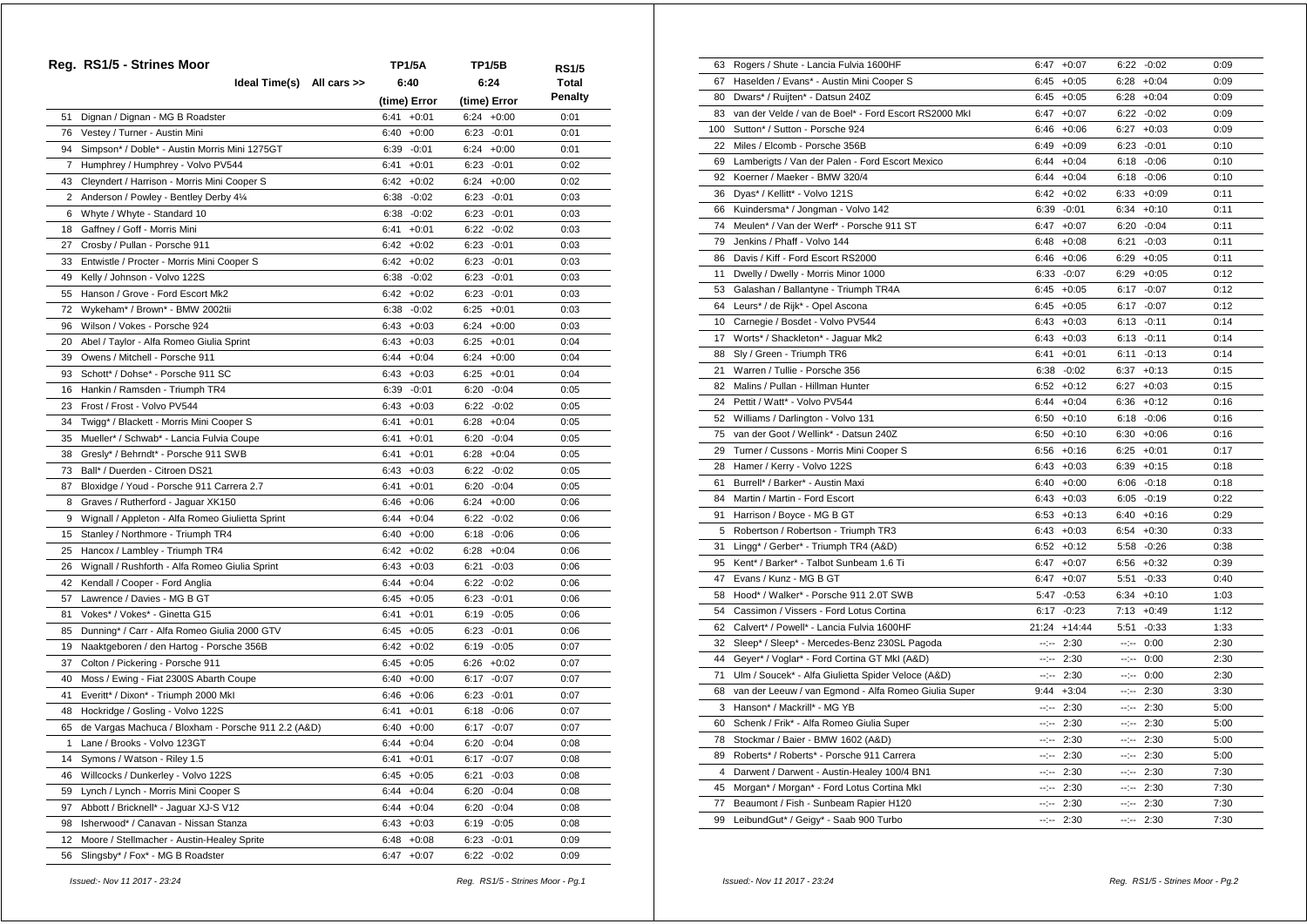|    | Reg. RS1/6 - Ripponden                           | TP1/6A          | <b>TP1/6B</b>   | <b>TP1/6C</b>   | <b>RS1/6</b> |
|----|--------------------------------------------------|-----------------|-----------------|-----------------|--------------|
|    | Ideal Time(s) All cars >>                        | 8:09            | 6:18            | 8:48            | Total        |
|    |                                                  | (time) Error    | (time) Error    | (time) Error    | Penalty      |
| 9  | Wignall / Appleton - Alfa Romeo Giulietta Sprint | 8:09<br>$+0:00$ | 6:18<br>$+0:00$ | $8:48 +0:00$    | 0:00         |
| 69 | Lamberigts / Van der Palen - Ford Escort Mexic   | 8:10<br>$+0:01$ | 6:18<br>$+0:00$ | 8:48<br>$+0:00$ | 0:01         |
| 37 | Colton / Pickering - Porsche 911                 | 8:09<br>$+0:00$ | 6:19<br>$+0:01$ | $8:50 + 0:02$   | 0:03         |
| 21 | Warren / Tullie - Porsche 356                    | 8:12<br>$+0:03$ | 6:19<br>$+0:01$ | 8:48<br>$+0:00$ | 0:04         |
| 98 | Isherwood* / Canavan - Nissan Stanza             | 8:09<br>$+0:00$ | 6:18<br>$+0:00$ | 8:44 -0:04      | 0:04         |
| 49 | Kelly / Johnson - Volvo 122S                     | 8:08<br>$-0:01$ | 6:17<br>$-0:01$ | $8:45 - 0:03$   | 0:05         |
| 96 | Wilson / Vokes - Porsche 924                     | $8:12 + 0:03$   | 6:19<br>$+0:01$ | $8:49 +0:01$    | 0:05         |
| 27 | Crosby / Pullan - Porsche 911                    | 8:11<br>$+0:02$ | 6:16<br>$-0:02$ | 8:46<br>$-0:02$ | 0:06         |
| 51 | Dignan / Dignan - MG B Roadster                  | 8:09<br>$+0:00$ | 6:18<br>$+0:00$ | 8:54<br>$+0:06$ | 0:06         |
| 20 | Abel / Taylor - Alfa Romeo Giulia Sprint         | 8:13<br>$+0:04$ | 6:18<br>$+0:00$ | 8:51<br>$+0:03$ | 0:07         |
| 7  | Humphrey / Humphrey - Volvo PV544                | $+0:04$<br>8:13 | 6:20<br>$+0:02$ | $+0:02$<br>8:50 | 0:08         |
| 42 | Kendall / Cooper - Ford Anglia                   | 8:10<br>$+0:01$ | 6:14<br>$-0:04$ | 8:45<br>$-0:03$ | 0:08         |
| 97 | Abbott / Bricknell* - Jaguar XJ-S V12            | $-0:01$<br>8:08 | $-0:01$<br>6:17 | 8:54<br>$+0:06$ | 0:08         |
| 85 | Dunning* / Carr - Alfa Romeo Giulia 2000 GTV     | $8:13 + 0:04$   | 6:22<br>$+0:04$ | 8:47<br>$-0:01$ | 0:09         |
| 6  | Whyte / Whyte - Standard 10                      | $8:13 + 0:04$   | $6:18 + 0:00$   | 8:54<br>$+0:06$ | 0:10         |
| 19 | Naaktgeboren / den Hartog - Porsche 356B         | 8:09<br>$+0:00$ | 6:17<br>$-0:01$ | 8:58<br>$+0:10$ | 0:11         |
| 40 | Moss / Ewing - Fiat 2300S Abarth Coupe           | 8:07<br>$-0:02$ | 6:15<br>$-0:03$ | 8:54<br>$+0:06$ | 0:11         |
| 53 | Galashan / Ballantyne - Triumph TR4A             | 8:14<br>$+0:05$ | 6:22<br>$+0:04$ | 8:50<br>$+0:02$ | 0:11         |
| 24 | Pettit / Watt* - Volvo PV544                     | 8:08<br>$-0:01$ | 6:23<br>$+0:05$ | 8:54<br>$+0:06$ | 0:12         |
| 33 | Entwistle / Procter - Morris Mini Cooper S       | 8:10<br>$+0:01$ | 6:26<br>$+0:08$ | 8:45<br>$-0:03$ | 0:12         |
| 68 | van der Leeuw / van Egmond - Alfa Romeo Giu      | 8:08<br>$-0:01$ | 6:26<br>$+0:08$ | 8:44<br>$-0:04$ | 0:13         |
| 55 | Hanson / Grove - Ford Escort Mk2                 | 8:07<br>$-0:02$ | 6:15<br>$-0:03$ | 8:57<br>$+0:09$ | 0:14         |
| 26 | Wignall / Rushforth - Alfa Romeo Giulia Sprint   | 8:15<br>$+0:06$ | 6:23<br>$+0:05$ | 8:53<br>$+0:05$ | 0:16         |
| 94 | Simpson* / Doble* - Austin Morris Mini 1275GT    | 8:18<br>$+0:09$ | 6:18<br>$+0:00$ | 8:41<br>$-0:07$ | 0:16         |
| 2  | Anderson / Powley - Bentley Derby 41/4           | 8:09<br>$+0:00$ | $-0:01$<br>6:17 | $9:04 +0:16$    | 0:17         |
| 16 | Hankin / Ramsden - Triumph TR4                   | 8:10<br>$+0:01$ | $-0:11$<br>6:07 | 8:53<br>$+0:05$ | 0:17         |
| 10 | Carnegie / Bosdet - Volvo PV544                  | 8:22<br>$+0:13$ | $-0:03$<br>6:15 | $8:50 + 0:02$   | 0:18         |
| 1  | Lane / Brooks - Volvo 123GT                      | 7:58<br>$-0:11$ | $-0:03$<br>6:15 | $8:53 + 0:05$   | 0:19         |
| 73 | Ball* / Duerden - Citroen DS21                   | 8:23<br>$+0:14$ | 6:18<br>$+0:00$ | 8:53<br>$+0:05$ | 0:19         |
| 81 | Vokes* / Vokes* - Ginetta G15                    | 8:09<br>$+0:00$ | 6:28<br>$+0:10$ | 8:57<br>$+0:09$ | 0:19         |
| 18 | Gaffney / Goff - Morris Mini                     | 8:13<br>$+0:04$ | 6:33<br>$+0:15$ | 8:50<br>$+0:02$ | 0:21         |
| 36 | Dyas* / Kellitt* - Volvo 121S                    | 8:21<br>$+0:12$ | 6:15<br>$-0:03$ | $+0:07$<br>8:55 | 0:22         |
| 86 | Davis / Kiff - Ford Escort RS2000                | $+0:00$<br>8:09 | 6:23<br>$+0:05$ | 9:09<br>$+0:21$ | 0:26         |
| 92 | Koerner / Maeker - BMW 320/4                     | 8:17<br>$+0:08$ | 6:17<br>$-0:01$ | $9:05 +0:17$    | 0:26         |
| 84 | Martin / Martin - Ford Escort                    | 8:07<br>$-0:02$ | 6:15<br>$-0:03$ | $9:13 + 0:25$   | 0:30         |
| 8  | Graves / Rutherford - Jaguar XK150               | 7:51<br>$-0:18$ | 6:27<br>$+0:09$ | 8:55<br>$+0:07$ | 0:34         |
| 76 | Vestey / Turner - Austin Mini                    | $+0:25$<br>8:34 | $-0:02$<br>6:16 | 8:59<br>$+0:11$ | 0:38         |
| 80 | Dwars* / Ruijten* - Datsun 240Z                  | 8:13<br>$+0:04$ | 6:33<br>$+0:15$ | 8:28<br>$-0:20$ | 0:39         |
| 29 | Turner / Cussons - Morris Mini Cooper S          | $+0:21$<br>8:30 | 6:21<br>$+0:03$ | 8:32<br>-0:16   | 0:40         |
| 52 | Williams / Darlington - Volvo 131                | 8:26<br>$+0:17$ | $-0:03$<br>6:15 | 9:11<br>$+0:23$ | 0:43         |
| 88 | Sly / Green - Triumph TR6                        | 8:11<br>$+0:02$ | $6:18 + 0:00$   | $9:30 + 0:42$   | 0:44         |
| 87 | Bloxidge / Youd - Porsche 911 Carrera 2.7        | $8:40 + 0:31$   | 6:17<br>$-0:01$ | $9:01 + 0:13$   | 0:45         |
| 41 | Everitt* / Dixon* - Triumph 2000 Mkl             | 8:00<br>$-0:09$ | $-0:01$<br>6:17 | $9:25 +0:37$    | 0:47         |
| 62 | Calvert* / Powell* - Lancia Fulvia 1600HF        | $+0:19$<br>8:28 | 6:02<br>$-0:16$ | $8:36 - 0:12$   | 0:47         |
| 54 | Cassimon / Vissers - Ford Lotus Cortina          | $+0:34$<br>8:43 | $-0:10$<br>6:08 | 8:42<br>$-0:06$ | 0:50         |
| 79 | Jenkins / Phaff - Volvo 144                      | 7:46<br>$-0:23$ | 6:34<br>$+0:16$ | $9:02 +0:14$    | 0:53         |
| 11 | Dwelly / Dwelly - Morris Minor 1000              | $8:15 + 0:06$   | 6:35<br>$+0:17$ | $9:22 + 0:34$   | 0:57         |

| 83  | van der Velde / van de Boel* - Ford Escort RS2   | 8:13                                                                                                                                                                                                                                                                                                                                                                                                                                                                       | $+0:04$       | 6:12                                                                                                                                                                                                                                                                                                                                                                                                                                           | $-0:06$       | 9:38                                                                                                                                                                                                                                                                                                                                                                                                                                                                       | $+0:50$        | 1:00  |
|-----|--------------------------------------------------|----------------------------------------------------------------------------------------------------------------------------------------------------------------------------------------------------------------------------------------------------------------------------------------------------------------------------------------------------------------------------------------------------------------------------------------------------------------------------|---------------|------------------------------------------------------------------------------------------------------------------------------------------------------------------------------------------------------------------------------------------------------------------------------------------------------------------------------------------------------------------------------------------------------------------------------------------------|---------------|----------------------------------------------------------------------------------------------------------------------------------------------------------------------------------------------------------------------------------------------------------------------------------------------------------------------------------------------------------------------------------------------------------------------------------------------------------------------------|----------------|-------|
| 66  | Kuindersma* / Jongman - Volvo 142                | 8:49                                                                                                                                                                                                                                                                                                                                                                                                                                                                       | $+0:40$       | 6:27                                                                                                                                                                                                                                                                                                                                                                                                                                           | $+0:09$       |                                                                                                                                                                                                                                                                                                                                                                                                                                                                            | $9:00 + 0:12$  | 1:01  |
| 67  | Haselden / Evans* - Austin Mini Cooper S         | 8:38                                                                                                                                                                                                                                                                                                                                                                                                                                                                       | $+0:29$       | 6:25                                                                                                                                                                                                                                                                                                                                                                                                                                           | $+0:07$       |                                                                                                                                                                                                                                                                                                                                                                                                                                                                            | $9:13 + 0:25$  | 1:01  |
| 43  | Cleyndert / Harrison - Morris Mini Cooper S      | 7:08                                                                                                                                                                                                                                                                                                                                                                                                                                                                       | $-1:01$       | 6:18                                                                                                                                                                                                                                                                                                                                                                                                                                           | $+0:00$       |                                                                                                                                                                                                                                                                                                                                                                                                                                                                            | $8:50 + 0:02$  | 1:02  |
| 65  | de Vargas Machuca / Bloxham - Porsche 911 2      | 8:08                                                                                                                                                                                                                                                                                                                                                                                                                                                                       | $-0:01$       | 6:17                                                                                                                                                                                                                                                                                                                                                                                                                                           | $-0:01$       |                                                                                                                                                                                                                                                                                                                                                                                                                                                                            | $10:13 + 1:25$ | 1:02  |
| 15  | Stanley / Northmore - Triumph TR4                |                                                                                                                                                                                                                                                                                                                                                                                                                                                                            | $8:09 + 0:00$ |                                                                                                                                                                                                                                                                                                                                                                                                                                                | $6:16 - 0:02$ |                                                                                                                                                                                                                                                                                                                                                                                                                                                                            | 13:40 +4:52    | 1:02  |
| 46  | Willcocks / Dunkerley - Volvo 122S               | 8:11                                                                                                                                                                                                                                                                                                                                                                                                                                                                       | $+0:02$       | 6:17                                                                                                                                                                                                                                                                                                                                                                                                                                           | $-0:01$       |                                                                                                                                                                                                                                                                                                                                                                                                                                                                            | $10:07 +1:19$  | 1:03  |
| 59  | Lynch / Lynch - Morris Mini Cooper S             | 8:13                                                                                                                                                                                                                                                                                                                                                                                                                                                                       | $+0:04$       | 7:51                                                                                                                                                                                                                                                                                                                                                                                                                                           | $+1:33$       | 8:49                                                                                                                                                                                                                                                                                                                                                                                                                                                                       | $+0:01$        | 1:05  |
| 57  | Lawrence / Davies - MG B GT                      | 8:13                                                                                                                                                                                                                                                                                                                                                                                                                                                                       | $+0:04$       | 6:16                                                                                                                                                                                                                                                                                                                                                                                                                                           | $-0:02$       |                                                                                                                                                                                                                                                                                                                                                                                                                                                                            | 14:43 +5:55    | 1:06  |
| 74  | Meulen* / Van der Werf* - Porsche 911 ST         | 8:18                                                                                                                                                                                                                                                                                                                                                                                                                                                                       | $+0:09$       | 6:19                                                                                                                                                                                                                                                                                                                                                                                                                                           | $+0:01$       |                                                                                                                                                                                                                                                                                                                                                                                                                                                                            | $9:45 + 0:57$  | 1:07  |
| 25  | Hancox / Lambley - Triumph TR4                   | 8:12                                                                                                                                                                                                                                                                                                                                                                                                                                                                       | $+0:03$       | 6:22                                                                                                                                                                                                                                                                                                                                                                                                                                           | $+0:04$       |                                                                                                                                                                                                                                                                                                                                                                                                                                                                            | 7:28 -1:20     | 1:07  |
| 23  | Frost / Frost - Volvo PV544                      | 8:13                                                                                                                                                                                                                                                                                                                                                                                                                                                                       | $+0:04$       | 6:14                                                                                                                                                                                                                                                                                                                                                                                                                                           | $-0:04$       |                                                                                                                                                                                                                                                                                                                                                                                                                                                                            | $16:49 + 8:01$ | 1:08  |
| 31  | Lingg* / Gerber* - Triumph TR4 (A&D)             | 8:31                                                                                                                                                                                                                                                                                                                                                                                                                                                                       | $+0:22$       | 6:58                                                                                                                                                                                                                                                                                                                                                                                                                                           | $+0:40$       |                                                                                                                                                                                                                                                                                                                                                                                                                                                                            | $8:56 + 0:08$  | 1:10  |
| 48  | Hockridge / Gosling - Volvo 122S                 |                                                                                                                                                                                                                                                                                                                                                                                                                                                                            | $8:13 + 0:04$ | 6:39                                                                                                                                                                                                                                                                                                                                                                                                                                           | $+0:21$       |                                                                                                                                                                                                                                                                                                                                                                                                                                                                            | $8:02 -0:46$   | 1:11  |
| 22  | Miles / Elcomb - Porsche 356B                    |                                                                                                                                                                                                                                                                                                                                                                                                                                                                            | $9:35 +1:26$  | 6:18                                                                                                                                                                                                                                                                                                                                                                                                                                           | $+0:00$       |                                                                                                                                                                                                                                                                                                                                                                                                                                                                            | $8:59 +0:11$   | 1:11  |
| 14  | Symons / Watson - Riley 1.5                      | 8:20                                                                                                                                                                                                                                                                                                                                                                                                                                                                       | $+0:11$       | 6:47                                                                                                                                                                                                                                                                                                                                                                                                                                           | $+0:29$       |                                                                                                                                                                                                                                                                                                                                                                                                                                                                            | $9:22 +0:34$   | 1:14  |
| 64  | Leurs* / de Rijk* - Opel Ascona                  |                                                                                                                                                                                                                                                                                                                                                                                                                                                                            | 7:38 -0:31    | 5:35                                                                                                                                                                                                                                                                                                                                                                                                                                           | $-0:43$       |                                                                                                                                                                                                                                                                                                                                                                                                                                                                            | $8:53 + 0:05$  | 1:19  |
| 34  | Twigg* / Blackett - Morris Mini Cooper S         | 8:26                                                                                                                                                                                                                                                                                                                                                                                                                                                                       | $+0:17$       | 6:16                                                                                                                                                                                                                                                                                                                                                                                                                                           | $-0:02$       |                                                                                                                                                                                                                                                                                                                                                                                                                                                                            | $11:19 +2:31$  | 1:19  |
| 38  | Gresly* / Behrndt* - Porsche 911 SWB             | 8:20                                                                                                                                                                                                                                                                                                                                                                                                                                                                       | $+0:11$       | 6:46                                                                                                                                                                                                                                                                                                                                                                                                                                           | $+0:28$       | 9:29                                                                                                                                                                                                                                                                                                                                                                                                                                                                       | $+0:41$        | 1:20  |
| 93  | Schott* / Dohse* - Porsche 911 SC                | 8:29                                                                                                                                                                                                                                                                                                                                                                                                                                                                       | $+0:20$       | 6:16                                                                                                                                                                                                                                                                                                                                                                                                                                           | $-0:02$       | 17:31                                                                                                                                                                                                                                                                                                                                                                                                                                                                      | $+8:43$        | 1:22  |
| 12  | Moore / Stellmacher - Austin-Healey Sprite       | 8:56                                                                                                                                                                                                                                                                                                                                                                                                                                                                       | $+0:47$       | 6:33                                                                                                                                                                                                                                                                                                                                                                                                                                           | $+0:15$       | 8:25                                                                                                                                                                                                                                                                                                                                                                                                                                                                       | $-0:23$        | 1:25  |
| 44  | Geyer* / Voglar* - Ford Cortina GT MkI (A&D)     | 8:26                                                                                                                                                                                                                                                                                                                                                                                                                                                                       | $+0:17$       | 6:56                                                                                                                                                                                                                                                                                                                                                                                                                                           | $+0:38$       | 8:18                                                                                                                                                                                                                                                                                                                                                                                                                                                                       | $-0:30$        | 1:25  |
| 95  | Kent* / Barker* - Talbot Sunbeam 1.6 Ti          | 8:39                                                                                                                                                                                                                                                                                                                                                                                                                                                                       | $+0:30$       | 6:48                                                                                                                                                                                                                                                                                                                                                                                                                                           | $+0:30$       | 8:17                                                                                                                                                                                                                                                                                                                                                                                                                                                                       | $-0:31$        | 1:31  |
| 56  | Slingsby* / Fox* - MG B Roadster                 | 7:50                                                                                                                                                                                                                                                                                                                                                                                                                                                                       | $-0:19$       | 6:36                                                                                                                                                                                                                                                                                                                                                                                                                                           | $+0:18$       |                                                                                                                                                                                                                                                                                                                                                                                                                                                                            | $10:22 + 1:34$ | 1:37  |
| 5   | Robertson / Robertson - Triumph TR3              | 8:00                                                                                                                                                                                                                                                                                                                                                                                                                                                                       | $-0:09$       | 6:47                                                                                                                                                                                                                                                                                                                                                                                                                                           | $+0:29$       |                                                                                                                                                                                                                                                                                                                                                                                                                                                                            | $12:03 +3:15$  | 1:38  |
| 17  | Worts* / Shackleton* - Jaguar Mk2                |                                                                                                                                                                                                                                                                                                                                                                                                                                                                            | $8:52 +0:43$  | 6:50                                                                                                                                                                                                                                                                                                                                                                                                                                           | $+0:32$       |                                                                                                                                                                                                                                                                                                                                                                                                                                                                            | $9:15 + 0:27$  | 1:42  |
| 75  | van der Goot / Wellink* - Datsun 240Z            |                                                                                                                                                                                                                                                                                                                                                                                                                                                                            | $9:06 + 0:57$ | 6:57                                                                                                                                                                                                                                                                                                                                                                                                                                           | $+0:39$       |                                                                                                                                                                                                                                                                                                                                                                                                                                                                            | $8:54 +0:06$   | 1:42  |
| 39  | Owens / Mitchell - Porsche 911                   | 9:28                                                                                                                                                                                                                                                                                                                                                                                                                                                                       | $+1:19$       | 6:55                                                                                                                                                                                                                                                                                                                                                                                                                                           | $+0:37$       |                                                                                                                                                                                                                                                                                                                                                                                                                                                                            | $8:59 +0:11$   | 1:48  |
| 61  | Burrell* / Barker* - Austin Maxi                 | 7:19                                                                                                                                                                                                                                                                                                                                                                                                                                                                       | $-0:50$       | 6:31                                                                                                                                                                                                                                                                                                                                                                                                                                           | $+0:13$       | 9:34                                                                                                                                                                                                                                                                                                                                                                                                                                                                       | $+0:46$        | 1:49  |
| 72  | Wykeham* / Brown* - BMW 2002tii                  | 8:29                                                                                                                                                                                                                                                                                                                                                                                                                                                                       | $+0:20$       | 6:53                                                                                                                                                                                                                                                                                                                                                                                                                                           | $+0:35$       | 9:45                                                                                                                                                                                                                                                                                                                                                                                                                                                                       | $+0:57$        | 1:52  |
| 89  | Roberts* / Roberts* - Porsche 911 Carrera        | 8:21                                                                                                                                                                                                                                                                                                                                                                                                                                                                       | $+0:12$       | 7:22                                                                                                                                                                                                                                                                                                                                                                                                                                           | $+1:04$       |                                                                                                                                                                                                                                                                                                                                                                                                                                                                            | 15:44 +6:56    | 2:12  |
| 35  | Mueller* / Schwab* - Lancia Fulvia Coupe         | 51:50                                                                                                                                                                                                                                                                                                                                                                                                                                                                      | $-59:59$      |                                                                                                                                                                                                                                                                                                                                                                                                                                                | $6:15 - 0:03$ |                                                                                                                                                                                                                                                                                                                                                                                                                                                                            | 10:14 +1:26    | 2:03  |
| 63  | Rogers / Shute - Lancia Fulvia 1600HF            | 9:46                                                                                                                                                                                                                                                                                                                                                                                                                                                                       | $+1:37$       | 6:35                                                                                                                                                                                                                                                                                                                                                                                                                                           | $+0:17$       |                                                                                                                                                                                                                                                                                                                                                                                                                                                                            | $9:49 +1:01$   | 2:17  |
| 82  | Malins / Pullan - Hillman Hunter                 | 9:20                                                                                                                                                                                                                                                                                                                                                                                                                                                                       | $+1:11$       | 8:14                                                                                                                                                                                                                                                                                                                                                                                                                                           | $+1:56$       | 9:08                                                                                                                                                                                                                                                                                                                                                                                                                                                                       | $+0:20$        | 2:20  |
| 28  | Hamer / Kerry - Volvo 122S                       | 9:38                                                                                                                                                                                                                                                                                                                                                                                                                                                                       | $+1:29$       | 8:03                                                                                                                                                                                                                                                                                                                                                                                                                                           | $+1:45$       |                                                                                                                                                                                                                                                                                                                                                                                                                                                                            | $9:08 + 0:20$  | 2:20  |
| 58  | Hood* / Walker* - Porsche 911 2.0T SWB           |                                                                                                                                                                                                                                                                                                                                                                                                                                                                            | $11:12 +3:03$ | 6:49                                                                                                                                                                                                                                                                                                                                                                                                                                           | $+0:31$       |                                                                                                                                                                                                                                                                                                                                                                                                                                                                            | $9:46 + 0:58$  | 2:29  |
| 78  | Stockmar / Baier - BMW 1602 (A&D)                |                                                                                                                                                                                                                                                                                                                                                                                                                                                                            | $10:41 +2:32$ | 6:58                                                                                                                                                                                                                                                                                                                                                                                                                                           | $+0:40$       |                                                                                                                                                                                                                                                                                                                                                                                                                                                                            | 22:24 +13:36   | 2:40  |
| 100 | Sutton* / Sutton - Porsche 924                   |                                                                                                                                                                                                                                                                                                                                                                                                                                                                            | $10:07 +1:58$ | 6:59                                                                                                                                                                                                                                                                                                                                                                                                                                           | $+0:41$       |                                                                                                                                                                                                                                                                                                                                                                                                                                                                            | $10:13 + 1:25$ | 2:41  |
| 45  | Morgan* / Morgan* - Ford Lotus Cortina Mkl       | 11:22                                                                                                                                                                                                                                                                                                                                                                                                                                                                      | $+3:13$       | 9:08                                                                                                                                                                                                                                                                                                                                                                                                                                           | $+2:50$       | 12:18                                                                                                                                                                                                                                                                                                                                                                                                                                                                      | $+3:30$        | 3:00  |
| 32  | Sleep* / Sleep* - Mercedes-Benz 230SL Pagod      | 8:28                                                                                                                                                                                                                                                                                                                                                                                                                                                                       | $+0:19$       | 7:00                                                                                                                                                                                                                                                                                                                                                                                                                                           | $+0:42$       | $-1$                                                                                                                                                                                                                                                                                                                                                                                                                                                                       | 2:30           | 3:31  |
| 71  | Ulm / Soucek* - Alfa Giulietta Spider Veloce (Al |                                                                                                                                                                                                                                                                                                                                                                                                                                                                            | $8:26 + 0:17$ | 7:32                                                                                                                                                                                                                                                                                                                                                                                                                                           | $+1:14$       | ----                                                                                                                                                                                                                                                                                                                                                                                                                                                                       | 2:30           | 3:47  |
| 3   | Hanson* / Mackrill* - MG YB                      | $\frac{1}{2} \left( \frac{1}{2} \right) \left( \frac{1}{2} \right) \left( \frac{1}{2} \right) \left( \frac{1}{2} \right) \left( \frac{1}{2} \right) \left( \frac{1}{2} \right) \left( \frac{1}{2} \right) \left( \frac{1}{2} \right) \left( \frac{1}{2} \right) \left( \frac{1}{2} \right) \left( \frac{1}{2} \right) \left( \frac{1}{2} \right) \left( \frac{1}{2} \right) \left( \frac{1}{2} \right) \left( \frac{1}{2} \right) \left( \frac{1}{2} \right) \left( \frac$ | 2:30          | $-1$                                                                                                                                                                                                                                                                                                                                                                                                                                           | 2:30          | $\frac{1}{2} \left( \frac{1}{2} \right) + \frac{1}{2} \left( \frac{1}{2} \right) + \frac{1}{2} \left( \frac{1}{2} \right) + \frac{1}{2} \left( \frac{1}{2} \right) + \frac{1}{2} \left( \frac{1}{2} \right) + \frac{1}{2} \left( \frac{1}{2} \right) + \frac{1}{2} \left( \frac{1}{2} \right) + \frac{1}{2} \left( \frac{1}{2} \right) + \frac{1}{2} \left( \frac{1}{2} \right) + \frac{1}{2} \left( \frac{1}{2} \right) + \frac{1}{2} \left($                             | 2:30           | 7:30  |
| 47  | Evans / Kunz - MG B GT                           | $\frac{1}{2} \left( \frac{1}{2} + \frac{1}{2} \right)$                                                                                                                                                                                                                                                                                                                                                                                                                     | 2:30          | $-1 - 1 - 1$                                                                                                                                                                                                                                                                                                                                                                                                                                   | 2:30          | $-2 - 2 - 1$                                                                                                                                                                                                                                                                                                                                                                                                                                                               | 2:30           | 7:30  |
| 91  | Harrison / Boyce - MG B GT                       | $\frac{1}{2} \left( \frac{1}{2} \right) + \frac{1}{2} \left( \frac{1}{2} \right) + \frac{1}{2} \left( \frac{1}{2} \right) + \frac{1}{2} \left( \frac{1}{2} \right) + \frac{1}{2} \left( \frac{1}{2} \right) + \frac{1}{2} \left( \frac{1}{2} \right) + \frac{1}{2} \left( \frac{1}{2} \right) + \frac{1}{2} \left( \frac{1}{2} \right) + \frac{1}{2} \left( \frac{1}{2} \right) + \frac{1}{2} \left( \frac{1}{2} \right) + \frac{1}{2} \left($                             | 2:30          | $-1 - 1$                                                                                                                                                                                                                                                                                                                                                                                                                                       | 2:30          | $\frac{1}{2} \left( \frac{1}{2} \right) \left( \frac{1}{2} \right) \left( \frac{1}{2} \right) \left( \frac{1}{2} \right) \left( \frac{1}{2} \right) \left( \frac{1}{2} \right) \left( \frac{1}{2} \right) \left( \frac{1}{2} \right) \left( \frac{1}{2} \right) \left( \frac{1}{2} \right) \left( \frac{1}{2} \right) \left( \frac{1}{2} \right) \left( \frac{1}{2} \right) \left( \frac{1}{2} \right) \left( \frac{1}{2} \right) \left( \frac{1}{2} \right) \left( \frac$ | 2:30           | 7:30  |
| 4   | Darwent / Darwent - Austin-Healey 100/4 BN1      | $-2 - 2 - 1$                                                                                                                                                                                                                                                                                                                                                                                                                                                               | 2:30          | $\frac{1}{2} \left( \frac{1}{2} \right) + \frac{1}{2} \left( \frac{1}{2} \right) + \frac{1}{2} \left( \frac{1}{2} \right) + \frac{1}{2} \left( \frac{1}{2} \right) + \frac{1}{2} \left( \frac{1}{2} \right) + \frac{1}{2} \left( \frac{1}{2} \right) + \frac{1}{2} \left( \frac{1}{2} \right) + \frac{1}{2} \left( \frac{1}{2} \right) + \frac{1}{2} \left( \frac{1}{2} \right) + \frac{1}{2} \left( \frac{1}{2} \right) + \frac{1}{2} \left($ | 2:30          |                                                                                                                                                                                                                                                                                                                                                                                                                                                                            | $-:- 2:30$     | 10:00 |
| 60  | Schenk / Frik* - Alfa Romeo Giulia Super         | 2.25                                                                                                                                                                                                                                                                                                                                                                                                                                                                       | 2:30          | $-1$                                                                                                                                                                                                                                                                                                                                                                                                                                           | 2:30          | 2.25                                                                                                                                                                                                                                                                                                                                                                                                                                                                       | 2:30           | 10:00 |
| 77  | Beaumont / Fish - Sunbeam Rapier H120            | --:--                                                                                                                                                                                                                                                                                                                                                                                                                                                                      | 2:30          | 44,440                                                                                                                                                                                                                                                                                                                                                                                                                                         | 2:30          | $-2 - 1$                                                                                                                                                                                                                                                                                                                                                                                                                                                                   | 2:30           | 10:00 |
| 99  | LeibundGut* / Geigy* - Saab 900 Turbo            | aajaa j                                                                                                                                                                                                                                                                                                                                                                                                                                                                    | 2:30          | $-1$                                                                                                                                                                                                                                                                                                                                                                                                                                           | 2:30          |                                                                                                                                                                                                                                                                                                                                                                                                                                                                            | $-:- 2:30$     | 10:00 |
|     |                                                  |                                                                                                                                                                                                                                                                                                                                                                                                                                                                            |               |                                                                                                                                                                                                                                                                                                                                                                                                                                                |               |                                                                                                                                                                                                                                                                                                                                                                                                                                                                            |                |       |

 *Issued:- Nov 11 2017 - 23:24 Reg. RS1/6 - Ripponden - Pg.1*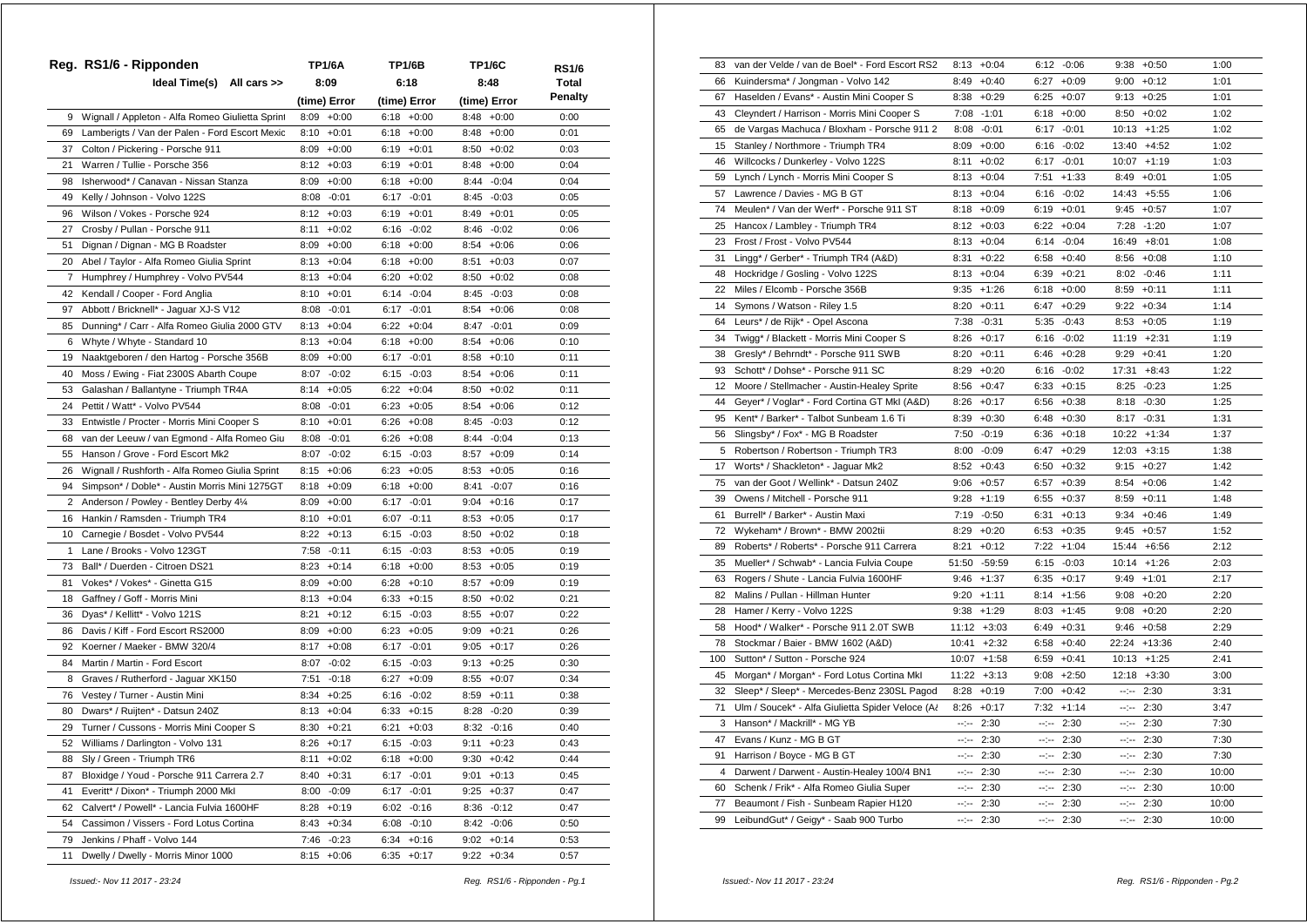|                | Reg. RS1/7 - Wensleydale                                                     | <b>TP1/7A</b>                      | <b>TP1/7B</b>                    | <b>TP1/7C</b>                       | <b>TP1/7D</b>                      | <b>TP1/7E</b>                    | <b>RS1/7</b> |
|----------------|------------------------------------------------------------------------------|------------------------------------|----------------------------------|-------------------------------------|------------------------------------|----------------------------------|--------------|
|                | Ideal Time(s) All cars >>                                                    | 5:57                               | 5:18                             | 5:35                                | 7:07                               | 9:59                             | <b>Total</b> |
|                |                                                                              | (time) Error                       | (time) Error                     | (time) Error                        | (time) Error                       | (time) Error                     | Penalty      |
| 25             | Hancox / Lambley - Triumph TR4                                               | $+0:00$<br>5:57                    | $5:36 + 0:18$                    | $5:36 + 0:01$                       | $+0:04$<br>7:11                    | $9:58 - 0:01$                    | 0:24         |
| 51             | Dignan / Dignan - MG B Roadster                                              | 5:59<br>$+0:02$                    | $5:29 +0:11$                     | 5:33<br>$-0:02$                     | 7:16<br>$+0:09$                    | 9:59<br>$+0:00$                  | 0:24         |
| 85             | Dunning* / Carr - Alfa Romeo Giulia 2000 GTV                                 | 5:59<br>$+0:02$                    | 5:28<br>$+0:10$                  | 5:31<br>$-0:04$                     | 7:13<br>$+0:06$                    | $10:04 +0:05$                    | 0:27         |
| 9              | Wignall / Appleton - Alfa Romeo Giulietta Sprint                             | $5:56 - 0:01$                      | $5:39 +0:21$                     | 5:34<br>$-0:01$                     | 7:04<br>$-0:03$                    | $9:55 - 0:04$                    | 0:30         |
| 49             | Kelly / Johnson - Volvo 122S                                                 | $5:55 - 0:02$                      | $5:30 +0:12$                     | 5:24<br>$-0:11$                     | 7:11<br>$+0:04$                    | $10:04 + 0:05$                   | 0:34         |
| 21             | Warren / Tullie - Porsche 356                                                | $6:01 + 0:04$                      | $5:32 +0:14$                     | 5:27<br>$-0:08$                     | 7:14<br>$+0:07$                    | $9:57 -0:02$                     | 0:35         |
| 33             | Entwistle / Procter - Morris Mini Cooper S                                   | $+0:00$<br>5:57                    | $5:40 + 0:22$                    | 5:33<br>$-0:02$                     | 7:16<br>$+0:09$                    | 9:57<br>$-0:02$                  | 0:35         |
| 69             | Lamberigts / Van der Palen - Ford Escort Mexic                               | 5:58<br>$+0:01$                    | $5:49 +0:31$                     | 5:35<br>$+0:00$                     | 7:12<br>$+0:05$                    | $+0:00$<br>9:59                  | 0:37         |
| 98             | Isherwood* / Canavan - Nissan Stanza                                         | 5:53 -0:04                         | $5:46 + 0:28$                    | 5:40<br>$+0:05$                     | 7:08<br>$+0:01$                    | $9:57 -0:02$                     | 0:40         |
| 27             | Crosby / Pullan - Porsche 911                                                | $5:59 + 0:02$                      | $5:34 +0:16$                     | 5:28<br>$-0:07$                     | 7:15<br>$+0:08$                    | 9:51<br>$-0:08$                  | 0:41         |
| 19             | Naaktgeboren / den Hartog - Porsche 356B                                     | 5:57<br>$+0:00$                    | $5:47 + 0:29$                    | 5:28<br>$-0:07$                     | 7:15<br>$+0:08$                    | $10:00 + 0:01$                   | 0:45         |
| 96             | Wilson / Vokes - Porsche 924                                                 | $6:00 + 0:03$                      | $5:51 + 0:33$                    | $5:36 + 0:01$                       | 7:17<br>$+0:10$                    | $9:58 - 0:01$                    | 0:48         |
| 37             | Colton / Pickering - Porsche 911                                             | $5:59 + 0:02$                      | $5:43 + 0:25$                    | $5:43 +0:08$                        | 7:20<br>$+0:13$                    | $9:58 - 0:01$                    | 0:49         |
| 26             | Wignall / Rushforth - Alfa Romeo Giulia Sprint                               | $+0:00$<br>5:57                    | $+0:39$<br>5:57                  | $-0:04$<br>5:31                     | $+0:04$<br>7:11                    | $10:02 +0:03$                    | 0:50         |
| 43             | Cleyndert / Harrison - Morris Mini Cooper S                                  | 5:58<br>$+0:01$                    | 5:24<br>$+0:06$                  | 5:32<br>$-0:03$                     | 7:43<br>$+0:36$                    | 9:51<br>$-0:08$                  | 0:54         |
| 2              | Anderson / Powley - Bentley Derby 41/4                                       | $5:58 + 0:01$                      | $5:54 + 0:36$                    | 5:24<br>$-0:11$                     | 7:13<br>$+0:06$                    | $10:01 + 0:02$                   | 0:56         |
| 81             | Vokes* / Vokes* - Ginetta G15                                                | 5:57<br>$+0:00$                    | 5:53<br>$+0:35$                  | 5:31<br>$-0:04$                     | 7:24<br>$+0:17$                    | 9:56<br>$-0:03$                  | 0:59         |
| 20             | Abel / Taylor - Alfa Romeo Giulia Sprint                                     | 5:57<br>$+0:00$                    | 5:44<br>$+0:26$                  | $-0:05$<br>5:30                     | 7:26<br>$+0:19$                    | $10:09 + 0:10$                   | 1:00         |
| 48             | Hockridge / Gosling - Volvo 122S                                             | 5:55<br>$-0:02$                    | 5:59<br>$+0:41$                  | 5:32<br>$-0:03$                     | 7:25<br>$+0:18$                    | $10:03 + 0:04$                   | 1:08         |
| 79             | Jenkins / Phaff - Volvo 144                                                  | 5:58<br>$+0:01$                    | $+0:48$<br>6:06                  | 5:31<br>$-0:04$                     | 7:01<br>$-0:06$                    | $10:08 + 0:09$                   | 1:08         |
| 46             | Willcocks / Dunkerley - Volvo 122S                                           | 5:55<br>$-0:02$                    | 6:21<br>$+1:03$                  | 5:30<br>$-0:05$                     | 7:12<br>$+0:05$                    | 9:55<br>$-0:04$                  | 1:16         |
| 68             | van der Leeuw / van Egmond - Alfa Romeo Giu                                  | 5:51<br>$-0:06$                    | 5:45<br>$+0:27$                  | $+0:26$<br>6:01                     | 7:25<br>$+0:18$                    | 10:09<br>$+0:10$                 | 1:27         |
| 10             | Carnegie / Bosdet - Volvo PV544                                              | 5:57<br>$+0:00$                    | 6:00<br>$+0:42$                  | 5:03<br>$-0:32$                     | 7:10<br>$+0:03$                    | $-0:12$<br>9:47                  | 1:29         |
| 39             | Owens / Mitchell - Porsche 911                                               | $+0:03$<br>6:00                    | 6:16<br>$+0.58$                  | 5:57<br>$+0:22$                     | 7:03<br>$-0:04$                    | 9:57<br>$-0:02$                  | 1:29         |
| 76             | Vestey / Turner - Austin Mini                                                | 5:53<br>$-0:04$                    | 5:59<br>$+0:41$                  | $+0:23$<br>5:58                     | 7:27<br>$+0:20$                    | $10:04 + 0:05$                   | 1:33         |
| 65             | de Vargas Machuca / Bloxham - Porsche 911 2                                  | 5:56<br>$-0:01$                    | 5:18<br>$+0:00$                  | 6:20<br>$+0:45$                     | 7:52<br>$+0:45$                    | $-0:05$<br>9:54                  | 1:36         |
| 8              | Graves / Rutherford - Jaquar XK150                                           | 5:57<br>$+0:00$                    | $5:38 + 0:20$                    | $-0:05$<br>5:30                     | 7:59<br>$+0:52$                    | $9:33 - 0:26$                    | 1:43         |
| 16             | Hankin / Ramsden - Triumph TR4                                               | 6:00<br>$+0:03$                    | $+0:23$<br>5:41                  | 5:17<br>$-0:18$                     | 7:08<br>$+0:01$                    | $16:25 + 6:26$                   | 1:45         |
| 53             | Galashan / Ballantyne - Triumph TR4A                                         | 5:58<br>$+0:01$                    | $+0:39$<br>5:57                  | $+0:40$<br>6:15                     | 7:33<br>$+0:26$                    | 9:52<br>$-0:07$                  | 1:53         |
| 94             | Simpson* / Doble* - Austin Morris Mini 1275GT                                | $5:58 + 0:01$                      | $6:49 +1:31$                     | 5:56<br>$+0:21$                     | 7:31<br>$+0:24$                    | $10:09 + 0:10$                   | 1:56         |
| $\overline{1}$ | Lane / Brooks - Volvo 123GT                                                  | $5:59 + 0:02$                      | $5:58 + 0:40$                    | 5:29<br>$-0:06$                     | $+1:01$<br>8:08                    | $10:09 + 0:10$                   | 1:58         |
| 87<br>64       | Bloxidge / Youd - Porsche 911 Carrera 2.7<br>Leurs* / de Rijk* - Opel Ascona | 5:53<br>$-0:04$<br>6:00<br>$+0:03$ | 5:53<br>$+0:35$<br>$5:49 + 0:31$ | 7:27<br>$+1:52$<br>6:52<br>$+1:17$  | 7:26<br>$+0:19$<br>6:47<br>$-0:20$ | 9:58<br>$-0:01$<br>$9:50 - 0:09$ | 1:59<br>2:03 |
| 6              | Whyte / Whyte - Standard 10                                                  | 5:51<br>$-0:06$                    | $6:53 +1:35$                     | 5:56<br>$+0:21$                     | 7:36<br>$+0:29$                    | 10:11<br>$+0:12$                 | 2:08         |
| 67             | Haselden / Evans* - Austin Mini Cooper S                                     | $-0:17$<br>5:40                    | $7:09$ +1:51                     | $+0:12$<br>5:47                     | $+0:39$                            | $9:46 - 0:13$                    | 2:21         |
|                | Humphrey / Humphrey - Volvo PV544                                            | 5:55<br>$-0:02$                    | $+0:33$<br>5:51                  | $6:39 +1:04$                        | 7:46<br>$+1:11$<br>8:18            | 9:59<br>$+0:00$                  | 2:35         |
|                | Kuindersma* / Jongman - Volvo 142                                            |                                    | $6:40 +1:22$                     |                                     | 7:36                               | $10:05 + 0:06$                   | 2:36         |
| 66<br>18       | Gaffney / Goff - Morris Mini                                                 | $5:58 + 0:01$<br>5:58<br>$+0:01$   | 5:21<br>$+0:03$                  | 6:41<br>$+1:06$<br>2:30<br>$-1 - 1$ | $+0:29$<br>$-2 - 2 - 1$<br>0:00    | $10:07 + 0:08$                   | 2:42         |
| 42             | Kendall / Cooper - Ford Anglia                                               | 5:41<br>$-0:16$                    | $+1:23$<br>6:41                  | 5:56<br>$+0:21$                     | 6:52<br>$-0:15$                    | 12:11<br>$+2:12$                 | 2:52         |
| 35             | Mueller* / Schwab* - Lancia Fulvia Coupe                                     | 5:57<br>$+0:00$                    | 5:44<br>$+0:26$                  | 2:30<br>$-2 - 2 - 1$                | 0:00<br>$-2 - 1$                   | $9:55 - 0:04$                    | 3:00         |
| 84             | Martin / Martin - Ford Escort                                                | 5:55<br>$-0:02$                    | $+0:46$<br>6:04                  | 6:33<br>$+0:58$                     | $+11:00$<br>18:07                  | $-0:14$<br>9:45                  | 3:00         |
| 57             | Lawrence / Davies - MG B GT                                                  | $5:55 - 0:02$                      | $5:47 + 0:29$                    | 2:30<br>$-2 - 2 - 1$                | 0:00<br>$-2 - 2 - 1$               | 10:01<br>$+0:02$                 | 3:03         |
| 59             | Lynch / Lynch - Morris Mini Cooper S                                         | 5:57<br>$+0:00$                    | $+0:27$<br>5:45                  | 2:30<br>$-2 - 2 - 1$                | 0:00<br>$\frac{1}{2}$              | $10:05 + 0:06$                   | 3:03         |
| 36             | Dyas* / Kellitt* - Volvo 121S                                                | 6:02<br>$+0:05$                    | 5:35<br>$+0:17$                  | 2:30<br>$-1 - 1 - 1$                | 0:00<br>$-1 - 1 - 1$               | $9:46 - 0:13$                    | 3:05         |
| 12             | Moore / Stellmacher - Austin-Healey Sprite                                   | 6:19<br>$+0:22$                    | $5:17 - 0:01$                    | 2:30<br>$-10 - 10$                  | 0:00<br>$-2 - 2 - 1$               | $9:43 -0:16$                     | 3:09         |
| 88             | Slv / Green - Triumph TR6                                                    | 5:49<br>$-0:08$                    | 5:44<br>$+0:26$                  | $-:- 2:30$                          | 0:00<br>$-20 - 1$                  | $10:04 + 0:05$                   | 3:09         |

 *Issued:- Nov 11 2017 - 23:24 Reg. RS1/7 - Wensleydale - Pg.1*

| 75             | van der Goot / Wellink* - Datsun 240Z            |                                                             | $6:03 +0:06$   |                                          | $6:04 +0:46$  |                           | $-:- 2:30$  |                                                                                                                                                                                                                                                                                                                                                                                                                                                | $-:- 0:00$ |                                                             | $9:59 +0:00$   | 3:22  |
|----------------|--------------------------------------------------|-------------------------------------------------------------|----------------|------------------------------------------|---------------|---------------------------|-------------|------------------------------------------------------------------------------------------------------------------------------------------------------------------------------------------------------------------------------------------------------------------------------------------------------------------------------------------------------------------------------------------------------------------------------------------------|------------|-------------------------------------------------------------|----------------|-------|
| 92             | Koerner / Maeker - BMW 320/4                     |                                                             | $5:58 + 0:01$  |                                          | $5:58 + 0:40$ | $-2 - 1$                  | 2:30        | aagaan                                                                                                                                                                                                                                                                                                                                                                                                                                         | 0:00       | 9:42                                                        | $-0:17$        | 3:28  |
| 74             | Meulen* / Van der Werf* - Porsche 911 ST         | 5:54                                                        | $-0:03$        |                                          | $6:14 + 0:56$ |                           | $-1 - 2:30$ |                                                                                                                                                                                                                                                                                                                                                                                                                                                | $-:- 0:00$ |                                                             | $9:59 + 0:00$  | 3:29  |
| 83             | van der Velde / van de Boel* - Ford Escort RS2   |                                                             | $5:52 -0:05$   |                                          | $6:10 + 0:52$ |                           | $-:- 2:30$  |                                                                                                                                                                                                                                                                                                                                                                                                                                                | $-:- 0:00$ |                                                             | $9:57 -0:02$   | 3:29  |
| 15             | Stanley / Northmore - Triumph TR4                |                                                             | $5:57 +0:00$   |                                          | $6:00 + 0:42$ |                           | $-:- 2:30$  |                                                                                                                                                                                                                                                                                                                                                                                                                                                | $-:- 0:00$ |                                                             | $10:18 + 0:19$ | 3:31  |
| 28             | Hamer / Kerry - Volvo 122S                       |                                                             | $5:58 + 0:01$  | 6:27                                     | $+1:09$       | $-2 - 1$                  | 2:30        | $-2 - 1$                                                                                                                                                                                                                                                                                                                                                                                                                                       | 0:00       |                                                             | $9:56 - 0:03$  | 3:34  |
| 55             | Hanson / Grove - Ford Escort Mk2                 |                                                             | $5:56 - 0:01$  | 6:37                                     | $+1:19$       | $-2 - 2 - 1$              | 2:30        | aagaan                                                                                                                                                                                                                                                                                                                                                                                                                                         | 0:00       | 10:02                                                       | $+0:03$        | 3:34  |
| 97             | Abbott / Bricknell* - Jaquar XJ-S V12            |                                                             | $5:57 +0:00$   |                                          | $8:57 + 3:39$ | $-2 - 1$                  | 2:30        | $-200 - 100$                                                                                                                                                                                                                                                                                                                                                                                                                                   | 0:00       |                                                             | $10:03 + 0:04$ | 3:34  |
| 86             | Davis / Kiff - Ford Escort RS2000                |                                                             | $5:58 + 0:01$  |                                          | $6:22 +1:04$  | $-2 - 1$                  | 2:30        |                                                                                                                                                                                                                                                                                                                                                                                                                                                | $-:- 0:00$ |                                                             | $9:55 - 0:04$  | 3:35  |
| 31             | Lingg* / Gerber* - Triumph TR4 (A&D)             | 5:53                                                        | $-0:04$        |                                          | $6:42 +1:24$  | $-2 - 1$                  | 2:30        | $-2 - 2 - 1$                                                                                                                                                                                                                                                                                                                                                                                                                                   | 0:00       | 9:58                                                        | $-0:01$        | 3:35  |
| 82             | Malins / Pullan - Hillman Hunter                 |                                                             | $6:02 + 0:05$  |                                          | $6:59 +1:41$  | $-2 - 1$                  | 2:30        | $-1 - 1 - 1$                                                                                                                                                                                                                                                                                                                                                                                                                                   | 0:00       |                                                             | $10:00 + 0:01$ | 3:36  |
| 23             | Frost / Frost - Volvo PV544                      | 6:01                                                        | $+0:04$        | 6:23                                     | $+1:05$       | $-2$                      | 2:30        | <b>August</b>                                                                                                                                                                                                                                                                                                                                                                                                                                  | 0:00       | 9:56                                                        | $-0:03$        | 3:37  |
| 52             | Williams / Darlington - Volvo 131                | 5:53                                                        | $-0:04$        |                                          | $6:06 + 0:48$ | $-2 - 1$                  | 2:30        | $-100 - 100$                                                                                                                                                                                                                                                                                                                                                                                                                                   | 0:00       | 9:38                                                        | $-0:21$        | 3:43  |
| 22             | Miles / Elcomb - Porsche 356B                    |                                                             | $6:00 + 0:03$  | 5:29                                     | $+0:11$       | $-25 - 1$                 | 2:30        | aagaan                                                                                                                                                                                                                                                                                                                                                                                                                                         | 0:00       | 11:46                                                       | $+1:47$        | 3:44  |
| 24             | Pettit / Watt* - Volvo PV544                     | 5:57                                                        | $+0:00$        |                                          | $6:08 + 0:50$ | $-1$                      | 2:30        | $-2 - 2 - 1$                                                                                                                                                                                                                                                                                                                                                                                                                                   | 0:00       | 9:29                                                        | $-0:30$        | 3:50  |
| 63             | Rogers / Shute - Lancia Fulvia 1600HF            | 6:01                                                        | $+0:04$        |                                          | $6:23 +1:05$  | $-2 - 1$                  | 2:30        | angan i                                                                                                                                                                                                                                                                                                                                                                                                                                        | 0:00       |                                                             | $10:15 + 0:16$ | 3:50  |
| 62             | Calvert* / Powell* - Lancia Fulvia 1600HF        | 5:42                                                        | $-0:15$        |                                          | $6:29 +1:11$  | $-2 - 1$                  | 2:30        | aagaan                                                                                                                                                                                                                                                                                                                                                                                                                                         | 0:00       |                                                             | $10:06 + 0:07$ | 3:52  |
| 73             | Ball* / Duerden - Citroen DS21                   | 5:59                                                        | $+0:02$        |                                          | $6:56 +1:38$  | $-2 - 2 - 1$              | 2:30        | $-2 - 1$                                                                                                                                                                                                                                                                                                                                                                                                                                       | 0:00       | 9:38                                                        | $-0:21$        | 3:53  |
| 56             | Slingsby* / Fox* - MG B Roadster                 | 5:37                                                        | $-0:20$        |                                          | $7:03 +1:45$  | $-2 - 2 - 1$              | 2:30        | $-2 - 2 - 1$                                                                                                                                                                                                                                                                                                                                                                                                                                   | 0:00       | 9:52                                                        | $-0:07$        | 3:57  |
| 5              | Robertson / Robertson - Triumph TR3              | 5:51                                                        | $-0:06$        | 6:11                                     | $+0:53$       | $-2 - 2 - 1$              | 2:30        |                                                                                                                                                                                                                                                                                                                                                                                                                                                | $-:- 0:00$ | 10:28                                                       | $+0:29$        | 3:58  |
| 61             | Burrell* / Barker* - Austin Maxi                 | 5:13                                                        | $-0:44$        | 7:32                                     | $+2:14$       | 6:38                      | $+1:03$     | 13:10                                                                                                                                                                                                                                                                                                                                                                                                                                          | $+6:03$    |                                                             | $10:16 + 0:17$ | 4:01  |
| 17             | Worts* / Shackleton* - Jaquar Mk2                | 5:56                                                        | $-0:01$        | 6:43                                     | $+1:25$       | $\frac{1}{2}$             | 2:30        | $\frac{1}{2} \left( \frac{1}{2} \right) + \frac{1}{2} \left( \frac{1}{2} \right) + \frac{1}{2} \left( \frac{1}{2} \right) + \frac{1}{2} \left( \frac{1}{2} \right) + \frac{1}{2} \left( \frac{1}{2} \right) + \frac{1}{2} \left( \frac{1}{2} \right) + \frac{1}{2} \left( \frac{1}{2} \right) + \frac{1}{2} \left( \frac{1}{2} \right) + \frac{1}{2} \left( \frac{1}{2} \right) + \frac{1}{2} \left( \frac{1}{2} \right) + \frac{1}{2} \left($ | 0:00       |                                                             | $10:30 + 0:31$ | 4:02  |
| 38             | Gresly* / Behrndt* - Porsche 911 SWB             |                                                             | $6:00 + 0:03$  |                                          | $6:22 + 1:04$ | $-25 - 1$                 | 2:30        | $-100 - 100$                                                                                                                                                                                                                                                                                                                                                                                                                                   | 0:00       |                                                             | $10:31 + 0:32$ | 4:05  |
| 54             | Cassimon / Vissers - Ford Lotus Cortina          |                                                             | $5:54 - 0:03$  | 6:49                                     | $+1:31$       | $-2 - 2 - 1$              | 2:30        | $-2 - 2 - 1$                                                                                                                                                                                                                                                                                                                                                                                                                                   | 0:00       | 9:27                                                        | $-0:32$        | 4:05  |
| 34             | Twigg* / Blackett - Morris Mini Cooper S         | 5:58                                                        | $+0:01$        | 6:09                                     | $+0:51$       | $-2 - 2 - 1$              | 2:30        | $-10 - 10$                                                                                                                                                                                                                                                                                                                                                                                                                                     | 0:00       | 9:14                                                        | $-0:45$        | 4:07  |
| 14             | Symons / Watson - Riley 1.5                      |                                                             | $6:01 + 0:04$  | 5:56                                     | $+0:38$       | $-2 - 2 - 1$              | 2:30        | $-25 - 1$                                                                                                                                                                                                                                                                                                                                                                                                                                      | 0:00       |                                                             | $11:08 + 1:09$ | 4:12  |
| 80             | Dwars* / Ruilten* - Datsun 240Z                  | 5:22                                                        | $-0:35$        | $-2 - 2 - 1$                             | 2:30          | $-1 - 1 - 1$              | 0:00        | 6:41                                                                                                                                                                                                                                                                                                                                                                                                                                           | $-0:26$    |                                                             | $10:43 + 0:44$ | 4:15  |
| 11             | Dwelly / Dwelly - Morris Minor 1000              | 5:42                                                        | $-0:15$        | 7:50                                     | $+2:32$       | 6:45                      | $+1:10$     | 14:57                                                                                                                                                                                                                                                                                                                                                                                                                                          | $+7:50$    |                                                             | $12:07 + 2:08$ | 4:15  |
| 32             | Sleep* / Sleep* - Mercedes-Benz 230SL Pagod      | 5:30                                                        | $-0:27$        | 7:41                                     | $+2:23$       | $-2 - 2 - 1$              | 2:30        | $-2 - 1$                                                                                                                                                                                                                                                                                                                                                                                                                                       | 0:00       | 10:27                                                       | $+0:28$        | 4:25  |
| 95             | Kent* / Barker* - Talbot Sunbeam 1.6 Ti          | 6:00                                                        | $+0:03$        | 6:14                                     | $+0.56$       | $-2 - 2 - 1$              | 2:30        | aagaal                                                                                                                                                                                                                                                                                                                                                                                                                                         | 0:00       | 8:50                                                        | $-1:09$        | 4:29  |
| 72             | Wykeham* / Brown* - BMW 2002tii                  |                                                             | $5:57 + 0:00$  | 7:37                                     | $+2:19$       | $-2 - 2 - 1$              | 2:30        | $-1 - 1 - 1$                                                                                                                                                                                                                                                                                                                                                                                                                                   | 0:00       | 11:31                                                       | $+1:32$        | 4:30  |
| 40             | Moss / Ewing - Fiat 2300S Abarth Coupe           |                                                             | $5:58 + 0:01$  |                                          | $6:19 +1:01$  | angan                     | 2:30        | $-2 - 2 - 1$                                                                                                                                                                                                                                                                                                                                                                                                                                   | 0:00       | 11:01                                                       | $+1:02$        | 4:31  |
| 41             | Everitt* / Dixon* - Triumph 2000 MkI             | 4:50                                                        | $-1:07$        | 6:32                                     | $+1:14$       | $-20 - 1$                 | 2:30        | $-100 - 100$                                                                                                                                                                                                                                                                                                                                                                                                                                   | 0:00       | 9:57                                                        | $-0:02$        | 4:32  |
| 45             | Morgan* / Morgan* - Ford Lotus Cortina Mkl       | 8:21                                                        | $+2:24$        | 7:02                                     | $+1:44$       | 6:27                      | $+0:52$     | 24:21                                                                                                                                                                                                                                                                                                                                                                                                                                          | $+17:14$   | 9:19                                                        | $-0:40$        | 4:32  |
| 47             | Evans / Kunz - MG B GT                           |                                                             | $4:33 - 1:24$  |                                          | $6:39 +1:21$  | $\sim$ 100                | 2:30        |                                                                                                                                                                                                                                                                                                                                                                                                                                                | $-:- 0:00$ |                                                             | $10:06 + 0:07$ | 4:37  |
| 100            | Sutton* / Sutton - Porsche 924                   | 5:49                                                        | $-0:08$        |                                          | $7:45 +2:27$  | $-2 - 1$                  | 2:30        | $-25 - 1$                                                                                                                                                                                                                                                                                                                                                                                                                                      | 0:00       | 11:41                                                       | $+1:42$        | 4:38  |
| 71             | Ulm / Soucek* - Alfa Giulietta Spider Veloce (A& | 6:09                                                        | $+0:12$        | 6:41                                     | $+1:23$       | $-1 - 1 - 1 = 0$          | 2:30        | $-1 - 1 - 1$                                                                                                                                                                                                                                                                                                                                                                                                                                   | 0:00       | 11:41                                                       | $+1:42$        | 4:42  |
| 58             | Hood* / Walker* - Porsche 911 2.0T SWB           | 5:24                                                        | $-0:33$        | 7:44                                     | $+2:26$       | $-2 - 2 - 1$              | 2:30        | $\frac{1}{2}$                                                                                                                                                                                                                                                                                                                                                                                                                                  | 0:00       |                                                             | $10:38 + 0:39$ | 4:42  |
| 93             | Schott* / Dohse* - Porsche 911 SC                |                                                             | $11:56 + 5:59$ |                                          | $6:13 + 0:55$ | $-1 - 1 - 1$              | 2:30        | $-1 - 1$                                                                                                                                                                                                                                                                                                                                                                                                                                       | 0:00       |                                                             | $9:42 -0:17$   | 4:42  |
| 44             | Geyer* / Voglar* - Ford Cortina GT MkI (A&D)     |                                                             | $6:12 + 0:15$  | 7:22                                     | $+2:04$       | $-2 - 2 - 1$              | 2:30        | $-25 - 1$                                                                                                                                                                                                                                                                                                                                                                                                                                      | 0:00       |                                                             | $12:08 + 2:09$ | 4:45  |
| 29             | Turner / Cussons - Morris Mini Cooper S          | 6:23                                                        | $+0:26$        | 8:22                                     | $+3:04$       | $-2 - 2 - 1$              | 2:30        | $-2 - 2 - 1$                                                                                                                                                                                                                                                                                                                                                                                                                                   | 0:00       | 11:03                                                       | $+1:04$        | 4:56  |
| 78             | Stockmar / Baier - BMW 1602 (A&D)                | 11:01                                                       | $+5:04$        | 7:37                                     | $+2:19$       | $-2 - 1$                  | 2:30        | $-1$                                                                                                                                                                                                                                                                                                                                                                                                                                           | 0:00       | 11:06                                                       | $+1:07$        | 5:30  |
| 3              | Hanson* / Mackrill* - MG YB                      | $-25 - 1$                                                   | 2:30           | $\mathbb{L} \mathbb{L}^2$ . $\mathbb{L}$ | 2:30          | $-2 - 2 - 1$              | 2:30        | $-2$                                                                                                                                                                                                                                                                                                                                                                                                                                           | 2:30       | 2.25                                                        | 2:30           | 12:30 |
| $\overline{4}$ | Darwent / Darwent - Austin-Healey 100/4 BN1      | $-2 - 2 - 1$                                                | 2:30           | $-1 - 1 - 1$                             | 2:30          | $-1 - 1 - 1$              | 2:30        | $-2 - 2 - 1$                                                                                                                                                                                                                                                                                                                                                                                                                                   | 2:30       | $-10-1$                                                     | 2:30           | 15:00 |
| 60             | Schenk / Frik* - Alfa Romeo Giulia Super         | $-1 - 1 - 1$                                                | 2:30           | $-1$                                     | 2:30          | $-1$                      | 2:30        | $-1 - 1$                                                                                                                                                                                                                                                                                                                                                                                                                                       | 2:30       | $\mathcal{L}^{\mathcal{L}}$ and $\mathcal{L}^{\mathcal{L}}$ | 2:30           | 15:00 |
| 77             | Beaumont / Fish - Sunbeam Rapier H120            | $-2 - 2 - 1$                                                | 2:30           | $-1 - 1 - 1$                             | 2:30          | $-1 - 1 - 1$              | 2:30        | $-2 - 2 - 1$                                                                                                                                                                                                                                                                                                                                                                                                                                   | 2:30       | $-2 - 1$                                                    | 2:30           | 15:00 |
| 89             | Roberts* / Roberts* - Porsche 911 Carrera        | $\mathcal{L}_{\mathcal{A}}$ and $\mathcal{L}_{\mathcal{A}}$ | 2:30           | $\mathbb{L} \mathbb{L}^2$ . $\mathbb{L}$ | 2:30          | $\mathbb{R}^{n \times n}$ | 2:30        |                                                                                                                                                                                                                                                                                                                                                                                                                                                | $-:- 2:30$ | 2.25                                                        | 2:30           | 15:00 |
| 91             | Harrison / Boyce - MG B GT                       | $-2 - 1$                                                    | 2:30           | $-2 - 2 - 1$                             | 2:30          | $-2 - 2 - 1$              | 2:30        | $-2 - 1$                                                                                                                                                                                                                                                                                                                                                                                                                                       | 2:30       | $-25 - 1$                                                   | 2:30           | 15:00 |
| 99             | LeibundGut* / Geigy* - Saab 900 Turbo            | $-15 - 1$                                                   | 2:30           | $-1 - 1 - 1$                             | 2:30          | $-25 - 1$                 | 2:30        | $-1 - 1$                                                                                                                                                                                                                                                                                                                                                                                                                                       | 2:30       | $-2 - 1$                                                    | 2:30           | 15:00 |
|                |                                                  |                                                             |                |                                          |               |                           |             |                                                                                                                                                                                                                                                                                                                                                                                                                                                |            |                                                             |                |       |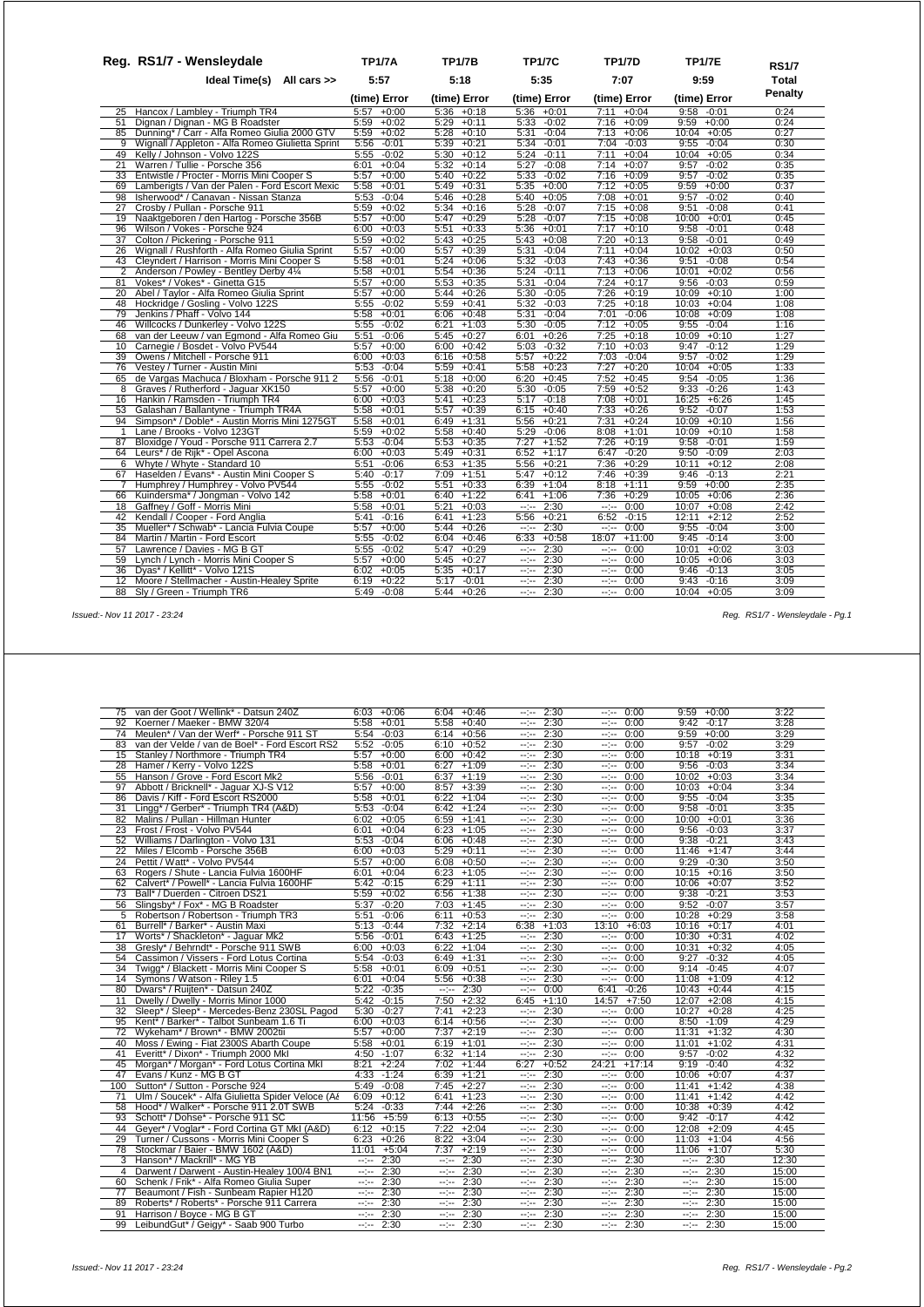|                 | Reg. RS2/1 - Garrigill                              | <b>TP2/1A</b>   | <b>TP2/1B</b>   | <b>RS2/1</b>   |
|-----------------|-----------------------------------------------------|-----------------|-----------------|----------------|
|                 | Ideal Time(s) All cars >>                           | 6:43            | 5:15            | <b>Total</b>   |
|                 |                                                     | (time) Error    | (time) Error    | <b>Penalty</b> |
| 21              | Warren / Tullie - Porsche 356                       | $6:43 + 0:00$   | $5:16 + 0:01$   | 0:01           |
|                 | 64 Leurs* / de Rijk* - Opel Ascona                  | $6:43 + 0:00$   | $5:16 + 0:01$   | 0:01           |
|                 | 72 Wykeham* / Brown* - BMW 2002tii                  | $6:43 + 0:00$   | $5:14 - 0:01$   | 0:01           |
|                 | 94 Simpson* / Doble* - Austin Morris Mini 1275GT    | $6:42 -0:01$    | $5:15 + 0:00$   | 0:01           |
| 16              | Hankin / Ramsden - Triumph TR4                      | 6:41<br>$-0:02$ | $5:15 + 0:00$   | 0:02           |
| 27              | Crosby / Pullan - Porsche 911                       | $6:43 + 0:00$   | $5:17 + 0:02$   | 0:02           |
| 33              | Entwistle / Procter - Morris Mini Cooper S          | 6:44<br>$+0:01$ | $5:14 - 0:01$   | 0:02           |
| 43              | Cleyndert / Harrison - Morris Mini Cooper S         | $6:42 -0:01$    | $5:16 + 0:01$   | 0:02           |
| 73              | Ball* / Duerden - Citroen DS21                      | $6:44 + 0:01$   | $5:16 + 0:01$   | 0:02           |
| 96              | Wilson / Vokes - Porsche 924                        | $6:45 + 0:02$   | $5:15 + 0:00$   | 0:02           |
| 9               | Wignall / Appleton - Alfa Romeo Giulietta Sprint    | 6:45<br>$+0:02$ | $5:16 + 0:01$   | 0:03           |
| 17              | Worts* / Shackleton* - Jaguar Mk2                   | $6:45 + 0:02$   | $5:16 + 0:01$   | 0:03           |
| 20              | Abel / Taylor - Alfa Romeo Giulia Sprint            | $6:46 + 0:03$   | $5:15 + 0:00$   | 0:03           |
|                 | 25 Hancox / Lambley - Triumph TR4                   | $6:46 + 0:03$   | $5:15 + 0:00$   | 0:03           |
|                 | 26 Wignall / Rushforth - Alfa Romeo Giulia Sprint   | $6:44 + 0:01$   | $5:13 - 0:02$   | 0:03           |
| 40              | Moss / Ewing - Fiat 2300S Abarth Coupe              | $+0:01$<br>6:44 | $5:17 + 0:02$   | 0:03           |
| 46              | Willcocks / Dunkerley - Volvo 122S                  | 6:41<br>$-0:02$ | $5:16 + 0:01$   | 0:03           |
| $\mathbf{1}$    | Lane / Brooks - Volvo 123GT                         | 6:46<br>$+0:03$ | $5:16 + 0:01$   | 0:04           |
| 7               | Humphrey / Humphrey - Volvo PV544                   | 6:41<br>$-0:02$ | $5:17 + 0:02$   | 0:04           |
| 23              | Frost / Frost - Volvo PV544                         | $6:46 + 0:03$   | $5:16 + 0:01$   | 0:04           |
| 37              | Colton / Pickering - Porsche 911                    | $6:46 + 0:03$   | $5:14 - 0:01$   | 0:04           |
| 69              | Lamberigts / Van der Palen - Ford Escort Mexico     | 6:47<br>$+0:04$ | $5:15 + 0:00$   | 0:04           |
| 87              | Bloxidge / Youd - Porsche 911 Carrera 2.7           | 6:39<br>$-0:04$ | $5:15 + 0:00$   | 0:04           |
| 2               | Anderson / Powley - Bentley Derby 41/4              | 6:40<br>$-0:03$ | $5:13 - 0:02$   | 0:05           |
| 8               | Graves / Rutherford - Jaguar XK150                  | $6:45 + 0:02$   | $5:12 - 0:03$   | 0:05           |
| 12 <sup>1</sup> | Moore / Stellmacher - Austin-Healey Sprite          | 6:38<br>$-0:05$ | $5:15 + 0:00$   | 0:05           |
| 18              | Gaffney / Goff - Morris Mini                        | $6:45 + 0:02$   | $5:12 -0:03$    | 0:05           |
| 19              | Naaktgeboren / den Hartog - Porsche 356B            | 6:38<br>$-0:05$ | $5:15 + 0:00$   | 0:05           |
| 38              | Gresly* / Behrndt* - Porsche 911 SWB                | 6:47<br>$+0:04$ | $5:16 + 0:01$   | 0:05           |
| 65              | de Vargas Machuca / Bloxham - Porsche 911 2.2 (A&D) | 6:47<br>$+0:04$ | $5:16 + 0:01$   | 0:05           |
| 74              | Meulen* / Van der Werf* - Porsche 911 ST            | 6:44<br>$+0:01$ | $5:11 - 0:04$   | 0:05           |
| 79              | Jenkins / Phaff - Volvo 144                         | 6:39<br>$-0:04$ | $5:14 - 0:01$   | 0:05           |
| 98              | Isherwood* / Canavan - Nissan Stanza                | 6:41<br>$-0:02$ | $5:12 - 0:03$   | 0:05           |
| 24              | Pettit / Watt* - Volvo PV544                        | $6:40 -0:03$    | $5:12 -0:03$    | 0:06           |
| 67              | Haselden / Evans* - Austin Mini Cooper S            | $-0:04$<br>6:39 | $5:13 - 0:02$   | 0:06           |
| 86              | Davis / Kiff - Ford Escort RS2000                   | 6:45<br>$+0:02$ | $5:11 - 0:04$   | 0:06           |
| 28              | Hamer / Kerry - Volvo 122S                          | 6:39<br>$-0:04$ | $5:18 + 0:03$   | 0:07           |
| 75              | van der Goot / Wellink* - Datsun 240Z               | 6:48<br>$+0:05$ | $5:17 + 0:02$   | 0:07           |
| 6               | Whyte / Whyte - Standard 10                         | $-0:03$<br>6:40 | $5:10 - 0:05$   | 0:08           |
|                 | 47 Evans / Kunz - MG B GT                           | $6:43 +0:00$    | 5:07 -0:08      | 0:08           |
|                 | 53 Galashan / Ballantyne - Triumph TR4A             | $6:50 + 0:07$   | 5:14<br>$-0:01$ | 0:08           |
| 56              | Slingsby* / Fox* - MG B Roadster                    | 6:36<br>$-0:07$ | 5:14<br>$-0:01$ | 0:08           |
| 57              | Lawrence / Davies - MG B GT                         | $-0:04$<br>6:39 | $5:11 - 0:04$   | 0:08           |
| 5               | Robertson / Robertson - Triumph TR3                 | $-0:05$<br>6:38 | $5:19 + 0:04$   | 0:09           |
|                 | 48 Hockridge / Gosling - Volvo 122S                 | $6:42 -0:01$    | $5:07 -0:08$    | 0:09           |

| 51              | Dignan / Dignan - MG B Roadster                       |              | $6:47 +0:04$  | $5:10 - 0:05$ | 0:09 |
|-----------------|-------------------------------------------------------|--------------|---------------|---------------|------|
|                 | 55 Hanson / Grove - Ford Escort Mk2                   |              | $6:43 +0:00$  | $5:06 - 0:09$ | 0:09 |
| 34              | Twigg* / Blackett - Morris Mini Cooper S              |              | $6:33 - 0:10$ | $5:15 + 0:00$ | 0:10 |
|                 | 35 Mueller* / Schwab* - Lancia Fulvia Coupe           |              | $6:39 -0:04$  | $5:09 - 0:06$ | 0:10 |
| 3               | Hanson* / Mackrill* - MG YB                           |              | $6:43 + 0:00$ | $5:04 - 0:11$ | 0:11 |
| 10 <sup>1</sup> | Carnegie / Bosdet - Volvo PV544                       |              | $6:48 + 0:05$ | $5:09 - 0:06$ | 0:11 |
| 11              | Dwelly / Dwelly - Morris Minor 1000                   | 6:40         | $-0:03$       | $5:23 +0:08$  | 0:11 |
| 80              | Dwars* / Ruijten* - Datsun 240Z                       |              | $6:40 -0:03$  | $5:06 - 0:09$ | 0:12 |
| 85              | Dunning* / Carr - Alfa Romeo Giulia 2000 GTV          |              | 6:34 -0:09    | $5:12 - 0:03$ | 0:12 |
| 14              | Symons / Watson - Riley 1.5                           |              | $6:35 -0:08$  | $5:10 - 0:05$ | 0:13 |
| 66              | Kuindersma* / Jongman - Volvo 142                     |              | $6:44 + 0:01$ | $5:03 -0:12$  | 0:13 |
| 92              | Koerner / Maeker - BMW 320/4                          |              | $6:50 + 0:07$ | $5:09 - 0:06$ | 0:13 |
| 93              | Schott* / Dohse* - Porsche 911 SC                     |              | $6:44 + 0:01$ | 5:03 -0:12    | 0:13 |
| 49              | Kelly / Johnson - Volvo 122S                          | 6:32         | $-0:11$       | $5:18 + 0:03$ | 0:14 |
| 31              | Lingg* / Gerber* - Triumph TR4 (A&D)                  |              | $6:35 -0:08$  | $5:07 -0:08$  | 0:16 |
| 36              | Dyas* / Kellitt* - Volvo 121S                         |              | $6:56 + 0:13$ | $5:18 + 0:03$ | 0:16 |
| 76              | Vestey / Turner - Austin Mini                         |              | $6:50 + 0:07$ | $5:06 - 0:09$ | 0:16 |
| 89              | Roberts* / Roberts* - Porsche 911 Carrera             |              | $6:33 - 0:10$ | $5:21 + 0:06$ | 0:16 |
| 22              | Miles / Elcomb - Porsche 356B                         |              | $6:47 +0:04$  | $5:02 -0:13$  | 0:17 |
| 39              | Owens / Mitchell - Porsche 911                        |              | 6:34 -0:09    | 5:07 -0:08    | 0:17 |
| 41              | Everitt* / Dixon* - Triumph 2000 Mkl                  | 6:31         | $-0:12$       | $5:10 - 0:05$ | 0:17 |
| 52              | Williams / Darlington - Volvo 131                     |              | $6:48 + 0:05$ | $5:03 -0:12$  | 0:17 |
| 81              | Vokes* / Vokes* - Ginetta G15                         |              | $6:27 -0:16$  | $5:16 + 0:01$ | 0:17 |
| 59              | Lynch / Lynch - Morris Mini Cooper S                  |              | $6:32 -0:11$  | $5:08 - 0:07$ | 0:18 |
| 63              | Rogers / Shute - Lancia Fulvia 1600HF                 | 6:28         | $-0:15$       | $5:12 - 0:03$ | 0:18 |
| 68              | van der Leeuw / van Egmond - Alfa Romeo Giulia Super  |              | 6:36 -0:07    | 5:04 - 0:11   | 0:18 |
| 88              | Sly / Green - Triumph TR6                             |              | $6:38 - 0:05$ | 4:59 -0:16    | 0:21 |
| 15              | Stanley / Northmore - Triumph TR4                     | 6:21         | $-0:22$       | $5:15 + 0:00$ | 0:22 |
| 42              | Kendall / Cooper - Ford Anglia                        |              | $6:44 + 0:01$ | $4:54 - 0:21$ | 0:22 |
| 71              | Ulm / Soucek* - Alfa Giulietta Spider Veloce (A&D)    |              | $6:32 -0:11$  | $5:26 +0:11$  | 0:22 |
| 95              | Kent* / Barker* - Talbot Sunbeam 1.6 Ti               |              | $6:23 - 0:20$ | $5:18 + 0:03$ | 0:23 |
| 97              | Abbott / Bricknell* - Jaguar XJ-S V12                 |              | $6:35 -0:08$  | $5:30 +0:15$  | 0:23 |
| 84              | Martin / Martin - Ford Escort                         |              | $6:29 -0:14$  | $5:25 + 0:10$ | 0:24 |
| 100             | Sutton* / Sutton - Porsche 924                        |              | $6:50 + 0:07$ | 4:58 -0:17    | 0:24 |
| 82              | Malins / Pullan - Hillman Hunter                      |              | $6:24 -0:19$  | $5:08 - 0:07$ | 0:26 |
| 83              | van der Velde / van de Boel* - Ford Escort RS2000 Mkl | 6:29         | $-0:14$       | $5:32 +0:17$  | 0:31 |
| 78              | Stockmar / Baier - BMW 1602 (A&D)                     |              | $6:14 - 0:29$ | 5:03 -0:12    | 0:41 |
| 62              | Calvert* / Powell* - Lancia Fulvia 1600HF             |              | $6:36 - 0:07$ | 4:40 -0:35    | 0:42 |
| 61              | Burrell* / Barker* - Austin Maxi                      |              | $6:11 - 0:32$ | $5:03 -0:12$  | 0:44 |
| 60              | Schenk / Frik* - Alfa Romeo Giulia Super              | 5:59         | $-0:44$       | $5:13 - 0:02$ | 0:46 |
| 54              | Cassimon / Vissers - Ford Lotus Cortina               |              | $6:03 -0:40$  | $5:22 + 0:07$ | 0:47 |
| 29              | Turner / Cussons - Morris Mini Cooper S               |              | $6:56 + 0:13$ | $5:52 +0:37$  | 0:50 |
| 45              | Morgan* / Morgan* - Ford Lotus Cortina Mkl            |              | $6:09 - 0:34$ | $5:35 + 0:20$ | 0:54 |
| 32              | Sleep* / Sleep* - Mercedes-Benz 230SL Pagoda          |              | $6:00 -0:43$  | $5:01 - 0:14$ | 0:57 |
| 58              | Hood* / Walker* - Porsche 911 2.0T SWB                |              | $5:39 - 1:04$ | $5:33 + 0:18$ | 1:18 |
| 44              | Geyer* / Voglar* - Ford Cortina GT MkI (A&D)          | $-2 - 2 - 1$ | 2:30          | $-:- 2:30$    | 7:30 |
| 99              | LeibundGut* / Geigy* - Saab 900 Turbo                 |              | $-:- 2:30$    | $-:- 2:30$    | 7:30 |
|                 |                                                       |              |               |               |      |

 *Issued:- Nov 12 2017 - 13:19 Reg. RS2/1 - Garrigill - Pg.1*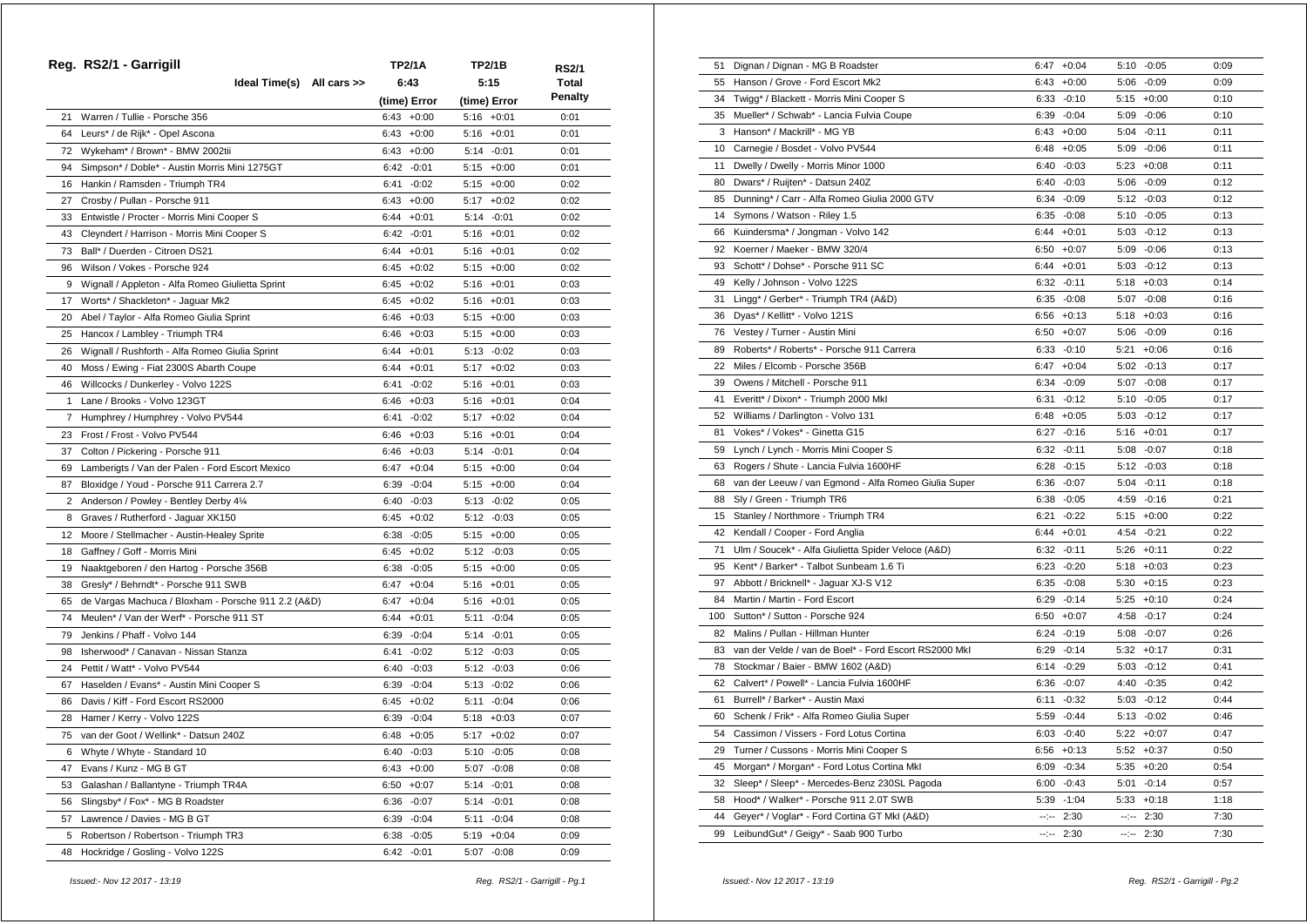|              | Reg. RS2/2 - Cumbrian Fells                       | <b>TP2/2A</b>   | <b>TP2/2B</b>   | <b>TP2/2C</b>   | <b>TP2/2D</b>   | <b>TP2/2E</b>            | <b>RS2/2</b> |
|--------------|---------------------------------------------------|-----------------|-----------------|-----------------|-----------------|--------------------------|--------------|
|              | Ideal Time(s) All cars >>                         | 4:45            | 3:04            | 5:23            | 6:06            | 5:06                     | <b>Total</b> |
|              |                                                   | (time) Error    | (time) Error    | (time) Error    | (time) Error    | (time) Error             | Penalty      |
|              | 19 Naaktgeboren / den Hartog - Porsche 356B       | $4:45 +0:00$    | $3:04 +0:00$    | $5:22 -0:01$    | $6:04 -0:02$    | $5:06 + 0:00$            | 0:03         |
| 21           | Warren / Tullie - Porsche 356                     | $4:50 + 0:05$   | $3:03 - 0:01$   | $5:23 + 0:00$   | $6:06 + 0:00$   | $5:06 + 0:00$            | 0:06         |
|              | 51 Dignan / Dignan - MG B Roadster                | $4:46 + 0:01$   | $3:05 +0:01$    | $5:22 -0:01$    | $6:03 -0:03$    | $5:05 -0:01$             | 0:07         |
|              | 69 Lamberigts / Van der Palen - Ford Escort Mexic | $+0:03$<br>4:48 | $3:04 +0:00$    | $5:23 +0:00$    | $6:03 - 0:03$   | $5:07 +0:01$             | 0:07         |
|              | 6 Whyte / Whyte - Standard 10                     | 4:44<br>$-0:01$ | $3:04 +0:00$    | 5:21<br>$-0:02$ | $6:02 -0:04$    | $5:07 +0:01$             | 0:08         |
|              | 20 Abel / Taylor - Alfa Romeo Giulia Sprint       | $4:47 +0:02$    | $3:07 +0:03$    | $5:24 + 0:01$   | $6:07 +0:01$    | $5:05 - 0:01$            | 0:08         |
|              | 26 Wignall / Rushforth - Alfa Romeo Giulia Sprint | 4:47<br>$+0:02$ | $3:06 + 0:02$   | $5:23 +0:00$    | $6:04 -0:02$    | $5:04 - 0:02$            | 0:08         |
| 27           | Crosby / Pullan - Porsche 911                     | 4:47<br>$+0:02$ | $3:04 +0:00$    | 5:22<br>$-0:01$ | $6:04 -0:02$    | $5:03 - 0:03$            | 0:08         |
|              | 65 de Vargas Machuca / Bloxham - Porsche 911 2    | $4:46 + 0:01$   | $3:03 - 0:01$   | $5:24 +0:01$    | $6:10 + 0:04$   | $5:05 - 0:01$            | 0:08         |
|              | 76 Vestey / Turner - Austin Mini                  | 4:47<br>$+0:02$ | $3:04 +0:00$    | $5:24 +0:01$    | $6:02 -0:04$    | $5:07 +0:01$             | 0:08         |
|              | 96 Wilson / Vokes - Porsche 924                   | 4:47<br>$+0:02$ | $3:07 +0:03$    | $5:23 +0:00$    | $6:07 +0:01$    | $5:04 - 0:02$            | 0:08         |
| 98           | Isherwood* / Canavan - Nissan Stanza              | 4:43<br>$-0:02$ | $3:05 +0:01$    | 5:21<br>$-0:02$ | $6:04 -0:02$    | $5:07 +0:01$             | 0:08         |
|              | 33 Entwistle / Procter - Morris Mini Cooper S     | $4:48 + 0:03$   | $3:04 +0:00$    | $-0:02$<br>5:21 | $6:04 -0:02$    | $5:08 + 0:02$            | 0:09         |
| $\mathbf{1}$ | Lane / Brooks - Volvo 123GT                       | 4:44<br>$-0:01$ | $3:05 +0:01$    | $5:24 +0:01$    | 6:03<br>$-0:03$ | $5:10 + 0:04$            | 0:10         |
|              | 49 Kelly / Johnson - Volvo 122S                   | $4:47 +0:02$    | $3:02 -0:02$    | $5:20 -0:03$    | $6:06 + 0:00$   | $5:09 + 0:03$            | 0:10         |
|              | 34 Twigg* / Blackett - Morris Mini Cooper S       | $+0:02$<br>4:47 | $3:02 -0:02$    | $5:25 + 0:02$   | 6:01<br>$-0:05$ | $5:06 + 0:00$            | 0:11         |
|              | 16 Hankin / Ramsden - Triumph TR4                 | 4:46<br>$+0:01$ | $3:02 -0:02$    | $5:24 +0:01$    | $6:04 -0:02$    | $4:59 - 0:07$            | 0:13         |
|              | 23 Frost / Frost - Volvo PV544                    | $4:49 + 0:04$   | $-0:07$<br>2:57 | $5:23 +0:00$    | $6:08 + 0:02$   | $5:07 +0:01$             | 0:14         |
|              | 37 Colton / Pickering - Porsche 911               | 4:54<br>$+0:09$ | $3:05 +0:01$    | $5:24 +0:01$    | $6:05 -0:01$    | $5:03 - 0:03$            | 0:15         |
| 9            | Wignall / Appleton - Alfa Romeo Giulietta Sprint  | $+0:06$<br>4:51 | $-0:03$<br>3:01 | $5:22 -0:01$    | $6:01 - 0:05$   | $5:05 -0:01$             | 0:16         |
|              | 22 Miles / Elcomb - Porsche 356B                  | 4:51<br>$+0:06$ | $3:08 + 0:04$   | $5:21 - 0:02$   | $6:05 -0:01$    | $5:09 +0:03$             | 0:16         |
|              | 25 Hancox / Lambley - Triumph TR4                 | $4:48 + 0:03$   | $3:02 -0:02$    | $5:20 -0:03$    | $6:11 + 0:05$   | $5:01 - 0:05$            | 0:18         |
|              | 43 Cleyndert / Harrison - Morris Mini Cooper S    | 4:49<br>$+0:04$ |                 |                 |                 | $5:17 + 0:11$            |              |
|              |                                                   |                 | $3:06 + 0:02$   | $5:24 +0:01$    | $6:06 + 0:00$   |                          | 0:18         |
|              | 7 Humphrey / Humphrey - Volvo PV544               | $4:46 + 0:01$   | $3:06 + 0:02$   | $5:24 +0:01$    | $-0:03$<br>6:03 | $5:18 + 0:12$            | 0:19         |
|              | 18 Gaffney / Goff - Morris Mini                   | 4:51<br>$+0:06$ | $3:09 +0:05$    | $5:23 +0:00$    | 6:02<br>$-0:04$ | $\overline{5:10}$ +0:04  | 0:19         |
| 81           | Vokes* / Vokes* - Ginetta G15                     | $4:46 + 0:01$   | $3:07 +0:03$    | $5:24 +0:01$    | $6:00 - 0:06$   | $4:58 - 0:08$            | 0:19         |
| 84           | Martin / Martin - Ford Escort                     | 4:54<br>$+0:09$ | $-0:03$<br>3:01 | $5:22 - 0:01$   | $5:57 - 0:09$   | 5:05<br>$-0:01$          | 0:23         |
|              | 46 Willcocks / Dunkerley - Volvo 122S             | $4:48 + 0:03$   | $3:03 -0:01$    | 5:21<br>$-0:02$ | 5:55 -0:11      | $4:57 - 0:09$            | 0:26         |
|              | 68 van der Leeuw / van Egmond - Alfa Romeo Giu    | 4:51<br>$+0:06$ | 3:09<br>$+0:05$ | $5:23 +0:00$    | $6:17 + 0:11$   | $5:10 + 0:04$            | 0:26         |
| 79           | Jenkins / Phaff - Volvo 144                       | 4:54<br>$+0:09$ | 2:55<br>$-0:09$ | 5:22<br>$-0:01$ | $-0:03$<br>6:03 | $5:10 + 0:04$            | 0:26         |
|              | 67 Haselden / Evans* - Austin Mini Cooper S       | 4:54<br>$+0:09$ | 3:03<br>$-0:01$ | $5:23 + 0:00$   | 5:55<br>$-0:11$ | $5:14 + 0:08$            | 0:29         |
|              | 2 Anderson / Powley - Bentley Derby 41/4          | 4:44<br>$-0:01$ | $3:07 +0:03$    | $5:20 -0:03$    | $5:50 - 0:16$   | $4:58 - 0:08$            | 0:31         |
|              | 42 Kendall / Cooper - Ford Anglia                 | $4:56 + 0:11$   | $3:18 + 0:14$   | $5:24 +0:01$    | $6:09 +0:03$    | $5:08 + 0:02$            | 0:31         |
|              | 88 Sly / Green - Triumph TR6                      | $4:42 - 0:03$   | $2:53 - 0:11$   | $5:23 + 0:00$   | 5:52<br>$-0:14$ | $5:02 -0:04$             | 0:32         |
|              | 14 Symons / Watson - Riley 1.5                    | $4:58 + 0:13$   | $3:04 +0:00$    | $5:28 + 0:05$   | $-0:15$<br>5:51 | $5:03 - 0:03$            | 0:36         |
|              | 52 Williams / Darlington - Volvo 131              | $4:54 +0:09$    | $2:58 - 0:06$   | $5:23 + 0:00$   | 5:49<br>$-0:17$ | 4:58 -0:08               | 0:40         |
|              | 12 Moore / Stellmacher - Austin-Healey Sprite     | $5:14 + 0:29$   | $3:06 + 0:02$   | $5:29 +0:06$    | $5:59 - 0:07$   | $5:09 + 0:03$            | 0:47         |
| 24           | Pettit / Watt* - Volvo PV544                      | $4:46 + 0:01$   | 2:50<br>$-0:14$ | $5:33 + 0:10$   | 6:15<br>$+0:09$ | $5:23 +0:17$             | 0:51         |
|              | 86 Davis / Kiff - Ford Escort RS2000              | $4:55 + 0:10$   | $3:07 +0:03$    | 5:17<br>$-0:06$ | 6:20<br>$+0:14$ | $4:48 - 0:18$            | 0:51         |
| 83           | van der Velde / van de Boel* - Ford Escort RS2    | $5:13 + 0:28$   | $3:07 +0:03$    | $5:10 - 0:13$   | 6:07<br>$+0:01$ | $\overline{5:14 + 0:08}$ | 0:53         |
| 92           | Koerner / Maeker - BMW 320/4                      | $5:10 + 0:25$   | 2:51<br>$-0:13$ | $5:29 +0:06$    | 5:57<br>$-0:09$ | $5:04 - 0:02$            | 0:55         |
| 11           | Dwelly / Dwelly - Morris Minor 1000               | $4:55 + 0:10$   | $+0:07$<br>3:11 | $5:20 -0:03$    | 6:27<br>$+0:21$ | 5:21<br>$+0:15$          | 0:56         |
|              | 53 Galashan / Ballantyne - Triumph TR4A           | $4:56 + 0:11$   | 2:56<br>$-0:08$ | $5:24 +0:01$    | 5:29<br>$-0:37$ | $5:06 + 0:00$            | 0:57         |
|              | 61 Burrell* / Barker* - Austin Maxi               | $4:55 + 0:10$   | $2:46 - 0:18$   | 5:11<br>$-0:12$ | $5:53 - 0:13$   | $5:10 + 0:04$            | 0:57         |
|              | Leurs* / de Rijk* - Opel Ascona                   | 4:43<br>$-0:02$ | 3:23<br>$+0:19$ | 5:18<br>$-0:05$ | 5:48<br>$-0:18$ | $5:23 +0:17$             | 1:01         |

| 54  | Cassimon / Vissers - Ford Lotus Cortina          | 5:01             | $+0:16$      | 2:53             | $-0:11$ | $-0:16$<br>5:07                                                                                                                                                                                                                                                                                                                                                                                                                                        | 5:47                                                                                                                                                                                                                                                                                                                                                                                                                                           | $-0:19$       | 5:08             | $+0:02$      | 1:04  |
|-----|--------------------------------------------------|------------------|--------------|------------------|---------|--------------------------------------------------------------------------------------------------------------------------------------------------------------------------------------------------------------------------------------------------------------------------------------------------------------------------------------------------------------------------------------------------------------------------------------------------------|------------------------------------------------------------------------------------------------------------------------------------------------------------------------------------------------------------------------------------------------------------------------------------------------------------------------------------------------------------------------------------------------------------------------------------------------|---------------|------------------|--------------|-------|
| 95  | Kent* / Barker* - Talbot Sunbeam 1.6 Ti          | 4:46             | $+0:01$      | 3:09             | $+0:05$ | 5:36<br>$+0:13$                                                                                                                                                                                                                                                                                                                                                                                                                                        | 6:27                                                                                                                                                                                                                                                                                                                                                                                                                                           | $+0:21$       | 5:34             | $+0:28$      | 1:08  |
| 75  | van der Goot / Wellink* - Datsun 240Z            | 4:55             | $+0:10$      | 3:09             | $+0:05$ | 5:18<br>$-0:05$                                                                                                                                                                                                                                                                                                                                                                                                                                        | 5:25                                                                                                                                                                                                                                                                                                                                                                                                                                           | $-0:41$       | 5:14             | $+0:08$      | 1:09  |
| 85  | Dunning* / Carr - Alfa Romeo Giulia 2000 GTV     | 4:47             | $+0:02$      | 3:07             | $+0:03$ | $+2:22$<br>7:45                                                                                                                                                                                                                                                                                                                                                                                                                                        | 6:04                                                                                                                                                                                                                                                                                                                                                                                                                                           | $-0:02$       | 5:08             | $+0:02$      | 1:09  |
| 8   | Graves / Rutherford - Jaquar XK150               | 4:47             | $+0:02$      | 2:54             | $-0:10$ | $+1:13$<br>6:36                                                                                                                                                                                                                                                                                                                                                                                                                                        | 6:07                                                                                                                                                                                                                                                                                                                                                                                                                                           | $+0:01$       | 5:05             | $-0:01$      | 1:14  |
| 36  | Dyas* / Kellitt* - Volvo 121S                    | 5:22             | $+0:37$      | 2:36             | $-0:28$ | 5:31<br>$+0:08$                                                                                                                                                                                                                                                                                                                                                                                                                                        | 6:06                                                                                                                                                                                                                                                                                                                                                                                                                                           | $+0:00$       | 5:11             | $+0:05$      | 1:18  |
| 31  | Lingg* / Gerber* - Triumph TR4 (A&D)             | 5:22             | $+0:37$      | 3:17             | $+0:13$ | 5:36<br>$+0:13$                                                                                                                                                                                                                                                                                                                                                                                                                                        | 6:11                                                                                                                                                                                                                                                                                                                                                                                                                                           | $+0:05$       | 5:18             | $+0:12$      | 1:20  |
| 73  | Ball* / Duerden - Citroen DS21                   | 4:54             | $+0:09$      | 3:05             | $+0:01$ | 8:46<br>$+3:23$                                                                                                                                                                                                                                                                                                                                                                                                                                        | 5:58                                                                                                                                                                                                                                                                                                                                                                                                                                           | $-0:08$       | 5:03             | $-0:03$      | 1:21  |
| 28  | Hamer / Kerry - Volvo 122S                       | 4:45             | $+0:00$      | 3:11             | $+0:07$ | $-0:01$<br>5:22                                                                                                                                                                                                                                                                                                                                                                                                                                        | 5:49                                                                                                                                                                                                                                                                                                                                                                                                                                           | $-0:17$       | 13:33            | $+8:27$      | 1:25  |
| 41  | Everitt* / Dixon* - Triumph 2000 Mkl             | 5:44             | $+0:59$      | 3:15             | $+0:11$ | 5:19<br>$-0:04$                                                                                                                                                                                                                                                                                                                                                                                                                                        | 5:58                                                                                                                                                                                                                                                                                                                                                                                                                                           | $-0:08$       | 5:10             | $+0:04$      | 1:26  |
| 80  | Dwars* / Ruijten* - Datsun 240Z                  | 5:29             | $+0:44$      | 2:50             | $-0:14$ | 4:58<br>$-0:25$                                                                                                                                                                                                                                                                                                                                                                                                                                        |                                                                                                                                                                                                                                                                                                                                                                                                                                                | $6:10 + 0:04$ | 5:03             | $-0:03$      | 1:30  |
| 15  | Stanley / Northmore - Triumph TR4                | 4:48             | $+0:03$      | 2:55             | $-0:09$ | 6:45<br>$+1:22$                                                                                                                                                                                                                                                                                                                                                                                                                                        | 6:19                                                                                                                                                                                                                                                                                                                                                                                                                                           | $+0:13$       | 5:00             | $-0:06$      | 1:31  |
| 82  | Malins / Pullan - Hillman Hunter                 | 5:18             | $+0:33$      | 3:08             | $+0:04$ | $+0:21$<br>5:44                                                                                                                                                                                                                                                                                                                                                                                                                                        | 6:38                                                                                                                                                                                                                                                                                                                                                                                                                                           | $+0:32$       | 5:09             | $+0:03$      | 1:33  |
| 39  | Owens / Mitchell - Porsche 911                   | 5:05             | $+0:20$      | 3:10             | $+0:06$ | 5:25<br>$+0:02$                                                                                                                                                                                                                                                                                                                                                                                                                                        | 6:01                                                                                                                                                                                                                                                                                                                                                                                                                                           | $-0:05$       | 2:11             | $-2:55$      | 1:33  |
| 62  | Calvert* / Powell* - Lancia Fulvia 1600HF        | 5:24             | $+0:39$      | 2:49             | $-0:15$ | 6:00<br>$+0:37$                                                                                                                                                                                                                                                                                                                                                                                                                                        |                                                                                                                                                                                                                                                                                                                                                                                                                                                | $6:02 -0:04$  | 5:14             | $+0:08$      | 1:43  |
| 74  | Meulen* / Van der Werf* - Porsche 911 ST         | 6:53             | $+2:08$      | 3:20             | $+0:16$ | 5:19<br>$-0:04$                                                                                                                                                                                                                                                                                                                                                                                                                                        | 5:45                                                                                                                                                                                                                                                                                                                                                                                                                                           | $-0:21$       | 5:08             | $+0:02$      | 1:43  |
| 55  | Hanson / Grove - Ford Escort Mk2                 | 4:41             | $-0:04$      | 3:14             | $+0:10$ | $+2:49$<br>8:12                                                                                                                                                                                                                                                                                                                                                                                                                                        | 5:37                                                                                                                                                                                                                                                                                                                                                                                                                                           | $-0:29$       | 5:05             | $-0:01$      | 1:44  |
| 66  | Kuindersma* / Jongman - Volvo 142                | 5:33             | $+0:48$      | 3:19             | $+0:15$ | $+0:23$<br>5:46                                                                                                                                                                                                                                                                                                                                                                                                                                        | 5:53                                                                                                                                                                                                                                                                                                                                                                                                                                           | $-0:13$       | 5:13             | $+0:07$      | 1:46  |
| 38  | Gresly* / Behrndt* - Porsche 911 SWB             | $-2 - 2 - 1$     | 2:30         | $-2 - 2 - 1 = 0$ | 0:00    | 5:22<br>$-0:01$                                                                                                                                                                                                                                                                                                                                                                                                                                        | 5:52                                                                                                                                                                                                                                                                                                                                                                                                                                           | $-0:14$       | 5:05             | $-0:01$      | 2:46  |
| 93  | Schott* / Dohse* - Porsche 911 SC                | 5:14             | $+0:29$      | 2:40             | $-0:24$ | 12:18<br>$+6:55$                                                                                                                                                                                                                                                                                                                                                                                                                                       | 5:25                                                                                                                                                                                                                                                                                                                                                                                                                                           | $-0:41$       | 5:18             | $+0:12$      | 2:46  |
| 35  | Mueller* / Schwab* - Lancia Fulvia Coupe         | 4:45             | $+0:00$      | 2:57             | $-0:07$ | 2:30<br>$-2 - 2 - 1$                                                                                                                                                                                                                                                                                                                                                                                                                                   | $-2 - 1$                                                                                                                                                                                                                                                                                                                                                                                                                                       | 0:00          | 5:23             | $+0:17$      | 2:54  |
| 59  | Lynch / Lynch - Morris Mini Cooper S             | 4:54             | $+0:09$      | 3:18             | $+0:14$ | 2:30<br>$\frac{1}{2} \left( \frac{1}{2} \right) + \frac{1}{2} \left( \frac{1}{2} \right) + \frac{1}{2} \left( \frac{1}{2} \right) + \frac{1}{2} \left( \frac{1}{2} \right) + \frac{1}{2} \left( \frac{1}{2} \right) + \frac{1}{2} \left( \frac{1}{2} \right) + \frac{1}{2} \left( \frac{1}{2} \right) + \frac{1}{2} \left( \frac{1}{2} \right) + \frac{1}{2} \left( \frac{1}{2} \right) + \frac{1}{2} \left( \frac{1}{2} \right) + \frac{1}{2} \left($ | $-2 - 1$                                                                                                                                                                                                                                                                                                                                                                                                                                       | 0:00          | 5:08             | $+0:02$      | 2:55  |
| 97  | Abbott / Bricknell* - Jaquar XJ-S V12            | 5:04             | $+0:19$      | 3:03             | $-0:01$ | 2:30<br>$-2 - 2 - 1$                                                                                                                                                                                                                                                                                                                                                                                                                                   | $-2 - 2 - 1$                                                                                                                                                                                                                                                                                                                                                                                                                                   | 0:00          | 4:47             | $-0:19$      | 3:09  |
| 17  | Worts* / Shackleton* - Jaquar Mk2                | 4:56             | $+0:11$      | 3:00             | $-0:04$ | 2:30<br>$-2 - 2 - 1$                                                                                                                                                                                                                                                                                                                                                                                                                                   | $-2 - 2 - 1 = 0$                                                                                                                                                                                                                                                                                                                                                                                                                               | 0:00          | 5:31             | $+0:25$      | 3:10  |
| 87  | Bloxidge / Youd - Porsche 911 Carrera 2.7        | 4:45             | $+0:00$      | 3:10             | $+0:06$ | 2:30<br>$-2 - 2 - 1 = 0$                                                                                                                                                                                                                                                                                                                                                                                                                               | $-2 - 1$                                                                                                                                                                                                                                                                                                                                                                                                                                       | 0:00          | 5:52             | $+0:46$      | 3:22  |
| 100 | Sutton* / Sutton - Porsche 924                   | 5:27             | $+0:42$      | 2:49             | $-0:15$ | 2:30<br>$-2 - 2 - 1$                                                                                                                                                                                                                                                                                                                                                                                                                                   | $-2 - 1$                                                                                                                                                                                                                                                                                                                                                                                                                                       | 0:00          | 5:02             | $-0:04$      | 3:31  |
| 48  | Hockridge / Gosling - Volvo 122S                 | $-2 - 2 - 1$     | 2:30         | $-10 - 10$       | 0:00    | $+0:46$<br>6:09                                                                                                                                                                                                                                                                                                                                                                                                                                        | 5:52                                                                                                                                                                                                                                                                                                                                                                                                                                           | $-0:14$       | 5:08             | $+0:02$      | 3:32  |
| 57  | Lawrence / Davies - MG B GT                      | 4:57             | $+0:12$      | 3:03             | $-0:01$ | 2:30<br>$-2 - 2 - 1$                                                                                                                                                                                                                                                                                                                                                                                                                                   | --1--                                                                                                                                                                                                                                                                                                                                                                                                                                          | 0:00          | 5:59             | $+0:53$      | 3:36  |
| 10  | Carnegie / Bosdet - Volvo PV544                  | 4:56             | $+0:11$      | 3:08             | $+0:04$ | 2:30<br>44,544                                                                                                                                                                                                                                                                                                                                                                                                                                         | $-2 - 1$                                                                                                                                                                                                                                                                                                                                                                                                                                       | 0:00          | 7:27             | $+2:21$      | 3:45  |
| 5   | Robertson / Robertson - Triumph TR3              | 5:15             | $+0:30$      | 2:56             | $-0:08$ | 2:30<br>$-2 - 2 - 1$                                                                                                                                                                                                                                                                                                                                                                                                                                   | $-2 - 2 - 1$                                                                                                                                                                                                                                                                                                                                                                                                                                   | 0:00          | 5:50             | $+0:44$      | 3:52  |
| 32  | Sleep* / Sleep* - Mercedes-Benz 230SL Pagod      | 5:23             | $+0:38$      | 3:18             | $+0:14$ | $-0:22$<br>5:01                                                                                                                                                                                                                                                                                                                                                                                                                                        | 5:56                                                                                                                                                                                                                                                                                                                                                                                                                                           | $-0:10$       | $-1 - 1 - 1 = 0$ | 2:30         | 3:54  |
| 94  | Simpson* / Doble* - Austin Morris Mini 1275GT    | $-2 - 1$         | 2:30         | $-2 - 1$         | 0:00    | 13:39<br>$+8:16$                                                                                                                                                                                                                                                                                                                                                                                                                                       | 5:44                                                                                                                                                                                                                                                                                                                                                                                                                                           | $-0:22$       | 5:08             | $+0:02$      | 3:54  |
| 56  | Slingsby* / Fox* - MG B Roadster                 |                  | $5:06 +0:21$ | 3:10             | $+0:06$ | 2:30<br>$\frac{1}{2} \left( \frac{1}{2} \right) + \frac{1}{2} \left( \frac{1}{2} \right) + \frac{1}{2} \left( \frac{1}{2} \right) + \frac{1}{2} \left( \frac{1}{2} \right) + \frac{1}{2} \left( \frac{1}{2} \right) + \frac{1}{2} \left( \frac{1}{2} \right) + \frac{1}{2} \left( \frac{1}{2} \right) + \frac{1}{2} \left( \frac{1}{2} \right) + \frac{1}{2} \left( \frac{1}{2} \right) + \frac{1}{2} \left( \frac{1}{2} \right) + \frac{1}{2} \left($ | $\frac{1}{2} \left( \frac{1}{2} \right) + \frac{1}{2} \left( \frac{1}{2} \right) + \frac{1}{2} \left( \frac{1}{2} \right) + \frac{1}{2} \left( \frac{1}{2} \right) + \frac{1}{2} \left( \frac{1}{2} \right) + \frac{1}{2} \left( \frac{1}{2} \right) + \frac{1}{2} \left( \frac{1}{2} \right) + \frac{1}{2} \left( \frac{1}{2} \right) + \frac{1}{2} \left( \frac{1}{2} \right) + \frac{1}{2} \left( \frac{1}{2} \right) + \frac{1}{2} \left($ | 0:00          |                  | $6:09 +1:03$ | 3:57  |
| 47  | Evans / Kunz - MG B GT                           | 5:04             | $+0:19$      | 2:53             | $-0:11$ | 2:30<br>$-2 - 2 - 1$                                                                                                                                                                                                                                                                                                                                                                                                                                   | $-2 - 1$                                                                                                                                                                                                                                                                                                                                                                                                                                       | 0:00          | 7:02             | $+1:56$      | 4:00  |
| 78  | Stockmar / Baier - BMW 1602 (A&D)                | $-1 - 1 - 1 = 0$ | 2:30         | $-2 - 2 - 1$     | 0:00    | 4:38<br>$-0:45$                                                                                                                                                                                                                                                                                                                                                                                                                                        | 6:02                                                                                                                                                                                                                                                                                                                                                                                                                                           | $-0:04$       | 6:05             | $+0:59$      | 4:18  |
| 58  | Hood* / Walker* - Porsche 911 2.0T SWB           | 6:51             | $+2:06$      | 2:48             | $-0:16$ | 2:30<br>$-2 - 2 - 1 = 0$                                                                                                                                                                                                                                                                                                                                                                                                                               | $-2 - 2 - 1 = 0$                                                                                                                                                                                                                                                                                                                                                                                                                               | 0:00          | 5:49             | $+0:43$      | 4:29  |
| 29  | Turner / Cussons - Morris Mini Cooper S          | 5:29             | $+0:44$      | 3:26             | $+0:22$ | 2:30<br>$-2 - 2 - 1$                                                                                                                                                                                                                                                                                                                                                                                                                                   | $-2 - 1$                                                                                                                                                                                                                                                                                                                                                                                                                                       | 0:00          |                  | $6:53 +1:47$ | 4:36  |
| 60  | Schenk / Frik* - Alfa Romeo Giulia Super         | 5:55             | $+1:10$      | 3:15             | $+0:11$ | 2:30<br>$-2 - 2 - 1$                                                                                                                                                                                                                                                                                                                                                                                                                                   | $-2 - 1$                                                                                                                                                                                                                                                                                                                                                                                                                                       | 0:00          | 7:11             | $+2:05$      | 4:41  |
| 40  | Moss / Ewing - Fiat 2300S Abarth Coupe           | $-2 - 1$         | 2:30         | $\sim$ 1 $\sim$  | 0:00    | 2:30<br>--:--                                                                                                                                                                                                                                                                                                                                                                                                                                          | $-2 - 1$                                                                                                                                                                                                                                                                                                                                                                                                                                       | 0:00          | 5:07             | $+0:01$      | 5:01  |
| 3   | Hanson* / Mackrill* - MG YB                      | 17:18            | $+12:33$     | 3:35             | $+0:31$ | 2:30<br>$-2 - 2 - 1 = 0$                                                                                                                                                                                                                                                                                                                                                                                                                               | $-1 - 1 - 1 = 0$                                                                                                                                                                                                                                                                                                                                                                                                                               | 0:00          | 7:03             | $+1:57$      | 5:01  |
| 71  | Ulm / Soucek* - Alfa Giulietta Spider Veloce (A& | 4:52             | $+0:07$      | 3:04             | $+0:00$ | 2:30<br>$-2 - 2 - 1$                                                                                                                                                                                                                                                                                                                                                                                                                                   | $-2 - 1$                                                                                                                                                                                                                                                                                                                                                                                                                                       | 0:00          | $-2 - 2 - 1$     | 2:30         | 5:07  |
| 63  | Rogers / Shute - Lancia Fulvia 1600HF            | $-2 - 2 - 1$     | 2:30         | $-2 - 2 - 1$     | 0:00    | 2:30<br>$-2 - 2 - 1$                                                                                                                                                                                                                                                                                                                                                                                                                                   | $-2 - 1$                                                                                                                                                                                                                                                                                                                                                                                                                                       | 0:00          | 5:45             | $+0:39$      | 5:39  |
| 72  | Wykeham* / Brown* - BMW 2002tii                  | $-2 - 2 - 1$     | 2:30         | $-2 - 2 - 1$     | 0:00    | 2:30<br>$-2 - 2 - 1$                                                                                                                                                                                                                                                                                                                                                                                                                                   | $-2 - 2 - 1$                                                                                                                                                                                                                                                                                                                                                                                                                                   | 0:00          | 5:51             | $+0:45$      | 5:45  |
| 45  | Morgan* / Morgan* - Ford Lotus Cortina MkI       | $-15 - 1$        | 2:30         | $-2 - 2 - 1$     | 0:00    | 2:30<br>$-2 - 2 - 1$                                                                                                                                                                                                                                                                                                                                                                                                                                   | $-2 - 1$                                                                                                                                                                                                                                                                                                                                                                                                                                       | 0:00          | 6:15             | $+1:09$      | 6:00  |
| 89  | Roberts* / Roberts* - Porsche 911 Carrera        | 7:28             | $+2:43$      | 3:04             | $+0:00$ | 2:30<br>$-2 - 2 - 1 = 0$                                                                                                                                                                                                                                                                                                                                                                                                                               | $-100 - 100$                                                                                                                                                                                                                                                                                                                                                                                                                                   | 0:00          | $-2 - 2 - 1$     | 2:30         | 6:00  |
| 44  | Gever* / Voglar* - Ford Cortina GT MkI (A&D)     | $-2 - 2 - 1 = 0$ | 2:30         | $-2 - 2 - 1$     | 2:30    | 2:30<br>$-1 - 1 - 1$                                                                                                                                                                                                                                                                                                                                                                                                                                   | $-1$                                                                                                                                                                                                                                                                                                                                                                                                                                           | 2:30          | $-2 - 2 - 1$     | 2:30         | 15:00 |
| 99  | LeibundGut* / Geigy* - Saab 900 Turbo            | $-1$             | 2:30         | $-2 - 2 - 1$     | 2:30    | 2:30<br>$-2 - 2 - 1$                                                                                                                                                                                                                                                                                                                                                                                                                                   | $-1 - 1$                                                                                                                                                                                                                                                                                                                                                                                                                                       | 2:30          | $-2 - 2 - 1$     | 2:30         | 15:00 |
|     |                                                  |                  |              |                  |         |                                                                                                                                                                                                                                                                                                                                                                                                                                                        |                                                                                                                                                                                                                                                                                                                                                                                                                                                |               |                  |              |       |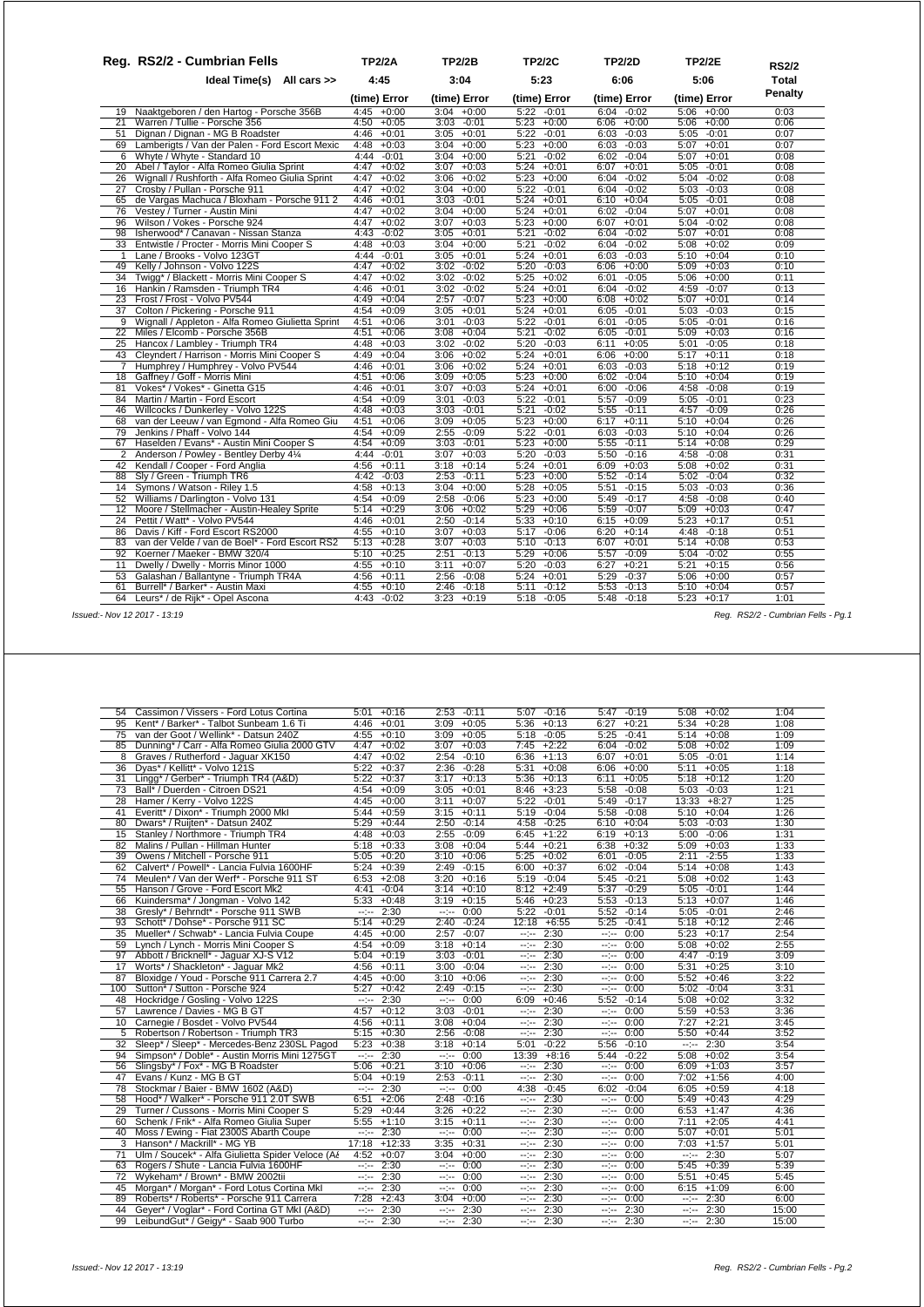|                 | Reg. RS2/3 - North Lakes                           | <b>TP2/3A</b><br><b>TP2/3B</b> |                 | <b>TP2/3C</b>   | <b>TP2/3D</b>   | <b>TP2/3E</b>           | <b>RS2/3</b> |
|-----------------|----------------------------------------------------|--------------------------------|-----------------|-----------------|-----------------|-------------------------|--------------|
|                 | Ideal Time(s) All cars >>                          | 10:40                          | 4:21            | 7:05            | 6:35            | 5:32                    | <b>Total</b> |
|                 |                                                    | (time) Error                   | (time) Error    | (time) Error    | (time) Error    | (time) Error            | Penalty      |
| 96              | Wilson / Vokes - Porsche 924                       | $10:48 + 0:08$                 | $4:21 + 0:00$   | $7:06 + 0:01$   | $6:35 + 0:00$   | $5:31 - 0:01$           | 0:10         |
|                 | 2 Anderson / Powley - Bentley Derby 41/4           | $10:42 + 0:02$                 | 4:19 -0:02      | 7:00 -0:05      | $6:36 + 0:01$   | $5:31 - 0:01$           | 0:11         |
|                 | 9 Wignall / Appleton - Alfa Romeo Giulietta Sprint | $10:46 + 0:06$                 | $4:22 +0:01$    | 7:02 -0:03      | $6:36 + 0:01$   | $5:32 +0:00$            | 0:11         |
|                 | 43 Cleyndert / Harrison - Morris Mini Cooper S     | $10:45 + 0:05$                 | $4:21 + 0:00$   | 7:01 -0:04      | $6:36 + 0:01$   | $5:33 + 0:01$           | 0:11         |
|                 | 33 Entwistle / Procter - Morris Mini Cooper S      | $10:44 + 0:04$                 | $4:18 - 0:03$   | $7:04 - 0:01$   | $6:34 - 0:01$   | $5:35 + 0:03$           | 0:12         |
|                 | 49 Kelly / Johnson - Volvo 122S                    | $10:46 + 0:06$                 | 4:20 -0:01      | $7:08 + 0:03$   | 6:34 -0:01      | 5:31 -0:01              | 0:12         |
|                 | 57 Lawrence / Davies - MG B GT                     | $10:48 + 0:08$                 | $4:23 +0:02$    | $7:05 +0:00$    | $6:36 + 0:01$   | 5:31<br>$-0:01$         | 0:12         |
| $\mathbf{1}$    | Lane / Brooks - Volvo 123GT                        | $10:48 + 0:08$                 | $4:22 +0:01$    | 7:04<br>$-0:01$ | 6:37<br>$+0:02$ | 5:31<br>$-0:01$         | 0:13         |
| 10 <sup>1</sup> | Carnegie / Bosdet - Volvo PV544                    | $10:45 + 0:05$                 | $4:21 +0:00$    | 7:00 -0:05      | 6:37<br>$+0:02$ | 5:31<br>$-0:01$         | 0:13         |
| 21              | Warren / Tullie - Porsche 356                      | $10:45 +0:05$                  | $4:21 + 0:00$   | $7:02 -0:03$    | $6:33 - 0:02$   | 5:29<br>$-0:03$         | 0:13         |
| 51              | Dignan / Dignan - MG B Roadster                    | $10:51 + 0:11$                 | $4:22 +0:01$    | $7:05 +0:00$    | $6:36 + 0:01$   | $5:32 +0:00$            | 0:13         |
|                 | 81 Vokes* / Vokes* - Ginetta G15                   | $10:45 + 0:05$                 | $4:24 +0:03$    | $+0:02$<br>7:07 | $6:36 + 0:01$   | $5:30 - 0:02$           | 0:13         |
| 25              | Hancox / Lambley - Triumph TR4                     | $10:46 + 0:06$                 | 4:22<br>$+0:01$ | 7:03<br>$-0:02$ | $6:37 + 0:02$   | $5:35 + 0:03$           | 0:14         |
|                 | 87 Bloxidge / Youd - Porsche 911 Carrera 2.7       | $10:45 + 0:05$                 | $4:22 +0:01$    | 6:59<br>$-0:06$ | $6:36 + 0:01$   | $5:30 - 0:02$           | 0:15         |
| 6               | Whyte / Whyte - Standard 10                        | $10:46 + 0:06$                 | $4:22 +0:01$    | $6:58 - 0:07$   | $6:36 + 0:01$   | $5:31 - 0:01$           | 0:16         |
|                 | 74 Meulen* / Van der Werf* - Porsche 911 ST        | $10:53 + 0:13$                 | 4:19 -0:02      | $7:06 + 0:01$   | $6:35 + 0:00$   | $5:32 +0:00$            | 0:16         |
|                 | 85 Dunning* / Carr - Alfa Romeo Giulia 2000 GTV    | $10:48 + 0:08$                 | $4:28 +0:07$    | $7:06$ +0:01    | $6:35 + 0:00$   | $5:32 +0:00$            | 0:16         |
|                 | 20 Abel / Taylor - Alfa Romeo Giulia Sprint        | $10:49 + 0:09$                 | 4:18 -0:03      | $7:06 + 0:01$   | $6:36 + 0:01$   | 5:29 -0:03              | 0:17         |
|                 | 26 Wignall / Rushforth - Alfa Romeo Giulia Sprint  | $10:53 + 0:13$                 | $4:22 +0:01$    | $7:07 +0:02$    | $6:36 + 0:01$   | $5:32 +0:00$            | 0:17         |
|                 | 73 Ball* / Duerden - Citroen DS21                  | $10:48 + 0:08$                 | $4:22 +0:01$    | 6:57<br>$-0:08$ | $6:35 + 0:00$   | $5:32 +0:00$            | 0:17         |
|                 | 19 Naaktgeboren / den Hartog - Porsche 356B        | 10:51<br>$+0:11$               | 4:20<br>$-0:01$ | 7:02 -0:03      | 6:34 -0:01      | $5:30 -0:02$            | 0:18         |
| 39              | Owens / Mitchell - Porsche 911                     | $10:50 + 0:10$                 | $4:27 +0:06$    | $7:05 +0:00$    | $6:37 +0:02$    | $5:32 +0:00$            | 0:18         |
|                 | 69 Lamberigts / Van der Palen - Ford Escort Mexic  | $10:45 + 0:05$                 | 4:12 -0:09      | $7:06$ +0:01    | 6:37<br>$+0:02$ | $\overline{5:33}$ +0:01 | 0:18         |
|                 | 68 van der Leeuw / van Egmond - Alfa Romeo Giu     | $10:48 + 0:08$                 | $4:25 +0:04$    | $7:08$ +0:03    | $6:38 + 0:03$   | $5:33 + 0:01$           | 0:19         |
| $\overline{7}$  | Humphrey / Humphrey - Volvo PV544                  | $10:45 + 0:05$                 | $4:23 +0:02$    | 7:07<br>$+0:02$ | $6:38 + 0:03$   | $5:33 + 0:01$           | 0:23         |
|                 | 18 Gaffney / Goff - Morris Mini                    | $10:56 + 0:16$                 | 4:21<br>$+0:00$ | 6:59<br>$-0:06$ | $6:35 + 0:00$   | 5:31<br>$-0:01$         | 0:23         |
|                 | 94 Simpson* / Doble* - Austin Morris Mini 1275GT   | $10:49 + 0:09$                 | $4:24 +0:03$    | $6:56 - 0:09$   | $6:35 + 0:00$   | $-0:02$<br>5:30         | 0:23         |
|                 | 98 Isherwood* / Canavan - Nissan Stanza            | $10:49 + 0:09$                 | $4:25 +0:04$    | 7:00 -0:05      | $6:36 + 0:01$   | $-0:04$<br>5:28         | 0:23         |
|                 | 23 Frost / Frost - Volvo PV544                     | $10:43 + 0:03$                 | $4:28 +0:07$    | $7:07 +0:02$    | $6:36 + 0:01$   | 5:31<br>$-0:01$         | 0:24         |
|                 | 27 Crosby / Pullan - Porsche 911                   | $10:50 + 0:10$                 | 4:18 -0:03      | $7:13 + 0:08$   | $6:34 -0:01$    | 5:30<br>$-0:02$         | 0:24         |
|                 | 36 Dyas* / Kellitt* - Volvo 121S                   | $10:44 + 0:04$                 | $4:22 +0:01$    | $6:54 -0:11$    | $6:39 + 0:04$   | $5:36 + 0:04$           | 0:24         |
|                 | 15 Stanley / Northmore - Triumph TR4               | $10:47 + 0:07$                 | $4:10 - 0:11$   | $7:00 - 0:05$   | $6:35 + 0:00$   | $5:27 - 0:05$           | 0:28         |
|                 | 53 Galashan / Ballantyne - Triumph TR4A            | $10:49 + 0:09$                 | 4:21<br>$+0:00$ | $7:14 + 0:09$   | $6:38 + 0:03$   | $5:25 - 0:07$           | 0:28         |
|                 | 59 Lynch / Lynch - Morris Mini Cooper S            | $10:54 + 0:14$                 | $4:26 + 0:05$   | $7:12 + 0:07$   | 6:39<br>$+0:04$ | $5:32 +0:00$            | 0:30         |
|                 | 16 Hankin / Ramsden - Triumph TR4                  | $10:47 +0:07$                  | $4:14 - 0:07$   | 7:03<br>$-0:02$ | $6:39 + 0:04$   | $5:33 + 0:01$           | 0:31         |
|                 | 46 Willcocks / Dunkerley - Volvo 122S              | $10:46 + 0:06$                 | $4:20 -0:01$    | $6:56 - 0:09$   | $6:24 -0:11$    | $5:26 - 0:06$           | 0:33         |
|                 | 42 Kendall / Cooper - Ford Anglia                  | $10:54 + 0:14$                 | 4:21<br>$+0:00$ | 7:11<br>$+0:06$ | $6:49 +0:14$    | $\overline{5:32}$ +0:00 | 0:34         |
|                 | 97 Abbott / Bricknell* - Jaquar XJ-S V12           | $10:59 + 0:19$                 | 4:27<br>$+0:06$ | $6:58 - 0:07$   | 6:37<br>$+0:02$ | $5:29 -0:03$            | 0:37         |
|                 | 65 de Vargas Machuca / Bloxham - Porsche 911 2     | $10:43 +0:03$                  | 4:22<br>$+0:01$ | $7:22 +0:17$    | 6:51<br>$+0:16$ | $5:33 + 0:01$           | 0:38         |
|                 | 22 Miles / Elcomb - Porsche 356B                   | $10:49 + 0:09$                 | 4:16 -0:05      | $7:16 + 0:11$   | 6:34<br>$-0:01$ | $5:29 - 0:03$           | 0:39         |
|                 | 8 Graves / Rutherford - Jaguar XK150               | $10:42 + 0:02$                 | 4:13 -0:08      | $7:25 +0:20$    | $6:40 + 0:05$   | $5:34 +0:02$            | 0:47         |
|                 | 38 Gresly* / Behrndt* - Porsche 911 SWB            | $10:58 + 0:18$                 | 4:17 -0:04      | 7:03 -0:02      | $6:14 - 0:21$   | $5:37 +0:05$            | 0:50         |
|                 | 79 Jenkins / Phaff - Volvo 144                     | $11:18 + 0:38$                 | $4:26 +0:05$    | $6:55 - 0:10$   | $6:34 -0:01$    | $5:32 +0:00$            | 0:54         |
|                 | 88 Sly / Green - Triumph TR6                       | $10:43 + 0:03$                 | 3:59<br>$-0:22$ | $7:30 + 0:25$   | $6:37 + 0:02$   | $5:29 - 0:03$           | 0:55         |
| 66              | Kuindersma* / Jongman - Volvo 142                  | $10:50 + 0:10$                 | $-0:09$<br>4:12 | $7:18 + 0:13$   | 6:43<br>$+0:08$ | 5:48<br>$+0:16$         | 0:56         |

| 67  | Haselden / Evans* - Austin Mini Cooper S         | 10:56            | $+0:16$        | 4:14             | $-0:07$       | 7:24             | $+0:19$ | 6:26             | $-0:09$ | 5:37         | $+0:05$       | 0:56  |
|-----|--------------------------------------------------|------------------|----------------|------------------|---------------|------------------|---------|------------------|---------|--------------|---------------|-------|
| 92  | Koerner / Maeker - BMW 320/4                     | 10:42            | $+0:02$        | 4:15             | $-0:06$       | 7:29             | $+0:24$ | 6:12             | $-0:23$ | 5:31         | $-0:01$       | 0:56  |
| 63  | Rogers / Shute - Lancia Fulvia 1600HF            |                  | $10:48 + 0:08$ | 4:07             | $-0:14$       | 7:24             | $+0:19$ | 6:18             | $-0:17$ | 5:33         | $+0:01$       | 0:59  |
| 83  | van der Velde / van de Boel* - Ford Escort RS2   |                  | $10:49 + 0:09$ | 4:10             | $-0:11$       | 6:38             | $-0:27$ | 6:45             | $+0:10$ |              | $5:35 + 0:03$ | 1:00  |
| 40  | Moss / Ewing - Fiat 2300S Abarth Coupe           |                  | $12:37 +1:57$  | 4:20             | $-0:01$       | 7:03             | $-0:02$ | 6:37             | $+0:02$ | 5:29         | $-0:03$       | 1:08  |
| 72  | Wykeham* / Brown* - BMW 2002tii                  |                  | $11:32 +0:52$  | 4:21             | $+0:00$       | 7:05             | $+0:00$ | 6:49             | $+0:14$ |              | $5:35 + 0:03$ | 1:09  |
| 84  | Martin / Martin - Ford Escort                    |                  | $10:54 +0:14$  |                  | $4:30 + 0:09$ | 7:16             | $+0:11$ | 6:06             | $-0:29$ |              | $5:38 + 0:06$ | 1:09  |
| 52  | Williams / Darlington - Volvo 131                |                  | 16:18 +5:38    | 4:24             | $+0:03$       | 7:06             | $+0:01$ | 6:38             | $+0:03$ | 5:30         | $-0:02$       | 1:09  |
| 28  | Hamer / Kerry - Volvo 122S                       |                  | $11:48$ +1:08  | 4:20             | $-0:01$       | 7:01             | $-0:04$ | 6:37             | $+0:02$ | 5:27         | $-0:05$       | 1:12  |
| 37  | Colton / Pickering - Porsche 911                 | 10:46            | $+0:06$        | 52:23            | $+48:02$      | 7:03             | $-0:02$ | 6:36             | $+0:01$ | 5:33         | $+0:01$       | 1:10  |
| 47  | Evans / Kunz - MG B GT                           | 11:01            | $+0:21$        | 4:25             | $+0:04$       | 7:48             | $+0:43$ | 6:39             | $+0:04$ | 5:31         | $-0:01$       | 1:13  |
| 86  | Davis / Kiff - Ford Escort RS2000                |                  | $11:39 + 0:59$ | 4:26             | $+0:05$       | 6:59             | $-0:06$ | 6:35             | $+0:00$ | 5:29         | $-0:03$       | 1:13  |
| 31  | Lingg* / Gerber* - Triumph TR4 (A&D)             | 11:17            | $+0:37$        | 4:22             | $+0:01$       | 7:15             | $+0:10$ | 6:54             | $+0:19$ | 5:24         | $-0:08$       | 1:15  |
| 75  | van der Goot / Wellink* - Datsun 240Z            |                  | $11:13 + 0:33$ |                  | $4:19 - 0:02$ | 7:38             | $+0:33$ | 6:35             | $+0:00$ | 5:39         | $+0:07$       | 1:15  |
| 17  | Worts* / Shackleton* - Jaquar Mk2                |                  | $11:16 + 0:36$ | 4:31             | $+0:10$       | 7:24             | $+0:19$ | 6:27             | $-0:08$ |              | $5:39 +0:07$  | 1:20  |
| 41  | Everitt* / Dixon* - Triumph 2000 MkI             |                  | $11:26 + 0:46$ | 4:23             | $+0:02$       | 7:35             | $+0:30$ | 6:35             | $+0:00$ | 5:30         | $-0:02$       | 1:20  |
| 34  | Twigg* / Blackett - Morris Mini Cooper S         |                  | $12:18 + 1:38$ | 4:29             | $+0:08$       | 7:18             | $+0:13$ | 6:34             | $-0:01$ | 5:32         | $+0:00$       | 1:22  |
| 48  | Hockridge / Gosling - Volvo 122S                 | 11:33            | $+0:53$        | 4:20             | $-0:01$       | 7:02             | $-0:03$ | 6:13             | $-0:22$ | 5:27         | $-0:05$       | 1:24  |
| 76  | Vestey / Turner - Austin Mini                    | 13:05            | $+2:25$        | 4:33             | $+0:12$       | 6:57             | $-0:08$ | 6:34             | $-0:01$ | 5:29         | $-0:03$       | 1:24  |
| 29  | Turner / Cussons - Morris Mini Cooper S          | 10:49            | $+0:09$        | 4:34             | $+0:13$       | 7:51             | $+0:46$ | 6:48             | $+0:13$ | 5:23         | $-0:09$       | 1:30  |
| 61  | Burrell* / Barker* - Austin Maxi                 | 11:32            | $+0:52$        | 3:55             | $-0:26$       | 7:14             | $+0:09$ | 6:35             | $+0:00$ | 5:29         | $-0:03$       | 1:30  |
| 93  | Schott* / Dohse* - Porsche 911 SC                |                  | $12:10 + 1:30$ | 4:37             | $+0:16$       | 6:59             | $-0:06$ | 6:24             | $-0:11$ |              | $5:32 + 0:00$ | 1:33  |
| 14  | Symons / Watson - Riley 1.5                      | 10:57            | $+0:17$        | 4:21             | $+0:00$       | 7:14             | $+0:09$ | 6:52             | $+0:17$ | 6:41         | $+1:09$       | 1:43  |
| 95  | Kent* / Barker* - Talbot Sunbeam 1.6 Ti          | 11:51            | $+1:11$        | 4:34             | $+0:13$       | 7:29             | $+0:24$ | 6:36             | $+0:01$ | 5:37         | $+0:05$       | 1:43  |
| 78  | Stockmar / Baier - BMW 1602 (A&D)                | 11:34            | $+0:54$        | 4:31             | $+0:10$       | 7:37             | $+0:32$ | 6:44             | $+0:09$ | 5:37         | $+0:05$       | 1:50  |
| 5   | Robertson / Robertson - Triumph TR3              | 13:26            | $+2:46$        | 4:33             | $+0:12$       | 7:38             | $+0:33$ | 6:33             | $-0:02$ | 5:28         | $-0:04$       | 1:51  |
| 80  | Dwars* / Ruilten* - Datsun 240Z                  | 13:59            | $+3:19$        | 4:25             | $+0:04$       | 6:56             | $-0:09$ | 7:06             | $+0:31$ | 5:39         | $+0:07$       | 1:51  |
| 35  | Mueller* / Schwab* - Lancia Fulvia Coupe         | 14:32            | $+3:52$        | 4:20             | $-0:01$       | 7:56             | $+0:51$ | 6:31             | $-0:04$ | 5:31         | $-0:01$       | 1:57  |
| 55  | Hanson / Grove - Ford Escort Mk2                 | 11:31            | $+0:51$        | 4:19             | $-0:02$       | 8:44             | $+1:39$ | 6:33             | $-0:02$ | 5:26         | $-0:06$       | 2:01  |
| 11  | Dwelly / Dwelly - Morris Minor 1000              |                  | $11:56 + 1:16$ | 4:27             | $+0:06$       | 8:15             | $+1:10$ | 6:37             | $+0:02$ | 5:35         | $+0:03$       | 2:11  |
| 100 | Sutton* / Sutton - Porsche 924                   |                  | $11:54 +1:14$  | 4:49             | $+0:28$       | 7:52             | $+0:47$ | 6:35             | $+0:00$ | 5:33         | $+0:01$       | 2:16  |
| 58  | Hood* / Walker* - Porsche 911 2.0T SWB           |                  | $10:15 - 0:25$ | 5:49             | $+1:28$       | 7:03             | $-0:02$ | 5:45             | $-0:50$ | 5:29         | $-0:03$       | 2:20  |
| 62  | Calvert* / Powell* - Lancia Fulvia 1600HF        | 14:12            | $+3:32$        | 4:23             | $+0:02$       | 6:32             | $-0:33$ | 6:21             | $-0:14$ | 6:08         | $+0:36$       | 2:25  |
| 24  | Pettit / Watt* - Volvo PV544                     |                  | $11:48 + 1:08$ | 3:53             | $-0:28$       | 6:25             | $-0:40$ | 6:16             | $-0:19$ | 5:28         | $-0:04$       | 2:31  |
| 64  | Leurs* / de Rijk* - Opel Ascona                  | 10:46            | $+0:06$        | 4:19             | $-0:02$       | $-2 - 2 - 1$     | 2:30    | --:--            | 0:00    | 5:33         | $+0:01$       | 2:39  |
| 12  | Moore / Stellmacher - Austin-Healey Sprite       | 10:42            | $+0:02$        | 4:28             | $+0:07$       | --:--            | 2:30    | --:--            | 0:00    | 5:26         | $-0:06$       | 2:45  |
| 82  | Malins / Pullan - Hillman Hunter                 | 14:15            | $+3:35$        | 4:23             | $+0:02$       | 7:13             | $+0:08$ | 7:27             | $+0:52$ | 6:16         | $+0:44$       | 2:46  |
| 54  | Cassimon / Vissers - Ford Lotus Cortina          | 11:00            | $+0:20$        | $-2 - 2 - 1$     | 2:30          | $-2 - 2 - 1$     | 0:00    | 6:23             | $-0:12$ | 5:19         | $-0:13$       | 3:15  |
| 3   | Hanson* / Mackrill* - MG YB                      | $-2 - 2 - 1$     | 2:30           | $-1 - 1 - 1$     | 2:30          | $-1 - 1$         | 0:00    | 6:35             | $+0:00$ | 6:05         | $+0:33$       | 5:33  |
| 56  | Slingsby* / Fox* - MG B Roadster                 | $-1 - 1 - 1$     | 2:30           | $-1 - 1 - 1$     | 2:30          | $-1 - 1 - 1$     | 0:00    | 7:10             | $+0:35$ | 6:08         | $+0:36$       | 6:11  |
| 71  | Ulm / Soucek* - Alfa Giulietta Spider Veloce (A& |                  | $11:59 + 1:19$ | 4:44             | $+0:23$       | 7:17             | $+0:12$ | $-2 - 2 - 1$     | 2:30    | $-2 - 1$     | 2:30          | 6:35  |
| 32  | Sleep* / Sleep* - Mercedes-Benz 230SL Pagod      | 11:25            | $+0:45$        | 4:28             | $+0:07$       | 8:17             | $+1:12$ | $-2 - 2 - 1$     | 2:30    | --:--        | 2:30          | 6:52  |
| 45  | Morgan* / Morgan* - Ford Lotus Cortina Mkl       | 10:42            | $+0:02$        | 4:30             | $+0:09$       | $-2 - 2 - 1 = 0$ | 2:30    | $-2 - 2 - 1 = 0$ | 2:30    | $-1 - 1 - 1$ | 2:30          | 7:41  |
| 89  | Roberts* / Roberts* - Porsche 911 Carrera        | 11:17            | $+0:37$        | 4:32             | $+0:11$       | $-2 - 2 - 1$     | 2:30    | $-1 - 1 - 1$     | 2:30    | --:--        | 2:30          | 8:18  |
| 60  | Schenk / Frik* - Alfa Romeo Giulia Super         | $-2 - 2 - 1 = 0$ | 2:30           | $-1 - 1 - 1$     | 2:30          | $-2 - 2 - 1$     | 2:30    | $-2 - 2 - 1 = 0$ | 2:30    | $-2 - 1$     | 2:30          | 12:30 |
| 44  | Geyer* / Voglar* - Ford Cortina GT MkI (A&D)     | $-1 - 1 - 1 = 0$ | 2:30           | $-1 - 1 - 1 = 0$ | 2:30          | $-1 - 1 - 1$     | 2:30    | $-1 - 1 - 1 = 0$ | 2:30    | --)--        | 2:30          | 15:00 |
| 99  | LeibundGut* / Geigy* - Saab 900 Turbo            | --1--            | 2:30           | $-1 - 1$         | 2:30          | --1--            | 2:30    | $-2 - 1$         | 2:30    | ----         | 2:30          | 15:00 |
|     |                                                  |                  |                |                  |               |                  |         |                  |         |              |               |       |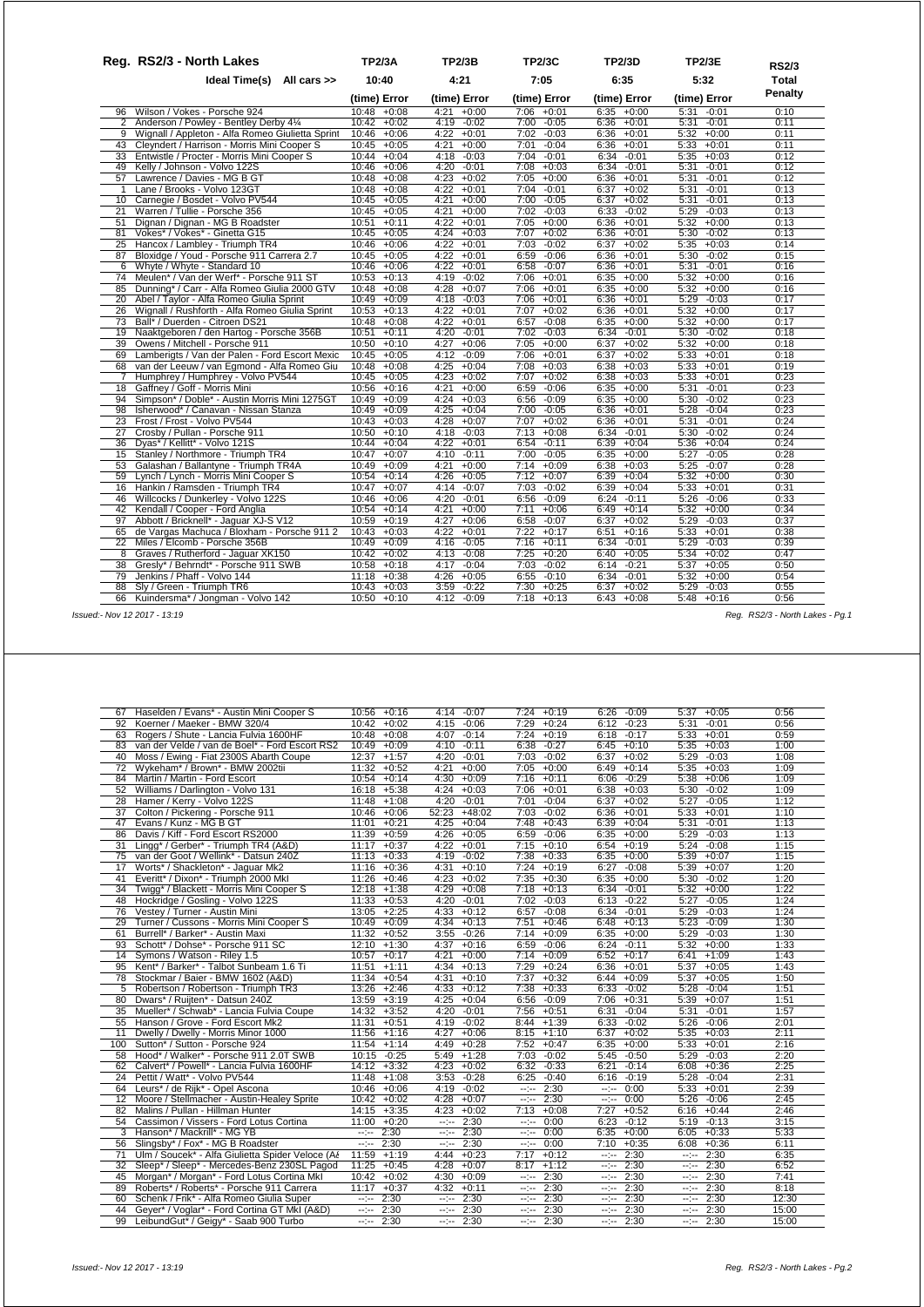|    | Reg. RS2/4 - Little Mell Fell                    | <b>TP2/4A</b>    | TP2/4B          | <b>TP2/4C</b>   | RS2/4   |
|----|--------------------------------------------------|------------------|-----------------|-----------------|---------|
|    | Ideal Time(s) All cars >>                        | 10:42            | 5:42            | 7:46            | Total   |
|    |                                                  | (time) Error     | (time) Error    | (time) Error    | Penalty |
| 84 | Martin / Martin - Ford Escort                    | 10:42<br>$+0:00$ | $5:43 + 0:01$   | $7:49 +0:03$    | 0:04    |
| 87 | Bloxidge / Youd - Porsche 911 Carrera 2.7        | $10:46 + 0:04$   | 5:42<br>$+0:00$ | $7:46 + 0:00$   | 0:04    |
| 93 | Schott* / Dohse* - Porsche 911 SC                | $-0:01$<br>10:41 | $+0:02$<br>5:44 | 7:44 -0:02      | 0:05    |
|    | 33 Entwistle / Procter - Morris Mini Cooper S    | $10:43 + 0:01$   | 5:40<br>$-0:02$ | $7:49 +0:03$    | 0:06    |
|    | 20 Abel / Taylor - Alfa Romeo Giulia Sprint      | $10:43 + 0:01$   | $5:42 +0:00$    | $7:53 +0:07$    | 0:08    |
| 51 | Dignan / Dignan - MG B Roadster                  | 10:45<br>$+0:03$ | 5:40<br>$-0:02$ | $7:50 +0:04$    | 0:09    |
| 7  | Humphrey / Humphrey - Volvo PV544                | 10:44<br>$+0:02$ | 5:46<br>$+0:04$ | 7:50<br>$+0:04$ | 0:10    |
| 9  | Wignall / Appleton - Alfa Romeo Giulietta Sprint | $+0:04$<br>10:46 | $+0:05$<br>5:47 | 7:47<br>$+0:01$ | 0:10    |
| 81 | Vokes* / Vokes* - Ginetta G15                    | 10:49<br>$+0:07$ | 5:41<br>$-0:01$ | $7:48 +0:02$    | 0:10    |
| 96 | Wilson / Vokes - Porsche 924                     | 10:42 +0:00      | 5:46<br>$+0:04$ | $7:52 +0:06$    | 0:10    |
| 6  | Whyte / Whyte - Standard 10                      | 10:43<br>$+0:01$ | 5:43<br>$+0:01$ | $7:56 + 0:10$   | 0:12    |
| 10 | Carnegie / Bosdet - Volvo PV544                  | 10:47<br>$+0:05$ | 5:45<br>$+0:03$ | $7:50 + 0:04$   | 0:12    |
| 37 | Colton / Pickering - Porsche 911                 | 10:47<br>$+0:05$ | 5:40<br>$-0:02$ | 7:51<br>$+0:05$ | 0:12    |
| 53 | Galashan / Ballantyne - Triumph TR4A             | $10:43 + 0:01$   | 5:49<br>$+0:07$ | $7:52 +0:06$    | 0:14    |
| 98 | Isherwood* / Canavan - Nissan Stanza             | $10:45 + 0:03$   | $5:48 + 0:06$   | $7:51 + 0:05$   | 0:14    |
| 97 | Abbott / Bricknell* - Jaguar XJ-S V12            | 10:44<br>$+0:02$ | $+0:05$<br>5:47 | $7:55 + 0:09$   | 0:16    |
| 43 | Cleyndert / Harrison - Morris Mini Cooper S      | 10:47<br>$+0:05$ | 5:44<br>$+0:02$ | $7:56 + 0:10$   | 0:17    |
| 40 | Moss / Ewing - Fiat 2300S Abarth Coupe           | 10:44<br>$+0:02$ | 5:46<br>$+0:04$ | $7:58 +0:12$    | 0:18    |
| 73 | Ball* / Duerden - Citroen DS21                   | 10:48<br>$+0:06$ | 5:44<br>$+0:02$ | $7:56 + 0:10$   | 0:18    |
| 22 | Miles / Elcomb - Porsche 356B                    | 10:44<br>$+0:02$ | 5:45<br>$+0:03$ | $8:00 + 0:14$   | 0:19    |
| 15 | Stanley / Northmore - Triumph TR4                | $10:44 + 0:02$   | 5:38<br>$-0:04$ | $8:00 +0:14$    | 0:20    |
| 42 | Kendall / Cooper - Ford Anglia                   | 10:46<br>$+0:04$ | 5:45<br>$+0:03$ | 7:59<br>$+0:13$ | 0:20    |
| -1 | Lane / Brooks - Volvo 123GT                      | 10:40<br>$-0:02$ | 5:43<br>$+0:01$ | $8:05 +0:19$    | 0:22    |
| 67 | Haselden / Evans* - Austin Mini Cooper S         | 10:49<br>$+0:07$ | 5:48<br>$+0:06$ | 7:55 +0:09      | 0:22    |
| 34 | Twigg* / Blackett - Morris Mini Cooper S         | 10:41<br>$-0:01$ | $5:45 + 0:03$   | $8:07 +0:21$    | 0:25    |
| 79 | Jenkins / Phaff - Volvo 144                      | $10:48 + 0:06$   | 5:48<br>$+0:06$ | $8:00 + 0:14$   | 0:26    |
| 68 | van der Leeuw / van Egmond - Alfa Romeo Giu      | 10:45<br>$+0:03$ | 5:55<br>$+0:13$ | 7:35<br>$-0:11$ | 0:27    |
| 65 | de Vargas Machuca / Bloxham - Porsche 911 2      | 10:45<br>$+0:03$ | 5:43<br>$+0:01$ | 8:11<br>$+0:25$ | 0:29    |
| 82 | Malins / Pullan - Hillman Hunter                 | 10:52<br>$+0:10$ | 5:55<br>$+0:13$ | $7:54 +0:08$    | 0:31    |
| 74 | Meulen* / Van der Werf* - Porsche 911 ST         | 10:40 -0:02      | 5:48<br>$+0:06$ | $8:13 + 0:27$   | 0:35    |
| 86 | Davis / Kiff - Ford Escort RS2000                | 10:46 +0:04      | 5:43<br>$+0:01$ | $8:16 + 0:30$   | 0:35    |
| 16 | Hankin / Ramsden - Triumph TR4                   | 10:41<br>$-0:01$ | 5:44<br>$+0:02$ | $8:25 + 0:39$   | 0:42    |
| 11 | Dwelly / Dwelly - Morris Minor 1000              | 10:46<br>$+0:04$ | 5:48<br>$+0:06$ | $8:20 + 0:34$   | 0:44    |
| 92 | Koerner / Maeker - BMW 320/4                     | 10:54<br>$+0:12$ | 5:45<br>$+0:03$ | $8:15 + 0:29$   | 0:44    |
| 2  | Anderson / Powley - Bentley Derby 41/4           | $10:43 + 0:01$   | $6:13 + 0:31$   | $8:01 + 0:15$   | 0:47    |
| 85 | Dunning* / Carr - Alfa Romeo Giulia 2000 GTV     | 10:50<br>$+0:08$ | $5:46 + 0:04$   | $8:21 + 0:35$   | 0:47    |
| 25 | Hancox / Lambley - Triumph TR4                   | 10:46<br>$+0:04$ | 5:47<br>$+0:05$ | 8:26<br>$+0:40$ | 0:49    |
| 52 | Williams / Darlington - Volvo 131                | 10:44<br>$+0:02$ | 5:43<br>$+0:01$ | $8:32 +0:46$    | 0:49    |
| 76 | Vestey / Turner - Austin Mini                    | 10:42<br>$+0:00$ | 5:41<br>$-0:01$ | $8:35 + 0:49$   | 0:50    |
| 27 | Crosby / Pullan - Porsche 911                    | 10:41<br>$-0:01$ | 5:41<br>$-0:01$ | $8:38 + 0:52$   | 0:54    |
| 48 | Hockridge / Gosling - Volvo 122S                 | 10:39<br>$-0:03$ | 5:38<br>$-0:04$ | $8:36 + 0:50$   | 0:57    |
| 94 | Simpson* / Doble* - Austin Morris Mini 1275GT    | 10:51<br>$+0:09$ | 5:41<br>$-0:01$ | $8:33 + 0:47$   | 0:57    |
| 28 | Hamer / Kerry - Volvo 122S                       | $10:56 + 0:14$   | 5:47<br>$+0:05$ | 8:31<br>$+0:45$ | 1:04    |
| 62 | Calvert* / Powell* - Lancia Fulvia 1600HF        | 10:54<br>$+0:12$ | 5:51<br>$+0:09$ | $8:29 + 0:43$   | 1:04    |
| 57 | Lawrence / Davies - MG B GT                      | $10:45 + 0:03$   | $5:43 +0:01$    | $8:47 +1:01$    | 1:04    |

| 19                | Naaktgeboren / den Hartog - Porsche 356B         | 10:39                                                                                                                                                                                                                                                                                                                                                                                                                                          | $-0:03$        | 5:41                                                                                                                                                                                                                                                                                                                                                                                                                                           | $-0:01$       |                                                                                                                                                                                                                                                                                                                                                                                                                                                                            | $11:18 + 3:32$ | 1:04  |
|-------------------|--------------------------------------------------|------------------------------------------------------------------------------------------------------------------------------------------------------------------------------------------------------------------------------------------------------------------------------------------------------------------------------------------------------------------------------------------------------------------------------------------------|----------------|------------------------------------------------------------------------------------------------------------------------------------------------------------------------------------------------------------------------------------------------------------------------------------------------------------------------------------------------------------------------------------------------------------------------------------------------|---------------|----------------------------------------------------------------------------------------------------------------------------------------------------------------------------------------------------------------------------------------------------------------------------------------------------------------------------------------------------------------------------------------------------------------------------------------------------------------------------|----------------|-------|
| 88                | Sly / Green - Triumph TR6                        | 10:49                                                                                                                                                                                                                                                                                                                                                                                                                                          | $+0:07$        |                                                                                                                                                                                                                                                                                                                                                                                                                                                | $5:45 + 0:03$ |                                                                                                                                                                                                                                                                                                                                                                                                                                                                            | $8:41 + 0:55$  | 1:05  |
| 39                | Owens / Mitchell - Porsche 911                   |                                                                                                                                                                                                                                                                                                                                                                                                                                                | $10:46 + 0:04$ | 5:41                                                                                                                                                                                                                                                                                                                                                                                                                                           | $-0:01$       |                                                                                                                                                                                                                                                                                                                                                                                                                                                                            | $8:47 +1:01$   | 1:05  |
| 49                | Kelly / Johnson - Volvo 122S                     |                                                                                                                                                                                                                                                                                                                                                                                                                                                | $10:43 + 0:01$ | 5:47                                                                                                                                                                                                                                                                                                                                                                                                                                           | $+0:05$       |                                                                                                                                                                                                                                                                                                                                                                                                                                                                            | $8:59 +1:13$   | 1:06  |
| 64                | Leurs* / de Rijk* - Opel Ascona                  |                                                                                                                                                                                                                                                                                                                                                                                                                                                | $10:47 + 0:05$ | 5:41                                                                                                                                                                                                                                                                                                                                                                                                                                           | $-0:01$       |                                                                                                                                                                                                                                                                                                                                                                                                                                                                            | $9:14 + 1:28$  | 1:06  |
| 26                | Wignall / Rushforth - Alfa Romeo Giulia Sprint   | 10:47                                                                                                                                                                                                                                                                                                                                                                                                                                          | $+0:05$        | 5:41                                                                                                                                                                                                                                                                                                                                                                                                                                           | $-0:01$       |                                                                                                                                                                                                                                                                                                                                                                                                                                                                            | $10:42 +2:56$  | 1:06  |
| 21                | Warren / Tullie - Porsche 356                    | 10:43                                                                                                                                                                                                                                                                                                                                                                                                                                          | $+0:01$        | 6:06                                                                                                                                                                                                                                                                                                                                                                                                                                           | $+0:24$       |                                                                                                                                                                                                                                                                                                                                                                                                                                                                            | $8:29 + 0:43$  | 1:08  |
| 36                | Dyas* / Kellitt* - Volvo 121S                    |                                                                                                                                                                                                                                                                                                                                                                                                                                                | $10:45 + 0:03$ | 5:47                                                                                                                                                                                                                                                                                                                                                                                                                                           | $+0:05$       |                                                                                                                                                                                                                                                                                                                                                                                                                                                                            | $9:53 +2:07$   | 1:08  |
| 18                | Gaffney / Goff - Morris Mini                     | 10:45                                                                                                                                                                                                                                                                                                                                                                                                                                          | $+0:03$        | 7:09                                                                                                                                                                                                                                                                                                                                                                                                                                           | $+1:27$       | 7:40                                                                                                                                                                                                                                                                                                                                                                                                                                                                       | $-0:06$        | 1:09  |
| 66                | Kuindersma* / Jongman - Volvo 142                |                                                                                                                                                                                                                                                                                                                                                                                                                                                | 10:34 -0:08    |                                                                                                                                                                                                                                                                                                                                                                                                                                                | 7:47 +2:05    |                                                                                                                                                                                                                                                                                                                                                                                                                                                                            | 7:44 -0:02     | 1:10  |
| 24                | Pettit / Watt* - Volvo PV544                     |                                                                                                                                                                                                                                                                                                                                                                                                                                                | $10:53 + 0:11$ |                                                                                                                                                                                                                                                                                                                                                                                                                                                | $6:22 + 0:40$ |                                                                                                                                                                                                                                                                                                                                                                                                                                                                            | $8:06 + 0:20$  | 1:11  |
| 29                | Turner / Cussons - Morris Mini Cooper S          |                                                                                                                                                                                                                                                                                                                                                                                                                                                | $10:50 + 0:08$ |                                                                                                                                                                                                                                                                                                                                                                                                                                                | $5:49 +0:07$  |                                                                                                                                                                                                                                                                                                                                                                                                                                                                            | $8:42 +0:56$   | 1:11  |
| 23                | Frost / Frost - Volvo PV544                      | 10:47                                                                                                                                                                                                                                                                                                                                                                                                                                          | $+0:05$        | 5:48                                                                                                                                                                                                                                                                                                                                                                                                                                           | $+0:06$       |                                                                                                                                                                                                                                                                                                                                                                                                                                                                            | $10:11 + 2:25$ | 1:11  |
| 61                | Burrell* / Barker* - Austin Maxi                 |                                                                                                                                                                                                                                                                                                                                                                                                                                                | 10:33 -0:09    |                                                                                                                                                                                                                                                                                                                                                                                                                                                | 5:40 -0:02    |                                                                                                                                                                                                                                                                                                                                                                                                                                                                            | $11:39 +3:53$  | 1:11  |
| 80                | Dwars* / Ruijten* - Datsun 240Z                  |                                                                                                                                                                                                                                                                                                                                                                                                                                                | 10:48 +0:06    | 5:37                                                                                                                                                                                                                                                                                                                                                                                                                                           | $-0:05$       |                                                                                                                                                                                                                                                                                                                                                                                                                                                                            | $11:59 +4:13$  | 1:11  |
| 78                | Stockmar / Baier - BMW 1602 (A&D)                | 10:25                                                                                                                                                                                                                                                                                                                                                                                                                                          | $-0:17$        |                                                                                                                                                                                                                                                                                                                                                                                                                                                | $6:05 +0:23$  |                                                                                                                                                                                                                                                                                                                                                                                                                                                                            | $8:20 +0:34$   | 1:14  |
| $12 \overline{ }$ | Moore / Stellmacher - Austin-Healey Sprite       | 10:38                                                                                                                                                                                                                                                                                                                                                                                                                                          | $-0:04$        | 5:52                                                                                                                                                                                                                                                                                                                                                                                                                                           | $+0:10$       |                                                                                                                                                                                                                                                                                                                                                                                                                                                                            | $9:32 +1:46$   | 1:14  |
| 41                | Everitt* / Dixon* - Triumph 2000 Mkl             |                                                                                                                                                                                                                                                                                                                                                                                                                                                | $10:55 + 0:13$ |                                                                                                                                                                                                                                                                                                                                                                                                                                                | $5:43 +0:01$  |                                                                                                                                                                                                                                                                                                                                                                                                                                                                            | $11:31 + 3:45$ | 1:14  |
| 46                | Willcocks / Dunkerley - Volvo 122S               | 10:46                                                                                                                                                                                                                                                                                                                                                                                                                                          | $+0:04$        | 5:53                                                                                                                                                                                                                                                                                                                                                                                                                                           | $+0:11$       | 9:58                                                                                                                                                                                                                                                                                                                                                                                                                                                                       | $+2:12$        | 1:15  |
| 75                | van der Goot / Wellink* - Datsun 240Z            | 10:58                                                                                                                                                                                                                                                                                                                                                                                                                                          | $+0:16$        |                                                                                                                                                                                                                                                                                                                                                                                                                                                | $5:50 + 0:08$ | 9:57                                                                                                                                                                                                                                                                                                                                                                                                                                                                       | $+2:11$        | 1:24  |
| 59                | Lynch / Lynch - Morris Mini Cooper S             | 10:38                                                                                                                                                                                                                                                                                                                                                                                                                                          | $-0:04$        | 7:05                                                                                                                                                                                                                                                                                                                                                                                                                                           | $+1:23$       |                                                                                                                                                                                                                                                                                                                                                                                                                                                                            | $8:08 +0:22$   | 1:26  |
| 69                | Lamberigts / Van der Palen - Ford Escort Mexic   | 10:45                                                                                                                                                                                                                                                                                                                                                                                                                                          | $+0:03$        | 6:21                                                                                                                                                                                                                                                                                                                                                                                                                                           | $+0:39$       |                                                                                                                                                                                                                                                                                                                                                                                                                                                                            | $8:33 + 0:47$  | 1:29  |
| 14                | Symons / Watson - Riley 1.5                      | 10:50                                                                                                                                                                                                                                                                                                                                                                                                                                          | $+0:08$        |                                                                                                                                                                                                                                                                                                                                                                                                                                                | 7:36 +1:54    |                                                                                                                                                                                                                                                                                                                                                                                                                                                                            | $8:12 + 0:26$  | 1:34  |
| 54                | Cassimon / Vissers - Ford Lotus Cortina          |                                                                                                                                                                                                                                                                                                                                                                                                                                                | $11:58 + 1:16$ |                                                                                                                                                                                                                                                                                                                                                                                                                                                | $6:15 + 0:33$ |                                                                                                                                                                                                                                                                                                                                                                                                                                                                            | $7:48 +0:02$   | 1:35  |
| 47                | Evans / Kunz - MG B GT                           | 10:51                                                                                                                                                                                                                                                                                                                                                                                                                                          | $+0:09$        |                                                                                                                                                                                                                                                                                                                                                                                                                                                | $8:52 +3:10$  |                                                                                                                                                                                                                                                                                                                                                                                                                                                                            | $8:16 + 0:30$  | 1:39  |
| 56                | Slingsby* / Fox* - MG B Roadster                 | 11:07                                                                                                                                                                                                                                                                                                                                                                                                                                          | $+0:25$        | 6:09                                                                                                                                                                                                                                                                                                                                                                                                                                           | $+0:27$       |                                                                                                                                                                                                                                                                                                                                                                                                                                                                            | $13:22 + 5:36$ | 1:52  |
| 32                | Sleep* / Sleep* - Mercedes-Benz 230SL Pagod      | 10:58                                                                                                                                                                                                                                                                                                                                                                                                                                          | $+0:16$        |                                                                                                                                                                                                                                                                                                                                                                                                                                                | $6:19 + 0:37$ | 9:11                                                                                                                                                                                                                                                                                                                                                                                                                                                                       | $+1:25$        | 1:53  |
| 72                | Wykeham* / Brown* - BMW 2002tii                  |                                                                                                                                                                                                                                                                                                                                                                                                                                                | $10:43 +0:01$  |                                                                                                                                                                                                                                                                                                                                                                                                                                                | $7:13 + 1:31$ |                                                                                                                                                                                                                                                                                                                                                                                                                                                                            | $8:45 +0:59$   | 2:00  |
| 100               | Sutton* / Sutton - Porsche 924                   |                                                                                                                                                                                                                                                                                                                                                                                                                                                | $10:42 +0:00$  |                                                                                                                                                                                                                                                                                                                                                                                                                                                | $6:50 +1:08$  |                                                                                                                                                                                                                                                                                                                                                                                                                                                                            | $17:21 + 9:35$ | 2:00  |
| 83                | van der Velde / van de Boel* - Ford Escort RS2   | 10:43                                                                                                                                                                                                                                                                                                                                                                                                                                          | $+0:01$        |                                                                                                                                                                                                                                                                                                                                                                                                                                                | $7:15 +1:33$  |                                                                                                                                                                                                                                                                                                                                                                                                                                                                            | 30:13 +22:27   | 2:01  |
| 5                 | Robertson / Robertson - Triumph TR3              |                                                                                                                                                                                                                                                                                                                                                                                                                                                | 14:45 +4:03    |                                                                                                                                                                                                                                                                                                                                                                                                                                                | $5:45 + 0:03$ |                                                                                                                                                                                                                                                                                                                                                                                                                                                                            | 12:40 +4:54    | 2:03  |
| 71                | Ulm / Soucek* - Alfa Giulietta Spider Veloce (A& | 11:23                                                                                                                                                                                                                                                                                                                                                                                                                                          | $+0:41$        |                                                                                                                                                                                                                                                                                                                                                                                                                                                | $6:09 +0:27$  |                                                                                                                                                                                                                                                                                                                                                                                                                                                                            | $12:29 +4:43$  | 2:08  |
| 17                | Worts* / Shackleton* - Jaguar Mk2                | 11:59                                                                                                                                                                                                                                                                                                                                                                                                                                          | $+1:17$        | 5:51                                                                                                                                                                                                                                                                                                                                                                                                                                           | $+0:09$       |                                                                                                                                                                                                                                                                                                                                                                                                                                                                            | $11:44 + 3:58$ | 2:09  |
| 55                | Hanson / Grove - Ford Escort Mk2                 | 13:30                                                                                                                                                                                                                                                                                                                                                                                                                                          | $+2:48$        | 8:03                                                                                                                                                                                                                                                                                                                                                                                                                                           | $+2:21$       | 7:57                                                                                                                                                                                                                                                                                                                                                                                                                                                                       | $+0:11$        | 2:11  |
| 8                 | Graves / Rutherford - Jaguar XK150               |                                                                                                                                                                                                                                                                                                                                                                                                                                                | $12:50 + 2:08$ | 6:41                                                                                                                                                                                                                                                                                                                                                                                                                                           | $+0:59$       |                                                                                                                                                                                                                                                                                                                                                                                                                                                                            | $8:02 +0:16$   | 2:15  |
| 45                | Morgan* / Morgan* - Ford Lotus Cortina Mkl       | $-2 - 2 - 1$                                                                                                                                                                                                                                                                                                                                                                                                                                   | 2:30           | $-2 - 2 - 1$                                                                                                                                                                                                                                                                                                                                                                                                                                   | 0:00          | 7:59                                                                                                                                                                                                                                                                                                                                                                                                                                                                       | $+0:13$        | 2:43  |
| 38                | Gresly* / Behrndt* - Porsche 911 SWB             |                                                                                                                                                                                                                                                                                                                                                                                                                                                | $10:43 +0:01$  | 6:01                                                                                                                                                                                                                                                                                                                                                                                                                                           | $+0:19$       | $-2$                                                                                                                                                                                                                                                                                                                                                                                                                                                                       | 2:30           | 2:50  |
| 63                | Rogers / Shute - Lancia Fulvia 1600HF            | 10:24                                                                                                                                                                                                                                                                                                                                                                                                                                          | $-0:18$        | 6:08                                                                                                                                                                                                                                                                                                                                                                                                                                           | $+0:26$       | $\frac{1}{2} \left( \frac{1}{2} \right) \left( \frac{1}{2} \right) \left( \frac{1}{2} \right) \left( \frac{1}{2} \right) \left( \frac{1}{2} \right) \left( \frac{1}{2} \right) \left( \frac{1}{2} \right) \left( \frac{1}{2} \right) \left( \frac{1}{2} \right) \left( \frac{1}{2} \right) \left( \frac{1}{2} \right) \left( \frac{1}{2} \right) \left( \frac{1}{2} \right) \left( \frac{1}{2} \right) \left( \frac{1}{2} \right) \left( \frac{1}{2} \right) \left( \frac$ | 2:30           | 3:14  |
| 58                | Hood* / Walker* - Porsche 911 2.0T SWB           | $-2 - 1$                                                                                                                                                                                                                                                                                                                                                                                                                                       | 2:30           | $\frac{1}{2} \left( \frac{1}{2} \right) + \frac{1}{2} \left( \frac{1}{2} \right) + \frac{1}{2} \left( \frac{1}{2} \right) + \frac{1}{2} \left( \frac{1}{2} \right) + \frac{1}{2} \left( \frac{1}{2} \right) + \frac{1}{2} \left( \frac{1}{2} \right) + \frac{1}{2} \left( \frac{1}{2} \right) + \frac{1}{2} \left( \frac{1}{2} \right) + \frac{1}{2} \left( \frac{1}{2} \right) + \frac{1}{2} \left( \frac{1}{2} \right) + \frac{1}{2} \left($ | 0:00          |                                                                                                                                                                                                                                                                                                                                                                                                                                                                            | $9:43 +1:57$   | 3:30  |
| 31                | Lingg* / Gerber* - Triumph TR4 (A&D)             | $-1 -$                                                                                                                                                                                                                                                                                                                                                                                                                                         | 2:30           | $-2 - 2 - 1$                                                                                                                                                                                                                                                                                                                                                                                                                                   | 0:00          |                                                                                                                                                                                                                                                                                                                                                                                                                                                                            | $9:54 +2:08$   | 3:30  |
| 95                | Kent* / Barker* - Talbot Sunbeam 1.6 Ti          | $-2 - 2 - 1$                                                                                                                                                                                                                                                                                                                                                                                                                                   | 2:30           | $-2 - 2 - 1$                                                                                                                                                                                                                                                                                                                                                                                                                                   | 0:00          |                                                                                                                                                                                                                                                                                                                                                                                                                                                                            | 12:38 +4:52    | 3:30  |
| 35                | Mueller* / Schwab* - Lancia Fulvia Coupe         | $\frac{1}{2} \left( \frac{1}{2} \right) + \frac{1}{2} \left( \frac{1}{2} \right) + \frac{1}{2} \left( \frac{1}{2} \right) + \frac{1}{2} \left( \frac{1}{2} \right) + \frac{1}{2} \left( \frac{1}{2} \right) + \frac{1}{2} \left( \frac{1}{2} \right) + \frac{1}{2} \left( \frac{1}{2} \right) + \frac{1}{2} \left( \frac{1}{2} \right) + \frac{1}{2} \left( \frac{1}{2} \right) + \frac{1}{2} \left( \frac{1}{2} \right) + \frac{1}{2} \left($ | 2:30           | $-1$                                                                                                                                                                                                                                                                                                                                                                                                                                           | 0:00          |                                                                                                                                                                                                                                                                                                                                                                                                                                                                            | 14:09 +6:23    | 3:30  |
| 60                | Schenk / Frik* - Alfa Romeo Giulia Super         | $-2 - 2 - 1$                                                                                                                                                                                                                                                                                                                                                                                                                                   | 2:30           | $-2 - 1$                                                                                                                                                                                                                                                                                                                                                                                                                                       | 0:00          |                                                                                                                                                                                                                                                                                                                                                                                                                                                                            | 15:34 +7:48    | 3:30  |
| 3                 | Hanson* / Mackrill* - MG YB                      | $-2 - 1$                                                                                                                                                                                                                                                                                                                                                                                                                                       | 2:30           | aagaal                                                                                                                                                                                                                                                                                                                                                                                                                                         | 0:00          | $-2 - 1$                                                                                                                                                                                                                                                                                                                                                                                                                                                                   | 2:30           | 5:00  |
| 89                | Roberts* / Roberts* - Porsche 911 Carrera        | $-1 - 1$                                                                                                                                                                                                                                                                                                                                                                                                                                       | 2:30           | $-1 - 1 - 1$                                                                                                                                                                                                                                                                                                                                                                                                                                   | 2:30          | $-1$                                                                                                                                                                                                                                                                                                                                                                                                                                                                       | 0:00           | 5:00  |
| 44                | Geyer* / Voglar* - Ford Cortina GT MkI (A&D)     | $-2 - 2 - 1$                                                                                                                                                                                                                                                                                                                                                                                                                                   | 2:30           | --:--                                                                                                                                                                                                                                                                                                                                                                                                                                          | 2:30          | aagaan                                                                                                                                                                                                                                                                                                                                                                                                                                                                     | 2:30           | 10:00 |
| 99                | LeibundGut* / Geigy* - Saab 900 Turbo            | $-2 - 2 - 1$                                                                                                                                                                                                                                                                                                                                                                                                                                   | 2:30           | $-2 - 1$                                                                                                                                                                                                                                                                                                                                                                                                                                       | 2:30          | $-1$                                                                                                                                                                                                                                                                                                                                                                                                                                                                       | 2:30           | 10:00 |
|                   |                                                  |                                                                                                                                                                                                                                                                                                                                                                                                                                                |                |                                                                                                                                                                                                                                                                                                                                                                                                                                                |               |                                                                                                                                                                                                                                                                                                                                                                                                                                                                            |                |       |

 *Issued:- Nov 12 2017 - 13:19 Reg. RS2/4 - Little Mell Fell - Pg.1*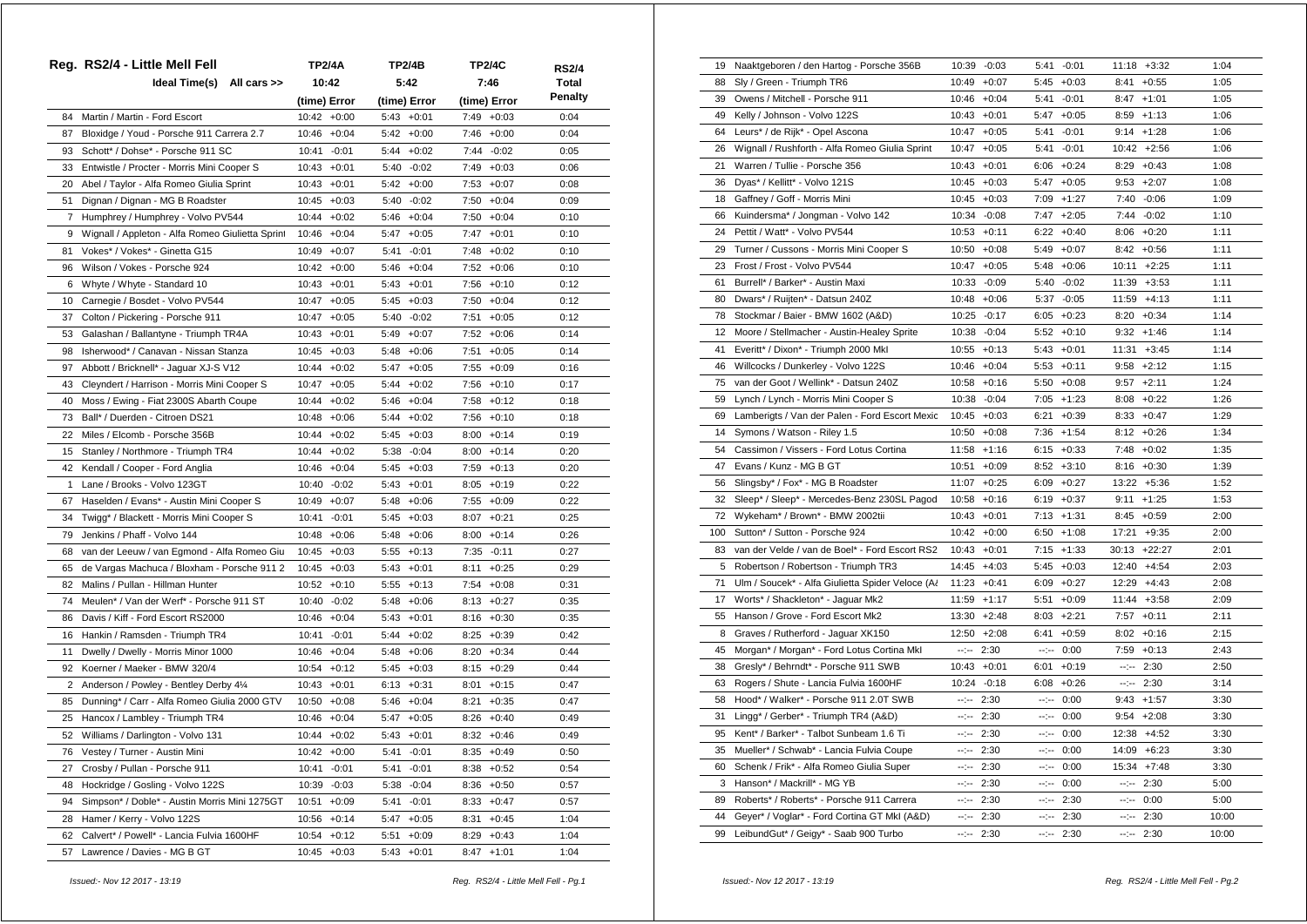|    | Reg. RS2/5 - Westmorland                            | <b>TP2/5A</b>    | <b>TP2/5B</b>                                                                                                                                                                                                                                                                                                                                                                                                                                                                      | <b>RS2/5</b>   |
|----|-----------------------------------------------------|------------------|------------------------------------------------------------------------------------------------------------------------------------------------------------------------------------------------------------------------------------------------------------------------------------------------------------------------------------------------------------------------------------------------------------------------------------------------------------------------------------|----------------|
|    | Ideal Time(s) All cars >>                           | 10:07            | 4:55                                                                                                                                                                                                                                                                                                                                                                                                                                                                               | Total          |
|    |                                                     | (time) Error     | (time) Error                                                                                                                                                                                                                                                                                                                                                                                                                                                                       | <b>Penalty</b> |
|    | 27 Crosby / Pullan - Porsche 911                    | 10:06 -0:01      | 4:54 -0:01                                                                                                                                                                                                                                                                                                                                                                                                                                                                         | 0:02           |
|    | 33 Entwistle / Procter - Morris Mini Cooper S       | $10:09 + 0:02$   | $4:55 + 0:00$                                                                                                                                                                                                                                                                                                                                                                                                                                                                      | 0:02           |
|    | 96 Wilson / Vokes - Porsche 924                     | $10:08 + 0:01$   | $4:56 + 0:01$                                                                                                                                                                                                                                                                                                                                                                                                                                                                      | 0:02           |
| 1  | Lane / Brooks - Volvo 123GT                         | $10:09 + 0:02$   | $4:56 + 0:01$                                                                                                                                                                                                                                                                                                                                                                                                                                                                      | 0:03           |
| 23 | Frost / Frost - Volvo PV544                         | $10:07 + 0:00$   | $5:01 + 0:06$                                                                                                                                                                                                                                                                                                                                                                                                                                                                      | 0:06           |
| 57 | Lawrence / Davies - MG B GT                         | 10:04 -0:03      | $5:00 + 0:05$                                                                                                                                                                                                                                                                                                                                                                                                                                                                      | 0:08           |
| 67 | Haselden / Evans* - Austin Mini Cooper S            | 10:07<br>$+0:00$ | $5:03 +0:08$                                                                                                                                                                                                                                                                                                                                                                                                                                                                       | 0:08           |
|    | 36 Dyas* / Kellitt* - Volvo 121S                    | $10:14 + 0:07$   | 4:53 -0:02                                                                                                                                                                                                                                                                                                                                                                                                                                                                         | 0:09           |
| 21 | Warren / Tullie - Porsche 356                       | 9:58<br>$-0:09$  | 4:53 -0:02                                                                                                                                                                                                                                                                                                                                                                                                                                                                         | 0:11           |
| 10 | Carnegie / Bosdet - Volvo PV544                     | 10:09<br>$+0:02$ | $4:44 - 0:11$                                                                                                                                                                                                                                                                                                                                                                                                                                                                      | 0:13           |
| 65 | de Vargas Machuca / Bloxham - Porsche 911 2.2 (A&D) | $10:17 + 0:10$   | 4:52 -0:03                                                                                                                                                                                                                                                                                                                                                                                                                                                                         | 0:13           |
| 52 | Williams / Darlington - Volvo 131                   | $10:13 + 0:06$   | $5:06 + 0:11$                                                                                                                                                                                                                                                                                                                                                                                                                                                                      | 0:17           |
| 8  | Graves / Rutherford - Jaguar XK150                  | $10:13 + 0:06$   | $5:07 +0:12$                                                                                                                                                                                                                                                                                                                                                                                                                                                                       | 0:18           |
|    | 55 Hanson / Grove - Ford Escort Mk2                 | $10:16 + 0:09$   | $5:31 + 0:36$                                                                                                                                                                                                                                                                                                                                                                                                                                                                      | 0:45           |
| 85 | Dunning* / Carr - Alfa Romeo Giulia 2000 GTV        | $10:08 + 0:01$   | 25:16 +20:21                                                                                                                                                                                                                                                                                                                                                                                                                                                                       | 1:01           |
| 37 | Colton / Pickering - Porsche 911                    | $11:16 + 1:09$   | $4:52 -0:03$                                                                                                                                                                                                                                                                                                                                                                                                                                                                       | 1:03           |
| 20 | Abel / Taylor - Alfa Romeo Giulia Sprint            | $10:10 + 0:03$   | 27:49 +22:54                                                                                                                                                                                                                                                                                                                                                                                                                                                                       | 1:03           |
| 6  | Whyte / Whyte - Standard 10                         | $10:17 + 0:10$   | $5:54 +0:59$                                                                                                                                                                                                                                                                                                                                                                                                                                                                       | 1:09           |
|    | 26 Wignall / Rushforth - Alfa Romeo Giulia Sprint   | $10:16 + 0:09$   | 20:37 +15:42                                                                                                                                                                                                                                                                                                                                                                                                                                                                       | 1:09           |
| 49 | Kelly / Johnson - Volvo 122S                        | $10:17 + 0:10$   | $6:11 + 1:16$                                                                                                                                                                                                                                                                                                                                                                                                                                                                      | 1:10           |
| 2  | Anderson / Powley - Bentley Derby 41/4              | $10:52 +0:45$    | $5:28 + 0:33$                                                                                                                                                                                                                                                                                                                                                                                                                                                                      | 1:18           |
| 78 | Stockmar / Baier - BMW 1602 (A&D)                   | $10:56 + 0:49$   | $6:41 + 1:46$                                                                                                                                                                                                                                                                                                                                                                                                                                                                      | 1:49           |
| 40 | Moss / Ewing - Fiat 2300S Abarth Coupe              | $13:58 + 3:51$   | $5:54 + 0:59$                                                                                                                                                                                                                                                                                                                                                                                                                                                                      | 1:59           |
| 45 | Morgan* / Morgan* - Ford Lotus Cortina Mkl          | $10:07 + 0:00$   | $\frac{1}{2} \left( \frac{1}{2} \right) \left( \frac{1}{2} \right) \left( \frac{1}{2} \right) \left( \frac{1}{2} \right) \left( \frac{1}{2} \right) \left( \frac{1}{2} \right) \left( \frac{1}{2} \right) \left( \frac{1}{2} \right) \left( \frac{1}{2} \right) \left( \frac{1}{2} \right) \left( \frac{1}{2} \right) \left( \frac{1}{2} \right) \left( \frac{1}{2} \right) \left( \frac{1}{2} \right) \left( \frac{1}{2} \right) \left( \frac{1}{2} \right) \left( \frac$<br>2:30 | 2:30           |
| 48 | Hockridge / Gosling - Volvo 122S                    | $10:07 + 0:00$   | $-2$<br>2:30                                                                                                                                                                                                                                                                                                                                                                                                                                                                       | 2:30           |
| 9  | Wignall / Appleton - Alfa Romeo Giulietta Sprint    | $10:08 + 0:01$   | $-:- 2:30$                                                                                                                                                                                                                                                                                                                                                                                                                                                                         | 2:31           |
| 25 | Hancox / Lambley - Triumph TR4                      | $10:08 + 0:01$   | 2:30<br>$-2 - 1$                                                                                                                                                                                                                                                                                                                                                                                                                                                                   | 2:31           |
| 28 | Hamer / Kerry - Volvo 122S                          | 10:06 -0:01      | $-2 - 1$<br>2:30                                                                                                                                                                                                                                                                                                                                                                                                                                                                   | 2:31           |
| 35 | Mueller* / Schwab* - Lancia Fulvia Coupe            | 10:06 -0:01      | --:--<br>2:30                                                                                                                                                                                                                                                                                                                                                                                                                                                                      | 2:31           |
| 43 | Cleyndert / Harrison - Morris Mini Cooper S         | $10:08 + 0:01$   | aagaan i<br>2:30                                                                                                                                                                                                                                                                                                                                                                                                                                                                   | 2:31           |
| 76 | Vestey / Turner - Austin Mini                       | $10:08 + 0:01$   | 2:30<br>$-25 - 1$                                                                                                                                                                                                                                                                                                                                                                                                                                                                  | 2:31           |
|    | 16 Hankin / Ramsden - Triumph TR4                   | $10:09 + 0:02$   | 2:30<br>--1--                                                                                                                                                                                                                                                                                                                                                                                                                                                                      | 2:32           |
| 86 | Davis / Kiff - Ford Escort RS2000                   | 10:09<br>$+0:02$ | $-2 - 2 - 1$<br>2:30                                                                                                                                                                                                                                                                                                                                                                                                                                                               | 2:32           |
| 19 | Naaktgeboren / den Hartog - Porsche 356B            | $10:10 + 0:03$   | 2:30<br>$-2 - 1$                                                                                                                                                                                                                                                                                                                                                                                                                                                                   | 2:33           |
| 24 | Pettit / Watt* - Volvo PV544                        | $10:10 + 0:03$   | $-:- 2:30$                                                                                                                                                                                                                                                                                                                                                                                                                                                                         | 2:33           |
|    | 7 Humphrey / Humphrey - Volvo PV544                 | $10:11 + 0:04$   | $-:- 2:30$                                                                                                                                                                                                                                                                                                                                                                                                                                                                         | 2:34           |
| 88 | Sly / Green - Triumph TR6                           | 10:03 -0:04      | $-:- 2:30$                                                                                                                                                                                                                                                                                                                                                                                                                                                                         | 2:34           |
| 72 | Wykeham* / Brown* - BMW 2002tii                     | $10:12 + 0:05$   | 2:30<br>$\frac{1}{2} \left( \frac{1}{2} \right) + \frac{1}{2} \left( \frac{1}{2} \right) + \frac{1}{2} \left( \frac{1}{2} \right) + \frac{1}{2} \left( \frac{1}{2} \right) + \frac{1}{2} \left( \frac{1}{2} \right) + \frac{1}{2} \left( \frac{1}{2} \right) + \frac{1}{2} \left( \frac{1}{2} \right) + \frac{1}{2} \left( \frac{1}{2} \right) + \frac{1}{2} \left( \frac{1}{2} \right) + \frac{1}{2} \left( \frac{1}{2} \right) + \frac{1}{2} \left($                             | 2:35           |
| 79 | Jenkins / Phaff - Volvo 144                         | $10:12 + 0:05$   | --:--<br>2:30                                                                                                                                                                                                                                                                                                                                                                                                                                                                      | 2:35           |
| 81 | Vokes* / Vokes* - Ginetta G15                       | $10:12 + 0:05$   | 2:30<br>--:--                                                                                                                                                                                                                                                                                                                                                                                                                                                                      | 2:35           |
| 5  | Robertson / Robertson - Triumph TR3                 | 10:01 -0:06      | 2:30<br>--:--                                                                                                                                                                                                                                                                                                                                                                                                                                                                      | 2:36           |
| 97 | Abbott / Bricknell* - Jaguar XJ-S V12               | 10:01<br>$-0:06$ | 2:30<br>$-25 - 1$                                                                                                                                                                                                                                                                                                                                                                                                                                                                  | 2:36           |
| 53 | Galashan / Ballantyne - Triumph TR4A                | $10:14 + 0:07$   | 2:30<br>$-2$                                                                                                                                                                                                                                                                                                                                                                                                                                                                       | 2:37           |
| 87 | Bloxidge / Youd - Porsche 911 Carrera 2.7           | 10:00 -0:07      | 2:30<br>$-200 - 100$                                                                                                                                                                                                                                                                                                                                                                                                                                                               | 2:37           |
|    | 15 Stanley / Northmore - Triumph TR4                | $9:59 - 0:08$    | 2:30<br>$-20 - 1$                                                                                                                                                                                                                                                                                                                                                                                                                                                                  | 2:38           |

| 42  | Kendall / Cooper - Ford Anglia                        | 9:59         | $-0:08$        |                                                      | $-:- 2:30$ | 2:38 |
|-----|-------------------------------------------------------|--------------|----------------|------------------------------------------------------|------------|------|
| 74  | Meulen* / Van der Werf* - Porsche 911 ST              |              | $10:15 + 0:08$ |                                                      | $-:- 2:30$ | 2:38 |
|     | 12 Moore / Stellmacher - Austin-Healey Sprite         |              | $10:16 + 0:09$ |                                                      | $-:- 2:30$ | 2:39 |
| 34  | Twigg* / Blackett - Morris Mini Cooper S              |              | 9:58 -0:09     |                                                      | $-:- 2:30$ | 2:39 |
| 46  | Willcocks / Dunkerley - Volvo 122S                    |              | $10:16 + 0:09$ |                                                      | $-:- 2:30$ | 2:39 |
| 83  | van der Velde / van de Boel* - Ford Escort RS2000 Mkl |              | $10:16 + 0:09$ |                                                      | $-:- 2:30$ | 2:39 |
| 84  | Martin / Martin - Ford Escort                         |              | $10:16 + 0:09$ | $-2 - 2 - 1$                                         | 2:30       | 2:39 |
| 18  | Gaffney / Goff - Morris Mini                          |              | $10:17 + 0:10$ |                                                      | $-:- 2:30$ | 2:40 |
| 69  | Lamberigts / Van der Palen - Ford Escort Mexico       |              | $10:17 + 0:10$ |                                                      | $-:- 2:30$ | 2:40 |
| 39  | Owens / Mitchell - Porsche 911                        |              | $9:55 - 0:12$  |                                                      | $-:- 2:30$ | 2:42 |
| 59  | Lynch / Lynch - Morris Mini Cooper S                  |              | $10:20 +0:13$  |                                                      | $-:- 2:30$ | 2:43 |
| 75  | van der Goot / Wellink* - Datsun 240Z                 |              | $10:20 + 0:13$ |                                                      | $-:- 2:30$ | 2:43 |
| 14  | Symons / Watson - Riley 1.5                           |              | $10:21 + 0:14$ |                                                      | $-:- 2:30$ | 2:44 |
| 63  | Rogers / Shute - Lancia Fulvia 1600HF                 |              | $10:21 + 0:14$ | $-2 - 1$                                             | 2:30       | 2:44 |
| 68  | van der Leeuw / van Egmond - Alfa Romeo Giulia Super  |              | $10:21 + 0:14$ |                                                      | $-:- 2:30$ | 2:44 |
| 56  | Slingsby* / Fox* - MG B Roadster                      |              | $10:22 + 0:15$ |                                                      | $-:- 2:30$ | 2:45 |
| 92  | Koerner / Maeker - BMW 320/4                          |              | $10:22 + 0:15$ |                                                      | $-:- 2:30$ | 2:45 |
| 73  | Ball* / Duerden - Citroen DS21                        |              | $10:23 + 0:16$ |                                                      | $-:- 2:30$ | 2:46 |
| 66  | Kuindersma* / Jongman - Volvo 142                     |              | $10:24 + 0:17$ |                                                      | $-:- 2:30$ | 2:47 |
| 82  | Malins / Pullan - Hillman Hunter                      |              | $10:25 + 0:18$ |                                                      | $-:- 2:30$ | 2:48 |
| 62  | Calvert* / Powell* - Lancia Fulvia 1600HF             |              | $9:48 - 0:19$  | $-25 - 1$                                            | 2:30       | 2:49 |
| 17  | Worts* / Shackleton* - Jaguar Mk2                     |              | $10:29 + 0:22$ |                                                      | $-:- 2:30$ | 2:52 |
| 51  | Dignan / Dignan - MG B Roadster                       |              | $10:29 + 0:22$ |                                                      | $-:- 2:30$ | 2:52 |
| 61  | Burrell* / Barker* - Austin Maxi                      |              | 10:31 +0:24    |                                                      | $-:- 2:30$ | 2:54 |
| 47  | Evans / Kunz - MG B GT                                |              | $10:32 + 0:25$ |                                                      | $-:- 2:30$ | 2:55 |
| 94  | Simpson* / Doble* - Austin Morris Mini 1275GT         |              | $10:35 + 0:28$ |                                                      | $-:- 2:30$ | 2:58 |
| 71  | Ulm / Soucek* - Alfa Giulietta Spider Veloce (A&D)    |              | $10:47 + 0:40$ |                                                      | $-:- 2:30$ | 3:10 |
| 80  | Dwars* / Ruijten* - Datsun 240Z                       |              | $10:48 + 0:41$ |                                                      | $-:- 2:30$ | 3:11 |
| 100 | Sutton* / Sutton - Porsche 924                        |              | $10:49 + 0:42$ |                                                      | $-:- 2:30$ | 3:12 |
| 11  | Dwelly / Dwelly - Morris Minor 1000                   |              | $10:54 + 0:47$ |                                                      | $-:- 2:30$ | 3:17 |
| 32  | Sleep* / Sleep* - Mercedes-Benz 230SL Pagoda          |              | $10:54 + 0:47$ |                                                      | $-:- 2:30$ | 3:17 |
| 95  | Kent* / Barker* - Talbot Sunbeam 1.6 Ti               |              | $11:01 + 0:54$ |                                                      | $-:- 2:30$ | 3:24 |
|     | 3 Hanson* / Mackrill* - MG YB                         |              | $11:19 + 1:12$ |                                                      | $-:- 2:30$ | 3:30 |
| 60  | Schenk / Frik* - Alfa Romeo Giulia Super              |              | $11:54 +1:47$  |                                                      | $-:- 2:30$ | 3:30 |
| 31  | Lingg* / Gerber* - Triumph TR4 (A&D)                  |              | $12:03 +1:56$  | $\frac{1}{2} \left( \frac{1}{2} \frac{1}{2} \right)$ | 2:30       | 3:30 |
| 41  | Everitt* / Dixon* - Triumph 2000 Mkl                  |              | $12:13 + 2:06$ |                                                      | $-:- 2:30$ | 3:30 |
| 64  | Leurs* / de Rijk* - Opel Ascona                       |              | $12:57 + 2:50$ |                                                      | $-:- 2:30$ | 3:30 |
| 22  | Miles / Elcomb - Porsche 356B                         |              | $13:11 + 3:04$ |                                                      | $-:- 2:30$ | 3:30 |
| 93  | Schott* / Dohse* - Porsche 911 SC                     |              | $13:17 + 3:10$ |                                                      | $-:- 2:30$ | 3:30 |
| 98  | Isherwood* / Canavan - Nissan Stanza                  |              | $13:49 + 3:42$ |                                                      | $-:- 2:30$ | 3:30 |
| 58  | Hood* / Walker* - Porsche 911 2.0T SWB                |              | $14:25 +4:18$  |                                                      | $- - 2:30$ | 3:30 |
| 38  | Gresly* / Behrndt* - Porsche 911 SWB                  | $-2 - 1$     | 2:30           | $-2 - 2 - 1$                                         | 2:30       | 5:00 |
| 54  | Cassimon / Vissers - Ford Lotus Cortina               |              | $-:- 2:30$     |                                                      | $-:- 2:30$ | 5:00 |
| 29  | Turner / Cussons - Morris Mini Cooper S               | --1--        | 2:30           |                                                      | $-:- 2:30$ | 7:30 |
| 44  | Geyer* / Voglar* - Ford Cortina GT MkI (A&D)          | -- 1--       | 2:30           |                                                      | $-:- 2:30$ | 7:30 |
| 89  | Roberts* / Roberts* - Porsche 911 Carrera             | $-1 - 1 - 1$ | 2:30           |                                                      | $-:- 2:30$ | 7:30 |
| 99  | LeibundGut* / Geigy* - Saab 900 Turbo                 |              | $-:- 2:30$     |                                                      | $-:- 2:30$ | 7:30 |
|     |                                                       |              |                |                                                      |            |      |

 *Issued:- Nov 12 2017 - 13:19 Reg. RS2/5 - Westmorland - Pg.1*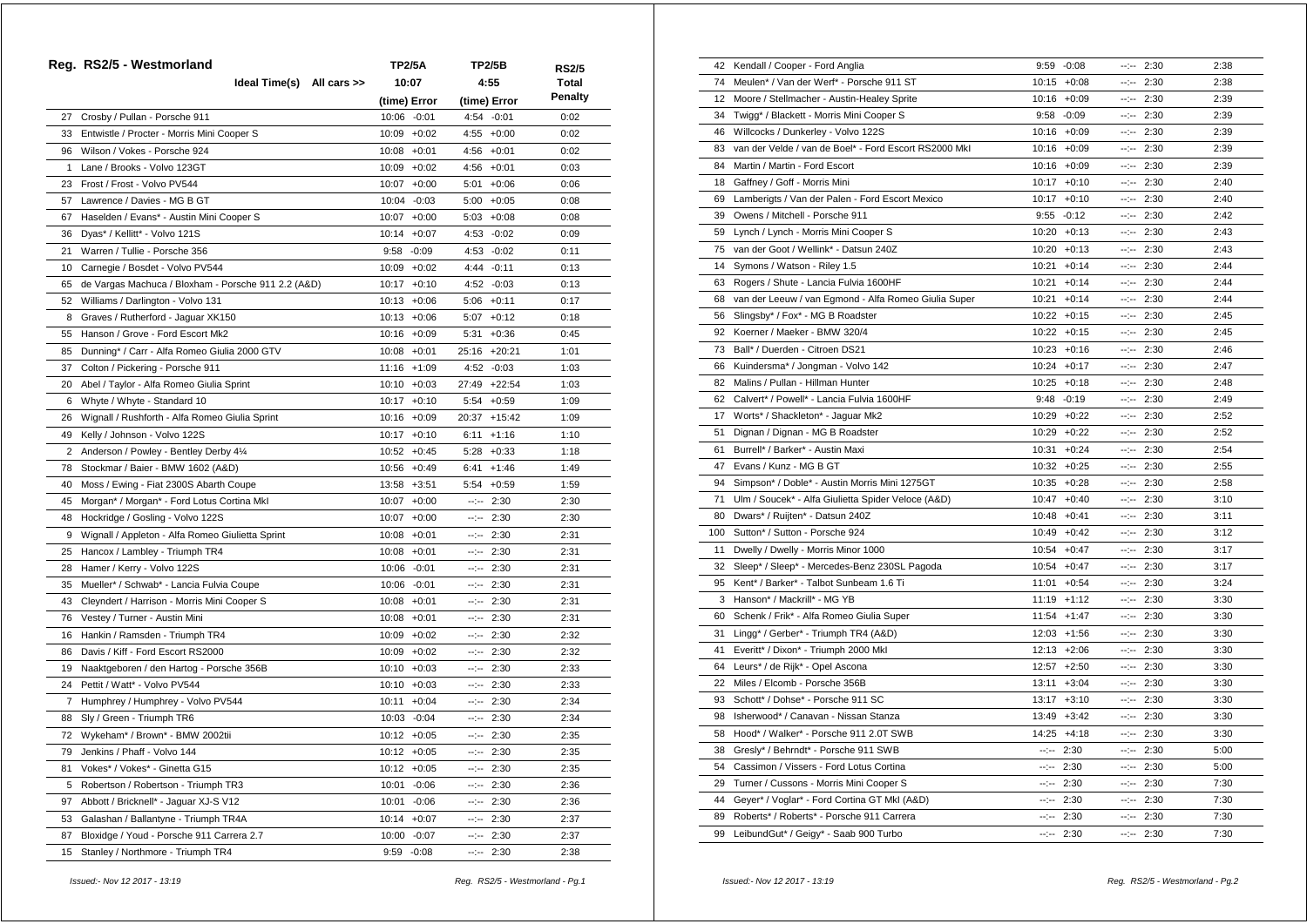|                | Reg. RS2/6 - Eden Valley                                            | <b>TP2/6A</b>              | <b>TP2/6B</b>                      | <b>TP2/6C</b>                   | <b>TP2/6D</b>              | <b>TP2/6E</b>              | <b>TP2/6F</b>                   | <b>RS2/6</b> |
|----------------|---------------------------------------------------------------------|----------------------------|------------------------------------|---------------------------------|----------------------------|----------------------------|---------------------------------|--------------|
|                | Ideal Time(s) All cars >>                                           | 7:22                       | 10:05                              | 6:39                            | 7:07                       | 6:54                       | 7:36                            | <b>Total</b> |
|                |                                                                     | (time) Error               | (time) Error                       | (time) Error                    | (time) Error               | (time) Error               | (time) Error                    | Penalty      |
| 37             | Colton / Pickering - Porsche 911                                    | $7:24 +0:02$               | $10:06 + 0:01$                     | 6:38<br>$-0:01$                 | $7:13 + 0:06$              | $6:54 + 0:00$              | $7:37 + 0:01$                   | 0:11         |
| 69             | Lamberigts / Van der Palen - Ford Escort Mexic                      | 7:26<br>$+0:04$            | 10:06<br>$+0:01$                   | 6:37<br>$-0:02$                 | 7:08<br>$+0:01$            | 6:52<br>$-0:02$            | $7:38 +0:02$                    | 0:12         |
| 9              | Wignall / Appleton - Alfa Romeo Giulietta Sprint                    | 7:26<br>$+0:04$            | 10:04<br>$-0:01$                   | 6:40<br>$+0:01$                 | 7:12<br>$+0:05$            | 6:54<br>$+0:00$            | 7:34<br>$-0:02$                 | 0:13         |
| 51             | Dignan / Dignan - MG B Roadster                                     | 7:29<br>$+0:07$            | 10:05<br>$+0:00$                   | 6:39<br>$+0:00$                 | 7:16<br>$+0:09$            | 6:53<br>$-0:01$            | 7:35<br>$-0:01$                 | 0:18         |
|                | Anderson / Powley - Bentley Derby 41/4                              | 7:24<br>$+0:02$            | 10:03<br>$-0:02$                   | 6:39<br>$+0:00$                 | 7:17<br>$+0:10$            | 6:50<br>$-0:04$            | 7:34<br>$-0:02$                 | 0:20         |
| 33             | Entwistle / Procter - Morris Mini Cooper S                          | 7:27<br>$+0:05$            | 10:06<br>$+0:01$                   | 6:37<br>$-0:02$                 | 7:16<br>$+0:09$            | 6:56<br>$+0:02$            | 7:37<br>$+0:01$                 | 0:20         |
| 20             | Abel / Taylor - Alfa Romeo Giulia Sprint                            | 7:23<br>$+0:01$            | 10:06<br>$+0:01$                   | 6:32<br>$-0:07$                 | 7:17<br>$+0:10$            | 6:55<br>$+0:01$            | 7:37<br>$+0:01$                 | 0:21         |
| 81             | Vokes* / Vokes* - Ginetta G15                                       | 7:18<br>$-0:04$            | 10:11<br>$+0:06$                   | 6:40<br>$+0:01$                 | 7:16<br>$+0:09$            | 6:53<br>$-0:01$            | 7:38<br>$+0:02$                 | 0:23         |
| 19             | Naaktgeboren / den Hartog - Porsche 356B                            | 7:31<br>$+0:09$            | 10:03<br>$-0:02$                   | $+0:04$<br>6:43                 | $+0:09$<br>7:16            | $+0:03$<br>6:57            | 7:36<br>$+0:00$                 | 0:27         |
| 98             | Isherwood* / Canavan - Nissan Stanza                                | 7:31<br>$+0:09$            | $10:05 + 0:00$                     | 6:41<br>$+0:02$                 | 7:22<br>$+0:15$            | 6:59<br>$+0:05$            | 7:35<br>$-0:01$                 | 0:32         |
| 87             | Bloxidge / Youd - Porsche 911 Carrera 2.7                           | 7:22<br>$+0:00$            | 10:03<br>$-0:02$                   | 6:30<br>$-0:09$                 | 7:21<br>$+0:14$            | 7:02<br>$+0:08$            | 7:35<br>$-0:01$                 | 0:34         |
| 24             | Pettit / Watt* - Volvo PV544                                        | 7:29<br>$+0:07$            | $10:07 +0:02$                      | 6:29<br>$-0:10$                 | 7:07<br>$+0:00$            | 6:59<br>$+0:05$            | 7:24<br>$-0:12$                 | 0:36         |
| 49             | Kelly / Johnson - Volvo 122S                                        | 7:25<br>$+0:03$            | 10:30<br>$+0:25$                   | $+0:01$<br>6:40                 | 7:13<br>$+0:06$            | 6:54<br>$+0:00$            | 7:33<br>$-0:03$                 | 0:38         |
| 36             | Dvas* / Kellitt* - Volvo 121S                                       | 7:26<br>$+0:04$            | 10:02<br>$-0:03$                   | $6:50 + 0:11$                   | 7:14<br>$+0:07$            | $7:08 +0:14$               | 7:34<br>$-0:02$                 | 0:41         |
| 94             | Simpson* / Doble* - Austin Morris Mini 1275GT                       | 7:38<br>$+0:16$            | 10:03<br>$-0:02$                   | 6:39<br>$+0:00$                 | 7:25<br>$+0:18$            | 6:52<br>$-0:02$            | 7:33<br>$-0:03$                 | 0:41         |
| 27             | Crosby / Pullan - Porsche 911                                       | 7:28<br>$+0:06$            | $10:05 + 0:00$                     | 6:38<br>$-0:01$                 | 7:40<br>$+0:33$            | $6:54 +0:00$               | $7:39 +0:03$                    | 0:43         |
| 85             | Dunning* / Carr - Alfa Romeo Giulia 2000 GTV                        | 7:40<br>$+0:18$            | 10:01<br>$-0:04$                   | 6:41<br>$+0:02$                 | 7:24<br>$+0:17$            | 6:53<br>$-0:01$            | 7:37<br>$+0:01$                 | 0:43         |
| 10             | Carnegie / Bosdet - Volvo PV544                                     | 7:36<br>$+0:14$            | 10:03<br>$-0:02$                   | 6:23<br>$-0:16$                 | 7:13<br>$+0:06$            | 6:48<br>$-0:06$            | 7:36<br>$+0:00$                 | 0:44         |
| 57             | Lawrence / Davies - MG B GT                                         | 7:24<br>$+0:02$            | 10:01<br>$-0:04$                   | $-0:06$<br>6:33                 | 7:24<br>$+0:17$            | 7:10<br>$+0:16$            | $+0:02$<br>7:38                 | 0:47         |
| 92             | Koerner / Maeker - BMW 320/4                                        | 7:26<br>$+0:04$            | 10:00<br>$-0:05$                   | $6:43 + 0:04$                   | 7:24<br>$+0:17$            | 6:49<br>$-0:05$            | $7:49 +0:13$                    | 0:48         |
| 96             | Wilson / Vokes - Porsche 924                                        | 7:29<br>$+0:07$            | 10:07<br>$+0:02$                   | 6:42<br>$+0:03$                 | 7:44<br>$+0:37$            | 6:53<br>$-0:01$            | 7:37<br>$+0:01$                 | 0:51         |
| $\overline{7}$ | Humphrey / Humphrey - Volvo PV544                                   | 7:30<br>$+0:08$            | 10:11<br>$+0:06$                   | $+0:02$<br>6:41                 | 7:31<br>$+0:24$            | $6:45 -0:09$               | 7:39<br>$+0:03$                 | 0:52         |
| 43             | Clevndert / Harrison - Morris Mini Cooper S                         | 7:33<br>$+0:11$            | 10:18<br>$+0:13$                   | 6:39<br>$+0:00$                 | 7:21<br>$+0:14$            | $7:08 +0:14$               | 7:38<br>$+0:02$                 | 0:54         |
| 52             | Williams / Darlington - Volvo 131                                   | $+0:06$<br>7:28            | 10:01<br>$-0:04$                   | $6:17 - 0:22$                   | 7:26<br>$+0:19$            | $6:56 + 0:02$              | $7:35 - 0:01$                   | 0:54         |
| 23             | Frost / Frost - Volvo PV544                                         | 7:33<br>$+0:11$            | $+0:29$<br>10:34                   | $+0:07$<br>6:46                 | 7:14<br>$+0:07$            | 6:54<br>$+0:00$            | 7:38<br>$+0:02$                 | 0:56         |
| 65             | de Vargas Machuca / Bloxham - Porsche 911 2                         | $+0:02$<br>7:24            | 9:39<br>$-0:26$                    | 6:37 -0:02                      | 7:32<br>$+0:25$            | $6:56 + 0:02$              | $7:37 +0:01$                    | 0:58         |
| 22             | Miles / Elcomb - Porsche 356B                                       | 7:29<br>$+0:07$            | 10:13<br>$+0:08$                   | 6:56<br>$+0:17$                 | $-0:05$<br>7:02            | 7:16<br>$+0:22$            | 7:35<br>$-0:01$                 | 1:00         |
| 34             | Twigg* / Blackett - Morris Mini Cooper S                            | 7:29<br>$+0:07$            | $+0:06$<br>10:11                   | $6:20 -0:19$                    | 7:25<br>$+0:18$            | $7:04 +0:10$               | 7:35 -0:01                      | 1:01         |
| 64<br>6        | Leurs* / de Rijk* - Opel Ascona                                     | 7:35<br>$+0:13$<br>$+0:11$ | 9:52<br>$-0:13$                    | 6:50<br>$+0:11$                 | 7:23<br>$+0:16$<br>$+0:39$ | 7:02<br>$+0:08$<br>$+0:03$ | 7:36<br>$+0:00$<br>$7:36 +0:00$ | 1:01         |
| 55             | Whyte / Whyte - Standard 10<br>Hanson / Grove - Ford Escort Mk2     | 7:33<br>7:13<br>$-0:09$    | $10:06 + 0:01$<br>10:04<br>$-0:01$ | $6:47 +0:08$<br>6:36<br>$-0:03$ | 7:46<br>7:29<br>$+0:22$    | 6:57<br>7:05<br>$+0:11$    | 7:20<br>$-0:16$                 | 1:02<br>1:02 |
| 26             |                                                                     | $+0:07$<br>7:29            | $10:06 + 0:01$                     | $6:46 + 0:07$                   | $+0:37$<br>7:44            | 7:02<br>$+0:08$            | $7:40 +0:04$                    | 1:04         |
| 76             | Wignall / Rushforth - Alfa Romeo Giulia Sprint                      | 7:31<br>$+0:09$            | 10:04<br>$-0:01$                   | 6:40<br>$+0:01$                 | 7:25<br>$+0:18$            | 7:32<br>$+0:38$            | 7:36<br>$+0:00$                 | 1:07         |
| 46             | Vestey / Turner - Austin Mini<br>Willcocks / Dunkerley - Volvo 122S | 7:40<br>$+0:18$            | $10:06 + 0:01$                     | 6:36<br>$-0:03$                 | 7:39<br>$+0:32$            | $-0:07$<br>6:47            | $-0:08$<br>7:28                 | 1:09         |
| 40             | Moss / Ewing - Fiat 2300S Abarth Coupe                              | 7:43<br>$+0:21$            | 10:08<br>$+0:03$                   | 6:38<br>$-0:01$                 | 7:40<br>$+0:33$            | 7:06<br>$+0:12$            | 7:37<br>$+0:01$                 | 1:11         |
| 8              | Graves / Rutherford - Jaguar XK150                                  | 7:45<br>$+0:23$            | 10:03<br>$-0:02$                   | $7:08$ +0:29                    | 7:25<br>$+0:18$            | $+0:01$<br>6:55            | $7:38 + 0:02$                   | 1:15         |
| 16             | Hankin / Ramsden - Triumph TR4                                      | 7:39<br>$+0:17$            | 10:00<br>$-0:05$                   | 6:58<br>$+0:19$                 | 7:09<br>$+0:02$            | 7:19<br>$+0:25$            | 7:44<br>$+0:08$                 | 1:16         |
| 67             | Haselden / Evans* - Austin Mini Cooper S                            | 7:36<br>$+0:14$            | 9:55<br>$-0:10$                    | 6:52<br>$+0:13$                 | 7:26<br>$+0:19$            | 6:48<br>$-0:06$            | 7:50<br>$+0:14$                 | 1:16         |
| 68             | van der Leeuw / van Egmond - Alfa Romeo Giu                         | 7:58<br>$+0:36$            | 9:59<br>$-0:06$                    | 6:48<br>$+0:09$                 | 7:28<br>$+0:21$            | 6:51<br>$-0:03$            | 7:41<br>$+0:05$                 | 1:20         |
| 73             | Ball* / Duerden - Citroen DS21                                      | 7:31<br>$+0:09$            | 10:01<br>$-0:04$                   | $6:43 +0:04$                    | 7:35<br>$+0:28$            | 7:25<br>$+0:31$            | 7:41<br>$+0:05$                 | 1:21         |
| 86             | Davis / Kiff - Ford Escort RS2000                                   | 7:42<br>$+0:20$            | 10:06<br>$+0:01$                   | 6:25<br>$-0:14$                 | 7:43<br>$+0:36$            | 7:08<br>$+0:14$            | 7:38<br>$+0:02$                 | 1:27         |
| 75             | van der Goot / Wellink* - Datsun 240Z                               | 7:52<br>$+0:30$            | 10:22<br>$+0:17$                   | 6:31<br>$-0:08$                 | 7:21<br>$+0:14$            | $+0:06$<br>7:00            | 7:18 -0:18                      | 1:33         |
| 59             | Lynch / Lynch - Morris Mini Cooper S                                | 7:31<br>$+0:09$            | 9:42<br>$-0:23$                    | 6:25<br>$-0:14$                 | $-0:07$<br>7:00            | $-0:13$<br>6:41            | 7:06<br>$-0:30$                 | 1:36         |
| $\mathbf{1}$   | Lane / Brooks - Volvo 123GT                                         | 7:29<br>$+0:07$            | 14:13<br>$+4:08$                   | 6:31<br>$-0:08$                 | $+0:04$<br>7:11            | 7:12<br>$+0:18$            | $7:36 + 0:00$                   | 1:37         |
| 39             | Owens / Mitchell - Porsche 911                                      | $+1:23$<br>8:45            | 10:08<br>$+0:03$                   | 6:23<br>$-0:16$                 | 7:20<br>$+0:13$            | 6:49<br>$-0:05$            | $7:39 +0:03$                    | 1:40         |
|                |                                                                     |                            |                                    |                                 |                            |                            |                                 |              |

 *Issued:- Nov 12 2017 - 13:19 Reg. RS2/6 - Eden Valley - Pg.1*

| 79                | Jenkins / Phaff - Volvo 144                      | 7:36<br>$+0:14$          | $10:18 + 0:13$                                                                                                                                                                                                                                                                                                                                                                                                                                         | 7:04<br>$+0:25$      | $+0:38$<br>7:45          | 6:57<br>$+0:03$          | 7:44<br>$+0:08$          | 1:41  |
|-------------------|--------------------------------------------------|--------------------------|--------------------------------------------------------------------------------------------------------------------------------------------------------------------------------------------------------------------------------------------------------------------------------------------------------------------------------------------------------------------------------------------------------------------------------------------------------|----------------------|--------------------------|--------------------------|--------------------------|-------|
| 84                | Martin / Martin - Ford Escort                    | 7:28<br>$+0:06$          | $-0:18$<br>9:47                                                                                                                                                                                                                                                                                                                                                                                                                                        | 6:38<br>$-0:01$      | 7:21<br>$+0:14$          | 7:56<br>$+1:02$          | 7:42<br>$+0:06$          | 1:45  |
| 80                | Dwars* / Ruijten* - Datsun 240Z                  | 7:46<br>$+0:24$          | $10:40 + 0:35$                                                                                                                                                                                                                                                                                                                                                                                                                                         | $6:50 + 0:11$        | 7:30<br>$+0:23$          | 6:49<br>$-0:05$          | $7:44 +0:08$             | 1:46  |
| $12 \overline{ }$ | Moore / Stellmacher - Austin-Healey Sprite       | 7:34<br>$+0:12$          | 9:51<br>$-0:14$                                                                                                                                                                                                                                                                                                                                                                                                                                        | 6:55<br>$+0:16$      | 8:05<br>$+0:58$          | 6:46<br>$-0:08$          | $7:37 +0:01$             | 1:49  |
| 21                | Warren / Tullie - Porsche 356                    | 7:37<br>$+0:15$          | $10:45 + 0:40$                                                                                                                                                                                                                                                                                                                                                                                                                                         | $6:40 + 0:01$        | 7:30<br>$+0:23$          | 7:15<br>$+0:21$          | 7:46<br>$+0:10$          | 1:50  |
| 88                | Sly / Green - Triumph TR6                        | 8:03<br>$+0:41$          | 10:08<br>$+0:03$                                                                                                                                                                                                                                                                                                                                                                                                                                       | 6:39<br>$+0:00$      | 7:54<br>$+0:47$          | 7:12<br>$+0:18$          | 7:32<br>$-0:04$          | 1:53  |
| 28                | Hamer / Kerry - Volvo 122S                       | 7:27<br>$+0:05$          | 10:14<br>$+0:09$                                                                                                                                                                                                                                                                                                                                                                                                                                       | 7:13<br>$+0:34$      | 13:12<br>$+6:05$         | 6:57<br>$+0:03$          | 7:34<br>$-0:02$          | 1:53  |
| 97                | Abbott / Bricknell* - Jaquar XJ-S V12            | 7:34<br>$+0:12$          | 10:00 -0:05                                                                                                                                                                                                                                                                                                                                                                                                                                            | 6:56<br>$+0:17$      | 7:32<br>$+0:25$          | 7:26<br>$+0:32$          | $7:59 +0:23$             | 1:54  |
| 62                | Calvert* / Powell* - Lancia Fulvia 1600HF        | $+1:26$<br>8:48          | 9:56<br>$-0:09$                                                                                                                                                                                                                                                                                                                                                                                                                                        | 6:20<br>$-0:19$      | 7:24<br>$+0:17$          | 7:03<br>$+0:09$          | $-0:01$<br>7:35          | 1:55  |
| 25                | Hancox / Lambley - Triumph TR4                   | 7:35<br>$+0:13$          | $10:18 + 0:13$                                                                                                                                                                                                                                                                                                                                                                                                                                         | 6:57<br>$+0:18$      | 7:27<br>$+0:20$          | 7:41<br>$+0:47$          | 7:41<br>$+0:05$          | 1:56  |
| 14                | Symons / Watson - Riley 1.5                      | 7:30<br>$+0:08$          | 10:17<br>$+0:12$                                                                                                                                                                                                                                                                                                                                                                                                                                       | 6:33<br>$-0:06$      | $+0:52$<br>7:59          | 7:34<br>$+0:40$          | $-0:02$<br>7:34          | 2:00  |
| 15                | Stanley / Northmore - Triumph TR4                | 7:49<br>$+0:27$          | $10:57 + 0:52$                                                                                                                                                                                                                                                                                                                                                                                                                                         | $+0:02$<br>6:41      | 7:31<br>$+0:24$          | 6:53<br>$-0:01$          | 7:22<br>$-0:14$          | 2:00  |
| 17                | Worts* / Shackleton* - Jaguar Mk2                | 7:39<br>$+0:17$          | $11:46 +1:41$                                                                                                                                                                                                                                                                                                                                                                                                                                          | 6:38<br>$-0:01$      | 7:38<br>$+0:31$          | $-0:17$<br>6:37          | 7:33<br>$-0:03$          | 2:09  |
| 100               | Sutton* / Sutton - Porsche 924                   | 7:50<br>$+0:28$          | $+6:56$<br>17:01                                                                                                                                                                                                                                                                                                                                                                                                                                       | $+0:10$<br>6:49      | 7:30<br>$+0:23$          | 7:00<br>$+0:06$          | 7:33<br>$-0:03$          | 2:10  |
| 31                | Lingg* / Gerber* - Triumph TR4 (A&D)             | 7:38<br>$+0:16$          | $10:16 + 0:11$                                                                                                                                                                                                                                                                                                                                                                                                                                         | 7:23<br>$+0:44$      | 7:46<br>$+0:39$          | 7:02<br>$+0:08$          | $7:52 +0:16$             | 2:14  |
| 53                | Galashan / Ballantyne - Triumph TR4A             | 7:39<br>$+0:17$          | $+0:29$<br>10:34                                                                                                                                                                                                                                                                                                                                                                                                                                       | 6:58<br>$+0:19$      | 7:36<br>$+0:29$          | 7:32<br>$+0:38$          | $+0:08$<br>7:44          | 2:20  |
| 74                | Meulen* / Van der Werf* - Porsche 911 ST         | 7:29<br>$+0:07$          | 11:32<br>$+1:27$                                                                                                                                                                                                                                                                                                                                                                                                                                       | $7:18 + 0:39$        | 7:24<br>$+0:17$          | 6:57<br>$+0:03$          | 7:51<br>$+0:15$          | 2:21  |
| 63                | Rogers / Shute - Lancia Fulvia 1600HF            | 7:47<br>$+0:25$          | $10:43 + 0:38$                                                                                                                                                                                                                                                                                                                                                                                                                                         | $+0:34$<br>7:13      | 7:25<br>$+0:18$          | 7:24<br>$+0:30$          | $+0:07$<br>7:43          | 2:32  |
| 93                | Schott* / Dohse* - Porsche 911 SC                | 7:31<br>$+0:09$          | 10:38<br>$+0:33$                                                                                                                                                                                                                                                                                                                                                                                                                                       | 7:08<br>$+0:29$      | 8:23<br>$+1:16$          | 7:11<br>$+0:17$          | 7:41<br>$+0:05$          | 2:33  |
| 18                | Gaffney / Goff - Morris Mini                     | 7:28<br>$+0:06$          | $16:08 + 6:03$                                                                                                                                                                                                                                                                                                                                                                                                                                         | 6:04<br>$-0:35$      | 7:49<br>$+0:42$          | 7:10<br>$+0:16$          | $+0:01$<br>7:37          | 2:40  |
| 66                | Kuindersma* / Jongman - Volvo 142                | 7:42<br>$+0:20$          | 11:11<br>$+1:06$                                                                                                                                                                                                                                                                                                                                                                                                                                       | 7:23<br>$+0:44$      | 7:41<br>$+0:34$          | 7:02<br>$+0:08$          | 7:46<br>$+0:10$          | 2:56  |
| 61                | Burrell* / Barker* - Austin Maxi                 | 7:14<br>$-0:08$          | $10:46 + 0:41$                                                                                                                                                                                                                                                                                                                                                                                                                                         | 7:30<br>$+0:51$      | $+0:37$<br>7:44          | 7:47<br>$+0:53$          | $7:48 + 0:12$            | 3:22  |
| 78                | Stockmar / Baier - BMW 1602 (A&D)                | 8:32<br>$+1:10$          | $+0:36$<br>10:41                                                                                                                                                                                                                                                                                                                                                                                                                                       | $-0:09$<br>6:30      | 9:52<br>$+2:45$          | 7:28<br>$+0:34$          | 7:46<br>$+0:10$          | 3:29  |
| 41                | Everitt* / Dixon* - Triumph 2000 Mkl             | $+1:13$<br>8:35          | $11:12 + 1:07$                                                                                                                                                                                                                                                                                                                                                                                                                                         | 8:21<br>$+1:42$      | $+0:34$<br>7:41          | $-0:06$<br>6:48          | 7:39<br>$+0:03$          | 3:43  |
| 11                | Dwelly / Dwelly - Morris Minor 1000              | 7:34<br>$+0:12$          | 11:42<br>$+1:37$                                                                                                                                                                                                                                                                                                                                                                                                                                       | $+1:22$<br>8:01      | 7:56<br>$+0:49$          | 7:37<br>$+0:43$          | 7:45<br>$+0:09$          | 3:53  |
| 83                | van der Velde / van de Boel* - Ford Escort RS2   | 9:10<br>$+1:48$          | $10:53 + 0:48$                                                                                                                                                                                                                                                                                                                                                                                                                                         | 7:25<br>$+0:46$      | 7:56<br>$+0:49$          | 7:26<br>$+0:32$          | 7:38<br>$+0:02$          | 3:57  |
| 56                | Slingsby* / Fox* - MG B Roadster                 | $8:14 + 0:52$            | $11:49 + 1:44$                                                                                                                                                                                                                                                                                                                                                                                                                                         | 11:27<br>$+4:48$     | 7:32<br>$+0:25$          | 7:11<br>$+0:17$          | $-0:26$<br>7:10          | 4:00  |
| 5                 | Robertson / Robertson - Triumph TR3              | 8:49<br>$+1:27$          | 10:52<br>$+0:47$                                                                                                                                                                                                                                                                                                                                                                                                                                       | 7:33<br>$+0.54$      | 8:04<br>$+0:57$          | 7:13<br>$+0:19$          | 7:47<br>$+0:11$          | 4:08  |
| 35                | Mueller* / Schwab* - Lancia Fulvia Coupe         | 9:40<br>$+2:18$          | $13:26 + 3:21$                                                                                                                                                                                                                                                                                                                                                                                                                                         | $+0:24$<br>7:03      | 8:49<br>$+1:42$          | 7:22<br>$+0:28$          | $+0:18$<br>7:54          | 4:10  |
| 72                | Wykeham* / Brown* - BMW 2002tii                  | 7:54<br>$+0:32$          | $17:09 + 7:04$                                                                                                                                                                                                                                                                                                                                                                                                                                         | $6:56 + 0:17$        | 8:31<br>$+1:24$          | 7:41<br>$+0:47$          | $8:12 + 0:36$            | 4:12  |
| 54                | Cassimon / Vissers - Ford Lotus Cortina          | 7:59<br>$+0:37$          | 11:09<br>$+1:04$                                                                                                                                                                                                                                                                                                                                                                                                                                       | 7:46<br>$+1:07$      | 8:28<br>$+1:21$          | 7:46<br>$+0:52$          | $-0:02$<br>7:34          | 4:31  |
| 32                | Sleep* / Sleep* - Mercedes-Benz 230SL Pagod      | 8:15<br>$+0:53$          | 12:53<br>$+2:48$                                                                                                                                                                                                                                                                                                                                                                                                                                       | 7:30<br>$+0:51$      | 8:13<br>$+1:06$          | 7:38<br>$+0:44$          | 8:11<br>$+0:35$          | 5:03  |
| 48                | Hockridge / Gosling - Volvo 122S                 | $-:-d$ 2:30              | $-2:10$<br>7:55                                                                                                                                                                                                                                                                                                                                                                                                                                        | $+2:14$<br>8:53      | 7:15<br>$+0:08$          | 6:50<br>$-0:04$          | $+0:59$<br>8:35          | 5:41  |
| 38                | Gresly* / Behrndt* - Porsche 911 SWB             | $- -d$ 2:30              | 9:36<br>$-0:29$                                                                                                                                                                                                                                                                                                                                                                                                                                        | $+1:28$<br>8:07      | $+0:58$<br>8:05          | 6:44<br>$-0:10$          | $-0:39$<br>6:57          | 5:46  |
| 82                | Malins / Pullan - Hillman Hunter                 | $---d$ 2:30              | $11:18 +1:13$                                                                                                                                                                                                                                                                                                                                                                                                                                          | $+0:19$<br>6:58      | $+1:32$<br>8:39          | 7:39<br>$+0:45$          | $8:19 + 0:43$            | 6:17  |
| 71                | Ulm / Soucek* - Alfa Giulietta Spider Veloce (A& | $-:-d$ 2:30              | 12:37<br>$+2:32$                                                                                                                                                                                                                                                                                                                                                                                                                                       | 7:34<br>$+0:55$      | $+1:08$<br>8:15          | $+1:32$<br>8:26          | $+0.42$<br>8:18          | 7:07  |
| 60                | Schenk / Frik* - Alfa Romeo Giulia Super         | 12:42<br>$+5:20$         | 12:27<br>$+2:22$                                                                                                                                                                                                                                                                                                                                                                                                                                       | 8:21<br>$+1:42$      | 2:30<br>$-2 - 1$         | 2:30<br>$-2 - 2 - 1$     | 2:30<br>$\frac{1}{2}$    | 10:30 |
| 3                 | Hanson* / Mackrill* - MG YB                      | 2:30<br>----             | 2:30<br>$-2 - 2 - 1 = 0$                                                                                                                                                                                                                                                                                                                                                                                                                               | 2:30<br>$-2 - 2 - 1$ | 2:30<br>--:--            | 2:30<br>--)--            | 2:30<br>$-2 - 1$         | 17:30 |
| 29                | Turner / Cussons - Morris Mini Cooper S          | 2:30<br>$-2 - 1$         | 2:30<br>$-2 - 2 - 1$                                                                                                                                                                                                                                                                                                                                                                                                                                   | 2:30<br>$-2 - 2 - 1$ | 2:30<br>$-11 - 1$        | 2:30<br>$-2 - 2 - 1$     | 2:30<br>$-2 - 1$         | 17:30 |
| 42                | Kendall / Cooper - Ford Anglia                   | 2:30<br>$-2 - 2 - 1 = 0$ | 2:30<br>$-2 - 2 - 1 = 0$                                                                                                                                                                                                                                                                                                                                                                                                                               | 2:30<br>$-2 - 2 - 1$ | 2:30<br>$-2 - 2 - 1 = 0$ | 2:30<br>$-2 - 2 - 1 = 0$ | 2:30<br>$-2 - 1$         | 17:30 |
| 44                | Geyer* / Voglar* - Ford Cortina GT MkI (A&D)     | 2:30<br>$-1 - 1 - 1 = 0$ | 2:30<br>$-1 - 1 - 1 = 0$                                                                                                                                                                                                                                                                                                                                                                                                                               | 2:30<br>$-2 - 1$     | 2:30<br>$-2 - 2 - 1$     | 2:30<br>$-1$             | 2:30<br>$-1 - 1 - 1$     | 17:30 |
| 45                | Morgan* / Morgan* - Ford Lotus Cortina Mkl       | 2:30<br>--:--            | 2:30<br>$\frac{1}{2} \left( \frac{1}{2} \right) + \frac{1}{2} \left( \frac{1}{2} \right) + \frac{1}{2} \left( \frac{1}{2} \right) + \frac{1}{2} \left( \frac{1}{2} \right) + \frac{1}{2} \left( \frac{1}{2} \right) + \frac{1}{2} \left( \frac{1}{2} \right) + \frac{1}{2} \left( \frac{1}{2} \right) + \frac{1}{2} \left( \frac{1}{2} \right) + \frac{1}{2} \left( \frac{1}{2} \right) + \frac{1}{2} \left( \frac{1}{2} \right) + \frac{1}{2} \left($ | 2:30<br>$-2 - 1$     | 2:30<br>--:--            | 2:30<br>--:--            | 2:30<br>$-2 - 1$         | 17:30 |
| 47                | Evans / Kunz - MG B GT                           | 2:30<br>$-1 - 1 - 1 = 0$ | 2:30<br>$-2 - 3 - 4$                                                                                                                                                                                                                                                                                                                                                                                                                                   | 2:30<br>$-2 - 1$     | 2:30<br>$-2 - 3 - 4$     | 2:30<br>$-1 - 1 - 1$     | 2:30<br>$-2 - 2 - 1$     | 17:30 |
| 58                | Hood* / Walker* - Porsche 911 2.0T SWB           | 2:30<br>$-2 - 2 - 1$     | 2:30<br>$-2 - 1$                                                                                                                                                                                                                                                                                                                                                                                                                                       | 2:30<br>44,440       | 2:30<br>$-2 - 2 - 1 = 0$ | 2:30<br>$-2 - 2 - 1$     | 2:30<br>$-2 - 1$         | 17:30 |
| 89                | Roberts* / Roberts* - Porsche 911 Carrera        | 2:30<br>$-2 - 1$         | 2:30<br>$-2 - 2 - 1 = 0$                                                                                                                                                                                                                                                                                                                                                                                                                               | 2:30<br>$-2 - 1$     | 2:30<br>$-2 - 2 - 1 = 0$ | 2:30<br>$-2 - 1$         | 2:30<br>$-1 - 1 - 1 = 0$ | 17:30 |
| 95                | Kent* / Barker* - Talbot Sunbeam 1.6 Ti          | 2:30<br>$-1 - 1 - 1$     | 2:30<br>$-1 - 1 - 1 = 0$                                                                                                                                                                                                                                                                                                                                                                                                                               | 2:30<br>--1--        | 2:30<br>$-1 - 1 - 1$     | 2:30<br>$-11 - 1$        | 2:30<br>$-1 - 1 - 1$     | 17:30 |
| 99                | LeibundGut* / Geigy* - Saab 900 Turbo            | 2:30<br>$-2 - 2 - 1$     | 2:30<br>$-2 - 2 - 1$                                                                                                                                                                                                                                                                                                                                                                                                                                   | 2:30<br>$-1 - 1 - 1$ | $-:- 2:30$               | 2:30<br>$-11 - 1$        | 2:30<br>$-1 - 1$         | 17:30 |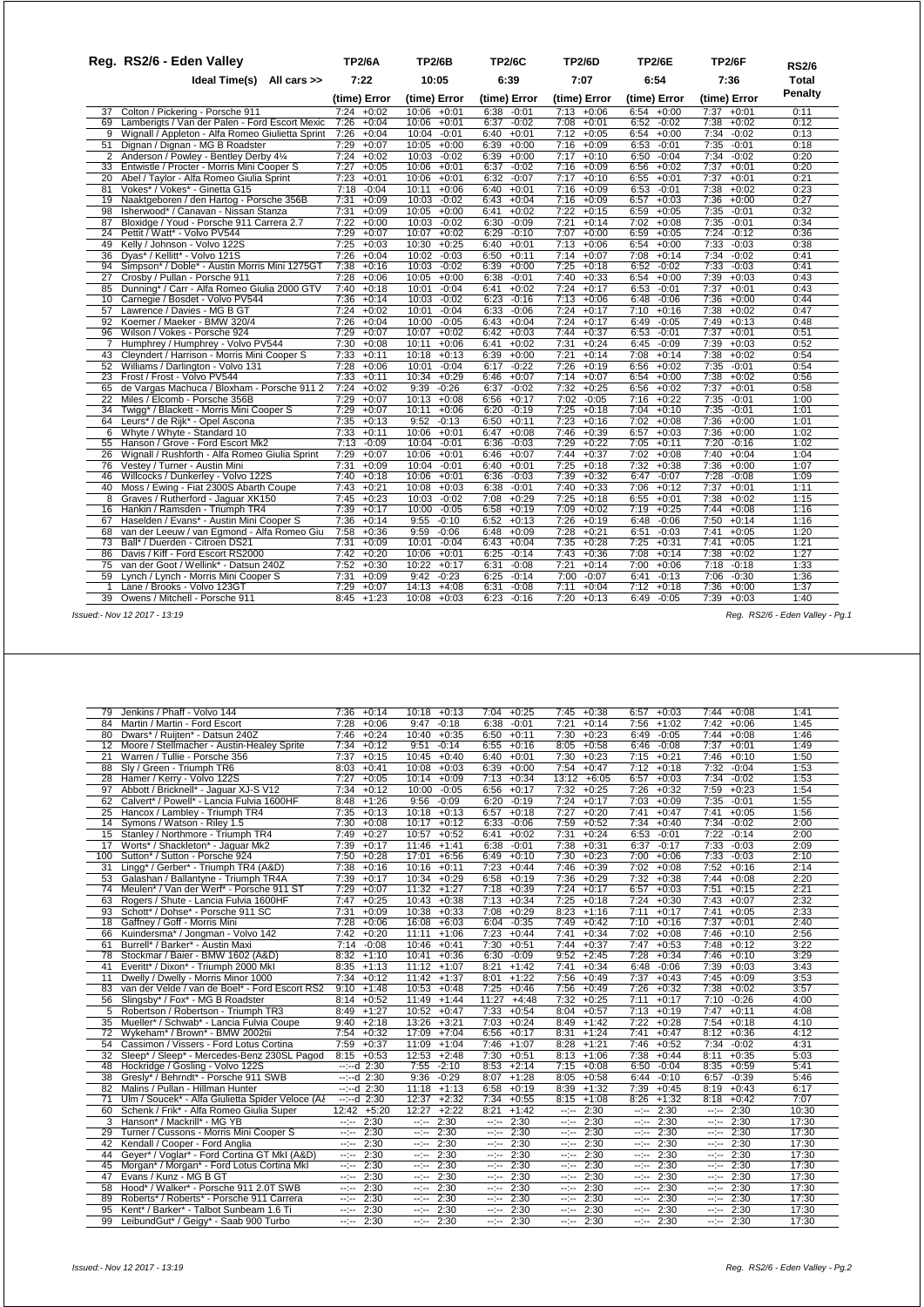|                | Reg. RS2/7 - The Reservoirs                      | <b>TP2/7A</b>   | <b>TP2/7B</b>   | <b>TP2/7C</b>   | RS2/7   |
|----------------|--------------------------------------------------|-----------------|-----------------|-----------------|---------|
|                | Ideal Time(s) All cars >>                        | 6:18            | 4:49            | 4:55            | Total   |
|                |                                                  | (time) Error    | (time) Error    | (time) Error    | Penalty |
| 96             | Wilson / Vokes - Porsche 924                     | $6:18 + 0:00$   | $4:49 +0:00$    | $4:55 + 0:00$   | 0:00    |
| 37             | Colton / Pickering - Porsche 911                 | $6:18 + 0:00$   | 4:49<br>$+0:00$ | $4:56 + 0:01$   | 0:01    |
| 27             | Crosby / Pullan - Porsche 911                    | $6:16 - 0:02$   | 4:49<br>$+0:00$ | $4:56 + 0:01$   | 0:03    |
| 9              | Wignall / Appleton - Alfa Romeo Giulietta Sprint | $+0:00$<br>6:18 | 4:52<br>$+0:03$ | $4:56 + 0:01$   | 0:04    |
| 33             | Entwistle / Procter - Morris Mini Cooper S       | $+0:01$<br>6:19 | $4:49 +0:00$    | $4:52 -0:03$    | 0:04    |
| 51             | Dignan / Dignan - MG B Roadster                  | 6:18<br>$+0:00$ | 4:54<br>$+0:05$ | 4:55<br>$+0:00$ | 0:05    |
| 87             | Bloxidge / Youd - Porsche 911 Carrera 2.7        | 6:20<br>$+0:02$ | 4:49<br>$+0:00$ | 4:58<br>$+0:03$ | 0:05    |
| $\overline{7}$ | Humphrey / Humphrey - Volvo PV544                | 6:19<br>$+0:01$ | 4:54<br>$+0:05$ | $4:55 + 0:00$   | 0:06    |
| 20             | Abel / Taylor - Alfa Romeo Giulia Sprint         | 6:19<br>$+0:01$ | 4:54<br>$+0:05$ | 4:52<br>$-0:03$ | 0:09    |
| 62             | Calvert* / Powell* - Lancia Fulvia 1600HF        | $+0:00$<br>6:18 | 4:57<br>$+0:08$ | $4:56 + 0:01$   | 0:09    |
| 68             | van der Leeuw / van Egmond - Alfa Romeo Giu      | 6:18<br>$+0:00$ | 4:51<br>$+0:02$ | 4:48<br>$-0:07$ | 0:09    |
| 76             | Vestey / Turner - Austin Mini                    | $+0:02$<br>6:20 | 4:54<br>$+0:05$ | 4:53 -0:02      | 0:09    |
| 49             | Kelly / Johnson - Volvo 122S                     | 6:19<br>$+0:01$ | 4:56<br>$+0:07$ | 4:57<br>$+0:02$ | 0:10    |
| 35             | Mueller* / Schwab* - Lancia Fulvia Coupe         | 6:20<br>$+0:02$ | 4:57<br>$+0:08$ | $4:56 + 0:01$   | 0:11    |
| 69             | Lamberigts / Van der Palen - Ford Escort Mexic   | 6:21<br>$+0:03$ | 4:47<br>$-0:02$ | 4:49<br>$-0:06$ | 0:11    |
| 39             | Owens / Mitchell - Porsche 911                   | 6:27<br>$+0:09$ | 4:51<br>$+0:02$ | 4:54<br>$-0:01$ | 0:12    |
| 88             | Sly / Green - Triumph TR6                        | 6:18<br>$+0:00$ | 5:00<br>$+0:11$ | $4:56 + 0:01$   | 0:12    |
| 16             | Hankin / Ramsden - Triumph TR4                   | 6:19<br>$+0:01$ | 4:59<br>$+0:10$ | 4:53<br>$-0:02$ | 0:13    |
| 38             | Gresly* / Behrndt* - Porsche 911 SWB             | $6:15 -0:03$    | 4:54<br>$+0:05$ | $5:00 + 0:05$   | 0:13    |
| 92             | Koerner / Maeker - BMW 320/4                     | 6:21<br>$+0:03$ | 4:58<br>$+0:09$ | $4:56 + 0:01$   | 0:13    |
| 43             | Cleyndert / Harrison - Morris Mini Cooper S      | 6:20<br>$+0:02$ | 4:51<br>$+0:02$ | $4:55 + 0:00$   | 0:14    |
| 22             | Miles / Elcomb - Porsche 356B                    | $-0:01$<br>6:17 | 4:44<br>$-0:05$ | $5:03 +0:08$    | 0:14    |
| 85             | Dunning* / Carr - Alfa Romeo Giulia 2000 GTV     | 6:21<br>$+0:03$ | 4:59<br>$+0:10$ | 4:57<br>$+0:02$ | 0:15    |
| 86             | Davis / Kiff - Ford Escort RS2000                | 6:27<br>$+0:09$ | 4:54<br>$+0:05$ | $4:54 - 0:01$   | 0:15    |
| 57             | Lawrence / Davies - MG B GT                      | 6:21<br>$+0:03$ | 4:56<br>$+0:07$ | 4:49 -0:06      | 0:16    |
| 41             | Everitt* / Dixon* - Triumph 2000 Mkl             | 6:22<br>$+0:04$ | 5:04<br>$+0:15$ | $4:55 + 0:00$   | 0:19    |
| 53             | Galashan / Ballantyne - Triumph TR4A             | 6:23<br>$+0:05$ | 4:50<br>$+0:01$ | 4:41<br>$-0:14$ | 0:20    |
| 36             | Dyas* / Kellitt* - Volvo 121S                    | 6:19<br>$+0:01$ | 4:59<br>$+0:10$ | 4:55<br>$+0:00$ | 0:21    |
| 52             | Williams / Darlington - Volvo 131                | $+0:00$<br>6:18 | 4:57<br>$+0:08$ | 4:51<br>$-0:04$ | 0:22    |
| 46             | Willcocks / Dunkerley - Volvo 122S               | 6:20<br>$+0:02$ | 5:04<br>$+0:15$ | 4:50<br>$-0:05$ | 0:22    |
| 84             | Martin / Martin - Ford Escort                    | 6:20<br>$+0:02$ | 5:11<br>$+0:22$ | $4:56 + 0:01$   | 0:25    |
| 67             | Haselden / Evans* - Austin Mini Cooper S         | 6:19<br>$+0:01$ | 4:57<br>$+0:08$ | $5:02 +0:07$    | 0:26    |
| 94             | Simpson* / Doble* - Austin Morris Mini 1275GT    | 6:28<br>$+0:10$ | 5:01<br>$+0:12$ | 4:51<br>$-0:04$ | 0:26    |
| $\overline{2}$ | Anderson / Powley - Bentley Derby 41/4           | $6:05 -0:13$    | 4:35<br>$-0:14$ | $4:56 + 0:01$   | 0:28    |
| 26             | Wignall / Rushforth - Alfa Romeo Giulia Sprint   | 6:35<br>$+0:17$ | 4:57<br>$+0:08$ | 4:58<br>$+0:03$ | 0:28    |
| 64             | Leurs* / de Rijk* - Opel Ascona                  | 6:23<br>$+0:05$ | 4:49<br>$+0:00$ | 4:39<br>$-0:16$ | 0:31    |
| 10             | Carnegie / Bosdet - Volvo PV544                  | $+0:00$<br>6:18 | 5:05<br>$+0:16$ | 4:49<br>$-0:06$ | 0:32    |
| 34             | Twigg* / Blackett - Morris Mini Cooper S         | 6:19<br>$+0:01$ | 4:53<br>$+0:04$ | 4:38 -0:17      | 0:32    |
| 98             | Isherwood* / Canavan - Nissan Stanza             | 6:31<br>$+0:13$ | 5:08<br>$+0:19$ | $4:56 + 0:01$   | 0:33    |
| 93             | Schott* / Dohse* - Porsche 911 SC                | 6:24<br>$+0:06$ | 4:58<br>$+0:09$ | 4:33<br>$-0:22$ | 0:37    |
| 97             | Abbott / Bricknell* - Jaguar XJ-S V12            | 6:26<br>$+0:08$ | 5:11<br>$+0:22$ | 4:47<br>$-0:08$ | 0:38    |
| 65             | de Vargas Machuca / Bloxham - Porsche 911 2      | 6:22<br>$+0:04$ | 5:02<br>$+0:13$ | 4:33<br>$-0:22$ | 0:39    |
| 19             | Naaktgeboren / den Hartog - Porsche 356B         | $6:29 +0:11$    | $5:16 + 0:27$   | 4:52 -0:03      | 0:41    |
| 18             | Gaffney / Goff - Morris Mini                     | $6:23 +0:05$    | 5:21<br>$+0:32$ | 4:50 -0:05      | 0:42    |
| 66             | Kuindersma* / Jongman - Volvo 142                | 6:29<br>$+0:11$ | 5:14<br>$+0:25$ | 5:01<br>$+0:06$ | 0:42    |

| 83  | van der Velde / van de Boel* - Ford Escort RS2   | 6:34                                                                                                                                                                                                                                                                                                                                                                                                                                           | $+0:16$       |                                                                                                                                                                                                                                                                                                                                                                                                                                                                            | $5:13 + 0:24$ |              | 4:53 -0:02    | 0:42  |
|-----|--------------------------------------------------|------------------------------------------------------------------------------------------------------------------------------------------------------------------------------------------------------------------------------------------------------------------------------------------------------------------------------------------------------------------------------------------------------------------------------------------------|---------------|----------------------------------------------------------------------------------------------------------------------------------------------------------------------------------------------------------------------------------------------------------------------------------------------------------------------------------------------------------------------------------------------------------------------------------------------------------------------------|---------------|--------------|---------------|-------|
| 1   | Lane / Brooks - Volvo 123GT                      | 6:19                                                                                                                                                                                                                                                                                                                                                                                                                                           | $+0:01$       | 5:00                                                                                                                                                                                                                                                                                                                                                                                                                                                                       | $+0:11$       | 4:22         | $-0:33$       | 0:45  |
| 6   | Whyte / Whyte - Standard 10                      |                                                                                                                                                                                                                                                                                                                                                                                                                                                | $6:33 + 0:15$ |                                                                                                                                                                                                                                                                                                                                                                                                                                                                            | $4:59 +0:10$  |              | 4:35 -0:20    | 0:45  |
| 8   | Graves / Rutherford - Jaquar XK150               | 6:22                                                                                                                                                                                                                                                                                                                                                                                                                                           | $+0:04$       | 4:58                                                                                                                                                                                                                                                                                                                                                                                                                                                                       | $+0:09$       | 4:30         | $-0:25$       | 0:48  |
| 14  | Symons / Watson - Riley 1.5                      |                                                                                                                                                                                                                                                                                                                                                                                                                                                | $6:33 + 0:15$ |                                                                                                                                                                                                                                                                                                                                                                                                                                                                            | $5:00 +0:11$  |              | 4:42 -0:13    | 0:49  |
| 5   | Robertson / Robertson - Triumph TR3              |                                                                                                                                                                                                                                                                                                                                                                                                                                                | $6:27 + 0:09$ |                                                                                                                                                                                                                                                                                                                                                                                                                                                                            | $5:21 + 0:32$ |              | 4:47 -0:08    | 0:49  |
| 75  | van der Goot / Wellink* - Datsun 240Z            |                                                                                                                                                                                                                                                                                                                                                                                                                                                | $6:30 + 0:12$ | 5:25                                                                                                                                                                                                                                                                                                                                                                                                                                                                       | $+0:36$       | 4:54         | $-0:01$       | 0:49  |
| 55  | Hanson / Grove - Ford Escort Mk2                 |                                                                                                                                                                                                                                                                                                                                                                                                                                                | $6:29 + 0:11$ | 5:21                                                                                                                                                                                                                                                                                                                                                                                                                                                                       | $+0:32$       |              | 4:50 -0:05    | 0:58  |
| 23  | Frost / Frost - Volvo PV544                      | 6:20                                                                                                                                                                                                                                                                                                                                                                                                                                           | $+0:02$       |                                                                                                                                                                                                                                                                                                                                                                                                                                                                            | $5:36 + 0:47$ | 5:09         | $+0:14$       | 1:03  |
| 74  | Meulen* / Van der Werf* - Porsche 911 ST         | 6:23                                                                                                                                                                                                                                                                                                                                                                                                                                           | $+0:05$       |                                                                                                                                                                                                                                                                                                                                                                                                                                                                            | $5:52 +1:03$  | 4:54         | $-0:01$       | 1:06  |
| 31  | Lingg* / Gerber* - Triumph TR4 (A&D)             | 6:11                                                                                                                                                                                                                                                                                                                                                                                                                                           | $-0:07$       |                                                                                                                                                                                                                                                                                                                                                                                                                                                                            | $5:45 + 0:56$ | 4:59         | $+0:04$       | 1:07  |
| 21  | Warren / Tullie - Porsche 356                    | 6:20                                                                                                                                                                                                                                                                                                                                                                                                                                           | $+0:02$       |                                                                                                                                                                                                                                                                                                                                                                                                                                                                            | $5:58$ +1:09  |              | 4:49 -0:06    | 1:08  |
| 17  | Worts* / Shackleton* - Jaguar Mk2                |                                                                                                                                                                                                                                                                                                                                                                                                                                                | $6:48 + 0:30$ |                                                                                                                                                                                                                                                                                                                                                                                                                                                                            | $5:18 + 0:29$ | 4:44         | $-0:11$       | 1:10  |
| 54  | Cassimon / Vissers - Ford Lotus Cortina          |                                                                                                                                                                                                                                                                                                                                                                                                                                                | 11:23 +5:05   | 5:00                                                                                                                                                                                                                                                                                                                                                                                                                                                                       | $+0:11$       | 4:54         | $-0:01$       | 1:12  |
| 15  | Stanley / Northmore - Triumph TR4                |                                                                                                                                                                                                                                                                                                                                                                                                                                                | $6:24 +0:06$  |                                                                                                                                                                                                                                                                                                                                                                                                                                                                            | $5:28 + 0:39$ | 4:27         | $-0:28$       | 1:13  |
| 24  | Pettit / Watt* - Volvo PV544                     |                                                                                                                                                                                                                                                                                                                                                                                                                                                | $6:23 + 0:05$ | 5:21                                                                                                                                                                                                                                                                                                                                                                                                                                                                       | $+0:32$       | 4:17         | $-0:38$       | 1:15  |
| 59  | Lynch / Lynch - Morris Mini Cooper S             | 6:27                                                                                                                                                                                                                                                                                                                                                                                                                                           | $+0:09$       | 8:07                                                                                                                                                                                                                                                                                                                                                                                                                                                                       | $+3:18$       | 4:47         | $-0:08$       | 1:17  |
| 47  | Evans / Kunz - MG B GT                           |                                                                                                                                                                                                                                                                                                                                                                                                                                                | $6:43 + 0:25$ |                                                                                                                                                                                                                                                                                                                                                                                                                                                                            | $5:09 +0:20$  |              | $5:29 +0:34$  | 1:19  |
| 73  | Ball* / Duerden - Citroen DS21                   | 6:42                                                                                                                                                                                                                                                                                                                                                                                                                                           | $+0:24$       | 6:21                                                                                                                                                                                                                                                                                                                                                                                                                                                                       | $+1:32$       |              | 4:53 -0:02    | 1:26  |
| 12  | Moore / Stellmacher - Austin-Healey Sprite       |                                                                                                                                                                                                                                                                                                                                                                                                                                                | $6:36 + 0:18$ |                                                                                                                                                                                                                                                                                                                                                                                                                                                                            | $6:28$ +1:39  | 5:04         | $+0:09$       | 1:27  |
| 42  | Kendall / Cooper - Ford Anglia                   | 6:46                                                                                                                                                                                                                                                                                                                                                                                                                                           | $+0:28$       | 5:35                                                                                                                                                                                                                                                                                                                                                                                                                                                                       | $+0:46$       | 4:38         | $-0:17$       | 1:31  |
| 72  | Wykeham* / Brown* - BMW 2002tii                  |                                                                                                                                                                                                                                                                                                                                                                                                                                                | $8:30 +2:12$  |                                                                                                                                                                                                                                                                                                                                                                                                                                                                            | $5:12 + 0:23$ |              | 4:43 -0:12    | 1:35  |
| 100 | Sutton* / Sutton - Porsche 924                   | 6:57                                                                                                                                                                                                                                                                                                                                                                                                                                           | $+0:39$       |                                                                                                                                                                                                                                                                                                                                                                                                                                                                            | $5:38 + 0:49$ | 4:47         | $-0:08$       | 1:36  |
| 80  | Dwars* / Ruijten* - Datsun 240Z                  |                                                                                                                                                                                                                                                                                                                                                                                                                                                | $8:19 +2:01$  |                                                                                                                                                                                                                                                                                                                                                                                                                                                                            | $4:59 +0:10$  |              | $5:23 +0:28$  | 1:38  |
| 28  | Hamer / Kerry - Volvo 122S                       | 8:59                                                                                                                                                                                                                                                                                                                                                                                                                                           | $+2:41$       | 5:11                                                                                                                                                                                                                                                                                                                                                                                                                                                                       | $+0:22$       | 5:01         | $+0:06$       | 1:38  |
| 25  | Hancox / Lambley - Triumph TR4                   |                                                                                                                                                                                                                                                                                                                                                                                                                                                | $7:06$ +0:48  |                                                                                                                                                                                                                                                                                                                                                                                                                                                                            | $5:31 + 0:42$ |              | 4:46 -0:09    | 1:39  |
| 63  | Rogers / Shute - Lancia Fulvia 1600HF            |                                                                                                                                                                                                                                                                                                                                                                                                                                                | $6:45 + 0:27$ |                                                                                                                                                                                                                                                                                                                                                                                                                                                                            | $5:53 +1:04$  | 4:37         | $-0:18$       | 1:55  |
| 79  | Jenkins / Phaff - Volvo 144                      | 7:07                                                                                                                                                                                                                                                                                                                                                                                                                                           | $+0:49$       | 5:42                                                                                                                                                                                                                                                                                                                                                                                                                                                                       | $+0:53$       | 5:12         | $+0:17$       | 1:59  |
| 40  | Moss / Ewing - Fiat 2300S Abarth Coupe           | 7:17                                                                                                                                                                                                                                                                                                                                                                                                                                           | $+0:59$       |                                                                                                                                                                                                                                                                                                                                                                                                                                                                            | $5:58$ +1:09  | 5:00         | $+0:05$       | 2:04  |
| 82  | Malins / Pullan - Hillman Hunter                 |                                                                                                                                                                                                                                                                                                                                                                                                                                                | $7:48$ +1:30  |                                                                                                                                                                                                                                                                                                                                                                                                                                                                            | $5:34 +0:45$  |              | 4:34 -0:21    | 2:06  |
| 45  | Morgan* / Morgan* - Ford Lotus Cortina Mkl       | 7:37                                                                                                                                                                                                                                                                                                                                                                                                                                           | $+1:19$       | 6:09                                                                                                                                                                                                                                                                                                                                                                                                                                                                       | $+1:20$       |              | 4:50 -0:05    | 2:15  |
| 61  | Burrell* / Barker* - Austin Maxi                 |                                                                                                                                                                                                                                                                                                                                                                                                                                                | $7:22 +1:04$  |                                                                                                                                                                                                                                                                                                                                                                                                                                                                            | $7:19 +2:30$  | 4:37         | $-0:18$       | 2:18  |
| 11  | Dwelly / Dwelly - Morris Minor 1000              |                                                                                                                                                                                                                                                                                                                                                                                                                                                | $7:09 +0:51$  |                                                                                                                                                                                                                                                                                                                                                                                                                                                                            | $5:22 + 0:33$ |              | $3:59 - 0:56$ | 2:20  |
| 32  | Sleep* / Sleep* - Mercedes-Benz 230SL Pagod      | 6:21                                                                                                                                                                                                                                                                                                                                                                                                                                           | $+0:03$       | $-2 - 2 - 1$                                                                                                                                                                                                                                                                                                                                                                                                                                                               | 2:30          | --1--        | 0:00          | 2:33  |
| 71  | Ulm / Soucek* - Alfa Giulietta Spider Veloce (Al | 6:34                                                                                                                                                                                                                                                                                                                                                                                                                                           | $+0:16$       | $-2 - 1$                                                                                                                                                                                                                                                                                                                                                                                                                                                                   | 2:30          | -----        | 0:00          | 2:46  |
| 56  | Slingsby* / Fox* - MG B Roadster                 | 7:01                                                                                                                                                                                                                                                                                                                                                                                                                                           | $+0:43$       | $-2 - 2 - 1$                                                                                                                                                                                                                                                                                                                                                                                                                                                               | 2:30          | $-1$         | 0:00          | 3:13  |
| 78  | Stockmar / Baier - BMW 1602 (A&D)                |                                                                                                                                                                                                                                                                                                                                                                                                                                                | $9:22 + 3:04$ | $-1 - 1 - 1$                                                                                                                                                                                                                                                                                                                                                                                                                                                               | 2:30          | $-1$         | 0:00          | 3:30  |
| 95  | Kent* / Barker* - Talbot Sunbeam 1.6 Ti          | 18:19                                                                                                                                                                                                                                                                                                                                                                                                                                          | $+12:01$      | $-1$                                                                                                                                                                                                                                                                                                                                                                                                                                                                       | 2:30          | aagaan.      | 0:00          | 3:30  |
| 3   | Hanson* / Mackrill* - MG YB                      | 2.25                                                                                                                                                                                                                                                                                                                                                                                                                                           | 2:30          | $ -$                                                                                                                                                                                                                                                                                                                                                                                                                                                                       | 2:30          | 2.25         | 2:30          | 10:00 |
| 29  | Turner / Cussons - Morris Mini Cooper S          | $\frac{1}{2} \left( \frac{1}{2} \right) + \frac{1}{2} \left( \frac{1}{2} \right) + \frac{1}{2} \left( \frac{1}{2} \right) + \frac{1}{2} \left( \frac{1}{2} \right) + \frac{1}{2} \left( \frac{1}{2} \right) + \frac{1}{2} \left( \frac{1}{2} \right) + \frac{1}{2} \left( \frac{1}{2} \right) + \frac{1}{2} \left( \frac{1}{2} \right) + \frac{1}{2} \left( \frac{1}{2} \right) + \frac{1}{2} \left( \frac{1}{2} \right) + \frac{1}{2} \left($ | 2:30          | $-2 - 2 - 1$                                                                                                                                                                                                                                                                                                                                                                                                                                                               | 2:30          | --:--        | 2:30          | 10:00 |
| 44  | Geyer* / Voglar* - Ford Cortina GT MkI (A&D)     | $-2 - 1$                                                                                                                                                                                                                                                                                                                                                                                                                                       | 2:30          | $-2 - 2 - 1$                                                                                                                                                                                                                                                                                                                                                                                                                                                               | 2:30          | $-2 - 1$     | 2:30          | 10:00 |
| 48  | Hockridge / Gosling - Volvo 122S                 | $-1 - 1$                                                                                                                                                                                                                                                                                                                                                                                                                                       | 2:30          | $\frac{1}{2} \left( \frac{1}{2} \right) \left( \frac{1}{2} \right) \left( \frac{1}{2} \right) \left( \frac{1}{2} \right) \left( \frac{1}{2} \right) \left( \frac{1}{2} \right) \left( \frac{1}{2} \right) \left( \frac{1}{2} \right) \left( \frac{1}{2} \right) \left( \frac{1}{2} \right) \left( \frac{1}{2} \right) \left( \frac{1}{2} \right) \left( \frac{1}{2} \right) \left( \frac{1}{2} \right) \left( \frac{1}{2} \right) \left( \frac{1}{2} \right) \left( \frac$ | 2:30          | aagaan       | 2:30          | 10:00 |
| 58  | Hood* / Walker* - Porsche 911 2.0T SWB           | $-2 - 2 - 1$                                                                                                                                                                                                                                                                                                                                                                                                                                   | 2:30          | $-2 - 2 - 1$                                                                                                                                                                                                                                                                                                                                                                                                                                                               | 2:30          | $-2 - 1$     | 2:30          | 10:00 |
| 60  | Schenk / Frik* - Alfa Romeo Giulia Super         | $-1$                                                                                                                                                                                                                                                                                                                                                                                                                                           | 2:30          | $\frac{1}{2} \left( \frac{1}{2} \right) + \frac{1}{2} \left( \frac{1}{2} \right) + \frac{1}{2} \left( \frac{1}{2} \right) + \frac{1}{2} \left( \frac{1}{2} \right) + \frac{1}{2} \left( \frac{1}{2} \right) + \frac{1}{2} \left( \frac{1}{2} \right) + \frac{1}{2} \left( \frac{1}{2} \right) + \frac{1}{2} \left( \frac{1}{2} \right) + \frac{1}{2} \left( \frac{1}{2} \right) + \frac{1}{2} \left( \frac{1}{2} \right) + \frac{1}{2} \left($                             | 2:30          | $-2 - 2 - 1$ | 2:30          | 10:00 |
| 81  | Vokes* / Vokes* - Ginetta G15                    | $-2 - 2 - 1$                                                                                                                                                                                                                                                                                                                                                                                                                                   | 2:30          | $-2 - 2 - 1$                                                                                                                                                                                                                                                                                                                                                                                                                                                               | 2:30          |              | $-:- 2:30$    | 10:00 |
| 89  | Roberts* / Roberts* - Porsche 911 Carrera        | $-2 - 2 - 1$                                                                                                                                                                                                                                                                                                                                                                                                                                   | 2:30          | $\mathcal{L}^{\mathcal{L}}$ and                                                                                                                                                                                                                                                                                                                                                                                                                                            | 2:30          | $-2 - 2 - 1$ | 2:30          | 10:00 |
| 99  | LeibundGut* / Geigy* - Saab 900 Turbo            | $-2 - 1$                                                                                                                                                                                                                                                                                                                                                                                                                                       | 2:30          | 2.25                                                                                                                                                                                                                                                                                                                                                                                                                                                                       | 2:30          | --1--        | 2:30          | 10:00 |
|     |                                                  |                                                                                                                                                                                                                                                                                                                                                                                                                                                |               |                                                                                                                                                                                                                                                                                                                                                                                                                                                                            |               |              |               |       |

 *Issued:- Nov 12 2017 - 13:19 Reg. RS2/7 - The Reservoirs - Pg.1*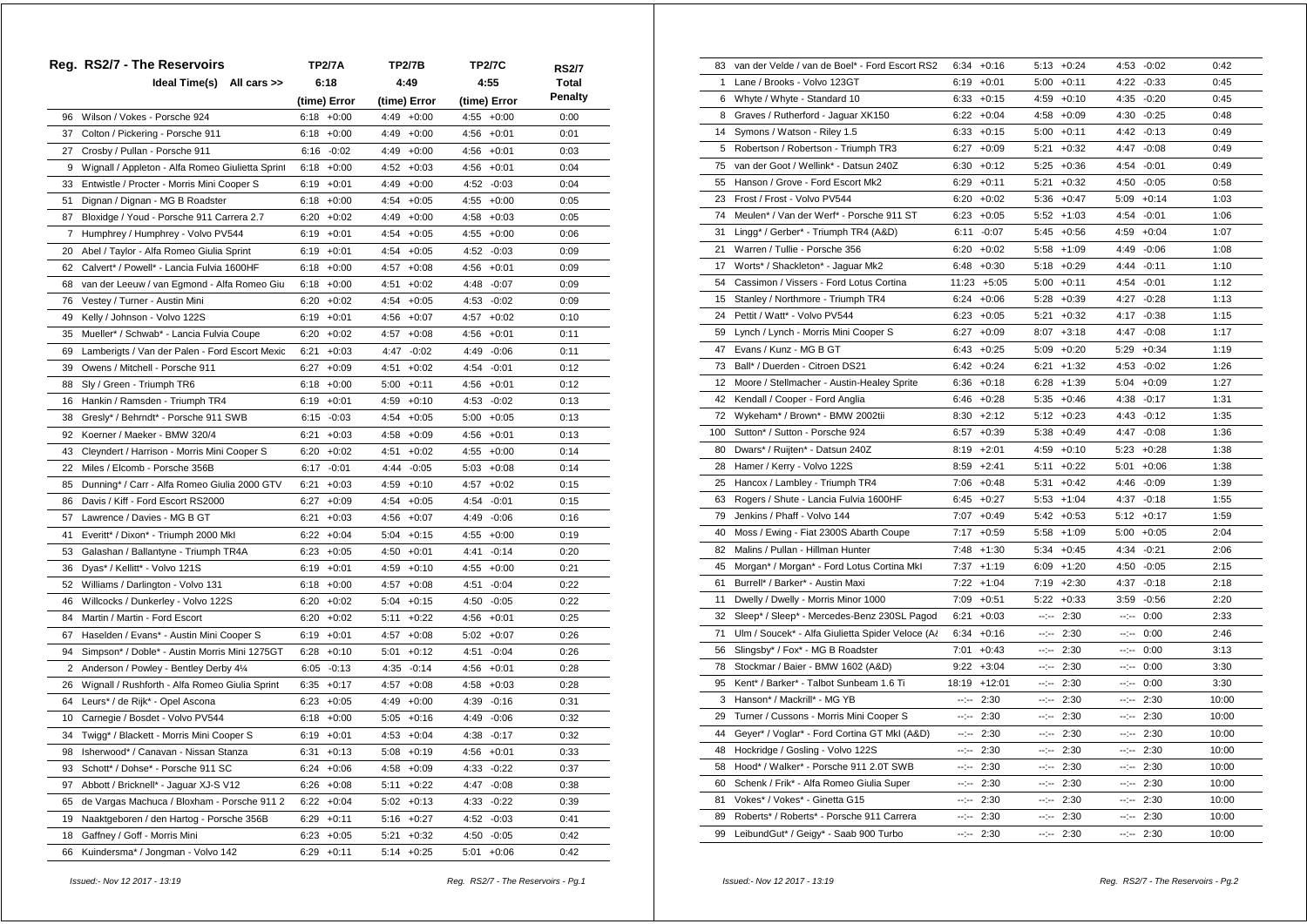|              | Reg. RS2/8 - Durham Lanes                        | TP2/8A          | TP2/8B          | <b>TP2/8C</b>   | RS2/8   |
|--------------|--------------------------------------------------|-----------------|-----------------|-----------------|---------|
|              | Ideal Time(s) All cars >>                        | 7:16            | 7:35            | 7:20            | Total   |
|              |                                                  | (time) Error    | (time) Error    | (time) Error    | Penalty |
| 27           | Crosby / Pullan - Porsche 911                    | 7:19<br>$+0:03$ | 7:37<br>$+0:02$ | $7:20 +0:00$    | 0:05    |
| 9            | Wignall / Appleton - Alfa Romeo Giulietta Sprint | 7:21<br>$+0:05$ | 7:36<br>$+0:01$ | 7:19 -0:01      | 0:07    |
| 20           | Abel / Taylor - Alfa Romeo Giulia Sprint         | $7:20 +0:04$    | 7:38<br>$+0:03$ | $7:20 +0:00$    | 0:07    |
| 21           | Warren / Tullie - Porsche 356                    | $7:22 +0:06$    | 7:34<br>$-0:01$ | $7:20 +0:00$    | 0:07    |
| 43           | Cleyndert / Harrison - Morris Mini Cooper S      | $7:21 + 0:05$   | $7:36 + 0:01$   | $7:21 + 0:01$   | 0:07    |
| 96           | Wilson / Vokes - Porsche 924                     | $7:19 + 0:03$   | 7:37<br>$+0:02$ | 7:18 -0:02      | 0:07    |
| 33           | Entwistle / Procter - Morris Mini Cooper S       | 7:21<br>$+0:05$ | 7:35<br>$+0:00$ | 7:23<br>$+0:03$ | 0:08    |
| 59           | Lynch / Lynch - Morris Mini Cooper S             | $7:19 + 0:03$   | 7:30<br>$-0:05$ | 7:18 -0:02      | 0:10    |
| 51           | Dignan / Dignan - MG B Roadster                  | $+0:07$<br>7:23 | 7:39<br>$+0:04$ | 7:22<br>$+0:02$ | 0:13    |
| 49           | Kelly / Johnson - Volvo 122S                     | $7:26 + 0:10$   | 7:39<br>$+0:04$ | $7:20 +0:00$    | 0:14    |
| 37           | Colton / Pickering - Porsche 911                 | 7:28<br>$+0:12$ | 7:37<br>$+0:02$ | 7:21<br>$+0:01$ | 0:15    |
| 15           | Stanley / Northmore - Triumph TR4                | $7:28 +0:12$    | 7:39<br>$+0:04$ | $7:20 +0:00$    | 0:16    |
| 23           | Frost / Frost - Volvo PV544                      | 7:24<br>$+0:08$ | 7:40<br>$+0:05$ | $7:23 +0:03$    | 0:16    |
| 98           | Isherwood* / Canavan - Nissan Stanza             | $7:28 +0:12$    | 7:39<br>$+0:04$ | 7:19 -0:01      | 0:17    |
| $\mathbf{1}$ | Lane / Brooks - Volvo 123GT                      | 7:29<br>$+0:13$ | 7:40<br>$+0:05$ | $7:20 + 0:00$   | 0:18    |
| 65           | de Vargas Machuca / Bloxham - Porsche 911 2      | $7:25 +0:09$    | 7:44<br>$+0:09$ | 7:21<br>$+0:01$ | 0:19    |
| 76           | Vestey / Turner - Austin Mini                    | 7:26 +0:10      | 7:43<br>$+0:08$ | 7:22<br>$+0:02$ | 0:20    |
| 25           | Hancox / Lambley - Triumph TR4                   | 7:31<br>$+0:15$ | 7:40<br>$+0:05$ | 7:19<br>$-0:01$ | 0:21    |
| 7            | Humphrey / Humphrey - Volvo PV544                | 7:27<br>$+0:11$ | 7:45<br>$+0:10$ | 7:21<br>$+0:01$ | 0:22    |
| 92           | Koerner / Maeker - BMW 320/4                     | 7:28<br>$+0:12$ | 7:39<br>$+0:04$ | $7:26 + 0:06$   | 0:22    |
| 16           | Hankin / Ramsden - Triumph TR4                   | 7:25<br>$+0:09$ | 7:46<br>$+0:11$ | $7:23 +0:03$    | 0:23    |
| 57           | Lawrence / Davies - MG B GT                      | 7:32<br>$+0:16$ | 7:43<br>$+0:08$ | $7:20 +0:00$    | 0:24    |
| 2            | Anderson / Powley - Bentley Derby 41/4           | 7:35<br>$+0:19$ | 7:39<br>$+0:04$ | $7:22 +0:02$    | 0:25    |
| 87           | Bloxidge / Youd - Porsche 911 Carrera 2.7        | 7:25<br>$+0:09$ | 7:46<br>$+0:11$ | 7:15 -0:05      | 0:25    |
| 69           | Lamberigts / Van der Palen - Ford Escort Mexic   | $7:17 + 0:01$   | 7:56<br>$+0:21$ | $7:25 +0:05$    | 0:27    |
| 10           | Carnegie / Bosdet - Volvo PV544                  | $7:32 +0:16$    | 7:42<br>$+0:07$ | $7:25 +0:05$    | 0:28    |
| 34           | Twigg* / Blackett - Morris Mini Cooper S         | $7:30 +0:14$    | 7:44<br>$+0:09$ | 7:26<br>$+0:06$ | 0:29    |
| 55           | Hanson / Grove - Ford Escort Mk2                 | $7:29 +0:13$    | 7:38<br>$+0:03$ | $7:33 + 0:13$   | 0:29    |
| 18           | Gaffney / Goff - Morris Mini                     | 7:35<br>$+0:19$ | 7:43<br>$+0:08$ | $7:23 +0:03$    | 0:30    |
| 28           | Hamer / Kerry - Volvo 122S                       | 7:34<br>$+0:18$ | 7:43<br>$+0:08$ | $7:24 +0:04$    | 0:30    |
| 46           | Willcocks / Dunkerley - Volvo 122S               | 7:38<br>$+0:22$ | 7:41<br>$+0:06$ | 7:22 +0:02      | 0:30    |
| 6            | Whyte / Whyte - Standard 10                      | 7:37<br>$+0:21$ | 7:40<br>$+0:05$ | 7:25<br>$+0:05$ | 0:31    |
| 8            | Graves / Rutherford - Jaguar XK150               | 7:25<br>$+0:09$ | 7:53<br>$+0:18$ | $7:24 +0:04$    | 0:31    |
| 88           | Sly / Green - Triumph TR6                        | $7:33 + 0:17$   | 7:43<br>$+0:08$ | $7:26 + 0:06$   | 0:31    |
| 39           | Owens / Mitchell - Porsche 911                   | $7:33 +0:17$    | 7:40<br>$+0:05$ | $7:30 +0:10$    | 0:32    |
| 97           | Abbott / Bricknell* - Jaguar XJ-S V12            | $7:32 +0:16$    | 7:50<br>$+0:15$ | $7:22 +0:02$    | 0:33    |
| 84           | Martin / Martin - Ford Escort                    | $7:28 +0:12$    | 7:22<br>$-0:13$ | 7:21<br>$+0:01$ | 0:36    |
| 36           | Dyas* / Kellitt* - Volvo 121S                    | 7:31<br>$+0:15$ | 7:56<br>$+0:21$ | 7:19 -0:01      | 0:37    |
| 52           | Williams / Darlington - Volvo 131                | $7:35 +0:19$    | 7:44<br>$+0:09$ | 7:21<br>$+0:01$ | 0:39    |
| 26           | Wignall / Rushforth - Alfa Romeo Giulia Sprint   | 7:32<br>$+0:16$ | 7:58<br>$+0:23$ | 7:18 -0:02      | 0:41    |
| 64           | Leurs* / de Rijk* - Opel Ascona                  | 7:37<br>$+0:21$ | 7:20<br>$-0:15$ | $7:28$ +0:08    | 0:44    |
| 38           | Gresly* / Behrndt* - Porsche 911 SWB             | 7:28<br>$+0:12$ | 7:46<br>$+0:11$ | $7:46 + 0:26$   | 0:49    |
| 42           | Kendall / Cooper - Ford Anglia                   | $7:37 +0:21$    | 8:02<br>$+0:27$ | 7:31<br>$+0:11$ | 0:59    |
| 31           | Lingg* / Gerber* - Triumph TR4 (A&D)             | $7:40 +0:24$    | $8:02 +0:27$    | $7:30 + 0:10$   | 1:01    |
| 73           | Ball* / Duerden - Citroen DS21                   | $7:46 + 0:30$   | $8:02 +0:27$    | $7:25 +0:05$    | 1:02    |

| 14  | Symons / Watson - Riley 1.5                      | 7:39             | $+0:23$       | 7:54         | $+0:19$       |                                                                                                                                                                                                                                                                                                                                                                                                                                                                            | $7:42 +0:22$   | 1:04  |
|-----|--------------------------------------------------|------------------|---------------|--------------|---------------|----------------------------------------------------------------------------------------------------------------------------------------------------------------------------------------------------------------------------------------------------------------------------------------------------------------------------------------------------------------------------------------------------------------------------------------------------------------------------|----------------|-------|
| 45  | Morgan* / Morgan* - Ford Lotus Cortina Mkl       | 7:44             | $+0:28$       | 7:29         | $-0:06$       |                                                                                                                                                                                                                                                                                                                                                                                                                                                                            | $7:52 +0:32$   | 1:06  |
| 67  | Haselden / Evans* - Austin Mini Cooper S         |                  | $7:27 +0:11$  |              | 7:33 -0:02    |                                                                                                                                                                                                                                                                                                                                                                                                                                                                            | $9:10 + 1:50$  | 1:13  |
| 24  | Pettit / Watt* - Volvo PV544                     | 7:31             | $+0:15$       | 8:59         | $+1:24$       |                                                                                                                                                                                                                                                                                                                                                                                                                                                                            | 7:18 -0:02     | 1:17  |
| 35  | Mueller* / Schwab* - Lancia Fulvia Coupe         | 7:33             | $+0:17$       | 10:27        | $+2:52$       |                                                                                                                                                                                                                                                                                                                                                                                                                                                                            | 7:19 -0:01     | 1:18  |
| 94  | Simpson* / Doble* - Austin Morris Mini 1275GT    | 7:33             | $+0:17$       | 7:34         | $-0:01$       |                                                                                                                                                                                                                                                                                                                                                                                                                                                                            | 13:52 +6:32    | 1:18  |
| 53  | Galashan / Ballantyne - Triumph TR4A             | 7:26             | $+0:10$       | 7:35         | $+0:00$       |                                                                                                                                                                                                                                                                                                                                                                                                                                                                            | $8:20 +1:00$   | 1:20  |
| 22  | Miles / Elcomb - Porsche 356B                    | 7:25             | $+0:09$       | 9:13         | $+1:38$       |                                                                                                                                                                                                                                                                                                                                                                                                                                                                            | $7:31 + 0:11$  | 1:20  |
| 47  | Evans / Kunz - MG B GT                           | 7:30             | $+0:14$       | 7:44         | $+0:09$       |                                                                                                                                                                                                                                                                                                                                                                                                                                                                            | $8:26$ +1:06   | 1:23  |
| 83  | van der Velde / van de Boel* - Ford Escort RS2   | 8:11             | $+0:55$       | 7:48         | $+0:13$       |                                                                                                                                                                                                                                                                                                                                                                                                                                                                            | $7:36 + 0:16$  | 1:24  |
| 66  | Kuindersma* / Jongman - Volvo 142                |                  | $7:29 +0:13$  | 7:46         | $+0:11$       |                                                                                                                                                                                                                                                                                                                                                                                                                                                                            | $10:16 + 2:56$ | 1:24  |
| 19  | Naaktgeboren / den Hartog - Porsche 356B         | 7:37             | $+0:21$       | 7:39         | $+0:04$       |                                                                                                                                                                                                                                                                                                                                                                                                                                                                            | $8:23 +1:03$   | 1:25  |
| 32  | Sleep* / Sleep* - Mercedes-Benz 230SL Pagod      | 7:28             | $+0:12$       |              | 7:18 -0:17    | 8:30                                                                                                                                                                                                                                                                                                                                                                                                                                                                       | $+1:10$        | 1:29  |
| 85  | Dunning* / Carr - Alfa Romeo Giulia 2000 GTV     | 7:29             | $+0:13$       | 7:41         | $+0:06$       |                                                                                                                                                                                                                                                                                                                                                                                                                                                                            | $11:31 +4:11$  | 1:29  |
| 41  | Everitt* / Dixon* - Triumph 2000 Mkl             | 7:27             | $+0:11$       | 9:30         | $+1:55$       | 7:41                                                                                                                                                                                                                                                                                                                                                                                                                                                                       | $+0:21$        | 1:32  |
| 86  | Davis / Kiff - Ford Escort RS2000                | 8:09             | $+0:53$       | 7:06         | $-0:29$       |                                                                                                                                                                                                                                                                                                                                                                                                                                                                            | $7:22 +0:02$   | 1:34  |
| 68  | van der Leeuw / van Egmond - Alfa Romeo Giu      |                  | $7:30 + 0:14$ | 12:59        | $+5:24$       |                                                                                                                                                                                                                                                                                                                                                                                                                                                                            | $7:41 + 0:21$  | 1:35  |
| 40  | Moss / Ewing - Fiat 2300S Abarth Coupe           | 7:43             | $+0:27$       |              | $8:18 + 0:43$ |                                                                                                                                                                                                                                                                                                                                                                                                                                                                            | $7:49 +0:29$   | 1:39  |
| 93  | Schott* / Dohse* - Porsche 911 SC                | 7:27             | $+0:11$       | 8:31         | $+0:56$       |                                                                                                                                                                                                                                                                                                                                                                                                                                                                            | $7:58 + 0:38$  | 1:45  |
| 63  | Rogers / Shute - Lancia Fulvia 1600HF            | 7:58             | $+0:42$       | 7:39         | $+0:04$       |                                                                                                                                                                                                                                                                                                                                                                                                                                                                            | $13:15 + 5:55$ | 1:46  |
| 100 | Sutton* / Sutton - Porsche 924                   | 7:43             | $+0:27$       |              | $10:08 +2:33$ |                                                                                                                                                                                                                                                                                                                                                                                                                                                                            | $7:46$ +0:26   | 1:53  |
| 12  | Moore / Stellmacher - Austin-Healey Sprite       | 7:48             | $+0:32$       | 7:56         | $+0:21$       |                                                                                                                                                                                                                                                                                                                                                                                                                                                                            | $15:15 + 7:55$ | 1:53  |
| 56  | Slingsby* / Fox* - MG B Roadster                 |                  | $7:53 + 0:37$ | 8:19         | $+0:44$       |                                                                                                                                                                                                                                                                                                                                                                                                                                                                            | $8:18 + 0:58$  | 2:19  |
| 61  | Burrell* / Barker* - Austin Maxi                 |                  | $7:40 +0:24$  | 8:31         | $+0:56$       |                                                                                                                                                                                                                                                                                                                                                                                                                                                                            | $8:34 +1:14$   | 2:20  |
| 54  | Cassimon / Vissers - Ford Lotus Cortina          |                  | $9:00 +1:44$  |              | $10:26 +2:51$ |                                                                                                                                                                                                                                                                                                                                                                                                                                                                            | $7:40 +0:20$   | 2:20  |
| 11  | Dwelly / Dwelly - Morris Minor 1000              | 7:41             | $+0:25$       | 8:54         | $+1:19$       | 9:08                                                                                                                                                                                                                                                                                                                                                                                                                                                                       | $+1:48$        | 2:25  |
| 79  | Jenkins / Phaff - Volvo 144                      | 7:48             | $+0:32$       | 8:42         | $+1:07$       | 8:17                                                                                                                                                                                                                                                                                                                                                                                                                                                                       | $+0:57$        | 2:29  |
| 82  | Malins / Pullan - Hillman Hunter                 | 7:53             | $+0:37$       |              | $8:38 +1:03$  | 8:14                                                                                                                                                                                                                                                                                                                                                                                                                                                                       | $+0:54$        | 2:31  |
| 71  | Ulm / Soucek* - Alfa Giulietta Spider Veloce (A) | 7:48             | $+0:32$       | 25:36        | +18:01        |                                                                                                                                                                                                                                                                                                                                                                                                                                                                            | $8:19 + 0:59$  | 2:31  |
| 75  | van der Goot / Wellink* - Datsun 240Z            | 9:49             | $+2:33$       |              | $10:06 +2:31$ |                                                                                                                                                                                                                                                                                                                                                                                                                                                                            | $7:57 +0:37$   | 2:37  |
| 62  | Calvert* / Powell* - Lancia Fulvia 1600HF        |                  | $7:30 +0:14$  |              | $-:- 2:30$    |                                                                                                                                                                                                                                                                                                                                                                                                                                                                            | $--:- 0:00$    | 2:44  |
| 78  | Stockmar / Baier - BMW 1602 (A&D)                | 8:15             | $+0:59$       | 9:23         | +1:48         | 8:44                                                                                                                                                                                                                                                                                                                                                                                                                                                                       | $+1:24$        | 2:59  |
| 80  | Dwars* / Ruijten* - Datsun 240Z                  | 7:41             | $+0:25$       | $-2 - 2 - 1$ | 2:30          | $-2 - 1$                                                                                                                                                                                                                                                                                                                                                                                                                                                                   | 2:30           | 5:25  |
| 74  | Meulen* / Van der Werf* - Porsche 911 ST         | 7:52             | $+0:36$       | $-2 - 1$     | 2:30          | $-2 - 2 - 1$                                                                                                                                                                                                                                                                                                                                                                                                                                                               | 2:30           | 5:36  |
| 17  | Worts* / Shackleton* - Jaguar Mk2                | 8:06             | $+0:50$       | $-2 - 2 - 1$ | 2:30          | $-2 - 2 - 1$                                                                                                                                                                                                                                                                                                                                                                                                                                                               | 2:30           | 5:50  |
| 3   | Hanson* / Mackrill* - MG YB                      | $-2 - 1$         | 2:30          | $-2 - 2 - 1$ | 2:30          | aagaan                                                                                                                                                                                                                                                                                                                                                                                                                                                                     | 2:30           | 10:00 |
| 5   | Robertson / Robertson - Triumph TR3              | $-2 - 2 - 1$     | 2:30          | --:--        | 2:30          | $-2 - 1$                                                                                                                                                                                                                                                                                                                                                                                                                                                                   | 2:30           | 10:00 |
| 29  | Turner / Cussons - Morris Mini Cooper S          | $-1$             | 2:30          | $-2 - 1$     | 2:30          | $-1$                                                                                                                                                                                                                                                                                                                                                                                                                                                                       | 2:30           | 10:00 |
| 44  | Geyer* / Voglar* - Ford Cortina GT MkI (A&D)     | $-1 - 1$         | 2:30          | $-2 - 2 - 1$ | 2:30          | $-1$                                                                                                                                                                                                                                                                                                                                                                                                                                                                       | 2:30           | 10:00 |
| 48  | Hockridge / Gosling - Volvo 122S                 | --:--            | 2:30          | --:--        | 2:30          | --:--                                                                                                                                                                                                                                                                                                                                                                                                                                                                      | 2:30           | 10:00 |
| 58  | Hood* / Walker* - Porsche 911 2.0T SWB           | $-2 - 2 - 1$     | 2:30          | $-10 - 10$   | 2:30          | $-2 - 1$                                                                                                                                                                                                                                                                                                                                                                                                                                                                   | 2:30           | 10:00 |
| 60  | Schenk / Frik* - Alfa Romeo Giulia Super         | $\frac{1}{2}$    | 2:30          | $-2 - 2 - 1$ | 2:30          | $\frac{1}{2} \left( \frac{1}{2} \right) \left( \frac{1}{2} \right) \left( \frac{1}{2} \right) \left( \frac{1}{2} \right) \left( \frac{1}{2} \right) \left( \frac{1}{2} \right) \left( \frac{1}{2} \right) \left( \frac{1}{2} \right) \left( \frac{1}{2} \right) \left( \frac{1}{2} \right) \left( \frac{1}{2} \right) \left( \frac{1}{2} \right) \left( \frac{1}{2} \right) \left( \frac{1}{2} \right) \left( \frac{1}{2} \right) \left( \frac{1}{2} \right) \left( \frac$ | 2:30           | 10:00 |
| 72  | Wykeham* / Brown* - BMW 2002tii                  | $-2 - 1$         | 2:30          | $-2 - 2 - 1$ | 2:30          |                                                                                                                                                                                                                                                                                                                                                                                                                                                                            | $-:- 2:30$     | 10:00 |
| 81  | Vokes* / Vokes* - Ginetta G15                    | $-1 - 1$         | 2:30          | $-1 - 1 - 1$ | 2:30          | $\frac{1}{2}$                                                                                                                                                                                                                                                                                                                                                                                                                                                              | 2:30           | 10:00 |
| 89  | Roberts* / Roberts* - Porsche 911 Carrera        | $-1$             | 2:30          | $-1$         | 2:30          |                                                                                                                                                                                                                                                                                                                                                                                                                                                                            | $-:- 2:30$     | 10:00 |
| 95  | Kent* / Barker* - Talbot Sunbeam 1.6 Ti          | $-1 - 1 - 1 = 0$ | 2:30          | $-1 - 1 - 1$ | 2:30          | $-1 - 1$                                                                                                                                                                                                                                                                                                                                                                                                                                                                   | 2:30           | 10:00 |
| 99  | LeibundGut* / Geigy* - Saab 900 Turbo            | --:--            | 2:30          | $-2 - 2 - 1$ | 2:30          | ----                                                                                                                                                                                                                                                                                                                                                                                                                                                                       | 2:30           | 10:00 |
|     |                                                  |                  |               |              |               |                                                                                                                                                                                                                                                                                                                                                                                                                                                                            |                |       |

 *Issued:- Nov 12 2017 - 13:19 Reg. RS2/8 - Durham Lanes - Pg.1*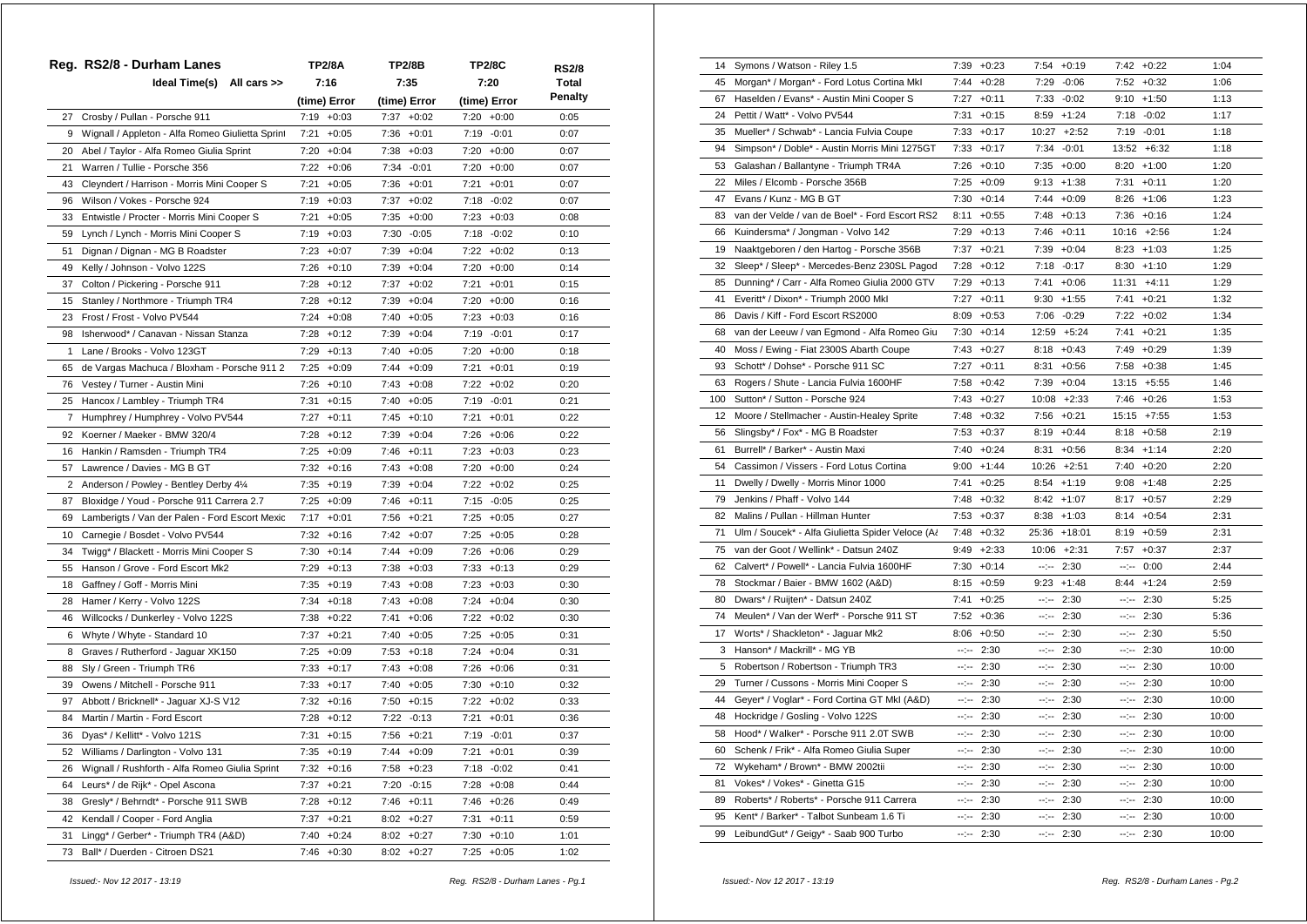|                 | Reg. RS3/1 - Catterick                           | <b>TP3/1A</b>   | TP3/1B          | <b>TP3/1C</b>   | <b>TP3/1D</b>   | TP3/1E          | <b>RS3/1</b> |
|-----------------|--------------------------------------------------|-----------------|-----------------|-----------------|-----------------|-----------------|--------------|
|                 | Ideal Time(s) All cars >>                        | 0:51            | 2:28            | 1:08            | 2:06            | 2:27            | Total        |
|                 |                                                  | (time) Error    | (time) Error    | (time) Error    | (time) Error    | (time) Error    | Penalty      |
| 27              | Crosby / Pullan - Porsche 911                    | $0:51 + 0:00$   | $2:33 + 0:05$   | $1:27 +0:19$    | $2:05 -0:01$    | $2:30 + 0:03$   | 0:28         |
| 20              | Abel / Taylor - Alfa Romeo Giulia Sprint         | $0:52 +0:01$    | $2:56 + 0:28$   | 1:31<br>$+0:23$ | 2:11<br>$+0:05$ | 2:29<br>$+0:02$ | 0:59         |
| 37              | Colton / Pickering - Porsche 911                 | $+0:04$<br>0:55 | $+0:27$<br>2:55 | $+0:28$<br>1:36 | $2:06 + 0:00$   | $+0:01$<br>2:28 | 1:00         |
| 21              | Warren / Tullie - Porsche 356                    | 0:51<br>$+0:00$ | $2:56 + 0:28$   | 1:33<br>$+0:25$ | $2:13 + 0:07$   | 2:29<br>$+0:02$ | 1:02         |
| 23              | Frost / Frost - Volvo PV544                      | $0:52 +0:01$    | $+0:32$<br>3:00 | $1:33 + 0:25$   | $2:09 +0:03$    | $2:32 +0:05$    | 1:06         |
| 33              | Entwistle / Procter - Morris Mini Cooper S       | 0:49<br>$-0:02$ | 3:03<br>$+0:35$ | 1:34<br>$+0:26$ | $2:07 +0:01$    | $2:25 - 0:02$   | 1:06         |
| 86              | Davis / Kiff - Ford Escort RS2000                | $0:57 + 0:06$   | $+0:29$<br>2:57 | 1:34<br>$+0:26$ | 2:02 -0:04      | 2:26<br>$-0:01$ | 1:06         |
| 9               | Wignall / Appleton - Alfa Romeo Giulietta Sprint | 0:53<br>$+0:02$ | $+0:38$<br>3:06 | 1:33<br>$+0:25$ | $2:05 -0:01$    | $2:36 + 0:09$   | 1:15         |
| 6               | Whyte / Whyte - Standard 10                      | 0:54<br>$+0:03$ | 3:05<br>$+0:37$ | 1:36<br>$+0:28$ | $2:14 + 0:08$   | 2:28<br>$+0:01$ | 1:17         |
| 25              | Hancox / Lambley - Triumph TR4                   | 0:52<br>$+0:01$ | 2:49<br>$+0:21$ | 1:37<br>$+0:29$ | $2:22 + 0:16$   | 2:37<br>$+0:10$ | 1:17         |
| 69              | Lamberigts / Van der Palen* - Ford Escort Mexi   | 0:51<br>$+0:00$ | 3:07<br>$+0:39$ | $+0:32$<br>1:40 | $-0:05$<br>2:01 | 2:26<br>$-0:01$ | 1:17         |
| $\overline{7}$  | Humphrey / Humphrey - Volvo PV544                | $+0:00$<br>0:51 | 2:59<br>$+0:31$ | 1:53<br>$+0:45$ | $2:09 +0:03$    | 2:30<br>$+0:03$ | 1:22         |
| 35              | Mueller* / Schwab* - Lancia Fulvia Coupe         | 0:51<br>$+0:00$ | 3:09<br>$+0:41$ | 1:35<br>$+0:27$ | $2:19 + 0:13$   | 2:28<br>$+0:01$ | 1:22         |
| 98              | Isherwood* / Canavan - Nissan Stanza             | $+0:00$<br>0:51 | $+0:27$<br>2:55 | 1:37<br>$+0:29$ | $2:07 +0:01$    | 2:02<br>$-0:25$ | 1:22         |
| 1               | Lane / Brooks - Volvo 123GT                      | $0:53 + 0:02$   | $3:02 +0:34$    | 1:39<br>$+0:31$ | $2:19 + 0:13$   | 2:31<br>$+0:04$ | 1:24         |
| 79              | Jenkins / Phaff - Volvo 144                      | $0:54 + 0:03$   | 3:09<br>$+0:41$ | $+0:30$<br>1:38 | $2:13 + 0:07$   | $+0:03$<br>2:30 | 1:24         |
| 80              | Dwars* / Ruijten* - Datsun 240Z                  | $0:58 + 0:07$   | $3:14 + 0:46$   | 1:27<br>$+0:19$ | 1:59<br>$-0:07$ | $-0:05$<br>2:22 | 1:24         |
| 38              | Gresly* / Behrndt* - Porsche 911 SWB             | $0:47 -0:04$    | 3:25<br>$+0:57$ | $+0:24$<br>1:32 | $2:05 -0:01$    | $+0:03$<br>2:30 | 1:29         |
| 57              | Lawrence / Davies - MG B GT                      | $+0:03$<br>0:54 | 3:23<br>$+0:55$ | 1:38<br>$+0:30$ | $2:05 -0:01$    | $+0:02$<br>2:29 | 1:31         |
| 15              | Stanley / Northmore - Triumph TR4                | $0:55 + 0:04$   | $+0:42$<br>3:10 | $+0:32$<br>1:40 | $2:18 + 0:12$   | $-0:02$<br>2:25 | 1:32         |
| 39              | Owens / Mitchell - Porsche 911                   | $0:50 - 0:01$   | $2:52 + 0:24$   | 2:13<br>$+1:05$ | $2:07 +0:01$    | 2:21<br>$-0:06$ | 1:32         |
| 56              | Slingsby* / Fox* - MG B Roadster                 | 0:56<br>$+0:05$ | $+0:39$<br>3:07 | 1:38<br>$+0:30$ | 2:23<br>$+0:17$ | $-0:02$<br>2:25 | 1:33         |
| 85              | Dunning* / Carr - Alfa Romeo Giulia 2000 GTV     | 0:51<br>$+0:00$ | $+2:02$<br>4:30 | $+0:23$<br>1:31 | $2:09 +0:03$    | $+0:07$<br>2:34 | 1:33         |
| 75              | van der Goot / Wellink* - Datsun 240Z            | $+0:00$<br>0:51 | $3:05 +0:37$    | 1:32<br>$+0:24$ | $1:55 - 0:11$   | $-0:22$<br>2:05 | 1:34         |
| 49              | Kelly / Johnson - Volvo 122S                     | $0:53 + 0:02$   | $2:59 + 0:31$   | 1:38<br>$+0:30$ | $2:02 -0:04$    | 1:59<br>$-0:28$ | 1:35         |
| 64              | Leurs* / de Rijk* - Opel Ascona                  | $0:53 + 0:02$   | $2:42 +0:14$    | 1:29<br>$+0:21$ | 1:36 -0:30      | $-0:28$<br>1:59 | 1:35         |
| 51              | Dignan / Dignan - MG B Roadster                  | $0:50 - 0:01$   | 3:31<br>$+1:03$ | 1:33<br>$+0:25$ | $2:13 + 0:07$   | $+0:03$<br>2:30 | 1:36         |
| 92              | Koerner / Maeker - BMW 320/4                     | $0.56 + 0.05$   | $3:18 + 0:50$   | 1:30<br>$+0:22$ | 2:20<br>$+0:14$ | 2:34<br>$+0:07$ | 1:38         |
| 16              | Hankin / Ramsden - Triumph TR4                   | $0:55 + 0:04$   | $3:02 +0:34$    | $+0:29$<br>1:37 | $2:18 + 0:12$   | $-0:20$<br>2:07 | 1:39         |
| 10 <sup>1</sup> | Carnegie / Bosdet - Volvo PV544                  | $0:54 +0:03$    | $4:36 +2:08$    | 1:34<br>$+0:26$ | $2:12 + 0:06$   | $+0:07$<br>2:34 | 1:42         |
| 8               | Graves / Rutherford - Jaquar XK150               | $0:55 + 0:04$   | $+0:56$<br>3:24 | $+0:29$<br>1:37 | $2:00 -0:06$    | $2:35 + 0:08$   | 1:43         |
| 2               | Anderson / Powley - Bentley Derby 41/4           | $0:52 +0:01$    | $3:39 +1:11$    | $+0:35$<br>1:43 | 2:00 -0:06      | 2:26 -0:01      | 1:43         |
| 36              | Dyas* / Kellitt* - Volvo 121S                    | $0:58 + 0:07$   | $+0:31$<br>2:59 | $1:47 + 0:39$   | $1:52 -0:14$    | $+0:13$<br>2:40 | 1:44         |
| 76              | Vestey / Turner - Austin Mini                    | $0:55 + 0:04$   | $+0:52$<br>3:20 | 1:39<br>$+0:31$ | $2:15 + 0:09$   | $2:19 - 0:08$   | 1:44         |
| 78              | Stockmar / Baier - BMW 1602 (A&D)                | 0:48<br>$-0:03$ | $+0:28$<br>2:56 | 1:52<br>$+0:44$ | 1:59 -0:07      | 2:05<br>$-0:22$ | 1:44         |
| 84              | Martin / Martin - Ford Escort                    | 0:50<br>$-0:01$ | 4:30<br>$+2:02$ | 1:36<br>$+0:28$ | 2:21<br>$+0:15$ | $+0:01$<br>2:28 | 1:45         |
| 32              | Sleep* / Sleep* - Mercedes-Benz 230SL Pagod      | 0:56<br>$+0:05$ | 3:22<br>$+0:54$ | 1:38<br>$+0:30$ | $2:15 + 0:09$   | 2:37<br>$+0:10$ | 1:48         |
| 58              | Hood* / Walker* - Porsche 911 2.0T SWB           | $-0:01$<br>0:50 | 3:18<br>$+0:50$ | 1:58<br>$+0:50$ | $2:09 + 0:03$   | 2:23<br>$-0:04$ | 1:48         |
| 53              | Galashan / Ballantyne - Triumph TR4A             | 0:57<br>$+0:06$ | 3:17<br>$+0:49$ | 1:47<br>$+0:39$ | $2:13 + 0:07$   | $-0:08$<br>2:19 | 1:49         |
| 68              | van der Leeuw / van Egmond - Alfa Romeo Giu      | $0:56 + 0:05$   | $+2:43$<br>5:11 | 1:36<br>$+0:28$ | $2:15 + 0:09$   | $-0:07$<br>2:20 | 1:49         |
| 42              | Kendall / Cooper - Ford Anglia                   | $0:52 +0:01$    | $3:14 + 0:46$   | 1:55<br>$+0:47$ | $2:13 + 0:07$   | $-0:10$<br>2:17 | 1:51         |
| 18              | Gaffney / Goff - Morris Mini                     | $0:49 -0:02$    | $4:43 +2:15$    | 1:31<br>$+0:23$ | $2:15 + 0:09$   | $-0:17$<br>2:10 | 1:51         |
| 43              | Cleyndert / Harrison - Morris Mini Cooper S      | $-0:01$<br>0:50 | $+1:23$<br>3:51 | 1:36<br>$+0:28$ | $1:52 -0:14$    | 2:16<br>$-0:11$ | 1:54         |
| 55              | Hanson / Grove - Ford Escort Mk2                 | 1:00<br>$+0:09$ | $3:26 + 0:58$   | 1:39<br>$+0:31$ | $2:15 + 0:09$   | 2:18<br>$-0:09$ | 1:56         |

 *Issued:- Nov 12 2017 - 17:01 Reg. RS3/1 - Catterick - Pg.1*

| $12 \overline{ }$ | Moore / Stellmacher - Austin-Healey Sprite      | $-0:06$<br>0:45  | $3:45 +1:17$    | $+0:27$<br>1:35                                                                                                                                                                                                                                                                                                                                                                                                                                        | $2:15 + 0:09$    | $-0:16$<br>2:11 | 1:58  |
|-------------------|-------------------------------------------------|------------------|-----------------|--------------------------------------------------------------------------------------------------------------------------------------------------------------------------------------------------------------------------------------------------------------------------------------------------------------------------------------------------------------------------------------------------------------------------------------------------------|------------------|-----------------|-------|
| 67                | Haselden / Evans* - Austin Mini Cooper S        | 0:53<br>$+0:02$  | 2:40<br>$+0:12$ | 1:42<br>$+0:34$                                                                                                                                                                                                                                                                                                                                                                                                                                        | $+2:09$<br>4:15  | 2:15<br>$-0:12$ | 2:00  |
| 71                | Ulm / Soucek - Alfa Giulietta Spider Veloce (A& | $-0:03$<br>0:48  | $11:34 +9:06$   | 1:56<br>$+0:48$                                                                                                                                                                                                                                                                                                                                                                                                                                        | $+0:07$<br>2:13  | $-0:02$<br>2:25 | 2:00  |
| 96                | Wilson / Vokes - Porsche 924                    | $0:53 + 0:02$    | 3:21<br>$+0:53$ | 2:10<br>$+1:02$                                                                                                                                                                                                                                                                                                                                                                                                                                        | 2:05<br>$-0:01$  | 2:32<br>$+0:05$ | 2:01  |
| 100               | Sutton* / Sutton - Porsche 924                  | 0:56<br>$+0:05$  | 3:30<br>$+1:02$ | 1:55<br>$+0:47$                                                                                                                                                                                                                                                                                                                                                                                                                                        | $2:13 + 0:07$    | 2:24<br>$-0:03$ | 2:02  |
| 24                | Pettit / Watt* - Volvo PV544                    | $0:52 +0:01$     | 4:46<br>$+2:18$ | 1:46<br>$+0:38$                                                                                                                                                                                                                                                                                                                                                                                                                                        | $+0:26$<br>2:32  | $-0:02$<br>2:25 | 2:07  |
| 40                | Moss / Ewing - Fiat 2300S Abarth Coupe          | 0:57<br>$+0:06$  | 3:46<br>$+1:18$ | 2:34<br>$+1:26$                                                                                                                                                                                                                                                                                                                                                                                                                                        | 2:07<br>$+0:01$  | 2:28<br>$+0:01$ | 2:08  |
| 52                | Williams / Darlington - Volvo 131               | 0:50<br>$-0:01$  | 2:56<br>$+0:28$ | 1:38<br>$+0:30$                                                                                                                                                                                                                                                                                                                                                                                                                                        | $+5:37$<br>7:43  | $-0:09$<br>2:18 | 2:08  |
| 93                | Schott* / Dohse* - Porsche 911 SC               | 0:48<br>$-0:03$  | 3:26<br>$+0:58$ | 1:36<br>$+0:28$                                                                                                                                                                                                                                                                                                                                                                                                                                        | $-0:10$<br>1:56  | $+0:31$<br>2:58 | 2:10  |
| 97                | Abbott / Bricknell* - Jaquar XJ-S V12           | 0:56<br>$+0:05$  | 3:35<br>$+1:07$ | 1:51<br>$+0:43$                                                                                                                                                                                                                                                                                                                                                                                                                                        | $+0:04$<br>2:10  | 2:09<br>$-0:18$ | 2:10  |
| 34                | Twigg* / Blackett - Morris Mini Cooper S        | 0:52<br>$+0:01$  | 3:30<br>$+1:02$ | 2:26<br>$+1:18$                                                                                                                                                                                                                                                                                                                                                                                                                                        | 2:17<br>$+0:11$  | $+0:00$<br>2:27 | 2:12  |
| 54                | Cassimon / Vissers - Ford Lotus Cortina         | 0:58<br>$+0:07$  | 3:17<br>$+0:49$ | 1:43<br>$+0:35$                                                                                                                                                                                                                                                                                                                                                                                                                                        | 2:28<br>$+0:22$  | 2:06<br>$-0:21$ | 2:14  |
| 61                | Burrell* / Barker* - Austin Maxi                | 0:57<br>$+0:06$  | $+1:03$<br>3:31 | 1:50<br>$+0:42$                                                                                                                                                                                                                                                                                                                                                                                                                                        | 2:20<br>$+0:14$  | 2:15<br>$-0:12$ | 2:14  |
| 73                | Ball* / Duerden - Citroen DS21                  | 0:57<br>$+0:06$  | 4:18<br>$+1:50$ | 2:05<br>$+0:57$                                                                                                                                                                                                                                                                                                                                                                                                                                        | $+0:05$<br>2:11  | $-0:06$<br>2:21 | 2:14  |
| 5                 | Robertson / Robertson - Triumph TR3             | $+0:03$<br>0:54  | 3:46<br>$+1:18$ | 1:57<br>$+0:49$                                                                                                                                                                                                                                                                                                                                                                                                                                        | 2:20<br>$+0:14$  | $-0:10$<br>2:17 | 2:16  |
| 74                | Meulen* / Van der Werf* - Porsche 911 ST        | 0:50<br>$-0:01$  | $+1:33$<br>4:01 | 1:33<br>$+0:25$                                                                                                                                                                                                                                                                                                                                                                                                                                        | 1:45<br>$-0:21$  | 1:58<br>$-0:29$ | 2:16  |
| 65                | de Vargas Machuca / Bloxham - Porsche 911 2     | 0:52<br>$+0:01$  | 4:57<br>$+2:29$ | 1:48<br>$+0:40$                                                                                                                                                                                                                                                                                                                                                                                                                                        | $-0:11$<br>1:55  | $-0:26$<br>2:01 | 2:18  |
| 89                | Roberts* / Roberts* - Porsche 911 Carrera       | 0:57<br>$+0:06$  | 6:31<br>$+4:03$ | 1:59<br>$+0:51$                                                                                                                                                                                                                                                                                                                                                                                                                                        | 2:12<br>$+0:06$  | $+0:17$<br>2:44 | 2:20  |
| 26                | Wignall / Rushforth - Alfa Romeo Giulia Sprint  | 0:53<br>$+0:02$  | 3:37<br>$+1:09$ | 1:50<br>$+0:42$                                                                                                                                                                                                                                                                                                                                                                                                                                        | 2:12<br>$+0:06$  | $+0:32$<br>2:59 | 2:22  |
| 11                | Dwelly / Dwelly - Morris Minor 1000             | 0:58<br>$+0:07$  | 3:46<br>$+1:18$ | 1:59<br>$+0:51$                                                                                                                                                                                                                                                                                                                                                                                                                                        | $+0:19$<br>2:25  | $-0:06$<br>2:21 | 2:23  |
| 83                | van der Velde / van de Boel* - Ford Escort RS2  | 0:52<br>$+0:01$  | $+2:05$<br>4:33 | $+2:11$<br>3:19                                                                                                                                                                                                                                                                                                                                                                                                                                        | 2:25<br>$+0:19$  | 2:31<br>$+0:04$ | 2:24  |
| 88                | Sly / Green - Triumph TR6                       | 0:50<br>$-0:01$  | 5:15<br>$+2:47$ | 2:16<br>$+1:08$                                                                                                                                                                                                                                                                                                                                                                                                                                        | 2:10<br>$+0:04$  | 2:07<br>$-0:20$ | 2:25  |
| 59                | Lynch / Lynch - Morris Mini Cooper S            | 0:47<br>$-0:04$  | 5:46<br>$+3:18$ | 2:17<br>$+1:09$                                                                                                                                                                                                                                                                                                                                                                                                                                        | $-0:05$<br>2:01  | $-0:18$<br>2:09 | 2:27  |
| 44                | Gever* / Voglar* - Ford Cortina GT MkI (A&D)    | 0:57<br>$+0:06$  | 3:52<br>$+1:24$ | 2:38<br>$+1:30$                                                                                                                                                                                                                                                                                                                                                                                                                                        | 2:18<br>$+0:12$  | 2:17<br>$-0:10$ | 2:28  |
| 66                | Kuindersma* / Jongman - Volvo 142               | 0:59<br>$+0:08$  | 4:09<br>$+1:41$ | $+0:49$<br>1:57                                                                                                                                                                                                                                                                                                                                                                                                                                        | $+0:26$<br>2:32  | $-0:06$<br>2:21 | 2:29  |
| 28                | Hamer / Kerry - Volvo 122S                      | 1:01<br>$+0:10$  | $+2:15$<br>4:43 | 1:49<br>$+0:41$                                                                                                                                                                                                                                                                                                                                                                                                                                        | 2:15<br>$+0:09$  | $-0:29$<br>1:58 | 2:29  |
| 14                | Symons / Watson - Riley 1.5                     | 0:59<br>$+0:08$  | 3:30<br>$+1:02$ | 1:54<br>$+0:46$                                                                                                                                                                                                                                                                                                                                                                                                                                        | $+0:35$<br>2:41  | 2:28<br>$+0:01$ | 2:30  |
| 19                | Naaktgeboren / den Hartog - Porsche 356B        | 0:53<br>$+0:02$  | $+1:02$<br>3:30 | $+1:22$<br>2:30                                                                                                                                                                                                                                                                                                                                                                                                                                        | $+0:20$<br>2:26  | 2:18<br>$-0:09$ | 2:31  |
| 45                | Morgan* / Morgan* - Ford Lotus Cortina MkI      | 0:57<br>$+0:06$  | 3:38<br>$+1:10$ | 2:01<br>$+0:53$                                                                                                                                                                                                                                                                                                                                                                                                                                        | 2:24<br>$+0:18$  | 2:43<br>$+0:16$ | 2:33  |
| 60                | Schenk / Frik* - Alfa Romeo Giulia Super        | 0:56<br>$+0:05$  | 3:26<br>$+0:58$ | 2:14<br>$+1:06$                                                                                                                                                                                                                                                                                                                                                                                                                                        | 2:22<br>$+0:16$  | 2:10<br>$-0:17$ | 2:36  |
| 31                | Lingg* / Gerber* - Triumph TR4 (A&D)            | 0:59<br>$+0:08$  | 7:29<br>$+5:01$ | 2:00<br>$+0:52$                                                                                                                                                                                                                                                                                                                                                                                                                                        | 2:28<br>$+0:22$  | $+0:14$<br>2:41 | 2:36  |
| 17                | Worts* / Shackleton* - Jaquar Mk2               | 0:55<br>$+0:04$  | $+3:05$<br>5:33 | 2:08<br>$+1:00$                                                                                                                                                                                                                                                                                                                                                                                                                                        | $+0:26$<br>2:32  | $-0:07$<br>2:20 | 2:37  |
| 94                | Simpson* / Doble* - Austin Morris Mini 1275GT   | 0:54<br>$+0:03$  | 3:57<br>$+1:29$ | 1:37<br>$+0:29$                                                                                                                                                                                                                                                                                                                                                                                                                                        | 5:11<br>$+3:05$  | 2:20<br>$-0:07$ | 2:39  |
| 22                | Miles / Elcomb - Porsche 356B                   | 0:51<br>$+0:00$  | 3:18<br>$+0:50$ | 1:59<br>$+0:51$                                                                                                                                                                                                                                                                                                                                                                                                                                        | 3:11<br>$+1:05$  | 2:26<br>$-0:01$ | 2:42  |
| 41                | Everitt* / Dixon* - Triumph 2000 Mkl            | 0:51<br>$+0:00$  | $+0:48$<br>3:16 | 3:39<br>$+2:31$                                                                                                                                                                                                                                                                                                                                                                                                                                        | $+0:44$<br>2:50  | $+0:13$<br>2:40 | 2:45  |
| 63                | Rogers / Shute - Lancia Fulvia 1600HF           | 0:59<br>$+0:08$  | $3:48$ +1:20    | 1:59<br>$+0:51$                                                                                                                                                                                                                                                                                                                                                                                                                                        | 2:29<br>$+0:23$  | $-0:27$<br>2:00 | 2:49  |
| 47                | Evans / Kunz - MG B GT                          | 0:50<br>$-0:01$  | 3:43<br>$+1:15$ | 2:57<br>$+1:49$                                                                                                                                                                                                                                                                                                                                                                                                                                        | 2:28<br>$+0:22$  | $-0:26$<br>2:01 | 2:49  |
| 46                | Willcocks / Dunkerley - Volvo 122S              | $+0:06$<br>0:57  | 4:56<br>$+2:28$ | 2:58<br>$+1:50$                                                                                                                                                                                                                                                                                                                                                                                                                                        | 2:42<br>$+0:36$  | $-0:10$<br>2:17 | 2:52  |
| 81                | Vokes* / Vokes* - Ginetta G15                   | 0:57<br>$+0:06$  | 4:22<br>$+1:54$ | 2:30<br>$+1:22$                                                                                                                                                                                                                                                                                                                                                                                                                                        | 2:43<br>$+0:37$  | $-0:11$<br>2:16 | 2:54  |
| 29                | Turner / Cussons - Morris Mini Cooper S         | 0:50<br>$-0:01$  | 4:35<br>$+2:07$ | 1:49<br>$+0:41$                                                                                                                                                                                                                                                                                                                                                                                                                                        | $+2:46$<br>4:52  | $-0:17$<br>2:10 | 2:59  |
| 87                | Bloxidge / Youd - Porsche 911 Carrera 2.7       | 0:56<br>$+0:05$  | 9:24<br>$+6:56$ | 2:28<br>$+1:20$                                                                                                                                                                                                                                                                                                                                                                                                                                        | 2:48<br>$+0:42$  | 2:13<br>$-0:14$ | 3:01  |
| 82                | Malins / Pullan - Hillman Hunter                | 0:53<br>$+0:02$  | $+2:07$<br>4:35 | $+2:12$<br>3:20                                                                                                                                                                                                                                                                                                                                                                                                                                        | $+0:48$<br>2:54  | $+0:18$<br>2:45 | 3:08  |
| 72                | Wykeham* / Brown* - BMW 2002tii                 | 0:42<br>$-0:09$  | 4:25<br>$+1:57$ | 1:54<br>$+0:46$                                                                                                                                                                                                                                                                                                                                                                                                                                        | $+1:33$<br>3:39  | 2:05<br>$-0:22$ | 3:17  |
| 62                | Calvert* / Powell* - Lancia Fulvia 1600HF       | 0:52<br>$+0:01$  | $+2:11$<br>4:39 | 2:10<br>$+1:02$                                                                                                                                                                                                                                                                                                                                                                                                                                        | 5:55<br>$+3:49$  | 2:10<br>$-0:17$ | 3:18  |
| 95                | Kent* / Barker* - Talbot Sunbeam 1.6 Ti         | $+0:12$<br>1:03  | $+3:41$<br>6:09 | 1:48<br>$+0:40$                                                                                                                                                                                                                                                                                                                                                                                                                                        | $+1:30$<br>3:36  | $-0:30$<br>1:57 | 3:22  |
|                   | 3 Hanson* / Mackrill* - MG YB                   | $-2 - 1$<br>2:30 | $-:- 2:30$      | 2:30<br>$\frac{1}{2} \left( \frac{1}{2} \right) \frac{1}{2} \left( \frac{1}{2} \right) \frac{1}{2} \left( \frac{1}{2} \right) \frac{1}{2} \left( \frac{1}{2} \right) \frac{1}{2} \left( \frac{1}{2} \right) \frac{1}{2} \left( \frac{1}{2} \right) \frac{1}{2} \left( \frac{1}{2} \right) \frac{1}{2} \left( \frac{1}{2} \right) \frac{1}{2} \left( \frac{1}{2} \right) \frac{1}{2} \left( \frac{1}{2} \right) \frac{1}{2} \left( \frac{1}{2} \right)$ | $-2 - 1$<br>2:30 | $-:- 2:30$      | 15:00 |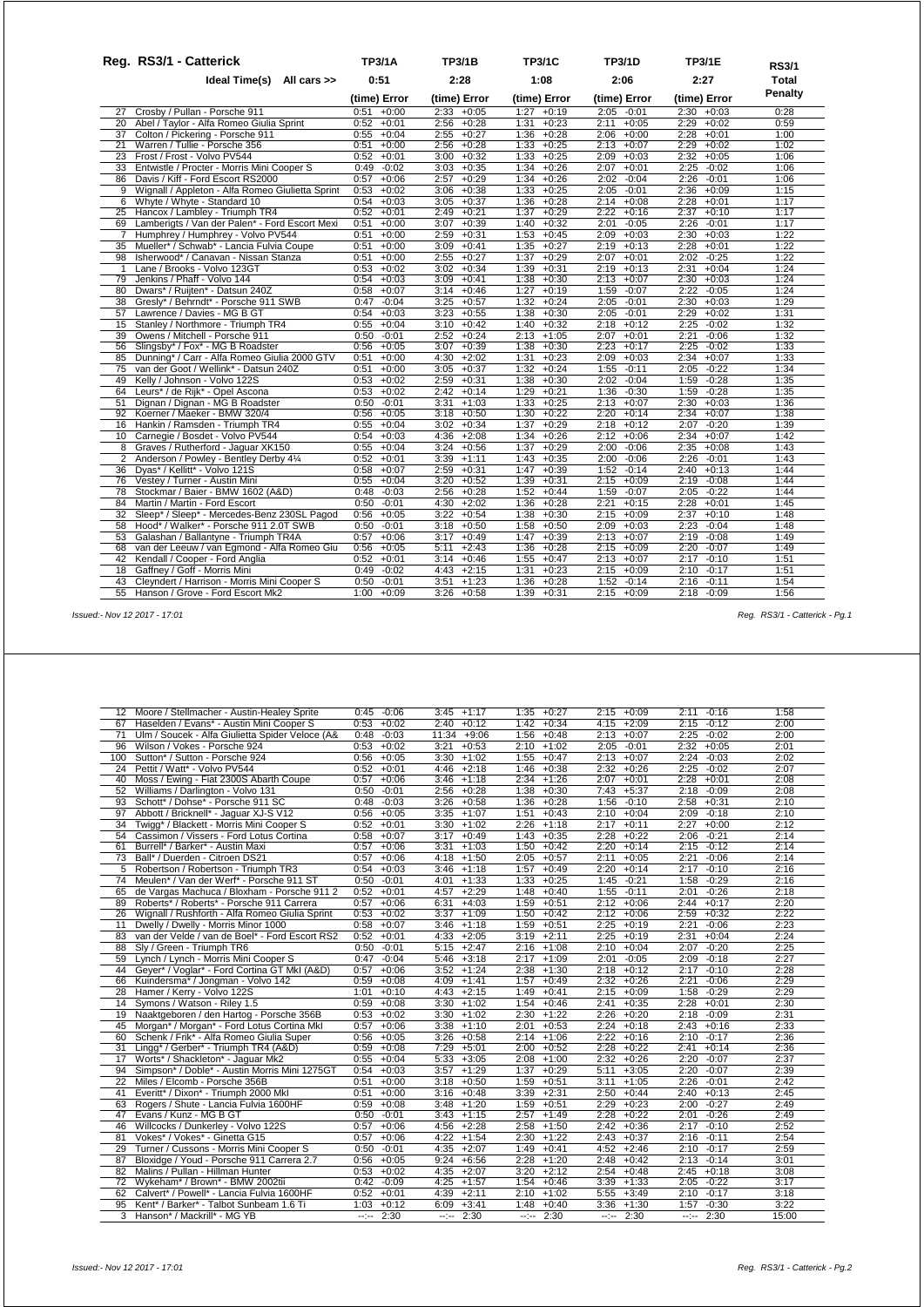| <b>Total</b><br>Ideal Time(s) All cars >><br>5:00<br>7:26<br>5:16<br><b>Penalty</b><br>(time) Error<br>(time) Error<br>(time) Error<br>Naaktgeboren / den Hartog - Porsche 356B<br>4:59<br>$-0:01$<br>7:26<br>$+0:00$<br>$5:15 - 0:01$<br>0:02<br>19<br>33<br>Entwistle / Procter - Morris Mini Cooper S<br>5:00<br>$+0:00$<br>7:25<br>$-0:01$<br>$5:17 + 0:01$<br>0:02<br>7:25 -0:01<br>27<br>Crosby / Pullan - Porsche 911<br>$+0:01$<br>0:03<br>5:01<br>$5:15 - 0:01$<br>51<br>Dignan / Dignan - MG B Roadster<br>5:02<br>$+0:02$<br>7:26<br>$+0:00$<br>$5:15 - 0:01$<br>0:03<br>7:27<br>52<br>Williams / Darlington - Volvo 131<br>5:02<br>$+0:02$<br>$+0:01$<br>$5:16 + 0:00$<br>0:03<br>7:28<br>8<br>Graves / Rutherford - Jaguar XK150<br>5:02<br>$+0:02$<br>$+0:02$<br>$5:16 + 0:00$<br>0:04<br>$7:28$ +0:02<br>9<br>Wignall / Appleton - Alfa Romeo Giulietta Sprint<br>5:02<br>$+0:02$<br>$5:16 + 0:00$<br>0:04<br>7:25<br>16<br>Hankin / Ramsden - Triumph TR4<br>5:02<br>$+0:02$<br>$-0:01$<br>5:15<br>$-0:01$<br>0:04<br>7:27<br>20<br>Abel / Taylor - Alfa Romeo Giulia Sprint<br>5:02<br>$+0:02$<br>$+0:01$<br>5:17<br>$+0:01$<br>0:04<br>Willcocks / Dunkerley - Volvo 122S<br>$+0:00$<br>7:29<br>$+0:03$<br>5:15<br>$-0:01$<br>0:04<br>46<br>5:00<br>96<br>Wilson / Vokes - Porsche 924<br>5:01<br>$+0:01$<br>7:24<br>$-0:02$<br>5:17<br>$+0:01$<br>0:04<br>7:27<br>Whyte / Whyte - Standard 10<br>5:01<br>$+0:01$<br>$+0:01$<br>$5:13 - 0:03$<br>0:05<br>6<br>7:28<br>15<br>Stanley / Northmore - Triumph TR4<br>5:00<br>$+0:00$<br>$+0:02$<br>$5:19 + 0:03$<br>0:05<br>41<br>Everitt* / Dixon* - Triumph 2000 Mkl<br>4:58<br>$-0:02$<br>7:28<br>$+0:02$<br>$5:15 - 0:01$<br>0:05<br>7:29<br>85<br>Dunning* / Carr - Alfa Romeo Giulia 2000 GTV<br>5:02<br>$+0:02$<br>$+0:03$<br>$5:16 + 0:00$<br>0:05<br>Simpson* / Doble* - Austin Morris Mini 1275GT<br>$7:29 +0:03$<br>94<br>5:01<br>$+0:01$<br>$5:15 - 0:01$<br>0:05<br>7<br>Humphrey / Humphrey - Volvo PV544<br>7:25<br>$-0:01$<br>$5:18 + 0:02$<br>0:06<br>$5:03 +0:03$<br>Dyas* / Kellitt* - Volvo 121S<br>7:27<br>36<br>5:02<br>$+0:02$<br>$+0:01$<br>5:19<br>$+0:03$<br>0:06<br>39<br>Owens / Mitchell - Porsche 911<br>$+0:04$<br>7:25<br>$-0:01$<br>5:04<br>5:17<br>$+0:01$<br>0:06<br>Cleyndert / Harrison - Morris Mini Cooper S<br>5:01<br>$+0:01$<br>7:30<br>$+0:04$<br>$+0:01$<br>0:06<br>43<br>5:17<br>7:24 -0:02<br>49<br>5:00<br>$+0:00$<br>5:12 -0:04<br>0:06<br>Kelly / Johnson - Volvo 122S<br>Leurs* / de Rijk* - Opel Ascona<br>7:28<br>5:20<br>64<br>5:00<br>$+0:00$<br>$+0:02$<br>$+0:04$<br>0:06<br>83<br>van der Velde / van de Boel* - Ford Escort RS2<br>5:02<br>$+0:02$<br>7:28<br>$+0:02$<br>$5:18 + 0:02$<br>0:06<br>Kendall / Cooper - Ford Anglia<br>$5:03 +0:03$<br>7:29<br>$+0:03$<br>$5:15 - 0:01$<br>0:07<br>42<br>Lawrence / Davies - MG B GT<br>5:01<br>$+0:01$<br>7:22<br>$-0:04$<br>$5:18 + 0:02$<br>57<br>0:07<br>7:25<br>97<br>Abbott / Bricknell* - Jaguar XJ-S V12<br>5:03<br>$+0:03$<br>$-0:01$<br>$5:13 - 0:03$<br>0:07<br>11<br>Dwelly / Dwelly - Morris Minor 1000<br>4:57<br>7:31<br>$-0:03$<br>$+0:05$<br>5:16<br>+0:00<br>0:08<br>21<br>Warren / Tullie - Porsche 356<br>5:01<br>$+0:01$<br>7:28<br>$+0:02$<br>5:21<br>$+0:05$<br>0:08<br>Vestey / Turner - Austin Mini<br>76<br>5:00<br>$+0:00$<br>7:21<br>$-0:05$<br>5:19<br>$+0:03$<br>0:08<br>$+0:03$<br>7:27<br>$+0:01$<br>87<br>Bloxidge / Youd - Porsche 911 Carrera 2.7<br>5:03<br>$5:20 +0:04$<br>0:08<br>7:27<br>88<br>Sly / Green - Triumph TR6<br>5:02<br>$+0:02$<br>$+0:01$<br>5:21<br>$+0:05$<br>0:08<br>26<br>Wignall / Rushforth - Alfa Romeo Giulia Sprint<br>5:06<br>$+0:06$<br>7:24<br>$-0:02$<br>5:17<br>$+0:01$<br>0:09<br>Mueller* / Schwab* - Lancia Fulvia Coupe<br>5:04<br>$+0:04$<br>7:28<br>$+0:02$<br>$5:13 - 0:03$<br>0:09<br>35<br>73<br>Ball* / Duerden - Citroen DS21<br>$+0:03$<br>$7:30 +0:04$<br>5:14 -0:02<br>5:03<br>0:09<br>79<br>Jenkins / Phaff - Volvo 144<br>$5:03 +0:03$<br>$7:31 + 0:05$<br>$5:15 - 0:01$<br>0:09<br>86<br>Davis / Kiff - Ford Escort RS2000<br>4:57<br>$-0:03$<br>7:30<br>$+0:04$<br>$5:18 + 0:02$<br>0:09<br>van der Leeuw / van Egmond - Alfa Romeo Giu<br>5:05<br>$+0:05$<br>7:23<br>$-0:03$<br>$5:18 + 0:02$<br>0:10<br>68<br>18<br>Gaffney / Goff - Morris Mini<br>5:02<br>$+0:02$<br>7:27<br>$+0:01$<br>5:24<br>$+0:08$<br>0:11<br>7:34<br>37<br>Colton / Pickering - Porsche 911<br>5:02<br>$+0:02$<br>$+0:08$<br>$5:17 + 0:01$<br>0:11<br>7:35<br>74<br>Meulen* / Van der Werf* - Porsche 911 ST<br>5:01<br>$+0:01$<br>$+0:09$<br>$5:17 + 0:01$<br>0:11<br>Kuindersma* / Jongman - Volvo 142<br>7:31<br>66<br>5:02<br>$+0:02$<br>$+0:05$<br>5:21<br>$+0:05$<br>0:12<br>5<br>Robertson / Robertson - Triumph TR3<br>4:58<br>$-0:02$<br>7:35<br>$+0:09$<br>5:14 -0:02<br>0:13<br>7:28<br>100<br>Sutton* / Sutton - Porsche 924<br>4:50<br>$-0:10$<br>$+0:02$<br>$5:15 - 0:01$<br>0:13<br>47<br>Evans / Kunz - MG B GT<br>4:57<br>$-0:03$<br>7:27<br>$5:26 + 0:10$<br>0:14<br>$+0:01$ |    | Reg. RS3/2 - Ripon Rowel          | <b>TP3/2A</b>   | <b>TP3/2B</b> | <b>TP3/2C</b> | <b>RS3/2</b> |
|-----------------------------------------------------------------------------------------------------------------------------------------------------------------------------------------------------------------------------------------------------------------------------------------------------------------------------------------------------------------------------------------------------------------------------------------------------------------------------------------------------------------------------------------------------------------------------------------------------------------------------------------------------------------------------------------------------------------------------------------------------------------------------------------------------------------------------------------------------------------------------------------------------------------------------------------------------------------------------------------------------------------------------------------------------------------------------------------------------------------------------------------------------------------------------------------------------------------------------------------------------------------------------------------------------------------------------------------------------------------------------------------------------------------------------------------------------------------------------------------------------------------------------------------------------------------------------------------------------------------------------------------------------------------------------------------------------------------------------------------------------------------------------------------------------------------------------------------------------------------------------------------------------------------------------------------------------------------------------------------------------------------------------------------------------------------------------------------------------------------------------------------------------------------------------------------------------------------------------------------------------------------------------------------------------------------------------------------------------------------------------------------------------------------------------------------------------------------------------------------------------------------------------------------------------------------------------------------------------------------------------------------------------------------------------------------------------------------------------------------------------------------------------------------------------------------------------------------------------------------------------------------------------------------------------------------------------------------------------------------------------------------------------------------------------------------------------------------------------------------------------------------------------------------------------------------------------------------------------------------------------------------------------------------------------------------------------------------------------------------------------------------------------------------------------------------------------------------------------------------------------------------------------------------------------------------------------------------------------------------------------------------------------------------------------------------------------------------------------------------------------------------------------------------------------------------------------------------------------------------------------------------------------------------------------------------------------------------------------------------------------------------------------------------------------------------------------------------------------------------------------------------------------------------------------------------------------------------------------------------------------------------------------------------------------------------------------------------------------------------------------------------------------------------------------------------------------------------------------------------------------------------------------------------------------------------------------------------------------------------------------------------------------------------------------------------------------------------------------------------------------------------------------------------------------------------------------------------------------------------------------------------------------------------------------------------------------------------------------------------------------------------------------------|----|-----------------------------------|-----------------|---------------|---------------|--------------|
|                                                                                                                                                                                                                                                                                                                                                                                                                                                                                                                                                                                                                                                                                                                                                                                                                                                                                                                                                                                                                                                                                                                                                                                                                                                                                                                                                                                                                                                                                                                                                                                                                                                                                                                                                                                                                                                                                                                                                                                                                                                                                                                                                                                                                                                                                                                                                                                                                                                                                                                                                                                                                                                                                                                                                                                                                                                                                                                                                                                                                                                                                                                                                                                                                                                                                                                                                                                                                                                                                                                                                                                                                                                                                                                                                                                                                                                                                                                                                                                                                                                                                                                                                                                                                                                                                                                                                                                                                                                                                                                                                                                                                                                                                                                                                                                                                                                                                                                                                                                                                                   |    |                                   |                 |               |               |              |
|                                                                                                                                                                                                                                                                                                                                                                                                                                                                                                                                                                                                                                                                                                                                                                                                                                                                                                                                                                                                                                                                                                                                                                                                                                                                                                                                                                                                                                                                                                                                                                                                                                                                                                                                                                                                                                                                                                                                                                                                                                                                                                                                                                                                                                                                                                                                                                                                                                                                                                                                                                                                                                                                                                                                                                                                                                                                                                                                                                                                                                                                                                                                                                                                                                                                                                                                                                                                                                                                                                                                                                                                                                                                                                                                                                                                                                                                                                                                                                                                                                                                                                                                                                                                                                                                                                                                                                                                                                                                                                                                                                                                                                                                                                                                                                                                                                                                                                                                                                                                                                   |    |                                   |                 |               |               |              |
|                                                                                                                                                                                                                                                                                                                                                                                                                                                                                                                                                                                                                                                                                                                                                                                                                                                                                                                                                                                                                                                                                                                                                                                                                                                                                                                                                                                                                                                                                                                                                                                                                                                                                                                                                                                                                                                                                                                                                                                                                                                                                                                                                                                                                                                                                                                                                                                                                                                                                                                                                                                                                                                                                                                                                                                                                                                                                                                                                                                                                                                                                                                                                                                                                                                                                                                                                                                                                                                                                                                                                                                                                                                                                                                                                                                                                                                                                                                                                                                                                                                                                                                                                                                                                                                                                                                                                                                                                                                                                                                                                                                                                                                                                                                                                                                                                                                                                                                                                                                                                                   |    |                                   |                 |               |               |              |
|                                                                                                                                                                                                                                                                                                                                                                                                                                                                                                                                                                                                                                                                                                                                                                                                                                                                                                                                                                                                                                                                                                                                                                                                                                                                                                                                                                                                                                                                                                                                                                                                                                                                                                                                                                                                                                                                                                                                                                                                                                                                                                                                                                                                                                                                                                                                                                                                                                                                                                                                                                                                                                                                                                                                                                                                                                                                                                                                                                                                                                                                                                                                                                                                                                                                                                                                                                                                                                                                                                                                                                                                                                                                                                                                                                                                                                                                                                                                                                                                                                                                                                                                                                                                                                                                                                                                                                                                                                                                                                                                                                                                                                                                                                                                                                                                                                                                                                                                                                                                                                   |    |                                   |                 |               |               |              |
|                                                                                                                                                                                                                                                                                                                                                                                                                                                                                                                                                                                                                                                                                                                                                                                                                                                                                                                                                                                                                                                                                                                                                                                                                                                                                                                                                                                                                                                                                                                                                                                                                                                                                                                                                                                                                                                                                                                                                                                                                                                                                                                                                                                                                                                                                                                                                                                                                                                                                                                                                                                                                                                                                                                                                                                                                                                                                                                                                                                                                                                                                                                                                                                                                                                                                                                                                                                                                                                                                                                                                                                                                                                                                                                                                                                                                                                                                                                                                                                                                                                                                                                                                                                                                                                                                                                                                                                                                                                                                                                                                                                                                                                                                                                                                                                                                                                                                                                                                                                                                                   |    |                                   |                 |               |               |              |
|                                                                                                                                                                                                                                                                                                                                                                                                                                                                                                                                                                                                                                                                                                                                                                                                                                                                                                                                                                                                                                                                                                                                                                                                                                                                                                                                                                                                                                                                                                                                                                                                                                                                                                                                                                                                                                                                                                                                                                                                                                                                                                                                                                                                                                                                                                                                                                                                                                                                                                                                                                                                                                                                                                                                                                                                                                                                                                                                                                                                                                                                                                                                                                                                                                                                                                                                                                                                                                                                                                                                                                                                                                                                                                                                                                                                                                                                                                                                                                                                                                                                                                                                                                                                                                                                                                                                                                                                                                                                                                                                                                                                                                                                                                                                                                                                                                                                                                                                                                                                                                   |    |                                   |                 |               |               |              |
|                                                                                                                                                                                                                                                                                                                                                                                                                                                                                                                                                                                                                                                                                                                                                                                                                                                                                                                                                                                                                                                                                                                                                                                                                                                                                                                                                                                                                                                                                                                                                                                                                                                                                                                                                                                                                                                                                                                                                                                                                                                                                                                                                                                                                                                                                                                                                                                                                                                                                                                                                                                                                                                                                                                                                                                                                                                                                                                                                                                                                                                                                                                                                                                                                                                                                                                                                                                                                                                                                                                                                                                                                                                                                                                                                                                                                                                                                                                                                                                                                                                                                                                                                                                                                                                                                                                                                                                                                                                                                                                                                                                                                                                                                                                                                                                                                                                                                                                                                                                                                                   |    |                                   |                 |               |               |              |
|                                                                                                                                                                                                                                                                                                                                                                                                                                                                                                                                                                                                                                                                                                                                                                                                                                                                                                                                                                                                                                                                                                                                                                                                                                                                                                                                                                                                                                                                                                                                                                                                                                                                                                                                                                                                                                                                                                                                                                                                                                                                                                                                                                                                                                                                                                                                                                                                                                                                                                                                                                                                                                                                                                                                                                                                                                                                                                                                                                                                                                                                                                                                                                                                                                                                                                                                                                                                                                                                                                                                                                                                                                                                                                                                                                                                                                                                                                                                                                                                                                                                                                                                                                                                                                                                                                                                                                                                                                                                                                                                                                                                                                                                                                                                                                                                                                                                                                                                                                                                                                   |    |                                   |                 |               |               |              |
|                                                                                                                                                                                                                                                                                                                                                                                                                                                                                                                                                                                                                                                                                                                                                                                                                                                                                                                                                                                                                                                                                                                                                                                                                                                                                                                                                                                                                                                                                                                                                                                                                                                                                                                                                                                                                                                                                                                                                                                                                                                                                                                                                                                                                                                                                                                                                                                                                                                                                                                                                                                                                                                                                                                                                                                                                                                                                                                                                                                                                                                                                                                                                                                                                                                                                                                                                                                                                                                                                                                                                                                                                                                                                                                                                                                                                                                                                                                                                                                                                                                                                                                                                                                                                                                                                                                                                                                                                                                                                                                                                                                                                                                                                                                                                                                                                                                                                                                                                                                                                                   |    |                                   |                 |               |               |              |
|                                                                                                                                                                                                                                                                                                                                                                                                                                                                                                                                                                                                                                                                                                                                                                                                                                                                                                                                                                                                                                                                                                                                                                                                                                                                                                                                                                                                                                                                                                                                                                                                                                                                                                                                                                                                                                                                                                                                                                                                                                                                                                                                                                                                                                                                                                                                                                                                                                                                                                                                                                                                                                                                                                                                                                                                                                                                                                                                                                                                                                                                                                                                                                                                                                                                                                                                                                                                                                                                                                                                                                                                                                                                                                                                                                                                                                                                                                                                                                                                                                                                                                                                                                                                                                                                                                                                                                                                                                                                                                                                                                                                                                                                                                                                                                                                                                                                                                                                                                                                                                   |    |                                   |                 |               |               |              |
|                                                                                                                                                                                                                                                                                                                                                                                                                                                                                                                                                                                                                                                                                                                                                                                                                                                                                                                                                                                                                                                                                                                                                                                                                                                                                                                                                                                                                                                                                                                                                                                                                                                                                                                                                                                                                                                                                                                                                                                                                                                                                                                                                                                                                                                                                                                                                                                                                                                                                                                                                                                                                                                                                                                                                                                                                                                                                                                                                                                                                                                                                                                                                                                                                                                                                                                                                                                                                                                                                                                                                                                                                                                                                                                                                                                                                                                                                                                                                                                                                                                                                                                                                                                                                                                                                                                                                                                                                                                                                                                                                                                                                                                                                                                                                                                                                                                                                                                                                                                                                                   |    |                                   |                 |               |               |              |
|                                                                                                                                                                                                                                                                                                                                                                                                                                                                                                                                                                                                                                                                                                                                                                                                                                                                                                                                                                                                                                                                                                                                                                                                                                                                                                                                                                                                                                                                                                                                                                                                                                                                                                                                                                                                                                                                                                                                                                                                                                                                                                                                                                                                                                                                                                                                                                                                                                                                                                                                                                                                                                                                                                                                                                                                                                                                                                                                                                                                                                                                                                                                                                                                                                                                                                                                                                                                                                                                                                                                                                                                                                                                                                                                                                                                                                                                                                                                                                                                                                                                                                                                                                                                                                                                                                                                                                                                                                                                                                                                                                                                                                                                                                                                                                                                                                                                                                                                                                                                                                   |    |                                   |                 |               |               |              |
|                                                                                                                                                                                                                                                                                                                                                                                                                                                                                                                                                                                                                                                                                                                                                                                                                                                                                                                                                                                                                                                                                                                                                                                                                                                                                                                                                                                                                                                                                                                                                                                                                                                                                                                                                                                                                                                                                                                                                                                                                                                                                                                                                                                                                                                                                                                                                                                                                                                                                                                                                                                                                                                                                                                                                                                                                                                                                                                                                                                                                                                                                                                                                                                                                                                                                                                                                                                                                                                                                                                                                                                                                                                                                                                                                                                                                                                                                                                                                                                                                                                                                                                                                                                                                                                                                                                                                                                                                                                                                                                                                                                                                                                                                                                                                                                                                                                                                                                                                                                                                                   |    |                                   |                 |               |               |              |
|                                                                                                                                                                                                                                                                                                                                                                                                                                                                                                                                                                                                                                                                                                                                                                                                                                                                                                                                                                                                                                                                                                                                                                                                                                                                                                                                                                                                                                                                                                                                                                                                                                                                                                                                                                                                                                                                                                                                                                                                                                                                                                                                                                                                                                                                                                                                                                                                                                                                                                                                                                                                                                                                                                                                                                                                                                                                                                                                                                                                                                                                                                                                                                                                                                                                                                                                                                                                                                                                                                                                                                                                                                                                                                                                                                                                                                                                                                                                                                                                                                                                                                                                                                                                                                                                                                                                                                                                                                                                                                                                                                                                                                                                                                                                                                                                                                                                                                                                                                                                                                   |    |                                   |                 |               |               |              |
|                                                                                                                                                                                                                                                                                                                                                                                                                                                                                                                                                                                                                                                                                                                                                                                                                                                                                                                                                                                                                                                                                                                                                                                                                                                                                                                                                                                                                                                                                                                                                                                                                                                                                                                                                                                                                                                                                                                                                                                                                                                                                                                                                                                                                                                                                                                                                                                                                                                                                                                                                                                                                                                                                                                                                                                                                                                                                                                                                                                                                                                                                                                                                                                                                                                                                                                                                                                                                                                                                                                                                                                                                                                                                                                                                                                                                                                                                                                                                                                                                                                                                                                                                                                                                                                                                                                                                                                                                                                                                                                                                                                                                                                                                                                                                                                                                                                                                                                                                                                                                                   |    |                                   |                 |               |               |              |
|                                                                                                                                                                                                                                                                                                                                                                                                                                                                                                                                                                                                                                                                                                                                                                                                                                                                                                                                                                                                                                                                                                                                                                                                                                                                                                                                                                                                                                                                                                                                                                                                                                                                                                                                                                                                                                                                                                                                                                                                                                                                                                                                                                                                                                                                                                                                                                                                                                                                                                                                                                                                                                                                                                                                                                                                                                                                                                                                                                                                                                                                                                                                                                                                                                                                                                                                                                                                                                                                                                                                                                                                                                                                                                                                                                                                                                                                                                                                                                                                                                                                                                                                                                                                                                                                                                                                                                                                                                                                                                                                                                                                                                                                                                                                                                                                                                                                                                                                                                                                                                   |    |                                   |                 |               |               |              |
|                                                                                                                                                                                                                                                                                                                                                                                                                                                                                                                                                                                                                                                                                                                                                                                                                                                                                                                                                                                                                                                                                                                                                                                                                                                                                                                                                                                                                                                                                                                                                                                                                                                                                                                                                                                                                                                                                                                                                                                                                                                                                                                                                                                                                                                                                                                                                                                                                                                                                                                                                                                                                                                                                                                                                                                                                                                                                                                                                                                                                                                                                                                                                                                                                                                                                                                                                                                                                                                                                                                                                                                                                                                                                                                                                                                                                                                                                                                                                                                                                                                                                                                                                                                                                                                                                                                                                                                                                                                                                                                                                                                                                                                                                                                                                                                                                                                                                                                                                                                                                                   |    |                                   |                 |               |               |              |
|                                                                                                                                                                                                                                                                                                                                                                                                                                                                                                                                                                                                                                                                                                                                                                                                                                                                                                                                                                                                                                                                                                                                                                                                                                                                                                                                                                                                                                                                                                                                                                                                                                                                                                                                                                                                                                                                                                                                                                                                                                                                                                                                                                                                                                                                                                                                                                                                                                                                                                                                                                                                                                                                                                                                                                                                                                                                                                                                                                                                                                                                                                                                                                                                                                                                                                                                                                                                                                                                                                                                                                                                                                                                                                                                                                                                                                                                                                                                                                                                                                                                                                                                                                                                                                                                                                                                                                                                                                                                                                                                                                                                                                                                                                                                                                                                                                                                                                                                                                                                                                   |    |                                   |                 |               |               |              |
|                                                                                                                                                                                                                                                                                                                                                                                                                                                                                                                                                                                                                                                                                                                                                                                                                                                                                                                                                                                                                                                                                                                                                                                                                                                                                                                                                                                                                                                                                                                                                                                                                                                                                                                                                                                                                                                                                                                                                                                                                                                                                                                                                                                                                                                                                                                                                                                                                                                                                                                                                                                                                                                                                                                                                                                                                                                                                                                                                                                                                                                                                                                                                                                                                                                                                                                                                                                                                                                                                                                                                                                                                                                                                                                                                                                                                                                                                                                                                                                                                                                                                                                                                                                                                                                                                                                                                                                                                                                                                                                                                                                                                                                                                                                                                                                                                                                                                                                                                                                                                                   |    |                                   |                 |               |               |              |
|                                                                                                                                                                                                                                                                                                                                                                                                                                                                                                                                                                                                                                                                                                                                                                                                                                                                                                                                                                                                                                                                                                                                                                                                                                                                                                                                                                                                                                                                                                                                                                                                                                                                                                                                                                                                                                                                                                                                                                                                                                                                                                                                                                                                                                                                                                                                                                                                                                                                                                                                                                                                                                                                                                                                                                                                                                                                                                                                                                                                                                                                                                                                                                                                                                                                                                                                                                                                                                                                                                                                                                                                                                                                                                                                                                                                                                                                                                                                                                                                                                                                                                                                                                                                                                                                                                                                                                                                                                                                                                                                                                                                                                                                                                                                                                                                                                                                                                                                                                                                                                   |    |                                   |                 |               |               |              |
|                                                                                                                                                                                                                                                                                                                                                                                                                                                                                                                                                                                                                                                                                                                                                                                                                                                                                                                                                                                                                                                                                                                                                                                                                                                                                                                                                                                                                                                                                                                                                                                                                                                                                                                                                                                                                                                                                                                                                                                                                                                                                                                                                                                                                                                                                                                                                                                                                                                                                                                                                                                                                                                                                                                                                                                                                                                                                                                                                                                                                                                                                                                                                                                                                                                                                                                                                                                                                                                                                                                                                                                                                                                                                                                                                                                                                                                                                                                                                                                                                                                                                                                                                                                                                                                                                                                                                                                                                                                                                                                                                                                                                                                                                                                                                                                                                                                                                                                                                                                                                                   |    |                                   |                 |               |               |              |
|                                                                                                                                                                                                                                                                                                                                                                                                                                                                                                                                                                                                                                                                                                                                                                                                                                                                                                                                                                                                                                                                                                                                                                                                                                                                                                                                                                                                                                                                                                                                                                                                                                                                                                                                                                                                                                                                                                                                                                                                                                                                                                                                                                                                                                                                                                                                                                                                                                                                                                                                                                                                                                                                                                                                                                                                                                                                                                                                                                                                                                                                                                                                                                                                                                                                                                                                                                                                                                                                                                                                                                                                                                                                                                                                                                                                                                                                                                                                                                                                                                                                                                                                                                                                                                                                                                                                                                                                                                                                                                                                                                                                                                                                                                                                                                                                                                                                                                                                                                                                                                   |    |                                   |                 |               |               |              |
|                                                                                                                                                                                                                                                                                                                                                                                                                                                                                                                                                                                                                                                                                                                                                                                                                                                                                                                                                                                                                                                                                                                                                                                                                                                                                                                                                                                                                                                                                                                                                                                                                                                                                                                                                                                                                                                                                                                                                                                                                                                                                                                                                                                                                                                                                                                                                                                                                                                                                                                                                                                                                                                                                                                                                                                                                                                                                                                                                                                                                                                                                                                                                                                                                                                                                                                                                                                                                                                                                                                                                                                                                                                                                                                                                                                                                                                                                                                                                                                                                                                                                                                                                                                                                                                                                                                                                                                                                                                                                                                                                                                                                                                                                                                                                                                                                                                                                                                                                                                                                                   |    |                                   |                 |               |               |              |
|                                                                                                                                                                                                                                                                                                                                                                                                                                                                                                                                                                                                                                                                                                                                                                                                                                                                                                                                                                                                                                                                                                                                                                                                                                                                                                                                                                                                                                                                                                                                                                                                                                                                                                                                                                                                                                                                                                                                                                                                                                                                                                                                                                                                                                                                                                                                                                                                                                                                                                                                                                                                                                                                                                                                                                                                                                                                                                                                                                                                                                                                                                                                                                                                                                                                                                                                                                                                                                                                                                                                                                                                                                                                                                                                                                                                                                                                                                                                                                                                                                                                                                                                                                                                                                                                                                                                                                                                                                                                                                                                                                                                                                                                                                                                                                                                                                                                                                                                                                                                                                   |    |                                   |                 |               |               |              |
|                                                                                                                                                                                                                                                                                                                                                                                                                                                                                                                                                                                                                                                                                                                                                                                                                                                                                                                                                                                                                                                                                                                                                                                                                                                                                                                                                                                                                                                                                                                                                                                                                                                                                                                                                                                                                                                                                                                                                                                                                                                                                                                                                                                                                                                                                                                                                                                                                                                                                                                                                                                                                                                                                                                                                                                                                                                                                                                                                                                                                                                                                                                                                                                                                                                                                                                                                                                                                                                                                                                                                                                                                                                                                                                                                                                                                                                                                                                                                                                                                                                                                                                                                                                                                                                                                                                                                                                                                                                                                                                                                                                                                                                                                                                                                                                                                                                                                                                                                                                                                                   |    |                                   |                 |               |               |              |
|                                                                                                                                                                                                                                                                                                                                                                                                                                                                                                                                                                                                                                                                                                                                                                                                                                                                                                                                                                                                                                                                                                                                                                                                                                                                                                                                                                                                                                                                                                                                                                                                                                                                                                                                                                                                                                                                                                                                                                                                                                                                                                                                                                                                                                                                                                                                                                                                                                                                                                                                                                                                                                                                                                                                                                                                                                                                                                                                                                                                                                                                                                                                                                                                                                                                                                                                                                                                                                                                                                                                                                                                                                                                                                                                                                                                                                                                                                                                                                                                                                                                                                                                                                                                                                                                                                                                                                                                                                                                                                                                                                                                                                                                                                                                                                                                                                                                                                                                                                                                                                   |    |                                   |                 |               |               |              |
|                                                                                                                                                                                                                                                                                                                                                                                                                                                                                                                                                                                                                                                                                                                                                                                                                                                                                                                                                                                                                                                                                                                                                                                                                                                                                                                                                                                                                                                                                                                                                                                                                                                                                                                                                                                                                                                                                                                                                                                                                                                                                                                                                                                                                                                                                                                                                                                                                                                                                                                                                                                                                                                                                                                                                                                                                                                                                                                                                                                                                                                                                                                                                                                                                                                                                                                                                                                                                                                                                                                                                                                                                                                                                                                                                                                                                                                                                                                                                                                                                                                                                                                                                                                                                                                                                                                                                                                                                                                                                                                                                                                                                                                                                                                                                                                                                                                                                                                                                                                                                                   |    |                                   |                 |               |               |              |
|                                                                                                                                                                                                                                                                                                                                                                                                                                                                                                                                                                                                                                                                                                                                                                                                                                                                                                                                                                                                                                                                                                                                                                                                                                                                                                                                                                                                                                                                                                                                                                                                                                                                                                                                                                                                                                                                                                                                                                                                                                                                                                                                                                                                                                                                                                                                                                                                                                                                                                                                                                                                                                                                                                                                                                                                                                                                                                                                                                                                                                                                                                                                                                                                                                                                                                                                                                                                                                                                                                                                                                                                                                                                                                                                                                                                                                                                                                                                                                                                                                                                                                                                                                                                                                                                                                                                                                                                                                                                                                                                                                                                                                                                                                                                                                                                                                                                                                                                                                                                                                   |    |                                   |                 |               |               |              |
|                                                                                                                                                                                                                                                                                                                                                                                                                                                                                                                                                                                                                                                                                                                                                                                                                                                                                                                                                                                                                                                                                                                                                                                                                                                                                                                                                                                                                                                                                                                                                                                                                                                                                                                                                                                                                                                                                                                                                                                                                                                                                                                                                                                                                                                                                                                                                                                                                                                                                                                                                                                                                                                                                                                                                                                                                                                                                                                                                                                                                                                                                                                                                                                                                                                                                                                                                                                                                                                                                                                                                                                                                                                                                                                                                                                                                                                                                                                                                                                                                                                                                                                                                                                                                                                                                                                                                                                                                                                                                                                                                                                                                                                                                                                                                                                                                                                                                                                                                                                                                                   |    |                                   |                 |               |               |              |
|                                                                                                                                                                                                                                                                                                                                                                                                                                                                                                                                                                                                                                                                                                                                                                                                                                                                                                                                                                                                                                                                                                                                                                                                                                                                                                                                                                                                                                                                                                                                                                                                                                                                                                                                                                                                                                                                                                                                                                                                                                                                                                                                                                                                                                                                                                                                                                                                                                                                                                                                                                                                                                                                                                                                                                                                                                                                                                                                                                                                                                                                                                                                                                                                                                                                                                                                                                                                                                                                                                                                                                                                                                                                                                                                                                                                                                                                                                                                                                                                                                                                                                                                                                                                                                                                                                                                                                                                                                                                                                                                                                                                                                                                                                                                                                                                                                                                                                                                                                                                                                   |    |                                   |                 |               |               |              |
|                                                                                                                                                                                                                                                                                                                                                                                                                                                                                                                                                                                                                                                                                                                                                                                                                                                                                                                                                                                                                                                                                                                                                                                                                                                                                                                                                                                                                                                                                                                                                                                                                                                                                                                                                                                                                                                                                                                                                                                                                                                                                                                                                                                                                                                                                                                                                                                                                                                                                                                                                                                                                                                                                                                                                                                                                                                                                                                                                                                                                                                                                                                                                                                                                                                                                                                                                                                                                                                                                                                                                                                                                                                                                                                                                                                                                                                                                                                                                                                                                                                                                                                                                                                                                                                                                                                                                                                                                                                                                                                                                                                                                                                                                                                                                                                                                                                                                                                                                                                                                                   |    |                                   |                 |               |               |              |
|                                                                                                                                                                                                                                                                                                                                                                                                                                                                                                                                                                                                                                                                                                                                                                                                                                                                                                                                                                                                                                                                                                                                                                                                                                                                                                                                                                                                                                                                                                                                                                                                                                                                                                                                                                                                                                                                                                                                                                                                                                                                                                                                                                                                                                                                                                                                                                                                                                                                                                                                                                                                                                                                                                                                                                                                                                                                                                                                                                                                                                                                                                                                                                                                                                                                                                                                                                                                                                                                                                                                                                                                                                                                                                                                                                                                                                                                                                                                                                                                                                                                                                                                                                                                                                                                                                                                                                                                                                                                                                                                                                                                                                                                                                                                                                                                                                                                                                                                                                                                                                   |    |                                   |                 |               |               |              |
|                                                                                                                                                                                                                                                                                                                                                                                                                                                                                                                                                                                                                                                                                                                                                                                                                                                                                                                                                                                                                                                                                                                                                                                                                                                                                                                                                                                                                                                                                                                                                                                                                                                                                                                                                                                                                                                                                                                                                                                                                                                                                                                                                                                                                                                                                                                                                                                                                                                                                                                                                                                                                                                                                                                                                                                                                                                                                                                                                                                                                                                                                                                                                                                                                                                                                                                                                                                                                                                                                                                                                                                                                                                                                                                                                                                                                                                                                                                                                                                                                                                                                                                                                                                                                                                                                                                                                                                                                                                                                                                                                                                                                                                                                                                                                                                                                                                                                                                                                                                                                                   |    |                                   |                 |               |               |              |
|                                                                                                                                                                                                                                                                                                                                                                                                                                                                                                                                                                                                                                                                                                                                                                                                                                                                                                                                                                                                                                                                                                                                                                                                                                                                                                                                                                                                                                                                                                                                                                                                                                                                                                                                                                                                                                                                                                                                                                                                                                                                                                                                                                                                                                                                                                                                                                                                                                                                                                                                                                                                                                                                                                                                                                                                                                                                                                                                                                                                                                                                                                                                                                                                                                                                                                                                                                                                                                                                                                                                                                                                                                                                                                                                                                                                                                                                                                                                                                                                                                                                                                                                                                                                                                                                                                                                                                                                                                                                                                                                                                                                                                                                                                                                                                                                                                                                                                                                                                                                                                   |    |                                   |                 |               |               |              |
|                                                                                                                                                                                                                                                                                                                                                                                                                                                                                                                                                                                                                                                                                                                                                                                                                                                                                                                                                                                                                                                                                                                                                                                                                                                                                                                                                                                                                                                                                                                                                                                                                                                                                                                                                                                                                                                                                                                                                                                                                                                                                                                                                                                                                                                                                                                                                                                                                                                                                                                                                                                                                                                                                                                                                                                                                                                                                                                                                                                                                                                                                                                                                                                                                                                                                                                                                                                                                                                                                                                                                                                                                                                                                                                                                                                                                                                                                                                                                                                                                                                                                                                                                                                                                                                                                                                                                                                                                                                                                                                                                                                                                                                                                                                                                                                                                                                                                                                                                                                                                                   |    |                                   |                 |               |               |              |
|                                                                                                                                                                                                                                                                                                                                                                                                                                                                                                                                                                                                                                                                                                                                                                                                                                                                                                                                                                                                                                                                                                                                                                                                                                                                                                                                                                                                                                                                                                                                                                                                                                                                                                                                                                                                                                                                                                                                                                                                                                                                                                                                                                                                                                                                                                                                                                                                                                                                                                                                                                                                                                                                                                                                                                                                                                                                                                                                                                                                                                                                                                                                                                                                                                                                                                                                                                                                                                                                                                                                                                                                                                                                                                                                                                                                                                                                                                                                                                                                                                                                                                                                                                                                                                                                                                                                                                                                                                                                                                                                                                                                                                                                                                                                                                                                                                                                                                                                                                                                                                   |    |                                   |                 |               |               |              |
|                                                                                                                                                                                                                                                                                                                                                                                                                                                                                                                                                                                                                                                                                                                                                                                                                                                                                                                                                                                                                                                                                                                                                                                                                                                                                                                                                                                                                                                                                                                                                                                                                                                                                                                                                                                                                                                                                                                                                                                                                                                                                                                                                                                                                                                                                                                                                                                                                                                                                                                                                                                                                                                                                                                                                                                                                                                                                                                                                                                                                                                                                                                                                                                                                                                                                                                                                                                                                                                                                                                                                                                                                                                                                                                                                                                                                                                                                                                                                                                                                                                                                                                                                                                                                                                                                                                                                                                                                                                                                                                                                                                                                                                                                                                                                                                                                                                                                                                                                                                                                                   |    |                                   |                 |               |               |              |
|                                                                                                                                                                                                                                                                                                                                                                                                                                                                                                                                                                                                                                                                                                                                                                                                                                                                                                                                                                                                                                                                                                                                                                                                                                                                                                                                                                                                                                                                                                                                                                                                                                                                                                                                                                                                                                                                                                                                                                                                                                                                                                                                                                                                                                                                                                                                                                                                                                                                                                                                                                                                                                                                                                                                                                                                                                                                                                                                                                                                                                                                                                                                                                                                                                                                                                                                                                                                                                                                                                                                                                                                                                                                                                                                                                                                                                                                                                                                                                                                                                                                                                                                                                                                                                                                                                                                                                                                                                                                                                                                                                                                                                                                                                                                                                                                                                                                                                                                                                                                                                   |    |                                   |                 |               |               |              |
|                                                                                                                                                                                                                                                                                                                                                                                                                                                                                                                                                                                                                                                                                                                                                                                                                                                                                                                                                                                                                                                                                                                                                                                                                                                                                                                                                                                                                                                                                                                                                                                                                                                                                                                                                                                                                                                                                                                                                                                                                                                                                                                                                                                                                                                                                                                                                                                                                                                                                                                                                                                                                                                                                                                                                                                                                                                                                                                                                                                                                                                                                                                                                                                                                                                                                                                                                                                                                                                                                                                                                                                                                                                                                                                                                                                                                                                                                                                                                                                                                                                                                                                                                                                                                                                                                                                                                                                                                                                                                                                                                                                                                                                                                                                                                                                                                                                                                                                                                                                                                                   |    |                                   |                 |               |               |              |
|                                                                                                                                                                                                                                                                                                                                                                                                                                                                                                                                                                                                                                                                                                                                                                                                                                                                                                                                                                                                                                                                                                                                                                                                                                                                                                                                                                                                                                                                                                                                                                                                                                                                                                                                                                                                                                                                                                                                                                                                                                                                                                                                                                                                                                                                                                                                                                                                                                                                                                                                                                                                                                                                                                                                                                                                                                                                                                                                                                                                                                                                                                                                                                                                                                                                                                                                                                                                                                                                                                                                                                                                                                                                                                                                                                                                                                                                                                                                                                                                                                                                                                                                                                                                                                                                                                                                                                                                                                                                                                                                                                                                                                                                                                                                                                                                                                                                                                                                                                                                                                   |    |                                   |                 |               |               |              |
|                                                                                                                                                                                                                                                                                                                                                                                                                                                                                                                                                                                                                                                                                                                                                                                                                                                                                                                                                                                                                                                                                                                                                                                                                                                                                                                                                                                                                                                                                                                                                                                                                                                                                                                                                                                                                                                                                                                                                                                                                                                                                                                                                                                                                                                                                                                                                                                                                                                                                                                                                                                                                                                                                                                                                                                                                                                                                                                                                                                                                                                                                                                                                                                                                                                                                                                                                                                                                                                                                                                                                                                                                                                                                                                                                                                                                                                                                                                                                                                                                                                                                                                                                                                                                                                                                                                                                                                                                                                                                                                                                                                                                                                                                                                                                                                                                                                                                                                                                                                                                                   |    |                                   |                 |               |               |              |
|                                                                                                                                                                                                                                                                                                                                                                                                                                                                                                                                                                                                                                                                                                                                                                                                                                                                                                                                                                                                                                                                                                                                                                                                                                                                                                                                                                                                                                                                                                                                                                                                                                                                                                                                                                                                                                                                                                                                                                                                                                                                                                                                                                                                                                                                                                                                                                                                                                                                                                                                                                                                                                                                                                                                                                                                                                                                                                                                                                                                                                                                                                                                                                                                                                                                                                                                                                                                                                                                                                                                                                                                                                                                                                                                                                                                                                                                                                                                                                                                                                                                                                                                                                                                                                                                                                                                                                                                                                                                                                                                                                                                                                                                                                                                                                                                                                                                                                                                                                                                                                   |    |                                   |                 |               |               |              |
|                                                                                                                                                                                                                                                                                                                                                                                                                                                                                                                                                                                                                                                                                                                                                                                                                                                                                                                                                                                                                                                                                                                                                                                                                                                                                                                                                                                                                                                                                                                                                                                                                                                                                                                                                                                                                                                                                                                                                                                                                                                                                                                                                                                                                                                                                                                                                                                                                                                                                                                                                                                                                                                                                                                                                                                                                                                                                                                                                                                                                                                                                                                                                                                                                                                                                                                                                                                                                                                                                                                                                                                                                                                                                                                                                                                                                                                                                                                                                                                                                                                                                                                                                                                                                                                                                                                                                                                                                                                                                                                                                                                                                                                                                                                                                                                                                                                                                                                                                                                                                                   |    |                                   |                 |               |               |              |
|                                                                                                                                                                                                                                                                                                                                                                                                                                                                                                                                                                                                                                                                                                                                                                                                                                                                                                                                                                                                                                                                                                                                                                                                                                                                                                                                                                                                                                                                                                                                                                                                                                                                                                                                                                                                                                                                                                                                                                                                                                                                                                                                                                                                                                                                                                                                                                                                                                                                                                                                                                                                                                                                                                                                                                                                                                                                                                                                                                                                                                                                                                                                                                                                                                                                                                                                                                                                                                                                                                                                                                                                                                                                                                                                                                                                                                                                                                                                                                                                                                                                                                                                                                                                                                                                                                                                                                                                                                                                                                                                                                                                                                                                                                                                                                                                                                                                                                                                                                                                                                   |    |                                   |                 |               |               |              |
|                                                                                                                                                                                                                                                                                                                                                                                                                                                                                                                                                                                                                                                                                                                                                                                                                                                                                                                                                                                                                                                                                                                                                                                                                                                                                                                                                                                                                                                                                                                                                                                                                                                                                                                                                                                                                                                                                                                                                                                                                                                                                                                                                                                                                                                                                                                                                                                                                                                                                                                                                                                                                                                                                                                                                                                                                                                                                                                                                                                                                                                                                                                                                                                                                                                                                                                                                                                                                                                                                                                                                                                                                                                                                                                                                                                                                                                                                                                                                                                                                                                                                                                                                                                                                                                                                                                                                                                                                                                                                                                                                                                                                                                                                                                                                                                                                                                                                                                                                                                                                                   |    |                                   |                 |               |               |              |
|                                                                                                                                                                                                                                                                                                                                                                                                                                                                                                                                                                                                                                                                                                                                                                                                                                                                                                                                                                                                                                                                                                                                                                                                                                                                                                                                                                                                                                                                                                                                                                                                                                                                                                                                                                                                                                                                                                                                                                                                                                                                                                                                                                                                                                                                                                                                                                                                                                                                                                                                                                                                                                                                                                                                                                                                                                                                                                                                                                                                                                                                                                                                                                                                                                                                                                                                                                                                                                                                                                                                                                                                                                                                                                                                                                                                                                                                                                                                                                                                                                                                                                                                                                                                                                                                                                                                                                                                                                                                                                                                                                                                                                                                                                                                                                                                                                                                                                                                                                                                                                   |    |                                   |                 |               |               |              |
|                                                                                                                                                                                                                                                                                                                                                                                                                                                                                                                                                                                                                                                                                                                                                                                                                                                                                                                                                                                                                                                                                                                                                                                                                                                                                                                                                                                                                                                                                                                                                                                                                                                                                                                                                                                                                                                                                                                                                                                                                                                                                                                                                                                                                                                                                                                                                                                                                                                                                                                                                                                                                                                                                                                                                                                                                                                                                                                                                                                                                                                                                                                                                                                                                                                                                                                                                                                                                                                                                                                                                                                                                                                                                                                                                                                                                                                                                                                                                                                                                                                                                                                                                                                                                                                                                                                                                                                                                                                                                                                                                                                                                                                                                                                                                                                                                                                                                                                                                                                                                                   | 93 | Schott* / Dohse* - Porsche 911 SC | 5:01<br>$+0:01$ | 7:35 +0:09    | $5:20 + 0:04$ | 0:14         |

| 10 | Carnegie / Bosdet - Volvo PV544                 |              | $5:00 + 0:00$ |      | $7:27 +0:01$  |          | $5:02 -0:14$  | 0:15  |
|----|-------------------------------------------------|--------------|---------------|------|---------------|----------|---------------|-------|
| 69 | Lamberigts / Van der Palen* - Ford Escort Mexi  | 5:02         | $+0:02$       | 7:29 | $+0:03$       |          | $5:17 + 0:01$ | 0:16  |
| 28 | Hamer / Kerry - Volvo 122S                      |              | $5:01 + 0:01$ |      | $7:40 +0:14$  |          | $5:17 + 0:01$ | 0:16  |
| 71 | Ulm / Soucek - Alfa Giulietta Spider Veloce (A& | 5:00         | $+0:00$       | 7:36 | $+0:10$       |          | $5:10 - 0:06$ | 0:16  |
| 98 | Isherwood* / Canavan - Nissan Stanza            | 5:02         | $+0:02$       | 7:27 | $+0:01$       |          | $5:29 +0:13$  | 0:16  |
| 32 | Sleep* / Sleep* - Mercedes-Benz 230SL Pagod     |              | $5:02 +0:02$  |      | $7:13 - 0:13$ |          | $5:18 + 0:02$ | 0:17  |
| 53 | Galashan / Ballantyne - Triumph TR4A            | 5:07         | $+0:07$       |      | 7:23 -0:03    |          | $5:23 +0:07$  | 0:17  |
| 72 | Wykeham* / Brown* - BMW 2002tii                 | 4:54         | $-0:06$       | 7:36 | $+0:10$       |          | $5:15 - 0:01$ | 0:17  |
| 17 | Worts* / Shackleton* - Jaquar Mk2               |              | $5:02 +0:02$  | 7:37 | $+0:11$       | 5:11     | $-0:05$       | 0:18  |
| 38 | Gresly* / Behrndt* - Porsche 911 SWB            | 5:01         | $+0:01$       |      | 7:24 -0:02    |          | $5:01 - 0:15$ | 0:18  |
| 61 | Burrell* / Barker* - Austin Maxi                | 4:54         | $-0:06$       | 7:17 | $-0:09$       | 5:13     | $-0:03$       | 0:18  |
| 65 | de Vargas Machuca / Bloxham - Porsche 911 2     |              | $5:05 +0:05$  |      | 7:24 -0:02    | 5:05     | $-0:11$       | 0:18  |
| 31 | Lingg* / Gerber* - Triumph TR4 (A&D)            |              | $5:06 + 0:06$ |      | $7:34 +0:08$  | 5:11     | $-0:05$       | 0:19  |
| 82 | Malins / Pullan - Hillman Hunter                | 5:07         | $+0:07$       |      | $7:38 + 0:12$ | 5:16     | $+0:00$       | 0:19  |
| 2  | Anderson / Powley - Bentley Derby 41/4          | 5:03         | $+0:03$       | 7:41 | $+0:15$       |          | $5:14 - 0:02$ | 0:20  |
| 24 | Pettit / Watt* - Volvo PV544                    | 4:42         | $-0:18$       | 7:26 | $+0:00$       |          | $5:18 + 0:02$ | 0:20  |
| 55 | Hanson / Grove - Ford Escort Mk2                |              | $5:03 +0:03$  |      | $7:42 +0:16$  |          | $5:18 + 0:02$ | 0:21  |
| 25 | Hancox / Lambley - Triumph TR4                  |              | $5:02 +0:02$  |      | $7:34 +0:08$  |          | $5:19 + 0:03$ | 0:23  |
| 59 | Lynch / Lynch - Morris Mini Cooper S            | 4:57         | $-0:03$       |      | $7:43 +0:17$  |          | $5:13 - 0:03$ | 0:23  |
| 67 | Haselden / Evans* - Austin Mini Cooper S        |              | 4:59 -0:01    |      | $7:27 +0:01$  |          | $5:38 + 0:22$ | 0:24  |
| 12 | Moore / Stellmacher - Austin-Healey Sprite      | 5:08         | $+0:08$       | 7:42 | $+0:16$       |          | $5:18 + 0:02$ | 0:26  |
| 63 | Rogers / Shute - Lancia Fulvia 1600HF           | 4:59         | $-0:01$       |      | $7:30 +0:04$  | 4:54     | $-0:22$       | 0:27  |
| 81 | Vokes* / Vokes* - Ginetta G15                   |              | $5:03 +0:03$  |      | $7:26 + 0:00$ |          | $5:42 +0:26$  | 0:29  |
| 14 | Symons / Watson - Riley 1.5                     | 4:52         | $-0:08$       | 7:35 | $+0:09$       | 5:19     | $+0:03$       | 0:30  |
| 1  | Lane / Brooks - Volvo 123GT                     | 5:09         | $+0:09$       | 7:39 | $+0:13$       | 5:24     | $+0:08$       | 0:30  |
| 34 | Twigg* / Blackett - Morris Mini Cooper S        |              | $5:03 +0:03$  |      | $7:46 + 0:20$ | 5:23     | $+0:07$       | 0:30  |
| 95 | Kent* / Barker* - Talbot Sunbeam 1.6 Ti         |              | 4:58 -0:02    |      | $7:38 +0:12$  | 5:34     | $+0:18$       | 0:32  |
| 56 | Slingsby* / Fox* - MG B Roadster                | 5:07         | $+0:07$       |      | 7:23 -0:03    | 5:39     | $+0:23$       | 0:33  |
| 45 | Morgan* / Morgan* - Ford Lotus Cortina Mkl      |              | $5:05 +0:05$  |      | $7:42 +0:16$  |          | 4:56 -0:20    | 0:41  |
| 84 | Martin / Martin - Ford Escort                   |              | $5:03 +0:03$  |      | $7:26 + 0:00$ |          | $6:03 +0:47$  | 0:50  |
| 44 | Geyer* / Voglar* - Ford Cortina GT MkI (A&D)    | 4:20         | $-0:40$       | 7:35 | $+0:09$       | 5:11     | $-0:05$       | 0:54  |
| 89 | Roberts* / Roberts* - Porsche 911 Carrera       | 4:35         | $-0:25$       | 7:30 | $+0:04$       | 5:41     | $+0:25$       | 0:54  |
| 62 | Calvert* / Powell* - Lancia Fulvia 1600HF       | 4:40         | $-0:20$       |      | $7:45 +0:19$  |          | $5:39 + 0:23$ | 1:02  |
| 22 | Miles / Elcomb - Porsche 356B                   | 5:01         | $+0:01$       |      | $7:27 +0:01$  |          | $6:33 +1:17$  | 1:02  |
| 23 | Frost / Frost - Volvo PV544                     |              | 14:55 +9:55   | 7:26 | $+0:00$       |          | $5:18 + 0:02$ | 1:02  |
| 80 | Dwars* / Ruijten* - Datsun 240Z                 | 4:59         | $-0:01$       | 9:51 | $+2:25$       | 5:22     | $+0:06$       | 1:07  |
| 92 | Koerner / Maeker - BMW 320/4                    | 5:04         | $+0:04$       |      | $7:30 + 0:04$ | 6:42     | $+1:26$       | 1:08  |
| 40 | Moss / Ewing - Fiat 2300S Abarth Coupe          |              | $5:03 +0:03$  | 7:31 | $+0:05$       |          | $8:52 + 3:36$ | 1:08  |
| 54 | Cassimon / Vissers - Ford Lotus Cortina         | 4:24         | $-0:36$       | 7:22 | $-0:04$       | 4:46     | $-0:30$       | 1:10  |
| 78 | Stockmar / Baier - BMW 1602 (A&D)               |              | $5:15 + 0:15$ | 8:01 | $+0:35$       |          | $5:38 + 0:22$ | 1:12  |
| 75 | van der Goot / Wellink* - Datsun 240Z           |              | $5:10 + 0:10$ | 8:31 | $+1:05$       |          | $5:30 +0:14$  | 1:24  |
| 60 | Schenk / Frik* - Alfa Romeo Giulia Super        |              | 4:12 -0:48    |      | 6:47 -0:39    |          | 5:13 -0:03    | 1:30  |
| 3  | Hanson* / Mackrill* - MG YB                     |              | $5:00 + 0:00$ |      | $9:03 +1:37$  |          | $6:02 +0:46$  | 1:46  |
| 58 | Hood* / Walker* - Porsche 911 2.0T SWB          |              | 4:10 -0:50    |      | $7:29 +0:03$  | --:--    | 2:30          | 3:23  |
| 29 | Turner / Cussons - Morris Mini Cooper S         | $-2 - 2 - 1$ | 2:30          |      | $-:- 2:30$    | $-1 - 1$ | 2:30          | 10:00 |
|    |                                                 |              |               |      |               |          |               |       |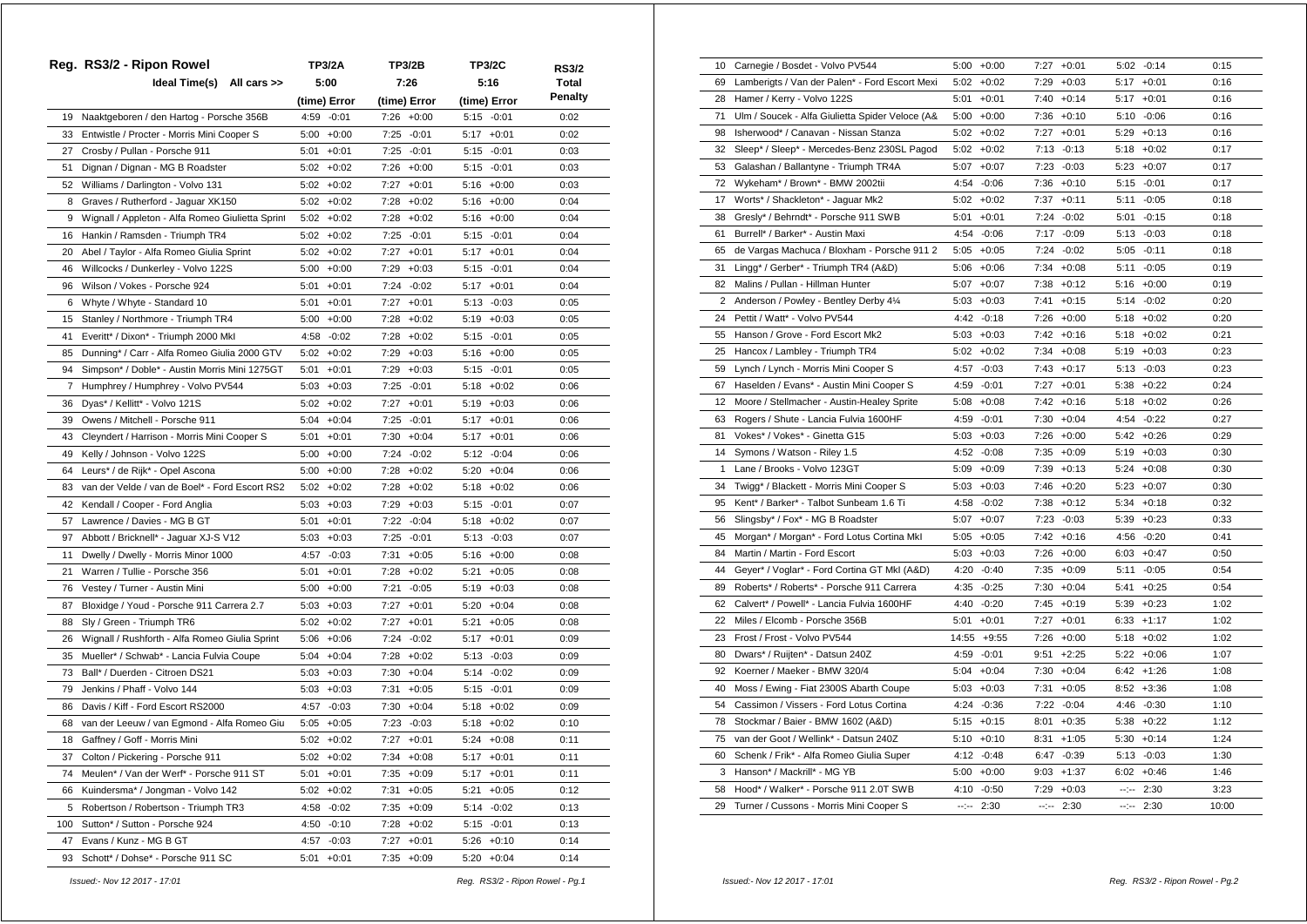|                   | Reg. RS3/3 - Hambleton Hills              | <b>TP3/3A</b>   | <b>TP3/3B</b>   | <b>TP3/3C</b>   | <b>TP3/3D</b>   | <b>TP3/3E</b>   | TP3/3F          | <b>TP3/3G</b>   | <b>TP3/3H</b>   | <b>RS3/3</b> |
|-------------------|-------------------------------------------|-----------------|-----------------|-----------------|-----------------|-----------------|-----------------|-----------------|-----------------|--------------|
|                   | Ideal Time(s) All cars >>                 | 1:38            | 2:00            | 2:19            | 2:52            | 2:09            | 4:22            | 4:40            | 5:48            | Total        |
|                   |                                           | (time) Error    | (time) Error    | (time) Error    | (time) Error    | (time) Error    | (time) Error    | (time) Error    | (time) Error    | Penalty      |
| 37                | Colton / Pickering - Porsche 911          | 1:37<br>$-0:01$ | $2:00 + 0:00$   | $2:20 +0:01$    | $2:50 - 0:02$   | $2:13 + 0:04$   | 4:21 -0:01      | $4:40 + 0:00$   | $5:49 +0:01$    | 0:10         |
| 21                | Warren / Tullie - Porsche 356             | 1:36<br>$-0:02$ | 2:01<br>$+0:01$ | 2:17<br>$-0:02$ | $2:54 +0:02$    | $2:15 + 0:06$   | 4:23<br>$+0:01$ | 4:39<br>$-0:01$ | $5:49 +0:01$    | 0:16         |
| 98                | Isherwood* / Canavan - Nissan Stanza      | 1:37<br>$-0:01$ | 2:02<br>$+0:02$ | $-0:01$<br>2:18 | 2:54<br>$+0:02$ | $2:14 + 0:05$   | 4:26<br>$+0:04$ | $4:41 + 0:01$   | 5:47<br>$-0:01$ | 0:17         |
| 33                | Entwistle / Procter - Morris Mini Cooper  | 1:37<br>$-0:01$ | 1:59<br>$-0:01$ | 2:19<br>$+0:00$ | 2:51<br>$-0:01$ | 2:15<br>$+0:06$ | 4:14<br>$-0:08$ | 4:39<br>$-0:01$ | 5:47<br>$-0:01$ | 0:19         |
| 51                | Dignan / Dignan - MG B Roadster           | 1:35<br>$-0:03$ | 2:02<br>$+0:02$ | 2:19<br>$+0:00$ | 2:50<br>$-0:02$ | 2:11<br>$+0:02$ | 4:27<br>$+0:05$ | 4:37<br>$-0:03$ | 5:45<br>$-0:03$ | 0:20         |
| 20                | Abel / Taylor - Alfa Romeo Giulia Sprint  | 1:33<br>$-0:05$ | 2:01<br>$+0:01$ | $-0:03$<br>2:16 | 2:50<br>$-0:02$ | 2:11<br>$+0:02$ | 4:16<br>$-0:06$ | 4:42<br>$+0:02$ | 5:46<br>$-0:02$ | 0:23         |
| 9                 | Wignall / Appleton - Alfa Romeo Giuliett  | 1:36<br>$-0:02$ | $+0:00$<br>2:00 | 2:21<br>$+0:02$ | $-0:02$<br>2:50 | $+0:05$<br>2:14 | $+0:02$<br>4:24 | $+0:01$<br>4:41 | $-0:01$<br>5:47 | 0:25         |
| 96                | Wilson / Vokes - Porsche 924              | 1:36<br>$-0:02$ | 1:59<br>$-0:01$ | 2:16<br>$-0:03$ | 2:53<br>$+0:01$ | 2:09<br>$+0:00$ | 4:17<br>$-0:05$ | 4:43<br>$+0:03$ | 5:48<br>$+0:00$ | 0:25         |
| 43                | Cleyndert / Harrison - Morris Mini Coope  | 1:38<br>$+0:00$ | 2:06<br>$+0:06$ | 2:19<br>$+0:00$ | 2:53<br>$+0:01$ | 2:19<br>$+0:10$ | 4:07<br>$-0:15$ | 4:39<br>$-0:01$ | 5:47<br>$-0:01$ | 0:34         |
| 10                | Carnegie / Bosdet - Volvo PV544           | 1:36<br>$-0:02$ | 1:59<br>$-0:01$ | 2:20<br>$+0:01$ | 2:49<br>$-0:03$ | 2:13<br>$+0:04$ | 4:09<br>$-0:13$ | 4:49<br>$+0:09$ | 5:46<br>$-0:02$ | 0:35         |
| 69                | Lamberigts / Van der Palen* - Ford Esco   | 1:40<br>$+0:02$ | $+0:06$<br>2:06 | $-0:04$<br>2:15 | 2:52<br>$+0:00$ | $-0:01$<br>2:08 | $-0:19$<br>4:03 | $+0:04$<br>4:44 | $-0:02$<br>5:46 | 0:38         |
| 85                | Dunning* / Carr - Alfa Romeo Giulia 200   | 1:28<br>$-0:10$ | 2:03<br>$+0:03$ | $+0:01$<br>2:20 | 2:54<br>$+0:02$ | $+0:12$<br>2:21 | $-0:04$<br>4:18 | 4:42<br>$+0:02$ | 5:44<br>$-0:04$ | 0:38         |
| $\mathbf{1}$      | Lane / Brooks - Volvo 123GT               | 1:37<br>$-0:01$ | $+0:01$<br>2:01 | $-0:03$<br>2:16 | $+0:05$<br>2:57 | 2:11<br>$+0:02$ | $-0:01$<br>4:21 | $-0:25$<br>4:15 | 5:51<br>$+0:03$ | 0:41         |
| 18                | Gaffney / Goff - Morris Mini              | 1:34<br>$-0:04$ | $+0:06$<br>2:06 | $-0:05$<br>2:14 | 2:52<br>$+0:00$ | $+0:06$<br>2:15 | $-0:17$<br>4:05 | 4:36<br>$-0:04$ | 5:45<br>$-0:03$ | 0:45         |
| 27                | Crosby / Pullan - Porsche 911             | $-0:02$<br>1:36 | 1:57<br>$-0:03$ | 2:18<br>$-0:01$ | $-0:01$<br>2:51 | $2:14 + 0:05$   | 4:51<br>$+0:29$ | $4:44 + 0:04$   | $-0:01$<br>5:47 | 0:46         |
| 86                | Davis / Kiff - Ford Escort RS2000         | 1:37<br>$-0:01$ | $-0:04$<br>1:56 | $-0:02$<br>2:17 | 2:55<br>$+0:03$ | $+0:05$<br>2:14 | $-0:17$<br>4:05 | 4:27<br>$-0:13$ | $-0:03$<br>5:45 | 0:48         |
| 26                | Wignall / Rushforth - Alfa Romeo Giulia   | 1:35<br>$-0:03$ | 2:06<br>$+0:06$ | $-0:08$<br>2:11 | 2:49<br>$-0:03$ | 2:21<br>$+0:12$ | 4:24<br>$+0:02$ | 4:47<br>$+0:07$ | 5:40<br>$-0:08$ | 0:49         |
| 16                | Hankin / Ramsden - Triumph TR4            | 1:39<br>$+0:01$ | 2:04<br>$+0:04$ | $-0:02$<br>2:17 | 2:54<br>$+0:02$ | 2:17<br>$+0:08$ | 4:09<br>$-0:13$ | 4:21<br>$-0:19$ | 5:49<br>$+0:01$ | 0:50         |
| 39                | Owens / Mitchell - Porsche 911            | 1:30<br>$-0:08$ | 2:10<br>$+0:10$ | $-0:03$<br>2:16 | 2:54<br>$+0:02$ | 2:20<br>$+0:11$ | 4:20<br>$-0:02$ | 4:37<br>$-0:03$ | 5:50<br>$+0:02$ | 0:51         |
| 67                | Haselden / Evans* - Austin Mini Cooper    | 1:38<br>$+0:00$ | 1:59<br>$-0:01$ | 2:22<br>$+0:03$ | 2:56<br>$+0:04$ | 2:28<br>$+0:19$ | 4:07<br>$-0:15$ | 4:34<br>$-0:06$ | 5:49<br>$+0:01$ | 0:59         |
| $\overline{2}$    | Anderson / Powley - Bentley Derby 41/4    | 1:35<br>$-0:03$ | 2:12<br>$+0:12$ | 2:10<br>$-0:09$ | 2:51<br>$-0:01$ | 2:26<br>$+0:17$ | 4:08<br>$-0:14$ | 4:34<br>$-0:06$ | 5:46<br>$-0:02$ | 1:04         |
| 62                | Calvert* / Powell* - Lancia Fulvia 1600H  | 1:28<br>$-0:10$ | 2:11<br>$+0:11$ | 2:21<br>$+0:02$ | 2:44<br>$-0:08$ | 2:26<br>$+0:17$ | $-0:11$<br>4:11 | 4:37<br>$-0:03$ | 5:43<br>$-0:05$ | 1:07         |
| 87                | Bloxidge / Youd - Porsche 911 Carrera 2   | 1:42<br>$+0:04$ | 2:09<br>$+0:09$ | $-0:04$<br>2:15 | 2:51<br>$-0:01$ | 2:11<br>$+0:02$ | $-0:23$<br>3:59 | 4:25<br>$-0:15$ | 5:38<br>$-0:10$ | 1:08         |
| 81                | Vokes* / Vokes* - Ginetta G15             | 1:30<br>$-0:08$ | $+0:04$<br>2:04 | $-0:04$<br>2:15 | $-0:07$<br>2:45 | 2:18<br>$+0:09$ | 4:20<br>$-0:02$ | 4:33<br>$-0:07$ | 5:20<br>$-0:28$ | 1:09         |
| 6                 | Whyte / Whyte - Standard 10               | 1:37<br>$-0:01$ | 2:22<br>$+0:22$ | 2:15<br>$-0:04$ | 2:59<br>$+0:07$ | 2:32<br>$+0:23$ | 4:16<br>$-0:06$ | 4:34<br>$-0:06$ | 5:49<br>$+0:01$ | 1:10         |
| 57                | Lawrence / Davies - MG B GT               | 1:35<br>$-0:03$ | 2:06<br>$+0:06$ | $-0:10$<br>2:09 | 2:48<br>$-0:04$ | 2:20<br>$+0:11$ | $+0:11$<br>4:33 | $+0:24$<br>5:04 | 5:51<br>$+0:03$ | 1:12         |
| 75                | van der Goot / Wellink* - Datsun 240Z     | 1:41<br>$+0:03$ | 2:08<br>$+0:08$ | 2:15<br>$-0:04$ | $+0:07$<br>2:59 | 2:18<br>$+0:09$ | 4:34<br>$+0:12$ | $+0:07$<br>4:47 | 5:26<br>$-0:22$ | 1:12         |
| 53                | Galashan / Ballantyne - Triumph TR4A      | 1:32<br>$-0:06$ | 2:06<br>$+0:06$ | 2:09<br>$-0:10$ | 2:35<br>$-0:17$ | 2:21<br>$+0:12$ | $+0:18$<br>4:40 | 4:44<br>$+0:04$ | 5:52<br>$+0:04$ | 1:17         |
| 79                | Jenkins / Phaff - Volvo 144               | 1:36<br>$-0:02$ | 2:14<br>$+0:14$ | 2:20<br>$+0:01$ | 2:53<br>$+0:01$ | 2:19<br>$+0:10$ | $+0:29$<br>4:51 | 4:57<br>$+0:17$ | 5:45<br>$-0:03$ | 1:17         |
| 55                | Hanson / Grove - Ford Escort Mk2          | 1:33<br>$-0:05$ | $+0:09$<br>2:09 | $+0:23$<br>2:42 | $-0:06$<br>2:46 | 2:23<br>$+0:14$ | $-0:06$<br>4:16 | $+0:12$<br>4:52 | $-0:04$<br>5:44 | 1:19         |
| 74                | Meulen* / Van der Werf* - Porsche 911     | 1:35<br>$-0:03$ | $+0:11$<br>2:11 | $-0:02$<br>2:17 | 2:54<br>$+0:02$ | 2:18<br>$+0:09$ | 4:57<br>$+0:35$ | $+0:01$<br>4:41 | 5:31<br>$-0:17$ | 1:20         |
| 65                | de Vargas Machuca / Bloxham - Porsch      | 1:37<br>$-0:01$ | $+0:02$<br>2:02 | $-0:01$<br>2:18 | $+0:03$<br>2:55 | $2:18 + 0:09$   | $-0:01$<br>4:21 | $9:44 + 5:04$   | $-0:04$<br>5:44 | 1:21         |
| 8                 | Graves / Rutherford - Jaquar XK150        | 1:34<br>$-0:04$ | $+0:08$<br>2:08 | 2:27<br>$+0:08$ | 2:59<br>$+0:07$ | 2:23<br>$+0:14$ | 4:18<br>$-0:04$ | 4:23<br>$-0:17$ | 5:26<br>$-0:22$ | 1:24         |
| 73                | Ball* / Duerden - Citroen DS21            | 1:33<br>$-0:05$ | $+0:13$<br>2:13 | 2:22<br>$+0:03$ | 2:57<br>$+0:05$ | $2:35 + 0:26$   | $-0.05$<br>4:17 | 4:18<br>$-0:22$ | $-0:07$<br>5:41 | 1:26         |
| 56                | Slingsby* / Fox* - MG B Roadster          | 1:29<br>$-0:09$ | 2:21<br>$+0:21$ | 2:17<br>$-0:02$ | 2:38<br>$-0:14$ | 2:24<br>$+0:15$ | 4:27<br>$+0:05$ | 4:18<br>$-0:22$ | 5:47<br>$-0:01$ | 1:29         |
| 23                | Frost / Frost - Volvo PV544               | 1:38<br>$+0:00$ | $+0:03$<br>2:03 | $+0:01$<br>2:20 | 5:08<br>$+2:16$ | $+0:11$<br>2:20 | $+0:01$<br>4:23 | $+0:07$<br>4:47 | 5:55<br>$+0:07$ | 1:30         |
| $\overline{7}$    | Humphrey / Humphrey - Volvo PV544         | 1:36<br>$-0:02$ | $+0:04$<br>2:04 | 2:14<br>$-0:05$ | 4:51<br>$+1:59$ | 2:10<br>$+0:01$ | 4:22<br>$+0:00$ | 4:33<br>$-0:07$ | 5:36<br>$-0:12$ | 1:31         |
| 19                | Naaktgeboren / den Hartog - Porsche 3!    | 1:33<br>$-0:05$ | $+0:09$<br>2:09 | $-0:01$<br>2:18 | 2:55<br>$+0:03$ | 2:26<br>$+0:17$ | 4:51<br>$+0:29$ | $-0:25$<br>4:15 | 5:44<br>$-0:04$ | 1:33         |
| 59                | Lynch / Lynch - Morris Mini Cooper S      | 1:37<br>$-0:01$ | 2:09<br>$+0:09$ | 2:52<br>$+0:33$ | 2:49<br>$-0:03$ | 2:14<br>$+0:05$ | 4:34<br>$+0:12$ | 4:40<br>$+0:00$ | 5:18<br>$-0:30$ | 1:33         |
| 34                | Twigg* / Blackett - Morris Mini Cooper S  | 1:35<br>$-0:03$ | $+0:09$<br>2:09 | 2:59<br>$+0:40$ | 2:48<br>$-0:04$ | 2:22<br>$+0:13$ | $+0:09$<br>4:31 | 4:35<br>$-0:05$ | 5:37<br>$-0:11$ | 1:34         |
| $12 \overline{ }$ | Moore / Stellmacher - Austin-Healey Spi   | 1:30<br>$-0:08$ | $+0:08$<br>2:08 | 2:26<br>$+0:07$ | $+0:05$<br>2:57 | 2:18<br>$+0:09$ | $+0:00$<br>4:22 | $+0:16$<br>4:56 | 6:31<br>$+0:43$ | 1:36         |
| 61                | Burrell* / Barker* - Austin Maxi          | 1:33<br>$-0:05$ | 2:20<br>$+0:20$ | 2:20<br>$+0:01$ | 2:48<br>$-0:04$ | 2:28<br>$+0:19$ | 4:31<br>$+0:09$ | 5:10<br>$+0:30$ | 5:33<br>$-0:15$ | 1:43         |
| 71                | Ulm / Soucek - Alfa Giulietta Spider Velo | 1:36<br>$-0:02$ | $+0:14$<br>2:14 | 2:27<br>$+0:08$ | 2:58<br>$+0:06$ | $+0:20$<br>2:29 | $-0:20$<br>4:02 | $-0:34$<br>4:06 | $+0:01$<br>5:49 | 1:45         |
|                   | 36 Dyas* / Kellitt* - Volvo 121S          | 1:39<br>$+0:01$ | 1:55<br>$-0:05$ | 2:23<br>$+0:04$ | $4:17 +1:25$    | 2:31<br>$+0:22$ | 4:19<br>$-0:03$ | 4:32<br>$-0:08$ | 5:51<br>$+0:03$ | 1:46         |

 *Issued:- Nov 12 2017 - 17:01 Reg. RS3/3 - Hambleton Hills - Pg.1*

| Everitt* / Dixon* - Triumph 2000 MkI<br>41    | 1:37<br>$-0:01$      | $+0:20$<br>2:20   | $2:52 +0:33$         | $2:52 +0:00$    | $2:32 + 0:23$   | $4:22 +0:00$    | 4:20<br>$-0:20$  | 5:48<br>$+0:00$ | 1:47  |
|-----------------------------------------------|----------------------|-------------------|----------------------|-----------------|-----------------|-----------------|------------------|-----------------|-------|
| 76                                            | 1:33                 | 2:16              | 2:18                 | 2:53            | 2:23            | 4:50            | 3:59             | 5:45            | 1:49  |
| Vestev / Turner - Austin Mini                 | $-0:05$              | $+0:16$           | $-0:01$              | $+0:01$         | $+0:14$         | $+0:28$         | $-0:41$          | $-0:03$         |       |
| van der Velde / van de Boel* - Ford Esc<br>83 | $+0:02$<br>1:40      | $+0:07$<br>2:07   | $2:19 + 0:00$        | 2:52<br>$+0:00$ | $+0:13$<br>2:22 | $6:08 +1:46$    | $-0:05$<br>4:35  | $-0:23$<br>5:25 | 1:50  |
| Sly / Green - Triumph TR6                     | 1:35                 | 2:09              | $-0:01$              | 2:58            | $+0:09$         | 4:10            | 5:20             | 5:15            | 1:53  |
| 88                                            | $-0:03$              | $+0:09$           | 2:18                 | $+0:06$         | 2:18            | $-0:12$         | $+0:40$          | $-0:33$         |       |
| 22<br>Miles / Elcomb - Porsche 356B           | $+0:00$<br>1:38      | $+0:02$<br>2:02   | 2:06<br>$-0:13$      | 3:06<br>$+0:14$ | $2:14 + 0:05$   | 4:17<br>$-0:05$ | $+1:52$<br>6:32  | $-0:14$<br>5:34 | 1:53  |
| Williams / Darlington - Volvo 131             | $-0:12$              | $+0:15$           | $+0:02$              | 2:51            | $+0:12$         | $+0:08$         | $+1:33$          | 5:43            | 1:55  |
| 52                                            | 1:26                 | 2:15              | 2:21                 | $-0:01$         | 2:21            | 4:30            | 6:13             | $-0:05$         |       |
| 17 Worts* / Shackleton* - Jaquar Mk2          | 1:34<br>$-0:04$      | 2:14<br>$+0:14$   | 2:24<br>$+0:05$      | 2:53<br>$+0:01$ | 2:30<br>$+0:21$ | $-0:09$<br>4:13 | 4:12<br>$-0:28$  | 5:13<br>$-0:35$ | 1:57  |
| 66                                            | 1:37                 | $+0:14$           | $-0:04$              | $+0:09$         | $+0:32$         | $-0:04$         | $-0:39$          | $+0:15$         | 1:58  |
| Kuindersma* / Jongman - Volvo 142             | $-0:01$              | 2:14              | 2:15                 | 3:01            | 2:41            | 4:18            | 4:01             | 6:03            |       |
| 94                                            | 1:36                 | 2:10              | 2:34                 | 2:51            | 2:25            | 4:29            | 5:54             | 5:56            | 1:59  |
| Simpson* / Doble* - Austin Morris Mini 1      | $-0:02$              | $+0:10$           | $+0:15$              | $-0:01$         | $+0:16$         | $+0:07$         | $+1:14$          | $+0:08$         |       |
| 49                                            | 1:35                 | 1:59              | 2:19                 | $+1:33$         | 2:12            | 4:06            | 4:30             | 5:20            | 2:01  |
| Kelly / Johnson - Volvo 122S                  | $-0:03$              | $-0:01$           | $+0:00$              | 4:25            | $+0:03$         | $-0:16$         | $-0:10$          | $-0:28$         |       |
| Koerner / Maeker - BMW 320/4<br>92            | $-0:04$<br>1:34      | $+0:08$<br>2:08   | $+0:02$<br>2:21      | $+0:02$<br>2:54 | $2:16 + 0:07$   | $-0:01$<br>4:21 | $+1:41$<br>6:21  | $-0:38$<br>5:10 | 2:02  |
| 5                                             | 1:35                 | 2:16              | 2:12                 | $+0:12$         | 2:32            | 4:40            | 4:11             | 5:33            | 2:03  |
| Robertson / Robertson - Triumph TR3           | $-0:03$              | $+0:16$           | $-0:07$              | 3:04            | $+0:23$         | $+0:18$         | $-0:29$          | $-0:15$         |       |
| 15                                            | 1:28                 | 2:06              | 2:12                 | 2:52            | 2:18            | 4:36            | $+2:27$          | 5:29            | 2:05  |
| Stanley / Northmore - Triumph TR4             | $-0:10$              | $+0:06$           | $-0:07$              | $+0:00$         | $+0:09$         | $+0:14$         | 7:07             | $-0:19$         |       |
| 64                                            | 1:35                 | 1:58              | 1:57                 | 3:39            | 2:20            | $-0:25$         | 4:30             | 5:59            | 2:11  |
| Leurs* / de Rijk* - Opel Ascona               | $-0:03$              | $-0:02$           | $-0:22$              | $+0:47$         | $+0:11$         | 3:57            | $-0:10$          | $+0:11$         |       |
| 68                                            | 1:30                 | $+0:12$           | 2:31                 | $-0:07$         | $+0:12$         | $-0:13$         | $-0:08$          | 6:55            | 2:12  |
| van der Leeuw / van Egmond - Alfa Ron         | $-0:08$              | 2:12              | $+0:12$              | 2:45            | 2:21            | 4:09            | 4:32             | $+1:07$         |       |
| 80                                            | 1:34                 | 2:09              | 3:01                 | 2:59            | 2:26            | 4:22            | 4:14             | 5:18            | 2:15  |
| Dwars* / Ruiiten* - Datsun 240Z               | $-0:04$              | $+0:09$           | $+0:42$              | $+0:07$         | $+0:17$         | $+0:00$         | $-0:26$          | $-0:30$         |       |
| 28                                            | $+0:05$              | 2:14              | 3:46                 | $-0:02$         | 2:24            | 4:52            | $-0:05$          | 5:59            | 2:22  |
| Hamer / Kerry - Volvo 122S                    | 1:43                 | $+0:14$           | $+1:27$              | 2:50            | $+0:15$         | $+0:30$         | 4:35             | $+0:11$         |       |
| 42                                            | 1:35                 | $+0:15$           | $+0:06$              | $+2:26$         | $+0:15$         | 4:27            | $-0:33$          | $+0:08$         | 2:25  |
| Kendall / Cooper - Ford Anglia                | $-0:03$              | 2:15              | 2:25                 | 5:18            | 2:24            | $+0:05$         | 4:07             | 5:56            |       |
| 11                                            | $+0:02$              | 2:32              | 2:29                 | 3:16            | $+0:37$         | $-0:05$         | $-0:05$          | 5:16            | 2:27  |
| Dwelly / Dwelly - Morris Minor 1000           | 1:40                 | $+0:32$           | $+0:10$              | $+0:24$         | 2:46            | 4:17            | 4:35             | $-0:32$         |       |
| 24                                            | 1:22                 | 2:30              | 2:20                 | $-0:21$         | 2:28            | 4:45            | 4:26             | 5:25            | 2:27  |
| Pettit / Watt* - Volvo PV544                  | $-0:16$              | $+0:30$           | $+0:01$              | 2:31            | $+0:19$         | $+0:23$         | $-0:14$          | $-0:23$         |       |
| 82                                            | 1:28                 | 2:28              | 2:21                 | $+0:05$         | 2:38            | 5:20            | 4:22             | 5:50            | 2:32  |
| Malins / Pullan - Hillman Hunter              | $-0:10$              | $+0:28$           | $+0:02$              | 2:57            | $+0:29$         | $+0:58$         | $-0:18$          | $+0:02$         |       |
| 93                                            | $+0:04$              | 2:06              | 2:53                 | 3:00            | 2:42            | 4:01            | 4:58             | $-0:31$         | 2:35  |
| Schott* / Dohse* - Porsche 911 SC             | 1:42                 | $+0:06$           | $+0:34$              | $+0:08$         | $+0:33$         | $-0:21$         | $+0:18$          | 5:17            |       |
| 63                                            | 1:35                 | $+0:20$           | $+0:22$              | 3:30            | 2:58            | $+0:03$         | $-0:20$          | 5:50            | 2:37  |
| Rogers / Shute - Lancia Fulvia 1600HF         | $-0:03$              | 2:20              | 2:41                 | $+0:38$         | $+0:49$         | 4:25            | 4:20             | $+0:02$         |       |
| 97                                            | 1:29                 | 2:14              | 2:45                 | 2:46            | 2:23            | 3:57            | $-0:28$          | 5:12            | 2:38  |
| Abbott / Bricknell* - Jaquar XJ-S V12         | $-0:09$              | $+0:14$           | $+0:26$              | $-0:06$         | $+0:14$         | $-0:25$         | 4:12             | $-0:36$         |       |
| 72                                            | $+0:01$              | 2:10              | $+0:14$              | 2:51            | $+0:15$         | $+0:38$         | $+3:26$          | $-0:23$         | 2:42  |
| Wykeham* / Brown* - BMW 2002tii               | 1:39                 | $+0:10$           | 2:33                 | $-0:01$         | 2:24            | 5:00            | 8:06             | 5:25            |       |
| 31                                            | 1:46                 | 2:15              | 3:00                 | 3:02            | 2:31            | 5:09            | 4:52             | 6:07            | 2:54  |
| Lingg* / Gerber* - Triumph TR4 (A&D)          | $+0:08$              | $+0:15$           | $+0:41$              | $+0:10$         | $+0:22$         | $+0:47$         | $+0:12$          | $+0:19$         |       |
| 47                                            | $+0:03$              | 2:24              | 2:39                 | $+0:20$         | $+0:40$         | 4:00            | $+0:00$          | 5:02            | 2:55  |
| Evans / Kunz - MG B GT                        | 1:41                 | $+0:24$           | $+0:20$              | 3:12            | 2:49            | $-0:22$         | 4:40             | $-0:46$         |       |
| 100                                           | $+0:06$              | 2:46              | 2:34                 | $+0:23$         | $+0:38$         | 4:33            | $+0:06$          | $+0:31$         | 2:56  |
| Sutton* / Sutton - Porsche 924                | 1:44                 | $+0:46$           | $+0:15$              | 3:15            | 2:47            | $+0:11$         | 4:46             | 6:19            |       |
| 54                                            | 1:45                 | 2:47              | 2:35                 | 3:13            | $+0:35$         | 4:25            | 4:18             | 5:22            | 2:57  |
| Cassimon / Vissers - Ford Lotus Cortina       | $+0:07$              | $+0:47$           | $+0:16$              | $+0:21$         | 2:44            | $+0:03$         | $-0:22$          | $-0:26$         |       |
| 46                                            | 1:30                 | $+0:14$           | $+0:41$              | $+2:03$         | $+0:28$         | 4:31            | 4:44             | 5:28            | 3:04  |
| Willcocks / Dunkerley - Volvo 122S            | $-0:08$              | 2:14              | 3:00                 | 4:55            | 2:37            | $+0:09$         | $+0:04$          | $-0:20$         |       |
| 14                                            | 1:35                 | 2:20              | 3:15                 | 2:54            | 2:28            | $-0:21$         | 4:34             | 7:16            | 3:07  |
| Symons / Watson - Riley 1.5                   | $-0:03$              | $+0:20$           | $+0:56$              | $+0:02$         | $+0:19$         | 4:01            | $-0:06$          | $+1:28$         |       |
| 84                                            | 1:28                 | $+4:42$           | $+0:11$              | 3:32            | 2:39            | 4:34            | $-0:19$          | 5:34            | 3:16  |
| Martin / Martin - Ford Escort                 | $-0:10$              | 6:42              | 2:30                 | $+0:40$         | $+0:30$         | $+0:12$         | 4:21             | $-0:14$         |       |
| 40                                            | $+0:09$              | 2:36              | $+0:09$              | $+0:19$         | $+0:37$         | $+0:23$         | $-0:54$          | $-0:21$         | 3:28  |
| Moss / Ewing - Fiat 2300S Abarth Coupe        | 1:47                 | $+0:36$           | 2:28                 | 3:11            | 2:46            | 4:45            | 3:46             | 5:27            |       |
| 60                                            | $+0:03$              | 2:25              | 2:41                 | $+0:18$         | 2:42            | 4:13            | $-0:39$          | 4:36            | 3:29  |
| Schenk / Frik* - Alfa Romeo Giulia Supe       | 1:41                 | $+0:25$           | $+0:22$              | 3:10            | $+0:33$         | $-0:09$         | 4:01             | $-1:12$         |       |
| Hancox / Lambley - Triumph TR4                | 1:37                 | $+0:05$           | 2:18                 | $+55:46$        | $+0:24$         | 4:19            | $-1:14$          | 4:15            | 3:34  |
| 25                                            | $-0:01$              | 2:05              | $-0:01$              | 58:38           | 2:33            | $-0:03$         | 3:26             | $-1:33$         |       |
| 35                                            | 1:41                 | 2:16              | 3:57                 | 2:48            | 2:18            | 4:08            | 3:42             | 4:53            | 3:39  |
| Mueller* / Schwab* - Lancia Fulvia Cour       | $+0:03$              | $+0:16$           | $+1:38$              | $-0:04$         | $+0:09$         | $-0:14$         | $-0:58$          | $-0:55$         |       |
| 38                                            | 1:23                 | 2:19              | $+0:17$              | $+5:24$         | 2:28            | $+0:21$         | $-0:57$          | $-0:33$         | 4:01  |
| Gresly* / Behrndt* - Porsche 911 SWB          | $-0:15$              | $+0:19$           | 2:36                 | 8:16            | $+0:19$         | 4:43            | 3:43             | 5:15            |       |
| 95                                            | 1:35                 | $+0:16$           | $+0:03$              | $+0:20$         | $+0:32$         | $+0:54$         | $-0:54$          | $-1:29$         | 4:02  |
| Kent* / Barker* - Talbot Sunbeam 1.6 Ti       | $-0:03$              | 2:16              | 2:22                 | 3:12            | 2:41            | 5:16            | 3:46             | 4:19            |       |
| 89                                            | 1:38                 | 2:16              | $+2:30$              | 2:49            | 2:23            | 4:14            | 2:30             | 0:00            | 4:11  |
| Roberts* / Roberts* - Porsche 911 Carre       | $+0:00$              | $+0:16$           | 4:49                 | $-0:03$         | $+0:14$         | $-0:08$         | $-2 - 2 - 1 = 0$ | $-10 - 10$      |       |
| 58                                            | 2:17                 | $+0:37$           | 2:31                 | $+1:26$         | $+0:41$         | 4:04            | 4:32             | 5:06            | 4:17  |
| Hood* / Walker* - Porsche 911 2.0T SW         | $+0:39$              | 2:37              | $+0:12$              | 4:18            | 2:50            | $-0:18$         | $-0:08$          | $-0:42$         |       |
| Stockmar / Baier - BMW 1602 (A&D)             | $+0:02$              | 2:33              | $+1:54$              | 3:25            | $+0:39$         | 4:03            | 4:54             | $+3:50$         | 4:20  |
| 78                                            | 1:40                 | $+0:33$           | 4:13                 | $+0:33$         | 2:48            | $-0:19$         | $+0:14$          | 9:38            |       |
| 44                                            | $+0:06$              | 2:26              | $+0:22$              | $+0:41$         | $+0:32$         | 2:30            | 0:00             | $-0:18$         | 4:55  |
| Geyer* / Voglar* - Ford Cortina GT MkI (      | 1:44                 | $+0:26$           | 2:41                 | 3:33            | 2:41            | $-10 - 10$      | $-2 - 1$         | 5:30            |       |
| Morgan* / Morgan* - Ford Lotus Cortina        | 1:44                 | $+0:36$           | $+1:06$              | $+0:24$         | $+0:20$         | $+6:50$         | 2:30             | 0:00            | 5:56  |
| 45                                            | $+0:06$              | 2:36              | 3:25                 | 3:16            | 2:29            | 11:12           | $-2 - 2 - 1$     | $-2 - 2 - 1$    |       |
| 32                                            | 1:28                 | $+0:15$           | $+0:42$              | 3:06            | $+0:32$         | 2:30            | 2:30             | 0:00            | 6:53  |
| Sleep* / Sleep* - Mercedes-Benz 230SL         | $-0:10$              | 2:15              | 3:01                 | $+0:14$         | 2:41            | $-2 - 1 - 1$    | $-1 - 1$         | $-2 - 1$        |       |
| 3                                             | 2:30                 | 2:30              | 2:30                 | 2:30            | 0:00            | 6:13            | 5:43             | 6:32            | 12:44 |
| Hanson* / Mackrill* - MG YB                   | $-2 - 2 - 1$         | $-2 - 2 - 1$      | $-2 - 2 - 1$         | $-2 - 1$        | angan           | $+1:51$         | $+1:03$          | $+0:44$         |       |
| 29 Turner / Cussons - Morris Mini Cooper S    | 2:30<br>$-2 - 2 - 1$ | 2:30<br>$-25 - 1$ | 2:30<br>$-1 - 1 - 1$ | $-:- 2:30$      | $-:- 2:30$      | $-:- 2:30$      | $-:- 2:30$       | $-:- 2:30$      | 22:30 |
|                                               |                      |                   |                      |                 |                 |                 |                  |                 |       |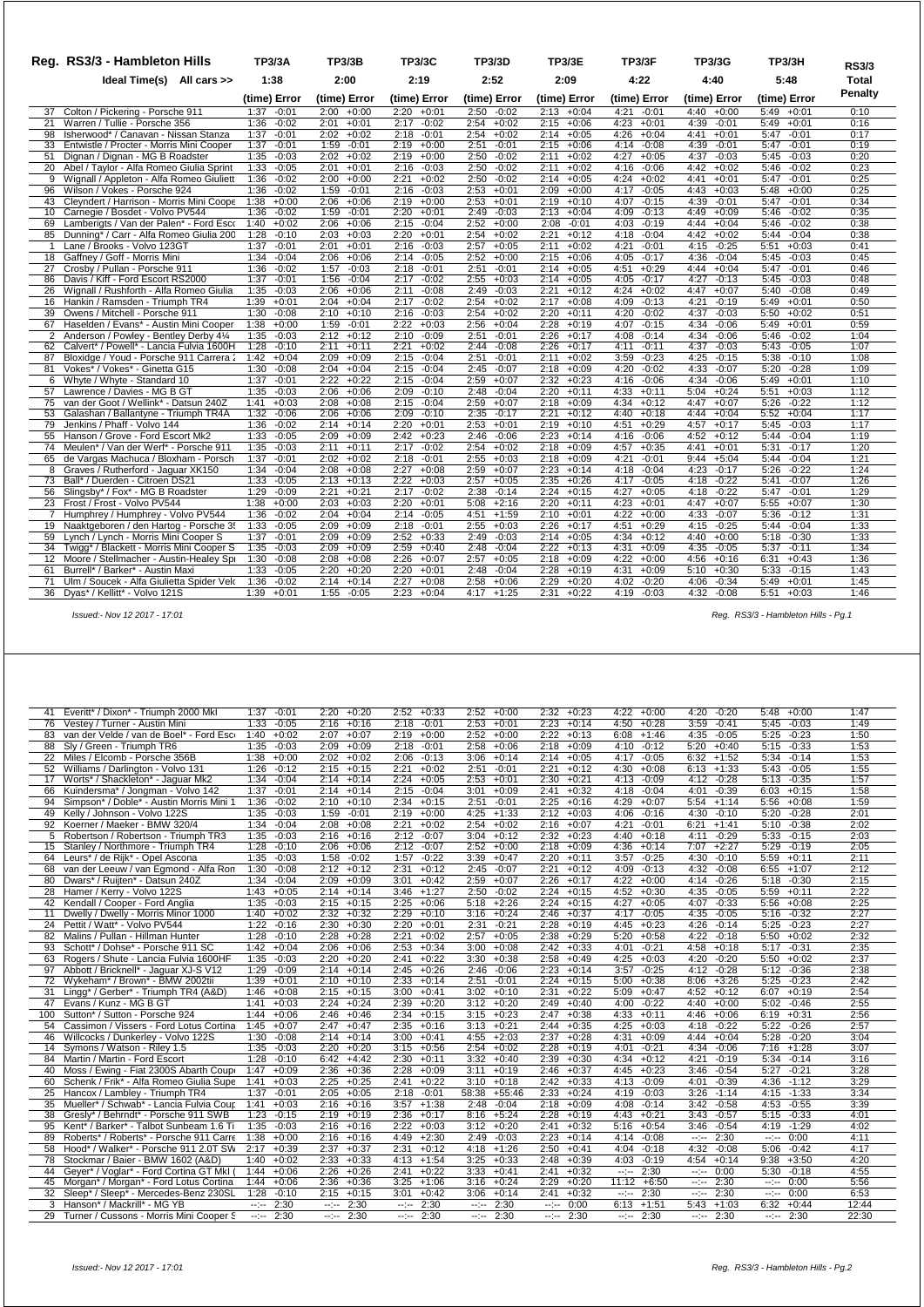|                 | Reg. RS3/4 - Bramham Park                | <b>TP3/4A</b>   | <b>TP3/4B</b>   | <b>TP3/4C</b>   | <b>TP3/4D</b>   | <b>TP3/4E</b>   | <b>TP3/4F</b>   | <b>TP3/4G</b>   | <b>TP3/4H</b>                    | <b>RS3/4</b> |
|-----------------|------------------------------------------|-----------------|-----------------|-----------------|-----------------|-----------------|-----------------|-----------------|----------------------------------|--------------|
|                 | Ideal Time(s) All cars >>                | 2:14            | 1:36            | 2:39            | 1:12            | 1:36            | 2:00            | 1:48            | 1:34                             | <b>Total</b> |
|                 |                                          | (time) Error    | (time) Error    | (time) Error    | (time) Error    | (time) Error    | (time) Error    | (time) Error    | (time) Error                     | Penalty      |
| 1               | Lane / Brooks - Volvo 123GT              | $2:15 + 0:01$   | $1:39 + 0:03$   | 2:41<br>$+0:02$ | $1:16 + 0:04$   | $1:36 + 0:00$   | $2:00 + 0:00$   | $1:49 + 0:01$   | $1:34 +0:00$                     | 0:11         |
| 27              | Crosby / Pullan - Porsche 911            | $2:15 + 0:01$   | 1:37<br>$+0:01$ | $-0:01$<br>2:38 | $1:16 + 0:04$   | 1:34<br>$-0:02$ | 1:58<br>$-0:02$ | 1:50<br>$+0:02$ | $-0:01$<br>1:33                  | 0:14         |
| 49              | Kelly / Johnson - Volvo 122S             | 2:14<br>$+0:00$ | 1:39<br>$+0:03$ | 2:39<br>$+0:00$ | 1:20<br>$+0:08$ | 1:34<br>$-0:02$ | 1:55<br>$-0:05$ | 1:48<br>$+0:00$ | 1:35<br>$+0:01$                  | 0:19         |
| 33              | Entwistle / Procter - Morris Mini Cooper | 2:14<br>$+0:00$ | 1:36<br>$+0:00$ | $-0:02$<br>2:37 | 1:22<br>$+0:10$ | 1:36<br>$+0:00$ | $-0:02$<br>1:58 | $+0:03$<br>1:51 | 1:28<br>$-0:06$                  | 0:23         |
| 96              | Wilson / Vokes - Porsche 924             | $2:14 + 0:00$   | $+0:00$<br>1:36 | 2:39<br>$+0:00$ | $1:26 + 0:14$   | 1:37<br>$+0:01$ | 1:56<br>$-0:04$ | $1:54 + 0:06$   | 1:34<br>$+0:00$                  | 0:25         |
| 85              | Dunning* / Carr - Alfa Romeo Giulia 200  | 2:14<br>$+0:00$ | $+0:03$<br>1:39 | 2:41<br>$+0:02$ | $+0:11$<br>1:23 | $-0:02$<br>1:34 | 1:59<br>$-0:01$ | 1:57<br>$+0:09$ | 1:34<br>$+0:00$                  | 0:28         |
| 69              | Lamberigts / Van der Palen* - Ford Esco  | 2:15<br>$+0:01$ | 1:39<br>$+0:03$ | 2:38<br>$-0:01$ | $1:18 + 0:06$   | 1:35<br>$-0:01$ | 2:11<br>$+0:11$ | 1:46<br>$-0:02$ | 1:29<br>$-0:05$                  | 0:30         |
| 9               | Wignall / Appleton - Alfa Romeo Giuliett | 2:14<br>$+0:00$ | 1:36<br>$+0:00$ | $-0:02$<br>2:37 | 1:27<br>$+0:15$ | 1:39<br>$+0:03$ | 1:58<br>$-0:02$ | 1:49<br>$+0:01$ | 1:42<br>$+0:08$                  | 0:31         |
| 51              | Dignan / Dignan - MG B Roadster          | 2:18<br>$+0:04$ | 1:36<br>$+0:00$ | $+0:01$<br>2:40 | 1:27<br>$+0:15$ | 1:45<br>$+0:09$ | 2:01<br>$+0:01$ | 1:52<br>$+0:04$ | 1:35<br>$+0:01$                  | 0:35         |
| 37              | Colton / Pickering - Porsche 911         | 2:16<br>$+0:02$ | $+0:01$<br>1:37 | $-0:03$<br>2:36 | $+0:23$<br>1:35 | $+0:00$<br>1:36 | $-0:02$<br>1:58 | 1:51<br>$+0:03$ | $-0:06$<br>1:28                  | 0:40         |
| 81              | Vokes* / Vokes* - Ginetta G15            | 2:10<br>$-0:04$ | 1:35<br>$-0:01$ | $+0:06$<br>2:45 | 1:28<br>$+0:16$ | 1:39<br>$+0:03$ | 2:01<br>$+0:01$ | 1:51<br>$+0:03$ | 1:41<br>$+0:07$                  | 0:41         |
| 98              | Isherwood* / Canavan - Nissan Stanza     | 2:18<br>$+0:04$ | 1:37<br>$+0:01$ | $+0:10$<br>2:49 | 1:23<br>$+0:11$ | 1:41<br>$+0:05$ | 1:58<br>$-0:02$ | 1:53<br>$+0:05$ | 1:39<br>$+0:05$                  | 0:43         |
| 39              | Owens / Mitchell - Porsche 911           | 2:18<br>$+0:04$ | 1:31<br>$-0:05$ | 2:44<br>$+0:05$ | $1:27 +0:15$    | 1:33<br>$-0:03$ | 2:09<br>$+0:09$ | 1:50<br>$+0:02$ | 1:36<br>$+0:02$                  | 0:45         |
| 86              | Davis / Kiff - Ford Escort RS2000        | 2:23<br>$+0:09$ | $+0:02$<br>1:38 | $+0:04$<br>2:43 | $1:24 +0:12$    | 1:44<br>$+0:08$ | $+0:01$<br>2:01 | 1:53<br>$+0:05$ | 1:38<br>$+0:04$                  | 0:45         |
| 29              | Turner / Cussons - Morris Mini Cooper S  | 1:53<br>$-0:21$ | 1:30<br>$-0:06$ | 2:42<br>$+0:03$ | $1:24 +0:12$    | $+0:01$<br>1:37 | $-0:04$<br>1:56 | 1:51<br>$+0:03$ | 1:33<br>$-0:01$                  | 0:51         |
| 18              | Gaffney / Goff - Morris Mini             | 2:19<br>$+0:05$ | 1:36<br>$+0:00$ | $+0:03$<br>2:42 | $1:34 + 0:22$   | 1:41<br>$+0:05$ | 2:07<br>$+0:07$ | 1:54<br>$+0:06$ | $1:38 + 0:04$                    | 0:52         |
| 10 <sup>°</sup> | Carnegie / Bosdet - Volvo PV544          | $+0:03$<br>2:17 | $+0:04$<br>1:40 | $+0:02$<br>2:41 | $1:48 + 0:36$   | $+0:04$<br>1:40 | $+0:00$<br>2:00 | $+0:05$<br>1:53 | 1:34<br>$+0:00$                  | 0:54         |
| 97              | Abbott / Bricknell* - Jaquar XJ-S V12    | $+0:00$<br>2:14 | 1:33<br>$-0:03$ | $+0:00$<br>2:39 | 1:52<br>$+0:40$ | $1:36 + 0:00$   | 1:58<br>$-0:02$ | 1:54<br>$+0:06$ | 1:39<br>$+0:05$                  | 0:56         |
| 57              | Lawrence / Davies - MG B GT              | 2:19<br>$+0:05$ | 1:38<br>$+0:02$ | $+0:08$<br>2:47 | 1:26<br>$+0:14$ | 1:45<br>$+0:09$ | 2:01<br>$+0:01$ | 1:58<br>$+0:10$ | $+0:08$<br>1:42                  | 0:57         |
| 52              | Williams / Darlington - Volvo 131        | 2:18<br>$+0:04$ | 1:36<br>$+0:00$ | 2:45<br>$+0:06$ | 1:26<br>$+0:14$ | 1:40<br>$+0:04$ | 2:05<br>$+0:05$ | 2:07<br>$+0:19$ | 1:40<br>$+0:06$                  | 0:58         |
| 8               | Graves / Rutherford - Jaquar XK150       | 2:31<br>$+0:17$ | $+0:04$<br>1:40 | $+0:01$<br>2:40 | 1:34<br>$+0:22$ | 1:37<br>$+0:01$ | 2:02<br>$+0:02$ | 1:59<br>$+0:11$ | 1:37<br>$+0:03$                  | 1:01         |
| 20              | Abel / Taylor - Alfa Romeo Giulia Sprint | $2:14 +0:00$    | 1:34<br>$-0:02$ | 2:38<br>$-0:01$ | 2:01<br>$+0:49$ | $1:36 + 0:00$   | 2:00<br>$+0:00$ | 1:56<br>$+0:08$ | 1:33<br>$-0:01$                  | 1:01         |
| 22              | Miles / Elcomb - Porsche 356B            | 2:11<br>$-0:03$ | 1:26<br>$-0:10$ | $-0:03$<br>2:36 | $+0:09$<br>1:21 | 1:32<br>$-0:04$ | $-0:13$<br>1:47 | $2:02 +0:14$    | $1:40 + 0:06$                    | 1:02         |
| 26              | Wignall / Rushforth - Alfa Romeo Giulia  | 2:19<br>$+0:05$ | 1:36<br>$+0:00$ | 2:38<br>$-0:01$ | $1:52 +0:40$    | 1:40<br>$+0:04$ | 2:02<br>$+0:02$ | 1:56<br>$+0:08$ | 1:37<br>$+0:03$                  | 1:03         |
| 16              | Hankin / Ramsden - Triumph TR4           | 2:29<br>$+0:15$ | $+0:09$<br>1:45 | $-0:08$<br>2:31 | $+0:19$<br>1:31 | 1:36<br>$+0:00$ | $-0:09$<br>1:51 | 1:49<br>$+0:01$ | 1:38<br>$+0:04$                  | 1:05         |
| 93              | Schott* / Dohse* - Porsche 911 SC        | 2:15<br>$+0:01$ | 1:42<br>$+0:06$ | 2:29<br>$-0:10$ | $+0:41$<br>1:53 | 1:37<br>$+0:01$ | 1:59<br>$-0:01$ | $+0:02$<br>1:50 | 1:37<br>$+0:03$                  | 1:05         |
| 34              | Twigg* / Blackett - Morris Mini Cooper S | 2:15<br>$+0:01$ | 1:36<br>$+0:00$ | $-0:04$<br>2:35 | $+0:41$<br>1:53 | 1:36<br>$+0:00$ | $-0:07$<br>1:53 | 2:01<br>$+0:13$ | 1:33<br>$-0:01$                  | 1:07         |
| 46              | Willcocks / Dunkerley - Volvo 122S       | 2:20<br>$+0:06$ | 1:38<br>$+0:02$ | 2:54<br>$+0:15$ | 1:27<br>$+0:15$ | 1:47<br>$+0:11$ | 2:03<br>$+0:03$ | 1:59<br>$+0:11$ | 1:40<br>$+0:06$                  | 1:09         |
| 36              | Dyas* / Kellitt* - Volvo 121S            | 2:21<br>$+0:07$ | $+0:13$<br>1:49 | $+0:04$<br>2:43 | $+0:28$<br>1:40 | 1:33<br>$-0:03$ | 1:50<br>$-0:10$ | 1:48<br>$+0:00$ | 1:29<br>$-0:05$                  | 1:10         |
| 12              | Moore / Stellmacher - Austin-Healey Spi  | 2:15<br>$+0:01$ | 1:42<br>$+0:06$ | 2:51<br>$+0:12$ | $+0:29$<br>1:41 | 1:45<br>$+0:09$ | 2:00<br>$+0:00$ | $1:59 + 0:11$   | 1:31<br>$-0:03$                  | 1:11         |
| 65              | de Vargas Machuca / Bloxham - Porsch     | 2:27<br>$+0:13$ | 1:39<br>$+0:03$ | $-0:07$<br>2:32 | $1:47 + 0:35$   | $-0:05$<br>1:31 | $-0:03$<br>1:57 | 1:50<br>$+0:02$ | 1:31<br>$-0:03$                  | 1:11         |
| 80              | Dwars* / Ruijten* - Datsun 240Z          | 2:09<br>$-0:05$ | $+0:05$<br>1:41 | $+0:10$<br>2:49 | $1:22 +0:10$    | 1:44<br>$+0:08$ | 2:05<br>$+0:05$ | 2:01<br>$+0:13$ | 1:50<br>$+0:16$                  | 1:12         |
|                 | 15 Stanley / Northmore - Triumph TR4     | $+0:00$<br>2:14 | $+0:01$<br>1:37 | $+0:05$<br>2:44 | 1:29<br>$+0:17$ | 1:57<br>$+0:21$ | 2:11<br>$+0:11$ | $+0:12$<br>2:00 | $+0:07$<br>1:41                  | 1:14         |
| 19              | Naaktgeboren / den Hartog - Porsche 3!   | 2:16<br>$+0:02$ | 1:54<br>$+0:18$ | 2:36<br>$-0:03$ | 1:50<br>$+0:38$ | 1:37<br>$+0:01$ | 2:01<br>$+0:01$ | 1:53<br>$+0:05$ | 1:42<br>$+0:08$                  | 1:16         |
| 23              | Frost / Frost - Volvo PV544              | 2:20<br>$+0:06$ | 1:35<br>$-0:01$ | $+0:02$<br>2:41 | 1:54<br>$+0:42$ | 1:43<br>$+0:07$ | 2:00<br>$+0:00$ | 2:02<br>$+0:14$ | $+0:07$<br>1:41                  | 1:19         |
| 84              | Martin / Martin - Ford Escort            | 2:19<br>$+0:05$ | 1:39<br>$+0:03$ | 2:32<br>$-0:07$ | 1:56<br>$+0:44$ | 1:40<br>$+0:04$ | 1:58<br>$-0:02$ | 2:00<br>$+0:12$ | 1:36<br>$+0:02$                  | 1:19         |
| 88              | Sly / Green - Triumph TR6                | $+0:06$<br>2:20 | $+0:03$<br>1:39 | $-0:03$<br>2:36 | $+0:12$<br>1:24 | 1:38<br>$+0:02$ | $-0:03$<br>1:57 | $+0:51$<br>2:39 | $-0:03$<br>1:31                  | 1:23         |
| 72              | Wykeham* / Brown* - BMW 2002tii          | 2:19<br>$+0:05$ | 1:44<br>$+0:08$ | $2:55 + 0:16$   | $1:32 +0:20$    | $1:45 + 0:09$   | 2:02<br>$+0:02$ | 1:58<br>$+0:10$ | 1:49<br>$+0:15$                  | 1:25         |
| 53              | Galashan / Ballantyne - Triumph TR4A     | 2:14<br>$+0:00$ | 1:38<br>$+0:02$ | 2:44<br>$+0:05$ | 1:51<br>$+0:39$ | 1:51<br>$+0:15$ | 2:22<br>$+0:22$ | 1:51<br>$+0:03$ | 1:36<br>$+0:02$                  | 1:28         |
|                 | 92 Koerner / Maeker - BMW 320/4          | 2:19<br>$+0:05$ | $+0:04$<br>1:40 | $+0:03$<br>2:42 | $2:15 +1:03$    | $1:39 + 0:03$   | $+0:01$<br>2:01 | $1:53 + 0:05$   | 1:41<br>$+0:07$                  | 1:28         |
| 83              | van der Velde / van de Boel* - Ford Esci | 2:16<br>$+0:02$ | 1:59<br>$+0:23$ | 2:43<br>$+0:04$ | 1:23<br>$+0:11$ | 1:53<br>$+0:17$ | $+0:06$<br>2:06 | $+0:09$<br>1:57 | 1:52<br>$+0:18$                  | 1:30         |
| 87              | Bloxidge / Youd - Porsche 911 Carrera 2  | 2:23<br>$+0:09$ | 1:32<br>$-0:04$ | $-0:01$<br>2:38 | $1:18 + 0:06$   | 1:33<br>$-0:03$ | 5:22<br>$+3:22$ | $-0:01$<br>1:47 | 1:28<br>$-0:06$                  | 1:30         |
| 64              | Leurs* / de Rijk* - Opel Ascona          | 2:10<br>$-0:04$ | 1:26<br>$-0:10$ | $3:12 + 0:33$   | $1:17 + 0:05$   | 1:32<br>$-0:04$ | 1:51<br>$-0:09$ | 1:45<br>$-0:03$ | 1:59<br>$+0:25$                  | 1:33         |
| 74              | Meulen* / Van der Werf* - Porsche 911    | 2:17<br>$+0:03$ | 1:37<br>$+0:01$ | 2:35<br>$-0:04$ | 2:20<br>$+1:08$ | 1:41<br>$+0:05$ | 1:55<br>$-0:05$ | $+0:14$<br>2:02 | $+0:07$<br>1:41                  | 1:39         |
|                 |                                          |                 |                 |                 |                 |                 |                 |                 |                                  |              |
|                 | Issued:- Nov 12 2017 - 17:01             |                 |                 |                 |                 |                 |                 |                 | Reg. RS3/4 - Bramham Park - Pg.1 |              |

| 28             | Hamer / Kerry - Volvo 122S                  | 2:27<br>$+0:13$ | 1:38<br>$+0:02$ | 2:54<br>$+0:15$ | 1:38<br>$+0:26$      | 1:45<br>$+0:09$ | 2:16<br>$+0:16$      | 1:58<br>$+0:10$      | 1:43<br>$+0:09$   | 1:40 |
|----------------|---------------------------------------------|-----------------|-----------------|-----------------|----------------------|-----------------|----------------------|----------------------|-------------------|------|
| 75             | van der Goot / Wellink* - Datsun 240Z       | $+0:10$<br>2:24 | 1:46<br>$+0:10$ | $+0:02$<br>2:41 | 1:44<br>$+0:32$      | 1:53<br>$+0:17$ | 2:09<br>$+0:09$      | $+0:10$<br>1:58      | $+0:10$<br>1:44   | 1:40 |
| 31             | Lingg* / Gerber* - Triumph TR4 (A&D)        | 2:15<br>$+0:01$ | 1:39<br>$+0:03$ | 2:51<br>$+0:12$ | 1:33<br>$+0:21$      | 1:36<br>$+0:00$ | $+2:36$<br>4:36      | 1:56<br>$+0:08$      | 1:35<br>$+0:01$   | 1:46 |
| 62             | Calvert* / Powell* - Lancia Fulvia 1600H    | 2:21<br>$+0:07$ | 1:42<br>$+0:06$ | 2:41<br>$+0:02$ | $1:49 +0:37$         | 2:17<br>$+0:41$ | 2:05<br>$+0:05$      | 1:51<br>$+0:03$      | 1:40<br>$+0:06$   | 1:47 |
| 42             | Kendall / Cooper - Ford Anglia              | 2:16<br>$+0:02$ | 1:41<br>$+0:05$ | $+0:11$<br>2:50 | 1:31<br>$+0:19$      | 2:00<br>$+0:24$ | 2:13<br>$+0:13$      | 2:15<br>$+0:27$      | 1:42<br>$+0:08$   | 1:49 |
| 66             | Kuindersma* / Jongman - Volvo 142           | 2:20<br>$+0:06$ | 1:39<br>$+0:03$ | 2:54<br>$+0:15$ | 1:29<br>$+0:17$      | 1:50<br>$+0:14$ | $+0:12$<br>2:12      | $+0:27$<br>2:15      | 1:50<br>$+0:16$   | 1:50 |
| 79             | Jenkins / Phaff - Volvo 144                 | $+0:21$<br>2:35 | 1:43<br>$+0:07$ | $+0:05$<br>2:44 | 2:33<br>$+1:21$      | 1:46<br>$+0:10$ | 2:03<br>$+0:03$      | 1:52<br>$+0:04$      | $+0:07$<br>1:41   | 1:57 |
| 17             | Worts* / Shackleton* - Jaquar Mk2           | $+0:07$<br>2:21 | 1:48<br>$+0:12$ | 2:52<br>$+0:13$ | $+0:31$<br>1:43      | $+0:13$<br>1:49 | $+0:13$<br>2:13      | $+0:19$<br>2:07      | $+0:10$<br>1:44   | 1:58 |
| 25             | Hancox / Lambley - Triumph TR4              | $+0:00$<br>2:14 | 1:40<br>$+0:04$ | 2:51<br>$+0:12$ | 1:33<br>$+0:21$      | 1:51<br>$+0:15$ | 2:11<br>$+0:11$      | 2:17<br>$+0:29$      | 2:00<br>$+0:26$   | 1:58 |
| $\overline{2}$ | Anderson / Powley - Bentley Derby 41/4      | $+0:03$<br>2:17 | 1:45<br>$+0:09$ | $+0:22$<br>3:01 | 1:55<br>$+0:43$      | $+0:21$<br>1:57 | 2:04<br>$+0:04$      | 2:02<br>$+0:14$      | 1:39<br>$+0:05$   | 2:01 |
| 38             | Gresly* / Behrndt* - Porsche 911 SWB        | 2:36<br>$+0:22$ | 1:53<br>$+0:17$ | 2:52<br>$+0:13$ | 1:59<br>$+0:47$      | 1:45<br>$+0:09$ | 2:05<br>$+0:05$      | 1:50<br>$+0:02$      | $+0:06$<br>1:40   | 2:01 |
| 6              | Whyte / Whyte - Standard 10                 | 2:15<br>$+0:01$ | 1:46<br>$+0:10$ | 2:55<br>$+0:16$ | 1:31<br>$+0:19$      | 2:03<br>$+0:27$ | 2:16<br>$+0:16$      | 2:08<br>$+0:20$      | 1:48<br>$+0:14$   | 2:03 |
| 35             | Mueller* / Schwab* - Lancia Fulvia Cour     | 2:21<br>$+0:07$ | 2:15<br>$+0:39$ | 2:41<br>$+0:02$ | 2:09<br>$+0:57$      | $+0:11$<br>1:47 | $+0:02$<br>2:02      | $+0:03$<br>1:51      | 1:36<br>$+0:02$   | 2:03 |
| 67             | Haselden / Evans* - Austin Mini Cooper      | 2:29<br>$+0:15$ | 1:33<br>$-0:03$ | 3:46<br>$+1:07$ | 1:30<br>$+0:18$      | 1:30<br>$-0:06$ | 1:48<br>$-0:12$      | 1:53<br>$+0:05$      | 1:30<br>$-0:04$   | 2:03 |
| 5              | Robertson / Robertson - Triumph TR3         | 2:20<br>$+0:06$ | 1:47<br>$+0:11$ | 2:57<br>$+0:18$ | 1:42<br>$+0:30$      | 1:48<br>$+0:12$ | 2:12<br>$+0:12$      | 2:06<br>$+0:18$      | 1:51<br>$+0:17$   | 2:04 |
| 24             | Pettit / Watt* - Volvo PV544                | $-0:22$<br>1:52 | 1:40<br>$+0:04$ | $-0:07$<br>2:32 | $+0:56$<br>2:08      | $1:46 + 0:10$   | $-0:03$<br>1:57      | $2:04 +0:16$         | 1:41<br>$+0:07$   | 2:05 |
| 56             | Slingsby* / Fox* - MG B Roadster            | 2:26<br>$+0:12$ | 2:16<br>$+0:40$ | 2:43<br>$+0:04$ | $+0:14$<br>1:26      | $1:52 +0:16$    | 2:18<br>$+0:18$      | 2:02<br>$+0:14$      | 1:42<br>$+0:08$   | 2:06 |
| 58             | Hood* / Walker* - Porsche 911 2.0T SW       | 2:22<br>$+0:08$ | 2:14<br>$+0:38$ | 2:55<br>$+0:16$ | $+0:22$<br>1:34      | $1:52 +0:16$    | 2:06<br>$+0:06$      | 2:00<br>$+0:12$      | 1:43<br>$+0:09$   | 2:07 |
| 14             | Symons / Watson - Riley 1.5                 | $+0:12$<br>2:26 | 1:47<br>$+0:11$ | 2:44<br>$+0:05$ | 2:01<br>$+0:49$      | $1:48 + 0:12$   | $2:15 + 0:15$        | 2:01<br>$+0:13$      | $1:45 +0:11$      | 2:08 |
| 68             | van der Leeuw / van Egmond - Alfa Ron       | 2:21<br>$+0:07$ | 1:40<br>$+0:04$ | $+0:07$<br>2:46 | $+0:32$<br>1:44      | 2:31<br>$+0:55$ | $+0:13$<br>2:13      | $+0:11$<br>1:59      | 1:40<br>$+0:06$   | 2:15 |
| $\overline{7}$ | Humphrey / Humphrey - Volvo PV544           | 2:20<br>$+0:06$ | 1:43<br>$+0:07$ | $-0:03$<br>2:36 | $+0:48$<br>2:00      | $1:46 + 0:10$   | $+0:44$<br>2:44      | 1:58<br>$+0:10$      | 1:43<br>$+0:09$   | 2:17 |
| 21             | Warren / Tullie - Porsche 356               | 2:13<br>$-0:01$ | 2:04<br>$+0:28$ | 2:47<br>$+0:08$ | $2:07 +0:55$         | $1:49 +0:13$    | $2:10 + 0:10$        | 2:03<br>$+0:15$      | 1:41<br>$+0:07$   | 2:17 |
|                | 94 Simpson* / Doble* - Austin Morris Mini 1 | 2:20<br>$+0:06$ | 1:38<br>$+0:02$ | $+0:04$<br>2:43 | 1:55<br>$+0:43$      | $1:46 + 0:10$   | $2:13 + 0:13$        | $+0:09$<br>1:57      | 2:25<br>$+0:51$   | 2:18 |
| 89             | Roberts* / Roberts* - Porsche 911 Carre     | 2:22<br>$+0:08$ | 1:39<br>$+0:03$ | 3:00<br>$+0:21$ | 1:48<br>$+0:36$      | $1:45 + 0:09$   | $2:25 +0:25$         | 2:09<br>$+0:21$      | 1:56<br>$+0:22$   | 2:25 |
|                | 32 Sleep* / Sleep* - Mercedes-Benz 230SL    | $2:19 + 0:05$   | 1:55<br>$+0:19$ | 2:57<br>$+0:18$ | $+0:36$<br>1:48      | 1:53<br>$+0:17$ | $2:15 + 0:15$        | 2:09<br>$+0:21$      | $1:49 +0:15$      | 2:26 |
| 40             | Moss / Ewing - Fiat 2300S Abarth Coupe      | 2:24<br>$+0:10$ | 1:56<br>$+0:20$ | 2:53<br>$+0:14$ | $+0:31$<br>1:43      | 1:59<br>$+0:23$ | 2:12<br>$+0:12$      | 2:05<br>$+0:17$      | 1:56<br>$+0:22$   | 2:29 |
| 54             | Cassimon / Vissers - Ford Lotus Cortina     | $2:24 + 0:10$   | 1:50<br>$+0:14$ | 2:58<br>$+0:19$ | $1:36 + 0:24$        | $1:58 + 0:22$   | $2:12 + 0:12$        | 2:21<br>$+0:33$      | $1:49 + 0:15$     | 2:29 |
| 43             | Cleyndert / Harrison - Morris Mini Coope    | 2:20<br>$+0:06$ | 1:38<br>$+0:02$ | 2:59<br>$+0:20$ | 1:58<br>$+0:46$      | $+2:35$<br>4:11 | 2:06<br>$+0:06$      | $+0:13$<br>2:01      | 1:41<br>$+0:07$   | 2:40 |
| 47             | Evans / Kunz - MG B GT                      | 5:09<br>$+2:55$ | 1:48<br>$+0:12$ | 3:04<br>$+0:25$ | 1:34<br>$+0:22$      | 1:49<br>$+0:13$ | 2:07<br>$+0:07$      | 1:58<br>$+0:10$      | 1:50<br>$+0:16$   | 2:45 |
| 59             | Lynch / Lynch - Morris Mini Cooper S        | 2:57<br>$+0:43$ | 1:40<br>$+0:04$ | 3:05<br>$+0:26$ | $+0:42$<br>1:54      | $+0:42$<br>2:18 | 2:01<br>$+0:01$      | 1:53<br>$+0:05$      | 1:37<br>$+0:03$   | 2:46 |
| 76             | Vestey / Turner - Austin Mini               | 2:19<br>$+0:05$ | $+0:12$<br>1:48 | $+0:04$<br>2:43 | 2:06<br>$+0:54$      | $+3:05$<br>4:41 | $+0:00$<br>2:00      | $+0:22$<br>2:10      | 1:43<br>$+0:09$   | 2:46 |
| 73             | Ball* / Duerden - Citroen DS21              | 4:48<br>$+2:34$ | 1:43<br>$+0:07$ | $+0:12$<br>2:51 | 1:33<br>$+0:21$      | 1:51<br>$+0:15$ | 2:07<br>$+0:07$      | 2:21<br>$+0:33$      | $1:53 + 0:19$     | 2:54 |
| 63             | Rogers / Shute - Lancia Fulvia 1600HF       | $+0:21$<br>2:35 | $+0:12$<br>1:48 | 2:58<br>$+0:19$ | 1:45<br>$+0:33$      | $+0:27$<br>2:03 | $+0:17$<br>2:17      | $+0:34$<br>2:22      | 1:46<br>$+0:12$   | 2:55 |
| 61             | Burrell* / Barker* - Austin Maxi            | 2:18<br>$+0:04$ | 1:52<br>$+0:16$ | 2:53<br>$+0:14$ | 2:17<br>$+1:05$      | 2:02<br>$+0:26$ | 2:27<br>$+0:27$      | 2:13<br>$+0:25$      | 1:48<br>$+0:14$   | 3:06 |
| 100            | Sutton* / Sutton - Porsche 924              | 2:37<br>$+0:23$ | 1:57<br>$+0:21$ | 3:00<br>$+0:21$ | 1:56<br>$+0:44$      | $+0:28$<br>2:04 | 2:20<br>$+0:20$      | 2:20<br>$+0:32$      | 1:57<br>$+0:23$   | 3:32 |
| 41             | Everitt* / Dixon* - Triumph 2000 MkI        | 2:26<br>$+0:12$ | 1:44<br>$+0:08$ | 2:51<br>$+0:12$ | 2:30<br>$-2 - 2 - 1$ | 0:00<br>angan   | 2:04<br>$+0:04$      | 1:57<br>$+0:09$      | 1:55<br>$+0:21$   | 3:36 |
| 55             | Hanson / Grove - Ford Escort Mk2            | 2:54<br>$+0:40$ | 1:40<br>$+0:04$ | 3:20<br>$+0:41$ | 2:08<br>$+0:56$      | 2:03<br>$+0:27$ | 2:00<br>$+0:00$      | 2:17<br>$+0:29$      | 1:54<br>$+0:20$   | 3:37 |
| 71             | Ulm / Soucek - Alfa Giulietta Spider Velo   | $+0:14$<br>2:28 | 1:51<br>$+0:15$ | $+0:16$<br>2:55 | 2:10<br>$+0:58$      | $+0:18$<br>1:54 | $+0:18$<br>2:18      | $+1:19$<br>3:07      | $+0:20$<br>1:54   | 3:39 |
| 82             | Malins / Pullan - Hillman Hunter            | 4:58<br>$+2:44$ | 1:50<br>$+0:14$ | 2:56<br>$+0:17$ | $+1:42$<br>2:54      | 2:13<br>$+0:37$ | 2:11<br>$+0:11$      | 2:29<br>$+0:41$      | 1:50<br>$+0:16$   | 4:16 |
| 44             | Geyer* / Voglar* - Ford Cortina GT MkI      | 2:39<br>$+0:25$ | 2:24<br>$+0:48$ | 3:31<br>$+0:52$ | $+0:39$<br>1:51      | 2:12<br>$+0:36$ | 2:34<br>$+0:34$      | 2:21<br>$+0:33$      | 2:03<br>$+0:29$   | 4:56 |
| 60             | Schenk / Frik* - Alfa Romeo Giulia Supe     | $+0:37$<br>2:51 | $+0:33$<br>2:09 | $+0:51$<br>3:30 | 2:12<br>$+1:00$      | $+0:38$<br>2:14 | 2:34<br>$+0:34$      | $+0:24$<br>2:12      | $+0:27$<br>2:01   | 5:04 |
| 11             | Dwelly / Dwelly - Morris Minor 1000         | 2:36<br>$+0:22$ | 1:54<br>$+0:18$ | 3:13<br>$+0:34$ | 2:33<br>$+1:21$      | 2:18<br>$+0:42$ | 2:56<br>$+0:56$      | 2:46<br>$+0:58$      | 2:17<br>$+0:43$   | 5:33 |
| 95             | Kent* / Barker* - Talbot Sunbeam 1.6 Ti     | 2:46<br>$+0:32$ | 1:42<br>$+0:06$ | 2:39<br>$+0:00$ | 1:27<br>$+0:15$      | 1:55<br>$+0:19$ | 2:30<br>$-2 - 2 = 1$ | 2:30<br>$-2 - 1$     | 0:00<br>$-15 - 1$ | 6:12 |
| 78             | Stockmar / Baier - BMW 1602 (A&D)           | 2:21<br>$+0:07$ | $+0:29$<br>2:05 | $+0:37$<br>3:16 | $+0:31$<br>1:43      | $+0:18$<br>1:54 | 2:30<br>$-15 - 1$    | 2:30<br>$-2 - 1$     | $-:- 0:00$        | 7:02 |
| 45             | Morgan* / Morgan* - Ford Lotus Cortina      | 2:15<br>$+0:01$ | 1:46<br>$+0:10$ | 2:52<br>$+0:13$ | 3:18<br>$+2:06$      | 2:00<br>$+0:24$ | 2:14<br>$+0:14$      | 2:30<br>$-2 - 2 - 1$ | 2:30<br>$-2 - 1$  | 7:02 |
| 3              | Hanson* / Mackrill* - MG YB                 | 6:32<br>$+4:18$ | 2:55<br>$+1:19$ | 4:50<br>$+2:11$ | $3:01 +1:49$         | $3:11 + 1:35$   | $3:52 +1:52$         | 3:19<br>$+1:31$      | $3:18 +1:44$      | 8:00 |
|                |                                             |                 |                 |                 |                      |                 |                      |                      |                   |      |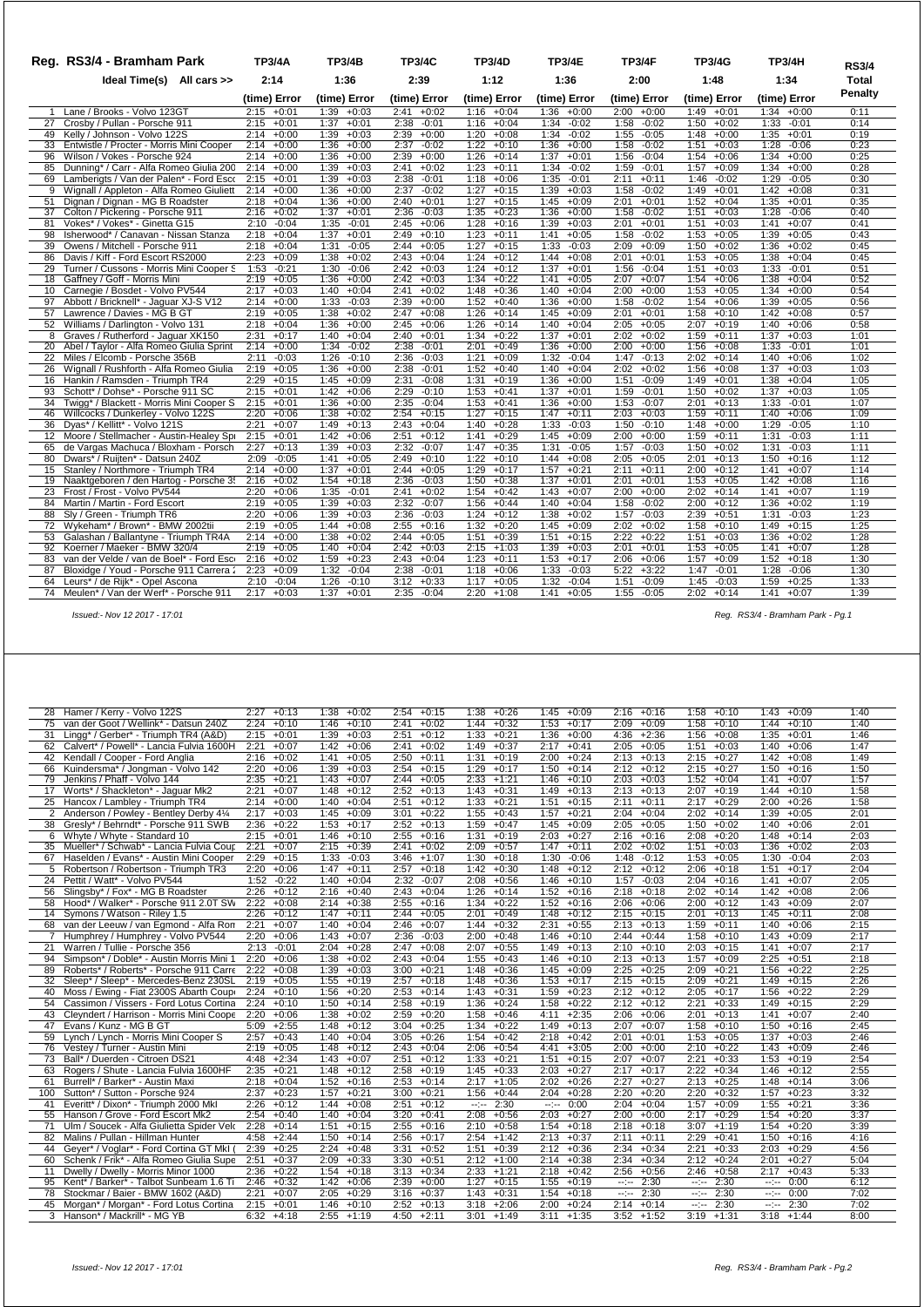|     | Test TSP/1 - Hoarse 'n' Kart                          | c=cone s=line/box k=code w=wrong test |              |       |                |                |  |
|-----|-------------------------------------------------------|---------------------------------------|--------------|-------|----------------|----------------|--|
|     | Target Time for All Cars >>                           | 2:18                                  |              |       | Class          | Test           |  |
| Num | Crew / Car                                            | (time)                                | <b>Extra</b> | Class | Pos            | <b>Penalty</b> |  |
| 27  | Crosby / Pullan - Porsche 911                         | 2:54                                  |              | 5А    | 1              | 0:00           |  |
| 65  | de Vargas Machuca / Bloxham - Porsche 911 2.2 (A&D)   | 2:56                                  |              | 5A    | 2              | 0:02           |  |
| 84  | Martin / Martin - Ford Escort                         | 2:58                                  |              | ЗA    | 1              | 0:00           |  |
| 59  | Lynch / Lynch - Morris Mini Cooper S                  | 2:59                                  |              | 2A    | 1              | 0:00           |  |
| 33  | Entwistle / Procter - Morris Mini Cooper S            | 2:59                                  |              | 2A    | 1              | 0:00           |  |
| 87  | Bloxidge / Youd - Porsche 911 Carrera 2.7             | 3:01                                  |              | 5A    | 3              | 0:04           |  |
| 75  | van der Goot / Wellink* - Datsun 240Z                 | 3:02                                  |              | 3B    | 1              | 0:00           |  |
| 92  | Koerner / Maeker - BMW 320/4                          | 3:03                                  |              | 4A    | 1              | 0:00           |  |
| 98  | Isherwood* / Canavan - Nissan Stanza                  | 3:03                                  |              | 4A    | 1              | 0:00           |  |
| 43  | Cleyndert / Harrison - Morris Mini Cooper S           | 3:04                                  |              | 2A    | 3              | 0:04           |  |
| 37  | Colton / Pickering - Porsche 911                      | 3:04                                  |              | 5A    | 4              | 0:05           |  |
| 9   | Wignall / Appleton - Alfa Romeo Giulietta Sprint      | 3:05                                  |              | 1В    | 1              | 0:00           |  |
| 67  | Haselden / Evans* - Austin Mini Cooper S              | 3:05                                  |              | 2A    | 4              | 0:05           |  |
| 78  | Stockmar / Baier - BMW 1602 (A&D)                     | 3:05                                  |              | ЗA    | 2              | 0:02           |  |
| 20  | Abel / Taylor - Alfa Romeo Giulia Sprint              | 3:06                                  |              | 1В    | $\overline{2}$ | 0:02           |  |
| 69  | Lamberigts / Van der Palen - Ford Escort Mexico       | 3:06                                  |              | ЗA    | 3              | 0:04           |  |
| 1   | Lane / Brooks - Volvo 123GT                           | 3:07                                  |              | 1C    | 1              | 0:00           |  |
| 51  | Dignan / Dignan - MG B Roadster                       | 3:07                                  |              | 2Β    | 1              | 0:00           |  |
| 68  | van der Leeuw / van Egmond - Alfa Romeo Giulia Super  | 3:07                                  |              | ЗB    | 2              | 0:02           |  |
| 36  | Dyas* / Kellitt* - Volvo 121S                         | 3:08                                  |              | 1C    | 2              | 0:02           |  |
| 25  | Hancox / Lambley - Triumph TR4                        | 3:09                                  |              | 1D    | 1              | 0:00           |  |
| 62  | Calvert* / Powell* - Lancia Fulvia 1600HF             | 3:09                                  |              | ЗA    | 4              | 0:05           |  |
| 64  | Leurs* / de Rijk* - Opel Ascona                       | 3:09                                  |              | 3B    | 3              | 0:04           |  |
| 38  | Gresly* / Behrndt* - Porsche 911 SWB                  | 3:09                                  |              | 5A    | 5              | 0:06           |  |
| 7   | Humphrey / Humphrey - Volvo PV544                     | 3:09                                  |              | 1C    | 3              | 0:04           |  |
| 18  | Gaffney / Goff - Morris Mini                          | 3:10                                  |              | 1A    | 1              | 0:00           |  |
| 49  | Kelly / Johnson - Volvo 122S                          | 3:11                                  |              | 1C    | $\overline{4}$ | 0:05           |  |
| 29  | Turner / Cussons - Morris Mini Cooper S               | 3:12                                  |              | 2A    | 5              | 0:06           |  |
| 12  | Moore / Stellmacher - Austin-Healey Sprite            | 3:12                                  |              | 2B    | 2              | 0:02           |  |
| 97  | Abbott / Bricknell* - Jaguar XJ-S V12                 | 3:12                                  |              | 4A    | 3              | 0:04           |  |
| 81  | Vokes* / Vokes* - Ginetta G15                         | 3:12                                  |              | ЗA    | 5              | 0:06           |  |
| 10  | Carnegie / Bosdet - Volvo PV544                       | 3:13                                  |              | 1C    | 5              | 0:06           |  |
| 34  | Twigg* / Blackett - Morris Mini Cooper S              | 3:13                                  |              | 2A    | 6              | 0:07           |  |
| 86  | Davis / Kiff - Ford Escort RS2000                     | 3:13                                  |              | ЗB    | 4              | 0:05           |  |
| 95  | Kent* / Barker* - Talbot Sunbeam 1.6 Ti               | 3:15                                  |              | 4A    | $\overline{4}$ | 0:05           |  |
| 21  | Warren / Tullie - Porsche 356                         | 3:16                                  |              | 1D    | 2              | 0:02           |  |
| 88  | Sly / Green - Triumph TR6                             | 3:16                                  |              | 2Β    | 3              | 0:04           |  |
| 96  | Wilson / Vokes - Porsche 924                          | 3:18                                  |              | 4A    | 5              | 0:06           |  |
| 48  | Hockridge / Gosling - Volvo 122S                      | 3:18                                  |              | 1C    | 6              | 0:07           |  |
| 23  | Frost / Frost - Volvo PV544                           | 3:18                                  |              | 1C    | 6              | 0:07           |  |
| 83  | van der Velde / van de Boel* - Ford Escort RS2000 Mkl | 3:18                                  |              | 3B    | 5              | 0:06           |  |
| 85  | Dunning* / Carr - Alfa Romeo Giulia 2000 GTV          | 3:18                                  |              | 3B    | 5              | 0:06           |  |
| 53  | Galashan / Ballantyne - Triumph TR4A                  | 3:19                                  |              | 2B    | 4              | 0:05           |  |
| 54  | Cassimon / Vissers - Ford Lotus Cortina               | 3:19                                  |              | 2A    | 7              | 0:08           |  |
| 35  | Mueller* / Schwab* - Lancia Fulvia Coupe              | 3:19                                  |              | 2Β    | 4              | 0:05           |  |
| 15  | Stanley / Northmore - Triumph TR4                     | 3:21                                  |              | 1D    | 3              | 0:04           |  |
| 91  | Harrison / Boyce - MG B GT                            | 3:22                                  |              | 2B    | 6              | 0:07           |  |
|     |                                                       |                                       |              |       |                |                |  |

| 94             | Simpson* / Doble* - Austin Morris Mini 1275GT      | 3:22          | 3A | 6                       | 0:07 |
|----------------|----------------------------------------------------|---------------|----|-------------------------|------|
| 19             | Naaktgeboren / den Hartog - Porsche 356B           | 3:22          | 1B | 3                       | 0:04 |
| 52             | Williams / Darlington - Volvo 131                  | 3:23          | 1C | 8                       | 0:09 |
| 79             | Jenkins / Phaff - Volvo 144                        | 3:23          | 3B | $\overline{7}$          | 0:08 |
| 46             | Willcocks / Dunkerley - Volvo 122S                 | 3:23          | 1C | 8                       | 0:09 |
| 80             | Dwars* / Ruijten* - Datsun 240Z                    | 3:25          | 3B | 8                       | 0:09 |
| 42             | Kendall / Cooper - Ford Anglia                     | 3:25          | 1A | $\overline{2}$          | 0:02 |
| 22             | Miles / Elcomb - Porsche 356B                      | 3:27          | 1B | 4                       | 0:05 |
| 71             | Ulm / Soucek* - Alfa Giulietta Spider Veloce (A&D) | 3:27          | 1B | 4                       | 0:05 |
| 55             | Hanson / Grove - Ford Escort Mk2                   | 3:28          | 4A | 6                       | 0:07 |
| 63             | Rogers / Shute - Lancia Fulvia 1600HF              | 3:28          | 3A | $\overline{7}$          | 0:08 |
| 57             | Lawrence / Davies - MG B GT                        | 3:29          | 2B | $\overline{7}$          | 0:08 |
| 26             | Wignall / Rushforth - Alfa Romeo Giulia Sprint     | 3:33          | 1B | 6                       | 0:07 |
| $\overline{2}$ | Anderson / Powley - Bentley Derby 41/4             | 3:35          | 1E | $\mathbf{1}$            | 0:00 |
| 56             | Slingsby* / Fox* - MG B Roadster                   | 3:36          | 2B | 8                       | 0:09 |
| 58             | Hood* / Walker* - Porsche 911 2.0T SWB             | 3:37          | 5A | 6                       | 0:07 |
| 14             | Symons / Watson - Riley 1.5                        | 3:38          | 1A | 3                       | 0:04 |
| 72             | Wykeham* / Brown* - BMW 2002tii                    | 3:39          | 3B | 9                       | 0:10 |
| 41             | Everitt* / Dixon* - Triumph 2000 Mkl               | 3:39          | 2A | 8                       | 0:09 |
| 76             | Vestey / Turner - Austin Mini                      | 3:41          | 2A | 9                       | 0:10 |
| 82             | Malins / Pullan - Hillman Hunter                   | 3:41          | 3A | 8                       | 0:09 |
| 6              | Whyte / Whyte - Standard 10                        | 3:44          | 1A | 4                       | 0:05 |
| 28             | Hamer / Kerry - Volvo 122S                         | 3:46          | 1C | 10                      | 0:10 |
| 31             | Lingg* / Gerber* - Triumph TR4 (A&D)               | 3:47          | 1D | 4                       | 0:05 |
| 73             | Ball* / Duerden - Citroen DS21                     | 3:47          | 3B | 10                      | 0:10 |
| 44             | Geyer* / Voglar* - Ford Cortina GT MkI (A&D)       | 3:50          | 2A | 10                      | 0:10 |
| 39             | Owens / Mitchell - Porsche 911                     | 3:52          | 5A | $\overline{7}$          | 0:08 |
| 40             | Moss / Ewing - Fiat 2300S Abarth Coupe             | 3:53          | 1E | $\overline{2}$          | 0:02 |
| 32             | Sleep* / Sleep* - Mercedes-Benz 230SL Pagoda       | 3:54          | 2B | 9                       | 0:10 |
| 100            | Sutton* / Sutton - Porsche 924                     | 4:03          | 4A | $\overline{7}$          | 0:08 |
| 89             | Roberts* / Roberts* - Porsche 911 Carrera          | 4:07          | 5A | 8                       | 0:09 |
| 60             | Schenk / Frik* - Alfa Romeo Giulia Super           | 4:14          | 2A | 11                      | 0:10 |
| 16             | Hankin / Ramsden - Triumph TR4                     | $3:15 + 1:00$ | 1D | 5                       | 0:06 |
| 8              | Graves / Rutherford - Jaguar XK150                 | 4:21          | 1E | 3                       | 0:04 |
| 99             | LeibundGut* / Geigy* - Saab 900 Turbo              | 4:30          | 4A | 8                       | 0:09 |
| 93             | Schott* / Dohse* - Porsche 911 SC                  | 4:49          | 5A | 9                       | 0:10 |
| 74             | Meulen* / Van der Werf* - Porsche 911 ST           | 4:53          | 5A | 10                      | 0:10 |
| 4              | Darwent / Darwent - Austin-Healey 100/4 BN1        | 5:14          | 1D | 6                       | 0:07 |
| 5              | Robertson / Robertson - Triumph TR3                | 5:21          | 1D | $\overline{7}$          | 0:08 |
| 66             | Kuindersma* / Jongman - Volvo 142                  | 5:26          | 3B | 11                      | 0:10 |
| 61             | Burrell* / Barker* - Austin Maxi                   | 5:40          | 3A | 9                       | 0:10 |
| 17             | Worts* / Shackleton* - Jaguar Mk2                  | 5:57          | 1E | $\overline{\mathbf{4}}$ | 0:05 |
| 24             | Pettit / Watt* - Volvo PV544                       | 5:58          | 1C | 11                      | 0:10 |
| 45             | Morgan* / Morgan* - Ford Lotus Cortina Mkl         | 6:06          | 2A | 12                      | 0:10 |
| 3              | Hanson* / Mackrill* - MG YB                        | 6:35          | 1A | 5                       | 0:06 |
| 11             | Dwelly / Dwelly - Morris Minor 1000                | 6:46          | 1A | 6                       | 0:07 |
| 77             | Beaumont / Fish - Sunbeam Rapier H120              | max           | 3A | max                     | 0:30 |
| 47             | Evans / Kunz - MG B GT                             | miss          | 2B | miss                    | 2:30 |
|                |                                                    |               |    |                         |      |

 *Issued:- Nov 11 2017 - 20:45 Test TSP/1 - Hoarse 'n' Kart - Pg.1*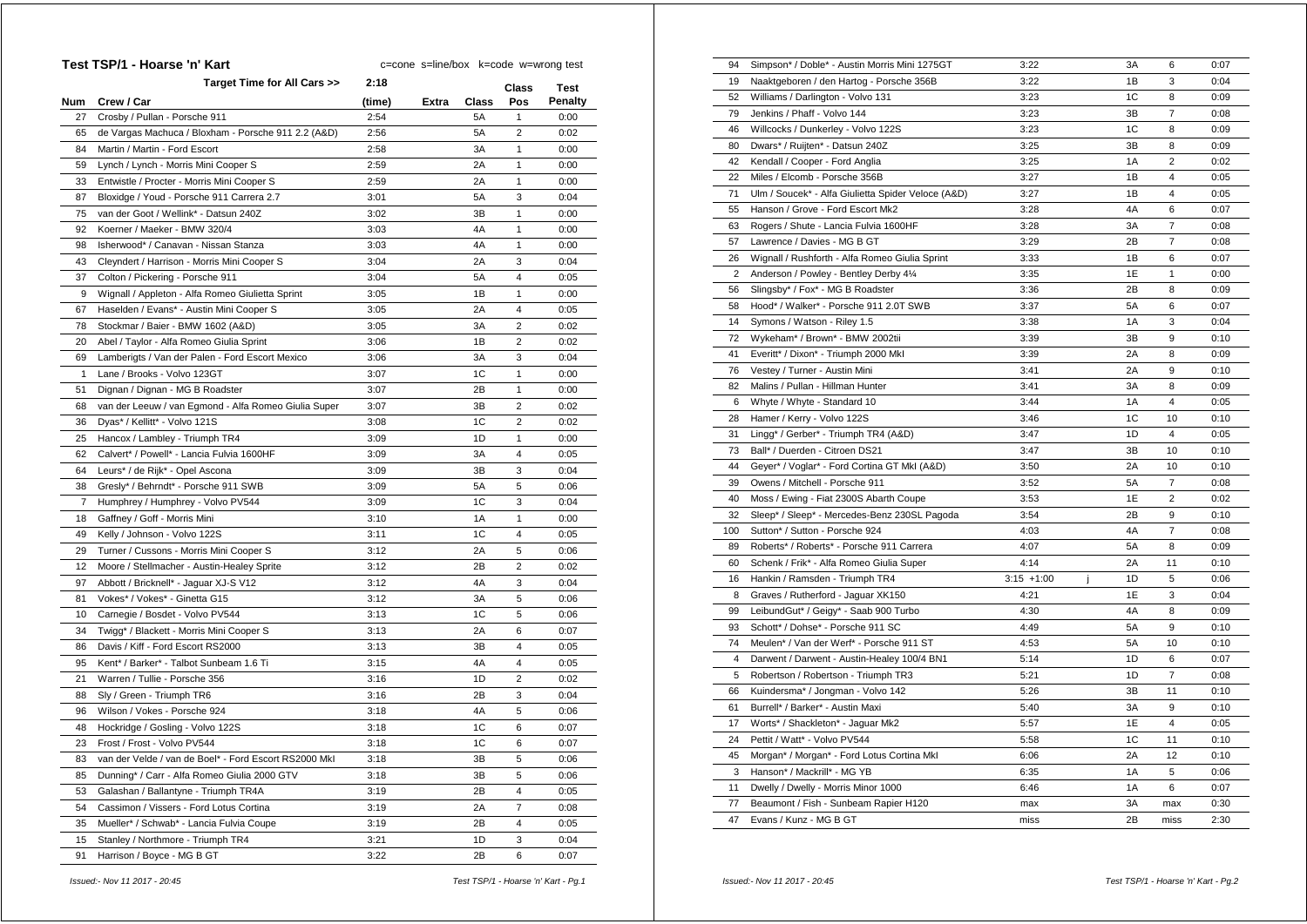|     | <b>Test TSP/2 - Final Tweeks</b>                      | c=cone s=line/box k=code w=wrong test |       |       |                |                |  |  |
|-----|-------------------------------------------------------|---------------------------------------|-------|-------|----------------|----------------|--|--|
|     | Target Time for All Cars >>                           | 0:36                                  |       |       | Class          | Test           |  |  |
| Num | Crew / Car                                            | (time)                                | Extra | Class | Pos            | <b>Penalty</b> |  |  |
| 33  | Entwistle / Procter - Morris Mini Cooper S            | 1:13                                  |       | 2A    | 1              | 0:00           |  |  |
| 87  | Bloxidge / Youd - Porsche 911 Carrera 2.7             | 1:13                                  |       | 5A    | $\mathbf{1}$   | 0:00           |  |  |
| 27  | Crosby / Pullan - Porsche 911                         | 1:14                                  |       | 5A    | 2              | 0:02           |  |  |
| 64  | Leurs* / de Rijk* - Opel Ascona                       | 1:15                                  |       | 3B    | 1              | 0:00           |  |  |
| 84  | Martin / Martin - Ford Escort                         | 1:16                                  |       | 3A    | 1              | 0:00           |  |  |
| 43  | Cleyndert / Harrison - Morris Mini Cooper S           | 1:16                                  |       | 2A    | $\overline{2}$ | 0:02           |  |  |
| 18  | Gaffney / Goff - Morris Mini                          | 1:17                                  |       | 1A    | 1              | 0:00           |  |  |
| 25  | Hancox / Lambley - Triumph TR4                        | 1:17                                  |       | 1D    | 1              | 0:00           |  |  |
| 57  | Lawrence / Davies - MG B GT                           | 1:18                                  |       | 2B    | $\mathbf{1}$   | 0:00           |  |  |
| 65  | de Vargas Machuca / Bloxham - Porsche 911 2.2 (A&D)   | 1:18                                  |       | 5A    | 3              | 0:04           |  |  |
| 75  | van der Goot / Wellink* - Datsun 240Z                 | 1:18                                  |       | 3B    | $\overline{2}$ | 0:02           |  |  |
| 19  | Naaktgeboren / den Hartog - Porsche 356B              | 1:18                                  |       | 1B    | 1              | 0:00           |  |  |
| 67  | Haselden / Evans* - Austin Mini Cooper S              | 1:18                                  |       | 2A    | 3              | 0:04           |  |  |
| 62  | Calvert* / Powell* - Lancia Fulvia 1600HF             | 1:18                                  |       | 3A    | 2              | 0:02           |  |  |
| 81  | Vokes* / Vokes* - Ginetta G15                         | 1:19                                  |       | ЗA    | 3              | 0:04           |  |  |
| 85  | Dunning* / Carr - Alfa Romeo Giulia 2000 GTV          | 1:19                                  |       | 3B    | 3              | 0:04           |  |  |
| 20  | Abel / Taylor - Alfa Romeo Giulia Sprint              | 1:20                                  |       | 1B    | $\overline{2}$ | 0:02           |  |  |
| 7   | Humphrey / Humphrey - Volvo PV544                     | 1:20                                  |       | 1C    | 1              | 0:00           |  |  |
| 83  | van der Velde / van de Boel* - Ford Escort RS2000 Mkl | 1:20                                  |       | ЗB    | 4              | 0:05           |  |  |
| 92  | Koerner / Maeker - BMW 320/4                          | 1:20                                  |       | 4A    | 1              | 0:00           |  |  |
| 98  | Isherwood* / Canavan - Nissan Stanza                  | 1:20                                  |       | 4A    | $\mathbf{1}$   | 0:00           |  |  |
| 37  | Colton / Pickering - Porsche 911                      | 1:20                                  |       | 5A    | 4              | 0:05           |  |  |
| 42  | Kendall / Cooper - Ford Anglia                        | 1:21                                  |       | 1A    | 2              | 0:02           |  |  |
| 59  | Lynch / Lynch - Morris Mini Cooper S                  | 1:21                                  |       | 2A    | $\overline{4}$ | 0:05           |  |  |
| 88  | Sly / Green - Triumph TR6                             | 1:21                                  |       | 2B    | 2              | 0:02           |  |  |
| 51  | Dignan / Dignan - MG B Roadster                       | 1:21                                  |       | 2B    | 2              | 0:02           |  |  |
| 24  | Pettit / Watt* - Volvo PV544                          | 1:22                                  |       | 1C    | $\overline{2}$ | 0:02           |  |  |
| 35  | Mueller* / Schwab* - Lancia Fulvia Coupe              | 1:22                                  |       | 2B    | 4              | 0:05           |  |  |
| 68  | van der Leeuw / van Egmond - Alfa Romeo Giulia Super  | 1:22                                  |       | 3B    | 5              | 0:06           |  |  |
| 5   | Robertson / Robertson - Triumph TR3                   | 1:22                                  |       | 1D    | $\overline{2}$ | 0:02           |  |  |
| 49  | Kelly / Johnson - Volvo 122S                          | 1:22                                  |       | 1C    | $\overline{2}$ | 0:02           |  |  |
| 1   | Lane / Brooks - Volvo 123GT                           | 1:23                                  |       | 1C    | 4              | 0:05           |  |  |
| 23  | Frost / Frost - Volvo PV544                           | 1:23                                  |       | 1C    | 4              | 0:05           |  |  |
| 21  | Warren / Tullie - Porsche 356                         | 1:23                                  |       | 1D    | 3              | 0:04           |  |  |
| 8   | Graves / Rutherford - Jaquar XK150                    | 1:23                                  |       | 1E    | 1              | 0:00           |  |  |
| 29  | Turner / Cussons - Morris Mini Cooper S               | 1:23                                  |       | 2A    | 5              | 0:06           |  |  |
| 34  | Twigg* / Blackett - Morris Mini Cooper S              | 1:23                                  |       | 2A    | 5              | 0:06           |  |  |
| 96  | Wilson / Vokes - Porsche 924                          | 1:23                                  |       | 4A    | 3              | 0:04           |  |  |
| 39  | Owens / Mitchell - Porsche 911                        | 1:23                                  |       | 5A    | 5              | 0:06           |  |  |
| 55  | Hanson / Grove - Ford Escort Mk2                      | 1:23                                  |       | 4A    | 3              | 0:04           |  |  |
| 9   | Wignall / Appleton - Alfa Romeo Giulietta Sprint      | 1:24                                  |       | 1B    | 3              | 0:04           |  |  |
| 36  | Dyas* / Kellitt* - Volvo 121S                         | 1:24                                  |       | 1C    | 6              | 0:07           |  |  |
| 46  | Willcocks / Dunkerley - Volvo 122S                    | 1:24                                  |       | 1C    | 6              | 0:07           |  |  |
| 15  | Stanley / Northmore - Triumph TR4                     | 1:24                                  |       | 1D    | 4              | 0:05           |  |  |
| 91  | Harrison / Boyce - MG B GT                            | 1:24                                  |       | 2B    | 5              | 0:06           |  |  |
| 69  | Lamberigts / Van der Palen - Ford Escort Mexico       | 1:24                                  |       | 3A    | $\overline{4}$ | 0:05           |  |  |
| 16  | Hankin / Ramsden - Triumph TR4                        | 1:25                                  |       | 1D    | 5              | 0:06           |  |  |
|     |                                                       |                                       |       |       |                |                |  |  |

| 76             | Vestey / Turner - Austin Mini                      | 1:25          |    | 2A | 7              | 0:08 |
|----------------|----------------------------------------------------|---------------|----|----|----------------|------|
| 94             | Simpson* / Doble* - Austin Morris Mini 1275GT      | 1:25          |    | 3A | 5              | 0:06 |
| 41             | Everitt* / Dixon* - Triumph 2000 Mkl               | 1:25          |    | 2A | $\overline{7}$ | 0:08 |
| 78             | Stockmar / Baier - BMW 1602 (A&D)                  | 1:26          |    | 3A | 6              | 0:07 |
| 93             | Schott* / Dohse* - Porsche 911 SC                  | 1:26          |    | 5A | 6              | 0:07 |
| 97             | Abbott / Bricknell* - Jaguar XJ-S V12              | 1:26          |    | 4A | 5              | 0:06 |
| 22             | Miles / Elcomb - Porsche 356B                      | 1:27          |    | 1B | 4              | 0:05 |
| 26             | Wignall / Rushforth - Alfa Romeo Giulia Sprint     | 1:27          |    | 1B | 4              | 0:05 |
| 45             | Morgan* / Morgan* - Ford Lotus Cortina Mkl         | 1:28          |    | 2A | 9              | 0:10 |
| 10             | Carnegie / Bosdet - Volvo PV544                    | 1:28          |    | 1C | 8              | 0:09 |
| 31             | Lingg* / Gerber* - Triumph TR4 (A&D)               | 1:28          |    | 1D | 6              | 0:07 |
| 86             | Davis / Kiff - Ford Escort RS2000                  | 1:28          |    | 3B | 6              | 0:07 |
| 28             | Hamer / Kerry - Volvo 122S                         | 1:29          |    | 1C | 9              | 0:10 |
| 79             | Jenkins / Phaff - Volvo 144                        | 1:29          |    | 3B | $\overline{7}$ | 0:08 |
| 6              | Whyte / Whyte - Standard 10                        | 1:31          |    | 1A | 3              | 0:04 |
| 52             | Williams / Darlington - Volvo 131                  | 1:31          |    | 1C | 10             | 0:10 |
| 17             | Worts* / Shackleton* - Jaguar Mk2                  | 1:31          |    | 1E | $\overline{2}$ | 0:02 |
| 56             | Slingsby* / Fox* - MG B Roadster                   | 1:33          |    | 2B | 6              | 0:07 |
| 71             | Ulm / Soucek* - Alfa Giulietta Spider Veloce (A&D) | 1:34          |    | 1B | 6              | 0:07 |
| 48             |                                                    | 1:34          |    | 1C | 11             | 0:10 |
| 53             | Hockridge / Gosling - Volvo 122S                   | 1:34          |    | 2B | $\overline{7}$ | 0:08 |
|                | Galashan / Ballantyne - Triumph TR4A               |               |    |    | $\overline{7}$ |      |
| 63             | Rogers / Shute - Lancia Fulvia 1600HF              | 1:34          |    | 3A |                | 0:08 |
| 100            | Sutton* / Sutton - Porsche 924                     | 1:35          |    | 4A | 6              | 0:07 |
| 66             | Kuindersma* / Jongman - Volvo 142                  | 1:35          |    | 3B | 8              | 0:09 |
| 14             | Symons / Watson - Riley 1.5                        | 1:36          |    | 1A | 4              | 0:05 |
| 32             | Sleep* / Sleep* - Mercedes-Benz 230SL Pagoda       | 1:36          |    | 2B | 8              | 0:09 |
| 44             | Geyer* / Voglar* - Ford Cortina GT MkI (A&D)       | 1:38          |    | 2A | 10             | 0:10 |
| 72             | Wykeham* / Brown* - BMW 2002tii                    | 1:38          |    | 3B | 9              | 0:10 |
| 4              | Darwent / Darwent - Austin-Healey 100/4 BN1        | 1:38          |    | 1D | $\overline{7}$ | 0:08 |
| 40             | Moss / Ewing - Fiat 2300S Abarth Coupe             | 1:38          |    | 1E | 3              | 0:04 |
| 73             | Ball* / Duerden - Citroen DS21                     | 1:41          |    | 3B | 10             | 0:10 |
| 95             | Kent* / Barker* - Talbot Sunbeam 1.6 Ti            | 1:41          |    | 4A | $\overline{7}$ | 0:08 |
| 99             | LeibundGut* / Geigy* - Saab 900 Turbo              | 1:42          |    | 4A | 8              | 0:09 |
| $\overline{2}$ | Anderson / Powley - Bentley Derby 41/4             | 1:44          |    | 1E | 4              | 0:05 |
| 74             | Meulen* / Van der Werf* - Porsche 911 ST           | 1:44          |    | 5A | $\overline{7}$ | 0:08 |
| 82             | Malins / Pullan - Hillman Hunter                   | 1:45          |    | 3A | 8              | 0:09 |
| 60             | Schenk / Frik* - Alfa Romeo Giulia Super           | 1:47          |    | 2A | 11             | 0:10 |
| 89             | Roberts* / Roberts* - Porsche 911 Carrera          | 1:50          |    | 5A | 8              | 0:09 |
| 12             | Moore / Stellmacher - Austin-Healey Sprite         | $1:47 +0:10$  | c  | 2B | 9              | 0:10 |
| 3              | Hanson* / Mackrill* - MG YB                        | 2:10          |    | 1A | 5              | 0:06 |
| 80             | Dwars* / Ruijten* - Datsun 240Z                    | $1:59 + 0:30$ | W  | 3B | 8              | 0:30 |
| 54             | Cassimon / Vissers - Ford Lotus Cortina            | $1:24 + 0:30$ | W  | 2A | $\overline{7}$ | 0:30 |
| 58             | Hood* / Walker* - Porsche 911 2.0T SWB             | $1:20 + 0:30$ | W  | 5A | 6              | 0:30 |
| 38             | Gresly* / Behrndt* - Porsche 911 SWB               | max           |    | 5A | max            | 0:30 |
| 11             | Dwelly / Dwelly - Morris Minor 1000                | $1:37 + 1:30$ | jw | 1A | 6              | 0:30 |
| 47             | Evans / Kunz - MG B GT                             | miss          |    | 2B | miss           | 2:30 |
| 61             | Burrell* / Barker* - Austin Maxi                   | miss          |    | 3A | miss           | 2:30 |
| 77             | Beaumont / Fish - Sunbeam Rapier H120              | miss          |    | 3A | miss           | 2:30 |
|                |                                                    |               |    |    |                |      |

 *Issued:- Nov 11 2017 - 20:45 Test TSP/2 - Final Tweeks - Pg.1*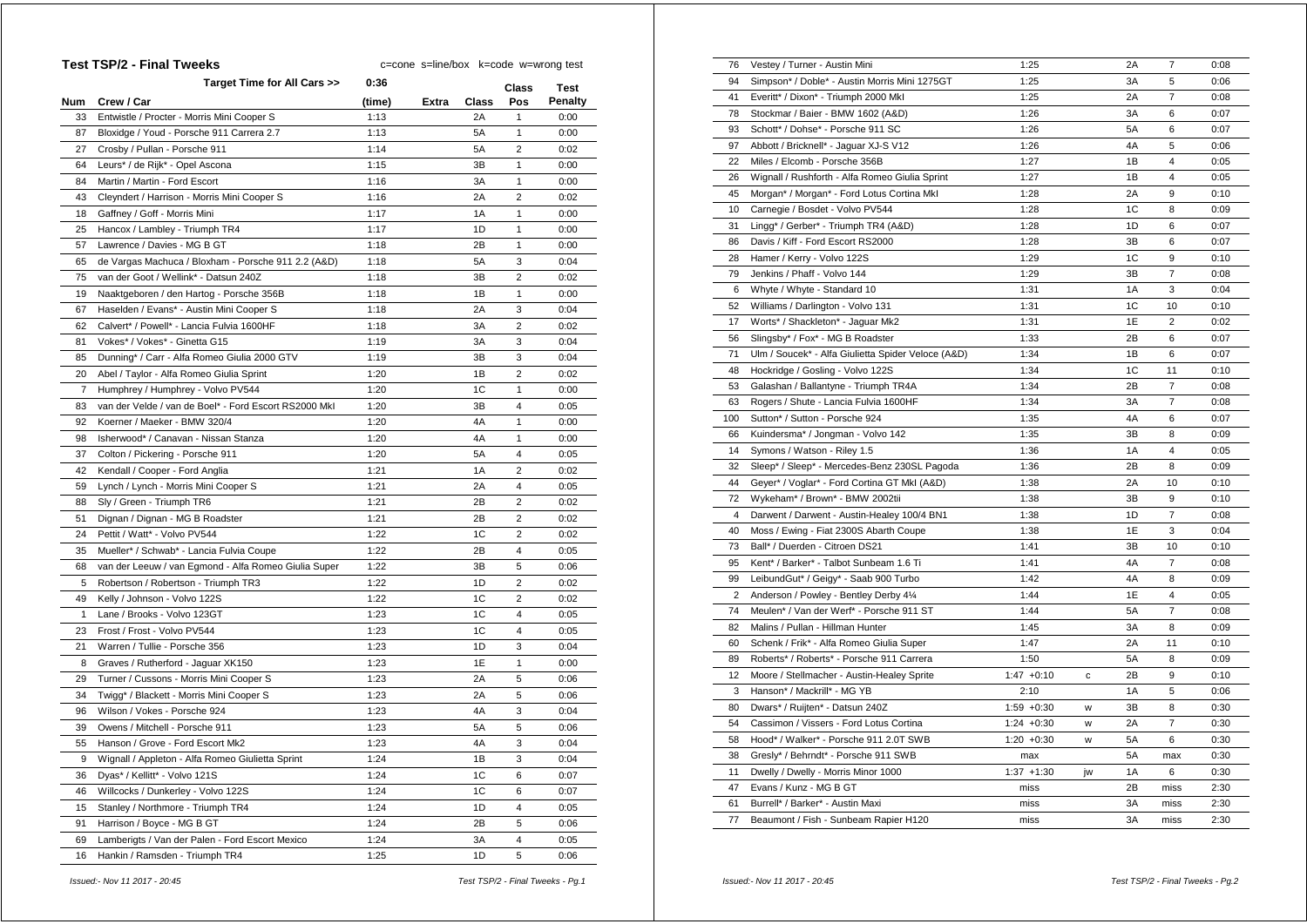| Test TS1/1 - First Tee<br>c=cone s=line/box k=code w=wrong test |                                                     |        |       |       |                         |                |
|-----------------------------------------------------------------|-----------------------------------------------------|--------|-------|-------|-------------------------|----------------|
|                                                                 | Target Time for All Cars >>                         | 0:24   |       |       | <b>Class</b>            | <b>Test</b>    |
| Num                                                             | Crew / Car                                          | (time) | Extra | Class | Pos                     | <b>Penalty</b> |
| 27                                                              | Crosby / Pullan - Porsche 911                       | 0:37   |       | 5A    | 1                       | 0:00           |
| 33                                                              | Entwistle / Procter - Morris Mini Cooper S          | 0:39   |       | 2A    | 1                       | 0:00           |
| 64                                                              | Leurs* / de Rijk* - Opel Ascona                     | 0:39   |       | 3B    | 1                       | 0:00           |
| 37                                                              | Colton / Pickering - Porsche 911                    | 0:39   |       | 5A    | $\overline{\mathbf{c}}$ | 0:02           |
| 87                                                              | Bloxidge / Youd - Porsche 911 Carrera 2.7           | 0:39   |       | 5A    | $\overline{2}$          | 0:02           |
| 19                                                              | Naaktgeboren / den Hartog - Porsche 356B            | 0:41   |       | 1B    | 1                       | 0:00           |
| 23                                                              | Frost / Frost - Volvo PV544                         | 0:41   |       | 1C    | $\mathbf{1}$            | 0:00           |
| 51                                                              | Dignan / Dignan - MG B Roadster                     | 0:41   |       | 2B    | 1                       | 0:00           |
| 80                                                              | Dwars* / Ruijten* - Datsun 240Z                     | 0:41   |       | 3B    | $\overline{2}$          | 0:02           |
| 81                                                              | Vokes* / Vokes* - Ginetta G15                       | 0:41   |       | 3A    | 1                       | 0:00           |
| 98                                                              | Isherwood* / Canavan - Nissan Stanza                | 0:41   |       | 4A    | $\mathbf{1}$            | 0:00           |
| 20                                                              | Abel / Taylor - Alfa Romeo Giulia Sprint            | 0:42   |       | 1B    | $\overline{2}$          | 0:02           |
| 10                                                              | Carnegie / Bosdet - Volvo PV544                     | 0:42   |       | 1C    | $\overline{2}$          | 0:02           |
| 25                                                              | Hancox / Lambley - Triumph TR4                      | 0:42   |       | 1D    | 1                       | 0:00           |
| 91                                                              | Harrison / Boyce - MG B GT                          | 0:42   |       | 2B    | $\overline{2}$          | 0:02           |
| $\mathbf{1}$                                                    | Lane / Brooks - Volvo 123GT                         | 0:43   |       | 1C    | 3                       | 0:04           |
| 49                                                              | Kelly / Johnson - Volvo 122S                        | 0:43   |       | 1C    | 3                       | 0:04           |
| 56                                                              | Slingsby* / Fox* - MG B Roadster                    | 0:43   |       | 2B    | 3                       | 0:04           |
| 79                                                              | Jenkins / Phaff - Volvo 144                         | 0:43   |       | 3B    | 3                       | 0:04           |
| 34                                                              | Twigg* / Blackett - Morris Mini Cooper S            | 0:43   |       | 2A    | $\overline{2}$          | 0:02           |
| 48                                                              | Hockridge / Gosling - Volvo 122S                    | 0:43   |       | 1C    | 3                       | 0:04           |
| 9                                                               | Wignall / Appleton - Alfa Romeo Giulietta Sprint    | 0:44   |       | 1B    | 3                       | 0:04           |
| 71                                                              | Ulm / Soucek* - Alfa Giulietta Spider Veloce (A&D)  | 0:44   |       | 1B    | 3                       | 0:04           |
| $\overline{7}$                                                  | Humphrey / Humphrey - Volvo PV544                   | 0:44   |       | 1C    | 6                       | 0:07           |
| 21                                                              | Warren / Tullie - Porsche 356                       | 0:44   |       | 1D    | $\overline{2}$          | 0:02           |
| 54                                                              | Cassimon / Vissers - Ford Lotus Cortina             | 0:44   |       | 2A    | 3                       | 0:04           |
| 76                                                              | Vestey / Turner - Austin Mini                       | 0:44   |       | 2A    | 3                       | 0:04           |
| 85                                                              | Dunning* / Carr - Alfa Romeo Giulia 2000 GTV        | 0:44   |       | 3B    | $\overline{4}$          | 0:05           |
| 96                                                              | Wilson / Vokes - Porsche 924                        | 0:44   |       | 4A    | 2                       | 0:02           |
| 5                                                               | Robertson / Robertson - Triumph TR3                 | 0:45   |       | 1D    | 3                       | 0:04           |
| 63                                                              | Rogers / Shute - Lancia Fulvia 1600HF               | 0:45   |       | 3A    | $\overline{2}$          | 0:02           |
| 6                                                               | Whyte / Whyte - Standard 10                         | 0:46   |       | 1A    | $\mathbf{1}$            | 0:00           |
| 35                                                              | Mueller* / Schwab* - Lancia Fulvia Coupe            | 0:46   |       | 2B    | 4                       | 0:05           |
| 72                                                              | Wykeham* / Brown* - BMW 2002tii                     | 0:46   |       | 3B    | 5                       | 0:06           |
| 17                                                              | Worts* / Shackleton* - Jaguar Mk2                   | 0:46   |       | 1E    | 1                       | 0:00           |
| 88                                                              | Sly / Green - Triumph TR6                           | 0:46   |       | 2B    | 4                       | 0:05           |
| 52                                                              | Williams / Darlington - Volvo 131                   | 0:47   |       | 1C    | 7                       | 0:08           |
| 65                                                              | de Vargas Machuca / Bloxham - Porsche 911 2.2 (A&D) | 0:47   |       | 5A    | 4                       | 0:05           |
| 93                                                              | Schott* / Dohse* - Porsche 911 SC                   | 0:47   |       | 5A    | $\overline{4}$          | 0:05           |
| 46                                                              | Willcocks / Dunkerley - Volvo 122S                  | 0:47   |       | 1C    | $\overline{7}$          | 0:08           |
| 29                                                              | Turner / Cussons - Morris Mini Cooper S             | 0:48   |       | 2A    | 5                       | 0:06           |
| $\overline{2}$                                                  | Anderson / Powley - Bentley Derby 41/4              | 0:48   |       | 1E    | $\overline{2}$          | 0:02           |
| 94                                                              | Simpson* / Doble* - Austin Morris Mini 1275GT       | 0:48   |       | 3A    | 3                       | 0:04           |
| 16                                                              | Hankin / Ramsden - Triumph TR4                      | 0:48   |       | 1D    | $\overline{4}$          | 0:05           |
| 53                                                              | Galashan / Ballantyne - Triumph TR4A                | 0:48   |       | 2B    | 6                       | 0:07           |
| 57                                                              | Lawrence / Davies - MG B GT                         | 0:48   |       | 2B    | 6                       | 0:07           |
| 92                                                              | Koerner / Maeker - BMW 320/4                        | 0:48   |       | 4A    | 3                       | 0:04           |
|                                                                 |                                                     |        |       |       |                         |                |

| 8   | Graves / Rutherford - Jaguar XK150                    | 0:49          |   | 1E        | 3              | 0:04 |
|-----|-------------------------------------------------------|---------------|---|-----------|----------------|------|
| 82  | Malins / Pullan - Hillman Hunter                      | 0:49          |   | 3A        | 4              | 0:05 |
| 43  | Cleyndert / Harrison - Morris Mini Cooper S           | $0:40 + 0:10$ | s | 2A        | 6              | 0:07 |
| 26  | Wignall / Rushforth - Alfa Romeo Giulia Sprint        | 0:50          |   | 1B        | 5              | 0:06 |
| 28  | Hamer / Kerry - Volvo 122S                            | 0:50          |   | 1C        | 9              | 0:10 |
| 36  | Dyas* / Kellitt* - Volvo 121S                         | 0:50          |   | 1C        | 9              | 0:10 |
| 69  | Lamberigts / Van der Palen - Ford Escort Mexico       | 0:50          |   | 3A        | 5              | 0:06 |
| 99  | LeibundGut* / Geigy* - Saab 900 Turbo                 | 0:51          |   | 4A        | 4              | 0:05 |
| 62  | Calvert* / Powell* - Lancia Fulvia 1600HF             | 0:51          |   | 3A        | 6              | 0:07 |
| 18  | Gaffney / Goff - Morris Mini                          | 0:52          |   | 1A        | $\overline{2}$ | 0:02 |
| 24  | Pettit / Watt* - Volvo PV544                          | 0:52          |   | 1C        | 11             | 0:10 |
| 84  | Martin / Martin - Ford Escort                         | 0:53          |   | 3A        | $\overline{7}$ | 0:08 |
| 39  | Owens / Mitchell - Porsche 911                        | 0:53          |   | 5A        | 6              | 0:07 |
| 22  | Miles / Elcomb - Porsche 356B                         | 0:53          |   | 1B        | 6              | 0:07 |
| 97  | Abbott / Bricknell* - Jaguar XJ-S V12                 | $0:43 +0:10$  | c | 4A        | 5              | 0:06 |
| 67  | Haselden / Evans* - Austin Mini Cooper S              | 0:54          |   | 2A        | $\overline{7}$ | 0:08 |
| 11  | Dwelly / Dwelly - Morris Minor 1000                   | 0:55          |   | 1A        | 3              | 0:04 |
| 40  | Moss / Ewing - Fiat 2300S Abarth Coupe                | 0:57          |   | 1E        | 4              | 0:05 |
| 59  | Lynch / Lynch - Morris Mini Cooper S                  | 0:57          |   | 2A        | 8              | 0:09 |
| 41  | Everitt* / Dixon* - Triumph 2000 Mkl                  | 0:58          |   | 2A        | 9              | 0:10 |
| 73  | Ball* / Duerden - Citroen DS21                        | 0:58          |   | 3B        | 6              | 0:07 |
| 44  |                                                       |               |   |           | 9              |      |
|     | Geyer* / Voglar* - Ford Cortina GT MkI (A&D)          | $0:48 + 0:10$ | s | 2A        | $\overline{7}$ | 0:10 |
| 58  | Hood* / Walker* - Porsche 911 2.0T SWB                | 0:59          |   | <b>5A</b> |                | 0:08 |
| 74  | Meulen* / Van der Werf* - Porsche 911 ST              | 1:03          |   | 5A        | 8              | 0:09 |
| 15  | Stanley / Northmore - Triumph TR4                     | $0:55 + 0:10$ | s | 1D        | 5              | 0:06 |
| 3   | Hanson* / Mackrill* - MG YB                           | 1:06          |   | 1A        | $\overline{4}$ | 0:05 |
| 47  | Evans / Kunz - MG B GT                                | 1:06          |   | 2B        | 8              | 0:09 |
| 61  | Burrell* / Barker* - Austin Maxi                      | $0:58 + 0:10$ | C | 3A        | 8              | 0:09 |
| 86  | Davis / Kiff - Ford Escort RS2000                     | 1:08          |   | 3B        | $\overline{7}$ | 0:08 |
| 55  | Hanson / Grove - Ford Escort Mk2                      | 1:15          |   | 4A        | 6              | 0:07 |
| 42  | Kendall / Cooper - Ford Anglia                        | $0:48 + 0:30$ | w | 1A        |                | 0:30 |
| 32  | Sleep* / Sleep* - Mercedes-Benz 230SL Pagoda          | $0:46 + 0:30$ | W | 2B        |                | 0:30 |
| 66  | Kuindersma* / Jongman - Volvo 142                     | $0:49 + 0:30$ | W | 3B        |                | 0:30 |
| 95  | Kent* / Barker* - Talbot Sunbeam 1.6 Ti               | $0:49 + 0:30$ | W | 4A        |                | 0:30 |
| 89  | Roberts* / Roberts* - Porsche 911 Carrera             | $0:47 + 0:30$ | W | 5A        |                | 0:30 |
| 14  | Symons / Watson - Riley 1.5                           | $0:48 + 0:30$ | W | 1A        |                | 0:30 |
| 31  | Lingg* / Gerber* - Triumph TR4 (A&D)                  | $0:54 + 0:30$ | W | 1D        |                | 0:30 |
| 45  | Morgan* / Morgan* - Ford Lotus Cortina Mkl            | $0:49 + 0:30$ | W | 2A        |                | 0:30 |
| 60  | Schenk / Frik* - Alfa Romeo Giulia Super              | $1:01 + 0:30$ | W | 2A        |                | 0:30 |
| 12  | Moore / Stellmacher - Austin-Healey Sprite            | $0:48 + 0:30$ | W | 2B        |                | 0:30 |
| 78  | Stockmar / Baier - BMW 1602 (A&D)                     | $0:51 + 0:30$ | W | 3A        |                | 0:30 |
| 68  | van der Leeuw / van Egmond - Alfa Romeo Giulia Super  | $0:56 + 0:30$ | W | 3B        |                | 0:30 |
| 75  | van der Goot / Wellink* - Datsun 240Z                 | $0:42 +0:30$  | w | 3B        |                | 0:30 |
| 83  | van der Velde / van de Boel* - Ford Escort RS2000 Mkl | $0:51 + 0:30$ | W | 3B        |                | 0:30 |
| 100 | Sutton* / Sutton - Porsche 924                        | $0:56 + 0:30$ | w | 4A        |                | 0:30 |
| 38  | Gresly* / Behrndt* - Porsche 911 SWB                  | $0:40 + 0:30$ | w | <b>5A</b> |                | 0:30 |
| 4   | Darwent / Darwent - Austin-Healey 100/4 BN1           | miss          |   | 1D        | miss           | 2:30 |
| 77  | Beaumont / Fish - Sunbeam Rapier H120                 | miss          |   | 3A        | miss           | 2:30 |
|     |                                                       |               |   |           |                |      |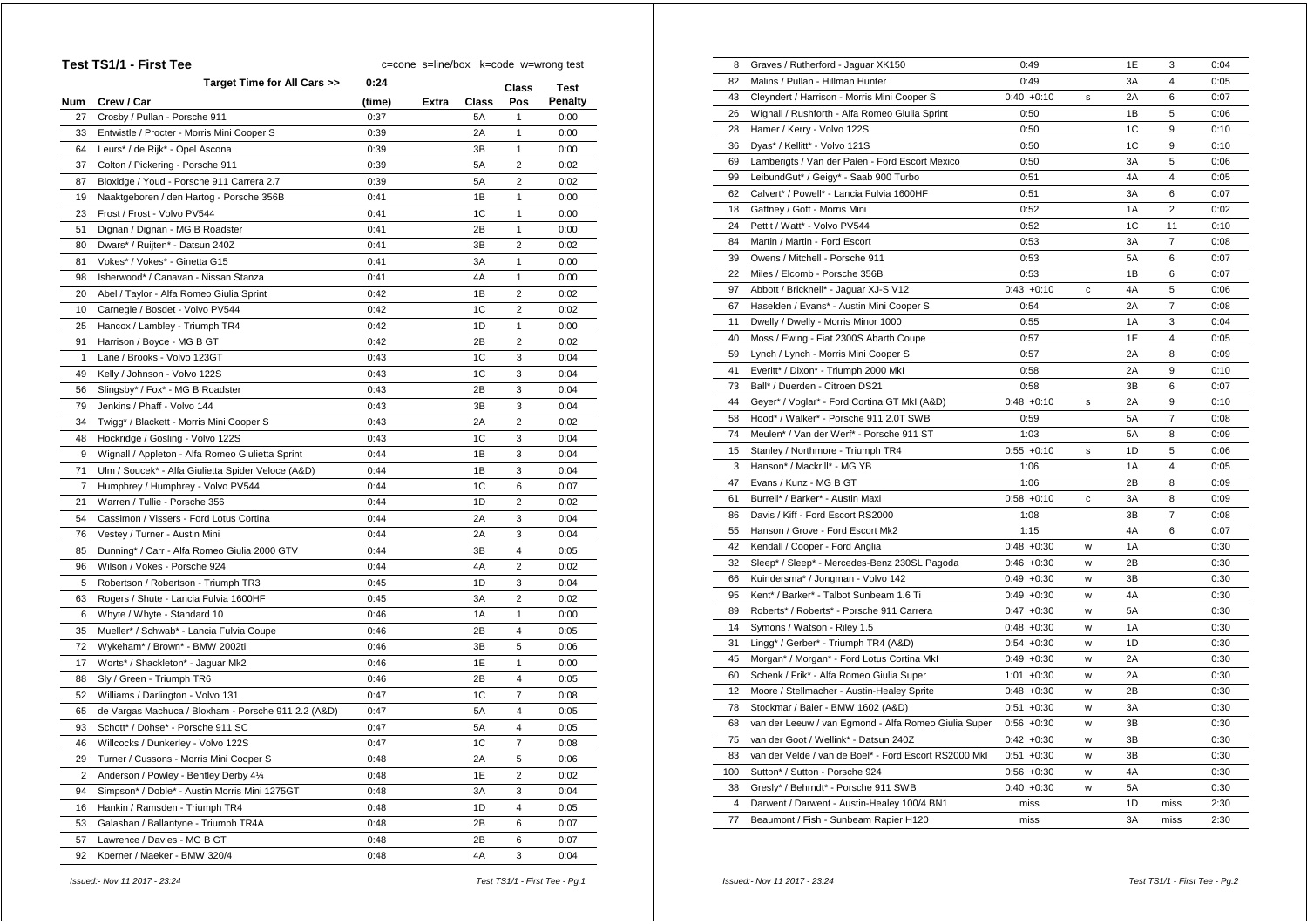|                | <b>Test TS1/2 - Bolesworth Blast</b>                  | c=cone s=line/box k=code w=wrong test |       |                |                |         |
|----------------|-------------------------------------------------------|---------------------------------------|-------|----------------|----------------|---------|
|                | Target Time for All Cars >>                           | 1:24                                  |       |                | <b>Class</b>   | Test    |
| Num            | Crew / Car                                            | (time)                                | Extra | <b>Class</b>   | Pos            | Penalty |
| 27             | Crosby / Pullan - Porsche 911                         | 1:43                                  |       | 5A             | $\mathbf{1}$   | 0:00    |
| 68             | van der Leeuw / van Egmond - Alfa Romeo Giulia Super  | 1:45                                  |       | 3B             | 1              | 0:00    |
| 87             | Bloxidge / Youd - Porsche 911 Carrera 2.7             | 1:47                                  |       | 5A             | $\overline{2}$ | 0:02    |
| 9              | Wignall / Appleton - Alfa Romeo Giulietta Sprint      | 1:49                                  |       | 1B             | 1              | 0:00    |
| 67             | Haselden / Evans* - Austin Mini Cooper S              | 1:49                                  |       | 2A             | 1              | 0:00    |
| 75             | van der Goot / Wellink* - Datsun 240Z                 | 1:49                                  |       | 3B             | $\overline{2}$ | 0:02    |
| 37             | Colton / Pickering - Porsche 911                      | 1:49                                  |       | <b>5A</b>      | 3              | 0:04    |
| 39             | Owens / Mitchell - Porsche 911                        | 1:51                                  |       | 5A             | $\overline{4}$ | 0:05    |
| 33             | Entwistle / Procter - Morris Mini Cooper S            | 1:51                                  |       | 2A             | $\overline{2}$ | 0:02    |
| 10             | Carnegie / Bosdet - Volvo PV544                       | 1:53                                  |       | 1C             | $\mathbf{1}$   | 0:00    |
| 5              | Robertson / Robertson - Triumph TR3                   | 1:53                                  |       | 1D             | $\mathbf{1}$   | 0:00    |
| 51             | Dignan / Dignan - MG B Roadster                       | 1:53                                  |       | 2B             | $\mathbf{1}$   | 0:00    |
| 20             | Abel / Taylor - Alfa Romeo Giulia Sprint              | 1:53                                  |       | 1B             | $\overline{2}$ | 0:02    |
| 69             | Lamberigts / Van der Palen - Ford Escort Mexico       | 1:54                                  |       | 3A             | 1              | 0:00    |
| 81             | Vokes* / Vokes* - Ginetta G15                         | 1:54                                  |       | 3A             | 1              | 0:00    |
| 62             | Calvert* / Powell* - Lancia Fulvia 1600HF             | 1:55                                  |       | 3A             | 3              | 0:04    |
| 84             | Martin / Martin - Ford Escort                         | 1:55                                  |       | 3A             | 3              | 0:04    |
| 64             | Leurs* / de Rijk* - Opel Ascona                       | 1:55                                  |       | 3B             | 3              | 0:04    |
| 72             | Wykeham* / Brown* - BMW 2002tii                       | 1:55                                  |       | 3B             | 3              | 0:04    |
| 85             | Dunning* / Carr - Alfa Romeo Giulia 2000 GTV          | 1:55                                  |       | 3B             | 3              | 0:04    |
| 74             | Meulen* / Van der Werf* - Porsche 911 ST              | 1:55                                  |       | 5A             | 5              | 0:06    |
| 36             | Dyas* / Kellitt* - Volvo 121S                         | 1:56                                  |       | 1 <sup>C</sup> | $\overline{2}$ | 0:02    |
| 25             | Hancox / Lambley - Triumph TR4                        | 1:56                                  |       | 1D             | $\overline{2}$ | 0:02    |
| 88             | Sly / Green - Triumph TR6                             | 1:56                                  |       | 2B             | $\overline{2}$ | 0:02    |
| $\overline{7}$ | Humphrey / Humphrey - Volvo PV544                     | 1:57                                  |       | 1C             | 3              | 0:04    |
| 92             | Koerner / Maeker - BMW 320/4                          | 1:57                                  |       | 4A             | $\mathbf{1}$   | 0:00    |
| 18             | Gaffney / Goff - Morris Mini                          | 1:57                                  |       | 1A             | 1              | 0:00    |
| 1              | Lane / Brooks - Volvo 123GT                           | 1:57                                  |       | 1C             | 3              | 0:04    |
| 23             | Frost / Frost - Volvo PV544                           | 1:57                                  |       | 1C             | 3              | 0:04    |
| 43             | Cleyndert / Harrison - Morris Mini Cooper S           | 1:57                                  |       | 2A             | 3              | 0:04    |
| 86             | Davis / Kiff - Ford Escort RS2000                     | 1:57                                  |       | 3B             | 6              | 0:07    |
| 19             | Naaktgeboren / den Hartog - Porsche 356B              | 1:58                                  |       | 1B             | 3              | 0:04    |
| 26             | Wignall / Rushforth - Alfa Romeo Giulia Sprint        | 1:58                                  |       | 1B             | 3              | 0:04    |
| 8              | Graves / Rutherford - Jaguar XK150                    | 1:58                                  |       | 1E             | $\mathbf{1}$   | 0:00    |
| 41             | Everitt* / Dixon* - Triumph 2000 Mkl                  | 1:58                                  |       | 2A             | $\overline{4}$ | 0:05    |
| 35             | Mueller* / Schwab* - Lancia Fulvia Coupe              | 1:58                                  |       | 2B             | 3              | 0:04    |
| 38             | Gresly* / Behrndt* - Porsche 911 SWB                  | 1:58                                  |       | <b>5A</b>      | 6              | 0:07    |
| 24             | Pettit / Watt* - Volvo PV544                          | 1:59                                  |       | 1 <sup>C</sup> | 6              | 0:07    |
| 21             | Warren / Tullie - Porsche 356                         | 1:59                                  |       | 1 <sub>D</sub> | 3              | 0:04    |
| 57             | Lawrence / Davies - MG B GT                           | 1:59                                  |       | 2B             | 4              | 0:05    |
| 65             | de Vargas Machuca / Bloxham - Porsche 911 2.2 (A&D)   | 1:59                                  |       | <b>5A</b>      | $\overline{7}$ | 0:08    |
| 56             | Slingsby* / Fox* - MG B Roadster                      | 1:59                                  |       | 2B             | 4              | 0:05    |
| 54             | Cassimon / Vissers - Ford Lotus Cortina               | 2:00                                  |       | 2A             | 5              | 0:06    |
| 83             | van der Velde / van de Boel* - Ford Escort RS2000 Mkl | 2:00                                  |       | 3B             | $\overline{7}$ | 0:08    |
| 59             | Lynch / Lynch - Morris Mini Cooper S                  | 2:00                                  |       | 2A             | 5              | 0:06    |
| 16             | Hankin / Ramsden - Triumph TR4                        | 2:01                                  |       | 1D             | 4              | 0:05    |
| 98             | Isherwood* / Canavan - Nissan Stanza                  | 2:02                                  |       | 4A             | $\overline{2}$ | 0:02    |

| 48             | Hockridge / Gosling - Volvo 122S                   | 2:02          |    | 1C        | $\overline{7}$ | 0:08 |
|----------------|----------------------------------------------------|---------------|----|-----------|----------------|------|
| 49             | Kelly / Johnson - Volvo 122S                       | 2:02          |    | 1C        | $\overline{7}$ | 0:08 |
| 34             | Twigg* / Blackett - Morris Mini Cooper S           | 2:03          |    | 2A        | $\overline{7}$ | 0:08 |
| 22             | Miles / Elcomb - Porsche 356B                      | $1:54 +0:10$  | с  | 1B        | 5              | 0:06 |
| 53             | Galashan / Ballantyne - Triumph TR4A               | 2:04          |    | 2B        | 6              | 0:07 |
| 12             | Moore / Stellmacher - Austin-Healey Sprite         | 2:05          |    | 2B        | 7              | 0:08 |
| 55             | Hanson / Grove - Ford Escort Mk2                   | 2:05          |    | 4A        | 3              | 0:04 |
| 89             | Roberts* / Roberts* - Porsche 911 Carrera          | 2:05          |    | <b>5A</b> | 8              | 0:09 |
| 80             | Dwars* / Ruijten* - Datsun 240Z                    | 2:05          |    | 3B        | 8              | 0:09 |
| 94             | Simpson* / Doble* - Austin Morris Mini 1275GT      | 2:06          |    | 3A        | 5              | 0:06 |
| 52             | Williams / Darlington - Volvo 131                  | 2:07          |    | 1C        | 9              | 0:10 |
| 31             | Lingg* / Gerber* - Triumph TR4 (A&D)               | 2:07          |    | 1D        | 5              | 0:06 |
| 91             | Harrison / Boyce - MG B GT                         | 2:07          |    | 2B        | 8              | 0:09 |
| 78             | Stockmar / Baier - BMW 1602 (A&D)                  | $1:57 +0:10$  | S  | ЗA        | 6              | 0:07 |
| 79             | Jenkins / Phaff - Volvo 144                        | 2:07          |    | 3B        | 9              | 0:10 |
| 97             | Abbott / Bricknell* - Jaguar XJ-S V12              | 2:07          |    | 4A        | 4              | 0:05 |
| 42             | Kendall / Cooper - Ford Anglia                     | 2:08          |    | 1A        | $\overline{2}$ | 0:02 |
| 82             | Malins / Pullan - Hillman Hunter                   | 2:08          |    | 3A        | $\overline{7}$ | 0:08 |
| 29             | Turner / Cussons - Morris Mini Cooper S            | 2:09          |    | 2A        | 8              | 0:09 |
| 96             | Wilson / Vokes - Porsche 924                       | 2:09          |    | 4A        | 5              | 0:06 |
| 28             | Hamer / Kerry - Volvo 122S                         | 2:10          |    | 1C        | 10             | 0:10 |
| 46             | Willcocks / Dunkerley - Volvo 122S                 | 2:10          |    | 1C        | 10             | 0:10 |
| 14             | Symons / Watson - Riley 1.5                        | 2:10          |    | 1A        | 3              | 0:04 |
| 40             | Moss / Ewing - Fiat 2300S Abarth Coupe             | 2:11          |    | 1E        | $\overline{2}$ | 0:02 |
| 76             | Vestey / Turner - Austin Mini                      | 2:12          |    | 2A        | 9              | 0:10 |
| 15             | Stanley / Northmore - Triumph TR4                  | $2:03 +0:10$  | с  | 1D        | 6              | 0:07 |
| 66             | Kuindersma* / Jongman - Volvo 142                  | 2:13          |    | 3B        | 10             | 0:10 |
| 100            | Sutton* / Sutton - Porsche 924                     | 2:13          |    | 4A        | 6              | 0:07 |
| 71             | Ulm / Soucek* - Alfa Giulietta Spider Veloce (A&D) | 2:14          |    | 1B        | 6              | 0:07 |
| 73             | Ball* / Duerden - Citroen DS21                     | 2:16          |    | 3B        | 11             | 0:10 |
| 63             | Rogers / Shute - Lancia Fulvia 1600HF              | $2:09 +0:10$  | s  | 3A        | 8              | 0:09 |
| 17             | Worts* / Shackleton* - Jaguar Mk2                  | 2:19          |    | 1E        | 3              | 0:04 |
| 32             | Sleep* / Sleep* - Mercedes-Benz 230SL Pagoda       | 2:26          |    | 2B        | 9              | 0:10 |
| 6              | Whyte / Whyte - Standard 10                        | 2:26          |    | 1A        | 4              | 0:05 |
| $\overline{2}$ | Anderson / Powley - Bentley Derby 41/4             | 2:26          |    | 1E        | 4              | 0:05 |
| 61             | Burrell* / Barker* - Austin Maxi                   | $2:19 + 0:10$ | S  | ЗA        | 9              | 0:10 |
| 11             | Dwelly / Dwelly - Morris Minor 1000                | 2:36          |    | 1A        | 5              | 0:06 |
| 47             | Evans / Kunz - MG B GT                             | 2:38          |    | 2B        | 10             | 0:10 |
| 58             | Hood* / Walker* - Porsche 911 2.0T SWB             | 2:39          |    | <b>5A</b> | 9              | 0:10 |
| 44             | Geyer* / Voglar* - Ford Cortina GT MkI (A&D)       | 2:40          |    | 2A        | 10             | 0:10 |
| 60             |                                                    | 2:44          |    | 2A        | 11             |      |
|                | Schenk / Frik* - Alfa Romeo Giulia Super           |               |    |           | 6              | 0:10 |
| 3              | Hanson* / Mackrill* - MG YB                        | 3:04          |    | 1A        |                | 0:07 |
| 45             | Morgan* / Morgan* - Ford Lotus Cortina Mkl         | $2:16 + 0:30$ | W  | 2A        |                | 0:30 |
| 93             | Schott* / Dohse* - Porsche 911 SC                  | $2:04 +0:30$  | k  | <b>5A</b> | 4              | 0:30 |
| 99             | LeibundGut* / Geigy* - Saab 900 Turbo              | max           |    | 4A        | max            | 0:30 |
| 95             | Kent* / Barker* - Talbot Sunbeam 1.6 Ti            | $2:13 + 0:40$ | ks | 4A        |                | 0:30 |
| $\overline{4}$ | Darwent / Darwent - Austin-Healey 100/4 BN1        | miss          |    | 1D        | miss           | 2:30 |
| 77             | Beaumont / Fish - Sunbeam Rapier H120              | miss          |    | 3A        | miss           | 2:30 |

 *Issued:- Nov 11 2017 - 23:24 Test TS1/2 - Bolesworth Blast - Pg.1*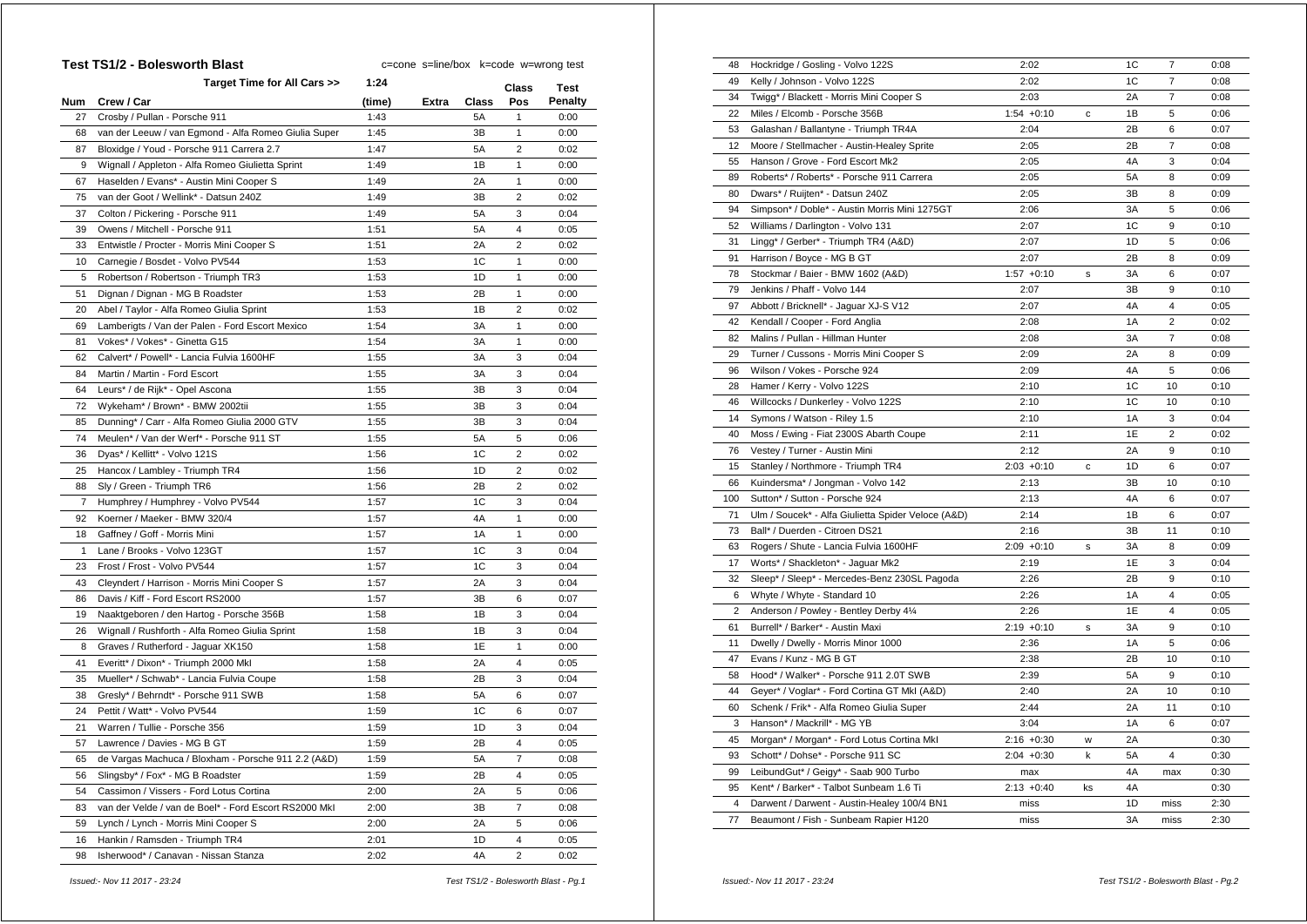|     | <b>Test TS1/3 - CarFest Canter</b>                  |              | c=cone s=line/box k=code w=wrong test |       |                |             |
|-----|-----------------------------------------------------|--------------|---------------------------------------|-------|----------------|-------------|
|     | Target Time for All Cars >>                         | 2:30         |                                       |       | Class          | <b>Test</b> |
| Num | Crew / Car                                          | (time)       | Extra                                 | Class | Pos            | Penalty     |
| 27  | Crosby / Pullan - Porsche 911                       | 2:40         |                                       | 5A    | 1              | 0:00        |
| 87  | Bloxidge / Youd - Porsche 911 Carrera 2.7           | 2:45         |                                       | 5A    | 2              | 0:02        |
| 75  | van der Goot / Wellink* - Datsun 240Z               | 2:46         |                                       | 3B    | 1              | 0:00        |
| 37  | Colton / Pickering - Porsche 911                    | 2:47         |                                       | 5A    | 3              | 0:04        |
| 33  | Entwistle / Procter - Morris Mini Cooper S          | 2:49         |                                       | 2A    | 1              | 0:00        |
| 69  | Lamberigts / Van der Palen - Ford Escort Mexico     | 2:49         |                                       | ЗA    | 1              | 0:00        |
| 9   | Wignall / Appleton - Alfa Romeo Giulietta Sprint    | 2:50         |                                       | 1B    | 1              | 0:00        |
| 88  | Sly / Green - Triumph TR6                           | 2:51         |                                       | 2B    | $\mathbf{1}$   | 0:00        |
| 85  | Dunning* / Carr - Alfa Romeo Giulia 2000 GTV        | 2:51         |                                       | 3B    | 2              | 0:02        |
| 67  | Haselden / Evans* - Austin Mini Cooper S            | 2:52         |                                       | 2Α    | $\overline{2}$ | 0:02        |
| 25  | Hancox / Lambley - Triumph TR4                      | 2:52         |                                       | 1D    | 1              | 0:00        |
| 26  | Wignall / Rushforth - Alfa Romeo Giulia Sprint      | 2:53         |                                       | 1B    | 2              | 0:02        |
| 51  | Dignan / Dignan - MG B Roadster                     | 2:53         |                                       | 2B    | 2              | 0:02        |
| 62  | Calvert* / Powell* - Lancia Fulvia 1600HF           | 2:53         |                                       | ЗA    | 2              | 0:02        |
| 22  | Miles / Elcomb - Porsche 356B                       | 2:54         |                                       | 1B    | 3              | 0:04        |
| 23  | Frost / Frost - Volvo PV544                         | 2:54         |                                       | 1C    | 1              | 0:00        |
| 98  | Isherwood* / Canavan - Nissan Stanza                | 2:55         |                                       | 4A    | 1              | 0:00        |
| 43  | Cleyndert / Harrison - Morris Mini Cooper S         | 2:55         |                                       | 2A    | 3              | 0:04        |
| 39  | Owens / Mitchell - Porsche 911                      | 2:55         |                                       | 5Α    | 4              | 0:05        |
| 10  | Carnegie / Bosdet - Volvo PV544                     | 2:56         |                                       | 1C    | 2              | 0:02        |
| 21  | Warren / Tullie - Porsche 356                       | 2:56         |                                       | 1D    | 2              | 0:02        |
| 74  | Meulen* / Van der Werf* - Porsche 911 ST            | 2:56         |                                       | 5A    | 5              | 0:06        |
| 19  | Naaktgeboren / den Hartog - Porsche 356B            | 2:56         |                                       | 1В    | 4              | 0:05        |
| 20  | Abel / Taylor - Alfa Romeo Giulia Sprint            | 2:57         |                                       | 1B    | 5              | 0:06        |
| 36  | Dyas* / Kellitt* - Volvo 121S                       | 2:57         |                                       | 1C    | 3              | 0:04        |
| 80  | Dwars* / Ruijten* - Datsun 240Z                     | 2:57         |                                       | 3B    | 3              | 0:04        |
| 89  | Roberts* / Roberts* - Porsche 911 Carrera           | 2:57         |                                       | 5A    | 6              | 0:07        |
| 12  | Moore / Stellmacher - Austin-Healey Sprite          | 2:58         |                                       | 2B    | 3              | 0:04        |
| 78  | Stockmar / Baier - BMW 1602 (A&D)                   | 2:58         |                                       | ЗA    | 3              | 0:04        |
| 81  | Vokes* / Vokes* - Ginetta G15                       | 2:58         |                                       | ЗA    | 3              | 0:04        |
| 72  | Wykeham* / Brown* - BMW 2002tii                     | 2:58         |                                       | 3B    | 4              | 0:05        |
| 97  | Abbott / Bricknell* - Jaguar XJ-S V12               | 2:58         |                                       | 4A    | 2              | 0:02        |
| 16  | Hankin / Ramsden - Triumph TR4                      | 2:59         |                                       | 1D    | 3              | 0:04        |
| 96  | Wilson / Vokes - Porsche 924                        | 2:59         |                                       | 4A    | 3              | 0:04        |
| 24  | Pettit / Watt* - Volvo PV544                        | 3:00         |                                       | 1C    | 4              | 0:05        |
| 34  | Twigg* / Blackett - Morris Mini Cooper S            | 3:00         |                                       | 2A    | 4              | 0:05        |
| 53  | Galashan / Ballantyne - Triumph TR4A                | 3:00         |                                       | 2B    | 4              | 0:05        |
| 86  | Davis / Kiff - Ford Escort RS2000                   | 3:00         |                                       | 3B    | 5              | 0:06        |
| 84  | Martin / Martin - Ford Escort                       | 3:00         |                                       | ЗA    | 5              | 0:06        |
| 18  | Gaffney / Goff - Morris Mini                        | 3:01         |                                       | 1A    | 1              | 0:00        |
| 92  | Koerner / Maeker - BMW 320/4                        | 3:02         |                                       | 4Α    | 4              | 0:05        |
| 93  | Schott* / Dohse* - Porsche 911 SC                   | 3:02         |                                       | 5A    | $\overline{7}$ | 0:08        |
| 65  | de Vargas Machuca / Bloxham - Porsche 911 2.2 (A&D) | $2:52 +0:10$ | s                                     | 5A    | $\overline{7}$ | 0:08        |
| 1   | Lane / Brooks - Volvo 123GT                         | 3:03         |                                       | 1C    | 5              | 0:06        |
| 91  | Harrison / Boyce - MG B GT                          | 3:03         |                                       | 2В    | 5              | 0:06        |
| 49  | Kelly / Johnson - Volvo 122S                        | 3:03         |                                       | 1C    | 5              | 0:06        |
| 54  | Cassimon / Vissers - Ford Lotus Cortina             | 3:04         |                                       | 2A    | 5              | 0:06        |

| 48             | Hockridge / Gosling - Volvo 122S                      | 3:04          |    | 1C | $\overline{\mathcal{I}}$ | 0:08 |
|----------------|-------------------------------------------------------|---------------|----|----|--------------------------|------|
| 64             | Leurs* / de Rijk* - Opel Ascona                       | 3:04          |    | 3B | 6                        | 0:07 |
| 56             | Slingsby* / Fox* - MG B Roadster                      | 3:05          |    | 2B | 6                        | 0:07 |
| 38             | Gresly* / Behrndt* - Porsche 911 SWB                  | 3:05          |    | 5A | 9                        | 0:10 |
| 8              | Graves / Rutherford - Jaguar XK150                    | 3:07          |    | 1E | 1                        | 0:00 |
| 94             | Simpson* / Doble* - Austin Morris Mini 1275GT         | 3:07          |    | 3A | 6                        | 0:07 |
| $\overline{7}$ | Humphrey / Humphrey - Volvo PV544                     | $2:59 +0:10$  | c  | 1C | 8                        | 0:09 |
| 71             | Ulm / Soucek* - Alfa Giulietta Spider Veloce (A&D)    | 3:09          |    | 1B | 6                        | 0:07 |
| 57             | Lawrence / Davies - MG B GT                           | 3:09          |    | 2B | $\overline{7}$           | 0:08 |
| 83             | van der Velde / van de Boel* - Ford Escort RS2000 Mkl | $3:00 + 0:10$ | s  | 3B | $\overline{7}$           | 0:08 |
| 47             | Evans / Kunz - MG B GT                                | 3:10          |    | 2B | 8                        | 0:09 |
| 58             | Hood* / Walker* - Porsche 911 2.0T SWB                | 3:11          |    | 5A | 10                       | 0:10 |
| 31             | Lingg* / Gerber* - Triumph TR4 (A&D)                  | 3:12          |    | 1D | 4                        | 0:05 |
| 45             | Morgan* / Morgan* - Ford Lotus Cortina Mkl            | 3:12          |    | 2A | 6                        | 0:07 |
| 42             | Kendall / Cooper - Ford Anglia                        | 3:12          |    | 1A | $\overline{2}$           | 0:02 |
| 63             | Rogers / Shute - Lancia Fulvia 1600HF                 | 3:13          |    | 3A | $\overline{7}$           | 0:08 |
| 15             | Stanley / Northmore - Triumph TR4                     | $3:03 +0:10$  | С  | 1D | 5                        | 0:06 |
| 76             | Vestey / Turner - Austin Mini                         | 3:13          |    | 2A | $\overline{7}$           | 0:08 |
| 82             | Malins / Pullan - Hillman Hunter                      | 3:14          |    | 3A | 8                        | 0:09 |
| 66             | Kuindersma* / Jongman - Volvo 142                     | 3:14          |    | 3B | 8                        | 0:09 |
| 68             | van der Leeuw / van Egmond - Alfa Romeo Giulia Super  | 3:14          |    | 3B | 8                        | 0:09 |
| 14             | Symons / Watson - Riley 1.5                           | 3:15          |    | 1A | 3                        | 0:04 |
| 29             | Turner / Cussons - Morris Mini Cooper S               | $3:05 +0:10$  | C  | 2A | 8                        | 0:09 |
| 55             | Hanson / Grove - Ford Escort Mk2                      | 3:17          |    | 4A | 5                        | 0:06 |
| 73             | Ball* / Duerden - Citroen DS21                        | 3:18          |    | 3B | 10                       | 0:10 |
| 79             | Jenkins / Phaff - Volvo 144                           | 3:19          |    | 3B | 11                       | 0:10 |
| 52             | Williams / Darlington - Volvo 131                     | 3:20          |    | 1C | 9                        | 0:10 |
| 28             | Hamer / Kerry - Volvo 122S                            | 3:20          |    | 1C | 9                        | 0:10 |
| 32             | Sleep* / Sleep* - Mercedes-Benz 230SL Pagoda          | 3:20          |    | 2B | 9                        | 0:10 |
| 100            | Sutton* / Sutton - Porsche 924                        | 3:20          |    | 4A | 6                        | 0:07 |
| 46             | Willcocks / Dunkerley - Volvo 122S                    | 3:21          |    | 1C | 11                       | 0:10 |
| 17             | Worts* / Shackleton* - Jaguar Mk2                     | 3:22          |    | 1E | $\overline{2}$           | 0:02 |
| 40             | Moss / Ewing - Fiat 2300S Abarth Coupe                | 3:27          |    | 1E | 3                        | 0:04 |
| 2              | Anderson / Powley - Bentley Derby 41/4                | 3:28          |    | 1E | $\overline{4}$           | 0:05 |
| 35             | Mueller* / Schwab* - Lancia Fulvia Coupe              | $3:18 + 0:10$ | с  | 2B | 10                       | 0:10 |
| 41             | Everitt* / Dixon* - Triumph 2000 Mkl                  | 3:33          |    | 2A | 9                        | 0:10 |
| 44             | Geyer* / Voglar* - Ford Cortina GT MkI (A&D)          | $3:24 +0:10$  | С  | 2A | 10                       | 0:10 |
| 11             | Dwelly / Dwelly - Morris Minor 1000                   | 3:37          |    | 1A | 4                        | 0:05 |
| 6              | Whyte / Whyte - Standard 10                           | 3:38          |    | 1A | 5                        | 0:06 |
| 5              | Robertson / Robertson - Triumph TR3                   | $3:20 + 0:20$ | CC | 1D | 6                        | 0:07 |
| 3              | Hanson* / Mackrill* - MG YB                           | 3:59          |    | 1A | 6                        | 0:07 |
| 99             | LeibundGut* / Geigy* - Saab 900 Turbo                 | 4:00          |    | 4A | $\overline{7}$           | 0:08 |
| 61             | Burrell* / Barker* - Austin Maxi                      | 4:15          |    | 3A | 9                        | 0:10 |
| 60             | Schenk / Frik* - Alfa Romeo Giulia Super              | 5:09          |    | 2A | 11                       | 0:10 |
| 59             | Lynch / Lynch - Morris Mini Cooper S                  | $2:51 + 0:30$ | W  | 2A | 5                        | 0:30 |
| 95             | Kent* / Barker* - Talbot Sunbeam 1.6 Ti               | $2:48 + 0:30$ | W  | 4A |                          | 0:30 |
| 4              | Darwent / Darwent - Austin-Healey 100/4 BN1           | miss          |    | 1D | miss                     | 2:30 |
| 77             | Beaumont / Fish - Sunbeam Rapier H120                 | miss          |    | 3A | miss                     | 2:30 |
|                |                                                       |               |    |    |                          |      |

 *Issued:- Nov 11 2017 - 23:24 Test TS1/3 - CarFest Canter - Pg.1*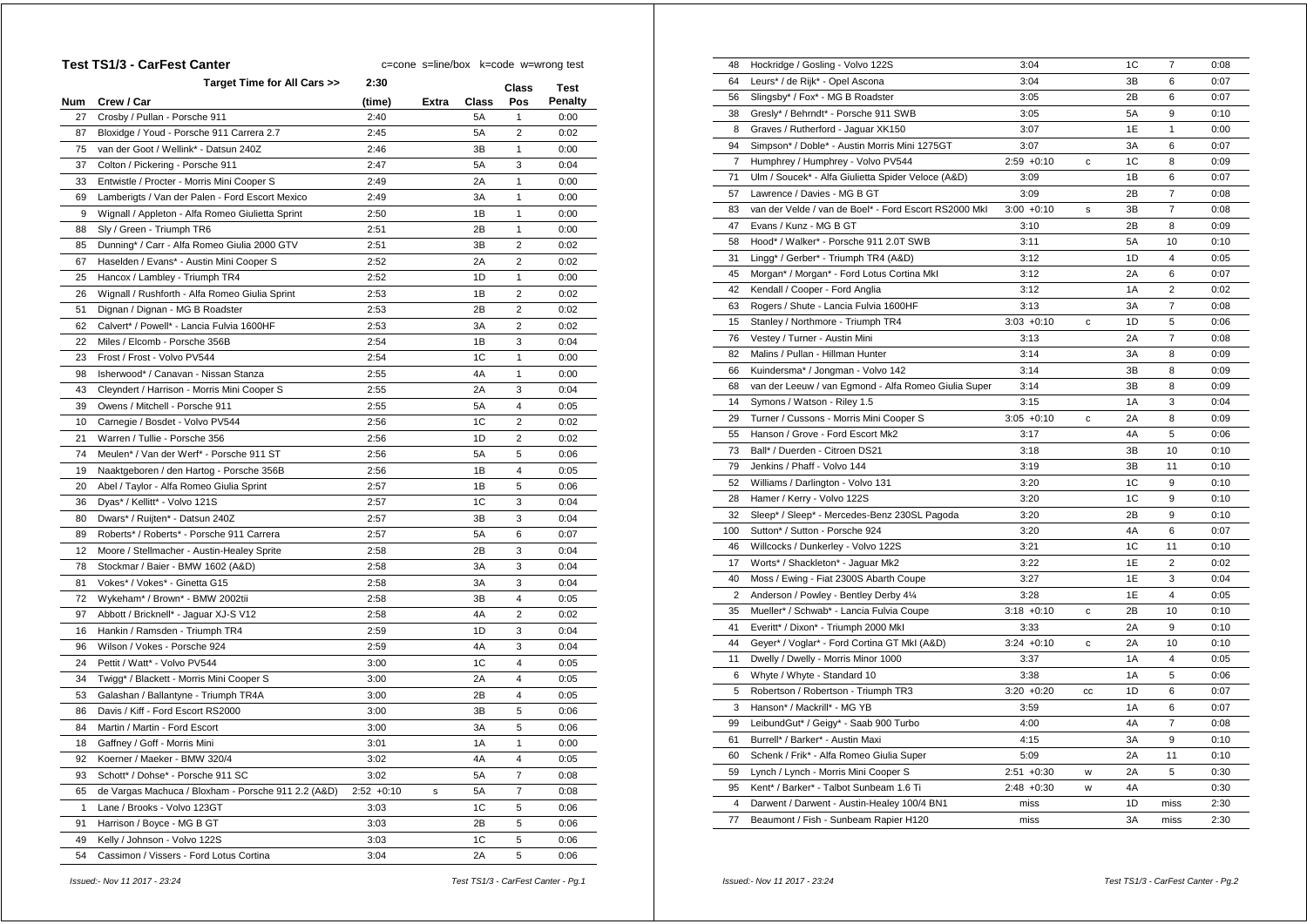| Test TS1/4 - Slip Slidin' Away<br>c=cone s=line/box k=code w=wrong test |                                                      |        |       |                |                |                |
|-------------------------------------------------------------------------|------------------------------------------------------|--------|-------|----------------|----------------|----------------|
|                                                                         | Target Time for All Cars >>                          | 1:12   |       |                | <b>Class</b>   | <b>Test</b>    |
| Num                                                                     | Crew / Car                                           | (time) | Extra | Class          | Pos            | <b>Penalty</b> |
| 10                                                                      | Carnegie / Bosdet - Volvo PV544                      | 1:28   |       | 1C             | 1              | 0:00           |
| 37                                                                      | Colton / Pickering - Porsche 911                     | 1:28   |       | <b>5A</b>      | 1              | 0:00           |
| 98                                                                      | Isherwood* / Canavan - Nissan Stanza                 | 1:28   |       | 4A             | 1              | 0:00           |
| 87                                                                      | Bloxidge / Youd - Porsche 911 Carrera 2.7            | 1:28   |       | <b>5A</b>      | 1              | 0:00           |
| 85                                                                      | Dunning* / Carr - Alfa Romeo Giulia 2000 GTV         | 1:29   |       | 3B             | 1              | 0:00           |
| 59                                                                      | Lynch / Lynch - Morris Mini Cooper S                 | 1:29   |       | 2A             | 1              | 0:00           |
| 27                                                                      | Crosby / Pullan - Porsche 911                        | 1:29   |       | <b>5A</b>      | 3              | 0:04           |
| 19                                                                      | Naaktgeboren / den Hartog - Porsche 356B             | 1:30   |       | 1B             | 1              | 0:00           |
| 12                                                                      | Moore / Stellmacher - Austin-Healey Sprite           | 1:30   |       | 2B             | $\mathbf{1}$   | 0:00           |
| 62                                                                      | Calvert* / Powell* - Lancia Fulvia 1600HF            | 1:30   |       | 3A             | $\mathbf{1}$   | 0:00           |
| 81                                                                      | Vokes* / Vokes* - Ginetta G15                        | 1:30   |       | 3A             | $\mathbf{1}$   | 0:00           |
| 38                                                                      | Gresly* / Behrndt* - Porsche 911 SWB                 | 1:31   |       | <b>5A</b>      | 4              | 0:05           |
| 20                                                                      | Abel / Taylor - Alfa Romeo Giulia Sprint             | 1:31   |       | 1B             | $\overline{2}$ | 0:02           |
| $\overline{7}$                                                          | Humphrey / Humphrey - Volvo PV544                    | 1:31   |       | 1C             | 2              | 0:02           |
| 74                                                                      | Meulen* / Van der Werf* - Porsche 911 ST             | 1:31   |       | <b>5A</b>      | $\overline{4}$ | 0:05           |
| 41                                                                      | Everitt* / Dixon* - Triumph 2000 Mkl                 | 1:32   |       | 2A             | $\overline{2}$ | 0:02           |
| 51                                                                      | Dignan / Dignan - MG B Roadster                      | 1:32   |       | 2B             | $\overline{2}$ | 0:02           |
| 1                                                                       | Lane / Brooks - Volvo 123GT                          | 1:32   |       | 1C             | 3              | 0:04           |
| 49                                                                      | Kelly / Johnson - Volvo 122S                         | 1:32   |       | 1 <sup>C</sup> | 3              | 0:04           |
| 67                                                                      | Haselden / Evans* - Austin Mini Cooper S             | 1:32   |       | 2A             | $\overline{2}$ | 0:02           |
| 56                                                                      | Slingsby* / Fox* - MG B Roadster                     | 1:32   |       | 2B             | $\overline{2}$ | 0:02           |
| 69                                                                      | Lamberigts / Van der Palen - Ford Escort Mexico      | 1:32   |       | 3A             | 3              | 0:04           |
| 84                                                                      | Martin / Martin - Ford Escort                        | 1:32   |       | 3A             | 3              | 0:04           |
| 95                                                                      | Kent* / Barker* - Talbot Sunbeam 1.6 Ti              | 1:32   |       | 4A             | $\overline{2}$ | 0:02           |
| 65                                                                      | de Vargas Machuca / Bloxham - Porsche 911 2.2 (A&D)  | 1:32   |       | <b>5A</b>      | 6              | 0:07           |
| 93                                                                      | Schott* / Dohse* - Porsche 911 SC                    | 1:32   |       | 5A             | 6              | 0:07           |
| 64                                                                      | Leurs* / de Rijk* - Opel Ascona                      | 1:33   |       | 3B             | $\overline{2}$ | 0:02           |
| 9                                                                       | Wignall / Appleton - Alfa Romeo Giulietta Sprint     | 1:33   |       | 1B             | 3              | 0:04           |
| 26                                                                      | Wignall / Rushforth - Alfa Romeo Giulia Sprint       | 1:33   |       | 1B             | 3              | 0:04           |
| 23                                                                      | Frost / Frost - Volvo PV544                          | 1:33   |       | 1 <sup>C</sup> | 5              | 0:06           |
| 36                                                                      | Dyas* / Kellitt* - Volvo 121S                        | 1:33   |       | 1C             | 5              | 0:06           |
| 53                                                                      | Galashan / Ballantyne - Triumph TR4A                 | 1:33   |       | 2B             | $\overline{4}$ | 0:05           |
| 68                                                                      | van der Leeuw / van Egmond - Alfa Romeo Giulia Super | 1:33   |       | 3B             | $\overline{2}$ | 0:02           |
| 55                                                                      | Hanson / Grove - Ford Escort Mk2                     | 1:33   |       | 4A             | 3              | 0:04           |
| 92                                                                      | Koerner / Maeker - BMW 320/4                         | 1:33   |       | 4A             | 3              | 0:04           |
| 72                                                                      | Wykeham* / Brown* - BMW 2002tii                      | 1:34   |       | 3B             | $\overline{4}$ | 0:05           |
| 79                                                                      | Jenkins / Phaff - Volvo 144                          | 1:34   |       | 3B             | 4              | 0:05           |
| 96                                                                      | Wilson / Vokes - Porsche 924                         | 1:34   |       | 4A             | 5              | 0:06           |
| 22                                                                      | Miles / Elcomb - Porsche 356B                        | 1:35   |       | 1B             | 5              | 0:06           |
| 5                                                                       | Robertson / Robertson - Triumph TR3                  | 1:35   |       | 1D             | $\mathbf{1}$   | 0:00           |
| 15                                                                      | Stanley / Northmore - Triumph TR4                    | 1:35   |       | 1D             | $\mathbf{1}$   | 0:00           |
| 21                                                                      | Warren / Tullie - Porsche 356                        | 1:35   |       | 1D             | $\mathbf{1}$   | 0:00           |
| 43                                                                      | Cleyndert / Harrison - Morris Mini Cooper S          | 1:35   |       | 2A             | $\overline{4}$ | 0:05           |
| 75                                                                      | van der Goot / Wellink* - Datsun 240Z                | 1:35   |       | 3B             | 6              | 0:07           |
| 86                                                                      | Davis / Kiff - Ford Escort RS2000                    | 1:35   |       | 3B             | 6              | 0:07           |
| 57                                                                      | Lawrence / Davies - MG B GT                          | 1:35   |       | 2B             | 5              | 0:06           |
| 66                                                                      | Kuindersma* / Jongman - Volvo 142                    | 1:35   |       | 3B             | 6              | 0:07           |
|                                                                         |                                                      |        |       |                |                |                |

| 39             | Owens / Mitchell - Porsche 911                        | 1:35          |   | 5A | 8              | 0:09 |
|----------------|-------------------------------------------------------|---------------|---|----|----------------|------|
| 18             | Gaffney / Goff - Morris Mini                          | 1:36          |   | 1A | 1              | 0:00 |
| 42             | Kendall / Cooper - Ford Anglia                        | 1:36          |   | 1A | $\mathbf{1}$   | 0:00 |
| 71             | Ulm / Soucek* - Alfa Giulietta Spider Veloce (A&D)    | 1:36          |   | 1B | 6              | 0:07 |
| 16             | Hankin / Ramsden - Triumph TR4                        | 1:36          |   | 1D | 4              | 0:05 |
| 17             | Worts* / Shackleton* - Jaguar Mk2                     | 1:36          |   | 1E | $\mathbf{1}$   | 0:00 |
| 97             | Abbott / Bricknell* - Jaquar XJ-S V12                 | 1:37          |   | 4A | 6              | 0:07 |
| 25             | Hancox / Lambley - Triumph TR4                        | 1:38          |   | 1D | 5              | 0:06 |
| 34             | Twigg* / Blackett - Morris Mini Cooper S              | 1:38          |   | 2A | 5              | 0:06 |
| 54             | Cassimon / Vissers - Ford Lotus Cortina               | 1:38          |   | 2A | 5              | 0:06 |
| 91             | Harrison / Boyce - MG B GT                            | 1:38          |   | 2B | 6              | 0:07 |
| 94             | Simpson* / Doble* - Austin Morris Mini 1275GT         | 1:38          |   | 3A | 5              | 0:06 |
| 83             | van der Velde / van de Boel* - Ford Escort RS2000 Mkl | 1:38          |   | 3B | 9              | 0:10 |
| 31             | Lingg* / Gerber* - Triumph TR4 (A&D)                  | 1:38          |   | 1D | 5              | 0:06 |
| 78             | Stockmar / Baier - BMW 1602 (A&D)                     | 1:38          |   | 3A | 5              | 0:06 |
| 80             | Dwars* / Ruijten* - Datsun 240Z                       | 1:39          |   | 3B | 10             | 0:10 |
| 47             | Evans / Kunz - MG B GT                                | 1:40          |   | 2B | $\overline{7}$ | 0:08 |
| 32             | Sleep* / Sleep* - Mercedes-Benz 230SL Pagoda          | 1:40          |   | 2B | $\overline{7}$ | 0:08 |
| 89             | Roberts* / Roberts* - Porsche 911 Carrera             | 1:41          |   | 5A | 9              | 0:10 |
| 28             | Hamer / Kerry - Volvo 122S                            | 1:41          |   | 1C | $\overline{7}$ | 0:08 |
| 48             | Hockridge / Gosling - Volvo 122S                      | 1:41          |   | 1C | $\overline{7}$ | 0:08 |
| 61             | Burrell* / Barker* - Austin Maxi                      | 1:41          |   | 3A | $\overline{7}$ | 0:08 |
| 33             | Entwistle / Procter - Morris Mini Cooper S            | 1:42          |   | 2A | $\overline{7}$ | 0:08 |
| 6              | Whyte / Whyte - Standard 10                           | 1:42          |   | 1A | 3              | 0:04 |
| 46             | Willcocks / Dunkerley - Volvo 122S                    | 1:42          |   | 1C | 9              | 0:10 |
| 73             | Ball* / Duerden - Citroen DS21                        | 1:42          |   | 3B | 11             | 0:10 |
| 11             | Dwelly / Dwelly - Morris Minor 1000                   | 1:43          |   | 1A | 4              | 0:05 |
| 45             |                                                       | 1:43          |   | 2A | 8              | 0:09 |
| 8              | Morgan* / Morgan* - Ford Lotus Cortina Mkl            | 1:44          |   | 1E | $\overline{2}$ | 0:02 |
| 44             | Graves / Rutherford - Jaguar XK150                    | 1:44          |   |    | 9              |      |
|                | Geyer* / Voglar* - Ford Cortina GT MkI (A&D)          |               |   | 2A | 10             | 0:10 |
| 76             | Vestey / Turner - Austin Mini                         | 1:45          |   | 2A |                | 0:10 |
| 40             | Moss / Ewing - Fiat 2300S Abarth Coupe                | 1:45          |   | 1E | 3              | 0:04 |
| 29             | Turner / Cussons - Morris Mini Cooper S               | 1:46          |   | 2A | 11             | 0:10 |
| 63             | Rogers / Shute - Lancia Fulvia 1600HF                 | 1:46          |   | 3A | 8              | 0:09 |
| 100            | Sutton* / Sutton - Porsche 924                        | 1:46          |   | 4A | $\overline{7}$ | 0:08 |
| 35             | Mueller* / Schwab* - Lancia Fulvia Coupe              | 1:47          |   | 2B | 9              | 0:10 |
| 24             | Pettit / Watt* - Volvo PV544                          | 1:49          |   | 1C | 10             | 0:10 |
| $\overline{2}$ | Anderson / Powley - Bentley Derby 41/4                | 1:49          |   | 1E | 4              | 0:05 |
| 3              | Hanson* / Mackrill* - MG YB                           | 1:52          |   | 1A | 5              | 0:06 |
| 82             | Malins / Pullan - Hillman Hunter                      | $1:42 +0:10$  | s | 3A | 9              | 0:10 |
| 14             | Symons / Watson - Riley 1.5                           | 1:52          |   | 1A | 5              | 0:06 |
| 52             | Williams / Darlington - Volvo 131                     | 1:53          |   | 1C | 11             | 0:10 |
| 99             | LeibundGut* / Geigy* - Saab 900 Turbo                 | 2:03          |   | 4A | 8              | 0:09 |
| 60             | Schenk / Frik* - Alfa Romeo Giulia Super              | $0:30 + 0:30$ | W | 2A | 11             | 0:30 |
| 58             | Hood* / Walker* - Porsche 911 2.0T SWB                | $0:30 + 0:30$ | W | 5A | 10             | 0:30 |
| 88             | Sly / Green - Triumph TR6                             | $0:30 + 0:30$ | W | 2B | $\mathbf{1}$   | 0:30 |
| 4              | Darwent / Darwent - Austin-Healey 100/4 BN1           | miss          |   | 1D | miss           | 2:30 |
| 77             | Beaumont / Fish - Sunbeam Rapier H120                 | miss          |   | 3A | miss           | 2:30 |

 *Issued:- Nov 11 2017 - 23:24 Test TS1/4 - Slip Slidin' Away - Pg.1*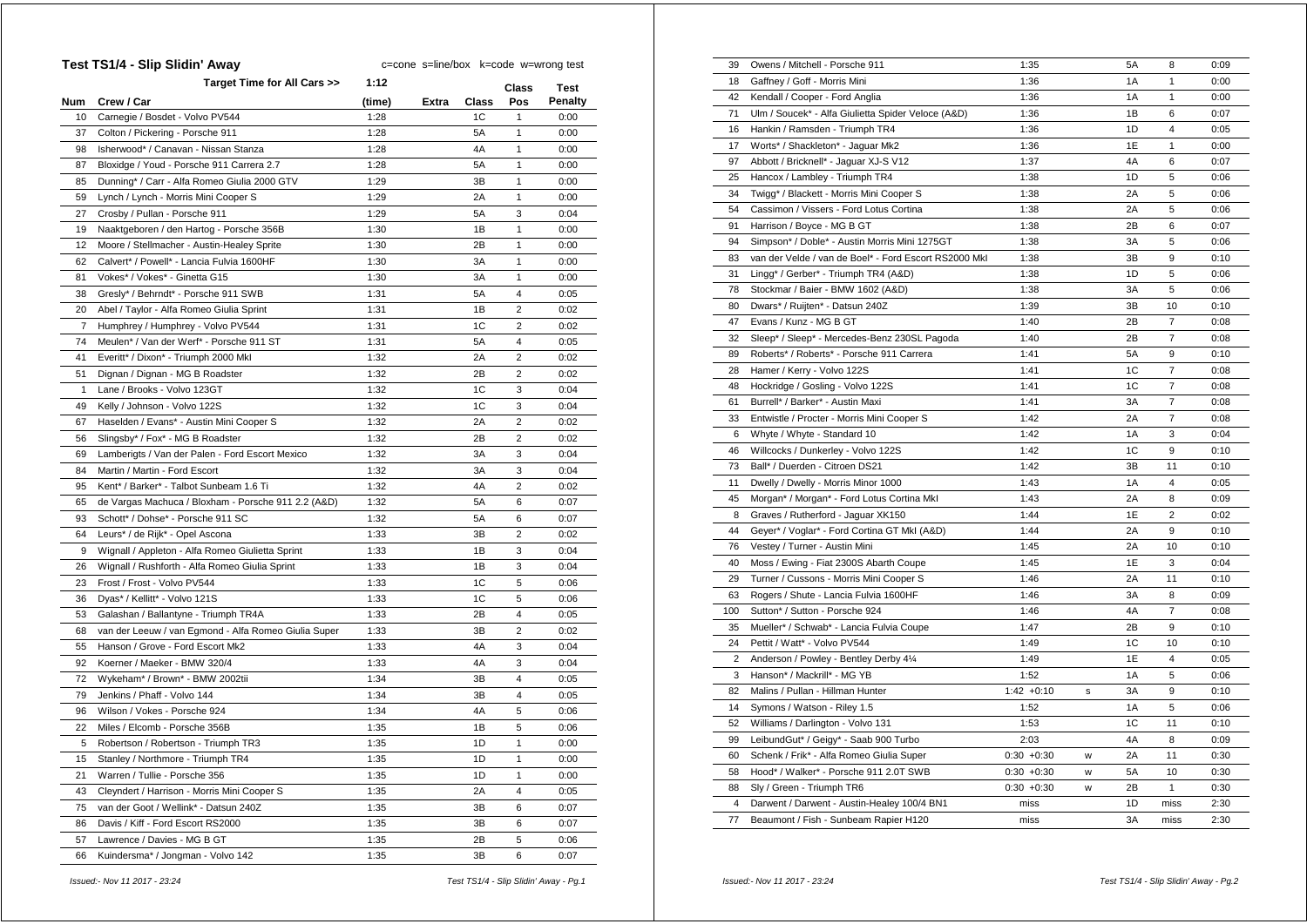|     | Test TS1/5 - More Slip Slidin'                       | c=cone s=line/box k=code w=wrong test |       |       |                |                |
|-----|------------------------------------------------------|---------------------------------------|-------|-------|----------------|----------------|
|     | Target Time for All Cars >>                          | 1:18                                  |       |       | Class          | Test           |
| Num | Crew / Car                                           | (time)                                | Extra | Class | Pos            | <b>Penalty</b> |
| 10  | Carnegie / Bosdet - Volvo PV544                      | 1:31                                  |       | 1C    | 1              | 0:00           |
| 59  | Lynch / Lynch - Morris Mini Cooper S                 | 1:31                                  |       | 2A    | $\mathbf{1}$   | 0:00           |
| 27  | Crosby / Pullan - Porsche 911                        | 1:32                                  |       | 5A    | 1              | 0:00           |
| 37  | Colton / Pickering - Porsche 911                     | 1:32                                  |       | 5А    | 1              | 0:00           |
| 68  | van der Leeuw / van Egmond - Alfa Romeo Giulia Super | 1:33                                  |       | 3B    | $\mathbf{1}$   | 0:00           |
| 95  | Kent* / Barker* - Talbot Sunbeam 1.6 Ti              | 1:33                                  |       | 4A    | 1              | 0:00           |
| 87  | Bloxidge / Youd - Porsche 911 Carrera 2.7            | 1:33                                  |       | 5Α    | 3              | 0:04           |
| 9   | Wignall / Appleton - Alfa Romeo Giulietta Sprint     | 1:34                                  |       | 1В    | 1              | 0:00           |
| 88  | Sly / Green - Triumph TR6                            | 1:34                                  |       | 2B    | 1              | 0:00           |
| 7   | Humphrey / Humphrey - Volvo PV544                    | 1:35                                  |       | 1C    | 2              | 0:02           |
| 49  | Kelly / Johnson - Volvo 122S                         | 1:35                                  |       | 1C    | $\overline{2}$ | 0:02           |
| 69  | Lamberigts / Van der Palen - Ford Escort Mexico      | 1:35                                  |       | ЗΑ    | $\mathbf{1}$   | 0:00           |
| 92  | Koerner / Maeker - BMW 320/4                         | 1:35                                  |       | 4A    | 2              | 0:02           |
| 38  | Gresly* / Behrndt* - Porsche 911 SWB                 | 1:35                                  |       | 5Α    | 4              | 0:05           |
| 26  | Wignall / Rushforth - Alfa Romeo Giulia Sprint       | 1:35                                  |       | 1В    | 2              | 0:02           |
| 36  | Dyas* / Kellitt* - Volvo 121S                        | 1:35                                  |       | 1C    | $\overline{2}$ | 0:02           |
| 98  | Isherwood* / Canavan - Nissan Stanza                 | 1:35                                  |       | 4A    | 2              | 0:02           |
| 22  | Miles / Elcomb - Porsche 356B                        | 1:36                                  |       | 1B    | 3              | 0:04           |
| 1   | Lane / Brooks - Volvo 123GT                          | 1:36                                  |       | 1C    | 5              | 0:06           |
| 53  | Galashan / Ballantyne - Triumph TR4A                 | 1:36                                  |       | 2B    | $\overline{2}$ | 0:02           |
| 62  | Calvert* / Powell* - Lancia Fulvia 1600HF            | 1:36                                  |       | ЗA    | 2              | 0:02           |
| 74  | Meulen* / Van der Werf* - Porsche 911 ST             | 1:36                                  |       | 5A    | 5              | 0:06           |
| 78  | Stockmar / Baier - BMW 1602 (A&D)                    | 1:36                                  |       | 3A    | $\overline{2}$ | 0:02           |
| 64  | Leurs* / de Rijk* - Opel Ascona                      | 1:36                                  |       | 3B    | 2              | 0:02           |
| 80  | Dwars* / Ruijten* - Datsun 240Z                      | 1:36                                  |       | 3B    | 2              | 0:02           |
| 19  | Naaktgeboren / den Hartog - Porsche 356B             | 1:37                                  |       | 1B    | $\overline{4}$ | 0:05           |
| 21  | Warren / Tullie - Porsche 356                        | 1:37                                  |       | 1D    | 1              | 0:00           |
| 79  | Jenkins / Phaff - Volvo 144                          | 1:37                                  |       | 3B    | 4              | 0:05           |
| 86  | Davis / Kiff - Ford Escort RS2000                    | 1:37                                  |       | 3B    | 4              | 0:05           |
| 96  | Wilson / Vokes - Porsche 924                         | 1:37                                  |       | 4A    | 4              | 0:05           |
| 51  | Dignan / Dignan - MG B Roadster                      | 1:37                                  |       | 2B    | 3              | 0:04           |
| 20  | Abel / Taylor - Alfa Romeo Giulia Sprint             | 1:38                                  |       | 1B    | 5              | 0:06           |
| 43  | Cleyndert / Harrison - Morris Mini Cooper S          | 1:38                                  |       | 2A    | 2              | 0:02           |
| 56  | Slingsby* / Fox* - MG B Roadster                     | 1:38                                  |       | 2B    | 4              | 0:05           |
| 15  | Stanley / Northmore - Triumph TR4                    | 1:38                                  |       | 1D    | 2              | 0:02           |
| 67  | Haselden / Evans* - Austin Mini Cooper S             | 1:38                                  |       | 2Α    | 2              | 0:02           |
| 65  | de Vargas Machuca / Bloxham - Porsche 911 2.2 (A&D)  | 1:38                                  |       | 5A    | 6              | 0:07           |
| 93  | Schott* / Dohse* - Porsche 911 SC                    | 1:38                                  |       | 5A    | 6              | 0:07           |
| 42  | Kendall / Cooper - Ford Anglia                       | 1:39                                  |       | 1A    | 1              | 0:00           |
| 71  | Ulm / Soucek* - Alfa Giulietta Spider Veloce (A&D)   | 1:39                                  |       | 1B    | 6              | 0:07           |
| 28  | Hamer / Kerry - Volvo 122S                           | 1:39                                  |       | 1C    | 6              | 0:07           |
| 57  | Lawrence / Davies - MG B GT                          | 1:39                                  |       | 2B    | 5              | 0:06           |
| 63  | Rogers / Shute - Lancia Fulvia 1600HF                | 1:39                                  |       | ЗA    | 4              | 0:05           |
| 55  | Hanson / Grove - Ford Escort Mk2                     | 1:39                                  |       | 4A    | 5              | 0:06           |
| 54  | Cassimon / Vissers - Ford Lotus Cortina              | 1:39                                  |       | 2A    | $\overline{4}$ | 0:05           |
| 23  | Frost / Frost - Volvo PV544                          | 1:40                                  |       | 1C    | $\overline{7}$ | 0:08           |
| 66  | Kuindersma* / Jongman - Volvo 142                    | 1:40                                  |       | 3B    | 6              | 0:07           |
|     |                                                      |                                       |       |       |                |                |

| 83              | van der Velde / van de Boel* - Ford Escort RS2000 Mkl | 1:40          |   | 3B | 6              | 0:07 |
|-----------------|-------------------------------------------------------|---------------|---|----|----------------|------|
| 39              | Owens / Mitchell - Porsche 911                        | 1:40          |   | 5A | 8              | 0:09 |
| 29              | Turner / Cussons - Morris Mini Cooper S               | 1:41          |   | 2A | 5              | 0:06 |
| 81              | Vokes* / Vokes* - Ginetta G15                         | 1:41          |   | 3A | 5              | 0:06 |
| 94              | Simpson* / Doble* - Austin Morris Mini 1275GT         | 1:41          |   | 3A | 5              | 0:06 |
| 85              | Dunning* / Carr - Alfa Romeo Giulia 2000 GTV          | 1:41          |   | 3B | 8              | 0:09 |
| 41              | Everitt* / Dixon* - Triumph 2000 Mkl                  | 1:41          |   | 2A | 5              | 0:06 |
| 25              | Hancox / Lambley - Triumph TR4                        | 1:41          |   | 1D | 3              | 0:04 |
| 45              | Morgan* / Morgan* - Ford Lotus Cortina Mkl            | 1:42          |   | 2A | $\overline{7}$ | 0:08 |
| 16              | Hankin / Ramsden - Triumph TR4                        | 1:42          |   | 1D | 4              | 0:05 |
| 33              | Entwistle / Procter - Morris Mini Cooper S            | 1:42          |   | 2A | $\overline{7}$ | 0:08 |
| 91              | Harrison / Boyce - MG B GT                            | 1:42          |   | 2B | 6              | 0:07 |
| 58              | Hood* / Walker* - Porsche 911 2.0T SWB                | 1:42          |   | 5A | 9              | 0:10 |
| 34              | Twigg* / Blackett - Morris Mini Cooper S              | 1:43          |   | 2A | 9              | 0:10 |
| 89              | Roberts* / Roberts* - Porsche 911 Carrera             | 1:43          |   | 5A | 10             | 0:10 |
| 46              | Willcocks / Dunkerley - Volvo 122S                    | 1:43          |   | 1C | 8              | 0:09 |
| 5               | Robertson / Robertson - Triumph TR3                   | 1:43          |   | 1D | 5              | 0:06 |
| 17              | Worts* / Shackleton* - Jaguar Mk2                     | 1:43          |   | 1E | $\mathbf{1}$   | 0:00 |
| 12 <sup>2</sup> |                                                       |               |   | 2B | 7              | 0:08 |
|                 | Moore / Stellmacher - Austin-Healey Sprite            | $1:34 +0:10$  | s |    |                |      |
| 73              | Ball* / Duerden - Citroen DS21                        | 1:44          |   | 3B | 9              | 0:10 |
| 8               | Graves / Rutherford - Jaguar XK150                    | 1:46          |   | 1E | $\overline{2}$ | 0:02 |
| 84              | Martin / Martin - Ford Escort                         | $1:36 + 0:10$ | s | 3A | $\overline{7}$ | 0:08 |
| 75              | van der Goot / Wellink* - Datsun 240Z                 | 1:46          |   | 3B | 10             | 0:10 |
| 60              | Schenk / Frik* - Alfa Romeo Giulia Super              | 1:47          |   | 2A | 10             | 0:10 |
| 6               | Whyte / Whyte - Standard 10                           | 1:47          |   | 1A | $\overline{c}$ | 0:02 |
| 44              | Geyer* / Voglar* - Ford Cortina GT MkI (A&D)          | 1:47          |   | 2A | 10             | 0:10 |
| 99              | LeibundGut* / Geigy* - Saab 900 Turbo                 | 1:48          |   | 4A | 6              | 0:07 |
| 47              | Evans / Kunz - MG B GT                                | 1:49          |   | 2B | 8              | 0:09 |
| 97              | Abbott / Bricknell* - Jaguar XJ-S V12                 | 1:49          |   | 4A | $\overline{7}$ | 0:08 |
| 18              | Gaffney / Goff - Morris Mini                          | $1:39 + 0:10$ | s | 1A | 3              | 0:04 |
| 31              | Lingg* / Gerber* - Triumph TR4 (A&D)                  | $1:40 + 0:10$ | s | 1D | 6              | 0:07 |
| 76              | Vestey / Turner - Austin Mini                         | 1:50          |   | 2A | 12             | 0:10 |
| 35              | Mueller* / Schwab* - Lancia Fulvia Coupe              | $1:40 + 0:10$ | s | 2B | 9              | 0:10 |
| 11              | Dwelly / Dwelly - Morris Minor 1000                   | 1:50          |   | 1A | 4              | 0:05 |
| 14              | Symons / Watson - Riley 1.5                           | 1:51          |   | 1A | 5              | 0:06 |
| 24              | Pettit / Watt* - Volvo PV544                          | $1:41 + 0:10$ | s | 1C | 9              | 0:10 |
| 40              | Moss / Ewing - Fiat 2300S Abarth Coupe                | 1:51          |   | 1E | 3              | 0:04 |
| 48              | Hockridge / Gosling - Volvo 122S                      | $1:42 +0:10$  | s | 1C | 10             | 0:10 |
| 52              | Williams / Darlington - Volvo 131                     | 1:54          |   | 1C | 11             | 0:10 |
| 32              | Sleep* / Sleep* - Mercedes-Benz 230SL Pagoda          | $1:45 +0:10$  | s | 2B | 10             | 0:10 |
| 61              | Burrell* / Barker* - Austin Maxi                      | $1:45 +0:10$  | s | 3A | 8              | 0:09 |
| 100             | Sutton* / Sutton - Porsche 924                        | 1:55          |   | 4A | 8              | 0:09 |
| 3               | Hanson* / Mackrill* - MG YB                           | 1:56          |   | 1А | 6              | 0:07 |
| $\overline{2}$  | Anderson / Powley - Bentley Derby 41/4                | 1:56          |   | 1E | 4              | 0:05 |
| 82              | Malins / Pullan - Hillman Hunter                      | $1:48 +0:10$  | s | 3A | 9              | 0:10 |
| 72              | Wykeham* / Brown* - BMW 2002tii                       | 2:08          |   | 3B | 11             | 0:10 |
| $\overline{4}$  | Darwent / Darwent - Austin-Healey 100/4 BN1           | miss          |   | 1D | miss           | 2:30 |
| 77              | Beaumont / Fish - Sunbeam Rapier H120                 | miss          |   | 3A | miss           | 2:30 |
|                 |                                                       |               |   |    |                |      |

 *Issued:- Nov 11 2017 - 23:24 Test TS1/5 - More Slip Slidin' - Pg.1*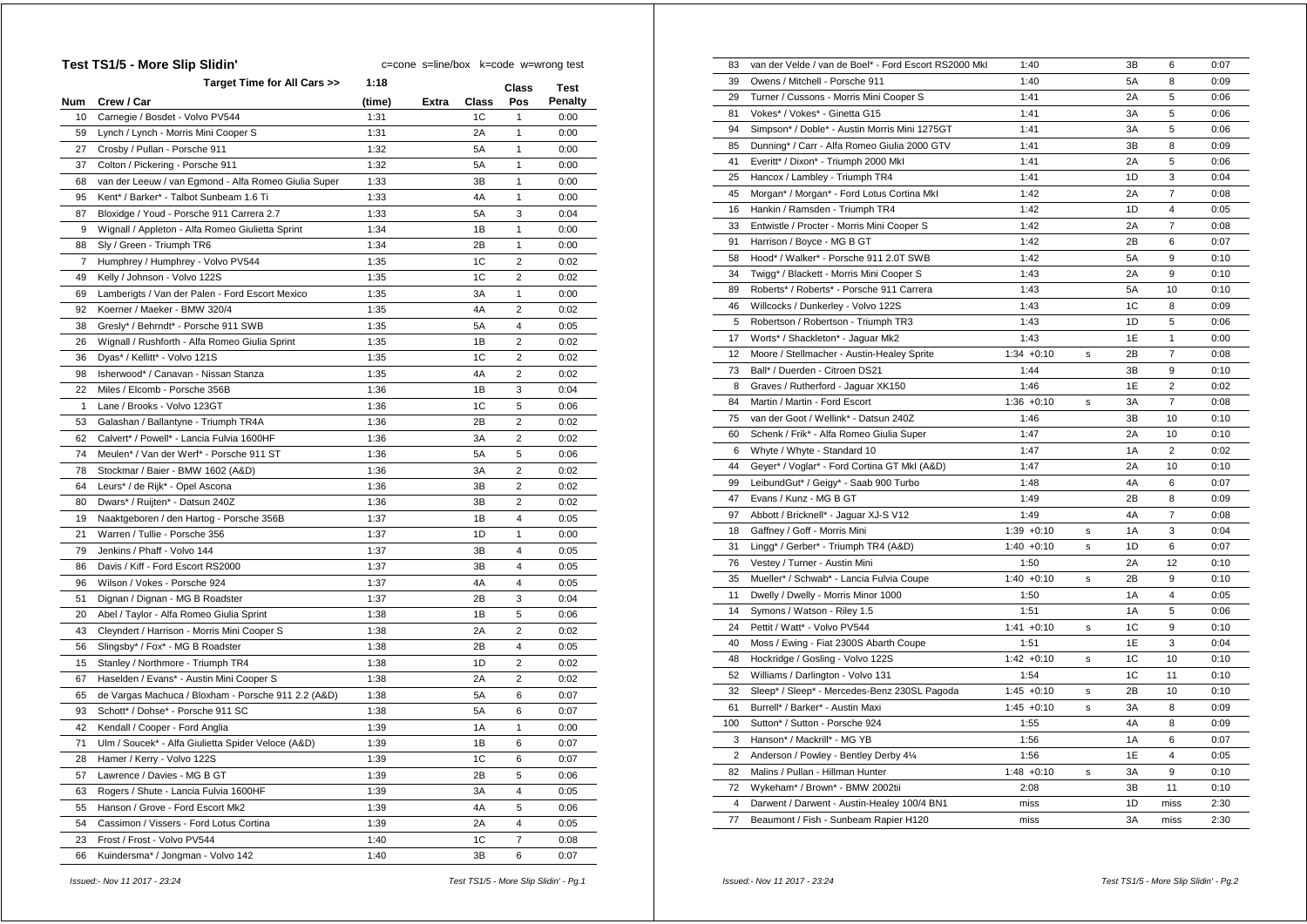|     | Test TS1/6 - Playing the Market                       | c=cone s=line/box k=code w=wrong test |       |       |                |         |
|-----|-------------------------------------------------------|---------------------------------------|-------|-------|----------------|---------|
|     | Target Time for All Cars >>                           | 0:36                                  |       |       | Class          | Test    |
| Num | Crew / Car                                            | (time)                                | Extra | Class | Pos            | Penalty |
| 27  | Crosby / Pullan - Porsche 911                         | 0:48                                  |       | 5A    | 1              | 0:00    |
| 43  | Cleyndert / Harrison - Morris Mini Cooper S           | 0:48                                  |       | 2A    | 1              | 0:00    |
| 85  | Dunning* / Carr - Alfa Romeo Giulia 2000 GTV          | 0:49                                  |       | 3B    | 1              | 0:00    |
| 67  | Haselden / Evans* - Austin Mini Cooper S              | 0:49                                  |       | 2A    | 2              | 0:02    |
| 38  | Gresly* / Behrndt* - Porsche 911 SWB                  | 0:49                                  |       | 5A    | 2              | 0:02    |
| 33  | Entwistle / Procter - Morris Mini Cooper S            | 0:50                                  |       | 2A    | 3              | 0:04    |
| 59  | Lynch / Lynch - Morris Mini Cooper S                  | 0:50                                  |       | 2A    | 3              | 0:04    |
| 84  | Martin / Martin - Ford Escort                         | 0:50                                  |       | 3A    | $\mathbf{1}$   | 0:00    |
| 64  | Leurs* / de Rijk* - Opel Ascona                       | 0:50                                  |       | 3B    | 2              | 0:02    |
| 51  | Dignan / Dignan - MG B Roadster                       | 0:51                                  |       | 2B    | 1              | 0:00    |
| 37  | Colton / Pickering - Porsche 911                      | 0:51                                  |       | 5A    | 3              | 0:04    |
| 19  | Naaktgeboren / den Hartog - Porsche 356B              | 0:51                                  |       | 1B    | 1              | 0:00    |
| 25  | Hancox / Lambley - Triumph TR4                        | 0:51                                  |       | 1D    | 1              | 0:00    |
| 57  | Lawrence / Davies - MG B GT                           | 0:51                                  |       | 2B    | 1              | 0:00    |
| 81  | Vokes* / Vokes* - Ginetta G15                         | 0:51                                  |       | 3A    | $\overline{2}$ | 0:02    |
| 80  | Dwars* / Ruijten* - Datsun 240Z                       | 0:51                                  |       | 3B    | 3              | 0:04    |
| 31  | Lingg* / Gerber* - Triumph TR4 (A&D)                  | 0:52                                  |       | 1D    | 2              | 0:02    |
| 18  | Gaffney / Goff - Morris Mini                          | 0:52                                  |       | 1A    | $\mathbf{1}$   | 0:00    |
| 62  | Calvert* / Powell* - Lancia Fulvia 1600HF             | 0:52                                  |       | 3A    | 3              | 0:04    |
| 78  | Stockmar / Baier - BMW 1602 (A&D)                     | 0:52                                  |       | ЗA    | 3              | 0:04    |
| 65  | de Vargas Machuca / Bloxham - Porsche 911 2.2 (A&D)   | 0:52                                  |       | 5A    | 4              | 0:05    |
| 21  | Warren / Tullie - Porsche 356                         | 0:53                                  |       | 1D    | 3              | 0:04    |
| 39  | Owens / Mitchell - Porsche 911                        | 0:53                                  |       | 5A    | 5              | 0:06    |
| 20  | Abel / Taylor - Alfa Romeo Giulia Sprint              | 0:53                                  |       | 1B    | 2              | 0:02    |
| 26  | Wignall / Rushforth - Alfa Romeo Giulia Sprint        | 0:53                                  |       | 1B    | $\overline{2}$ | 0:02    |
| 55  | Hanson / Grove - Ford Escort Mk2                      | 0:54                                  |       | 4A    | 1              | 0:00    |
| 48  | Hockridge / Gosling - Volvo 122S                      | 0:54                                  |       | 1C    | 1              | 0:00    |
| 15  | Stanley / Northmore - Triumph TR4                     | 0:54                                  |       | 1D    | 4              | 0:05    |
| 69  | Lamberigts / Van der Palen - Ford Escort Mexico       | 0:54                                  |       | ЗA    | 5              | 0:06    |
| 98  | Isherwood* / Canavan - Nissan Stanza                  | 0:54                                  |       | 4A    | $\mathbf{1}$   | 0:00    |
| 42  | Kendall / Cooper - Ford Anglia                        | 0:55                                  |       | 1A    | 2              | 0:02    |
| 9   | Wignall / Appleton - Alfa Romeo Giulietta Sprint      | 0:55                                  |       | 1B    | 4              | 0:05    |
| 83  | van der Velde / van de Boel* - Ford Escort RS2000 Mkl | 0:55                                  |       | 3B    | 4              | 0:05    |
| 49  | Kelly / Johnson - Volvo 122S                          | 0:55                                  |       | 1C    | 2              | 0:02    |
| 92  | Koerner / Maeker - BMW 320/4                          | 0:55                                  |       | 4A    | 3              | 0:04    |
| 72  | Wykeham* / Brown* - BMW 2002tii                       | 0:56                                  |       | 3B    | 5              | 0:06    |
| 75  | van der Goot / Wellink* - Datsun 240Z                 | 0:56                                  |       | 3B    | 5              | 0:06    |
| 34  | Twigg* / Blackett - Morris Mini Cooper S              | 0:56                                  |       | 2A    | 5              | 0:06    |
| 94  | Simpson* / Doble* - Austin Morris Mini 1275GT         | 0:56                                  |       | 3A    | 6              | 0:07    |
| 22  | Miles / Elcomb - Porsche 356B                         | 0:56                                  |       | 1B    | 5              | 0:06    |
| 24  | Pettit / Watt* - Volvo PV544                          | 0:56                                  |       | 1C    | 3              | 0:04    |
| 95  | Kent* / Barker* - Talbot Sunbeam 1.6 Ti               | 0:56                                  |       | 4A    | 4              | 0:05    |
| 35  | Mueller* / Schwab* - Lancia Fulvia Coupe              | 0:56                                  |       | 2B    | 3              | 0:04    |
| 1   | Lane / Brooks - Volvo 123GT                           | 0:57                                  |       | 1C    | 4              | 0:05    |
| 23  | Frost / Frost - Volvo PV544                           | 0:57                                  |       | 1C    | $\overline{4}$ | 0:05    |
| 5   | Robertson / Robertson - Triumph TR3                   | 0:57                                  |       | 1D    | 5              | 0:06    |
| 88  | Sly / Green - Triumph TR6                             | 0:57                                  |       | 2В    | $\overline{4}$ | 0:05    |

| 16             | Hankin / Ramsden - Triumph TR4                       | 0:58 | 1D             | 6                       | 0:07 |
|----------------|------------------------------------------------------|------|----------------|-------------------------|------|
| 8              | Graves / Rutherford - Jaguar XK150                   | 0:58 | 1E             | 1                       | 0:00 |
| 29             | Turner / Cussons - Morris Mini Cooper S              | 0:58 | 2A             | 6                       | 0:07 |
| 41             | Everitt* / Dixon* - Triumph 2000 Mkl                 | 0:58 | 2A             | 6                       | 0:07 |
| 54             | Cassimon / Vissers - Ford Lotus Cortina              | 0:58 | 2A             | 6                       | 0:07 |
| 68             | van der Leeuw / van Egmond - Alfa Romeo Giulia Super | 0:58 | 3B             | 7                       | 0:08 |
| 97             | Abbott / Bricknell* - Jaquar XJ-S V12                | 0:58 | 4A             | 5                       | 0:06 |
| 56             | Slingsby* / Fox* - MG B Roadster                     | 0:58 | 2B             | 5                       | 0:06 |
| 14             | Symons / Watson - Riley 1.5                          | 0:58 | 1A             | 3                       | 0:04 |
| 28             | Hamer / Kerry - Volvo 122S                           | 0:59 | 1C             | 6                       | 0:07 |
| 36             | Dyas* / Kellitt* - Volvo 121S                        | 0:59 | 1 <sup>C</sup> | 6                       | 0:07 |
| 6              | Whyte / Whyte - Standard 10                          | 0:59 | 1A             | $\overline{\mathbf{4}}$ | 0:05 |
| 46             | Willcocks / Dunkerley - Volvo 122S                   | 1:00 | 1C             | 8                       | 0:09 |
| 76             | Vestey / Turner - Austin Mini                        | 1:00 | 2A             | 9                       | 0:10 |
| 53             | Galashan / Ballantyne - Triumph TR4A                 | 1:00 | 2B             | 6                       | 0:07 |
| 10             | Carnegie / Bosdet - Volvo PV544                      | 1:00 | 1C             | 8                       | 0:09 |
| 44             | Geyer* / Voglar* - Ford Cortina GT MkI (A&D)         | 1:01 | 2A             | 10                      | 0:10 |
| 45             | Morgan* / Morgan* - Ford Lotus Cortina Mkl           | 1:01 | 2A             | 10                      | 0:10 |
| 96             | Wilson / Vokes - Porsche 924                         | 1:01 | 4A             | 6                       | 0:07 |
| 63             | Rogers / Shute - Lancia Fulvia 1600HF                | 1:02 | 3A             | $\overline{7}$          | 0:08 |
| 71             | Ulm / Soucek* - Alfa Giulietta Spider Veloce (A&D)   | 1:03 | 1B             | 6                       | 0:07 |
| 87             |                                                      | 1:03 | 5A             | 6                       | 0:07 |
| 12             | Bloxidge / Youd - Porsche 911 Carrera 2.7            | 1:03 | 2B             | $\overline{7}$          |      |
|                | Moore / Stellmacher - Austin-Healey Sprite           |      |                |                         | 0:08 |
| 47             | Evans / Kunz - MG B GT                               | 1:04 | 2B             | 8                       | 0:09 |
| 66             | Kuindersma* / Jongman - Volvo 142                    | 1:04 | 3B             | 8                       | 0:09 |
| $\overline{7}$ | Humphrey / Humphrey - Volvo PV544                    | 1:04 | 1 <sup>C</sup> | 10                      | 0:10 |
| 86             | Davis / Kiff - Ford Escort RS2000                    | 1:04 | 3B             | 8                       | 0:09 |
| 74             | Meulen* / Van der Werf* - Porsche 911 ST             | 1:04 | 5A             | 7                       | 0:08 |
| 17             | Worts* / Shackleton* - Jaguar Mk2                    | 1:05 | 1E             | $\overline{2}$          | 0:02 |
| 73             | Ball* / Duerden - Citroen DS21                       | 1:05 | ЗB             | 10                      | 0:10 |
| 93             | Schott* / Dohse* - Porsche 911 SC                    | 1:06 | 5A             | 8                       | 0:09 |
| 52             | Williams / Darlington - Volvo 131                    | 1:06 | 1C             | 11                      | 0:10 |
| 79             | Jenkins / Phaff - Volvo 144                          | 1:06 | 3B             | 11                      | 0:10 |
| 82             | Malins / Pullan - Hillman Hunter                     | 1:07 | 3A             | 8                       | 0:09 |
| 58             | Hood* / Walker* - Porsche 911 2.0T SWB               | 1:08 | <b>5A</b>      | 9                       | 0:10 |
| 32             | Sleep* / Sleep* - Mercedes-Benz 230SL Pagoda         | 1:11 | 2B             | 9                       | 0:10 |
| 11             | Dwelly / Dwelly - Morris Minor 1000                  | 1:11 | 1A             | 5                       | 0:06 |
| 2              | Anderson / Powley - Bentley Derby 41/4               | 1:12 | 1E             | 3                       | 0:04 |
| 40             | Moss / Ewing - Fiat 2300S Abarth Coupe               | 1:13 | 1E             | 4                       | 0:05 |
| 61             | Burrell* / Barker* - Austin Maxi                     | 1:14 | 3A             | 9                       | 0:10 |
| 100            | Sutton* / Sutton - Porsche 924                       | 1:15 | 4A             | $\overline{7}$          | 0:08 |
| 3              | Hanson* / Mackrill* - MG YB                          | 1:30 | 1A             | 6                       | 0:07 |
| 89             | Roberts* / Roberts* - Porsche 911 Carrera            | 1:42 | 5A             | 10                      | 0:10 |
| 4              | Darwent / Darwent - Austin-Healey 100/4 BN1          | miss | 1D             | miss                    | 2:30 |
| 60             | Schenk / Frik* - Alfa Romeo Giulia Super             | miss | 2A             | miss                    | 2:30 |
| 91             | Harrison / Boyce - MG B GT                           | miss | 2B             | miss                    | 2:30 |
| 77             | Beaumont / Fish - Sunbeam Rapier H120                | miss | 3A             | miss                    | 2:30 |
| 99             | LeibundGut* / Geigy* - Saab 900 Turbo                | miss | 4A             | miss                    | 2:30 |
|                |                                                      |      |                |                         |      |

 *Issued:- Nov 11 2017 - 23:24 Test TS1/6 - Playing the Market - Pg.1*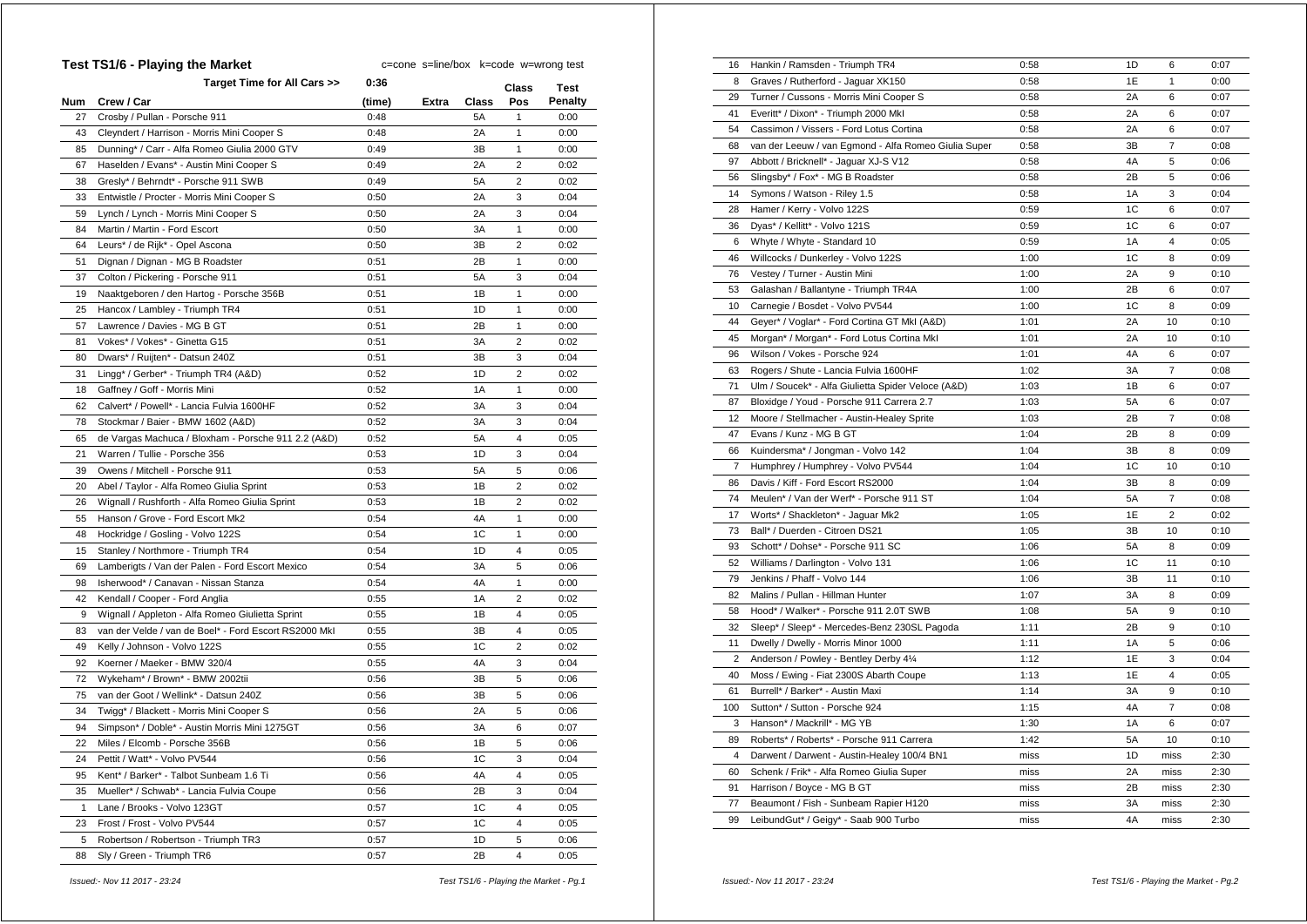| <b>Test TS1/7 - Dunnows Delight</b><br>c=cone s=line/box k=code w=wrong test |                                                      |        |       |       |                         |         |
|------------------------------------------------------------------------------|------------------------------------------------------|--------|-------|-------|-------------------------|---------|
|                                                                              | Target Time for All Cars >>                          | 1:00   |       |       | Class                   | Test    |
| Num                                                                          | Crew / Car                                           | (time) | Extra | Class | Pos                     | Penalty |
| 65                                                                           | de Vargas Machuca / Bloxham - Porsche 911 2.2 (A&D)  | 1:41   |       | 5A    | 1                       | 0:00    |
| 84                                                                           | Martin / Martin - Ford Escort                        | 1:48   |       | ЗA    | 1                       | 0:00    |
| 69                                                                           | Lamberigts / Van der Palen - Ford Escort Mexico      | 1:50   |       | ЗA    | 2                       | 0:02    |
| 22                                                                           | Miles / Elcomb - Porsche 356B                        | 1:51   |       | 1B    | 1                       | 0:00    |
| 59                                                                           | Lynch / Lynch - Morris Mini Cooper S                 | 1:52   |       | 2A    | 1                       | 0:00    |
| 67                                                                           | Haselden / Evans* - Austin Mini Cooper S             | 1:52   |       | 2A    | $\mathbf{1}$            | 0:00    |
| 43                                                                           | Cleyndert / Harrison - Morris Mini Cooper S          | 1:54   |       | 2A    | 3                       | 0:04    |
| 12                                                                           | Moore / Stellmacher - Austin-Healey Sprite           | 1:54   |       | 2B    | $\mathbf{1}$            | 0:00    |
| 68                                                                           | van der Leeuw / van Egmond - Alfa Romeo Giulia Super | 1:54   |       | 3B    | 1                       | 0:00    |
| 33                                                                           | Entwistle / Procter - Morris Mini Cooper S           | 1:55   |       | 2A    | $\overline{4}$          | 0:05    |
| 18                                                                           | Gaffney / Goff - Morris Mini                         | 1:55   |       | 1A    | 1                       | 0:00    |
| 85                                                                           | Dunning* / Carr - Alfa Romeo Giulia 2000 GTV         | 1:55   |       | 3B    | $\overline{2}$          | 0:02    |
| 27                                                                           | Crosby / Pullan - Porsche 911                        | 1:55   |       | 5A    | 2                       | 0:02    |
| 92                                                                           | Koerner / Maeker - BMW 320/4                         | 1:56   |       | 4A    | 1                       | 0:00    |
| 36                                                                           | Dyas* / Kellitt* - Volvo 121S                        | 1:56   |       | 1C    | $\mathbf{1}$            | 0:00    |
| 88                                                                           | Sly / Green - Triumph TR6                            | 1:56   |       | 2B    | $\overline{2}$          | 0:02    |
| 62                                                                           | Calvert* / Powell* - Lancia Fulvia 1600HF            | 1:56   |       | 3A    | 3                       | 0:04    |
| 29                                                                           | Turner / Cussons - Morris Mini Cooper S              | 1:57   |       | 2A    | 5                       | 0:06    |
| 87                                                                           | Bloxidge / Youd - Porsche 911 Carrera 2.7            | 1:57   |       | 5A    | 3                       | 0:04    |
| 37                                                                           | Colton / Pickering - Porsche 911                     | 1:58   |       | 5A    | 4                       | 0:05    |
| 10                                                                           | Carnegie / Bosdet - Volvo PV544                      | 1:58   |       | 1C    | 2                       | 0:02    |
| 80                                                                           | Dwars* / Ruijten* - Datsun 240Z                      | 1:58   |       | 3B    | 3                       | 0:04    |
| $\overline{7}$                                                               | Humphrey / Humphrey - Volvo PV544                    | 1:59   |       | 1C    | 3                       | 0:04    |
| 1                                                                            | Lane / Brooks - Volvo 123GT                          | 1:59   |       | 1C    | 3                       | 0:04    |
| 21                                                                           | Warren / Tullie - Porsche 356                        | 2:00   |       | 1D    | $\mathbf{1}$            | 0:00    |
| 53                                                                           | Galashan / Ballantyne - Triumph TR4A                 | 2:01   |       | 2B    | 3                       | 0:04    |
| 42                                                                           | Kendall / Cooper - Ford Anglia                       | 2:01   |       | 1A    | $\overline{2}$          | 0:02    |
| 95                                                                           | Kent* / Barker* - Talbot Sunbeam 1.6 Ti              | 2:01   |       | 4A    | 2                       | 0:02    |
| 98                                                                           | Isherwood* / Canavan - Nissan Stanza                 | 2:01   |       | 4A    | $\overline{\mathbf{c}}$ | 0:02    |
| 23                                                                           | Frost / Frost - Volvo PV544                          | 2:02   |       | 1C    | 5                       | 0:06    |
| 49                                                                           | Kelly / Johnson - Volvo 122S                         | 2:02   |       | 1C    | 5                       | 0:06    |
| 64                                                                           | Leurs* / de Rijk* - Opel Ascona                      | 2:02   |       | 3B    | 4                       | 0:05    |
| 96                                                                           | Wilson / Vokes - Porsche 924                         | 2:02   |       | 4A    | 4                       | 0:05    |
| 75                                                                           | van der Goot / Wellink* - Datsun 240Z                | 2:03   |       | 3B    | 5                       | 0:06    |
| 20                                                                           | Abel / Taylor - Alfa Romeo Giulia Sprint             | 2:03   |       | 1B    | 2                       | 0:02    |
| 51                                                                           | Dignan / Dignan - MG B Roadster                      | 2:04   |       | 2B    | $\overline{4}$          | 0:05    |
| 78                                                                           | Stockmar / Baier - BMW 1602 (A&D)                    | 2:04   |       | 3A    | $\overline{4}$          | 0:05    |
| 35                                                                           | Mueller* / Schwab* - Lancia Fulvia Coupe             | 2:04   |       | 2B    | 4                       | 0:05    |
| 45                                                                           | Morgan* / Morgan* - Ford Lotus Cortina Mkl           | 2:05   |       | 2A    | 6                       | 0:07    |
| 25                                                                           | Hancox / Lambley - Triumph TR4                       | 2:05   |       | 1D    | $\overline{2}$          | 0:02    |
| 19                                                                           | Naaktgeboren / den Hartog - Porsche 356B             | 2:05   |       | 1B    | 3                       | 0:04    |
| 9                                                                            | Wignall / Appleton - Alfa Romeo Giulietta Sprint     | 2:06   |       | 1B    | $\overline{4}$          | 0:05    |
| 48                                                                           | Hockridge / Gosling - Volvo 122S                     | 2:06   |       | 1C    | 7                       | 0:08    |
| 38                                                                           | Gresly* / Behrndt* - Porsche 911 SWB                 | 2:07   |       | 5A    | 5                       | 0:06    |
| 39                                                                           | Owens / Mitchell - Porsche 911                       | 2:07   |       | 5A    | 5                       | 0:06    |
| 97                                                                           | Abbott / Bricknell* - Jaguar XJ-S V12                | 2:08   |       | 4A    | 5                       | 0:06    |
| 24                                                                           | Pettit / Watt* - Volvo PV544                         | 2:08   |       | 1C    | 8                       | 0:09    |

| 74             | Meulen* / Van der Werf* - Porsche 911 ST              | 2:08          |   | 5A | $\overline{7}$ | 0:08 |
|----------------|-------------------------------------------------------|---------------|---|----|----------------|------|
| 31             | Lingg* / Gerber* - Triumph TR4 (A&D)                  | 2:09          |   | 1D | 3              | 0:04 |
| 8              | Graves / Rutherford - Jaguar XK150                    | 2:09          |   | 1E | $\mathbf{1}$   | 0:00 |
| 54             | Cassimon / Vissers - Ford Lotus Cortina               | 2:09          |   | 2A | $\overline{7}$ | 0:08 |
| 72             | Wykeham* / Brown* - BMW 2002tii                       | 2:09          |   | 3B | 6              | 0:07 |
| 55             | Hanson / Grove - Ford Escort Mk2                      | 2:10          |   | 4A | 6              | 0:07 |
| 93             | Schott* / Dohse* - Porsche 911 SC                     | 2:11          |   | 5A | 8              | 0:09 |
| 81             | Vokes* / Vokes* - Ginetta G15                         | 2:12          |   | 3A | 5              | 0:06 |
| 57             | Lawrence / Davies - MG B GT                           | 2:12          |   | 2B | 6              | 0:07 |
| 28             | Hamer / Kerry - Volvo 122S                            | 2:12          |   | 1C | 9              | 0:10 |
| 34             | Twigg* / Blackett - Morris Mini Cooper S              | 2:12          |   | 2A | 8              | 0:09 |
| 83             | van der Velde / van de Boel* - Ford Escort RS2000 Mkl | 2:12          |   | 3B | $\overline{7}$ | 0:08 |
| 41             | Everitt* / Dixon* - Triumph 2000 Mkl                  | 2:13          |   | 2A | 9              | 0:10 |
| 15             | Stanley / Northmore - Triumph TR4                     | 2:14          |   | 1D | 4              | 0:05 |
| 56             | Slingsby* / Fox* - MG B Roadster                      | 2:14          |   | 2B | $\overline{7}$ | 0:08 |
| 46             | Willcocks / Dunkerley - Volvo 122S                    | 2:15          |   | 1C | 10             | 0:10 |
| 76             | Vestey / Turner - Austin Mini                         | 2:16          |   | 2A | 10             | 0:10 |
| 14             | Symons / Watson - Riley 1.5                           | 2:18          |   | 1A | 3              | 0:04 |
| 63             | Rogers / Shute - Lancia Fulvia 1600HF                 | 2:18          |   | 3A | 6              | 0:07 |
| 86             | Davis / Kiff - Ford Escort RS2000                     | 2:18          |   | 3B | 8              | 0:09 |
| 26             | Wignall / Rushforth - Alfa Romeo Giulia Sprint        | 2:19          |   | 1B | 5              | 0:06 |
| 79             | Jenkins / Phaff - Volvo 144                           | 2:19          |   | 3B | 9              | 0:10 |
| 71             | Ulm / Soucek* - Alfa Giulietta Spider Veloce (A&D)    | 2:20          |   | 1B | 6              | 0:07 |
| 44             | Geyer* / Voglar* - Ford Cortina GT MkI (A&D)          | 2:21          |   | 2A | 11             | 0:10 |
| 16             | Hankin / Ramsden - Triumph TR4                        | 2:22          |   | 1D | 5              | 0:06 |
| 52             |                                                       | 2:23          |   | 1C | 11             | 0:10 |
|                | Williams / Darlington - Volvo 131                     |               |   |    |                |      |
| 94             | Simpson* / Doble* - Austin Morris Mini 1275GT         | 2:23          |   | 3A | $\overline{7}$ | 0:08 |
| 5              | Robertson / Robertson - Triumph TR3                   | 2:25          |   | 1D | 6              | 0:07 |
| 47             | Evans / Kunz - MG B GT                                | 2:25          |   | 2B | 8              | 0:09 |
| 17             | Worts* / Shackleton* - Jaguar Mk2                     | 2:25          |   | 1E | $\overline{c}$ | 0:02 |
| 73             | Ball* / Duerden - Citroen DS21                        | 2:27          |   | 3B | 10             | 0:10 |
| 32             | Sleep* / Sleep* - Mercedes-Benz 230SL Pagoda          | 2:35          |   | 2B | 9              | 0:10 |
| 40             | Moss / Ewing - Fiat 2300S Abarth Coupe                | 2:35          |   | 1E | 3              | 0:04 |
| 6              | Whyte / Whyte - Standard 10                           | 2:36          |   | 1A | 4              | 0:05 |
| 82             | Malins / Pullan - Hillman Hunter                      | 2:36          |   | 3A | 8              | 0:09 |
| 89             | Roberts* / Roberts* - Porsche 911 Carrera             | 2:37          |   | 5A | 9              | 0:10 |
| 61             | Burrell* / Barker* - Austin Maxi                      | 2:38          |   | 3A | 9              | 0:10 |
| 100            | Sutton* / Sutton - Porsche 924                        | 2:46          |   | 4A | $\overline{7}$ | 0:08 |
| 58             | Hood* / Walker* - Porsche 911 2.0T SWB                | 2:52          |   | 5A | 10             | 0:10 |
| 11             | Dwelly / Dwelly - Morris Minor 1000                   | 3:01          |   | 1A | max            | 0:30 |
| 3              | Hanson* / Mackrill* - MG YB                           | 3:36          |   | 1A | max            | 0:30 |
| $\overline{2}$ | Anderson / Powley - Bentley Derby 41/4                | 11:09         |   | 1E | max            | 0:30 |
| 66             | Kuindersma* / Jongman - Volvo 142                     | $2:29 + 0:30$ | W | 3B | 8              | 0:30 |
| $\overline{4}$ | Darwent / Darwent - Austin-Healey 100/4 BN1           | miss          |   | 1D | miss           | 2:30 |
| 60             | Schenk / Frik* - Alfa Romeo Giulia Super              | miss          |   | 2A | miss           | 2:30 |
| 91             | Harrison / Boyce - MG B GT                            | miss          |   | 2B | miss           | 2:30 |
| 77             | Beaumont / Fish - Sunbeam Rapier H120                 | miss          |   | 3A | miss           | 2:30 |
| 99             | LeibundGut* / Geigy* - Saab 900 Turbo                 | miss          |   | 4A | miss           | 2:30 |
|                |                                                       |               |   |    |                |      |

 *Issued:- Nov 11 2017 - 23:24 Test TS1/7 - Dunnows Delight - Pg.1*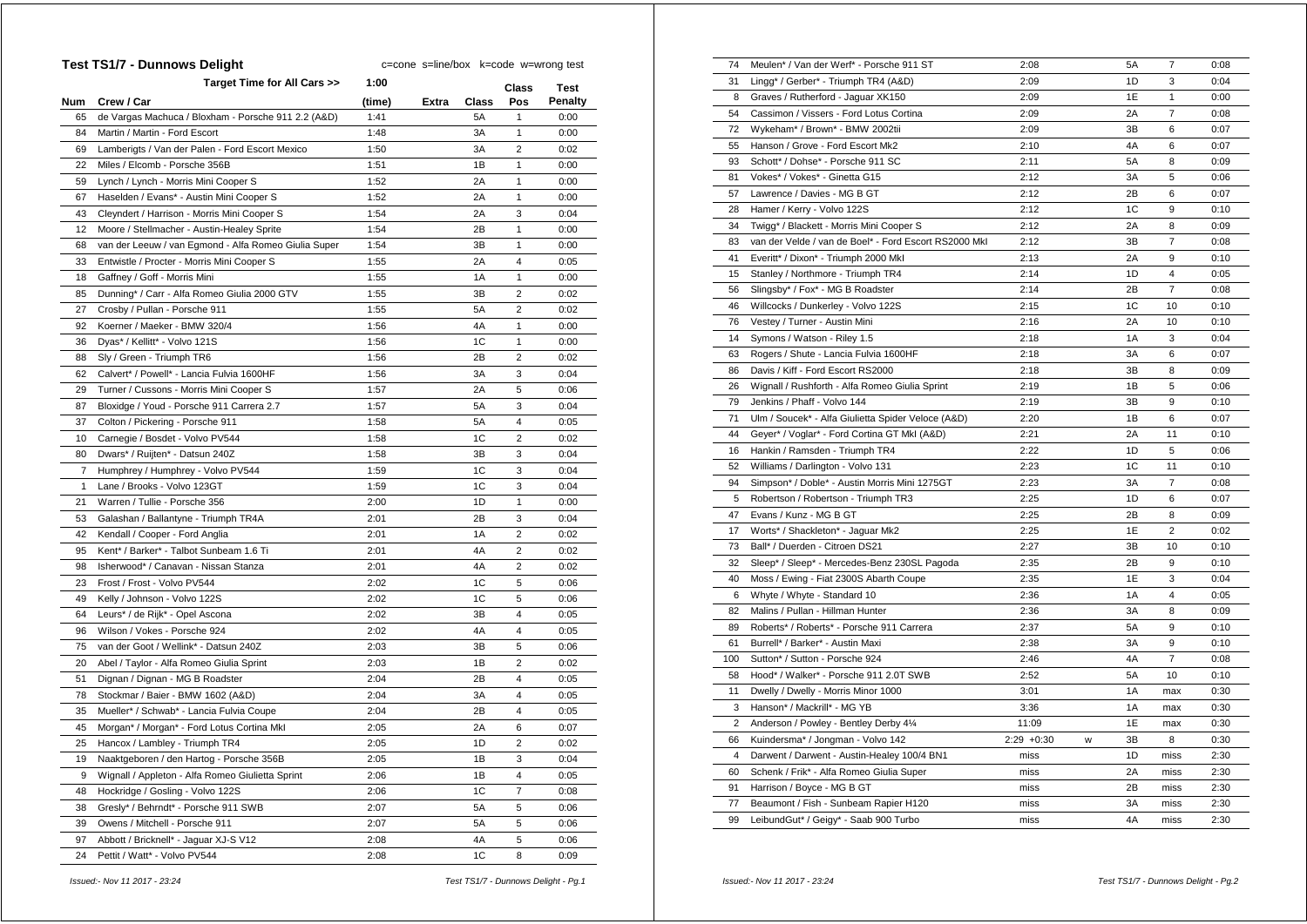| Test TS1/8 - Round the Yard<br>c=cone s=line/box k=code w=wrong test |                                                       |        |       |                |                         |         |
|----------------------------------------------------------------------|-------------------------------------------------------|--------|-------|----------------|-------------------------|---------|
|                                                                      | Target Time for All Cars >>                           | 0:24   |       |                | <b>Class</b>            | Test    |
| Num                                                                  | Crew / Car                                            | (time) | Extra | Class          | Pos                     | Penalty |
| 33                                                                   | Entwistle / Procter - Morris Mini Cooper S            | 0:37   |       | 2A             | $\mathbf{1}$            | 0:00    |
| 75                                                                   | van der Goot / Wellink* - Datsun 240Z                 | 0:37   |       | 3B             | 1                       | 0:00    |
| 38                                                                   | Gresly* / Behrndt* - Porsche 911 SWB                  | 0:37   |       | 5A             | 1                       | 0:00    |
| 12                                                                   | Moore / Stellmacher - Austin-Healey Sprite            | 0:38   |       | 2B             | 1                       | 0:00    |
| 92                                                                   | Koerner / Maeker - BMW 320/4                          | 0:39   |       | 4A             | 1                       | 0:00    |
| 27                                                                   | Crosby / Pullan - Porsche 911                         | 0:39   |       | 5A             | $\overline{2}$          | 0:02    |
| 67                                                                   | Haselden / Evans* - Austin Mini Cooper S              | 0:40   |       | 2A             | $\overline{2}$          | 0:02    |
| 65                                                                   | de Vargas Machuca / Bloxham - Porsche 911 2.2 (A&D)   | 0:40   |       | <b>5A</b>      | 3                       | 0:04    |
| 10                                                                   | Carnegie / Bosdet - Volvo PV544                       | 0:41   |       | 1C             | $\mathbf{1}$            | 0:00    |
| 78                                                                   | Stockmar / Baier - BMW 1602 (A&D)                     | 0:41   |       | 3A             | $\mathbf{1}$            | 0:00    |
| 20                                                                   | Abel / Taylor - Alfa Romeo Giulia Sprint              | 0:42   |       | 1B             | $\mathbf{1}$            | 0:00    |
| 80                                                                   | Dwars* / Ruijten* - Datsun 240Z                       | 0:42   |       | 3B             | $\overline{2}$          | 0:02    |
| 84                                                                   | Martin / Martin - Ford Escort                         | 0:42   |       | 3A             | $\overline{2}$          | 0:02    |
| 57                                                                   | Lawrence / Davies - MG B GT                           | 0:42   |       | 2B             | $\overline{2}$          | 0:02    |
| 98                                                                   | Isherwood* / Canavan - Nissan Stanza                  | 0:42   |       | 4A             | $\overline{2}$          | 0:02    |
| 18                                                                   | Gaffney / Goff - Morris Mini                          | 0:43   |       | 1A             | $\mathbf{1}$            | 0:00    |
| 31                                                                   | Lingg* / Gerber* - Triumph TR4 (A&D)                  | 0:43   |       | 1D             | $\mathbf{1}$            | 0:00    |
| 55                                                                   | Hanson / Grove - Ford Escort Mk2                      | 0:43   |       | 4A             | 3                       | 0:04    |
| 64                                                                   | Leurs* / de Rijk* - Opel Ascona                       | 0:43   |       | 3B             | 3                       | 0:04    |
| 25                                                                   | Hancox / Lambley - Triumph TR4                        | 0:44   |       | 1D             | $\overline{2}$          | 0:02    |
| 35                                                                   | Mueller* / Schwab* - Lancia Fulvia Coupe              | 0:44   |       | 2B             | 3                       | 0:04    |
| 51                                                                   | Dignan / Dignan - MG B Roadster                       | 0:44   |       | 2B             | 3                       | 0:04    |
| 81                                                                   | Vokes* / Vokes* - Ginetta G15                         | 0:44   |       | 3A             | 3                       | 0:04    |
| 37                                                                   | Colton / Pickering - Porsche 911                      | 0:44   |       | <b>5A</b>      | $\overline{\mathbf{4}}$ | 0:05    |
| 59                                                                   | Lynch / Lynch - Morris Mini Cooper S                  | 0:44   |       | 2A             | 3                       | 0:04    |
| 42                                                                   | Kendall / Cooper - Ford Anglia                        | 0:44   |       | 1A             | $\overline{2}$          | 0:02    |
| 21                                                                   | Warren / Tullie - Porsche 356                         | 0:44   |       | 1 <sub>D</sub> | $\overline{2}$          | 0:02    |
| 88                                                                   | Sly / Green - Triumph TR6                             | 0:44   |       | 2B             | 3                       | 0:04    |
| 48                                                                   | Hockridge / Gosling - Volvo 122S                      | 0:45   |       | 1C             | $\overline{2}$          | 0:02    |
| 5                                                                    | Robertson / Robertson - Triumph TR3                   | 0:45   |       | 1D             | $\overline{4}$          | 0:05    |
| 41                                                                   | Everitt* / Dixon* - Triumph 2000 Mkl                  | 0:45   |       | 2A             | $\overline{4}$          | 0:05    |
| 83                                                                   | van der Velde / van de Boel* - Ford Escort RS2000 Mkl | 0:45   |       | 3B             | $\overline{\mathbf{4}}$ | 0:05    |
| 87                                                                   | Bloxidge / Youd - Porsche 911 Carrera 2.7             | 0:45   |       | <b>5A</b>      | 5                       | 0:06    |
| 22                                                                   | Miles / Elcomb - Porsche 356B                         | 0:45   |       | 1B             | $\overline{2}$          | 0:02    |
| 68                                                                   | van der Leeuw / van Egmond - Alfa Romeo Giulia Super  | 0:45   |       | 3B             | 4                       | 0:05    |
| 23                                                                   | Frost / Frost - Volvo PV544                           | 0:45   |       | 1 <sup>C</sup> | $\overline{2}$          | 0:02    |
| 72                                                                   | Wykeham* / Brown* - BMW 2002tii                       | 0:46   |       | 3B             | 6                       | 0:07    |
| 85                                                                   | Dunning* / Carr - Alfa Romeo Giulia 2000 GTV          | 0:46   |       | 3B             | 6                       | 0:07    |
| 19                                                                   | Naaktgeboren / den Hartog - Porsche 356B              | 0:47   |       | 1B             | 3                       | 0:04    |
| $\mathbf{1}$                                                         | Lane / Brooks - Volvo 123GT                           | 0:47   |       | 1C             | $\overline{4}$          | 0:05    |
| 34                                                                   | Twigg* / Blackett - Morris Mini Cooper S              | 0:47   |       | 2A             | 5                       | 0:06    |
| 32                                                                   | Sleep* / Sleep* - Mercedes-Benz 230SL Pagoda          | 0:47   |       | 2B             | 6                       | 0:07    |
| 97                                                                   | Abbott / Bricknell* - Jaguar XJ-S V12                 | 0:47   |       | 4A             | 4                       | 0:05    |
| 54                                                                   | Cassimon / Vissers - Ford Lotus Cortina               | 0:47   |       | 2A             | 5                       | 0:06    |
| 43                                                                   | Cleyndert / Harrison - Morris Mini Cooper S           | 0:48   |       | 2A             | $\overline{7}$          | 0:08    |
| 69                                                                   | Lamberigts / Van der Palen - Ford Escort Mexico       | 0:48   |       | 3A             | 4                       | 0:05    |
| 94                                                                   | Simpson* / Doble* - Austin Morris Mini 1275GT         | 0:48   |       | 3A             | 4                       | 0:05    |

| 28             | Hamer / Kerry - Volvo 122S                         | 0:49          |   | 1C             | 5              | 0:06 |
|----------------|----------------------------------------------------|---------------|---|----------------|----------------|------|
| 46             | Willcocks / Dunkerley - Volvo 122S                 | 0:49          |   | 1C             | 5              | 0:06 |
| 52             | Williams / Darlington - Volvo 131                  | 0:49          |   | 1C             | 5              | 0:06 |
| 44             | Geyer* / Voglar* - Ford Cortina GT MkI (A&D)       | 0:50          |   | 2A             | 8              | 0:09 |
| 53             | Galashan / Ballantyne - Triumph TR4A               | 0:50          |   | 2B             | $\overline{7}$ | 0:08 |
| 39             | Owens / Mitchell - Porsche 911                     | 0:50          |   | 5A             | 6              | 0:07 |
| 71             | Ulm / Soucek* - Alfa Giulietta Spider Veloce (A&D) | 0:51          |   | 1B             | 4              | 0:05 |
| 6              | Whyte / Whyte - Standard 10                        | 0:52          |   | 1A             | 3              | 0:04 |
| 8              | Graves / Rutherford - Jaguar XK150                 | 0:52          |   | 1E             | 1              | 0:00 |
| 76             | Vestey / Turner - Austin Mini                      | 0:52          |   | 2A             | 9              | 0:10 |
| 16             | Hankin / Ramsden - Triumph TR4                     | 0:53          |   | 1D             | 5              | 0:06 |
| 11             | Dwelly / Dwelly - Morris Minor 1000                | 0:53          |   | 1A             | 4              | 0:05 |
| 26             | Wignall / Rushforth - Alfa Romeo Giulia Sprint     | 0:53          |   | 1B             | 5              | 0:06 |
| 86             | Davis / Kiff - Ford Escort RS2000                  | 0:53          |   | 3B             | 8              | 0:09 |
| 14             | Symons / Watson - Riley 1.5                        | 0:54          |   | 1A             | 5              | 0:06 |
| 62             | Calvert* / Powell* - Lancia Fulvia 1600HF          | 0:54          |   | 3A             | 6              | 0:07 |
| 96             | Wilson / Vokes - Porsche 924                       | 0:54          |   | 4A             | 5              | 0:06 |
| 74             | Meulen* / Van der Werf* - Porsche 911 ST           | 0:55          |   | <b>5A</b>      | 7              | 0:08 |
| 79             | Jenkins / Phaff - Volvo 144                        | 0:55          |   | 3B             | 9              | 0:10 |
| 15             | Stanley / Northmore - Triumph TR4                  | 0:55          |   | 1D             | 6              | 0:07 |
| 9              | Wignall / Appleton - Alfa Romeo Giulietta Sprint   | 0:56          |   | 1B             | 6              | 0:07 |
| 61             | Burrell* / Barker* - Austin Maxi                   | 0:56          |   | 3A             | $\overline{7}$ | 0:08 |
| 17             | Worts* / Shackleton* - Jaguar Mk2                  | 0:56          |   | 1E             | $\overline{2}$ | 0:02 |
| 82             | Malins / Pullan - Hillman Hunter                   | 0:57          |   | 3A             | 8              | 0:09 |
| 66             | Kuindersma* / Jongman - Volvo 142                  | 0:57          |   | 3B             | 10             | 0:10 |
| 29             | Turner / Cussons - Morris Mini Cooper S            | 0:58          |   | 2A             | 10             | 0:10 |
| 49             | Kelly / Johnson - Volvo 122S                       | 0:59          |   | 1C             | 8              | 0:09 |
| 24             | Pettit / Watt* - Volvo PV544                       | 0:59          |   | 1 <sup>C</sup> | 8              | 0:09 |
| $\overline{7}$ | Humphrey / Humphrey - Volvo PV544                  | 0:59          |   | 1C             | 8              | 0:09 |
| 73             | Ball* / Duerden - Citroen DS21                     | 1:00          |   | 3B             | 11             | 0:10 |
| 100            | Sutton* / Sutton - Porsche 924                     | 1:04          |   | 4A             | 6              | 0:07 |
| 2              | Anderson / Powley - Bentley Derby 41/4             | 1:05          |   | 1E             | 3              | 0:04 |
| 58             | Hood* / Walker* - Porsche 911 2.0T SWB             | 1:06          |   | 5A             | 8              | 0:09 |
| 47             | Evans / Kunz - MG B GT                             | 1:07          |   | 2B             | 8              | 0:09 |
| 93             | Schott* / Dohse* - Porsche 911 SC                  | 1:12          |   | <b>5A</b>      | 9              | 0:10 |
| 40             | Moss / Ewing - Fiat 2300S Abarth Coupe             | 1:14          |   | 1E             | 4              | 0:05 |
| 36             | Dyas* / Kellitt* - Volvo 121S                      | $0:55 + 0:30$ | w | 1 <sup>C</sup> | $\mathbf{1}$   | 0:30 |
| 45             | Morgan* / Morgan* - Ford Lotus Cortina Mkl         | $0:52 + 0:30$ | w | 2A             | 6              | 0:30 |
| 56             | Slingsby* / Fox* - MG B Roadster                   | $0:49 + 0:30$ | W | 2B             | $\overline{7}$ | 0:30 |
| 63             | Rogers / Shute - Lancia Fulvia 1600HF              | $0:50 + 0:30$ | W | 3A             | 6              | 0:30 |
| 95             | Kent* / Barker* - Talbot Sunbeam 1.6 Ti            | $1:29 + 0:30$ | w | 4A             | $\overline{2}$ | 0:30 |
| 3              | Hanson* / Mackrill* - MG YB                        | miss          |   | 1A             | miss           | 2:30 |
| 4              | Darwent / Darwent - Austin-Healey 100/4 BN1        | miss          |   | 1D             | miss           | 2:30 |
| 60             | Schenk / Frik* - Alfa Romeo Giulia Super           | miss          |   | 2A             | miss           | 2:30 |
| 91             | Harrison / Boyce - MG B GT                         | miss          |   | 2B             | miss           | 2:30 |
| 77             | Beaumont / Fish - Sunbeam Rapier H120              | miss          |   | 3A             | miss           | 2:30 |
| 99             | LeibundGut* / Geigy* - Saab 900 Turbo              | miss          |   | 4A             | miss           | 2:30 |
| 89             | Roberts* / Roberts* - Porsche 911 Carrera          | miss          |   | <b>5A</b>      | miss           | 2:30 |
|                |                                                    |               |   |                |                |      |

 *Issued:- Nov 11 2017 - 23:24 Test TS1/8 - Round the Yard - Pg.1*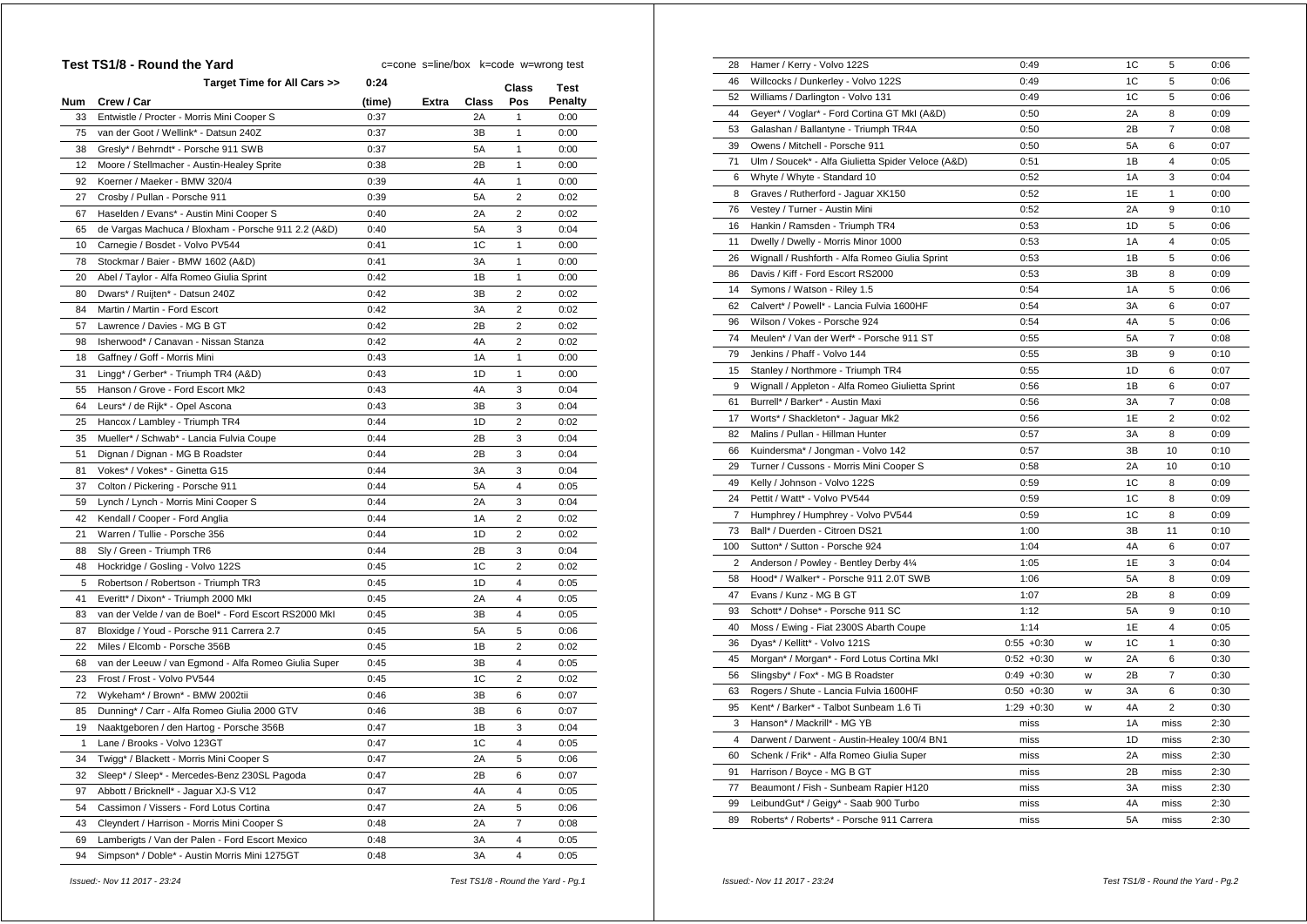|                | <b>Test TS1/9 - Army Manoeuvres</b><br>c=cone s=line/box k=code w=wrong test |        |       |       |                         |                |
|----------------|------------------------------------------------------------------------------|--------|-------|-------|-------------------------|----------------|
|                | Target Time for All Cars >>                                                  | 1:42   |       |       | Class                   | Test           |
| Num            | Crew / Car                                                                   | (time) | Extra | Class | Pos                     | <b>Penalty</b> |
| 65             | de Vargas Machuca / Bloxham - Porsche 911 2.2 (A&D)                          | 2:14   |       | 5A    | $\mathbf{1}$            | 0:00           |
| 75             | van der Goot / Wellink* - Datsun 240Z                                        | 2:26   |       | 3B    | 1                       | 0:00           |
| 84             | Martin / Martin - Ford Escort                                                | 2:29   |       | 3A    | $\mathbf{1}$            | 0:00           |
| 68             | van der Leeuw / van Egmond - Alfa Romeo Giulia Super                         | 2:30   |       | 3B    | $\overline{2}$          | 0:02           |
| 33             | Entwistle / Procter - Morris Mini Cooper S                                   | 2:32   |       | 2A    | 1                       | 0:00           |
| 85             | Dunning* / Carr - Alfa Romeo Giulia 2000 GTV                                 | 2:32   |       | 3B    | 3                       | 0:04           |
| 69             | Lamberigts / Van der Palen - Ford Escort Mexico                              | 2:32   |       | 3A    | $\overline{2}$          | 0:02           |
| 1              | Lane / Brooks - Volvo 123GT                                                  | 2:33   |       | 1C    | 1                       | 0:00           |
| 92             | Koerner / Maeker - BMW 320/4                                                 | 2:33   |       | 4A    | $\mathbf{1}$            | 0:00           |
| 87             | Bloxidge / Youd - Porsche 911 Carrera 2.7                                    | 2:34   |       | 5A    | 2                       | 0:02           |
| 27             | Crosby / Pullan - Porsche 911                                                | 2:35   |       | 5A    | 3                       | 0:04           |
| 51             | Dignan / Dignan - MG B Roadster                                              | 2:36   |       | 2B    | $\mathbf{1}$            | 0:00           |
| 43             | Cleyndert / Harrison - Morris Mini Cooper S                                  | 2:38   |       | 2A    | $\overline{2}$          | 0:02           |
| 9              | Wignall / Appleton - Alfa Romeo Giulietta Sprint                             | 2:38   |       | 1B    | $\mathbf{1}$            | 0:00           |
| 25             | Hancox / Lambley - Triumph TR4                                               | 2:38   |       | 1D    | $\mathbf{1}$            | 0:00           |
| 36             | Dyas* / Kellitt* - Volvo 121S                                                | 2:40   |       | 1C    | $\overline{2}$          | 0:02           |
| 20             | Abel / Taylor - Alfa Romeo Giulia Sprint                                     | 2:40   |       | 1B    | $\overline{2}$          | 0:02           |
| 35             | Mueller* / Schwab* - Lancia Fulvia Coupe                                     | 2:40   |       | 2B    | $\overline{2}$          | 0:02           |
| 62             | Calvert* / Powell* - Lancia Fulvia 1600HF                                    | 2:40   |       | 3A    | 3                       | 0:04           |
| 78             | Stockmar / Baier - BMW 1602 (A&D)                                            | 2:40   |       | 3A    | 3                       | 0:04           |
| $\overline{7}$ | Humphrey / Humphrey - Volvo PV544                                            | 2:41   |       | 1C    | 3                       | 0:04           |
| 21             | Warren / Tullie - Porsche 356                                                | 2:41   |       | 1D    | $\overline{2}$          | 0:02           |
| 67             | Haselden / Evans* - Austin Mini Cooper S                                     | 2:41   |       | 2A    | 3                       | 0:04           |
| 12             | Moore / Stellmacher - Austin-Healey Sprite                                   | 2:41   |       | 2B    | 3                       | 0:04           |
| 64             | Leurs* / de Rijk* - Opel Ascona                                              | 2:41   |       | 3B    | $\overline{\mathbf{4}}$ | 0:05           |
| 96             | Wilson / Vokes - Porsche 924                                                 | 2:41   |       | 4A    | $\overline{\mathbf{c}}$ | 0:02           |
| 37             | Colton / Pickering - Porsche 911                                             | 2:41   |       | 5A    | $\overline{4}$          | 0:05           |
| 59             | Lynch / Lynch - Morris Mini Cooper S                                         | 2:42   |       | 2A    | $\overline{4}$          | 0:05           |
| 80             | Dwars* / Ruijten* - Datsun 240Z                                              | 2:43   |       | 3B    | 5                       | 0:06           |
| 18             | Gaffney / Goff - Morris Mini                                                 | 2:44   |       | 1A    | $\mathbf{1}$            | 0:00           |
| 22             | Miles / Elcomb - Porsche 356B                                                | 2:44   |       | 1B    | 3                       | 0:04           |
| 98             | Isherwood* / Canavan - Nissan Stanza                                         | 2:44   |       | 4A    | 3                       | 0:04           |
| 10             | Carnegie / Bosdet - Volvo PV544                                              | 2:44   |       | 1C    | 4                       | 0:05           |
| 49             | Kelly / Johnson - Volvo 122S                                                 | 2:45   |       | 1C    | 5                       | 0:06           |
| 41             | Everitt* / Dixon* - Triumph 2000 MkI                                         | 2:46   |       | 2A    | 5                       | 0:06           |
| 54             | Cassimon / Vissers - Ford Lotus Cortina                                      | 2:46   |       | 2A    | 5                       | 0:06           |
| 97             | Abbott / Bricknell* - Jaguar XJ-S V12                                        | 2:46   |       | 4A    | $\overline{\mathbf{4}}$ | 0:05           |
| 48             | Hockridge / Gosling - Volvo 122S                                             | 2:47   |       | 1C    | 6                       | 0:07           |
| 53             | Galashan / Ballantyne - Triumph TR4A                                         | 2:47   |       | 2B    | 4                       | 0:05           |
| 38             | Gresly* / Behrndt* - Porsche 911 SWB                                         | 2:47   |       | 5A    | 5                       | 0:06           |
| 26             | Wignall / Rushforth - Alfa Romeo Giulia Sprint                               | 2:48   |       | 1B    | 4                       | 0:05           |
| 88             | Sly / Green - Triumph TR6                                                    | 2:48   |       | 2B    | 5                       | 0:06           |
| 23             | Frost / Frost - Volvo PV544                                                  | 2:49   |       | 1C    | 7                       | 0:08           |
| 81             | Vokes* / Vokes* - Ginetta G15                                                | 2:49   |       | 3A    | 5                       | 0:06           |
| 34             | Twigg* / Blackett - Morris Mini Cooper S                                     | 2:50   |       | 2A    | $\overline{7}$          | 0:08           |
| 42             | Kendall / Cooper - Ford Anglia                                               | 2:51   |       | 1A    | $\overline{2}$          | 0:02           |
| 15             | Stanley / Northmore - Triumph TR4                                            | 2:51   |       | 1D    | 3                       | 0:04           |

| 16             | Hankin / Ramsden - Triumph TR4                        | 2:51         |   | 1D | 3              | 0:04 |
|----------------|-------------------------------------------------------|--------------|---|----|----------------|------|
| 79             | Jenkins / Phaff - Volvo 144                           | 2:53         |   | 3B | 6              | 0:07 |
| 19             | Naaktgeboren / den Hartog - Porsche 356B              | 2:53         |   | 1B | 5              | 0:06 |
| 31             | Lingg* / Gerber* - Triumph TR4 (A&D)                  | 2:53         |   | 1D | 5              | 0:06 |
| 57             | Lawrence / Davies - MG B GT                           | 2:53         |   | 2B | 6              | 0:07 |
| 63             | Rogers / Shute - Lancia Fulvia 1600HF                 | 2:54         |   | 3A | 6              | 0:07 |
| 39             | Owens / Mitchell - Porsche 911                        | 2:54         |   | 5A | 6              | 0:07 |
| 24             | Pettit / Watt* - Volvo PV544                          | 2:55         |   | 1C | 8              | 0:09 |
| 93             | Schott* / Dohse* - Porsche 911 SC                     | 2:55         |   | 5A | $\overline{7}$ | 0:08 |
| 46             | Willcocks / Dunkerley - Volvo 122S                    | 2:56         |   | 1C | 9              | 0:10 |
| 86             | Davis / Kiff - Ford Escort RS2000                     | 2:56         |   | 3B | $\overline{7}$ | 0:08 |
| 8              | Graves / Rutherford - Jaguar XK150                    | 2:58         |   | 1E | $\mathbf{1}$   | 0:00 |
| 55             | Hanson / Grove - Ford Escort Mk2                      | 2:58         |   | 4A | 5              | 0:06 |
| 83             | van der Velde / van de Boel* - Ford Escort RS2000 Mkl | 2:59         |   | 3B | 8              | 0:09 |
| 95             | Kent* / Barker* - Talbot Sunbeam 1.6 Ti               | 2:59         |   | 4A | 6              | 0:07 |
| 52             | Williams / Darlington - Volvo 131                     | 3:00         |   | 1C | 10             | 0:10 |
| 74             | Meulen* / Van der Werf* - Porsche 911 ST              | 3:00         |   | 5A | 8              | 0:09 |
| 5              | Robertson / Robertson - Triumph TR3                   | 3:01         |   | 1D | 6              | 0:07 |
| 29             | Turner / Cussons - Morris Mini Cooper S               | 3:01         |   | 2A | 8              | 0:09 |
| 94             | Simpson* / Doble* - Austin Morris Mini 1275GT         | 3:01         |   | 3A | $\overline{7}$ | 0:08 |
| 56             | Slingsby* / Fox* - MG B Roadster                      | 3:01         |   | 2B | $\overline{7}$ | 0:08 |
| 28             | Hamer / Kerry - Volvo 122S                            | 3:01         |   | 1C | 11             | 0:10 |
| 66             | Kuindersma* / Jongman - Volvo 142                     | 3:04         |   | 3B | 9              | 0:10 |
| $\overline{2}$ | Anderson / Powley - Bentley Derby 41/4                | 3:04         |   | 1E | $\overline{2}$ | 0:02 |
| 76             | Vestey / Turner - Austin Mini                         | 3:06         |   | 2A | 9              | 0:10 |
| 14             | Symons / Watson - Riley 1.5                           | 3:13         |   | 1A | 3              | 0:04 |
| 73             | Ball* / Duerden - Citroen DS21                        | 3:14         |   | 3B | 10             | 0:10 |
| 47             | Evans / Kunz - MG B GT                                | 3:19         |   | 2B | 8              | 0:09 |
| 72             | Wykeham* / Brown* - BMW 2002tii                       | 3:20         |   | 3B | 11             | 0:10 |
| 6              | Whyte / Whyte - Standard 10                           | 3:21         |   | 1A | $\overline{4}$ | 0:05 |
| 32             | Sleep* / Sleep* - Mercedes-Benz 230SL Pagoda          | 3:21         |   | 2B | 9              | 0:10 |
| 61             | Burrell* / Barker* - Austin Maxi                      | 3:22         |   | 3A | 8              | 0:09 |
| 82             | Malins / Pullan - Hillman Hunter                      | 3:24         |   | 3A | 9              | 0:10 |
| 100            | Sutton* / Sutton - Porsche 924                        | 3:24         |   | 4A | $\overline{7}$ | 0:08 |
| 17             | Worts* / Shackleton* - Jaguar Mk2                     | 3:24         |   | 1E | 3              | 0:04 |
| 58             | Hood* / Walker* - Porsche 911 2.0T SWB                | 3:34         |   | 5A | 9              | 0:10 |
| 44             | Geyer* / Voglar* - Ford Cortina GT MkI (A&D)          | 3:40         |   | 2A | 10             | 0:10 |
| 40             | Moss / Ewing - Fiat 2300S Abarth Coupe                | 3:41         |   | 1E | 4              | 0:05 |
| 11             | Dwelly / Dwelly - Morris Minor 1000                   | 3:46         |   | 1A | 5              | 0:06 |
| 3              | Hanson* / Mackrill* - MG YB                           | 4:06         |   | 1A | 6              | 0:07 |
| 71             | Ulm / Soucek* - Alfa Giulietta Spider Veloce (A&D)    | $3:07 +1:00$ | j | 1B | 6              | 0:07 |
| 45             | Morgan* / Morgan* - Ford Lotus Cortina Mkl            | max          |   | 2A | max            | 0:30 |
| 4              | Darwent / Darwent - Austin-Healey 100/4 BN1           | miss         |   | 1D | miss           | 2:30 |
| 60             | Schenk / Frik* - Alfa Romeo Giulia Super              | miss         |   | 2A | miss           | 2:30 |
| 91             | Harrison / Boyce - MG B GT                            | miss         |   | 2B | miss           | 2:30 |
| 77             | Beaumont / Fish - Sunbeam Rapier H120                 | miss         |   | 3A | miss           | 2:30 |
| 99             | LeibundGut* / Geigy* - Saab 900 Turbo                 | miss         |   | 4A | miss           | 2:30 |
| 89             | Roberts* / Roberts* - Porsche 911 Carrera             | miss         |   | 5A | miss           | 2:30 |
|                |                                                       |              |   |    |                |      |

 *Issued:- Nov 11 2017 - 23:24 Test TS1/9 - Army Manoeuvres - Pg.1*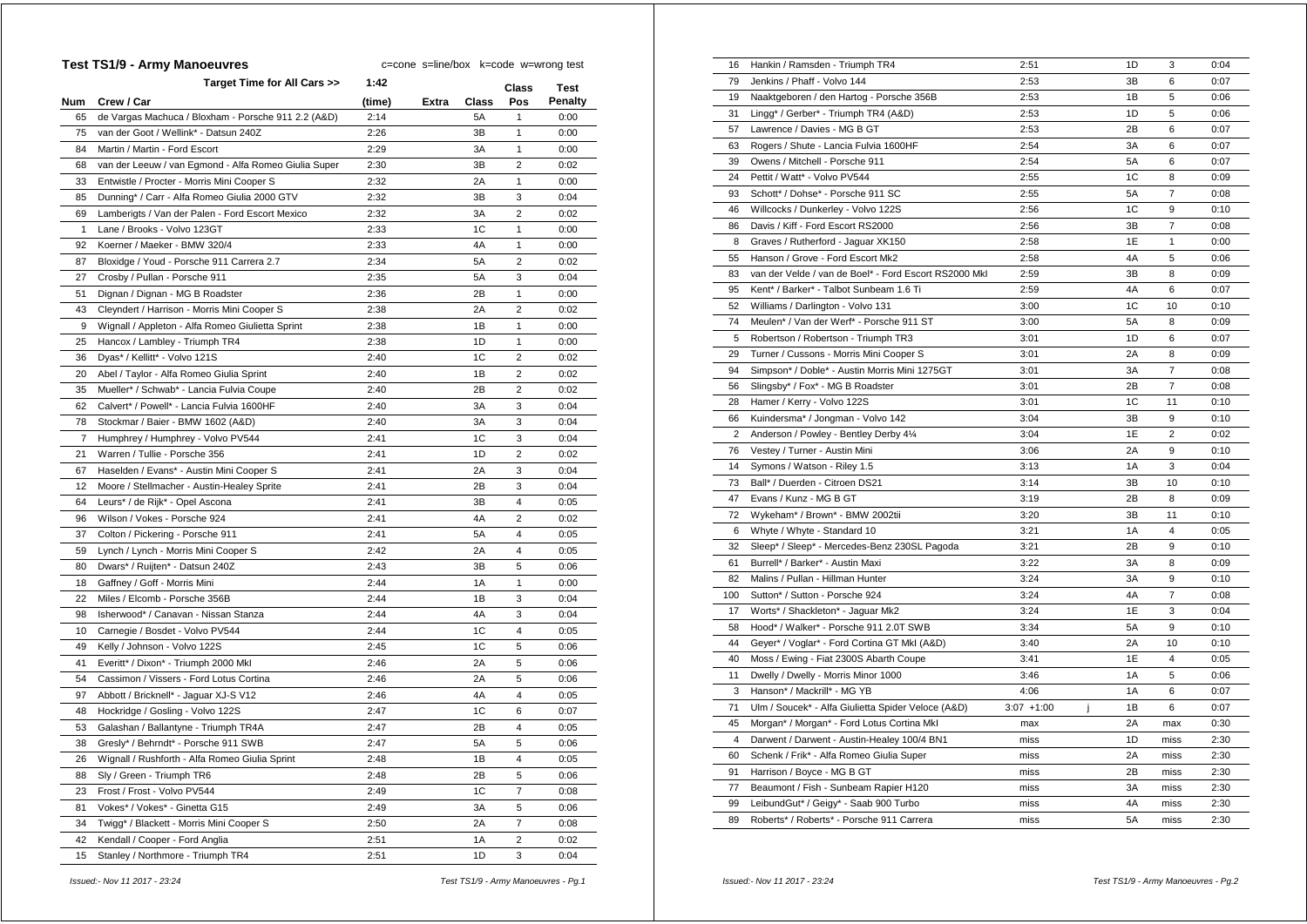|                | <b>Test TS2/1 - Castle Capers</b>                     | c=cone s=line/box k=code w=wrong test |       |              |                         |                |  |
|----------------|-------------------------------------------------------|---------------------------------------|-------|--------------|-------------------------|----------------|--|
|                | Target Time for All Cars >>                           | 2:00                                  |       |              | Class                   | <b>Test</b>    |  |
| <b>Num</b>     | Crew / Car                                            | (time)                                | Extra | <b>Class</b> | Pos                     | <b>Penalty</b> |  |
| 65             | de Vargas Machuca / Bloxham - Porsche 911 2.2 (A&D)   | 2:11                                  |       | 5A           | 1                       | 0:00           |  |
| 87             | Bloxidge / Youd - Porsche 911 Carrera 2.7             | 2:14                                  |       | 5A           | $\overline{2}$          | 0:02           |  |
| 75             | van der Goot / Wellink* - Datsun 240Z                 | 2:18                                  |       | 3B           | 1                       | 0:00           |  |
| 84             | Martin / Martin - Ford Escort                         | 2:22                                  |       | 3A           | 1                       | 0:00           |  |
| 68             | van der Leeuw / van Egmond - Alfa Romeo Giulia Super  | 2:23                                  |       | 3B           | $\overline{2}$          | 0:02           |  |
| 37             | Colton / Pickering - Porsche 911                      | 2:24                                  |       | 5A           | 3                       | 0:04           |  |
| 23             | Frost / Frost - Volvo PV544                           | 2:24                                  |       | 1C           | $\mathbf{1}$            | 0:00           |  |
| 25             | Hancox / Lambley - Triumph TR4                        | 2:24                                  |       | 1D           | 1                       | 0:00           |  |
| 9              | Wignall / Appleton - Alfa Romeo Giulietta Sprint      | 2:25                                  |       | 1B           | 1                       | 0:00           |  |
| 33             | Entwistle / Procter - Morris Mini Cooper S            | 2:26                                  |       | 2A           | 1                       | 0:00           |  |
| 19             | Naaktgeboren / den Hartog - Porsche 356B              | 2:26                                  |       | 1B           | $\overline{2}$          | 0:02           |  |
| 8              | Graves / Rutherford - Jaguar XK150                    | 2:26                                  |       | 1E           | $\mathbf{1}$            | 0:00           |  |
| 59             | Lynch / Lynch - Morris Mini Cooper S                  | 2:26                                  |       | 2A           | $\mathbf{1}$            | 0:00           |  |
| 51             | Dignan / Dignan - MG B Roadster                       | 2:27                                  |       | 2B           | 1                       | 0:00           |  |
| 22             | Miles / Elcomb - Porsche 356B                         | 2:27                                  |       | 1В           | 3                       | 0:04           |  |
| 74             | Meulen* / Van der Werf* - Porsche 911 ST              | 2:28                                  |       | 5A           | $\overline{\mathbf{4}}$ | 0:05           |  |
| 20             | Abel / Taylor - Alfa Romeo Giulia Sprint              | 2:28                                  |       | 1B           | 4                       | 0:05           |  |
| 10             | Carnegie / Bosdet - Volvo PV544                       | 2:29                                  |       | 1C           | $\overline{2}$          | 0:02           |  |
| 41             | Everitt* / Dixon* - Triumph 2000 Mkl                  | 2:29                                  |       | 2A           | 3                       | 0:04           |  |
| 29             | Turner / Cussons - Morris Mini Cooper S               | 2:29                                  |       | 2A           | 3                       | 0:04           |  |
| 5              | Robertson / Robertson - Triumph TR3                   | 2:29                                  |       | 1D           | $\overline{2}$          | 0:02           |  |
| 88             | Sly / Green - Triumph TR6                             | 2:30                                  |       | 2B           | $\overline{2}$          | 0:02           |  |
| 38             | Gresly* / Behrndt* - Porsche 911 SWB                  | 2:30                                  |       | 5A           | 5                       | 0:06           |  |
| 21             | Warren / Tullie - Porsche 356                         | 2:30                                  |       | 1D           | 3                       | 0:04           |  |
| 78             | Stockmar / Baier - BMW 1602 (A&D)                     | 2:30                                  |       | 3A           | 2                       | 0:02           |  |
| 16             | Hankin / Ramsden - Triumph TR4                        | 2:31                                  |       | 1D           | 4                       | 0:05           |  |
| 85             | Dunning* / Carr - Alfa Romeo Giulia 2000 GTV          | 2:31                                  |       | ЗB           | 3                       | 0:04           |  |
| 39             | Owens / Mitchell - Porsche 911                        | 2:31                                  |       | 5A           | 6                       | 0:07           |  |
| 67             | Haselden / Evans* - Austin Mini Cooper S              | 2:31                                  |       | 2A           | 5                       | 0:06           |  |
| 36             | Dyas* / Kellitt* - Volvo 121S                         | 2:32                                  |       | 1C           | 3                       | 0:04           |  |
| 69             | Lamberigts / Van der Palen - Ford Escort Mexico       | 2:32                                  |       | 3A           | 3                       | 0:04           |  |
| 96             | Wilson / Vokes - Porsche 924                          | 2:32                                  |       | 4A           | $\mathbf{1}$            | 0:00           |  |
| 81             | Vokes* / Vokes* - Ginetta G15                         | 2:33                                  |       | 3A           | $\overline{4}$          | 0:05           |  |
| 12             | Moore / Stellmacher - Austin-Healey Sprite            | 2:33                                  |       | 2B           | 3                       | 0:04           |  |
| 64             | Leurs* / de Rijk* - Opel Ascona                       | 2:33                                  |       | 3B           | $\overline{4}$          | 0:05           |  |
| 95             | Kent* / Barker* - Talbot Sunbeam 1.6 Ti               | 2:33                                  |       | 4A           | $\overline{2}$          | 0:02           |  |
| 98             | Isherwood* / Canavan - Nissan Stanza                  | 2:34                                  |       | 4A           | 3                       | 0:04           |  |
| 89             | Roberts* / Roberts* - Porsche 911 Carrera             | 2:34                                  |       | 5A           | $\overline{7}$          | 0:08           |  |
| $\overline{7}$ | Humphrey / Humphrey - Volvo PV544                     | 2:35                                  |       | 1C           | $\overline{4}$          | 0:05           |  |
| 24             | Pettit / Watt* - Volvo PV544                          | 2:35                                  |       | 1C           | 4                       | 0:05           |  |
| 83             | van der Velde / van de Boel* - Ford Escort RS2000 Mkl | 2:35                                  |       | 3B           | 5                       | 0:06           |  |
| 18             | Gaffney / Goff - Morris Mini                          | 2:35                                  |       | 1A           | 1                       | 0:00           |  |
| 48             | Hockridge / Gosling - Volvo 122S                      | 2:35                                  |       | 1C           | $\overline{4}$          | 0:05           |  |
| 86             | Davis / Kiff - Ford Escort RS2000                     | 2:36                                  |       | 3B           | 6                       | 0:07           |  |
| 62             | Calvert* / Powell* - Lancia Fulvia 1600HF             | 2:36                                  |       | 3A           | 5                       | 0:06           |  |
|                |                                                       |                                       |       |              |                         |                |  |

| 26           | Wignall / Rushforth - Alfa Romeo Giulia Sprint     | 2:37          |    | 1B             | 5              | 0:06 |
|--------------|----------------------------------------------------|---------------|----|----------------|----------------|------|
| $\mathbf{1}$ | Lane / Brooks - Volvo 123GT                        | $2:27 +0:10$  | с  | 1 <sup>C</sup> | $\overline{7}$ | 0:08 |
| 80           | Dwars* / Ruijten* - Datsun 240Z                    | 2:38          |    | 3B             | $\overline{7}$ | 0:08 |
| 57           | Lawrence / Davies - MG B GT                        | 2:38          |    | 2B             | 4              | 0:05 |
| 49           | Kelly / Johnson - Volvo 122S                       | 2:39          |    | 1C             | 8              | 0:09 |
| 43           | Cleyndert / Harrison - Morris Mini Cooper S        | $2:29 +0:10$  | c  | 2A             | 6              | 0:07 |
| 72           | Wykeham* / Brown* - BMW 2002tii                    | 2:39          |    | 3B             | 8              | 0:09 |
| 94           | Simpson* / Doble* - Austin Morris Mini 1275GT      | 2:40          |    | 3A             | 6              | 0:07 |
| 97           | Abbott / Bricknell* - Jaguar XJ-S V12              | 2:40          |    | 4A             | $\overline{4}$ | 0:05 |
| 31           | Lingg* / Gerber* - Triumph TR4 (A&D)               | 2:41          |    | 1D             | 5              | 0:06 |
| 53           | Galashan / Ballantyne - Triumph TR4A               | 2:41          |    | 2Β             | 5              | 0:06 |
| 34           | Twigg* / Blackett - Morris Mini Cooper S           | 2:42          |    | 2A             | $\overline{7}$ | 0:08 |
| 76           | Vestey / Turner - Austin Mini                      | 2:42          |    | 2A             | $\overline{7}$ | 0:08 |
| 92           | Koerner / Maeker - BMW 320/4                       | 2:42          |    | 4A             | 5              | 0:06 |
| 56           | Slingsby* / Fox* - MG B Roadster                   | 2:43          |    | 2B             | 6              | 0:07 |
| 2            | Anderson / Powley - Bentley Derby 41/4             | 2:44          |    | 1E             | $\overline{c}$ | 0:02 |
| 35           | Mueller* / Schwab* - Lancia Fulvia Coupe           | 2:44          |    | 2B             | $\overline{7}$ | 0:08 |
| 79           | Jenkins / Phaff - Volvo 144                        | 2:44          |    | 3B             | 9              | 0:10 |
| 27           | Crosby / Pullan - Porsche 911                      | 2:44          |    | <b>5A</b>      | 8              | 0:09 |
| 52           | Williams / Darlington - Volvo 131                  | 2:44          |    | 1C             | 9              | 0:10 |
| 54           | Cassimon / Vissers - Ford Lotus Cortina            | 2:45          |    | 2A             | 9              | 0:10 |
| 63           | Rogers / Shute - Lancia Fulvia 1600HF              | 2:45          |    | 3A             | $\overline{7}$ | 0:08 |
| 42           | Kendall / Cooper - Ford Anglia                     | 2:46          |    | 1A             | $\overline{c}$ | 0:02 |
| 58           | Hood* / Walker* - Porsche 911 2.0T SWB             | 2:46          |    | 5A             | 9              | 0:10 |
| 46           | Willcocks / Dunkerley - Volvo 122S                 | 2:48          |    | 1C             | 10             | 0:10 |
| 47           | Evans / Kunz - MG B GT                             | 2:49          |    | 2B             | 8              | 0:09 |
| 55           | Hanson / Grove - Ford Escort Mk2                   | 2:49          |    | 4A             | 6              | 0:07 |
| 66           | Kuindersma* / Jongman - Volvo 142                  | 2:50          |    | 3B             | 10             | 0:10 |
| 28           | Hamer / Kerry - Volvo 122S                         | 2:51          |    | 1C             | 11             | 0:10 |
| 14           | Symons / Watson - Riley 1.5                        | 2:51          |    | 1A             | 3              | 0:04 |
| 71           | Ulm / Soucek* - Alfa Giulietta Spider Veloce (A&D) | 2:52          |    | 1B             | 6              | 0:07 |
| 32           | Sleep* / Sleep* - Mercedes-Benz 230SL Pagoda       | 2:52          |    | 2B             | 9              | 0:10 |
| 15           | Stanley / Northmore - Triumph TR4                  | $2:43 +0:10$  | с  | 1D             | 6              | 0:07 |
| 45           | Morgan* / Morgan* - Ford Lotus Cortina Mkl         | 2:54          |    | 2A             | 10             | 0:10 |
| 100          | Sutton* / Sutton - Porsche 924                     | 2:54          |    | 4A             | $\overline{7}$ | 0:08 |
| 17           | Worts* / Shackleton* - Jaguar Mk2                  | 2:56          |    | 1E             | 3              | 0:04 |
| 73           | Ball* / Duerden - Citroen DS21                     | 3:00          |    | 3B             | 11             | 0:10 |
| 61           | Burrell* / Barker* - Austin Maxi                   | 3:03          |    | 3A             | 8              | 0:09 |
| 82           | Malins / Pullan - Hillman Hunter                   | $2:55 + 0:10$ | C  | 3A             | 9              | 0:10 |
| 40           | Moss / Ewing - Fiat 2300S Abarth Coupe             | 3:05          |    | 1E             | 4              | 0:05 |
| 6            | Whyte / Whyte - Standard 10                        | 3:10          |    | 1A             | 4              | 0:05 |
| 60           | Schenk / Frik* - Alfa Romeo Giulia Super           | 3:12          |    | 2A             | 11             | 0:10 |
| 11           | Dwelly / Dwelly - Morris Minor 1000                | 3:20          |    | 1A             | 5              | 0:06 |
| 3            | Hanson* / Mackrill* - MG YB                        | 4:09          |    | 1A             | 6              | 0:07 |
| 93           | Schott* / Dohse* - Porsche 911 SC                  | $2:41 + 1:00$ | kk | 5A             |                | 0:30 |
| 44           | Geyer* / Voglar* - Ford Cortina GT MkI (A&D)       | miss          |    | 2A             | miss           | 2:30 |
| 99           | LeibundGut* / Geigy* - Saab 900 Turbo              | miss          |    | 4A             | miss           | 2:30 |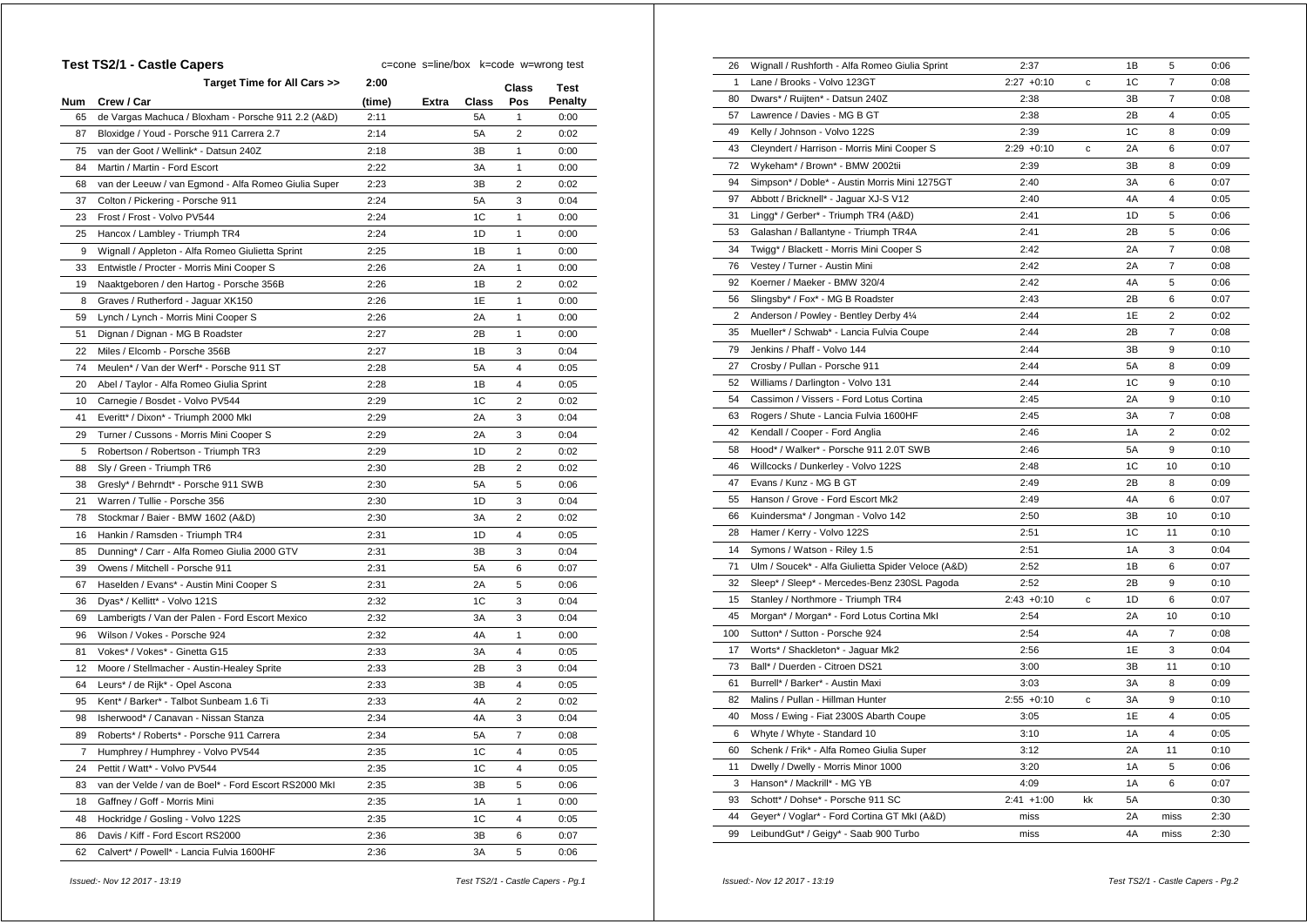|                | Test TS2/2 - Drive Time                              | c=cone s=line/box k=code w=wrong test |              |           |                         |                |  |
|----------------|------------------------------------------------------|---------------------------------------|--------------|-----------|-------------------------|----------------|--|
|                | Target Time for All Cars >>                          | 1:42                                  |              |           | <b>Class</b>            | <b>Test</b>    |  |
| Num            | Crew / Car                                           | (time)                                | <b>Extra</b> | Class     | Pos                     | <b>Penalty</b> |  |
| 75             | van der Goot / Wellink* - Datsun 240Z                | 1:46                                  |              | 3B        | 1                       | 0:00           |  |
| 65             | de Vargas Machuca / Bloxham - Porsche 911 2.2 (A&D)  | 1:46                                  |              | <b>5A</b> | $\mathbf{1}$            | 0:00           |  |
| 87             | Bloxidge / Youd - Porsche 911 Carrera 2.7            | 1:48                                  |              | 5A        | $\overline{2}$          | 0:02           |  |
| 68             | van der Leeuw / van Egmond - Alfa Romeo Giulia Super | 1:50                                  |              | 3B        | 2                       | 0:02           |  |
| 38             | Gresly* / Behrndt* - Porsche 911 SWB                 | 1:53                                  |              | 5A        | 3                       | 0:04           |  |
| 33             | Entwistle / Procter - Morris Mini Cooper S           | 1:54                                  |              | 2A        | $\mathbf{1}$            | 0:00           |  |
| 51             | Dignan / Dignan - MG B Roadster                      | 1:55                                  |              | 2B        | 1                       | 0:00           |  |
| 9              | Wignall / Appleton - Alfa Romeo Giulietta Sprint     | 1:55                                  |              | 1B        | $\mathbf{1}$            | 0:00           |  |
| 25             | Hancox / Lambley - Triumph TR4                       | 1:55                                  |              | 1D        | 1                       | 0:00           |  |
| 37             | Colton / Pickering - Porsche 911                     | 1:55                                  |              | 5A        | 4                       | 0:05           |  |
| 20             | Abel / Taylor - Alfa Romeo Giulia Sprint             | 1:56                                  |              | 1B        | $\overline{2}$          | 0:02           |  |
| 19             | Naaktgeboren / den Hartog - Porsche 356B             | 1:56                                  |              | 1B        | $\overline{2}$          | 0:02           |  |
| 23             | Frost / Frost - Volvo PV544                          | 1:56                                  |              | 1C        | 1                       | 0:00           |  |
| 88             | Sly / Green - Triumph TR6                            | 1:56                                  |              | 2B        | $\overline{2}$          | 0:02           |  |
| 74             | Meulen* / Van der Werf* - Porsche 911 ST             | 1:56                                  |              | 5A        | 5                       | 0:06           |  |
| 69             | Lamberigts / Van der Palen - Ford Escort Mexico      | 1:57                                  |              | 3A        | 1                       | 0:00           |  |
| 81             | Vokes* / Vokes* - Ginetta G15                        | 1:57                                  |              | 3A        | 1                       | 0:00           |  |
| 43             | Cleyndert / Harrison - Morris Mini Cooper S          | 1:57                                  |              | 2A        | $\overline{\mathbf{c}}$ | 0:02           |  |
| 59             | Lynch / Lynch - Morris Mini Cooper S                 | 1:57                                  |              | 2A        | $\overline{2}$          | 0:02           |  |
| 80             | Dwars* / Ruijten* - Datsun 240Z                      | 1:57                                  |              | 3B        | 3                       | 0:04           |  |
| 95             | Kent* / Barker* - Talbot Sunbeam 1.6 Ti              | 1:57                                  |              | 4A        | $\mathbf{1}$            | 0:00           |  |
| 89             | Roberts* / Roberts* - Porsche 911 Carrera            | 1:57                                  |              | 5A        | 6                       | 0:07           |  |
| 39             | Owens / Mitchell - Porsche 911                       | 1:58                                  |              | 5A        | $\overline{7}$          | 0:08           |  |
| 22             | Miles / Elcomb - Porsche 356B                        | 1:58                                  |              | 1B        | 4                       | 0:05           |  |
| 85             | Dunning* / Carr - Alfa Romeo Giulia 2000 GTV         | 1:58                                  |              | 3B        | 4                       | 0:05           |  |
| 78             | Stockmar / Baier - BMW 1602 (A&D)                    | 1:59                                  |              | 3A        | 3                       | 0:04           |  |
| 97             | Abbott / Bricknell* - Jaguar XJ-S V12                | 1:59                                  |              | 4A        | $\overline{2}$          | 0:02           |  |
| 84             | Martin / Martin - Ford Escort                        | 1:59                                  |              | 3A        | 3                       | 0:04           |  |
| 10             | Carnegie / Bosdet - Volvo PV544                      | 1:59                                  |              | 1C        | 2                       | 0:02           |  |
| 8              | Graves / Rutherford - Jaguar XK150                   | 1:59                                  |              | 1E        | $\mathbf{1}$            | 0:00           |  |
| 29             | Turner / Cussons - Morris Mini Cooper S              | 1:59                                  |              | 2A        | 4                       | 0:05           |  |
| 12             | Moore / Stellmacher - Austin-Healey Sprite           | 1:59                                  |              | 2B        | 3                       | 0:04           |  |
| 72             | Wykeham* / Brown* - BMW 2002tii                      | 1:59                                  |              | 3B        | 5                       | 0:06           |  |
| 93             | Schott* / Dohse* - Porsche 911 SC                    | 1:59                                  |              | 5A        | 8                       | 0:09           |  |
| 67             | Haselden / Evans* - Austin Mini Cooper S             | 2:00                                  |              | 2A        | 5                       | 0:06           |  |
| $\mathbf{1}$   | Lane / Brooks - Volvo 123GT                          | 2:00                                  |              | 1C        | 3                       | 0:04           |  |
| 41             | Everitt* / Dixon* - Triumph 2000 Mkl                 | 2:00                                  |              | 2A        | 5                       | 0:06           |  |
| 62             | Calvert* / Powell* - Lancia Fulvia 1600HF            | 2:00                                  |              | 3A        | 5                       | 0:06           |  |
| 86             | Davis / Kiff - Ford Escort RS2000                    | 2:00                                  |              | 3B        | 6                       | 0:07           |  |
| $\overline{7}$ | Humphrey / Humphrey - Volvo PV544                    | 2:01                                  |              | 1C        | 4                       | 0:05           |  |
| 36             | Dyas* / Kellitt* - Volvo 121S                        | 2:02                                  |              | 1C        | 5                       | 0:06           |  |
| 53             | Galashan / Ballantyne - Triumph TR4A                 | 2:02                                  |              | 2B        | 4                       | 0:05           |  |
| 57             | Lawrence / Davies - MG B GT                          | 2:02                                  |              | 2B        | 4                       | 0:05           |  |
| 26             | Wignall / Rushforth - Alfa Romeo Giulia Sprint       | 2:03                                  |              | 1B        | 5                       | 0:06           |  |
| 21             | Warren / Tullie - Porsche 356                        | 2:03                                  |              | 1D        | $\overline{2}$          | 0:02           |  |
|                |                                                      |                                       |              |           |                         |                |  |

| 31  | Lingg* / Gerber* - Triumph TR4 (A&D)                  | 2:03          |   | 1D | 2              | 0:02 |
|-----|-------------------------------------------------------|---------------|---|----|----------------|------|
| 98  | Isherwood* / Canavan - Nissan Stanza                  | 2:03          |   | 4A | 3              | 0:04 |
| 48  | Hockridge / Gosling - Volvo 122S                      | 2:03          |   | 1C | 6              | 0:07 |
| 16  | Hankin / Ramsden - Triumph TR4                        | 2:04          |   | 1D | 4              | 0:05 |
| 64  | Leurs* / de Rijk* - Opel Ascona                       | 2:04          |   | 3B | $\overline{7}$ | 0:08 |
| 83  | van der Velde / van de Boel* - Ford Escort RS2000 Mkl | 2:04          |   | 3B | $\overline{7}$ | 0:08 |
| 92  | Koerner / Maeker - BMW 320/4                          | 2:04          |   | 4A | $\overline{4}$ | 0:05 |
| 96  | Wilson / Vokes - Porsche 924                          | 2:05          |   | 4A | 5              | 0:06 |
| 24  | Pettit / Watt* - Volvo PV544                          | 2:05          |   | 1C | $\overline{7}$ | 0:08 |
| 49  | Kelly / Johnson - Volvo 122S                          | 2:05          |   | 1C | $\overline{7}$ | 0:08 |
| 34  | Twigg* / Blackett - Morris Mini Cooper S              | 2:05          |   | 2A | $\overline{7}$ | 0:08 |
| 18  | Gaffney / Goff - Morris Mini                          | 2:06          |   | 1A | $\mathbf{1}$   | 0:00 |
| 79  | Jenkins / Phaff - Volvo 144                           | 2:06          |   | 3B | 9              | 0:10 |
| 63  | Rogers / Shute - Lancia Fulvia 1600HF                 | 2:07          |   | 3A | 6              | 0:07 |
| 45  | Morgan* / Morgan* - Ford Lotus Cortina Mkl            | 2:08          |   | 2A | 8              | 0:09 |
| 76  |                                                       | 2:08          |   | 2A | 8              | 0:09 |
|     | Vestey / Turner - Austin Mini                         | 2:08          |   | 2B | 6              | 0:07 |
| 56  | Slingsby* / Fox* - MG B Roadster                      |               |   |    |                |      |
| 94  | Simpson* / Doble* - Austin Morris Mini 1275GT         | 2:09          |   | 3A | $\overline{7}$ | 0:08 |
| 35  | Mueller* / Schwab* - Lancia Fulvia Coupe              | 2:10          |   | 2B | $\overline{7}$ | 0:08 |
| 100 | Sutton* / Sutton - Porsche 924                        | 2:11          |   | 4A | 6              | 0:07 |
| 47  | Evans / Kunz - MG B GT                                | 2:11          |   | 2B | 8              | 0:09 |
| 52  | Williams / Darlington - Volvo 131                     | 2:12          |   | 1C | 9              | 0:10 |
| 66  | Kuindersma* / Jongman - Volvo 142                     | 2:12          |   | 3B | 10             | 0:10 |
| 54  | Cassimon / Vissers - Ford Lotus Cortina               | 2:12          |   | 2A | 10             | 0:10 |
| 60  | Schenk / Frik* - Alfa Romeo Giulia Super              | 2:12          |   | 2A | 10             | 0:10 |
| 14  | Symons / Watson - Riley 1.5                           | 2:13          |   | 1A | $\overline{c}$ | 0:02 |
| 5   | Robertson / Robertson - Triumph TR3                   | $2:03 +0:10$  | c | 1D | 5              | 0:06 |
| 42  | Kendall / Cooper - Ford Anglia                        | 2:14          |   | 1A | 3              | 0:04 |
| 71  | Ulm / Soucek* - Alfa Giulietta Spider Veloce (A&D)    | 2:14          |   | 1B | 6              | 0:07 |
| 28  | Hamer / Kerry - Volvo 122S                            | 2:15          |   | 1C | 10             | 0:10 |
| 46  | Willcocks / Dunkerley - Volvo 122S                    | 2:16          |   | 1C | 11             | 0:10 |
| 55  | Hanson / Grove - Ford Escort Mk2                      | 2:16          |   | 4A | $\overline{7}$ | 0:08 |
| 32  | Sleep* / Sleep* - Mercedes-Benz 230SL Pagoda          | 2:17          |   | 2B | 9              | 0:10 |
| 2   | Anderson / Powley - Bentley Derby 41/4                | 2:17          |   | 1E | $\overline{c}$ | 0:02 |
| 61  | Burrell* / Barker* - Austin Maxi                      | 2:19          |   | 3A | 8              | 0:09 |
| 40  | Moss / Ewing - Fiat 2300S Abarth Coupe                | 2:21          |   | 1E | 3              | 0:04 |
| 73  | Ball* / Duerden - Citroen DS21                        | 2:21          |   | 3B | 11             | 0:10 |
| 17  | Worts* / Shackleton* - Jaguar Mk2                     | $2:15 + 0:10$ | с | 1E | 4              | 0:05 |
| 82  | Malins / Pullan - Hillman Hunter                      | $2:16 + 0:10$ | C | 3A | 9              | 0:10 |
| 11  | Dwelly / Dwelly - Morris Minor 1000                   | 2:27          |   | 1A | 4              | 0:05 |
| 6   | Whyte / Whyte - Standard 10                           | 2:28          |   | 1A | 5              | 0:06 |
| 3   | Hanson* / Mackrill* - MG YB                           | 2:37          |   | 1A | 6              | 0:07 |
| 27  | Crosby / Pullan - Porsche 911                         | 2:41          |   | 5A | 9              | 0:10 |
| 15  | Stanley / Northmore - Triumph TR4                     | $2:18 + 0:30$ | W | 1D | 6              | 0:30 |
| 58  | Hood* / Walker* - Porsche 911 2.0T SWB                | $2:02 +0:30$  | W | 5A | 9              | 0:30 |
| 44  | Geyer* / Voglar* - Ford Cortina GT MkI (A&D)          | miss          |   | 2A | miss           | 2:30 |
| 99  | LeibundGut* / Geigy* - Saab 900 Turbo                 | miss          |   | 4A | miss           | 2:30 |
|     |                                                       |               |   |    |                |      |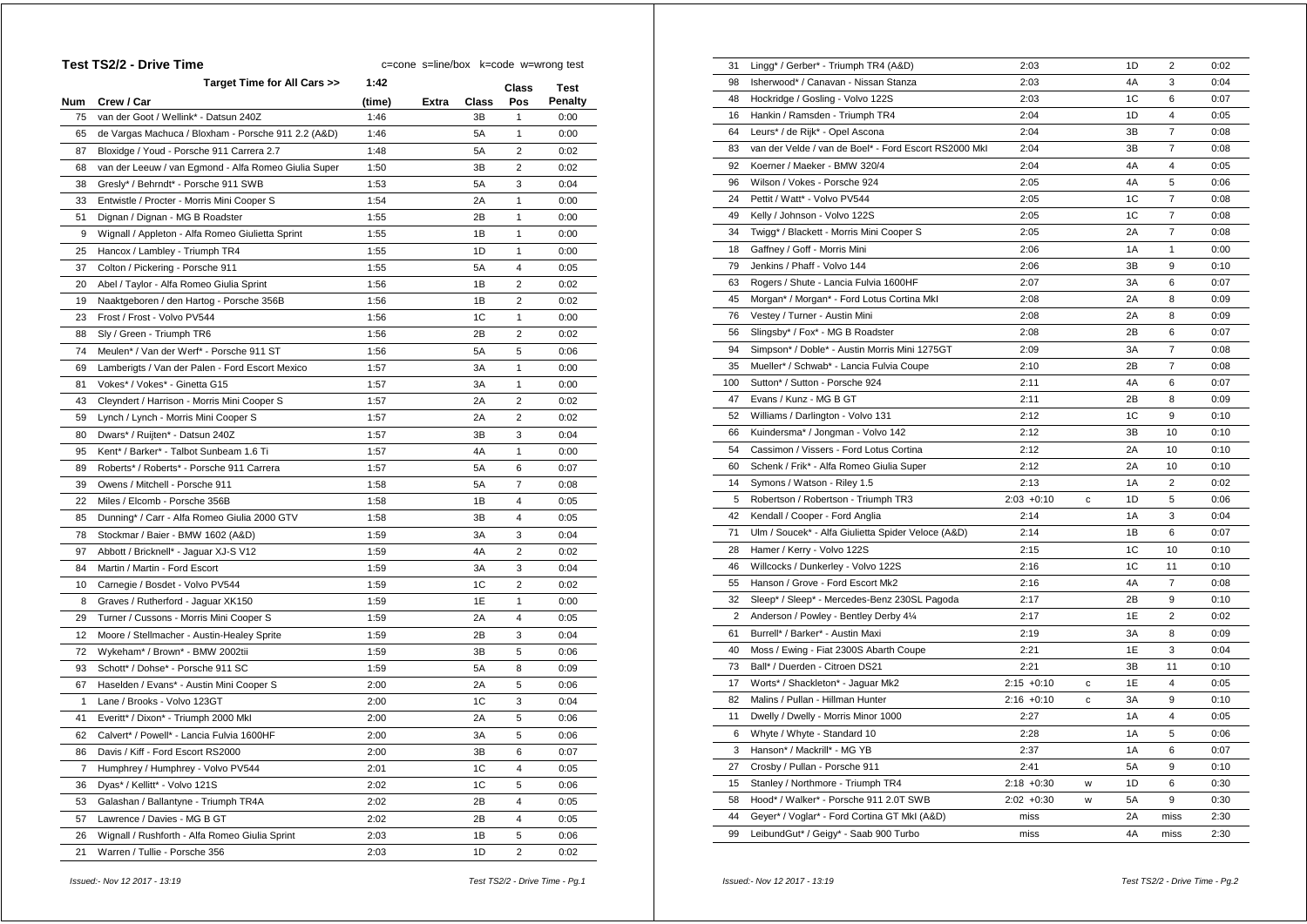|                | Test TS2/3 - Having a Blast                           |        | c=cone s=line/box k=code w=wrong test |                |                         |                |
|----------------|-------------------------------------------------------|--------|---------------------------------------|----------------|-------------------------|----------------|
|                | Target Time for All Cars >>                           | 1:18   |                                       |                | Class                   | Test           |
| Num            | Crew / Car                                            | (time) | Extra                                 | Class          | Pos                     | <b>Penalty</b> |
| 33             | Entwistle / Procter - Morris Mini Cooper S            | 2:10   |                                       | 2Α             | 1                       | 0:00           |
| 87             | Bloxidge / Youd - Porsche 911 Carrera 2.7             | 2:12   |                                       | 5A             | 1                       | 0:00           |
| 27             | Crosby / Pullan - Porsche 911                         | 2:17   |                                       | 5A             | $\overline{2}$          | 0:02           |
| 59             | Lynch / Lynch - Morris Mini Cooper S                  | 2:18   |                                       | 2A             | $\overline{2}$          | 0:02           |
| 69             | Lamberigts / Van der Palen - Ford Escort Mexico       | 2:21   |                                       | 3A             | $\mathbf{1}$            | 0:00           |
| 64             | Leurs* / de Rijk* - Opel Ascona                       | 2:21   |                                       | 3B             | $\mathbf{1}$            | 0:00           |
| 68             | van der Leeuw / van Egmond - Alfa Romeo Giulia Super  | 2:21   |                                       | 3B             | 1                       | 0:00           |
| 67             | Haselden / Evans* - Austin Mini Cooper S              | 2:21   |                                       | 2A             | 3                       | 0:04           |
| 43             | Cleyndert / Harrison - Morris Mini Cooper S           | 2:22   |                                       | 2A             | 4                       | 0:05           |
| 25             | Hancox / Lambley - Triumph TR4                        | 2:23   |                                       | 1D             | 1                       | 0:00           |
| 37             | Colton / Pickering - Porsche 911                      | 2:23   |                                       | 5A             | 3                       | 0:04           |
| 51             | Dignan / Dignan - MG B Roadster                       | 2:24   |                                       | 2B             | 1                       | 0:00           |
| 84             | Martin / Martin - Ford Escort                         | 2:24   |                                       | 3A             | $\overline{2}$          | 0:02           |
| 38             | Gresly* / Behrndt* - Porsche 911 SWB                  | 2:25   |                                       | 5A             | 4                       | 0:05           |
| 65             | de Vargas Machuca / Bloxham - Porsche 911 2.2 (A&D)   | 2:25   |                                       | 5A             | 4                       | 0:05           |
| 20             | Abel / Taylor - Alfa Romeo Giulia Sprint              | 2:26   |                                       | 1B             | 1                       | 0:00           |
| 23             | Frost / Frost - Volvo PV544                           | 2:27   |                                       | 1C             | $\mathbf{1}$            | 0:00           |
| 98             | Isherwood* / Canavan - Nissan Stanza                  | 2:27   |                                       | 4A             | 1                       | 0:00           |
| 19             | Naaktgeboren / den Hartog - Porsche 356B              | 2:28   |                                       | 1B             | $\overline{2}$          | 0:02           |
| 10             | Carnegie / Bosdet - Volvo PV544                       | 2:28   |                                       | 1C             | $\overline{\mathbf{c}}$ | 0:02           |
| 12             | Moore / Stellmacher - Austin-Healey Sprite            | 2:28   |                                       | 2B             | $\overline{2}$          | 0:02           |
| 95             | Kent* / Barker* - Talbot Sunbeam 1.6 Ti               | 2:28   |                                       | 4A             | $\overline{2}$          | 0:02           |
| $\overline{7}$ | Humphrey / Humphrey - Volvo PV544                     | 2:29   |                                       | 1 <sup>C</sup> | 3                       | 0:04           |
| 39             | Owens / Mitchell - Porsche 911                        | 2:29   |                                       | 5A             | 6                       | 0:07           |
| 57             | Lawrence / Davies - MG B GT                           | 2:30   |                                       | 2B             | 3                       | 0:04           |
| 21             | Warren / Tullie - Porsche 356                         | 2:31   |                                       | 1D             | $\overline{2}$          | 0:02           |
| 34             | Twigg* / Blackett - Morris Mini Cooper S              | 2:31   |                                       | 2A             | 5                       | 0:06           |
| 92             | Koerner / Maeker - BMW 320/4                          | 2:31   |                                       | 4A             | 3                       | 0:04           |
| 9              | Wignall / Appleton - Alfa Romeo Giulietta Sprint      | 2:31   |                                       | 1B             | 3                       | 0:04           |
| $\mathbf{1}$   | Lane / Brooks - Volvo 123GT                           | 2:31   |                                       | 1C             | $\overline{4}$          | 0:05           |
| 42             | Kendall / Cooper - Ford Anglia                        | 2:32   |                                       | 1A             | 1                       | 0:00           |
| 76             | Vestey / Turner - Austin Mini                         | 2:32   |                                       | 2A             | 6                       | 0:07           |
| 81             | Vokes* / Vokes* - Ginetta G15                         | 2:32   |                                       | 3A             | 3                       | 0:04           |
| 72             | Wykeham* / Brown* - BMW 2002tii                       | 2:32   |                                       | 3B             | 3                       | 0:04           |
| 86             | Davis / Kiff - Ford Escort RS2000                     | 2:32   |                                       | 3B             | 3                       | 0:04           |
| 97             | Abbott / Bricknell* - Jaguar XJ-S V12                 | 2:32   |                                       | 4A             | 4                       | 0:05           |
| 88             | Sly / Green - Triumph TR6                             | 2:32   |                                       | 2B             | $\overline{\mathbf{4}}$ | 0:05           |
| 48             | Hockridge / Gosling - Volvo 122S                      | 2:34   |                                       | 1C             | 5                       | 0:06           |
| 83             | van der Velde / van de Boel* - Ford Escort RS2000 Mkl | 2:34   |                                       | 3B             | 5                       | 0:06           |
| 96             | Wilson / Vokes - Porsche 924                          | 2:35   |                                       | 4A             | 5                       | 0:06           |
| 49             | Kelly / Johnson - Volvo 122S                          | 2:36   |                                       | 1C             | 6                       | 0:07           |
| 94             | Simpson* / Doble* - Austin Morris Mini 1275GT         | 2:36   |                                       | 3A             | 4                       | 0:05           |
| 85             | Dunning* / Carr - Alfa Romeo Giulia 2000 GTV          | 2:36   |                                       | 3B             | 6                       | 0:07           |
| 46             | Willcocks / Dunkerley - Volvo 122S                    | 2:36   |                                       | 1C             | 6                       | 0:07           |
| 36             | Dyas* / Kellitt* - Volvo 121S                         | 2:37   |                                       | 1C             | 8                       | 0:09           |
|                |                                                       |        |                                       |                |                         |                |

| 62  | Calvert* / Powell* - Lancia Fulvia 1600HF          | 2:37          |   | 3A        | 5              | 0:06 |
|-----|----------------------------------------------------|---------------|---|-----------|----------------|------|
| 26  | Wignall / Rushforth - Alfa Romeo Giulia Sprint     | 2:38          |   | 1B        | 4              | 0:05 |
| 75  | van der Goot / Wellink* - Datsun 240Z              | 2:38          |   | 3B        | 7              | 0:08 |
| 16  | Hankin / Ramsden - Triumph TR4                     | 2:38          |   | 1D        | 3              | 0:04 |
| 53  | Galashan / Ballantyne - Triumph TR4A               | 2:38          |   | 2B        | 5              | 0:06 |
| 78  | Stockmar / Baier - BMW 1602 (A&D)                  | 2:38          |   | 3A        | 6              | 0:07 |
| 15  | Stanley / Northmore - Triumph TR4                  | 2:39          |   | 1D        | 4              | 0:05 |
| 55  | Hanson / Grove - Ford Escort Mk2                   | 2:39          |   | 4A        | 6              | 0:07 |
| 66  | Kuindersma* / Jongman - Volvo 142                  | 2:40          |   | 3B        | 8              | 0:09 |
| 93  | Schott* / Dohse* - Porsche 911 SC                  | 2:41          |   | 5A        | $\overline{7}$ | 0:08 |
| 8   | Graves / Rutherford - Jaguar XK150                 | 2:42          |   | 1E        | $\mathbf{1}$   | 0:00 |
| 22  | Miles / Elcomb - Porsche 356B                      | 2:43          |   | 1B        | 5              | 0:06 |
| 74  | Meulen* / Van der Werf* - Porsche 911 ST           | 2:43          |   | <b>5A</b> | 8              | 0:09 |
| 14  | Symons / Watson - Riley 1.5                        | 2:45          |   | 1A        | $\overline{c}$ | 0:02 |
| 18  | Gaffney / Goff - Morris Mini                       | 2:45          |   | 1A        | $\overline{2}$ | 0:02 |
| 60  | Schenk / Frik* - Alfa Romeo Giulia Super           | 2:45          |   | 2A        | $\overline{7}$ | 0:08 |
| 73  | Ball* / Duerden - Citroen DS21                     | 2:45          |   | 3B        | 9              | 0:10 |
| 35  | Mueller* / Schwab* - Lancia Fulvia Coupe           | 2:47          |   | 2B        | 6              | 0:07 |
| 6   | Whyte / Whyte - Standard 10                        | 2:48          |   | 1A        | 4              | 0:05 |
| 32  | Sleep* / Sleep* - Mercedes-Benz 230SL Pagoda       | 2:48          |   | 2B        | 7              | 0:08 |
| 47  | Evans / Kunz - MG B GT                             | 2:48          |   | 2B        | $\overline{7}$ | 0:08 |
| 41  | Everitt* / Dixon* - Triumph 2000 Mkl               | 2:49          |   | 2A        | 8              | 0:09 |
| 52  | Williams / Darlington - Volvo 131                  | 2:50          |   | 1C        | 9              | 0:10 |
| 89  | Roberts* / Roberts* - Porsche 911 Carrera          | 2:51          |   | 5A        | 9              | 0:10 |
| 54  | Cassimon / Vissers - Ford Lotus Cortina            | 2:52          |   | 2A        | 9              | 0:10 |
| 79  | Jenkins / Phaff - Volvo 144                        | 2:52          |   | 3B        | 10             | 0:10 |
| 71  | Ulm / Soucek* - Alfa Giulietta Spider Veloce (A&D) | 2:53          |   | 1B        | 6              | 0:07 |
| 28  | Hamer / Kerry - Volvo 122S                         | 2:53          |   | 1C        | 10             | 0:10 |
| 2   | Anderson / Powley - Bentley Derby 41/4             | 2:53          |   | 1E        | $\overline{c}$ | 0:02 |
| 100 | Sutton* / Sutton - Porsche 924                     | 2:57          |   | 4A        | $\overline{7}$ | 0:08 |
| 17  | Worts* / Shackleton* - Jaguar Mk2                  | 2:59          |   | 1E        | 3              | 0:04 |
| 82  | Malins / Pullan - Hillman Hunter                   | 3:00          |   | 3A        | $\overline{7}$ | 0:08 |
| 63  | Rogers / Shute - Lancia Fulvia 1600HF              | 3:01          |   | 3A        | 8              | 0:09 |
| 5   | Robertson / Robertson - Triumph TR3                | 3:02          |   | 1D        | 5              | 0:06 |
| 11  | Dwelly / Dwelly - Morris Minor 1000                | 3:04          |   | 1A        | 5              | 0:06 |
| 24  | Pettit / Watt* - Volvo PV544                       | 3:07          |   | 1C        | 11             | 0:10 |
| 31  | Lingg* / Gerber* - Triumph TR4 (A&D)               | 3:12          |   | 1D        | 6              | 0:07 |
| 61  | Burrell* / Barker* - Austin Maxi                   | 3:14          |   | 3A        | 9              | 0:10 |
| 56  | Slingsby* / Fox* - MG B Roadster                   | 3:14          |   | 2B        | 9              | 0:10 |
| 58  | Hood* / Walker* - Porsche 911 2.0T SWB             | 3:16          |   | <b>5A</b> | 10             | 0:10 |
| 40  | Moss / Ewing - Fiat 2300S Abarth Coupe             | 3:17          |   | 1E        | $\overline{4}$ | 0:05 |
| 3   | Hanson* / Mackrill* - MG YB                        | 3:45          |   | 1A        | 6              | 0:07 |
| 45  | Morgan* / Morgan* - Ford Lotus Cortina Mkl         | $1:28 + 0:30$ | w | 2A        | 8              | 0:30 |
| 29  | Turner / Cussons - Morris Mini Cooper S            | $2:38 + 0:30$ | W | 2A        | $\overline{4}$ | 0:30 |
| 80  | Dwars* / Ruijten* - Datsun 240Z                    | $2:51 + 0:30$ | w | 3B        | 3              | 0:30 |
| 44  | Geyer* / Voglar* - Ford Cortina GT MkI (A&D)       | miss          |   | 2A        | miss           | 2:30 |
| 99  | LeibundGut* / Geigy* - Saab 900 Turbo              | miss          |   | 4A        | miss           | 2:30 |
|     |                                                    |               |   |           |                |      |

 *Issued:- Nov 12 2017 - 13:19 Test TS2/3 - Having a Blast - Pg.1*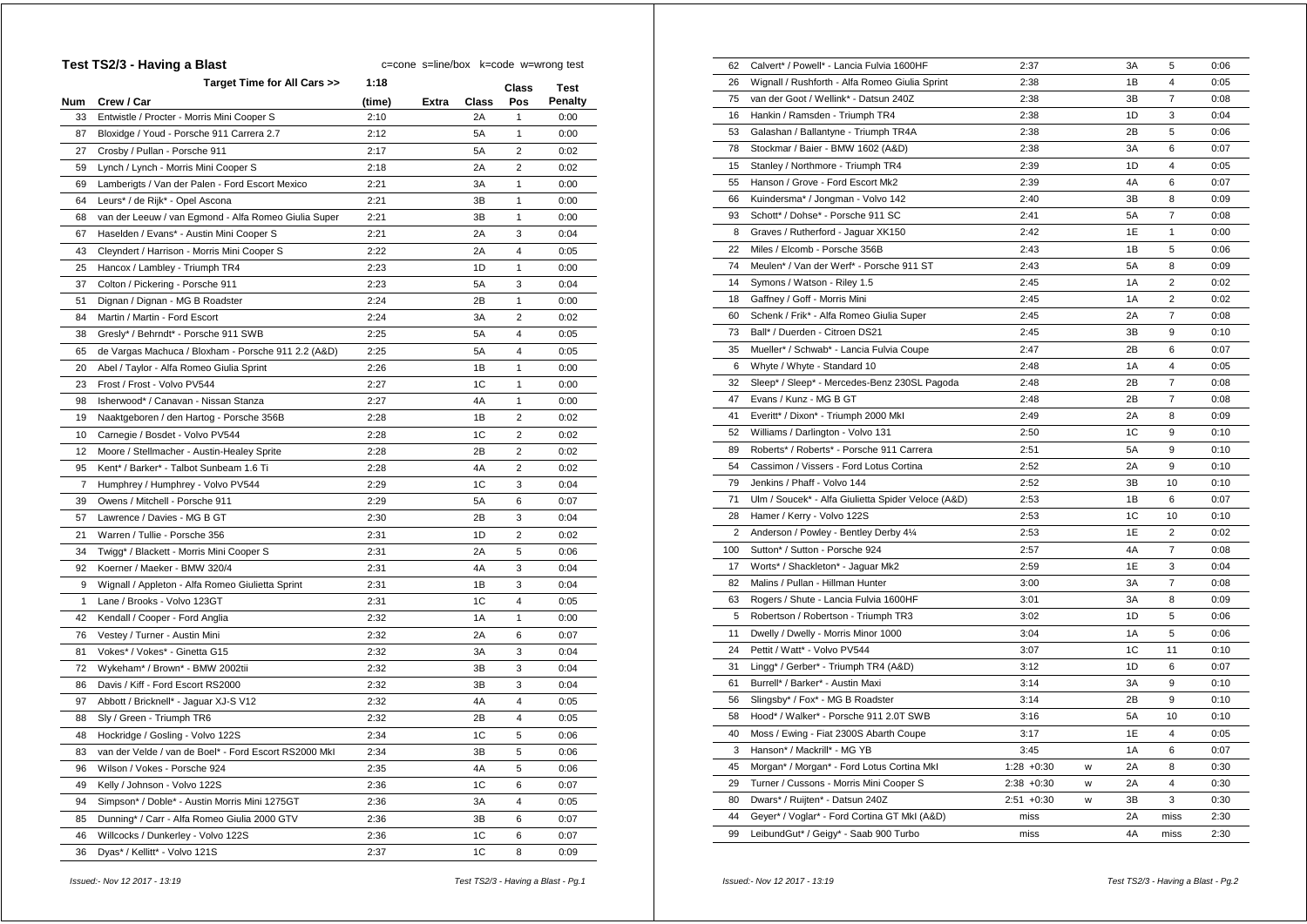| Target Time for All Cars >><br>0:24<br>Test<br>Class<br>Crew / Car<br>Num<br>(time)<br>Extra<br>Class<br>Pos<br><b>Penalty</b><br>Crosby / Pullan - Porsche 911<br>0:52<br>5Α<br>27<br>1<br>0:00<br>van der Leeuw / van Egmond - Alfa Romeo Giulia Super<br>0:56<br>ЗB<br>1<br>0:00<br>68<br>75<br>van der Goot / Wellink* - Datsun 240Z<br>0:56<br>3B<br>1<br>0:00<br>0:57<br>2A<br>$\mathbf{1}$<br>0:00<br>43<br>Cleyndert / Harrison - Morris Mini Cooper S<br>Vokes* / Vokes* - Ginetta G15<br>0:57<br>3A<br>1<br>0:00<br>81<br>64<br>Leurs* / de Rijk* - Opel Ascona<br>0:57<br>3B<br>3<br>0:04<br>Gresly* / Behrndt* - Porsche 911 SWB<br>5A<br>2<br>38<br>0:57<br>0:02<br>$\overline{2}$<br>2A<br>33<br>Entwistle / Procter - Morris Mini Cooper S<br>0:58<br>0:02<br>2A<br>2<br>34<br>Twigg* / Blackett - Morris Mini Cooper S<br>0:58<br>0:02<br>74<br>Meulen* / Van der Werf* - Porsche 911 ST<br>0:58<br><b>5A</b><br>3<br>0:04<br>Dignan / Dignan - MG B Roadster<br>0:58<br>2B<br>1<br>0:00<br>51<br>0:59<br>1B<br>0:00<br>19<br>Naaktgeboren / den Hartog - Porsche 356B<br>1<br>0:59<br>$\overline{2}$<br>0:02<br>84<br>Martin / Martin - Ford Escort<br>3A<br>5A<br>4<br>37<br>Colton / Pickering - Porsche 911<br>0:59<br>0:05<br>18<br>Gaffney / Goff - Morris Mini<br>1:00<br>1A<br>1<br>0:00<br>1:00<br>1B<br>$\overline{2}$<br>0:02<br>9<br>Wignall / Appleton - Alfa Romeo Giulietta Sprint<br>$\overline{\mathbf{4}}$<br>59<br>1:00<br>2A<br>0:05<br>Lynch / Lynch - Morris Mini Cooper S<br>4A<br>Koerner / Maeker - BMW 320/4<br>1<br>92<br>1:00<br>0:00<br>72<br>Wykeham* / Brown* - BMW 2002tii<br>3B<br>4<br>1:00<br>0:05<br>van der Velde / van de Boel* - Ford Escort RS2000 Mkl<br>3B<br>4<br>83<br>1:00<br>0:05<br>Lamberigts / Van der Palen - Ford Escort Mexico<br>1:00<br>3A<br>3<br>0:04<br>69<br>26<br>Wignall / Rushforth - Alfa Romeo Giulia Sprint<br>1:01<br>1B<br>3<br>0:04<br>88<br>Sly / Green - Triumph TR6<br>1:01<br>2B<br>$\overline{2}$<br>0:02<br>Lane / Brooks - Volvo 123GT<br>1:01<br>1C<br>1<br>0:00<br>1<br>1:01<br>1C<br>0:00<br>7<br>Humphrey / Humphrey - Volvo PV544<br>1<br>1<br>5<br>Robertson / Robertson - Triumph TR3<br>1:01<br>1D<br>0:00<br>Hancox / Lambley - Triumph TR4<br>1:01<br>1D<br>1<br>0:00<br>25<br>$\overline{2}$<br>57<br>Lawrence / Davies - MG B GT<br>1:01<br>2B<br>0:02<br>79<br>Jenkins / Phaff - Volvo 144<br>1:01<br>3B<br>6<br>0:07<br>Dwars* / Ruijten* - Datsun 240Z<br>1:01<br>3B<br>6<br>0:07<br>80<br>Dunning* / Carr - Alfa Romeo Giulia 2000 GTV<br>3B<br>6<br>0:07<br>85<br>1:01<br>93<br>Schott* / Dohse* - Porsche 911 SC<br>1:01<br>5A<br>5<br>0:06<br>41<br>Everitt* / Dixon* - Triumph 2000 Mkl<br>1:02<br>2A<br>5<br>0:06<br>1:02<br>1C<br>3<br>0:04<br>48<br>Hockridge / Gosling - Volvo 122S<br>1:02<br>1<br>0:00<br>1E<br>8<br>Graves / Rutherford - Jaguar XK150<br>1:02<br>5A<br>0:07<br>39<br>Owens / Mitchell - Porsche 911<br>6<br>Warren / Tullie - Porsche 356<br>1:03<br>1D<br>3<br>0:04<br>21<br>76<br>Vestey / Turner - Austin Mini<br>1:03<br>2A<br>6<br>0:07<br>6<br>29<br>Turner / Cussons - Morris Mini Cooper S<br>1:03<br>2A<br>0:07<br>Wilson / Vokes - Porsche 924<br>4A<br>$\overline{2}$<br>1:03<br>0:02<br>96<br>9<br>0:10<br>86<br>Davis / Kiff - Ford Escort RS2000<br>1:04<br>3B<br>1D<br>4<br>15<br>Stanley / Northmore - Triumph TR4<br>1:04<br>0:05<br>53<br>Galashan / Ballantyne - Triumph TR4A<br>1:04<br>2B<br>4<br>0:05<br>58<br>Hood* / Walker* - Porsche 911 2.0T SWB<br>1:04<br>5A<br>7<br>0:08<br>Abel / Taylor - Alfa Romeo Giulia Sprint<br>1:04<br>1B<br>4<br>0:05<br>20 | <b>Test TS2/4 - Trucking About</b> | c=cone s=line/box k=code w=wrong test |  |  |
|---------------------------------------------------------------------------------------------------------------------------------------------------------------------------------------------------------------------------------------------------------------------------------------------------------------------------------------------------------------------------------------------------------------------------------------------------------------------------------------------------------------------------------------------------------------------------------------------------------------------------------------------------------------------------------------------------------------------------------------------------------------------------------------------------------------------------------------------------------------------------------------------------------------------------------------------------------------------------------------------------------------------------------------------------------------------------------------------------------------------------------------------------------------------------------------------------------------------------------------------------------------------------------------------------------------------------------------------------------------------------------------------------------------------------------------------------------------------------------------------------------------------------------------------------------------------------------------------------------------------------------------------------------------------------------------------------------------------------------------------------------------------------------------------------------------------------------------------------------------------------------------------------------------------------------------------------------------------------------------------------------------------------------------------------------------------------------------------------------------------------------------------------------------------------------------------------------------------------------------------------------------------------------------------------------------------------------------------------------------------------------------------------------------------------------------------------------------------------------------------------------------------------------------------------------------------------------------------------------------------------------------------------------------------------------------------------------------------------------------------------------------------------------------------------------------------------------------------------------------------------------------------------------------------------------------------------------------------------------------------------------------------------------------------------------------------------------------------------------------------------------------------------------------------------------------------------------------------------------------------------------------------------------------------------------------------------------------------------------------------------------------------------------------------------------------------------------------------------------------------------------------------------------------------------------------------------------------------------------------------------|------------------------------------|---------------------------------------|--|--|
|                                                                                                                                                                                                                                                                                                                                                                                                                                                                                                                                                                                                                                                                                                                                                                                                                                                                                                                                                                                                                                                                                                                                                                                                                                                                                                                                                                                                                                                                                                                                                                                                                                                                                                                                                                                                                                                                                                                                                                                                                                                                                                                                                                                                                                                                                                                                                                                                                                                                                                                                                                                                                                                                                                                                                                                                                                                                                                                                                                                                                                                                                                                                                                                                                                                                                                                                                                                                                                                                                                                                                                                                                           |                                    |                                       |  |  |
|                                                                                                                                                                                                                                                                                                                                                                                                                                                                                                                                                                                                                                                                                                                                                                                                                                                                                                                                                                                                                                                                                                                                                                                                                                                                                                                                                                                                                                                                                                                                                                                                                                                                                                                                                                                                                                                                                                                                                                                                                                                                                                                                                                                                                                                                                                                                                                                                                                                                                                                                                                                                                                                                                                                                                                                                                                                                                                                                                                                                                                                                                                                                                                                                                                                                                                                                                                                                                                                                                                                                                                                                                           |                                    |                                       |  |  |
|                                                                                                                                                                                                                                                                                                                                                                                                                                                                                                                                                                                                                                                                                                                                                                                                                                                                                                                                                                                                                                                                                                                                                                                                                                                                                                                                                                                                                                                                                                                                                                                                                                                                                                                                                                                                                                                                                                                                                                                                                                                                                                                                                                                                                                                                                                                                                                                                                                                                                                                                                                                                                                                                                                                                                                                                                                                                                                                                                                                                                                                                                                                                                                                                                                                                                                                                                                                                                                                                                                                                                                                                                           |                                    |                                       |  |  |
|                                                                                                                                                                                                                                                                                                                                                                                                                                                                                                                                                                                                                                                                                                                                                                                                                                                                                                                                                                                                                                                                                                                                                                                                                                                                                                                                                                                                                                                                                                                                                                                                                                                                                                                                                                                                                                                                                                                                                                                                                                                                                                                                                                                                                                                                                                                                                                                                                                                                                                                                                                                                                                                                                                                                                                                                                                                                                                                                                                                                                                                                                                                                                                                                                                                                                                                                                                                                                                                                                                                                                                                                                           |                                    |                                       |  |  |
|                                                                                                                                                                                                                                                                                                                                                                                                                                                                                                                                                                                                                                                                                                                                                                                                                                                                                                                                                                                                                                                                                                                                                                                                                                                                                                                                                                                                                                                                                                                                                                                                                                                                                                                                                                                                                                                                                                                                                                                                                                                                                                                                                                                                                                                                                                                                                                                                                                                                                                                                                                                                                                                                                                                                                                                                                                                                                                                                                                                                                                                                                                                                                                                                                                                                                                                                                                                                                                                                                                                                                                                                                           |                                    |                                       |  |  |
|                                                                                                                                                                                                                                                                                                                                                                                                                                                                                                                                                                                                                                                                                                                                                                                                                                                                                                                                                                                                                                                                                                                                                                                                                                                                                                                                                                                                                                                                                                                                                                                                                                                                                                                                                                                                                                                                                                                                                                                                                                                                                                                                                                                                                                                                                                                                                                                                                                                                                                                                                                                                                                                                                                                                                                                                                                                                                                                                                                                                                                                                                                                                                                                                                                                                                                                                                                                                                                                                                                                                                                                                                           |                                    |                                       |  |  |
|                                                                                                                                                                                                                                                                                                                                                                                                                                                                                                                                                                                                                                                                                                                                                                                                                                                                                                                                                                                                                                                                                                                                                                                                                                                                                                                                                                                                                                                                                                                                                                                                                                                                                                                                                                                                                                                                                                                                                                                                                                                                                                                                                                                                                                                                                                                                                                                                                                                                                                                                                                                                                                                                                                                                                                                                                                                                                                                                                                                                                                                                                                                                                                                                                                                                                                                                                                                                                                                                                                                                                                                                                           |                                    |                                       |  |  |
|                                                                                                                                                                                                                                                                                                                                                                                                                                                                                                                                                                                                                                                                                                                                                                                                                                                                                                                                                                                                                                                                                                                                                                                                                                                                                                                                                                                                                                                                                                                                                                                                                                                                                                                                                                                                                                                                                                                                                                                                                                                                                                                                                                                                                                                                                                                                                                                                                                                                                                                                                                                                                                                                                                                                                                                                                                                                                                                                                                                                                                                                                                                                                                                                                                                                                                                                                                                                                                                                                                                                                                                                                           |                                    |                                       |  |  |
|                                                                                                                                                                                                                                                                                                                                                                                                                                                                                                                                                                                                                                                                                                                                                                                                                                                                                                                                                                                                                                                                                                                                                                                                                                                                                                                                                                                                                                                                                                                                                                                                                                                                                                                                                                                                                                                                                                                                                                                                                                                                                                                                                                                                                                                                                                                                                                                                                                                                                                                                                                                                                                                                                                                                                                                                                                                                                                                                                                                                                                                                                                                                                                                                                                                                                                                                                                                                                                                                                                                                                                                                                           |                                    |                                       |  |  |
|                                                                                                                                                                                                                                                                                                                                                                                                                                                                                                                                                                                                                                                                                                                                                                                                                                                                                                                                                                                                                                                                                                                                                                                                                                                                                                                                                                                                                                                                                                                                                                                                                                                                                                                                                                                                                                                                                                                                                                                                                                                                                                                                                                                                                                                                                                                                                                                                                                                                                                                                                                                                                                                                                                                                                                                                                                                                                                                                                                                                                                                                                                                                                                                                                                                                                                                                                                                                                                                                                                                                                                                                                           |                                    |                                       |  |  |
|                                                                                                                                                                                                                                                                                                                                                                                                                                                                                                                                                                                                                                                                                                                                                                                                                                                                                                                                                                                                                                                                                                                                                                                                                                                                                                                                                                                                                                                                                                                                                                                                                                                                                                                                                                                                                                                                                                                                                                                                                                                                                                                                                                                                                                                                                                                                                                                                                                                                                                                                                                                                                                                                                                                                                                                                                                                                                                                                                                                                                                                                                                                                                                                                                                                                                                                                                                                                                                                                                                                                                                                                                           |                                    |                                       |  |  |
|                                                                                                                                                                                                                                                                                                                                                                                                                                                                                                                                                                                                                                                                                                                                                                                                                                                                                                                                                                                                                                                                                                                                                                                                                                                                                                                                                                                                                                                                                                                                                                                                                                                                                                                                                                                                                                                                                                                                                                                                                                                                                                                                                                                                                                                                                                                                                                                                                                                                                                                                                                                                                                                                                                                                                                                                                                                                                                                                                                                                                                                                                                                                                                                                                                                                                                                                                                                                                                                                                                                                                                                                                           |                                    |                                       |  |  |
|                                                                                                                                                                                                                                                                                                                                                                                                                                                                                                                                                                                                                                                                                                                                                                                                                                                                                                                                                                                                                                                                                                                                                                                                                                                                                                                                                                                                                                                                                                                                                                                                                                                                                                                                                                                                                                                                                                                                                                                                                                                                                                                                                                                                                                                                                                                                                                                                                                                                                                                                                                                                                                                                                                                                                                                                                                                                                                                                                                                                                                                                                                                                                                                                                                                                                                                                                                                                                                                                                                                                                                                                                           |                                    |                                       |  |  |
|                                                                                                                                                                                                                                                                                                                                                                                                                                                                                                                                                                                                                                                                                                                                                                                                                                                                                                                                                                                                                                                                                                                                                                                                                                                                                                                                                                                                                                                                                                                                                                                                                                                                                                                                                                                                                                                                                                                                                                                                                                                                                                                                                                                                                                                                                                                                                                                                                                                                                                                                                                                                                                                                                                                                                                                                                                                                                                                                                                                                                                                                                                                                                                                                                                                                                                                                                                                                                                                                                                                                                                                                                           |                                    |                                       |  |  |
|                                                                                                                                                                                                                                                                                                                                                                                                                                                                                                                                                                                                                                                                                                                                                                                                                                                                                                                                                                                                                                                                                                                                                                                                                                                                                                                                                                                                                                                                                                                                                                                                                                                                                                                                                                                                                                                                                                                                                                                                                                                                                                                                                                                                                                                                                                                                                                                                                                                                                                                                                                                                                                                                                                                                                                                                                                                                                                                                                                                                                                                                                                                                                                                                                                                                                                                                                                                                                                                                                                                                                                                                                           |                                    |                                       |  |  |
|                                                                                                                                                                                                                                                                                                                                                                                                                                                                                                                                                                                                                                                                                                                                                                                                                                                                                                                                                                                                                                                                                                                                                                                                                                                                                                                                                                                                                                                                                                                                                                                                                                                                                                                                                                                                                                                                                                                                                                                                                                                                                                                                                                                                                                                                                                                                                                                                                                                                                                                                                                                                                                                                                                                                                                                                                                                                                                                                                                                                                                                                                                                                                                                                                                                                                                                                                                                                                                                                                                                                                                                                                           |                                    |                                       |  |  |
|                                                                                                                                                                                                                                                                                                                                                                                                                                                                                                                                                                                                                                                                                                                                                                                                                                                                                                                                                                                                                                                                                                                                                                                                                                                                                                                                                                                                                                                                                                                                                                                                                                                                                                                                                                                                                                                                                                                                                                                                                                                                                                                                                                                                                                                                                                                                                                                                                                                                                                                                                                                                                                                                                                                                                                                                                                                                                                                                                                                                                                                                                                                                                                                                                                                                                                                                                                                                                                                                                                                                                                                                                           |                                    |                                       |  |  |
|                                                                                                                                                                                                                                                                                                                                                                                                                                                                                                                                                                                                                                                                                                                                                                                                                                                                                                                                                                                                                                                                                                                                                                                                                                                                                                                                                                                                                                                                                                                                                                                                                                                                                                                                                                                                                                                                                                                                                                                                                                                                                                                                                                                                                                                                                                                                                                                                                                                                                                                                                                                                                                                                                                                                                                                                                                                                                                                                                                                                                                                                                                                                                                                                                                                                                                                                                                                                                                                                                                                                                                                                                           |                                    |                                       |  |  |
|                                                                                                                                                                                                                                                                                                                                                                                                                                                                                                                                                                                                                                                                                                                                                                                                                                                                                                                                                                                                                                                                                                                                                                                                                                                                                                                                                                                                                                                                                                                                                                                                                                                                                                                                                                                                                                                                                                                                                                                                                                                                                                                                                                                                                                                                                                                                                                                                                                                                                                                                                                                                                                                                                                                                                                                                                                                                                                                                                                                                                                                                                                                                                                                                                                                                                                                                                                                                                                                                                                                                                                                                                           |                                    |                                       |  |  |
|                                                                                                                                                                                                                                                                                                                                                                                                                                                                                                                                                                                                                                                                                                                                                                                                                                                                                                                                                                                                                                                                                                                                                                                                                                                                                                                                                                                                                                                                                                                                                                                                                                                                                                                                                                                                                                                                                                                                                                                                                                                                                                                                                                                                                                                                                                                                                                                                                                                                                                                                                                                                                                                                                                                                                                                                                                                                                                                                                                                                                                                                                                                                                                                                                                                                                                                                                                                                                                                                                                                                                                                                                           |                                    |                                       |  |  |
|                                                                                                                                                                                                                                                                                                                                                                                                                                                                                                                                                                                                                                                                                                                                                                                                                                                                                                                                                                                                                                                                                                                                                                                                                                                                                                                                                                                                                                                                                                                                                                                                                                                                                                                                                                                                                                                                                                                                                                                                                                                                                                                                                                                                                                                                                                                                                                                                                                                                                                                                                                                                                                                                                                                                                                                                                                                                                                                                                                                                                                                                                                                                                                                                                                                                                                                                                                                                                                                                                                                                                                                                                           |                                    |                                       |  |  |
|                                                                                                                                                                                                                                                                                                                                                                                                                                                                                                                                                                                                                                                                                                                                                                                                                                                                                                                                                                                                                                                                                                                                                                                                                                                                                                                                                                                                                                                                                                                                                                                                                                                                                                                                                                                                                                                                                                                                                                                                                                                                                                                                                                                                                                                                                                                                                                                                                                                                                                                                                                                                                                                                                                                                                                                                                                                                                                                                                                                                                                                                                                                                                                                                                                                                                                                                                                                                                                                                                                                                                                                                                           |                                    |                                       |  |  |
|                                                                                                                                                                                                                                                                                                                                                                                                                                                                                                                                                                                                                                                                                                                                                                                                                                                                                                                                                                                                                                                                                                                                                                                                                                                                                                                                                                                                                                                                                                                                                                                                                                                                                                                                                                                                                                                                                                                                                                                                                                                                                                                                                                                                                                                                                                                                                                                                                                                                                                                                                                                                                                                                                                                                                                                                                                                                                                                                                                                                                                                                                                                                                                                                                                                                                                                                                                                                                                                                                                                                                                                                                           |                                    |                                       |  |  |
|                                                                                                                                                                                                                                                                                                                                                                                                                                                                                                                                                                                                                                                                                                                                                                                                                                                                                                                                                                                                                                                                                                                                                                                                                                                                                                                                                                                                                                                                                                                                                                                                                                                                                                                                                                                                                                                                                                                                                                                                                                                                                                                                                                                                                                                                                                                                                                                                                                                                                                                                                                                                                                                                                                                                                                                                                                                                                                                                                                                                                                                                                                                                                                                                                                                                                                                                                                                                                                                                                                                                                                                                                           |                                    |                                       |  |  |
|                                                                                                                                                                                                                                                                                                                                                                                                                                                                                                                                                                                                                                                                                                                                                                                                                                                                                                                                                                                                                                                                                                                                                                                                                                                                                                                                                                                                                                                                                                                                                                                                                                                                                                                                                                                                                                                                                                                                                                                                                                                                                                                                                                                                                                                                                                                                                                                                                                                                                                                                                                                                                                                                                                                                                                                                                                                                                                                                                                                                                                                                                                                                                                                                                                                                                                                                                                                                                                                                                                                                                                                                                           |                                    |                                       |  |  |
|                                                                                                                                                                                                                                                                                                                                                                                                                                                                                                                                                                                                                                                                                                                                                                                                                                                                                                                                                                                                                                                                                                                                                                                                                                                                                                                                                                                                                                                                                                                                                                                                                                                                                                                                                                                                                                                                                                                                                                                                                                                                                                                                                                                                                                                                                                                                                                                                                                                                                                                                                                                                                                                                                                                                                                                                                                                                                                                                                                                                                                                                                                                                                                                                                                                                                                                                                                                                                                                                                                                                                                                                                           |                                    |                                       |  |  |
|                                                                                                                                                                                                                                                                                                                                                                                                                                                                                                                                                                                                                                                                                                                                                                                                                                                                                                                                                                                                                                                                                                                                                                                                                                                                                                                                                                                                                                                                                                                                                                                                                                                                                                                                                                                                                                                                                                                                                                                                                                                                                                                                                                                                                                                                                                                                                                                                                                                                                                                                                                                                                                                                                                                                                                                                                                                                                                                                                                                                                                                                                                                                                                                                                                                                                                                                                                                                                                                                                                                                                                                                                           |                                    |                                       |  |  |
|                                                                                                                                                                                                                                                                                                                                                                                                                                                                                                                                                                                                                                                                                                                                                                                                                                                                                                                                                                                                                                                                                                                                                                                                                                                                                                                                                                                                                                                                                                                                                                                                                                                                                                                                                                                                                                                                                                                                                                                                                                                                                                                                                                                                                                                                                                                                                                                                                                                                                                                                                                                                                                                                                                                                                                                                                                                                                                                                                                                                                                                                                                                                                                                                                                                                                                                                                                                                                                                                                                                                                                                                                           |                                    |                                       |  |  |
|                                                                                                                                                                                                                                                                                                                                                                                                                                                                                                                                                                                                                                                                                                                                                                                                                                                                                                                                                                                                                                                                                                                                                                                                                                                                                                                                                                                                                                                                                                                                                                                                                                                                                                                                                                                                                                                                                                                                                                                                                                                                                                                                                                                                                                                                                                                                                                                                                                                                                                                                                                                                                                                                                                                                                                                                                                                                                                                                                                                                                                                                                                                                                                                                                                                                                                                                                                                                                                                                                                                                                                                                                           |                                    |                                       |  |  |
|                                                                                                                                                                                                                                                                                                                                                                                                                                                                                                                                                                                                                                                                                                                                                                                                                                                                                                                                                                                                                                                                                                                                                                                                                                                                                                                                                                                                                                                                                                                                                                                                                                                                                                                                                                                                                                                                                                                                                                                                                                                                                                                                                                                                                                                                                                                                                                                                                                                                                                                                                                                                                                                                                                                                                                                                                                                                                                                                                                                                                                                                                                                                                                                                                                                                                                                                                                                                                                                                                                                                                                                                                           |                                    |                                       |  |  |
|                                                                                                                                                                                                                                                                                                                                                                                                                                                                                                                                                                                                                                                                                                                                                                                                                                                                                                                                                                                                                                                                                                                                                                                                                                                                                                                                                                                                                                                                                                                                                                                                                                                                                                                                                                                                                                                                                                                                                                                                                                                                                                                                                                                                                                                                                                                                                                                                                                                                                                                                                                                                                                                                                                                                                                                                                                                                                                                                                                                                                                                                                                                                                                                                                                                                                                                                                                                                                                                                                                                                                                                                                           |                                    |                                       |  |  |
|                                                                                                                                                                                                                                                                                                                                                                                                                                                                                                                                                                                                                                                                                                                                                                                                                                                                                                                                                                                                                                                                                                                                                                                                                                                                                                                                                                                                                                                                                                                                                                                                                                                                                                                                                                                                                                                                                                                                                                                                                                                                                                                                                                                                                                                                                                                                                                                                                                                                                                                                                                                                                                                                                                                                                                                                                                                                                                                                                                                                                                                                                                                                                                                                                                                                                                                                                                                                                                                                                                                                                                                                                           |                                    |                                       |  |  |
|                                                                                                                                                                                                                                                                                                                                                                                                                                                                                                                                                                                                                                                                                                                                                                                                                                                                                                                                                                                                                                                                                                                                                                                                                                                                                                                                                                                                                                                                                                                                                                                                                                                                                                                                                                                                                                                                                                                                                                                                                                                                                                                                                                                                                                                                                                                                                                                                                                                                                                                                                                                                                                                                                                                                                                                                                                                                                                                                                                                                                                                                                                                                                                                                                                                                                                                                                                                                                                                                                                                                                                                                                           |                                    |                                       |  |  |
|                                                                                                                                                                                                                                                                                                                                                                                                                                                                                                                                                                                                                                                                                                                                                                                                                                                                                                                                                                                                                                                                                                                                                                                                                                                                                                                                                                                                                                                                                                                                                                                                                                                                                                                                                                                                                                                                                                                                                                                                                                                                                                                                                                                                                                                                                                                                                                                                                                                                                                                                                                                                                                                                                                                                                                                                                                                                                                                                                                                                                                                                                                                                                                                                                                                                                                                                                                                                                                                                                                                                                                                                                           |                                    |                                       |  |  |
|                                                                                                                                                                                                                                                                                                                                                                                                                                                                                                                                                                                                                                                                                                                                                                                                                                                                                                                                                                                                                                                                                                                                                                                                                                                                                                                                                                                                                                                                                                                                                                                                                                                                                                                                                                                                                                                                                                                                                                                                                                                                                                                                                                                                                                                                                                                                                                                                                                                                                                                                                                                                                                                                                                                                                                                                                                                                                                                                                                                                                                                                                                                                                                                                                                                                                                                                                                                                                                                                                                                                                                                                                           |                                    |                                       |  |  |
|                                                                                                                                                                                                                                                                                                                                                                                                                                                                                                                                                                                                                                                                                                                                                                                                                                                                                                                                                                                                                                                                                                                                                                                                                                                                                                                                                                                                                                                                                                                                                                                                                                                                                                                                                                                                                                                                                                                                                                                                                                                                                                                                                                                                                                                                                                                                                                                                                                                                                                                                                                                                                                                                                                                                                                                                                                                                                                                                                                                                                                                                                                                                                                                                                                                                                                                                                                                                                                                                                                                                                                                                                           |                                    |                                       |  |  |
|                                                                                                                                                                                                                                                                                                                                                                                                                                                                                                                                                                                                                                                                                                                                                                                                                                                                                                                                                                                                                                                                                                                                                                                                                                                                                                                                                                                                                                                                                                                                                                                                                                                                                                                                                                                                                                                                                                                                                                                                                                                                                                                                                                                                                                                                                                                                                                                                                                                                                                                                                                                                                                                                                                                                                                                                                                                                                                                                                                                                                                                                                                                                                                                                                                                                                                                                                                                                                                                                                                                                                                                                                           |                                    |                                       |  |  |
|                                                                                                                                                                                                                                                                                                                                                                                                                                                                                                                                                                                                                                                                                                                                                                                                                                                                                                                                                                                                                                                                                                                                                                                                                                                                                                                                                                                                                                                                                                                                                                                                                                                                                                                                                                                                                                                                                                                                                                                                                                                                                                                                                                                                                                                                                                                                                                                                                                                                                                                                                                                                                                                                                                                                                                                                                                                                                                                                                                                                                                                                                                                                                                                                                                                                                                                                                                                                                                                                                                                                                                                                                           |                                    |                                       |  |  |
|                                                                                                                                                                                                                                                                                                                                                                                                                                                                                                                                                                                                                                                                                                                                                                                                                                                                                                                                                                                                                                                                                                                                                                                                                                                                                                                                                                                                                                                                                                                                                                                                                                                                                                                                                                                                                                                                                                                                                                                                                                                                                                                                                                                                                                                                                                                                                                                                                                                                                                                                                                                                                                                                                                                                                                                                                                                                                                                                                                                                                                                                                                                                                                                                                                                                                                                                                                                                                                                                                                                                                                                                                           |                                    |                                       |  |  |
|                                                                                                                                                                                                                                                                                                                                                                                                                                                                                                                                                                                                                                                                                                                                                                                                                                                                                                                                                                                                                                                                                                                                                                                                                                                                                                                                                                                                                                                                                                                                                                                                                                                                                                                                                                                                                                                                                                                                                                                                                                                                                                                                                                                                                                                                                                                                                                                                                                                                                                                                                                                                                                                                                                                                                                                                                                                                                                                                                                                                                                                                                                                                                                                                                                                                                                                                                                                                                                                                                                                                                                                                                           |                                    |                                       |  |  |
|                                                                                                                                                                                                                                                                                                                                                                                                                                                                                                                                                                                                                                                                                                                                                                                                                                                                                                                                                                                                                                                                                                                                                                                                                                                                                                                                                                                                                                                                                                                                                                                                                                                                                                                                                                                                                                                                                                                                                                                                                                                                                                                                                                                                                                                                                                                                                                                                                                                                                                                                                                                                                                                                                                                                                                                                                                                                                                                                                                                                                                                                                                                                                                                                                                                                                                                                                                                                                                                                                                                                                                                                                           |                                    |                                       |  |  |
|                                                                                                                                                                                                                                                                                                                                                                                                                                                                                                                                                                                                                                                                                                                                                                                                                                                                                                                                                                                                                                                                                                                                                                                                                                                                                                                                                                                                                                                                                                                                                                                                                                                                                                                                                                                                                                                                                                                                                                                                                                                                                                                                                                                                                                                                                                                                                                                                                                                                                                                                                                                                                                                                                                                                                                                                                                                                                                                                                                                                                                                                                                                                                                                                                                                                                                                                                                                                                                                                                                                                                                                                                           |                                    |                                       |  |  |
|                                                                                                                                                                                                                                                                                                                                                                                                                                                                                                                                                                                                                                                                                                                                                                                                                                                                                                                                                                                                                                                                                                                                                                                                                                                                                                                                                                                                                                                                                                                                                                                                                                                                                                                                                                                                                                                                                                                                                                                                                                                                                                                                                                                                                                                                                                                                                                                                                                                                                                                                                                                                                                                                                                                                                                                                                                                                                                                                                                                                                                                                                                                                                                                                                                                                                                                                                                                                                                                                                                                                                                                                                           |                                    |                                       |  |  |
|                                                                                                                                                                                                                                                                                                                                                                                                                                                                                                                                                                                                                                                                                                                                                                                                                                                                                                                                                                                                                                                                                                                                                                                                                                                                                                                                                                                                                                                                                                                                                                                                                                                                                                                                                                                                                                                                                                                                                                                                                                                                                                                                                                                                                                                                                                                                                                                                                                                                                                                                                                                                                                                                                                                                                                                                                                                                                                                                                                                                                                                                                                                                                                                                                                                                                                                                                                                                                                                                                                                                                                                                                           |                                    |                                       |  |  |
|                                                                                                                                                                                                                                                                                                                                                                                                                                                                                                                                                                                                                                                                                                                                                                                                                                                                                                                                                                                                                                                                                                                                                                                                                                                                                                                                                                                                                                                                                                                                                                                                                                                                                                                                                                                                                                                                                                                                                                                                                                                                                                                                                                                                                                                                                                                                                                                                                                                                                                                                                                                                                                                                                                                                                                                                                                                                                                                                                                                                                                                                                                                                                                                                                                                                                                                                                                                                                                                                                                                                                                                                                           |                                    |                                       |  |  |
|                                                                                                                                                                                                                                                                                                                                                                                                                                                                                                                                                                                                                                                                                                                                                                                                                                                                                                                                                                                                                                                                                                                                                                                                                                                                                                                                                                                                                                                                                                                                                                                                                                                                                                                                                                                                                                                                                                                                                                                                                                                                                                                                                                                                                                                                                                                                                                                                                                                                                                                                                                                                                                                                                                                                                                                                                                                                                                                                                                                                                                                                                                                                                                                                                                                                                                                                                                                                                                                                                                                                                                                                                           |                                    |                                       |  |  |
|                                                                                                                                                                                                                                                                                                                                                                                                                                                                                                                                                                                                                                                                                                                                                                                                                                                                                                                                                                                                                                                                                                                                                                                                                                                                                                                                                                                                                                                                                                                                                                                                                                                                                                                                                                                                                                                                                                                                                                                                                                                                                                                                                                                                                                                                                                                                                                                                                                                                                                                                                                                                                                                                                                                                                                                                                                                                                                                                                                                                                                                                                                                                                                                                                                                                                                                                                                                                                                                                                                                                                                                                                           |                                    |                                       |  |  |

| 49             | Kelly / Johnson - Volvo 122S                                                       | 1:04                  |           | 1C             | 4                       | 0:05 |
|----------------|------------------------------------------------------------------------------------|-----------------------|-----------|----------------|-------------------------|------|
| 16             | Hankin / Ramsden - Triumph TR4                                                     | 1:04                  |           | 1D             | $\overline{\mathbf{4}}$ | 0:05 |
| 55             | Hanson / Grove - Ford Escort Mk2                                                   | 1:04                  |           | 4A             | 3                       | 0:04 |
| 98             | Isherwood* / Canavan - Nissan Stanza                                               | 1:04                  |           | 4A             | 3                       | 0:04 |
| 89             | Roberts* / Roberts* - Porsche 911 Carrera                                          | 1:04                  |           | 5A             | $\overline{7}$          | 0:08 |
| 95             | Kent* / Barker* - Talbot Sunbeam 1.6 Ti                                            | 1:05                  |           | 4A             | 5                       | 0:06 |
| 67             | Haselden / Evans* - Austin Mini Cooper S                                           | 1:05                  |           | 2A             | 8                       | 0:09 |
| 46             | Willcocks / Dunkerley - Volvo 122S                                                 | 1:05                  |           | 1C             | 5                       | 0:06 |
| 42             | Kendall / Cooper - Ford Anglia                                                     | 1:05                  |           | 1A             | $\overline{2}$          | 0:02 |
| 56             | Slingsby* / Fox* - MG B Roadster                                                   | 1:05                  |           | 2B             | 5                       | 0:06 |
| 63             | Rogers / Shute - Lancia Fulvia 1600HF                                              | 1:05                  |           | 3A             | $\overline{4}$          | 0:05 |
| 94             | Simpson* / Doble* - Austin Morris Mini 1275GT                                      | 1:05                  |           | 3A             | 4                       | 0:05 |
| 97             | Abbott / Bricknell* - Jaguar XJ-S V12                                              | 1:05                  |           | 4A             | 5                       | 0:06 |
| 66             | Kuindersma* / Jongman - Volvo 142                                                  | 1:06                  |           | 3B             | 10                      | 0:10 |
| 14             | Symons / Watson - Riley 1.5                                                        | 1:06                  |           | 1A             | 3                       | 0:04 |
| 32             | Sleep* / Sleep* - Mercedes-Benz 230SL Pagoda                                       | 1:06                  |           | 2B             | 6                       | 0:07 |
| 47             | Evans / Kunz - MG B GT                                                             | 1:06                  |           | 2B             | 6                       | 0:07 |
| 54             | Cassimon / Vissers - Ford Lotus Cortina                                            | 1:07                  |           | 2A             | 9                       | 0:10 |
| 10             | Carnegie / Bosdet - Volvo PV544                                                    | $0:57 +0:10$          | c         | 1C             | 6                       | 0:07 |
| 65             | de Vargas Machuca / Bloxham - Porsche 911 2.2 (A&D)                                | 1:07                  |           | <b>5A</b>      | 9                       | 0:10 |
| $\overline{2}$ |                                                                                    | 1:08                  |           | 1E             | $\overline{2}$          | 0:02 |
| 35             | Anderson / Powley - Bentley Derby 41/4<br>Mueller* / Schwab* - Lancia Fulvia Coupe | 1:08                  |           | 2B             | 8                       | 0:09 |
| 87             |                                                                                    |                       |           | 5A             | 10                      | 0:10 |
| 31             | Bloxidge / Youd - Porsche 911 Carrera 2.7                                          | $0:58 + 0:10$<br>1:08 | s         | 1D             | 6                       | 0:07 |
| 71             | Lingg* / Gerber* - Triumph TR4 (A&D)                                               |                       |           |                | 5                       |      |
| 82             | Ulm / Soucek* - Alfa Giulietta Spider Veloce (A&D)                                 | 1:09<br>1:09          |           | 1B<br>3A       | 6                       | 0:06 |
| 52             | Malins / Pullan - Hillman Hunter                                                   |                       |           | 1C             | $\overline{7}$          | 0:07 |
|                | Williams / Darlington - Volvo 131                                                  | 1:09                  |           |                |                         | 0:08 |
| 28             | Hamer / Kerry - Volvo 122S                                                         | 1:10                  |           | 1C             | 8                       | 0:09 |
| 36             | Dyas* / Kellitt* - Volvo 121S                                                      | 1:11                  |           | 1C             | 9                       | 0:10 |
| 17             | Worts* / Shackleton* - Jaguar Mk2                                                  | 1:11                  |           | 1E             | 3                       | 0:04 |
| 12             | Moore / Stellmacher - Austin-Healey Sprite                                         | 1:11                  |           | 2B             | 9                       | 0:10 |
| 78             | Stockmar / Baier - BMW 1602 (A&D)                                                  | 1:11                  |           | 3A             | $\overline{7}$          | 0:08 |
| 73             | Ball* / Duerden - Citroen DS21                                                     | 1:11                  |           | 3B             | 11                      | 0:10 |
| 100            | Sutton* / Sutton - Porsche 924                                                     | 1:11                  |           | 4A             | $\overline{7}$          | 0:08 |
| 23             | Frost / Frost - Volvo PV544                                                        | $1:02 +0:10$          | c         | 1 <sup>C</sup> | 10                      | 0:10 |
| 6              | Whyte / Whyte - Standard 10                                                        | 1:13                  |           | 1A             | 4                       | 0:05 |
| 11             | Dwelly / Dwelly - Morris Minor 1000                                                | 1:13                  |           | 1A             | 4                       | 0:05 |
| 24             | Pettit / Watt* - Volvo PV544                                                       | $1:03 +0:10$          | С         | 1C             | 11                      | 0:10 |
| 22             | Miles / Elcomb - Porsche 356B                                                      | $1:05 +0:10$          | C         | 1B             | 6                       | 0:07 |
| 45             | Morgan* / Morgan* - Ford Lotus Cortina Mkl                                         | 1:15                  |           | 2A             | 10                      | 0:10 |
| 61             | Burrell* / Barker* - Austin Maxi                                                   | 1:15                  |           | 3A             | 8                       | 0:09 |
| 60             | Schenk / Frik* - Alfa Romeo Giulia Super                                           | 1:19                  |           | 2A             | 11                      | 0:10 |
| 3              | Hanson* / Mackrill* - MG YB                                                        | 1:19                  |           | 1A             | 6                       | 0:07 |
| 40             | Moss / Ewing - Fiat 2300S Abarth Coupe                                             | $1:15 + 0:30$         | W         | 1E             | $\overline{4}$          | 0:30 |
| 62             | Calvert* / Powell* - Lancia Fulvia 1600HF                                          | $1:06 + 0:40$         | <b>WC</b> | 3A             | 5                       | 0:30 |
| 44             | Geyer* / Voglar* - Ford Cortina GT MkI (A&D)                                       | miss                  |           | 2A             | miss                    | 2:30 |
| 99             | LeibundGut* / Geigy* - Saab 900 Turbo                                              | miss                  |           | 4A             | miss                    | 2:30 |
|                |                                                                                    |                       |           |                |                         |      |

 *Issued:- Nov 12 2017 - 13:19 Test TS2/4 - Trucking About - Pg.1*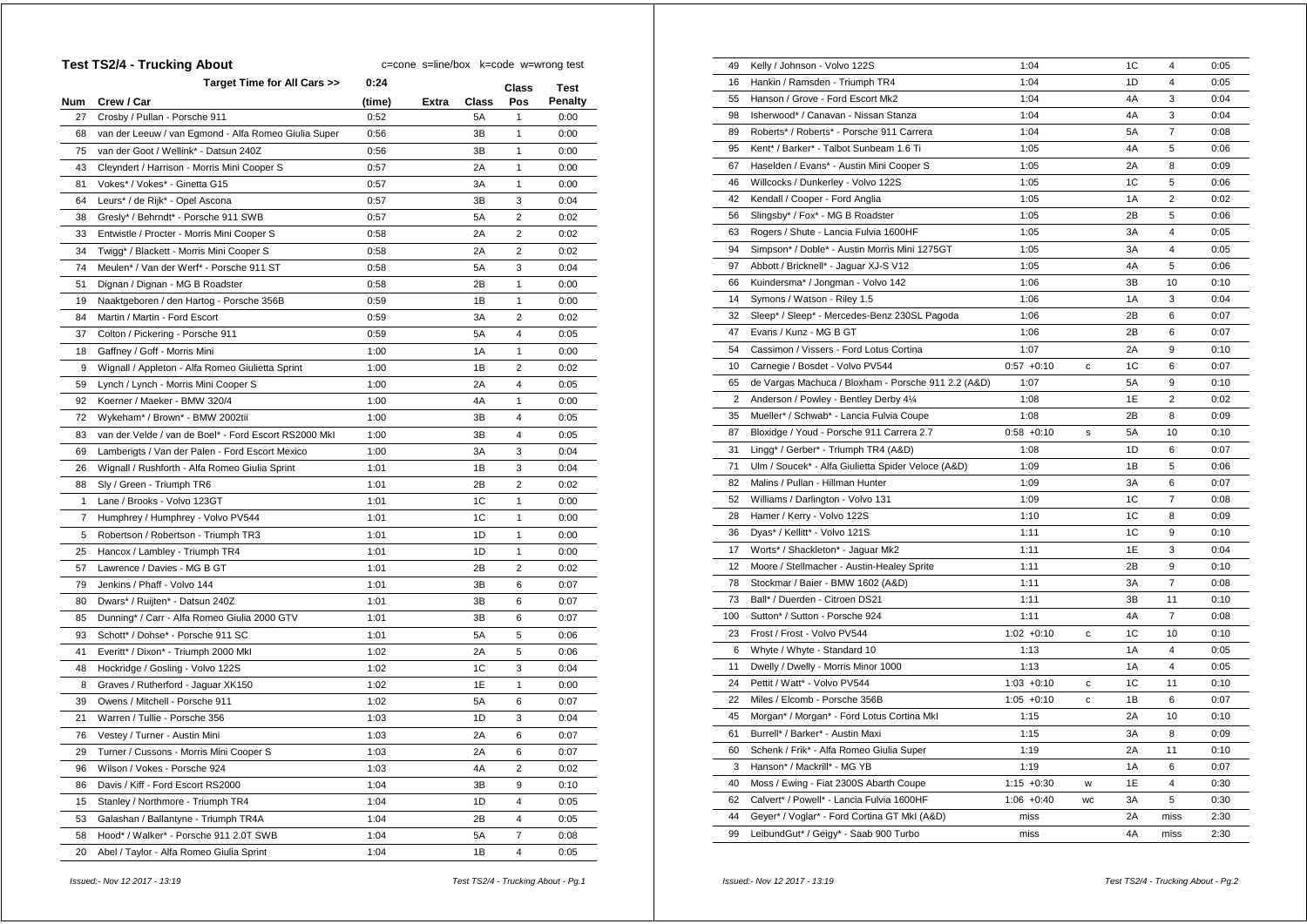|            | <b>Test TS2/5 - Farmyard Frolics</b>                 |        | c=cone s=line/box k=code w=wrong test |       |                         |                |
|------------|------------------------------------------------------|--------|---------------------------------------|-------|-------------------------|----------------|
|            | Target Time for All Cars >>                          | 1:00   |                                       |       | Class                   | <b>Test</b>    |
| <b>Num</b> | Crew / Car                                           | (time) | <b>Extra</b>                          | Class | Pos                     | <b>Penalty</b> |
| 8          | Graves / Rutherford - Jaguar XK150                   | 1:46   |                                       | 1E    | $\mathbf{1}$            | 0:00           |
| 84         | Martin / Martin - Ford Escort                        | 1:50   |                                       | 3A    | $\mathbf{1}$            | 0:00           |
| 68         | van der Leeuw / van Egmond - Alfa Romeo Giulia Super | 1:50   |                                       | 3B    | $\mathbf{1}$            | 0:00           |
| 65         | de Vargas Machuca / Bloxham - Porsche 911 2.2 (A&D)  | 1:50   |                                       | 5A    | $\mathbf{1}$            | 0:00           |
| 27         | Crosby / Pullan - Porsche 911                        | 1:52   |                                       | 5A    | $\overline{2}$          | 0:02           |
| 62         | Calvert* / Powell* - Lancia Fulvia 1600HF            | 1:53   |                                       | 3A    | $\overline{2}$          | 0:02           |
| 37         | Colton / Pickering - Porsche 911                     | 1:54   |                                       | 5A    | 3                       | 0:04           |
| 87         | Bloxidge / Youd - Porsche 911 Carrera 2.7            | 1:55   |                                       | 5A    | 4                       | 0:05           |
| 75         | van der Goot / Wellink* - Datsun 240Z                | 1:56   |                                       | 3B    | $\overline{\mathbf{c}}$ | 0:02           |
| 78         | Stockmar / Baier - BMW 1602 (A&D)                    | 1:57   |                                       | 3A    | 3                       | 0:04           |
| 10         | Carnegie / Bosdet - Volvo PV544                      | 1:58   |                                       | 1C    | 1                       | 0:00           |
| 59         | Lynch / Lynch - Morris Mini Cooper S                 | 1:58   |                                       | 2A    | $\mathbf{1}$            | 0:00           |
| 33         | Entwistle / Procter - Morris Mini Cooper S           | 1:59   |                                       | 2A    | $\overline{2}$          | 0:02           |
| 43         | Cleyndert / Harrison - Morris Mini Cooper S          | 1:59   |                                       | 2A    | $\overline{2}$          | 0:02           |
| 64         | Leurs* / de Rijk* - Opel Ascona                      | 1:59   |                                       | 3B    | 3                       | 0:04           |
| 38         | Gresly* / Behrndt* - Porsche 911 SWB                 | 1:59   |                                       | 5Α    | 5                       | 0:06           |
| 20         | Abel / Taylor - Alfa Romeo Giulia Sprint             | 2:00   |                                       | 1B    | $\mathbf{1}$            | 0:00           |
| 25         | Hancox / Lambley - Triumph TR4                       | 2:00   |                                       | 1D    | $\mathbf{1}$            | 0:00           |
| 29         | Turner / Cussons - Morris Mini Cooper S              | 2:00   |                                       | 2A    | 4                       | 0:05           |
| 85         | Dunning* / Carr - Alfa Romeo Giulia 2000 GTV         | 2:00   |                                       | 3B    | $\overline{4}$          | 0:05           |
| 12         | Moore / Stellmacher - Austin-Healey Sprite           | 2:01   |                                       | 2B    | $\mathbf{1}$            | 0:00           |
| 22         | Miles / Elcomb - Porsche 356B                        | 2:01   |                                       | 1B    | $\overline{2}$          | 0:02           |
| 69         | Lamberigts / Van der Palen - Ford Escort Mexico      | 2:02   |                                       | 3A    | $\overline{4}$          | 0:05           |
| 39         | Owens / Mitchell - Porsche 911                       | 2:02   |                                       | 5A    | 6                       | 0:07           |
| 18         | Gaffney / Goff - Morris Mini                         | 2:02   |                                       | 1A    | 1                       | 0:00           |
| 5          | Robertson / Robertson - Triumph TR3                  | 2:02   |                                       | 1D    | $\overline{2}$          | 0:02           |
| 19         | Naaktgeboren / den Hartog - Porsche 356B             | 2:03   |                                       | 1B    | 3                       | 0:04           |
| 21         | Warren / Tullie - Porsche 356                        | 2:03   |                                       | 1D    | 3                       | 0:04           |
| 51         | Dignan / Dignan - MG B Roadster                      | 2:03   |                                       | 2B    | $\overline{2}$          | 0:02           |
| 41         | Everitt* / Dixon* - Triumph 2000 Mkl                 | 2:03   |                                       | 2A    | 5                       | 0:06           |
| 24         | Pettit / Watt* - Volvo PV544                         | 2:04   |                                       | 1C    | $\overline{2}$          | 0:02           |
| 92         | Koerner / Maeker - BMW 320/4                         | 2:04   |                                       | 4A    | $\mathbf{1}$            | 0:00           |
| 67         | Haselden / Evans* - Austin Mini Cooper S             | 2:04   |                                       | 2A    | 6                       | 0:07           |
| 7          | Humphrey / Humphrey - Volvo PV544                    | 2:05   |                                       | 1C    | 3                       | 0:04           |
| 57         | Lawrence / Davies - MG B GT                          | 2:05   |                                       | 2B    | 3                       | 0:04           |
| 9          | Wignall / Appleton - Alfa Romeo Giulietta Sprint     | 2:06   |                                       | 1B    | $\overline{4}$          | 0:05           |
| 36         | Dyas* / Kellitt* - Volvo 121S                        | 2:06   |                                       | 1C    | $\overline{4}$          | 0:05           |
| 94         | Simpson* / Doble* - Austin Morris Mini 1275GT        | 2:06   |                                       | 3A    | 5                       | 0:06           |
| 88         | Sly / Green - Triumph TR6                            | 2:07   |                                       | 2B    | $\overline{4}$          | 0:05           |
| 76         | Vestey / Turner - Austin Mini                        | 2:07   |                                       | 2A    | $\overline{7}$          | 0:08           |
| 23         | Frost / Frost - Volvo PV544                          | 2:08   |                                       | 1C    | 5                       | 0:06           |
| 49         | Kelly / Johnson - Volvo 122S                         | 2:08   |                                       | 1C    | 5                       | 0:06           |
| 16         | Hankin / Ramsden - Triumph TR4                       | 2:08   |                                       | 1D    | 4                       | 0:05           |
| 53         | Galashan / Ballantyne - Triumph TR4A                 | 2:08   |                                       | 2B    | 5                       | 0:06           |
| 80         | Dwars* / Ruijten* - Datsun 240Z                      | 2:08   |                                       | 3B    | 5                       | 0:06           |

| 86           | Davis / Kiff - Ford Escort RS2000                     | 2:08 | 3B        | 5                       | 0:06 |
|--------------|-------------------------------------------------------|------|-----------|-------------------------|------|
| 95           | Kent* / Barker* - Talbot Sunbeam 1.6 Ti               | 2:08 | 4A        | $\overline{c}$          | 0:02 |
| 34           | Twigg* / Blackett - Morris Mini Cooper S              | 2:09 | 2A        | 8                       | 0:09 |
| 96           | Wilson / Vokes - Porsche 924                          | 2:09 | 4A        | 3                       | 0:04 |
| 74           | Meulen* / Van der Werf* - Porsche 911 ST              | 2:10 | <b>5A</b> | $\overline{7}$          | 0:08 |
| 56           | Slingsby* / Fox* - MG B Roadster                      | 2:10 | 2B        | 6                       | 0:07 |
| 98           | Isherwood* / Canavan - Nissan Stanza                  | 2:10 | 4A        | $\overline{4}$          | 0:05 |
| 52           | Williams / Darlington - Volvo 131                     | 2:11 | 1C        | $\overline{7}$          | 0:08 |
| 42           | Kendall / Cooper - Ford Anglia                        | 2:11 | 1A        | $\overline{2}$          | 0:02 |
| 31           | Lingg* / Gerber* - Triumph TR4 (A&D)                  | 2:11 | 1D        | 5                       | 0:06 |
| 55           | Hanson / Grove - Ford Escort Mk2                      | 2:11 | 4A        | 5                       | 0:06 |
| 26           | Wignall / Rushforth - Alfa Romeo Giulia Sprint        | 2:12 | 1B        | 5                       | 0:06 |
| 79           | Jenkins / Phaff - Volvo 144                           | 2:12 | 3B        | $\overline{7}$          | 0:08 |
| 72           | Wykeham* / Brown* - BMW 2002tii                       | 2:13 | 3B        | 8                       | 0:09 |
| 83           | van der Velde / van de Boel* - Ford Escort RS2000 Mkl | 2:13 | 3B        | 8                       | 0:09 |
| 93           | Schott* / Dohse* - Porsche 911 SC                     | 2:13 | 5A        | 8                       | 0:09 |
| 35           | Mueller* / Schwab* - Lancia Fulvia Coupe              | 2:14 | 2B        | $\overline{7}$          | 0:08 |
| 48           | Hockridge / Gosling - Volvo 122S                      | 2:16 | 1C        | 8                       | 0:09 |
| 81           | Vokes* / Vokes* - Ginetta G15                         | 2:16 | 3A        | 6                       | 0:07 |
| 32           | Sleep* / Sleep* - Mercedes-Benz 230SL Pagoda          | 2:17 | 2B        | 8                       | 0:09 |
| 58           | Hood* / Walker* - Porsche 911 2.0T SWB                | 2:17 | 5A        | 9                       | 0:10 |
| 46           | Willcocks / Dunkerley - Volvo 122S                    | 2:17 | 1C        | 9                       | 0:10 |
| 97           | Abbott / Bricknell* - Jaguar XJ-S V12                 | 2:17 | 4A        | 6                       | 0:07 |
| 15           | Stanley / Northmore - Triumph TR4                     | 2:18 | 1D        | 6                       | 0:07 |
| $\mathbf{1}$ | Lane / Brooks - Volvo 123GT                           | 2:19 | 1C        | 10                      | 0:10 |
| 54           | Cassimon / Vissers - Ford Lotus Cortina               | 2:20 | 2A        | 9                       | 0:10 |
| 66           | Kuindersma* / Jongman - Volvo 142                     | 2:20 | 3B        | 10                      | 0:10 |
| 2            | Anderson / Powley - Bentley Derby 41/4                | 2:20 | 1E        | $\overline{2}$          | 0:02 |
| 47           | Evans / Kunz - MG B GT                                | 2:21 | 2B        | 9                       | 0:10 |
| 89           | Roberts* / Roberts* - Porsche 911 Carrera             | 2:21 | 5A        | 10                      | 0:10 |
| 71           | Ulm / Soucek* - Alfa Giulietta Spider Veloce (A&D)    | 2:25 | 1B        | 6                       | 0:07 |
| 45           | Morgan* / Morgan* - Ford Lotus Cortina Mkl            | 2:27 | 2A        | 10                      | 0:10 |
| 73           | Ball* / Duerden - Citroen DS21                        | 2:28 | 3B        | 11                      | 0:10 |
| 17           | Worts* / Shackleton* - Jaguar Mk2                     | 2:29 | 1E        | 3                       | 0:04 |
| 61           | Burrell* / Barker* - Austin Maxi                      | 2:30 | 3A        | $\overline{7}$          | 0:08 |
| 28           | Hamer / Kerry - Volvo 122S                            | 2:31 | 1C        | 11                      | 0:10 |
| 82           | Malins / Pullan - Hillman Hunter                      | 2:32 | 3A        | 8                       | 0:09 |
| 6            | Whyte / Whyte - Standard 10                           | 2:34 | 1A        | 3                       | 0:04 |
| 40           | Moss / Ewing - Fiat 2300S Abarth Coupe                | 2:36 | 1E        | $\overline{\mathbf{4}}$ | 0:05 |
| 63           | Rogers / Shute - Lancia Fulvia 1600HF                 | 2:37 | 3A        | 9                       | 0:10 |
| 100          | Sutton* / Sutton - Porsche 924                        | 2:38 | 4A        | $\overline{7}$          | 0:08 |
| 14           | Symons / Watson - Riley 1.5                           | 2:41 | 1A        | $\overline{4}$          | 0:05 |
| 11           | Dwelly / Dwelly - Morris Minor 1000                   | 2:48 | 1A        | 5                       | 0:06 |
| 60           | Schenk / Frik* - Alfa Romeo Giulia Super              | 3:18 | 2A        | max                     | 0:30 |
| 3            | Hanson* / Mackrill* - MG YB                           | miss | 1A        | miss                    | 2:30 |
| 44           | Geyer* / Voglar* - Ford Cortina GT MkI (A&D)          | miss | 2A        | miss                    | 2:30 |
| 99           | LeibundGut* / Geigy* - Saab 900 Turbo                 | miss | 4A        | miss                    | 2:30 |
|              |                                                       |      |           |                         |      |

 *Issued:- Nov 12 2017 - 13:19 Test TS2/5 - Farmyard Frolics - Pg.1*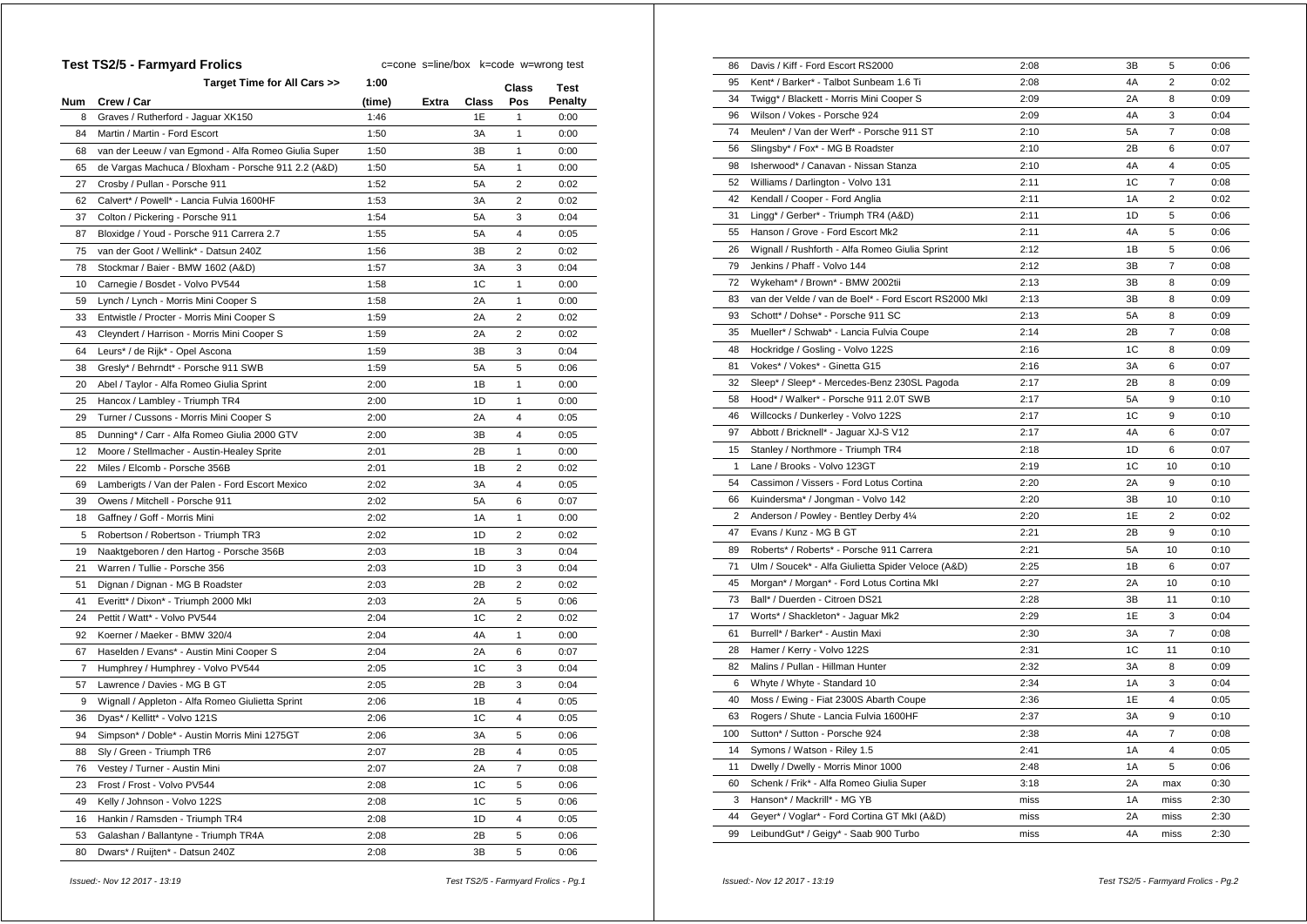| Target Time for All Cars >><br>1:00<br><b>Test</b><br>Class<br>Crew / Car<br><b>Penalty</b><br>Num<br>(time)<br>Extra<br>Class<br>Pos<br>0:00<br>68<br>van der Leeuw / van Egmond - Alfa Romeo Giulia Super<br>1:16<br>3B<br>$\mathbf{1}$<br>0:00<br>27<br>Crosby / Pullan - Porsche 911<br>1:16<br>5A<br>1<br>1:17<br>5A<br>$\overline{2}$<br>0:02<br>87<br>Bloxidge / Youd - Porsche 911 Carrera 2.7<br>$\mathbf{1}$<br>0:00<br>Entwistle / Procter - Morris Mini Cooper S<br>1:18<br>2A<br>33<br>22<br>Miles / Elcomb - Porsche 356B<br>1:20<br>1B<br>1<br>0:00<br>12<br>Moore / Stellmacher - Austin-Healey Sprite<br>1:20<br>2B<br>$\mathbf{1}$<br>0:00<br>Gresly* / Behrndt* - Porsche 911 SWB<br>1:20<br>3<br>0:04<br>38<br>5A<br>$\overline{2}$<br>20<br>1:21<br>1B<br>0:02<br>Abel / Taylor - Alfa Romeo Giulia Sprint<br>74<br>Meulen* / Van der Werf* - Porsche 911 ST<br>1:21<br>5A<br>$\overline{4}$<br>0:05<br>1:21<br>2A<br>$\boldsymbol{2}$<br>0:02<br>59<br>Lynch / Lynch - Morris Mini Cooper S<br>Warren / Tullie - Porsche 356<br>21<br>1:22<br>1D<br>1<br>0:00<br>Hancox / Lambley - Triumph TR4<br>1:22<br>1D<br>1<br>0:00<br>25<br>Haselden / Evans* - Austin Mini Cooper S<br>1:22<br>2A<br>3<br>0:04<br>67<br>0:00<br>81<br>Vokes* / Vokes* - Ginetta G15<br>1:22<br>3A<br>$\mathbf{1}$<br>0:04<br>Wignall / Appleton - Alfa Romeo Giulietta Sprint<br>1:23<br>1B<br>3<br>9<br>1:23<br>1D<br>3<br>0:04<br>16<br>Hankin / Ramsden - Triumph TR4<br>1:23<br>$\overline{2}$<br>2B<br>0:02<br>53<br>Galashan / Ballantyne - Triumph TR4A<br>Leurs* / de Rijk* - Opel Ascona<br>1:23<br>3B<br>$\overline{2}$<br>0:02<br>64<br>0:00<br>$\mathbf{1}$<br>Lane / Brooks - Volvo 123GT<br>1:24<br>1C<br>$\mathbf{1}$<br>1C<br>$\mathbf{1}$<br>23<br>Frost / Frost - Volvo PV544<br>1:24<br>0:00<br>1:24<br>1C<br>1<br>0:00<br>49<br>Kelly / Johnson - Volvo 122S<br>Sly / Green - Triumph TR6<br>1:24<br>2B<br>3<br>0:04<br>88<br>3<br>Dunning* / Carr - Alfa Romeo Giulia 2000 GTV<br>1:24<br>3B<br>0:04<br>85<br>98<br>Isherwood* / Canavan - Nissan Stanza<br>1:24<br>4A<br>1<br>0:00<br>1:24<br>1C<br>0:00<br>48<br>Hockridge / Gosling - Volvo 122S<br>$\mathbf{1}$<br>1:24<br>3<br>0:04<br>86<br>Davis / Kiff - Ford Escort RS2000<br>3B<br>1:24<br>2B<br>3<br>0:04<br>51<br>Dignan / Dignan - MG B Roadster<br>1:24<br>0:06<br>Owens / Mitchell - Porsche 911<br>5A<br>5<br>39<br>1C<br>36<br>Dyas* / Kellitt* - Volvo 121S<br>1:25<br>5<br>0:06<br>5<br>72<br>Wykeham* / Brown* - BMW 2002tii<br>1:25<br>3B<br>0:06<br>79<br>Jenkins / Phaff - Volvo 144<br>1:25<br>3B<br>5<br>0:06<br>1:25<br>4A<br>$\overline{2}$<br>0:02<br>96<br>Wilson / Vokes - Porsche 924<br>3A<br>$\overline{2}$<br>Martin / Martin - Ford Escort<br>1:25<br>0:02<br>84<br>4A<br>$\overline{2}$<br>95<br>Kent* / Barker* - Talbot Sunbeam 1.6 Ti<br>1:25<br>0:02<br>15<br>Stanley / Northmore - Triumph TR4<br>1:26<br>1D<br>$\overline{4}$<br>0:05<br>1:26<br>2A<br>$\overline{4}$<br>0:05<br>34<br>Twigg* / Blackett - Morris Mini Cooper S<br>Lawrence / Davies - MG B GT<br>1:26<br>2B<br>0:06<br>57<br>5<br>1:26<br>1B<br>$\overline{4}$<br>0:05<br>19<br>Naaktgeboren / den Hartog - Porsche 356B<br>1:26<br>1C<br>6<br>0:07<br>28<br>Hamer / Kerry - Volvo 122S<br>37<br>Colton / Pickering - Porsche 911<br>1:26<br>5Α<br>6<br>0:07<br>1:27<br>26<br>Wignall / Rushforth - Alfa Romeo Giulia Sprint<br>1B<br>5<br>0:06<br>Pettit / Watt* - Volvo PV544<br>1:27<br>1C<br>$\overline{7}$<br>0:08<br>24<br>45<br>Morgan* / Morgan* - Ford Lotus Cortina Mkl<br>1:27<br>2A<br>5<br>0:06<br>76<br>1:27<br>2A<br>5<br>0:06<br>Vestey / Turner - Austin Mini<br>1:27<br>0:04<br>94<br>Simpson* / Doble* - Austin Morris Mini 1275GT<br>ЗA<br>3 | <b>Test TS2/6 - Round the Block</b> | c=cone s=line/box k=code w=wrong test |  |  |
|-------------------------------------------------------------------------------------------------------------------------------------------------------------------------------------------------------------------------------------------------------------------------------------------------------------------------------------------------------------------------------------------------------------------------------------------------------------------------------------------------------------------------------------------------------------------------------------------------------------------------------------------------------------------------------------------------------------------------------------------------------------------------------------------------------------------------------------------------------------------------------------------------------------------------------------------------------------------------------------------------------------------------------------------------------------------------------------------------------------------------------------------------------------------------------------------------------------------------------------------------------------------------------------------------------------------------------------------------------------------------------------------------------------------------------------------------------------------------------------------------------------------------------------------------------------------------------------------------------------------------------------------------------------------------------------------------------------------------------------------------------------------------------------------------------------------------------------------------------------------------------------------------------------------------------------------------------------------------------------------------------------------------------------------------------------------------------------------------------------------------------------------------------------------------------------------------------------------------------------------------------------------------------------------------------------------------------------------------------------------------------------------------------------------------------------------------------------------------------------------------------------------------------------------------------------------------------------------------------------------------------------------------------------------------------------------------------------------------------------------------------------------------------------------------------------------------------------------------------------------------------------------------------------------------------------------------------------------------------------------------------------------------------------------------------------------------------------------------------------------------------------------------------------------------------------------------------------------------------------------------------------------------------------------------------------------------------------------------------------------------------------------------------------------------------------------------------------------------------------------------------------------------------------------------------------------------------------------------------------------------------------------------------------------------------------------------------------------------------------------------|-------------------------------------|---------------------------------------|--|--|
|                                                                                                                                                                                                                                                                                                                                                                                                                                                                                                                                                                                                                                                                                                                                                                                                                                                                                                                                                                                                                                                                                                                                                                                                                                                                                                                                                                                                                                                                                                                                                                                                                                                                                                                                                                                                                                                                                                                                                                                                                                                                                                                                                                                                                                                                                                                                                                                                                                                                                                                                                                                                                                                                                                                                                                                                                                                                                                                                                                                                                                                                                                                                                                                                                                                                                                                                                                                                                                                                                                                                                                                                                                                                                                                                                 |                                     |                                       |  |  |
|                                                                                                                                                                                                                                                                                                                                                                                                                                                                                                                                                                                                                                                                                                                                                                                                                                                                                                                                                                                                                                                                                                                                                                                                                                                                                                                                                                                                                                                                                                                                                                                                                                                                                                                                                                                                                                                                                                                                                                                                                                                                                                                                                                                                                                                                                                                                                                                                                                                                                                                                                                                                                                                                                                                                                                                                                                                                                                                                                                                                                                                                                                                                                                                                                                                                                                                                                                                                                                                                                                                                                                                                                                                                                                                                                 |                                     |                                       |  |  |
|                                                                                                                                                                                                                                                                                                                                                                                                                                                                                                                                                                                                                                                                                                                                                                                                                                                                                                                                                                                                                                                                                                                                                                                                                                                                                                                                                                                                                                                                                                                                                                                                                                                                                                                                                                                                                                                                                                                                                                                                                                                                                                                                                                                                                                                                                                                                                                                                                                                                                                                                                                                                                                                                                                                                                                                                                                                                                                                                                                                                                                                                                                                                                                                                                                                                                                                                                                                                                                                                                                                                                                                                                                                                                                                                                 |                                     |                                       |  |  |
|                                                                                                                                                                                                                                                                                                                                                                                                                                                                                                                                                                                                                                                                                                                                                                                                                                                                                                                                                                                                                                                                                                                                                                                                                                                                                                                                                                                                                                                                                                                                                                                                                                                                                                                                                                                                                                                                                                                                                                                                                                                                                                                                                                                                                                                                                                                                                                                                                                                                                                                                                                                                                                                                                                                                                                                                                                                                                                                                                                                                                                                                                                                                                                                                                                                                                                                                                                                                                                                                                                                                                                                                                                                                                                                                                 |                                     |                                       |  |  |
|                                                                                                                                                                                                                                                                                                                                                                                                                                                                                                                                                                                                                                                                                                                                                                                                                                                                                                                                                                                                                                                                                                                                                                                                                                                                                                                                                                                                                                                                                                                                                                                                                                                                                                                                                                                                                                                                                                                                                                                                                                                                                                                                                                                                                                                                                                                                                                                                                                                                                                                                                                                                                                                                                                                                                                                                                                                                                                                                                                                                                                                                                                                                                                                                                                                                                                                                                                                                                                                                                                                                                                                                                                                                                                                                                 |                                     |                                       |  |  |
|                                                                                                                                                                                                                                                                                                                                                                                                                                                                                                                                                                                                                                                                                                                                                                                                                                                                                                                                                                                                                                                                                                                                                                                                                                                                                                                                                                                                                                                                                                                                                                                                                                                                                                                                                                                                                                                                                                                                                                                                                                                                                                                                                                                                                                                                                                                                                                                                                                                                                                                                                                                                                                                                                                                                                                                                                                                                                                                                                                                                                                                                                                                                                                                                                                                                                                                                                                                                                                                                                                                                                                                                                                                                                                                                                 |                                     |                                       |  |  |
|                                                                                                                                                                                                                                                                                                                                                                                                                                                                                                                                                                                                                                                                                                                                                                                                                                                                                                                                                                                                                                                                                                                                                                                                                                                                                                                                                                                                                                                                                                                                                                                                                                                                                                                                                                                                                                                                                                                                                                                                                                                                                                                                                                                                                                                                                                                                                                                                                                                                                                                                                                                                                                                                                                                                                                                                                                                                                                                                                                                                                                                                                                                                                                                                                                                                                                                                                                                                                                                                                                                                                                                                                                                                                                                                                 |                                     |                                       |  |  |
|                                                                                                                                                                                                                                                                                                                                                                                                                                                                                                                                                                                                                                                                                                                                                                                                                                                                                                                                                                                                                                                                                                                                                                                                                                                                                                                                                                                                                                                                                                                                                                                                                                                                                                                                                                                                                                                                                                                                                                                                                                                                                                                                                                                                                                                                                                                                                                                                                                                                                                                                                                                                                                                                                                                                                                                                                                                                                                                                                                                                                                                                                                                                                                                                                                                                                                                                                                                                                                                                                                                                                                                                                                                                                                                                                 |                                     |                                       |  |  |
|                                                                                                                                                                                                                                                                                                                                                                                                                                                                                                                                                                                                                                                                                                                                                                                                                                                                                                                                                                                                                                                                                                                                                                                                                                                                                                                                                                                                                                                                                                                                                                                                                                                                                                                                                                                                                                                                                                                                                                                                                                                                                                                                                                                                                                                                                                                                                                                                                                                                                                                                                                                                                                                                                                                                                                                                                                                                                                                                                                                                                                                                                                                                                                                                                                                                                                                                                                                                                                                                                                                                                                                                                                                                                                                                                 |                                     |                                       |  |  |
|                                                                                                                                                                                                                                                                                                                                                                                                                                                                                                                                                                                                                                                                                                                                                                                                                                                                                                                                                                                                                                                                                                                                                                                                                                                                                                                                                                                                                                                                                                                                                                                                                                                                                                                                                                                                                                                                                                                                                                                                                                                                                                                                                                                                                                                                                                                                                                                                                                                                                                                                                                                                                                                                                                                                                                                                                                                                                                                                                                                                                                                                                                                                                                                                                                                                                                                                                                                                                                                                                                                                                                                                                                                                                                                                                 |                                     |                                       |  |  |
|                                                                                                                                                                                                                                                                                                                                                                                                                                                                                                                                                                                                                                                                                                                                                                                                                                                                                                                                                                                                                                                                                                                                                                                                                                                                                                                                                                                                                                                                                                                                                                                                                                                                                                                                                                                                                                                                                                                                                                                                                                                                                                                                                                                                                                                                                                                                                                                                                                                                                                                                                                                                                                                                                                                                                                                                                                                                                                                                                                                                                                                                                                                                                                                                                                                                                                                                                                                                                                                                                                                                                                                                                                                                                                                                                 |                                     |                                       |  |  |
|                                                                                                                                                                                                                                                                                                                                                                                                                                                                                                                                                                                                                                                                                                                                                                                                                                                                                                                                                                                                                                                                                                                                                                                                                                                                                                                                                                                                                                                                                                                                                                                                                                                                                                                                                                                                                                                                                                                                                                                                                                                                                                                                                                                                                                                                                                                                                                                                                                                                                                                                                                                                                                                                                                                                                                                                                                                                                                                                                                                                                                                                                                                                                                                                                                                                                                                                                                                                                                                                                                                                                                                                                                                                                                                                                 |                                     |                                       |  |  |
|                                                                                                                                                                                                                                                                                                                                                                                                                                                                                                                                                                                                                                                                                                                                                                                                                                                                                                                                                                                                                                                                                                                                                                                                                                                                                                                                                                                                                                                                                                                                                                                                                                                                                                                                                                                                                                                                                                                                                                                                                                                                                                                                                                                                                                                                                                                                                                                                                                                                                                                                                                                                                                                                                                                                                                                                                                                                                                                                                                                                                                                                                                                                                                                                                                                                                                                                                                                                                                                                                                                                                                                                                                                                                                                                                 |                                     |                                       |  |  |
|                                                                                                                                                                                                                                                                                                                                                                                                                                                                                                                                                                                                                                                                                                                                                                                                                                                                                                                                                                                                                                                                                                                                                                                                                                                                                                                                                                                                                                                                                                                                                                                                                                                                                                                                                                                                                                                                                                                                                                                                                                                                                                                                                                                                                                                                                                                                                                                                                                                                                                                                                                                                                                                                                                                                                                                                                                                                                                                                                                                                                                                                                                                                                                                                                                                                                                                                                                                                                                                                                                                                                                                                                                                                                                                                                 |                                     |                                       |  |  |
|                                                                                                                                                                                                                                                                                                                                                                                                                                                                                                                                                                                                                                                                                                                                                                                                                                                                                                                                                                                                                                                                                                                                                                                                                                                                                                                                                                                                                                                                                                                                                                                                                                                                                                                                                                                                                                                                                                                                                                                                                                                                                                                                                                                                                                                                                                                                                                                                                                                                                                                                                                                                                                                                                                                                                                                                                                                                                                                                                                                                                                                                                                                                                                                                                                                                                                                                                                                                                                                                                                                                                                                                                                                                                                                                                 |                                     |                                       |  |  |
|                                                                                                                                                                                                                                                                                                                                                                                                                                                                                                                                                                                                                                                                                                                                                                                                                                                                                                                                                                                                                                                                                                                                                                                                                                                                                                                                                                                                                                                                                                                                                                                                                                                                                                                                                                                                                                                                                                                                                                                                                                                                                                                                                                                                                                                                                                                                                                                                                                                                                                                                                                                                                                                                                                                                                                                                                                                                                                                                                                                                                                                                                                                                                                                                                                                                                                                                                                                                                                                                                                                                                                                                                                                                                                                                                 |                                     |                                       |  |  |
|                                                                                                                                                                                                                                                                                                                                                                                                                                                                                                                                                                                                                                                                                                                                                                                                                                                                                                                                                                                                                                                                                                                                                                                                                                                                                                                                                                                                                                                                                                                                                                                                                                                                                                                                                                                                                                                                                                                                                                                                                                                                                                                                                                                                                                                                                                                                                                                                                                                                                                                                                                                                                                                                                                                                                                                                                                                                                                                                                                                                                                                                                                                                                                                                                                                                                                                                                                                                                                                                                                                                                                                                                                                                                                                                                 |                                     |                                       |  |  |
|                                                                                                                                                                                                                                                                                                                                                                                                                                                                                                                                                                                                                                                                                                                                                                                                                                                                                                                                                                                                                                                                                                                                                                                                                                                                                                                                                                                                                                                                                                                                                                                                                                                                                                                                                                                                                                                                                                                                                                                                                                                                                                                                                                                                                                                                                                                                                                                                                                                                                                                                                                                                                                                                                                                                                                                                                                                                                                                                                                                                                                                                                                                                                                                                                                                                                                                                                                                                                                                                                                                                                                                                                                                                                                                                                 |                                     |                                       |  |  |
|                                                                                                                                                                                                                                                                                                                                                                                                                                                                                                                                                                                                                                                                                                                                                                                                                                                                                                                                                                                                                                                                                                                                                                                                                                                                                                                                                                                                                                                                                                                                                                                                                                                                                                                                                                                                                                                                                                                                                                                                                                                                                                                                                                                                                                                                                                                                                                                                                                                                                                                                                                                                                                                                                                                                                                                                                                                                                                                                                                                                                                                                                                                                                                                                                                                                                                                                                                                                                                                                                                                                                                                                                                                                                                                                                 |                                     |                                       |  |  |
|                                                                                                                                                                                                                                                                                                                                                                                                                                                                                                                                                                                                                                                                                                                                                                                                                                                                                                                                                                                                                                                                                                                                                                                                                                                                                                                                                                                                                                                                                                                                                                                                                                                                                                                                                                                                                                                                                                                                                                                                                                                                                                                                                                                                                                                                                                                                                                                                                                                                                                                                                                                                                                                                                                                                                                                                                                                                                                                                                                                                                                                                                                                                                                                                                                                                                                                                                                                                                                                                                                                                                                                                                                                                                                                                                 |                                     |                                       |  |  |
|                                                                                                                                                                                                                                                                                                                                                                                                                                                                                                                                                                                                                                                                                                                                                                                                                                                                                                                                                                                                                                                                                                                                                                                                                                                                                                                                                                                                                                                                                                                                                                                                                                                                                                                                                                                                                                                                                                                                                                                                                                                                                                                                                                                                                                                                                                                                                                                                                                                                                                                                                                                                                                                                                                                                                                                                                                                                                                                                                                                                                                                                                                                                                                                                                                                                                                                                                                                                                                                                                                                                                                                                                                                                                                                                                 |                                     |                                       |  |  |
|                                                                                                                                                                                                                                                                                                                                                                                                                                                                                                                                                                                                                                                                                                                                                                                                                                                                                                                                                                                                                                                                                                                                                                                                                                                                                                                                                                                                                                                                                                                                                                                                                                                                                                                                                                                                                                                                                                                                                                                                                                                                                                                                                                                                                                                                                                                                                                                                                                                                                                                                                                                                                                                                                                                                                                                                                                                                                                                                                                                                                                                                                                                                                                                                                                                                                                                                                                                                                                                                                                                                                                                                                                                                                                                                                 |                                     |                                       |  |  |
|                                                                                                                                                                                                                                                                                                                                                                                                                                                                                                                                                                                                                                                                                                                                                                                                                                                                                                                                                                                                                                                                                                                                                                                                                                                                                                                                                                                                                                                                                                                                                                                                                                                                                                                                                                                                                                                                                                                                                                                                                                                                                                                                                                                                                                                                                                                                                                                                                                                                                                                                                                                                                                                                                                                                                                                                                                                                                                                                                                                                                                                                                                                                                                                                                                                                                                                                                                                                                                                                                                                                                                                                                                                                                                                                                 |                                     |                                       |  |  |
|                                                                                                                                                                                                                                                                                                                                                                                                                                                                                                                                                                                                                                                                                                                                                                                                                                                                                                                                                                                                                                                                                                                                                                                                                                                                                                                                                                                                                                                                                                                                                                                                                                                                                                                                                                                                                                                                                                                                                                                                                                                                                                                                                                                                                                                                                                                                                                                                                                                                                                                                                                                                                                                                                                                                                                                                                                                                                                                                                                                                                                                                                                                                                                                                                                                                                                                                                                                                                                                                                                                                                                                                                                                                                                                                                 |                                     |                                       |  |  |
|                                                                                                                                                                                                                                                                                                                                                                                                                                                                                                                                                                                                                                                                                                                                                                                                                                                                                                                                                                                                                                                                                                                                                                                                                                                                                                                                                                                                                                                                                                                                                                                                                                                                                                                                                                                                                                                                                                                                                                                                                                                                                                                                                                                                                                                                                                                                                                                                                                                                                                                                                                                                                                                                                                                                                                                                                                                                                                                                                                                                                                                                                                                                                                                                                                                                                                                                                                                                                                                                                                                                                                                                                                                                                                                                                 |                                     |                                       |  |  |
|                                                                                                                                                                                                                                                                                                                                                                                                                                                                                                                                                                                                                                                                                                                                                                                                                                                                                                                                                                                                                                                                                                                                                                                                                                                                                                                                                                                                                                                                                                                                                                                                                                                                                                                                                                                                                                                                                                                                                                                                                                                                                                                                                                                                                                                                                                                                                                                                                                                                                                                                                                                                                                                                                                                                                                                                                                                                                                                                                                                                                                                                                                                                                                                                                                                                                                                                                                                                                                                                                                                                                                                                                                                                                                                                                 |                                     |                                       |  |  |
|                                                                                                                                                                                                                                                                                                                                                                                                                                                                                                                                                                                                                                                                                                                                                                                                                                                                                                                                                                                                                                                                                                                                                                                                                                                                                                                                                                                                                                                                                                                                                                                                                                                                                                                                                                                                                                                                                                                                                                                                                                                                                                                                                                                                                                                                                                                                                                                                                                                                                                                                                                                                                                                                                                                                                                                                                                                                                                                                                                                                                                                                                                                                                                                                                                                                                                                                                                                                                                                                                                                                                                                                                                                                                                                                                 |                                     |                                       |  |  |
|                                                                                                                                                                                                                                                                                                                                                                                                                                                                                                                                                                                                                                                                                                                                                                                                                                                                                                                                                                                                                                                                                                                                                                                                                                                                                                                                                                                                                                                                                                                                                                                                                                                                                                                                                                                                                                                                                                                                                                                                                                                                                                                                                                                                                                                                                                                                                                                                                                                                                                                                                                                                                                                                                                                                                                                                                                                                                                                                                                                                                                                                                                                                                                                                                                                                                                                                                                                                                                                                                                                                                                                                                                                                                                                                                 |                                     |                                       |  |  |
|                                                                                                                                                                                                                                                                                                                                                                                                                                                                                                                                                                                                                                                                                                                                                                                                                                                                                                                                                                                                                                                                                                                                                                                                                                                                                                                                                                                                                                                                                                                                                                                                                                                                                                                                                                                                                                                                                                                                                                                                                                                                                                                                                                                                                                                                                                                                                                                                                                                                                                                                                                                                                                                                                                                                                                                                                                                                                                                                                                                                                                                                                                                                                                                                                                                                                                                                                                                                                                                                                                                                                                                                                                                                                                                                                 |                                     |                                       |  |  |
|                                                                                                                                                                                                                                                                                                                                                                                                                                                                                                                                                                                                                                                                                                                                                                                                                                                                                                                                                                                                                                                                                                                                                                                                                                                                                                                                                                                                                                                                                                                                                                                                                                                                                                                                                                                                                                                                                                                                                                                                                                                                                                                                                                                                                                                                                                                                                                                                                                                                                                                                                                                                                                                                                                                                                                                                                                                                                                                                                                                                                                                                                                                                                                                                                                                                                                                                                                                                                                                                                                                                                                                                                                                                                                                                                 |                                     |                                       |  |  |
|                                                                                                                                                                                                                                                                                                                                                                                                                                                                                                                                                                                                                                                                                                                                                                                                                                                                                                                                                                                                                                                                                                                                                                                                                                                                                                                                                                                                                                                                                                                                                                                                                                                                                                                                                                                                                                                                                                                                                                                                                                                                                                                                                                                                                                                                                                                                                                                                                                                                                                                                                                                                                                                                                                                                                                                                                                                                                                                                                                                                                                                                                                                                                                                                                                                                                                                                                                                                                                                                                                                                                                                                                                                                                                                                                 |                                     |                                       |  |  |
|                                                                                                                                                                                                                                                                                                                                                                                                                                                                                                                                                                                                                                                                                                                                                                                                                                                                                                                                                                                                                                                                                                                                                                                                                                                                                                                                                                                                                                                                                                                                                                                                                                                                                                                                                                                                                                                                                                                                                                                                                                                                                                                                                                                                                                                                                                                                                                                                                                                                                                                                                                                                                                                                                                                                                                                                                                                                                                                                                                                                                                                                                                                                                                                                                                                                                                                                                                                                                                                                                                                                                                                                                                                                                                                                                 |                                     |                                       |  |  |
|                                                                                                                                                                                                                                                                                                                                                                                                                                                                                                                                                                                                                                                                                                                                                                                                                                                                                                                                                                                                                                                                                                                                                                                                                                                                                                                                                                                                                                                                                                                                                                                                                                                                                                                                                                                                                                                                                                                                                                                                                                                                                                                                                                                                                                                                                                                                                                                                                                                                                                                                                                                                                                                                                                                                                                                                                                                                                                                                                                                                                                                                                                                                                                                                                                                                                                                                                                                                                                                                                                                                                                                                                                                                                                                                                 |                                     |                                       |  |  |
|                                                                                                                                                                                                                                                                                                                                                                                                                                                                                                                                                                                                                                                                                                                                                                                                                                                                                                                                                                                                                                                                                                                                                                                                                                                                                                                                                                                                                                                                                                                                                                                                                                                                                                                                                                                                                                                                                                                                                                                                                                                                                                                                                                                                                                                                                                                                                                                                                                                                                                                                                                                                                                                                                                                                                                                                                                                                                                                                                                                                                                                                                                                                                                                                                                                                                                                                                                                                                                                                                                                                                                                                                                                                                                                                                 |                                     |                                       |  |  |
|                                                                                                                                                                                                                                                                                                                                                                                                                                                                                                                                                                                                                                                                                                                                                                                                                                                                                                                                                                                                                                                                                                                                                                                                                                                                                                                                                                                                                                                                                                                                                                                                                                                                                                                                                                                                                                                                                                                                                                                                                                                                                                                                                                                                                                                                                                                                                                                                                                                                                                                                                                                                                                                                                                                                                                                                                                                                                                                                                                                                                                                                                                                                                                                                                                                                                                                                                                                                                                                                                                                                                                                                                                                                                                                                                 |                                     |                                       |  |  |
|                                                                                                                                                                                                                                                                                                                                                                                                                                                                                                                                                                                                                                                                                                                                                                                                                                                                                                                                                                                                                                                                                                                                                                                                                                                                                                                                                                                                                                                                                                                                                                                                                                                                                                                                                                                                                                                                                                                                                                                                                                                                                                                                                                                                                                                                                                                                                                                                                                                                                                                                                                                                                                                                                                                                                                                                                                                                                                                                                                                                                                                                                                                                                                                                                                                                                                                                                                                                                                                                                                                                                                                                                                                                                                                                                 |                                     |                                       |  |  |
|                                                                                                                                                                                                                                                                                                                                                                                                                                                                                                                                                                                                                                                                                                                                                                                                                                                                                                                                                                                                                                                                                                                                                                                                                                                                                                                                                                                                                                                                                                                                                                                                                                                                                                                                                                                                                                                                                                                                                                                                                                                                                                                                                                                                                                                                                                                                                                                                                                                                                                                                                                                                                                                                                                                                                                                                                                                                                                                                                                                                                                                                                                                                                                                                                                                                                                                                                                                                                                                                                                                                                                                                                                                                                                                                                 |                                     |                                       |  |  |
|                                                                                                                                                                                                                                                                                                                                                                                                                                                                                                                                                                                                                                                                                                                                                                                                                                                                                                                                                                                                                                                                                                                                                                                                                                                                                                                                                                                                                                                                                                                                                                                                                                                                                                                                                                                                                                                                                                                                                                                                                                                                                                                                                                                                                                                                                                                                                                                                                                                                                                                                                                                                                                                                                                                                                                                                                                                                                                                                                                                                                                                                                                                                                                                                                                                                                                                                                                                                                                                                                                                                                                                                                                                                                                                                                 |                                     |                                       |  |  |
|                                                                                                                                                                                                                                                                                                                                                                                                                                                                                                                                                                                                                                                                                                                                                                                                                                                                                                                                                                                                                                                                                                                                                                                                                                                                                                                                                                                                                                                                                                                                                                                                                                                                                                                                                                                                                                                                                                                                                                                                                                                                                                                                                                                                                                                                                                                                                                                                                                                                                                                                                                                                                                                                                                                                                                                                                                                                                                                                                                                                                                                                                                                                                                                                                                                                                                                                                                                                                                                                                                                                                                                                                                                                                                                                                 |                                     |                                       |  |  |
|                                                                                                                                                                                                                                                                                                                                                                                                                                                                                                                                                                                                                                                                                                                                                                                                                                                                                                                                                                                                                                                                                                                                                                                                                                                                                                                                                                                                                                                                                                                                                                                                                                                                                                                                                                                                                                                                                                                                                                                                                                                                                                                                                                                                                                                                                                                                                                                                                                                                                                                                                                                                                                                                                                                                                                                                                                                                                                                                                                                                                                                                                                                                                                                                                                                                                                                                                                                                                                                                                                                                                                                                                                                                                                                                                 |                                     |                                       |  |  |
|                                                                                                                                                                                                                                                                                                                                                                                                                                                                                                                                                                                                                                                                                                                                                                                                                                                                                                                                                                                                                                                                                                                                                                                                                                                                                                                                                                                                                                                                                                                                                                                                                                                                                                                                                                                                                                                                                                                                                                                                                                                                                                                                                                                                                                                                                                                                                                                                                                                                                                                                                                                                                                                                                                                                                                                                                                                                                                                                                                                                                                                                                                                                                                                                                                                                                                                                                                                                                                                                                                                                                                                                                                                                                                                                                 |                                     |                                       |  |  |
|                                                                                                                                                                                                                                                                                                                                                                                                                                                                                                                                                                                                                                                                                                                                                                                                                                                                                                                                                                                                                                                                                                                                                                                                                                                                                                                                                                                                                                                                                                                                                                                                                                                                                                                                                                                                                                                                                                                                                                                                                                                                                                                                                                                                                                                                                                                                                                                                                                                                                                                                                                                                                                                                                                                                                                                                                                                                                                                                                                                                                                                                                                                                                                                                                                                                                                                                                                                                                                                                                                                                                                                                                                                                                                                                                 |                                     |                                       |  |  |
|                                                                                                                                                                                                                                                                                                                                                                                                                                                                                                                                                                                                                                                                                                                                                                                                                                                                                                                                                                                                                                                                                                                                                                                                                                                                                                                                                                                                                                                                                                                                                                                                                                                                                                                                                                                                                                                                                                                                                                                                                                                                                                                                                                                                                                                                                                                                                                                                                                                                                                                                                                                                                                                                                                                                                                                                                                                                                                                                                                                                                                                                                                                                                                                                                                                                                                                                                                                                                                                                                                                                                                                                                                                                                                                                                 |                                     |                                       |  |  |
|                                                                                                                                                                                                                                                                                                                                                                                                                                                                                                                                                                                                                                                                                                                                                                                                                                                                                                                                                                                                                                                                                                                                                                                                                                                                                                                                                                                                                                                                                                                                                                                                                                                                                                                                                                                                                                                                                                                                                                                                                                                                                                                                                                                                                                                                                                                                                                                                                                                                                                                                                                                                                                                                                                                                                                                                                                                                                                                                                                                                                                                                                                                                                                                                                                                                                                                                                                                                                                                                                                                                                                                                                                                                                                                                                 |                                     |                                       |  |  |
|                                                                                                                                                                                                                                                                                                                                                                                                                                                                                                                                                                                                                                                                                                                                                                                                                                                                                                                                                                                                                                                                                                                                                                                                                                                                                                                                                                                                                                                                                                                                                                                                                                                                                                                                                                                                                                                                                                                                                                                                                                                                                                                                                                                                                                                                                                                                                                                                                                                                                                                                                                                                                                                                                                                                                                                                                                                                                                                                                                                                                                                                                                                                                                                                                                                                                                                                                                                                                                                                                                                                                                                                                                                                                                                                                 |                                     |                                       |  |  |
|                                                                                                                                                                                                                                                                                                                                                                                                                                                                                                                                                                                                                                                                                                                                                                                                                                                                                                                                                                                                                                                                                                                                                                                                                                                                                                                                                                                                                                                                                                                                                                                                                                                                                                                                                                                                                                                                                                                                                                                                                                                                                                                                                                                                                                                                                                                                                                                                                                                                                                                                                                                                                                                                                                                                                                                                                                                                                                                                                                                                                                                                                                                                                                                                                                                                                                                                                                                                                                                                                                                                                                                                                                                                                                                                                 |                                     |                                       |  |  |
|                                                                                                                                                                                                                                                                                                                                                                                                                                                                                                                                                                                                                                                                                                                                                                                                                                                                                                                                                                                                                                                                                                                                                                                                                                                                                                                                                                                                                                                                                                                                                                                                                                                                                                                                                                                                                                                                                                                                                                                                                                                                                                                                                                                                                                                                                                                                                                                                                                                                                                                                                                                                                                                                                                                                                                                                                                                                                                                                                                                                                                                                                                                                                                                                                                                                                                                                                                                                                                                                                                                                                                                                                                                                                                                                                 |                                     |                                       |  |  |

| 93             | Schott* / Dohse* - Porsche 911 SC                     | 1:27          |              | 5A        | $\overline{7}$          | 0:08 |
|----------------|-------------------------------------------------------|---------------|--------------|-----------|-------------------------|------|
| 97             | Abbott / Bricknell* - Jaguar XJ-S V12                 | 1:27          |              | 4A        | 4                       | 0:05 |
| 58             | Hood* / Walker* - Porsche 911 2.0T SWB                | 1:28          |              | <b>5A</b> | 8                       | 0:09 |
| 18             | Gaffney / Goff - Morris Mini                          | 1:28          |              | 1A        | 1                       | 0:00 |
| $\overline{7}$ | Humphrey / Humphrey - Volvo PV544                     | 1:28          |              | 1C        | 8                       | 0:09 |
| 55             | Hanson / Grove - Ford Escort Mk2                      | 1:28          |              | 4A        | 5                       | 0:06 |
| 65             | de Vargas Machuca / Bloxham - Porsche 911 2.2 (A&D)   | 1:28          |              | <b>5A</b> | 8                       | 0:09 |
| 14             | Symons / Watson - Riley 1.5                           | 1:29          |              | 1A        | $\overline{2}$          | 0:02 |
| 42             | Kendall / Cooper - Ford Anglia                        | 1:29          |              | 1A        | $\overline{2}$          | 0:02 |
| 46             | Willcocks / Dunkerley - Volvo 122S                    | 1:29          |              | 1C        | 9                       | 0:10 |
| 35             | Mueller* / Schwab* - Lancia Fulvia Coupe              | 1:30          |              | 2B        | 6                       | 0:07 |
| 92             | Koerner / Maeker - BMW 320/4                          | 1:30          |              | 4A        | 6                       | 0:07 |
| 5              | Robertson / Robertson - Triumph TR3                   | 1:30          |              | 1D        | 5                       | 0:06 |
| 8              | Graves / Rutherford - Jaguar XK150                    | 1:30          |              | 1E        | $\mathbf{1}$            | 0:00 |
| 75             | van der Goot / Wellink* - Datsun 240Z                 | $1:20 +0:10$  | $\mathsf{s}$ | 3B        | $\overline{7}$          | 0:08 |
| 71             | Ulm / Soucek* - Alfa Giulietta Spider Veloce (A&D)    | 1:31          |              | 1B        | 6                       | 0:07 |
| 78             | Stockmar / Baier - BMW 1602 (A&D)                     | $1:22 + 0:10$ | с            | 3A        | $\overline{4}$          | 0:05 |
| 66             | Kuindersma* / Jongman - Volvo 142                     | 1:32          |              | 3B        | 8                       | 0:09 |
| 41             | Everitt* / Dixon* - Triumph 2000 Mkl                  | $1:22 +0:10$  | s            | 2A        | $\overline{7}$          | 0:08 |
| 47             | Evans / Kunz - MG B GT                                | 1:32          |              | 2B        | $\overline{7}$          | 0:08 |
| 62             | Calvert* / Powell* - Lancia Fulvia 1600HF             | $1:22 +0:10$  | $\mathbf c$  | 3A        | $\overline{4}$          | 0:05 |
| 56             | Slingsby* / Fox* - MG B Roadster                      | 1:33          |              | 2B        | 8                       | 0:09 |
| 82             | Malins / Pullan - Hillman Hunter                      | 1:33          |              | 3A        | 6                       | 0:07 |
| 89             | Roberts* / Roberts* - Porsche 911 Carrera             | 1:33          |              | 5A        | 10                      | 0:10 |
| 52             | Williams / Darlington - Volvo 131                     | 1:33          |              | 1C        | 10                      | 0:10 |
| 17             | Worts* / Shackleton* - Jaguar Mk2                     | 1:33          |              | 1E        | 2                       | 0:02 |
| 43             | Cleyndert / Harrison - Morris Mini Cooper S           | $1:23 +0:10$  | $\mathbf c$  | 2A        | 8                       | 0:09 |
| 61             | Burrell* / Barker* - Austin Maxi                      | 1:34          |              | 3A        | $\overline{7}$          | 0:08 |
| 54             | Cassimon / Vissers - Ford Lotus Cortina               | $1:25 +0:10$  | c            | 2A        | 9                       | 0:10 |
| 31             | Lingg* / Gerber* - Triumph TR4 (A&D)                  | $1:26 + 0:10$ | $\mathbf c$  | 1D        | 6                       | 0:07 |
| 83             | van der Velde / van de Boel* - Ford Escort RS2000 Mkl | $1:26 + 0:10$ | $\mathbf{C}$ | 3B        | 9                       | 0:10 |
| 100            | Sutton* / Sutton - Porsche 924                        | 1:36          |              | 4A        | $\overline{7}$          | 0:08 |
| 73             | Ball* / Duerden - Citroen DS21                        | 1:36          |              | 3B        | 9                       | 0:10 |
| $\overline{2}$ | Anderson / Powley - Bentley Derby 41/4                | 1:37          |              | 1E        | 3                       | 0:04 |
| 69             | Lamberigts / Van der Palen - Ford Escort Mexico       | $1:18 + 0:20$ | cc           | 3A        | 8                       | 0:09 |
| 11             | Dwelly / Dwelly - Morris Minor 1000                   | 1:39          |              | 1A        | $\overline{\mathbf{4}}$ | 0:05 |
| 10             | Carnegie / Bosdet - Volvo PV544                       | $1:21 + 0:20$ | cc           | 1C        | 11                      | 0:10 |
| 6              | Whyte / Whyte - Standard 10                           | 1:41          |              | 1A        | 5                       | 0:06 |
| 40             | Moss / Ewing - Fiat 2300S Abarth Coupe                | 1:47          |              | 1E        | $\overline{4}$          | 0:05 |
| 63             | Rogers / Shute - Lancia Fulvia 1600HF                 | $1:30 + 0:20$ | $_{\rm CC}$  | 3A        | 9                       | 0:10 |
| 60             | Schenk / Frik* - Alfa Romeo Giulia Super              | 1:57          |              | 2A        | 10                      | 0:10 |
| 80             | Dwars* / Ruijten* - Datsun 240Z                       | $1:52 +0:10$  | $\mathbf c$  | 3B        | 11                      | 0:10 |
| 3              | Hanson* / Mackrill* - MG YB                           | 2:11          |              | 1A        | 6                       | 0:07 |
| 32             | Sleep* / Sleep* - Mercedes-Benz 230SL Pagoda          | $1:31 + 0:30$ | W            | 2B        | 8                       | 0:30 |
| 29             | Turner / Cussons - Morris Mini Cooper S               | miss          |              | 2A        | miss                    | 2:30 |
| 44             | Geyer* / Voglar* - Ford Cortina GT MkI (A&D)          | miss          |              | 2A        | miss                    | 2:30 |
| 99             | LeibundGut* / Geigy* - Saab 900 Turbo                 | miss          |              | 4A        | miss                    | 2:30 |
|                |                                                       |               |              |           |                         |      |

 *Issued:- Nov 12 2017 - 13:19 Test TS2/6 - Round the Block - Pg.1*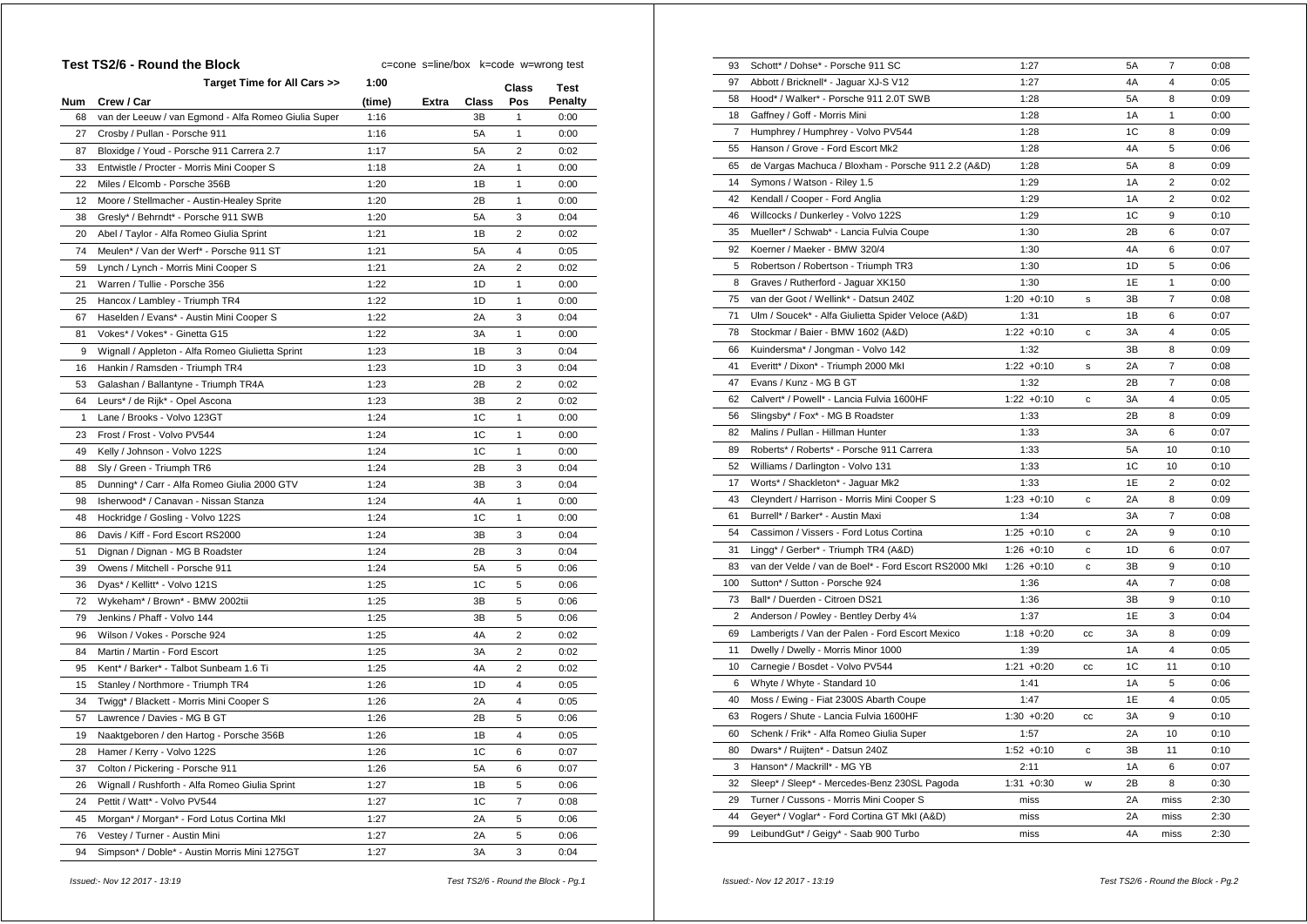|              | <b>Test TS2/8 - T'other Triangle</b>                  |               | c=cone s=line/box k=code w=wrong test |       |                         |                |
|--------------|-------------------------------------------------------|---------------|---------------------------------------|-------|-------------------------|----------------|
|              | Target Time for All Cars >>                           | 0:48          |                                       |       | Class                   | <b>Test</b>    |
| <b>Num</b>   | Crew / Car                                            | (time)        | Extra                                 | Class | Pos                     | <b>Penalty</b> |
| 27           | Crosby / Pullan - Porsche 911                         | 0:54          |                                       | 5A    | 1                       | 0:00           |
| 20           | Abel / Taylor - Alfa Romeo Giulia Sprint              | 0:58          |                                       | 1B    | 1                       | 0:00           |
| 23           | Frost / Frost - Volvo PV544                           | 0:59          |                                       | 1C    | 1                       | 0:00           |
| 10           | Carnegie / Bosdet - Volvo PV544                       | 1:01          |                                       | 1C    | $\overline{2}$          | 0:02           |
| 37           | Colton / Pickering - Porsche 911                      | 1:01          |                                       | 5A    | $\overline{2}$          | 0:02           |
| 21           | Warren / Tullie - Porsche 356                         | 1:01          |                                       | 1D    | 1                       | 0:00           |
| 25           | Hancox / Lambley - Triumph TR4                        | 1:01          |                                       | 1D    | 1                       | 0:00           |
| 51           | Dignan / Dignan - MG B Roadster                       | 1:01          |                                       | 2B    | 1                       | 0:00           |
| 68           | van der Leeuw / van Egmond - Alfa Romeo Giulia Super  | 1:01          |                                       | 3B    | 1                       | 0:00           |
| 33           | Entwistle / Procter - Morris Mini Cooper S            | 1:02          |                                       | 2A    | 1                       | 0:00           |
| 75           | van der Goot / Wellink* - Datsun 240Z                 | 1:02          |                                       | 3B    | $\overline{\mathbf{c}}$ | 0:02           |
| 22           | Miles / Elcomb - Porsche 356B                         | 1:02          |                                       | 1B    | $\overline{2}$          | 0:02           |
| 96           | Wilson / Vokes - Porsche 924                          | 1:02          |                                       | 4A    | $\mathbf{1}$            | 0:00           |
| $\mathbf{1}$ | Lane / Brooks - Volvo 123GT                           | 1:03          |                                       | 1C    | 3                       | 0:04           |
| 59           | Lynch / Lynch - Morris Mini Cooper S                  | 1:03          |                                       | 2A    | $\overline{2}$          | 0:02           |
| 67           | Haselden / Evans* - Austin Mini Cooper S              | 1:03          |                                       | 2A    | $\overline{2}$          | 0:02           |
| 64           | Leurs* / de Rijk* - Opel Ascona                       | 1:03          |                                       | 3B    | 3                       | 0:04           |
| 86           | Davis / Kiff - Ford Escort RS2000                     | 1:03          |                                       | 3B    | 3                       | 0:04           |
| 98           | Isherwood* / Canavan - Nissan Stanza                  | 1:03          |                                       | 4A    | $\overline{2}$          | 0:02           |
| 19           | Naaktgeboren / den Hartog - Porsche 356B              | 1:04          |                                       | 1B    | 3                       | 0:04           |
| 9            | Wignall / Appleton - Alfa Romeo Giulietta Sprint      | 1:04          |                                       | 1B    | 3                       | 0:04           |
| 39           | Owens / Mitchell - Porsche 911                        | 1:04          |                                       | 5A    | 3                       | 0:04           |
| 62           | Calvert* / Powell* - Lancia Fulvia 1600HF             | 1:05          |                                       | 3A    | 1                       | 0:00           |
| 18           | Gaffney / Goff - Morris Mini                          | 1:05          |                                       | 1A    | 1                       | 0:00           |
| 49           | Kelly / Johnson - Volvo 122S                          | 1:05          |                                       | 1C    | $\overline{\mathbf{4}}$ | 0:05           |
| 84           | Martin / Martin - Ford Escort                         | 1:05          |                                       | 3A    | 1                       | 0:00           |
| 38           | Gresly* / Behrndt* - Porsche 911 SWB                  | 1:05          |                                       | 5A    | 4                       | 0:05           |
| 41           | Everitt* / Dixon* - Triumph 2000 Mkl                  | 1:06          |                                       | 2A    | 4                       | 0:05           |
| 80           | Dwars* / Ruijten* - Datsun 240Z                       | 1:06          |                                       | 3B    | 5                       | 0:06           |
| 16           | Hankin / Ramsden - Triumph TR4                        | 1:06          |                                       | 1D    | 3                       | 0:04           |
| 12           | Moore / Stellmacher - Austin-Healey Sprite            | 1:06          |                                       | 2B    | $\overline{2}$          | 0:02           |
| 81           | Vokes* / Vokes* - Ginetta G15                         | 1:06          |                                       | 3A    | 3                       | 0:04           |
| 83           | van der Velde / van de Boel* - Ford Escort RS2000 Mkl | 1:06          |                                       | 3B    | 5                       | 0:06           |
| 87           | Bloxidge / Youd - Porsche 911 Carrera 2.7             | $0:56 + 0:10$ | s                                     | 5A    | 5                       | 0:06           |
| 78           | Stockmar / Baier - BMW 1602 (A&D)                     | 1:07          |                                       | 3A    | $\overline{4}$          | 0:05           |
| 28           | Hamer / Kerry - Volvo 122S                            | 1:07          |                                       | 1C    | 5                       | 0:06           |
| 15           | Stanley / Northmore - Triumph TR4                     | 1:07          |                                       | 1D    | $\overline{\mathbf{4}}$ | 0:05           |
| 34           | Twigg* / Blackett - Morris Mini Cooper S              | 1:07          |                                       | 2A    | 5                       | 0:06           |
| 57           | Lawrence / Davies - MG B GT                           | 1:07          |                                       | 2B    | 3                       | 0:04           |
| 92           | Koerner / Maeker - BMW 320/4                          | 1:07          |                                       | 4A    | 3                       | 0:04           |
| 93           | Schott* / Dohse* - Porsche 911 SC                     | 1:07          |                                       | 5A    | 6                       | 0:07           |
| 42           | Kendall / Cooper - Ford Anglia                        | 1:08          |                                       | 1A    | $\overline{\mathbf{c}}$ | 0:02           |
| 24           | Pettit / Watt* - Volvo PV544                          | 1:08          |                                       | 1C    | 6                       | 0:07           |
| 8            | Graves / Rutherford - Jaguar XK150                    | 1:08          |                                       | 1E    | 1                       | 0:00           |
| 69           | Lamberigts / Van der Palen - Ford Escort Mexico       | 1:08          |                                       | 3A    | 5                       | 0:06           |
|              |                                                       |               |                                       |       |                         |                |

| 73             | Ball* / Duerden - Citroen DS21                      | 1:09          |           | 3B             | $\overline{7}$ | 0:08 |
|----------------|-----------------------------------------------------|---------------|-----------|----------------|----------------|------|
| 79             | Jenkins / Phaff - Volvo 144                         | 1:09          |           | 3B             | $\overline{7}$ | 0:08 |
| 55             | Hanson / Grove - Ford Escort Mk2                    | 1:09          |           | 4A             | 4              | 0:05 |
| 26             | Wignall / Rushforth - Alfa Romeo Giulia Sprint      | 1:09          |           | 1B             | 5              | 0:06 |
| 56             | Slingsby* / Fox* - MG B Roadster                    | 1:10          |           | 2B             | $\overline{4}$ | 0:05 |
| 72             | Wykeham* / Brown* - BMW 2002tii                     | 1:10          |           | 3B             | 9              | 0:10 |
| 63             | Rogers / Shute - Lancia Fulvia 1600HF               | 1:10          |           | 3A             | 6              | 0:07 |
| 54             | Cassimon / Vissers - Ford Lotus Cortina             | 1:10          |           | 2A             | 6              | 0:07 |
| 35             | Mueller* / Schwab* - Lancia Fulvia Coupe            | 1:10          |           | 2B             | 4              | 0:05 |
| 36             | Dyas* / Kellitt* - Volvo 121S                       | 1:11          |           | 1C             | $\overline{7}$ | 0:08 |
| 2              | Anderson / Powley - Bentley Derby 41/4              | 1:11          |           | 1E             | $\overline{2}$ | 0:02 |
| 14             | Symons / Watson - Riley 1.5                         | 1:12          |           | 1A             | 3              | 0:04 |
| 43             | Cleyndert / Harrison - Morris Mini Cooper S         | $1:02 +0:10$  | s         | 2A             | 7              | 0:08 |
| 71             | Ulm / Soucek* - Alfa Giulietta Spider Veloce (A&D)  | 1:13          |           | 1B             | 6              | 0:07 |
| 45             | Morgan* / Morgan* - Ford Lotus Cortina Mkl          | 1:13          |           | 2A             | 8              | 0:09 |
| 74             | Meulen* / Van der Werf* - Porsche 911 ST            | 1:13          |           | 5A             | $\overline{7}$ | 0:08 |
| 5              | Robertson / Robertson - Triumph TR3                 | 1:13          |           | 1D             | 5              | 0:06 |
| 32             | Sleep* / Sleep* - Mercedes-Benz 230SL Pagoda        | 1:13          |           | 2B             | 6              | 0:07 |
| 100            | Sutton* / Sutton - Porsche 924                      | 1:13          |           | 4A             | 5              | 0:06 |
| $\overline{7}$ | Humphrey / Humphrey - Volvo PV544                   | 1:14          |           | 1C             | 8              | 0:09 |
| 82             | Malins / Pullan - Hillman Hunter                    | 1:14          |           | 3A             | $\overline{7}$ | 0:08 |
| 89             | Roberts* / Roberts* - Porsche 911 Carrera           | 1:14          |           | 5A             | 8              | 0:09 |
| 61             | Burrell* / Barker* - Austin Maxi                    | 1:15          |           | 3A             | 8              | 0:09 |
| 85             | Dunning* / Carr - Alfa Romeo Giulia 2000 GTV        | 1:15          |           | 3B             | 10             | 0:10 |
| 46             | Willcocks / Dunkerley - Volvo 122S                  | 1:16          |           | 1 <sup>C</sup> | 9              | 0:10 |
| 76             | Vestey / Turner - Austin Mini                       | $1:07 +0:10$  | s         | 2A             | 9              | 0:10 |
| 48             | Hockridge / Gosling - Volvo 122S                    | 1:17          |           | 1C             | 10             | 0:10 |
| 94             | Simpson* / Doble* - Austin Morris Mini 1275GT       | 1:17          |           | 3A             | 9              | 0:10 |
| 52             | Williams / Darlington - Volvo 131                   | 1:18          |           | 1 <sup>C</sup> | 11             | 0:10 |
| 6              | Whyte / Whyte - Standard 10                         | 1:18          |           | 1A             | 4              | 0:05 |
| 53             | Galashan / Ballantyne - Triumph TR4A                | 1:19          |           | 2B             | $\overline{7}$ | 0:08 |
| 95             | Kent* / Barker* - Talbot Sunbeam 1.6 Ti             | 1:20          |           | 4A             | 6              | 0:07 |
| 88             | Sly / Green - Triumph TR6                           | 1:20          |           | 2B             | 8              | 0:09 |
| 31             | Lingg* / Gerber* - Triumph TR4 (A&D)                | 1:21          |           | 1D             | 6              | 0:07 |
| 11             | Dwelly / Dwelly - Morris Minor 1000                 | 1:22          |           | 1A             | 5              | 0:06 |
| 40             | Moss / Ewing - Fiat 2300S Abarth Coupe              | 1:22          |           | 1E             | 3              | 0:04 |
| 65             | de Vargas Machuca / Bloxham - Porsche 911 2.2 (A&D) | 1:27          |           | 5A             | 9              | 0:10 |
| 66             | Kuindersma* / Jongman - Volvo 142                   | 1:31          |           | 3B             | 11             | 0:10 |
| 58             | Hood* / Walker* - Porsche 911 2.0T SWB              | 1:35          |           | <b>5A</b>      | 10             | 0:10 |
| 60             | Schenk / Frik* - Alfa Romeo Giulia Super            | 1:36          |           | 2A             | 10             | 0:10 |
| 17             | Worts* / Shackleton* - Jaguar Mk2                   | 1:37          |           | 1E             | $\overline{4}$ | 0:05 |
| 3              | Hanson* / Mackrill* - MG YB                         | 1:48          |           | 1A             | 6              | 0:07 |
| 97             | Abbott / Bricknell* - Jaguar XJ-S V12               | $0:35 + 0:40$ | <b>WS</b> | 4A             | 10             | 0:30 |
| 47             | Evans / Kunz - MG B GT                              | $0:38 + 0:40$ | WS        | 2B             | 10             | 0:30 |
| 29             | Turner / Cussons - Morris Mini Cooper S             | miss          |           | 2A             | miss           | 2:30 |
| 44             | Geyer* / Voglar* - Ford Cortina GT MkI (A&D)        | miss          |           | 2A             | miss           | 2:30 |
| 99             | LeibundGut* / Geigy* - Saab 900 Turbo               | miss          |           | 4A             | miss           | 2:30 |
|                |                                                     |               |           |                |                |      |

 *Issued:- Nov 12 2017 - 13:19 Test TS2/8 - T'other Triangle - Pg.1*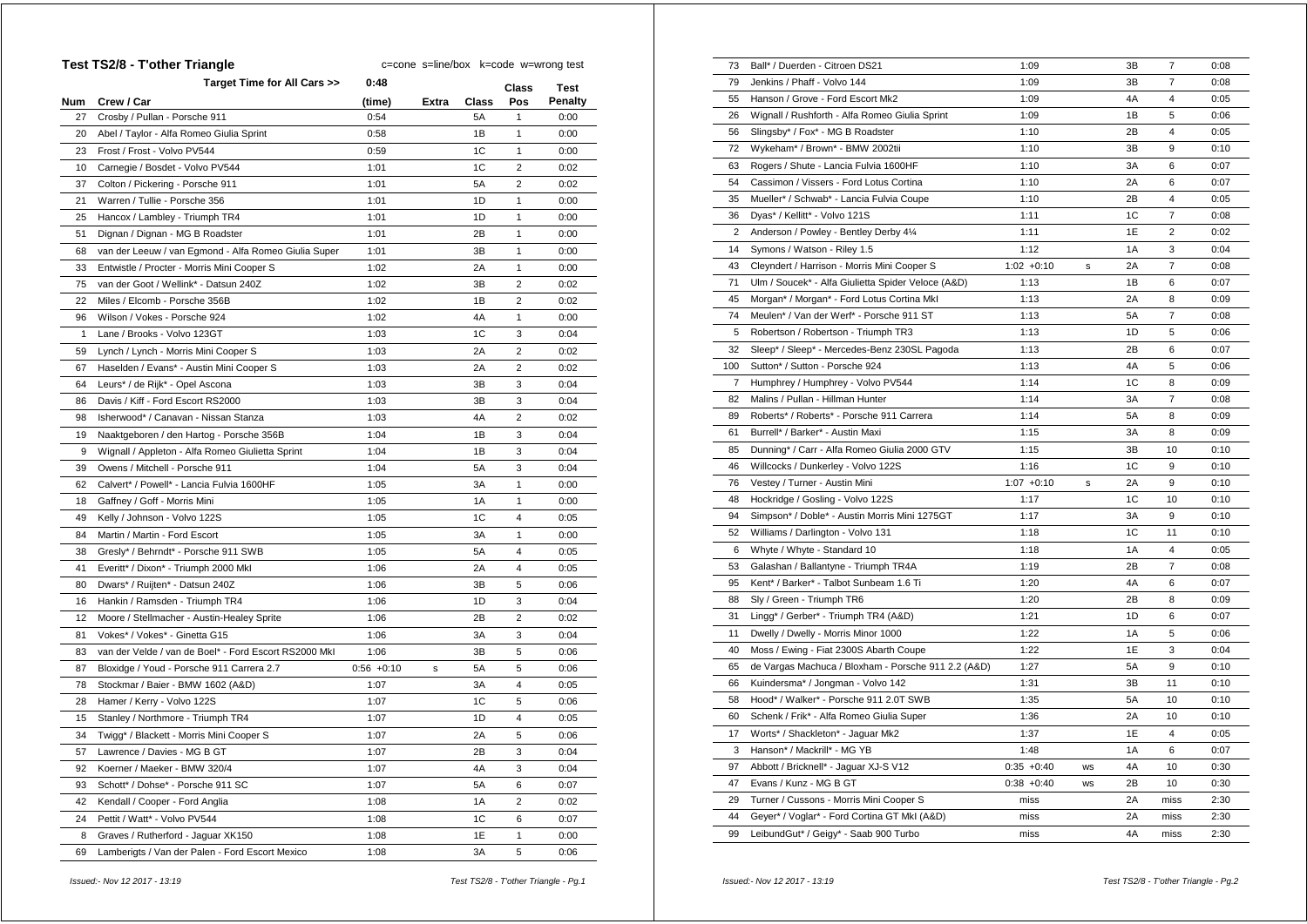| Target Time for All Cars >><br>1:42<br><b>Test</b><br>Class<br><b>Penalty</b><br>Num<br>Crew / Car<br>(time)<br>Extra<br>Class<br>Pos<br>Crosby / Pullan - Porsche 911<br>2:06<br>0:00<br>27<br>5A<br>$\mathbf{1}$<br>2A<br>0:00<br>33<br>Entwistle / Procter - Morris Mini Cooper S<br>2:11<br>1<br>2:21<br>$\overline{2}$<br>37<br>5A<br>0:02<br>Colton / Pickering - Porsche 911<br>69<br>Lamberigts / Van der Palen - Ford Escort Mexico<br>2:21<br>3A<br>1<br>0:00<br>2:22<br>0:04<br>87<br>Bloxidge / Youd - Porsche 911 Carrera 2.7<br>5A<br>3<br>$\overline{2}$<br>67<br>Haselden / Evans* - Austin Mini Cooper S<br>2:22<br>2A<br>0:02<br>2:24<br>21<br>Warren / Tullie - Porsche 356<br>1D<br>1<br>0:00<br>Abel / Taylor - Alfa Romeo Giulia Sprint<br>2:26<br>1B<br>1<br>0:00<br>20<br>Dyas* / Kellitt* - Volvo 121S<br>2:26<br>1C<br>1<br>0:00<br>36<br>10<br>2:27<br>1C<br>$\overline{2}$<br>0:02<br>Carnegie / Bosdet - Volvo PV544<br>2:27<br>3B<br>$\mathbf{1}$<br>0:00<br>68<br>van der Leeuw / van Egmond - Alfa Romeo Giulia Super<br>92<br>2:27<br>4A<br>1<br>0:00<br>Koerner / Maeker - BMW 320/4<br>5A<br>$\overline{4}$<br>de Vargas Machuca / Bloxham - Porsche 911 2.2 (A&D)<br>2:29<br>0:05<br>65<br>1A<br>$\mathbf{1}$<br>18<br>Gaffney / Goff - Morris Mini<br>2:30<br>0:00<br>Kelly / Johnson - Volvo 122S<br>1C<br>0:04<br>49<br>2:30<br>3<br>2A<br>0:04<br>59<br>Lynch / Lynch - Morris Mini Cooper S<br>2:30<br>3<br>Mueller* / Schwab* - Lancia Fulvia Coupe<br>2:30<br>2B<br>$\mathbf{1}$<br>0:00<br>35<br>4<br>23<br>Frost / Frost - Volvo PV544<br>2:32<br>1C<br>0:05<br>$\overline{4}$<br>34<br>Twigg* / Blackett - Morris Mini Cooper S<br>2:32<br>2A<br>0:05<br>19<br>Naaktgeboren / den Hartog - Porsche 356B<br>2:33<br>1B<br>$\overline{2}$<br>0:02<br>5<br>$\overline{7}$<br>Humphrey / Humphrey - Volvo PV544<br>2:33<br>1C<br>0:06<br>$\overline{\mathbf{c}}$<br>78<br>Stockmar / Baier - BMW 1602 (A&D)<br>2:34<br>3A<br>0:02<br>54<br>2:35<br>2A<br>5<br>0:06<br>Cassimon / Vissers - Ford Lotus Cortina<br>1B<br>3<br>9<br>Wignall / Appleton - Alfa Romeo Giulietta Sprint<br>2:35<br>0:04<br>2:36<br>2A<br>6<br>0:07<br>43<br>Cleyndert / Harrison - Morris Mini Cooper S<br>Leurs* / de Rijk* - Opel Ascona<br>2:37<br>3B<br>$\overline{2}$<br>0:02<br>64<br>2:38<br>$\overline{2}$<br>0:02<br>12<br>Moore / Stellmacher - Austin-Healey Sprite<br>2B<br>0:04<br>2:39<br>2B<br>3<br>53<br>Galashan / Ballantyne - Triumph TR4A<br>84<br>Martin / Martin - Ford Escort<br>2:39<br>3A<br>3<br>0:04<br>$\overline{4}$<br>57<br>Lawrence / Davies - MG B GT<br>2:40<br>2B<br>0:05<br>26<br>Wignall / Rushforth - Alfa Romeo Giulia Sprint<br>2:40<br>1B<br>$\overline{4}$<br>0:05<br>2:41<br>2B<br>5<br>0:06<br>51<br>Dignan / Dignan - MG B Roadster<br>$\overline{7}$<br>Vestey / Turner - Austin Mini<br>2:42<br>2A<br>0:08<br>76<br>$\overline{2}$<br>25<br>2:43<br>1D<br>0:02<br>Hancox / Lambley - Triumph TR4<br>Graves / Rutherford - Jaguar XK150<br>2:43<br>1E<br>1<br>0:00<br>8<br>2:44<br>1D<br>3<br>0:04<br>16<br>Hankin / Ramsden - Triumph TR4<br>96<br>2:44<br>4A<br>$\overline{2}$<br>0:02<br>Wilson / Vokes - Porsche 924<br>2:45<br>$\overline{4}$<br>Vokes* / Vokes* - Ginetta G15<br>ЗA<br>0:05<br>81<br>2:45<br>3<br>55<br>Hanson / Grove - Ford Escort Mk2<br>4A<br>0:04<br>2:45<br>4A<br>3<br>0:04<br>97<br>Abbott / Bricknell* - Jaguar XJ-S V12<br>$\overline{4}$<br>0:05<br>62<br>Calvert* / Powell* - Lancia Fulvia 1600HF<br>$2:35 +0:10$<br>3A<br>s<br>3B<br>3<br>0:04<br>83<br>van der Velde / van de Boel* - Ford Escort RS2000 Mkl<br>2:46<br>3A<br>94<br>Simpson* / Doble* - Austin Morris Mini 1275GT<br>2:47<br>6<br>0:07<br>Davis / Kiff - Ford Escort RS2000<br>2:48<br>3B<br>4<br>0:05<br>86<br>5A<br>39<br>Owens / Mitchell - Porsche 911<br>2:48<br>5<br>0:06 | Test TS2/9 - Down Stream Dash | c=cone s=line/box k=code w=wrong test |  |  |  |  |
|-------------------------------------------------------------------------------------------------------------------------------------------------------------------------------------------------------------------------------------------------------------------------------------------------------------------------------------------------------------------------------------------------------------------------------------------------------------------------------------------------------------------------------------------------------------------------------------------------------------------------------------------------------------------------------------------------------------------------------------------------------------------------------------------------------------------------------------------------------------------------------------------------------------------------------------------------------------------------------------------------------------------------------------------------------------------------------------------------------------------------------------------------------------------------------------------------------------------------------------------------------------------------------------------------------------------------------------------------------------------------------------------------------------------------------------------------------------------------------------------------------------------------------------------------------------------------------------------------------------------------------------------------------------------------------------------------------------------------------------------------------------------------------------------------------------------------------------------------------------------------------------------------------------------------------------------------------------------------------------------------------------------------------------------------------------------------------------------------------------------------------------------------------------------------------------------------------------------------------------------------------------------------------------------------------------------------------------------------------------------------------------------------------------------------------------------------------------------------------------------------------------------------------------------------------------------------------------------------------------------------------------------------------------------------------------------------------------------------------------------------------------------------------------------------------------------------------------------------------------------------------------------------------------------------------------------------------------------------------------------------------------------------------------------------------------------------------------------------------------------------------------------------------------------------------------------------------------------------------------------------------------------------------------------------------------------------------------------------------------------------------------------------------------------------------------------------------------------------------------------------------------------------------------------------------------------------------------------------------------------------------------------------------------------------------------------------------------------------------------------------------------------------------------------------------------------------------------------------------|-------------------------------|---------------------------------------|--|--|--|--|
|                                                                                                                                                                                                                                                                                                                                                                                                                                                                                                                                                                                                                                                                                                                                                                                                                                                                                                                                                                                                                                                                                                                                                                                                                                                                                                                                                                                                                                                                                                                                                                                                                                                                                                                                                                                                                                                                                                                                                                                                                                                                                                                                                                                                                                                                                                                                                                                                                                                                                                                                                                                                                                                                                                                                                                                                                                                                                                                                                                                                                                                                                                                                                                                                                                                                                                                                                                                                                                                                                                                                                                                                                                                                                                                                                                                                                                                       |                               |                                       |  |  |  |  |
|                                                                                                                                                                                                                                                                                                                                                                                                                                                                                                                                                                                                                                                                                                                                                                                                                                                                                                                                                                                                                                                                                                                                                                                                                                                                                                                                                                                                                                                                                                                                                                                                                                                                                                                                                                                                                                                                                                                                                                                                                                                                                                                                                                                                                                                                                                                                                                                                                                                                                                                                                                                                                                                                                                                                                                                                                                                                                                                                                                                                                                                                                                                                                                                                                                                                                                                                                                                                                                                                                                                                                                                                                                                                                                                                                                                                                                                       |                               |                                       |  |  |  |  |
|                                                                                                                                                                                                                                                                                                                                                                                                                                                                                                                                                                                                                                                                                                                                                                                                                                                                                                                                                                                                                                                                                                                                                                                                                                                                                                                                                                                                                                                                                                                                                                                                                                                                                                                                                                                                                                                                                                                                                                                                                                                                                                                                                                                                                                                                                                                                                                                                                                                                                                                                                                                                                                                                                                                                                                                                                                                                                                                                                                                                                                                                                                                                                                                                                                                                                                                                                                                                                                                                                                                                                                                                                                                                                                                                                                                                                                                       |                               |                                       |  |  |  |  |
|                                                                                                                                                                                                                                                                                                                                                                                                                                                                                                                                                                                                                                                                                                                                                                                                                                                                                                                                                                                                                                                                                                                                                                                                                                                                                                                                                                                                                                                                                                                                                                                                                                                                                                                                                                                                                                                                                                                                                                                                                                                                                                                                                                                                                                                                                                                                                                                                                                                                                                                                                                                                                                                                                                                                                                                                                                                                                                                                                                                                                                                                                                                                                                                                                                                                                                                                                                                                                                                                                                                                                                                                                                                                                                                                                                                                                                                       |                               |                                       |  |  |  |  |
|                                                                                                                                                                                                                                                                                                                                                                                                                                                                                                                                                                                                                                                                                                                                                                                                                                                                                                                                                                                                                                                                                                                                                                                                                                                                                                                                                                                                                                                                                                                                                                                                                                                                                                                                                                                                                                                                                                                                                                                                                                                                                                                                                                                                                                                                                                                                                                                                                                                                                                                                                                                                                                                                                                                                                                                                                                                                                                                                                                                                                                                                                                                                                                                                                                                                                                                                                                                                                                                                                                                                                                                                                                                                                                                                                                                                                                                       |                               |                                       |  |  |  |  |
|                                                                                                                                                                                                                                                                                                                                                                                                                                                                                                                                                                                                                                                                                                                                                                                                                                                                                                                                                                                                                                                                                                                                                                                                                                                                                                                                                                                                                                                                                                                                                                                                                                                                                                                                                                                                                                                                                                                                                                                                                                                                                                                                                                                                                                                                                                                                                                                                                                                                                                                                                                                                                                                                                                                                                                                                                                                                                                                                                                                                                                                                                                                                                                                                                                                                                                                                                                                                                                                                                                                                                                                                                                                                                                                                                                                                                                                       |                               |                                       |  |  |  |  |
|                                                                                                                                                                                                                                                                                                                                                                                                                                                                                                                                                                                                                                                                                                                                                                                                                                                                                                                                                                                                                                                                                                                                                                                                                                                                                                                                                                                                                                                                                                                                                                                                                                                                                                                                                                                                                                                                                                                                                                                                                                                                                                                                                                                                                                                                                                                                                                                                                                                                                                                                                                                                                                                                                                                                                                                                                                                                                                                                                                                                                                                                                                                                                                                                                                                                                                                                                                                                                                                                                                                                                                                                                                                                                                                                                                                                                                                       |                               |                                       |  |  |  |  |
|                                                                                                                                                                                                                                                                                                                                                                                                                                                                                                                                                                                                                                                                                                                                                                                                                                                                                                                                                                                                                                                                                                                                                                                                                                                                                                                                                                                                                                                                                                                                                                                                                                                                                                                                                                                                                                                                                                                                                                                                                                                                                                                                                                                                                                                                                                                                                                                                                                                                                                                                                                                                                                                                                                                                                                                                                                                                                                                                                                                                                                                                                                                                                                                                                                                                                                                                                                                                                                                                                                                                                                                                                                                                                                                                                                                                                                                       |                               |                                       |  |  |  |  |
|                                                                                                                                                                                                                                                                                                                                                                                                                                                                                                                                                                                                                                                                                                                                                                                                                                                                                                                                                                                                                                                                                                                                                                                                                                                                                                                                                                                                                                                                                                                                                                                                                                                                                                                                                                                                                                                                                                                                                                                                                                                                                                                                                                                                                                                                                                                                                                                                                                                                                                                                                                                                                                                                                                                                                                                                                                                                                                                                                                                                                                                                                                                                                                                                                                                                                                                                                                                                                                                                                                                                                                                                                                                                                                                                                                                                                                                       |                               |                                       |  |  |  |  |
|                                                                                                                                                                                                                                                                                                                                                                                                                                                                                                                                                                                                                                                                                                                                                                                                                                                                                                                                                                                                                                                                                                                                                                                                                                                                                                                                                                                                                                                                                                                                                                                                                                                                                                                                                                                                                                                                                                                                                                                                                                                                                                                                                                                                                                                                                                                                                                                                                                                                                                                                                                                                                                                                                                                                                                                                                                                                                                                                                                                                                                                                                                                                                                                                                                                                                                                                                                                                                                                                                                                                                                                                                                                                                                                                                                                                                                                       |                               |                                       |  |  |  |  |
|                                                                                                                                                                                                                                                                                                                                                                                                                                                                                                                                                                                                                                                                                                                                                                                                                                                                                                                                                                                                                                                                                                                                                                                                                                                                                                                                                                                                                                                                                                                                                                                                                                                                                                                                                                                                                                                                                                                                                                                                                                                                                                                                                                                                                                                                                                                                                                                                                                                                                                                                                                                                                                                                                                                                                                                                                                                                                                                                                                                                                                                                                                                                                                                                                                                                                                                                                                                                                                                                                                                                                                                                                                                                                                                                                                                                                                                       |                               |                                       |  |  |  |  |
|                                                                                                                                                                                                                                                                                                                                                                                                                                                                                                                                                                                                                                                                                                                                                                                                                                                                                                                                                                                                                                                                                                                                                                                                                                                                                                                                                                                                                                                                                                                                                                                                                                                                                                                                                                                                                                                                                                                                                                                                                                                                                                                                                                                                                                                                                                                                                                                                                                                                                                                                                                                                                                                                                                                                                                                                                                                                                                                                                                                                                                                                                                                                                                                                                                                                                                                                                                                                                                                                                                                                                                                                                                                                                                                                                                                                                                                       |                               |                                       |  |  |  |  |
|                                                                                                                                                                                                                                                                                                                                                                                                                                                                                                                                                                                                                                                                                                                                                                                                                                                                                                                                                                                                                                                                                                                                                                                                                                                                                                                                                                                                                                                                                                                                                                                                                                                                                                                                                                                                                                                                                                                                                                                                                                                                                                                                                                                                                                                                                                                                                                                                                                                                                                                                                                                                                                                                                                                                                                                                                                                                                                                                                                                                                                                                                                                                                                                                                                                                                                                                                                                                                                                                                                                                                                                                                                                                                                                                                                                                                                                       |                               |                                       |  |  |  |  |
|                                                                                                                                                                                                                                                                                                                                                                                                                                                                                                                                                                                                                                                                                                                                                                                                                                                                                                                                                                                                                                                                                                                                                                                                                                                                                                                                                                                                                                                                                                                                                                                                                                                                                                                                                                                                                                                                                                                                                                                                                                                                                                                                                                                                                                                                                                                                                                                                                                                                                                                                                                                                                                                                                                                                                                                                                                                                                                                                                                                                                                                                                                                                                                                                                                                                                                                                                                                                                                                                                                                                                                                                                                                                                                                                                                                                                                                       |                               |                                       |  |  |  |  |
|                                                                                                                                                                                                                                                                                                                                                                                                                                                                                                                                                                                                                                                                                                                                                                                                                                                                                                                                                                                                                                                                                                                                                                                                                                                                                                                                                                                                                                                                                                                                                                                                                                                                                                                                                                                                                                                                                                                                                                                                                                                                                                                                                                                                                                                                                                                                                                                                                                                                                                                                                                                                                                                                                                                                                                                                                                                                                                                                                                                                                                                                                                                                                                                                                                                                                                                                                                                                                                                                                                                                                                                                                                                                                                                                                                                                                                                       |                               |                                       |  |  |  |  |
|                                                                                                                                                                                                                                                                                                                                                                                                                                                                                                                                                                                                                                                                                                                                                                                                                                                                                                                                                                                                                                                                                                                                                                                                                                                                                                                                                                                                                                                                                                                                                                                                                                                                                                                                                                                                                                                                                                                                                                                                                                                                                                                                                                                                                                                                                                                                                                                                                                                                                                                                                                                                                                                                                                                                                                                                                                                                                                                                                                                                                                                                                                                                                                                                                                                                                                                                                                                                                                                                                                                                                                                                                                                                                                                                                                                                                                                       |                               |                                       |  |  |  |  |
|                                                                                                                                                                                                                                                                                                                                                                                                                                                                                                                                                                                                                                                                                                                                                                                                                                                                                                                                                                                                                                                                                                                                                                                                                                                                                                                                                                                                                                                                                                                                                                                                                                                                                                                                                                                                                                                                                                                                                                                                                                                                                                                                                                                                                                                                                                                                                                                                                                                                                                                                                                                                                                                                                                                                                                                                                                                                                                                                                                                                                                                                                                                                                                                                                                                                                                                                                                                                                                                                                                                                                                                                                                                                                                                                                                                                                                                       |                               |                                       |  |  |  |  |
|                                                                                                                                                                                                                                                                                                                                                                                                                                                                                                                                                                                                                                                                                                                                                                                                                                                                                                                                                                                                                                                                                                                                                                                                                                                                                                                                                                                                                                                                                                                                                                                                                                                                                                                                                                                                                                                                                                                                                                                                                                                                                                                                                                                                                                                                                                                                                                                                                                                                                                                                                                                                                                                                                                                                                                                                                                                                                                                                                                                                                                                                                                                                                                                                                                                                                                                                                                                                                                                                                                                                                                                                                                                                                                                                                                                                                                                       |                               |                                       |  |  |  |  |
|                                                                                                                                                                                                                                                                                                                                                                                                                                                                                                                                                                                                                                                                                                                                                                                                                                                                                                                                                                                                                                                                                                                                                                                                                                                                                                                                                                                                                                                                                                                                                                                                                                                                                                                                                                                                                                                                                                                                                                                                                                                                                                                                                                                                                                                                                                                                                                                                                                                                                                                                                                                                                                                                                                                                                                                                                                                                                                                                                                                                                                                                                                                                                                                                                                                                                                                                                                                                                                                                                                                                                                                                                                                                                                                                                                                                                                                       |                               |                                       |  |  |  |  |
|                                                                                                                                                                                                                                                                                                                                                                                                                                                                                                                                                                                                                                                                                                                                                                                                                                                                                                                                                                                                                                                                                                                                                                                                                                                                                                                                                                                                                                                                                                                                                                                                                                                                                                                                                                                                                                                                                                                                                                                                                                                                                                                                                                                                                                                                                                                                                                                                                                                                                                                                                                                                                                                                                                                                                                                                                                                                                                                                                                                                                                                                                                                                                                                                                                                                                                                                                                                                                                                                                                                                                                                                                                                                                                                                                                                                                                                       |                               |                                       |  |  |  |  |
|                                                                                                                                                                                                                                                                                                                                                                                                                                                                                                                                                                                                                                                                                                                                                                                                                                                                                                                                                                                                                                                                                                                                                                                                                                                                                                                                                                                                                                                                                                                                                                                                                                                                                                                                                                                                                                                                                                                                                                                                                                                                                                                                                                                                                                                                                                                                                                                                                                                                                                                                                                                                                                                                                                                                                                                                                                                                                                                                                                                                                                                                                                                                                                                                                                                                                                                                                                                                                                                                                                                                                                                                                                                                                                                                                                                                                                                       |                               |                                       |  |  |  |  |
|                                                                                                                                                                                                                                                                                                                                                                                                                                                                                                                                                                                                                                                                                                                                                                                                                                                                                                                                                                                                                                                                                                                                                                                                                                                                                                                                                                                                                                                                                                                                                                                                                                                                                                                                                                                                                                                                                                                                                                                                                                                                                                                                                                                                                                                                                                                                                                                                                                                                                                                                                                                                                                                                                                                                                                                                                                                                                                                                                                                                                                                                                                                                                                                                                                                                                                                                                                                                                                                                                                                                                                                                                                                                                                                                                                                                                                                       |                               |                                       |  |  |  |  |
|                                                                                                                                                                                                                                                                                                                                                                                                                                                                                                                                                                                                                                                                                                                                                                                                                                                                                                                                                                                                                                                                                                                                                                                                                                                                                                                                                                                                                                                                                                                                                                                                                                                                                                                                                                                                                                                                                                                                                                                                                                                                                                                                                                                                                                                                                                                                                                                                                                                                                                                                                                                                                                                                                                                                                                                                                                                                                                                                                                                                                                                                                                                                                                                                                                                                                                                                                                                                                                                                                                                                                                                                                                                                                                                                                                                                                                                       |                               |                                       |  |  |  |  |
|                                                                                                                                                                                                                                                                                                                                                                                                                                                                                                                                                                                                                                                                                                                                                                                                                                                                                                                                                                                                                                                                                                                                                                                                                                                                                                                                                                                                                                                                                                                                                                                                                                                                                                                                                                                                                                                                                                                                                                                                                                                                                                                                                                                                                                                                                                                                                                                                                                                                                                                                                                                                                                                                                                                                                                                                                                                                                                                                                                                                                                                                                                                                                                                                                                                                                                                                                                                                                                                                                                                                                                                                                                                                                                                                                                                                                                                       |                               |                                       |  |  |  |  |
|                                                                                                                                                                                                                                                                                                                                                                                                                                                                                                                                                                                                                                                                                                                                                                                                                                                                                                                                                                                                                                                                                                                                                                                                                                                                                                                                                                                                                                                                                                                                                                                                                                                                                                                                                                                                                                                                                                                                                                                                                                                                                                                                                                                                                                                                                                                                                                                                                                                                                                                                                                                                                                                                                                                                                                                                                                                                                                                                                                                                                                                                                                                                                                                                                                                                                                                                                                                                                                                                                                                                                                                                                                                                                                                                                                                                                                                       |                               |                                       |  |  |  |  |
|                                                                                                                                                                                                                                                                                                                                                                                                                                                                                                                                                                                                                                                                                                                                                                                                                                                                                                                                                                                                                                                                                                                                                                                                                                                                                                                                                                                                                                                                                                                                                                                                                                                                                                                                                                                                                                                                                                                                                                                                                                                                                                                                                                                                                                                                                                                                                                                                                                                                                                                                                                                                                                                                                                                                                                                                                                                                                                                                                                                                                                                                                                                                                                                                                                                                                                                                                                                                                                                                                                                                                                                                                                                                                                                                                                                                                                                       |                               |                                       |  |  |  |  |
|                                                                                                                                                                                                                                                                                                                                                                                                                                                                                                                                                                                                                                                                                                                                                                                                                                                                                                                                                                                                                                                                                                                                                                                                                                                                                                                                                                                                                                                                                                                                                                                                                                                                                                                                                                                                                                                                                                                                                                                                                                                                                                                                                                                                                                                                                                                                                                                                                                                                                                                                                                                                                                                                                                                                                                                                                                                                                                                                                                                                                                                                                                                                                                                                                                                                                                                                                                                                                                                                                                                                                                                                                                                                                                                                                                                                                                                       |                               |                                       |  |  |  |  |
|                                                                                                                                                                                                                                                                                                                                                                                                                                                                                                                                                                                                                                                                                                                                                                                                                                                                                                                                                                                                                                                                                                                                                                                                                                                                                                                                                                                                                                                                                                                                                                                                                                                                                                                                                                                                                                                                                                                                                                                                                                                                                                                                                                                                                                                                                                                                                                                                                                                                                                                                                                                                                                                                                                                                                                                                                                                                                                                                                                                                                                                                                                                                                                                                                                                                                                                                                                                                                                                                                                                                                                                                                                                                                                                                                                                                                                                       |                               |                                       |  |  |  |  |
|                                                                                                                                                                                                                                                                                                                                                                                                                                                                                                                                                                                                                                                                                                                                                                                                                                                                                                                                                                                                                                                                                                                                                                                                                                                                                                                                                                                                                                                                                                                                                                                                                                                                                                                                                                                                                                                                                                                                                                                                                                                                                                                                                                                                                                                                                                                                                                                                                                                                                                                                                                                                                                                                                                                                                                                                                                                                                                                                                                                                                                                                                                                                                                                                                                                                                                                                                                                                                                                                                                                                                                                                                                                                                                                                                                                                                                                       |                               |                                       |  |  |  |  |
|                                                                                                                                                                                                                                                                                                                                                                                                                                                                                                                                                                                                                                                                                                                                                                                                                                                                                                                                                                                                                                                                                                                                                                                                                                                                                                                                                                                                                                                                                                                                                                                                                                                                                                                                                                                                                                                                                                                                                                                                                                                                                                                                                                                                                                                                                                                                                                                                                                                                                                                                                                                                                                                                                                                                                                                                                                                                                                                                                                                                                                                                                                                                                                                                                                                                                                                                                                                                                                                                                                                                                                                                                                                                                                                                                                                                                                                       |                               |                                       |  |  |  |  |
|                                                                                                                                                                                                                                                                                                                                                                                                                                                                                                                                                                                                                                                                                                                                                                                                                                                                                                                                                                                                                                                                                                                                                                                                                                                                                                                                                                                                                                                                                                                                                                                                                                                                                                                                                                                                                                                                                                                                                                                                                                                                                                                                                                                                                                                                                                                                                                                                                                                                                                                                                                                                                                                                                                                                                                                                                                                                                                                                                                                                                                                                                                                                                                                                                                                                                                                                                                                                                                                                                                                                                                                                                                                                                                                                                                                                                                                       |                               |                                       |  |  |  |  |
|                                                                                                                                                                                                                                                                                                                                                                                                                                                                                                                                                                                                                                                                                                                                                                                                                                                                                                                                                                                                                                                                                                                                                                                                                                                                                                                                                                                                                                                                                                                                                                                                                                                                                                                                                                                                                                                                                                                                                                                                                                                                                                                                                                                                                                                                                                                                                                                                                                                                                                                                                                                                                                                                                                                                                                                                                                                                                                                                                                                                                                                                                                                                                                                                                                                                                                                                                                                                                                                                                                                                                                                                                                                                                                                                                                                                                                                       |                               |                                       |  |  |  |  |
|                                                                                                                                                                                                                                                                                                                                                                                                                                                                                                                                                                                                                                                                                                                                                                                                                                                                                                                                                                                                                                                                                                                                                                                                                                                                                                                                                                                                                                                                                                                                                                                                                                                                                                                                                                                                                                                                                                                                                                                                                                                                                                                                                                                                                                                                                                                                                                                                                                                                                                                                                                                                                                                                                                                                                                                                                                                                                                                                                                                                                                                                                                                                                                                                                                                                                                                                                                                                                                                                                                                                                                                                                                                                                                                                                                                                                                                       |                               |                                       |  |  |  |  |
|                                                                                                                                                                                                                                                                                                                                                                                                                                                                                                                                                                                                                                                                                                                                                                                                                                                                                                                                                                                                                                                                                                                                                                                                                                                                                                                                                                                                                                                                                                                                                                                                                                                                                                                                                                                                                                                                                                                                                                                                                                                                                                                                                                                                                                                                                                                                                                                                                                                                                                                                                                                                                                                                                                                                                                                                                                                                                                                                                                                                                                                                                                                                                                                                                                                                                                                                                                                                                                                                                                                                                                                                                                                                                                                                                                                                                                                       |                               |                                       |  |  |  |  |
|                                                                                                                                                                                                                                                                                                                                                                                                                                                                                                                                                                                                                                                                                                                                                                                                                                                                                                                                                                                                                                                                                                                                                                                                                                                                                                                                                                                                                                                                                                                                                                                                                                                                                                                                                                                                                                                                                                                                                                                                                                                                                                                                                                                                                                                                                                                                                                                                                                                                                                                                                                                                                                                                                                                                                                                                                                                                                                                                                                                                                                                                                                                                                                                                                                                                                                                                                                                                                                                                                                                                                                                                                                                                                                                                                                                                                                                       |                               |                                       |  |  |  |  |
|                                                                                                                                                                                                                                                                                                                                                                                                                                                                                                                                                                                                                                                                                                                                                                                                                                                                                                                                                                                                                                                                                                                                                                                                                                                                                                                                                                                                                                                                                                                                                                                                                                                                                                                                                                                                                                                                                                                                                                                                                                                                                                                                                                                                                                                                                                                                                                                                                                                                                                                                                                                                                                                                                                                                                                                                                                                                                                                                                                                                                                                                                                                                                                                                                                                                                                                                                                                                                                                                                                                                                                                                                                                                                                                                                                                                                                                       |                               |                                       |  |  |  |  |
|                                                                                                                                                                                                                                                                                                                                                                                                                                                                                                                                                                                                                                                                                                                                                                                                                                                                                                                                                                                                                                                                                                                                                                                                                                                                                                                                                                                                                                                                                                                                                                                                                                                                                                                                                                                                                                                                                                                                                                                                                                                                                                                                                                                                                                                                                                                                                                                                                                                                                                                                                                                                                                                                                                                                                                                                                                                                                                                                                                                                                                                                                                                                                                                                                                                                                                                                                                                                                                                                                                                                                                                                                                                                                                                                                                                                                                                       |                               |                                       |  |  |  |  |
|                                                                                                                                                                                                                                                                                                                                                                                                                                                                                                                                                                                                                                                                                                                                                                                                                                                                                                                                                                                                                                                                                                                                                                                                                                                                                                                                                                                                                                                                                                                                                                                                                                                                                                                                                                                                                                                                                                                                                                                                                                                                                                                                                                                                                                                                                                                                                                                                                                                                                                                                                                                                                                                                                                                                                                                                                                                                                                                                                                                                                                                                                                                                                                                                                                                                                                                                                                                                                                                                                                                                                                                                                                                                                                                                                                                                                                                       |                               |                                       |  |  |  |  |
|                                                                                                                                                                                                                                                                                                                                                                                                                                                                                                                                                                                                                                                                                                                                                                                                                                                                                                                                                                                                                                                                                                                                                                                                                                                                                                                                                                                                                                                                                                                                                                                                                                                                                                                                                                                                                                                                                                                                                                                                                                                                                                                                                                                                                                                                                                                                                                                                                                                                                                                                                                                                                                                                                                                                                                                                                                                                                                                                                                                                                                                                                                                                                                                                                                                                                                                                                                                                                                                                                                                                                                                                                                                                                                                                                                                                                                                       |                               |                                       |  |  |  |  |
|                                                                                                                                                                                                                                                                                                                                                                                                                                                                                                                                                                                                                                                                                                                                                                                                                                                                                                                                                                                                                                                                                                                                                                                                                                                                                                                                                                                                                                                                                                                                                                                                                                                                                                                                                                                                                                                                                                                                                                                                                                                                                                                                                                                                                                                                                                                                                                                                                                                                                                                                                                                                                                                                                                                                                                                                                                                                                                                                                                                                                                                                                                                                                                                                                                                                                                                                                                                                                                                                                                                                                                                                                                                                                                                                                                                                                                                       |                               |                                       |  |  |  |  |
|                                                                                                                                                                                                                                                                                                                                                                                                                                                                                                                                                                                                                                                                                                                                                                                                                                                                                                                                                                                                                                                                                                                                                                                                                                                                                                                                                                                                                                                                                                                                                                                                                                                                                                                                                                                                                                                                                                                                                                                                                                                                                                                                                                                                                                                                                                                                                                                                                                                                                                                                                                                                                                                                                                                                                                                                                                                                                                                                                                                                                                                                                                                                                                                                                                                                                                                                                                                                                                                                                                                                                                                                                                                                                                                                                                                                                                                       |                               |                                       |  |  |  |  |
|                                                                                                                                                                                                                                                                                                                                                                                                                                                                                                                                                                                                                                                                                                                                                                                                                                                                                                                                                                                                                                                                                                                                                                                                                                                                                                                                                                                                                                                                                                                                                                                                                                                                                                                                                                                                                                                                                                                                                                                                                                                                                                                                                                                                                                                                                                                                                                                                                                                                                                                                                                                                                                                                                                                                                                                                                                                                                                                                                                                                                                                                                                                                                                                                                                                                                                                                                                                                                                                                                                                                                                                                                                                                                                                                                                                                                                                       |                               |                                       |  |  |  |  |
|                                                                                                                                                                                                                                                                                                                                                                                                                                                                                                                                                                                                                                                                                                                                                                                                                                                                                                                                                                                                                                                                                                                                                                                                                                                                                                                                                                                                                                                                                                                                                                                                                                                                                                                                                                                                                                                                                                                                                                                                                                                                                                                                                                                                                                                                                                                                                                                                                                                                                                                                                                                                                                                                                                                                                                                                                                                                                                                                                                                                                                                                                                                                                                                                                                                                                                                                                                                                                                                                                                                                                                                                                                                                                                                                                                                                                                                       |                               |                                       |  |  |  |  |
|                                                                                                                                                                                                                                                                                                                                                                                                                                                                                                                                                                                                                                                                                                                                                                                                                                                                                                                                                                                                                                                                                                                                                                                                                                                                                                                                                                                                                                                                                                                                                                                                                                                                                                                                                                                                                                                                                                                                                                                                                                                                                                                                                                                                                                                                                                                                                                                                                                                                                                                                                                                                                                                                                                                                                                                                                                                                                                                                                                                                                                                                                                                                                                                                                                                                                                                                                                                                                                                                                                                                                                                                                                                                                                                                                                                                                                                       |                               |                                       |  |  |  |  |
|                                                                                                                                                                                                                                                                                                                                                                                                                                                                                                                                                                                                                                                                                                                                                                                                                                                                                                                                                                                                                                                                                                                                                                                                                                                                                                                                                                                                                                                                                                                                                                                                                                                                                                                                                                                                                                                                                                                                                                                                                                                                                                                                                                                                                                                                                                                                                                                                                                                                                                                                                                                                                                                                                                                                                                                                                                                                                                                                                                                                                                                                                                                                                                                                                                                                                                                                                                                                                                                                                                                                                                                                                                                                                                                                                                                                                                                       |                               |                                       |  |  |  |  |
|                                                                                                                                                                                                                                                                                                                                                                                                                                                                                                                                                                                                                                                                                                                                                                                                                                                                                                                                                                                                                                                                                                                                                                                                                                                                                                                                                                                                                                                                                                                                                                                                                                                                                                                                                                                                                                                                                                                                                                                                                                                                                                                                                                                                                                                                                                                                                                                                                                                                                                                                                                                                                                                                                                                                                                                                                                                                                                                                                                                                                                                                                                                                                                                                                                                                                                                                                                                                                                                                                                                                                                                                                                                                                                                                                                                                                                                       |                               |                                       |  |  |  |  |
|                                                                                                                                                                                                                                                                                                                                                                                                                                                                                                                                                                                                                                                                                                                                                                                                                                                                                                                                                                                                                                                                                                                                                                                                                                                                                                                                                                                                                                                                                                                                                                                                                                                                                                                                                                                                                                                                                                                                                                                                                                                                                                                                                                                                                                                                                                                                                                                                                                                                                                                                                                                                                                                                                                                                                                                                                                                                                                                                                                                                                                                                                                                                                                                                                                                                                                                                                                                                                                                                                                                                                                                                                                                                                                                                                                                                                                                       |                               |                                       |  |  |  |  |

| 63           | Rogers / Shute - Lancia Fulvia 1600HF              | 2:49          |   | 3A        | $\overline{7}$          | 0:08 |
|--------------|----------------------------------------------------|---------------|---|-----------|-------------------------|------|
| 80           | Dwars* / Ruijten* - Datsun 240Z                    | 2:50          |   | 3B        | 5                       | 0:06 |
| 24           | Pettit / Watt* - Volvo PV544                       | 2:50          |   | 1C        | 6                       | 0:07 |
| 28           | Hamer / Kerry - Volvo 122S                         | 2:51          |   | 1C        | $\overline{7}$          | 0:08 |
| 41           | Everitt* / Dixon* - Triumph 2000 Mkl               | 2:51          |   | 2A        | 8                       | 0:09 |
| $\mathbf{1}$ | Lane / Brooks - Volvo 123GT                        | 2:54          |   | 1C        | 8                       | 0:09 |
| 52           | Williams / Darlington - Volvo 131                  | 2:54          |   | 1C        | 8                       | 0:09 |
| 88           | Sly / Green - Triumph TR6                          | 2:55          |   | 2B        | 6                       | 0:07 |
| 74           | Meulen* / Van der Werf* - Porsche 911 ST           | 2:55          |   | 5A        | 6                       | 0:07 |
| 66           | Kuindersma* / Jongman - Volvo 142                  | 2:56          |   | 3B        | 6                       | 0:07 |
| 56           | Slingsby* / Fox* - MG B Roadster                   | 2:57          |   | 2B        | $\overline{7}$          | 0:08 |
| 98           | Isherwood* / Canavan - Nissan Stanza               | 2:57          |   | 4A        | 5                       | 0:06 |
| 14           | Symons / Watson - Riley 1.5                        | 2:58          |   | 1A        | $\overline{c}$          | 0:02 |
| 48           | Hockridge / Gosling - Volvo 122S                   | 2:59          |   | 1C        | 10                      | 0:10 |
| 79           | Jenkins / Phaff - Volvo 144                        | 2:59          |   | 3B        | $\overline{7}$          | 0:08 |
| 38           | Gresly* / Behrndt* - Porsche 911 SWB               | 2:59          |   | 5A        | $\overline{7}$          | 0:08 |
| 22           | Miles / Elcomb - Porsche 356B                      | 3:00          |   | 1B        | 5                       | 0:06 |
| 15           | Stanley / Northmore - Triumph TR4                  | 3:01          |   | 1D        | $\overline{\mathbf{4}}$ | 0:05 |
| 71           | Ulm / Soucek* - Alfa Giulietta Spider Veloce (A&D) | 3:02          |   | 1B        | 6                       | 0:07 |
| 32           | Sleep* / Sleep* - Mercedes-Benz 230SL Pagoda       | 3:06          |   | 2B        | 8                       | 0:09 |
| 72           | Wykeham* / Brown* - BMW 2002tii                    | 3:07          |   | 3B        | 8                       | 0:09 |
| 46           | Willcocks / Dunkerley - Volvo 122S                 | 3:08          |   | 1C        | 11                      | 0:10 |
| 75           | van der Goot / Wellink* - Datsun 240Z              | 3:10          |   | 3B        | 9                       | 0:10 |
| 31           | Lingg* / Gerber* - Triumph TR4 (A&D)               | 3:16          |   | 1D        | 5                       | 0:06 |
| 6            | Whyte / Whyte - Standard 10                        | 3:18          |   | 1A        | 3                       | 0:04 |
| 100          | Sutton* / Sutton - Porsche 924                     | 3:21          |   | 4A        | 6                       | 0:07 |
| 73           | Ball* / Duerden - Citroen DS21                     | 3:24          |   | 3B        | 10                      | 0:10 |
| 11           | Dwelly / Dwelly - Morris Minor 1000                | 3:27          |   | 1A        | 4                       | 0:05 |
| 17           | Worts* / Shackleton* - Jaguar Mk2                  | 3:31          |   | 1E        | $\overline{2}$          | 0:02 |
| 61           | Burrell* / Barker* - Austin Maxi                   | 3:37          |   | 3A        | 8                       | 0:09 |
| 5            | Robertson / Robertson - Triumph TR3                | 3:38          |   | 1D        | 6                       | 0:07 |
| 82           | Malins / Pullan - Hillman Hunter                   | 3:48          |   | 3A        | 9                       | 0:10 |
| 85           | Dunning* / Carr - Alfa Romeo Giulia 2000 GTV       | 3:48          |   | 3B        | 11                      | 0:10 |
| 40           | Moss / Ewing - Fiat 2300S Abarth Coupe             | $3:53 +0:10$  | C | 1E        | 3                       | 0:04 |
| 2            | Anderson / Powley - Bentley Derby 41/4             | 4:15          |   | 1E        | 4                       | 0:05 |
| 3            | Hanson* / Mackrill* - MG YB                        | 4:15          |   | 1A        | 5                       | 0:06 |
| 93           | Schott* / Dohse* - Porsche 911 SC                  | 4:26          |   | <b>5A</b> | 8                       | 0:09 |
| 60           | Schenk / Frik* - Alfa Romeo Giulia Super           | $5:18 + 0:30$ | W | 2A        | 10                      | 0:30 |
| 42           | Kendall / Cooper - Ford Anglia                     | miss          |   | 1A        | miss                    | 2:30 |
| 29           | Turner / Cussons - Morris Mini Cooper S            | miss          |   | 2A        | miss                    | 2:30 |
| 44           | Geyer* / Voglar* - Ford Cortina GT MkI (A&D)       | miss          |   | 2A        | miss                    | 2:30 |
| 45           | Morgan* / Morgan* - Ford Lotus Cortina Mkl         | miss          |   | 2A        | miss                    | 2:30 |
| 47           | Evans / Kunz - MG B GT                             | miss          |   | 2B        | miss                    | 2:30 |
| 95           | Kent* / Barker* - Talbot Sunbeam 1.6 Ti            | miss          |   | 4A        | miss                    | 2:30 |
| 99           | LeibundGut* / Geigy* - Saab 900 Turbo              | miss          |   | 4A        | miss                    | 2:30 |
| 58           | Hood* / Walker* - Porsche 911 2.0T SWB             | miss          |   | 5A        | miss                    | 2:30 |
| 89           | Roberts* / Roberts* - Porsche 911 Carrera          | miss          |   | 5A        | miss                    | 2:30 |
|              |                                                    |               |   |           |                         |      |

 *Issued:- Nov 12 2017 - 13:19 Test TS2/9 - Down Stream Dash - Pg.1*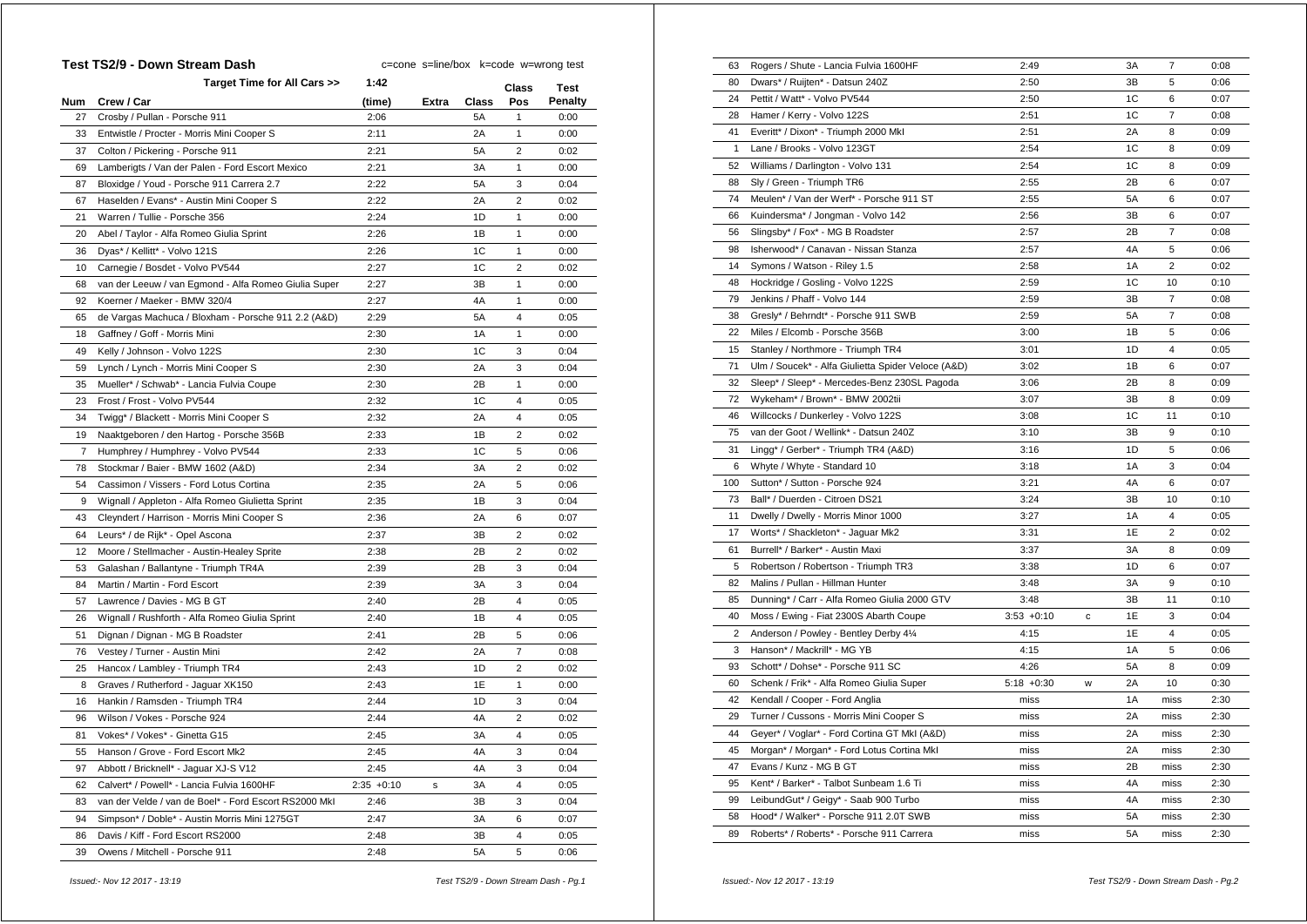|            | Test TS3/1 - Range Rover                              |              | c=cone s=line/box k=code w=wrong test |       |                |                |
|------------|-------------------------------------------------------|--------------|---------------------------------------|-------|----------------|----------------|
|            | Target Time for All Cars >>                           | 1:24         |                                       |       | Class          | <b>Test</b>    |
| <b>Num</b> | Crew / Car                                            | (time)       | <b>Extra</b>                          | Class | Pos            | <b>Penalty</b> |
| 84         | Martin / Martin - Ford Escort                         | 1:52         |                                       | ЗA    | 1              | 0:00           |
| 75         | van der Goot / Wellink* - Datsun 240Z                 | 1:52         |                                       | ЗB    | 1              | 0:00           |
| 87         | Bloxidge / Youd - Porsche 911 Carrera 2.7             | 1:52         |                                       | 5A    | 1              | 0:00           |
| 68         | van der Leeuw / van Egmond - Alfa Romeo Giulia Super  | 1:54         |                                       | ЗB    | 2              | 0:02           |
| 41         | Everitt* / Dixon* - Triumph 2000 Mkl                  | 1:55         |                                       | 2A    | 1              | 0:00           |
| 59         | Lynch / Lynch - Morris Mini Cooper S                  | 1:55         |                                       | 2A    | 1              | 0:00           |
| 88         | Sly / Green - Triumph TR6                             | 1:55         |                                       | 2Β    | 1              | 0:00           |
| 10         | Carnegie / Bosdet - Volvo PV544                       | 1:56         |                                       | 1C    | 1              | 0:00           |
| 36         | Dyas* / Kellitt* - Volvo 121S                         | 1:56         |                                       | 1C    | 1              | 0:00           |
| 37         | Colton / Pickering - Porsche 911                      | 1:57         |                                       | 5A    | 2              | 0:02           |
| 85         | Dunning* / Carr - Alfa Romeo Giulia 2000 GTV          | 1:57         |                                       | 3B    | 3              | 0:04           |
| 92         | Koerner / Maeker - BMW 320/4                          | 1:57         |                                       | 4A    | $\mathbf{1}$   | 0:00           |
| 9          | Wignall / Appleton - Alfa Romeo Giulietta Sprint      | 1:57         |                                       | 1В    | 1              | 0:00           |
| 62         | Calvert* / Powell* - Lancia Fulvia 1600HF             | 1:57         |                                       | ЗA    | 2              | 0:02           |
| 74         | Meulen* / Van der Werf* - Porsche 911 ST              | 1:57         |                                       | 5A    | $\overline{2}$ | 0:02           |
| 1          | Lane / Brooks - Volvo 123GT                           | 1:58         |                                       | 1C    | 3              | 0:04           |
| 7          | Humphrey / Humphrey - Volvo PV544                     | 1:58         |                                       | 1C    | 3              | 0:04           |
| 78         | Stockmar / Baier - BMW 1602 (A&D)                     | 1:58         |                                       | ЗA    | 3              | 0:04           |
| 64         | Leurs* / de Rijk* - Opel Ascona                       | 1:58         |                                       | ЗB    | 4              | 0:05           |
| 33         | Entwistle / Procter - Morris Mini Cooper S            | 1:59         |                                       | 2A    | 3              | 0:04           |
| 26         | Wignall / Rushforth - Alfa Romeo Giulia Sprint        | 1:59         |                                       | 1В    | 2              | 0:02           |
| 53         | Galashan / Ballantyne - Triumph TR4A                  | 1:59         |                                       | 2Β    | 2              | 0:02           |
| 23         | Frost / Frost - Volvo PV544                           | 1:59         |                                       | 1C    | 5              | 0:06           |
| 72         | Wykeham* / Brown* - BMW 2002tii                       | 1:59         |                                       | ЗB    | 5              | 0:06           |
| 39         | Owens / Mitchell - Porsche 911                        | 1:59         |                                       | 5A    | 4              | 0:05           |
| 83         | van der Velde / van de Boel* - Ford Escort RS2000 Mkl | 2:00         |                                       | ЗB    | 6              | 0:07           |
| 86         | Davis / Kiff - Ford Escort RS2000                     | 2:00         |                                       | ЗB    | 6              | 0:07           |
| 51         | Dignan / Dignan - MG B Roadster                       | 2:00         |                                       | 2В    | 3              | 0:04           |
| 21         | Warren / Tullie - Porsche 356                         | 2:00         |                                       | 1D    | 1              | 0:00           |
| 25         | Hancox / Lambley - Triumph TR4                        | 2:00         |                                       | 1D    | 1              | 0:00           |
| 65         | de Vargas Machuca / Bloxham - Porsche 911 2.2 (A&D)   | 2:00         |                                       | 5A    | 5              | 0:06           |
| 67         | Haselden / Evans* - Austin Mini Cooper S              | 2:01         |                                       | 2A    | 4              | 0:05           |
| 35         | Mueller* / Schwab* - Lancia Fulvia Coupe              | 2:01         |                                       | 2В    | 4              | 0:05           |
| 98         | Isherwood* / Canavan - Nissan Stanza                  | 2:01         |                                       | 4A    | 2              | 0:02           |
| 80         | Dwars* / Ruijten* - Datsun 240Z                       | 2:02         |                                       | ЗB    | 8              | 0:09           |
| 95         | Kent* / Barker* - Talbot Sunbeam 1.6 Ti               | 2:02         |                                       | 4A    | 3              | 0:04           |
| 27         | Crosby / Pullan - Porsche 911                         | $1:52 +0:10$ | s                                     | 5A    | 6              | 0:07           |
| 49         | Kelly / Johnson - Volvo 122S                          | 2:03         |                                       | 1C    | 6              | 0:07           |
| 29         | Turner / Cussons - Morris Mini Cooper S               | 2:03         |                                       | 2A    | 5              | 0:06           |
| 69         | Lamberigts / Van der Palen* - Ford Escort Mexico      | 2:03         |                                       | ЗA    | 4              | 0:05           |
| 20         | Abel / Taylor - Alfa Romeo Giulia Sprint              | 2:03         |                                       | 1B    | 3              | 0:04           |
| 22         | Miles / Elcomb - Porsche 356B                         | 2:03         |                                       | 1B    | 3              | 0:04           |
| 19         | Naaktgeboren / den Hartog - Porsche 356B              | 2:04         |                                       | 1В    | 5              | 0:06           |
| 43         | Cleyndert / Harrison - Morris Mini Cooper S           | 2:04         |                                       | 2A    | 6              | 0:07           |
| 12         | Moore / Stellmacher - Austin-Healey Sprite            | 2:04         |                                       | 2B    | 5              | 0:06           |
|            |                                                       |              |                                       |       |                |                |

| 18             | Gaffney / Goff - Morris Mini                      | 2:05          |   | 1A        | $\mathbf{1}$   | 0:00 |
|----------------|---------------------------------------------------|---------------|---|-----------|----------------|------|
| 24             | Pettit / Watt* - Volvo PV544                      | 2:05          |   | 1C        | $\overline{7}$ | 0:08 |
| 52             | Williams / Darlington - Volvo 131                 | 2:06          |   | 1C        | 8              | 0:09 |
| 15             | Stanley / Northmore - Triumph TR4                 | 2:06          |   | 1D        | 3              | 0:04 |
| 16             | Hankin / Ramsden - Triumph TR4                    | 2:06          |   | 1D        | 3              | 0:04 |
| 8              | Graves / Rutherford - Jaguar XK150                | 2:06          |   | 1E        | $\mathbf{1}$   | 0:00 |
| 96             | Wilson / Vokes - Porsche 924                      | 2:06          |   | 4A        | $\overline{4}$ | 0:05 |
| 94             | Simpson* / Doble* - Austin Morris Mini 1275GT     | 2:07          |   | 3A        | 5              | 0:06 |
| 93             | Schott* / Dohse* - Porsche 911 SC                 | $1:58 + 0:10$ | s | 5A        | $\overline{7}$ | 0:08 |
| 47             | Evans / Kunz - MG B GT                            | 2:09          |   | 2B        | 6              | 0:07 |
| 97             | Abbott / Bricknell* - Jaquar XJ-S V12             | 2:09          |   | 4A        | 5              | 0:06 |
| $\overline{2}$ | Anderson / Powley - Bentley Derby 41/4            | 2:09          |   | 1E        | 2              | 0:02 |
| 54             | Cassimon / Vissers - Ford Lotus Cortina           | 2:09          |   | 2A        | $\overline{7}$ | 0:08 |
| 55             | Hanson / Grove - Ford Escort Mk2                  | 2:10          |   | 4A        | 6              | 0:07 |
| 71             | Ulm / Soucek - Alfa Giulietta Spider Veloce (A&D) | 2:10          |   | 1B        | 6              | 0:07 |
| 79             | Jenkins / Phaff - Volvo 144                       | 2:10          |   | 3B        | 9              | 0:10 |
| 76             | Vestey / Turner - Austin Mini                     | 2:11          |   | 2A        | 8              | 0:09 |
| 38             | Gresly* / Behrndt* - Porsche 911 SWB              | 2:11          |   | 5A        | 8              | 0:09 |
| 31             | Lingg* / Gerber* - Triumph TR4 (A&D)              | 2:12          |   | 1D        | 5              | 0:06 |
| 14             | Symons / Watson - Riley 1.5                       | 2:13          |   | 1A        | $\overline{2}$ | 0:02 |
| 34             | Twigg* / Blackett - Morris Mini Cooper S          | 2:13          |   | 2A        | 9              | 0:10 |
| 63             | Rogers / Shute - Lancia Fulvia 1600HF             | 2:13          |   | 3A        | 6              | 0:07 |
| 46             | Willcocks / Dunkerley - Volvo 122S                | 2:13          |   | 1C        | 9              | 0:10 |
| 5              | Robertson / Robertson - Triumph TR3               | 2:13          |   | 1D        | 6              | 0:07 |
| 44             | Geyer* / Voglar* - Ford Cortina GT MkI (A&D)      | 2:13          |   | 2A        | 9              | 0:10 |
| 66             | Kuindersma* / Jongman - Volvo 142                 | 2:13          |   | 3B        | 10             | 0:10 |
| 73             | Ball* / Duerden - Citroen DS21                    | 2:13          |   | 3B        | 10             | 0:10 |
| 81             | Vokes* / Vokes* - Ginetta G15                     | 2:15          |   | 3A        | 7              | 0:08 |
| 58             | Hood* / Walker* - Porsche 911 2.0T SWB            | 2:15          |   | 5A        | 9              | 0:10 |
| 32             | Sleep* / Sleep* - Mercedes-Benz 230SL Pagoda      | 2:16          |   | 2B        | $\overline{7}$ | 0:08 |
| 61             | Burrell* / Barker* - Austin Maxi                  | 2:16          |   | 3A        | 8              | 0:09 |
| 28             | Hamer / Kerry - Volvo 122S                        | 2:17          |   | 1C        | 10             | 0:10 |
| 17             | Worts* / Shackleton* - Jaguar Mk2                 | 2:17          |   | 1E        | 3              | 0:04 |
| 89             | Roberts* / Roberts* - Porsche 911 Carrera         | 2:18          |   | <b>5A</b> | 10             | 0:10 |
| 40             | Moss / Ewing - Fiat 2300S Abarth Coupe            | 2:19          |   | 1E        | 4              | 0:05 |
| 57             | Lawrence / Davies - MG B GT                       | 2:19          |   | 2B        | 8              | 0:09 |
| 100            | Sutton* / Sutton - Porsche 924                    | 2:19          |   | 4A        | $\overline{7}$ | 0:08 |
| 82             | Malins / Pullan - Hillman Hunter                  | $2:11 + 0:10$ | S | ЗA        | 9              | 0:10 |
| 6              | Whyte / Whyte - Standard 10                       | 2:24          |   | 1A        | 3              | 0:04 |
| 60             | Schenk / Frik* - Alfa Romeo Giulia Super          | 2:26          |   | 2A        | 11             | 0:10 |
| 42             | Kendall / Cooper - Ford Anglia                    | $2:17 + 0:10$ | с | 1A        | $\overline{4}$ | 0:05 |
| 45             | Morgan* / Morgan* - Ford Lotus Cortina Mkl        | 2:28          |   | 2A        | 12             | 0:10 |
| 11             | Dwelly / Dwelly - Morris Minor 1000               | 2:35          |   | 1A        | 5              | 0:06 |
| 3              | Hanson* / Mackrill* - MG YB                       | 3:13          |   | 1A        | 6              | 0:07 |
| 56             | Slingsby* / Fox* - MG B Roadster                  | $2:00 + 0:30$ | W | 2B        |                | 0:30 |
|                |                                                   |               |   |           |                |      |

 *Issued:- Nov 12 2017 - 17:01 Test TS3/1 - Range Rover - Pg.1*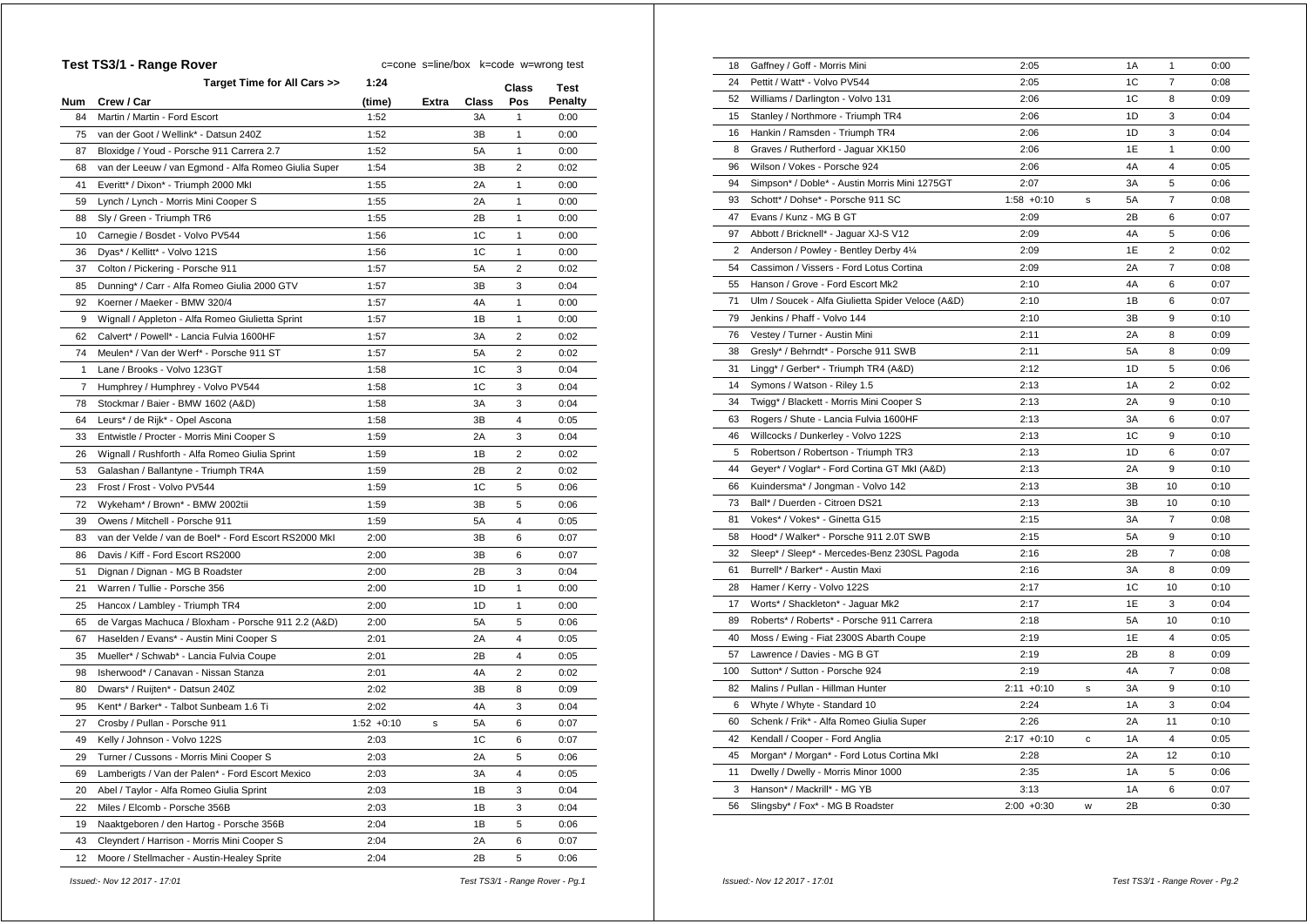|     | <b>Test TS3/2 - Onwards and Upwards</b>              | c=cone s=line/box k=code w=wrong test |       |       |                |         |
|-----|------------------------------------------------------|---------------------------------------|-------|-------|----------------|---------|
|     | Target Time for All Cars >>                          | 2:42                                  |       |       | Class          | Test    |
| Num | Crew / Car                                           | (time)                                | Extra | Class | Pos            | Penalty |
| 75  | van der Goot / Wellink* - Datsun 240Z                | 2:52                                  |       | 3B    | 1              | 0:00    |
| 27  | Crosby / Pullan - Porsche 911                        | 2:52                                  |       | 5A    | $\mathbf{1}$   | 0:00    |
| 87  | Bloxidge / Youd - Porsche 911 Carrera 2.7            | 2:52                                  |       | 5A    | $\mathbf{1}$   | 0:00    |
| 65  | de Vargas Machuca / Bloxham - Porsche 911 2.2 (A&D)  | 3:00                                  |       | 5А    | 3              | 0:04    |
| 68  | van der Leeuw / van Egmond - Alfa Romeo Giulia Super | 3:01                                  |       | 3B    | 2              | 0:02    |
| 74  | Meulen* / Van der Werf* - Porsche 911 ST             | 3:05                                  |       | 5A    | 4              | 0:05    |
| 64  | Leurs* / de Rijk* - Opel Ascona                      | 3:06                                  |       | 3B    | 3              | 0:04    |
| 85  | Dunning* / Carr - Alfa Romeo Giulia 2000 GTV         | 3:07                                  |       | 3B    | 4              | 0:05    |
| 86  | Davis / Kiff - Ford Escort RS2000                    | 3:09                                  |       | 3B    | 5              | 0:06    |
| 22  | Miles / Elcomb - Porsche 356B                        | 3:10                                  |       | 1B    | 1              | 0:00    |
| 59  | Lynch / Lynch - Morris Mini Cooper S                 | 3:10                                  |       | 2A    | $\mathbf{1}$   | 0:00    |
| 80  | Dwars* / Ruijten* - Datsun 240Z                      | 3:10                                  |       | ЗB    | 6              | 0:07    |
| 67  | Haselden / Evans* - Austin Mini Cooper S             | 3:12                                  |       | 2A    | 2              | 0:02    |
| 92  | Koerner / Maeker - BMW 320/4                         | 3:12                                  |       | 4A    | 1              | 0:00    |
| 93  | Schott* / Dohse* - Porsche 911 SC                    | 3:12                                  |       | 5A    | 5              | 0:06    |
| 88  | Sly / Green - Triumph TR6                            | 3:12                                  |       | 2B    | $\mathbf{1}$   | 0:00    |
| 39  | Owens / Mitchell - Porsche 911                       | 3:12                                  |       | 5A    | 5              | 0:06    |
| 10  | Carnegie / Bosdet - Volvo PV544                      | 3:13                                  |       | 1C    | 1              | 0:00    |
| 84  | Martin / Martin - Ford Escort                        | 3:13                                  |       | 3A    | 1              | 0:00    |
| 72  | Wykeham* / Brown* - BMW 2002tii                      | 3:13                                  |       | ЗB    | $\overline{7}$ | 0:08    |
| 97  | Abbott / Bricknell* - Jaguar XJ-S V12                | 3:13                                  |       | 4A    | $\overline{2}$ | 0:02    |
| 9   | Wignall / Appleton - Alfa Romeo Giulietta Sprint     | 3:14                                  |       | 1B    | $\overline{2}$ | 0:02    |
| 69  | Lamberigts / Van der Palen* - Ford Escort Mexico     | 3:14                                  |       | 3A    | $\overline{2}$ | 0:02    |
| 23  | Frost / Frost - Volvo PV544                          | 3:14                                  |       | 1C    | 2              | 0:02    |
| 62  | Calvert* / Powell* - Lancia Fulvia 1600HF            | 3:14                                  |       | 3A    | $\overline{2}$ | 0:02    |
| 43  | Cleyndert / Harrison - Morris Mini Cooper S          | 3:15                                  |       | 2A    | 3              | 0:04    |
| 20  | Abel / Taylor - Alfa Romeo Giulia Sprint             | 3:15                                  |       | 1B    | 3              | 0:04    |
| 1   | Lane / Brooks - Volvo 123GT                          | 3:15                                  |       | 1C    | 3              | 0:04    |
| 7   | Humphrey / Humphrey - Volvo PV544                    | 3:16                                  |       | 1C    | $\overline{4}$ | 0:05    |
| 33  | Entwistle / Procter - Morris Mini Cooper S           | 3:16                                  |       | 2A    | 4              | 0:05    |
| 78  | Stockmar / Baier - BMW 1602 (A&D)                    | 3:17                                  |       | ЗA    | 4              | 0:05    |
| 26  | Wignall / Rushforth - Alfa Romeo Giulia Sprint       | 3:18                                  |       | 1B    | $\overline{4}$ | 0:05    |
| 16  | Hankin / Ramsden - Triumph TR4                       | 3:18                                  |       | 1D    | $\mathbf{1}$   | 0:00    |
| 12  | Moore / Stellmacher - Austin-Healey Sprite           | 3:18                                  |       | 2Β    | 2              | 0:02    |
| 38  | Gresly* / Behrndt* - Porsche 911 SWB                 | 3:18                                  |       | 5A    | 7              | 0:08    |
| 36  | Dyas* / Kellitt* - Volvo 121S                        | 3:18                                  |       | 1C    | 5              | 0:06    |
| 41  | Everitt* / Dixon* - Triumph 2000 Mkl                 | 3:19                                  |       | 2A    | 5              | 0:06    |
| 25  | Hancox / Lambley - Triumph TR4                       | 3:19                                  |       | 1D    | $\overline{2}$ | 0:02    |
| 51  | Dignan / Dignan - MG B Roadster                      | 3:19                                  |       | 2B    | 3              | 0:04    |
| 89  | Roberts* / Roberts* - Porsche 911 Carrera            | 3:20                                  |       | 5A    | 8              | 0:09    |
| 19  | Naaktgeboren / den Hartog - Porsche 356B             | 3:21                                  |       | 1B    | 5              | 0:06    |
| 31  | Lingg* / Gerber* - Triumph TR4 (A&D)                 | 3:21                                  |       | 1D    | 3              | 0:04    |
| 8   | Graves / Rutherford - Jaguar XK150                   | 3:21                                  |       | 1E    | $\mathbf{1}$   | 0:00    |
| 37  | Colton / Pickering - Porsche 911                     | 3:21                                  |       | 5A    | 9              | 0:10    |
| 49  | Kelly / Johnson - Volvo 122S                         | 3:22                                  |       | 1C    | 6              | 0:07    |
|     |                                                      |                                       |       |       |                |         |

| 83             | van der Velde / van de Boel* - Ford Escort RS2000 Mkl | 3:22          |             | 3B | 8              | 0:09 |
|----------------|-------------------------------------------------------|---------------|-------------|----|----------------|------|
| 96             | Wilson / Vokes - Porsche 924                          | 3:22          |             | 4A | 3              | 0:04 |
| 95             | Kent* / Barker* - Talbot Sunbeam 1.6 Ti               | 3:23          |             | 4A | 4              | 0:05 |
| 29             | Turner / Cussons - Morris Mini Cooper S               | 3:24          |             | 2A | 6              | 0:07 |
| 76             | Vestey / Turner - Austin Mini                         | 3:24          |             | 2A | 6              | 0:07 |
| 21             | Warren / Tullie - Porsche 356                         | 3:24          |             | 1D | 4              | 0:05 |
| 24             | Pettit / Watt* - Volvo PV544                          | $3:15 + 0:10$ | $\mathbf c$ | 1C | $\overline{7}$ | 0:08 |
| 5              | Robertson / Robertson - Triumph TR3                   | 3:25          |             | 1D | 5              | 0:06 |
| 35             | Mueller* / Schwab* - Lancia Fulvia Coupe              | 3:25          |             | 2B | 4              | 0:05 |
| 98             | Isherwood* / Canavan - Nissan Stanza                  | 3:25          |             | 4A | 5              | 0:06 |
| 53             | Galashan / Ballantyne - Triumph TR4A                  | 3:26          |             | 2B | 5              | 0:06 |
| 56             | Slingsby* / Fox* - MG B Roadster                      | 3:26          |             | 2B | 5              | 0:06 |
| 57             | Lawrence / Davies - MG B GT                           | 3:27          |             | 2B | $\overline{7}$ | 0:08 |
| 94             | Simpson* / Doble* - Austin Morris Mini 1275GT         | 3:27          |             | 3A | 5              | 0:06 |
| 34             | Twigg* / Blackett - Morris Mini Cooper S              | 3:28          |             | 2A | 8              | 0:09 |
| 18             | Gaffney / Goff - Morris Mini                          | 3:29          |             | 1A | 1              | 0:00 |
| 54             | Cassimon / Vissers - Ford Lotus Cortina               | 3:30          |             | 2A | 9              | 0:10 |
| 81             | Vokes* / Vokes* - Ginetta G15                         | 3:31          |             | 3A | 6              | 0:07 |
| 15             | Stanley / Northmore - Triumph TR4                     | 3:31          |             | 1D | 6              | 0:07 |
| 60             | Schenk / Frik* - Alfa Romeo Giulia Super              | 3:32          |             | 2A | 10             | 0:10 |
| 66             | Kuindersma* / Jongman - Volvo 142                     | 3:32          |             | 3B | 9              | 0:10 |
| 79             | Jenkins / Phaff - Volvo 144                           | 3:33          |             | 3B | 10             | 0:10 |
| 42             | Kendall / Cooper - Ford Anglia                        | 3:35          |             | 1A | 2              | 0:02 |
| 52             | Williams / Darlington - Volvo 131                     | 3:35          |             | 1C | 8              | 0:09 |
| 55             | Hanson / Grove - Ford Escort Mk2                      | 3:37          |             | 4A | 6              | 0:07 |
| 28             | Hamer / Kerry - Volvo 122S                            | 3:38          |             | 1C | 9              | 0:10 |
| 32             | Sleep* / Sleep* - Mercedes-Benz 230SL Pagoda          | 3:40          |             | 2B | 8              | 0:09 |
| 47             | Evans / Kunz - MG B GT                                | 3:40          |             | 2B | 8              | 0:09 |
| 46             | Willcocks / Dunkerley - Volvo 122S                    | 3:40          |             | 1C | 10             | 0:10 |
| 100            | Sutton* / Sutton - Porsche 924                        | 3:41          |             | 4A | $\overline{7}$ | 0:08 |
| 58             | Hood* / Walker* - Porsche 911 2.0T SWB                | 3:41          |             | 5A | 10             | 0:10 |
| 45             | Morgan* / Morgan* - Ford Lotus Cortina Mkl            | 3:42          |             | 2A | 11             | 0:10 |
| 63             | Rogers / Shute - Lancia Fulvia 1600HF                 | 3:44          |             | 3A | $\overline{7}$ | 0:08 |
| 17             | Worts* / Shackleton* - Jaquar Mk2                     | 3:45          |             | 1E | $\overline{2}$ | 0:02 |
| 44             | Geyer* / Voglar* - Ford Cortina GT MkI (A&D)          | 3:46          |             | 2A | 12             | 0:10 |
| 73             | Ball* / Duerden - Citroen DS21                        | 3:46          |             | 3B | 11             | 0:10 |
| 14             | Symons / Watson - Riley 1.5                           | 3:47          |             | 1A | 3              | 0:04 |
| 82             | Malins / Pullan - Hillman Hunter                      | 3:52          |             | 3A | 8              | 0:09 |
| 61             | Burrell* / Barker* - Austin Maxi                      | 3:53          |             | 3A | 9              | 0:10 |
| 40             | Moss / Ewing - Fiat 2300S Abarth Coupe                | 3:55          |             | 1E | 3              | 0:04 |
| 6              | Whyte / Whyte - Standard 10                           | 4:05          |             | 1A | 4              | 0:05 |
| 11             | Dwelly / Dwelly - Morris Minor 1000                   | 4:17          |             | 1A | 5              | 0:06 |
| 71             | Ulm / Soucek - Alfa Giulietta Spider Veloce (A&D)     | 4:44          |             | 1B | 6              | 0:07 |
| 3              | Hanson* / Mackrill* - MG YB                           | 5:11          |             | 1A | 6              | 0:07 |
| $\overline{2}$ | Anderson / Powley - Bentley Derby 41/4                | 6:26          |             | 1E | 4              | 0:05 |

 *Issued:- Nov 12 2017 - 17:01 Test TS3/2 - Onwards and Upwards - Pg.1*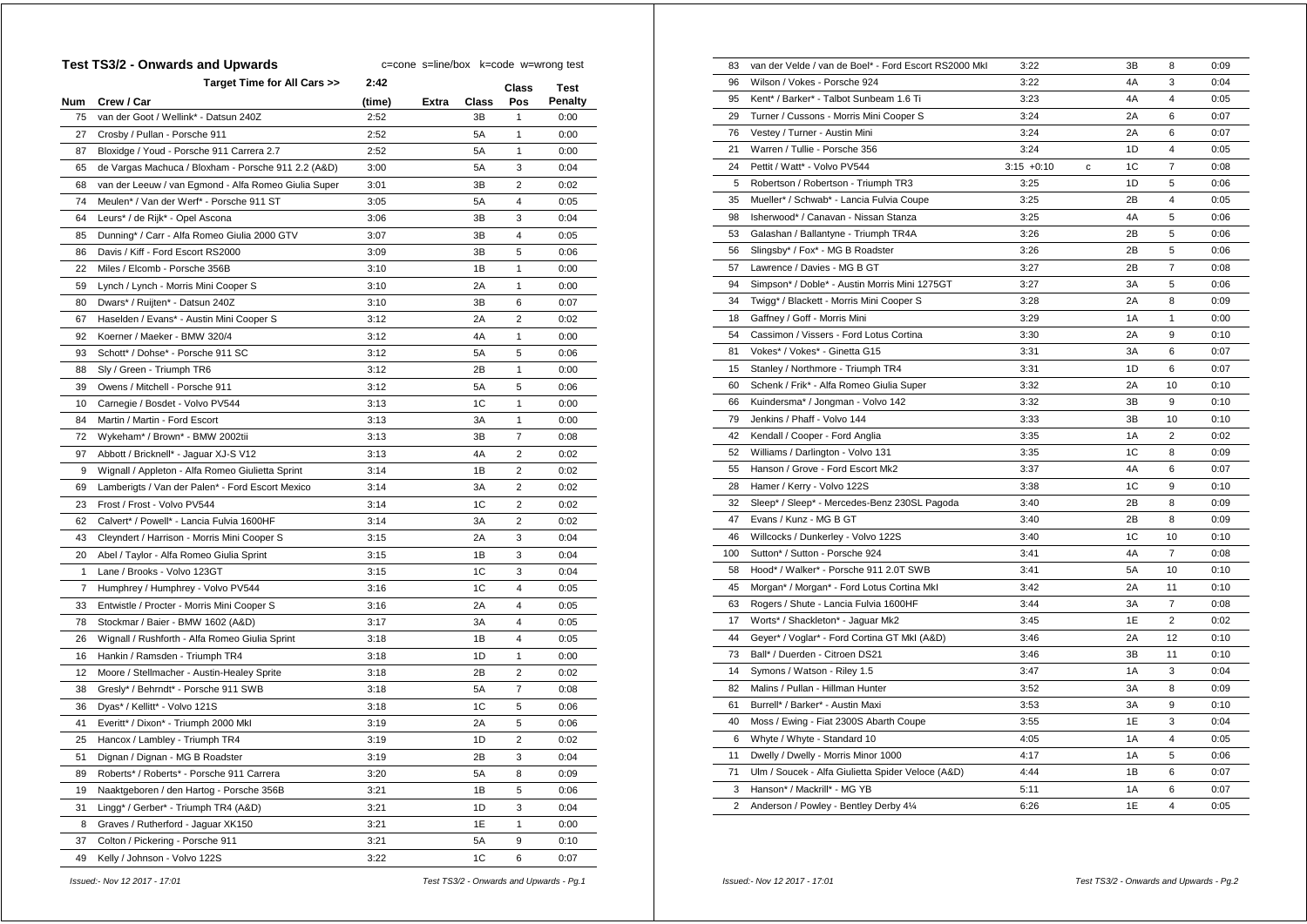|     | <b>Test TS3/3 - Swings and Roundabouts</b>            | c=cone s=line/box k=code w=wrong test |              |       |                |                |
|-----|-------------------------------------------------------|---------------------------------------|--------------|-------|----------------|----------------|
|     | Target Time for All Cars >>                           | 2:24                                  |              |       | <b>Class</b>   | Test           |
| Num | Crew / Car                                            | (time)                                | <b>Extra</b> | Class | Pos            | <b>Penalty</b> |
| 75  | van der Goot / Wellink* - Datsun 240Z                 | 3:26                                  |              | ЗB    | 1              | 0:00           |
| 27  | Crosby / Pullan - Porsche 911                         | 3:33                                  |              | 5A    | 1              | 0:00           |
| 88  | Sly / Green - Triumph TR6                             | 3:39                                  |              | 2B    | 1              | 0:00           |
| 67  | Haselden / Evans* - Austin Mini Cooper S              | 3:40                                  |              | 2A    | 1              | 0:00           |
| 59  | Lynch / Lynch - Morris Mini Cooper S                  | 3:40                                  |              | 2A    | 1              | 0:00           |
| 33  | Entwistle / Procter - Morris Mini Cooper S            | 3:40                                  |              | 2A    | 1              | 0:00           |
| 68  | van der Leeuw / van Egmond - Alfa Romeo Giulia Super  | $3:32 +0:10$                          | с            | ЗB    | 2              | 0:02           |
| 65  | de Vargas Machuca / Bloxham - Porsche 911 2.2 (A&D)   | $3:32 +0:10$                          | с            | 5A    | 2              | 0:02           |
| 10  | Carnegie / Bosdet - Volvo PV544                       | 3:42                                  |              | 1C    | 1              | 0:00           |
| 87  | Bloxidge / Youd - Porsche 911 Carrera 2.7             | $3:32 +0:10$                          | с            | 5A    | 2              | 0:02           |
| 85  | Dunning* / Carr - Alfa Romeo Giulia 2000 GTV          | 3:42                                  |              | ЗB    | $\overline{2}$ | 0:02           |
| 37  | Colton / Pickering - Porsche 911                      | 3:44                                  |              | 5A    | 4              | 0:05           |
| 62  | Calvert* / Powell* - Lancia Fulvia 1600HF             | 3:47                                  |              | 3A    | 1              | 0:00           |
| 69  | Lamberigts / Van der Palen* - Ford Escort Mexico      | 3:48                                  |              | ЗA    | 2              | 0:02           |
| 20  | Abel / Taylor - Alfa Romeo Giulia Sprint              | 3:48                                  |              | 1В    | 1              | 0:00           |
| 84  | Martin / Martin - Ford Escort                         | 3:48                                  |              | 3A    | 2              | 0:02           |
| 64  | Leurs* / de Rijk* - Opel Ascona                       | 3:48                                  |              | ЗB    | 4              | 0:05           |
| 36  | Dyas* / Kellitt* - Volvo 121S                         | 3:50                                  |              | 1C    | 2              | 0:02           |
| 7   | Humphrey / Humphrey - Volvo PV544                     | 3:51                                  |              | 1C    | 3              | 0:04           |
| 80  | Dwars* / Ruijten* - Datsun 240Z                       | 3:51                                  |              | ЗB    | 5              | 0:06           |
| 25  | Hancox / Lambley - Triumph TR4                        | 3:51                                  |              | 1D    | 1              | 0:00           |
| 12  | Moore / Stellmacher - Austin-Healey Sprite            | 3:52                                  |              | 2B    | 2              | 0:02           |
| 92  | Koerner / Maeker - BMW 320/4                          | 3:52                                  |              | 4A    | 1              | 0:00           |
| 29  | Turner / Cussons - Morris Mini Cooper S               | 3:53                                  |              | 2A    | 4              | 0:05           |
| 41  | Everitt* / Dixon* - Triumph 2000 Mkl                  | 3:53                                  |              | 2A    | 4              | 0:05           |
| 23  | Frost / Frost - Volvo PV544                           | 3:54                                  |              | 1C    | 4              | 0:05           |
| 21  | Warren / Tullie - Porsche 356                         | 3:55                                  |              | 1D    | 2              | 0:02           |
| 83  | van der Velde / van de Boel* - Ford Escort RS2000 MkI | 3:55                                  |              | ЗB    | 6              | 0:07           |
| 39  | Owens / Mitchell - Porsche 911                        | 3:55                                  |              | 5A    | 5              | 0:06           |
| 57  | Lawrence / Davies - MG B GT                           | 3:55                                  |              | 2В    | 3              | 0:04           |
| 98  | Isherwood* / Canavan - Nissan Stanza                  | 3:56                                  |              | 4A    | $\overline{2}$ | 0:02           |
| 24  | Pettit / Watt* - Volvo PV544                          | 3:56                                  |              | 1C    | 5              | 0:06           |
| 9   | Wignall / Appleton - Alfa Romeo Giulietta Sprint      | $3:47 +0:10$                          | с            | 1B    | $\overline{2}$ | 0:02           |
| 51  | Dignan / Dignan - MG B Roadster                       | 3:57                                  |              | 2В    | 4              | 0:05           |
| 95  | Kent* / Barker* - Talbot Sunbeam 1.6 Ti               | 3:58                                  |              | 4A    | 3              | 0:04           |
| 93  | Schott* / Dohse* - Porsche 911 SC                     | 3:58                                  |              | 5A    | 6              | 0:07           |
| 86  | Davis / Kiff - Ford Escort RS2000                     | 3:58                                  |              | 3B    | $\overline{7}$ | 0:08           |
| 49  | Kelly / Johnson - Volvo 122S                          | 3:58                                  |              | 1C    | 6              | 0:07           |
| 43  | Cleyndert / Harrison - Morris Mini Cooper S           | 3:58                                  |              | 2A    | 6              | 0:07           |
| 35  | Mueller* / Schwab* - Lancia Fulvia Coupe              | 3:58                                  |              | 2B    | 5              | 0:06           |
| 74  | Meulen* / Van der Werf* - Porsche 911 ST              | 3:58                                  |              | 5A    | 6              | 0:07           |
| 26  | Wignall / Rushforth - Alfa Romeo Giulia Sprint        | 3:59                                  |              | 1B    | 3              | 0:04           |
| 18  | Gaffney / Goff - Morris Mini                          | 3:59                                  |              | 1A    | 1              | 0:00           |
| 31  | Lingg* / Gerber* - Triumph TR4 (A&D)                  | 4:00                                  |              | 1D    | 3              | 0:04           |
| 81  | Vokes* / Vokes* - Ginetta G15                         | 4:00                                  |              | ЗA    | 4              | 0:05           |
|     |                                                       |                                       |              |       |                |                |

| 97  | Abbott / Bricknell* - Jaguar XJ-S V12             | 4:01          |   | 4A | 4              | 0:05 |
|-----|---------------------------------------------------|---------------|---|----|----------------|------|
| 5   | Robertson / Robertson - Triumph TR3               | 4:02          |   | 1D | 4              | 0:05 |
| 94  | Simpson* / Doble* - Austin Morris Mini 1275GT     | 4:02          |   | 3A | 5              | 0:06 |
| 16  | Hankin / Ramsden - Triumph TR4                    | 4:03          |   | 1D | 5              | 0:06 |
| 54  | Cassimon / Vissers - Ford Lotus Cortina           | 4:04          |   | 2A | $\overline{7}$ | 0:08 |
| 8   | Graves / Rutherford - Jaguar XK150                | 4:04          |   | 1E | $\mathbf{1}$   | 0:00 |
| 22  | Miles / Elcomb - Porsche 356B                     | $3:55 + 0:10$ | s | 1B | 4              | 0:05 |
| 56  | Slingsby* / Fox* - MG B Roadster                  | 4:06          |   | 2B | 6              | 0:07 |
| 19  | Naaktgeboren / den Hartog - Porsche 356B          | 4:07          |   | 1B | 5              | 0:06 |
| 53  | Galashan / Ballantyne - Triumph TR4A              | 4:07          |   | 2B | $\overline{7}$ | 0:08 |
| 96  | Wilson / Vokes - Porsche 924                      | 4:07          |   | 4A | 5              | 0:06 |
| 72  | Wykeham* / Brown* - BMW 2002tii                   | 4:08          |   | 3B | 8              | 0:09 |
| 79  | Jenkins / Phaff - Volvo 144                       | 4:09          |   | 3B | 9              | 0:10 |
| 34  | Twigg* / Blackett - Morris Mini Cooper S          | 4:10          |   | 2A | 8              | 0:09 |
| 38  | Gresly* / Behrndt* - Porsche 911 SWB              | $4:00 + 0:10$ | с | 5A | 8              | 0:09 |
| 76  | Vestey / Turner - Austin Mini                     | 4:11          |   | 2A | 9              | 0:10 |
| 52  | Williams / Darlington - Volvo 131                 | 4:13          |   | 1C | $\overline{7}$ | 0:08 |
| 1   | Lane / Brooks - Volvo 123GT                       | $4:05 +0:10$  | C | 1C | 8              | 0:09 |
| 47  | Evans / Kunz - MG B GT                            | 4:16          |   | 2B | 8              | 0:09 |
| 55  | Hanson / Grove - Ford Escort Mk2                  | $4:08 +0:10$  | c | 4A | 6              | 0:07 |
| 82  | Malins / Pullan - Hillman Hunter                  | 4:19          |   | 3A | 6              | 0:07 |
| 14  | Symons / Watson - Riley 1.5                       | 4:20          |   | 1A | $\overline{c}$ | 0:02 |
| 17  | Worts* / Shackleton* - Jaguar Mk2                 | 4:22          |   | 1E | $\overline{c}$ | 0:02 |
| 46  | Willcocks / Dunkerley - Volvo 122S                | 4:22          |   | 1C | 9              | 0:10 |
| 15  | Stanley / Northmore - Triumph TR4                 | 4:23          |   | 1D | 6              | 0:07 |
| 58  | Hood* / Walker* - Porsche 911 2.0T SWB            | 4:25          |   | 5A | 9              | 0:10 |
| 100 | Sutton* / Sutton - Porsche 924                    | 4:26          |   | 4A | $\overline{7}$ | 0:08 |
| 42  | Kendall / Cooper - Ford Anglia                    | 4:27          |   | 1A | 3              | 0:04 |
| 28  | Hamer / Kerry - Volvo 122S                        | 4:27          |   | 1C | 10             | 0:10 |
| 6   | Whyte / Whyte - Standard 10                       | 4:28          |   | 1A | $\overline{4}$ | 0:05 |
| 66  | Kuindersma* / Jongman - Volvo 142                 | 4:29          |   | 3B | 10             | 0:10 |
| 44  | Geyer* / Voglar* - Ford Cortina GT MkI (A&D)      | 4:29          |   | 2A | 10             | 0:10 |
| 63  | Rogers / Shute - Lancia Fulvia 1600HF             | $4:20 +0:10$  | c | 3A | $\overline{7}$ | 0:08 |
| 60  | Schenk / Frik* - Alfa Romeo Giulia Super          | 4:31          |   | 2A | 11             | 0:10 |
| 61  | Burrell* / Barker* - Austin Maxi                  | 4:32          |   | 3A | 8              | 0:09 |
| 71  | Ulm / Soucek - Alfa Giulietta Spider Veloce (A&D) | 4:34          |   | 1B | 6              | 0:07 |
| 89  | Roberts* / Roberts* - Porsche 911 Carrera         | 4:34          |   | 5A | 10             | 0:10 |
| 45  | Morgan* / Morgan* - Ford Lotus Cortina Mkl        | 4:37          |   | 2A | 12             | 0:10 |
| 11  | Dwelly / Dwelly - Morris Minor 1000               | 4:39          |   | 1A | 5              | 0:06 |
| 2   | Anderson / Powley - Bentley Derby 41/4            | $4:30 + 0:10$ | с | 1E | 3              | 0:04 |
| 32  | Sleep* / Sleep* - Mercedes-Benz 230SL Pagoda      | $4:33 + 0:10$ | c | 2Β | 9              | 0:10 |
| 73  | Ball* / Duerden - Citroen DS21                    | 4:58          |   | 3B | 11             | 0:10 |
| 78  | Stockmar / Baier - BMW 1602 (A&D)                 | 5:11          |   | 3A | 9              | 0:10 |
| 40  | Moss / Ewing - Fiat 2300S Abarth Coupe            | 5:32          |   | 1E | 4              | 0:05 |
| 3   | Hanson* / Mackrill* - MG YB                       | miss          |   | 1A | miss           | 2:30 |
|     |                                                   |               |   |    |                |      |

 *Issued:- Nov 12 2017 - 17:01 Test TS3/3 - Swings and Roundabouts - Pg.1*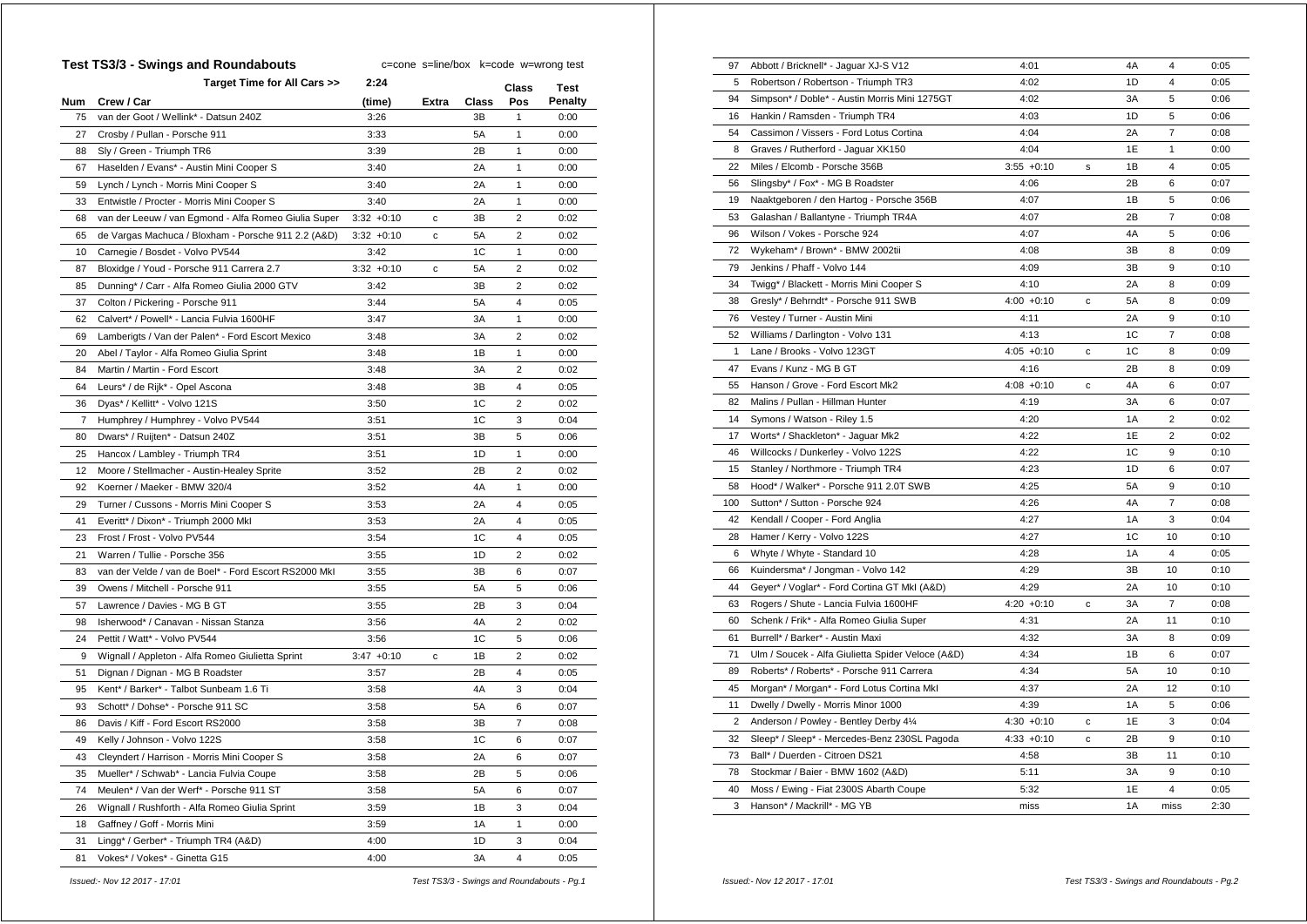|     | Test TS3/4 - Teddy Bears' Picnic                      | c=cone s=line/box k=code w=wrong test |       |       |                |                |  |
|-----|-------------------------------------------------------|---------------------------------------|-------|-------|----------------|----------------|--|
|     | Target Time for All Cars >>                           | 2:00                                  |       |       | Class          | Test           |  |
| Num | Crew / Car                                            | (time)                                | Extra | Class | Pos            | <b>Penalty</b> |  |
| 84  | Martin / Martin - Ford Escort                         | 2:37                                  |       | ЗA    | $\mathbf{1}$   | 0:00           |  |
| 27  | Crosby / Pullan - Porsche 911                         | 2:37                                  |       | 5A    | 1              | 0:00           |  |
| 37  | Colton / Pickering - Porsche 911                      | 2:39                                  |       | 5A    | $\overline{2}$ | 0:02           |  |
| 68  | van der Leeuw / van Egmond - Alfa Romeo Giulia Super  | 2:41                                  |       | ЗB    | 1              | 0:00           |  |
| 65  | de Vargas Machuca / Bloxham - Porsche 911 2.2 (A&D)   | 2:45                                  |       | 5Α    | 3              | 0:04           |  |
| 85  | Dunning* / Carr - Alfa Romeo Giulia 2000 GTV          | 2:46                                  |       | 3B    | 2              | 0:02           |  |
| 33  | Entwistle / Procter - Morris Mini Cooper S            | 2:47                                  |       | 2A    | $\mathbf{1}$   | 0:00           |  |
| 62  | Calvert* / Powell* - Lancia Fulvia 1600HF             | 2:48                                  |       | ЗA    | 2              | 0:02           |  |
| 20  | Abel / Taylor - Alfa Romeo Giulia Sprint              | 2:49                                  |       | 1B    | 1              | 0:00           |  |
| 88  | Sly / Green - Triumph TR6                             | 2:50                                  |       | 2B    | 1              | 0:00           |  |
| 21  | Warren / Tullie - Porsche 356                         | 2:50                                  |       | 1D    | $\mathbf{1}$   | 0:00           |  |
| 67  | Haselden / Evans* - Austin Mini Cooper S              | 2:50                                  |       | 2A    | 2              | 0:02           |  |
| 29  | Turner / Cussons - Morris Mini Cooper S               | 2:50                                  |       | 2A    | 2              | 0:02           |  |
| 38  | Gresly* / Behrndt* - Porsche 911 SWB                  | 2:50                                  |       | 5Α    | 4              | 0:05           |  |
| 74  | Meulen* / Van der Werf* - Porsche 911 ST              | 2:50                                  |       | 5Α    | 4              | 0:05           |  |
| 87  | Bloxidge / Youd - Porsche 911 Carrera 2.7             | 2:51                                  |       | 5A    | 6              | 0:07           |  |
| 22  | Miles / Elcomb - Porsche 356B                         | 2:51                                  |       | 1Β    | 2              | 0:02           |  |
| 25  | Hancox / Lambley - Triumph TR4                        | 2:51                                  |       | 1D    | 2              | 0:02           |  |
| 41  | Everitt* / Dixon* - Triumph 2000 Mkl                  | 2:51                                  |       | 2A    | 4              | 0:05           |  |
| 9   | Wignall / Appleton - Alfa Romeo Giulietta Sprint      | 2:52                                  |       | 1B    | 3              | 0:04           |  |
| 98  | Isherwood* / Canavan - Nissan Stanza                  | 2:52                                  |       | 4A    | 1              | 0:00           |  |
| 7   | Humphrey / Humphrey - Volvo PV544                     | 2:52                                  |       | 1C    | 1              | 0:00           |  |
| 49  | Kelly / Johnson - Volvo 122S                          | 2:52                                  |       | 1C    | 1              | 0:00           |  |
| 43  | Cleyndert / Harrison - Morris Mini Cooper S           | 2:52                                  |       | 2A    | 5              | 0:06           |  |
| 83  | van der Velde / van de Boel* - Ford Escort RS2000 Mkl | 2:52                                  |       | 3B    | 3              | 0:04           |  |
| 1   | Lane / Brooks - Volvo 123GT                           | 2:53                                  |       | 1C    | 3              | 0:04           |  |
| 18  | Gaffney / Goff - Morris Mini                          | 2:53                                  |       | 1A    | 1              | 0:00           |  |
| 64  | Leurs* / de Rijk* - Opel Ascona                       | 2:53                                  |       | 3B    | 4              | 0:05           |  |
| 72  | Wykeham* / Brown* - BMW 2002tii                       | 2:54                                  |       | 3B    | 5              | 0:06           |  |
| 86  | Davis / Kiff - Ford Escort RS2000                     | 2:55                                  |       | ЗB    | 6              | 0:07           |  |
| 39  | Owens / Mitchell - Porsche 911                        | 2:55                                  |       | 5A    | 7              | 0:08           |  |
| 36  | Dyas* / Kellitt* - Volvo 121S                         | 2:56                                  |       | 1C    | 4              | 0:05           |  |
| 59  | Lynch / Lynch - Morris Mini Cooper S                  | 2:56                                  |       | 2Α    | 6              | 0:07           |  |
| 81  | Vokes* / Vokes* - Ginetta G15                         | 2:57                                  |       | ЗA    | 3              | 0:04           |  |
| 10  | Carnegie / Bosdet - Volvo PV544                       | $2:48 + 0:10$                         | с     | 1C    | 5              | 0:06           |  |
| 12  | Moore / Stellmacher - Austin-Healey Sprite            | 2:58                                  |       | 2B    | 2              | 0:02           |  |
| 57  | Lawrence / Davies - MG B GT                           | 2:58                                  |       | 2B    | 2              | 0:02           |  |
| 69  | Lamberigts / Van der Palen* - Ford Escort Mexico      | 2:58                                  |       | ЗA    | 4              | 0:05           |  |
| 95  | Kent* / Barker* - Talbot Sunbeam 1.6 Ti               | 2:59                                  |       | 4A    | 2              | 0:02           |  |
| 96  | Wilson / Vokes - Porsche 924                          | 2:59                                  |       | 4A    | $\overline{2}$ | 0:02           |  |
| 89  | Roberts* / Roberts* - Porsche 911 Carrera             | 2:59                                  |       | 5А    | 8              | 0:09           |  |
| 19  | Naaktgeboren / den Hartog - Porsche 356B              | 2:59                                  |       | 1B    | 4              | 0:05           |  |
| 23  | Frost / Frost - Volvo PV544                           | 2:59                                  |       | 1C    | 6              | 0:07           |  |
| 8   | Graves / Rutherford - Jaguar XK150                    | 3:00                                  |       | 1E    | 1              | 0:00           |  |
| 92  | Koerner / Maeker - BMW 320/4                          | 3:00                                  |       | 4A    | 4              | 0:05           |  |
|     |                                                       |                                       |       |       |                |                |  |

| 93             | Schott* / Dohse* - Porsche 911 SC                 | 3:00          |   | <b>5A</b> | 9              | 0:10 |
|----------------|---------------------------------------------------|---------------|---|-----------|----------------|------|
| 80             | Dwars* / Ruijten* - Datsun 240Z                   | $2:51 + 0:10$ | C | 3B        | 7              | 0:08 |
| 54             | Cassimon / Vissers - Ford Lotus Cortina           | 3:01          |   | 2A        | $\overline{7}$ | 0:08 |
| 16             | Hankin / Ramsden - Triumph TR4                    | 3:02          |   | 1D        | 3              | 0:04 |
| 35             | Mueller* / Schwab* - Lancia Fulvia Coupe          | 3:02          |   | 2B        | 4              | 0:05 |
| 76             | Vestey / Turner - Austin Mini                     | 3:02          |   | 2A        | 8              | 0:09 |
| 56             | Slingsby* / Fox* - MG B Roadster                  | 3:02          |   | 2B        | 4              | 0:05 |
| 78             | Stockmar / Baier - BMW 1602 (A&D)                 | 3:02          |   | 3A        | 5              | 0:06 |
| 26             | Wignall / Rushforth - Alfa Romeo Giulia Sprint    | 3:03          |   | 1B        | 5              | 0:06 |
| 51             | Dignan / Dignan - MG B Roadster                   | 3:04          |   | 2B        | 6              | 0:07 |
| 53             | Galashan / Ballantyne - Triumph TR4A              | 3:05          |   | 2B        | $\overline{7}$ | 0:08 |
| 31             | Lingg* / Gerber* - Triumph TR4 (A&D)              | 3:05          |   | 1D        | 4              | 0:05 |
| 34             | Twigg* / Blackett - Morris Mini Cooper S          | 3:06          |   | 2A        | 9              | 0:10 |
| 47             | Evans / Kunz - MG B GT                            | 3:06          |   | 2B        | 8              | 0:09 |
| 24             | Pettit / Watt* - Volvo PV544                      | 3:07          |   | 1C        | $\overline{7}$ | 0:08 |
| 94             | Simpson* / Doble* - Austin Morris Mini 1275GT     | 3:07          |   | 3A        | 6              | 0:07 |
| 79             | Jenkins / Phaff - Volvo 144                       | 3:08          |   | 3B        | 8              | 0:09 |
| 97             | Abbott / Bricknell* - Jaguar XJ-S V12             | 3:08          |   | 4A        | 5              | 0:06 |
| 42             | Kendall / Cooper - Ford Anglia                    | 3:10          |   | 1A        | $\overline{c}$ | 0:02 |
| 66             | Kuindersma* / Jongman - Volvo 142                 | 3:12          |   | 3B        | 9              | 0:10 |
| 55             | Hanson / Grove - Ford Escort Mk2                  | 3:12          |   | 4A        | 6              | 0:07 |
| 52             | Williams / Darlington - Volvo 131                 | 3:13          |   | 1C        | 8              | 0:09 |
| 32             | Sleep* / Sleep* - Mercedes-Benz 230SL Pagoda      | 3:13          |   | 2B        | 9              | 0:10 |
| 100            | Sutton* / Sutton - Porsche 924                    | 3:13          |   | 4A        | $\overline{7}$ | 0:08 |
| 71             | Ulm / Soucek - Alfa Giulietta Spider Veloce (A&D) | 3:14          |   | 1B        | 6              | 0:07 |
| 15             | Stanley / Northmore - Triumph TR4                 | 3:15          |   | 1D        | 5              | 0:06 |
| 44             | Geyer* / Voglar* - Ford Cortina GT MkI (A&D)      | 3:15          |   | 2A        | 10             | 0:10 |
| $\overline{2}$ | Anderson / Powley - Bentley Derby 41/4            | 3:16          |   | 1E        | $\overline{2}$ | 0:02 |
| 5              | Robertson / Robertson - Triumph TR3               | 3:17          |   | 1D        | 6              | 0:07 |
| 17             | Worts* / Shackleton* - Jaquar Mk2                 | 3:17          |   | 1E        | 3              | 0:04 |
| 6              | Whyte / Whyte - Standard 10                       | 3:19          |   | 1A        | 3              | 0:04 |
| 14             | Symons / Watson - Riley 1.5                       | 3:19          |   | 1A        | 3              | 0:04 |
| 61             | Burrell* / Barker* - Austin Maxi                  | 3:20          |   | 3A        | $\overline{7}$ | 0:08 |
| 58             | Hood* / Walker* - Porsche 911 2.0T SWB            | 3:20          |   | 5A        | 10             | 0:10 |
| 82             | Malins / Pullan - Hillman Hunter                  | 3:21          |   | 3A        | 8              | 0:09 |
| 40             | Moss / Ewing - Fiat 2300S Abarth Coupe            | 3:21          |   | 1E        | 4              | 0:05 |
| 73             | Ball* / Duerden - Citroen DS21                    | 3:21          |   | 3B        | 10             | 0:10 |
| 46             | Willcocks / Dunkerley - Volvo 122S                | 3:22          |   | 1C        | 9              | 0:10 |
| 28             | Hamer / Kerry - Volvo 122S                        | 3:23          |   | 1C        | 10             | 0:10 |
| 45             | Morgan* / Morgan* - Ford Lotus Cortina Mkl        | 3:23          |   | 2A        | 11             | 0:10 |
| 60             | Schenk / Frik* - Alfa Romeo Giulia Super          | 3:28          |   | 2A        | 12             | 0:10 |
| 11             | Dwelly / Dwelly - Morris Minor 1000               | 3:37          |   | 1A        | 5              | 0:06 |
| 63             | Rogers / Shute - Lancia Fulvia 1600HF             | 3:39          |   | ЗA        | 9              | 0:10 |
| 75             | van der Goot / Wellink* - Datsun 240Z             | $3:02 +0:30$  | w | 3B        | 1              | 0:30 |
| 3              | Hanson* / Mackrill* - MG YB                       | miss          |   | 1A        | miss           | 2:30 |
|                |                                                   |               |   |           |                |      |

 *Issued:- Nov 12 2017 - 17:01 Test TS3/4 - Teddy Bears' Picnic - Pg.1*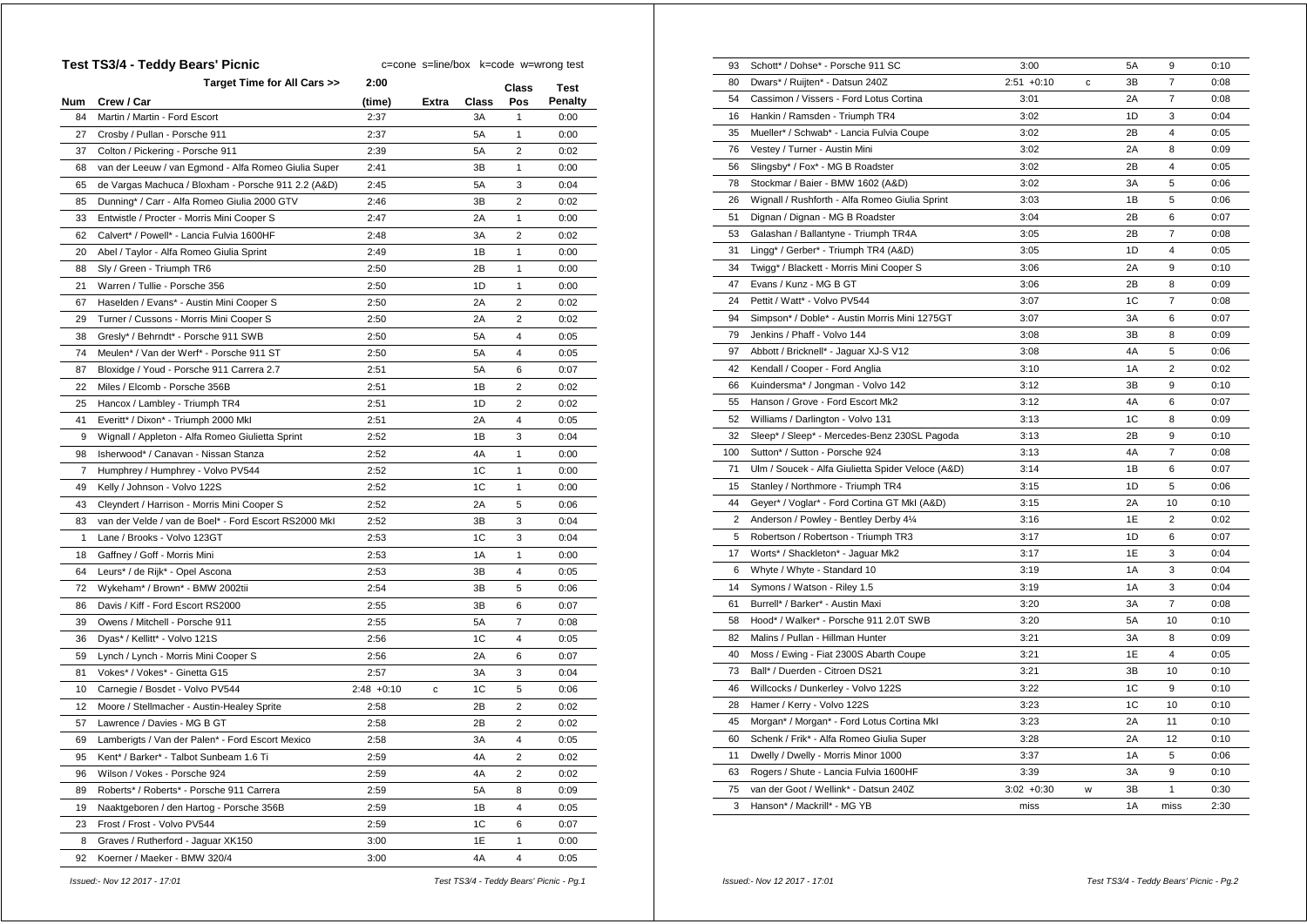|     | Test TS3/5 - Run, Run, Runway                     | c=cone s=line/box k=code w=wrong test |       |       |                |                |  |
|-----|---------------------------------------------------|---------------------------------------|-------|-------|----------------|----------------|--|
|     | Target Time for All Cars >>                       | 0:24                                  |       |       | Class          | Test           |  |
| Num | Crew / Car                                        | (time)                                | Extra | Class | Pos            | <b>Penalty</b> |  |
| 67  | Haselden / Evans* - Austin Mini Cooper S          | 0:41                                  |       | 2Α    | $\mathbf{1}$   | 0:00           |  |
| 75  | van der Goot / Wellink* - Datsun 240Z             | 0:41                                  |       | 3B    | 1              | 0:00           |  |
| 87  | Bloxidge / Youd - Porsche 911 Carrera 2.7         | 0:41                                  |       | 5A    | 1              | 0:00           |  |
| 59  | Lynch / Lynch - Morris Mini Cooper S              | 0:41                                  |       | 2A    | 1              | 0:00           |  |
| 27  | Crosby / Pullan - Porsche 911                     | 0:42                                  |       | 5Α    | 2              | 0:02           |  |
| 33  | Entwistle / Procter - Morris Mini Cooper S        | 0:43                                  |       | 2A    | 3              | 0:04           |  |
| 37  | Colton / Pickering - Porsche 911                  | 0:43                                  |       | 5A    | 3              | 0:04           |  |
| 18  | Gaffney / Goff - Morris Mini                      | 0:44                                  |       | 1A    | 1              | 0:00           |  |
| 81  | Vokes* / Vokes* - Ginetta G15                     | 0:44                                  |       | ЗA    | 1              | 0:00           |  |
| 64  | Leurs* / de Rijk* - Opel Ascona                   | 0:44                                  |       | 3B    | 2              | 0:02           |  |
| 92  | Koerner / Maeker - BMW 320/4                      | 0:44                                  |       | 4A    | 1              | 0:00           |  |
| 19  | Naaktgeboren / den Hartog - Porsche 356B          | 0:45                                  |       | 1B    | 1              | 0:00           |  |
| 76  | Vestey / Turner - Austin Mini                     | 0:45                                  |       | 2Α    | 4              | 0:05           |  |
| 12  | Moore / Stellmacher - Austin-Healey Sprite        | 0:45                                  |       | 2B    | 1              | 0:00           |  |
| 58  | Hood* / Walker* - Porsche 911 2.0T SWB            | 0:45                                  |       | 5Α    | 4              | 0:05           |  |
| 98  | Isherwood* / Canavan - Nissan Stanza              | 0:45                                  |       | 4A    | 2              | 0:02           |  |
| 49  | Kelly / Johnson - Volvo 122S                      | 0:46                                  |       | 1C    | 1              | 0:00           |  |
| 34  | Twigg* / Blackett - Morris Mini Cooper S          | 0:46                                  |       | 2Α    | 5              | 0:06           |  |
| 16  | Hankin / Ramsden - Triumph TR4                    | 0:46                                  |       | 1D    | 1              | 0:00           |  |
| 94  | Simpson* / Doble* - Austin Morris Mini 1275GT     | 0:46                                  |       | ЗA    | 2              | 0:02           |  |
| 80  | Dwars* / Ruijten* - Datsun 240Z                   | 0:47                                  |       | ЗВ    | 3              | 0:04           |  |
| 31  | Lingg* / Gerber* - Triumph TR4 (A&D)              | 0:47                                  |       | 1D    | $\overline{2}$ | 0:02           |  |
| 74  | Meulen* / Van der Werf* - Porsche 911 ST          | 0:47                                  |       | 5Α    | 5              | 0:06           |  |
| 8   | Graves / Rutherford - Jaguar XK150                | 0:48                                  |       | 1E    | $\mathbf{1}$   | 0:00           |  |
| 23  | Frost / Frost - Volvo PV544                       | 0:48                                  |       | 1C    | 2              | 0:02           |  |
| 86  | Davis / Kiff - Ford Escort RS2000                 | 0:48                                  |       | 3B    | 4              | 0:05           |  |
| 71  | Ulm / Soucek - Alfa Giulietta Spider Veloce (A&D) | 0:48                                  |       | 1B    | 2              | 0:02           |  |
| 36  | Dyas* / Kellitt* - Volvo 121S                     | 0:48                                  |       | 1C    | 2              | 0:02           |  |
| 46  | Willcocks / Dunkerley - Volvo 122S                | 0:48                                  |       | 1C    | $\overline{2}$ | 0:02           |  |
| 29  | Turner / Cussons - Morris Mini Cooper S           | 0:48                                  |       | 2A    | 6              | 0:07           |  |
| 43  | Cleyndert / Harrison - Morris Mini Cooper S       | 0:48                                  |       | 2Α    | 6              | 0:07           |  |
| 44  | Geyer* / Voglar* - Ford Cortina GT MkI (A&D)      | 0:48                                  |       | 2A    | 6              | 0:07           |  |
| 54  | Cassimon / Vissers - Ford Lotus Cortina           | 0:48                                  |       | 2Α    | 6              | 0:07           |  |
| 39  | Owens / Mitchell - Porsche 911                    | 0:48                                  |       | 5A    | 6              | 0:07           |  |
| 14  | Symons / Watson - Riley 1.5                       | 0:49                                  |       | 1A    | 2              | 0:02           |  |
| 15  | Stanley / Northmore - Triumph TR4                 | 0:49                                  |       | 1D    | 3              | 0:04           |  |
| 21  | Warren / Tullie - Porsche 356                     | 0:49                                  |       | 1D    | 3              | 0:04           |  |
| 26  | Wignall / Rushforth - Alfa Romeo Giulia Sprint    | 0:49                                  |       | 1B    | 3              | 0:04           |  |
| 56  | Slingsby* / Fox* - MG B Roadster                  | 0:49                                  |       | 2B    | 2              | 0:02           |  |
| 38  | Gresly* / Behrndt* - Porsche 911 SWB              | $0:39 + 0:10$                         | с     | 5Α    | 7              | 0:08           |  |
| 24  | Pettit / Watt* - Volvo PV544                      | 0:50                                  |       | 1C    | 5              | 0:06           |  |
| 85  | Dunning* / Carr - Alfa Romeo Giulia 2000 GTV      | 0:50                                  |       | 3B    | 5              | 0:06           |  |
| 9   | Wignall / Appleton - Alfa Romeo Giulietta Sprint  | 0:50                                  |       | 1В    | 4              | 0:05           |  |
| 62  | Calvert* / Powell* - Lancia Fulvia 1600HF         | 0:50                                  |       | ЗA    | 3              | 0:04           |  |
| 84  | Martin / Martin - Ford Escort                     | 0:51                                  |       | 3A    | 4              | 0:05           |  |
|     |                                                   |                                       |       |       |                |                |  |

| 42             | Kendall / Cooper - Ford Anglia                        | 0:51          |           | 1A        | 3              | 0:04 |
|----------------|-------------------------------------------------------|---------------|-----------|-----------|----------------|------|
| 22             | Miles / Elcomb - Porsche 356B                         | 0:51          |           | 1B        | 5              | 0:06 |
| 52             | Williams / Darlington - Volvo 131                     | 0:51          |           | 1C        | 6              | 0:07 |
| 51             | Dignan / Dignan - MG B Roadster                       | 0:51          |           | 2B        | 3              | 0:04 |
| 6              | Whyte / Whyte - Standard 10                           | 0:52          |           | 1A        | $\overline{4}$ | 0:05 |
| 68             | van der Leeuw / van Egmond - Alfa Romeo Giulia Super  | $0:42 +0:10$  | c         | 3B        | 6              | 0:07 |
| 100            | Sutton* / Sutton - Porsche 924                        | 0:52          |           | 4A        | 3              | 0:04 |
| 93             | Schott* / Dohse* - Porsche 911 SC                     | 0:52          |           | <b>5A</b> | 8              | 0:09 |
| 20             | Abel / Taylor - Alfa Romeo Giulia Sprint              | $0:43 +0:10$  | с         | 1B        | 6              | 0:07 |
| 35             | Mueller* / Schwab* - Lancia Fulvia Coupe              | 0:53          |           | 2B        | $\overline{4}$ | 0:05 |
| 78             | Stockmar / Baier - BMW 1602 (A&D)                     | $0:44 + 0:10$ | с         | 3A        | 5              | 0:06 |
| 41             | Everitt* / Dixon* - Triumph 2000 Mkl                  | $0:45 +0:10$  | c         | 2A        | 10             | 0:10 |
| 69             | Lamberigts / Van der Palen* - Ford Escort Mexico      | $0:45 + 0:10$ | с         | ЗA        | 6              | 0:07 |
| 72             | Wykeham* / Brown* - BMW 2002tii                       | 0:55          |           | 3B        | $\overline{7}$ | 0:08 |
| 1              | Lane / Brooks - Volvo 123GT                           | 0:55          |           | 1C        | $\overline{7}$ | 0:08 |
| 57             | Lawrence / Davies - MG B GT                           | $0:46 + 0:10$ | с         | 2B        | 5              | 0:06 |
| 79             | Jenkins / Phaff - Volvo 144                           | 0:56          |           | 3B        | 8              | 0:09 |
| 32             | Sleep* / Sleep* - Mercedes-Benz 230SL Pagoda          | 0:56          |           | 2B        | 5              | 0:06 |
| 65             | de Vargas Machuca / Bloxham - Porsche 911 2.2 (A&D)   | $0:46 + 0:10$ | c         | <b>5A</b> | 9              | 0:10 |
| 10             | Carnegie / Bosdet - Volvo PV544                       | $0:47 +0:10$  | c         | 1C        | 8              | 0:09 |
| 88             | Sly / Green - Triumph TR6                             | $0:47 +0:10$  | c         | 2B        | $\overline{7}$ | 0:08 |
| 28             | Hamer / Kerry - Volvo 122S                            | 0:57          |           | 1C        | 8              | 0:09 |
| 83             | van der Velde / van de Boel* - Ford Escort RS2000 Mkl | $0:47 +0:10$  | c         | 3B        | 9              | 0:10 |
| 97             | Abbott / Bricknell* - Jaguar XJ-S V12                 | 0:57          |           | 4A        | $\overline{4}$ | 0:05 |
| 47             | Evans / Kunz - MG B GT                                | 0:58          |           | 2B        | 8              | 0:09 |
| 82             | Malins / Pullan - Hillman Hunter                      | 0:58          |           | 3A        | $\overline{7}$ | 0:08 |
| 60             | Schenk / Frik* - Alfa Romeo Giulia Super              | 1:00          |           | 2A        | 11             | 0:10 |
| 89             | Roberts* / Roberts* - Porsche 911 Carrera             | $0:50 + 0:10$ | с         | <b>5A</b> | 10             | 0:10 |
| 53             | Galashan / Ballantyne - Triumph TR4A                  | $0:51 + 0:10$ | c         | 2B        | 9              | 0:10 |
| $\overline{7}$ | Humphrey / Humphrey - Volvo PV544                     | $0:53 +0:10$  | c         | 1C        | 10             | 0:10 |
| 61             | Burrell* / Barker* - Austin Maxi                      | 1:03          |           | 3A        | 8              | 0:09 |
| 63             | Rogers / Shute - Lancia Fulvia 1600HF                 | 1:03          |           | 3A        | 8              | 0:09 |
| 55             | Hanson / Grove - Ford Escort Mk2                      | $0:53 + 0:10$ | с         | 4A        | 5              | 0:06 |
| 5              | Robertson / Robertson - Triumph TR3                   | 1:05          |           | 1D        | 5              | 0:06 |
| 73             | Ball* / Duerden - Citroen DS21                        | $0:56 + 0:10$ | с         | 3B        | 10             | 0:10 |
| 11             | Dwelly / Dwelly - Morris Minor 1000                   | 1:07          |           | 1A        | 5              | 0:06 |
| 66             | Kuindersma* / Jongman - Volvo 142                     | $0:59 + 0:10$ | c         | 3B        | 11             | 0:10 |
| 96             | Wilson / Vokes - Porsche 924                          | 1:10          |           | 4A        | 6              | 0:07 |
| 3              | Hanson* / Mackrill* - MG YB                           | 1:13          |           | 1A        | 6              | 0:07 |
| 40             | Moss / Ewing - Fiat 2300S Abarth Coupe                | 1:17          |           | 1E        | $\overline{2}$ | 0:02 |
| 17             | Worts* / Shackleton* - Jaguar Mk2                     | $1:15 + 0:10$ | c         | 1E        | 3              | 0:04 |
| 2              | Anderson / Powley - Bentley Derby 41/4                | $1:46 + 0:10$ | с         | 1E        | 4              | 0:05 |
| 95             | Kent* / Barker* - Talbot Sunbeam 1.6 Ti               | $1:04 +0:30$  | W         | 4A        | 2              | 0:30 |
| 45             | Morgan* / Morgan* - Ford Lotus Cortina Mkl            | $0:48 + 0:40$ | <b>CW</b> | 2A        | 11             | 0:30 |
| 25             | Hancox / Lambley - Triumph TR4                        | miss          |           | 1D        | miss           | 2:30 |
|                |                                                       |               |           |           |                |      |

 *Issued:- Nov 12 2017 - 17:01 Test TS3/5 - Run, Run, Runway - Pg.1*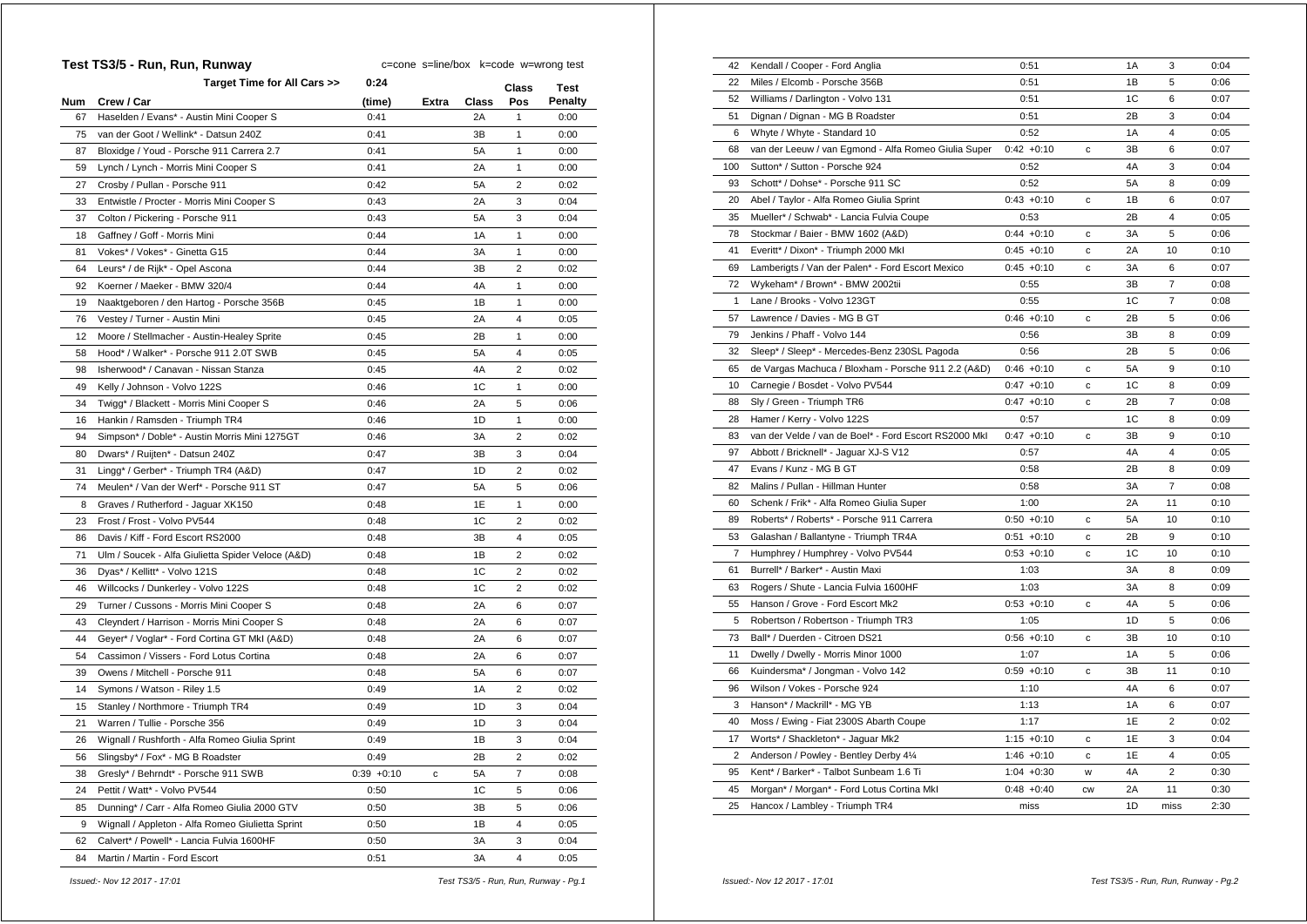|     | Test TS3/6 - A la Kart                                | c=cone s=line/box k=code w=wrong test |       |       |                |                |  |
|-----|-------------------------------------------------------|---------------------------------------|-------|-------|----------------|----------------|--|
|     | Target Time for All Cars >>                           | 1:24                                  |       |       | Class          | Test           |  |
| Num | Crew / Car                                            | (time)                                | Extra | Class | Pos            | <b>Penalty</b> |  |
| 27  | Crosby / Pullan - Porsche 911                         | 2:08                                  |       | 5А    | 1              | 0:00           |  |
| 87  | Bloxidge / Youd - Porsche 911 Carrera 2.7             | 2:10                                  |       | 5A    | 2              | 0:02           |  |
| 38  | Gresly* / Behrndt* - Porsche 911 SWB                  | 2:14                                  |       | 5A    | 3              | 0:04           |  |
| 65  | de Vargas Machuca / Bloxham - Porsche 911 2.2 (A&D)   | 2:14                                  |       | 5A    | 3              | 0:04           |  |
| 59  | Lynch / Lynch - Morris Mini Cooper S                  | 2:18                                  |       | 2A    | 1              | 0:00           |  |
| 84  | Martin / Martin - Ford Escort                         | 2:18                                  |       | 3A    | 1              | 0:00           |  |
| 37  | Colton / Pickering - Porsche 911                      | 2:18                                  |       | 5A    | 5              | 0:06           |  |
| 92  | Koerner / Maeker - BMW 320/4                          | 2:19                                  |       | 4A    | 1              | 0:00           |  |
| 93  | Schott* / Dohse* - Porsche 911 SC                     | 2:19                                  |       | 5A    | 6              | 0:07           |  |
| 19  | Naaktgeboren / den Hartog - Porsche 356B              | 2:19                                  |       | 1В    | 1              | 0:00           |  |
| 9   | Wignall / Appleton - Alfa Romeo Giulietta Sprint      | 2:20                                  |       | 1B    | $\overline{2}$ | 0:02           |  |
| 69  | Lamberigts / Van der Palen* - Ford Escort Mexico      | 2:20                                  |       | ЗA    | 2              | 0:02           |  |
| 64  | Leurs* / de Rijk* - Opel Ascona                       | 2:20                                  |       | ЗB    | 1              | 0:00           |  |
| 98  | Isherwood* / Canavan - Nissan Stanza                  | 2:20                                  |       | 4Α    | 2              | 0:02           |  |
| 33  | Entwistle / Procter - Morris Mini Cooper S            | 2:20                                  |       | 2A    | 2              | 0:02           |  |
| 43  | Cleyndert / Harrison - Morris Mini Cooper S           | 2:20                                  |       | 2A    | $\overline{2}$ | 0:02           |  |
| 67  | Haselden / Evans* - Austin Mini Cooper S              | 2:20                                  |       | 2A    | $\overline{2}$ | 0:02           |  |
| 78  | Stockmar / Baier - BMW 1602 (A&D)                     | 2:22                                  |       | ЗA    | 3              | 0:04           |  |
| 81  | Vokes* / Vokes* - Ginetta G15                         | 2:23                                  |       | 3A    | 4              | 0:05           |  |
| 31  | Lingg* / Gerber* - Triumph TR4 (A&D)                  | 2:23                                  |       | 1D    | 1              | 0:00           |  |
| 68  | van der Leeuw / van Egmond - Alfa Romeo Giulia Super  | $2:13 + 0:10$                         | с     | 3B    | 2              | 0:02           |  |
| 72  | Wykeham* / Brown* - BMW 2002tii                       | 2:23                                  |       | 3B    | 2              | 0:02           |  |
| 83  | van der Velde / van de Boel* - Ford Escort RS2000 MkI | 2:23                                  |       | 3B    | $\overline{2}$ | 0:02           |  |
| 35  | Mueller* / Schwab* - Lancia Fulvia Coupe              | 2:24                                  |       | 2B    | $\mathbf{1}$   | 0:00           |  |
| 20  | Abel / Taylor - Alfa Romeo Giulia Sprint              | 2:24                                  |       | 1B    | 3              | 0:04           |  |
| 10  | Carnegie / Bosdet - Volvo PV544                       | 2:24                                  |       | 1C    | 1              | 0:00           |  |
| 8   | Graves / Rutherford - Jaguar XK150                    | 2:24                                  |       | 1E    | 1              | 0:00           |  |
| 41  | Everitt* / Dixon* - Triumph 2000 Mkl                  | 2:24                                  |       | 2A    | 5              | 0:06           |  |
| 49  | Kelly / Johnson - Volvo 122S                          | 2:25                                  |       | 1C    | $\overline{2}$ | 0:02           |  |
| 80  | Dwars* / Ruijten* - Datsun 240Z                       | 2:25                                  |       | ЗB    | 5              | 0:06           |  |
| 88  | Sly / Green - Triumph TR6                             | 2:26                                  |       | 2В    | 2              | 0:02           |  |
| 39  | Owens / Mitchell - Porsche 911                        | 2:26                                  |       | 5A    | 7              | 0:08           |  |
| 26  | Wignall / Rushforth - Alfa Romeo Giulia Sprint        | 2:26                                  |       | 1B    | 4              | 0:05           |  |
| 57  | Lawrence / Davies - MG B GT                           | 2:26                                  |       | 2В    | 2              | 0:02           |  |
| 74  | Meulen* / Van der Werf* - Porsche 911 ST              | 2:26                                  |       | 5A    | 7              | 0:08           |  |
| 18  | Gaffney / Goff - Morris Mini                          | 2:27                                  |       | 1A    | 1              | 0:00           |  |
| 7   | Humphrey / Humphrey - Volvo PV544                     | 2:27                                  |       | 1C    | 3              | 0:04           |  |
| 12  | Moore / Stellmacher - Austin-Healey Sprite            | 2:27                                  |       | 2B    | 4              | 0:05           |  |
| 62  | Calvert* / Powell* - Lancia Fulvia 1600HF             | 2:27                                  |       | ЗA    | 5              | 0:06           |  |
| 21  | Warren / Tullie - Porsche 356                         | 2:28                                  |       | 1D    | 2              | 0:02           |  |
| 1   | Lane / Brooks - Volvo 123GT                           | 2:28                                  |       | 1C    | 4              | 0:05           |  |
| 23  | Frost / Frost - Volvo PV544                           | 2:28                                  |       | 1C    | 4              | 0:05           |  |
| 51  | Dignan / Dignan - MG B Roadster                       | 2:28                                  |       | 2B    | 5              | 0:06           |  |
| 58  | Hood* / Walker* - Porsche 911 2.0T SWB                | 2:28                                  |       | 5A    | 9              | 0:10           |  |
| 55  | Hanson / Grove - Ford Escort Mk2                      | 2:29                                  |       | 4A    | 3              | 0:04           |  |
|     |                                                       |                                       |       |       |                |                |  |

| Abbott / Bricknell* - Jaguar XJ-S V12<br>2:29<br>3<br>97<br>4A<br>0:04<br>45<br>Morgan* / Morgan* - Ford Lotus Cortina Mkl<br>2:30<br>2A<br>6<br>0:07<br>5<br>22<br>Miles / Elcomb - Porsche 356B<br>2:30<br>1B<br>0:06<br>$\overline{7}$<br>Turner / Cussons - Morris Mini Cooper S<br>2:31<br>2A<br>29<br>0:08<br>$\overline{7}$<br>2A<br>54<br>Cassimon / Vissers - Ford Lotus Cortina<br>2:31<br>0:08<br>6<br>94<br>Simpson* / Doble* - Austin Morris Mini 1275GT<br>2:31<br>3A<br>0:07<br>Galashan / Ballantyne - Triumph TR4A<br>2B<br>6<br>0:07<br>53<br>2:31<br>1D<br>3<br>15<br>2:31<br>0:04<br>Stanley / Northmore - Triumph TR4<br>5<br>96<br>Wilson / Vokes - Porsche 924<br>2:32<br>4A<br>0:06<br>1C<br>6<br>36<br>Dyas* / Kellitt* - Volvo 121S<br>2:32<br>0:07<br>6<br>86<br>2:32<br>3B<br>0:07<br>Davis / Kiff - Ford Escort RS2000<br>34<br>Twigg* / Blackett - Morris Mini Cooper S<br>2:33<br>2A<br>9<br>0:10<br>9<br>60<br>Schenk / Frik* - Alfa Romeo Giulia Super<br>2:33<br>2A<br>0:10<br>9<br>76<br>Vestey / Turner - Austin Mini<br>2:33<br>2A<br>0:10<br>$\overline{7}$<br>1C<br>46<br>Willcocks / Dunkerley - Volvo 122S<br>2:34<br>0:08<br>$\overline{7}$<br>56<br>Slingsby* / Fox* - MG B Roadster<br>2:34<br>2B<br>0:08<br>5<br>Robertson / Robertson - Triumph TR3<br>2:34<br>1D<br>$\overline{4}$<br>0:05<br>$\overline{7}$<br>Dunning* / Carr - Alfa Romeo Giulia 2000 GTV<br>85<br>2:36<br>3B<br>0:08<br>1 <sup>C</sup><br>8<br>24<br>Pettit / Watt* - Volvo PV544<br>2:36<br>0:09<br>$\overline{2}$<br>42<br>1A<br>0:02<br>Kendall / Cooper - Ford Anglia<br>2:37<br>12<br>44<br>Geyer* / Voglar* - Ford Cortina GT MkI (A&D)<br>2:38<br>2A<br>0:10<br>16<br>1D<br>5<br>Hankin / Ramsden - Triumph TR4<br>2:40<br>0:06<br>95<br>Kent* / Barker* - Talbot Sunbeam 1.6 Ti<br>2:40<br>4A<br>6<br>0:07<br>$\overline{2}$<br>$\overline{2}$<br>Anderson / Powley - Bentley Derby 41/4<br>2:40<br>1E<br>0:02<br>79<br>2:40<br>3B<br>8<br>0:09<br>Jenkins / Phaff - Volvo 144<br>Roberts* / Roberts* - Porsche 911 Carrera<br>5A<br>10<br>89<br>2:40<br>0:10<br>9<br>28<br>Hamer / Kerry - Volvo 122S<br>2:41<br>1C<br>0:10<br>2:42<br>3<br>0:04<br>6<br>Whyte / Whyte - Standard 10<br>1A<br>14<br>Symons / Watson - Riley 1.5<br>2:43<br>1A<br>$\overline{4}$<br>0:05<br>2:46<br>1C<br>10<br>0:10<br>52<br>Williams / Darlington - Volvo 131<br>Evans / Kunz - MG B GT<br>2:46<br>2B<br>8<br>0:09<br>47<br>$\overline{7}$<br>82<br>Malins / Pullan - Hillman Hunter<br>3A<br>2:46<br>0:08<br>2:48<br>3<br>0:04<br>17<br>Worts* / Shackleton* - Jaguar Mk2<br>1E<br>63<br>Rogers / Shute - Lancia Fulvia 1600HF<br>2:48<br>3A<br>8<br>0:09<br>$\overline{7}$<br>Sutton* / Sutton - Porsche 924<br>4A<br>100<br>2:48<br>0:08<br>$\overline{\mathbf{4}}$<br>40<br>Moss / Ewing - Fiat 2300S Abarth Coupe<br>2:50<br>1Е<br>0:05<br>9<br>2:50<br>2B<br>0:10<br>32<br>Sleep* / Sleep* - Mercedes-Benz 230SL Pagoda<br>Burrell* / Barker* - Austin Maxi<br>9<br>61<br>2:50<br>ЗA<br>0:10<br>9<br>73<br>Ball* / Duerden - Citroen DS21<br>2:51<br>3B<br>0:10<br>11<br>Dwelly / Dwelly - Morris Minor 1000<br>2:55<br>1A<br>5<br>0:06<br>6<br>3<br>Hanson* / Mackrill* - MG YB<br>3:14<br>1A<br>0:07<br>$\overline{2}$<br>71<br>1B<br>0:30<br>Ulm / Soucek - Alfa Giulietta Spider Veloce (A&D)<br>$2:33 + 0:30$<br>W<br>Kuindersma* / Jongman - Volvo 142<br>$2:42 +0:30$<br>3B<br>11<br>0:30<br>66<br>W<br>75<br>van der Goot / Wellink* - Datsun 240Z<br>$2:14 + 0:30$<br>3B<br>1<br>0:30<br>W<br>25<br>Hancox / Lambley - Triumph TR4<br>1D<br>miss<br>2:30<br>miss |  |  |  |  |
|----------------------------------------------------------------------------------------------------------------------------------------------------------------------------------------------------------------------------------------------------------------------------------------------------------------------------------------------------------------------------------------------------------------------------------------------------------------------------------------------------------------------------------------------------------------------------------------------------------------------------------------------------------------------------------------------------------------------------------------------------------------------------------------------------------------------------------------------------------------------------------------------------------------------------------------------------------------------------------------------------------------------------------------------------------------------------------------------------------------------------------------------------------------------------------------------------------------------------------------------------------------------------------------------------------------------------------------------------------------------------------------------------------------------------------------------------------------------------------------------------------------------------------------------------------------------------------------------------------------------------------------------------------------------------------------------------------------------------------------------------------------------------------------------------------------------------------------------------------------------------------------------------------------------------------------------------------------------------------------------------------------------------------------------------------------------------------------------------------------------------------------------------------------------------------------------------------------------------------------------------------------------------------------------------------------------------------------------------------------------------------------------------------------------------------------------------------------------------------------------------------------------------------------------------------------------------------------------------------------------------------------------------------------------------------------------------------------------------------------------------------------------------------------------------------------------------------------------------------------------------------------------------------------------------------------------------------------------------------------------------------------------------------------------------------------------------------------------------------------------------------------------------------------------------------------------------------------------------------------------------------------------------------------------------------------------------------------------------------------------------------------------------------------------------------------------------------------------------------------------------------------------------------------------------------------------------------------------|--|--|--|--|
|                                                                                                                                                                                                                                                                                                                                                                                                                                                                                                                                                                                                                                                                                                                                                                                                                                                                                                                                                                                                                                                                                                                                                                                                                                                                                                                                                                                                                                                                                                                                                                                                                                                                                                                                                                                                                                                                                                                                                                                                                                                                                                                                                                                                                                                                                                                                                                                                                                                                                                                                                                                                                                                                                                                                                                                                                                                                                                                                                                                                                                                                                                                                                                                                                                                                                                                                                                                                                                                                                                                                                                                              |  |  |  |  |
|                                                                                                                                                                                                                                                                                                                                                                                                                                                                                                                                                                                                                                                                                                                                                                                                                                                                                                                                                                                                                                                                                                                                                                                                                                                                                                                                                                                                                                                                                                                                                                                                                                                                                                                                                                                                                                                                                                                                                                                                                                                                                                                                                                                                                                                                                                                                                                                                                                                                                                                                                                                                                                                                                                                                                                                                                                                                                                                                                                                                                                                                                                                                                                                                                                                                                                                                                                                                                                                                                                                                                                                              |  |  |  |  |
|                                                                                                                                                                                                                                                                                                                                                                                                                                                                                                                                                                                                                                                                                                                                                                                                                                                                                                                                                                                                                                                                                                                                                                                                                                                                                                                                                                                                                                                                                                                                                                                                                                                                                                                                                                                                                                                                                                                                                                                                                                                                                                                                                                                                                                                                                                                                                                                                                                                                                                                                                                                                                                                                                                                                                                                                                                                                                                                                                                                                                                                                                                                                                                                                                                                                                                                                                                                                                                                                                                                                                                                              |  |  |  |  |
|                                                                                                                                                                                                                                                                                                                                                                                                                                                                                                                                                                                                                                                                                                                                                                                                                                                                                                                                                                                                                                                                                                                                                                                                                                                                                                                                                                                                                                                                                                                                                                                                                                                                                                                                                                                                                                                                                                                                                                                                                                                                                                                                                                                                                                                                                                                                                                                                                                                                                                                                                                                                                                                                                                                                                                                                                                                                                                                                                                                                                                                                                                                                                                                                                                                                                                                                                                                                                                                                                                                                                                                              |  |  |  |  |
|                                                                                                                                                                                                                                                                                                                                                                                                                                                                                                                                                                                                                                                                                                                                                                                                                                                                                                                                                                                                                                                                                                                                                                                                                                                                                                                                                                                                                                                                                                                                                                                                                                                                                                                                                                                                                                                                                                                                                                                                                                                                                                                                                                                                                                                                                                                                                                                                                                                                                                                                                                                                                                                                                                                                                                                                                                                                                                                                                                                                                                                                                                                                                                                                                                                                                                                                                                                                                                                                                                                                                                                              |  |  |  |  |
|                                                                                                                                                                                                                                                                                                                                                                                                                                                                                                                                                                                                                                                                                                                                                                                                                                                                                                                                                                                                                                                                                                                                                                                                                                                                                                                                                                                                                                                                                                                                                                                                                                                                                                                                                                                                                                                                                                                                                                                                                                                                                                                                                                                                                                                                                                                                                                                                                                                                                                                                                                                                                                                                                                                                                                                                                                                                                                                                                                                                                                                                                                                                                                                                                                                                                                                                                                                                                                                                                                                                                                                              |  |  |  |  |
|                                                                                                                                                                                                                                                                                                                                                                                                                                                                                                                                                                                                                                                                                                                                                                                                                                                                                                                                                                                                                                                                                                                                                                                                                                                                                                                                                                                                                                                                                                                                                                                                                                                                                                                                                                                                                                                                                                                                                                                                                                                                                                                                                                                                                                                                                                                                                                                                                                                                                                                                                                                                                                                                                                                                                                                                                                                                                                                                                                                                                                                                                                                                                                                                                                                                                                                                                                                                                                                                                                                                                                                              |  |  |  |  |
|                                                                                                                                                                                                                                                                                                                                                                                                                                                                                                                                                                                                                                                                                                                                                                                                                                                                                                                                                                                                                                                                                                                                                                                                                                                                                                                                                                                                                                                                                                                                                                                                                                                                                                                                                                                                                                                                                                                                                                                                                                                                                                                                                                                                                                                                                                                                                                                                                                                                                                                                                                                                                                                                                                                                                                                                                                                                                                                                                                                                                                                                                                                                                                                                                                                                                                                                                                                                                                                                                                                                                                                              |  |  |  |  |
|                                                                                                                                                                                                                                                                                                                                                                                                                                                                                                                                                                                                                                                                                                                                                                                                                                                                                                                                                                                                                                                                                                                                                                                                                                                                                                                                                                                                                                                                                                                                                                                                                                                                                                                                                                                                                                                                                                                                                                                                                                                                                                                                                                                                                                                                                                                                                                                                                                                                                                                                                                                                                                                                                                                                                                                                                                                                                                                                                                                                                                                                                                                                                                                                                                                                                                                                                                                                                                                                                                                                                                                              |  |  |  |  |
|                                                                                                                                                                                                                                                                                                                                                                                                                                                                                                                                                                                                                                                                                                                                                                                                                                                                                                                                                                                                                                                                                                                                                                                                                                                                                                                                                                                                                                                                                                                                                                                                                                                                                                                                                                                                                                                                                                                                                                                                                                                                                                                                                                                                                                                                                                                                                                                                                                                                                                                                                                                                                                                                                                                                                                                                                                                                                                                                                                                                                                                                                                                                                                                                                                                                                                                                                                                                                                                                                                                                                                                              |  |  |  |  |
|                                                                                                                                                                                                                                                                                                                                                                                                                                                                                                                                                                                                                                                                                                                                                                                                                                                                                                                                                                                                                                                                                                                                                                                                                                                                                                                                                                                                                                                                                                                                                                                                                                                                                                                                                                                                                                                                                                                                                                                                                                                                                                                                                                                                                                                                                                                                                                                                                                                                                                                                                                                                                                                                                                                                                                                                                                                                                                                                                                                                                                                                                                                                                                                                                                                                                                                                                                                                                                                                                                                                                                                              |  |  |  |  |
|                                                                                                                                                                                                                                                                                                                                                                                                                                                                                                                                                                                                                                                                                                                                                                                                                                                                                                                                                                                                                                                                                                                                                                                                                                                                                                                                                                                                                                                                                                                                                                                                                                                                                                                                                                                                                                                                                                                                                                                                                                                                                                                                                                                                                                                                                                                                                                                                                                                                                                                                                                                                                                                                                                                                                                                                                                                                                                                                                                                                                                                                                                                                                                                                                                                                                                                                                                                                                                                                                                                                                                                              |  |  |  |  |
|                                                                                                                                                                                                                                                                                                                                                                                                                                                                                                                                                                                                                                                                                                                                                                                                                                                                                                                                                                                                                                                                                                                                                                                                                                                                                                                                                                                                                                                                                                                                                                                                                                                                                                                                                                                                                                                                                                                                                                                                                                                                                                                                                                                                                                                                                                                                                                                                                                                                                                                                                                                                                                                                                                                                                                                                                                                                                                                                                                                                                                                                                                                                                                                                                                                                                                                                                                                                                                                                                                                                                                                              |  |  |  |  |
|                                                                                                                                                                                                                                                                                                                                                                                                                                                                                                                                                                                                                                                                                                                                                                                                                                                                                                                                                                                                                                                                                                                                                                                                                                                                                                                                                                                                                                                                                                                                                                                                                                                                                                                                                                                                                                                                                                                                                                                                                                                                                                                                                                                                                                                                                                                                                                                                                                                                                                                                                                                                                                                                                                                                                                                                                                                                                                                                                                                                                                                                                                                                                                                                                                                                                                                                                                                                                                                                                                                                                                                              |  |  |  |  |
|                                                                                                                                                                                                                                                                                                                                                                                                                                                                                                                                                                                                                                                                                                                                                                                                                                                                                                                                                                                                                                                                                                                                                                                                                                                                                                                                                                                                                                                                                                                                                                                                                                                                                                                                                                                                                                                                                                                                                                                                                                                                                                                                                                                                                                                                                                                                                                                                                                                                                                                                                                                                                                                                                                                                                                                                                                                                                                                                                                                                                                                                                                                                                                                                                                                                                                                                                                                                                                                                                                                                                                                              |  |  |  |  |
|                                                                                                                                                                                                                                                                                                                                                                                                                                                                                                                                                                                                                                                                                                                                                                                                                                                                                                                                                                                                                                                                                                                                                                                                                                                                                                                                                                                                                                                                                                                                                                                                                                                                                                                                                                                                                                                                                                                                                                                                                                                                                                                                                                                                                                                                                                                                                                                                                                                                                                                                                                                                                                                                                                                                                                                                                                                                                                                                                                                                                                                                                                                                                                                                                                                                                                                                                                                                                                                                                                                                                                                              |  |  |  |  |
|                                                                                                                                                                                                                                                                                                                                                                                                                                                                                                                                                                                                                                                                                                                                                                                                                                                                                                                                                                                                                                                                                                                                                                                                                                                                                                                                                                                                                                                                                                                                                                                                                                                                                                                                                                                                                                                                                                                                                                                                                                                                                                                                                                                                                                                                                                                                                                                                                                                                                                                                                                                                                                                                                                                                                                                                                                                                                                                                                                                                                                                                                                                                                                                                                                                                                                                                                                                                                                                                                                                                                                                              |  |  |  |  |
|                                                                                                                                                                                                                                                                                                                                                                                                                                                                                                                                                                                                                                                                                                                                                                                                                                                                                                                                                                                                                                                                                                                                                                                                                                                                                                                                                                                                                                                                                                                                                                                                                                                                                                                                                                                                                                                                                                                                                                                                                                                                                                                                                                                                                                                                                                                                                                                                                                                                                                                                                                                                                                                                                                                                                                                                                                                                                                                                                                                                                                                                                                                                                                                                                                                                                                                                                                                                                                                                                                                                                                                              |  |  |  |  |
|                                                                                                                                                                                                                                                                                                                                                                                                                                                                                                                                                                                                                                                                                                                                                                                                                                                                                                                                                                                                                                                                                                                                                                                                                                                                                                                                                                                                                                                                                                                                                                                                                                                                                                                                                                                                                                                                                                                                                                                                                                                                                                                                                                                                                                                                                                                                                                                                                                                                                                                                                                                                                                                                                                                                                                                                                                                                                                                                                                                                                                                                                                                                                                                                                                                                                                                                                                                                                                                                                                                                                                                              |  |  |  |  |
|                                                                                                                                                                                                                                                                                                                                                                                                                                                                                                                                                                                                                                                                                                                                                                                                                                                                                                                                                                                                                                                                                                                                                                                                                                                                                                                                                                                                                                                                                                                                                                                                                                                                                                                                                                                                                                                                                                                                                                                                                                                                                                                                                                                                                                                                                                                                                                                                                                                                                                                                                                                                                                                                                                                                                                                                                                                                                                                                                                                                                                                                                                                                                                                                                                                                                                                                                                                                                                                                                                                                                                                              |  |  |  |  |
|                                                                                                                                                                                                                                                                                                                                                                                                                                                                                                                                                                                                                                                                                                                                                                                                                                                                                                                                                                                                                                                                                                                                                                                                                                                                                                                                                                                                                                                                                                                                                                                                                                                                                                                                                                                                                                                                                                                                                                                                                                                                                                                                                                                                                                                                                                                                                                                                                                                                                                                                                                                                                                                                                                                                                                                                                                                                                                                                                                                                                                                                                                                                                                                                                                                                                                                                                                                                                                                                                                                                                                                              |  |  |  |  |
|                                                                                                                                                                                                                                                                                                                                                                                                                                                                                                                                                                                                                                                                                                                                                                                                                                                                                                                                                                                                                                                                                                                                                                                                                                                                                                                                                                                                                                                                                                                                                                                                                                                                                                                                                                                                                                                                                                                                                                                                                                                                                                                                                                                                                                                                                                                                                                                                                                                                                                                                                                                                                                                                                                                                                                                                                                                                                                                                                                                                                                                                                                                                                                                                                                                                                                                                                                                                                                                                                                                                                                                              |  |  |  |  |
|                                                                                                                                                                                                                                                                                                                                                                                                                                                                                                                                                                                                                                                                                                                                                                                                                                                                                                                                                                                                                                                                                                                                                                                                                                                                                                                                                                                                                                                                                                                                                                                                                                                                                                                                                                                                                                                                                                                                                                                                                                                                                                                                                                                                                                                                                                                                                                                                                                                                                                                                                                                                                                                                                                                                                                                                                                                                                                                                                                                                                                                                                                                                                                                                                                                                                                                                                                                                                                                                                                                                                                                              |  |  |  |  |
|                                                                                                                                                                                                                                                                                                                                                                                                                                                                                                                                                                                                                                                                                                                                                                                                                                                                                                                                                                                                                                                                                                                                                                                                                                                                                                                                                                                                                                                                                                                                                                                                                                                                                                                                                                                                                                                                                                                                                                                                                                                                                                                                                                                                                                                                                                                                                                                                                                                                                                                                                                                                                                                                                                                                                                                                                                                                                                                                                                                                                                                                                                                                                                                                                                                                                                                                                                                                                                                                                                                                                                                              |  |  |  |  |
|                                                                                                                                                                                                                                                                                                                                                                                                                                                                                                                                                                                                                                                                                                                                                                                                                                                                                                                                                                                                                                                                                                                                                                                                                                                                                                                                                                                                                                                                                                                                                                                                                                                                                                                                                                                                                                                                                                                                                                                                                                                                                                                                                                                                                                                                                                                                                                                                                                                                                                                                                                                                                                                                                                                                                                                                                                                                                                                                                                                                                                                                                                                                                                                                                                                                                                                                                                                                                                                                                                                                                                                              |  |  |  |  |
|                                                                                                                                                                                                                                                                                                                                                                                                                                                                                                                                                                                                                                                                                                                                                                                                                                                                                                                                                                                                                                                                                                                                                                                                                                                                                                                                                                                                                                                                                                                                                                                                                                                                                                                                                                                                                                                                                                                                                                                                                                                                                                                                                                                                                                                                                                                                                                                                                                                                                                                                                                                                                                                                                                                                                                                                                                                                                                                                                                                                                                                                                                                                                                                                                                                                                                                                                                                                                                                                                                                                                                                              |  |  |  |  |
|                                                                                                                                                                                                                                                                                                                                                                                                                                                                                                                                                                                                                                                                                                                                                                                                                                                                                                                                                                                                                                                                                                                                                                                                                                                                                                                                                                                                                                                                                                                                                                                                                                                                                                                                                                                                                                                                                                                                                                                                                                                                                                                                                                                                                                                                                                                                                                                                                                                                                                                                                                                                                                                                                                                                                                                                                                                                                                                                                                                                                                                                                                                                                                                                                                                                                                                                                                                                                                                                                                                                                                                              |  |  |  |  |
|                                                                                                                                                                                                                                                                                                                                                                                                                                                                                                                                                                                                                                                                                                                                                                                                                                                                                                                                                                                                                                                                                                                                                                                                                                                                                                                                                                                                                                                                                                                                                                                                                                                                                                                                                                                                                                                                                                                                                                                                                                                                                                                                                                                                                                                                                                                                                                                                                                                                                                                                                                                                                                                                                                                                                                                                                                                                                                                                                                                                                                                                                                                                                                                                                                                                                                                                                                                                                                                                                                                                                                                              |  |  |  |  |
|                                                                                                                                                                                                                                                                                                                                                                                                                                                                                                                                                                                                                                                                                                                                                                                                                                                                                                                                                                                                                                                                                                                                                                                                                                                                                                                                                                                                                                                                                                                                                                                                                                                                                                                                                                                                                                                                                                                                                                                                                                                                                                                                                                                                                                                                                                                                                                                                                                                                                                                                                                                                                                                                                                                                                                                                                                                                                                                                                                                                                                                                                                                                                                                                                                                                                                                                                                                                                                                                                                                                                                                              |  |  |  |  |
|                                                                                                                                                                                                                                                                                                                                                                                                                                                                                                                                                                                                                                                                                                                                                                                                                                                                                                                                                                                                                                                                                                                                                                                                                                                                                                                                                                                                                                                                                                                                                                                                                                                                                                                                                                                                                                                                                                                                                                                                                                                                                                                                                                                                                                                                                                                                                                                                                                                                                                                                                                                                                                                                                                                                                                                                                                                                                                                                                                                                                                                                                                                                                                                                                                                                                                                                                                                                                                                                                                                                                                                              |  |  |  |  |
|                                                                                                                                                                                                                                                                                                                                                                                                                                                                                                                                                                                                                                                                                                                                                                                                                                                                                                                                                                                                                                                                                                                                                                                                                                                                                                                                                                                                                                                                                                                                                                                                                                                                                                                                                                                                                                                                                                                                                                                                                                                                                                                                                                                                                                                                                                                                                                                                                                                                                                                                                                                                                                                                                                                                                                                                                                                                                                                                                                                                                                                                                                                                                                                                                                                                                                                                                                                                                                                                                                                                                                                              |  |  |  |  |
|                                                                                                                                                                                                                                                                                                                                                                                                                                                                                                                                                                                                                                                                                                                                                                                                                                                                                                                                                                                                                                                                                                                                                                                                                                                                                                                                                                                                                                                                                                                                                                                                                                                                                                                                                                                                                                                                                                                                                                                                                                                                                                                                                                                                                                                                                                                                                                                                                                                                                                                                                                                                                                                                                                                                                                                                                                                                                                                                                                                                                                                                                                                                                                                                                                                                                                                                                                                                                                                                                                                                                                                              |  |  |  |  |
|                                                                                                                                                                                                                                                                                                                                                                                                                                                                                                                                                                                                                                                                                                                                                                                                                                                                                                                                                                                                                                                                                                                                                                                                                                                                                                                                                                                                                                                                                                                                                                                                                                                                                                                                                                                                                                                                                                                                                                                                                                                                                                                                                                                                                                                                                                                                                                                                                                                                                                                                                                                                                                                                                                                                                                                                                                                                                                                                                                                                                                                                                                                                                                                                                                                                                                                                                                                                                                                                                                                                                                                              |  |  |  |  |
|                                                                                                                                                                                                                                                                                                                                                                                                                                                                                                                                                                                                                                                                                                                                                                                                                                                                                                                                                                                                                                                                                                                                                                                                                                                                                                                                                                                                                                                                                                                                                                                                                                                                                                                                                                                                                                                                                                                                                                                                                                                                                                                                                                                                                                                                                                                                                                                                                                                                                                                                                                                                                                                                                                                                                                                                                                                                                                                                                                                                                                                                                                                                                                                                                                                                                                                                                                                                                                                                                                                                                                                              |  |  |  |  |
|                                                                                                                                                                                                                                                                                                                                                                                                                                                                                                                                                                                                                                                                                                                                                                                                                                                                                                                                                                                                                                                                                                                                                                                                                                                                                                                                                                                                                                                                                                                                                                                                                                                                                                                                                                                                                                                                                                                                                                                                                                                                                                                                                                                                                                                                                                                                                                                                                                                                                                                                                                                                                                                                                                                                                                                                                                                                                                                                                                                                                                                                                                                                                                                                                                                                                                                                                                                                                                                                                                                                                                                              |  |  |  |  |
|                                                                                                                                                                                                                                                                                                                                                                                                                                                                                                                                                                                                                                                                                                                                                                                                                                                                                                                                                                                                                                                                                                                                                                                                                                                                                                                                                                                                                                                                                                                                                                                                                                                                                                                                                                                                                                                                                                                                                                                                                                                                                                                                                                                                                                                                                                                                                                                                                                                                                                                                                                                                                                                                                                                                                                                                                                                                                                                                                                                                                                                                                                                                                                                                                                                                                                                                                                                                                                                                                                                                                                                              |  |  |  |  |
|                                                                                                                                                                                                                                                                                                                                                                                                                                                                                                                                                                                                                                                                                                                                                                                                                                                                                                                                                                                                                                                                                                                                                                                                                                                                                                                                                                                                                                                                                                                                                                                                                                                                                                                                                                                                                                                                                                                                                                                                                                                                                                                                                                                                                                                                                                                                                                                                                                                                                                                                                                                                                                                                                                                                                                                                                                                                                                                                                                                                                                                                                                                                                                                                                                                                                                                                                                                                                                                                                                                                                                                              |  |  |  |  |
|                                                                                                                                                                                                                                                                                                                                                                                                                                                                                                                                                                                                                                                                                                                                                                                                                                                                                                                                                                                                                                                                                                                                                                                                                                                                                                                                                                                                                                                                                                                                                                                                                                                                                                                                                                                                                                                                                                                                                                                                                                                                                                                                                                                                                                                                                                                                                                                                                                                                                                                                                                                                                                                                                                                                                                                                                                                                                                                                                                                                                                                                                                                                                                                                                                                                                                                                                                                                                                                                                                                                                                                              |  |  |  |  |
|                                                                                                                                                                                                                                                                                                                                                                                                                                                                                                                                                                                                                                                                                                                                                                                                                                                                                                                                                                                                                                                                                                                                                                                                                                                                                                                                                                                                                                                                                                                                                                                                                                                                                                                                                                                                                                                                                                                                                                                                                                                                                                                                                                                                                                                                                                                                                                                                                                                                                                                                                                                                                                                                                                                                                                                                                                                                                                                                                                                                                                                                                                                                                                                                                                                                                                                                                                                                                                                                                                                                                                                              |  |  |  |  |
|                                                                                                                                                                                                                                                                                                                                                                                                                                                                                                                                                                                                                                                                                                                                                                                                                                                                                                                                                                                                                                                                                                                                                                                                                                                                                                                                                                                                                                                                                                                                                                                                                                                                                                                                                                                                                                                                                                                                                                                                                                                                                                                                                                                                                                                                                                                                                                                                                                                                                                                                                                                                                                                                                                                                                                                                                                                                                                                                                                                                                                                                                                                                                                                                                                                                                                                                                                                                                                                                                                                                                                                              |  |  |  |  |
|                                                                                                                                                                                                                                                                                                                                                                                                                                                                                                                                                                                                                                                                                                                                                                                                                                                                                                                                                                                                                                                                                                                                                                                                                                                                                                                                                                                                                                                                                                                                                                                                                                                                                                                                                                                                                                                                                                                                                                                                                                                                                                                                                                                                                                                                                                                                                                                                                                                                                                                                                                                                                                                                                                                                                                                                                                                                                                                                                                                                                                                                                                                                                                                                                                                                                                                                                                                                                                                                                                                                                                                              |  |  |  |  |
|                                                                                                                                                                                                                                                                                                                                                                                                                                                                                                                                                                                                                                                                                                                                                                                                                                                                                                                                                                                                                                                                                                                                                                                                                                                                                                                                                                                                                                                                                                                                                                                                                                                                                                                                                                                                                                                                                                                                                                                                                                                                                                                                                                                                                                                                                                                                                                                                                                                                                                                                                                                                                                                                                                                                                                                                                                                                                                                                                                                                                                                                                                                                                                                                                                                                                                                                                                                                                                                                                                                                                                                              |  |  |  |  |
|                                                                                                                                                                                                                                                                                                                                                                                                                                                                                                                                                                                                                                                                                                                                                                                                                                                                                                                                                                                                                                                                                                                                                                                                                                                                                                                                                                                                                                                                                                                                                                                                                                                                                                                                                                                                                                                                                                                                                                                                                                                                                                                                                                                                                                                                                                                                                                                                                                                                                                                                                                                                                                                                                                                                                                                                                                                                                                                                                                                                                                                                                                                                                                                                                                                                                                                                                                                                                                                                                                                                                                                              |  |  |  |  |
|                                                                                                                                                                                                                                                                                                                                                                                                                                                                                                                                                                                                                                                                                                                                                                                                                                                                                                                                                                                                                                                                                                                                                                                                                                                                                                                                                                                                                                                                                                                                                                                                                                                                                                                                                                                                                                                                                                                                                                                                                                                                                                                                                                                                                                                                                                                                                                                                                                                                                                                                                                                                                                                                                                                                                                                                                                                                                                                                                                                                                                                                                                                                                                                                                                                                                                                                                                                                                                                                                                                                                                                              |  |  |  |  |
|                                                                                                                                                                                                                                                                                                                                                                                                                                                                                                                                                                                                                                                                                                                                                                                                                                                                                                                                                                                                                                                                                                                                                                                                                                                                                                                                                                                                                                                                                                                                                                                                                                                                                                                                                                                                                                                                                                                                                                                                                                                                                                                                                                                                                                                                                                                                                                                                                                                                                                                                                                                                                                                                                                                                                                                                                                                                                                                                                                                                                                                                                                                                                                                                                                                                                                                                                                                                                                                                                                                                                                                              |  |  |  |  |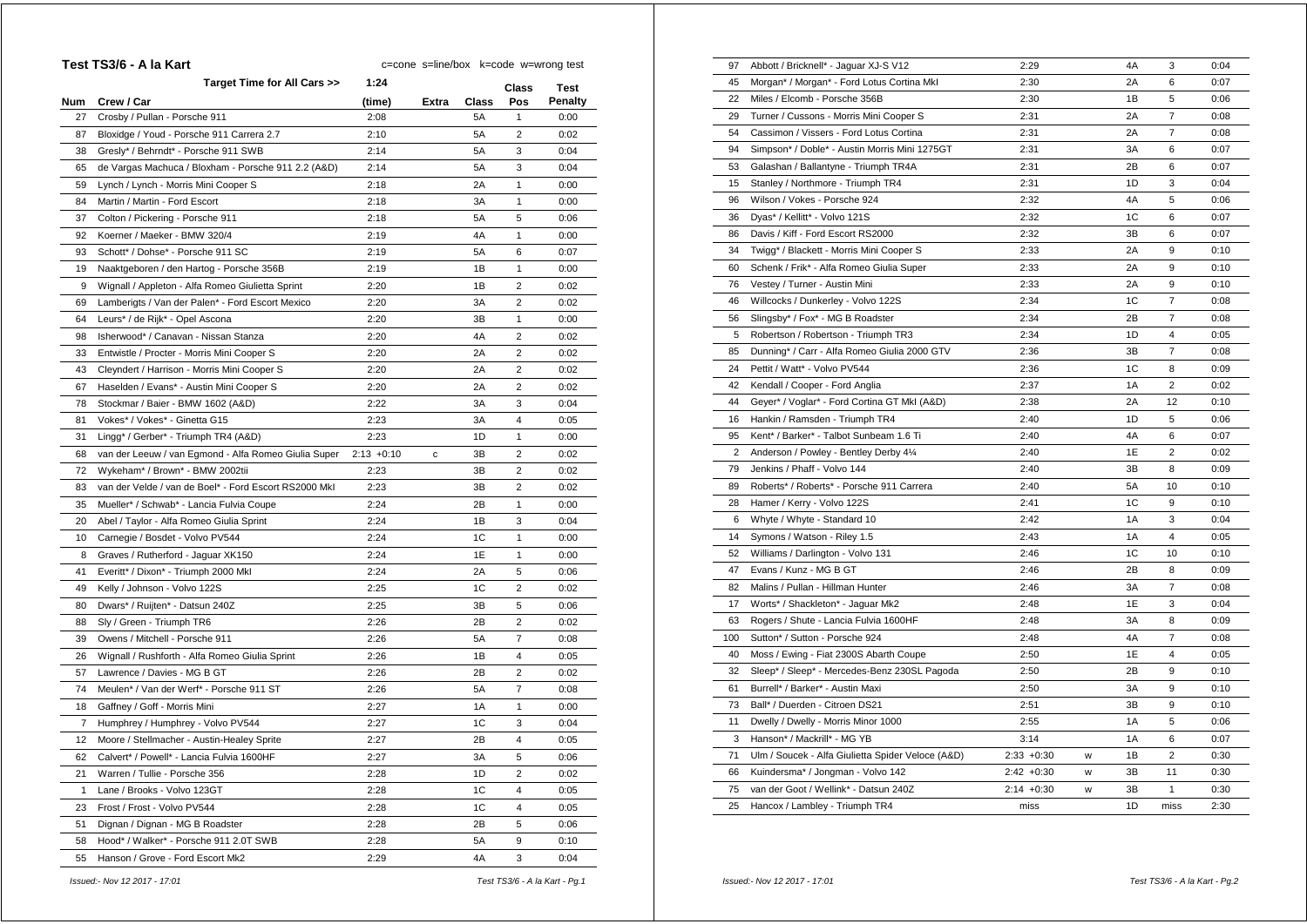| Class<br>Crew / Car<br><b>Extra</b><br><b>Class</b><br>Pos<br>Num<br>(time)<br>87<br>Bloxidge / Youd - Porsche 911 Carrera 2.7<br>2:17<br>5A<br>$\mathbf{1}$<br>33<br>Entwistle / Procter - Morris Mini Cooper S<br>2:24<br>2A<br>$\mathbf{1}$<br>Lamberigts / Van der Palen* - Ford Escort Mexico<br>$\mathbf{1}$<br>69<br>2:25<br>ЗA<br>1C<br>$\mathbf{1}$<br>23<br>Frost / Frost - Volvo PV544<br>2:25<br>65<br>de Vargas Machuca / Bloxham - Porsche 911 2.2 (A&D)<br>2:25<br>5A<br>$\overline{2}$<br>2:26<br>$\overline{2}$<br>67<br>Haselden / Evans* - Austin Mini Cooper S<br>2A<br>$\mathbf{1}$<br>51<br>Dignan / Dignan - MG B Roadster<br>2:26<br>2B<br>22<br>2:26<br>1B<br>$\mathbf{1}$<br>Miles / Elcomb - Porsche 356B<br>2:26<br>1B<br>$\mathbf{1}$<br>9<br>Wignall / Appleton - Alfa Romeo Giulietta Sprint<br>$\mathbf{1}$<br>Dunning* / Carr - Alfa Romeo Giulia 2000 GTV<br>2:26<br>3B<br>85<br>2:26<br>4A<br>$\mathbf{1}$<br>92<br>Koerner / Maeker - BMW 320/4<br>2:26<br>5A<br>3<br>27<br>Crosby / Pullan - Porsche 911<br>2:27<br>5A<br>4<br>93<br>Schott* / Dohse* - Porsche 911 SC<br>2:28<br>2B<br>$\overline{2}$<br>88<br>Sly / Green - Triumph TR6<br>1C<br>$\overline{2}$<br>10<br>Carnegie / Bosdet - Volvo PV544<br>2:29<br>3<br>$\mathbf{1}$<br>2:30<br>1C<br>Lane / Brooks - Volvo 123GT<br>Kelly / Johnson - Volvo 122S<br>1C<br>$\overline{4}$<br>49<br>2:31 | Test    |
|-------------------------------------------------------------------------------------------------------------------------------------------------------------------------------------------------------------------------------------------------------------------------------------------------------------------------------------------------------------------------------------------------------------------------------------------------------------------------------------------------------------------------------------------------------------------------------------------------------------------------------------------------------------------------------------------------------------------------------------------------------------------------------------------------------------------------------------------------------------------------------------------------------------------------------------------------------------------------------------------------------------------------------------------------------------------------------------------------------------------------------------------------------------------------------------------------------------------------------------------------------------------------------------------------------------------------------------------------------------------------------------------------|---------|
|                                                                                                                                                                                                                                                                                                                                                                                                                                                                                                                                                                                                                                                                                                                                                                                                                                                                                                                                                                                                                                                                                                                                                                                                                                                                                                                                                                                                 | Penalty |
|                                                                                                                                                                                                                                                                                                                                                                                                                                                                                                                                                                                                                                                                                                                                                                                                                                                                                                                                                                                                                                                                                                                                                                                                                                                                                                                                                                                                 | 0:00    |
|                                                                                                                                                                                                                                                                                                                                                                                                                                                                                                                                                                                                                                                                                                                                                                                                                                                                                                                                                                                                                                                                                                                                                                                                                                                                                                                                                                                                 | 0:00    |
|                                                                                                                                                                                                                                                                                                                                                                                                                                                                                                                                                                                                                                                                                                                                                                                                                                                                                                                                                                                                                                                                                                                                                                                                                                                                                                                                                                                                 | 0:00    |
|                                                                                                                                                                                                                                                                                                                                                                                                                                                                                                                                                                                                                                                                                                                                                                                                                                                                                                                                                                                                                                                                                                                                                                                                                                                                                                                                                                                                 | 0:00    |
|                                                                                                                                                                                                                                                                                                                                                                                                                                                                                                                                                                                                                                                                                                                                                                                                                                                                                                                                                                                                                                                                                                                                                                                                                                                                                                                                                                                                 | 0:02    |
|                                                                                                                                                                                                                                                                                                                                                                                                                                                                                                                                                                                                                                                                                                                                                                                                                                                                                                                                                                                                                                                                                                                                                                                                                                                                                                                                                                                                 | 0:02    |
|                                                                                                                                                                                                                                                                                                                                                                                                                                                                                                                                                                                                                                                                                                                                                                                                                                                                                                                                                                                                                                                                                                                                                                                                                                                                                                                                                                                                 | 0:00    |
|                                                                                                                                                                                                                                                                                                                                                                                                                                                                                                                                                                                                                                                                                                                                                                                                                                                                                                                                                                                                                                                                                                                                                                                                                                                                                                                                                                                                 | 0:00    |
|                                                                                                                                                                                                                                                                                                                                                                                                                                                                                                                                                                                                                                                                                                                                                                                                                                                                                                                                                                                                                                                                                                                                                                                                                                                                                                                                                                                                 | 0:00    |
|                                                                                                                                                                                                                                                                                                                                                                                                                                                                                                                                                                                                                                                                                                                                                                                                                                                                                                                                                                                                                                                                                                                                                                                                                                                                                                                                                                                                 | 0:00    |
|                                                                                                                                                                                                                                                                                                                                                                                                                                                                                                                                                                                                                                                                                                                                                                                                                                                                                                                                                                                                                                                                                                                                                                                                                                                                                                                                                                                                 | 0:00    |
|                                                                                                                                                                                                                                                                                                                                                                                                                                                                                                                                                                                                                                                                                                                                                                                                                                                                                                                                                                                                                                                                                                                                                                                                                                                                                                                                                                                                 | 0:04    |
|                                                                                                                                                                                                                                                                                                                                                                                                                                                                                                                                                                                                                                                                                                                                                                                                                                                                                                                                                                                                                                                                                                                                                                                                                                                                                                                                                                                                 | 0:05    |
|                                                                                                                                                                                                                                                                                                                                                                                                                                                                                                                                                                                                                                                                                                                                                                                                                                                                                                                                                                                                                                                                                                                                                                                                                                                                                                                                                                                                 | 0:02    |
|                                                                                                                                                                                                                                                                                                                                                                                                                                                                                                                                                                                                                                                                                                                                                                                                                                                                                                                                                                                                                                                                                                                                                                                                                                                                                                                                                                                                 | 0:02    |
|                                                                                                                                                                                                                                                                                                                                                                                                                                                                                                                                                                                                                                                                                                                                                                                                                                                                                                                                                                                                                                                                                                                                                                                                                                                                                                                                                                                                 | 0:04    |
|                                                                                                                                                                                                                                                                                                                                                                                                                                                                                                                                                                                                                                                                                                                                                                                                                                                                                                                                                                                                                                                                                                                                                                                                                                                                                                                                                                                                 | 0:05    |
| 2:31<br>1D<br>21<br>Warren / Tullie - Porsche 356<br>1                                                                                                                                                                                                                                                                                                                                                                                                                                                                                                                                                                                                                                                                                                                                                                                                                                                                                                                                                                                                                                                                                                                                                                                                                                                                                                                                          | 0:00    |
| 2:32<br>3<br>19<br>Naaktgeboren / den Hartog - Porsche 356B<br>1B                                                                                                                                                                                                                                                                                                                                                                                                                                                                                                                                                                                                                                                                                                                                                                                                                                                                                                                                                                                                                                                                                                                                                                                                                                                                                                                               | 0:04    |
| 3<br>34<br>Twigg* / Blackett - Morris Mini Cooper S<br>2:33<br>2A                                                                                                                                                                                                                                                                                                                                                                                                                                                                                                                                                                                                                                                                                                                                                                                                                                                                                                                                                                                                                                                                                                                                                                                                                                                                                                                               | 0:04    |
| 4A<br>$\overline{2}$<br>97<br>Abbott / Bricknell* - Jaguar XJ-S V12<br>2:33                                                                                                                                                                                                                                                                                                                                                                                                                                                                                                                                                                                                                                                                                                                                                                                                                                                                                                                                                                                                                                                                                                                                                                                                                                                                                                                     | 0:02    |
| 4A<br>$\overline{2}$<br>98<br>Isherwood* / Canavan - Nissan Stanza<br>2:33                                                                                                                                                                                                                                                                                                                                                                                                                                                                                                                                                                                                                                                                                                                                                                                                                                                                                                                                                                                                                                                                                                                                                                                                                                                                                                                      | 0:02    |
| 2:34<br>$\overline{4}$<br>29<br>Turner / Cussons - Morris Mini Cooper S<br>2A                                                                                                                                                                                                                                                                                                                                                                                                                                                                                                                                                                                                                                                                                                                                                                                                                                                                                                                                                                                                                                                                                                                                                                                                                                                                                                                   | 0:05    |
| $\overline{4}$<br>41<br>Everitt* / Dixon* - Triumph 2000 Mkl<br>2:34<br>2A                                                                                                                                                                                                                                                                                                                                                                                                                                                                                                                                                                                                                                                                                                                                                                                                                                                                                                                                                                                                                                                                                                                                                                                                                                                                                                                      | 0:05    |
| 1D<br>25<br>2:34<br>$\overline{2}$<br>Hancox / Lambley - Triumph TR4                                                                                                                                                                                                                                                                                                                                                                                                                                                                                                                                                                                                                                                                                                                                                                                                                                                                                                                                                                                                                                                                                                                                                                                                                                                                                                                            | 0:02    |
| 57<br>Lawrence / Davies - MG B GT<br>2:35<br>2B<br>3                                                                                                                                                                                                                                                                                                                                                                                                                                                                                                                                                                                                                                                                                                                                                                                                                                                                                                                                                                                                                                                                                                                                                                                                                                                                                                                                            | 0:04    |
| $\overline{4}$<br>96<br>Wilson / Vokes - Porsche 924<br>2:35<br>4A                                                                                                                                                                                                                                                                                                                                                                                                                                                                                                                                                                                                                                                                                                                                                                                                                                                                                                                                                                                                                                                                                                                                                                                                                                                                                                                              | 0:05    |
| 72<br>2:35<br>$\overline{2}$<br>Wykeham* / Brown* - BMW 2002tii<br>3B                                                                                                                                                                                                                                                                                                                                                                                                                                                                                                                                                                                                                                                                                                                                                                                                                                                                                                                                                                                                                                                                                                                                                                                                                                                                                                                           | 0:02    |
| 74<br>Meulen* / Van der Werf* - Porsche 911 ST<br>2:36<br>5A<br>5                                                                                                                                                                                                                                                                                                                                                                                                                                                                                                                                                                                                                                                                                                                                                                                                                                                                                                                                                                                                                                                                                                                                                                                                                                                                                                                               | 0:06    |
| Owens / Mitchell - Porsche 911<br>2:36<br>5A<br>5<br>39                                                                                                                                                                                                                                                                                                                                                                                                                                                                                                                                                                                                                                                                                                                                                                                                                                                                                                                                                                                                                                                                                                                                                                                                                                                                                                                                         | 0:06    |
| 2:36<br>43<br>Cleyndert / Harrison - Morris Mini Cooper S<br>2A<br>6                                                                                                                                                                                                                                                                                                                                                                                                                                                                                                                                                                                                                                                                                                                                                                                                                                                                                                                                                                                                                                                                                                                                                                                                                                                                                                                            | 0:07    |
| 37<br>Colton / Pickering - Porsche 911<br>2:36<br><b>5A</b><br>5                                                                                                                                                                                                                                                                                                                                                                                                                                                                                                                                                                                                                                                                                                                                                                                                                                                                                                                                                                                                                                                                                                                                                                                                                                                                                                                                | 0:06    |
| $\overline{4}$<br>20<br>2:37<br>1B<br>Abel / Taylor - Alfa Romeo Giulia Sprint                                                                                                                                                                                                                                                                                                                                                                                                                                                                                                                                                                                                                                                                                                                                                                                                                                                                                                                                                                                                                                                                                                                                                                                                                                                                                                                  | 0:05    |
| $\mathbf{1}$<br>8<br>2:37<br>1E<br>Graves / Rutherford - Jaguar XK150                                                                                                                                                                                                                                                                                                                                                                                                                                                                                                                                                                                                                                                                                                                                                                                                                                                                                                                                                                                                                                                                                                                                                                                                                                                                                                                           | 0:00    |
| 2:38<br>3B<br>3<br>86<br>Davis / Kiff - Ford Escort RS2000                                                                                                                                                                                                                                                                                                                                                                                                                                                                                                                                                                                                                                                                                                                                                                                                                                                                                                                                                                                                                                                                                                                                                                                                                                                                                                                                      | 0:04    |
| Jenkins / Phaff - Volvo 144<br>2:38<br>3<br>79<br>3B                                                                                                                                                                                                                                                                                                                                                                                                                                                                                                                                                                                                                                                                                                                                                                                                                                                                                                                                                                                                                                                                                                                                                                                                                                                                                                                                            | 0:04    |
| 24<br>Pettit / Watt* - Volvo PV544<br>2:39<br>1C<br>5                                                                                                                                                                                                                                                                                                                                                                                                                                                                                                                                                                                                                                                                                                                                                                                                                                                                                                                                                                                                                                                                                                                                                                                                                                                                                                                                           | 0:06    |
| 2:39<br>1D<br>3<br>5<br>Robertson / Robertson - Triumph TR3                                                                                                                                                                                                                                                                                                                                                                                                                                                                                                                                                                                                                                                                                                                                                                                                                                                                                                                                                                                                                                                                                                                                                                                                                                                                                                                                     | 0:04    |
| 2B<br>4<br>35<br>Mueller* / Schwab* - Lancia Fulvia Coupe<br>2:39                                                                                                                                                                                                                                                                                                                                                                                                                                                                                                                                                                                                                                                                                                                                                                                                                                                                                                                                                                                                                                                                                                                                                                                                                                                                                                                               | 0:05    |
| $\overline{\mathbf{c}}$<br>62<br>Calvert* / Powell* - Lancia Fulvia 1600HF<br>2:39<br>3A                                                                                                                                                                                                                                                                                                                                                                                                                                                                                                                                                                                                                                                                                                                                                                                                                                                                                                                                                                                                                                                                                                                                                                                                                                                                                                        | 0:02    |
| 64<br>Leurs* / de Rijk* - Opel Ascona<br>$2:29 + 0:10$<br>3B<br>5<br>s                                                                                                                                                                                                                                                                                                                                                                                                                                                                                                                                                                                                                                                                                                                                                                                                                                                                                                                                                                                                                                                                                                                                                                                                                                                                                                                          | 0:06    |
| 68<br>van der Leeuw / van Egmond - Alfa Romeo Giulia Super<br>$2:29 + 0:10$<br>3B<br>5<br>s                                                                                                                                                                                                                                                                                                                                                                                                                                                                                                                                                                                                                                                                                                                                                                                                                                                                                                                                                                                                                                                                                                                                                                                                                                                                                                     | 0:06    |
| 1C<br>6<br>7<br>Humphrey / Humphrey - Volvo PV544<br>$2:30 + 0:10$<br>s                                                                                                                                                                                                                                                                                                                                                                                                                                                                                                                                                                                                                                                                                                                                                                                                                                                                                                                                                                                                                                                                                                                                                                                                                                                                                                                         | 0:07    |
| 63<br>Rogers / Shute - Lancia Fulvia 1600HF<br>$2:30 + 0:10$<br>3A<br>3<br>s                                                                                                                                                                                                                                                                                                                                                                                                                                                                                                                                                                                                                                                                                                                                                                                                                                                                                                                                                                                                                                                                                                                                                                                                                                                                                                                    | 0:04    |
| 3A<br>3<br>84<br>Martin / Martin - Ford Escort<br>2:40                                                                                                                                                                                                                                                                                                                                                                                                                                                                                                                                                                                                                                                                                                                                                                                                                                                                                                                                                                                                                                                                                                                                                                                                                                                                                                                                          | 0:04    |

| 55             | Hanson / Grove - Ford Escort Mk2                      | 2:40          |            | 4A | 5              | 0:06 |
|----------------|-------------------------------------------------------|---------------|------------|----|----------------|------|
| 12             | Moore / Stellmacher - Austin-Healey Sprite            | 2:41          |            | 2B | 5              | 0:06 |
| 59             | Lynch / Lynch - Morris Mini Cooper S                  | 2:42          |            | 2A | $\overline{7}$ | 0:08 |
| 26             | Wignall / Rushforth - Alfa Romeo Giulia Sprint        | 2:42          |            | 1B | 5              | 0:06 |
| 76             | Vestey / Turner - Austin Mini                         | 2:42          |            | 2A | $\overline{7}$ | 0:08 |
| 80             | Dwars* / Ruijten* - Datsun 240Z                       | 2:42          |            | 3B | $\overline{7}$ | 0:08 |
| 56             | Slingsby* / Fox* - MG B Roadster                      | 2:46          |            | 2B | 6              | 0:07 |
| 46             | Willcocks / Dunkerley - Volvo 122S                    | 2:46          |            | 1C | $\overline{7}$ | 0:08 |
| 94             | Simpson* / Doble* - Austin Morris Mini 1275GT         | 2:47          |            | 3A | 5              | 0:06 |
| 14             | Symons / Watson - Riley 1.5                           | 2:47          |            | 1A | $\mathbf{1}$   | 0:00 |
| 47             | Evans / Kunz - MG B GT                                | 2:48          |            | 2B | $\overline{7}$ | 0:08 |
| 52             | Williams / Darlington - Volvo 131                     | 2:48          |            | 1C | 8              | 0:09 |
| 71             | Ulm / Soucek - Alfa Giulietta Spider Veloce (A&D)     | 2:49          |            | 1B | 6              | 0:07 |
| 36             | Dyas* / Kellitt* - Volvo 121S                         | $2:39 +0:10$  | s          | 1C | 9              | 0:10 |
| $\overline{2}$ | Anderson / Powley - Bentley Derby 41/4                | 2:49          |            | 1E | $\overline{2}$ | 0:02 |
| 45             | Morgan* / Morgan* - Ford Lotus Cortina Mkl            | 2:49          |            | 2A | 9              | 0:10 |
| 17             | Worts* / Shackleton* - Jaguar Mk2                     | 2:50          |            | 1E | 3              | 0:04 |
| 89             | Roberts* / Roberts* - Porsche 911 Carrera             | $2:40 +0:10$  | С          | 5Α | 8              | 0:09 |
| 15             | Stanley / Northmore - Triumph TR4                     | $2:41 + 0:10$ | s          | 1D | 4              | 0:05 |
| 83             | van der Velde / van de Boel* - Ford Escort RS2000 MkI | $2:41 + 0:10$ | s          | 3B | 8              | 0:09 |
| 100            | Sutton* / Sutton - Porsche 924                        | 2:52          |            | 4A | 6              | 0:07 |
| 53             | Galashan / Ballantyne - Triumph TR4A                  | 2:54          |            | 2B | 8              | 0:09 |
| 44             | Geyer* / Voglar* - Ford Cortina GT MkI (A&D)          | 2:55          |            | 2A | 10             | 0:10 |
| 40             | Moss / Ewing - Fiat 2300S Abarth Coupe                | 2:56          |            | 1E | 4              | 0:05 |
| 6              | Whyte / Whyte - Standard 10                           | 2:57          |            | 1A | 2              | 0:02 |
| 16             | Hankin / Ramsden - Triumph TR4                        | $2:47 +0:10$  | s          | 1D | 5              | 0:06 |
| 73             | Ball* / Duerden - Citroen DS21                        | 2:58          |            | ЗB | 9              | 0:10 |
| 66             | Kuindersma* / Jongman - Volvo 142                     | $2:49 +0:10$  | s          | 3B | 10             | 0:10 |
| 95             | Kent* / Barker* - Talbot Sunbeam 1.6 Ti               | 3:00          |            | 4A | $\overline{7}$ | 0:08 |
| 82             | Malins / Pullan - Hillman Hunter                      | 3:00          |            | 3A | 6              | 0:07 |
| 42             | Kendall / Cooper - Ford Anglia                        | $2:52 +0:10$  | c          | 1A | 3              | 0:04 |
| 61             | Burrell* / Barker* - Austin Maxi                      | 3:03          |            | 3A | $\overline{7}$ | 0:08 |
| 18             | Gaffney / Goff - Morris Mini                          | $2:54 +0:10$  | с          | 1A | 4              | 0:05 |
| 28             | Hamer / Kerry - Volvo 122S                            | 3:04          |            | 1C | 10             | 0:10 |
| 32             | Sleep* / Sleep* - Mercedes-Benz 230SL Pagoda          | $2:57 +0:10$  | s          | 2B | 9              | 0:10 |
| 11             | Dwelly / Dwelly - Morris Minor 1000                   | 3:16          |            | 1A | 5              | 0:06 |
| 3              | Hanson* / Mackrill* - MG YB                           | 3:56          |            | 1A | 6              | 0:07 |
| 75             | van der Goot / Wellink* - Datsun 240Z                 | $2:26 + 0:30$ | W          | 3B | 10             | 0:30 |
| 38             | Gresly* / Behrndt* - Porsche 911 SWB                  | $2:32 + 0:30$ | w          | 5A | 10             | 0:30 |
| 58             | Hood* / Walker* - Porsche 911 2.0T SWB                | $2:35 + 0:30$ | W          | 5A | 10             | 0:30 |
| 31             | Lingg* / Gerber* - Triumph TR4 (A&D)                  | $2:42 + 0:40$ | <b>WS</b>  | 1D | 10             | 0:30 |
| 60             | Schenk / Frik* - Alfa Romeo Giulia Super              | $2:55 + 0:40$ | <b>WS</b>  | 2A | 10             | 0:30 |
| 81             | Vokes* / Vokes* - Ginetta G15                         | $2:42 +0:40$  | ws         | ЗA | 10             | 0:30 |
| 54             | Cassimon / Vissers - Ford Lotus Cortina               | $2:49 + 0:50$ | <b>CWS</b> | 2A | 10             | 0:30 |
| 78             | Stockmar / Baier - BMW 1602 (A&D)                     | $2:38 + 1:00$ | <b>WW</b>  | 3A | 10             | 0:30 |
|                |                                                       |               |            |    |                |      |

**Test TS3/8 - Down Dale and Up Hill**

 *Issued:- Nov 12 2017 - 17:01 Test TS3/8 - Down Dale and Up Hill - Pg.1*

c=cone s=line/box k=code w=wrong test